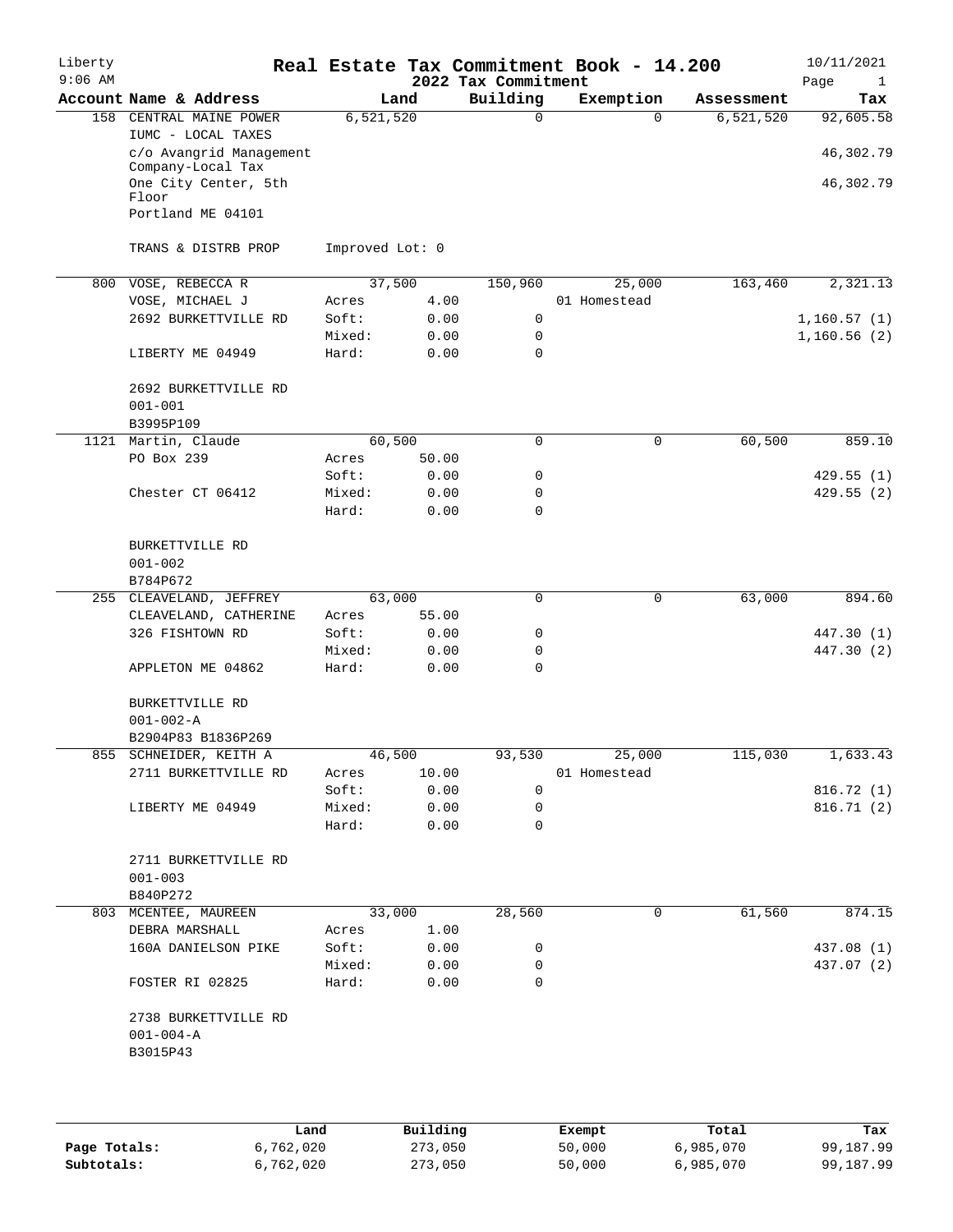| Liberty<br>$9:06$ AM |                                                 |                |                           | 2022 Tax Commitment | Real Estate Tax Commitment Book - 14.200 |            | 10/11/2021<br>Page<br>2 |
|----------------------|-------------------------------------------------|----------------|---------------------------|---------------------|------------------------------------------|------------|-------------------------|
|                      | Account Name & Address                          |                | Land                      | Building            | Exemption                                | Assessment | Tax                     |
|                      | 1289 LEWIS, PETER                               |                | 7,170                     | 0                   | $\Omega$                                 | 7,170      | 101.81                  |
|                      | LEWIS, SHERRI                                   | Acres          | 0.60                      |                     |                                          |            |                         |
|                      | 2754 BURKETTVILLE RD                            | Soft:          | 0.00                      | 0                   |                                          |            | 50.91(1)                |
|                      |                                                 | Mixed:         | 0.00                      | 0                   |                                          |            | 50.90(2)                |
|                      | LIBERTY ME 04949                                | Hard:          | 0.00                      | 0                   |                                          |            |                         |
|                      | BURKETTVILLE RD<br>$001 - 004 - B$              |                |                           |                     |                                          |            |                         |
|                      | B4566P340 11/03/2020                            |                |                           |                     |                                          |            |                         |
|                      | 294 FARRAR, JOSH                                |                | 39,590                    | 51,630              | 25,000                                   | 66,220     | 940.32                  |
|                      | 2698 BURKETTVILLE RD                            | Acres          | 5.39                      |                     | 01 Homestead                             |            |                         |
|                      |                                                 | Soft:          | 0.00                      | 0                   |                                          |            | 470.16(1)               |
|                      | LIBERTY ME 04949                                | Mixed:         | 0.00                      | 0                   |                                          |            | 470.16(2)               |
|                      |                                                 | Hard:          | 0.00                      | 0                   |                                          |            |                         |
|                      |                                                 |                | HUD # PFS 635019 & 635020 |                     |                                          |            |                         |
|                      | 2698 BURKETTVILLE RD                            |                |                           |                     |                                          |            |                         |
|                      | $001 - 004 - C$<br>B3602P80 10/13/2011          |                |                           |                     |                                          |            |                         |
|                      | 711 LEWIS, PETER                                |                | 31,310                    | 68,270              | 25,000                                   | 74,580     | 1,059.04                |
|                      |                                                 |                | 0.90                      |                     | 01 Homestead                             |            |                         |
|                      | LEWIS, SHERRI                                   | Acres<br>Soft: |                           | 0                   |                                          |            |                         |
|                      | 2754 BURKETTVILLE RD                            | Mixed:         | 0.00                      | 0                   |                                          |            | 529.52(1)               |
|                      | LIBERTY ME 04949                                | Hard:          | 0.00<br>0.00              | $\Omega$            |                                          |            | 529.52(2)               |
|                      |                                                 |                |                           |                     |                                          |            |                         |
|                      | 2754 BURKETTVILLE RD                            |                |                           |                     |                                          |            |                         |
|                      | $001 - 006$                                     |                |                           |                     |                                          |            |                         |
|                      | B2691P45                                        |                |                           |                     |                                          |            |                         |
|                      | 61 BECKER, DENNIS R &<br>SYLVIA D               |                | 27,500                    | 0                   | 0                                        | 27,500     | 390.50                  |
|                      | THE BECKER REVOCABLE<br>TRUST                   | Acres          | 25.00                     |                     |                                          |            |                         |
|                      | PO Box 581664                                   | Soft:          | 0.00                      | 0                   |                                          |            | 195.25(1)               |
|                      |                                                 | Mixed:         | 0.00                      | 0                   |                                          |            | 195.25(2)               |
|                      | Kissimmee FL 34758                              | Hard:          | 0.00                      | 0                   |                                          |            |                         |
|                      | BURKETTVILLE RD                                 |                |                           |                     |                                          |            |                         |
|                      | $001 - 007$                                     |                |                           |                     |                                          |            |                         |
|                      | B3617P346 B855P105                              |                |                           |                     |                                          |            |                         |
|                      | 654 MAYER, EDWARD                               |                | 67,500                    | 166,890             | 31,000                                   | 203,390    | 2,888.14                |
|                      | MAYER, ELIZABETH                                | Acres          | 40.00                     |                     | 02 Vet                                   |            |                         |
|                      | 2801 BURKETTVILLE RD                            | Soft:          | 0.00                      | 0                   | 01 Homestead                             |            | 1,444.07(1)             |
|                      |                                                 | Mixed:         | 0.00                      | 0                   |                                          |            | 1,444.07(2)             |
|                      | LIBERTY ME 04949                                | Hard:          | 0.00                      | 0                   |                                          |            |                         |
|                      | 2801 BURKETTVILLE RD                            |                |                           |                     |                                          |            |                         |
|                      | $001 - 008$                                     |                |                           |                     |                                          |            |                         |
|                      | B685P703 B662P572                               |                |                           |                     |                                          |            |                         |
|                      | 862 SEQUIN, CAROL ANN                           |                | 28,770                    | 11,000              | $\mathbf 0$                              | 39,770     | 564.73                  |
|                      | c/o 51 No. Benham Rd                            | Acres          | 3.68                      |                     |                                          |            |                         |
|                      |                                                 | Soft:          | 0.00                      | 0                   |                                          |            | 282.37 (1)              |
|                      | Seymour CT 06483                                | Mixed:         | 0.00                      | 0                   |                                          |            | 282.36(2)               |
|                      |                                                 | Hard:          | 0.00                      | 0                   |                                          |            |                         |
|                      | 2788 BURKETTVILLE RD<br>$001 - 009$<br>B885P221 |                |                           |                     |                                          |            |                         |
|                      |                                                 |                |                           |                     |                                          |            |                         |
|                      |                                                 | Land           | Building                  |                     | Exempt                                   | Total      | Tax                     |
| Page Totals:         |                                                 | 201,840        | 297,790                   |                     | 81,000                                   | 418,630    | 5,944.54                |

**Subtotals:** 6,963,860 570,840 131,000 7,403,700 105,132.53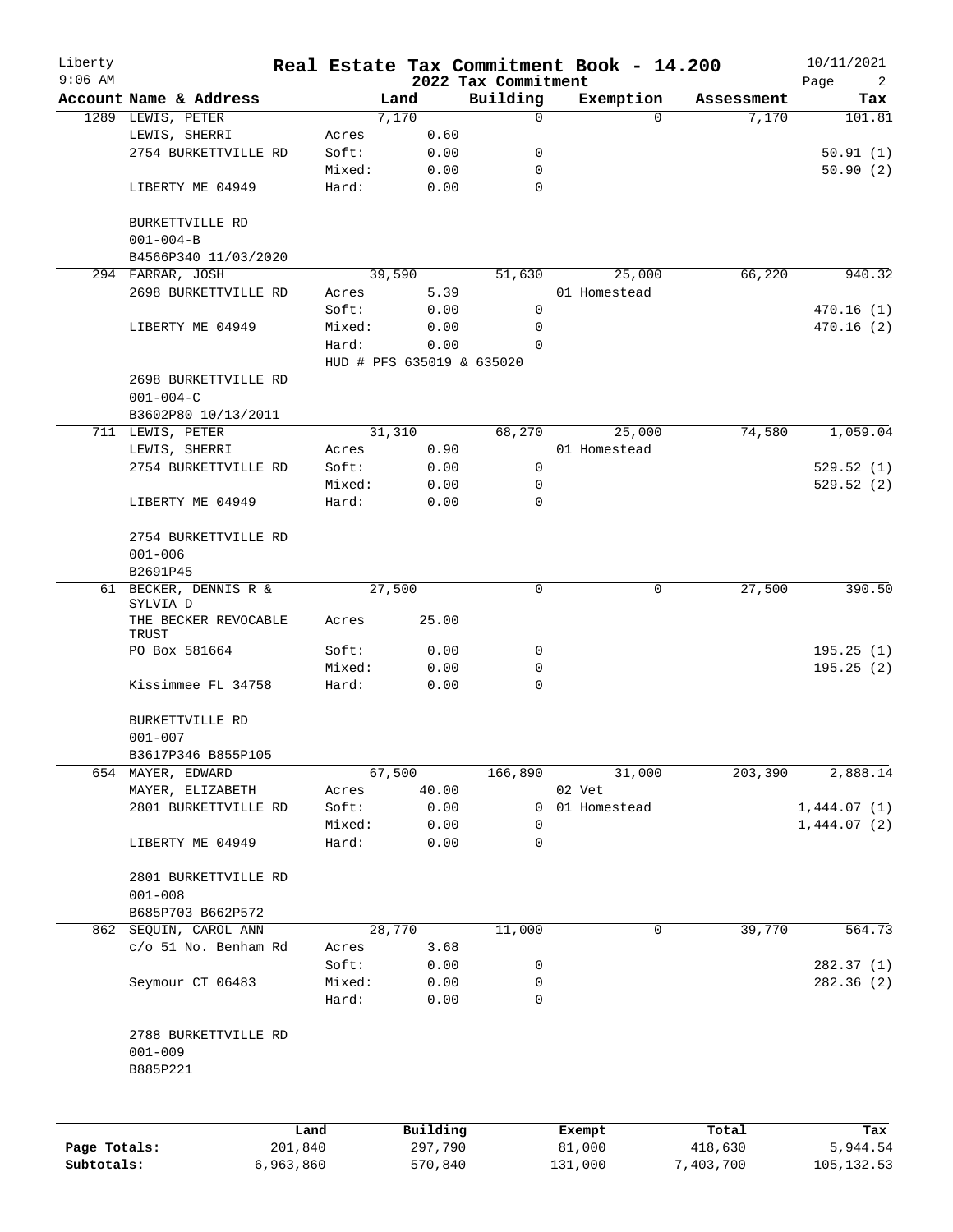| Liberty<br>$9:06$ AM |                        |                 |              | 2022 Tax Commitment | Real Estate Tax Commitment Book - 14.200 |            | 10/11/2021<br>Page<br>3 |
|----------------------|------------------------|-----------------|--------------|---------------------|------------------------------------------|------------|-------------------------|
|                      | Account Name & Address | Land            |              | Building            | Exemption                                | Assessment | Tax                     |
|                      | 296 SEQUIN, ALBERT J   | 36,750          |              | 106,760             | $\Omega$                                 | 143,510    | 2,037.84                |
|                      | 2798 BURKETTVILLE RD   | Acres           | 3.50         |                     |                                          |            |                         |
|                      |                        | Soft:           | 0.00         | 0                   |                                          |            | 1,018.92(1)             |
|                      | LIBERTY ME 04949       | Mixed:          | 0.00         | $\mathbf 0$         |                                          |            | 1,018.92(2)             |
|                      |                        | Hard:           | 0.00         | 0                   |                                          |            |                         |
|                      |                        |                 |              |                     |                                          |            |                         |
|                      | 2798 BURKETTVILLE RD   |                 |              |                     |                                          |            |                         |
|                      | $001 - 010$            |                 |              |                     |                                          |            |                         |
|                      | B3686P151 05/16/2011   |                 |              |                     |                                          |            |                         |
| 656                  | MAYER, WILLIAM R       | 54,360          |              | 152,630             | 25,000                                   | 181,990    | 2,584.26                |
|                      | MAYER, EDWARD G        | Acres           | 20.00        |                     | 01 Homestead                             |            |                         |
|                      | 2868 BURKETTVILLE RD   | Soft:           | 0.00         | $\mathbf 0$         |                                          |            | 1, 292.13(1)            |
|                      |                        | Mixed:          | 0.00         | 0                   |                                          |            | 1, 292.13(2)            |
|                      | LIBERTY ME 04949       | Hard:           | 0.00         | 0                   |                                          |            |                         |
|                      | 2868 BURKETTVILLE RD   |                 |              |                     |                                          |            |                         |
|                      | $001 - 011$            |                 |              |                     |                                          |            |                         |
|                      | B1001P210              |                 |              |                     |                                          |            |                         |
|                      | 624 MALLOW, PETER      | 53,600          |              | 212,840             | 35,000                                   | 231,440    | 3,286.45                |
|                      | MALLOW, ELLEN          | Acres           | 21.00        |                     | 01 Homestead                             |            |                         |
|                      | 2859 BURKETTVILLE RD   | Soft:           | 0.00         |                     | 0 18 Renewable Energy                    |            | 1,643.23(1)             |
|                      |                        | Mixed:          | 0.00         | 0                   |                                          |            | 1,643.22(2)             |
|                      | LIBERTY ME 04949       | Hard:           | 0.00         | $\mathbf 0$         |                                          |            |                         |
|                      |                        |                 |              |                     |                                          |            |                         |
|                      | 2859 BURKETTVILLE RD   |                 |              |                     |                                          |            |                         |
|                      | $001 - 012$            |                 |              |                     |                                          |            |                         |
|                      | B2888P27               |                 |              |                     |                                          |            |                         |
|                      | 1021 SABINS, KEVIN     | 40,500          |              | 63,920              | 25,000                                   | 79,420     | 1,127.76                |
|                      | 2880 BURKETTVILLE RD   | Acres           | 6.00         |                     | 01 Homestead                             |            |                         |
|                      |                        | Soft:           | 0.00         | 0                   |                                          |            | 563.88(1)               |
|                      | LIBERTY ME 04949       | Mixed:          | 0.00         | 0                   |                                          |            | 563.88(2)               |
|                      |                        | Hard:           | 0.00         | $\Omega$            |                                          |            |                         |
|                      |                        |                 |              |                     |                                          |            |                         |
|                      | 2880 BURKETTVILLE RD   |                 |              |                     |                                          |            |                         |
|                      | $001 - 013$            |                 |              |                     |                                          |            |                         |
|                      | B3148P310 B1898P131    |                 |              |                     |                                          |            |                         |
|                      | 292 EMERY, MARK        | 39,240          |              | 13,560              | 0                                        | 52,800     | 749.76                  |
|                      | EMERY, JACKIE          | Acres           | 7.00         |                     |                                          |            |                         |
|                      | P.O. BOX 41            | Soft:           | 0.00         | 0                   |                                          |            | 374.88(1)               |
|                      |                        | Mixed:          | 0.00         | 0                   |                                          |            | 374.88(2)               |
|                      | LIBERTY ME 04949       | Hard:           | 0.00         | 0                   |                                          |            |                         |
|                      |                        |                 |              |                     |                                          |            |                         |
|                      | 2877 BURKETTVILLE RD   |                 |              |                     |                                          |            |                         |
|                      | $001 - 014$            |                 |              |                     |                                          |            |                         |
|                      | 655 MAYER, EDWARD JR   | 45,380          |              | 96,900              | 25,000                                   | 117,280    | 1,665.38                |
|                      | MAYER, LORI JO         | Acres           | 8.00         |                     | 01 Homestead                             |            |                         |
|                      | 2900 BURKETTVILLE RD   | Soft:           | 0.00         | 0                   |                                          |            | 832.69 (1)              |
|                      |                        | Mixed:<br>Hard: | 0.00<br>0.00 | 0<br>0              |                                          |            | 832.69 (2)              |
|                      | LIBERTY ME 04949       |                 |              |                     |                                          |            |                         |
|                      | 2900 BURKETTVILLE RD   |                 |              |                     |                                          |            |                         |
|                      | $001 - 015$            |                 |              |                     |                                          |            |                         |
|                      | B770P721               |                 |              |                     |                                          |            |                         |
|                      |                        |                 |              |                     |                                          |            |                         |
|                      |                        |                 |              |                     |                                          |            |                         |
|                      |                        |                 |              |                     |                                          |            |                         |

|              | Land      | Building  | Exempt  | Total     | Tax        |
|--------------|-----------|-----------|---------|-----------|------------|
| Page Totals: | 269,830   | 646,610   | 110,000 | 806,440   | 11, 451.45 |
| Subtotals:   | 7,233,690 | 1,217,450 | 241,000 | 8,210,140 | 116,583.98 |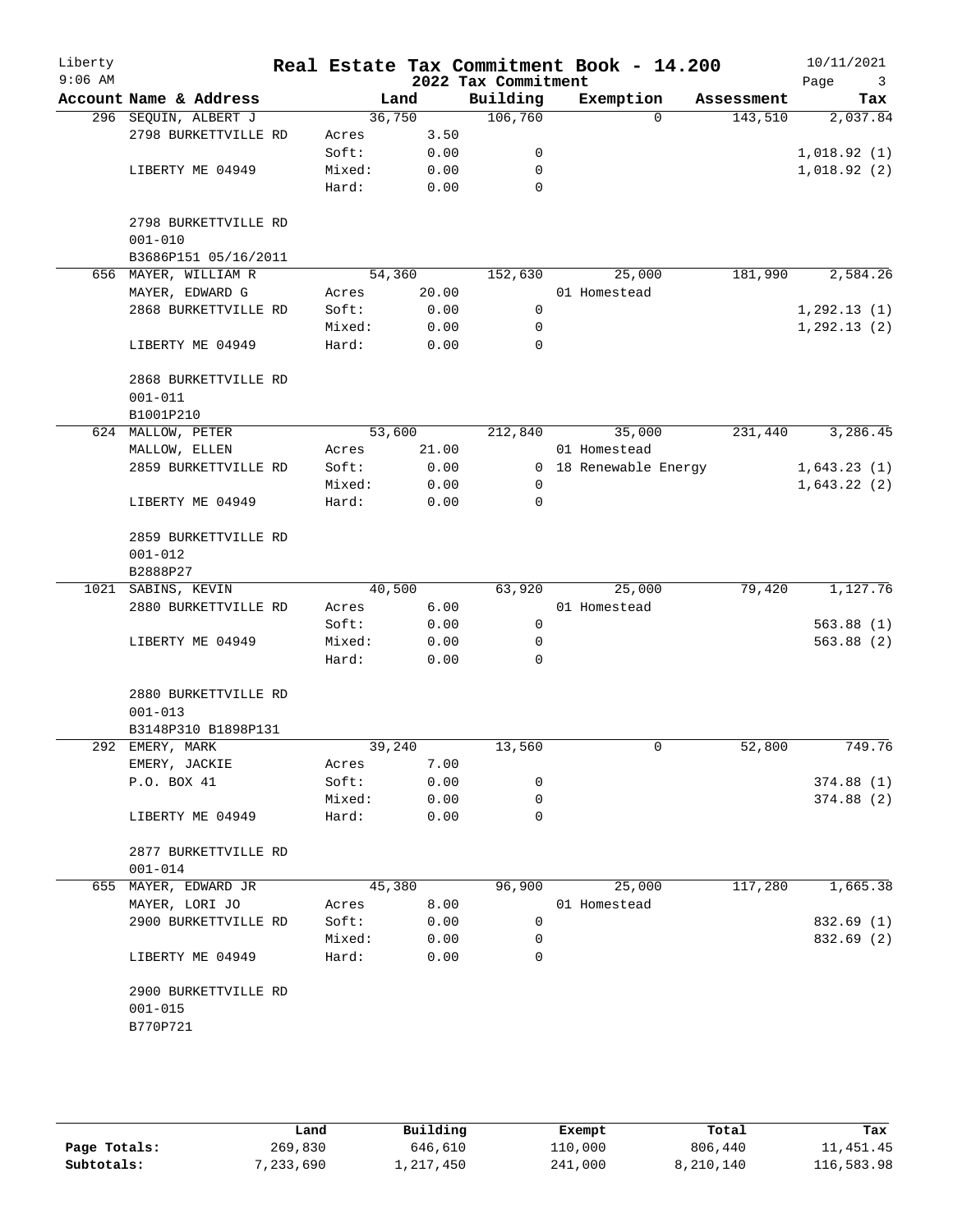| Liberty<br>$9:06$ AM |                                            | Real Estate Tax Commitment Book - 14.200 |        | 2022 Tax Commitment |              |            | 10/11/2021<br>Page<br>4 |
|----------------------|--------------------------------------------|------------------------------------------|--------|---------------------|--------------|------------|-------------------------|
|                      | Account Name & Address                     |                                          | Land   | Building            | Exemption    | Assessment | Tax                     |
|                      | 1228 FULFORD, BRUCE                        |                                          | 14,090 | 89,310              | $\Omega$     | 103,400    | 1,468.28                |
|                      | 2772 GASTON AVENUE,<br>#1838               | Acres                                    | 0.45   |                     |              |            |                         |
|                      |                                            | Soft:                                    | 0.00   | 0                   |              |            | 734.14 (1)              |
|                      | DALLAS TX 75226                            | Mixed:                                   | 0.00   | $\mathbf 0$         |              |            | 734.14 (2)              |
|                      |                                            | Hard:                                    | 0.00   | $\Omega$            |              |            |                         |
|                      | 2910 BURKETTVILLE RD<br>$001 - 016$        |                                          |        |                     |              |            |                         |
|                      | B4459P242 01/14/2020                       |                                          |        |                     |              |            |                         |
|                      | 1325 COLBURN, CHAD                         |                                          | 0      | 141,130             | 60,000       | 81,130     | 1,152.05                |
|                      | (Parsonage)                                |                                          |        |                     |              |            |                         |
|                      | 2895 BURKETTVILLE RD                       |                                          |        |                     | 10 Parsonage |            |                         |
|                      |                                            |                                          |        |                     | 10 Parsonage |            | 576.03(1)               |
|                      | Liberty ME 04949                           |                                          |        |                     | 10 Parsonage |            | 576.02(2)               |
|                      | 2895 BURKETTVILLE ROAD<br>$001 - 017 - ON$ |                                          |        |                     |              |            |                         |
| 259                  | FUNKE, MICHAEL                             |                                          | 54,240 | 233,840             | 25,000       | 263,080    | 3,735.74                |
|                      | FUNKE, SANDRA                              | Acres                                    | 19.00  |                     | 01 Homestead |            |                         |
|                      | 1235 PINNACLE RD                           | Soft:                                    | 0.00   | 0                   |              |            | 1,867.87(1)             |
|                      |                                            | Mixed:                                   | 0.00   | 0                   |              |            | 1,867.87(2)             |
|                      |                                            |                                          |        | $\Omega$            |              |            |                         |
|                      | LIBERTY ME 04949                           | Hard:                                    | 0.00   |                     |              |            |                         |
|                      | 1235 PINNACLE RD                           |                                          |        |                     |              |            |                         |
|                      | $001 - 018$                                |                                          |        |                     |              |            |                         |
|                      | B726P755                                   |                                          |        |                     |              |            |                         |
|                      | 692 MILLS, MICHAEL M                       |                                          | 38,910 | 70,970              | 25,000       | 84,880     | 1,205.30                |
|                      | PO BOX 182                                 | Acres                                    | 4.00   |                     | 01 Homestead |            |                         |
|                      |                                            | Soft:                                    | 0.00   | $\mathbf 0$         |              |            | 602.65(1)               |
|                      | LIBERTY ME 04949                           | Mixed:                                   | 0.00   | 0                   |              |            | 602.65(2)               |
|                      |                                            | Hard:                                    | 0.00   | 0                   |              |            |                         |
|                      | 1199 PINNACLE RD                           |                                          |        |                     |              |            |                         |
|                      | $001 - 019$                                |                                          |        |                     |              |            |                         |
|                      | B2038P128                                  |                                          |        |                     |              |            |                         |
|                      | 50 BATCHELOR, JAY                          |                                          | 21,000 | 0                   | 0            | 21,000     | 298.20                  |
|                      | BATCHELOR, KATHLEEN                        | Acres                                    | 1.00   |                     |              |            |                         |
|                      | PO BOX 295                                 | Soft:                                    | 0.00   | 0                   |              |            | 149.10(1)               |
|                      |                                            | Mixed:                                   | 0.00   | 0                   |              |            | 149.10(2)               |
|                      | SHENOROCK NY 10587                         | Hard:                                    | 0.00   | 0                   |              |            |                         |
|                      | PINNACLE RD                                |                                          |        |                     |              |            |                         |
|                      | $001 - 020$                                |                                          |        |                     |              |            |                         |
|                      | 607 MACOLINI, FRANK                        |                                          | 3,480  | 0                   | 0            | 3,480      | 49.42                   |
|                      | MACOLINI, RUTHANN                          | Acres                                    | 0.11   |                     |              |            |                         |
|                      | 7350 S OWENS CT                            | Soft:                                    | 0.00   | 0                   |              |            | 24.71(1)                |
|                      |                                            | Mixed:                                   | 0.00   | 0                   |              |            | 24.71(2)                |
|                      | LITTLETON CO 80127 6018 Hard:              |                                          | 0.00   | 0                   |              |            |                         |
|                      |                                            |                                          |        |                     |              |            |                         |
|                      | INT PINNACLE AND OLD                       |                                          |        |                     |              |            |                         |
|                      | $001 - 021$                                |                                          |        |                     |              |            |                         |

|              | Land      | Building  | Exempt  | Total     | Tax        |
|--------------|-----------|-----------|---------|-----------|------------|
| Page Totals: | 131,720   | 535,250   | 110,000 | 556,970   | 7,908.99   |
| Subtotals:   | 7,365,410 | 1,752,700 | 351,000 | 8,767,110 | 124,492.97 |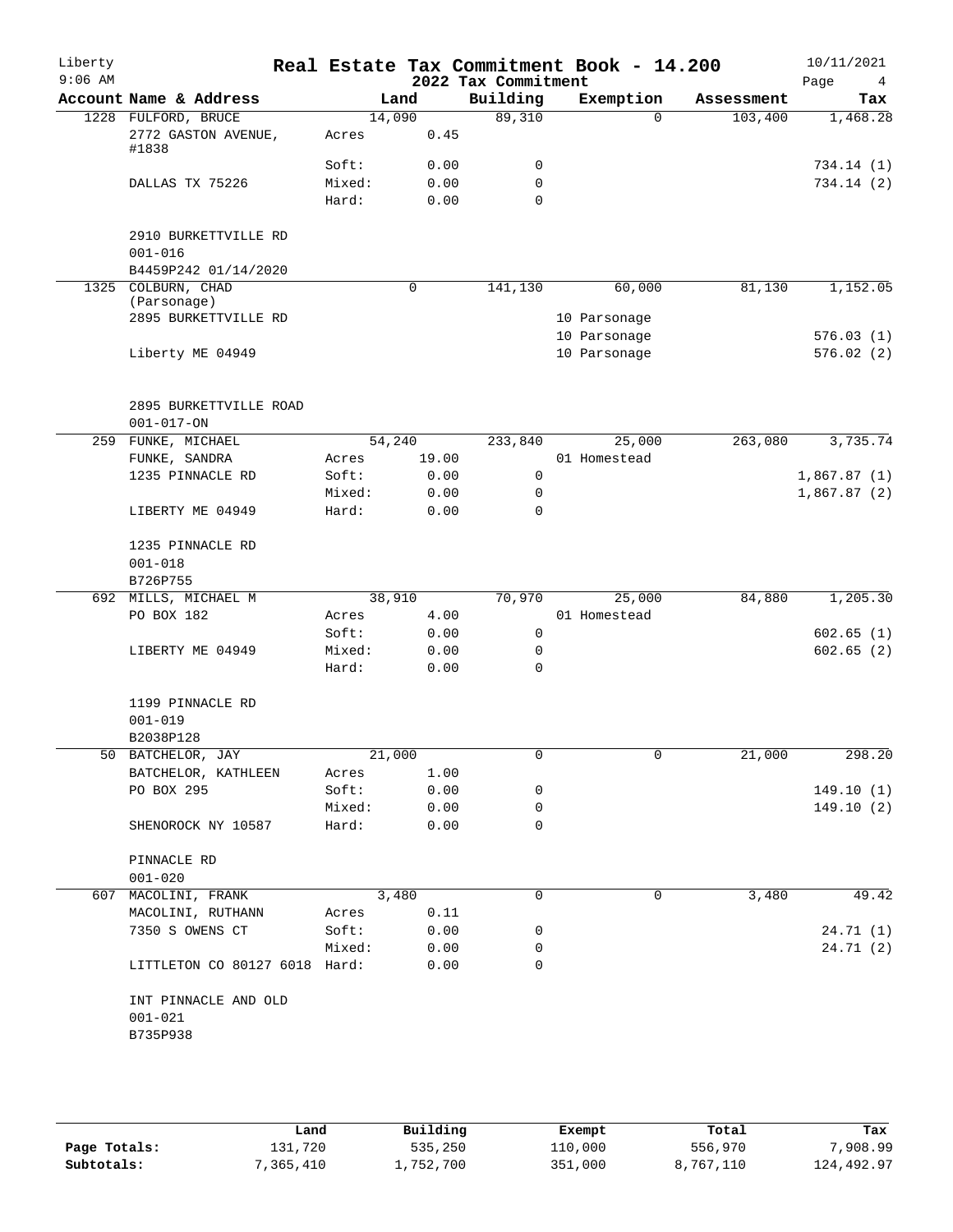| Liberty<br>$9:06$ AM |                                               |        |        |       | 2022 Tax Commitment | Real Estate Tax Commitment Book - 14.200 |            | 10/11/2021<br>Page<br>5 |
|----------------------|-----------------------------------------------|--------|--------|-------|---------------------|------------------------------------------|------------|-------------------------|
|                      | Account Name & Address                        |        | Land   |       | Building            | Exemption                                | Assessment | Tax                     |
|                      | 1201 ST CLAIR, DAVID W                        |        | 2,170  |       | 0                   | $\Omega$                                 | 2,170      | 30.81                   |
|                      | ST CLAIR, SANDRA L                            | Acres  |        | 0.17  |                     |                                          |            |                         |
|                      | PO BOX 226                                    | Soft:  |        | 0.00  | 0                   |                                          |            | 15.41(1)                |
|                      |                                               | Mixed: |        | 0.00  | 0                   |                                          |            | 15.40(2)                |
|                      | LIBERTY ME 04949                              | Hard:  |        | 0.00  | $\mathbf 0$         |                                          |            |                         |
|                      | PINNACLE RD                                   |        |        |       |                     |                                          |            |                         |
|                      | $001 - 022$                                   |        |        |       |                     |                                          |            |                         |
|                      | B4210P74 B2370P125                            |        |        |       |                     |                                          |            |                         |
|                      | 1145 MACOLINI, FRANK                          |        | 2,570  |       | 0                   | $\mathbf 0$                              | 2,570      | 36.49                   |
|                      | MACOLINI, RUTHANN                             | Acres  |        | 0.06  |                     |                                          |            |                         |
|                      | 7350 S OWENS CT                               | Soft:  |        | 0.00  | 0                   |                                          |            | 18.25(1)                |
|                      |                                               | Mixed: |        | 0.00  | 0                   |                                          |            | 18.24(2)                |
|                      | LITTLETON CO 80127 6018 Hard:                 |        |        | 0.00  | 0                   |                                          |            |                         |
|                      | INT PINNACLE AND OLD                          |        |        |       |                     |                                          |            |                         |
|                      | $001 - 023$                                   |        |        |       |                     |                                          |            |                         |
|                      | B735P938                                      |        |        |       |                     |                                          |            |                         |
| 1269                 | JEWETT, RANDALL                               |        | 22,500 |       | 0                   | 0                                        | 22,500     | 319.50                  |
|                      | JEWETT, JANET                                 | Acres  |        | 2.00  |                     |                                          |            |                         |
|                      | 23 OLD COUNTY ROAD                            | Soft:  |        | 0.00  | 0                   |                                          |            | 159.75(1)               |
|                      |                                               | Mixed: |        | 0.00  | 0                   |                                          |            | 159.75(2)               |
|                      | LIBERTY ME 04949                              | Hard:  |        | 0.00  | 0                   |                                          |            |                         |
|                      | OLD COUNTY RD<br>$001 - 024$                  |        |        |       |                     |                                          |            |                         |
|                      | 586 LIGHT, ELWOOD H                           |        | 23,340 |       | 12,390              | 25,000                                   | 10,730     | 152.37                  |
|                      | 48 OLD COUNTY RD                              | Acres  |        | 0.50  |                     | 01 Homestead                             |            |                         |
|                      |                                               | Soft:  |        | 0.00  | 0                   |                                          |            | 76.19(1)                |
|                      | LIBERTY ME 04949                              | Mixed: |        | 0.00  | 0                   |                                          |            | 76.18(2)                |
|                      |                                               | Hard:  |        | 0.00  | $\Omega$            |                                          |            |                         |
|                      | 48 OLD COUNTY RD                              |        |        |       |                     |                                          |            |                         |
|                      | $001 - 025$                                   |        |        |       |                     |                                          |            |                         |
| 585                  | TAYLOR, LANCE &<br>ELISABETH M. ROSS          |        | 35,250 |       | 18,480              | 0                                        | 53,730     | 762.97                  |
|                      | MARGUERITE & JOEL<br>STETTENHEM               | Acres  |        | 2.50  |                     |                                          |            |                         |
|                      | PO BOX 378                                    | Soft:  |        | 0.00  | 0                   |                                          |            | 381.49 (1)              |
|                      |                                               | Mixed: |        | 0.00  | 0                   |                                          |            | 381.48 (2)              |
|                      | WASHINGTON ME 04574                           | Hard:  |        | 0.00  | 0                   |                                          |            |                         |
|                      | 54 OLD COUNTY RD                              |        |        |       |                     |                                          |            |                         |
|                      | $001 - 025 - A$                               |        |        |       |                     |                                          |            |                         |
|                      | B2224P164                                     |        |        |       |                     |                                          |            |                         |
|                      | 139 BURKE, DAVID                              |        | 46,000 |       | 0                   | $\mathbf 0$                              | 46,000     | 653.20                  |
|                      | STEAD, CYNTHIA                                | Acres  |        | 21.00 |                     |                                          |            |                         |
|                      | 94 SOUTH STREET                               | Soft:  |        | 0.00  | 0                   |                                          |            | 326.60(1)               |
|                      |                                               | Mixed: |        | 0.00  | 0                   |                                          |            | 326.60(2)               |
|                      | WALPOLE MA 02081                              | Hard:  |        | 0.00  | 0                   |                                          |            |                         |
|                      | OLD COUNTY & BACK                             |        |        |       |                     |                                          |            |                         |
|                      |                                               |        |        |       |                     |                                          |            |                         |
|                      | $001 - 026$<br>B3459P257 05/25/2010 B1677P250 |        |        |       |                     |                                          |            |                         |

|              | Land      | Building  | Exempt  | Total     | Tax        |
|--------------|-----------|-----------|---------|-----------|------------|
| Page Totals: | ⊥31,830   | 30,870    | 25,000  | 137,700   | 1,955.34   |
| Subtotals:   | 7,497,240 | 1,783,570 | 376,000 | 8,904,810 | 126,448.31 |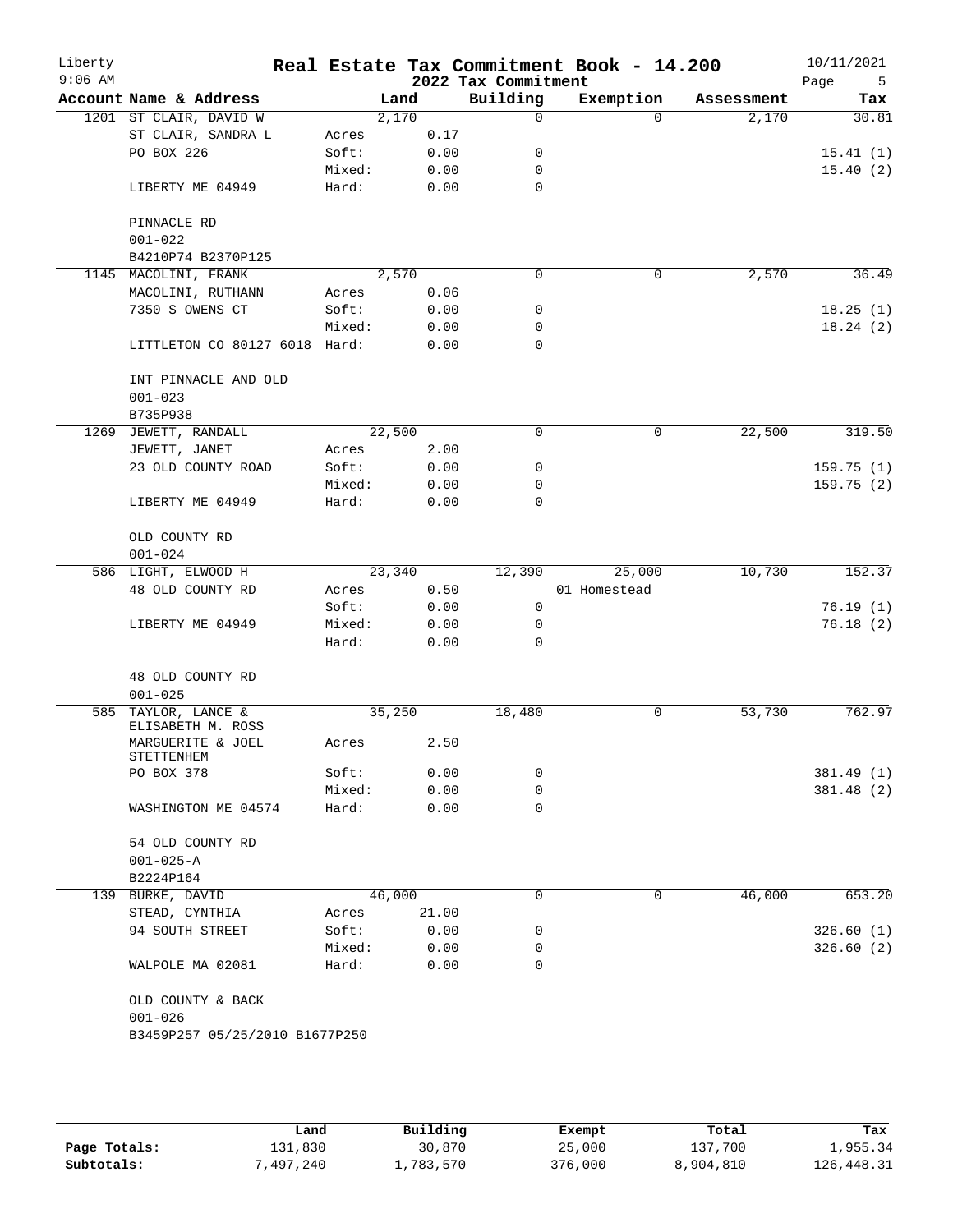| Liberty      |                                                         |           |        |           |                     | Real Estate Tax Commitment Book - 14.200 |            | 10/11/2021  |
|--------------|---------------------------------------------------------|-----------|--------|-----------|---------------------|------------------------------------------|------------|-------------|
| $9:06$ AM    |                                                         |           |        |           | 2022 Tax Commitment |                                          |            | Page<br>6   |
|              | Account Name & Address                                  |           |        | Land      | Building            | Exemption                                | Assessment | Tax         |
|              | 768 NORMAND, DONALD W                                   |           |        | 24,000    | 1,000               | $\Omega$                                 | 25,000     | 355.00      |
|              | NORMAND, JOAN M                                         |           | Acres  | 3.00      |                     |                                          |            |             |
|              | 302 BACK PALERMO RD                                     |           | Soft:  | 0.00      | 0                   |                                          |            | 177.50(1)   |
|              |                                                         |           | Mixed: | 0.00      | 0                   |                                          |            | 177.50(2)   |
|              | LIBERTY ME 04949                                        |           | Hard:  | 0.00      | 0                   |                                          |            |             |
|              | 51 OLD COUNTY & BACK<br>$001 - 027$                     |           |        |           |                     |                                          |            |             |
|              | B4109P155 10/13/2016                                    |           |        |           |                     |                                          |            |             |
|              | 764 LORD, FREDERICK R. &<br>NANCY C., TRUSTEES          |           |        | 29,290    | 62,830              | $\mathbf 0$                              | 92,120     | 1,308.10    |
|              | THE NANCY C. LORD<br>REVOCABLE TRUST                    |           | Acres  | 0.69      |                     |                                          |            |             |
|              | 3 ASHBY ROAD                                            |           | Soft:  | 0.00      | 0                   |                                          |            | 654.05(1)   |
|              |                                                         |           | Mixed: | 0.00      | 0                   |                                          |            | 654.05(2)   |
|              | BEDFORD MA 01730                                        |           | Hard:  | 0.00      | $\mathbf 0$         |                                          |            |             |
|              | 33 OLD COUNTY RD<br>$001 - 028$                         |           |        |           |                     |                                          |            |             |
|              | B4497P231 05/27/2020                                    |           |        |           |                     |                                          |            |             |
|              | 474 JEWETT, MARILYN A                                   |           |        | 22,670    | 0                   | 0                                        | 22,670     | 321.91      |
|              | P.O.BOX 274                                             |           | Acres  | 2.11      |                     |                                          |            |             |
|              |                                                         |           | Soft:  | 0.00      | 0                   |                                          |            | 160.96(1)   |
|              | LIBERTY, ME 04949                                       |           | Mixed: | 0.00      | 0                   |                                          |            | 160.95(2)   |
|              |                                                         |           | Hard:  | 0.00      | $\mathbf 0$         |                                          |            |             |
|              | BACK PALERMO ROAD<br>$001 - 029$<br>B621P494 04/20/1964 |           |        |           |                     |                                          |            |             |
|              | 476 JEWETT, RANDALL                                     |           |        | 43,040    | 100,510             | 25,000                                   | 118,550    | 1,683.41    |
|              | JEWETT, JANET                                           |           | Acres  | 7.69      |                     | 01 Homestead                             |            |             |
|              | 23 OLD COUNTY ROAD                                      |           | Soft:  | 0.00      | 0                   |                                          |            | 841.71 (1)  |
|              |                                                         |           | Mixed: | 0.00      | 0                   |                                          |            | 841.70 (2)  |
|              | LIBERTY ME 04949                                        |           | Hard:  | 0.00      | 0                   |                                          |            |             |
|              | 23 OLD COUNTY RD<br>$001 - 029 - A$                     |           |        |           |                     |                                          |            |             |
|              | B792P585                                                |           |        |           |                     |                                          |            |             |
| 475          | SHERWOOD, MARK                                          |           |        | 36,440    | 106,150             | 0                                        | 142,590    | 2,024.78    |
|              | SHERWOOD, JEANNE                                        |           | Acres  | 3.29      |                     |                                          |            |             |
|              | 74 LEXINGTON ST                                         |           | Soft:  | 0.00      | 0                   |                                          |            | 1,012.39(1) |
|              |                                                         |           | Mixed: | 0.00      | 0                   |                                          |            | 1,012.39(2) |
|              | BURLINGTON MA 01803                                     |           | Hard:  | 0.00      | 0                   |                                          |            |             |
|              | 25 BACK PALERMO RD<br>$001 - 029 - B$                   |           |        |           |                     |                                          |            |             |
|              | B3716P163 12/14/2012                                    |           |        |           |                     |                                          |            |             |
| 873          | SHERWOOD, MARK                                          |           |        | 22,500    | 0                   | $\mathbf 0$                              | 22,500     | 319.50      |
|              | SHERWOOD, JEANNE                                        |           | Acres  | 2.00      |                     |                                          |            |             |
|              | 74 LEXINGTON ST                                         |           | Soft:  | 0.00      | 0                   |                                          |            | 159.75(1)   |
|              |                                                         |           | Mixed: | 0.00      | 0                   |                                          |            | 159.75(2)   |
|              | BURLINGTON MA 01803                                     |           | Hard:  | 0.00      | 0                   |                                          |            |             |
|              | BACK PALERMO RD                                         |           |        |           |                     |                                          |            |             |
|              | $001 - 029 - C$                                         |           |        |           |                     |                                          |            |             |
|              | B1086P182                                               |           |        |           |                     |                                          |            |             |
|              |                                                         |           |        |           |                     |                                          |            |             |
|              |                                                         | Land      |        | Building  |                     | Exempt                                   | Total      | Tax         |
| Page Totals: |                                                         | 177,940   |        | 270,490   |                     | 25,000                                   | 423,430    | 6,012.70    |
| Subtotals:   |                                                         | 7,675,180 |        | 2,054,060 |                     | 401,000                                  | 9,328,240  | 132,461.01  |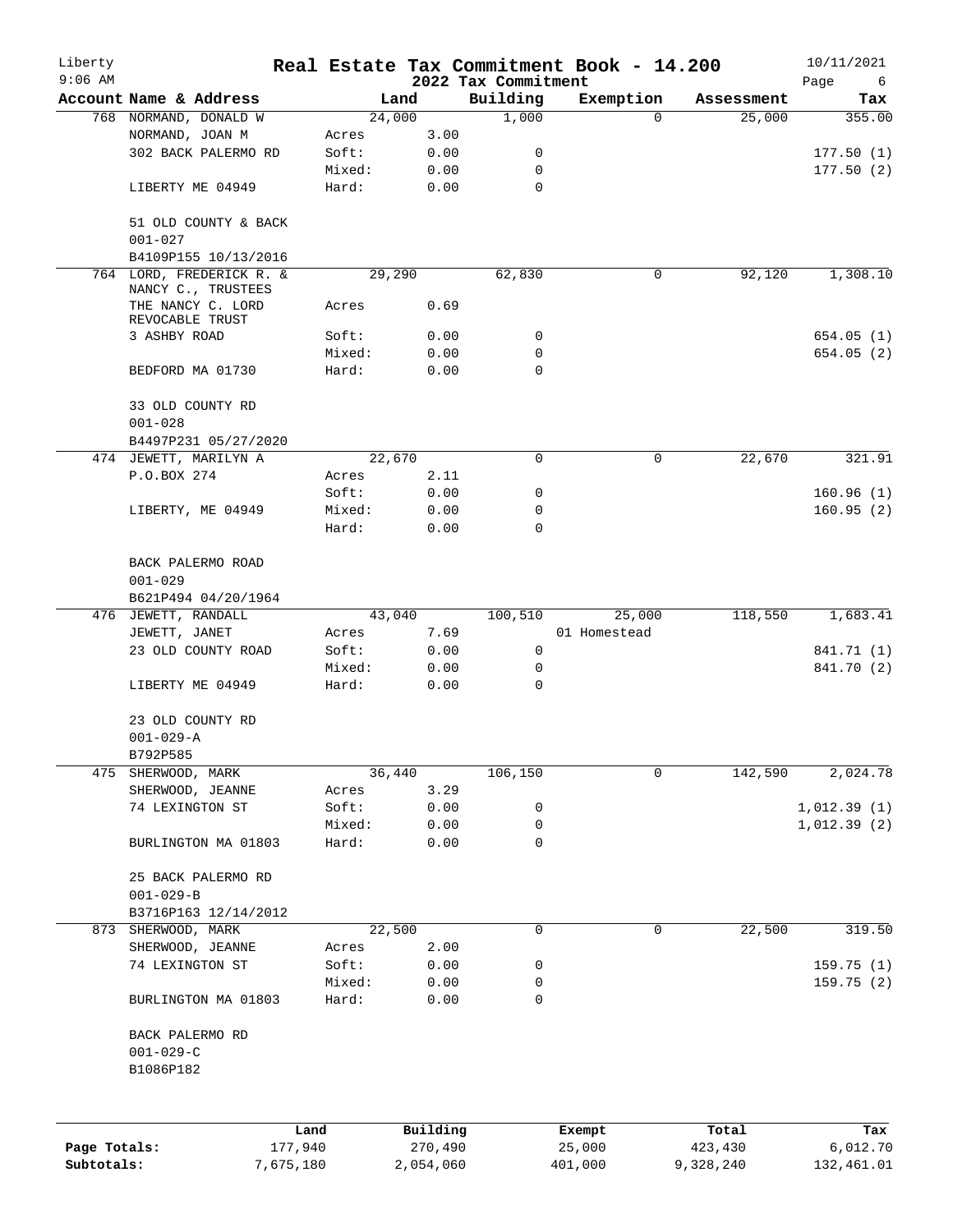| Liberty<br>$9:06$ AM |                                                    |        |                   |      | Real Estate Tax Commitment Book - 14.200<br>2022 Tax Commitment |              |            | 10/11/2021<br>Page<br>7 |
|----------------------|----------------------------------------------------|--------|-------------------|------|-----------------------------------------------------------------|--------------|------------|-------------------------|
|                      | Account Name & Address                             |        | Land              |      | Building                                                        | Exemption    | Assessment | Tax                     |
|                      | 422 BEACH, ROCKY                                   |        | 34,500            |      | 134,650                                                         | 25,000       | 144,150    | 2,046.93                |
|                      | 11 OLD COUNTY ROAD                                 | Acres  |                   | 2.00 |                                                                 | 01 Homestead |            |                         |
|                      |                                                    | Soft:  | 0.00              |      | $\mathbf 0$                                                     |              |            | 1,023.47(1)             |
|                      | LIBERTY ME 04949                                   | Mixed: |                   | 0.00 | 0                                                               |              |            | 1,023.46(2)             |
|                      |                                                    | Hard:  |                   | 0.00 | 0                                                               |              |            |                         |
|                      | 11 OLD COUNTY RD                                   |        |                   |      |                                                                 |              |            |                         |
|                      | $001 - 030$                                        |        |                   |      |                                                                 |              |            |                         |
|                      | B1932P71                                           |        |                   |      |                                                                 |              |            |                         |
| 857                  | DEMMONS, MELISSA L                                 |        | 6,120             |      | $\mathbf 0$                                                     | $\mathbf 0$  | 6,120      | 86.90                   |
|                      | 18 Main Street                                     | Acres  | 0.34              |      |                                                                 |              |            |                         |
|                      |                                                    | Soft:  |                   | 0.00 | 0                                                               |              |            | 43.45(1)                |
|                      | Thomaston ME 04861                                 | Mixed: | 0.00              |      | 0                                                               |              |            | 43.45 (2)               |
|                      |                                                    | Hard:  |                   | 0.00 | $\mathbf 0$                                                     |              |            |                         |
|                      | PINNACLE RD/BACK                                   |        |                   |      |                                                                 |              |            |                         |
|                      | $001 - 031$                                        |        |                   |      |                                                                 |              |            |                         |
|                      | B3813P220 10/08/2013 B2775P218                     |        |                   |      |                                                                 |              |            |                         |
|                      | 734 KOPISHKE, MATTHEW                              |        | 79,920            |      | 163,960                                                         | 25,000       | 218,880    | 3,108.10                |
|                      | 1157 PINNACLE RD                                   | Acres  | 77.00             |      |                                                                 | 01 Homestead |            |                         |
|                      |                                                    | Soft:  | 0.00              |      | 0                                                               |              |            | 1,554.05(1)             |
|                      | LIBERTY ME 04949                                   | Mixed: |                   | 0.00 | 0                                                               |              |            | 1,554.05(2)             |
|                      |                                                    | Hard:  |                   | 0.00 | $\mathbf 0$                                                     |              |            |                         |
|                      | 1157 PINNACLE RD                                   |        |                   |      |                                                                 |              |            |                         |
|                      | $001 - 032, 034$                                   |        |                   |      |                                                                 |              |            |                         |
|                      | B2750P260                                          |        |                   |      |                                                                 |              |            |                         |
|                      | 622 MAINE ELECTRIC POWER                           |        | 9,502,200         |      | $\mathbf 0$                                                     | 0            | 9,502,200  | 134,931.24              |
|                      | IUMC - LOCAL TAXES                                 | Acres  | 180.00            |      |                                                                 |              |            |                         |
|                      | c/o Avangrid Management Soft:<br>Company-Local Tax |        |                   | 0.00 | 0                                                               |              |            | 67,465.62               |
|                      | One City Center, 5th<br>Floor                      | Mixed: |                   | 0.00 | 0                                                               |              |            | 67,465.62               |
|                      | Portland ME 04101                                  | Hard:  |                   | 0.00 | 0                                                               |              |            |                         |
|                      | POWERLINE                                          |        |                   |      |                                                                 |              |            |                         |
|                      | $001 - 033, 044$ &M4/L1                            |        |                   |      |                                                                 |              |            |                         |
|                      | 590 St. Clair, David W                             |        | 23,340            |      | 19,450                                                          | 0            | 42,790     | 607.62                  |
|                      | St. Clair, Sandra L                                | Acres  |                   | 0.50 |                                                                 |              |            |                         |
|                      | PO BOX 226                                         | Soft:  | 0.00              |      | 0                                                               |              |            | 303.81(1)               |
|                      |                                                    | Mixed: | 0.00              |      | 0                                                               |              |            | 303.81(2)               |
|                      | LIBERTY ME 04949                                   | Hard:  |                   | 0.00 | 0                                                               |              |            |                         |
|                      |                                                    |        | HUD # NTA 1100479 |      |                                                                 |              |            |                         |
|                      | 1176 PINNACLE RD                                   |        |                   |      |                                                                 |              |            |                         |
|                      | $001 - 035$                                        |        |                   |      |                                                                 |              |            |                         |
|                      | B4210P74 10/02/2017                                |        |                   |      |                                                                 |              |            |                         |
|                      | 529 KNOWLTON, VIOLET                               |        | 2,100             |      | 0                                                               | 0            | 2,100      | 29.82                   |
|                      | VIOLET LANE                                        | Acres  | 0.04              |      |                                                                 |              |            |                         |
|                      |                                                    | Soft:  | 0.00              |      | 0                                                               |              |            | 14.91(1)                |
|                      | WALDOBORO ME 04572                                 | Mixed: | 0.00              |      | 0                                                               |              |            | 14.91(2)                |
|                      |                                                    | Hard:  |                   | 0.00 | 0                                                               |              |            |                         |
|                      | FISHTOWN ROAD                                      |        |                   |      |                                                                 |              |            |                         |
|                      | $001 - 036$                                        |        |                   |      |                                                                 |              |            |                         |
|                      | B670P326                                           |        |                   |      |                                                                 |              |            |                         |
|                      |                                                    |        |                   |      |                                                                 |              |            |                         |
|                      |                                                    |        |                   |      |                                                                 |              |            |                         |
|                      |                                                    |        |                   |      |                                                                 |              |            |                         |

|              | Land       | Building  | Exempt  | Total      | Tax          |
|--------------|------------|-----------|---------|------------|--------------|
| Page Totals: | 9,648,180  | 318,060   | 50,000  | 9,916,240  | 140,810.61   |
| Subtotals:   | 17,323,360 | 2,372,120 | 451,000 | 19,244,480 | 273, 271, 62 |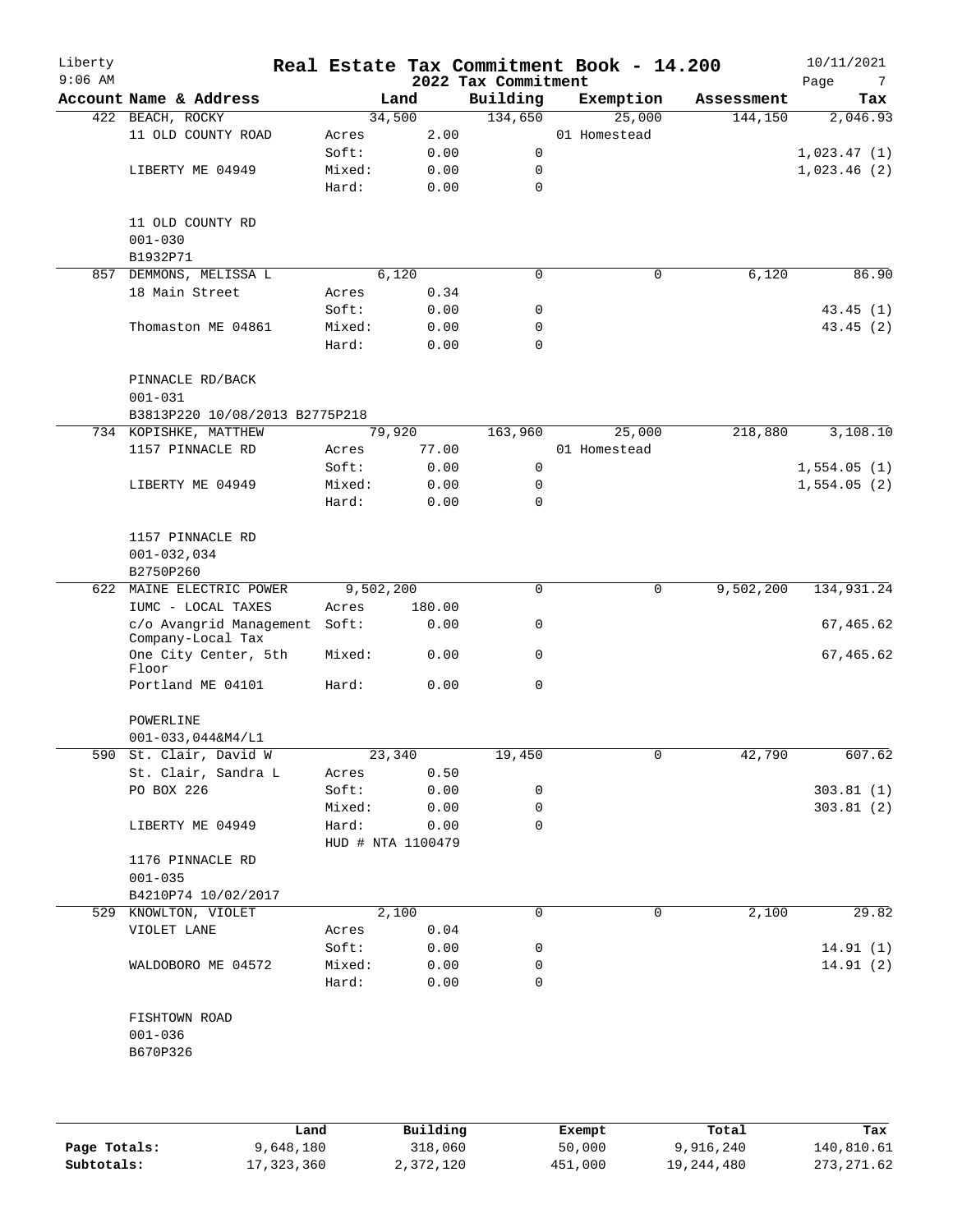| Liberty<br>$9:06$ AM |                        |                  |        | 2022 Tax Commitment | Real Estate Tax Commitment Book - 14.200 |            | 10/11/2021<br>Page<br>8 |
|----------------------|------------------------|------------------|--------|---------------------|------------------------------------------|------------|-------------------------|
|                      | Account Name & Address |                  | Land   | Building            | Exemption                                | Assessment | Tax                     |
|                      | 644 KOPISHKE, MATTHEW  | 28,500           |        | 40,470              | $\Omega$                                 | 68,970     | 979.37                  |
|                      | 1157 PINNACLE RD       | Acres            | 6.00   |                     |                                          |            |                         |
|                      |                        | Soft:            | 0.00   | 0                   |                                          |            | 489.69 (1)              |
|                      | LIBERTY ME 04949       | Mixed:           | 0.00   | 0                   |                                          |            | 489.68 (2)              |
|                      |                        | Hard:            | 0.00   | $\mathbf 0$         |                                          |            |                         |
|                      | 1136 1156 PINNACLE RD  |                  |        |                     |                                          |            |                         |
|                      | $001 - 037$            |                  |        |                     |                                          |            |                         |
|                      | B2750P260              |                  |        |                     |                                          |            |                         |
|                      | 368 GIBSON, DEBORAH    | 33,000           |        | 127,240             | 31,000                                   | 129,240    | 1,835.21                |
|                      | GIBSON, ROBERT         | Acres            | 1.00   |                     | 01 Homestead                             |            |                         |
|                      | 993 FISHTOWN RD        | Soft:            | 0.00   |                     | 0 02 Vet                                 |            | 917.61(1)               |
|                      |                        | Mixed:           | 0.00   | 0                   |                                          |            | 917.60(2)               |
|                      | LIBERTY ME 04949       | Hard:            | 0.00   | 0                   |                                          |            |                         |
|                      | 993 FISHTOWN RD        |                  |        |                     |                                          |            |                         |
|                      | $001 - 038$            |                  |        |                     |                                          |            |                         |
|                      | 648 KOPISHKE, MATTHEW  | 41,460           |        | $\mathbf 0$         | 0                                        | 41,460     | 588.73                  |
|                      | 1157 PINNACLE RD       | Acres            | 22.00  |                     |                                          |            |                         |
|                      |                        | Soft:            | 0.00   | 0                   |                                          |            | 294.37 (1)              |
|                      | LIBERTY ME 04949       | Mixed:           | 0.00   | 0                   |                                          |            | 294.36(2)               |
|                      |                        | Hard:            | 0.00   | 0                   |                                          |            |                         |
|                      | FISHTOWN RD            |                  |        |                     |                                          |            |                         |
|                      | $001 - 039$            |                  |        |                     |                                          |            |                         |
|                      | B2750P260              |                  |        |                     |                                          |            |                         |
| 477                  | JEWETT, RANDALL        | 99,100           |        | $\mathbf 0$         | 0                                        | 99,100     | 1,407.22                |
|                      | JEWETT, JANET          | Acres            | 127.20 |                     |                                          |            |                         |
|                      | 23 OLD COUNTY ROAD     | Soft:            | 0.00   | 0                   |                                          |            | 703.61(1)               |
|                      |                        | Mixed:           | 0.00   | 0                   |                                          |            | 703.61(2)               |
|                      | LIBERTY ME 04949       | Hard:            | 0.00   | $\Omega$            |                                          |            |                         |
|                      | FISHTOWN RD            |                  |        |                     |                                          |            |                         |
|                      | $001 - 040$            |                  |        |                     |                                          |            |                         |
|                      | B1209P294              |                  |        |                     |                                          |            |                         |
|                      | 370 Coffin, Kathy J    | 36,300           |        | 19,680              | 0                                        | 55,980     | 794.92                  |
|                      | 14 TANNERY LANE        | Acres            | 3.20   |                     |                                          |            |                         |
|                      |                        | Soft:            | 0.00   | 0                   |                                          |            | 397.46 (1)              |
|                      | LIBERTY ME 04949       | Mixed:           | 0.00   | 0                   |                                          |            | 397.46(2)               |
|                      |                        | Hard:            | 0.00   | 0                   |                                          |            |                         |
|                      |                        | HUD # NTA 348788 |        |                     |                                          |            |                         |
|                      | 978 FISHTOWN RD        |                  |        |                     |                                          |            |                         |
|                      | $001 - 040 - 01$       |                  |        |                     |                                          |            |                         |
|                      | B4238P7 01/11/2018     |                  |        |                     |                                          |            |                         |
|                      | 493 JOLIAT, PHILIP     | 44,280           |        | 0                   | 0                                        | 44,280     | 628.78                  |
|                      | JOLIAT, MELODY         | Acres            | 29.00  |                     |                                          |            |                         |
|                      | 24 HEMLOCK DRIVE       | Soft:            | 0.00   | 0                   |                                          |            | 314.39(1)               |
|                      |                        | Mixed:           | 0.00   | 0                   |                                          |            | 314.39(2)               |
|                      | HOLDEN, ME 04429       | Hard:            | 0.00   | 0                   |                                          |            |                         |
|                      | FISHTOWN ROAD          |                  |        |                     |                                          |            |                         |
|                      | $001 - 041$            |                  |        |                     |                                          |            |                         |
|                      | B774P913               |                  |        |                     |                                          |            |                         |
|                      |                        |                  |        |                     |                                          |            |                         |

|              | Land       | Building  | Exempt  | Total      | Tax        |
|--------------|------------|-----------|---------|------------|------------|
| Page Totals: | 282,640    | 187,390   | 31,000  | 439,030    | 6,234.23   |
| Subtotals:   | 17,606,000 | 2,559,510 | 482,000 | 19,683,510 | 279,505.85 |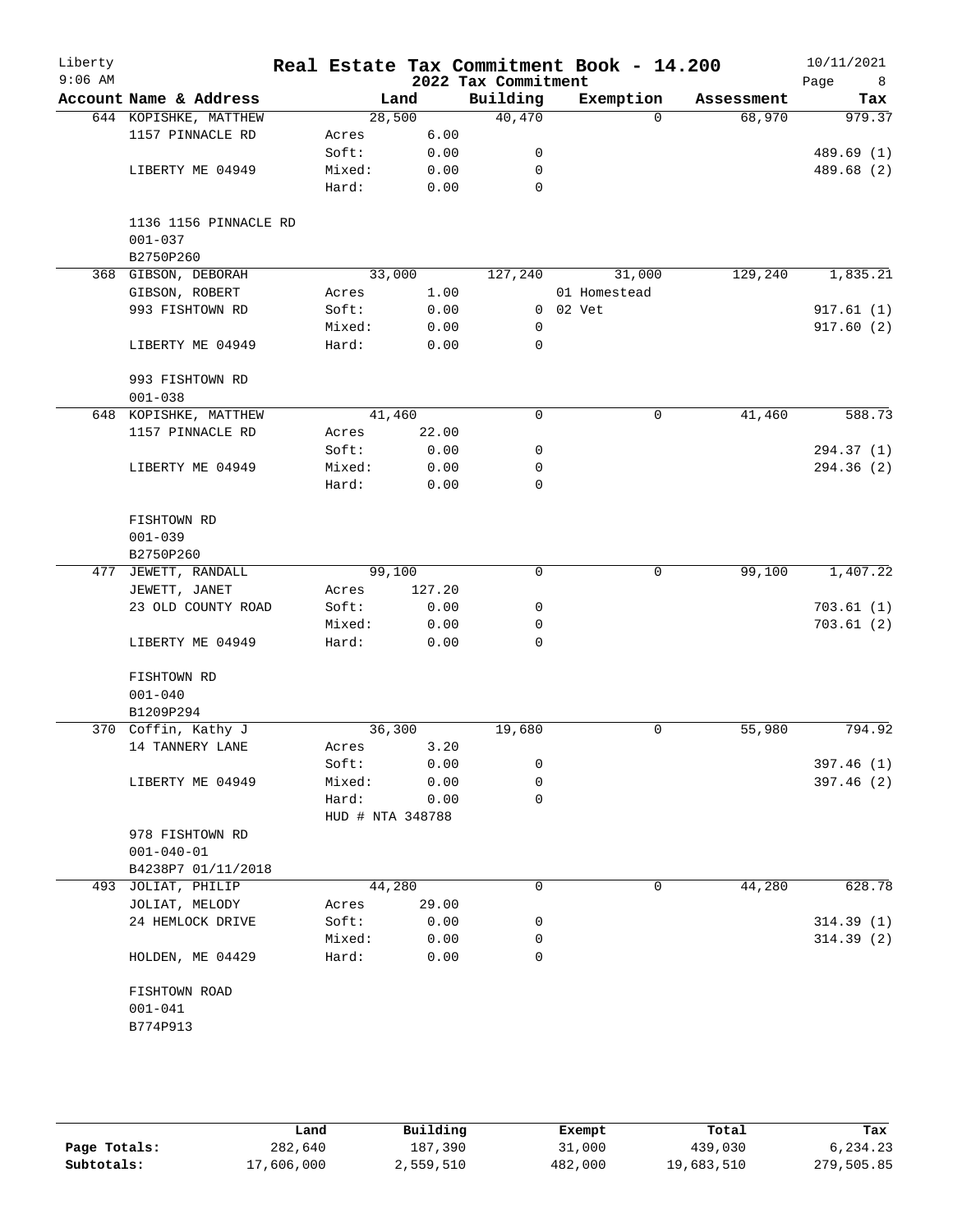| Liberty<br>$9:06$ AM |                                       |                 |              | 2022 Tax Commitment | Real Estate Tax Commitment Book - 14.200 |            | 10/11/2021<br>Page<br>9 |
|----------------------|---------------------------------------|-----------------|--------------|---------------------|------------------------------------------|------------|-------------------------|
|                      | Account Name & Address                |                 | Land         | Building            | Exemption                                | Assessment | Tax                     |
|                      | 588 PEASE, DENNIS B                   |                 | 33,440       | 21,010              | $\Omega$                                 | 54,450     | 773.19                  |
|                      | PEASE, JEFFREY BRUCE                  | Acres           | 1.29         |                     |                                          |            |                         |
|                      | 511 BEACH ROAD                        | Soft:           | 0.00         | 0                   |                                          |            | 386.60(1)               |
|                      |                                       | Mixed:          | 0.00         | 0                   |                                          |            | 386.59 (2)              |
|                      | LINCOLNVILLE ME 04849                 | Hard:           | 0.00         | $\mathbf 0$         |                                          |            |                         |
|                      | 945 FISHTOWN RD<br>$001 - 042$        |                 |              |                     |                                          |            |                         |
|                      | B4523P210 07/29/2020                  |                 |              |                     |                                          |            |                         |
|                      | 712 ST. CLAIR, DAVID                  |                 | 49,000       | $\mathbf 0$         | 0                                        | 49,000     | 695.80                  |
|                      | ST. CLAIR, SANDRA                     | Acres           | 27.00        |                     |                                          |            |                         |
|                      | PO BOX 226                            | Soft:           | 0.00         | 0                   |                                          |            | 347.90 (1)              |
|                      |                                       | Mixed:          | 0.00         | 0                   |                                          |            | 347.90 (2)              |
|                      | LIBERTY ME 04949                      | Hard:           | 0.00         | 0                   |                                          |            |                         |
|                      | 1080 PINNACLE RD                      |                 |              |                     |                                          |            |                         |
|                      | $001 - 043$                           |                 |              |                     |                                          |            |                         |
|                      | B4068P158 05/31/2016 B1931P172        |                 |              |                     |                                          |            |                         |
| 1070                 | MARITIMES & NORTHEAST<br>PIPELINE     | 3,434,280       |              | 0                   | 0                                        | 3,434,280  | 48,766.78               |
|                      | C/O SPECTRA ENERGY                    |                 |              |                     |                                          |            |                         |
|                      | PO Box 2629                           |                 |              |                     |                                          |            | 24, 383.39              |
|                      |                                       |                 |              |                     |                                          |            | 24, 383.39              |
|                      | Addison TX 75001                      |                 |              |                     |                                          |            |                         |
|                      | POWERLINE                             |                 |              |                     |                                          |            |                         |
|                      | $001-044-$ , ET AL                    |                 |              |                     |                                          |            |                         |
|                      | 1253 HUDSON, RUSSELL J                |                 | 27,530       | 1,000               | $\mathbf 0$                              | 28,530     | 405.13                  |
|                      | HUDSON RACHEL L                       | Acres           | 1.75         |                     |                                          |            |                         |
|                      | 1080 PINNACLE ROAD                    | Soft:           | 0.00         | 0                   |                                          |            | 202.57(1)               |
|                      |                                       | Mixed:          | 0.00         | 0                   |                                          |            | 202.56(2)               |
|                      | LIBERTY ME 04949                      | Hard:           | 0.00         | 0                   |                                          |            |                         |
|                      | 1080 PINNACLE RD                      |                 |              |                     |                                          |            |                         |
|                      | $001 - 045$                           |                 |              |                     |                                          |            |                         |
|                      | B4068P158 05/31/2016                  |                 |              |                     |                                          |            |                         |
|                      | 537 MORRIS, BRIAN A                   |                 | 91,250       | 151,040             | 25,000                                   | 217,290    | 3,085.52                |
|                      | MORRIS, SUSAN R                       | Acres           | 147.00       |                     | 01 Homestead                             |            |                         |
|                      | 49 NELL'S HILL ROAD                   | Soft:           | 0.00         | 0                   |                                          |            | 1,542.76(1)             |
|                      |                                       | Mixed:          | 77.00        | 29,568              |                                          |            | 1,542.76(2)             |
|                      | LIBERTY ME 04949                      | Hard:           | 23.00        | 5,704               |                                          |            |                         |
|                      | 49 NELL'S HILL RD                     |                 |              |                     |                                          |            |                         |
|                      | $001 - 046, 47&4 - 7, 7A$             |                 |              |                     |                                          |            |                         |
|                      | B3661P71 06/26/2012 B922P111 B713P775 |                 | 31,500       | 0                   | 0                                        | 31,500     | 447.30                  |
|                      | 1303 JOLIAT, HERBERT<br>14 GROVE ST   |                 |              |                     |                                          |            |                         |
|                      |                                       | Acres           | 8.00         |                     |                                          |            |                         |
|                      |                                       | Soft:           | 0.00         | 0                   |                                          |            | 223.65(1)               |
|                      | BREWER ME 04412                       | Mixed:<br>Hard: | 0.00<br>0.00 | 0<br>0              |                                          |            | 223.65(2)               |
|                      | FISHTOWN RD                           |                 |              |                     |                                          |            |                         |
|                      | $001 - 048$                           |                 |              |                     |                                          |            |                         |
|                      | B2655P99                              |                 |              |                     |                                          |            |                         |
|                      |                                       |                 |              |                     |                                          |            |                         |
|                      |                                       |                 |              |                     |                                          |            |                         |
|                      |                                       |                 |              |                     |                                          |            |                         |

|              | Land         | Building  | Exempt  | Total      | Tax         |
|--------------|--------------|-----------|---------|------------|-------------|
| Page Totals: | 3,667,000    | 173,050   | 25,000  | 3,815,050  | 54, 173. 72 |
| Subtotals:   | 21, 273, 000 | 2,732,560 | 507,000 | 23,498,560 | 333,679.57  |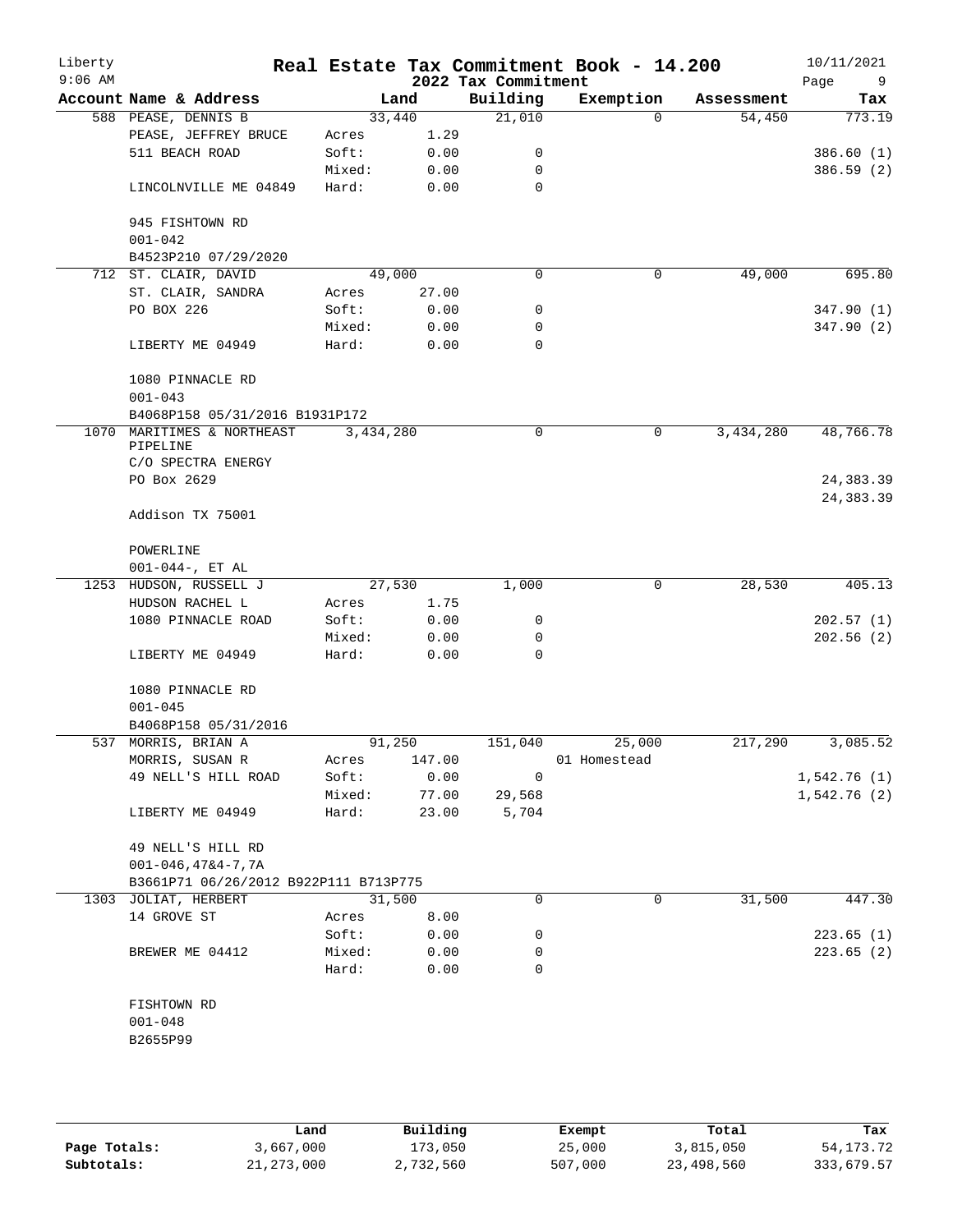| Liberty<br>$9:06$ AM |                                       |        |        | 2022 Tax Commitment | Real Estate Tax Commitment Book - 14.200 |            | 10/11/2021<br>Page<br>10 |
|----------------------|---------------------------------------|--------|--------|---------------------|------------------------------------------|------------|--------------------------|
|                      | Account Name & Address                |        | Land   | Building            | Exemption                                | Assessment | Tax                      |
|                      | 849 JOLIAT, HERBERT A                 |        | 21,750 | 0                   | $\Omega$                                 | 21,750     | 308.85                   |
|                      | 14 GROVE ST                           | Acres  | 5.00   |                     |                                          |            |                          |
|                      |                                       | Soft:  | 0.00   | 0                   |                                          |            | 154.43(1)                |
|                      | BREWER ME 04412                       | Mixed: | 0.00   | 0                   |                                          |            | 154.42(2)                |
|                      |                                       | Hard:  | 0.00   | $\mathbf 0$         |                                          |            |                          |
|                      |                                       |        |        |                     |                                          |            |                          |
|                      | 895 FISHTOWN RD                       |        |        |                     |                                          |            |                          |
|                      | $001 - 048 - A$                       |        |        |                     |                                          |            |                          |
|                      | B4064P202 06/02/2016                  |        | 62,210 |                     |                                          | 159,290    |                          |
|                      | 770 PEPLER, RUSSELL<br>PEPLER, ELAINE | Acres  | 35.50  | 122,080             | 25,000<br>01 Homestead                   |            | 2,261.92                 |
|                      | 1018 PINNACLE RD                      | Soft:  | 0.00   | 0                   |                                          |            | 1,130.96(1)              |
|                      |                                       | Mixed: | 0.00   | 0                   |                                          |            | 1,130.96(2)              |
|                      | LIBERTY ME 04949                      | Hard:  | 0.00   | $\mathbf 0$         |                                          |            |                          |
|                      |                                       |        |        |                     |                                          |            |                          |
|                      | 1018 PINNACLE RD                      |        |        |                     |                                          |            |                          |
|                      | $001 - 049,050$                       |        |        |                     |                                          |            |                          |
|                      | B1916P143 B796P150                    |        |        |                     |                                          |            |                          |
|                      | 1076 LIBBY, MELISSA                   |        | 34,500 | 72,980              | 25,000                                   | 82,480     | 1,171.22                 |
|                      | 1008 PINNACLE ROAD                    | Acres  | 2.00   |                     | 01 Homestead                             |            |                          |
|                      |                                       | Soft:  | 0.00   | 0                   |                                          |            | 585.61(1)                |
|                      | LIBERTY ME 04949                      | Mixed: | 0.00   | 0                   |                                          |            | 585.61 (2)               |
|                      |                                       | Hard:  | 0.00   | 0                   |                                          |            |                          |
|                      |                                       |        |        |                     |                                          |            |                          |
|                      | 1018 PINNACLE RD                      |        |        |                     |                                          |            |                          |
|                      | $001 - 050 - A$<br>B1916P143          |        |        |                     |                                          |            |                          |
|                      | 804 RAINEY, ALAN                      |        | 67,000 | 111,290             | 25,000                                   | 153,290    | 2,176.72                 |
|                      | RAINEY, PAULA                         | Acres  | 44.00  |                     | 01 Homestead                             |            |                          |
|                      | 14 RAINEY RD                          | Soft:  | 0.00   | $\mathbf 0$         |                                          |            | 1,088.36(1)              |
|                      |                                       | Mixed: | 0.00   | 0                   |                                          |            | 1,088.36(2)              |
|                      | LIBERTY ME 04949                      | Hard:  | 0.00   | 0                   |                                          |            |                          |
|                      |                                       |        |        |                     |                                          |            |                          |
|                      | 14 RAINEY RD                          |        |        |                     |                                          |            |                          |
|                      | $001 - 051$                           |        |        |                     |                                          |            |                          |
|                      | B3016P137                             |        |        |                     |                                          |            |                          |
|                      | 402 DF PARTNERSHIP                    |        | 59,000 | 0                   | 0                                        | 59,000     | 837.80                   |
|                      | PO BOX 2683                           | Acres  | 47.00  |                     |                                          |            |                          |
|                      |                                       | Soft:  | 0.00   | 0                   |                                          |            | 418.90 (1)               |
|                      | <b>BELLAIRE TX 77402 2683</b>         | Mixed: | 0.00   | 0                   |                                          |            | 418.90 (2)               |
|                      |                                       | Hard:  | 0.00   | 0                   |                                          |            |                          |
|                      | PINNACLE RD                           |        |        |                     |                                          |            |                          |
|                      | $001 - 052$                           |        |        |                     |                                          |            |                          |
|                      | B3524P309 07/30/2010                  |        |        |                     |                                          |            |                          |
|                      | 335 DF PARTNERSHIP                    |        | 21,000 | 0                   | 0                                        | 21,000     | 298.20                   |
|                      | PO BOX 2683                           | Acres  | 1.00   |                     |                                          |            |                          |
|                      |                                       | Soft:  | 0.00   | 0                   |                                          |            | 149.10(1)                |
|                      | BELLAIRE TX 77402 2683                | Mixed: | 0.00   | 0                   |                                          |            | 149.10(2)                |
|                      |                                       | Hard:  | 0.00   | $\Omega$            |                                          |            |                          |
|                      |                                       |        |        |                     |                                          |            |                          |
|                      | PINNACLE RD                           |        |        |                     |                                          |            |                          |
|                      | $001 - 053$                           |        |        |                     |                                          |            |                          |
|                      | B3524P309 07/30/2010                  |        |        |                     |                                          |            |                          |
|                      |                                       |        |        |                     |                                          |            |                          |

|              | Land       | Building  | Exempt  | Total      | Tax        |
|--------------|------------|-----------|---------|------------|------------|
| Page Totals: | 265,460    | 306,350   | 75,000  | 496,810    | 7,054.71   |
| Subtotals:   | 21,538,460 | 3,038,910 | 582,000 | 23,995,370 | 340,734.28 |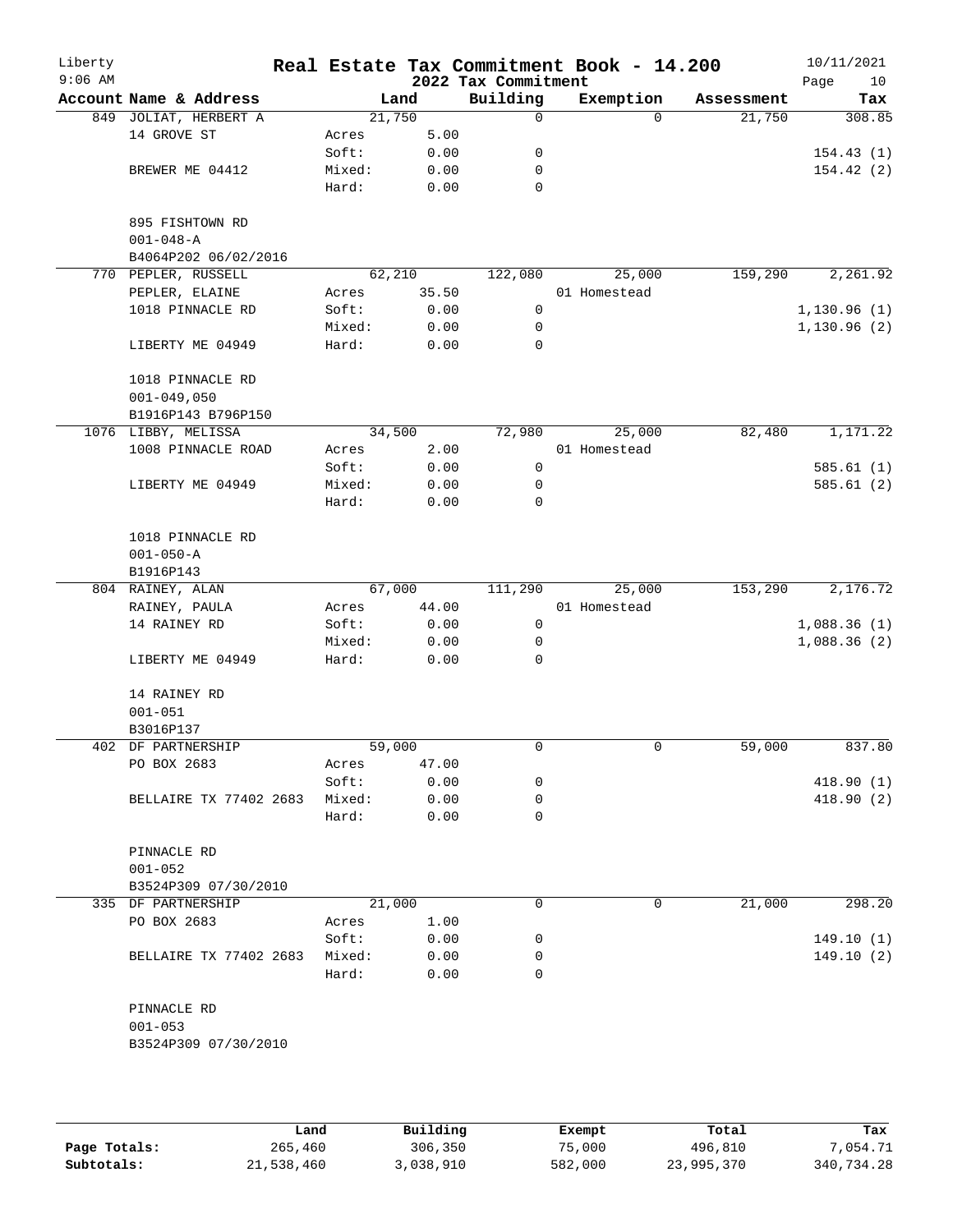| Liberty<br>$9:06$ AM |                                         |        |        | 2022 Tax Commitment | Real Estate Tax Commitment Book - 14.200 |            | 10/11/2021<br>Page<br>11 |
|----------------------|-----------------------------------------|--------|--------|---------------------|------------------------------------------|------------|--------------------------|
|                      | Account Name & Address                  |        | Land   | Building            | Exemption                                | Assessment | Tax                      |
|                      | 290 ELLIOTT, ROBERTA D                  |        | 21,000 | 0                   | $\Omega$                                 | 21,000     | 298.20                   |
|                      | 64 BLUEBIRD LANE                        | Acres  | 1.00   |                     |                                          |            |                          |
|                      |                                         | Soft:  | 0.00   | 0                   |                                          |            | 149.10(1)                |
|                      | BARRINGTON NH 03825                     | Mixed: | 0.00   | 0                   |                                          |            | 149.10(2)                |
|                      |                                         | Hard:  | 0.00   | 0                   |                                          |            |                          |
|                      | PINNACLE RD                             |        |        |                     |                                          |            |                          |
|                      | $001 - 054$                             |        |        |                     |                                          |            |                          |
|                      | B1110P191                               |        |        |                     |                                          |            |                          |
|                      | 500 ST. CLAIR, DAVID                    |        | 96,150 | 150,800             | 25,000                                   | 221,950    | 3,151.69                 |
|                      | ST. CLAIR, SANDRA                       | Acres  | 82.70  |                     | 01 Homestead                             |            |                          |
|                      | PO BOX 226                              | Soft:  | 0.00   | $\mathsf{O}$        |                                          |            | 1,575.85(1)              |
|                      |                                         | Mixed: | 0.00   | 0                   |                                          |            | 1,575.84(2)              |
|                      | LIBERTY ME 04949                        | Hard:  | 0.00   | 0                   |                                          |            |                          |
|                      | 997 & 1007 PINNACLE RD                  |        |        |                     |                                          |            |                          |
|                      | $001 - 055$                             |        |        |                     |                                          |            |                          |
|                      | B1763P184                               |        |        |                     |                                          |            |                          |
| 1209                 | ST. CLAIR, DAVID                        |        | 3,000  | 0                   | 0                                        | 3,000      | 42.60                    |
|                      | ST. CLAIR, SANDRA                       | Acres  | 2.00   |                     |                                          |            |                          |
|                      | PO BOX 226                              | Soft:  | 0.00   | 0                   |                                          |            | 21.30(1)                 |
|                      |                                         | Mixed: | 0.00   | 0                   |                                          |            | 21.30(2)                 |
|                      | LIBERTY ME 04949                        | Hard:  | 0.00   | 0                   |                                          |            |                          |
|                      | PINNACLE RD                             |        |        |                     |                                          |            |                          |
|                      | $001 - 056$                             |        |        |                     |                                          |            |                          |
|                      | B1763P184                               |        |        |                     |                                          |            |                          |
|                      | 415 NESJA, MICHAEL S &                  |        | 52,500 | 200,140             | 25,000                                   | 227,640    | 3,232.49                 |
|                      | ERICA KOHLER                            | Acres  | 15.50  |                     | 01 Homestead                             |            |                          |
|                      | 998 PINNACLE RD                         | Soft:  | 0.00   | $\mathbf 0$         |                                          |            | 1,616.25(1)              |
|                      |                                         | Mixed: | 0.00   | 0                   |                                          |            | 1,616.24(2)              |
|                      | LIBERTY ME 04949                        | Hard:  | 0.00   | 0                   |                                          |            |                          |
|                      | 998 & 1000 PINNACLE RD                  |        |        |                     |                                          |            |                          |
|                      | $001 - 057$                             |        |        |                     |                                          |            |                          |
|                      | B2181P55                                |        |        |                     |                                          |            |                          |
|                      | 492 JOLIAT, HERBERT                     |        | 21,600 | 0                   | 0                                        | 21,600     | 306.72                   |
|                      | 14 GROVE ST                             | Acres  | 1.40   |                     |                                          |            |                          |
|                      |                                         | Soft:  | 0.00   | 0                   |                                          |            | 153.36(1)                |
|                      | BREWER ME 04412                         | Mixed: | 0.00   | 0                   |                                          |            | 153.36(2)                |
|                      |                                         | Hard:  | 0.00   | 0                   |                                          |            |                          |
|                      | FISHTOWN RD                             |        |        |                     |                                          |            |                          |
|                      | $001 - 060$                             |        |        |                     |                                          |            |                          |
|                      | B2655P99                                |        |        |                     |                                          |            |                          |
|                      | 219 JACKSON, WAYNE                      |        | 71,500 | 95,370              | 0                                        | 166,870    | 2,369.55                 |
|                      | PO BOX 36                               | Acres  | 43.50  |                     |                                          |            |                          |
|                      |                                         | Soft:  | 0.00   | 0                   |                                          |            | 1,184.78 (1)             |
|                      | MORRILL ME 04952                        | Mixed: | 0.00   | 0                   |                                          |            | 1,184.77(2)              |
|                      |                                         | Hard:  | 0.00   | 0                   |                                          |            |                          |
|                      | 978 PINNACLE RD                         |        |        |                     |                                          |            |                          |
|                      | $001 - 061,062$                         |        |        |                     |                                          |            |                          |
|                      | B3787P65 07/25/2013 B3787P59 07/12/2013 |        |        |                     |                                          |            |                          |
|                      |                                         |        |        |                     |                                          |            |                          |
|                      |                                         |        |        |                     |                                          |            |                          |
|                      |                                         |        |        |                     |                                          |            |                          |

|              | Land       | Building  | Exempt  | Total      | Tax         |
|--------------|------------|-----------|---------|------------|-------------|
| Page Totals: | 265,750    | 446,310   | 50,000  | 662,060    | 9,401.25    |
| Subtotals:   | 21,804,210 | 3,485,220 | 632,000 | 24,657,430 | 350, 135.53 |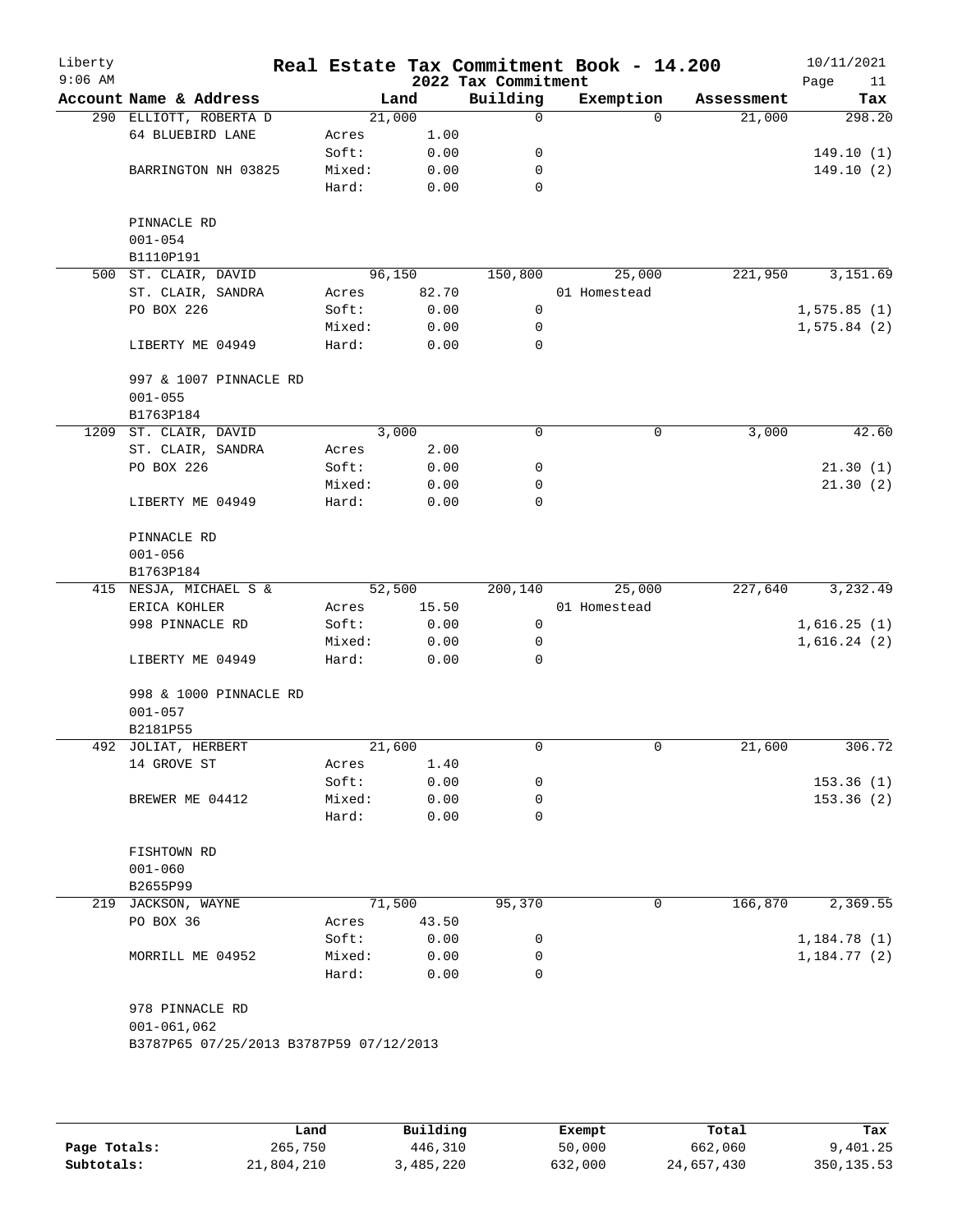| Liberty<br>$9:06$ AM |                                           |        |                     | 2022 Tax Commitment | Real Estate Tax Commitment Book - 14.200 |                  | 10/11/2021<br>Page<br>12 |
|----------------------|-------------------------------------------|--------|---------------------|---------------------|------------------------------------------|------------------|--------------------------|
|                      | Account Name & Address                    |        | Land                | Building            | Exemption                                | Assessment       | Tax                      |
|                      | 49 STOKOWSKI, JAMES J                     |        | 34,500              | 147,130             | $\Omega$                                 | 181,630          | 2,579.15                 |
|                      | NOLAN, WILLIAM J                          | Acres  | 2.00                |                     |                                          |                  |                          |
|                      | 190 Banyon Bay Drive                      | Soft:  | 0.00                | 0                   |                                          |                  | 1,289.58(1)              |
|                      |                                           | Mixed: | 0.00                | 0                   |                                          |                  | 1,289.57(2)              |
|                      | ST PETERSBURG FL 33705                    | Hard:  | 0.00                | 0                   |                                          |                  |                          |
|                      | 970 PINNACLE RD                           |        |                     |                     |                                          |                  |                          |
|                      | $001 - 062 - A$                           |        |                     |                     |                                          |                  |                          |
|                      | B870P311                                  |        |                     |                     |                                          |                  |                          |
| 898                  | WENTWORTH, CHRISTOPHER                    |        | 65,780              | 0                   | 0                                        | 65,780           | 934.08                   |
|                      | WENTWORTH, LAINE                          | Acres  | 75.00               |                     |                                          |                  |                          |
|                      | 909 PINNACLE RD                           | Soft:  | 0.00                | 0                   |                                          |                  | 467.04 (1)               |
|                      |                                           | Mixed: | 0.00                | 0                   |                                          |                  | 467.04(2)                |
|                      | LIBERTY ME 04949                          | Hard:  | 0.00                | 0                   |                                          |                  |                          |
|                      | 909 PINNACLE RD<br>$001 - 063$            |        |                     |                     |                                          |                  |                          |
|                      | B4362P206 04/08/2019                      |        |                     |                     |                                          |                  |                          |
|                      | 412 HOWARD, KARIN                         |        | 50,500              | 102,120             | 0                                        | 152,620          | 2,167.20                 |
|                      | HOWARD, BRITA D,<br>HOWARD, ALISON        | Acres  | 13.50               |                     |                                          |                  |                          |
|                      | 975 PINNACLE RD.                          | Soft:  | 0.00                | 0                   |                                          |                  | 1,083.60(1)              |
|                      |                                           | Mixed: | 0.00                | 0                   |                                          |                  | 1,083.60(2)              |
|                      | LIBERTY ME 04949                          | Hard:  | 0.00                | $\Omega$            |                                          |                  |                          |
|                      | 975 PINNACLE RD                           |        |                     |                     |                                          |                  |                          |
|                      | $001 - 063 - A$                           |        |                     |                     |                                          |                  |                          |
|                      | B4560P100 10/20/2020                      |        |                     |                     |                                          |                  |                          |
| 43                   | WENTWORTH, CHRISTOPHER                    |        | 63,800              | 13,240              | 0                                        | 77,040           | 1,093.97                 |
|                      | 909 PINNACLE RD                           | Acres  | 44.00               |                     |                                          |                  |                          |
|                      |                                           | Soft:  | 0.00                | 0                   |                                          |                  | 546.99(1)                |
|                      | LIBERTY ME 04949                          | Mixed: | 0.00                | 0                   |                                          |                  | 546.98(2)                |
|                      |                                           | Hard:  | 0.00                | $\mathbf 0$         |                                          |                  |                          |
|                      |                                           |        | HUD # NTA 163942    |                     |                                          |                  |                          |
|                      | 951 PINNACLE RD                           |        |                     |                     |                                          |                  |                          |
|                      | $001 - 063 - B1$                          |        |                     |                     |                                          |                  |                          |
|                      | B4077P262                                 |        |                     |                     |                                          |                  |                          |
|                      | 286 DENMAN, BOBBI JO                      |        | 33,300              | 51,560              | 0                                        | 84,860           | 1,205.01                 |
|                      | 944 Pinnacle Road                         | Acres  | 1.20                |                     |                                          |                  |                          |
|                      |                                           | Soft:  | 0.00                | 0                   |                                          |                  | 602.51(1)                |
|                      | Liberty ME 04949                          | Mixed: | 0.00                | 0                   |                                          |                  | 602.50(2)                |
|                      |                                           | Hard:  | 0.00                | 0                   |                                          |                  |                          |
|                      | 944 PINNACLE RD                           |        |                     |                     |                                          |                  |                          |
|                      | $001 - 064$                               |        |                     |                     |                                          |                  |                          |
|                      | B891P32                                   |        |                     |                     |                                          |                  |                          |
| 287                  | EGGEN FAMILY TRUST,<br>ARVID & GERTRUDE K |        | 79,360              | 70,480              | 0                                        | 149,840          | 2,127.73                 |
|                      | 31 KENDALL CORNER ROAD                    | Acres  | 63.71               |                     |                                          |                  |                          |
|                      |                                           | Soft:  | 0.00                | 0                   |                                          |                  | 1,063.87(1)              |
|                      | WALDO ME 04915                            | Mixed: | 0.00                | 0                   |                                          |                  | 1,063.86(2)              |
|                      |                                           | Hard:  | 0.00                | $\mathbf 0$         |                                          |                  |                          |
|                      | 934 PINNACLE RD<br>$001 - 065,070$        |        |                     |                     |                                          |                  |                          |
|                      | B3882P144 07/21/2014                      |        |                     |                     |                                          |                  |                          |
|                      |                                           |        |                     |                     |                                          |                  |                          |
| Page Totals:         | Land<br>327,240                           |        | Building<br>384,530 |                     | Exempt<br>0                              | Total<br>711,770 | Tax<br>10,107.14         |

**Subtotals:** 22,131,450 3,869,750 632,000 25,369,200 360,242.67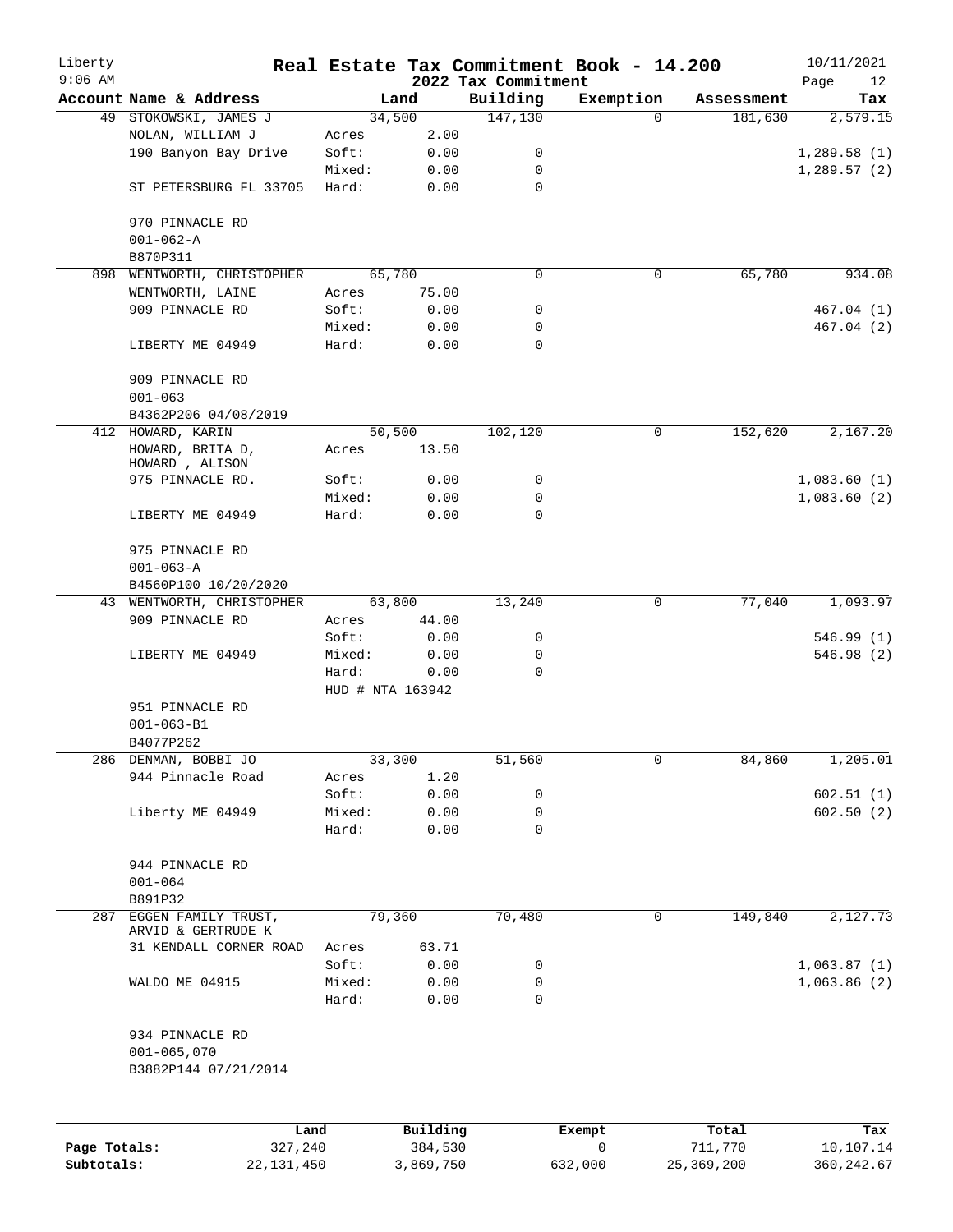| Liberty<br>$9:06$ AM |                             |        |        | 2022 Tax Commitment | Real Estate Tax Commitment Book - 14.200 |            | 10/11/2021<br>Page<br>13 |
|----------------------|-----------------------------|--------|--------|---------------------|------------------------------------------|------------|--------------------------|
|                      | Account Name & Address      |        | Land   | Building            | Exemption                                | Assessment | Tax                      |
|                      | 573 LIBBY, DAVID            |        | 33,000 | 68,620              | 25,000                                   | 76,620     | 1,088.00                 |
|                      | LIBBY, DEBORAH              | Acres  | 1.00   |                     | 01 Homestead                             |            |                          |
|                      | 906 PINNACLE RD             | Soft:  | 0.00   | $\mathsf{O}$        |                                          |            | 544.00(1)                |
|                      |                             | Mixed: | 0.00   | 0                   |                                          |            | 544.00 (2)               |
|                      | LIBERTY ME 04949            | Hard:  | 0.00   | 0                   |                                          |            |                          |
|                      | 906 PINNACLE RD             |        |        |                     |                                          |            |                          |
|                      | $001 - 065 - A$<br>B856P166 |        |        |                     |                                          |            |                          |
|                      | 77 BILLINGS, CYNTHIA        |        | 33,750 | 29,750              | 25,000                                   | 38,500     | 546.70                   |
|                      | 926 PINNACLE RD             | Acres  | 1.50   |                     | 01 Homestead                             |            |                          |
|                      |                             | Soft:  | 0.00   | 0                   |                                          |            | 273.35(1)                |
|                      | LIBERTY ME 04949            | Mixed: | 0.00   | 0                   |                                          |            | 273.35(2)                |
|                      |                             | Hard:  | 0.00   | 0                   |                                          |            |                          |
|                      | 926 PINNACLE RD             |        |        |                     |                                          |            |                          |
|                      | $001 - 065 - B$             |        |        |                     |                                          |            |                          |
|                      | B1022P55                    |        |        |                     |                                          |            |                          |
|                      | 707 MOSHER, JOYCE           |        | 65,350 | 600                 | 0                                        | 65,950     | 936.49                   |
|                      | 3037 ROUTE 3                |        | 35.70  |                     |                                          |            |                          |
|                      |                             | Acres  |        |                     |                                          |            |                          |
|                      |                             | Soft:  | 0.00   | 0                   |                                          |            | 468.25(1)                |
|                      | PALERMO ME 04354 6847       | Mixed: | 0.00   | 0                   |                                          |            | 468.24 (2)               |
|                      |                             | Hard:  | 0.00   | 0                   |                                          |            |                          |
|                      | 860 PINNACLE RD             |        |        |                     |                                          |            |                          |
|                      | $001 - 066$                 |        |        |                     |                                          |            |                          |
|                      | B1063P683                   |        |        |                     |                                          |            |                          |
|                      | 1272 MOSHER, JOYCE          |        | 52,500 | 0                   | $\mathbf 0$                              | 52,500     | 745.50                   |
|                      | 3037 ROUTE 3                | Acres  | 34.00  |                     |                                          |            |                          |
|                      |                             | Soft:  | 0.00   | 0                   |                                          |            | 372.75(1)                |
|                      | PALERMO ME 04354 6847       | Mixed: | 0.00   | 0                   |                                          |            | 372.75(2)                |
|                      |                             | Hard:  | 0.00   | 0                   |                                          |            |                          |
|                      | PINNACLE RD                 |        |        |                     |                                          |            |                          |
|                      | $001 - 067$                 |        |        |                     |                                          |            |                          |
|                      | B1063P683                   |        |        |                     |                                          |            |                          |
|                      | 758 ACHORN, WILLIAM         |        | 42,290 | 116,940             | 0                                        | 159,230    | 2,261.07                 |
|                      | ACHORN, JENNIFER            | Acres  | 7.19   |                     |                                          |            |                          |
|                      | 865 PINNACLE RD             | Soft:  | 0.00   | 0                   |                                          |            | 1, 130.54(1)             |
|                      |                             | Mixed: | 0.00   | 0                   |                                          |            | 1, 130.53(2)             |
|                      | LIBERTY ME 04949            | Hard:  | 0.00   | 0                   |                                          |            |                          |
|                      | 865 PINNACLE RD             |        |        |                     |                                          |            |                          |
|                      | $001 - 067 - 01$            |        |        |                     |                                          |            |                          |
|                      | B3530P73 03/10/2011         |        |        |                     |                                          |            |                          |
|                      | 818 RHODES, COREY           |        | 48,500 | 122,370             | 25,000                                   | 145,870    | 2,071.35                 |
|                      | 844 PINNACLE RD             | Acres  | 11.50  |                     | 01 Homestead                             |            |                          |
|                      |                             | Soft:  | 0.00   | 0                   |                                          |            | 1,035.68(1)              |
|                      | LIBERTY ME 04949            | Mixed: | 0.00   | 0                   |                                          |            | 1,035.67(2)              |
|                      |                             | Hard:  | 0.00   | 0                   |                                          |            |                          |
|                      | 844 PINNACLE RD             |        |        |                     |                                          |            |                          |
|                      | $001 - 068$                 |        |        |                     |                                          |            |                          |
|                      | B1866P199                   |        |        |                     |                                          |            |                          |
|                      |                             |        |        |                     |                                          |            |                          |
|                      |                             |        |        |                     |                                          |            |                          |
|                      |                             |        |        |                     |                                          |            |                          |

|              | Land       | Building  | Exempt  | Total      | Tax        |
|--------------|------------|-----------|---------|------------|------------|
| Page Totals: | 275,390    | 338,280   | 75,000  | 538,670    | 7,649.11   |
| Subtotals:   | 22,406,840 | 4,208,030 | 707,000 | 25,907,870 | 367,891.78 |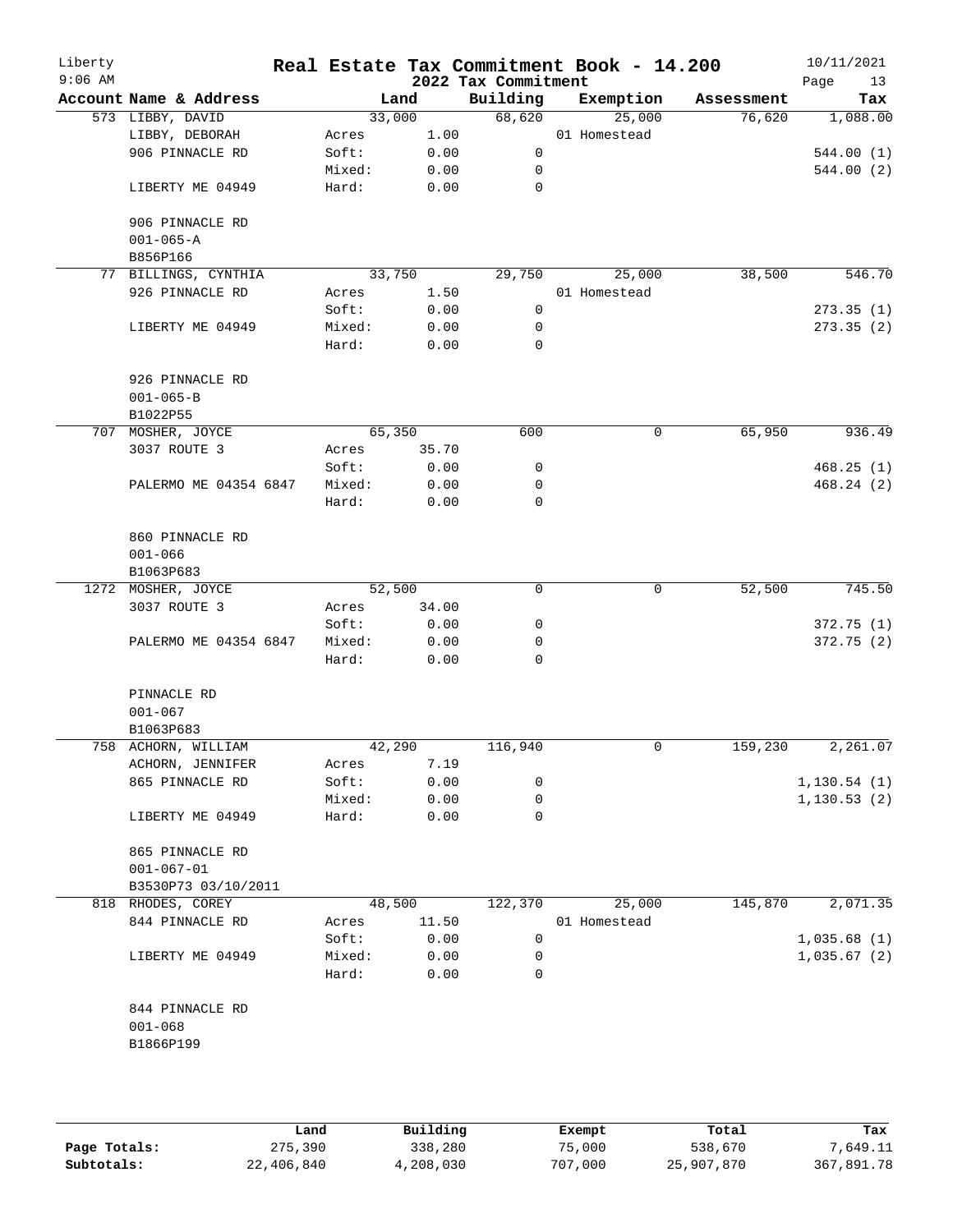| Liberty<br>$9:06$ AM |                               |        |        | 2022 Tax Commitment | Real Estate Tax Commitment Book - 14.200 |            | 10/11/2021<br>Page<br>14 |
|----------------------|-------------------------------|--------|--------|---------------------|------------------------------------------|------------|--------------------------|
|                      | Account Name & Address        |        | Land   | Building            | Exemption                                | Assessment | Tax                      |
|                      | 817 RHODES, RUTH              |        | 61,500 | 18,670              | 31,000                                   | 49,170     | 698.21                   |
|                      | 852 PINNACLE RD               | Acres  | 28.00  |                     | 02 Vet                                   |            |                          |
|                      |                               | Soft:  | 0.00   |                     | 0 01 Homestead                           |            | 349.11(1)                |
|                      | LIBERTY ME 04949              | Mixed: | 0.00   | 0                   |                                          |            | 349.10(2)                |
|                      |                               | Hard:  | 0.00   | 0                   |                                          |            |                          |
|                      | 852 PINNACLE RD               |        |        |                     |                                          |            |                          |
|                      | $001 - 068 - A$               |        |        |                     |                                          |            |                          |
|                      | B1168P349                     |        |        |                     |                                          |            |                          |
|                      | 608 MACOLINI, FRANK           |        | 58,250 | $\Omega$            | 0                                        | 58,250     | 827.15                   |
|                      | MACOLINI, RUTHANN             | Acres  | 69.00  |                     |                                          |            |                          |
|                      | 7350 S OWENS CT               | Soft:  | 0.00   | 0                   |                                          |            | 413.58(1)                |
|                      |                               | Mixed: | 0.00   | 0                   |                                          |            | 413.57(2)                |
|                      | LITTLETON CO 80127 6018 Hard: |        | 0.00   | $\mathbf 0$         |                                          |            |                          |
|                      | PLAINS RD                     |        |        |                     |                                          |            |                          |
|                      | $001 - 071,072$               |        |        |                     |                                          |            |                          |
|                      | 189 ST. CLAIR, DAVID          |        | 52,560 | 0                   | $\mathbf 0$                              | 52,560     | 746.35                   |
|                      | ST. CLAIR, SANDRA L           | Acres  | 74.00  |                     |                                          |            |                          |
|                      | PO BOX 226                    | Soft:  | 0.00   | 0                   |                                          |            | 373.18(1)                |
|                      |                               | Mixed: | 0.00   | 0                   |                                          |            | 373.17(2)                |
|                      | LIBERTY ME 04949              | Hard:  | 0.00   | 0                   |                                          |            |                          |
|                      | PLAINS ROAD-COLE PIT          |        |        |                     |                                          |            |                          |
|                      | $001 - 073$                   |        |        |                     |                                          |            |                          |
|                      | B2333P179                     |        |        |                     |                                          |            |                          |
|                      | 1105 STARRETT, CURTIS F       |        | 55,750 | $\Omega$            | 0                                        | 55,750     | 791.65                   |
|                      | STARRETT, M K                 | Acres  | 5.00   |                     |                                          |            |                          |
|                      | 59 North Bay Road             | Soft:  | 0.00   | 0                   |                                          |            | 395.83(1)                |
|                      |                               | Mixed: | 0.00   | 0                   |                                          |            | 395.82 (2)               |
|                      | Lily Bay TWP ME 04441         | Hard:  | 0.00   | $\Omega$            |                                          |            |                          |
|                      | PLAINS RD                     |        |        |                     |                                          |            |                          |
|                      | $001 - 073 - 01$              |        |        |                     |                                          |            |                          |
|                      | B2299P255                     |        |        |                     |                                          |            |                          |
|                      | 1077 MILLAY, STANLEY          |        | 20,220 | 0                   | 0                                        | 20,220     | 287.12                   |
|                      | MILLAY, DEBORAH K             | Acres  | 10.00  |                     |                                          |            |                          |
|                      | 551 FISHTOWN                  | Soft:  | 0.00   | 0                   |                                          |            | 143.56 (1)               |
|                      |                               | Mixed: | 0.00   | 0                   |                                          |            | 143.56(2)                |
|                      | APPLETON ME 04862             | Hard:  | 0.00   | 0                   |                                          |            |                          |
|                      | PLAINS RD                     |        |        |                     |                                          |            |                          |
|                      | $001 - 073 - A$               |        |        |                     |                                          |            |                          |
|                      | B2270P277 06/26/2002          |        |        |                     |                                          |            |                          |
|                      | 1328 MILLAY, STANLEY          |        | 15,830 | 0                   | 0                                        | 15,830     | 224.79                   |
|                      |                               |        |        |                     |                                          |            |                          |
|                      | MILLAY, DEBORAH K             | Acres  | 6.00   |                     |                                          |            |                          |
|                      | 551 FISHTOWN                  | Soft:  | 0.00   | 0                   |                                          |            | 112.40(1)                |
|                      |                               | Mixed: | 0.00   | 0                   |                                          |            | 112.39(2)                |
|                      | APPLETON ME 04862             | Hard:  | 0.00   | $\Omega$            |                                          |            |                          |
|                      | PLAINS ROAD                   |        |        |                     |                                          |            |                          |
|                      | $001 - 073 - B$               |        |        |                     |                                          |            |                          |
|                      | B1898P57 05/26/1999           |        |        |                     |                                          |            |                          |
|                      |                               |        |        |                     |                                          |            |                          |

|              | Land       | Building  | Exempt  | Total      | Tax        |
|--------------|------------|-----------|---------|------------|------------|
| Page Totals: | 264,110    | 18,670    | 31,000  | 251,780    | 3,575.27   |
| Subtotals:   | 22,670,950 | 4,226,700 | 738,000 | 26,159,650 | 371,467.05 |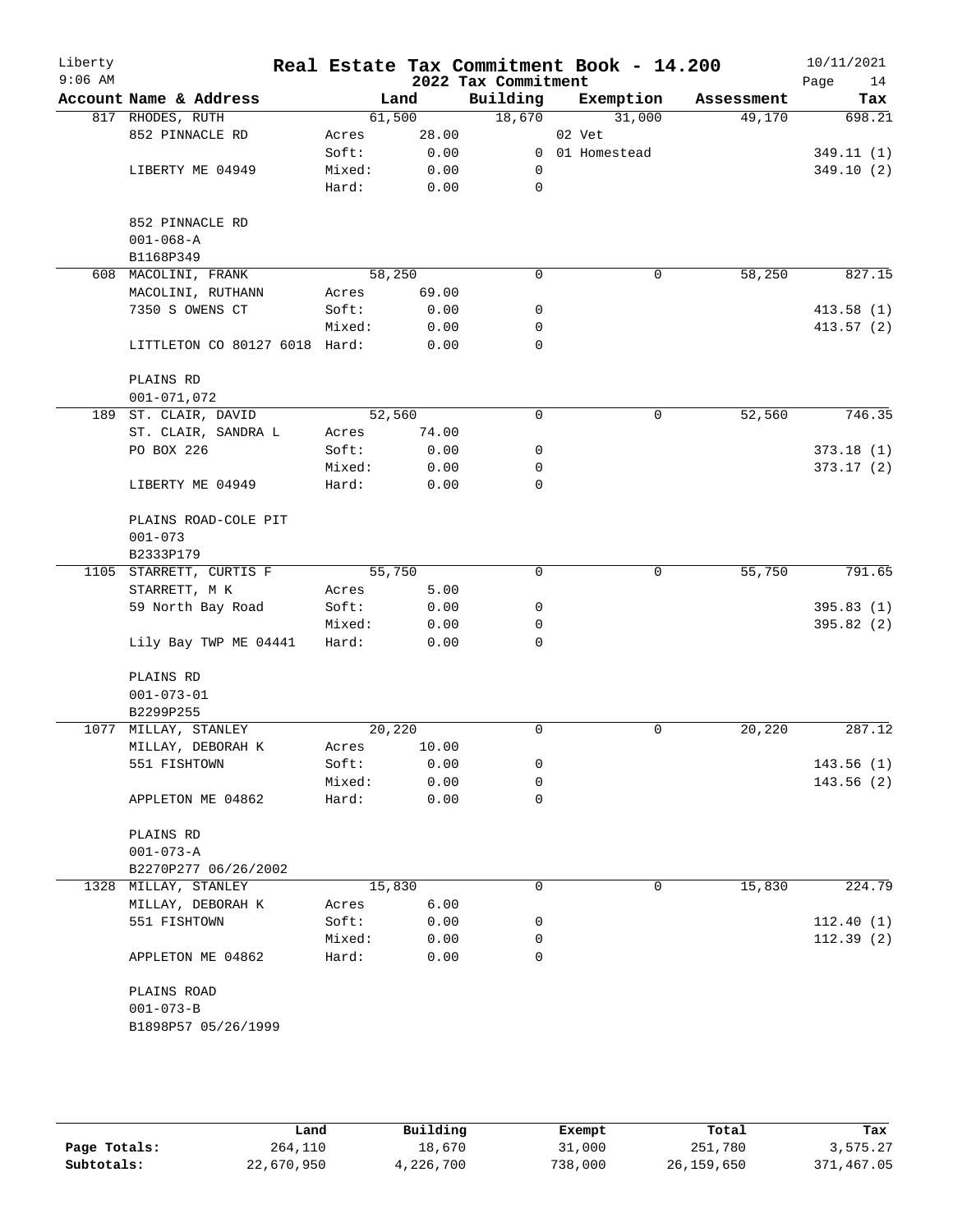| Liberty<br>$9:06$ AM |                                         |        |         | 2022 Tax Commitment | Real Estate Tax Commitment Book - 14.200 |            | 10/11/2021<br>Page<br>15 |
|----------------------|-----------------------------------------|--------|---------|---------------------|------------------------------------------|------------|--------------------------|
|                      | Account Name & Address                  |        | Land    | Building            | Exemption                                | Assessment | Tax                      |
|                      | 812 BRUNEAU, HENRY                      |        | 116,000 | 0                   | $\Omega$                                 | 116,000    | 1,647.20                 |
|                      | CARLA GARTSU                            | Acres  | 166.00  |                     |                                          |            |                          |
|                      | 48 BRIDGE ST                            | Soft:  | 0.00    | 0                   |                                          |            | 823.60 (1)               |
|                      |                                         | Mixed: | 0.00    | 0                   |                                          |            | 823.60 (2)               |
|                      | MUNSON MA 01057                         | Hard:  | 0.00    | 0                   |                                          |            |                          |
|                      | PLAINS ROAD                             |        |         |                     |                                          |            |                          |
|                      | $001 - 074$                             |        |         |                     |                                          |            |                          |
|                      | B4360P113 03/29/2019                    |        |         |                     |                                          |            |                          |
|                      | 1224 JACKSON, GLENN                     |        | 17,050  | $\mathbf 0$         | 0                                        | 17,050     | 242.11                   |
|                      | PO BOX 101                              | Acres  | 20.00   |                     |                                          |            |                          |
|                      |                                         | Soft:  | 0.00    | 0                   |                                          |            | 121.06(1)                |
|                      | SEARSMONT ME 04973                      | Mixed: | 0.00    | 0                   |                                          |            | 121.05(2)                |
|                      |                                         | Hard:  | 0.00    | $\Omega$            |                                          |            |                          |
|                      | PINNACLE RD<br>$001 - 075$              |        |         |                     |                                          |            |                          |
|                      | B3787P62 07/25/2013 B3787P59 07/12/2013 |        |         |                     |                                          |            |                          |
|                      | 491 JOLIAT, HERBERT A                   |        | 24,000  | 0                   | 0                                        | 24,000     | 340.80                   |
|                      | JOLIAT, LESLIE G                        | Acres  | 10.00   |                     |                                          |            |                          |
|                      | 14 GROVE ST                             | Soft:  | 0.00    | 0                   |                                          |            | 170.40(1)                |
|                      |                                         | Mixed: | 0.00    | 0                   |                                          |            | 170.40(2)                |
|                      | BREWER ME 04412                         | Hard:  | 0.00    | 0                   |                                          |            |                          |
|                      | FISHTOWN RD                             |        |         |                     |                                          |            |                          |
|                      | $001 - 076$                             |        |         |                     |                                          |            |                          |
|                      | B4126P134 11/23/2016                    |        |         |                     |                                          |            |                          |
|                      | 389 JOLIAT, HERBERT A                   |        | 26,250  | 0                   | 0                                        | 26,250     | 372.75                   |
|                      | LESLIE G JOLIAT                         | Acres  | 17.00   |                     |                                          |            |                          |
|                      | 14 GROVE ST                             | Soft:  | 0.00    | 0                   |                                          |            | 186.38(1)                |
|                      |                                         | Mixed: | 0.00    | 0                   |                                          |            | 186.37(2)                |
|                      | BREWER ME 04412                         | Hard:  | 0.00    | 0                   |                                          |            |                          |
|                      | FISHTOWN RD                             |        |         |                     |                                          |            |                          |
|                      | $001 - 076 - A$                         |        |         |                     |                                          |            |                          |
|                      | B4067P277 06/06/2016                    |        |         |                     |                                          |            |                          |
|                      | 850 SAUVE, HERBERT JR                   |        | 6,750   | 0                   | 0                                        | 6,750      | 95.85                    |
|                      | SAUVE, JOAN JR                          | Acres  | 2.00    |                     |                                          |            |                          |
|                      | 7 STERLING HILL LN #746 Soft:           |        | 0.00    | 0                   |                                          |            | 47.93(1)                 |
|                      |                                         | Mixed: | 0.00    | 0                   |                                          |            | 47.92(2)                 |
|                      | EXETER NH 03833                         | Hard:  | 0.00    | 0                   |                                          |            |                          |
|                      | FISHTOWN RD                             |        |         |                     |                                          |            |                          |
|                      | $001 - 076 - B$                         |        |         |                     |                                          |            |                          |
|                      | B774P911                                |        |         |                     |                                          |            |                          |
| 851                  | JOLIAT, MELODY M                        |        | 6,750   | 0                   | 0                                        | 6,750      | 95.85                    |
|                      | JOLIAT, PHILIP                          | Acres  | 2.00    |                     |                                          |            |                          |
|                      | 24 HEMLOCK DR                           | Soft:  | 0.00    | 0                   |                                          |            | 47.93(1)                 |
|                      |                                         | Mixed: | 0.00    | 0                   |                                          |            | 47.92(2)                 |
|                      | HOLDEN ME 04429                         | Hard:  | 0.00    | 0                   |                                          |            |                          |
|                      | FISHTOWN RD                             |        |         |                     |                                          |            |                          |
|                      | $001 - 076 - C$                         |        |         |                     |                                          |            |                          |
|                      | B4580P201 12/02/2020                    |        |         |                     |                                          |            |                          |
|                      |                                         |        |         |                     |                                          |            |                          |

|              | Land       | Building  | Exempt  | Total      | Tax         |
|--------------|------------|-----------|---------|------------|-------------|
| Page Totals: | 196,800    |           |         | 196.800    | 2,794.56    |
| Subtotals:   | 22,867,750 | 4,226,700 | 738,000 | 26,356,450 | 374, 261.61 |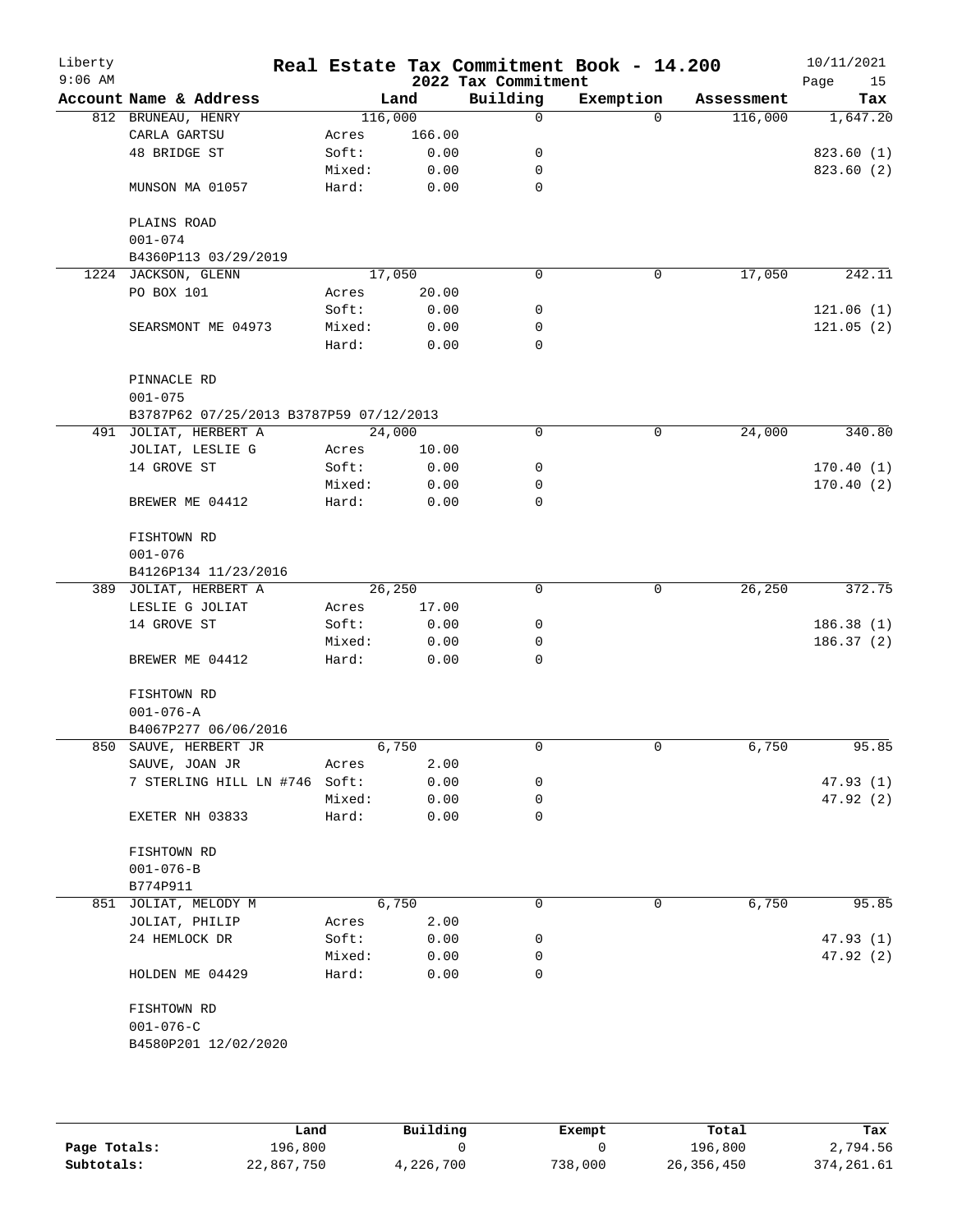| Liberty<br>$9:06$ AM |                          |         |        | 2022 Tax Commitment | Real Estate Tax Commitment Book - 14.200 |            | 10/11/2021<br>Page<br>16 |
|----------------------|--------------------------|---------|--------|---------------------|------------------------------------------|------------|--------------------------|
|                      | Account Name & Address   |         | Land   | Building            | Exemption                                | Assessment | Tax                      |
|                      | 1123 KOPISHKE, FREDERICK | 98,000  |        | 0                   | $\Omega$                                 | 98,000     | 1,391.60                 |
|                      | HAZEL KOPISHKE           | Acres   | 125.00 |                     |                                          |            |                          |
|                      | 471 LIBERTY RD           | Soft:   | 0.00   | 0                   |                                          |            | 695.80(1)                |
|                      |                          | Mixed:  | 0.00   | 0                   |                                          |            | 695.80 (2)               |
|                      | WASHINGTON ME 04574      | Hard:   | 0.00   | 0                   |                                          |            |                          |
|                      | FISHTOWN ROAD            |         |        |                     |                                          |            |                          |
|                      | $001 - 077$              |         |        |                     |                                          |            |                          |
|                      | 687 GLASIER, JEREMY E    | 68,150  |        | $\Omega$            | $\mathbf 0$                              | 68,150     | 967.73                   |
|                      | GLASIER, MONICA R        | Acres   | 74.00  |                     |                                          |            |                          |
|                      | 64 ESANCY ROAD           | Soft:   | 0.00   | 0                   |                                          |            | 483.87 (1)               |
|                      |                          | Mixed:  | 0.00   | 0                   |                                          |            | 483.86 (2)               |
|                      | APPLETON ME 04862        | Hard:   | 0.00   | 0                   |                                          |            |                          |
|                      | FISHTOWN                 |         |        |                     |                                          |            |                          |
|                      | $001 - 077 - 01, 81, 82$ |         |        |                     |                                          |            |                          |
|                      | B3761P220 05/09/2013     |         |        |                     |                                          |            |                          |
|                      |                          |         |        |                     |                                          |            |                          |
|                      | 686 GLASIER, JEREMY E    | 101,800 |        | 162,540             | $\mathsf{O}$                             | 264,340    | 3,753.63                 |
|                      | GLASIER, MONICA R        | Acres   | 120.00 |                     |                                          |            |                          |
|                      | 64 ESANCY ROAD           | Soft:   | 0.00   | 0                   |                                          |            | 1,876.82(1)              |
|                      |                          | Mixed:  | 0.00   | 0                   |                                          |            | 1,876.81(2)              |
|                      | APPLETON ME 04862        | Hard:   | 0.00   | 0                   |                                          |            |                          |
|                      | 627 FISHTOWN RD          |         |        |                     |                                          |            |                          |
|                      | $001 - 078$              |         |        |                     |                                          |            |                          |
|                      | B4035P263 07/24/2015     |         |        |                     |                                          |            |                          |
| 1225                 | MILLAY, STANLEY K        |         | 8,000  | $\Omega$            | 0                                        | 8,000      | 113.60                   |
|                      | MILLAY, DEBORAH J        | Acres   | 16.00  |                     |                                          |            |                          |
|                      | 551 FISHTOWN RD          | Soft:   | 0.00   | 0                   |                                          |            | 56.80(1)                 |
|                      |                          | Mixed:  | 0.00   | 0                   |                                          |            | 56.80(2)                 |
|                      | APPLETON ME 04862        | Hard:   | 0.00   | $\Omega$            |                                          |            |                          |
|                      | FISHTOWN RD              |         |        |                     |                                          |            |                          |
|                      | $001 - 078 - A$          |         |        |                     |                                          |            |                          |
|                      | B3799P167 05/09/2013     |         |        |                     |                                          |            |                          |
|                      | 1273 MILLAY, DANIELLE J  | 21,150  |        | 0                   | 0                                        | 21,150     | 300.33                   |
|                      | PO BOX 122               | Acres   | 1.10   |                     |                                          |            |                          |
|                      |                          | Soft:   | 0.00   | 0                   |                                          |            | 150.17(1)                |
|                      | UNION ME 04862           | Mixed:  | 0.00   | 0                   |                                          |            | 150.16(2)                |
|                      |                          | Hard:   | 0.00   | 0                   |                                          |            |                          |
|                      | Fishtown Road            |         |        |                     |                                          |            |                          |
|                      | $001 - 078 - B$          |         |        |                     |                                          |            |                          |
|                      | B4137P108 01/17/2017     |         |        |                     |                                          |            |                          |
|                      | 1274 MILLAY, SARAH K     | 21,150  |        | 0                   | 0                                        | 21,150     | 300.33                   |
|                      | 849 ROCKLAND ROAD        | Acres   | 1.10   |                     |                                          |            |                          |
|                      |                          | Soft:   | 0.00   | 0                   |                                          |            | 150.17(1)                |
|                      | Somerville ME 04348      | Mixed:  | 0.00   | 0                   |                                          |            | 150.16(2)                |
|                      |                          |         |        | 0                   |                                          |            |                          |
|                      |                          | Hard:   | 0.00   |                     |                                          |            |                          |
|                      | FISHTOWN ROAD            |         |        |                     |                                          |            |                          |
|                      | $001 - 078 - B1$         |         |        |                     |                                          |            |                          |
|                      | B4137P110 01/17/2017     |         |        |                     |                                          |            |                          |

|              | Land       | Building  | Exempt  | Total      | Tax        |
|--------------|------------|-----------|---------|------------|------------|
| Page Totals: | 318,250    | 162,540   |         | 480,790    | 6,827.22   |
| Subtotals:   | 23,186,000 | 4,389,240 | 738,000 | 26,837,240 | 381,088.83 |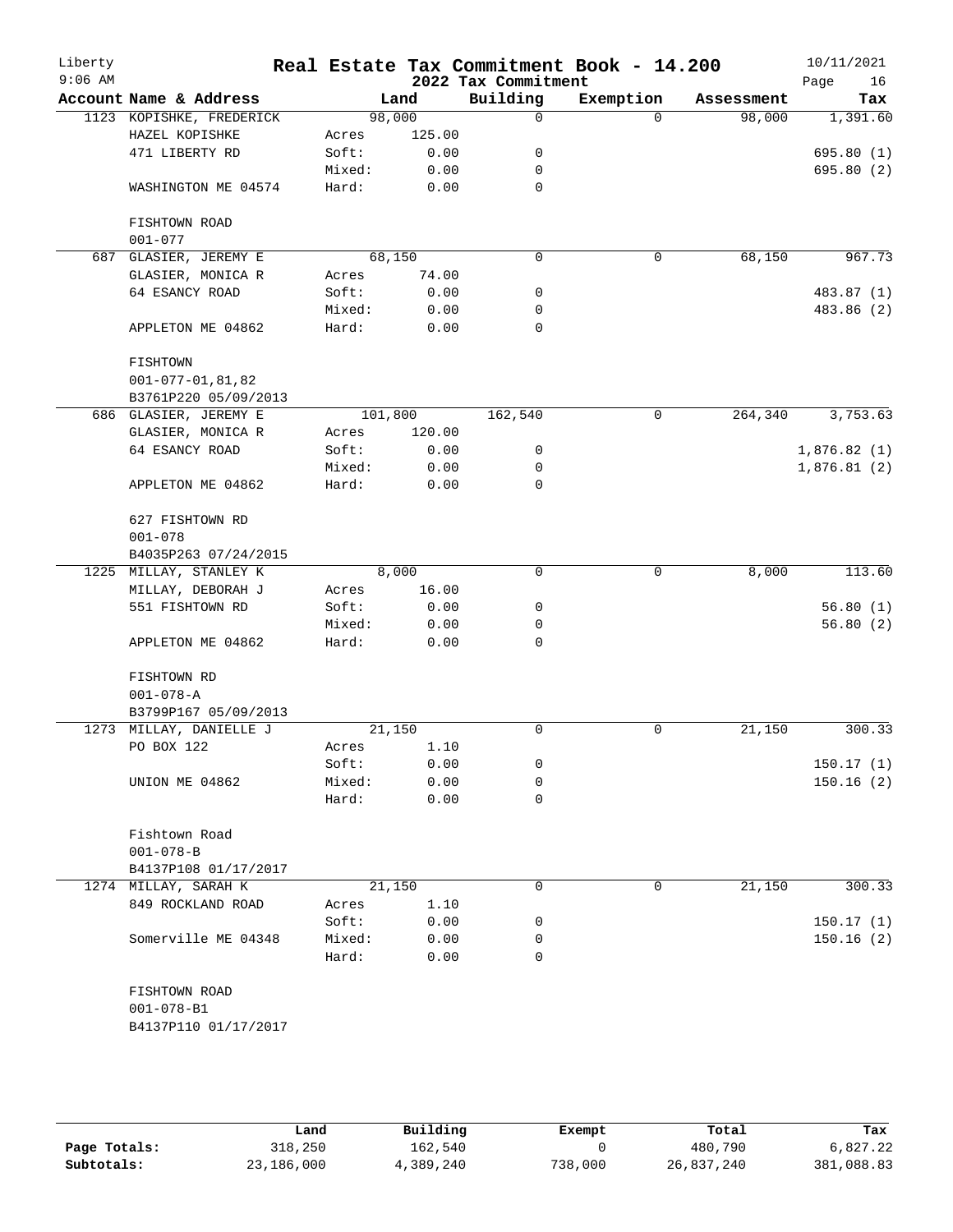| Liberty<br>$9:06$ AM |                             |        |        | 2022 Tax Commitment | Real Estate Tax Commitment Book - 14.200 |            | 10/11/2021<br>17<br>Page |
|----------------------|-----------------------------|--------|--------|---------------------|------------------------------------------|------------|--------------------------|
|                      | Account Name & Address      |        | Land   | Building            | Exemption                                | Assessment | Tax                      |
|                      | 1275 MILLAY-BENEDICT, HOLLY |        | 21,150 | $\Omega$            | $\Omega$                                 | 21,150     | 300.33                   |
|                      | F                           |        |        |                     |                                          |            |                          |
|                      | 1724 Huron Trail            | Acres  | 1.10   |                     |                                          |            |                          |
|                      |                             | Soft:  | 0.00   | 0                   |                                          |            | 150.17(1)                |
|                      | Plano TX 75075              | Mixed: | 0.00   | 0                   |                                          |            | 150.16(2)                |
|                      |                             | Hard:  | 0.00   | 0                   |                                          |            |                          |
|                      | Fishtown Road               |        |        |                     |                                          |            |                          |
|                      | $001 - 078 - B2$            |        |        |                     |                                          |            |                          |
|                      | B4137P112 01/17/2017        |        |        |                     |                                          |            |                          |
|                      | 1276 MILLAY, GEORGE R       |        | 21,150 | 0                   | $\mathbf 0$                              | 21,150     | 300.33                   |
|                      | 204 Windsor Neck Rd         | Acres  | 1.10   |                     |                                          |            |                          |
|                      |                             | Soft:  | 0.00   | 0                   |                                          |            | 150.17(1)                |
|                      | Windsor ME 04363            | Mixed: | 0.00   | 0                   |                                          |            | 150.16(2)                |
|                      |                             | Hard:  | 0.00   | 0                   |                                          |            |                          |
|                      |                             |        |        |                     |                                          |            |                          |
|                      | FISHTOWN ROAD               |        |        |                     |                                          |            |                          |
|                      | $001 - 078 - B3$            |        |        |                     |                                          |            |                          |
|                      | B4137P114 01/17/2017        |        |        |                     |                                          |            |                          |
|                      | 293 BARBOZA, LYNN           |        | 34,430 | 53,110              | 25,000                                   | 62,540     | 888.07                   |
|                      | 671 FISHTOWN RD             | Acres  | 1.95   |                     | 01 Homestead                             |            |                          |
|                      |                             | Soft:  | 0.00   | $\mathbf 0$         |                                          |            | 444.04 (1)               |
|                      | LIBERTY ME 04949            | Mixed: | 0.00   | 0                   |                                          |            | 444.03 (2)               |
|                      |                             | Hard:  | 0.00   | $\Omega$            |                                          |            |                          |
|                      | 671 FISHTOWN RD             |        |        |                     |                                          |            |                          |
|                      |                             |        |        |                     |                                          |            |                          |
|                      | $001 - 079$<br>B2602P17     |        |        |                     |                                          |            |                          |
|                      | 685 GLASIER, JEREMY E       |        | 39,250 | 74,160              | $\mathbf 0$                              | 113,410    | 1,610.42                 |
|                      | GLASIER, MONICA R           | Acres  | 3.50   |                     |                                          |            |                          |
|                      | 64 ESANCY ROAD              |        |        | 0                   |                                          |            |                          |
|                      |                             | Soft:  | 0.00   |                     |                                          |            | 805.21(1)                |
|                      |                             | Mixed: | 0.00   | 0                   |                                          |            | 805.21(2)                |
|                      | APPLETON ME 04862           | Hard:  | 0.00   | $\mathbf 0$         |                                          |            |                          |
|                      | 603 FISHTOWN RD             |        |        |                     |                                          |            |                          |
|                      | $001 - 080$                 |        |        |                     |                                          |            |                          |
|                      | B3756P29 04/02/2013         |        |        |                     |                                          |            |                          |
|                      | 1163 MCDEVITT, JAMES        |        | 0      | 25,120              | 25,000                                   | 120        | 1.70                     |
|                      | 597 FISHTOWN RD             |        |        |                     | 01 Homestead                             |            |                          |
|                      |                             |        |        |                     |                                          |            | 0.85(1)                  |
|                      | LIBERTY ME 04949 3500       |        |        |                     |                                          |            | 0.85(2)                  |
|                      |                             |        |        |                     |                                          |            |                          |
|                      |                             |        |        |                     |                                          |            |                          |
|                      | 597 FISHTOWN ROAD           |        |        |                     |                                          |            |                          |
|                      | $001 - 080 / ON$            |        |        |                     |                                          |            |                          |
|                      | 324 David & Sandra St.      |        | 87,850 | 0                   | 0                                        | 87,850     | 1,247.47                 |
|                      | Clair Living Trust          |        |        |                     |                                          |            |                          |
|                      | PO BOX 226                  | Acres  | 109.70 |                     |                                          |            |                          |
|                      |                             | Soft:  | 0.00   | 0                   |                                          |            | 623.74 (1)               |
|                      | LIBERTY ME 04949            | Mixed: | 0.00   | 0                   |                                          |            | 623.73 (2)               |
|                      |                             | Hard:  | 0.00   | 0                   |                                          |            |                          |
|                      |                             |        |        |                     |                                          |            |                          |
|                      | PLAINS RD                   |        |        |                     |                                          |            |                          |
|                      | $002 - 001$                 |        |        |                     |                                          |            |                          |
|                      |                             |        |        |                     |                                          |            |                          |

|              | Land       | Building  | Exempt  | Total        | Tax          |
|--------------|------------|-----------|---------|--------------|--------------|
| Page Totals: | 203,830    | 152,390   | 50,000  | 306,220      | 4,348.32     |
| Subtotals:   | 23,389,830 | 4,541,630 | 788,000 | 27, 143, 460 | 385, 437. 15 |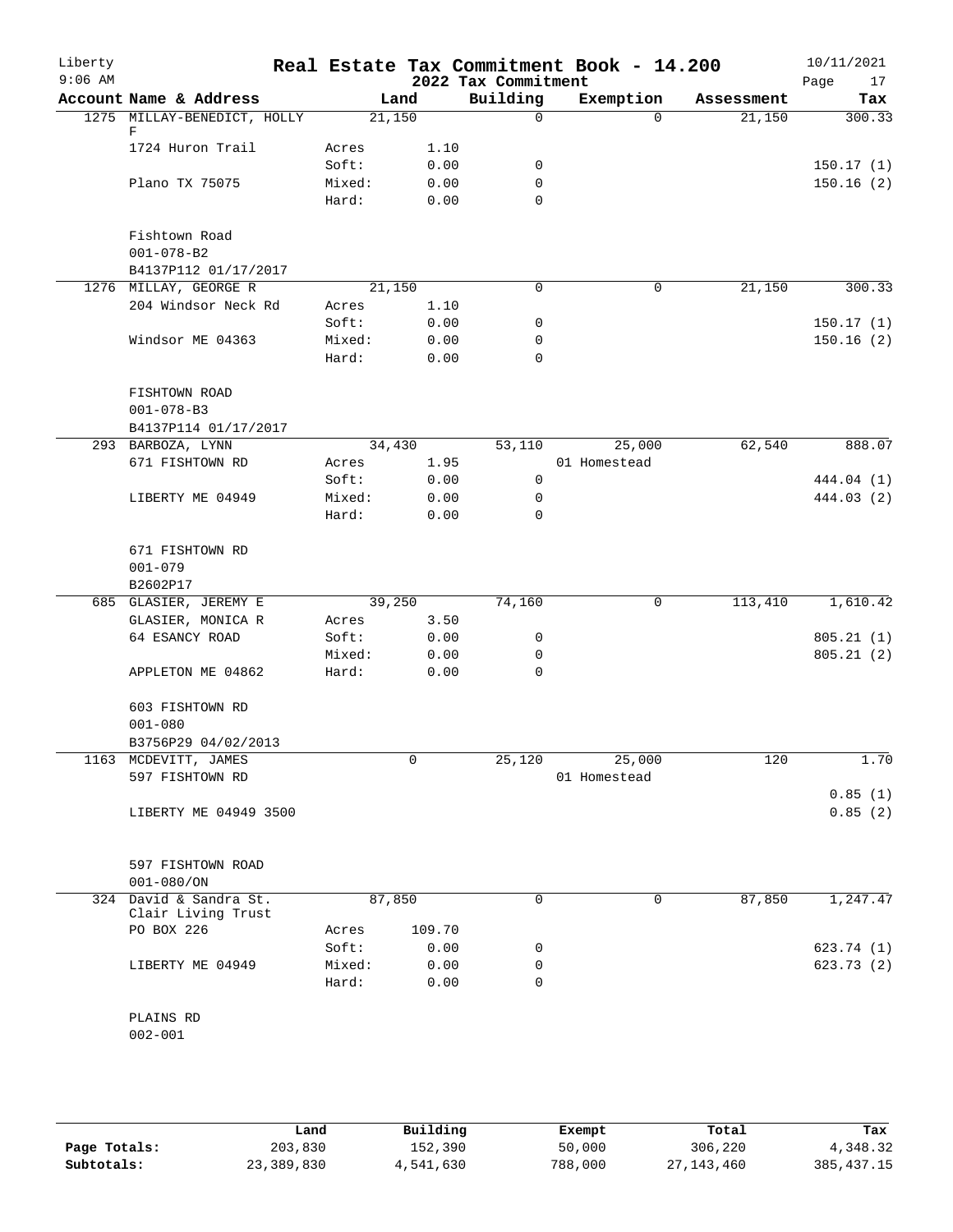| Liberty<br>$9:06$ AM |                                               |        |        | 2022 Tax Commitment | Real Estate Tax Commitment Book - 14.200 |            | 10/11/2021<br>Page<br>18 |
|----------------------|-----------------------------------------------|--------|--------|---------------------|------------------------------------------|------------|--------------------------|
|                      | Account Name & Address                        |        | Land   | Building            | Exemption                                | Assessment | Tax                      |
|                      | 830 RODZEN, JOHN C                            |        | 69,300 | 12,920              | $\Omega$                                 | 82,220     | 1,167.52                 |
|                      | RODZEN, ALICIA E                              | Acres  | 43.60  |                     |                                          |            |                          |
|                      | 223 WATERWAY CIRCLE                           | Soft:  | 0.00   | 0                   |                                          |            | 583.76 (1)               |
|                      |                                               | Mixed: | 0.00   | 0                   |                                          |            | 583.76 (2)               |
|                      | PORT CHARLOTTE FL 33952 Hard:                 |        | 0.00   | 0                   |                                          |            |                          |
|                      | 788 PINNACLE RD                               |        |        |                     |                                          |            |                          |
|                      | $002 - 003$                                   |        |        |                     |                                          |            |                          |
|                      | B1580P193                                     |        |        |                     |                                          |            |                          |
|                      | 819 HANSEN, CHRISTIAN                         |        | 61,000 | 24,380              | 25,000                                   | 60,380     | 857.40                   |
|                      | 810 PINNACLE ROAD                             | Acres  | 27.00  |                     | 01 Homestead                             |            |                          |
|                      |                                               | Soft:  | 0.00   | 0                   |                                          |            | 428.70 (1)               |
|                      | LIBERTY ME US                                 | Mixed: | 0.00   | 0                   |                                          |            | 428.70 (2)               |
|                      |                                               | Hard:  | 0.00   | 0                   |                                          |            |                          |
|                      | 810 PINNACLE RD                               |        |        |                     |                                          |            |                          |
|                      | $002 - 003 - A$                               |        |        |                     |                                          |            |                          |
|                      | B4266P208 05/16/2018                          |        |        |                     |                                          |            |                          |
|                      | 374 LEGERE, ANDREW J                          |        | 48,000 | 45,070              | 0                                        | 93,070     | 1,321.59                 |
|                      | 772 PINNACLE ROAD                             | Acres  | 11.00  |                     |                                          |            |                          |
|                      |                                               | Soft:  | 0.00   | 0                   |                                          |            | 660.80(1)                |
|                      | LIBERTY ME 04949                              | Mixed: | 0.00   | 0                   |                                          |            | 660.79 (2)               |
|                      |                                               | Hard:  | 0.00   | 0                   |                                          |            |                          |
|                      | 772 PINNACLE RD                               |        |        |                     |                                          |            |                          |
|                      | $002 - 003 - B$                               |        |        |                     |                                          |            |                          |
|                      | B4095P90 08/30/2016                           |        |        |                     |                                          |            |                          |
|                      | 820 RHODES, MARK                              |        | 55,000 | 128,270             | 25,000                                   | 158,270    | 2,247.43                 |
|                      | RHODES, KATHY                                 | Acres  | 18.00  |                     | 01 Homestead                             |            |                          |
|                      | 826 PINNACLE RD                               | Soft:  | 0.00   | $\mathsf{O}$        |                                          |            | 1, 123.72(1)             |
|                      |                                               | Mixed: | 0.00   | 0                   |                                          |            | 1, 123.71(2)             |
|                      | LIBERTY ME 04949                              | Hard:  | 0.00   | 0                   |                                          |            |                          |
|                      | 826 PINNACLE RD                               |        |        |                     |                                          |            |                          |
|                      | $002 - 003 - C$                               |        |        |                     |                                          |            |                          |
|                      | B1168P347                                     |        |        |                     |                                          |            |                          |
|                      | 409 HART & SON, INC., ELMER<br>$\mathsf{C}$ . |        | 26,010 | 0                   | 0                                        | 26,010     | 369.34                   |
|                      | P.O.BOX 554                                   | Acres  | 69.00  |                     |                                          |            |                          |
|                      |                                               | Soft:  | 7.00   | 2,205               |                                          |            | 184.67(1)                |
|                      | ROCKPORT ME 04856                             | Mixed: | 62.00  | 23,808              |                                          |            | 184.67(2)                |
|                      |                                               | Hard:  | 0.00   | 0                   |                                          |            |                          |
|                      | PINNACLE RD                                   |        |        |                     |                                          |            |                          |
|                      | $002 - 004$                                   |        |        |                     |                                          |            |                          |
|                      | B1320P121                                     |        |        |                     |                                          |            |                          |
|                      | 1140 PEASLEE, FOREST                          |        | 69,400 | 0                   | 0                                        | 69,400     | 985.48                   |
|                      | 545 ROCKLAND ROAD                             | Acres  | 124.00 |                     |                                          |            |                          |
|                      |                                               | Soft:  | 0.00   | 0                   |                                          |            | 492.74 (1)               |
|                      | JEFFERSON ME 04348                            | Mixed: | 0.00   | 0                   |                                          |            | 492.74 (2)               |
|                      |                                               | Hard:  | 0.00   | $\Omega$            |                                          |            |                          |
|                      | LANDLOCKED OFF PLAINS                         |        |        |                     |                                          |            |                          |
|                      | $002 - 005$<br>B2937P130                      |        |        |                     |                                          |            |                          |
|                      |                                               |        |        |                     |                                          |            |                          |
|                      |                                               |        |        |                     |                                          |            |                          |
|                      |                                               |        |        |                     |                                          |            |                          |

|              | Land       | Building  | Exempt  | Total      | Tax        |
|--------------|------------|-----------|---------|------------|------------|
| Page Totals: | 328,710    | 210,640   | 50,000  | 489,350    | 6,948.76   |
| Subtotals:   | 23,718,540 | 4,752,270 | 838,000 | 27,632,810 | 392,385.91 |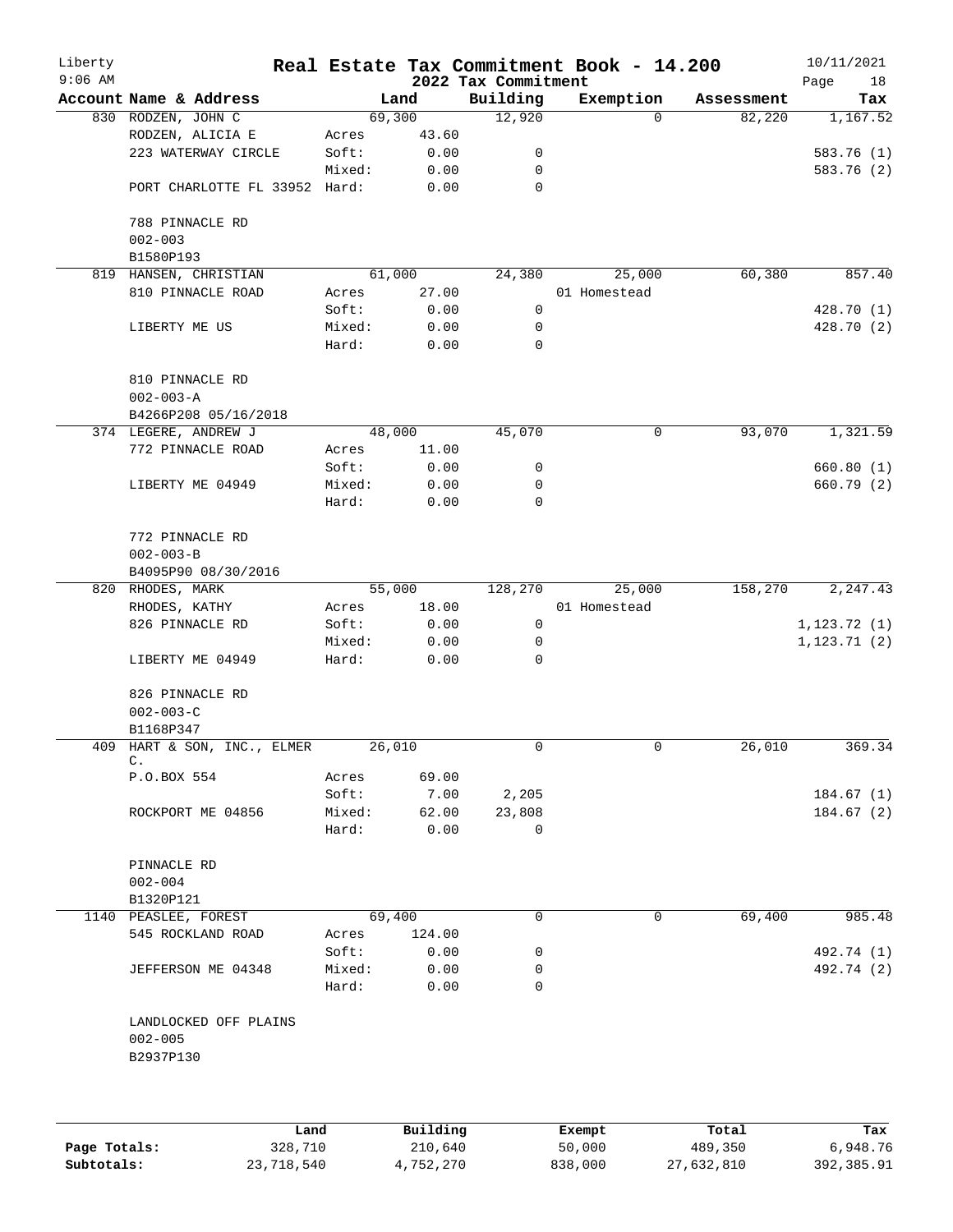| Liberty<br>$9:06$ AM |                                            |                 |           | 2022 Tax Commitment | Real Estate Tax Commitment Book - 14.200 |              | 10/11/2021<br>Page<br>19 |
|----------------------|--------------------------------------------|-----------------|-----------|---------------------|------------------------------------------|--------------|--------------------------|
|                      | Account Name & Address                     |                 | Land      | Building            | Exemption                                | Assessment   | Tax                      |
|                      | 839 RUDEK, ROBERT W                        |                 | 52,500    | 0                   | $\Omega$                                 | 52,500       | 745.50                   |
|                      | 1935 S. CONWAY RD APT<br>F6                | Acres           | 75.00     |                     |                                          |              |                          |
|                      |                                            | Soft:           | 0.00      | 0                   |                                          |              | 372.75(1)                |
|                      | ORLANDO FL 32812 8603                      | Mixed:          | 0.00      | 0                   |                                          |              | 372.75(2)                |
|                      |                                            | Hard:           | 0.00      | 0                   |                                          |              |                          |
|                      | LANDLOCKED                                 |                 |           |                     |                                          |              |                          |
|                      | $002 - 006$<br>B691P280                    |                 |           |                     |                                          |              |                          |
|                      | 936 ST. CLAIR, DAVID                       |                 | 24,470    | 0                   | 0                                        | 24,470       | 347.47                   |
|                      | ST. CLAIR, SANDRA L                        | Acres           | 10.50     |                     |                                          |              |                          |
|                      | PO BOX 226                                 | Soft:           | 0.00      | 0                   |                                          |              | 173.74(1)                |
|                      |                                            | Mixed:          | 0.00      | 0                   |                                          |              | 173.73(2)                |
|                      | LIBERTY ME 04949                           | Hard:           | 0.00      | 0                   |                                          |              |                          |
|                      | PLAINS RD                                  |                 |           |                     |                                          |              |                          |
|                      | $002 - 008 - A$                            |                 |           |                     |                                          |              |                          |
|                      | B2333P179                                  |                 |           |                     |                                          |              |                          |
|                      | 934 O'DONNELL, RYAN                        |                 | 69,700    | 0                   | $\mathsf{O}$                             | 69,700       | 989.74                   |
|                      | 1831 WASHINGTON RD                         | Acres           | 73.40     |                     |                                          |              |                          |
|                      |                                            | Soft:           | 0.00      | 0                   |                                          |              | 494.87 (1)               |
|                      | WALDOBORO ME 04572                         | Mixed:          | 0.00      | 0                   |                                          |              | 494.87 (2)               |
|                      |                                            | Hard:           | 0.00      | 0                   |                                          |              |                          |
|                      |                                            |                 |           |                     |                                          |              |                          |
|                      | PLAINS ROAD                                |                 |           |                     |                                          |              |                          |
|                      | $002 - 009$                                |                 |           |                     |                                          |              |                          |
|                      | B4058P30 05/05/2016                        |                 |           |                     |                                          |              |                          |
|                      | 1095 BARBOUR, JOHN E                       |                 | 204,850   | 0                   | 0                                        | 204,850      | 2,908.87                 |
|                      | P. O. BOX 1178                             | Acres           | 53.70     |                     |                                          |              |                          |
|                      |                                            | Soft:           | 0.00      | 0                   |                                          |              | 1,454.44(1)              |
|                      | ROCKLAND ME 04841                          | Mixed:          | 0.00      | 0                   |                                          |              | 1,454.43(2)              |
|                      |                                            | Hard:           | 0.00      | 0                   |                                          |              |                          |
|                      | GRAVEL PIT OFF OF<br>$002 - 014 - A$       |                 |           |                     |                                          |              |                          |
|                      | B3529P42 03/08/2011                        |                 |           |                     |                                          |              |                          |
|                      | 430 HIRE, DAVID                            |                 | 53,250    | 0                   | 0                                        |              | 756.15                   |
|                      | HIRE, KENNETH &                            | Acres           | 40.50     |                     |                                          | 53,250       |                          |
|                      | FREDERICK                                  |                 | 0.00      |                     |                                          |              |                          |
|                      | 39 PROSPECT ST AVE                         | Soft:<br>Mixed: |           | 0                   |                                          |              | 378.08(1)                |
|                      | WALTHAM MA 02453 3521                      |                 | 0.00      | 0<br>0              |                                          |              | 378.07(2)                |
|                      |                                            | Hard:           | 0.00      |                     |                                          |              |                          |
|                      | MCLAIN RD                                  |                 |           |                     |                                          |              |                          |
|                      | $002 - 016$                                |                 |           |                     |                                          |              |                          |
|                      | B1565P139                                  |                 |           |                     |                                          |              |                          |
|                      | 773 PERKINS, HEIDI                         |                 | 36,340    | 109,930             | 25,000                                   | 121,270      | 1,722.03                 |
|                      | DEAN, DAVID D & BARBARA Acres<br>J PERKINS |                 | 4.89      |                     | 01 Homestead                             |              |                          |
|                      | 391 MCLAIN RD                              | Soft:           | 0.00      | 0                   |                                          |              | 861.02(1)                |
|                      |                                            | Mixed:          | 0.00      | 0                   |                                          |              | 861.01(2)                |
|                      | LIBERTY ME 04949                           | Hard:           | 0.00      | $\Omega$            |                                          |              |                          |
|                      | 391 MCLAIN RD                              |                 |           |                     |                                          |              |                          |
|                      | $002 - 017$                                |                 |           |                     |                                          |              |                          |
|                      | B4572P330 11/17/2020                       |                 |           |                     |                                          |              |                          |
|                      |                                            |                 |           |                     |                                          |              |                          |
|                      | Land                                       |                 | Building  |                     | Exempt                                   | Total        | Tax                      |
| Page Totals:         | 441,110                                    |                 | 109,930   |                     | 25,000                                   | 526,040      | 7,469.76                 |
| Subtotals:           | 24,159,650                                 |                 | 4,862,200 |                     | 863,000                                  | 28, 158, 850 | 399,855.67               |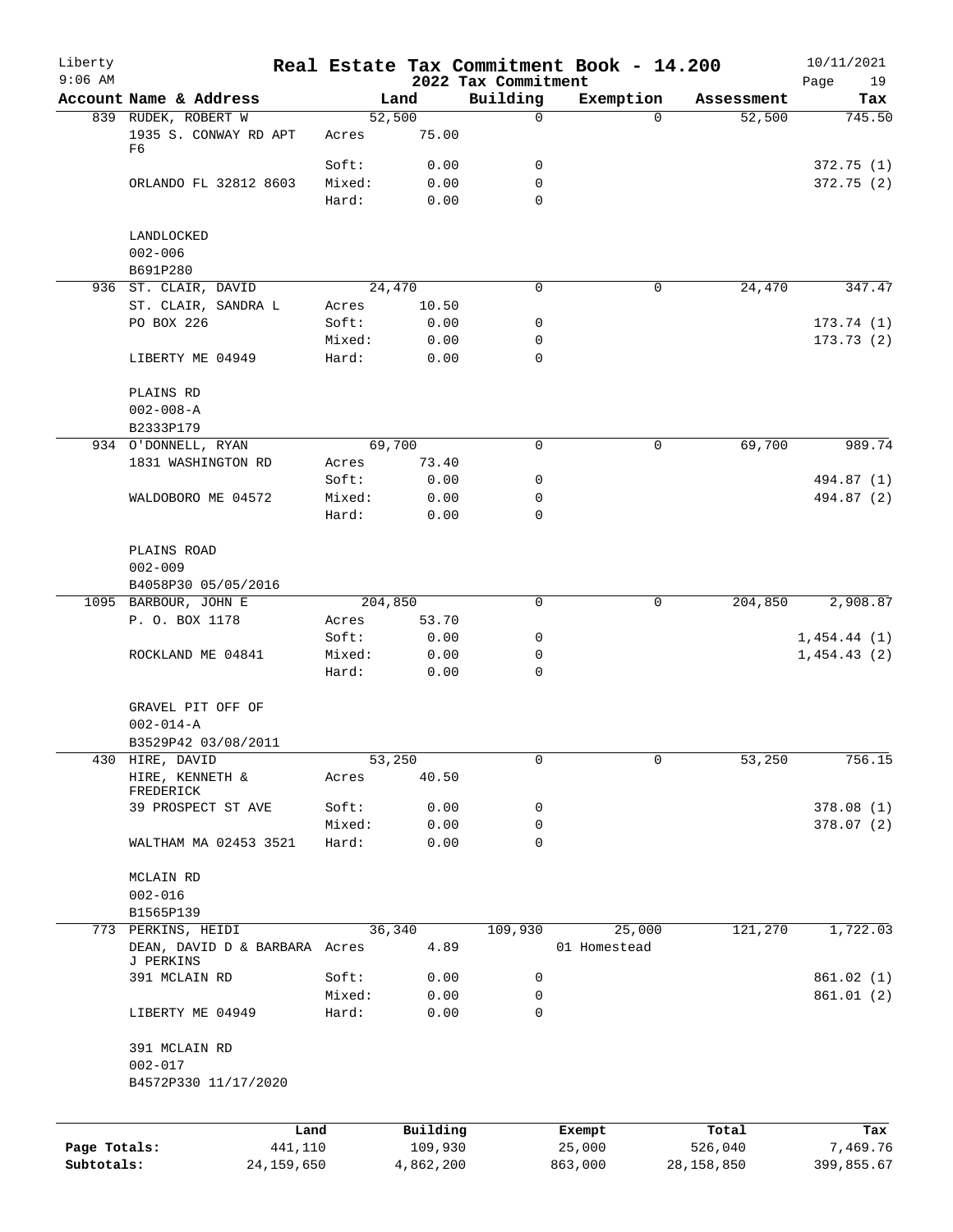| Liberty<br>$9:06$ AM |                               |        |          | 2022 Tax Commitment | Real Estate Tax Commitment Book - 14.200 |            | 10/11/2021<br>Page<br>20 |
|----------------------|-------------------------------|--------|----------|---------------------|------------------------------------------|------------|--------------------------|
|                      | Account Name & Address        |        | Land     | Building            | Exemption                                | Assessment | Tax                      |
|                      | 36 HIRE, KENNETH E            |        | 13,080   | 250                 | $\Omega$                                 | 13,330     | 189.29                   |
|                      | 112 SCHOOL STREET             | Acres  | 0.50     |                     |                                          |            |                          |
|                      |                               | Soft:  | 0.00     | 0                   |                                          |            | 94.65(1)                 |
|                      | WALTHAM MA 20451              | Mixed: | 0.00     | 0                   |                                          |            | 94.64 (2)                |
|                      |                               | Hard:  | 0.00     | $\mathbf 0$         |                                          |            |                          |
|                      | MCLAIN RD                     |        |          |                     |                                          |            |                          |
|                      | $002 - 017 - A$               |        |          |                     |                                          |            |                          |
|                      | B4425P52 10/07/2019           |        |          |                     |                                          |            |                          |
|                      | 451 DAMTOFT, LISA             |        | 33,500   | 29,930              | 0                                        | 63,430     | 900.71                   |
|                      | 300 SUMMER ST                 | Acres  | 3.00     |                     |                                          |            |                          |
|                      | APT 61                        | Soft:  | 0.00     | 0                   |                                          |            | 450.36(1)                |
|                      | BOSTON MA 02210               | Mixed: | 0.00     | 0                   |                                          |            | 450.35(2)                |
|                      |                               | Hard:  | 0.00     | 0                   |                                          |            |                          |
|                      | 378 MCLAIN RD<br>$002 - 018$  |        |          |                     |                                          |            |                          |
|                      | B4587P173 12/21/2020          |        |          |                     |                                          |            |                          |
|                      | 425 HIRE, DAVID               |        | 38,000   | 76,880              | 0                                        | 114,880    | 1,631.30                 |
|                      | KENNETH & CINDY HIRE          | Acres  | 6.00     |                     |                                          |            |                          |
|                      | 112 SCHOOL ST                 | Soft:  | 0.00     | 0                   |                                          |            | 815.65(1)                |
|                      |                               | Mixed: | 0.00     | 0                   |                                          |            | 815.65(2)                |
|                      | WALTHAM MA 02451              | Hard:  | 0.00     | 0                   |                                          |            |                          |
|                      | 381 MCLAIN RD                 |        |          |                     |                                          |            |                          |
|                      | $002 - 019$                   |        |          |                     |                                          |            |                          |
|                      | B1559P287                     |        |          |                     |                                          |            |                          |
|                      | 427 HIRE, DAVID               |        | 44,000   | 41,920              | 25,000                                   | 60,920     | 865.06                   |
|                      | FREDERICK A & KENNETH<br>HIRE | Acres  | 10.00    |                     | 01 Homestead                             |            |                          |
|                      | 39 PROSPECT ST AVE            | Soft:  | 0.00     | 0                   |                                          |            | 432.53 (1)               |
|                      |                               | Mixed: | 0.00     | 0                   |                                          |            | 432.53 (2)               |
|                      | WALTHAM MA 02453 3521         | Hard:  | 0.00     | 0                   |                                          |            |                          |
|                      | 12 HOWES COVE RD              |        |          |                     |                                          |            |                          |
|                      | $002 - 020$                   |        |          |                     |                                          |            |                          |
|                      | B1497P294                     |        |          |                     |                                          |            |                          |
|                      | 838 LIBERTY TWO, LLC          |        | 633,730  | 0                   | 0                                        | 633,730    | 8,998.97                 |
|                      | C/O BAYVIEW MANAGEMENT        | Acres  | 287.00   |                     |                                          |            |                          |
|                      | P O BOX 812                   | Soft:  | 0.00     | 0                   |                                          |            | 4,499.49(1)              |
|                      | CAMDEN ME 04843               | Mixed: | 0.00     | 0                   |                                          |            | 4,499.48 (2)             |
|                      |                               | Hard:  | 0.00     | 0                   |                                          |            |                          |
|                      | HOWES COVE ROAD               |        |          |                     |                                          |            |                          |
|                      | $002 - 021$                   |        |          |                     |                                          |            |                          |
|                      | B3782P149                     |        |          |                     |                                          |            |                          |
|                      | 780 PHILIPPI, DANA E          |        | 68,150   | 8,990               | 0                                        | 77,140     | 1,095.39                 |
|                      | PHILIPPI, GAIL H              | Acres  | 81.60    |                     |                                          |            |                          |
|                      | PO BOX 141                    | Soft:  | 0.00     | 0                   |                                          |            | 547.70 (1)               |
|                      |                               | Mixed: | 0.00     | 0                   |                                          |            | 547.69(2)                |
|                      | LIBERTY ME 04949              | Hard:  | 0.00     | 0                   |                                          |            |                          |
|                      | 20 THAT WAY                   |        |          |                     |                                          |            |                          |
|                      | 002-021-ABCD, 022             |        |          |                     |                                          |            |                          |
|                      | B2894P264                     |        |          |                     |                                          |            |                          |
|                      |                               |        |          |                     |                                          |            |                          |
|                      |                               | Land   | Building |                     | Exempt                                   | Total      | Tax                      |

**Page Totals:** 830,460 157,970 25,000 963,430 13,680.72 **Subtotals:** 24,990,110 5,020,170 888,000 29,122,280 413,536.39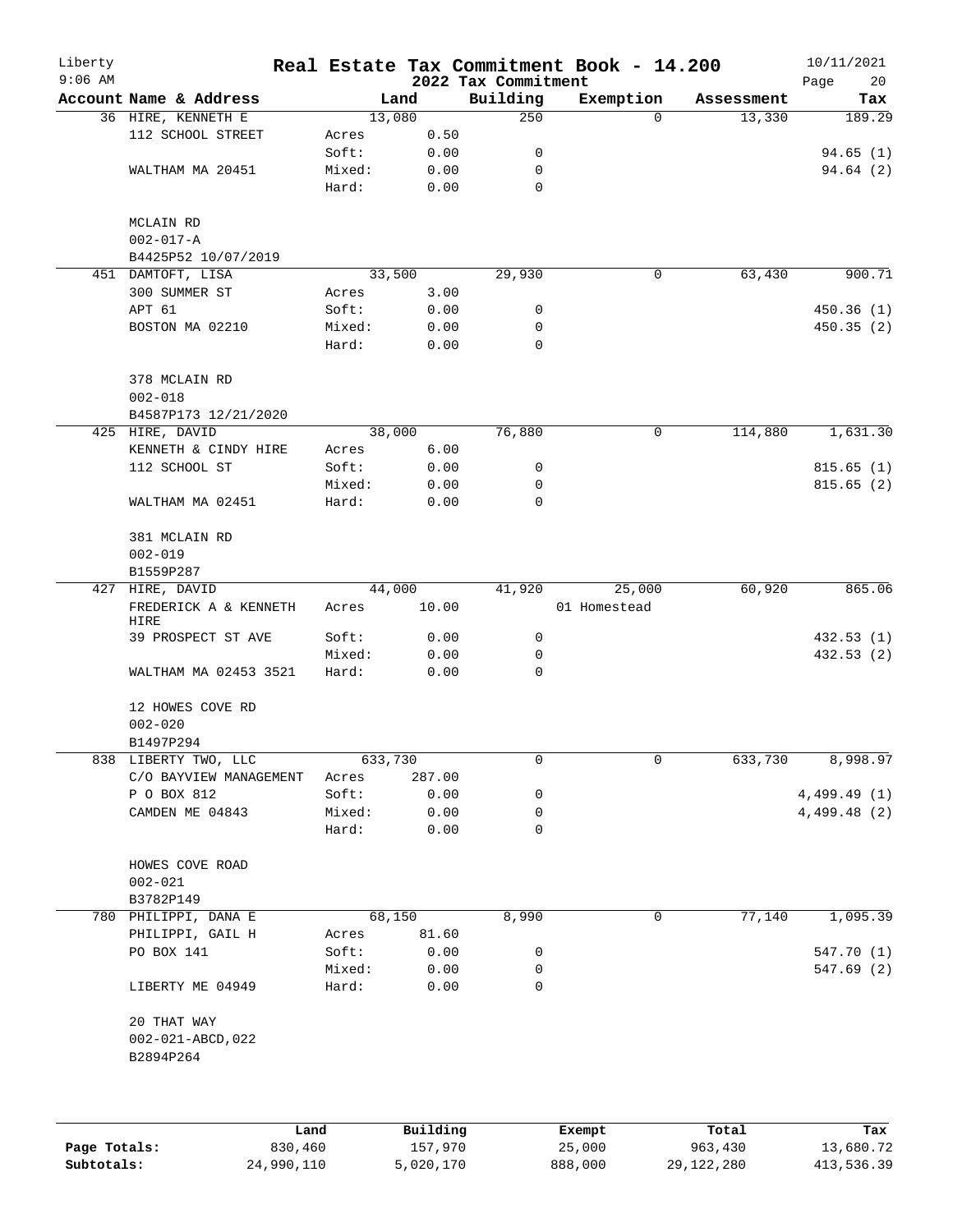| Liberty   |                                                     |                 |              |                     | Real Estate Tax Commitment Book - 14.200 |            | 10/11/2021                 |
|-----------|-----------------------------------------------------|-----------------|--------------|---------------------|------------------------------------------|------------|----------------------------|
| $9:06$ AM |                                                     |                 |              | 2022 Tax Commitment |                                          |            | Page<br>21                 |
|           | Account Name & Address                              |                 | Land         | Building            | Exemption                                | Assessment | Tax                        |
|           | 1182 BRAUN, TIMOTHY C                               |                 | 76,650       | 0                   | $\Omega$                                 | 76,650     | 1,088.43                   |
|           | BRAUN, BRENDA L<br>250 BANCROFT ST                  | Acres<br>Soft:  | 3.70<br>0.00 | 0                   |                                          |            | 544.22(1)                  |
|           |                                                     | Mixed:          | 0.00         | 0                   |                                          |            | 544.21(2)                  |
|           | PORTLAND ME 04102                                   | Hard:           | 0.00         | $\mathbf 0$         |                                          |            |                            |
|           | 14 Quiet Way<br>$002 - 021 - E$                     |                 |              |                     |                                          |            |                            |
|           | B4598P116 01/19/2021                                |                 |              |                     |                                          |            |                            |
|           | 1184 BRALEY, MARGARET                               |                 | 68,300       | 167,400             | 10,000                                   | 225,700    | 3,204.94                   |
|           | BRALEY, JAMES                                       | Acres           | 2.19         |                     | 18 Renewable Energy                      |            |                            |
|           | 33 BEACH ST                                         | Soft:           | 0.00         | 0                   |                                          |            | 1,602.47(1)                |
|           |                                                     | Mixed:          | 0.00         | 0                   |                                          |            | 1,602.47(2)                |
|           | S PORTLAND ME 04106                                 | Hard:           | 0.00         | 0                   |                                          |            |                            |
|           | 15 Quiet Way<br>$002 - 021 - F$                     |                 |              |                     |                                          |            |                            |
|           | B3973P200 07/01/2015 B3926P313 12/16/2014 B3291P295 |                 |              |                     |                                          |            |                            |
|           | 1185 BRALEY, MARGARET                               |                 | 88,220       | 0                   | 0                                        | 88,220     | 1,252.72                   |
|           | BRALEY, JAMES                                       | Acres           | 7.70         |                     |                                          |            |                            |
|           | 33 BEACH ST                                         | Soft:           | 0.00         | 0                   |                                          |            | 626.36(1)                  |
|           |                                                     | Mixed:          | 0.00         | 0                   |                                          |            | 626.36(2)                  |
|           | S PORTLAND ME 04106                                 | Hard:           | 0.00         | 0                   |                                          |            |                            |
|           | 127 HOWES COVE RD<br>$002 - 021 - G$                |                 |              |                     |                                          |            |                            |
|           | B3973P200 07/01/2015                                |                 |              |                     |                                          |            |                            |
|           | 235 DAVIS FAMILY REAL<br>PROPERTY TRUST             |                 | 186,490      | 118,940             | 0                                        | 305,430    | 4,337.11                   |
|           | IVAN A. DAVIS (TRUSTEE)                             | Acres           | 504.00       |                     |                                          |            |                            |
|           | 3 MILLSTREAM LN                                     | Soft:           | 41.00        | 12,915              |                                          |            | 2,168.56(1)                |
|           |                                                     | Mixed:          | 297.00       | 114,048             |                                          |            | 2,168.55(2)                |
|           | LIBERTY ME 04949                                    | Hard:           | 14.00        | 3,472               |                                          |            |                            |
|           | 494 MCLAIN RD                                       |                 |              |                     |                                          |            |                            |
|           | $002 - 2, 12, 13, 14, 15$                           |                 |              |                     |                                          |            |                            |
|           | B3664P332 07/09/2012 B2065P29                       |                 |              |                     |                                          |            |                            |
|           | 682 COLLINSON, ALBERT                               |                 | 229,860      | 194,400             | 0                                        | 424,260    | 6,024.49                   |
|           | COLLINSON, URSULA<br>27 ESTABROOK LN                | Acres           | 31.94        |                     |                                          |            |                            |
|           |                                                     | Soft:<br>Mixed: | 0.00<br>0.00 | 0<br>0              |                                          |            | 3,012.25(1)<br>3,012.24(2) |
|           | BERLIN MA 01503                                     | Hard:           | 0.00         | 0                   |                                          |            |                            |
|           | 219 HOWES COVE RD                                   |                 |              |                     |                                          |            |                            |
|           | $003 - 001$                                         |                 |              |                     |                                          |            |                            |
|           | B3662P267 07/02/3012                                |                 |              |                     |                                          |            |                            |
|           | 856 WILLIAMS, GAIL A                                |                 | 179,790      | 180,110             | 25,000                                   | 334,900    | 4,755.58                   |
|           | 157 HOWES COVE RD                                   | Acres           | 14.70        |                     | 01 Homestead                             |            |                            |
|           |                                                     | Soft:           | 0.00         | 0                   |                                          |            | 2,377.79 (1)               |
|           | LIBERTY ME 04949                                    | Mixed:          | 0.00         | 0                   |                                          |            | 2,377.79 (2)               |
|           |                                                     | Hard:           | 0.00         | 0                   |                                          |            |                            |
|           | 157 HOWES COVE RD                                   |                 |              |                     |                                          |            |                            |
|           | $003 - 001 - A$<br>B2182P22                         |                 |              |                     |                                          |            |                            |
|           |                                                     |                 |              |                     |                                          |            |                            |
|           |                                                     |                 |              |                     |                                          |            |                            |
|           |                                                     | Land            | Building     |                     | Exempt                                   | Total      | Tax                        |

**Page Totals:** 829,310 660,850 35,000 1,455,160 20,663.27<br>**Subtotals:** 25,819,420 5,681,020 923,000 30,577,440 434,199.66

**Subtotals:** 25,819,420 5,681,020 923,000 30,577,440 434,199.66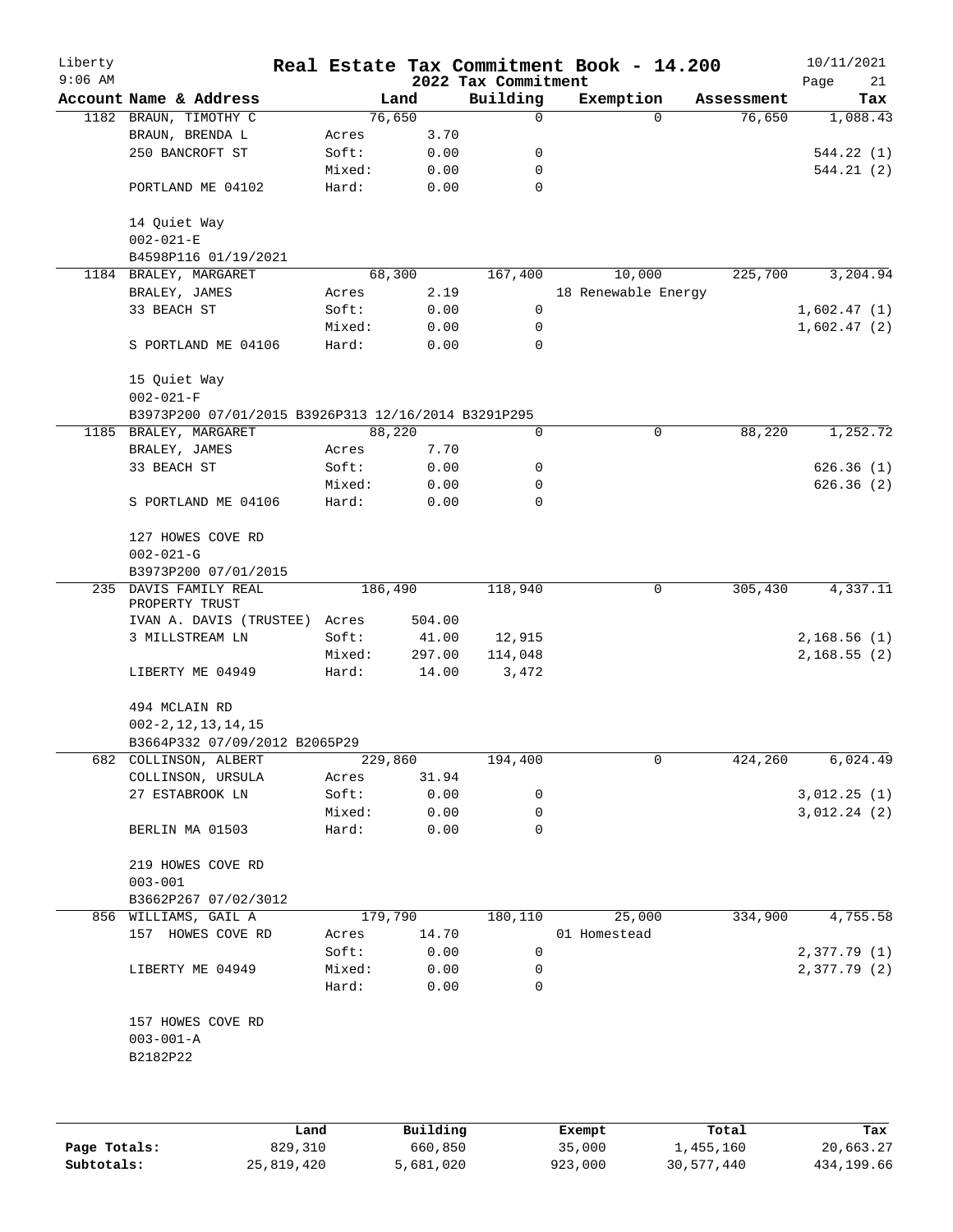| Liberty<br>$9:06$ AM |                                        |        |          | 2022 Tax Commitment | Real Estate Tax Commitment Book - 14.200 |            | 10/11/2021<br>Page<br>22 |
|----------------------|----------------------------------------|--------|----------|---------------------|------------------------------------------|------------|--------------------------|
|                      | Account Name & Address                 |        | Land     | Building            | Exemption                                | Assessment | Tax                      |
|                      | 1018 WELCH, MARY JANE                  |        | 109,250  | 70,800              | 25,000                                   | 155,050    | 2,201.71                 |
|                      | 193 HOWES COVE RD                      | Acres  | 4.20     |                     | 01 Homestead                             |            |                          |
|                      |                                        | Soft:  | 0.00     | 0                   |                                          |            | 1,100.86(1)              |
|                      | LIBERTY ME 04949                       | Mixed: | 0.00     | 0                   |                                          |            | 1,100.85(2)              |
|                      |                                        | Hard:  | 0.00     | 0                   |                                          |            |                          |
|                      | 193 HOWES COVE RD<br>$003 - 001 - B$   |        |          |                     |                                          |            |                          |
|                      | B4022P318 11/25/2015                   |        |          |                     |                                          |            |                          |
| 1093                 | BECK, MICHAEL C                        |        | 36,680   | 28,130              | 0                                        | 64,810     | 920.30                   |
|                      | BECK, SANDRA J                         | Acres  | 10.78    |                     |                                          |            |                          |
|                      | 20 MEADOW ROAD                         | Soft:  | 0.00     | 0                   |                                          |            | 460.15(1)                |
|                      |                                        | Mixed: | 0.00     | 0                   |                                          |            | 460.15(2)                |
|                      | FARMINGTON ME 06032                    | Hard:  | 0.00     | $\Omega$            |                                          |            |                          |
|                      | 96 HILLSIDE RD.<br>$003 - 001 - C$     |        |          |                     |                                          |            |                          |
|                      | B4325P36 11/13/2018                    |        |          |                     |                                          |            |                          |
|                      | 1120 FISHER, LANE                      |        | 34,290   | 0                   | 0                                        | 34,290     | 486.92                   |
|                      | 49 HERRICK ROAD                        | Acres  | 13.41    |                     |                                          |            |                          |
|                      |                                        | Soft:  | 0.00     | 0                   |                                          |            | 243.46 (1)               |
|                      | BELFAST ME 04915                       | Mixed: | 0.00     | 0                   |                                          |            | 243.46 (2)               |
|                      |                                        | Hard:  | 0.00     | 0                   |                                          |            |                          |
|                      | HOWES COVE ROAD                        |        |          |                     |                                          |            |                          |
|                      | $003 - 001 - C2$                       |        |          |                     |                                          |            |                          |
|                      | B2779P179                              |        |          |                     |                                          |            |                          |
|                      | 426 HIRE, DAVID                        |        | 29,000   | 0                   | $\mathbf 0$                              | 29,000     | 411.80                   |
|                      | 39 PROSPECT ST AVE                     | Acres  | 8.00     |                     |                                          |            |                          |
|                      |                                        | Soft:  | 0.00     | 0                   |                                          |            | 205.90(1)                |
|                      | WALTHAM MA 02453 3521                  | Mixed: | 0.00     | 0                   |                                          |            | 205.90(2)                |
|                      |                                        | Hard:  | 0.00     | 0                   |                                          |            |                          |
|                      | MCLAIN RD/HOWES COVE RD<br>$003 - 002$ |        |          |                     |                                          |            |                          |
|                      | B804P921                               |        |          |                     |                                          |            |                          |
|                      | 428 HIRE, KENNETH,                     |        | 43,500   | 0                   | 0                                        | 43,500     | 617.70                   |
|                      | FREDERICK                              |        |          |                     |                                          |            |                          |
|                      | TENANTS IN COMMON                      | Acres  | 21.00    |                     |                                          |            |                          |
|                      | 112 SCHOOL STREET                      | Soft:  | 0.00     | 0                   |                                          |            | 308.85(1)                |
|                      |                                        | Mixed: | 0.00     | 0                   |                                          |            | 308.85(2)                |
|                      | WALTHAM MA 02451                       | Hard:  | 0.00     | 0                   |                                          |            |                          |
|                      | MCLAIN RD                              |        |          |                     |                                          |            |                          |
|                      | $003 - 003 - A$                        |        |          |                     |                                          |            |                          |
|                      | B1736P129                              |        |          |                     |                                          |            |                          |
|                      | 288 Albee, Katherine                   |        | 28,880   | 0                   | $\mathbf 0$                              | 28,880     | 410.10                   |
|                      | 322 McLain Rd                          | Acres  | 11.00    |                     |                                          |            |                          |
|                      |                                        | Soft:  | 0.00     | 0                   |                                          |            | 205.05(1)                |
|                      | LIBERTY ME 04949                       | Mixed: | 0.00     | 0                   |                                          |            | 205.05(2)                |
|                      |                                        | Hard:  | 0.00     | 0                   |                                          |            |                          |
|                      | 322 MCLAIN RD                          |        |          |                     |                                          |            |                          |
|                      | $003 - 003 - B$                        |        |          |                     |                                          |            |                          |
|                      | B4261P332 05/01/2018                   |        |          |                     |                                          |            |                          |
|                      |                                        |        |          |                     |                                          |            |                          |
|                      |                                        | Land   | Building |                     | Exempt                                   | Total      | Tax                      |
|                      |                                        |        |          |                     |                                          |            |                          |

|              | ∟and       | Building  | Exempt  | Total      | тах          |
|--------------|------------|-----------|---------|------------|--------------|
| Page Totals: | 281,600    | 98,930    | 25,000  | 355,530    | 5,048.53     |
| Subtotals:   | 26,101,020 | 5,779,950 | 948,000 | 30,932,970 | 439, 248. 19 |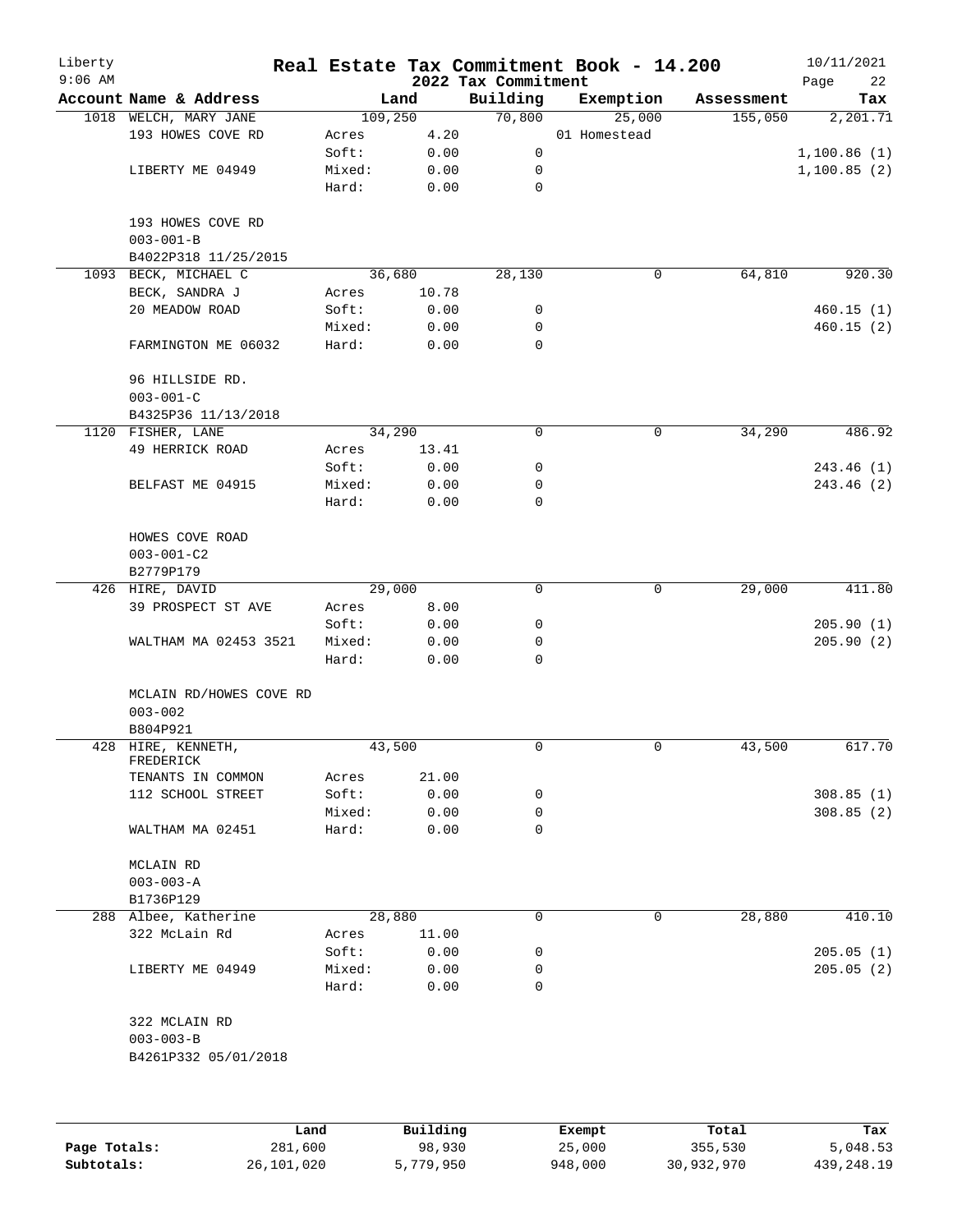| Liberty<br>$9:06$ AM |                                                  |                 |              | 2022 Tax Commitment | Real Estate Tax Commitment Book - 14.200 |            | 10/11/2021<br>23<br>Page |
|----------------------|--------------------------------------------------|-----------------|--------------|---------------------|------------------------------------------|------------|--------------------------|
|                      | Account Name & Address                           |                 | Land         | Building            | Exemption                                | Assessment | Tax                      |
|                      | 860 HALL, AARON S                                |                 | 39,000       | 65,450              | 25,000                                   | 79,450     | 1,128.19                 |
|                      | 304 MCLAIN RD                                    | Acres           | 10.50        |                     | 01 Homestead                             |            |                          |
|                      |                                                  | Soft:           | 0.00         | $\mathbf 0$         |                                          |            | 564.10(1)                |
|                      | LIBERTY ME 04949                                 | Mixed:          | 0.00         | 0                   |                                          |            | 564.09(2)                |
|                      |                                                  | Hard:           | 0.00         | 0                   |                                          |            |                          |
|                      | 304 MCLAIN RD                                    |                 |              |                     |                                          |            |                          |
|                      | $003 - 003 - C$                                  |                 |              |                     |                                          |            |                          |
|                      | B3672P144                                        |                 |              |                     |                                          |            |                          |
|                      | 445 WELCH, THOMAS D                              |                 | 48,380       | 44,260              | 25,000                                   | 67,640     | 960.49                   |
|                      | 309 McClain Rd                                   | Acres           | 10.00        |                     | 01 Homestead                             |            |                          |
|                      |                                                  | Soft:           | 0.00         | 0                   |                                          |            | 480.25 (1)               |
|                      | Liberty ME 04949                                 | Mixed:          | 0.00         | 0                   |                                          |            | 480.24 (2)               |
|                      |                                                  | Hard:           | 0.00         | $\mathbf 0$         |                                          |            |                          |
|                      |                                                  |                 |              |                     |                                          |            |                          |
|                      | 309 MCLAIN RD                                    |                 |              |                     |                                          |            |                          |
|                      | $003 - 004$                                      |                 |              |                     |                                          |            |                          |
|                      | B4595P21 01/08/2021                              |                 |              |                     |                                          |            |                          |
|                      | 363 GENEWICZ, JOHN J                             |                 | 51,000       | 31,350              | 0                                        | 82,350     | 1,169.37                 |
|                      | GENEWICZ, MICHAEL J                              | Acres           | 14.00        |                     |                                          |            |                          |
|                      | P O BOX 631                                      | Soft:           | 0.00         | 0                   |                                          |            | 584.69(1)                |
|                      |                                                  | Mixed:          | 0.00         | 0                   |                                          |            | 584.68 (2)               |
|                      | YORK ME 03909                                    | Hard:           | 0.00         | $\mathbf 0$         |                                          |            |                          |
|                      | 303 MCLAIN RD                                    |                 |              |                     |                                          |            |                          |
|                      | $003 - 005$                                      |                 |              |                     |                                          |            |                          |
|                      | B2176P88                                         |                 |              |                     |                                          |            |                          |
|                      | 837 VAN DUYSEN, DARLEEN                          |                 | 170,780      | 92,400              | 31,000                                   | 232,180    | 3,296.96                 |
|                      | VAN DUYSEN, THEODORE                             | Acres           | 47.12        |                     | 01 Homestead                             |            |                          |
|                      | 283 MCLAIN RD                                    | Soft:           | 0.00         |                     | 0 02 Vet                                 |            | 1,648.48(1)              |
|                      |                                                  | Mixed:          | 0.00         | 0                   |                                          |            | 1,648.48(2)              |
|                      | LIBERTY ME 04949                                 | Hard:           | 0.00         | $\mathbf 0$         |                                          |            |                          |
|                      | 283 MCLAIN RD                                    |                 |              |                     |                                          |            |                          |
|                      | $003 - 006$                                      |                 |              |                     |                                          |            |                          |
|                      | B2761P98                                         |                 |              |                     |                                          |            |                          |
|                      | 1359 GENEWICZ, MICHAEL J                         |                 | 108,510      | 0                   | 0                                        | 108,510    | 1,540.84                 |
|                      | HAMILTON, JANET                                  | Acres           | 2.50         |                     |                                          |            |                          |
|                      | P O BOX 631                                      | Soft:           | 0.00         | 0                   |                                          |            | 770.42(1)                |
|                      |                                                  | Mixed:          | 0.00         | 0                   |                                          |            | 770.42(2)                |
|                      | YORK ME 03909                                    | Hard:           | 0.00         | 0                   |                                          |            |                          |
|                      |                                                  |                 |              |                     |                                          |            |                          |
|                      | MCLAIN RD                                        |                 |              |                     |                                          |            |                          |
|                      | $003 - 006 - 001$                                |                 |              |                     |                                          |            |                          |
|                      | B4565P166 11/02/2020<br>1221 VAN DUYSEN, DARLEEN |                 | 71,940       | 500                 | 0                                        | 72,440     | 1,028.65                 |
|                      | VAN DUYSEN, THEODORE                             |                 |              |                     |                                          |            |                          |
|                      |                                                  | Acres           | 72.88        |                     |                                          |            |                          |
|                      | 283 MCLAIN RD                                    | Soft:           | 0.00<br>0.00 | 0<br>0              |                                          |            | 514.33(1)<br>514.32(2)   |
|                      | LIBERTY ME 04949                                 | Mixed:<br>Hard: | 0.00         | 0                   |                                          |            |                          |
|                      |                                                  |                 |              |                     |                                          |            |                          |
|                      | MCLAIN RD                                        |                 |              |                     |                                          |            |                          |
|                      | $003 - 007$                                      |                 |              |                     |                                          |            |                          |
|                      | B2761P98                                         |                 |              |                     |                                          |            |                          |
|                      |                                                  |                 |              |                     |                                          |            |                          |

|              | Land       | Building  | Exempt    | Total      | Tax          |
|--------------|------------|-----------|-----------|------------|--------------|
| Page Totals: | 489,610    | 233,960   | 81,000    | 642,570    | 9,124.50     |
| Subtotals:   | 26,590,630 | 6,013,910 | ⊥,029,000 | 31,575,540 | 448, 372, 69 |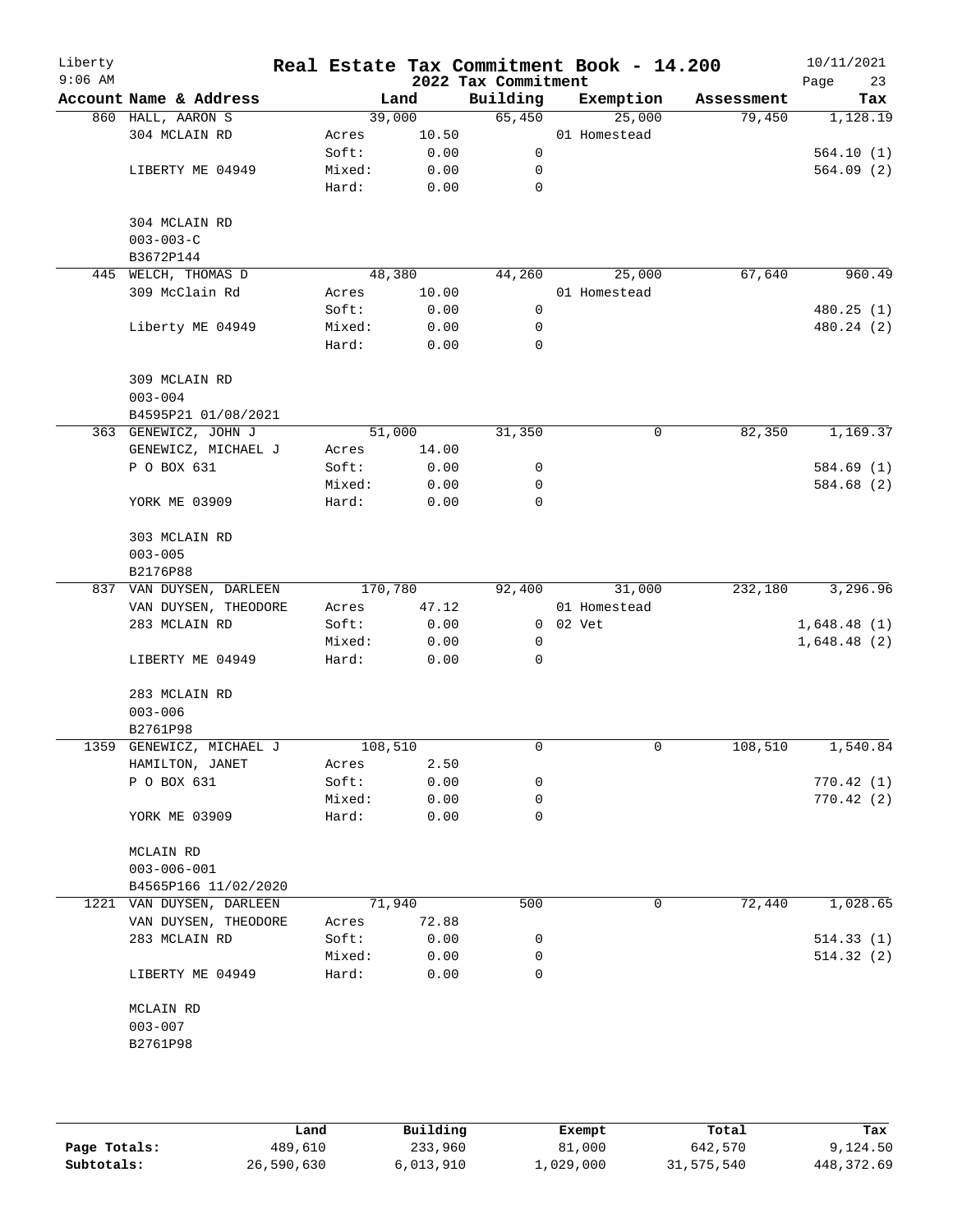| Liberty<br>$9:06$ AM |                                  |        |          | 2022 Tax Commitment |        | Real Estate Tax Commitment Book - 14.200 |            | 10/11/2021<br>Page<br>24 |
|----------------------|----------------------------------|--------|----------|---------------------|--------|------------------------------------------|------------|--------------------------|
|                      | Account Name & Address           |        | Land     | Building            |        | Exemption                                | Assessment | Tax                      |
|                      | 105 BOULAY, LUKE P & JACKIE      |        | 34,500   | 153,180             |        | 25,000                                   | 162,680    | 2,310.06                 |
|                      | Α<br>294 MCLAIN RD               | Acres  | 2.00     |                     |        | 01 Homestead                             |            |                          |
|                      |                                  | Soft:  | 0.00     | 0                   |        |                                          |            | 1, 155.03(1)             |
|                      | LIBERTY ME 04949                 | Mixed: | 0.00     | 0                   |        |                                          |            | 1, 155.03(2)             |
|                      |                                  | Hard:  | 0.00     | 0                   |        |                                          |            |                          |
|                      |                                  |        |          |                     |        |                                          |            |                          |
|                      | 294 MCLAIN RD<br>$003 - 007 - A$ |        |          |                     |        |                                          |            |                          |
|                      | B1605P139                        |        |          |                     |        |                                          |            |                          |
|                      | 343 FREEMAN, DONALD P SR         |        | 28,800   | 9,700               |        | 0                                        | 38,500     | 546.70                   |
|                      | FREEMAN, VIVIAN L                | Acres  | 9.70     |                     |        |                                          |            |                          |
|                      | 147 VARNEY MILL RD.              | Soft:  | 0.00     | 0                   |        |                                          |            | 273.35(1)                |
|                      |                                  | Mixed: | 0.00     | 0                   |        |                                          |            | 273.35(2)                |
|                      | <b>BATH ME 04530</b>             | Hard:  | 0.00     | 0                   |        |                                          |            |                          |
|                      | 266 MCLAIN RD                    |        |          |                     |        |                                          |            |                          |
|                      | $003 - 008 - 01$                 |        |          |                     |        |                                          |            |                          |
|                      | B833P187                         |        |          |                     |        |                                          |            |                          |
|                      | 945 STEEVES, WARREN              |        | 46,900   | 203,600             |        | 25,000                                   | 225,500    | 3,202.10                 |
|                      | STEEVES, MELINDA                 | Acres  | 14.85    |                     |        | 01 Homestead                             |            |                          |
|                      | 17 STEEVES WAY                   | Soft:  | 0.00     | 0                   |        |                                          |            | 1,601.05(1)              |
|                      |                                  | Mixed: | 0.00     | 0                   |        |                                          |            | 1,601.05(2)              |
|                      | LIBERTY ME 04949                 | Hard:  | 0.00     | 0                   |        |                                          |            |                          |
|                      | 3 & 17 STEEVES WAY               |        |          |                     |        |                                          |            |                          |
|                      | $003 - 008 - 03,04$              |        |          |                     |        |                                          |            |                          |
|                      | B1032P210                        |        |          |                     |        |                                          |            |                          |
|                      | 701 MORDAUNT, CHRISTOPHER        |        | 12,000   | 0                   |        | 0                                        | 12,000     | 170.40                   |
|                      | 630 Kreamer Ave                  | Acres  | 8.00     |                     |        |                                          |            |                          |
|                      |                                  | Soft:  | 0.00     | 0                   |        |                                          |            | 85.20(1)                 |
|                      | Lewisburg PA 17837               | Mixed: | 0.00     | 0                   |        |                                          |            | 85.20(2)                 |
|                      |                                  | Hard:  | 0.00     | 0                   |        |                                          |            |                          |
|                      | LANDLOCKED OFF MCLAIN            |        |          |                     |        |                                          |            |                          |
|                      | $003 - 008 - 03A$                |        |          |                     |        |                                          |            |                          |
|                      | B1313P140                        |        |          |                     |        |                                          |            |                          |
|                      | 1116 AHERN, STEVEN A             |        | 22,650   | 0                   |        | 0                                        | 22,650     | 321.63                   |
|                      | 424 60th St NW                   | Acres  | 2.10     |                     |        |                                          |            |                          |
|                      |                                  | Soft:  | 0.00     | 0                   |        |                                          |            | 160.82(1)                |
|                      | Bradenton FL 34209               | Mixed: | 0.00     | 0                   |        |                                          |            | 160.81(2)                |
|                      |                                  | Hard:  | 0.00     | 0                   |        |                                          |            |                          |
|                      | MCLAIN RD                        |        |          |                     |        |                                          |            |                          |
|                      | $003 - 008 - 05$                 |        |          |                     |        |                                          |            |                          |
|                      | B2733P216                        |        |          |                     |        |                                          |            |                          |
|                      | 1139 CARON, MICHAEL BICKLEY      |        | 35,400   | 125,240             |        | 31,000                                   | 129,640    | 1,840.89                 |
|                      | 230 MCLAIN RD                    | Acres  | 2.60     |                     |        | 01 Homestead                             |            |                          |
|                      |                                  | Soft:  | 0.00     | $\overline{0}$      | 02 Vet |                                          |            | 920.45(1)                |
|                      | LIBERTY ME 04949                 | Mixed: | 0.00     | 0                   |        |                                          |            | 920.44(2)                |
|                      |                                  | Hard:  | 0.00     | 0                   |        |                                          |            |                          |
|                      | 230 MCLAIN RD                    |        |          |                     |        |                                          |            |                          |
|                      | $003 - 008 - 06$                 |        |          |                     |        |                                          |            |                          |
|                      | B4589P42 12/23/2020              |        |          |                     |        |                                          |            |                          |
|                      |                                  |        |          |                     |        |                                          |            |                          |
|                      |                                  |        |          |                     |        |                                          |            |                          |
|                      |                                  | Land   | Building |                     | Exempt |                                          | Total      | Tax                      |

|              | and ا      | Building  | Exempt    | Total      | Tax        |
|--------------|------------|-----------|-----------|------------|------------|
| Page Totals: | 180.250    | 491,720   | 81,000    | 590,970    | 8,391.78   |
| Subtotals:   | 26,770,880 | 6,505,630 | 1,110,000 | 32,166,510 | 456,764.47 |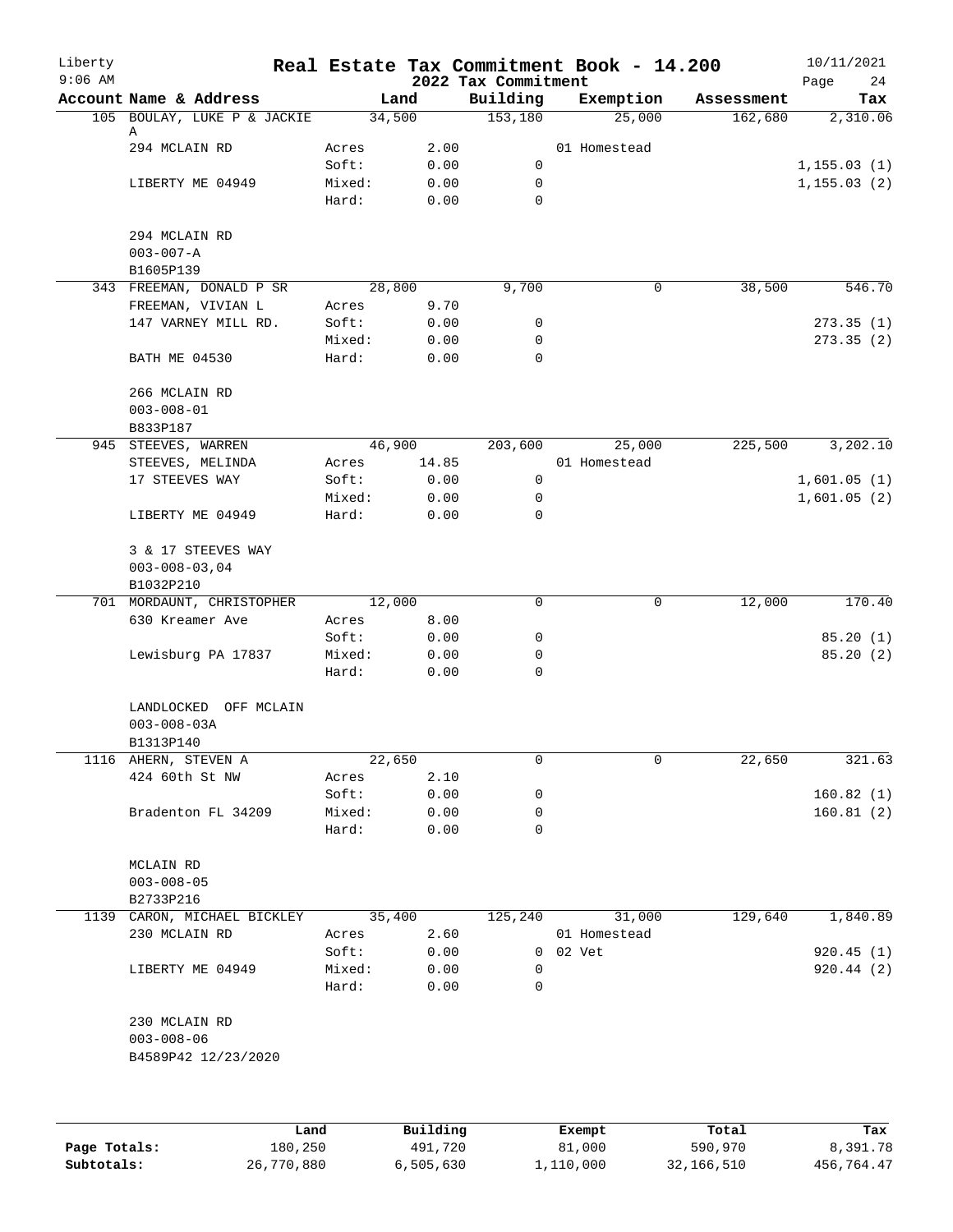| Liberty<br>$9:06$ AM |                                          |        |      | 2022 Tax Commitment | Real Estate Tax Commitment Book - 14.200 |            | 10/11/2021<br>Page<br>25 |
|----------------------|------------------------------------------|--------|------|---------------------|------------------------------------------|------------|--------------------------|
|                      | Account Name & Address                   | Land   |      | Building            | Exemption                                | Assessment | Tax                      |
|                      | 317 WOODBURY, RALPH W                    | 34,950 |      | 29,530              | 25,000                                   | 39,480     | 560.62                   |
|                      | WOODBURY, BRANDON W                      | Acres  | 2.30 |                     | 01 Homestead                             |            |                          |
|                      | 226 MCLAIN RD                            | Soft:  | 0.00 | 0                   |                                          |            | 280.31(1)                |
|                      |                                          | Mixed: | 0.00 | 0                   |                                          |            | 280.31(2)                |
|                      | LIBERTY ME 04949                         | Hard:  | 0.00 | $\mathbf 0$         |                                          |            |                          |
|                      | 226 MCLAIN RD                            |        |      |                     |                                          |            |                          |
|                      | $003 - 008 - 07$                         |        |      |                     |                                          |            |                          |
|                      | B4298P69 08/16/2018                      |        |      |                     |                                          |            |                          |
|                      | 359 NICHOLS, DARLENE M                   | 34,500 |      | 0                   | 0                                        | 34,500     | 489.90                   |
|                      | 163 AUGUSTA RD                           | Acres  | 2.00 |                     |                                          |            |                          |
|                      |                                          | Soft:  | 0.00 | 0                   |                                          |            | 244.95 (1)               |
|                      | BELMONT ME 04952                         | Mixed: | 0.00 | 0                   |                                          |            | 244.95 (2)               |
|                      |                                          | Hard:  | 0.00 | $\mathbf 0$         |                                          |            |                          |
|                      | 218 MCLAIN RD                            |        |      |                     |                                          |            |                          |
|                      | $003 - 008 - 08$<br>B4556P345 10/13/2020 |        |      |                     |                                          |            |                          |
|                      | 1115 RODERICK, DANIEL JR                 | 35,700 |      | 57,220              | 0                                        | 92,920     | 1,319.46                 |
|                      | DEBRA LIGHT                              | Acres  | 2.80 |                     |                                          |            |                          |
|                      | 210 McLain Road                          | Soft:  | 0.00 | 0                   |                                          |            | 659.73 (1)               |
|                      |                                          | Mixed: | 0.00 | 0                   |                                          |            | 659.73 (2)               |
|                      | Liberty ME 04949                         | Hard:  | 0.00 | $\mathbf 0$         |                                          |            |                          |
|                      | 210 MCLAIN RD                            |        |      |                     |                                          |            |                          |
|                      | $003 - 008 - 09$                         |        |      |                     |                                          |            |                          |
|                      | B2732P315                                |        |      |                     |                                          |            |                          |
|                      | 724 O'TOOLE, VICTORIA                    | 24,000 |      | $\mathbf 0$         | 0                                        | 24,000     | 340.80                   |
|                      | 2620 Astwood Court                       | Acres  | 3.00 |                     |                                          |            |                          |
|                      |                                          | Soft:  | 0.00 | 0                   |                                          |            | 170.40(1)                |
|                      | Cape Coral FL 33991                      | Mixed: | 0.00 | 0                   |                                          |            | 170.40(2)                |
|                      |                                          | Hard:  | 0.00 | $\mathbf 0$         |                                          |            |                          |
|                      | MCLAIN RD                                |        |      |                     |                                          |            |                          |
|                      | $003 - 008 - 10$                         |        |      |                     |                                          |            |                          |
|                      | B943P279                                 |        |      |                     |                                          |            |                          |
|                      | 1117 AHLEFELD, VICTOR                    | 26,840 |      | $\mathbf 0$         | 0                                        | 26,840     | 381.13                   |
|                      | AHLEFELD, KATHARINE                      | Acres  | 4.89 |                     |                                          |            |                          |
|                      | 32 LILY COVE                             | Soft:  | 0.00 | 0                   |                                          |            | 190.57(1)                |
|                      |                                          | Mixed: | 0.00 | 0                   |                                          |            | 190.56(2)                |
|                      | LIBERTY ME 04949                         | Hard:  | 0.00 | 0                   |                                          |            |                          |
|                      | MCLAIN RD                                |        |      |                     |                                          |            |                          |
|                      | $003 - 008 - 11$                         |        |      |                     |                                          |            |                          |
|                      | B2740P60                                 |        |      |                     |                                          |            |                          |
|                      | 169 STEEVES, WARREN                      | 61,250 |      | 6,060               | 0                                        | 67,310     | 955.80                   |
|                      | STEEVES, MELINDA                         | Acres  | 5.70 |                     |                                          |            |                          |
|                      | 17 STEEVES WAY                           | Soft:  | 0.00 | 0                   |                                          |            | 477.90 (1)               |
|                      |                                          | Mixed: | 0.00 | 0                   |                                          |            | 477.90 (2)               |
|                      | LIBERTY ME 04949                         | Hard:  | 0.00 | 0                   |                                          |            |                          |
|                      | 251 MCLAIN RD                            |        |      |                     |                                          |            |                          |
|                      | $003 - 009$                              |        |      |                     |                                          |            |                          |
|                      | B815P180                                 |        |      |                     |                                          |            |                          |
|                      |                                          |        |      |                     |                                          |            |                          |
|                      |                                          |        |      |                     |                                          |            |                          |
|                      |                                          |        |      |                     |                                          |            |                          |

|              | Land       | Building  | Exempt    | Total      | Tax        |
|--------------|------------|-----------|-----------|------------|------------|
| Page Totals: | 217,240    | 92,810    | 25,000    | 285,050    | 4,047.71   |
| Subtotals:   | 26,988,120 | 6,598,440 | 1,135,000 | 32,451,560 | 460,812.18 |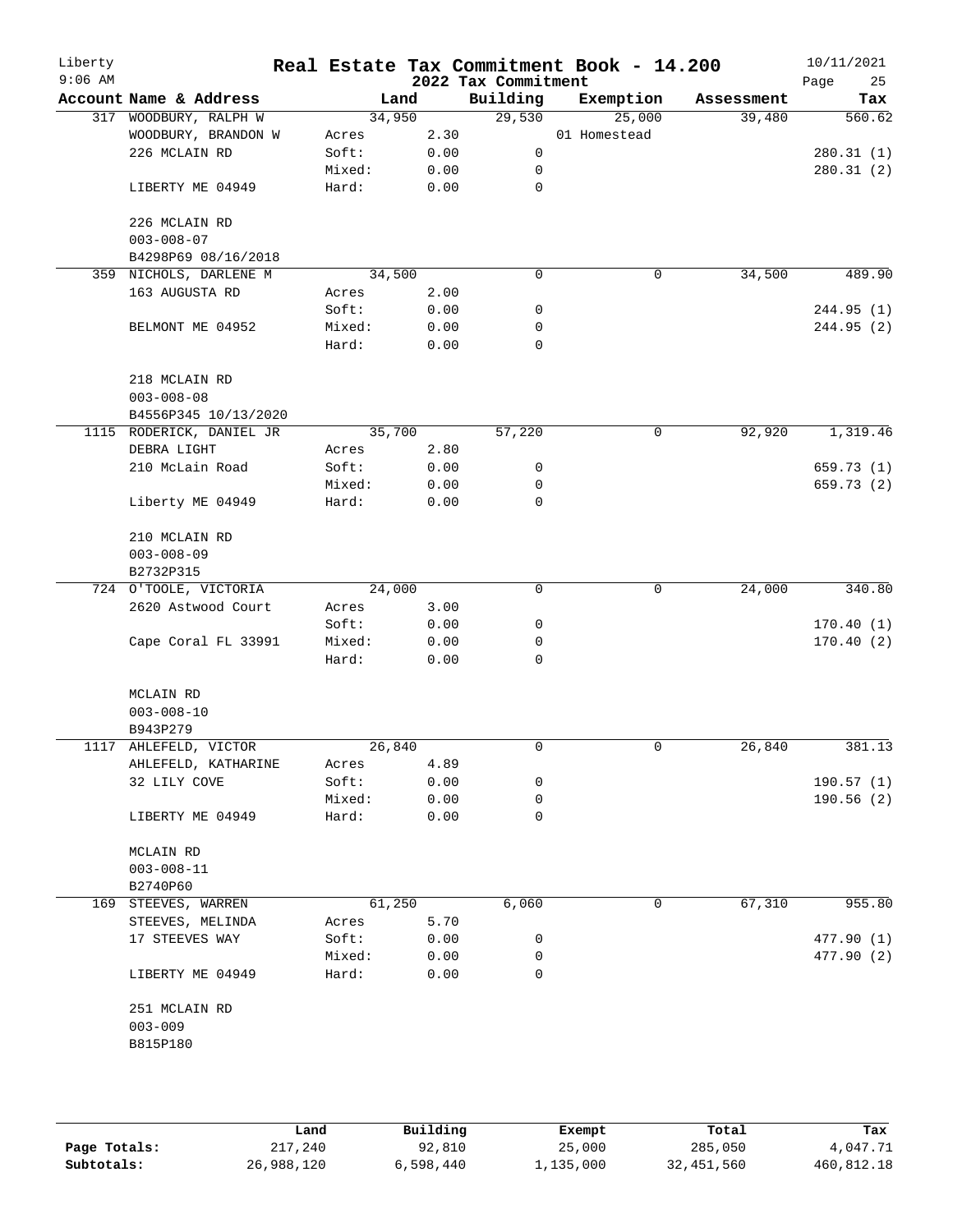| Liberty      |                                                  |                 |                |                      | Real Estate Tax Commitment Book - 14.200 |                       | 10/11/2021      |
|--------------|--------------------------------------------------|-----------------|----------------|----------------------|------------------------------------------|-----------------------|-----------------|
| $9:06$ AM    | Account Name & Address                           |                 |                | 2022 Tax Commitment  |                                          |                       | 26<br>Page      |
|              | 73 TAX, JOAN C                                   |                 | Land<br>89,420 | Building<br>253, 130 | Exemption<br>10,000                      | Assessment<br>332,550 | Tax<br>4,722.21 |
|              | JOCHEN M KROECKEL                                | Acres           | 5.50           |                      | 18 Renewable Energy                      |                       |                 |
|              | 18 Pitch Patch Place                             | Soft:           | 0.00           | 0                    |                                          |                       | 2,361.11(1)     |
|              |                                                  | Mixed:          | 0.00           | 0                    |                                          |                       | 2,361.10(2)     |
|              | Liberty ME 04949                                 | Hard:           | 0.00           | $\mathbf 0$          |                                          |                       |                 |
|              | 18 PITCH PATCH PL                                |                 |                |                      |                                          |                       |                 |
|              | $003 - 009 - A$                                  |                 |                |                      |                                          |                       |                 |
|              | B3978P250 07/10/2015 B1514P258                   |                 |                |                      |                                          |                       |                 |
|              | 794 ALBERT, PHYLLIS M                            |                 | 48,680         | 0                    | 0                                        | 48,680                | 691.26          |
|              | ALBERT, EARLE P                                  | Acres           | 0.52           |                      |                                          |                       |                 |
|              | PO BOX 270                                       | Soft:           | 0.00           | 0                    |                                          |                       | 345.63(1)       |
|              | LIBERTY ME 04949                                 | Mixed:<br>Hard: | 0.00<br>0.00   | 0<br>$\Omega$        |                                          |                       | 345.63 (2)      |
|              |                                                  |                 |                |                      |                                          |                       |                 |
|              | ISLAND ON STEVENS POND<br>$003 - 010$            |                 |                |                      |                                          |                       |                 |
|              | B4568P281 11/09/2020                             |                 |                |                      |                                          |                       |                 |
|              | 671 CARTER, JEFFERY P                            |                 | 44,260         | $\mathbf 0$          | $\mathsf{O}$                             | 44,260                | 628.49          |
|              | CARTER, AMANDA V                                 | Acres           | 0.43           |                      |                                          |                       |                 |
|              | 42 LAFAYETTE ROAD                                | Soft:           | 0.00           | 0                    |                                          |                       | 314.25(1)       |
|              |                                                  | Mixed:          | 0.00           | 0                    |                                          |                       | 314.24(2)       |
|              | AUDUBON NJ 08108                                 | Hard:           | 0.00           | 0                    |                                          |                       |                 |
|              | ISLAND IN STEVENS POND                           |                 |                |                      |                                          |                       |                 |
|              | $003 - 011$                                      |                 |                |                      |                                          |                       |                 |
|              | B4558P65 10/15/2020                              |                 |                |                      |                                          |                       |                 |
|              | 362 GENEWICZ, MICHAEL J                          |                 | 16,190         | $\Omega$             | $\mathbf 0$                              | 16,190                | 229.90          |
|              | P O BOX 631                                      | Acres           | 0.23           |                      |                                          |                       |                 |
|              |                                                  | Soft:           | 0.00           | 0                    |                                          |                       | 114.95(1)       |
|              | YORK ME 03909                                    | Mixed:          | 0.00           | 0                    |                                          |                       | 114.95(2)       |
|              |                                                  | Hard:           | 0.00           | 0                    |                                          |                       |                 |
|              | P/O ISLAND ON STEVENS<br>$003 - 012$<br>B2176P57 |                 |                |                      |                                          |                       |                 |
|              | 202 PARRISH, CHRISTINE                           |                 | 54,750         | 15,730               | 0                                        | 70,480                | 1,000.82        |
|              | SWATLING, STEVEN                                 | Acres           | 0.37           |                      |                                          |                       |                 |
|              | P.O. Box 231                                     | Soft:           | 0.00           | 0                    |                                          |                       | 500.41(1)       |
|              |                                                  | Mixed:          | 0.00           | 0                    |                                          |                       | 500.41(2)       |
|              | Lincolnville ME 04850                            | Hard:           | 0.00           | 0                    |                                          |                       |                 |
|              | STEVENS POND ISLAND                              |                 |                |                      |                                          |                       |                 |
|              | $003 - 013$                                      |                 |                |                      |                                          |                       |                 |
|              | B3529P64 03/04/2011                              |                 |                |                      |                                          |                       |                 |
| 87           | BLANCHARD WALDO COUNTY<br>REALTY TRUST           |                 | 53,250         | 30,390               | 0                                        | 83,640                | 1,187.69        |
|              | TRUSTEES: STEVEN B &<br>REBECCA BLANCHARD        | Acres           | 0.35           |                      |                                          |                       |                 |
|              | 474 PARK ST WEST                                 | Soft:           | 0.00           | 0                    |                                          |                       | 593.85(1)       |
|              |                                                  | Mixed:          | 0.00           | 0                    |                                          |                       | 593.84(2)       |
|              | NORTH READING MA 01864                           | Hard:           | 0.00           | 0                    |                                          |                       |                 |
|              | ISLAND ON STEVENS POND<br>$003 - 014$            |                 |                |                      |                                          |                       |                 |
|              | B3838P282 01/22/2014                             |                 |                |                      |                                          |                       |                 |
|              |                                                  |                 |                |                      |                                          |                       |                 |
|              | Land                                             |                 | Building       |                      | Exempt                                   | Total                 | Tax             |
| Page Totals: | 306,550                                          |                 | 299,250        |                      | 10,000                                   | 595,800               | 8,460.37        |

**Subtotals:** 27,294,670 6,897,690 1,145,000 33,047,360 469,272.55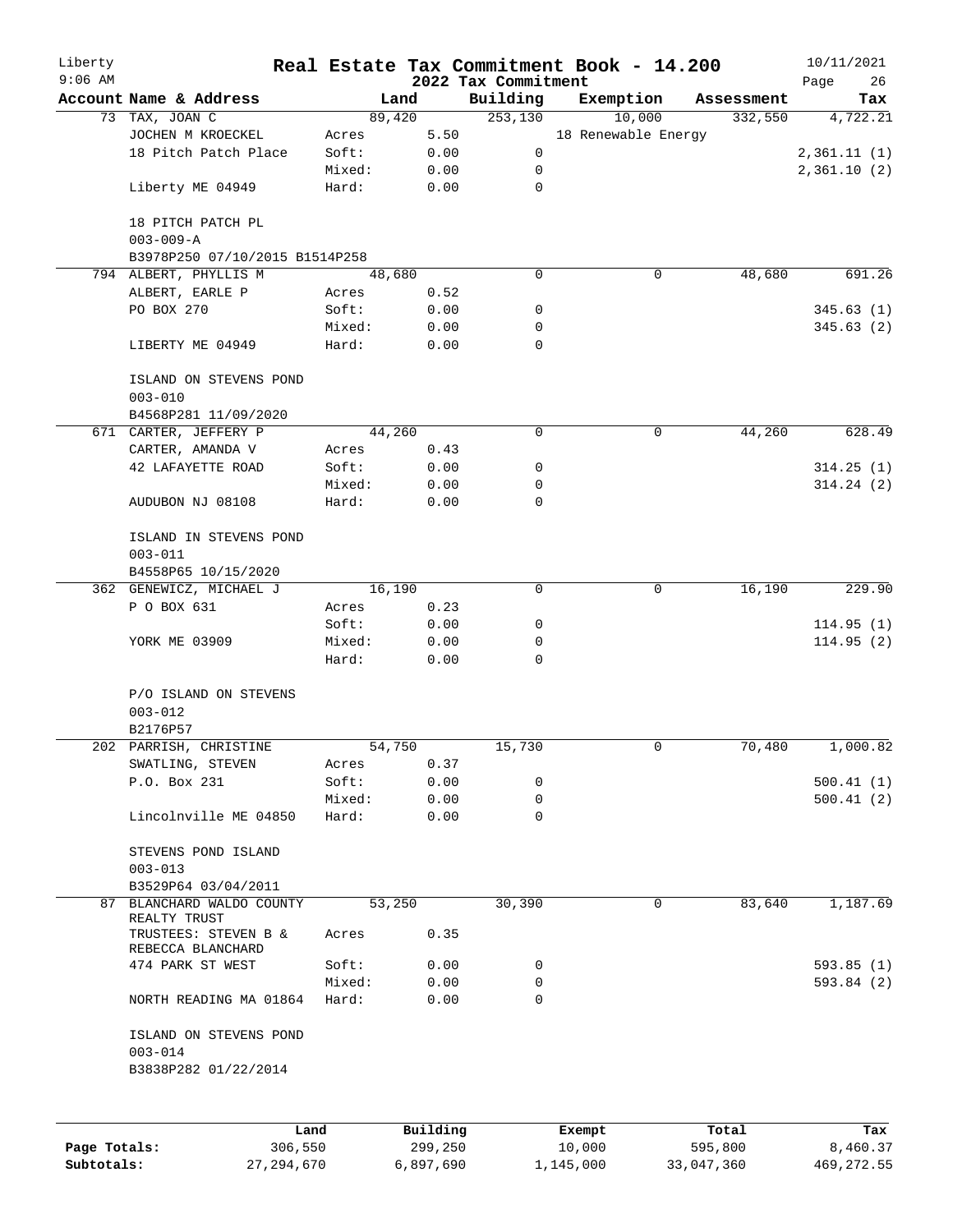| Liberty<br>$9:06$ AM |                                                    |                 |              | 2022 Tax Commitment | Real Estate Tax Commitment Book - 14.200 |            | 10/11/2021<br>Page<br>27 |
|----------------------|----------------------------------------------------|-----------------|--------------|---------------------|------------------------------------------|------------|--------------------------|
|                      | Account Name & Address                             |                 | Land         | Building            | Exemption                                | Assessment | Tax                      |
|                      | 1188 MILLER, DANIEL H                              |                 | 38,840       | 27,070              | $\Omega$                                 | 65,910     | 935.92                   |
|                      | AMY S. MILLER                                      | Acres           | 0.38         |                     |                                          |            |                          |
|                      | 50 BAYVIEW ST                                      | Soft:           | 0.00         | 0                   |                                          |            | 467.96(1)                |
|                      |                                                    | Mixed:          | 0.00         | 0                   |                                          |            | 467.96(2)                |
|                      | BELFAST ME 04915                                   | Hard:           | 0.00         | $\mathbf 0$         |                                          |            |                          |
|                      | ISLAND IN STEVENS POND<br>$003 - 015$              |                 |              |                     |                                          |            |                          |
|                      | 383 AHLEFELD, KATHARINE H                          | 161,720         |              | $\mathbf 0$         | 0                                        | 161,720    | 2, 296.42                |
|                      | AHLEFELD, VICTOR W                                 | Acres           | 5.74         |                     |                                          |            |                          |
|                      | 32 LILY COVE                                       | Soft:           | 0.00         | 0                   |                                          |            | 1,148.21(1)              |
|                      |                                                    | Mixed:          | 0.00         | 0                   |                                          |            | 1,148.21(2)              |
|                      | LIBERTY ME 04949                                   | Hard:           | 0.00         | 0                   |                                          |            |                          |
|                      | ISLAND IN STEVENS POND<br>$003 - 016$              |                 |              |                     |                                          |            |                          |
|                      | B4459P320 01/15/2020 B4459P318 01/15/2020          |                 |              |                     |                                          |            |                          |
|                      | 1078 AHLEFELD, VICTOR W                            | 137,450         |              | 230,430             | 25,000                                   | 342,880    | 4,868.90                 |
|                      | AHLEFELD, KATHARINE H                              | Acres           | 15.29        |                     | 01 Homestead                             |            |                          |
|                      | 32 LILY COVE                                       | Soft:           | 0.00         | 0                   |                                          |            | 2,434.45(1)              |
|                      |                                                    | Mixed:          | 0.00         | 0                   |                                          |            | 2,434.45(2)              |
|                      | LIBERTY ME 04949                                   | Hard:           | 0.00         | $\mathbf 0$         |                                          |            |                          |
|                      | 32 LILY COVE<br>$003 - 017$                        |                 |              |                     |                                          |            |                          |
|                      | B2128P315                                          |                 |              |                     |                                          |            |                          |
|                      | 591 LINCOLN, SIDNEY (LIFE<br>ESTATE)               | 176,410         |              | 34,690              | 0                                        | 211,100    | 2,997.62                 |
|                      | 100 CLEARWATER DR<br>UNIT#27                       | Acres           | 32.60        |                     |                                          |            |                          |
|                      |                                                    | Soft:           | 0.00         | 0                   |                                          |            | 1,498.81(1)              |
|                      | FALMOUTH ME 04105                                  | Mixed:          | 0.00         | 0                   |                                          |            | 1,498.81(2)              |
|                      |                                                    | Hard:           | 0.00         | $\mathbf 0$         |                                          |            |                          |
|                      | 51 LINCOLN ROSE LA<br>$003 - 017 - A$<br>B3513P243 |                 |              |                     |                                          |            |                          |
|                      | 550 AHLEFELD, VICTOR                               |                 | 33,750       | 86,190              |                                          | 119,940    | 1,703.15                 |
|                      | AHLEFELD, KATHARINE                                | Acres           | 1.50         |                     |                                          |            |                          |
|                      | 32 LILY COVE                                       | Soft:           | 0.00         | 0                   |                                          |            | 851.58 (1)               |
|                      |                                                    |                 |              | 0                   |                                          |            |                          |
|                      | LIBERTY ME 04949                                   | Mixed:<br>Hard: | 0.00<br>0.00 | 0                   |                                          |            | 851.57 (2)               |
|                      | 215 MCLAIN RD<br>$003 - 017 - B$                   |                 |              |                     |                                          |            |                          |
|                      | B2618P38                                           |                 |              |                     |                                          |            |                          |
|                      | 516 White, Jeffrey P                               | 127,280         |              | 37,490              | $\mathbf 0$                              | 164,770    | 2,339.73                 |
|                      | Gamage White, Gamage                               | Acres           | 2.00         |                     |                                          |            |                          |
|                      | White, Wendy<br>14 Scotland Point Road             | Soft:           | 0.00         | 0                   |                                          |            | 1,169.87(1)              |
|                      |                                                    | Mixed:          | 0.00         | 0                   |                                          |            | 1,169.86(2)              |
|                      | York ME 03909                                      | Hard:           | 0.00         | 0                   |                                          |            |                          |
|                      | LEDGE ISLAND STEVENS<br>$003 - 018$                |                 |              |                     |                                          |            |                          |
|                      | B4233P327 12/21/2017                               |                 |              |                     |                                          |            |                          |
|                      |                                                    |                 |              |                     |                                          |            |                          |
|                      | Land                                               |                 | Building     |                     | Exempt                                   | Total      | Tax                      |

|              | Land       | <b>Building</b> | Exempt    | тосат      | rax.        |
|--------------|------------|-----------------|-----------|------------|-------------|
| Page Totals: | 675,450    | 415,870         | 25,000    | 1,066,320  | 15,141.74   |
| Subtotals:   | 27,970,120 | 7,313,560       | 1,170,000 | 34,113,680 | 484, 414.29 |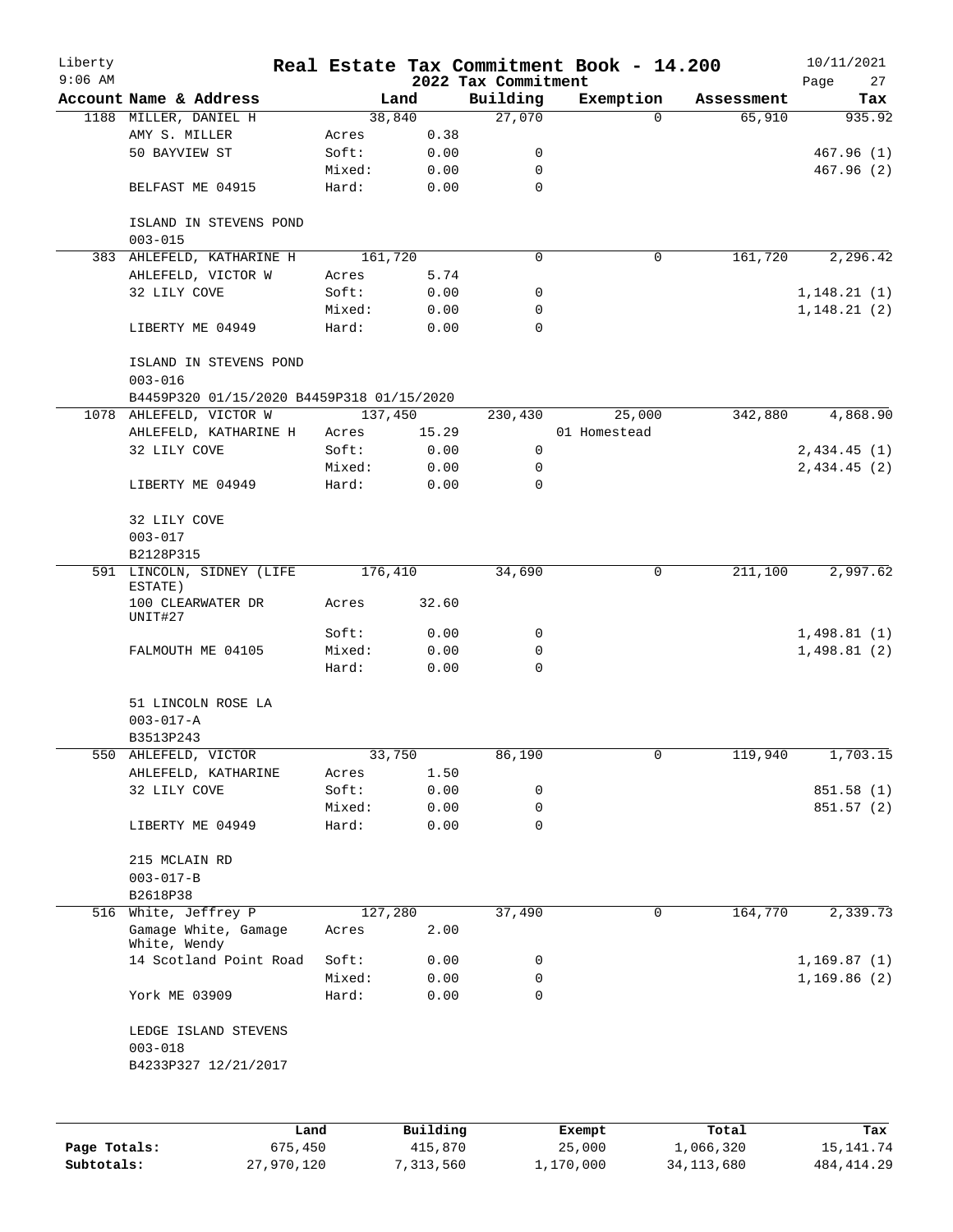| Liberty<br>$9:06$ AM |                                          |                 |              | 2022 Tax Commitment | Real Estate Tax Commitment Book - 14.200 |            | 10/11/2021<br>28<br>Page |
|----------------------|------------------------------------------|-----------------|--------------|---------------------|------------------------------------------|------------|--------------------------|
|                      | Account Name & Address                   | Land            |              | Building            | Exemption                                | Assessment | Tax                      |
|                      | 717 KLEINER, NICHOLAS N                  | 42,560          |              | $\Omega$            | $\Omega$                                 | 42,560     | 604.35                   |
|                      | 69 BEOTE RD                              | Acres           | 1.59         |                     |                                          |            |                          |
|                      |                                          | Soft:           | 0.00         | 0                   |                                          |            | 302.18(1)                |
|                      | UNION ME 04862                           | Mixed:          | 0.00         | 0                   |                                          |            | 302.17(2)                |
|                      |                                          | Hard:           | 0.00         | $\Omega$            |                                          |            |                          |
|                      | ISLAND IN STEVENS POND<br>$003 - 019$    |                 |              |                     |                                          |            |                          |
|                      | B4621P114 03/16/2021                     |                 |              |                     |                                          |            |                          |
|                      | 242 PEASE, JOANNE E                      | 34,500          |              | 68,850              | 0                                        | 103,350    | 1,467.57                 |
|                      | PO BOX 296                               | Acres           | 2.00         |                     |                                          |            |                          |
|                      |                                          | Soft:           | 0.00         | 0                   |                                          |            | 733.79(1)                |
|                      | LIBERTY ME 04949                         | Mixed:<br>Hard: | 0.00<br>0.00 | 0<br>0              |                                          |            | 733.78 (2)               |
|                      | 131 MCLAIN RD                            |                 |              |                     |                                          |            |                          |
|                      | $003 - 020$                              |                 |              |                     |                                          |            |                          |
|                      | B4347P285 02/11/2019                     |                 |              |                     |                                          |            |                          |
|                      | 183 ALBERT, PHYLLIS M                    | 59,400          |              | 58,670              | 25,000                                   | 93,070     | 1,321.59                 |
|                      | ALBERT, EARLE                            | Acres           | 23.80        |                     | 01 Homestead                             |            |                          |
|                      | PO BOX 270                               | Soft:           | 0.00         | 0                   |                                          |            | 660.80 (1)               |
|                      |                                          | Mixed:          | 0.00         | 0                   |                                          |            | 660.79(2)                |
|                      | LIBERTY ME 04949                         | Hard:           | 0.00         | 0                   |                                          |            |                          |
|                      | 98 MCLAIN RD                             |                 |              |                     |                                          |            |                          |
|                      | $003 - 021$                              |                 |              |                     |                                          |            |                          |
|                      | B3417P91 02/11/2010 B2978P319 08/22/2006 |                 |              |                     |                                          |            |                          |
|                      | 387 HADSELL, RANDALL                     | 43,500          |              | 56,680              | 25,000                                   | 75,180     | 1,067.56                 |
|                      | HADSELL, JOY                             | Acres           | 8.00         |                     | 01 Homestead                             |            |                          |
|                      | 180 MCLAIN ROAD                          | Soft:           | 0.00         | 0                   |                                          |            | 533.78 (1)               |
|                      |                                          | Mixed:          | 0.00         | 0                   |                                          |            | 533.78 (2)               |
|                      | LIBERTY ME US                            | Hard:           | 0.00         | $\Omega$            |                                          |            |                          |
|                      | 180 MCLAIN RD                            |                 |              |                     |                                          |            |                          |
|                      | $003 - 021 - A$                          |                 |              |                     |                                          |            |                          |
| 1049                 | PEASE, JOANNE                            | 49,000          |              | 146,380             | 25,000                                   | 170,380    | 2,419.40                 |
|                      | PO BOX 296                               | Acres           | 12.00        |                     | 01 Homestead                             |            |                          |
|                      |                                          | Soft:           | 0.00         | 0                   |                                          |            | 1,209.70(1)              |
|                      | LIBERTY ME 04949                         | Mixed:          | 0.00         | 0                   |                                          |            | 1,209.70(2)              |
|                      |                                          | Hard:           | 0.00         | 0                   |                                          |            |                          |
|                      | 136 MCLAIN RD                            |                 |              |                     |                                          |            |                          |
|                      | $003 - 021 - B$                          |                 |              |                     |                                          |            |                          |
|                      | B3417P91 02/11/2010 B2337P210            |                 |              |                     |                                          |            |                          |
|                      | 1152 KRESS, WALTER                       | 46,500          |              | 62,290              | 25,000                                   | 83,790     | 1,189.82                 |
|                      | PO BOX 354                               | Acres           | 10.00        |                     | 01 Homestead                             |            |                          |
|                      |                                          | Soft:           | 0.00         | 0                   |                                          |            | 594.91 (1)               |
|                      | LIBERTY ME 04949                         | Mixed:          | 0.00         | 0                   |                                          |            | 594.91 (2)               |
|                      |                                          | Hard:           | 0.00         | 0                   |                                          |            |                          |
|                      | 160 MCLAIN RD                            |                 |              |                     |                                          |            |                          |
|                      | $003 - 021 - C$                          |                 |              |                     |                                          |            |                          |
|                      |                                          |                 |              |                     |                                          |            |                          |

|              | Land         | Building | Exempt    | Total      | Tax        |
|--------------|--------------|----------|-----------|------------|------------|
| Page Totals: | 275,460      | 392,870  | 100,000   | 568,330    | 8,070.29   |
| Subtotals:   | 28, 245, 580 | .706.430 | 1,270,000 | 34,682,010 | 492,484.58 |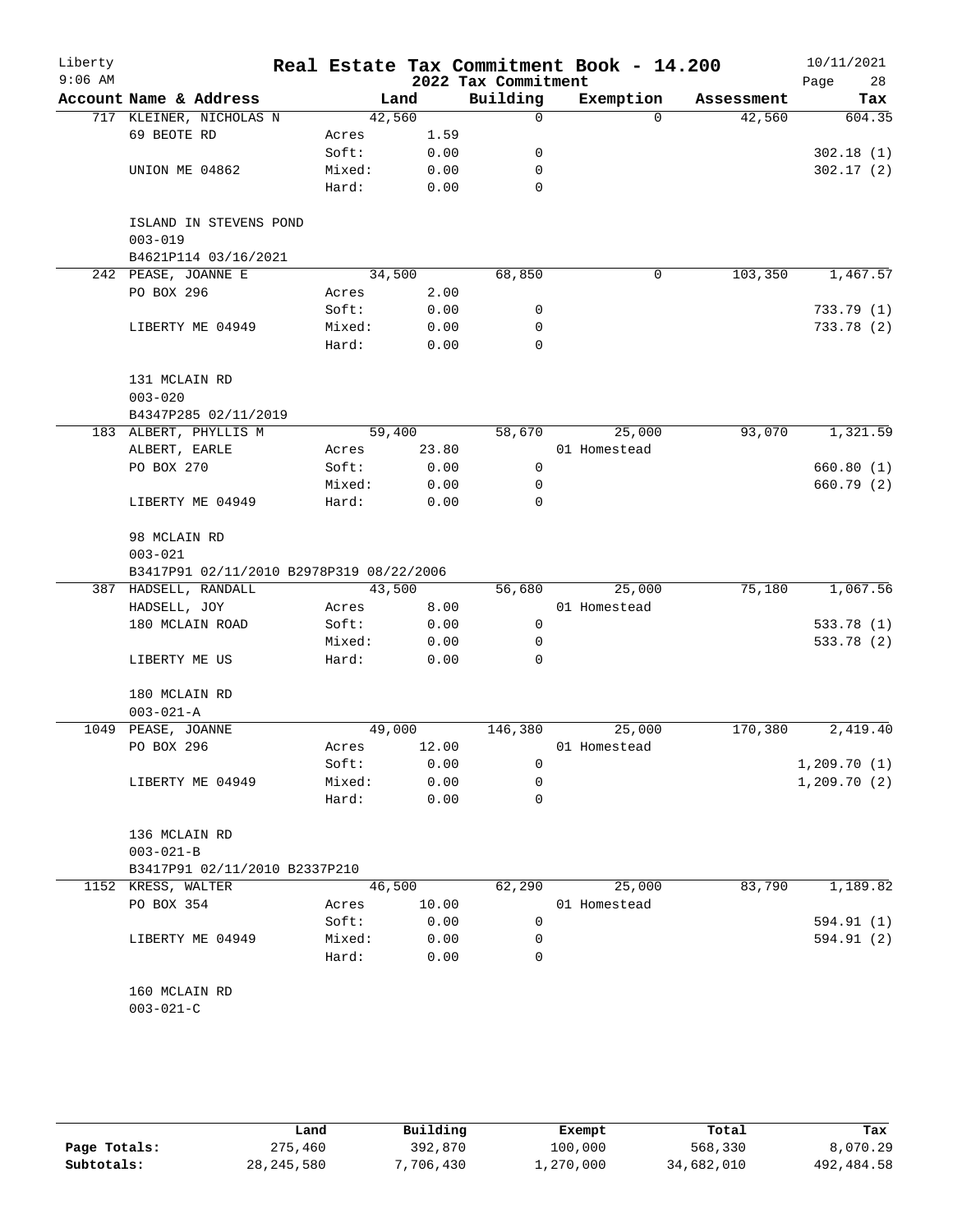| Liberty<br>$9:06$ AM |                                          |          |       | 2022 Tax Commitment | Real Estate Tax Commitment Book - 14.200 |            | 10/11/2021<br>29<br>Page |
|----------------------|------------------------------------------|----------|-------|---------------------|------------------------------------------|------------|--------------------------|
|                      | Account Name & Address                   |          | Land  | Building            | Exemption                                | Assessment | Tax                      |
|                      | 220 PAGE, STEPHEN H                      | 120, 250 |       | 72,370              | $\Omega$                                 | 192,620    | 2,735.20                 |
|                      | 333 FOGLER RD                            | Acres    | 11.00 |                     |                                          |            |                          |
|                      |                                          | Soft:    | 0.00  | 0                   |                                          |            | 1,367.60(1)              |
|                      | BREMEN ME 04551                          | Mixed:   | 0.00  | 0                   |                                          |            | 1,367.60(2)              |
|                      |                                          | Hard:    | 0.00  | $\mathbf 0$         |                                          |            |                          |
|                      | 56 PYROLA PATH                           |          |       |                     |                                          |            |                          |
|                      | $003 - 022 - A$                          |          |       |                     |                                          |            |                          |
|                      | B2550P343                                |          |       |                     |                                          |            |                          |
|                      | 1191 PAGE, STEPHEN H                     | 25,500   |       | 800                 | 0                                        | 26,300     | 373.46                   |
|                      | 333 FOGLER RD                            | Acres    | 4.00  |                     |                                          |            |                          |
|                      |                                          | Soft:    | 0.00  | 0                   |                                          |            | 186.73(1)                |
|                      | BREMEN ME 04551                          | Mixed:   | 0.00  | 0                   |                                          |            | 186.73(2)                |
|                      |                                          | Hard:    | 0.00  | $\mathbf 0$         |                                          |            |                          |
|                      | MCLAIN RD                                |          |       |                     |                                          |            |                          |
|                      | $003 - 022 - B$                          |          |       |                     |                                          |            |                          |
|                      | B3871P294 06/17/2014 B3281P44 12/11/2008 |          |       |                     |                                          |            |                          |
|                      | 508 Keniston, Dana                       | 189,140  |       | 89,900              | 25,000                                   | 254,040    | 3,607.37                 |
|                      | 97 MCLAIN RD                             | Acres    | 36.00 |                     | 01 Homestead                             |            |                          |
|                      |                                          | Soft:    | 0.00  | 0                   |                                          |            | 1,803.69(1)              |
|                      | LIBERTY ME 04949                         | Mixed:   | 0.00  | 0                   |                                          |            | 1,803.68(2)              |
|                      |                                          | Hard:    | 0.00  | $\mathbf 0$         |                                          |            |                          |
|                      | 97 MCLAIN RD                             |          |       |                     |                                          |            |                          |
|                      | $003 - 023$                              |          |       |                     |                                          |            |                          |
|                      | B4216P231 10/16/2017                     |          |       |                     |                                          |            |                          |
|                      | 561 LEEMAN, AMY M                        | 94,550   |       | 58,330              | 25,000                                   | 127,880    | 1,815.90                 |
|                      | LEEMAN, SHAWN M                          | Acres    | 15.30 |                     | 01 Homestead                             |            |                          |
|                      | P O BOX 142                              | Soft:    | 0.00  | 0                   |                                          |            | 907.95(1)                |
|                      |                                          | Mixed:   | 0.00  | 0                   |                                          |            | 907.95(2)                |
|                      | SEARSMONT ME 04973                       | Hard:    | 0.00  | $\Omega$            |                                          |            |                          |
|                      | 79 MCLAIN RD                             |          |       |                     |                                          |            |                          |
|                      | $003 - 024$                              |          |       |                     |                                          |            |                          |
|                      | B1329P42 B1271P164                       |          |       |                     |                                          |            |                          |
|                      | 840 MODRICKER, RICHARD                   | 56,590   |       | 57,600              | 0                                        | 114,190    | 1,621.50                 |
|                      | MODRICKER, ELIZABETH                     | Acres    | 19.59 |                     |                                          |            |                          |
|                      | 59 DANIEL DR                             | Soft:    | 0.00  | 0                   |                                          |            | 810.75(1)                |
|                      |                                          | Mixed:   | 0.00  | 0                   |                                          |            | 810.75(2)                |
|                      | ABINGTON MA 02351                        | Hard:    | 0.00  | 0                   |                                          |            |                          |
|                      | 55 MCLAIN RD                             |          |       |                     |                                          |            |                          |
|                      | $003 - 025$                              |          |       |                     |                                          |            |                          |
|                      | B2706P252                                |          |       |                     |                                          |            |                          |
|                      | 670 ROLERSON, DENISE                     | 36,000   |       | 30,070              | 25,000                                   | 41,070     | 583.19                   |
|                      | ROLERSON, BRYAN                          | Acres    | 3.00  |                     | 01 Homestead                             |            |                          |
|                      | 43 MCLAIN RD                             | Soft:    | 0.00  | $\mathbf 0$         |                                          |            | 291.60(1)                |
|                      |                                          | Mixed:   | 0.00  | 0                   |                                          |            | 291.59(2)                |
|                      | LIBERTY ME 04949                         | Hard:    | 0.00  | 0                   |                                          |            |                          |
|                      | 43 MCLAIN RD                             |          |       |                     |                                          |            |                          |
|                      | $003 - 026$                              |          |       |                     |                                          |            |                          |
|                      | B2934P154                                |          |       |                     |                                          |            |                          |
|                      |                                          |          |       |                     |                                          |            |                          |
|                      |                                          |          |       |                     |                                          |            |                          |
|                      |                                          |          |       |                     |                                          |            |                          |

|              | Land       | Building  | Exempt    | Total      | Tax          |
|--------------|------------|-----------|-----------|------------|--------------|
| Page Totals: | 522,030    | 309,070   | 75,000    | 756,100    | 10,736.62    |
| Subtotals:   | 28,767,610 | 8,015,500 | 1,345,000 | 35,438,110 | 503, 221, 20 |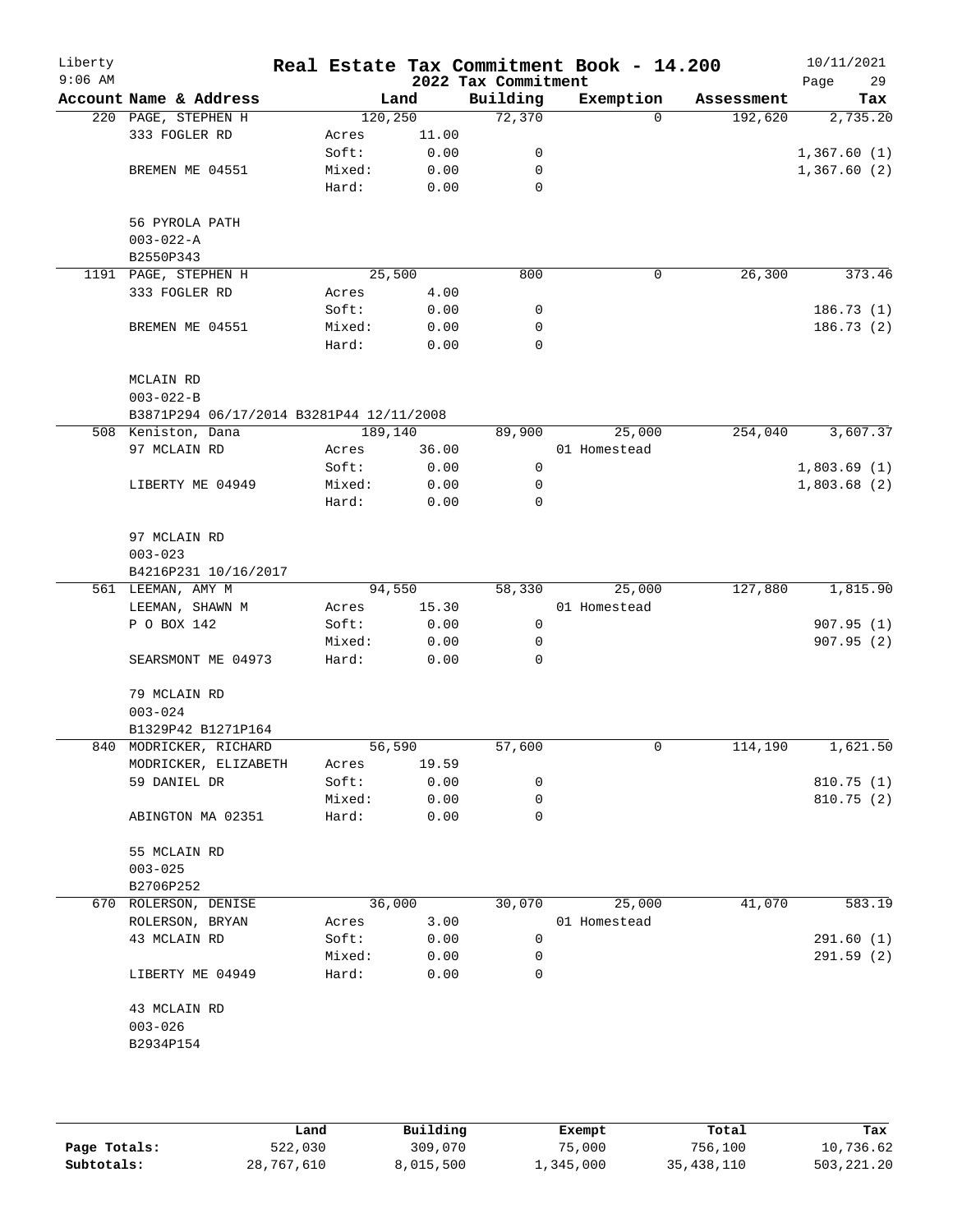| Liberty<br>$9:06$ AM |                             |        |        | 2022 Tax Commitment | Real Estate Tax Commitment Book - 14.200 |            | 10/11/2021<br>30<br>Page |
|----------------------|-----------------------------|--------|--------|---------------------|------------------------------------------|------------|--------------------------|
|                      | Account Name & Address      |        | Land   | Building            | Exemption                                | Assessment | Tax                      |
|                      | 1142 FROST, CINDY           |        | 57,000 | 276,040             | 25,000                                   | 308,040    | 4,374.17                 |
|                      | FROST, RICHARD              | Acres  | 20.00  |                     | 01 Homestead                             |            |                          |
|                      | 289 STEVENS POND RD         | Soft:  | 0.00   | $\mathbf 0$         |                                          |            | 2,187.09(1)              |
|                      |                             | Mixed: | 0.00   | 0                   |                                          |            | 2,187.08(2)              |
|                      | LIBERTY ME 04949            | Hard:  | 0.00   | 0                   |                                          |            |                          |
|                      | 289 STEVENS POND RD         |        |        |                     |                                          |            |                          |
|                      | $003 - 028$                 |        |        |                     |                                          |            |                          |
|                      | B2827P299                   |        |        |                     |                                          |            |                          |
|                      | 903 SOUTHWORTH, KURT D      |        | 34,500 | 148,680             | 25,000                                   | 158,180    | 2,246.16                 |
|                      | SOUTHWORTH, DONNA S         | Acres  | 2.00   |                     | 01 Homestead                             |            |                          |
|                      | 303 STEVENS POND RD         | Soft:  | 0.00   | 0                   |                                          |            | 1, 123.08(1)             |
|                      |                             | Mixed: | 0.00   | 0                   |                                          |            | 1, 123.08(2)             |
|                      | LIBERTY ME 04949            | Hard:  | 0.00   | 0                   |                                          |            |                          |
|                      | 303 STEVENS POND RD         |        |        |                     |                                          |            |                          |
|                      | $003 - 028 - 01$            |        |        |                     |                                          |            |                          |
|                      | B1466P1                     |        |        |                     |                                          |            |                          |
|                      | 1162 MARTIN, JR., THOMAS L. |        | 40,500 | 97,530              | 0                                        | 138,030    | 1,960.03                 |
|                      | 237 STEVENS POND RD         | Acres  | 6.00   |                     |                                          |            |                          |
|                      |                             | Soft:  | 0.00   | 0                   |                                          |            | 980.02 (1)               |
|                      | LIBERTY ME 04949            | Mixed: | 0.00   | 0                   |                                          |            | 980.01(2)                |
|                      |                             | Hard:  | 0.00   | $\Omega$            |                                          |            |                          |
|                      | 237 STEVENS POND RD         |        |        |                     |                                          |            |                          |
|                      | $003 - 029$                 |        |        |                     |                                          |            |                          |
|                      | B4598P196 01/20/2021        |        |        |                     |                                          |            |                          |
|                      | 1047 GROTTON, MATTHEW       |        | 37,030 | 56,340              | 25,000                                   | 68,370     | 970.85                   |
|                      | GROTTON, MELINDA            | Acres  | 2.00   |                     | 01 Homestead                             |            |                          |
|                      | 263 STEVENS POND RD         | Soft:  | 0.00   | 0                   |                                          |            | 485.43 (1)               |
|                      |                             | Mixed: | 0.00   | 0                   |                                          |            | 485.42 (2)               |
|                      | LIBERTY ME 04949            | Hard:  | 0.00   | $\Omega$            |                                          |            |                          |
|                      | 263 STEVENS POND RD         |        |        |                     |                                          |            |                          |
|                      | $003 - 029 - A$             |        |        |                     |                                          |            |                          |
|                      | B1613P63                    |        |        |                     |                                          |            |                          |
|                      | 1189 GROTTON, MELINDA R     |        | 21,000 | 0                   | $\mathbf 0$                              | 21,000     | 298.20                   |
|                      | GROTTON, MATTHEW R          | Acres  | 1.00   |                     |                                          |            |                          |
|                      | 263 STEVENS POND RD         | Soft:  | 0.00   | 0                   |                                          |            | 149.10(1)                |
|                      |                             | Mixed: | 0.00   | 0                   |                                          |            | 149.10(2)                |
|                      | LIBERTY ME 04949            | Hard:  | 0.00   | 0                   |                                          |            |                          |
|                      | STEVENS POND RD             |        |        |                     |                                          |            |                          |
|                      | $003 - 029 - B$             |        |        |                     |                                          |            |                          |
|                      | B4419P29 09/23/2019         |        |        |                     |                                          |            |                          |
|                      | 227 ROSS, NICOLE BETH       |        | 33,600 | 17,750              | $\mathbf 0$                              | 51,350     | 729.17                   |
|                      | 450 Feylers Corner Rd       | Acres  | 1.40   |                     |                                          |            |                          |
|                      |                             | Soft:  | 0.00   | 0                   |                                          |            | 364.59(1)                |
|                      | WALDOBORO ME 04572 5709     | Mixed: | 0.00   | 0                   |                                          |            | 364.58(2)                |
|                      |                             | Hard:  | 0.00   | 0                   |                                          |            |                          |
|                      | 225 STEVENS POND RD         |        |        |                     |                                          |            |                          |
|                      | $003 - 030$                 |        |        |                     |                                          |            |                          |
|                      | B3918P4 03/17/2014          |        |        |                     |                                          |            |                          |
|                      |                             |        |        |                     |                                          |            |                          |

|              | Land       | Building  | Exempt    | Total        | Tax        |
|--------------|------------|-----------|-----------|--------------|------------|
| Page Totals: | 223,630    | 596,340   | 75,000    | 744,970      | 10,578.58  |
| Subtotals:   | 28,991,240 | 8,611,840 | 1,420,000 | 36, 183, 080 | 513,799.78 |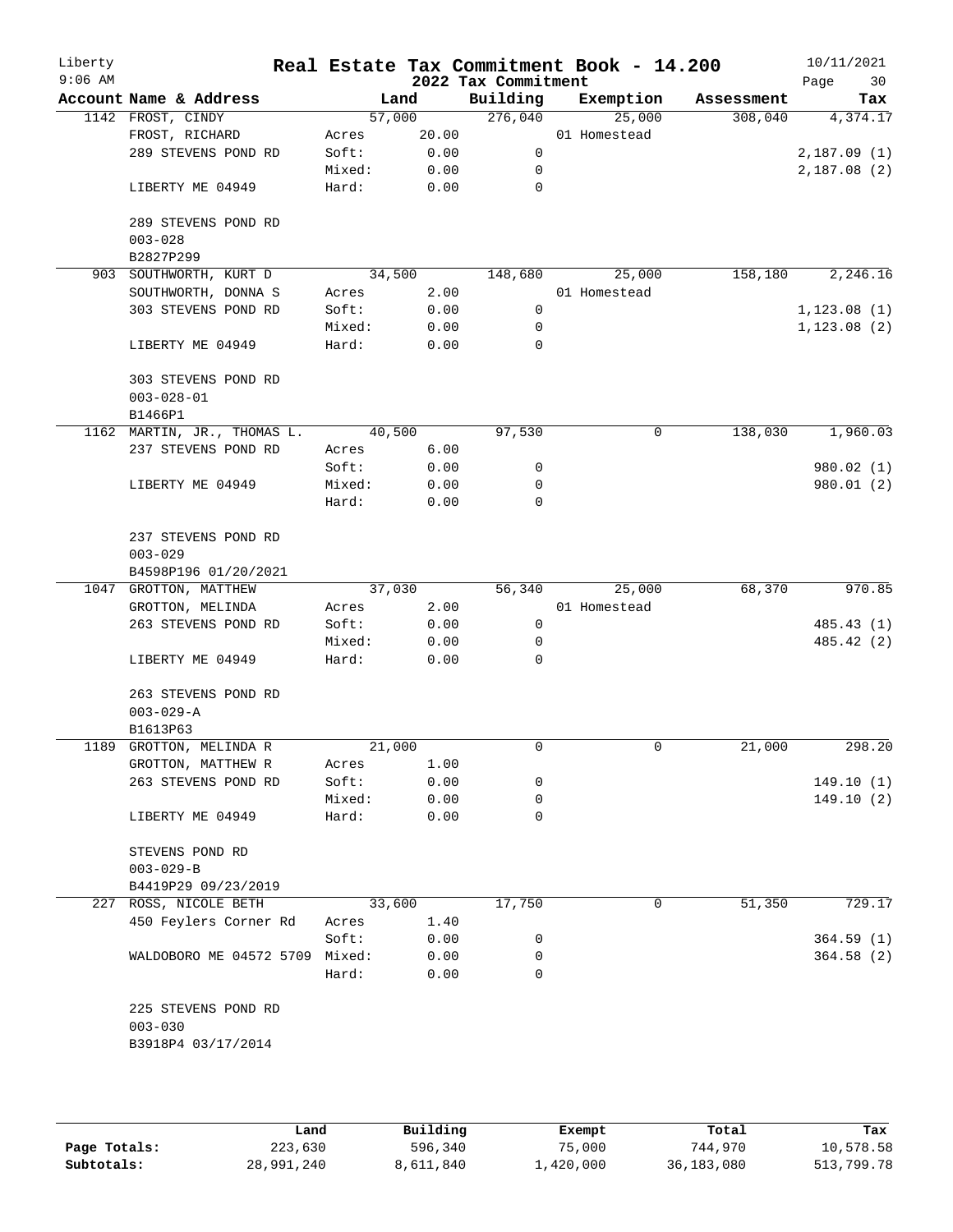| Liberty<br>$9:06$ AM |                                                         |                 |                     | 2022 Tax Commitment | Real Estate Tax Commitment Book - 14.200 |                  | 10/11/2021<br>Page<br>31 |
|----------------------|---------------------------------------------------------|-----------------|---------------------|---------------------|------------------------------------------|------------------|--------------------------|
|                      | Account Name & Address                                  |                 | Land                | Building            | Exemption                                | Assessment       | Tax                      |
|                      | 38 BACHELDER, LORRAINE                                  |                 | 34,940              | 40,460              | $\Omega$                                 | 75,400           | 1,070.68                 |
|                      | (LIFE ESTATE)<br>WILLIAM & LUANN D.<br><b>BACHELDER</b> | Acres           | 2.29                |                     |                                          |                  |                          |
|                      | $C/O$ P.O. Box 56                                       | Soft:           | 0.00                | 0                   |                                          |                  | 535.34(1)                |
|                      |                                                         | Mixed:          | 0.00                | 0                   |                                          |                  | 535.34(2)                |
|                      | LIBERTY ME 04949                                        | Hard:           | 0.00                | $\mathbf 0$         |                                          |                  |                          |
|                      | 213 STEVENS POND RD<br>$003 - 031$                      |                 |                     |                     |                                          |                  |                          |
|                      | B1025P69                                                |                 |                     |                     |                                          |                  |                          |
|                      | 37 BACHELDER, WILLIAM                                   |                 | 33,000              | 22,990              | 25,000                                   | 30,990           | 440.06                   |
|                      | LUANN BACHELDER                                         | Acres           | 1.00                |                     | 01 Homestead                             |                  |                          |
|                      | PO BOX 56                                               | Soft:           | 0.00                | 0                   |                                          |                  | 220.03(1)                |
|                      |                                                         | Mixed:          | 0.00                | 0                   |                                          |                  | 220.03(2)                |
|                      | LIBERTY ME 04949                                        | Hard:           | 0.00                | $\mathbf 0$         |                                          |                  |                          |
|                      | 215 STEVENS POND RD                                     |                 |                     |                     |                                          |                  |                          |
|                      | $003 - 031 - A$                                         |                 |                     |                     |                                          |                  |                          |
|                      | B2149P169                                               |                 |                     |                     |                                          |                  |                          |
|                      | 1024 KOHL, EMILY                                        |                 | 51,180              | 145,120             | 25,000<br>01 Homestead                   | 171,300          | 2,432.46                 |
|                      | KOHL, ROBERT<br>199 STEVEN'S POND RD                    | Acres<br>Soft:  | 2.12<br>0.00        | $\mathsf{O}$        |                                          |                  | 1, 216.23(1)             |
|                      |                                                         | Mixed:          | 0.00                | 0                   |                                          |                  | 1, 216.23(2)             |
|                      | LIBERTY ME 04949                                        | Hard:           | 0.00                | 0                   |                                          |                  |                          |
|                      | 199 STEVENS POND RD                                     |                 |                     |                     |                                          |                  |                          |
|                      | $003 - 032 - 01$                                        |                 |                     |                     |                                          |                  |                          |
|                      | B3489P232 10/22/2010                                    |                 |                     |                     |                                          |                  |                          |
|                      | 1129 FRUGARD, JOHN                                      |                 | 103,610             | 85,550              | 0                                        | 189,160          | 2,686.07                 |
|                      | FRUGARD, MARY                                           | Acres           | 3.91                |                     |                                          |                  |                          |
|                      | 50 PEPPERELL RD                                         | Soft:           | 0.00                | 0                   |                                          |                  | 1,343.04(1)              |
|                      |                                                         | Mixed:          | 0.00                | 0                   |                                          |                  | 1,343.03(2)              |
|                      | BROOKLINE ME 03033                                      | Hard:           | 0.00                | $\mathbf 0$         |                                          |                  |                          |
|                      | 7 LADY SLIPPER LANE<br>$003 - 032 - 02$                 |                 |                     |                     |                                          |                  |                          |
|                      | B4561P207 10/22/2020                                    |                 |                     |                     |                                          |                  |                          |
| 1130                 | SATURDAY COVE<br>PROPERTIES                             |                 | 72,980              | 0                   | 0                                        | 72,980           | 1,036.32                 |
|                      | C/O SETH THAYER                                         | Acres           | 3.00                |                     |                                          |                  |                          |
|                      | 44 CLIFF ROAD                                           | Soft:           | 0.00                | 0                   |                                          |                  | 518.16(1)                |
|                      |                                                         | Mixed:          | 0.00                | 0                   |                                          |                  | 518.16(2)                |
|                      | NORTHPORT ME 04948                                      | Hard:           | 0.00                | $\mathbf 0$         |                                          |                  |                          |
|                      | 6 LADY SLIPPER LN                                       |                 |                     |                     |                                          |                  |                          |
|                      | $003 - 032 - 03$                                        |                 |                     |                     |                                          |                  |                          |
|                      | B2818P290                                               |                 |                     |                     |                                          |                  |                          |
|                      | 1131 URICK, CHRISTINE                                   |                 | 63,730              | 0                   | 0                                        | 63,730           | 904.97                   |
|                      | DENNIS URICK<br>44 ROBBINS RD                           | Acres<br>Soft:  | 2.12<br>0.00        | 0                   |                                          |                  | 452.49 (1)               |
|                      |                                                         | Mixed:          | 0.00                | 0                   |                                          |                  | 452.48 (2)               |
|                      | BELFAST ME 04915                                        | Hard:           | 0.00                | $\mathbf 0$         |                                          |                  |                          |
|                      | TRILLIUM WAY                                            |                 |                     |                     |                                          |                  |                          |
|                      | $003 - 032 - 04$                                        |                 |                     |                     |                                          |                  |                          |
|                      | B2818P290                                               |                 |                     |                     |                                          |                  |                          |
|                      |                                                         |                 |                     |                     |                                          |                  |                          |
| Page Totals:         |                                                         | Land<br>359,440 | Building<br>294,120 |                     | Exempt<br>50,000                         | Total<br>603,560 | Tax<br>8,570.56          |
| Subtotals:           |                                                         | 29,350,680      | 8,905,960           |                     | 1,470,000                                | 36,786,640       | 522,370.34               |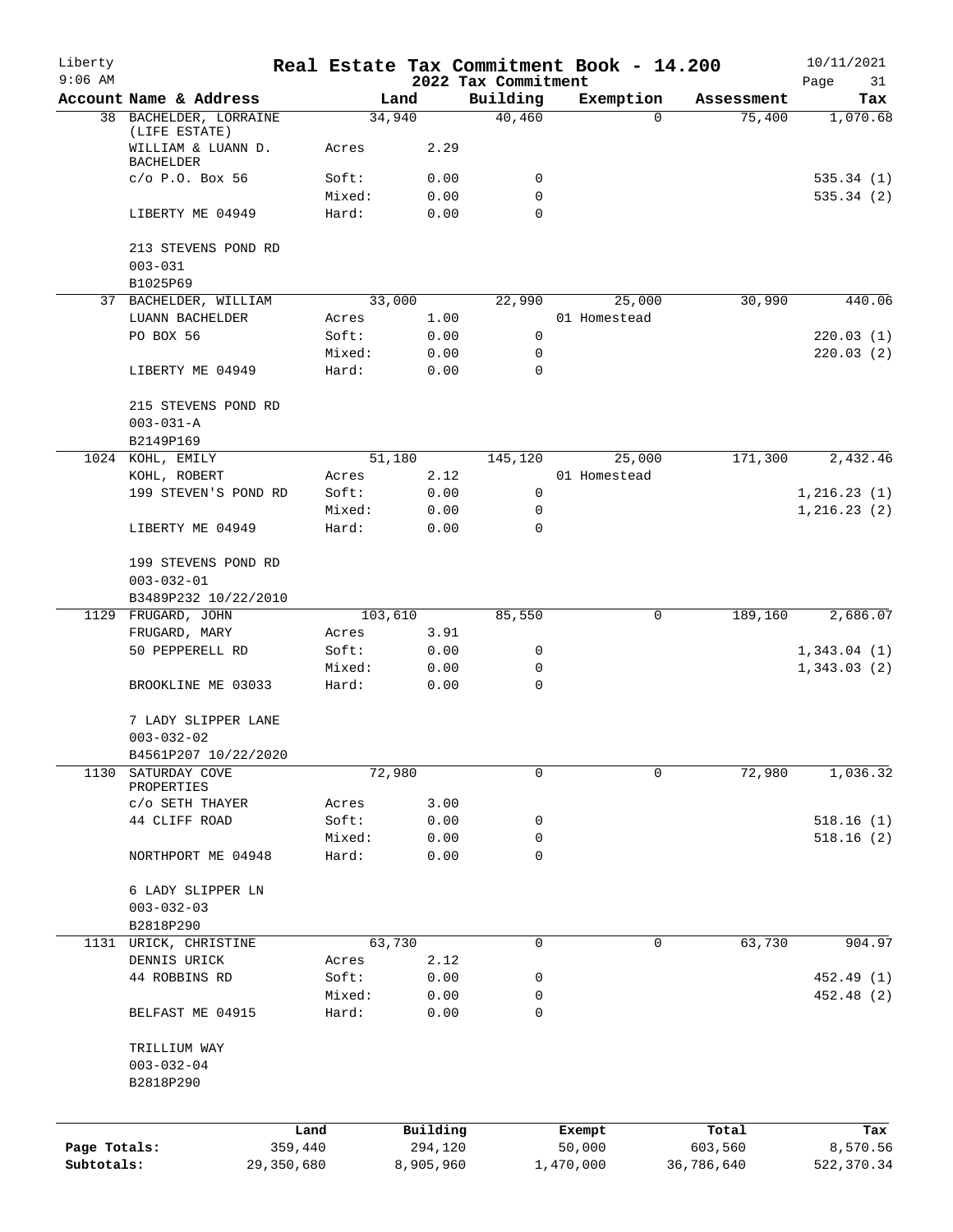| Liberty<br>$9:06$ AM |                        |        |        |      | 2022 Tax Commitment | Real Estate Tax Commitment Book - 14.200 |            | 10/11/2021<br>Page<br>32 |
|----------------------|------------------------|--------|--------|------|---------------------|------------------------------------------|------------|--------------------------|
|                      | Account Name & Address |        | Land   |      | Building            | Exemption                                | Assessment | Tax                      |
|                      | 1132 JOFFE, GILDA      |        | 70,120 |      | 0                   | $\Omega$                                 | 70,120     | 995.70                   |
|                      | DAVID JOFEE            | Acres  |        | 3.29 |                     |                                          |            |                          |
|                      | 107 Start Road         | Soft:  |        | 0.00 | 0                   |                                          |            | 497.85 (1)               |
|                      |                        | Mixed: |        | 0.00 | 0                   |                                          |            | 497.85 (2)               |
|                      | Camden ME 04843        | Hard:  |        | 0.00 | $\mathbf 0$         |                                          |            |                          |
|                      | TRILLIUM WAY           |        |        |      |                     |                                          |            |                          |
|                      | $003 - 032 - 05$       |        |        |      |                     |                                          |            |                          |
|                      | B2944P267              |        |        |      |                     |                                          |            |                          |
| 1133                 | URICK, CHRISTINE       |        | 27,020 |      | 0                   | $\mathbf 0$                              | 27,020     | 383.68                   |
|                      | DENNIS URICK           | Acres  |        | 5.51 |                     |                                          |            |                          |
|                      | 44 ROBBINS RD          | Soft:  |        | 0.00 | 0                   |                                          |            | 191.84(1)                |
|                      |                        | Mixed: |        | 0.00 | 0                   |                                          |            | 191.84 (2)               |
|                      | BELFAST ME 04915       | Hard:  |        | 0.00 | 0                   |                                          |            |                          |
|                      | TRILLIUM WAY           |        |        |      |                     |                                          |            |                          |
|                      | $003 - 032 - 06$       |        |        |      |                     |                                          |            |                          |
|                      | B2818P290              |        |        |      |                     |                                          |            |                          |
|                      | 1134 URICK, CHRISTINE  |        | 35,310 |      | 0                   | 0                                        | 35,310     | 501.40                   |
|                      | DENNIS URICK           | Acres  |        | 6.04 |                     |                                          |            |                          |
|                      | 44 ROBBINS RD          | Soft:  |        | 0.00 | 0                   |                                          |            | 250.70(1)                |
|                      |                        | Mixed: |        | 0.00 | 0                   |                                          |            | 250.70(2)                |
|                      | BELFAST ME 04915       | Hard:  |        | 0.00 | 0                   |                                          |            |                          |
|                      | TRILLIUM WAY           |        |        |      |                     |                                          |            |                          |
|                      | $003 - 032 - 07$       |        |        |      |                     |                                          |            |                          |
|                      | B2818P290              |        |        |      |                     |                                          |            |                          |
|                      | 1135 URICK, CHRISTINE  |        | 33,740 |      | $\mathbf 0$         | 0                                        | 33,740     | 479.11                   |
|                      | DENNIS URICK           | Acres  |        | 4.99 |                     |                                          |            |                          |
|                      | 44 ROBBINS RD          | Soft:  |        | 0.00 | 0                   |                                          |            | 239.56(1)                |
|                      |                        | Mixed: |        | 0.00 | 0                   |                                          |            | 239.55(2)                |
|                      | BELFAST ME 04915       | Hard:  |        | 0.00 | 0                   |                                          |            |                          |
|                      | TRILLIUM WAY           |        |        |      |                     |                                          |            |                          |
|                      | $003 - 032 - 08$       |        |        |      |                     |                                          |            |                          |
|                      | B2818P290              |        |        |      |                     |                                          |            |                          |
|                      | 1136 URICK, CHRISTINE  |        | 31,400 |      | 0                   | 0                                        | 31,400     | 445.88                   |
|                      | DENNIS URICK           | Acres  |        | 3.43 |                     |                                          |            |                          |
|                      | 44 ROBBINS RD          | Soft:  |        | 0.00 | 0                   |                                          |            | 222.94(1)                |
|                      |                        | Mixed: |        | 0.00 | 0                   |                                          |            | 222.94(2)                |
|                      | BELFAST ME 04915       | Hard:  |        | 0.00 | 0                   |                                          |            |                          |
|                      | TRILLIUM WAY           |        |        |      |                     |                                          |            |                          |
|                      | $003 - 032 - 09$       |        |        |      |                     |                                          |            |                          |
|                      | B2818P290              |        |        |      |                     |                                          |            |                          |
|                      | 1137 JOFFE, GILDA      |        | 30,210 |      | 0                   | 0                                        | 30,210     | 428.98                   |
|                      | NICKOLAY TARKHANOV     | Acres  |        | 2.64 |                     |                                          |            |                          |
|                      | 107 Start Road         | Soft:  |        | 0.00 | 0                   |                                          |            | 214.49(1)                |
|                      |                        | Mixed: |        | 0.00 | 0                   |                                          |            | 214.49(2)                |
|                      | Camden ME 04843        | Hard:  |        | 0.00 | $\Omega$            |                                          |            |                          |
|                      | TRILLIUM WAY           |        |        |      |                     |                                          |            |                          |
|                      | $003 - 032 - 10$       |        |        |      |                     |                                          |            |                          |
|                      | B2944P265              |        |        |      |                     |                                          |            |                          |
|                      |                        |        |        |      |                     |                                          |            |                          |

|              | Land       | Building  | Exempt    | Total      | Tax        |
|--------------|------------|-----------|-----------|------------|------------|
| Page Totals: | 227,800    |           |           | 227,800    | 3,234.75   |
| Subtotals:   | 29,578,480 | 8,905,960 | ⊥,470,000 | 37,014,440 | 525,605.09 |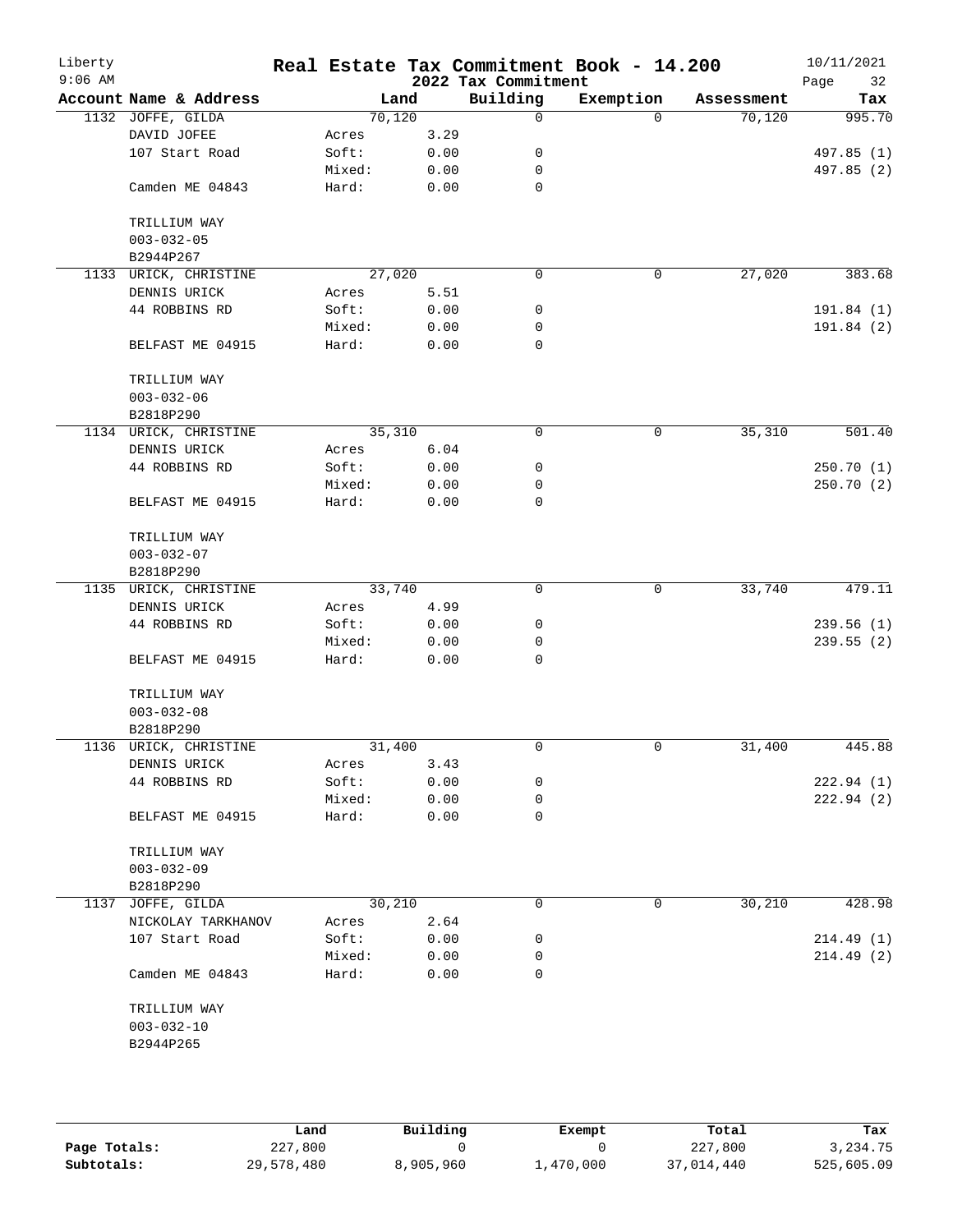| Liberty<br>$9:06$ AM |                                                     |                 |                 | 2022 Tax Commitment | Real Estate Tax Commitment Book - 14.200 |            | 10/11/2021<br>Page<br>33 |
|----------------------|-----------------------------------------------------|-----------------|-----------------|---------------------|------------------------------------------|------------|--------------------------|
|                      | Account Name & Address                              |                 | Land            | Building            | Exemption                                | Assessment | Tax                      |
|                      | 1138 BLANCHARD WALDO COUNTY<br>REALTY TRUST         |                 | 66,840          | 17,250              | $\Omega$                                 | 84,090     | 1,194.08                 |
|                      | TRUSTEES: STEVEN B &<br>REBECCA BLANCHARD           | Acres           | 1.34            |                     |                                          |            |                          |
|                      | 474 PARK ST                                         | Soft:           | 0.00            | 0                   |                                          |            | 597.04(1)                |
|                      |                                                     | Mixed:          | 0.00            | 0                   |                                          |            | 597.04 (2)               |
|                      | NORTH READING MA 01864                              | Hard:           | 0.00            | $\Omega$            |                                          |            |                          |
|                      | 189 STEVENS POND RD<br>$003 - 032 - 11$             |                 |                 |                     |                                          |            |                          |
|                      | B3838P279 01/22/2014 B2818P290                      |                 |                 |                     |                                          |            |                          |
|                      | 283 Bickford, Shirley A<br>178 Stevens Pond Rd      | Acres           | 50,500<br>13.50 | 63,260              | 0                                        | 113,760    | 1,615.39                 |
|                      |                                                     | Soft:           | 0.00            | 0                   |                                          |            | 807.70 (1)               |
|                      | Liberty ME 04949                                    | Mixed:          | 0.00            | 0                   |                                          |            | 807.69(2)                |
|                      |                                                     | Hard:           | 0.00            | $\Omega$            |                                          |            |                          |
|                      | 178 STEVENS POND RD                                 |                 |                 |                     |                                          |            |                          |
|                      | $003 - 033$<br>B4211P29 10/05/2017                  |                 |                 |                     |                                          |            |                          |
|                      | 801 PRESCOTT, DALLAS L                              |                 | 33,000          | 82,500              | 25,000                                   | 90,500     | 1,285.10                 |
|                      | PO BOX 273                                          | Acres           | 1.00            |                     | 01 Homestead                             |            |                          |
|                      |                                                     | Soft:           | 0.00            | $\mathbf 0$         |                                          |            | 642.55(1)                |
|                      | LIBERTY ME 04949                                    | Mixed:          | 0.00            | 0                   |                                          |            | 642.55(2)                |
|                      |                                                     | Hard:           | 0.00            | $\mathbf 0$         |                                          |            |                          |
|                      | 172 STEVENS POND RD<br>$003 - 033 - A$<br>B2334P335 |                 |                 |                     |                                          |            |                          |
|                      | 381 ROSS, JOHN                                      |                 | 38,250          | 72,940              | 0                                        | 111,190    | 1,578.90                 |
|                      | 156 FATHER RASLE ROAD                               | Acres           | 4.50            |                     |                                          |            |                          |
|                      |                                                     | Soft:           | 0.00            | 0                   |                                          |            | 789.45 (1)               |
|                      | NORRIDGEWOCK ME 04957                               | Mixed:<br>Hard: | 0.00<br>0.00    | 0<br>$\mathbf 0$    |                                          |            | 789.45(2)                |
|                      | 200 STEVENS POND RD<br>$003 - 034$                  |                 |                 |                     |                                          |            |                          |
|                      | B720P1092                                           |                 |                 |                     |                                          |            |                          |
|                      | 20 COUGHLIN, ELIZABETH                              |                 | 28,950          | 0                   | 0                                        | 28,950     | 411.09                   |
|                      | 601 HALLDALE RD                                     | Acres           | 6.30            |                     |                                          |            |                          |
|                      |                                                     | Soft:           | 0.00            | 0                   |                                          |            | 205.55(1)                |
|                      | MONTVILLE ME 04941                                  | Mixed:          | 0.00            | 0                   |                                          |            | 205.54(2)                |
|                      |                                                     | Hard:           | 0.00            | 0                   |                                          |            |                          |
|                      | MCLAIN RD                                           |                 |                 |                     |                                          |            |                          |
|                      | $003 - 035$                                         |                 |                 |                     |                                          |            |                          |
|                      | B4623P308 03/23/2021                                |                 |                 |                     |                                          |            |                          |
|                      | 21 DODGE, PATRICIA CHASE                            |                 | 61,850          | 65,860              | 25,000                                   | 102,710    | 1,458.48                 |
|                      | PO BOX 65                                           | Acres           | 28.70           |                     | 01 Homestead                             |            |                          |
|                      |                                                     | Soft:           | 0.00            | 0                   |                                          |            | 729.24(1)                |
|                      | LIBERTY ME 04949                                    | Mixed:<br>Hard: | 0.00<br>0.00    | 0<br>0              |                                          |            | 729.24(2)                |
|                      | 4 MCLAIN RD<br>$003 - 035$                          |                 |                 |                     |                                          |            |                          |
|                      | B3153P231                                           |                 |                 |                     |                                          |            |                          |
|                      |                                                     |                 |                 |                     |                                          |            |                          |
|                      |                                                     | Land            | Building        |                     | Exempt                                   | Total      | Tax                      |
| Page Totals:         |                                                     | 279,390         | 301,810         |                     | 50,000                                   | 531,200    | 7,543.04                 |

**Subtotals:** 29,857,870 9,207,770 1,520,000 37,545,640 533,148.13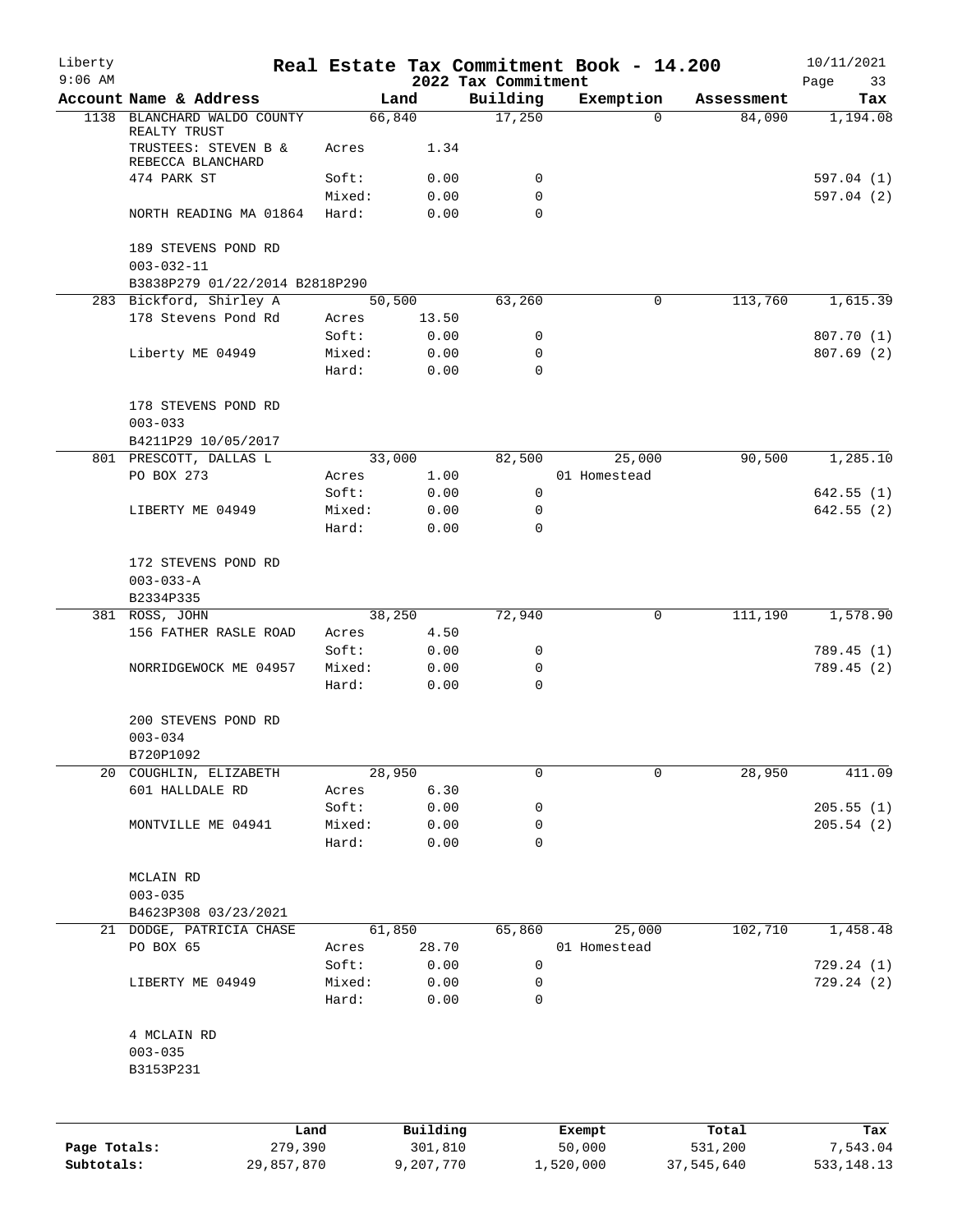| Liberty      |                                                       |                 |              |                     | Real Estate Tax Commitment Book - 14.200 |            | 10/11/2021   |
|--------------|-------------------------------------------------------|-----------------|--------------|---------------------|------------------------------------------|------------|--------------|
| $9:06$ AM    |                                                       |                 |              | 2022 Tax Commitment |                                          |            | Page<br>34   |
|              | Account Name & Address                                |                 | Land         | Building            | Exemption                                | Assessment | Tax          |
|              | 1128 NAGY, SANDOR                                     |                 | 34,500       | 22,380              | $\Omega$                                 | 56,880     | 807.70       |
|              | 608 WINSLOW ROAD                                      | Acres<br>Soft:  | 2.00         | 0                   |                                          |            |              |
|              | ALBION ME 04910                                       |                 | 0.00<br>0.00 | $\mathbf 0$         |                                          |            | 403.85(1)    |
|              |                                                       | Mixed:<br>Hard: | 0.00         | $\mathbf 0$         |                                          |            | 403.85 (2)   |
|              |                                                       |                 |              |                     |                                          |            |              |
|              | 341 STEVENS POND RD<br>$003 - 035 - A$                |                 |              |                     |                                          |            |              |
|              | B4438P193 11/13/2019                                  |                 |              |                     |                                          |            |              |
|              | 443 MCILHENNY, GUSTAF RW                              |                 | 71,650       | 91,230              | 0                                        | 162,880    | 2,312.90     |
|              | PO BOX 393                                            | Acres           | 59.00        |                     |                                          |            |              |
|              |                                                       | Soft:           | 0.00         | 0                   |                                          |            | 1, 156.45(1) |
|              | NEWCASTLE ME 04553 0393 Mixed:                        |                 | 0.00         | 0                   |                                          |            | 1, 156.45(2) |
|              |                                                       | Hard:           | 0.00         | $\Omega$            |                                          |            |              |
|              |                                                       |                 |              |                     |                                          |            |              |
|              | 75 PRESCOTT HILL RD                                   |                 |              |                     |                                          |            |              |
|              | $003 - 036$                                           |                 |              |                     |                                          |            |              |
|              | B2789P329                                             |                 |              |                     |                                          |            |              |
|              | 832 CHAPIN, STEVEN E. &<br>SUSAN K. TRUSTEES          |                 | 89,500       | 190,360             | 25,000                                   | 254,860    | 3,619.01     |
|              | THE STEVEN E. & SUSAN<br>K. CHAPIN REVOCABLE<br>TRUST | Acres           | 89.00        |                     | 01 Homestead                             |            |              |
|              | P O BOX 47                                            | Soft:           | 0.00         | 0                   |                                          |            | 1,809.51(1)  |
|              |                                                       | Mixed:          | 0.00         | 0                   |                                          |            | 1,809.50(2)  |
|              | LIBERTY ME 04949                                      | Hard:           | 0.00         | $\mathbf 0$         |                                          |            |              |
|              | 12 & 23 HEART AND HAND                                |                 |              |                     |                                          |            |              |
|              | $003 - 037,042$                                       |                 |              |                     |                                          |            |              |
|              | B4361P101 04/02/2019 B2020P119 07/31/2000             |                 |              | $\Omega$            |                                          |            |              |
|              | 1141 GLICK, JASON                                     |                 | 4,500        |                     | 0                                        | 4,500      | 63.90        |
|              | <b>JENNIFER BRUCE</b>                                 | Acres           | 3.00         |                     |                                          |            |              |
|              | 20 PRESCOTT HILL RD                                   | Soft:           | 0.00         | 0                   |                                          |            | 31.95(1)     |
|              | MONTVILLE ME 04949                                    | Mixed:<br>Hard: | 0.00<br>0.00 | 0<br>$\mathbf 0$    |                                          |            | 31.95(2)     |
|              |                                                       |                 |              |                     |                                          |            |              |
|              | LANDLOCKED                                            |                 |              |                     |                                          |            |              |
|              | $003 - 038$                                           |                 |              |                     |                                          |            |              |
|              | B2857P247                                             |                 |              |                     | $\Omega$                                 |            |              |
|              | 793 CRAWFORD, JEFFREY S<br>CRAWFORD, PATRICIA A       |                 | 4,500        | 0                   |                                          | 4,500      | 63.90        |
|              |                                                       | Acres           | 3.00         |                     |                                          |            |              |
|              | 51 CEMETERY ROAD                                      | Soft:           | 0.00         | 0                   |                                          |            | 31.95(1)     |
|              | MONTVILLE ME 04941                                    | Mixed:<br>Hard: | 0.00<br>0.00 | 0<br>$\mathbf 0$    |                                          |            | 31.95(2)     |
|              |                                                       |                 |              |                     |                                          |            |              |
|              | LANDLOCKED                                            |                 |              |                     |                                          |            |              |
|              | $003 - 039$                                           |                 |              |                     |                                          |            |              |
|              | B4411P222 08/30/2019                                  |                 |              |                     |                                          |            |              |
|              | 444 MCILHENNY, GUSTAF RW                              |                 | 33,500       | 11,710              | 0                                        | 45,210     | 641.98       |
|              | PO BOX 393                                            | Acres           | 11.00        |                     |                                          |            |              |
|              |                                                       | Soft:           | 0.00         | 0                   |                                          |            | 320.99(1)    |
|              | NEWCASTLE ME 04553 0393 Mixed:                        |                 | 0.00         | 0                   |                                          |            | 320.99(2)    |
|              |                                                       | Hard:           | 0.00         | $\mathbf 0$         |                                          |            |              |
|              | PRESCOTT HILL RD                                      |                 |              |                     |                                          |            |              |
|              | $003 - 040$                                           |                 |              |                     |                                          |            |              |
|              | B2789P331                                             |                 |              |                     |                                          |            |              |
|              |                                                       |                 |              |                     |                                          |            |              |
|              | Land                                                  |                 | Building     |                     | Exempt                                   | Total      | Tax          |
| Page Totals: | 238,150                                               |                 | 315,680      |                     | 25,000                                   | 528,830    | 7,509.39     |
| Subtotals:   | 30,096,020                                            |                 | 9,523,450    |                     | 1,545,000                                | 38,074,470 | 540,657.52   |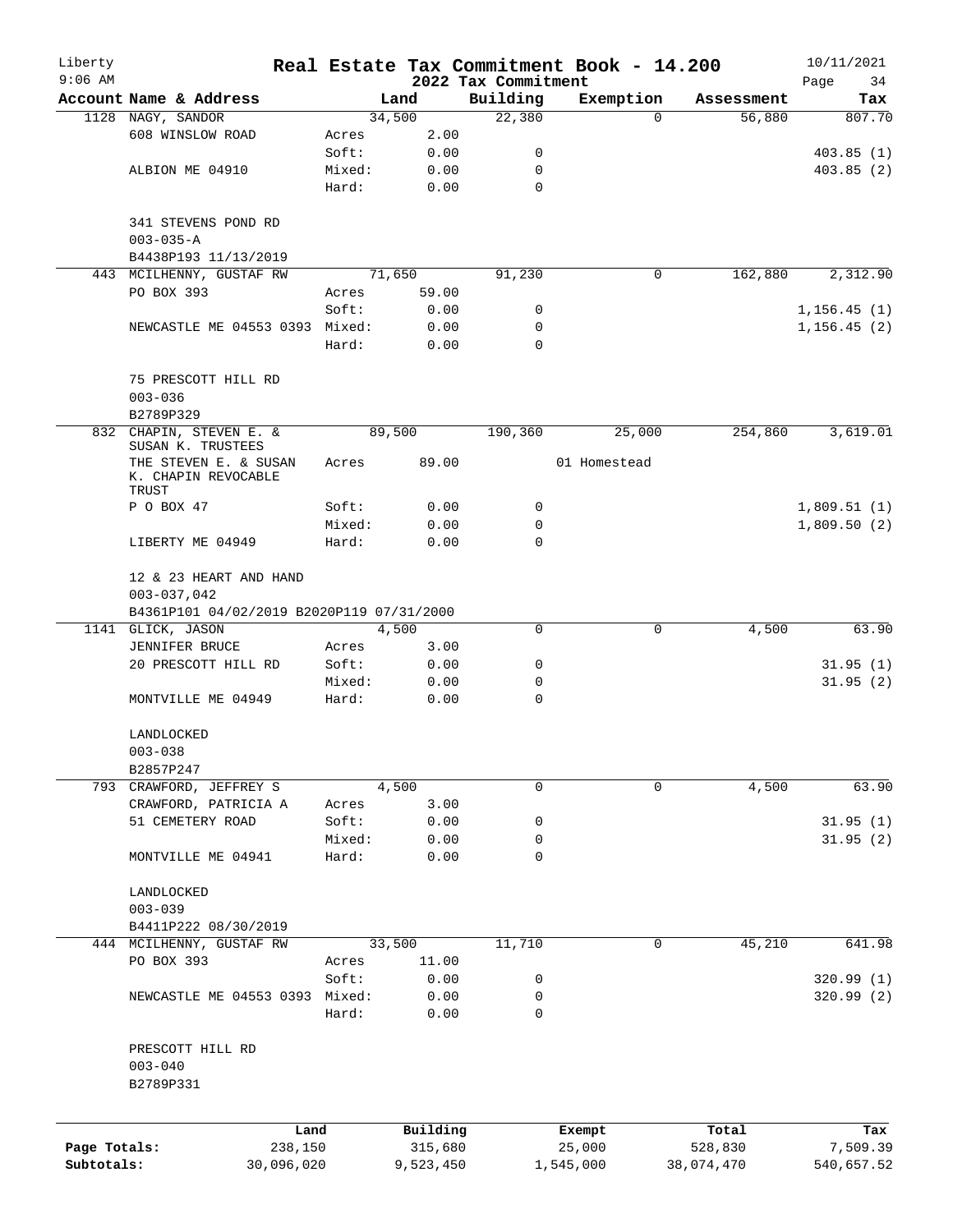| Liberty<br>$9:06$ AM |                            |                 |              | 2022 Tax Commitment | Real Estate Tax Commitment Book - 14.200 |            | 10/11/2021<br>35<br>Page |
|----------------------|----------------------------|-----------------|--------------|---------------------|------------------------------------------|------------|--------------------------|
|                      | Account Name & Address     |                 | Land         | Building            | Exemption                                | Assessment | Tax                      |
|                      | 694 MODARRES, ANDREA ADAMS | 103,000         |              | 0                   | $\Omega$                                 | 103,000    | 1,462.60                 |
|                      | 5515 SEALAWN AVE NE        | Acres           | 140.00       |                     |                                          |            |                          |
|                      |                            | Soft:           | 0.00         | 0                   |                                          |            | 731.30(1)                |
|                      | TACOMA WA 98422            | Mixed:          | 0.00         | 0                   |                                          |            | 731.30(2)                |
|                      |                            | Hard:           | 0.00         | 0                   |                                          |            |                          |
|                      | MCLAIN/PRESCOTT HILL       |                 |              |                     |                                          |            |                          |
|                      | $003 - 043$<br>B785P98     |                 |              |                     |                                          |            |                          |
| 955                  | SCHADEI, LORETTA           |                 | 42,460       | 180,010             | 25,000                                   | 197,470    | 2,804.07                 |
|                      | SCHADEI, HARRY             | Acres           | 8.97         |                     | 01 Homestead                             |            |                          |
|                      | 181 PRESCOTT HILL RD       | Soft:           | 0.00         | 0                   |                                          |            | 1,402.04(1)              |
|                      |                            | Mixed:          | 0.00         | 0                   |                                          |            | 1,402.03(2)              |
|                      | LIBERTY ME 04949           | Hard:           | 0.00         | 0                   |                                          |            |                          |
|                      | 181 PRESCOTT HILL RD       |                 |              |                     |                                          |            |                          |
|                      | $003 - 044$                |                 |              |                     |                                          |            |                          |
|                      | B2051P60                   |                 |              |                     |                                          |            |                          |
|                      | 3 Wick, Philip             |                 | 79,500       | 0                   | $\mathbf 0$                              | 79,500     | 1,128.90                 |
|                      | 28 Horse Jockey Lane       | Acres           | 93.00        |                     |                                          |            |                          |
|                      |                            | Soft:           | 0.00         | 0                   |                                          |            | 564.45(1)                |
|                      | Northport ME 04849         | Mixed:          | 0.00         | 0                   |                                          |            | 564.45(2)                |
|                      |                            | Hard:           | 0.00         | 0                   |                                          |            |                          |
|                      | PRESCOTT HILL RD           |                 |              |                     |                                          |            |                          |
|                      | $003 - 045$                |                 |              |                     |                                          |            |                          |
|                      | B4272P11 05/31/2018        |                 |              |                     |                                          |            |                          |
|                      | 1213 SCHADEI, LORETTA      |                 | 18,550       | 10,740              | 0                                        | 29,290     | 415.92                   |
|                      | SCHADEI, HARRY             | Acres           | 1.03         |                     |                                          |            |                          |
|                      | 181 PRESCOTT HILL RD       | Soft:           | 0.00         | 0                   |                                          |            | 207.96(1)                |
|                      | LIBERTY ME 04949           | Mixed:<br>Hard: | 0.00<br>0.00 | 0<br>$\Omega$       |                                          |            | 207.96(2)                |
|                      |                            |                 |              |                     |                                          |            |                          |
|                      | PRESCOTT HILL RD           |                 |              |                     |                                          |            |                          |
|                      | $003 - 045 - 01$           |                 |              |                     |                                          |            |                          |
|                      | B2051P60                   |                 |              |                     |                                          |            |                          |
|                      | 775 PERRY, CLAIRE D        |                 | 65,250       | 16,080              | 0                                        | 81,330     | 1,154.89                 |
|                      | 249 PRESCOTT HILL RD       | Acres           | 40.50        |                     |                                          |            |                          |
|                      |                            | Soft:           | 0.00         | 0                   |                                          |            | 577.45(1)                |
|                      | LIBERTY ME 04949           | Mixed:          | 0.00         | 0                   |                                          |            | 577.44(2)                |
|                      |                            | Hard:           | 0.00         | 0                   |                                          |            |                          |
|                      | 249 PRESCOTT HILL RD       |                 |              |                     |                                          |            |                          |
|                      | $003 - 046$                |                 |              |                     |                                          |            |                          |
|                      | B1247P231                  |                 |              |                     |                                          |            |                          |
|                      | 299 O'JALA, JACOB A        |                 | 35,500       | 122,990             | 0                                        | 158,490    | 2,250.56                 |
|                      | 258 Prescott Hill Road     | Acres           | 4.33         |                     |                                          |            |                          |
|                      |                            | Soft:           | 0.00         | 0                   |                                          |            | 1, 125.28(1)             |
|                      | Liberty ME 04949           | Mixed:          | 0.00         | 0                   |                                          |            | 1, 125.28(2)             |
|                      |                            | Hard:           | 0.00         | $\Omega$            |                                          |            |                          |
|                      | 258 PRESCOTT HILL RD       |                 |              |                     |                                          |            |                          |
|                      | $003 - 046 - A$            |                 |              |                     |                                          |            |                          |
|                      | B4319P214 10/23/2018       |                 |              |                     |                                          |            |                          |
|                      |                            |                 |              |                     |                                          |            |                          |
|                      |                            |                 |              |                     |                                          |            |                          |

|              | Land       | Building  | Exempt    | Total      | Tax        |
|--------------|------------|-----------|-----------|------------|------------|
| Page Totals: | 344,260    | 329,820   | 25,000    | 649,080    | 9,216.94   |
| Subtotals:   | 30,440,280 | 1,853,270 | 1,570,000 | 38,723,550 | 549,874.46 |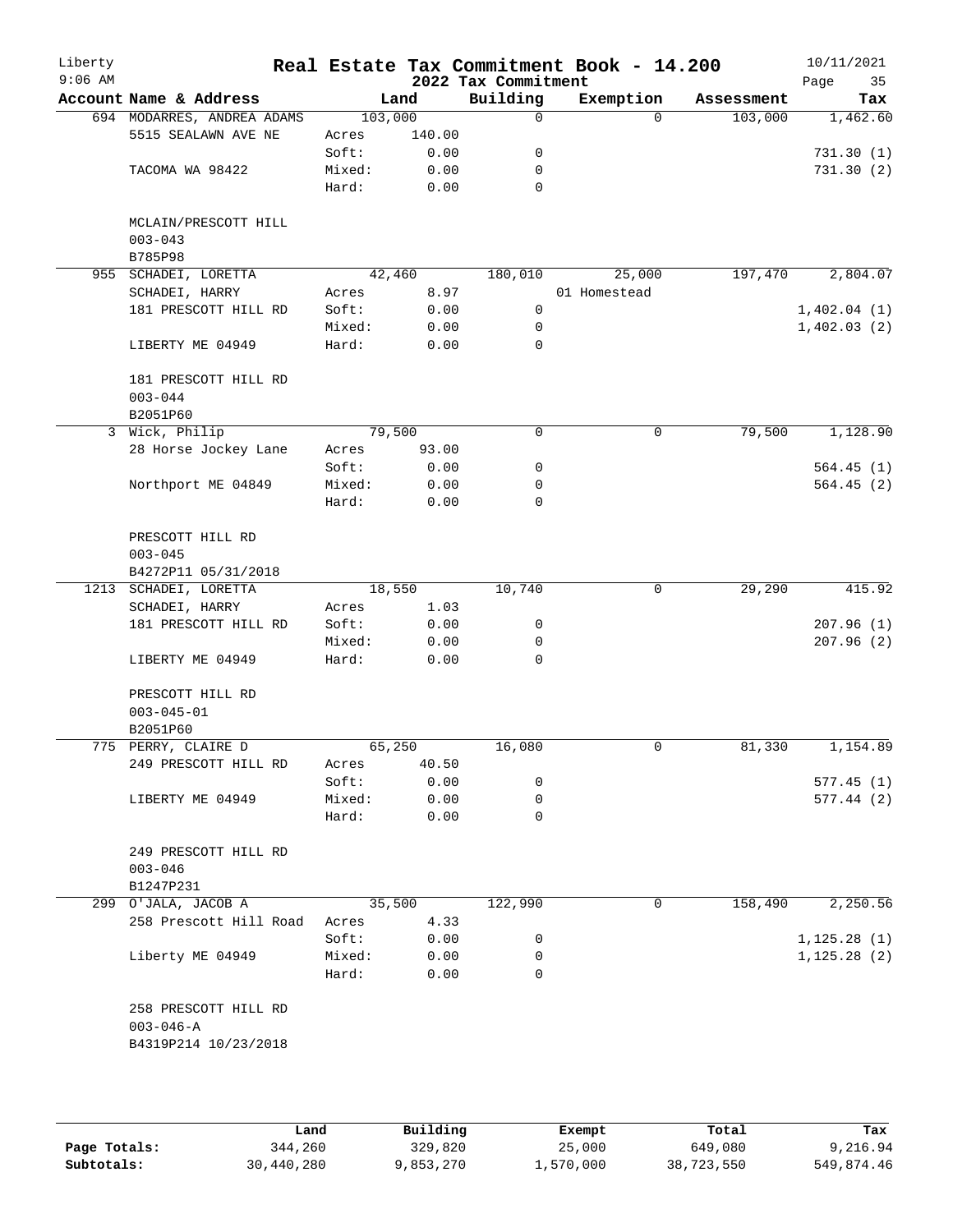| Liberty<br>$9:06$ AM |                                        |        |       | 2022 Tax Commitment | Real Estate Tax Commitment Book - 14.200 |                       | 10/11/2021<br>Page<br>36 |
|----------------------|----------------------------------------|--------|-------|---------------------|------------------------------------------|-----------------------|--------------------------|
|                      | Account Name & Address                 |        | Land  | Building            | Exemption                                | Assessment            | Tax                      |
|                      | 914 SPINOSA, VERNON M                  | 70,050 |       | 176,260             | 25,000                                   | 221,310               | 3,142.60                 |
|                      | MELISSA HATCH                          | Acres  | 50.10 |                     | 01 Homestead                             |                       |                          |
|                      | 237 PRESCOTT HILL RD                   | Soft:  | 0.00  | 0                   |                                          |                       | 1,571.30(1)              |
|                      |                                        | Mixed: | 0.00  | 0                   |                                          |                       | 1,571.30(2)              |
|                      |                                        |        |       | $\mathbf 0$         |                                          |                       |                          |
|                      | LIBERTY ME 04949                       | Hard:  | 0.00  |                     |                                          |                       |                          |
|                      | 235 & 237 PRESCOTT HILL<br>$003 - 047$ |        |       |                     |                                          |                       |                          |
|                      | B1047P88                               |        |       |                     |                                          |                       |                          |
|                      | 1212 PERRY, CLAIRE D                   | 20,000 |       | $\mathbf 0$         |                                          | 20,000<br>$\mathbf 0$ | 284.00                   |
|                      | 249 PRESCOTT HILL RD                   | Acres  | 2.00  |                     |                                          |                       |                          |
|                      |                                        | Soft:  | 0.00  | 0                   |                                          |                       | 142.00(1)                |
|                      | LIBERTY ME 04949                       | Mixed: | 0.00  | 0                   |                                          |                       | 142.00(2)                |
|                      |                                        | Hard:  | 0.00  | $\mathbf 0$         |                                          |                       |                          |
|                      |                                        |        |       |                     |                                          |                       |                          |
|                      |                                        |        |       |                     |                                          |                       |                          |
|                      | PRESCOTT HILL RD                       |        |       |                     |                                          |                       |                          |
|                      | $003 - 047 - 01$                       |        |       |                     |                                          |                       |                          |
|                      | B1247P231                              |        |       |                     |                                          |                       |                          |
|                      | 962 LEVINE, BETSY                      | 48,980 |       | 150,320             | 25,000                                   | 174,300               | 2,475.06                 |
|                      | 261 PRESCOTT HILL RD                   | Acres  | 18.00 |                     | 01 Homestead                             |                       |                          |
|                      |                                        | Soft:  | 0.00  | 0                   |                                          |                       | 1, 237.53(1)             |
|                      | LIBERTY ME 04949                       | Mixed: | 0.00  | 0                   |                                          |                       | 1, 237.53(2)             |
|                      |                                        | Hard:  | 0.00  | 0                   |                                          |                       |                          |
|                      |                                        |        |       |                     |                                          |                       |                          |
|                      | 261 PRESCOTT HILL RD                   |        |       |                     |                                          |                       |                          |
|                      | $003 - 048, 048 - 01$                  |        |       |                     |                                          |                       |                          |
|                      | B2811P62                               |        |       |                     |                                          |                       |                          |
|                      | 814 SIGNOR, BENJAMIN W                 | 36,440 |       | 73,640              |                                          | 110,080<br>0          | 1,563.14                 |
|                      |                                        |        | 16.00 |                     |                                          |                       |                          |
|                      | TERESA R. SIGNOR                       | Acres  |       |                     |                                          |                       |                          |
|                      | 291 PRESCOTT HILL RD                   | Soft:  | 0.00  | 0                   |                                          |                       | 781.57 (1)               |
|                      |                                        | Mixed: | 0.00  | 0                   |                                          |                       | 781.57 (2)               |
|                      | LIBERTY ME 04949                       | Hard:  | 0.00  | $\Omega$            |                                          |                       |                          |
|                      |                                        |        |       |                     |                                          |                       |                          |
|                      | 291 PRESCOTT HILL RD                   |        |       |                     |                                          |                       |                          |
|                      | $003 - 048 - A$                        |        |       |                     |                                          |                       |                          |
|                      | B2127P90                               |        |       |                     |                                          |                       |                          |
|                      | 417 BLISS, BARBARA                     | 43,700 |       | 147,010             |                                          | 190,710<br>0          | 2,708.08                 |
|                      | 68 HORNBINE RD                         | Acres  | 9.80  |                     |                                          |                       |                          |
|                      |                                        | Soft:  | 0.00  | 0                   |                                          |                       | 1,354.04(1)              |
|                      | REHOBOTH MA 02769                      | Mixed: | 0.00  | 0                   |                                          |                       | 1,354.04(2)              |
|                      |                                        | Hard:  | 0.00  | 0                   |                                          |                       |                          |
|                      |                                        |        |       |                     |                                          |                       |                          |
|                      | 294 PRESCOTT HILL RD                   |        |       |                     |                                          |                       |                          |
|                      | $003 - 049$                            |        |       |                     |                                          |                       |                          |
|                      |                                        |        |       |                     |                                          |                       |                          |
|                      | B2036P19                               |        |       |                     |                                          |                       |                          |
| 1086                 | GURNEY, ROBERT                         | 36,500 |       | 270,980             | 25,000                                   | 282,480               | 4,011.22                 |
|                      | JACQUELINE                             | Acres  | 5.00  |                     | 01 Homestead                             |                       |                          |
|                      | 308 PRESCOTT HILL ROAD                 | Soft:  | 0.00  | 0                   |                                          |                       | 2,005.61(1)              |
|                      |                                        | Mixed: | 0.00  | 0                   |                                          |                       | 2,005.61(2)              |
|                      | LIBERTY ME 04949                       | Hard:  | 0.00  | $\Omega$            |                                          |                       |                          |
|                      |                                        |        |       |                     |                                          |                       |                          |
|                      | 308 PRESCOTT HILL RD.                  |        |       |                     |                                          |                       |                          |
|                      | $003 - 050$                            |        |       |                     |                                          |                       |                          |
|                      | B2143P254                              |        |       |                     |                                          |                       |                          |
|                      |                                        |        |       |                     |                                          |                       |                          |
|                      |                                        |        |       |                     |                                          |                       |                          |
|                      |                                        |        |       |                     |                                          |                       |                          |

|              | Land       | Building   | Exempt    | Total      | Tax        |
|--------------|------------|------------|-----------|------------|------------|
| Page Totals: | 255,670    | 818,210    | 75,000    | 998,880    | 14,184.10  |
| Subtotals:   | 30,695,950 | 10,671,480 | 1,645,000 | 39,722,430 | 564,058.56 |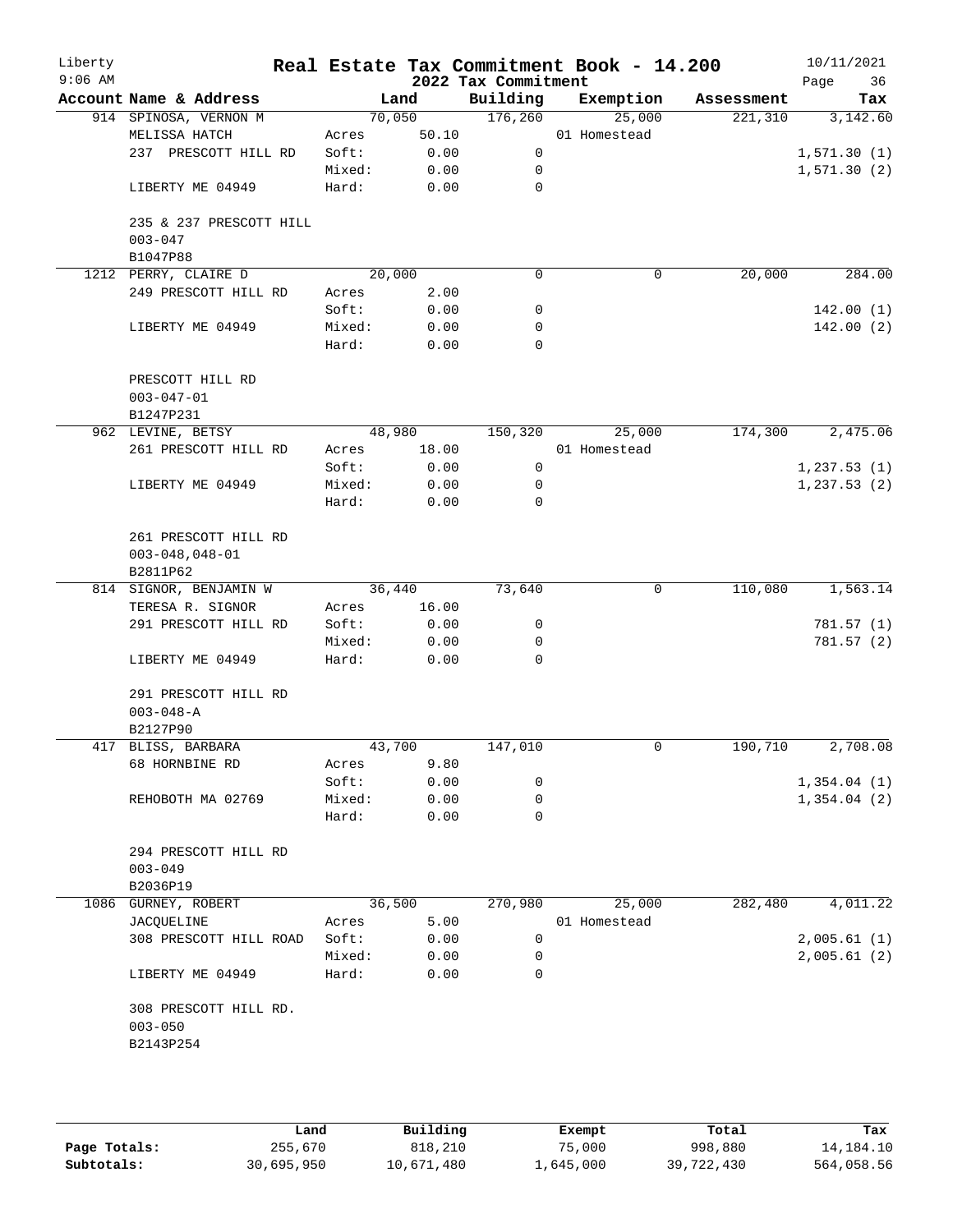| Liberty<br>$9:06$ AM |                                       |                 |                 | 2022 Tax Commitment | Real Estate Tax Commitment Book - 14.200 |            | 10/11/2021<br>Page<br>37 |
|----------------------|---------------------------------------|-----------------|-----------------|---------------------|------------------------------------------|------------|--------------------------|
|                      | Account Name & Address                |                 | Land            | Building            | Exemption                                | Assessment | Tax                      |
|                      | 319 FARRELL, TONI B                   |                 | 68,440          | 125,690             | 25,000                                   | 169,130    | 2,401.65                 |
|                      | 303 PRESCOTT HILL RD.                 | Acres           | 56.00           |                     | 01 Homestead                             |            |                          |
|                      |                                       | Soft:           | 0.00            | 0                   |                                          |            | 1, 200.83(1)             |
|                      | LIBERTY ME 04949                      | Mixed:          | 0.00            | 0                   |                                          |            | 1,200.82(2)              |
|                      |                                       | Hard:           | 0.00            | 0                   |                                          |            |                          |
|                      | 303 PRESCOTT HILL RD                  |                 |                 |                     |                                          |            |                          |
|                      | $003 - 051$<br>B762P534               |                 |                 |                     |                                          |            |                          |
|                      | 944 STAVROPOULOS, FLORENCE            |                 | 21,560          | $\Omega$            | $\mathbf 0$                              | 21,560     | 306.15                   |
|                      | М                                     |                 |                 |                     |                                          |            |                          |
|                      | 13 FOWLER AVE                         | Acres           | 3.04            |                     |                                          |            |                          |
|                      |                                       | Soft:           | 0.00            | 0                   |                                          |            | 153.08(1)                |
|                      | REVERE MA 02151                       | Mixed:          | 0.00            | 0                   |                                          |            | 153.07(2)                |
|                      |                                       | Hard:           | 0.00            | $\Omega$            |                                          |            |                          |
|                      | PRESCOTT HILL RD<br>$003 - 052$       |                 |                 |                     |                                          |            |                          |
|                      | B695P620 03/08/1972                   |                 |                 |                     |                                          |            |                          |
|                      | 1211 STAVROPOULOS, FLORENCE<br>М      |                 | 47,730          | 0                   | $\mathbf 0$                              | 47,730     | 677.77                   |
|                      | 13 FOWLER AVE                         | Acres           | 29.46           |                     |                                          |            |                          |
|                      |                                       | Soft:           | 0.00            | 0                   |                                          |            | 338.89(1)                |
|                      | REVERE MA 02151                       | Mixed:          | 0.00            | $\mathbf 0$         |                                          |            | 338.88 (2)               |
|                      |                                       | Hard:           | 0.00            | $\mathbf 0$         |                                          |            |                          |
|                      | PRESCOTT HILL RD<br>$003 - 053$       |                 |                 |                     |                                          |            |                          |
|                      | 15 ANDERSON, PETER R                  |                 | 42,500          | 100,140             | 31,000                                   | 111,640    | 1,585.29                 |
|                      | ANDERSON, YVONNE                      | Acres           | 9.00            |                     | 01 Homestead                             |            |                          |
|                      | 2874 COLLINSTOWN RD                   | Soft:           | 0.00            |                     | 0 02 Vet                                 |            | 792.65(1)                |
|                      |                                       | Mixed:          | 0.00            | 0                   |                                          |            | 792.64 (2)               |
|                      | LIBERTY ME 04949                      | Hard:           | 0.00            | 0                   |                                          |            |                          |
|                      | 2874 COLLINSTOWN RD<br>$003 - 054$    |                 |                 |                     |                                          |            |                          |
|                      | B3626P187                             |                 |                 |                     |                                          |            |                          |
|                      | 1216 HUDSON, JENNIFER L               |                 | 32,000          | 18,000              |                                          | 50,000     | 710.00                   |
|                      | HUDSON, TREE W                        | Acres           | 2.00            |                     |                                          |            |                          |
|                      | 373 PRESCOTT HILL RD                  | Soft:           | 0.00            | 0                   |                                          |            | 355.00(1)                |
|                      |                                       | Mixed:          | 0.00            | 0                   |                                          |            | 355.00(2)                |
|                      | LIBERTY ME 04949                      | Hard:           | 0.00            | 0                   |                                          |            |                          |
|                      | 373 PRESCOTT HILL RD                  |                 |                 |                     |                                          |            |                          |
|                      | $003 - 054 - 01$                      |                 |                 |                     |                                          |            |                          |
|                      | B4404P154 08/12/2019                  |                 |                 |                     |                                          |            |                          |
|                      | 243 LAPENTA, LORI<br>JOHN & ANTONETTA | Acres           | 58,000<br>21.00 | 114,540             | $\mathbf 0$                              | 172,540    | 2,450.07                 |
|                      | DEGREGORIO LIFE ESTATE                |                 |                 |                     |                                          |            |                          |
|                      | 22 CLARENCE ST                        | Soft:           | 0.00            | 0                   |                                          |            | 1,225.04(1)              |
|                      | EVERETT MA 02149                      | Mixed:<br>Hard: | 0.00<br>0.00    | 0<br>0              |                                          |            | 1, 225.03(2)             |
|                      | 68 BACK PALERMO RD                    |                 |                 |                     |                                          |            |                          |
|                      | $004 - 002$                           |                 |                 |                     |                                          |            |                          |
|                      | B3818P28 09/27/2013                   |                 |                 |                     |                                          |            |                          |
|                      |                                       |                 |                 |                     |                                          |            |                          |
|                      | Land                                  |                 | Building        |                     | Exempt                                   | Total      | Tax                      |
| Page Totals:         | 270,230                               |                 | 358,370         |                     | 56,000                                   | 572,600    | 8,130.93                 |

**Subtotals:** 30,966,180 11,029,850 1,701,000 40,295,030 572,189.49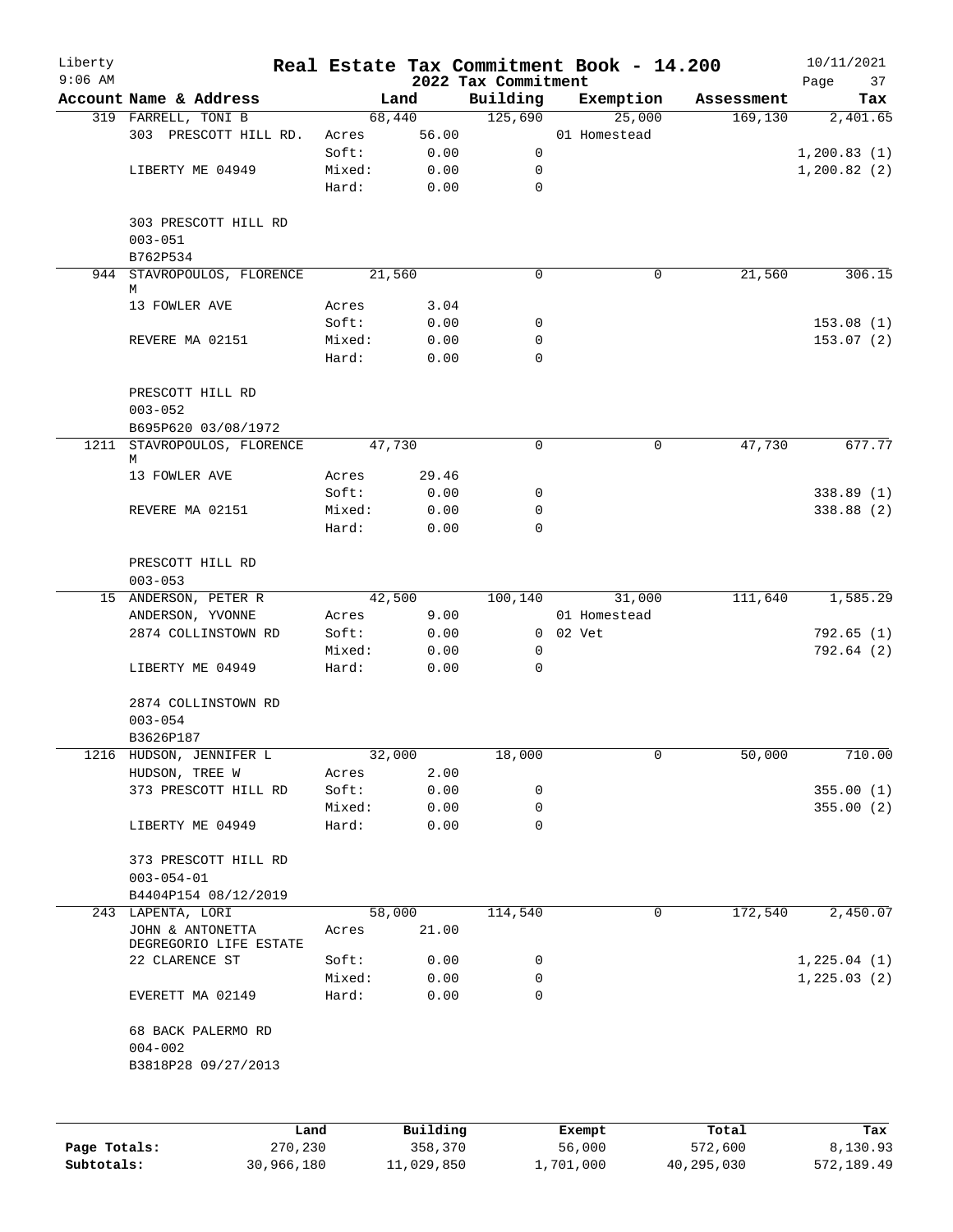| Liberty<br>$9:06$ AM |                          |        |       | 2022 Tax Commitment | Real Estate Tax Commitment Book - 14.200 |            | 10/11/2021<br>Page<br>38 |
|----------------------|--------------------------|--------|-------|---------------------|------------------------------------------|------------|--------------------------|
|                      | Account Name & Address   | Land   |       | Building            | Exemption                                | Assessment | Tax                      |
|                      | 403 JEWETT, BRIAN ALLEN  | 25,500 |       | 0                   | $\Omega$                                 | 25,500     | 362.10                   |
|                      | JEWETT, ELAINE MARIE     | Acres  | 4.00  |                     |                                          |            |                          |
|                      | 45 MARLBORO ROAD         | Soft:  | 0.00  | 0                   |                                          |            | 181.05(1)                |
|                      |                          | Mixed: | 0.00  | 0                   |                                          |            | 181.05(2)                |
|                      | WOBURN MA 01801          | Hard:  | 0.00  | $\mathbf 0$         |                                          |            |                          |
|                      | BACK PALERMO ROAD        |        |       |                     |                                          |            |                          |
|                      | $004 - 003$              |        |       |                     |                                          |            |                          |
|                      | B3385P27 10/16/2009      |        |       |                     |                                          |            |                          |
|                      | 398 JEWETT, JOSHUA       | 34,790 |       | 118,650             | 25,000                                   | 128,440    | 1,823.85                 |
|                      | JEWETT, RACHAEL ANN      | Acres  | 2.19  |                     | 01 Homestead                             |            |                          |
|                      | 61 BACK PALERMO RD       | Soft:  | 0.00  | $\mathbf 0$         |                                          |            | 911.93(1)                |
|                      |                          | Mixed: | 0.00  | 0                   |                                          |            | 911.92 (2)               |
|                      | LIBERTY ME 04949         | Hard:  | 0.00  | 0                   |                                          |            |                          |
|                      | 61 BACK PALERMO RD       |        |       |                     |                                          |            |                          |
|                      | $004 - 003 - A$          |        |       |                     |                                          |            |                          |
|                      | B2498P183                |        |       |                     |                                          |            |                          |
|                      | 484 JEWETT, KEVIN        | 25,200 |       | 0                   | 0                                        | 25,200     | 357.84                   |
|                      | MILES-JEWETT, BRENDA     | Acres  | 3.80  |                     |                                          |            |                          |
|                      | 868 WALDO STATION ROAD   | Soft:  | 0.00  | 0                   |                                          |            | 178.92(1)                |
|                      |                          | Mixed: | 0.00  | 0                   |                                          |            | 178.92(2)                |
|                      | WALDO ME 04915           | Hard:  | 0.00  | 0                   |                                          |            |                          |
|                      | BACK PALERMO ROAD        |        |       |                     |                                          |            |                          |
|                      | $004 - 003 - B$          |        |       |                     |                                          |            |                          |
|                      | B4431P184 10/24/2019     |        |       |                     |                                          |            |                          |
|                      |                          | 42,000 |       | 104,450             | 25,000                                   | 121,450    | 1,724.59                 |
|                      | 587 PRYMUSZEWSKI, MARK   |        |       |                     |                                          |            |                          |
|                      | IRENE SAUMUR             | Acres  | 7.00  |                     | 01 Homestead                             |            |                          |
|                      | 128 BACK PALERMO RD      | Soft:  | 0.00  | 0                   |                                          |            | 862.30 (1)               |
|                      |                          | Mixed: | 0.00  | 0                   |                                          |            | 862.29(2)                |
|                      | LIBERTY ME 04949         | Hard:  | 0.00  | 0                   |                                          |            |                          |
|                      | 128 BACK PALERMO RD      |        |       |                     |                                          |            |                          |
|                      | $004 - 004$              |        |       |                     |                                          |            |                          |
|                      | B1374P49                 |        |       |                     |                                          |            |                          |
|                      | 1159 MORGAN, COREY JAMES | 24,000 |       | 0                   | 0                                        | 24,000     | 340.80                   |
|                      |                          | Acres  | 3.00  |                     |                                          |            |                          |
|                      | $\pmb{\prime}$           | Soft:  | 0.00  | 0                   |                                          |            | 170.40(1)                |
|                      |                          | Mixed: | 0.00  | 0                   |                                          |            | 170.40(2)                |
|                      |                          | Hard:  | 0.00  | 0                   |                                          |            |                          |
|                      | BACK PALERMO ROAD        |        |       |                     |                                          |            |                          |
|                      | $004 - 004 - 01$         |        |       |                     |                                          |            |                          |
|                      | B4580P147 12/02/2020     |        |       |                     |                                          |            |                          |
|                      | 983 BISHOP, JEANNIE M    | 46,500 |       | 31,420              | 0                                        | 77,920     | 1,106.46                 |
|                      | 7309 2nd Ave. NW         | Acres  | 10.00 |                     |                                          |            |                          |
|                      |                          | Soft:  | 0.00  | 0                   |                                          |            | 553.23(1)                |
|                      | Bradenton FL 34209       | Mixed: | 0.00  | 0                   |                                          |            | 553.23(2)                |
|                      |                          | Hard:  | 0.00  | 0                   |                                          |            |                          |
|                      | 114 BACK PALERMO RD      |        |       |                     |                                          |            |                          |
|                      | $004 - 004 - A$          |        |       |                     |                                          |            |                          |
|                      | B1488P156                |        |       |                     |                                          |            |                          |
|                      |                          |        |       |                     |                                          |            |                          |
|                      |                          |        |       |                     |                                          |            |                          |
|                      |                          |        |       |                     |                                          |            |                          |

|              | Land       | Building   | Exempt    | Total      | Tax        |
|--------------|------------|------------|-----------|------------|------------|
| Page Totals: | 197,990    | 254,520    | 50,000    | 402,510    | 5,715.64   |
| Subtotals:   | 31,164,170 | 11,284,370 | 1,751,000 | 40,697,540 | 577,905.13 |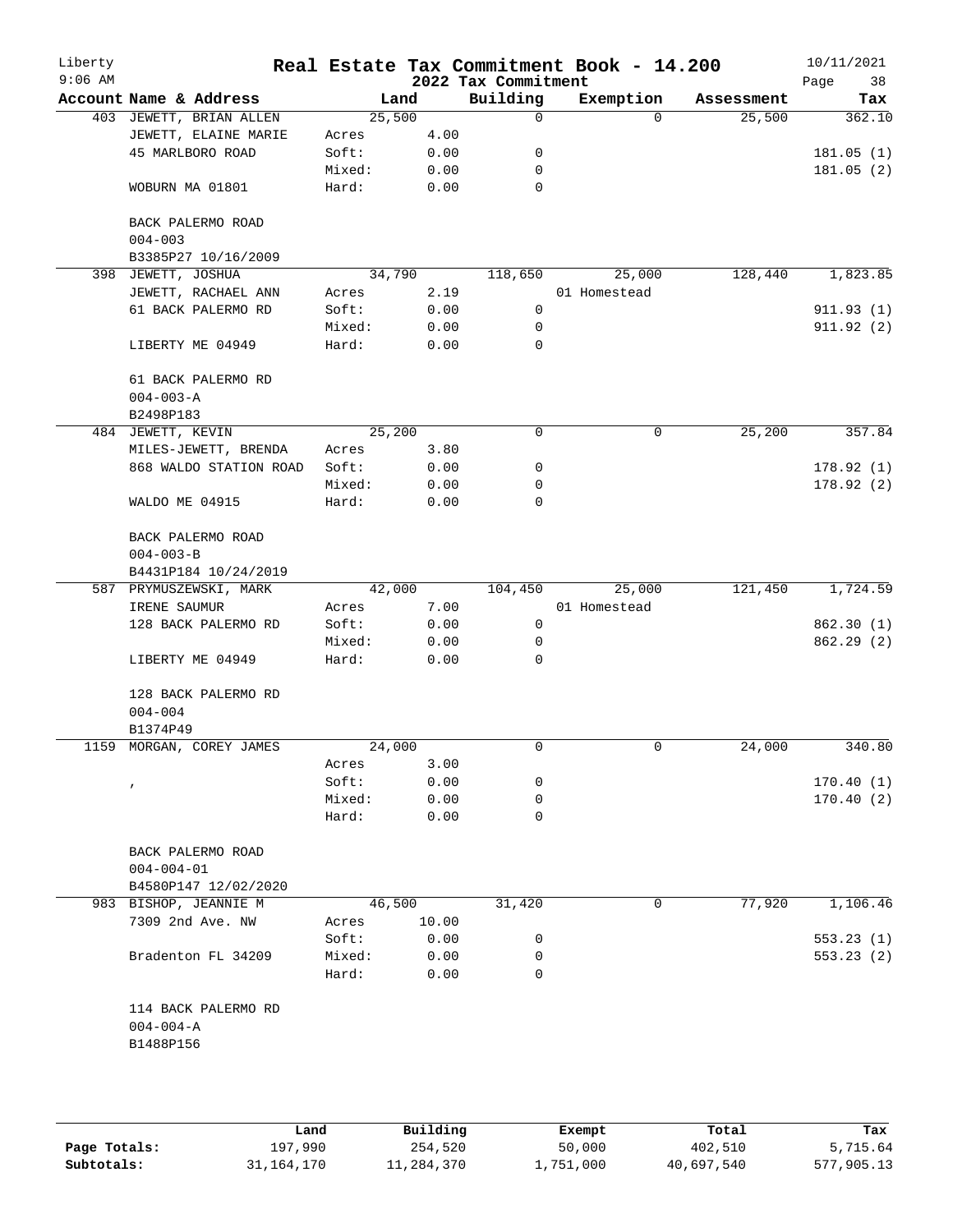| Liberty<br>$9:06$ AM |                                           |        |        | 2022 Tax Commitment | Real Estate Tax Commitment Book - 14.200 |            | 10/11/2021<br>Page<br>39 |
|----------------------|-------------------------------------------|--------|--------|---------------------|------------------------------------------|------------|--------------------------|
|                      | Account Name & Address                    |        | Land   | Building            | Exemption                                | Assessment | Tax                      |
|                      | 557 SMITH, DUSTIN L                       | 42,310 |        | 40,800              | $\Omega$                                 | 83,110     | 1,180.16                 |
|                      | 2094 N PALERMO RD                         | Acres  | 7.00   |                     |                                          |            |                          |
|                      |                                           | Soft:  | 0.00   | 0                   |                                          |            | 590.08(1)                |
|                      | PALERMO ME 04354                          | Mixed: | 0.00   | 0                   |                                          |            | 590.08(2)                |
|                      |                                           | Hard:  | 0.00   | 0                   |                                          |            |                          |
|                      | 170 BACK PALERMO RD                       |        |        |                     |                                          |            |                          |
|                      | $004 - 005$                               |        |        |                     |                                          |            |                          |
| 1223                 | B2557P201<br>SMITH, DUSTIN L              | 49,460 |        | $\Omega$            | 0                                        | 49,460     | 702.33                   |
|                      | 2094 N PALERMO RD                         | Acres  | 34.00  |                     |                                          |            |                          |
|                      |                                           | Soft:  | 0.00   | 0                   |                                          |            | 351.17(1)                |
|                      | PALERMO ME 04354                          | Mixed: | 0.00   | 0                   |                                          |            | 351.16(2)                |
|                      |                                           | Hard:  | 0.00   | 0                   |                                          |            |                          |
|                      | BACK PALERMO RD                           |        |        |                     |                                          |            |                          |
|                      | $004 - 006$                               |        |        |                     |                                          |            |                          |
|                      | B2557P205 02/13/2004 B2557P201 02/13/2004 |        |        |                     |                                          |            |                          |
|                      | 1109 SMITH, MELINDA A                     | 26,700 |        | 0                   | $\mathbf 0$                              | 26,700     | 379.14                   |
|                      | 284 S LIBERTY RD                          | Acres  | 14.00  |                     |                                          |            |                          |
|                      |                                           | Soft:  | 0.00   | 0                   |                                          |            | 189.57(1)                |
|                      | PALERMO ME 04354                          | Mixed: | 0.00   | 0                   |                                          |            | 189.57(2)                |
|                      |                                           | Hard:  | 0.00   | 0                   |                                          |            |                          |
|                      |                                           |        |        |                     |                                          |            |                          |
|                      | BACK PALERMO RD<br>$004 - 006 - A$        |        |        |                     |                                          |            |                          |
|                      | B2557P203                                 |        |        |                     |                                          |            |                          |
|                      | 1071 HAYES, VIRGINA B                     | 23,950 |        | $\mathbf 0$         | $\mathbf 0$                              | 23,950     | 340.09                   |
|                      | JOHN ROSS                                 | Acres  | 20.00  |                     |                                          |            |                          |
|                      | 517 NELSON ST                             | Soft:  | 0.00   | 0                   |                                          |            | 170.05(1)                |
|                      |                                           | Mixed: | 0.00   | 0                   |                                          |            | 170.04(2)                |
|                      | JUNEAU AK 99801                           | Hard:  | 0.00   | 0                   |                                          |            |                          |
|                      | RIDGE SCHOOL RD                           |        |        |                     |                                          |            |                          |
|                      | $004 - 008$                               |        |        |                     |                                          |            |                          |
|                      | B2490P3                                   |        |        |                     |                                          |            |                          |
|                      | 836 ROTCH, LAWRENCE                       | 98,580 |        | 160,160             | 25,000                                   | 233,740    | 3,319.11                 |
|                      | 84 GOVE RD                                | Acres  | 109.00 |                     | 01 Homestead                             |            |                          |
|                      |                                           | Soft:  | 0.00   | 0                   |                                          |            | 1,659.56(1)              |
|                      | LIBERTY ME 04949                          | Mixed: | 0.00   | 0                   |                                          |            | 1,659.55(2)              |
|                      |                                           | Hard:  | 0.00   | 0                   |                                          |            |                          |
|                      | 84 GOVE RD                                |        |        |                     |                                          |            |                          |
|                      | $004 - 009$                               |        |        |                     |                                          |            |                          |
|                      | B744P479                                  |        |        |                     |                                          |            |                          |
|                      | 1214 ROTCH, LAWRENCE                      | 76,500 |        | 0                   | 0                                        | 76,500     | 1,086.30                 |
|                      | 84 GOVE RD                                | Acres  | 82.00  |                     |                                          |            |                          |
|                      |                                           | Soft:  | 0.00   | 0                   |                                          |            | 543.15(1)                |
|                      | LIBERTY ME 04949                          | Mixed: | 0.00   | 0                   |                                          |            | 543.15(2)                |
|                      |                                           | Hard:  | 0.00   | 0                   |                                          |            |                          |
|                      | GOVE RD                                   |        |        |                     |                                          |            |                          |
|                      | $004 - 010$                               |        |        |                     |                                          |            |                          |
|                      | B740P230                                  |        |        |                     |                                          |            |                          |
|                      |                                           |        |        |                     |                                          |            |                          |
|                      |                                           |        |        |                     |                                          |            |                          |
|                      |                                           |        |        |                     |                                          |            |                          |

|              | Land       | Building   | Exempt    | Total      | Tax        |
|--------------|------------|------------|-----------|------------|------------|
| Page Totals: | 317,500    | 200,960    | 25,000    | 493,460    | 7,007.13   |
| Subtotals:   | 31,481,670 | 11,485,330 | 1,776,000 | 41,191,000 | 584,912.26 |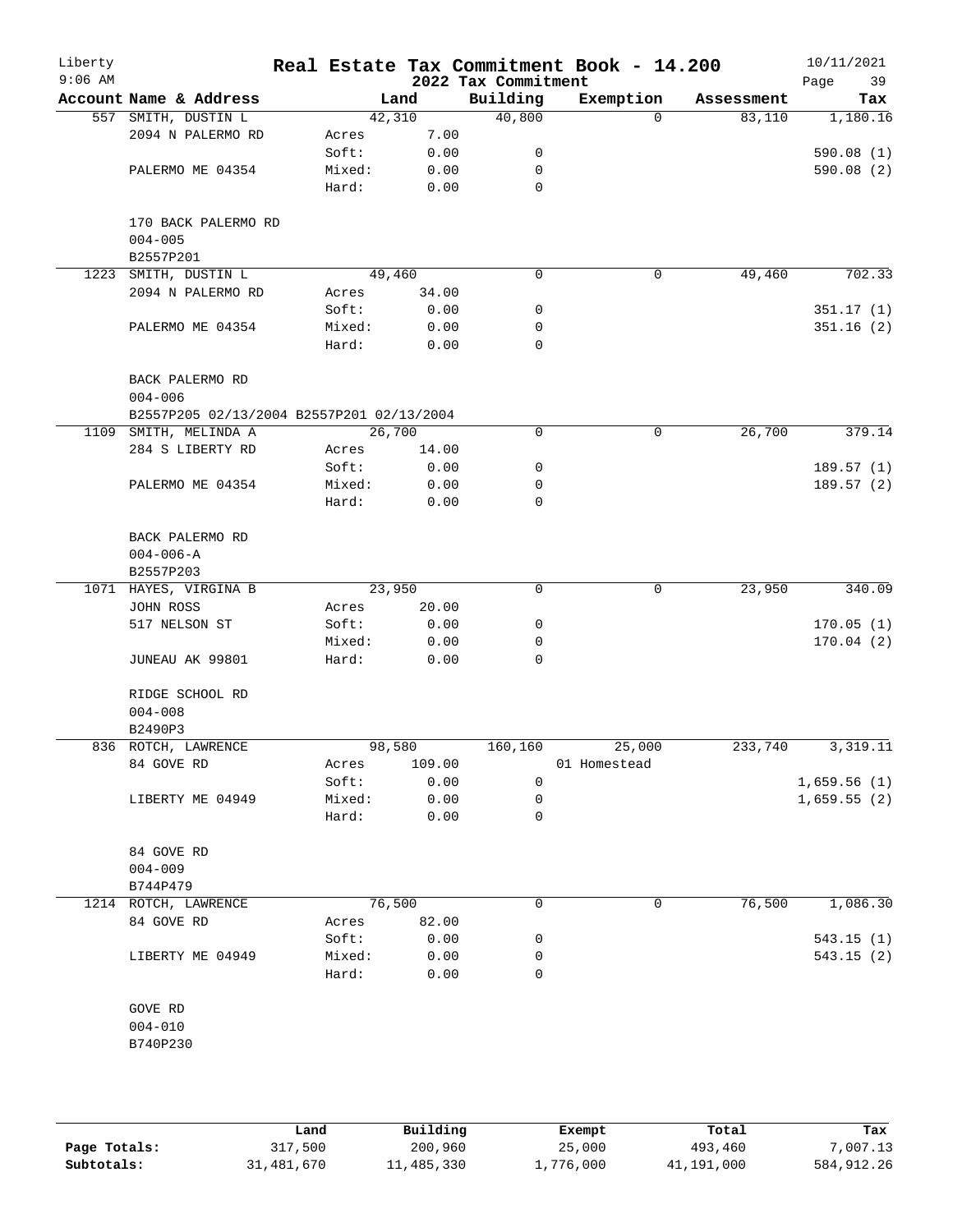| Liberty<br>$9:06$ AM |                                           |        |        | 2022 Tax Commitment | Real Estate Tax Commitment Book - 14.200 |            | 10/11/2021<br>Page<br>40 |
|----------------------|-------------------------------------------|--------|--------|---------------------|------------------------------------------|------------|--------------------------|
|                      | Account Name & Address                    |        | Land   | Building            | Exemption                                | Assessment | Tax                      |
|                      | 835 ROTCH, EDWARD C                       |        | 40,000 | 0                   | $\Omega$                                 | 40,000     | 568.00                   |
|                      | P.O. BOX 255                              | Acres  | 15.00  |                     |                                          |            |                          |
|                      |                                           | Soft:  | 0.00   | 0                   |                                          |            | 284.00 (1)               |
|                      | WASHINGTON ME 04574                       | Mixed: | 0.00   | 0                   |                                          |            | 284.00 (2)               |
|                      |                                           | Hard:  | 0.00   | 0                   |                                          |            |                          |
|                      | GOVE RD                                   |        |        |                     |                                          |            |                          |
|                      | $004 - 011$                               |        |        |                     |                                          |            |                          |
|                      | B874P153                                  |        |        |                     |                                          |            |                          |
| 910                  | SPENCER, KENNETH M /                      |        | 51,500 | 0                   | $\mathbf 0$                              | 51,500     | 731.30                   |
|                      | WILMA L DAVISON TRUST                     |        |        |                     |                                          |            |                          |
|                      | 3504 REDWOOD DR                           | Acres  | 32.00  |                     |                                          |            |                          |
|                      |                                           | Soft:  | 0.00   | 0                   |                                          |            | 365.65(1)                |
|                      | INDIANAPOLIS IN 46227                     | Mixed: | 0.00   | 0                   |                                          |            | 365.65(2)                |
|                      |                                           | Hard:  | 0.00   | $\Omega$            |                                          |            |                          |
|                      | GOVE RD AND BACK                          |        |        |                     |                                          |            |                          |
|                      | $004 - 012$                               |        |        |                     |                                          |            |                          |
|                      | B3618P191 10/13/2011                      |        |        |                     |                                          |            |                          |
|                      | 570 LEVESQUE, MARJORIE F                  |        | 31,280 | 17,750              | 0                                        | 49,030     | 696.23                   |
|                      | 45 MASSACHUSETTS BLVD.                    | Acres  | 2.05   |                     |                                          |            |                          |
|                      |                                           | Soft:  | 0.00   | 0                   |                                          |            | 348.12 (1)               |
|                      | PORTSMOUTH RI 02871                       | Mixed: | 0.00   | 0                   |                                          |            | 348.11(2)                |
|                      |                                           | Hard:  | 0.00   | $\Omega$            |                                          |            |                          |
|                      | 288 BACK PALERMO RD                       |        |        |                     |                                          |            |                          |
|                      | $004 - 013 - 01$                          |        |        |                     |                                          |            |                          |
|                      | B4458P338 01/13/2020 B4022P113 11/11/2015 |        |        |                     |                                          |            |                          |
|                      | 393 HANCOCK, LAWRENCE D                   |        | 31,280 | 26,980              | $\mathbf 0$                              | 58,260     | 827.29                   |
|                      | 1017 Old Corvallis Rd.                    | Acres  | 2.05   |                     |                                          |            |                          |
|                      |                                           | Soft:  | 0.00   | 0                   |                                          |            | 413.65(1)                |
|                      | Corvallis MT 54828                        | Mixed: | 0.00   | 0                   |                                          |            | 413.64(2)                |
|                      |                                           | Hard:  | 0.00   | $\mathbf 0$         |                                          |            |                          |
|                      | 302 BACK PALERMO RD                       |        |        |                     |                                          |            |                          |
|                      | $004 - 013 - 02$                          |        |        |                     |                                          |            |                          |
|                      | B1440P208                                 |        |        |                     |                                          |            |                          |
|                      | 1164 BROWN, STEVE                         |        | 22,610 | 0                   | 0                                        | 22,610     | 321.06                   |
|                      | HARVEY CHESLEY                            | Acres  | 2.07   |                     |                                          |            |                          |
|                      | PO BOX 413                                | Soft:  | 0.00   | 0                   |                                          |            | 160.53(1)                |
|                      |                                           | Mixed: | 0.00   | 0                   |                                          |            | 160.53(2)                |
|                      | CLINTON ME 04927                          | Hard:  | 0.00   | 0                   |                                          |            |                          |
|                      | BACK PALERMO RD                           |        |        |                     |                                          |            |                          |
|                      | $004 - 013 - 03$                          |        |        |                     |                                          |            |                          |
|                      | 511 WORTHING, MARK H                      |        | 55,890 | 112,370             | 0                                        | 168,260    | 2,389.29                 |
|                      | WORTHING, RITA C                          | Acres  | 23.38  |                     |                                          |            |                          |
|                      | 26 EASTERN SHORE RD                       | Soft:  | 0.00   | 0                   |                                          |            | 1, 194.65(1)             |
|                      |                                           | Mixed: | 0.00   | 0                   |                                          |            | 1, 194.64(2)             |
|                      | BRUNSWICK ME 04011                        | Hard:  | 0.00   | 0                   |                                          |            |                          |
|                      | 330 BACK PALERMO RD                       |        |        |                     |                                          |            |                          |
|                      | $004 - 013 - 04$                          |        |        |                     |                                          |            |                          |
|                      | B3767P292 06/05/2013                      |        |        |                     |                                          |            |                          |
|                      |                                           |        |        |                     |                                          |            |                          |

|              | Land       | Building   | Exempt    | Total      | Tax        |
|--------------|------------|------------|-----------|------------|------------|
| Page Totals: | 232,560    | 157,100    |           | 389,660    | 5,533.17   |
| Subtotals:   | 31,714,230 | 11,642,430 | ⊥,776,000 | 41,580,660 | 590,445.43 |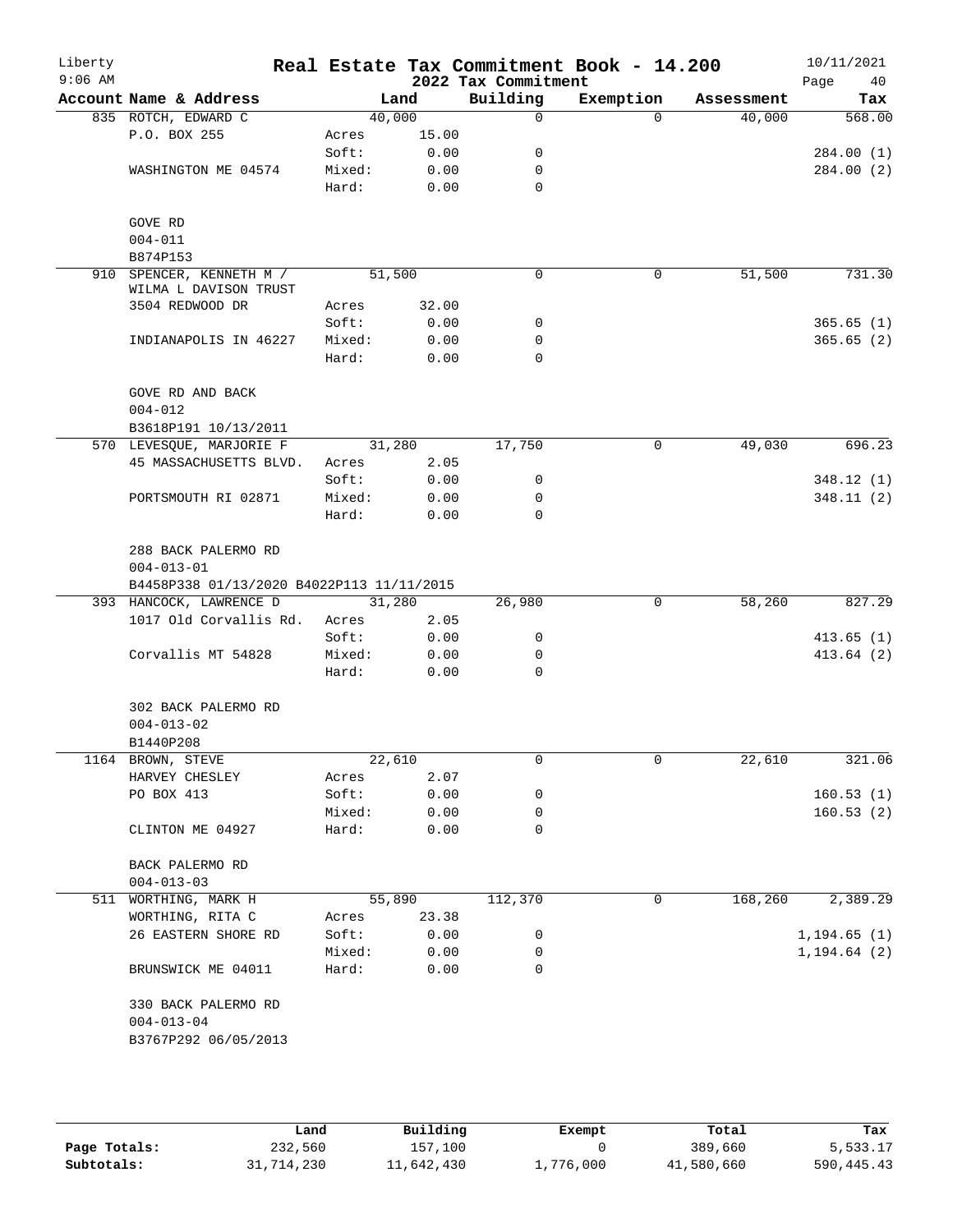| Liberty<br>$9:06$ AM |                                                  |                 |        |              | 2022 Tax Commitment | Real Estate Tax Commitment Book - 14.200 |            | 10/11/2021<br>Page<br>41 |
|----------------------|--------------------------------------------------|-----------------|--------|--------------|---------------------|------------------------------------------|------------|--------------------------|
|                      | Account Name & Address                           |                 |        | Land         | Building            | Exemption                                | Assessment | Tax                      |
|                      | 558 SMITH, DUSTIN L                              |                 | 59,770 |              | $\mathsf{O}$        | $\Omega$                                 | 59,770     | 848.73                   |
|                      | 2094 N PALERMO RD                                | Acres           |        | 48.53        |                     |                                          |            |                          |
|                      |                                                  | Soft:           |        | 0.00         | 0                   |                                          |            | 424.37 (1)               |
|                      | PALERMO ME 04354                                 | Mixed:          |        | 0.00         | 0                   |                                          |            | 424.36 (2)               |
|                      |                                                  | Hard:           |        | 0.00         | $\mathbf 0$         |                                          |            |                          |
|                      | BACK PALERMO RD                                  |                 |        |              |                     |                                          |            |                          |
|                      | $004 - 014$                                      |                 |        |              |                     |                                          |            |                          |
|                      | B2551P205                                        |                 |        |              |                     |                                          |            |                          |
|                      | 885 SMITH, DUSTIN L                              |                 | 21,690 |              | $\mathbf 0$         | $\mathbf 0$                              | 21,690     | 308.00                   |
|                      | 2094 NO PALERMO RD                               | Acres           |        | 1.46         |                     |                                          |            |                          |
|                      |                                                  | Soft:           |        | 0.00         | 0                   |                                          |            | 154.00(1)                |
|                      | PALERMO ME 04354                                 | Mixed:          |        | 0.00         | 0                   |                                          |            | 154.00(2)                |
|                      |                                                  | Hard:           |        | 0.00         | $\mathbf 0$         |                                          |            |                          |
|                      | BACK PALERMO RD<br>$004 - 014 - A$               |                 |        |              |                     |                                          |            |                          |
|                      | B1416P257                                        |                 |        |              |                     |                                          |            |                          |
|                      | 482 JEWETT LIVING TR.,<br>FORREST E & MARILYN A. |                 | 87,040 |              | 0                   | 0                                        | 87,040     | 1,235.97                 |
|                      | P.O. BOX 274                                     | Acres           |        | 139.50       |                     |                                          |            |                          |
|                      |                                                  |                 |        | 0.00         | 0                   |                                          |            |                          |
|                      |                                                  | Soft:           |        |              |                     |                                          |            | 617.99(1)                |
|                      | LIBERTY ME 04949                                 | Mixed:          |        | 0.00         | 0                   |                                          |            | 617.98(2)                |
|                      |                                                  | Hard:           |        | 0.00         | $\mathbf 0$         |                                          |            |                          |
|                      | RIDGE SCHOOL RD                                  |                 |        |              |                     |                                          |            |                          |
|                      | $004 - 015$                                      |                 |        |              |                     |                                          |            |                          |
|                      | B1302P48                                         |                 |        |              |                     |                                          |            |                          |
|                      | 1222 HAYES, VIRGINIA B                           |                 | 35,000 |              | $\mathbf 0$         | 0                                        | 35,000     | 497.00                   |
|                      | ROSS, JOHN                                       | Acres           |        | 12.50        |                     |                                          |            |                          |
|                      | 517 NELSON ST                                    | Soft:           |        | 0.00         | 0                   |                                          |            | 248.50(1)                |
|                      |                                                  | Mixed:          |        | 0.00         | 0                   |                                          |            | 248.50(2)                |
|                      | JUNEAU AK 99801                                  | Hard:           |        | 0.00         | 0                   |                                          |            |                          |
|                      | RIDGE SCHOOL RD                                  |                 |        |              |                     |                                          |            |                          |
|                      | $004 - 015 - 01$                                 |                 |        |              |                     |                                          |            |                          |
|                      | B2490P4                                          |                 |        |              |                     |                                          |            |                          |
|                      | 765 JEWETT, JOSHUA F                             |                 | 10,000 |              | 3,120               | 0                                        | 13,120     | 186.30                   |
|                      | 61 BACK PALERMO                                  | Acres           |        | 1.50         |                     |                                          |            |                          |
|                      |                                                  | Soft:           |        | 0.00         | 0                   |                                          |            | 93.15(1)                 |
|                      | LIBERTY ME 04949                                 | Mixed:          |        | 0.00         | 0                   |                                          |            | 93.15(2)                 |
|                      |                                                  | Hard:           |        | 0.00         | 0                   |                                          |            |                          |
|                      | RIDGE SCH RD FROM BACK                           |                 |        |              |                     |                                          |            |                          |
|                      | $004 - 015 - A$                                  |                 |        |              |                     |                                          |            |                          |
|                      | B4305P126 09/10/2018                             |                 |        |              |                     |                                          |            |                          |
|                      | 766 JEWETT, JOSHUA                               |                 | 31,500 |              | 0                   | 0                                        | 31,500     | 447.30                   |
|                      | 61 BACK PALERMO RD                               | Acres           |        | 8.00         |                     |                                          |            |                          |
|                      |                                                  | Soft:           |        | 0.00         | 0                   |                                          |            | 223.65(1)                |
|                      | LIBERTY ME 04949                                 | Mixed:<br>Hard: |        | 0.00<br>0.00 | 0<br>0              |                                          |            | 223.65(2)                |
|                      | BACK PALERMO RD                                  |                 |        |              |                     |                                          |            |                          |
|                      | $004 - 016$                                      |                 |        |              |                     |                                          |            |                          |
|                      | B4305P126 09/04/2018                             |                 |        |              |                     |                                          |            |                          |
|                      |                                                  |                 |        |              |                     |                                          |            |                          |
|                      |                                                  |                 |        |              |                     |                                          |            |                          |
|                      |                                                  |                 |        |              |                     |                                          |            |                          |
|                      |                                                  |                 |        |              |                     |                                          |            |                          |

|              | Land       | Building   | Exempt    | Total      | Tax        |
|--------------|------------|------------|-----------|------------|------------|
| Page Totals: | 245,000    | 3,120      |           | 248,120    | 3.523.30   |
| Subtotals:   | 31,959,230 | 11,645,550 | 1,776,000 | 41,828,780 | 593,968.73 |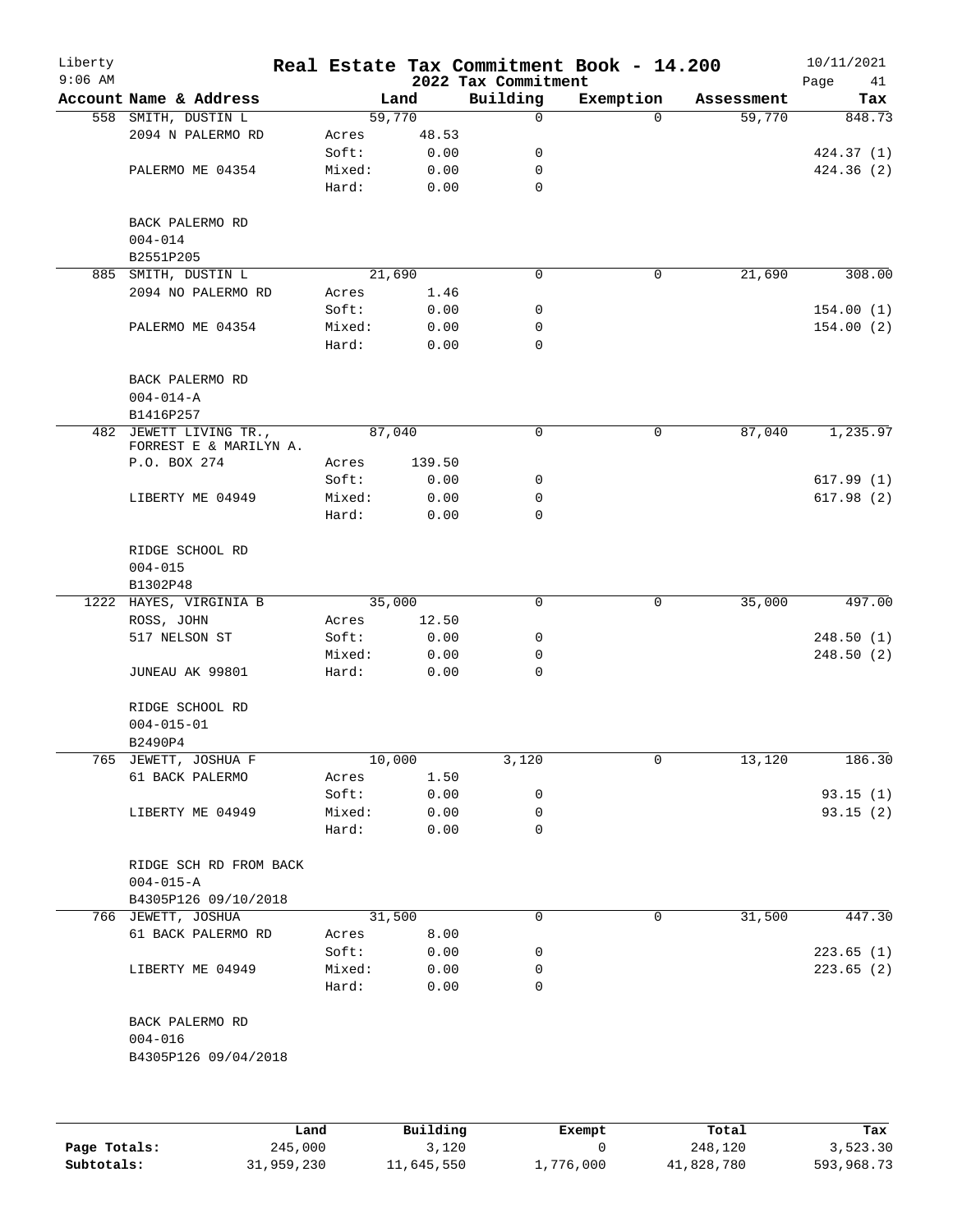|  | Account Name & Address   |        |        |             |           |            | Page<br>42 |
|--|--------------------------|--------|--------|-------------|-----------|------------|------------|
|  |                          |        | Land   | Building    | Exemption | Assessment | Tax        |
|  | 735 KOPISHKE, HAZEL      |        | 33,250 | 0           | $\Omega$  | 33,250     | 472.15     |
|  | KOPISHKE, FREDERICK      | Acres  | 20.00  |             |           |            |            |
|  | 471 LIBERTY RD           | Soft:  | 0.00   | 0           |           |            | 236.08(1)  |
|  |                          | Mixed: | 0.00   | 0           |           |            | 236.07(2)  |
|  | WASHINGTON ME 04574      | Hard:  | 0.00   | $\mathbf 0$ |           |            |            |
|  | RIDGE SCHOOL RD          |        |        |             |           |            |            |
|  | $004 - 017$<br>B1883P222 |        |        |             |           |            |            |
|  | 677 FARIA, HEATHER       |        | 33,250 | $\Omega$    | 0         | 33,250     | 472.15     |
|  | 2574 WINSLOW MILLS RD    | Acres  | 20.00  |             |           |            |            |
|  |                          | Soft:  | 0.00   | 0           |           |            | 236.08(1)  |
|  | WALDOBORO ME 04572       | Mixed: | 0.00   | 0           |           |            | 236.07(2)  |
|  |                          | Hard:  | 0.00   | 0           |           |            |            |
|  | RIDGE SCHOOL RD          |        |        |             |           |            |            |
|  | $004 - 018$              |        |        |             |           |            |            |
|  | B3411P344 01/22/2010     |        |        |             |           |            |            |
|  | 736 KOPISHKE, HAZEL      |        | 48,750 | 0           | 0         | 48,750     | 692.25     |
|  | KOPISHKE, FREDERICK      | Acres  | 50.00  |             |           |            |            |
|  | 471 LIBERTY RD           | Soft:  | 0.00   | 0           |           |            | 346.13(1)  |
|  |                          | Mixed: | 0.00   | 0           |           |            | 346.12(2)  |
|  | WASHINGTON ME 04574      | Hard:  | 0.00   | 0           |           |            |            |
|  | RIDGE SCHOOL RD          |        |        |             |           |            |            |
|  | $004 - 019$              |        |        |             |           |            |            |
|  | B1883P222                |        |        |             |           |            |            |
|  | 260 ST. CLAIR, DAVID W   |        | 63,750 | $\mathbf 0$ | 0         | 63,750     | 905.25     |
|  | ST. CLAIR, SANDRA L      | Acres  | 80.00  |             |           |            |            |
|  | PO BOX 226               | Soft:  | 0.00   | 0           |           |            | 452.63(1)  |
|  |                          | Mixed: | 0.00   | 0           |           |            | 452.62(2)  |
|  | LIBERTY ME 04949         | Hard:  | 0.00   | 0           |           |            |            |
|  | RIDGE SCHOOL RD          |        |        |             |           |            |            |
|  | $004 - 021$              |        |        |             |           |            |            |
|  | B3566P74                 |        |        |             |           |            |            |
|  | 375 ST. CLAIR, DAVID     |        | 55,750 | 7,940       | 0         | 63,690     | 904.40     |
|  | PO BOX 226               | Acres  | 64.00  |             |           |            |            |
|  |                          | Soft:  | 0.00   | 0           |           |            | 452.20(1)  |
|  | LIBERTY ME 04949         | Mixed: | 0.00   | 0           |           |            | 452.20(2)  |
|  |                          | Hard:  | 0.00   | 0           |           |            |            |
|  | 356 RIDGE SCHOOL RD      |        |        |             |           |            |            |
|  | $004 - 022$              |        |        |             |           |            |            |
|  | B3940P348 03/01/2015     |        |        |             |           |            |            |
|  | 83 VALLEAU, DANA         |        | 59,250 | 0           | 0         | 59,250     | 841.35     |
|  | VALLEAU, KATHLEEN        | Acres  | 71.00  |             |           |            |            |
|  | 72 SHERMAN RD            | Soft:  | 0.00   | 0           |           |            | 420.68(1)  |
|  |                          | Mixed: | 0.00   | 0           |           |            | 420.67(2)  |
|  | LIBERTY ME 04949         | Hard:  | 0.00   | 0           |           |            |            |
|  | MEDOMAK RESERVE RD       |        |        |             |           |            |            |
|  | $004 - 025$              |        |        |             |           |            |            |
|  | B2257P113                |        |        |             |           |            |            |
|  |                          |        |        |             |           |            |            |

|              | Land         | Building   | Exempt    | Total      | Tax        |
|--------------|--------------|------------|-----------|------------|------------|
| Page Totals: | 294,000      | .940       |           | 301,940    | 4,287.55   |
| Subtotals:   | 32, 253, 230 | 11,653,490 | 1,776,000 | 42,130,720 | 598,256.28 |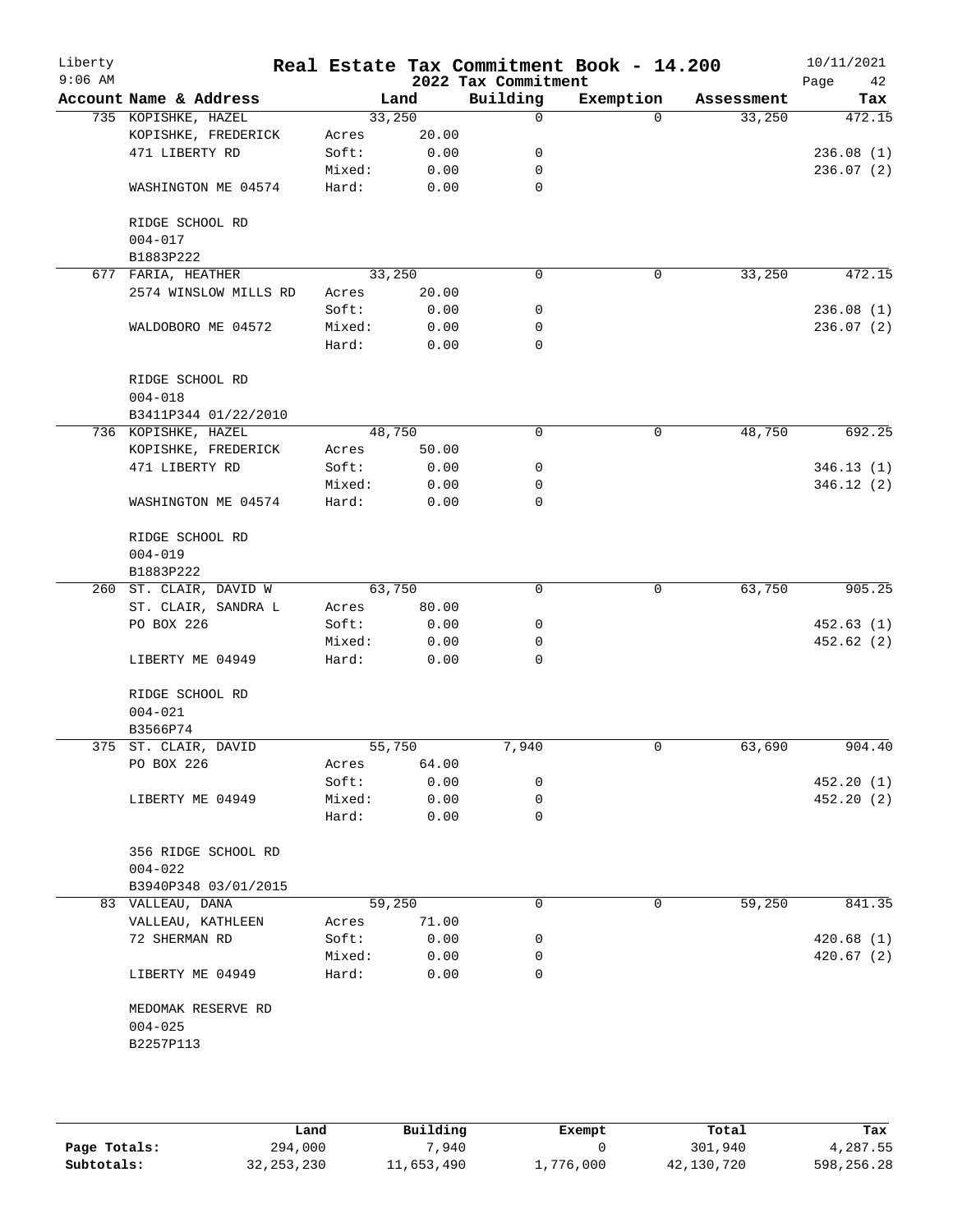| Liberty<br>$9:06$ AM |                               |                 |        | 2022 Tax Commitment | Real Estate Tax Commitment Book - 14.200 |            | 10/11/2021<br>Page<br>43 |
|----------------------|-------------------------------|-----------------|--------|---------------------|------------------------------------------|------------|--------------------------|
|                      | Account Name & Address        |                 | Land   | Building            | Exemption                                | Assessment | Tax                      |
|                      | 501 JUBINVILLE, TODD          |                 | 33,250 | $\mathbf 0$         | $\Omega$                                 | 33,250     | 472.15                   |
|                      |                               |                 | 20.00  |                     |                                          |            |                          |
|                      | WIEDE-JUBINVILLE, EIKE<br>605 | Acres<br>Soft:  | 0.00   |                     |                                          |            | 236.08(1)                |
|                      | HALLOWELL-LITCHFIELD RD       |                 |        | 0                   |                                          |            |                          |
|                      |                               | Mixed:          | 0.00   | $\mathbf 0$         |                                          |            | 236.07(2)                |
|                      | WEST GARDINER ME 04345        | Hard:           | 0.00   | $\Omega$            |                                          |            |                          |
|                      |                               |                 |        |                     |                                          |            |                          |
|                      | 80 MEDOMAK RESERVE RD         |                 |        |                     |                                          |            |                          |
|                      | $004 - 026$                   |                 |        |                     |                                          |            |                          |
|                      | B710P1091                     |                 |        |                     |                                          |            |                          |
| 127                  | NORMAN S. BRIMER, TTEE        |                 | 27,240 | 0                   | 0                                        | 27,240     | 386.81                   |
|                      | UNDER THE BRIMER REALTY       |                 |        |                     |                                          |            |                          |
|                      | TRUST DTD 12-11-2015          | Acres           | 26.00  |                     |                                          |            |                          |
|                      | 37 CHERI LANE                 | Soft:           | 0.00   | 0                   |                                          |            | 193.41(1)                |
|                      |                               | Mixed:          | 0.00   | $\mathbf 0$         |                                          |            | 193.40(2)                |
|                      | NORTHPORT ME 04849            | Hard:           | 0.00   | $\mathbf 0$         |                                          |            |                          |
|                      |                               |                 |        |                     |                                          |            |                          |
|                      | THRU BLANCHARD'S              |                 |        |                     |                                          |            |                          |
|                      | $004 - 027$                   |                 |        |                     |                                          |            |                          |
|                      | B4026P163 12/11/2015          |                 |        |                     |                                          |            |                          |
|                      | 90 HOMAN, RICHARD             |                 | 56,000 | 0                   | 0                                        | 56,000     | 795.20                   |
|                      | 14 TOWLE ROAD                 | Acres           | 41.00  |                     |                                          |            |                          |
|                      |                               | Soft:           | 0.00   | 0                   |                                          |            | 397.60(1)                |
|                      | KINGSTON NH 03848             | Mixed:          | 0.00   | 0                   |                                          |            | 397.60(2)                |
|                      |                               | Hard:           | 0.00   | $\Omega$            |                                          |            |                          |
|                      |                               |                 |        |                     |                                          |            |                          |
|                      | 841 PINNACLE RD               |                 |        |                     |                                          |            |                          |
|                      | $004 - 028$                   |                 |        |                     |                                          |            |                          |
|                      | B4118P304 11/10/2016          |                 |        |                     |                                          |            |                          |
|                      | 1147 VON SALTZA, MALCOLM      |                 | 29,630 | 0                   | 0                                        | 29,630     | 420.75                   |
|                      | P.O. BOX 704                  | Acres           | 6.75   |                     |                                          |            |                          |
|                      |                               | Soft:           | 0.00   | 0                   |                                          |            | 210.38(1)                |
|                      | UNION ME 04862                | Mixed:<br>Hard: | 0.00   | 0<br>0              |                                          |            | 210.37(2)                |
|                      |                               |                 | 0.00   |                     |                                          |            |                          |
|                      | PINNACLE RD                   |                 |        |                     |                                          |            |                          |
|                      | $005 - 001 - 01$              |                 |        |                     |                                          |            |                          |
|                      | 272 O'NEILL, ROBYN            |                 | 28,230 | 0                   | 0                                        | 28,230     | 400.87                   |
|                      | 23 EBENEZAR LANE              | Acres           | 5.82   |                     |                                          |            |                          |
|                      |                               | Soft:           | 0.00   | 0                   |                                          |            | 200.44(1)                |
|                      | BREWSTER MA 02131             | Mixed:          | 0.00   | 0                   |                                          |            | 200.43(2)                |
|                      |                               | Hard:           | 0.00   | 0                   |                                          |            |                          |
|                      |                               |                 |        |                     |                                          |            |                          |
|                      | PINNACLE RD                   |                 |        |                     |                                          |            |                          |
|                      | $005 - 001 - 02$              |                 |        |                     |                                          |            |                          |
|                      | B4393P150 07/15/2019          |                 |        |                     |                                          |            |                          |
|                      | 1146 BROWN, ROBERT H          |                 | 26,630 | 0                   | 0                                        | 26,630     | 378.15                   |
|                      | P.O. BOX 2827                 | Acres           | 4.75   |                     |                                          |            |                          |
|                      |                               | Soft:           | 0.00   | 0                   |                                          |            | 189.08 (1)               |
|                      | ORLEANS MA 02653              | Mixed:          | 0.00   | 0                   |                                          |            | 189.07(2)                |
|                      |                               | Hard:           | 0.00   | 0                   |                                          |            |                          |
|                      |                               |                 |        |                     |                                          |            |                          |
|                      | MEDOMAK RESERVE RD            |                 |        |                     |                                          |            |                          |
|                      | $005 - 001 - 03$              |                 |        |                     |                                          |            |                          |
|                      | B2815P146                     |                 |        |                     |                                          |            |                          |
|                      |                               |                 |        |                     |                                          |            |                          |
|                      |                               |                 |        |                     |                                          |            |                          |
|                      |                               |                 |        |                     |                                          |            |                          |

|              | Land       | Building   | Exempt    | Total      | Tax        |
|--------------|------------|------------|-----------|------------|------------|
| Page Totals: | 200,980    |            |           | 200,980    | 2,853.93   |
| Subtotals:   | 32,454,210 | 11,653,490 | 1,776,000 | 42,331,700 | 601,110.21 |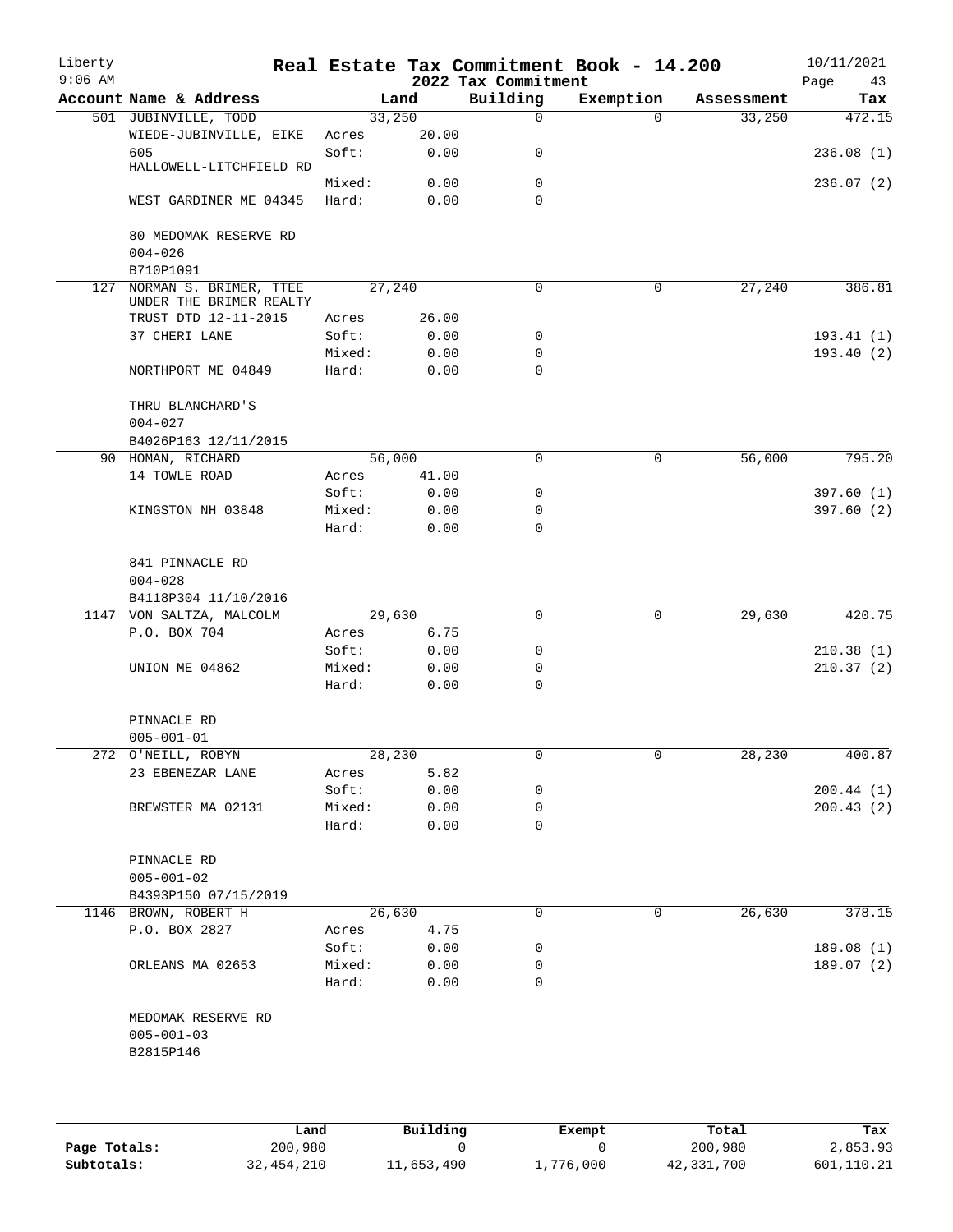| Liberty<br>$9:06$ AM |                                                  |        |        | 2022 Tax Commitment | Real Estate Tax Commitment Book - 14.200 |            | 10/11/2021<br>Page<br>44 |
|----------------------|--------------------------------------------------|--------|--------|---------------------|------------------------------------------|------------|--------------------------|
|                      | Account Name & Address                           |        | Land   | Building            | Exemption                                | Assessment | Tax                      |
|                      | 1148 RAMOS, GARY E                               |        | 36,910 | 6,650               | 31,000                                   | 12,560     | 178.35                   |
|                      | P.O. BOX 104                                     | Acres  | 23.66  |                     | 01 Homestead                             |            |                          |
|                      |                                                  | Soft:  | 0.00   |                     | $0$ $02$ $Vet$                           |            | 89.18 (1)                |
|                      | LIBERTY ME 04949                                 | Mixed: | 0.00   | 0                   |                                          |            | 89.17(2)                 |
|                      |                                                  | Hard:  | 0.00   | 0                   |                                          |            |                          |
|                      | 180 MUIR LANE                                    |        |        |                     |                                          |            |                          |
|                      | $005 - 001 - 04$                                 |        |        |                     |                                          |            |                          |
|                      | B4294P23 08/06/2018                              |        |        |                     |                                          |            |                          |
|                      | 606 BROCK CHARLES E III                          |        | 33,000 | 2,110               | 0                                        | 35,110     | 498.56                   |
|                      | P.O. BOX 13                                      | Acres  | 9.00   |                     |                                          |            |                          |
|                      |                                                  | Soft:  | 0.00   | 0                   |                                          |            | 249.28 (1)               |
|                      | LIBERTY ME 04949                                 | Mixed: | 0.00   | 0                   |                                          |            | 249.28 (2)               |
|                      |                                                  | Hard:  | 0.00   | 0                   |                                          |            |                          |
|                      | 740 PINNACLE RD                                  |        |        |                     |                                          |            |                          |
|                      | $005 - 002$                                      |        |        |                     |                                          |            |                          |
|                      | B3998P7 09/17/2015 B3412P131 12/15/2009 B1433P82 |        |        |                     |                                          |            |                          |
|                      | 5 HARRINGTON, JOHN A                             |        | 37,910 | 120,000             | 25,000                                   | 132,910    | 1,887.32                 |
|                      | 750 PINNACLE RD                                  | Acres  | 4.27   |                     | 01 Homestead                             |            |                          |
|                      |                                                  | Soft:  | 0.00   | 0                   |                                          |            | 943.66 (1)               |
|                      | LIBERTY ME 04949                                 | Mixed: | 0.00   | 0                   |                                          |            | 943.66 (2)               |
|                      |                                                  | Hard:  | 0.00   | $\Omega$            |                                          |            |                          |
|                      | 750 PINNACLE RD                                  |        |        |                     |                                          |            |                          |
|                      | $005 - 002 - A$                                  |        |        |                     |                                          |            |                          |
|                      | B2564P11                                         |        |        |                     |                                          |            |                          |
|                      | 973 LORD, REBECCA ANN                            |        | 37,200 | 40,450              | 25,000                                   | 52,650     | 747.63                   |
|                      | 746 Pinnacle Rd                                  | Acres  | 3.80   |                     | 01 Homestead                             |            |                          |
|                      |                                                  | Soft:  | 0.00   | $\mathsf{O}$        |                                          |            | 373.82(1)                |
|                      | Liberty ME 04949                                 | Mixed: | 0.00   | $\mathbf 0$         |                                          |            | 373.81(2)                |
|                      |                                                  | Hard:  | 0.00   | 0                   |                                          |            |                          |
|                      | 746 PINNACLE RD                                  |        |        |                     |                                          |            |                          |
|                      | $005 - 002 - B$                                  |        |        |                     |                                          |            |                          |
|                      | B4013P271 10/19/2015                             |        |        |                     |                                          |            |                          |
|                      | 223 CUREWITZ, DIANE                              |        | 37,020 | 92,560              | 0                                        | 129,580    | 1,840.04                 |
|                      | P O BOX 1646                                     | Acres  | 12.50  |                     |                                          |            |                          |
|                      |                                                  | Soft:  | 0.00   | 0                   |                                          |            | 920.02(1)                |
|                      | PULLMAN WA 99163                                 | Mixed: | 4.00   | 1,536               |                                          |            | 920.02(2)                |
|                      |                                                  | Hard:  | 7.00   | 1,736               |                                          |            |                          |
|                      | 709 PINNACLE RD                                  |        |        |                     |                                          |            |                          |
|                      | $005 - 003 - 01$                                 |        |        |                     |                                          |            |                          |
|                      | B1128P337                                        |        |        |                     |                                          |            |                          |
|                      | 844 EICKENBERG, KATHERINE                        |        | 37,190 | 143,810             | 25,000                                   | 156,000    | 2,215.20                 |
|                      | 725 PINNACLE RD                                  | Acres  | 3.79   |                     | 01 Homestead                             |            |                          |
|                      |                                                  | Soft:  | 0.00   | 0                   |                                          |            | 1,107.60(1)              |
|                      | LIBERTY ME 04949                                 | Mixed: | 0.00   | 0                   |                                          |            | 1, 107.60(2)             |
|                      |                                                  | Hard:  | 0.00   | 0                   |                                          |            |                          |
|                      | 725 PINNACLE RD                                  |        |        |                     |                                          |            |                          |
|                      | $005 - 003 - 02$                                 |        |        |                     |                                          |            |                          |
|                      | B1224P302                                        |        |        |                     |                                          |            |                          |
|                      |                                                  |        |        |                     |                                          |            |                          |
|                      |                                                  |        |        |                     |                                          |            |                          |
|                      |                                                  |        |        |                     |                                          |            |                          |

|              | Land       | Building   | Exempt    | Total      | Tax         |
|--------------|------------|------------|-----------|------------|-------------|
| Page Totals: | 219,230    | 405,580    | 106,000   | 518,810    | 7,367.10    |
| Subtotals:   | 32,673,440 | 12,059,070 | 1,882,000 | 42,850,510 | 608, 477.31 |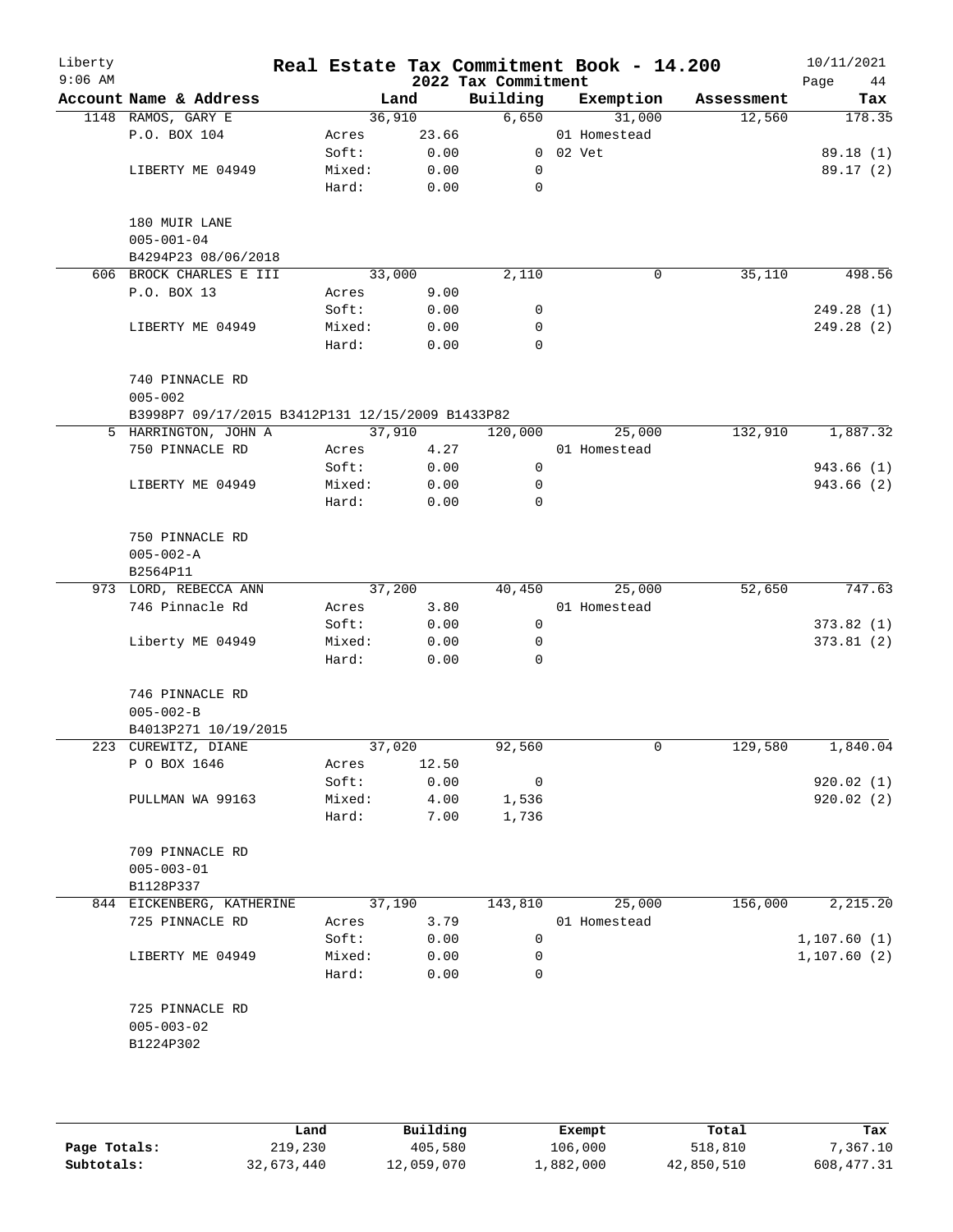| Liberty<br>$9:06$ AM |                                                |                 |               | 2022 Tax Commitment | Real Estate Tax Commitment Book - 14.200 |            | 10/11/2021<br>Page<br>45 |
|----------------------|------------------------------------------------|-----------------|---------------|---------------------|------------------------------------------|------------|--------------------------|
|                      | Account Name & Address                         |                 | Land          | Building            | Exemption                                | Assessment | Tax                      |
|                      | 180 DENKER, JEFFREY                            |                 | 44,040        | 208,380             | $\Omega$                                 | 252,420    | 3,584.36                 |
|                      | 5 DIANA DR                                     | Acres           | 20.00         |                     |                                          |            |                          |
|                      |                                                | Soft:           | 1.00          | 315                 |                                          |            | 1,792.18(1)              |
|                      | WOBURN MA 01801                                | Mixed:          | 0.00          | 0                   |                                          |            | 1,792.18(2)              |
|                      |                                                | Hard:           | 13.00         | 3,224               |                                          |            |                          |
|                      | 755 PINNACLE RD<br>$005 - 003 - 03$            |                 |               |                     |                                          |            |                          |
|                      | B4557P158 10/14/2020                           |                 |               |                     |                                          |            |                          |
|                      | 845 EICKENBERG, , KATHERINE                    |                 | 8,660         | 0                   | 0                                        | 8,660      | 122.97                   |
|                      | ELIZABETH BORNER                               | Acres           | 33.00         |                     |                                          |            |                          |
|                      | 725 PINNACLE RD                                | Soft:           | 3.00          | 945                 |                                          |            | 61.49(1)                 |
|                      | LIBERTY ME 04949                               | Mixed:<br>Hard: | 2.00<br>28.00 | 768<br>6,944        |                                          |            | 61.48(2)                 |
|                      |                                                |                 |               |                     |                                          |            |                          |
|                      | MEDOMAK RESERVE RD                             |                 |               |                     |                                          |            |                          |
|                      | $005 - 003 - 04$                               |                 |               |                     |                                          |            |                          |
|                      | B1193P286                                      |                 |               |                     |                                          |            |                          |
|                      | 989 HEWS, GUY F                                |                 | 33,250        | 0                   | $\mathbf 0$                              | 33,250     | 472.15                   |
|                      | 536 PINNACLE RD                                | Acres           | 20.00         |                     |                                          |            |                          |
|                      |                                                | Soft:           | 0.00          | 0                   |                                          |            | 236.08 (1)               |
|                      | LIBERTY ME 04949                               | Mixed:          | 0.00          | 0                   |                                          |            | 236.07(2)                |
|                      |                                                | Hard:           | 0.00          | $\mathbf 0$         |                                          |            |                          |
|                      | 53 HORSEBACK TRAIL                             |                 |               |                     |                                          |            |                          |
|                      | $005 - 004$                                    |                 |               |                     |                                          |            |                          |
|                      | B4589P298 12/28/2020                           |                 |               |                     |                                          |            |                          |
|                      | 579 MCMAHON, STEVE                             |                 | 23,330        | 23,090              | $\mathbf 0$                              | 46,420     | 659.16                   |
|                      | MCMAHON, CHERYL                                | Acres           | 11.00         |                     |                                          |            |                          |
|                      | 59 SUFFOLK ST                                  | Soft:           | 0.00          | 0                   |                                          |            | 329.58(1)                |
|                      |                                                | Mixed:          | 0.00          | 0                   |                                          |            | 329.58(2)                |
|                      | ROCKLAND ME 04841                              | Hard:           | 0.00          | 0                   |                                          |            |                          |
|                      | 93 MEDOMAK RESERVE RD<br>$005 - 005$           |                 |               |                     |                                          |            |                          |
|                      | B3871P287 06/20/2014<br>1027 WHITE, DONALD A & |                 | 2,070         | 0                   | 0                                        | 2,070      | 29.39                    |
|                      | SHARON M                                       |                 |               |                     |                                          |            |                          |
|                      | WHITE, BEVERLY &<br>JEFFERY R                  | Acres           | 0.05          |                     |                                          |            |                          |
|                      | 193 Oak Grove Road                             | Soft:           | 0.00          | 0                   |                                          |            | 14.70(1)                 |
|                      |                                                | Mixed:          | 0.00          | 0                   |                                          |            | 14.69(2)                 |
|                      | Vassalboro ME 04989                            | Hard:           | 0.00          | $\mathbf 0$         |                                          |            |                          |
|                      | MEDOMAK RESERVE RD<br>$005 - 006$              |                 |               |                     |                                          |            |                          |
|                      | B3838P210 11/19/2013                           |                 |               |                     |                                          |            |                          |
|                      | 874 ST. CLAIR, DAVID                           |                 | 55,750        | $\mathbf 0$         | $\mathbf 0$                              | 55,750     | 791.65                   |
|                      | ST. CLAIR, SANDRA L                            | Acres           | 64.00         |                     |                                          |            |                          |
|                      | PO BOX 226                                     | Soft:           | 0.00          | 0                   |                                          |            | 395.83(1)                |
|                      |                                                | Mixed:          | 0.00          | 0                   |                                          |            | 395.82(2)                |
|                      | LIBERTY ME 04949                               | Hard:           | 0.00          | 0                   |                                          |            |                          |
|                      | MEDOMAK RESERVE RD<br>$005 - 007$              |                 |               |                     |                                          |            |                          |
|                      | B3702P14 10/26/2013                            |                 |               |                     |                                          |            |                          |
|                      |                                                |                 |               |                     |                                          |            |                          |
|                      |                                                | Land            | Building      |                     | Exempt                                   | Total      | Tax                      |
| Page Totals:         | 167,100                                        |                 | 231,470       |                     | 0                                        | 398,570    | 5,659.68                 |

**Subtotals:** 32,840,540 12,290,540 1,882,000 43,249,080 614,136.99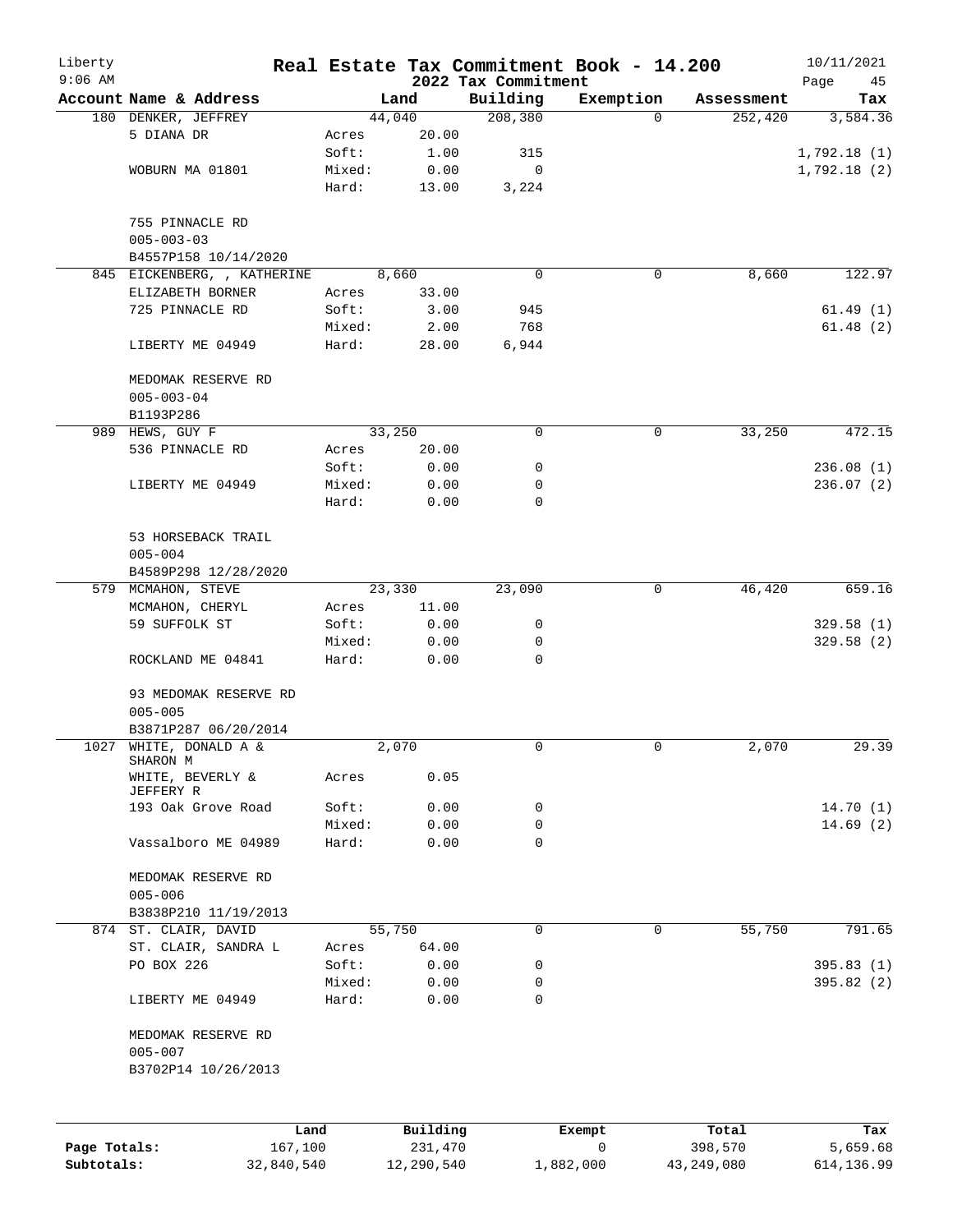| Liberty      |                                                     |                |                |                                 | Real Estate Tax Commitment Book - 14.200 |            | 10/11/2021        |
|--------------|-----------------------------------------------------|----------------|----------------|---------------------------------|------------------------------------------|------------|-------------------|
| $9:06$ AM    | Account Name & Address                              |                | Land           | 2022 Tax Commitment<br>Building | Exemption                                | Assessment | Page<br>46<br>Tax |
|              | 376 ST. CLAIR, DAVID                                |                | 31,250         | 0                               | $\Omega$                                 | 31,250     | 443.75            |
|              | PO BOX 226                                          | Acres          | 18.00          |                                 |                                          |            |                   |
|              |                                                     | Soft:          | 0.00           | 0                               |                                          |            | 221.88(1)         |
|              | LIBERTY ME 04949                                    | Mixed:         | 0.00           | 0                               |                                          |            | 221.87(2)         |
|              |                                                     | Hard:          | 0.00           | 0                               |                                          |            |                   |
|              | MEDOMAK RESERVE RD<br>$005 - 008$                   |                |                |                                 |                                          |            |                   |
|              | B3940P348 03/01/2015<br>439 HOOPER, WILLIAM W       |                | 52,500         | 0                               | 0                                        | 52,500     | 745.50            |
|              | 218 POLAND RANGE RD                                 | Acres          | 39.00          |                                 |                                          |            |                   |
|              |                                                     | Soft:          | 0.00           | 0                               |                                          |            | 372.75(1)         |
|              | POWNAL ME 04069                                     | Mixed:         | 0.00           | 0                               |                                          |            | 372.75 (2)        |
|              |                                                     | Hard:          | 0.00           | 0                               |                                          |            |                   |
|              | RIDGE SCHOOL RD<br>$005 - 009$                      |                |                |                                 |                                          |            |                   |
|              | B633P440                                            |                | 48,000         |                                 |                                          |            |                   |
|              | 258 DOBRIC, ALBINO                                  |                |                | 0                               | 0                                        | 48,000     | 681.60            |
|              | DOBRIC, ROSEMARY                                    | Acres          | 30.00          |                                 |                                          |            |                   |
|              | <b>45 KNOWLTON AVE</b>                              | Soft:          | 0.00           | 0                               |                                          |            | 340.80(1)         |
|              |                                                     | Mixed:         | 0.00           | 0                               |                                          |            | 340.80(2)         |
|              | OWLS HEAD ME 04854                                  | Hard:          | 0.00           | 0                               |                                          |            |                   |
|              | RIDGE SCHOOL RD                                     |                |                |                                 |                                          |            |                   |
|              | $005 - 009 - A$                                     |                |                |                                 |                                          |            |                   |
|              | B1221P150                                           |                |                |                                 |                                          |            |                   |
|              | 1103 MARPLE, BRICE                                  |                | 52,640         | 0                               | $\mathbf 0$                              | 52,640     | 747.49            |
|              | JAMES, BRICE, THOMAS<br>MARPLE                      | Acres          | 39.28          |                                 |                                          |            |                   |
|              | 765 HARTLAND TPK                                    | Soft:          | 0.00           | 0                               |                                          |            | 373.75(1)         |
|              |                                                     | Mixed:         | 0.00           | 0                               |                                          |            | 373.74 (2)        |
|              | VERNON CT 06066                                     | Hard:          | 0.00           | 0                               |                                          |            |                   |
|              | SPENCER HILL RD                                     |                |                |                                 |                                          |            |                   |
|              | $005 - 010$                                         |                |                |                                 |                                          |            |                   |
|              | B2740P14                                            |                |                |                                 |                                          |            |                   |
|              | 438 RANONE, KAREN LTA                               |                | 35,720         | 6,910                           | 0                                        | 42,630     | 605.35            |
|              | 48 BRIARWOOD RD                                     | Acres<br>Soft: | 13.22          |                                 |                                          |            |                   |
|              | NORTH SCITUATE RI 02857 Mixed:                      |                | 0.00<br>0.00   | 0<br>$\mathbf 0$                |                                          |            | 302.68(1)         |
|              |                                                     | Hard:          |                | 0                               |                                          |            | 302.67(2)         |
|              |                                                     |                | 0.00           |                                 |                                          |            |                   |
|              | RIDGE SCHOOL RD<br>$005 - 010 - A$                  |                |                |                                 |                                          |            |                   |
|              | B3915P162 11/10/2014                                |                |                |                                 |                                          |            |                   |
|              | 506 KEEGAN, ROBERT A<br>18 LAKE ST GEORGE           | Acres          | 32,000<br>2.00 | 28,250                          | 25,000<br>01 Homestead                   | 35,250     | 500.55            |
|              | TERRACE                                             |                |                |                                 |                                          |            |                   |
|              |                                                     | Soft:          | 0.00           | 0                               |                                          |            | 250.28(1)         |
|              | LIBERTY ME 04949                                    | Mixed:         | 0.00           | 0                               |                                          |            | 250.27(2)         |
|              |                                                     | Hard:          | 0.00           | $\mathsf{O}$                    |                                          |            |                   |
|              | 194 RIDGE SCHOOL RD<br>$005 - 010 - B$<br>B1232P194 |                |                |                                 |                                          |            |                   |
|              |                                                     |                |                |                                 |                                          |            |                   |
|              | Land                                                |                | Building       |                                 | Exempt                                   | Total      | Tax               |
| Page Totals: | 252,110                                             |                | 35,160         |                                 | 25,000                                   | 262,270    | 3,724.24          |

**Subtotals:** 33,092,650 12,325,700 1,907,000 43,511,350 617,861.23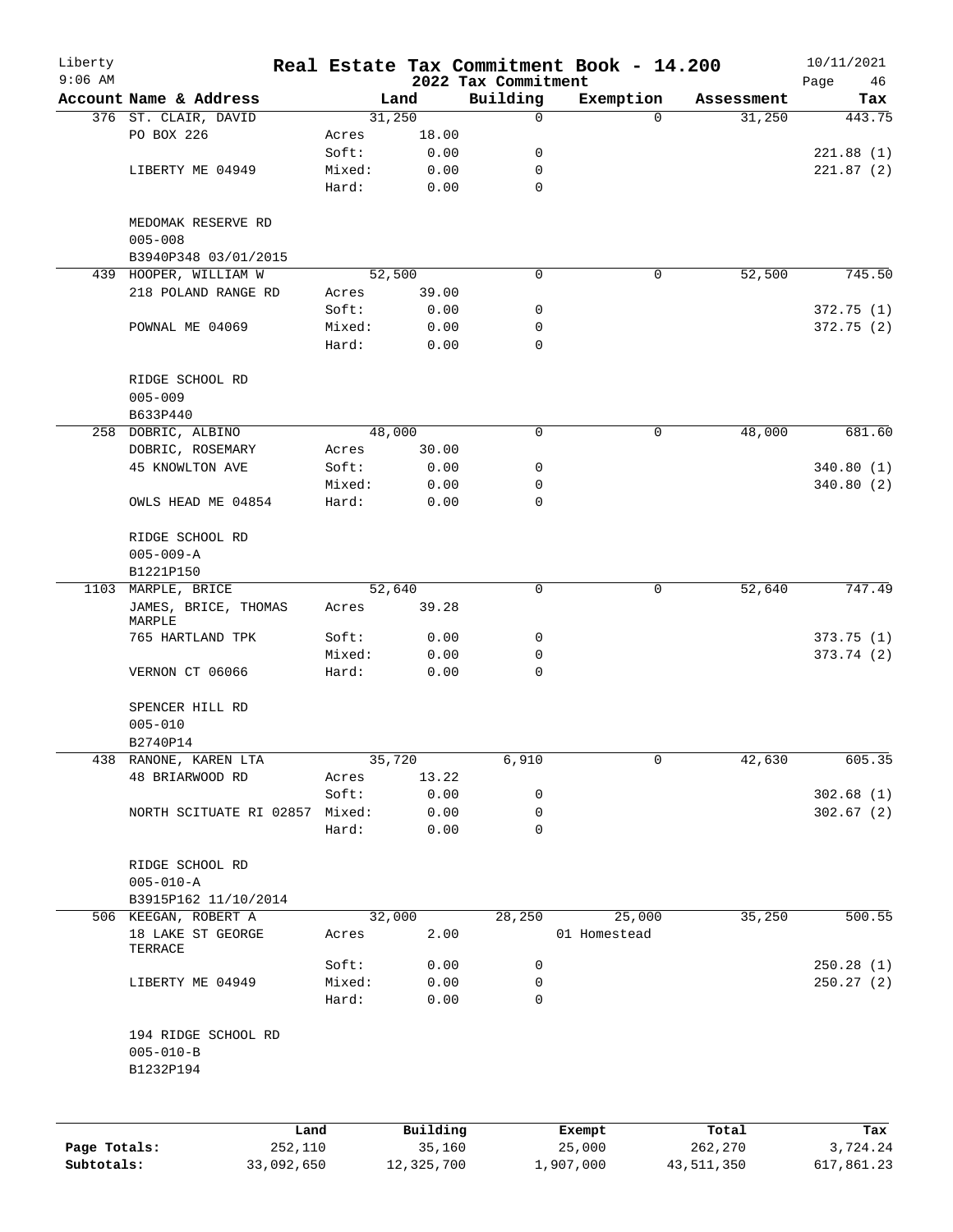| Liberty      |                                             |         |                |                     | Real Estate Tax Commitment Book - 14.200 |            | 10/11/2021 |
|--------------|---------------------------------------------|---------|----------------|---------------------|------------------------------------------|------------|------------|
| $9:06$ AM    |                                             |         |                | 2022 Tax Commitment |                                          |            | Page<br>47 |
|              | Account Name & Address                      |         | Land           | Building            | Exemption                                | Assessment | Tax        |
|              | 912 SPENCER, CHRIS<br>29 SPENCER HILL RD    | Acres   | 33,450<br>5.00 | 57,620              | 25,000<br>01 Homestead                   | 66,070     | 938.19     |
|              |                                             | Soft:   | 0.00           | 0                   |                                          |            | 469.10(1)  |
|              | LIBERTY ME 04949                            | Mixed:  | 0.00           | 0                   |                                          |            | 469.09(2)  |
|              |                                             | Hard:   | 0.00           | $\mathbf 0$         |                                          |            |            |
|              |                                             |         |                |                     |                                          |            |            |
|              | 29 SPENCER HILL RD/276                      |         |                |                     |                                          |            |            |
|              | $005 - 010 - C$                             |         |                |                     |                                          |            |            |
|              | B2950P23                                    |         |                |                     |                                          |            |            |
|              | 1186 LEMIEUX, ROBIN L                       |         | 20,750         | 0                   | 0                                        | 20,750     | 294.65     |
|              | MICHAEL LEMIEUX                             | Acres   | 2.50           |                     |                                          |            |            |
|              | 1008 MARIAN AVE                             | Soft:   | 0.00           | 0                   |                                          |            | 147.33(1)  |
|              |                                             | Mixed:  | 0.00           | 0                   |                                          |            | 147.32 (2) |
|              | BELLEVUE NE 68005                           | Hard:   | 0.00           | $\Omega$            |                                          |            |            |
|              |                                             |         |                |                     |                                          |            |            |
|              | SPENCER HILL RD & RIDGE                     |         |                |                     |                                          |            |            |
|              | $005 - 010 - C1$                            |         |                |                     |                                          |            |            |
|              | B3229P64                                    |         |                |                     |                                          |            |            |
| 277          | SALLY ECCLESTON<br>IRREVOCABLE LIVING       |         | 24,950         | 0                   | 0                                        | 24,950     | 354.29     |
|              | TRUST                                       |         |                |                     |                                          |            |            |
|              | 7 ELM ST                                    | Acres   | 5.30           |                     |                                          |            |            |
|              |                                             | Soft:   | 0.00           | 0                   |                                          |            | 177.15(1)  |
|              | COVENTRY RI 02816                           | Mixed:  | 0.00           | $\mathbf 0$         |                                          |            | 177.14(2)  |
|              |                                             | Hard:   | 0.00           | $\Omega$            |                                          |            |            |
|              |                                             |         |                |                     |                                          |            |            |
|              | RIDGE SCHOOL RD                             |         |                |                     |                                          |            |            |
|              | $005 - 010 - D$                             |         |                |                     |                                          |            |            |
|              | B4337P183 01/02/2019                        |         |                |                     |                                          |            |            |
|              | 221 WHITNEY, HARRIET L                      |         | 45,950         | 67,360              | 0                                        | 113,310    | 1,609.00   |
|              | 214 Ridge School Road                       | Acres   | 14.50          |                     |                                          |            |            |
|              |                                             | Soft:   | 0.00           | 0                   |                                          |            | 804.50(1)  |
|              | Liberty ME 04949                            | Mixed:  | 0.00           | 0                   |                                          |            | 804.50 (2) |
|              |                                             | Hard:   | 0.00           | $\mathbf 0$         |                                          |            |            |
|              |                                             |         |                |                     |                                          |            |            |
|              | 214 RIDGE SCHOOL RD                         |         |                |                     |                                          |            |            |
|              | $005 - 010 - E$ , F                         |         |                |                     |                                          |            |            |
|              | B4573P114 B2802P38<br>1055 DARIGAN, MICHAEL |         | 26,680         | 0                   | $\mathbf 0$                              | 26,680     | 378.86     |
|              | 604 WEST REACH DRIVE                        | Acres   | 6.45           |                     |                                          |            |            |
|              |                                             | Soft:   | 0.00           | 0                   |                                          |            | 189.43(1)  |
|              | JAMESTOWN RI 02835                          | Mixed:  | 0.00           | 0                   |                                          |            | 189.43(2)  |
|              |                                             | Hard:   | 0.00           | 0                   |                                          |            |            |
|              |                                             |         |                |                     |                                          |            |            |
|              | RIDGE SCHOOL RD                             |         |                |                     |                                          |            |            |
|              | $005 - 010 - G$                             |         |                |                     |                                          |            |            |
|              | B4318P87 10/18/2018                         |         |                |                     |                                          |            |            |
|              | 1284 Darigan, Michael                       |         | 25,900         | 0                   | 0                                        | 25,900     | 367.78     |
|              | P.O.BOX 225                                 | Acres   | 5.93           |                     |                                          |            |            |
|              |                                             | Soft:   | 0.00           | 0                   |                                          |            | 183.89(1)  |
|              | LIBERTY ME 04949 0225                       | Mixed:  | 0.00           | 0                   |                                          |            | 183.89(2)  |
|              |                                             | Hard:   | 0.00           | 0                   |                                          |            |            |
|              |                                             |         |                |                     |                                          |            |            |
|              | SPENCER HILL RD                             |         |                |                     |                                          |            |            |
|              | $005 - 010 - H$                             |         |                |                     |                                          |            |            |
|              | B4270P182 06/04/2018                        |         |                |                     |                                          |            |            |
|              |                                             |         |                |                     |                                          |            |            |
|              |                                             | Land    | Building       |                     | Exempt                                   | Total      | Tax        |
| Page Totals: |                                             | 177,680 | 124,980        |                     | 25,000                                   | 277,660    | 3,942.77   |
| Subtotals:   | 33, 270, 330                                |         | 12,450,680     |                     | 1,932,000                                | 43,789,010 | 621,804.00 |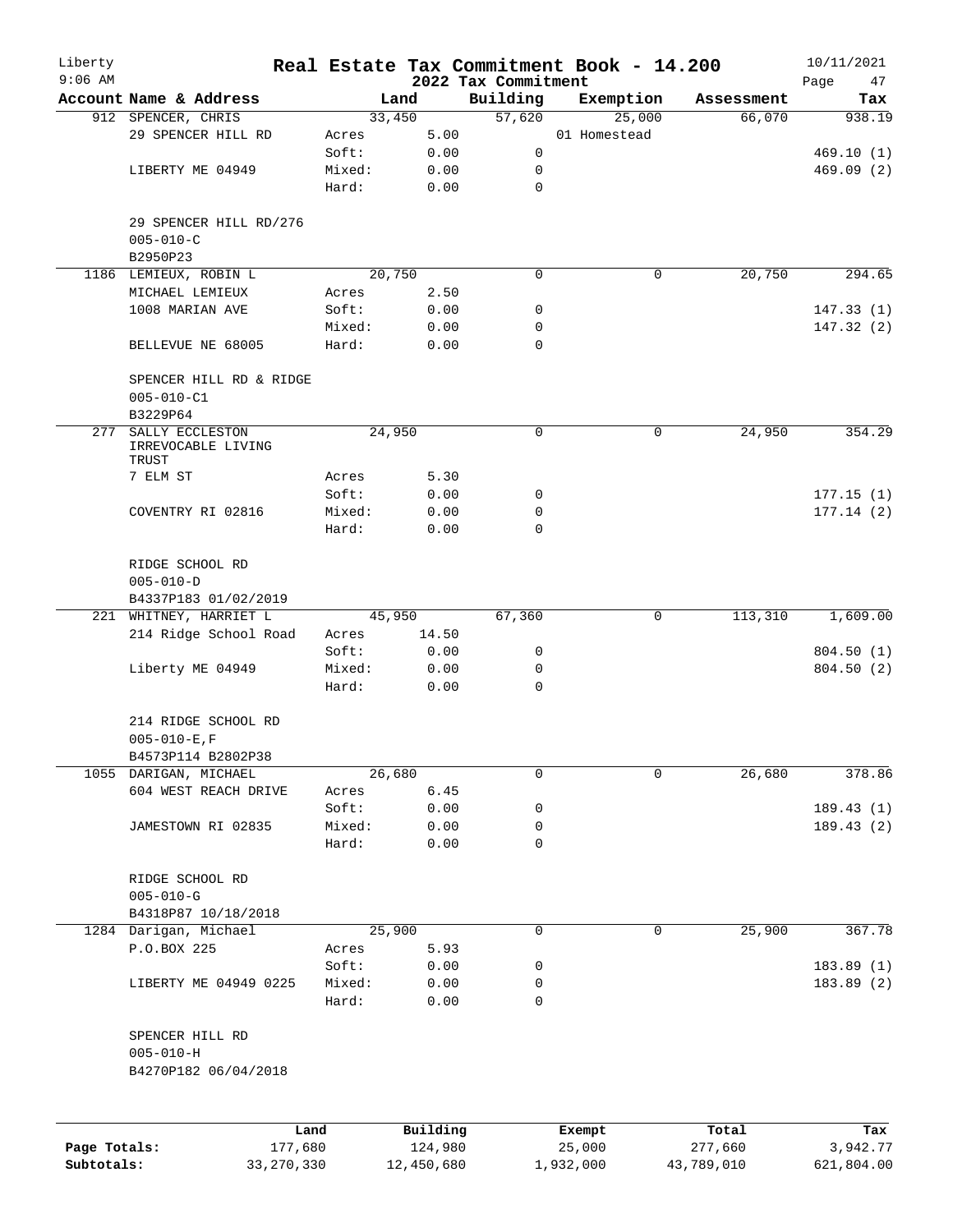| Liberty<br>$9:06$ AM |                                                    |        |        | 2022 Tax Commitment | Real Estate Tax Commitment Book - 14.200 |            | 10/11/2021<br>Page<br>48 |
|----------------------|----------------------------------------------------|--------|--------|---------------------|------------------------------------------|------------|--------------------------|
|                      | Account Name & Address                             |        | Land   | Building            | Exemption                                | Assessment | Tax                      |
|                      | 1143 SPENCER, DALE                                 |        | 41,690 | 44,500              | $\Omega$                                 | 86,190     | 1,223.90                 |
|                      | 38 BRADFORD LANE                                   | Acres  | 10.49  |                     |                                          |            |                          |
|                      |                                                    | Soft:  | 0.00   | 0                   |                                          |            | 611.95(1)                |
|                      | SOUTH CHINA ME 04358                               | Mixed: | 0.00   | $\mathbf 0$         |                                          |            | 611.95(2)                |
|                      |                                                    | Hard:  | 0.00   | $\Omega$            |                                          |            |                          |
|                      |                                                    |        |        |                     |                                          |            |                          |
|                      | 12 SPENCER HILL RD                                 |        |        |                     |                                          |            |                          |
|                      | $005 - 010 - J$                                    |        |        |                     |                                          |            |                          |
|                      | B2950P23                                           |        |        |                     |                                          |            |                          |
|                      | 275 SALLY ECCLESTON<br>IRREVOCABLE LIVING<br>TRUST |        | 32,880 | 35,780              | 0                                        | 68,660     | 974.97                   |
|                      | 7 ELM ST                                           | Acres  | 3.60   |                     |                                          |            |                          |
|                      |                                                    | Soft:  | 0.00   | 0                   |                                          |            | 487.49 (1)               |
|                      | COVENTRY RI 02816                                  | Mixed: | 0.00   | 0                   |                                          |            | 487.48 (2)               |
|                      |                                                    | Hard:  | 0.00   | $\mathbf 0$         |                                          |            |                          |
|                      |                                                    |        |        |                     |                                          |            |                          |
|                      | 147 RIDGE SCHOOL RD                                |        |        |                     |                                          |            |                          |
|                      | $005 - 011$                                        |        |        |                     |                                          |            |                          |
|                      | B4337P185 01/02/2018 B4337P181 01/02/2018          |        |        |                     |                                          |            |                          |
| 1294                 | SALLY ECCLESTON<br>IRREVOCABLE LIVING<br>TRUST     |        | 15,560 | $\mathbf 0$         | $\mathsf{O}$                             | 15,560     | 220.95                   |
|                      | 7 ELM ST                                           | Acres  | 10.56  |                     |                                          |            |                          |
|                      |                                                    | Soft:  | 0.00   | 0                   |                                          |            | 110.48(1)                |
|                      | COVENTRY RI 02816                                  | Mixed: | 0.00   | 0                   |                                          |            | 110.47(2)                |
|                      |                                                    | Hard:  | 0.00   | $\Omega$            |                                          |            |                          |
|                      |                                                    |        |        |                     |                                          |            |                          |
|                      | RIDGE SCHOOL RD                                    |        |        |                     |                                          |            |                          |
|                      | $005 - 011 - 01$                                   |        |        |                     |                                          |            |                          |
|                      | B4337P185 01/02/2018 B4337P181 01/02/2018          |        |        |                     |                                          |            |                          |
|                      | 554 RUSSELL, HOWARD AS<br><b>TRUSTEE</b>           |        | 32,000 | 68,680              | 0                                        | 100,680    | 1,429.66                 |
|                      | LAWSON, JANE E. AS<br>TRUSTEE                      | Acres  | 2.00   |                     |                                          |            |                          |
|                      | 163 WINDY ROW                                      | Soft:  | 0.00   | 0                   |                                          |            | 714.83 (1)               |
|                      |                                                    | Mixed: | 0.00   | 0                   |                                          |            | 714.83(2)                |
|                      | PETERBOROUGH NH 03458                              | Hard:  | 0.00   | 0                   |                                          |            |                          |
|                      | 160 RIDGE SCHOOL RD                                |        |        |                     |                                          |            |                          |
|                      | $005 - 012$                                        |        |        |                     |                                          |            |                          |
|                      | B3459P10 07/16/2010                                |        |        |                     |                                          |            |                          |
|                      | 334 FOLEY, DOMINIQUE<br>PERSONAL REP               |        | 27,000 | 0                   | 0                                        | 27,000     | 383.40                   |
|                      | P.O. BOX 1360                                      | Acres  | 5.00   |                     |                                          |            |                          |
|                      |                                                    | Soft:  | 0.00   | 0                   |                                          |            | 191.70 (1)               |
|                      | GRAY ME 04039                                      | Mixed: | 0.00   | 0                   |                                          |            | 191.70 (2)               |
|                      |                                                    | Hard:  | 0.00   | 0                   |                                          |            |                          |
|                      | STICKNEY HILL RD                                   |        |        |                     |                                          |            |                          |
|                      | $005 - 013$                                        |        |        |                     |                                          |            |                          |
|                      | B2007P203                                          |        |        |                     |                                          |            |                          |
|                      |                                                    |        |        |                     |                                          |            |                          |

|              | Land         | Building   | Exempt    | Total      | Tax        |
|--------------|--------------|------------|-----------|------------|------------|
| Page Totals: | 149.130      | 148,960    |           | 298,090    | 4,232.88   |
| Subtotals:   | 33, 419, 460 | 12,599,640 | 1,932,000 | 44,087,100 | 626,036.88 |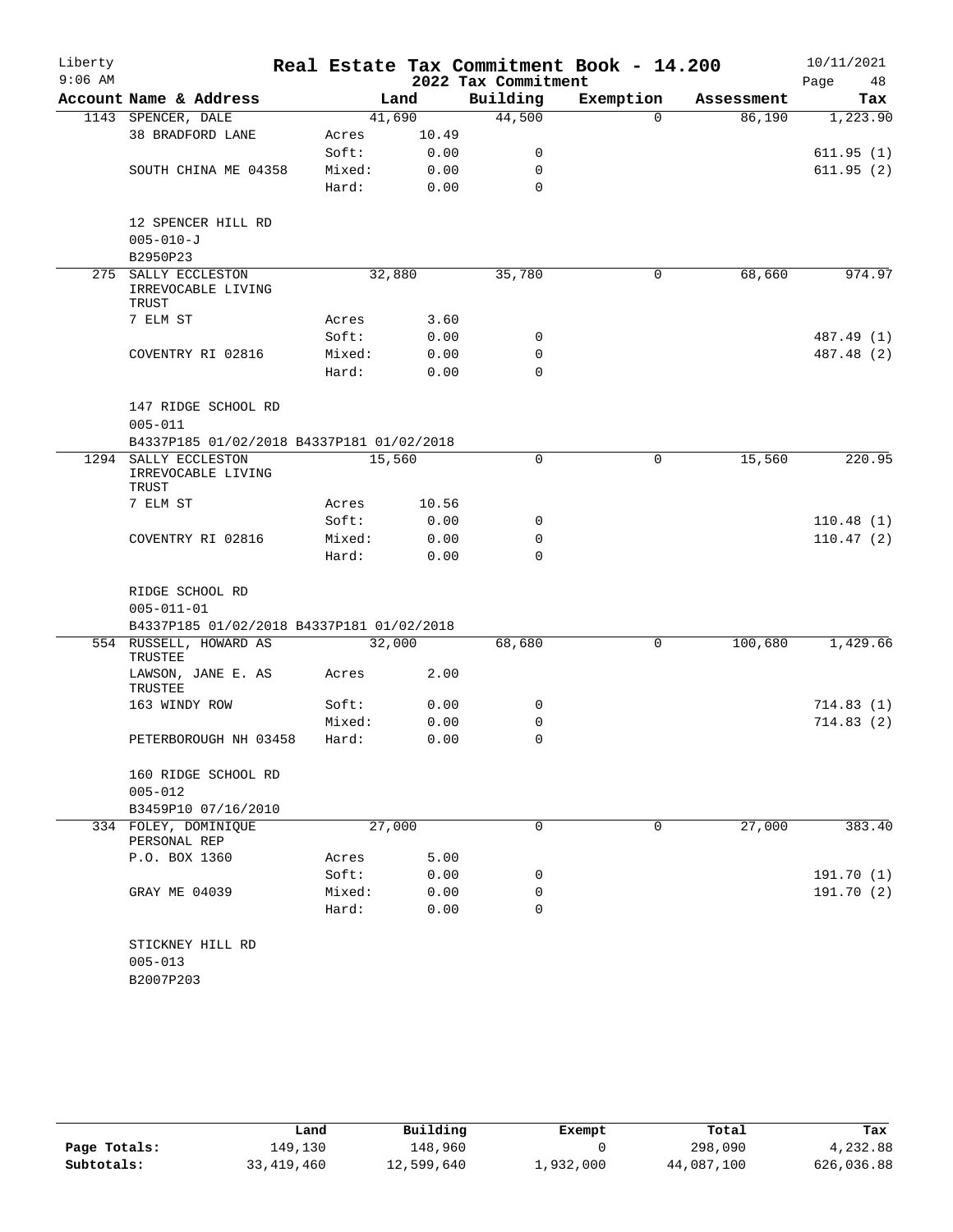| 2022 Tax Commitment<br>Page<br>Building<br>Exemption<br>Account Name & Address<br>Land<br>Assessment<br>534 KRADOSKA, YTA<br>411,030<br>$\mathsf{O}$<br>411,030<br>$\Omega$<br>22.00<br>706 BARBERRY DR<br>Acres<br>Soft:<br>0.00<br>0<br>0.00<br>CINNAMINSON NJ 08077<br>Mixed:<br>0<br>Hard:<br>$\mathbf 0$<br>0.00<br>STICKNEY HILL ROAD<br>$005 - 014$<br>B792P369<br>566,570<br>$\mathbf 0$<br>0<br>566,570<br>KNOWLTON, LEONARD W<br>1285<br>159 BLUEBERRY LN<br>64.00<br>Acres<br>Soft:<br>9.00<br>2,835<br>LIBERTY ME 04949<br>Mixed:<br>30.57<br>11,739<br>Hard:<br>11.00<br>2,728<br>BLUEBERRY LANE<br>$005 - 015$<br>B4210P11<br>922 ST. CLAIR, SANDRA<br>165,750<br>35,950<br>201,700<br>0<br>P.O. BOX 226<br>2.00<br>Acres<br>Soft:<br>0.00<br>0<br>LIBERTY ME 04949<br>Mixed:<br>0.00<br>0<br>$\mathbf 0$<br>Hard:<br>0.00<br>14 ST. CLAIR WAY<br>$005 - 015 - 02A$<br>B1237P87<br>116,760<br>24,730<br>0<br>141,490<br>923 ST. CLAIR, WAYNE<br>ST. CLAIR, BARBARA A<br>1.01<br>Acres<br>0.00<br>339 SOUTH MOUNTAIN<br>Soft:<br>0<br>VALLEY HWY<br>Mixed:<br>0.00<br>0<br>Hard:<br>0.00<br>0<br>MONTVILLE ME 04941<br>15 ST. CLAIR WAY<br>$005 - 015 - 02B$<br>B1257P85<br>527 LANPHERE, RYAN D<br>150,820<br>113,640<br>0<br>264,460<br>LANPHERE, ERICA J<br>1.05<br>Acres<br>416 GURNEYTOWN RD.<br>Soft:<br>0.00<br>0<br>Mixed:<br>0.00<br>0<br>Hard:<br>0.00<br>0<br>APPLETON ME 04862<br>116 BLUEBERRY LN<br>$005 - 015 - 03$ | 49<br>Tax                   |
|-------------------------------------------------------------------------------------------------------------------------------------------------------------------------------------------------------------------------------------------------------------------------------------------------------------------------------------------------------------------------------------------------------------------------------------------------------------------------------------------------------------------------------------------------------------------------------------------------------------------------------------------------------------------------------------------------------------------------------------------------------------------------------------------------------------------------------------------------------------------------------------------------------------------------------------------------------------------------------------------------------------------------------------------------------------------------------------------------------------------------------------------------------------------------------------------------------------------------------------------------------------------------------------------------------------------------------------------------------------------------------------------------------------------------------------------------|-----------------------------|
|                                                                                                                                                                                                                                                                                                                                                                                                                                                                                                                                                                                                                                                                                                                                                                                                                                                                                                                                                                                                                                                                                                                                                                                                                                                                                                                                                                                                                                                 | 5,836.63                    |
|                                                                                                                                                                                                                                                                                                                                                                                                                                                                                                                                                                                                                                                                                                                                                                                                                                                                                                                                                                                                                                                                                                                                                                                                                                                                                                                                                                                                                                                 | 2,918.32(1)<br>2,918.31 (2) |
|                                                                                                                                                                                                                                                                                                                                                                                                                                                                                                                                                                                                                                                                                                                                                                                                                                                                                                                                                                                                                                                                                                                                                                                                                                                                                                                                                                                                                                                 |                             |
|                                                                                                                                                                                                                                                                                                                                                                                                                                                                                                                                                                                                                                                                                                                                                                                                                                                                                                                                                                                                                                                                                                                                                                                                                                                                                                                                                                                                                                                 |                             |
|                                                                                                                                                                                                                                                                                                                                                                                                                                                                                                                                                                                                                                                                                                                                                                                                                                                                                                                                                                                                                                                                                                                                                                                                                                                                                                                                                                                                                                                 |                             |
|                                                                                                                                                                                                                                                                                                                                                                                                                                                                                                                                                                                                                                                                                                                                                                                                                                                                                                                                                                                                                                                                                                                                                                                                                                                                                                                                                                                                                                                 |                             |
|                                                                                                                                                                                                                                                                                                                                                                                                                                                                                                                                                                                                                                                                                                                                                                                                                                                                                                                                                                                                                                                                                                                                                                                                                                                                                                                                                                                                                                                 |                             |
|                                                                                                                                                                                                                                                                                                                                                                                                                                                                                                                                                                                                                                                                                                                                                                                                                                                                                                                                                                                                                                                                                                                                                                                                                                                                                                                                                                                                                                                 |                             |
|                                                                                                                                                                                                                                                                                                                                                                                                                                                                                                                                                                                                                                                                                                                                                                                                                                                                                                                                                                                                                                                                                                                                                                                                                                                                                                                                                                                                                                                 | 8,045.29                    |
|                                                                                                                                                                                                                                                                                                                                                                                                                                                                                                                                                                                                                                                                                                                                                                                                                                                                                                                                                                                                                                                                                                                                                                                                                                                                                                                                                                                                                                                 |                             |
|                                                                                                                                                                                                                                                                                                                                                                                                                                                                                                                                                                                                                                                                                                                                                                                                                                                                                                                                                                                                                                                                                                                                                                                                                                                                                                                                                                                                                                                 | 4,022.65(1)                 |
|                                                                                                                                                                                                                                                                                                                                                                                                                                                                                                                                                                                                                                                                                                                                                                                                                                                                                                                                                                                                                                                                                                                                                                                                                                                                                                                                                                                                                                                 | 4,022.64(2)                 |
|                                                                                                                                                                                                                                                                                                                                                                                                                                                                                                                                                                                                                                                                                                                                                                                                                                                                                                                                                                                                                                                                                                                                                                                                                                                                                                                                                                                                                                                 |                             |
|                                                                                                                                                                                                                                                                                                                                                                                                                                                                                                                                                                                                                                                                                                                                                                                                                                                                                                                                                                                                                                                                                                                                                                                                                                                                                                                                                                                                                                                 |                             |
|                                                                                                                                                                                                                                                                                                                                                                                                                                                                                                                                                                                                                                                                                                                                                                                                                                                                                                                                                                                                                                                                                                                                                                                                                                                                                                                                                                                                                                                 |                             |
|                                                                                                                                                                                                                                                                                                                                                                                                                                                                                                                                                                                                                                                                                                                                                                                                                                                                                                                                                                                                                                                                                                                                                                                                                                                                                                                                                                                                                                                 |                             |
|                                                                                                                                                                                                                                                                                                                                                                                                                                                                                                                                                                                                                                                                                                                                                                                                                                                                                                                                                                                                                                                                                                                                                                                                                                                                                                                                                                                                                                                 | 2,864.14                    |
|                                                                                                                                                                                                                                                                                                                                                                                                                                                                                                                                                                                                                                                                                                                                                                                                                                                                                                                                                                                                                                                                                                                                                                                                                                                                                                                                                                                                                                                 |                             |
|                                                                                                                                                                                                                                                                                                                                                                                                                                                                                                                                                                                                                                                                                                                                                                                                                                                                                                                                                                                                                                                                                                                                                                                                                                                                                                                                                                                                                                                 | 1,432.07(1)                 |
|                                                                                                                                                                                                                                                                                                                                                                                                                                                                                                                                                                                                                                                                                                                                                                                                                                                                                                                                                                                                                                                                                                                                                                                                                                                                                                                                                                                                                                                 | 1,432.07(2)                 |
|                                                                                                                                                                                                                                                                                                                                                                                                                                                                                                                                                                                                                                                                                                                                                                                                                                                                                                                                                                                                                                                                                                                                                                                                                                                                                                                                                                                                                                                 |                             |
|                                                                                                                                                                                                                                                                                                                                                                                                                                                                                                                                                                                                                                                                                                                                                                                                                                                                                                                                                                                                                                                                                                                                                                                                                                                                                                                                                                                                                                                 |                             |
|                                                                                                                                                                                                                                                                                                                                                                                                                                                                                                                                                                                                                                                                                                                                                                                                                                                                                                                                                                                                                                                                                                                                                                                                                                                                                                                                                                                                                                                 |                             |
|                                                                                                                                                                                                                                                                                                                                                                                                                                                                                                                                                                                                                                                                                                                                                                                                                                                                                                                                                                                                                                                                                                                                                                                                                                                                                                                                                                                                                                                 |                             |
|                                                                                                                                                                                                                                                                                                                                                                                                                                                                                                                                                                                                                                                                                                                                                                                                                                                                                                                                                                                                                                                                                                                                                                                                                                                                                                                                                                                                                                                 | 2,009.16                    |
|                                                                                                                                                                                                                                                                                                                                                                                                                                                                                                                                                                                                                                                                                                                                                                                                                                                                                                                                                                                                                                                                                                                                                                                                                                                                                                                                                                                                                                                 |                             |
|                                                                                                                                                                                                                                                                                                                                                                                                                                                                                                                                                                                                                                                                                                                                                                                                                                                                                                                                                                                                                                                                                                                                                                                                                                                                                                                                                                                                                                                 | 1,004.58(1)                 |
|                                                                                                                                                                                                                                                                                                                                                                                                                                                                                                                                                                                                                                                                                                                                                                                                                                                                                                                                                                                                                                                                                                                                                                                                                                                                                                                                                                                                                                                 | 1,004.58(2)                 |
|                                                                                                                                                                                                                                                                                                                                                                                                                                                                                                                                                                                                                                                                                                                                                                                                                                                                                                                                                                                                                                                                                                                                                                                                                                                                                                                                                                                                                                                 |                             |
|                                                                                                                                                                                                                                                                                                                                                                                                                                                                                                                                                                                                                                                                                                                                                                                                                                                                                                                                                                                                                                                                                                                                                                                                                                                                                                                                                                                                                                                 |                             |
|                                                                                                                                                                                                                                                                                                                                                                                                                                                                                                                                                                                                                                                                                                                                                                                                                                                                                                                                                                                                                                                                                                                                                                                                                                                                                                                                                                                                                                                 |                             |
|                                                                                                                                                                                                                                                                                                                                                                                                                                                                                                                                                                                                                                                                                                                                                                                                                                                                                                                                                                                                                                                                                                                                                                                                                                                                                                                                                                                                                                                 | 3,755.33                    |
|                                                                                                                                                                                                                                                                                                                                                                                                                                                                                                                                                                                                                                                                                                                                                                                                                                                                                                                                                                                                                                                                                                                                                                                                                                                                                                                                                                                                                                                 |                             |
|                                                                                                                                                                                                                                                                                                                                                                                                                                                                                                                                                                                                                                                                                                                                                                                                                                                                                                                                                                                                                                                                                                                                                                                                                                                                                                                                                                                                                                                 | 1,877.67(1)                 |
|                                                                                                                                                                                                                                                                                                                                                                                                                                                                                                                                                                                                                                                                                                                                                                                                                                                                                                                                                                                                                                                                                                                                                                                                                                                                                                                                                                                                                                                 | 1,877.66(2)                 |
|                                                                                                                                                                                                                                                                                                                                                                                                                                                                                                                                                                                                                                                                                                                                                                                                                                                                                                                                                                                                                                                                                                                                                                                                                                                                                                                                                                                                                                                 |                             |
|                                                                                                                                                                                                                                                                                                                                                                                                                                                                                                                                                                                                                                                                                                                                                                                                                                                                                                                                                                                                                                                                                                                                                                                                                                                                                                                                                                                                                                                 |                             |
| B4039P81 02/12/2016                                                                                                                                                                                                                                                                                                                                                                                                                                                                                                                                                                                                                                                                                                                                                                                                                                                                                                                                                                                                                                                                                                                                                                                                                                                                                                                                                                                                                             |                             |
| 239,380<br>520 CHASSE, JIMMY<br>145,330<br>94,050<br>0                                                                                                                                                                                                                                                                                                                                                                                                                                                                                                                                                                                                                                                                                                                                                                                                                                                                                                                                                                                                                                                                                                                                                                                                                                                                                                                                                                                          | 3,399.20                    |
| CHASSE, CHARLENE<br>1.01<br>Acres                                                                                                                                                                                                                                                                                                                                                                                                                                                                                                                                                                                                                                                                                                                                                                                                                                                                                                                                                                                                                                                                                                                                                                                                                                                                                                                                                                                                               |                             |
| 8 Twin Ledges<br>Soft:<br>0.00<br>0                                                                                                                                                                                                                                                                                                                                                                                                                                                                                                                                                                                                                                                                                                                                                                                                                                                                                                                                                                                                                                                                                                                                                                                                                                                                                                                                                                                                             | 1,699.60(1)                 |
| Mixed:<br>0.00<br>0                                                                                                                                                                                                                                                                                                                                                                                                                                                                                                                                                                                                                                                                                                                                                                                                                                                                                                                                                                                                                                                                                                                                                                                                                                                                                                                                                                                                                             | 1,699.60(2)                 |
| Liberty ME 04949<br>0.00<br>0<br>Hard:                                                                                                                                                                                                                                                                                                                                                                                                                                                                                                                                                                                                                                                                                                                                                                                                                                                                                                                                                                                                                                                                                                                                                                                                                                                                                                                                                                                                          |                             |
| 8 TWIN LEDGES                                                                                                                                                                                                                                                                                                                                                                                                                                                                                                                                                                                                                                                                                                                                                                                                                                                                                                                                                                                                                                                                                                                                                                                                                                                                                                                                                                                                                                   |                             |
| $005 - 015 - 04$                                                                                                                                                                                                                                                                                                                                                                                                                                                                                                                                                                                                                                                                                                                                                                                                                                                                                                                                                                                                                                                                                                                                                                                                                                                                                                                                                                                                                                |                             |
| B3639P68 09/11/2020                                                                                                                                                                                                                                                                                                                                                                                                                                                                                                                                                                                                                                                                                                                                                                                                                                                                                                                                                                                                                                                                                                                                                                                                                                                                                                                                                                                                                             |                             |
|                                                                                                                                                                                                                                                                                                                                                                                                                                                                                                                                                                                                                                                                                                                                                                                                                                                                                                                                                                                                                                                                                                                                                                                                                                                                                                                                                                                                                                                 |                             |
|                                                                                                                                                                                                                                                                                                                                                                                                                                                                                                                                                                                                                                                                                                                                                                                                                                                                                                                                                                                                                                                                                                                                                                                                                                                                                                                                                                                                                                                 |                             |

|              | Land       | Building   | Exempt    | Total      | Tax        |
|--------------|------------|------------|-----------|------------|------------|
| Page Totals: | 1,556,260  | 268,370    |           | 1,824,630  | 25,909.75  |
| Subtotals:   | 34,975,720 | 12,868,010 | 1,932,000 | 45,911,730 | 651,946.63 |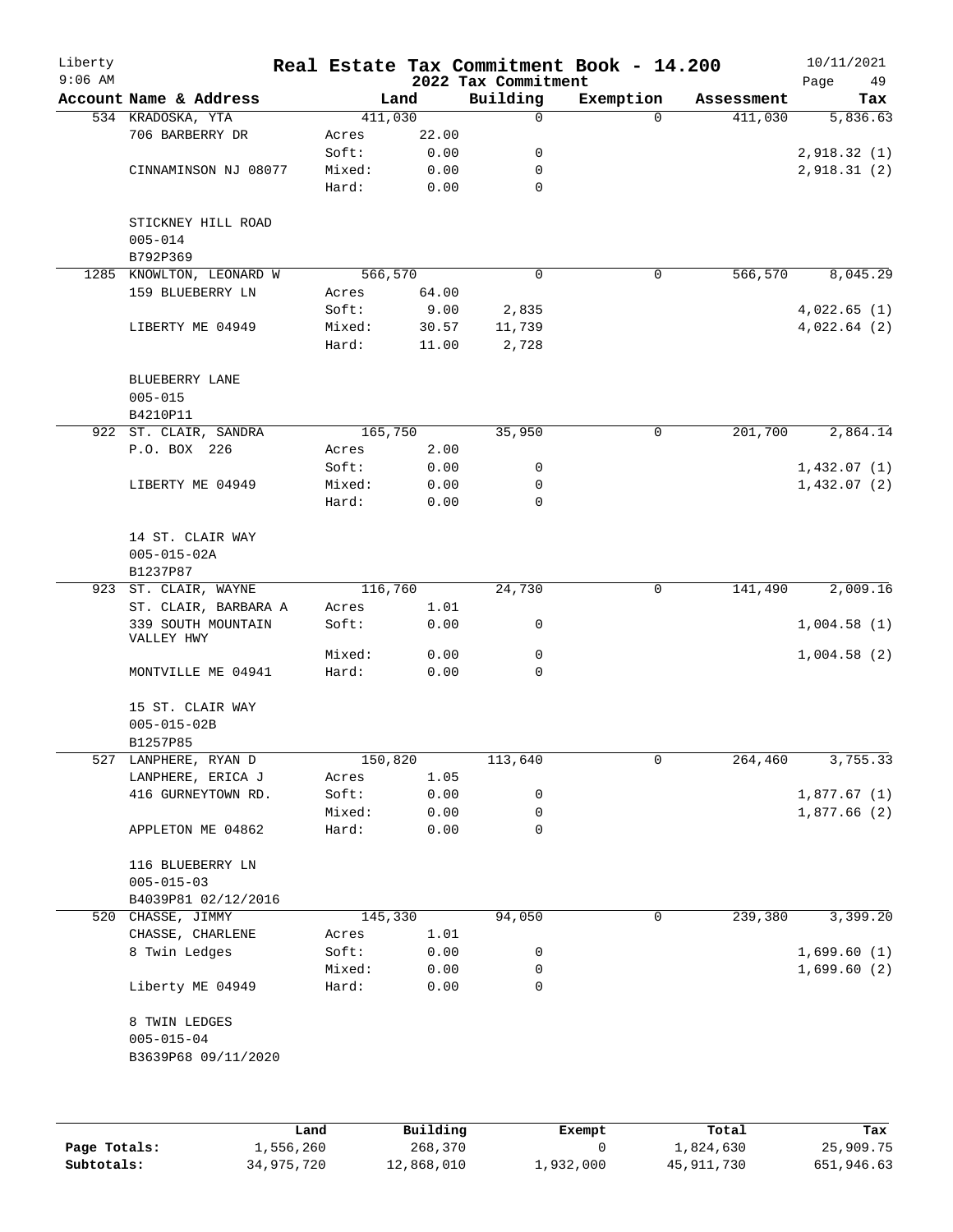| Liberty<br>$9:06$ AM |                         |         |      | 2022 Tax Commitment | Real Estate Tax Commitment Book - 14.200 |            | 10/11/2021<br>Page<br>50 |
|----------------------|-------------------------|---------|------|---------------------|------------------------------------------|------------|--------------------------|
|                      | Account Name & Address  | Land    |      | Building            | Exemption                                | Assessment | Tax                      |
|                      | 524 KNOWLTON, MAUREEN   | 123,900 |      | $\mathbf 0$         | $\Omega$                                 | 123,900    | 1,759.38                 |
|                      | KNOWLTON, LEE           | Acres   | 1.01 |                     |                                          |            |                          |
|                      | 3212 COLTER ST          | Soft:   | 0.00 | 0                   |                                          |            | 879.69(1)                |
|                      |                         | Mixed:  | 0.00 | 0                   |                                          |            | 879.69(2)                |
|                      | PANAMA CITY FL 32404    | Hard:   | 0.00 | $\mathbf 0$         |                                          |            |                          |
|                      | BLUEBERRY LN            |         |      |                     |                                          |            |                          |
|                      | $005 - 015 - 05$        |         |      |                     |                                          |            |                          |
|                      | B1205P102               |         |      |                     |                                          |            |                          |
| 518                  | KNOTH, LESLIE J         | 123,900 |      | 0                   | 0                                        | 123,900    | 1,759.38                 |
|                      | KNOTH, ROBERT           | Acres   | 1.01 |                     |                                          |            |                          |
|                      | 2400 PHEASANT LANE      | Soft:   | 0.00 | 0                   |                                          |            | 879.69(1)                |
|                      |                         | Mixed:  | 0.00 | 0                   |                                          |            | 879.69 (2)               |
|                      | SALINAS KS 67401        | Hard:   | 0.00 | $\mathbf 0$         |                                          |            |                          |
|                      | BLUEBERRY LN            |         |      |                     |                                          |            |                          |
|                      | $005 - 015 - 06$        |         |      |                     |                                          |            |                          |
|                      | B1205P104               |         |      |                     |                                          |            |                          |
|                      | 808 RAVIN, LISA         | 123,900 |      | 0                   | $\mathbf 0$                              | 123,900    | 1,759.38                 |
|                      | 706 LANG HILL RD.       | Acres   | 1.01 |                     |                                          |            |                          |
|                      |                         | Soft:   | 0.00 | 0                   |                                          |            | 879.69(1)                |
|                      | BROOKS ME 04921         | Mixed:  | 0.00 | 0                   |                                          |            | 879.69(2)                |
|                      |                         | Hard:   | 0.00 | $\mathbf 0$         |                                          |            |                          |
|                      | BLUEBERY LN             |         |      |                     |                                          |            |                          |
|                      | $005 - 015 - 07$        |         |      |                     |                                          |            |                          |
|                      | B1205P106               |         |      |                     |                                          |            |                          |
|                      | 1122 ELDRIDGE, LAURA    | 123,900 |      | $\mathbf 0$         | 0                                        | 123,900    | 1,759.38                 |
|                      | ELDRIDGE, JEFFERSON     | Acres   | 1.01 |                     |                                          |            |                          |
|                      | 38W342 STEVENS GLEN RD. | Soft:   | 0.00 | 0                   |                                          |            | 879.69(1)                |
|                      |                         | Mixed:  | 0.00 | 0                   |                                          |            | 879.69 (2)               |
|                      | ST CHARLES IL 60175     | Hard:   | 0.00 | 0                   |                                          |            |                          |
|                      | BLUEBERRY LN            |         |      |                     |                                          |            |                          |
|                      | $005 - 015 - 08$        |         |      |                     |                                          |            |                          |
|                      | B1205P108               |         |      |                     |                                          |            |                          |
|                      | 522 KNOTH, LESLIE       | 53,380  |      | 118,970             | 0                                        | 172,350    | 2,447.37                 |
|                      | KNOTH, ROBERT           | Acres   | 1.00 |                     |                                          |            |                          |
|                      | 2400 Plesant Lane       | Soft:   | 0.00 | 0                   |                                          |            | 1,223.69(1)              |
|                      |                         | Mixed:  | 0.00 | 0                   |                                          |            | 1,223.68(2)              |
|                      | Salina KS 67401         | Hard:   | 0.00 | 0                   |                                          |            |                          |
|                      | BLUEBERRY LN            |         |      |                     |                                          |            |                          |
|                      | $005 - 015 - 09$        |         |      |                     |                                          |            |                          |
|                      | B4210P11 10/03/2017     |         |      |                     |                                          |            |                          |
| 1144                 | KNOWLTON, LEONARD S     | 30,500  |      | 197,700             | 25,000                                   | 203,200    | 2,885.44                 |
|                      | CHRISTINE A             | Acres   | 1.00 |                     | 01 Homestead                             |            |                          |
|                      | 159 BLUEBERRY LN        | Soft:   | 0.00 | 0                   |                                          |            | 1,442.72(1)              |
|                      |                         | Mixed:  | 0.00 | 0                   |                                          |            | 1,442.72(2)              |
|                      | LIBERTY ME 04949        | Hard:   | 0.00 | 0                   |                                          |            |                          |
|                      | 159 BLUEBERRY LN        |         |      |                     |                                          |            |                          |
|                      | $005 - 015 - 10$        |         |      |                     |                                          |            |                          |
|                      | B2805P83                |         |      |                     |                                          |            |                          |
|                      |                         |         |      |                     |                                          |            |                          |
|                      |                         |         |      |                     |                                          |            |                          |
|                      |                         |         |      |                     |                                          |            |                          |

|              | Land       | Building   | Exempt    | Total      | Tax          |
|--------------|------------|------------|-----------|------------|--------------|
| Page Totals: | 579,480    | 316,670    | 25,000    | 871,150    | 12,370.33    |
| Subtotals:   | 35,555,200 | 13,184,680 | 1,957,000 | 46,782,880 | 664, 316, 96 |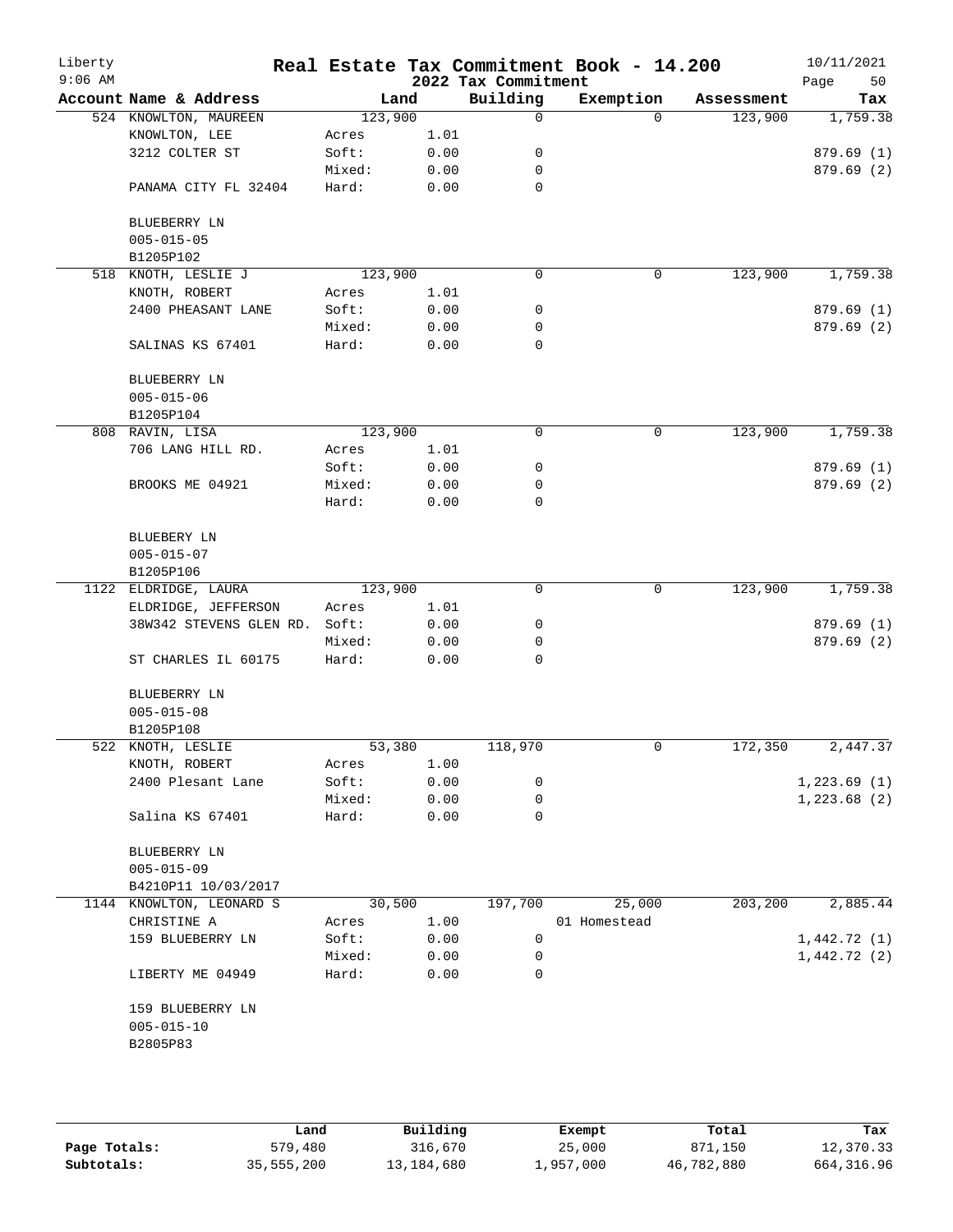| Liberty<br>$9:06$ AM       |                               |         |                       | 2022 Tax Commitment | Real Estate Tax Commitment Book - 14.200 |                       | 10/11/2021<br>Page<br>51 |
|----------------------------|-------------------------------|---------|-----------------------|---------------------|------------------------------------------|-----------------------|--------------------------|
|                            | Account Name & Address        |         | Land                  | Building            | Exemption                                | Assessment            | Tax                      |
|                            | 75 BERNIER, GERALD            | 225,170 |                       | 21,840              | $\Omega$                                 | 247,010               | 3,507.54                 |
|                            | BERNIER, JANE                 | Acres   | 3.00                  |                     |                                          |                       |                          |
|                            | 213 DUCKTRAP ROAD             | Soft:   | 0.00                  | 0                   |                                          |                       | 1,753.77(1)              |
|                            |                               | Mixed:  | 0.00                  | 0                   |                                          |                       | 1,753.77(2)              |
|                            | LINCOLNVILLE ME 04849         | Hard:   | 0.00                  | 0                   |                                          |                       |                          |
|                            | LSG ISLAND                    |         |                       |                     |                                          |                       |                          |
|                            | $005 - 015 - A$               |         |                       |                     |                                          |                       |                          |
|                            | B1321P341                     |         |                       |                     |                                          |                       |                          |
| 118                        | BRACKETT, ALLEN &             |         | 63,250                | $\mathbf 0$         | 0                                        | 63,250                | 898.15                   |
|                            | MARGUERITE, TRUSTEES          |         |                       |                     |                                          |                       |                          |
|                            | STEVE & ALLANE BALL           | Acres   | 0.40                  |                     |                                          |                       |                          |
|                            | 257 SHUMAN RD                 | Soft:   | 0.00                  | 0                   |                                          |                       | 449.08 (1)               |
|                            |                               | Mixed:  | 0.00                  | 0                   |                                          |                       | 449.07 (2)               |
|                            | WINDSOR ME 04363              | Hard:   | 0.00                  | $\Omega$            |                                          |                       |                          |
|                            | LAKE ACCESS ONLY              |         |                       |                     |                                          |                       |                          |
|                            | $005 - 015 - B$               |         |                       |                     |                                          |                       |                          |
|                            | B1671P172                     |         |                       |                     |                                          |                       |                          |
|                            | 1094 KNOWLTON, LEE AND        |         | 0                     | 123,530             | 0                                        | 123, 530              | 1,754.13                 |
|                            | <b>MAUREEN</b>                |         |                       |                     |                                          |                       |                          |
|                            | LAURA AND JEFF ELDRIDGE       |         |                       |                     |                                          |                       |                          |
|                            | 3212 COLTER ST                |         |                       |                     |                                          |                       | 877.07 (1)               |
|                            | PANAMA CITY FL 32404          |         |                       |                     |                                          |                       | 877.06(2)                |
|                            | 164 BLUEBERRY LN              |         |                       |                     |                                          |                       |                          |
|                            | $005 - 015 - C$               |         |                       |                     |                                          |                       |                          |
|                            | B1205P102 02/14/1991          |         |                       |                     |                                          |                       |                          |
|                            | 1237 LIEBLER, JANE P          |         | 33,260                | 0                   | 0                                        | 33,260                | 472.29                   |
|                            | PO BOX 75                     | Acres   | 9.17                  |                     |                                          |                       |                          |
|                            |                               | Soft:   | 0.00                  | 0                   |                                          |                       | 236.15(1)                |
|                            | LIBERTY ME 04949              | Mixed:  | 0.00                  | 0                   |                                          |                       | 236.14(2)                |
|                            |                               | Hard:   | 0.00                  | 0                   |                                          |                       |                          |
|                            | STICKNEY HILL RD              |         |                       |                     |                                          |                       |                          |
|                            | $005 - 016$                   |         |                       |                     |                                          |                       |                          |
|                            | B4471P258 02/26/2020 B877P115 |         |                       |                     |                                          |                       |                          |
|                            | 581 LIEBLER, JANE P           |         | 48,830                | 181,960             | 31,000                                   | 199,790               | 2,837.02                 |
|                            | PO BOX 75                     | Acres   | 11.83                 |                     | 01 Homestead                             |                       |                          |
|                            |                               | Soft:   | 0.00                  | 0                   | 02 Vet                                   |                       | 1,418.51(1)              |
|                            | LIBERTY ME 04949              | Mixed:  | 0.00                  | 0                   |                                          |                       | 1,418.51(2)              |
|                            |                               | Hard:   | 0.00                  | 0                   |                                          |                       |                          |
|                            |                               |         |                       |                     |                                          |                       |                          |
|                            | 254 STICKNEY HILL RD          |         |                       |                     |                                          |                       |                          |
|                            | $005 - 017$                   |         |                       |                     |                                          |                       |                          |
|                            | B4471P258 02/26/2020          |         |                       |                     |                                          |                       |                          |
| 7                          | ALLEN BLUEBERRY FREEZER       | 104,860 |                       | 0                   | $\mathbf 0$                              | 104,860               | 1,489.01                 |
|                            | INC                           |         |                       |                     |                                          |                       |                          |
|                            | P.O. BOX 536                  | Acres   | 90.72                 |                     |                                          |                       |                          |
|                            |                               | Soft:   | 0.00                  | 0                   |                                          |                       | 744.51(1)                |
|                            | ELLSWORTH ME 04605            | Mixed:  | 0.00                  | 0                   |                                          |                       | 744.50(2)                |
|                            |                               | Hard:   | 0.00                  | $\mathbf 0$         |                                          |                       |                          |
|                            | STICKNEY HILL RD              |         |                       |                     |                                          |                       |                          |
|                            | $005 - 018$                   |         |                       |                     |                                          |                       |                          |
|                            | B798P677                      |         |                       |                     |                                          |                       |                          |
|                            |                               |         |                       |                     |                                          |                       |                          |
|                            | Land                          |         | Building              |                     | Exempt                                   | Total                 | Tax                      |
| Page Totals:<br>Subtotals: | 475,370<br>36,030,570         |         | 327,330<br>13,512,010 |                     | 31,000<br>1,988,000                      | 771,700<br>47,554,580 | 10,958.14<br>675, 275.10 |
|                            |                               |         |                       |                     |                                          |                       |                          |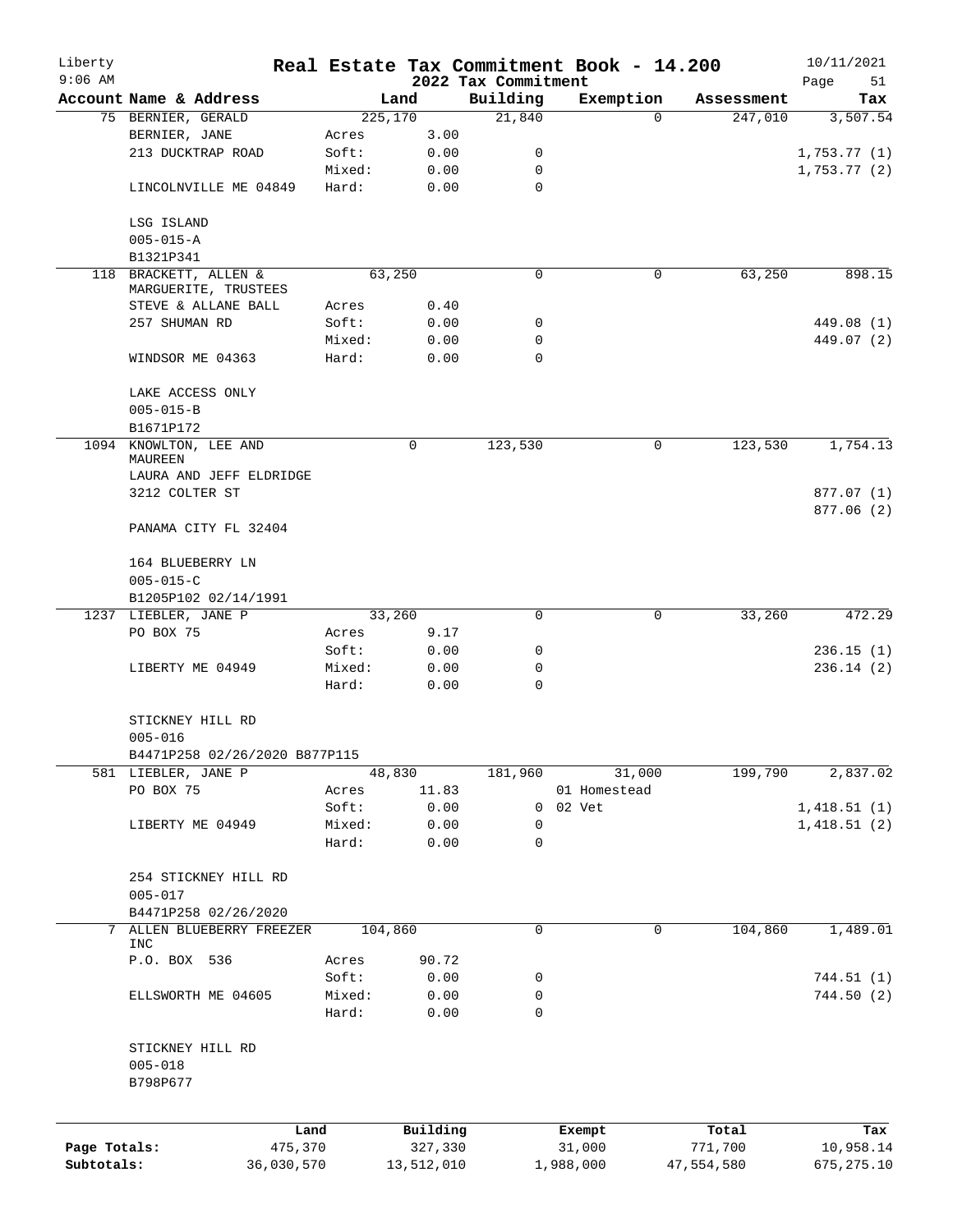| Liberty<br>$9:06$ AM       |                                                |                 |                       | 2022 Tax Commitment | Real Estate Tax Commitment Book - 14.200 |                       | 10/11/2021<br>Page<br>52 |
|----------------------------|------------------------------------------------|-----------------|-----------------------|---------------------|------------------------------------------|-----------------------|--------------------------|
|                            | Account Name & Address                         |                 | Land                  | Building            | Exemption                                | Assessment            | Tax                      |
|                            | 1236 ALLEN BLUEBERRY FREEZER                   |                 | 72,640                | $\mathbf 0$         | $\Omega$                                 | 72,640                | 1,031.49                 |
|                            | <b>INC</b><br>P.O. BOX 536                     | Acres           | 46.28                 |                     |                                          |                       |                          |
|                            |                                                | Soft:           | 0.00                  | 0                   |                                          |                       | 515.75(1)                |
|                            | ELLSWORTH ME 04605                             | Mixed:          | 0.00                  | 0                   |                                          |                       | 515.74(2)                |
|                            |                                                | Hard:           | 0.00                  | $\Omega$            |                                          |                       |                          |
|                            | STICKNEY HILL RD                               |                 |                       |                     |                                          |                       |                          |
|                            | $005 - 019$<br>B798P677                        |                 |                       |                     |                                          |                       |                          |
|                            | 933 EGGEN, FREDRIK &                           |                 | 34,580                | 0                   | 0                                        | 34,580                | 491.04                   |
|                            | REYNOLDS, TAMMY J.                             |                 |                       |                     |                                          |                       |                          |
|                            | ST. CLAIR, DAVID L. &<br>RAY, JORDAN N.        | Acres           | 13.93                 |                     |                                          |                       |                          |
|                            | P.O. BOX 268                                   | Soft:           | 0.00                  | 0                   |                                          |                       | 245.52(1)                |
|                            |                                                | Mixed:          | 0.00                  | 0                   |                                          |                       | 245.52 (2)               |
|                            | LIBERTY ME 04949                               | Hard:           | 0.00                  | $\mathbf 0$         |                                          |                       |                          |
|                            | 30 JOY RD                                      |                 |                       |                     |                                          |                       |                          |
|                            | $005 - 020$                                    |                 |                       |                     |                                          |                       |                          |
|                            | B4034P107 11/30/2015<br>931 ST. CLAIR, DAVID L |                 |                       |                     |                                          |                       |                          |
|                            | ST. CLAIR, KERRI A                             |                 | 33,000<br>1.00        | 304,020             | 25,000<br>01 Homestead                   | 312,020               | 4,430.68                 |
|                            | P O BOX 314                                    | Acres           |                       |                     |                                          |                       |                          |
|                            |                                                | Soft:           | 0.00                  | 0                   |                                          |                       | 2, 215.34 (1)            |
|                            | LIBERTY ME 04949                               | Mixed:<br>Hard: | 0.00<br>0.00          | 0<br>$\mathbf 0$    |                                          |                       | 2, 215.34 (2)            |
|                            |                                                |                 |                       |                     |                                          |                       |                          |
|                            | 195 STICKNEY HILL RD                           |                 |                       |                     |                                          |                       |                          |
|                            | $005 - 020 - 01$                               |                 |                       |                     |                                          |                       |                          |
|                            | B2731P44                                       |                 |                       |                     |                                          |                       |                          |
|                            | 285 EGGEN, FREDRIK                             |                 | 33,940                | 126,900             | 25,000                                   | 135,840               | 1,928.93                 |
|                            | EGGEN, ROXANNE                                 | Acres           | 1.00                  |                     | 01 Homestead                             |                       |                          |
|                            | P O BOX 72                                     | Soft:           | 0.00                  | 0                   |                                          |                       | 964.47(1)                |
|                            | LIBERTY ME 04949                               | Mixed:<br>Hard: | 0.00<br>0.00          | 0<br>$\mathbf 0$    |                                          |                       | 964.46(2)                |
|                            |                                                |                 |                       |                     |                                          |                       |                          |
|                            | 169 STICKNEY HILL RD<br>$005 - 020 - 02$       |                 |                       |                     |                                          |                       |                          |
|                            | B980P222                                       |                 |                       |                     |                                          |                       |                          |
|                            | 815 REYNOLDS, JEROME A                         |                 | 33,000                | 154,670             | 25,000                                   | 162,670               | 2,309.91                 |
|                            | REYNOLDS, TAMMY J                              | Acres           | 1.00                  |                     | 01 Homestead                             |                       |                          |
|                            | PO BOX 268                                     | Soft:           | 0.00                  | 0                   |                                          |                       | 1, 154.96(1)             |
|                            |                                                | Mixed:          | 0.00                  | 0                   |                                          |                       | 1, 154.95(2)             |
|                            | LIBERTY ME 04949                               | Hard:           | 0.00                  | $\mathbf 0$         |                                          |                       |                          |
|                            | 155 STICKNEY HILL RD                           |                 |                       |                     |                                          |                       |                          |
|                            | $005 - 020 - 03$                               |                 |                       |                     |                                          |                       |                          |
|                            | B1310P244                                      |                 |                       |                     |                                          |                       |                          |
|                            | 574 REYNOLDS, TAMMY                            |                 | 18,500                | 0                   | 0                                        | 18,500                | 262.70                   |
|                            | PO BOX 268                                     | Acres           | 1.00                  |                     |                                          |                       |                          |
|                            |                                                | Soft:           | 0.00                  | 0                   |                                          |                       | 131.35(1)                |
|                            | LIBERTY ME 04949                               | Mixed:          | 0.00                  | 0                   |                                          |                       | 131.35(2)                |
|                            |                                                | Hard:           | 0.00                  | 0                   |                                          |                       |                          |
|                            | 26 JOY RD                                      |                 |                       |                     |                                          |                       |                          |
|                            | $005 - 020 - 04$                               |                 |                       |                     |                                          |                       |                          |
|                            | B2234P80                                       |                 |                       |                     |                                          |                       |                          |
|                            |                                                |                 |                       |                     |                                          |                       |                          |
|                            | Land                                           |                 | Building              |                     | Exempt                                   | Total                 | Tax                      |
| Page Totals:<br>Subtotals: | 225,660<br>36, 256, 230                        |                 | 585,590<br>14,097,600 |                     | 75,000<br>2,063,000                      | 736,250<br>48,290,830 | 10,454.75<br>685,729.85  |
|                            |                                                |                 |                       |                     |                                          |                       |                          |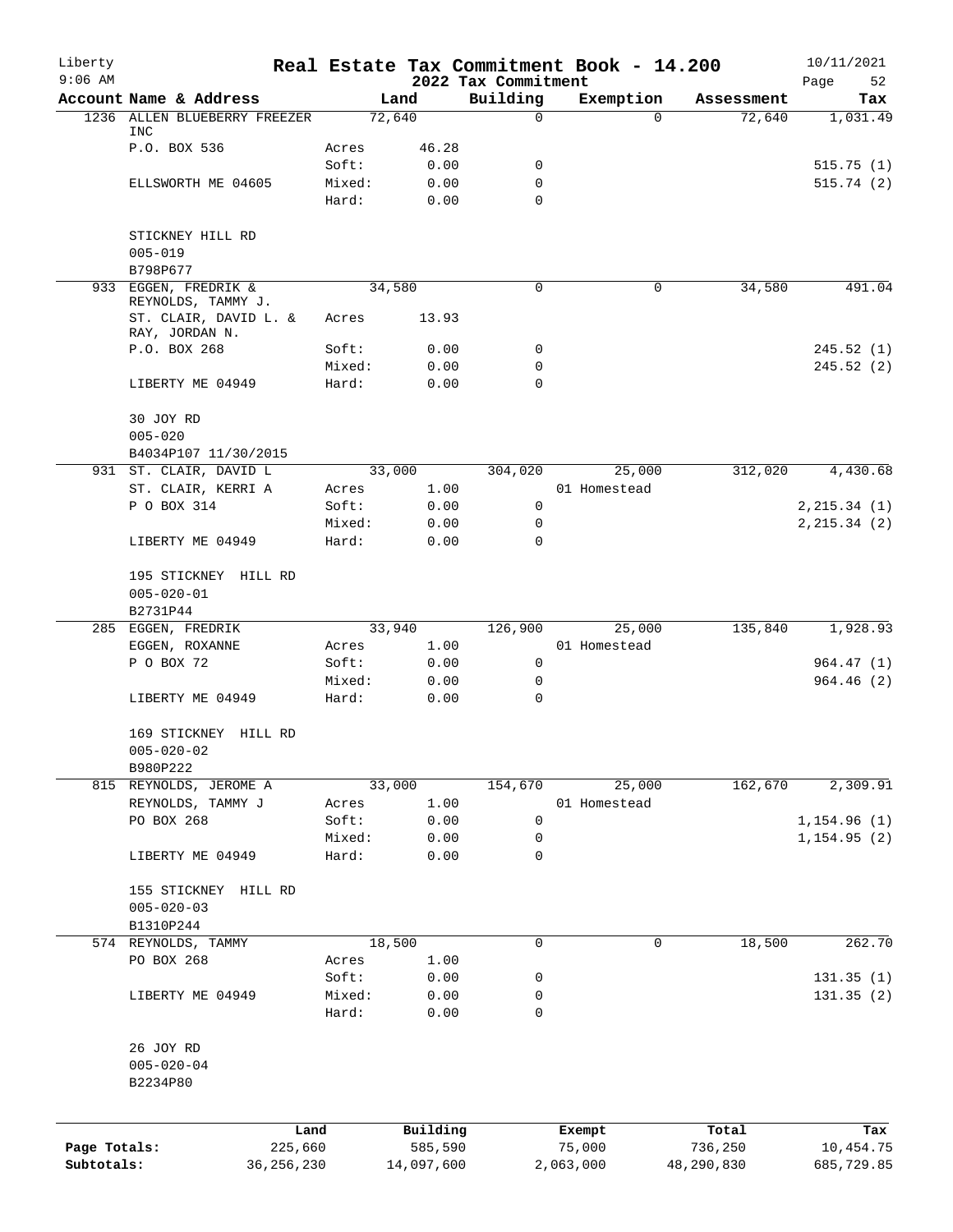| Liberty<br>$9:06$ AM |                                 |        |          | 2022 Tax Commitment | Real Estate Tax Commitment Book - 14.200 |            | 10/11/2021<br>Page<br>53 |
|----------------------|---------------------------------|--------|----------|---------------------|------------------------------------------|------------|--------------------------|
|                      | Account Name & Address          |        | Land     | Building            | Exemption                                | Assessment | Tax                      |
|                      | 1204 RAY, JORDAN N              |        | 30,500   | 154,680             | 25,000                                   | 160, 180   | 2,274.56                 |
|                      | RAY, SAMUAL B                   | Acres  | 1.00     |                     | 01 Homestead                             |            |                          |
|                      | 28 JOY RD.                      | Soft:  | 0.00     | 0                   |                                          |            | 1, 137.28(1)             |
|                      |                                 | Mixed: | 0.00     | 0                   |                                          |            | 1, 137.28(2)             |
|                      | LIBERTY ME 04949                | Hard:  | 0.00     | $\mathbf 0$         |                                          |            |                          |
|                      | 28 JOY RD                       |        |          |                     |                                          |            |                          |
|                      | $005 - 020 - 05$                |        |          |                     |                                          |            |                          |
|                      | B3685P290 08/28/2012            |        |          |                     |                                          |            |                          |
|                      | 367 GIBBS, HELEN M              |        | 34,500   | 0                   | 0                                        | 34,500     | 489.90                   |
|                      | 23 BOWEN ST.                    | Acres  | 12.00    |                     |                                          |            |                          |
|                      |                                 | Soft:  | 0.00     | 0                   |                                          |            | 244.95(1)                |
|                      | STATEN ISLAND NY 10304          | Mixed: | 0.00     | 0                   |                                          |            | 244.95 (2)               |
|                      |                                 | Hard:  | 0.00     | $\mathbf 0$         |                                          |            |                          |
|                      | JOY RD                          |        |          |                     |                                          |            |                          |
|                      | $005 - 021$                     |        |          |                     |                                          |            |                          |
|                      | B720P78                         |        |          |                     |                                          |            |                          |
|                      | 848 SARFATTI, STEVEN            |        | 40,500   | 0                   | 0                                        | 40,500     | 575.10                   |
|                      | 7912 LONGRIDGE CT               | Acres  | 18.00    |                     |                                          |            |                          |
|                      |                                 | Soft:  | 0.00     | $\mathsf 0$         |                                          |            | 287.55 (1)               |
|                      | CABIN JOHN MD 20818             | Mixed: | 0.00     | 0                   |                                          |            | 287.55 (2)               |
|                      |                                 | Hard:  | 0.00     | 0                   |                                          |            |                          |
|                      | JOY RD                          |        |          |                     |                                          |            |                          |
|                      | $005 - 022$                     |        |          |                     |                                          |            |                          |
|                      | B692P439                        |        |          |                     |                                          |            |                          |
|                      | 932 REYNOLDS, JEROME A          |        | 56,450   | 18,110              | 0                                        | 74,560     | 1,058.75                 |
|                      | REYNOLDS, TAMMY J               | Acres  | 25.00    |                     |                                          |            |                          |
|                      | PO BOX 268                      | Soft:  | 0.00     | 0                   |                                          |            | 529.38(1)                |
|                      |                                 | Mixed: | 0.00     | 0                   |                                          |            | 529.37(2)                |
|                      | LIBERTY ME 04949                | Hard:  | 0.00     | 0                   |                                          |            |                          |
|                      | 75 REYNOLDS MOUNTAIN RD         |        |          |                     |                                          |            |                          |
|                      | $005 - 023$                     |        |          |                     |                                          |            |                          |
|                      | B2058P30                        |        |          |                     |                                          |            |                          |
|                      | 421 GRODITSKI, MICHAEL          |        | 47,500   | 0                   | 0                                        | 47,500     | 674.50                   |
|                      | GRODITSKI, JOHN T<br>HUTZENLAUB | Acres  | 25.00    |                     |                                          |            |                          |
|                      | 6455 E. Bates Avenue            | Soft:  | 0.00     | 0                   |                                          |            | 337.25(1)                |
|                      | Unit #4-108                     | Mixed: | 0.00     | 0                   |                                          |            | 337.25(2)                |
|                      | Denver CO 80222                 | Hard:  | 0.00     | $\mathbf 0$         |                                          |            |                          |
|                      | JOY RD                          |        |          |                     |                                          |            |                          |
|                      | $005 - 024$                     |        |          |                     |                                          |            |                          |
|                      | B3604P338                       |        |          |                     |                                          |            |                          |
|                      | 784 PINKHAM, TERRY W            |        | 36,250   | 26,850              | 0                                        | 63,100     | 896.02                   |
|                      | 300 MAIN ST                     | Acres  | 25.00    |                     |                                          |            |                          |
|                      |                                 | Soft:  | 0.00     | 0                   |                                          |            | 448.01 (1)               |
|                      | ROCKPORT ME 04856               | Mixed: | 0.00     | 0                   |                                          |            | 448.01 (2)               |
|                      |                                 | Hard:  | 0.00     | $\mathbf 0$         |                                          |            |                          |
|                      | 192 JOY RD                      |        |          |                     |                                          |            |                          |
|                      | $005 - 025$<br>B968P35          |        |          |                     |                                          |            |                          |
|                      |                                 |        |          |                     |                                          |            |                          |
|                      |                                 |        |          |                     |                                          |            |                          |
|                      |                                 | Land   | Building |                     | Exempt                                   | Total      | Tax                      |

**Page Totals:** 245,700 199,640 25,000 420,340 5,968.83 **Subtotals:** 36,501,930 14,297,240 2,088,000 48,711,170 691,698.68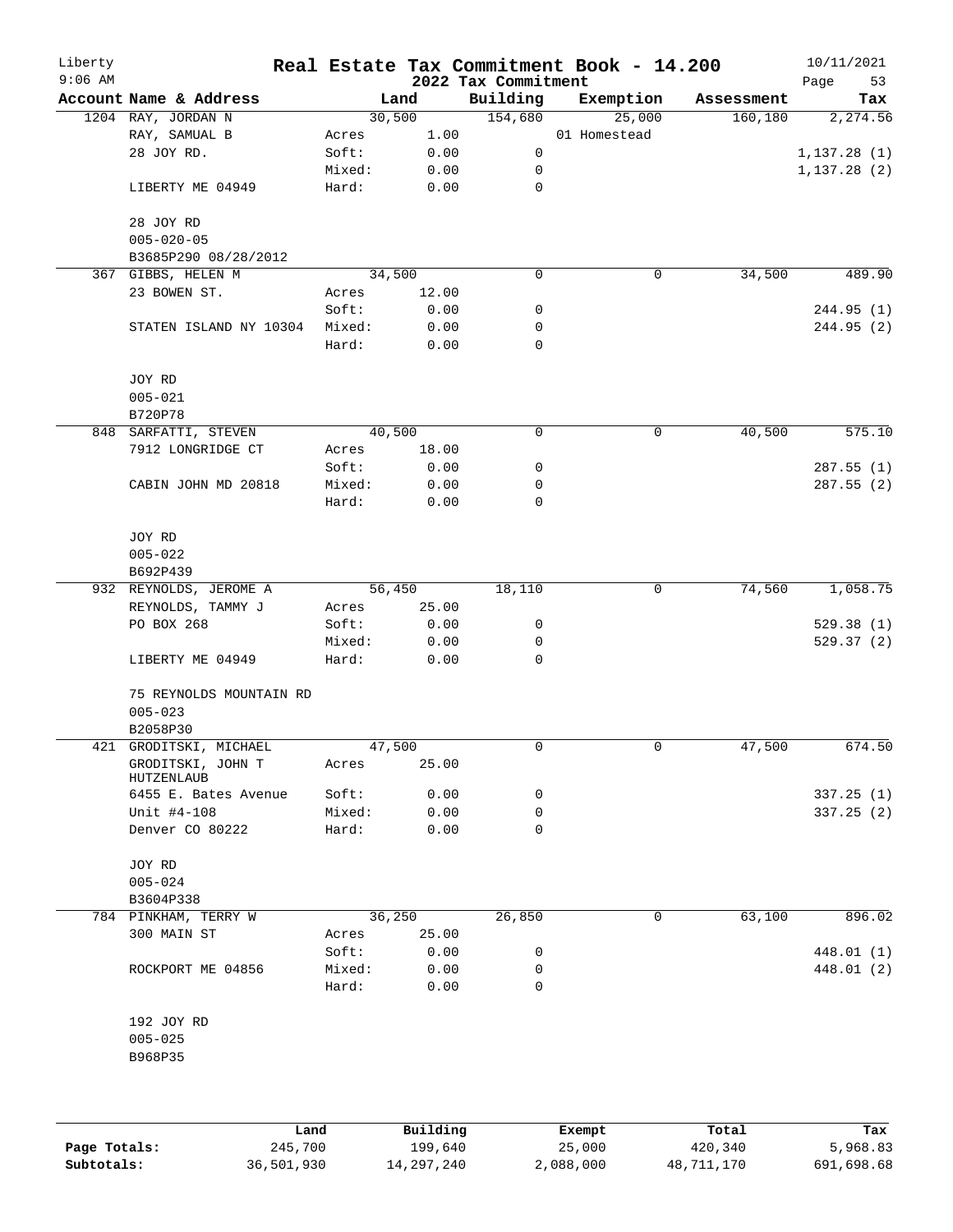| Liberty<br>$9:06$ AM |                               |                 |              | 2022 Tax Commitment | Real Estate Tax Commitment Book - 14.200 |            | 10/11/2021<br>Page<br>54 |
|----------------------|-------------------------------|-----------------|--------------|---------------------|------------------------------------------|------------|--------------------------|
|                      | Account Name & Address        |                 | Land         | Building            | Exemption                                | Assessment | Tax                      |
|                      | 214 CHASE, LLOYD S. PAMELA    |                 | 81,650       | 159,010             | 31,000                                   | 209,660    | 2,977.17                 |
|                      | F.<br>P.O. BOX 232            | Acres           | 42.80        |                     | 01 Homestead                             |            |                          |
|                      |                               | Soft:           | 0.00         |                     | 0 02 Vet                                 |            | 1,488.59(1)              |
|                      | LIBERTY ME 04949              | Mixed:          | 0.00         | 0                   |                                          |            | 1,488.58(2)              |
|                      |                               | Hard:           | 0.00         | 0                   |                                          |            |                          |
|                      | 65 CARGILL RD<br>$005 - 026$  |                 |              |                     |                                          |            |                          |
|                      | B2148P117                     |                 |              |                     |                                          |            |                          |
|                      | 143 PALMER, LAURIE L          |                 | 56,380       | 70,350              | 0                                        | 126,730    | 1,799.57                 |
|                      | PALMER, MICHAEL L             | Acres           | 3.00         |                     |                                          |            |                          |
|                      | PO BOX 333                    | Soft:           | 0.00         | 0                   |                                          |            | 899.79 (1)               |
|                      |                               | Mixed:          | 0.00         | 0                   |                                          |            | 899.78 (2)               |
|                      | SOUTH CHINA ME 04358          | Hard:           | 0.00         | 0                   |                                          |            |                          |
|                      | 120 BROWN RD                  |                 |              |                     |                                          |            |                          |
|                      | $005 - 026 - 01$              |                 |              |                     |                                          |            |                          |
|                      | B4435P110 11/04/2019          |                 |              |                     |                                          |            |                          |
| 1249                 | MELANSON, JEFFREY             |                 | 28,500       | 0                   | 0                                        | 28,500     | 404.70                   |
|                      | MELANSON, SUZANNE UHL         | Acres           | 3.00         |                     |                                          |            |                          |
|                      | 345 CLINTON AVE.              | Soft:           | 0.00         | 0                   |                                          |            | 202.35(1)                |
|                      |                               | Mixed:          | 0.00         | 0                   |                                          |            | 202.35(2)                |
|                      | WINSLOW ME 04901              | Hard:           | 0.00         | 0                   |                                          |            |                          |
|                      | BROWN RD<br>$005 - 026 - 01A$ |                 |              |                     |                                          |            |                          |
|                      | B4530P282 08/14/2020          |                 |              |                     |                                          |            |                          |
|                      | 1248 JONES, CELESTE           |                 | 33,200       | 0                   | 0                                        | 33,200     | 471.44                   |
|                      | 595 Gladycon Road             | Acres           | 3.94         |                     |                                          |            |                          |
|                      |                               | Soft:           | 0.00         | 0                   |                                          |            | 235.72(1)                |
|                      | Colfax CA 95713               | Mixed:          | 0.00         | 0                   |                                          |            | 235.72 (2)               |
|                      |                               | Hard:           | 0.00         | 0                   |                                          |            |                          |
|                      | BROWN RD                      |                 |              |                     |                                          |            |                          |
|                      | $005 - 026 - 01B$             |                 |              |                     |                                          |            |                          |
|                      | B3999P138 09/04/2015          |                 |              |                     |                                          |            |                          |
|                      | 218 WEST, STEVEN              |                 | 44,000       | 81,580              | 25,000                                   | 100,580    | 1,428.24                 |
|                      | WEST, BETH                    | Acres           | 10.00        |                     | 01 Homestead                             |            |                          |
|                      | 21 CARGILL RD                 | Soft:           | 0.00         | 0                   |                                          |            | 714.12(1)                |
|                      |                               |                 |              |                     |                                          |            | 714.12(2)                |
|                      | LIBERTY ME 04949              | Mixed:<br>Hard: | 0.00<br>0.00 | 0<br>0              |                                          |            |                          |
|                      |                               |                 |              |                     |                                          |            |                          |
|                      | 21 CARGILL RD                 |                 |              |                     |                                          |            |                          |
|                      | $005 - 026 - A$               |                 |              |                     |                                          |            |                          |
|                      | B1937P30                      |                 |              |                     |                                          |            |                          |
|                      | 253 MACCREADY, ROBIN M        |                 | 160,660      | 0                   | 0                                        | 160,660    | 2,281.37                 |
|                      | 161 HOLMES RD                 | Acres           | 9.59         |                     |                                          |            |                          |
|                      |                               | Soft:           | 0.00         | 0                   |                                          |            | 1,140.69(1)              |
|                      | SOUTH BRISTOL ME 04568        | Mixed:          | 0.00         | 0                   |                                          |            | 1,140.68(2)              |
|                      |                               | Hard:           | 0.00         | 0                   |                                          |            |                          |
|                      | JOY RD                        |                 |              |                     |                                          |            |                          |
|                      | $005 - 028$                   |                 |              |                     |                                          |            |                          |
|                      | B2344P281                     |                 |              |                     |                                          |            |                          |
|                      |                               |                 |              |                     |                                          |            |                          |
|                      |                               |                 |              |                     |                                          |            |                          |
|                      |                               |                 |              |                     |                                          |            |                          |

|              | Land       | Building   | Exempt    | Total      | Tax        |
|--------------|------------|------------|-----------|------------|------------|
| Page Totals: | 404,390    | 310,940    | 56,000    | 659,330    | 9,362.49   |
| Subtotals:   | 36,906,320 | 14,608,180 | 2,144,000 | 49,370,500 | 701,061.17 |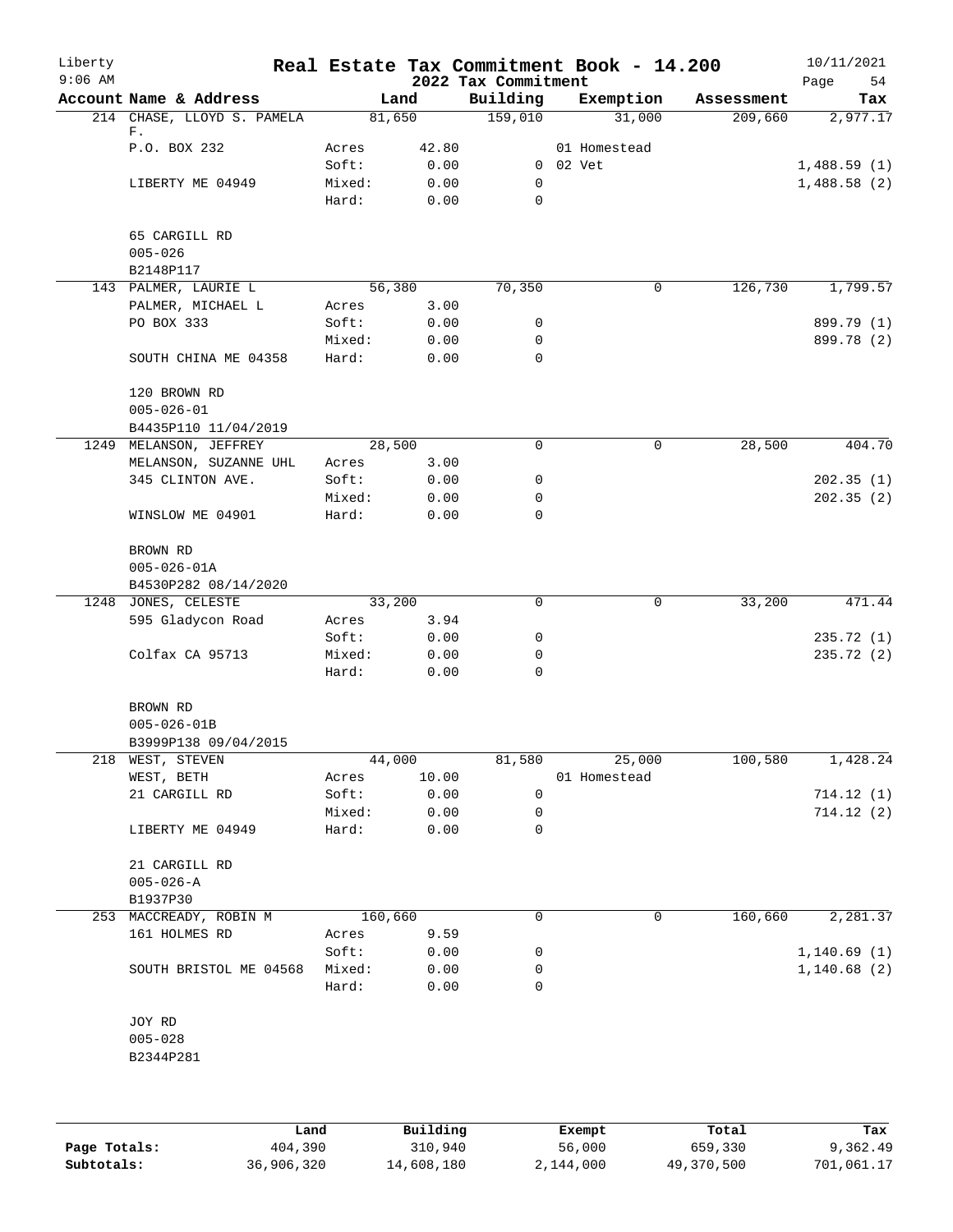| Liberty<br>$9:06$ AM |                                         |                 |              |                                 | Real Estate Tax Commitment Book - 14.200 |            | 10/11/2021        |
|----------------------|-----------------------------------------|-----------------|--------------|---------------------------------|------------------------------------------|------------|-------------------|
|                      | Account Name & Address                  |                 | Land         | 2022 Tax Commitment<br>Building | Exemption                                | Assessment | Page<br>55<br>Tax |
|                      | 454 IVERY, DAVID WAYNE                  |                 | 20,000       | $\mathbf 0$                     | $\Omega$                                 | 20,000     | 284.00            |
|                      | 9 RANGE RD                              | Acres           | 2.00         |                                 |                                          |            |                   |
|                      |                                         | Soft:           | 0.00         | 0                               |                                          |            | 142.00(1)         |
|                      | BRUNSWICK ME 04011                      | Mixed:          | 0.00         | 0                               |                                          |            | 142.00(2)         |
|                      |                                         | Hard:           | 0.00         | $\mathbf 0$                     |                                          |            |                   |
|                      | JOY RD                                  |                 |              |                                 |                                          |            |                   |
|                      | $005 - 030$                             |                 |              |                                 |                                          |            |                   |
|                      | B4360P112 03/29/2019                    |                 |              |                                 |                                          |            |                   |
|                      | 1044 WRUBLASKY, ANTHONY JR              |                 | 41,700       | 0                               | 0                                        | 41,700     | 592.14            |
|                      | 3 Village Drive                         | Acres           | 28.00        |                                 |                                          |            |                   |
|                      |                                         | Soft:           | 0.00         | 0                               |                                          |            | 296.07(1)         |
|                      | Medford NY 11763                        | Mixed:<br>Hard: | 0.00<br>0.00 | 0<br>$\mathbf 0$                |                                          |            | 296.07(2)         |
|                      |                                         |                 |              |                                 |                                          |            |                   |
|                      | JOY RD<br>$005 - 031$                   |                 |              |                                 |                                          |            |                   |
|                      | B870P85                                 |                 |              |                                 |                                          |            |                   |
|                      | 949 SCAPPATICCI, JASON                  |                 | 35,000       | 34,420                          | 0                                        | 69,420     | 985.76            |
|                      | P O BOX 96                              | Acres           | 4.00         |                                 |                                          |            |                   |
|                      |                                         | Soft:           | 0.00         | 0                               |                                          |            | 492.88 (1)        |
|                      | LIBERTY ME 04949                        | Mixed:          | 0.00         | 0                               |                                          |            | 492.88 (2)        |
|                      |                                         | Hard:           | 0.00         | $\mathbf 0$                     |                                          |            |                   |
|                      | 37 JOY RD                               |                 |              |                                 |                                          |            |                   |
|                      | $005 - 031 - A$                         |                 |              |                                 |                                          |            |                   |
|                      | B2503P244                               |                 |              |                                 |                                          |            |                   |
|                      | 1235 CHARLES E. & MAUREEN C.            |                 | 54,630       | $\mathbf 0$                     | $\mathbf 0$                              | 54,630     | 775.75            |
|                      | DAVIS TRUST                             |                 |              |                                 |                                          |            |                   |
|                      | 8220 CAROLWOOD LN                       | Acres           | 38.25        |                                 |                                          |            |                   |
|                      |                                         | Soft:           | 0.00         | 0                               |                                          |            | 387.88 (1)        |
|                      | WOODRIDGE IL 60517                      | Mixed:          | 0.00         | 0                               |                                          |            | 387.87 (2)        |
|                      |                                         | Hard:           | 0.00         | $\mathbf 0$                     |                                          |            |                   |
|                      | STICKNEY HILL RD                        |                 |              |                                 |                                          |            |                   |
|                      | $005 - 032$                             |                 |              |                                 |                                          |            |                   |
|                      | B4359P181 03/26/2019                    |                 |              |                                 |                                          |            |                   |
|                      | 762 PEAVEY, LORING J. &<br>LUCILLE (LE) |                 | 59,900       | 103,200                         | 25,000                                   | 138,100    | 1,961.02          |
|                      | PEAVEY, SHERYL L. &<br>SHARYN L.        | Acres           | 22.90        |                                 | 01 Homestead                             |            |                   |
|                      | 25 Stickney Hill Rd                     | Soft:           | 0.00         | 0                               |                                          |            | 980.51 (1)        |
|                      |                                         | Mixed:          | 0.00         | $\mathbf 0$                     |                                          |            | 980.51 (2)        |
|                      | Liberty ME 04949                        | Hard:           | 0.00         | $\mathbf 0$                     |                                          |            |                   |
|                      | 25 STICKNEY HILL RD<br>$005 - 033$      |                 |              |                                 |                                          |            |                   |
|                      | B4425P132 10/08/2019                    |                 |              |                                 |                                          |            |                   |
|                      | 232 CHARLES E. & MAUREEN C.             |                 | 23,630       | 0                               | 0                                        | 23,630     | 335.55            |
|                      | DAVIS TRUST<br>DAVIS, CHARLES E. &      | Acres           | 2.75         |                                 |                                          |            |                   |
|                      | MAUREEN C., TRUSTEES                    |                 |              |                                 |                                          |            |                   |
|                      | 8220 CAROLWOOD LN                       | Soft:           | 0.00         | 0                               |                                          |            | 167.78(1)         |
|                      | WOODRIDGE IL 60517                      | Mixed:<br>Hard: | 0.00<br>0.00 | 0<br>0                          |                                          |            | 167.77(2)         |
|                      |                                         |                 |              |                                 |                                          |            |                   |
|                      | STICKNEY HILL RD<br>$005 - 036$         |                 |              |                                 |                                          |            |                   |
|                      | B4359P181 03/26/2019 B2600P234          |                 |              |                                 |                                          |            |                   |
|                      |                                         | Land            | Building     |                                 | Exempt                                   | Total      | Tax               |
| Page Totals:         |                                         | 234,860         | 137,620      |                                 | 25,000                                   | 347,480    | 4,934.22          |
| Subtotals:           | 37,141,180                              |                 | 14,745,800   |                                 | 2,169,000                                | 49,717,980 | 705,995.39        |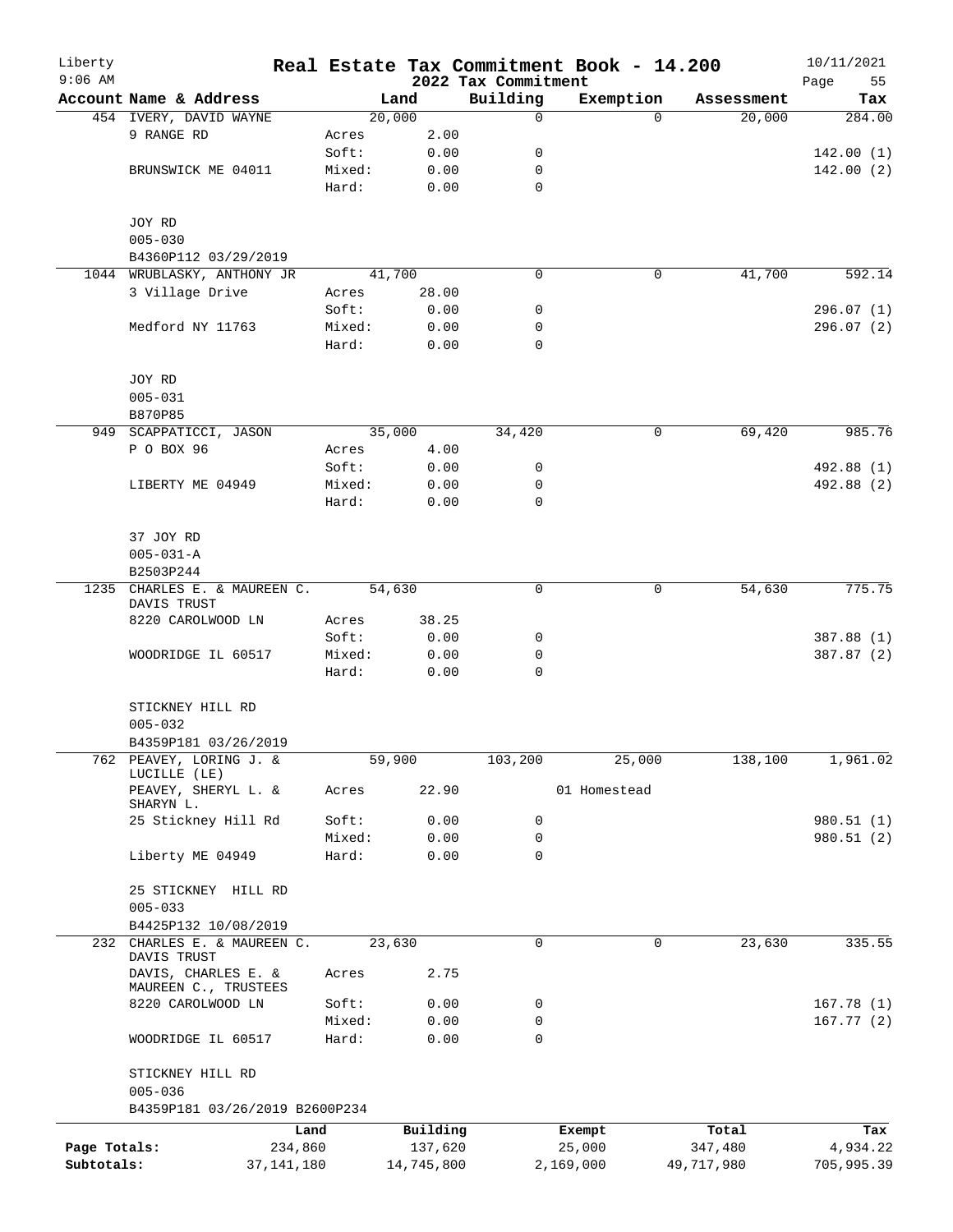| Liberty<br>$9:06$ AM |                                                    |                 |                     | 2022 Tax Commitment | Real Estate Tax Commitment Book - 14.200 |                        | 10/11/2021<br>Page<br>56 |
|----------------------|----------------------------------------------------|-----------------|---------------------|---------------------|------------------------------------------|------------------------|--------------------------|
|                      | Account Name & Address                             |                 | Land                | Building            | Exemption                                | Assessment             | Tax                      |
|                      | 802 ROBBINS LUMBER, INC.                           |                 | 76,930              | $\mathbf 0$         |                                          | 76,930<br>$\Omega$     | 1,092.41                 |
|                      | ROBBINS LUMBER COMPANY                             | Acres           | 123.00              |                     |                                          |                        |                          |
|                      | PO BOX 9                                           | Soft:           | 14.00               | 4,410               |                                          |                        | 546.21(1)                |
|                      |                                                    | Mixed:          | 99.00               | 38,016              |                                          |                        | 546.20(2)                |
|                      | SEARSMONT ME 04973                                 | Hard:           | 0.00                | 0                   |                                          |                        |                          |
|                      | PINNACLE RD                                        |                 |                     |                     |                                          |                        |                          |
|                      | $005 - 037$                                        |                 |                     |                     |                                          |                        |                          |
|                      | B790P58                                            |                 |                     |                     |                                          |                        |                          |
| 251                  | The Meadows Family<br>Trust                        |                 | 34,500              | 194,210             | 31,000                                   | 197,710                | 2,807.48                 |
|                      | 686 Pinnacle Road                                  | Acres           | 2.00                |                     | 01 Homestead                             |                        |                          |
|                      |                                                    | Soft:           | 0.00                | $\overline{0}$      | 02 Vet                                   |                        | 1,403.74(1)              |
|                      | Liberty ME 04949                                   | Mixed:          | 0.00                | 0                   |                                          |                        | 1,403.74(2)              |
|                      |                                                    | Hard:           | 0.00                | 0                   |                                          |                        |                          |
|                      | 686 PINNACLE RD<br>$005 - 037 - A$                 |                 |                     |                     |                                          |                        |                          |
|                      | B4181P285 07/14/2017                               |                 |                     |                     |                                          |                        |                          |
| 30                   | SBA TOWERS X, LLC                                  |                 | 43,190              | 154,560             |                                          | 197,750<br>$\mathbf 0$ | 2,808.05                 |
|                      | 8051 CONGRESS AVENUE                               | Acres           | 1.79                |                     |                                          |                        |                          |
|                      |                                                    | Soft:           | 0.00                | 0                   |                                          |                        | 1,404.03(1)              |
|                      | BOCA RATON FL<br>33487-1307                        | Mixed:          | 0.00                | 0                   |                                          |                        | 1,404.02(2)              |
|                      |                                                    | Hard:           | 0.00                | 0                   |                                          |                        |                          |
|                      | 636 PINNACLE RD<br>$005 - 038$                     |                 |                     |                     |                                          |                        |                          |
|                      | B4592P217 01/04/2021                               |                 |                     |                     |                                          |                        |                          |
|                      | 763 PEAVEY, EVERETT T                              |                 | 36,000              | 77,920              | 25,000                                   | 88,920                 | 1,262.66                 |
|                      | PEAVEY, JOANN                                      | Acres           | 3.00                |                     | 01 Homestead                             |                        |                          |
|                      | 641 PINNACLE ROAD                                  | Soft:           | 0.00                | 0                   |                                          |                        | 631.33(1)                |
|                      |                                                    | Mixed:          | 0.00                | 0                   |                                          |                        | 631.33(2)                |
|                      | LIBERTY ME 04949                                   | Hard:           | 0.00                | 0                   |                                          |                        |                          |
|                      | 641 PINNACLE RD                                    |                 |                     |                     |                                          |                        |                          |
|                      | $005 - 039$                                        |                 |                     |                     |                                          |                        |                          |
|                      | B1437P322                                          |                 |                     |                     |                                          |                        |                          |
| 339                  | FORD-ELBAG, NANCY                                  |                 | 47,640              | 0                   |                                          | 47,640<br>0            | 676.49                   |
|                      | 35 COOLIDGE HILL RD                                | Acres           | 24.27               |                     |                                          |                        |                          |
|                      |                                                    | Soft:           | 0.00                | 0                   |                                          |                        | 338.25 (1)               |
|                      | WATERTOWN MA 02472                                 | Mixed:          | 0.00                | 0                   |                                          |                        | 338.24(2)                |
|                      |                                                    | Hard:           | 0.00                | 0                   |                                          |                        |                          |
|                      | PINNACLE RD<br>$005 - 040$                         |                 |                     |                     |                                          |                        |                          |
|                      | B3507P192 12/13/2010                               |                 |                     |                     |                                          |                        |                          |
|                      | 1234 FORD-ELBAG, NANCY                             |                 | 55,330              | 0                   |                                          | 55,330<br>0            | 785.69                   |
|                      | 35 COOLIDGE HILL RD                                | Acres           | 45.73               |                     |                                          |                        |                          |
|                      |                                                    | Soft:           | 0.00                | 0                   |                                          |                        | 392.85(1)                |
|                      | WATERTOWN MA 02472                                 | Mixed:<br>Hard: | 0.00<br>0.00        | 0<br>0              |                                          |                        | 392.84 (2)               |
|                      | PINNACLE RD<br>$005 - 041$<br>B3507P192 12/13/2010 |                 |                     |                     |                                          |                        |                          |
|                      |                                                    |                 |                     |                     |                                          |                        |                          |
|                      |                                                    |                 |                     |                     |                                          |                        |                          |
| Page Totals:         | Land<br>293,590                                    |                 | Building<br>426,690 |                     | Exempt<br>56,000                         | Total<br>664,280       | Tax<br>9,432.78          |

**Subtotals:** 37,434,770 15,172,490 2,225,000 50,382,260 715,428.17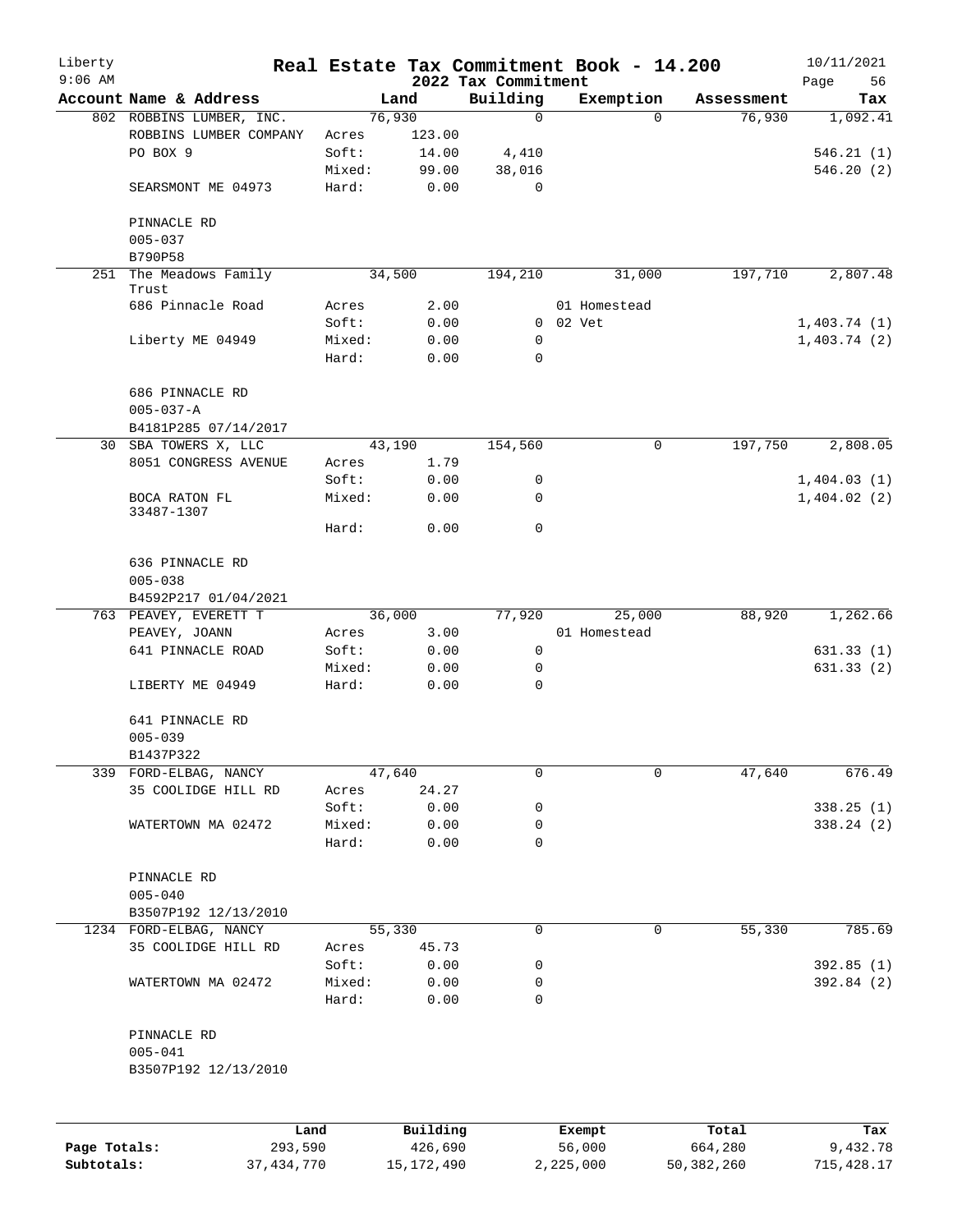| Liberty   |                                                 |        |        |                     | Real Estate Tax Commitment Book - 14.200 |            | 10/11/2021  |
|-----------|-------------------------------------------------|--------|--------|---------------------|------------------------------------------|------------|-------------|
| $9:06$ AM |                                                 |        |        | 2022 Tax Commitment |                                          |            | Page<br>57  |
|           | Account Name & Address                          |        | Land   | Building            | Exemption                                | Assessment | Tax         |
|           | 917 BELL-COLFER, BRANDON T                      | 70,260 |        | $\mathbf 0$         | $\Omega$                                 | 70,260     | 997.69      |
|           | BELL-COLFER, SHARON E                           | Acres  | 171.00 |                     |                                          |            |             |
|           | 1 SERENITY DRIVE                                | Soft:  | 27.00  | 8,505               |                                          |            | 498.85 (1)  |
|           |                                                 | Mixed: | 130.00 | 49,920              |                                          |            | 498.84 (2)  |
|           | WEST GARDINER ME 04345                          | Hard:  | 8.00   | 1,984               |                                          |            |             |
|           | PINNACLE RD                                     |        |        |                     |                                          |            |             |
|           | $005 - 042 - A, B, C$                           |        |        |                     |                                          |            |             |
|           | B4135P106 12/30/2016                            |        |        |                     |                                          |            |             |
|           | 697 MOODY, WARREN                               | 44,750 |        | $\Omega$            | 0                                        | 44,750     | 635.45      |
|           | 34990 Hawkiowa Rd                               | Acres  | 29.00  |                     |                                          |            |             |
|           |                                                 | Soft:  | 0.00   | 0                   |                                          |            | 317.73(1)   |
|           | Ridge Manor ME 33523                            | Mixed: | 0.00   | 0                   |                                          |            | 317.72(2)   |
|           |                                                 | Hard:  | 0.00   | $\mathbf 0$         |                                          |            |             |
|           | PINNACLE RD                                     |        |        |                     |                                          |            |             |
|           | $005 - 043$                                     |        |        |                     |                                          |            |             |
|           | B1835P137                                       |        |        |                     |                                          |            |             |
|           | 236 DAVIS, JEFFRY                               |        | 53,000 | 190,690             | 25,000                                   | 218,690    | 3,105.40    |
|           | DAVIS, JAMIE                                    | Acres  | 16.00  |                     | 01 Homestead                             |            |             |
|           | 568 PINNACLE RD                                 | Soft:  | 0.00   | $\mathbf 0$         |                                          |            | 1,552.70(1) |
|           |                                                 | Mixed: | 0.00   | 0                   |                                          |            | 1,552.70(2) |
|           | LIBERTY ME 04949                                | Hard:  | 0.00   | $\Omega$            |                                          |            |             |
|           | 568 PINNACLE RD                                 |        |        |                     |                                          |            |             |
|           | $005 - 044$                                     |        |        |                     |                                          |            |             |
|           | B2065P31                                        |        |        |                     |                                          |            |             |
| 678       | CAROLE M. MERRIFIELD<br>TRUST                   | 34,050 |        | 0                   | 0                                        | 34,050     | 483.51      |
|           | RIVERWOODS AT EXETER<br>#C-100, 7 RIVERWOODS DR | Acres  | 9.70   |                     |                                          |            |             |
|           |                                                 | Soft:  | 0.00   | 0                   |                                          |            | 241.76 (1)  |
|           | EXETER NH 03833                                 | Mixed: | 0.00   | 0                   |                                          |            | 241.75(2)   |
|           |                                                 | Hard:  | 0.00   | 0                   |                                          |            |             |
|           | PINNACLE RD                                     |        |        |                     |                                          |            |             |
|           | $005 - 045 - 01$                                |        |        |                     |                                          |            |             |
|           | B4602P310 01/29/2021                            |        |        |                     |                                          |            |             |
| 675       | CAROLE M. MERRIFIELD                            | 33,290 |        | 0                   | 0                                        | 33,290     | 472.72      |
|           | TRUST<br>RIVERWOODS AT EXETER                   | Acres  | 9.19   |                     |                                          |            |             |
|           | #C-100, 7 RIVERWOODS DR                         |        |        |                     |                                          |            |             |
|           |                                                 | Soft:  | 0.00   | 0                   |                                          |            | 236.36 (1)  |
|           | EXETER NH 03833                                 | Mixed: | 0.00   | 0                   |                                          |            | 236.36(2)   |
|           |                                                 | Hard:  | 0.00   | 0                   |                                          |            |             |
|           | PINNACLE RD<br>$005 - 045 - 02$                 |        |        |                     |                                          |            |             |

B4602P312 01/29/2021

|              | Land       | Building   | Exempt    | Total      | Tax        |
|--------------|------------|------------|-----------|------------|------------|
| Page Totals: | 235,350    | 190,690    | 25,000    | 401,040    | 5,694.77   |
| Subtotals:   | 37,670,120 | 15,363,180 | 2,250,000 | 50,783,300 | 721,122.94 |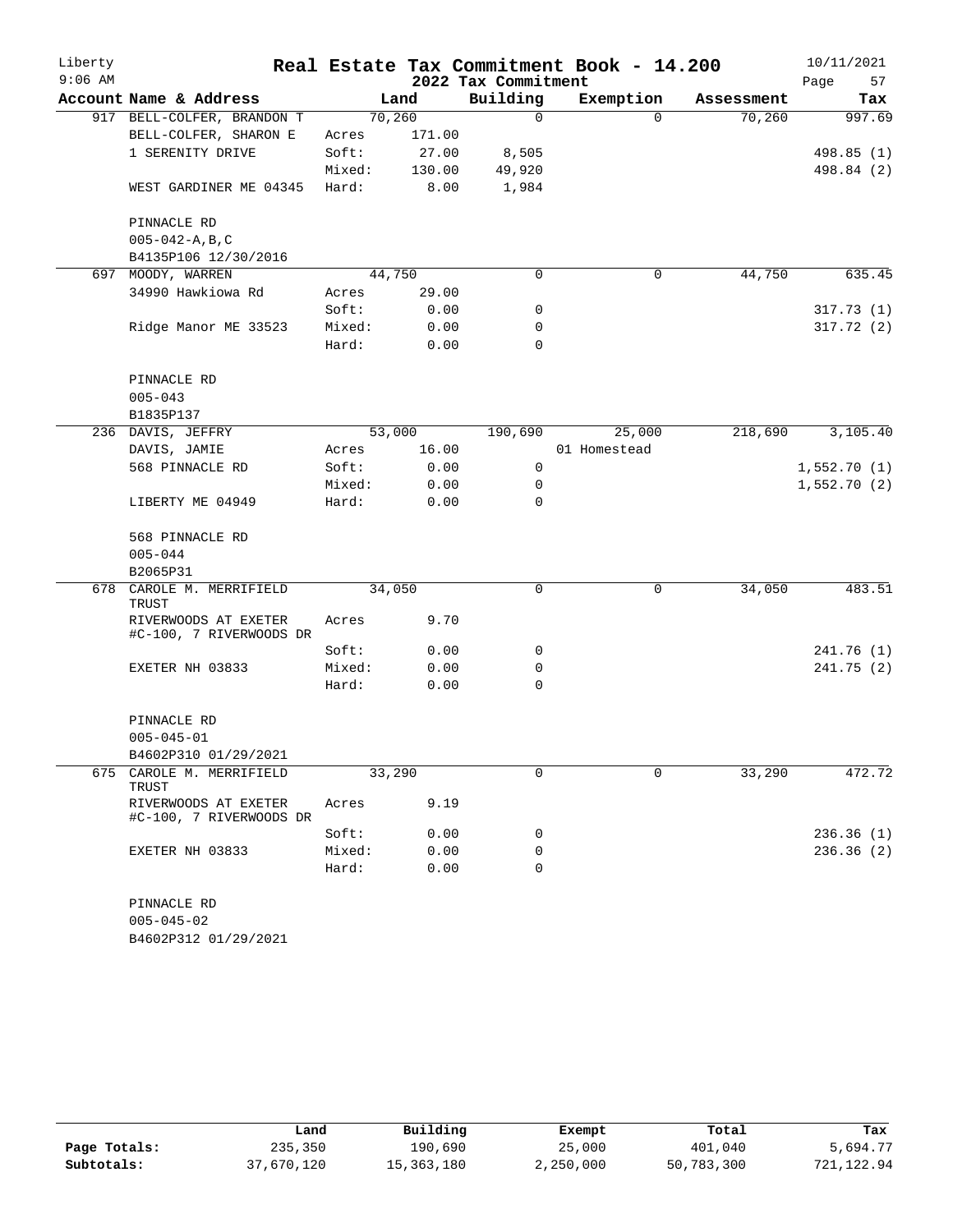| Liberty   |                                                 |                  |              |                     | Real Estate Tax Commitment Book - 14.200 |            | 10/11/2021  |
|-----------|-------------------------------------------------|------------------|--------------|---------------------|------------------------------------------|------------|-------------|
| $9:06$ AM |                                                 |                  |              | 2022 Tax Commitment |                                          |            | Page<br>58  |
|           | Account Name & Address                          | Land             |              | Building            | Exemption                                | Assessment | Tax         |
|           | 676 CAROLE M. MERRIFIELD<br>TRUST               | 108,730          |              | 83,550              | $\Omega$                                 | 192,280    | 2,730.38    |
|           | RIVERWOODS AT EXETER<br>#C-100, 7 RIVERWOODS DR | Acres            | 5.40         |                     |                                          |            |             |
|           |                                                 | Soft:            | 0.00         | 0                   |                                          |            | 1,365.19(1) |
|           | EXETER NH 03833                                 | Mixed:<br>Hard:  | 0.00<br>0.00 | 0<br>$\Omega$       |                                          |            | 1,365.19(2) |
|           | 23 MERRIFIELD RD                                |                  |              |                     |                                          |            |             |
|           | $005 - 045 - 03$                                |                  |              |                     |                                          |            |             |
| 365       | B4602P315 01/29/2021<br>CAROLE M. MERRIFIELD    | 106,430          |              | 0                   | $\mathbf 0$                              | 106,430    | 1,511.31    |
|           | TRUST<br>RIVERWOODS AT EXETER                   | Acres            | 5.30         |                     |                                          |            |             |
|           | #C-100, 7 RIVERWOODS DR                         | Soft:            | 0.00         | 0                   |                                          |            | 755.66(1)   |
|           | EXETER NH 03833                                 | Mixed:           | 0.00         | 0                   |                                          |            | 755.65(2)   |
|           |                                                 | Hard:            | 0.00         | $\Omega$            |                                          |            |             |
|           |                                                 |                  |              |                     |                                          |            |             |
|           | PINNACLE RD<br>$005 - 045 - 04$                 |                  |              |                     |                                          |            |             |
|           | B4602P317 01/29/2021                            |                  |              |                     |                                          |            |             |
|           | 909 SPENCE, RUTH ANNE                           | 79,070           |              | 164,290             | 25,000                                   | 218,360    | 3,100.71    |
|           | PO BOX 302                                      | Acres            | 3.37         |                     | 01 Homestead                             |            |             |
|           |                                                 | Soft:            | 0.00         | $\mathsf{O}$        |                                          |            | 1,550.36(1) |
|           | LIBERTY ME 04949                                | Mixed:           | 0.00         | $\mathbf 0$         |                                          |            | 1,550.35(2) |
|           |                                                 | Hard:            | 0.00         | $\Omega$            |                                          |            |             |
|           | 507 PINNACLE RD                                 |                  |              |                     |                                          |            |             |
|           | $005 - 045 - 05$                                |                  |              |                     |                                          |            |             |
|           | B1649P256<br>994 BUMPUS, JOHN R                 |                  |              |                     | 0                                        |            |             |
|           | BUMPUS, LAURIE WATTS                            | 124,460<br>Acres | 3.42         | 103,690             |                                          | 228,150    | 3,239.73    |
|           | P.O. Box 1214                                   | Soft:            | 0.00         | 0                   |                                          |            | 1,619.87(1) |
|           |                                                 | Mixed:           | 0.00         | 0                   |                                          |            | 1,619.86(2) |
|           | Southwest Harbor ME<br>04679                    | Hard:            | 0.00         | 0                   |                                          |            |             |
|           |                                                 |                  |              |                     |                                          |            |             |
|           | 501 PINNACLE RD<br>$005 - 045 - 06$             |                  |              |                     |                                          |            |             |
|           | B2382P262                                       |                  |              |                     |                                          |            |             |
| 668       | WINTERS-RODRIGUEZ,<br>REBECCA LYNN              | 34,500           |              | 72,580              | 0                                        | 107,080    | 1,520.54    |
|           | RODRIGUEZ, CATALINA C.<br>& CRANTON, NANCY J.   | Acres            | 2.00         |                     |                                          |            |             |
|           | 369 MONTEZUMA AVENUE,<br>#328                   | Soft:            | 0.00         | 0                   |                                          |            | 760.27 (1)  |
|           |                                                 | Mixed:           | 0.00         | 0                   |                                          |            | 760.27(2)   |
|           | SANTA FE NM 87501                               | Hard:            | 0.00         | 0                   |                                          |            |             |
|           | 493 PINNACLE RD<br>$005 - 045 - 06A$            |                  |              |                     |                                          |            |             |
|           | B4418P192 09/20/2019                            |                  |              |                     |                                          |            |             |

|              | Land       | Building   | Exempt    | Total      | Tax         |
|--------------|------------|------------|-----------|------------|-------------|
| Page Totals: | 453,190    | 424,110    | 25,000    | 852,300    | 12,102.67   |
| Subtotals:   | 38,123,310 | 15,787,290 | 2,275,000 | 51,635,600 | 733, 225.61 |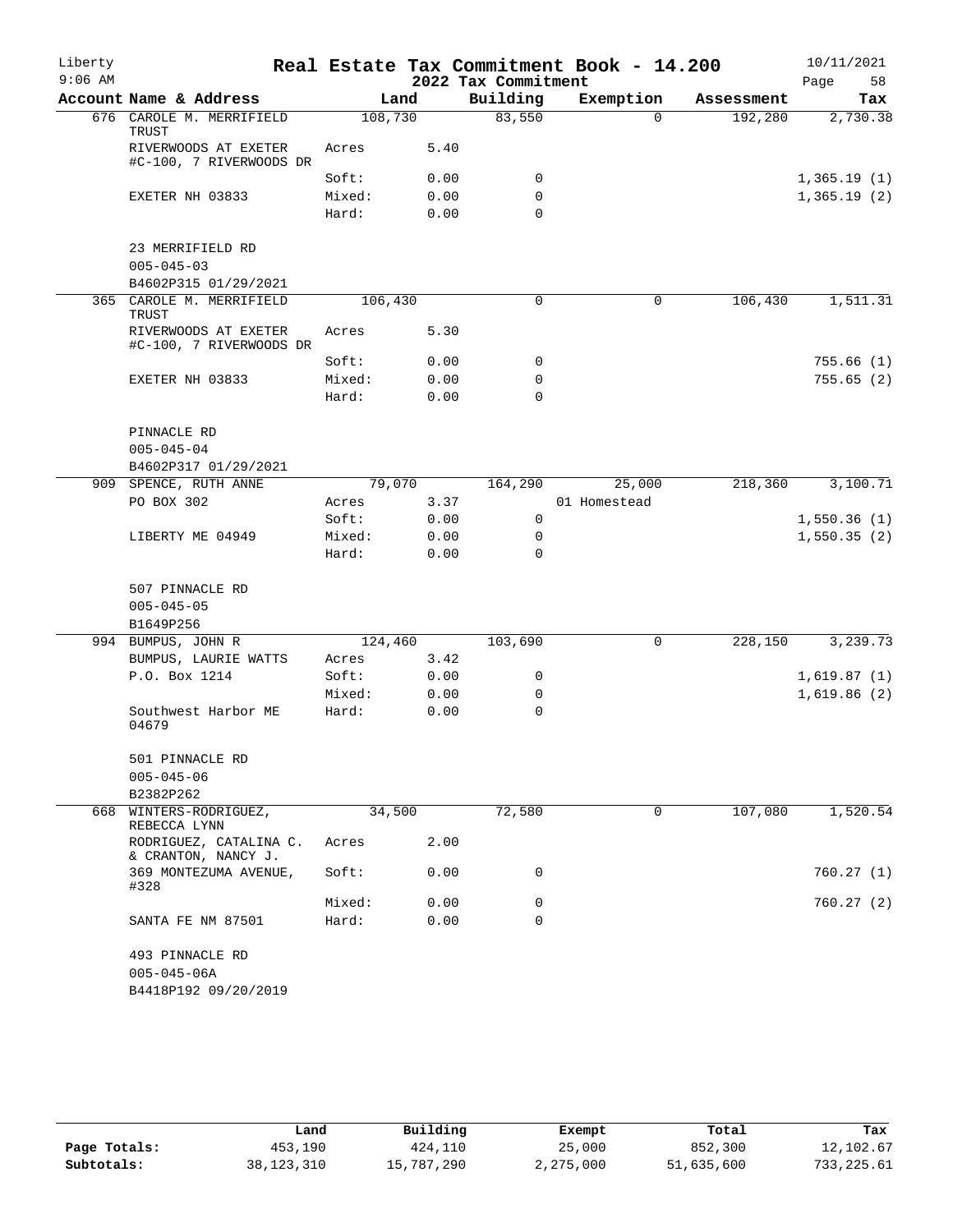| Liberty<br>$9:06$ AM |                                    |                 |              | 2022 Tax Commitment | Real Estate Tax Commitment Book - 14.200 |            | 10/11/2021<br>Page<br>59 |
|----------------------|------------------------------------|-----------------|--------------|---------------------|------------------------------------------|------------|--------------------------|
|                      | Account Name & Address             |                 | Land         | Building            | Exemption                                | Assessment | Tax                      |
|                      | 62 BAER, MARILYN                   | 107,410         |              | 169,250             | 25,000                                   | 251,660    | 3,573.57                 |
|                      | PO BOX 7                           | Acres           | 3.35         |                     | 01 Homestead                             |            |                          |
|                      |                                    | Soft:           | 0.00         | 0                   |                                          |            | 1,786.79(1)              |
|                      | LIBERTY ME 04949                   | Mixed:          | 0.00         | 0                   |                                          |            | 1,786.78(2)              |
|                      |                                    | Hard:           | 0.00         | 0                   |                                          |            |                          |
|                      | 32 LOON LNDG                       |                 |              |                     |                                          |            |                          |
|                      | $005 - 046$<br>B736P356            |                 |              |                     |                                          |            |                          |
|                      | 525 HG PROPERTY HOLDINGS           |                 | 79,270       | 500                 | 0                                        | 79,770     | 1,132.73                 |
|                      | <b>LLC</b>                         |                 |              |                     |                                          |            |                          |
|                      | PO Box 1                           | Acres           | 1.69         |                     |                                          |            |                          |
|                      | 898 Main street                    | Soft:           | 0.00         | 0                   |                                          |            | 566.37(1)                |
|                      | Waldoboro ME 04572                 | Mixed:          | 0.00         | 0                   |                                          |            | 566.36(2)                |
|                      |                                    | Hard:           | 0.00         | 0                   |                                          |            |                          |
|                      | 27 LOON LANDING<br>$005 - 047$     |                 |              |                     |                                          |            |                          |
|                      | B4171P340 06/08/2017               |                 |              |                     |                                          |            |                          |
|                      | 63 BAER, MARILYN J                 | 138,240         |              | 0                   | $\mathbf 0$                              | 138,240    | 1,963.01                 |
|                      | PO BOX 7                           | Acres           | 9.00         |                     |                                          |            |                          |
|                      |                                    | Soft:           | 0.00         | 0                   |                                          |            | 981.51 (1)               |
|                      | LIBERTY ME 04949                   | Mixed:          | 0.00         | 0                   |                                          |            | 981.50 (2)               |
|                      |                                    | Hard:           | 0.00         | 0                   |                                          |            |                          |
|                      | LOON LANDING OR<br>$005 - 048 - A$ |                 |              |                     |                                          |            |                          |
|                      | B875P109 11/13/1985                |                 |              |                     |                                          |            |                          |
|                      | 619 BEAL, BEATRICE (HEIRS)         |                 | 68,250       | 0                   | 0                                        | 68,250     | 969.15                   |
|                      | BEAL, SHIRLEY (HEIRS)              | Acres           | 1.15         |                     |                                          |            |                          |
|                      |                                    | Soft:           | 0.00         | 0                   |                                          |            | 484.58 (1)               |
|                      |                                    | Mixed:<br>Hard: | 0.00<br>0.00 | 0<br>0              |                                          |            | 484.57 (2)               |
|                      |                                    |                 |              |                     |                                          |            |                          |
|                      | PINNACLE RD                        |                 |              |                     |                                          |            |                          |
|                      | $005 - 048 - B$                    |                 |              |                     |                                          |            |                          |
|                      | B920P125                           |                 |              |                     |                                          |            |                          |
|                      | 216 RAYMOND, KYLE J                |                 | 32,000       | 74,380              | 0                                        | 106,380    | 1,510.60                 |
|                      | MEGAN R RAYMOND                    | Acres           | 2.00         |                     |                                          |            |                          |
|                      | 44 HIGHLAND DR                     | Soft:           | 0.00         | 0                   |                                          |            | 755.30(1)                |
|                      |                                    | Mixed:          | 0.00         | 0                   |                                          |            | 755.30(2)                |
|                      | LIBERTY ME 04949                   | Hard:           | 0.00         | 0                   |                                          |            |                          |
|                      | 44 HIGHLAND DR<br>$005 - 049$      |                 |              |                     |                                          |            |                          |
|                      | B3944P122 03/16/2015               |                 |              |                     |                                          |            |                          |
|                      | 1106 MCLAUGHLIN, AMANDA            |                 | 25,450       | 62,460              | 0                                        | 87,910     | 1,248.32                 |
|                      | MCLAUGHLIN, DAVID                  | Acres           | 1.70         |                     |                                          |            |                          |
|                      | 412 MINERVA AVE                    | Soft:           | 0.00         | 0                   |                                          |            | 624.16(1)                |
|                      |                                    | Mixed:          | 0.00         | 0                   |                                          |            | 624.16(2)                |
|                      | CUMBERLAND RI 02864                | Hard:           | 0.00         | 0                   |                                          |            |                          |
|                      | 58 HIGHLAND DR                     |                 |              |                     |                                          |            |                          |
|                      | $005 - 050$                        |                 |              |                     |                                          |            |                          |
|                      | B2589P350 04/30/2013               |                 |              |                     |                                          |            |                          |
|                      |                                    |                 |              |                     |                                          |            |                          |
|                      |                                    |                 |              |                     |                                          |            |                          |
|                      |                                    |                 |              |                     |                                          |            |                          |

|              | Land       | Building   | Exempt    | Total      | Tax        |
|--------------|------------|------------|-----------|------------|------------|
| Page Totals: | 450,620    | 306,590    | 25,000    | 732,210    | 10,397.38  |
| Subtotals:   | 38,573,930 | 16,093,880 | 2,300,000 | 52,367,810 | 743,622.99 |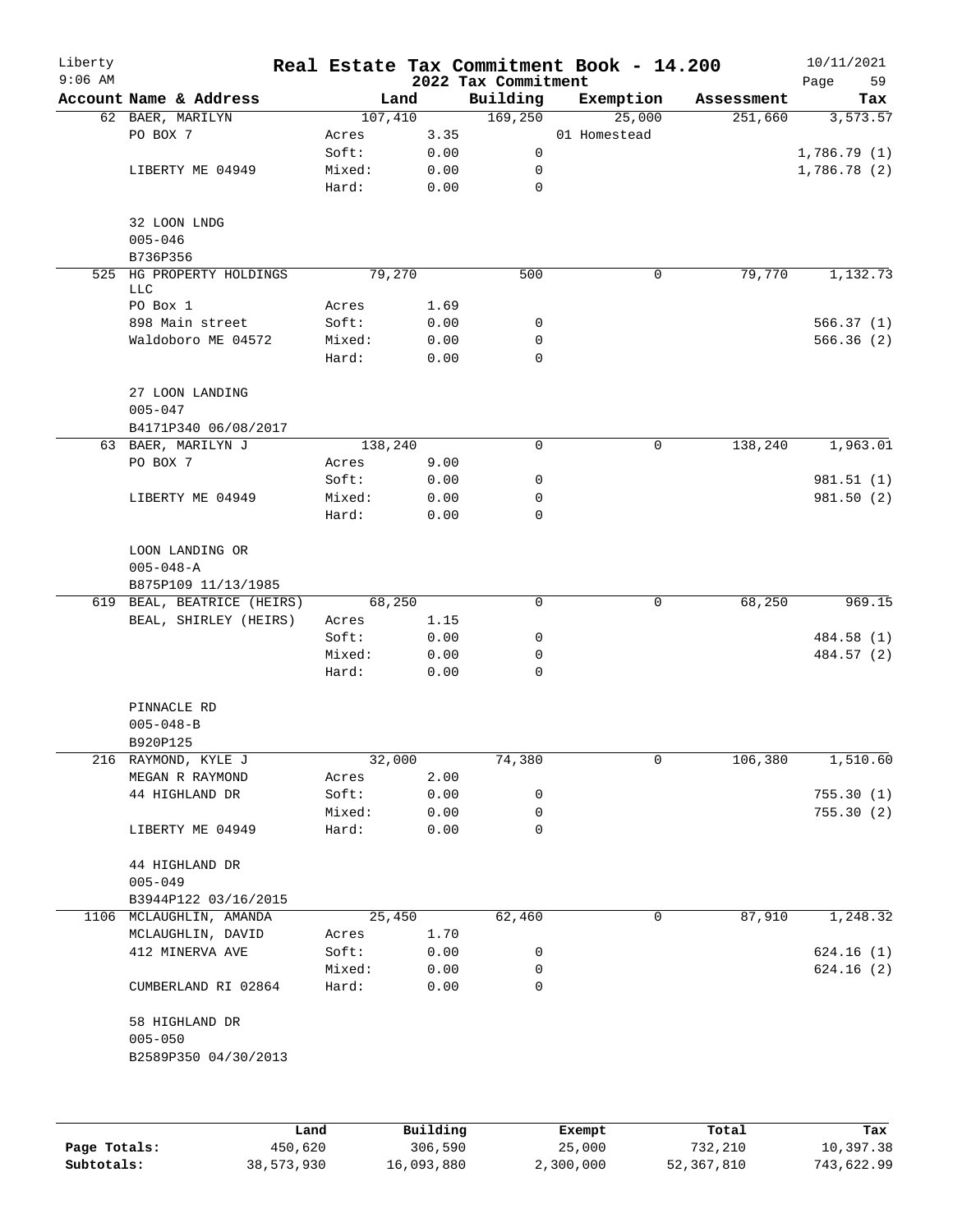| Liberty<br>$9:06$ AM |                                          |         |      | 2022 Tax Commitment | Real Estate Tax Commitment Book - 14.200 |            | 10/11/2021        |
|----------------------|------------------------------------------|---------|------|---------------------|------------------------------------------|------------|-------------------|
|                      | Account Name & Address                   | Land    |      | Building            | Exemption                                | Assessment | Page<br>60<br>Tax |
|                      | 633 MCLAUGHLIN, AMANDA L.                | 20, 300 |      | 0                   | $\Omega$                                 | 20,300     | 288.26            |
|                      | 412 MINERVA AVENUE                       | Acres   | 2.20 |                     |                                          |            |                   |
|                      |                                          | Soft:   | 0.00 | 0                   |                                          |            | 144.13(1)         |
|                      | CUMBERLAND RI 02864                      | Mixed:  | 0.00 | 0                   |                                          |            | 144.13(2)         |
|                      |                                          | Hard:   | 0.00 | $\Omega$            |                                          |            |                   |
|                      |                                          |         |      |                     |                                          |            |                   |
|                      | HIGHLAND DR                              |         |      |                     |                                          |            |                   |
|                      | $005 - 051$                              |         |      |                     |                                          |            |                   |
|                      | B4488P112 04/27/2020                     |         |      |                     |                                          |            |                   |
|                      | 631 MARPLE, JAMES                        | 20,150  |      | 0                   | 0                                        | 20,150     | 286.13            |
|                      | 22 HIGHLAND DR                           | Acres   | 2.10 |                     |                                          |            |                   |
|                      |                                          | Soft:   | 0.00 | 0                   |                                          |            | 143.07(1)         |
|                      | LIBERTY ME 04949                         | Mixed:  | 0.00 | 0                   |                                          |            | 143.06 (2)        |
|                      |                                          | Hard:   | 0.00 | $\Omega$            |                                          |            |                   |
|                      |                                          |         |      |                     |                                          |            |                   |
|                      | HIGHLAND DR                              |         |      |                     |                                          |            |                   |
|                      | $005 - 052$                              |         |      |                     |                                          |            |                   |
|                      | 34 CHOATE, MICHAEL A                     | 33,050  |      | 178,670             | $\mathbf 0$                              | 211,720    | 3,006.42          |
|                      | 90 HIGHLAND DR                           | Acres   | 2.70 |                     |                                          |            |                   |
|                      |                                          | Soft:   | 0.00 | 0                   |                                          |            | 1,503.21(1)       |
|                      | LIBERTY ME 04949                         | Mixed:  | 0.00 | $\mathbf 0$         |                                          |            | 1,503.21(2)       |
|                      |                                          | Hard:   | 0.00 | $\mathbf 0$         |                                          |            |                   |
|                      |                                          |         |      |                     |                                          |            |                   |
|                      | 90 HIGHLAND DR                           |         |      |                     |                                          |            |                   |
|                      | $005 - 053$                              |         |      |                     |                                          |            |                   |
|                      | B4346P97 02/06/2019 B4140P316 01/27/2017 |         |      |                     |                                          |            |                   |
|                      | 154 CASH, GLENN A                        | 34,250  |      | 60,730              | 25,000                                   | 69,980     | 993.72            |
|                      | PO BOX 272                               | Acres   | 3.50 |                     | 01 Homestead                             |            |                   |
|                      |                                          | Soft:   | 0.00 | 0                   |                                          |            | 496.86 (1)        |
|                      | LIBERTY ME 04949                         | Mixed:  | 0.00 | 0                   |                                          |            | 496.86 (2)        |
|                      |                                          | Hard:   | 0.00 | $\Omega$            |                                          |            |                   |
|                      |                                          |         |      |                     |                                          |            |                   |
|                      | 47 HIGHLAND DR                           |         |      |                     |                                          |            |                   |
|                      | $005 - 053 - 1$                          |         |      |                     |                                          |            |                   |
|                      | B2218P123                                |         |      |                     |                                          |            |                   |
|                      | 634 CHOATE, MICHAEL A                    | 18,500  |      | 0                   | 0                                        | 18,500     | 262.70            |
|                      | 90 HIGHLAND DR                           | Acres   | 1.00 |                     |                                          |            |                   |
|                      |                                          | Soft:   | 0.00 | 0                   |                                          |            | 131.35(1)         |
|                      | LIBERTY ME 04949                         | Mixed:  | 0.00 | 0                   |                                          |            | 131.35(2)         |
|                      |                                          | Hard:   | 0.00 | $\mathbf 0$         |                                          |            |                   |
|                      |                                          |         |      |                     |                                          |            |                   |
|                      | HIGHLAND DR                              |         |      |                     |                                          |            |                   |
|                      | $005 - 054$                              |         |      |                     |                                          |            |                   |
|                      | B4346P97 02/06/2019 B4140P316 01/27/2017 |         |      |                     |                                          |            |                   |
|                      | 635 MARPLE, JAMES                        | 18,950  |      | 0                   | 0                                        | 18,950     | 269.09            |
|                      | 22 HIGHLAND DR                           | Acres   | 1.30 |                     |                                          |            |                   |
|                      |                                          | Soft:   | 0.00 | 0                   |                                          |            | 134.55(1)         |
|                      | LIBERTY ME 04949                         | Mixed:  | 0.00 | 0                   |                                          |            | 134.54(2)         |
|                      |                                          | Hard:   | 0.00 | 0                   |                                          |            |                   |
|                      |                                          |         |      |                     |                                          |            |                   |
|                      | HIGHLAND DR                              |         |      |                     |                                          |            |                   |
|                      | $005 - 055$                              |         |      |                     |                                          |            |                   |
|                      |                                          |         |      |                     |                                          |            |                   |

|              | Land       | Building   | Exempt    | Total      | Tax        |
|--------------|------------|------------|-----------|------------|------------|
| Page Totals: | 145,200    | 239,400    | 25,000    | 359,600    | 5,106.32   |
| Subtotals:   | 38,719,130 | 16,333,280 | 2,325,000 | 52,727,410 | 748,729.31 |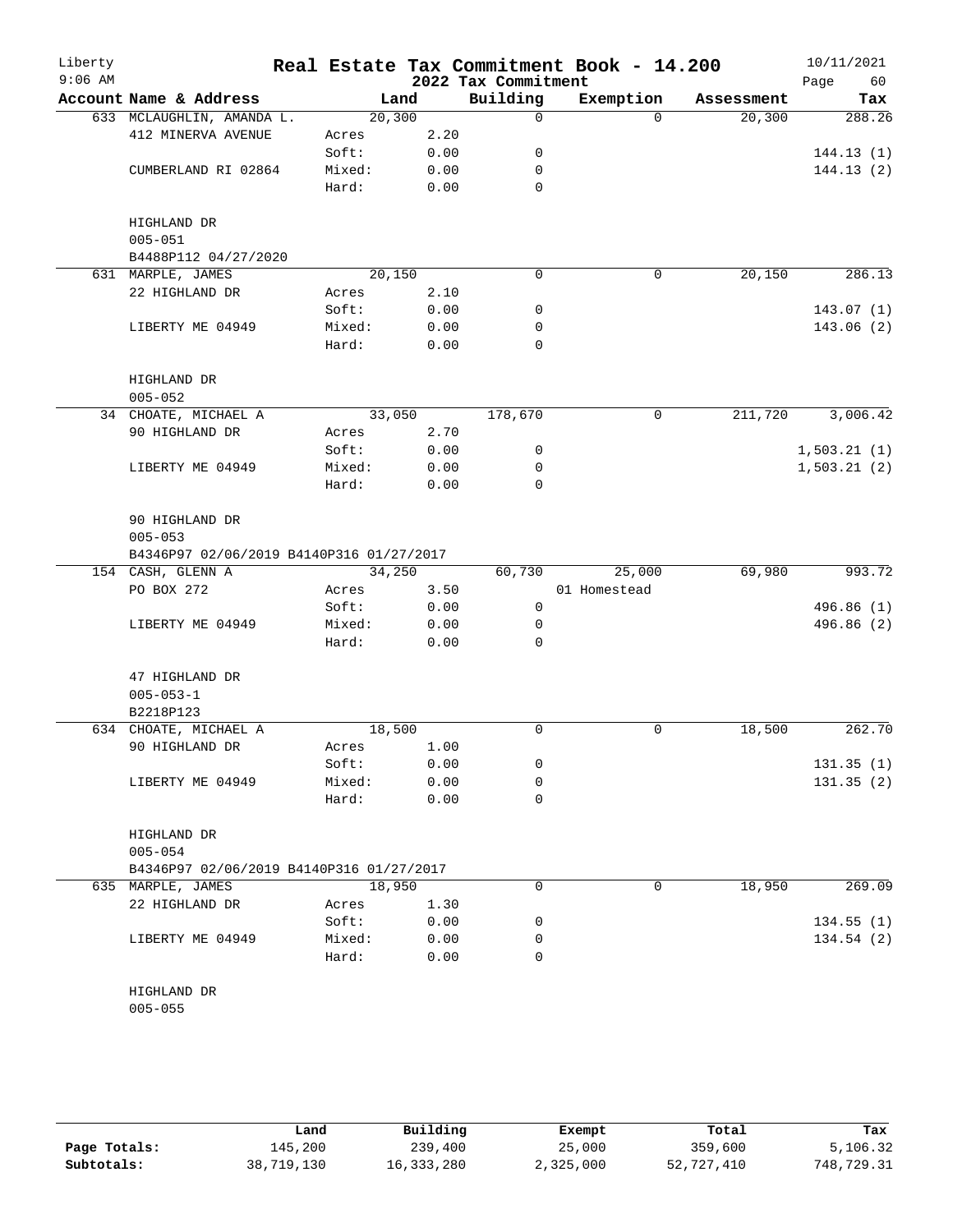| Liberty<br>$9:06$ AM |                                          |        |       | 2022 Tax Commitment | Real Estate Tax Commitment Book - 14.200 |            | 10/11/2021<br>61<br>Page |
|----------------------|------------------------------------------|--------|-------|---------------------|------------------------------------------|------------|--------------------------|
|                      | Account Name & Address                   |        | Land  | Building            | Exemption                                | Assessment | Tax                      |
|                      | 636 HARWELL, TARA MARPLE                 | 18,500 |       | 0                   | $\Omega$                                 | 18,500     | 262.70                   |
|                      | 1221 CUERNAVACA CIRULO                   | Acres  | 1.00  |                     |                                          |            |                          |
|                      |                                          | Soft:  | 0.00  | 0                   |                                          |            | 131.35(1)                |
|                      | MOUNTAIN VIEW CA 94040                   | Mixed: | 0.00  | 0                   |                                          |            | 131.35(2)                |
|                      |                                          | Hard:  | 0.00  | 0                   |                                          |            |                          |
|                      |                                          |        |       |                     |                                          |            |                          |
|                      | HIGHLAND DR                              |        |       |                     |                                          |            |                          |
|                      | $005 - 056$                              |        |       |                     |                                          |            |                          |
|                      | B4365P255 04/23/2019                     |        |       |                     |                                          |            |                          |
|                      | 1233 HARWELL, TARA MARPLE                | 18,500 |       | 0                   | 0                                        | 18,500     | 262.70                   |
|                      | 1221 CUERNAVACA CIRULO                   | Acres  | 1.00  |                     |                                          |            |                          |
|                      |                                          | Soft:  | 0.00  | 0                   |                                          |            | 131.35(1)                |
|                      | MOUNTAIN VIEW CA 94040                   | Mixed: | 0.00  | 0                   |                                          |            | 131.35(2)                |
|                      |                                          | Hard:  | 0.00  | 0                   |                                          |            |                          |
|                      |                                          |        |       |                     |                                          |            |                          |
|                      | HIGHLAND DR                              |        |       |                     |                                          |            |                          |
|                      | $005 - 057$                              |        |       |                     |                                          |            |                          |
|                      | B4365P255 04/23/2019                     |        |       |                     |                                          |            |                          |
|                      | 638 MANCINI, CARRIE MARPLE               | 19,550 |       | 0                   | 0                                        | 19,550     | 277.61                   |
|                      | 58 HUSSEY RD                             | Acres  | 1.70  |                     |                                          |            |                          |
|                      |                                          | Soft:  | 0.00  | 0                   |                                          |            | 138.81(1)                |
|                      | PITTSFIELD ME 04967                      | Mixed: | 0.00  | 0                   |                                          |            | 138.80(2)                |
|                      |                                          | Hard:  | 0.00  | $\Omega$            |                                          |            |                          |
|                      |                                          |        |       |                     |                                          |            |                          |
|                      | HIGHLAND DR                              |        |       |                     |                                          |            |                          |
|                      | $005 - 058$                              |        |       |                     |                                          |            |                          |
|                      | B2699P33                                 |        |       |                     |                                          |            |                          |
|                      | 1192 CHOATE, MICHAEL A                   | 23,180 |       | 32,260              | 0                                        | 55,440     | 787.25                   |
|                      | 90 HIGHLAND DR                           | Acres  | 1.20  |                     |                                          |            |                          |
|                      |                                          | Soft:  | 0.00  | 0                   |                                          |            | 393.63(1)                |
|                      | LIBERTY ME 04949                         | Mixed: | 0.00  | 0                   |                                          |            | 393.62(2)                |
|                      |                                          | Hard:  | 0.00  | $\Omega$            |                                          |            |                          |
|                      |                                          |        |       |                     |                                          |            |                          |
|                      | 91 HIGHLAND DR                           |        |       |                     |                                          |            |                          |
|                      | $005 - 059$                              |        |       |                     |                                          |            |                          |
|                      | B4346P97 02/06/2019 B4140P316 01/27/2017 |        |       |                     |                                          |            |                          |
|                      | 1098 HEWS, GUY                           | 68,800 |       | 284,390             | 25,000                                   | 328,190    | 4,660.30                 |
|                      | 536 PINNACLE RD                          | Acres  | 6.20  |                     | 01 Homestead                             |            |                          |
|                      |                                          | Soft:  | 0.00  | $\mathbf 0$         |                                          |            | 2,330.15(1)              |
|                      | LIBERTY ME 04949                         | Mixed: | 0.00  | 0                   |                                          |            | 2,330.15(2)              |
|                      |                                          | Hard:  | 0.00  | 0                   |                                          |            |                          |
|                      |                                          |        |       |                     |                                          |            |                          |
|                      | 536 PINNACLE ROAD                        |        |       |                     |                                          |            |                          |
|                      | $005 - 060$                              |        |       |                     |                                          |            |                          |
|                      | B2649P325                                |        |       |                     |                                          |            |                          |
|                      | 1119 STILKEY, JENNIFER                   | 49,590 |       | 225,230             | 25,000                                   | 249,820    | 3,547.44                 |
|                      | LILLIAN G HECK                           | Acres  | 15.09 |                     | 01 Homestead                             |            |                          |
|                      | 6 COON MOUNTAIN LN                       | Soft:  | 0.00  | 0                   |                                          |            | 1,773.72(1)              |
|                      |                                          | Mixed: | 0.00  | 0                   |                                          |            | 1,773.72(2)              |
|                      | LIBERTY ME 04949                         | Hard:  | 0.00  | $\Omega$            |                                          |            |                          |
|                      | 6 COON MOUNTAIN LANE                     |        |       |                     |                                          |            |                          |
|                      | $005 - 061$                              |        |       |                     |                                          |            |                          |
|                      |                                          |        |       |                     |                                          |            |                          |
|                      | B3901P171 09/19/2014                     |        |       |                     |                                          |            |                          |
|                      |                                          |        |       |                     |                                          |            |                          |
|                      |                                          |        |       |                     |                                          |            |                          |
|                      |                                          |        |       |                     |                                          |            |                          |

|              | Land       | Building   | Exempt    | Total      | Tax        |
|--------------|------------|------------|-----------|------------|------------|
| Page Totals: | 198.120    | 541,880    | 50,000    | 690,000    | 9,798.00   |
| Subtotals:   | 38,917,250 | 16,875,160 | 2,375,000 | 53,417,410 | 758,527.31 |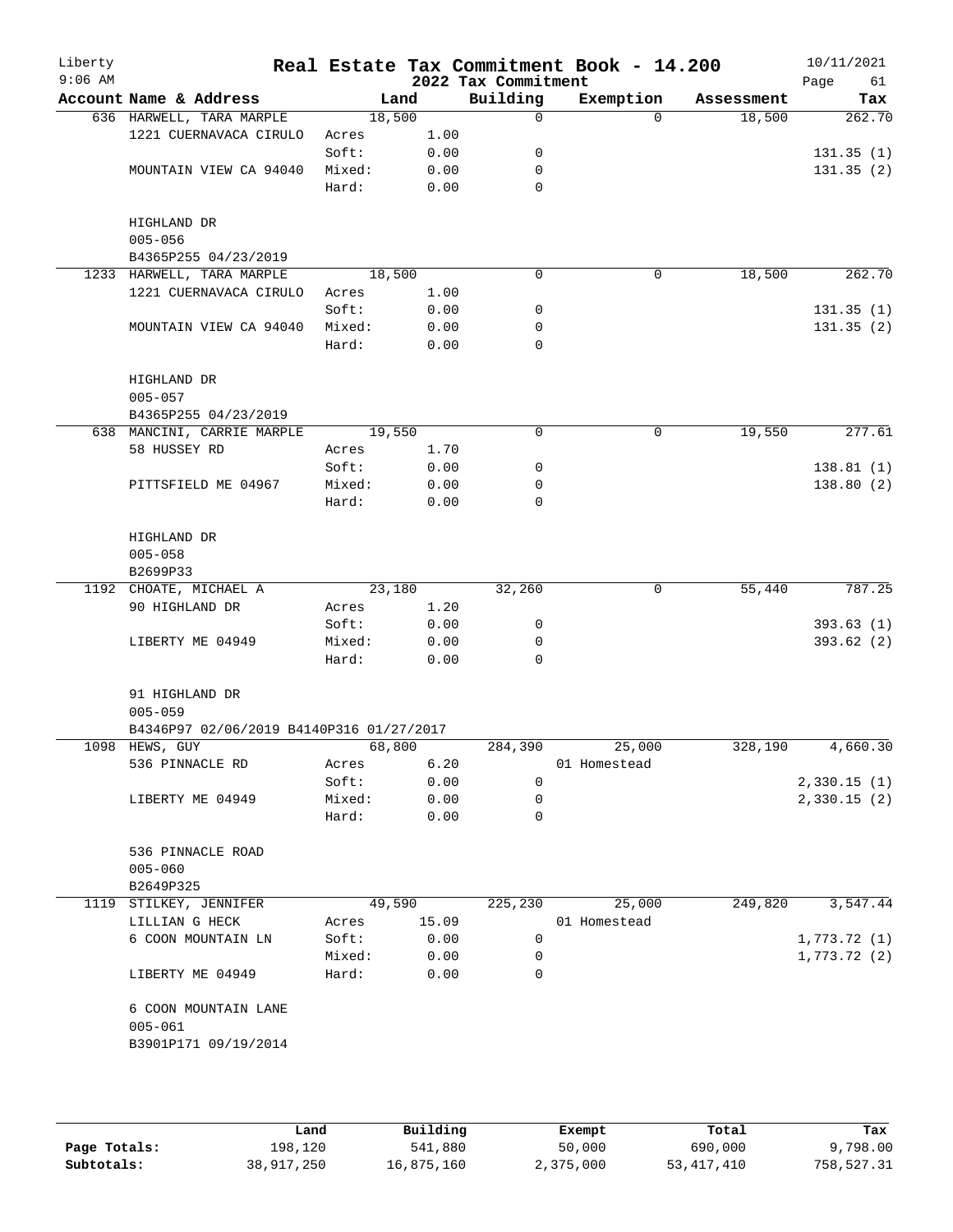| Liberty<br>$9:06$ AM |                                          |      |                 |              |                                 | Real Estate Tax Commitment Book - 14.200 |            | 10/11/2021        |
|----------------------|------------------------------------------|------|-----------------|--------------|---------------------------------|------------------------------------------|------------|-------------------|
|                      | Account Name & Address                   |      |                 | Land         | 2022 Tax Commitment<br>Building | Exemption                                | Assessment | Page<br>62<br>Tax |
|                      | 186 CHRISTA R. MAYER-BOHNE               |      | 38,330          |              | 0                               | $\Omega$                                 | 38,330     | 544.29            |
|                      | LIVING TRUST                             |      |                 |              |                                 |                                          |            |                   |
|                      | 382 CLARKS COVE RD                       |      | Acres           | 42.00        |                                 |                                          |            |                   |
|                      |                                          |      | Soft:           | 0.00<br>0.00 | 0<br>0                          |                                          |            | 272.15(1)         |
|                      | WALPOLE ME 04573                         |      | Mixed:<br>Hard: | 0.00         | $\Omega$                        |                                          |            | 272.14(2)         |
|                      |                                          |      |                 |              |                                 |                                          |            |                   |
|                      | PINNACLE RD                              |      |                 |              |                                 |                                          |            |                   |
|                      | $005 - 062$                              |      |                 |              |                                 |                                          |            |                   |
|                      | B4314P115 10/09/2018                     |      |                 |              |                                 |                                          |            |                   |
|                      | 1099 ST. CLAIR, SANDRA                   |      | 91,200          |              | $\Omega$                        | 0                                        | 91,200     | 1,295.04          |
|                      | PO BOX 226                               |      | Acres           | 111.40       |                                 |                                          |            |                   |
|                      |                                          |      | Soft:           | 0.00         | 0                               |                                          |            | 647.52 (1)        |
|                      | LIBERTY ME 04949                         |      | Mixed:<br>Hard: | 0.00<br>0.00 | 0<br>0                          |                                          |            | 647.52 (2)        |
|                      |                                          |      |                 |              |                                 |                                          |            |                   |
|                      | PINNACLE RD                              |      |                 |              |                                 |                                          |            |                   |
|                      | $005 - 063$                              |      |                 |              |                                 |                                          |            |                   |
|                      | B3526P118 02/16/2011 B2040P33            |      |                 |              |                                 |                                          |            |                   |
|                      | 1217 ST. CLAIR, JOSHUA                   |      | 41,400          |              | 172,490                         | 25,000                                   | 188,890    | 2,682.24          |
|                      | PO BOX 226                               |      | Acres           | 6.60         |                                 | 01 Homestead                             |            |                   |
|                      |                                          |      | Soft:           | 0.00         | 0                               |                                          |            | 1,341.12(1)       |
|                      | LIBERTY ME 04949                         |      | Mixed:          | 0.00         | 0                               |                                          |            | 1,341.12(2)       |
|                      |                                          |      | Hard:           | 0.00         | $\Omega$                        |                                          |            |                   |
|                      | 468 PINNACLE RD                          |      |                 |              |                                 |                                          |            |                   |
|                      | $005 - 063 - 01$                         |      |                 |              |                                 |                                          |            |                   |
|                      | B3760P51 05/15/2013                      |      |                 |              |                                 |                                          |            |                   |
|                      | 41 ST. CLAIR, DAVID                      |      | 108,500         |              | 138,820                         | 0                                        | 247,320    | 3,511.94          |
|                      | SANDRA ST. CLAIR                         |      | Acres           | 66.00        |                                 |                                          |            |                   |
|                      | P. O. BOX 226                            |      | Soft:           | 0.00         | 0                               |                                          |            | 1,755.97(1)       |
|                      |                                          |      | Mixed:          | 0.00         | 0                               |                                          |            | 1,755.97(2)       |
|                      | LIBERTY ME 04949                         |      | Hard:           | 0.00         | $\mathbf 0$                     |                                          |            |                   |
|                      | 14 JUNKYARD AVE                          |      |                 |              |                                 |                                          |            |                   |
|                      | $005 - 064$                              |      |                 |              |                                 |                                          |            |                   |
|                      | B2909P287                                |      |                 |              |                                 |                                          |            |                   |
|                      | 1158 Reynolds, Mercedes                  |      | 28,830          |              | 35,340                          | 0                                        | 64,170     | 911.21            |
|                      | 8 WAGON WHEEL WAY                        |      | Acres           | 1.52         |                                 |                                          |            |                   |
|                      |                                          |      | Soft:           | 0.00         | 0                               |                                          |            | 455.61(1)         |
|                      | LIBERTY ME 04949                         |      | Mixed:          | 0.00         | 0                               |                                          |            | 455.60(2)         |
|                      |                                          |      | Hard:           | 0.00         | 0                               |                                          |            |                   |
|                      |                                          |      |                 |              |                                 |                                          |            |                   |
|                      | 7 WAGON WHEEL WAY<br>$005 - 064 - 01$    |      |                 |              |                                 |                                          |            |                   |
|                      | B4213P186 09/22/2017                     |      |                 |              |                                 |                                          |            |                   |
|                      | 1169 ST. CLAIR, RYAN W                   |      | 19,070          |              | $\Omega$                        | 0                                        | 19,070     | 270.79            |
|                      | 14 TRAILS END                            |      | Acres           | 1.81         |                                 |                                          |            |                   |
|                      |                                          |      | Soft:           | 0.00         | 0                               |                                          |            | 135.40(1)         |
|                      | LIBERTY ME 04949                         |      | Mixed:          | 0.00         | 0                               |                                          |            | 135.39(2)         |
|                      |                                          |      | Hard:           | 0.00         | 0                               |                                          |            |                   |
|                      |                                          |      |                 |              |                                 |                                          |            |                   |
|                      | WAGON WHEEL WAY                          |      |                 |              |                                 |                                          |            |                   |
|                      | $005 - 064 - 02$<br>B4297P210 08/15/2018 |      |                 |              |                                 |                                          |            |                   |
|                      |                                          |      |                 |              |                                 |                                          |            |                   |
|                      |                                          |      |                 |              |                                 |                                          |            |                   |
|                      |                                          |      |                 |              |                                 |                                          |            |                   |
|                      |                                          | Land |                 | Building     |                                 | Exempt                                   | Total      | Tax               |

|              | Land         | Building   | Exempt    | Total      | Tax        |
|--------------|--------------|------------|-----------|------------|------------|
| Page Totals: | 327,330      | 346,650    | 25,000    | 648,980    | 9,215.51   |
| Subtotals:   | 39, 244, 580 | 17,221,810 | 2,400,000 | 54,066,390 | 767,742.82 |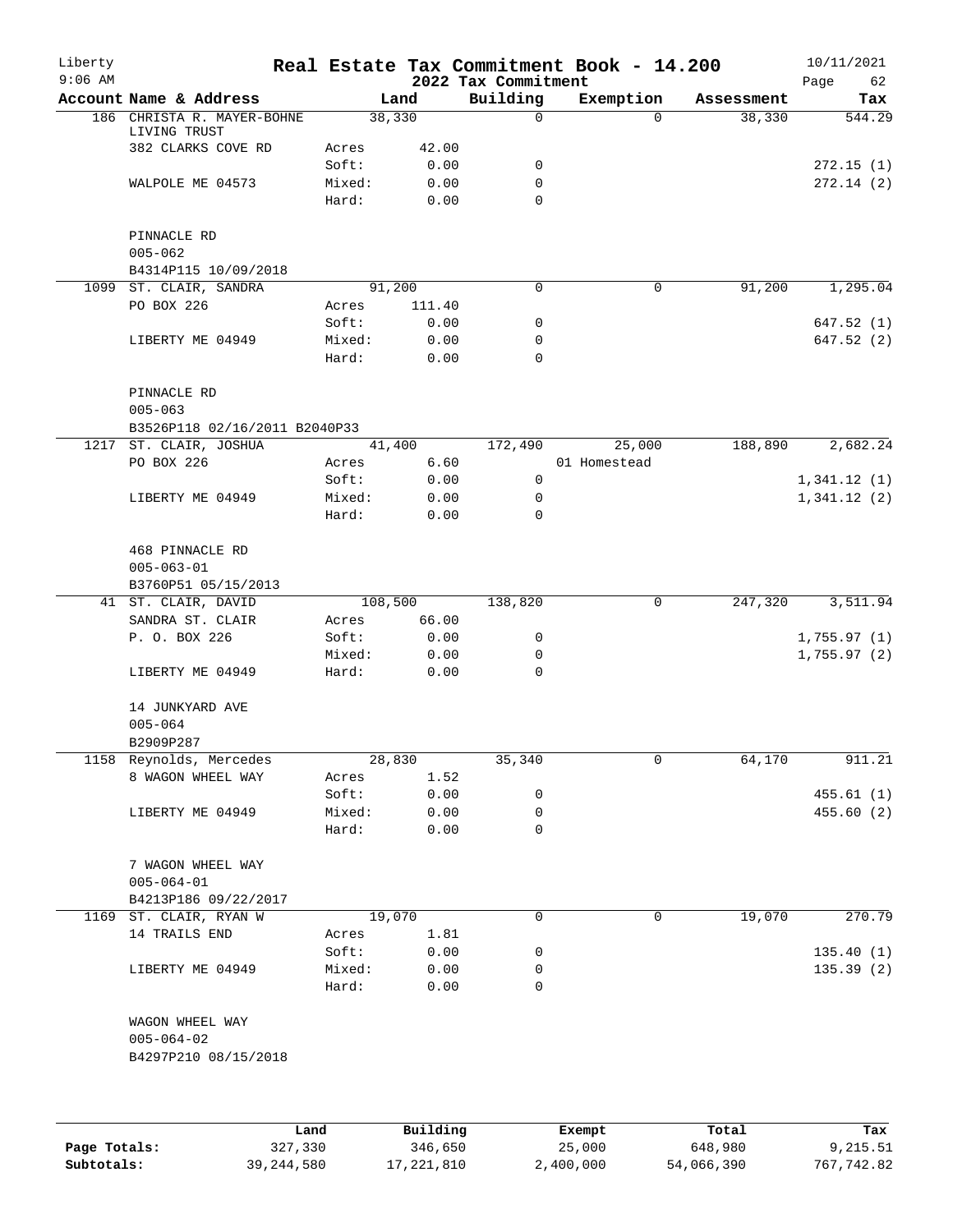| Liberty   |                        |        |        |                     | Real Estate Tax Commitment Book - 14.200 |            | 10/11/2021 |
|-----------|------------------------|--------|--------|---------------------|------------------------------------------|------------|------------|
| $9:06$ AM |                        |        |        | 2022 Tax Commitment |                                          |            | 63<br>Page |
|           | Account Name & Address |        | Land   | Building            | Exemption                                | Assessment | Tax        |
|           | 1170 ST. CLAIR, RYAN   |        | 31,360 | 134,060             | 25,000                                   | 140,420    | 1,993.96   |
|           | PO BOX 226             | Acres  | 1.57   |                     | 01 Homestead                             |            |            |
|           |                        | Soft:  | 0.00   | 0                   |                                          |            | 996.98 (1) |
|           | LIBERTY ME 04949       | Mixed: | 0.00   | 0                   |                                          |            | 996.98 (2) |
|           |                        | Hard:  | 0.00   | $\mathbf 0$         |                                          |            |            |
|           | 14 TRAILS END          |        |        |                     |                                          |            |            |
|           | $005 - 064 - 03$       |        |        |                     |                                          |            |            |
|           | B4056P46 03/31/2016    |        |        |                     |                                          |            |            |
|           | 1171 ST. CLAIR, DAVID  |        | 18,630 | $\mathbf 0$         | 0                                        | 18,630     | 264.55     |
|           | SANDRA ST. CLAIR       | Acres  | 1.52   |                     |                                          |            |            |
|           | PO BOX 226             | Soft:  | 0.00   | 0                   |                                          |            | 132.28(1)  |
|           | Mixed:                 | 0.00   | 0      |                     |                                          | 132.27(2)  |            |
|           | LIBERTY ME 04949       | Hard:  | 0.00   | $\mathbf 0$         |                                          |            |            |
|           | WAGON WHEEL WAY        |        |        |                     |                                          |            |            |
|           | $005 - 064 - 04$       |        |        |                     |                                          |            |            |
|           | 1172 ST. CLAIR, DAVID  |        | 18,450 | $\mathbf 0$         | 0                                        | 18,450     | 261.99     |
|           | SANDRA ST. CLAIR       | Acres  | 1.40   |                     |                                          |            |            |
|           | PO BOX 226             | Soft:  | 0.00   | 0                   |                                          |            | 131.00(1)  |
|           |                        | Mixed: | 0.00   | 0                   |                                          |            | 130.99(2)  |
|           | LIBERTY ME 04949       | Hard:  | 0.00   | $\mathbf 0$         |                                          |            |            |
|           | WAGON WHEEL WAY        |        |        |                     |                                          |            |            |
|           | $005 - 064 - 05$       |        |        |                     |                                          |            |            |
|           | 1173 ST. CLAIR, DAVID  |        | 18,810 | $\mathbf 0$         | 0                                        | 18,810     | 267.10     |
|           | SANDRA ST. CLAIR       | Acres  | 1.64   |                     |                                          |            |            |
|           | PO BOX 226             | Soft:  | 0.00   | 0                   |                                          |            | 133.55(1)  |
|           |                        | Mixed: | 0.00   | 0                   |                                          |            | 133.55(2)  |
|           | LIBERTY ME 04949       | Hard:  | 0.00   | $\mathbf 0$         |                                          |            |            |
|           | WAGON WHEEL WAY        |        |        |                     |                                          |            |            |
|           | $005 - 064 - 06$       |        |        |                     |                                          |            |            |
|           | 1174 ST. CLAIR, DAVID  |        | 18,270 | 0                   | 0                                        | 18,270     | 259.43     |
|           | SANDRA ST. CLAIR       | Acres  | 1.28   |                     |                                          |            |            |
|           | PO BOX 226             | Soft:  | 0.00   | 0                   |                                          |            | 129.72(1)  |
|           |                        | Mixed: | 0.00   | 0                   |                                          |            | 129.71(2)  |
|           | LIBERTY ME 04949       | Hard:  | 0.00   | 0                   |                                          |            |            |
|           | WAGON WHEEL WAY        |        |        |                     |                                          |            |            |
|           | $005 - 064 - 07$       |        |        |                     |                                          |            |            |
| 1175      | ST. CLAIR, DAVID       |        | 18,420 | 0                   | 0                                        | 18,420     | 261.56     |
|           | SANDRA ST. CLAIR       | Acres  | 1.38   |                     |                                          |            |            |
|           | PO BOX 226             | Soft:  | 0.00   | 0                   |                                          |            | 130.78(1)  |
|           |                        | Mixed: | 0.00   | 0                   |                                          |            | 130.78(2)  |
|           | LIBERTY ME 04949       | Hard:  | 0.00   | 0                   |                                          |            |            |
|           | WAGON WHEEL WAY        |        |        |                     |                                          |            |            |

005-064-08

|              | Land       | Building   | Exempt    | Total      | Tax        |
|--------------|------------|------------|-----------|------------|------------|
| Page Totals: | 123,940    | 134,060    | 25,000    | 233,000    | 3,308.59   |
| Subtotals:   | 39,368,520 | 17,355,870 | 2,425,000 | 54,299,390 | 771,051.41 |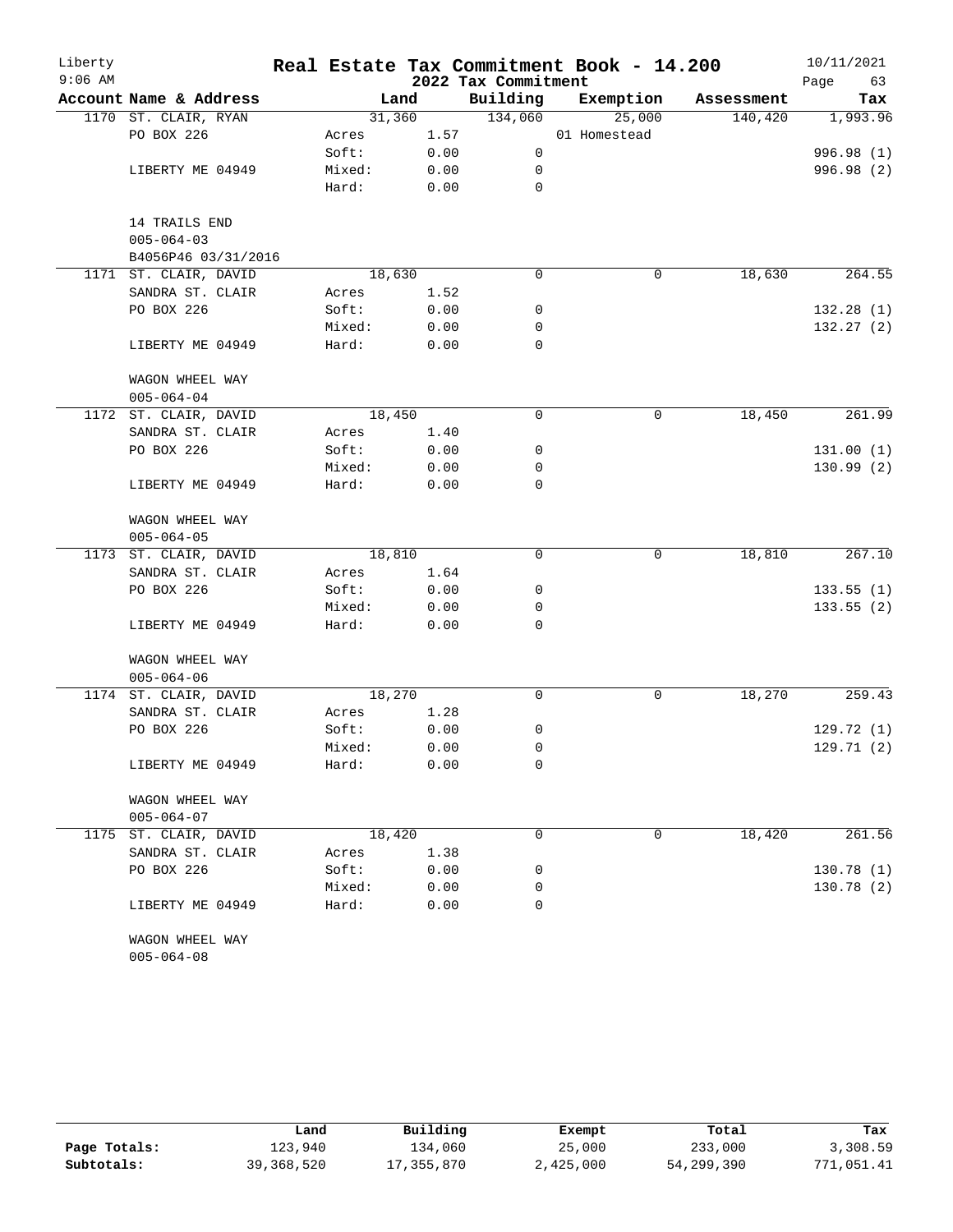| Liberty   |                          |        |      |                     | Real Estate Tax Commitment Book - 14.200 |            | 10/11/2021  |
|-----------|--------------------------|--------|------|---------------------|------------------------------------------|------------|-------------|
| $9:06$ AM |                          |        |      | 2022 Tax Commitment |                                          |            | 64<br>Page  |
|           | Account Name & Address   |        | Land | Building            | Exemption                                | Assessment | Tax         |
|           | 1110 LAFRANCE, RICHARD E | 38,490 |      | 246,070             | $\Omega$                                 | 284,560    | 4,040.75    |
|           | ENGLANDER, LEIGH A       | Acres  | 2.60 |                     |                                          |            |             |
|           | 32 SERENITY LANE         | Soft:  | 0.00 | 0                   |                                          |            | 2,020.38(1) |
|           |                          | Mixed: | 0.00 | 0                   |                                          |            | 2,020.37(2) |
|           | LIBERTY ME 04949         | Hard:  | 0.00 | 0                   |                                          |            |             |
|           | 32 SERENITY LN           |        |      |                     |                                          |            |             |
|           | $005 - 064 - 09$         |        |      |                     |                                          |            |             |
|           | B4618P7 03/08/2021       |        |      |                     |                                          |            |             |
|           | 1176 ST. CLAIR, DAVID    | 18,440 |      | $\mathbf 0$         | 0                                        | 18,440     | 261.85      |
|           | SANDRA ST. CLAIR         | Acres  | 1.39 |                     |                                          |            |             |
|           | PO BOX 226               | Soft:  | 0.00 | 0                   |                                          |            | 130.93(1)   |
|           |                          | Mixed: | 0.00 | 0                   |                                          |            | 130.92(2)   |
|           | LIBERTY ME 04949         | Hard:  | 0.00 | 0                   |                                          |            |             |
|           | WAGON WHEEL WAY          |        |      |                     |                                          |            |             |
|           | $005 - 064 - 10$         |        |      |                     |                                          |            |             |
|           | 1177 ST. CLAIR, DAVID    | 18,390 |      | 0                   | $\mathbf 0$                              | 18,390     | 261.14      |
|           | SANDRA ST. CLAIR         | Acres  | 1.36 |                     |                                          |            |             |
|           | PO BOX 226               | Soft:  | 0.00 | 0                   |                                          |            | 130.57(1)   |
|           |                          | Mixed: | 0.00 | 0                   |                                          |            | 130.57(2)   |
|           | LIBERTY ME 04949         | Hard:  | 0.00 | $\mathbf 0$         |                                          |            |             |
|           | WAGON WHEEL WAY          |        |      |                     |                                          |            |             |
|           | $005 - 064 - 11$         |        |      |                     |                                          |            |             |
|           | 1178 ST. CLAIR, DAVID    | 18,510 |      | $\mathbf 0$         | 0                                        | 18,510     | 262.84      |
|           | SANDRA ST. CLAIR         | Acres  | 1.44 |                     |                                          |            |             |
|           | PO BOX 226               | Soft:  | 0.00 | 0                   |                                          |            | 131.42(1)   |
|           |                          | Mixed: | 0.00 | 0                   |                                          |            | 131.42 (2)  |
|           | LIBERTY ME 04949         | Hard:  | 0.00 | $\mathbf 0$         |                                          |            |             |
|           | WAGON WHEEL WAY          |        |      |                     |                                          |            |             |
|           | $005 - 064 - 12$         |        |      |                     |                                          |            |             |
| 1179      | ST. CLAIR, DAVID         | 18,390 |      | 0                   | 0                                        | 18,390     | 261.14      |
|           | SANDRA ST. CLAIR         | Acres  | 1.36 |                     |                                          |            |             |
|           | PO BOX 226               | Soft:  | 0.00 | 0                   |                                          |            | 130.57(1)   |
|           |                          | Mixed: | 0.00 | 0                   |                                          |            | 130.57(2)   |
|           | LIBERTY ME 04949         | Hard:  | 0.00 | 0                   |                                          |            |             |
|           | WAGON WHEEL WAY          |        |      |                     |                                          |            |             |
|           | $005 - 064 - 13$         |        |      |                     |                                          |            |             |
| 1180      | REYNOLDS, MERCEDES       | 16,010 |      | 0                   | 0                                        | 16,010     | 227.34      |
|           | BABIN, ADDALIA           | Acres  | 1.19 |                     |                                          |            |             |
|           | 8 WAGON WHEEL WAY        | Soft:  | 0.00 | 0                   |                                          |            | 113.67(1)   |
|           |                          | Mixed: | 0.00 | 0                   |                                          |            | 113.67(2)   |
|           | LIBERTY ME 04949         | Hard:  | 0.00 | 0                   |                                          |            |             |
|           | WAGON WHEEL WAY          |        |      |                     |                                          |            |             |
|           | $005 - 064 - 14$         |        |      |                     |                                          |            |             |
|           | B4286P257 07/18/2018     |        |      |                     |                                          |            |             |

|              | Land       | Building   | Exempt    | Total      | Tax        |
|--------------|------------|------------|-----------|------------|------------|
| Page Totals: | 128,230    | 246,070    |           | 374,300    | 5,315.06   |
| Subtotals:   | 39,496,750 | 17,601,940 | 2,425,000 | 54,673,690 | 776,366.47 |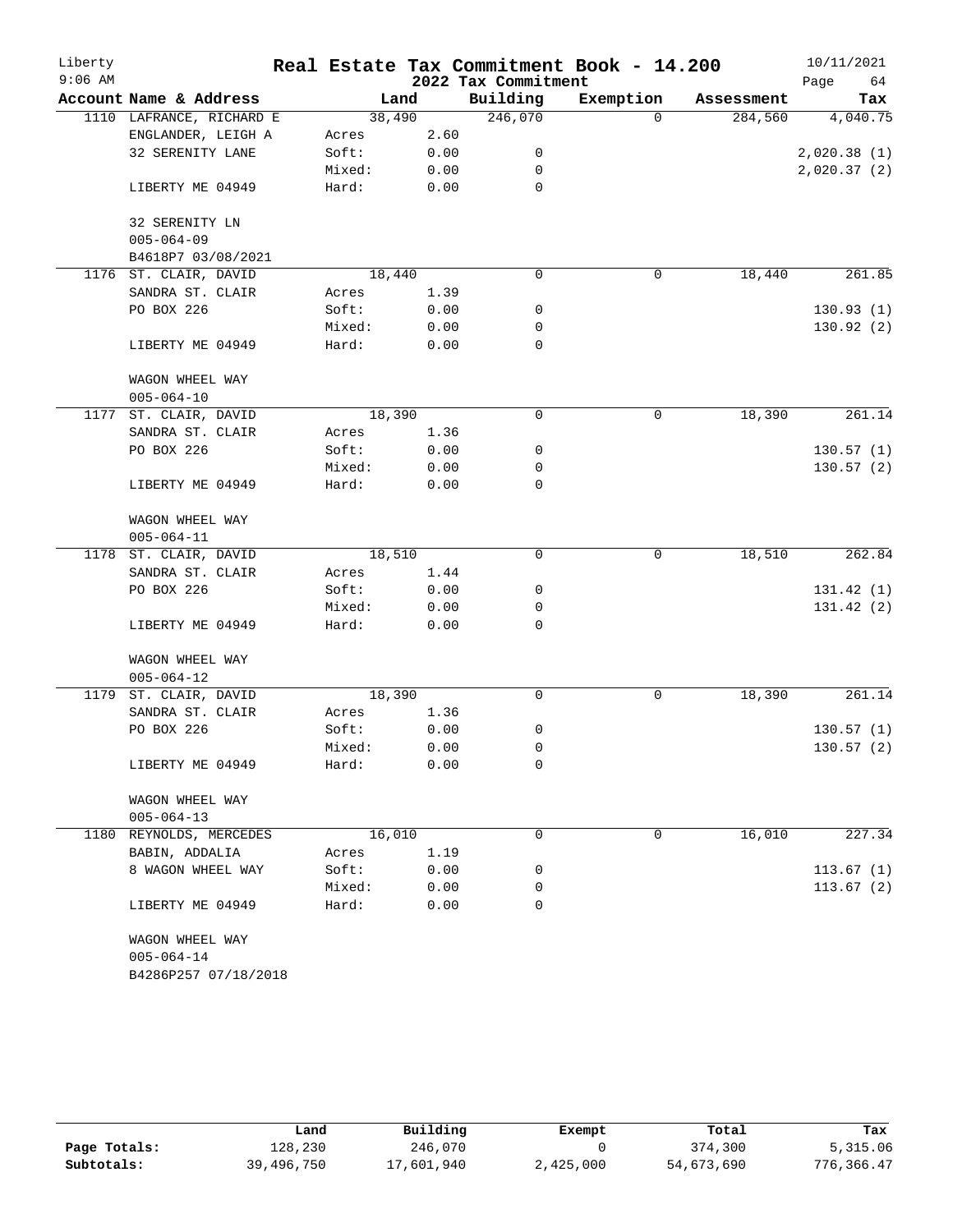| Liberty<br>$9:06$ AM |                                                               |                 |              | 2022 Tax Commitment | Real Estate Tax Commitment Book - 14.200 |            | 10/11/2021<br>Page<br>65 |
|----------------------|---------------------------------------------------------------|-----------------|--------------|---------------------|------------------------------------------|------------|--------------------------|
|                      | Account Name & Address                                        |                 | Land         | Building            | Exemption                                | Assessment | Tax                      |
|                      | 1181 REYNOLDS, MERCEDES R R                                   |                 | 26,740       | 90,150              | 25,000                                   | 91,890     | 1,304.84                 |
|                      | REYNOLDS, TAMMY J                                             | Acres           | 1.54         |                     | 01 Homestead                             |            |                          |
|                      | PO BOX 226                                                    | Soft:           | 0.00         | 0                   |                                          |            | 652.42 (1)               |
|                      |                                                               | Mixed:          | 0.00         | 0                   |                                          |            | 652.42 (2)               |
|                      | LIBERTY ME 04949                                              | Hard:           | 0.00         | 0                   |                                          |            |                          |
|                      | 8 WAGON WHEEL WAY<br>$005 - 064 - 15$                         |                 |              |                     |                                          |            |                          |
|                      | B3668P327 06/29/2012                                          |                 |              |                     |                                          |            |                          |
|                      | 1107 KASTNER, LAURA E                                         |                 | 34,400       | 164,940             | 0                                        | 199,340    | 2,830.63                 |
|                      | 10 ELLIS LN                                                   | Acres           | 3.60         |                     |                                          |            |                          |
|                      |                                                               | Soft:           | 0.00         | 0                   |                                          |            | 1,415.32(1)              |
|                      | BRAINTREE MA 02184                                            | Mixed:          | 0.00         | 0                   |                                          |            | 1,415.31(2)              |
|                      |                                                               | Hard:           | 0.00         | 0                   |                                          |            |                          |
|                      | 61 HIGHLAND DR<br>$005 - 065$                                 |                 |              |                     |                                          |            |                          |
|                      | B3657P40 06/13/2012                                           |                 |              |                     |                                          |            |                          |
|                      | 380 DEAN, MATTHEW                                             |                 | 33,000       | 91,650              | 25,000                                   | 99,650     | 1,415.03                 |
|                      | 308 PINNACLE ROAD                                             | Acres           | 1.00         |                     | 01 Homestead                             |            |                          |
|                      |                                                               | Soft:           | 0.00         | 0                   |                                          |            | 707.52(1)                |
|                      | LIBERTY ME 04949 9302                                         | Mixed:          | 0.00         | 0                   |                                          |            | 707.51(2)                |
|                      |                                                               | Hard:           | 0.00         | 0                   |                                          |            |                          |
|                      | 308 PINNACLE RD<br>$006 - 001$                                |                 |              |                     |                                          |            |                          |
|                      | B4250P338                                                     |                 |              |                     |                                          |            |                          |
|                      | 1126 KING, RICHARD L                                          |                 | 55,810       | 101,670             | 0                                        | 157,480    | 2,236.22                 |
|                      | KING, MARIA J                                                 | Acres           | 40.35        |                     |                                          |            |                          |
|                      | 246 PINNACLE RD                                               | Soft:           | 0.00         | 0                   |                                          |            | 1,118.11(1)              |
|                      |                                                               | Mixed:          | 0.15         | 58                  |                                          |            | 1,118.11(2)              |
|                      | LIBERTY ME 04949                                              | Hard:           | 0.00         | 0                   |                                          |            |                          |
|                      | 286 PINNACLE RD<br>$006 - 001 - 01$                           |                 |              |                     |                                          |            |                          |
|                      | B4084P121 07/29/2016                                          |                 |              |                     |                                          |            |                          |
|                      | 1065 HURD, ALLAN M                                            |                 | 21,500       | 0                   | 0                                        | 21,500     | 305.30                   |
|                      | 6 TRUES POND RD                                               | Acres           | 3.00         |                     |                                          |            |                          |
|                      |                                                               | Soft:           | 0.00         | 0                   |                                          |            | 152.65(1)                |
|                      |                                                               |                 |              |                     |                                          |            |                          |
|                      | LIBERTY ME 04949                                              | Mixed:<br>Hard: | 0.00<br>0.00 | 0<br>0              |                                          |            | 152.65(2)                |
|                      |                                                               |                 |              |                     |                                          |            |                          |
|                      | BROWN RD                                                      |                 |              |                     |                                          |            |                          |
|                      | $006 - 002$<br>B3877P78 07/08/2014 B1906P149 B893P162 B821P81 |                 |              |                     |                                          |            |                          |
|                      | 03/05/1984                                                    |                 | 39,000       | 53,520              | 25,000                                   | 67,520     | 958.78                   |
|                      | 693 RETTEW, ETHAN W                                           |                 |              |                     | 01 Homestead                             |            |                          |
|                      | 301 PINNACLE ROAD                                             | Acres           | 5.00         |                     |                                          |            |                          |
|                      |                                                               | Soft:           | 0.00         | 0                   |                                          |            | 479.39 (1)               |
|                      | LIBERTY ME 04949                                              | Mixed:<br>Hard: | 0.00<br>0.00 | 0<br>$\Omega$       |                                          |            | 479.39 (2)               |
|                      | 301 PINNACLE RD                                               |                 |              |                     |                                          |            |                          |
|                      | $006 - 002 - A$                                               |                 |              |                     |                                          |            |                          |
|                      | B4255P333 03/16/2018                                          |                 |              |                     |                                          |            |                          |
|                      |                                                               |                 |              |                     |                                          |            |                          |
|                      |                                                               | Land            | Building     |                     | Exempt                                   | Total      | Tax                      |

|              | Land       | Building   | Exempt    | Total      | Tax         |
|--------------|------------|------------|-----------|------------|-------------|
| Page Totals: | 210,450    | 501,930    | 75,000    | 637,380    | 9,050.80    |
| Subtotals:   | 39,707,200 | 18,103,870 | 2,500,000 | 55,311,070 | 785, 417.27 |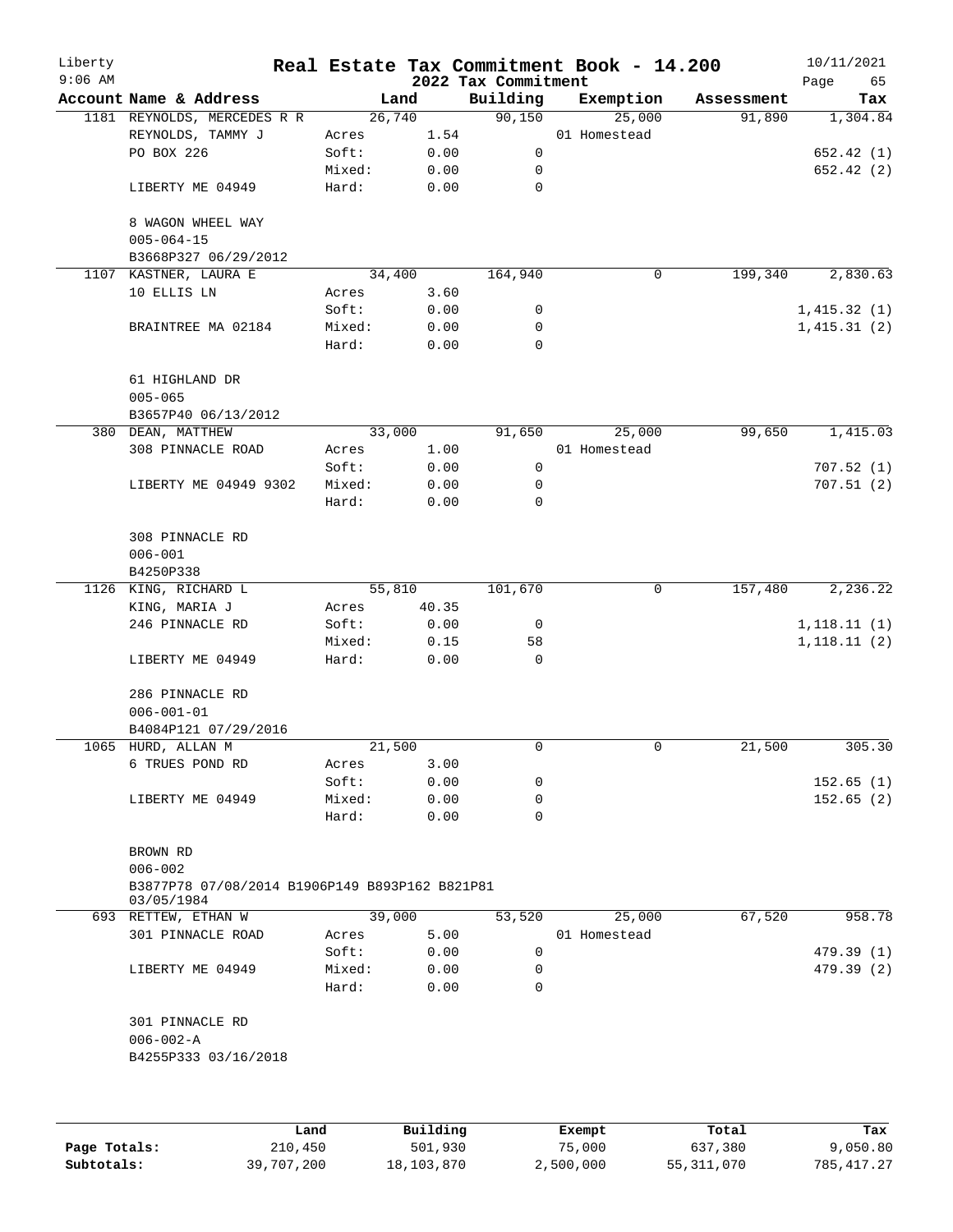| Liberty<br>$9:06$ AM |                                                                                     |                 |              | 2022 Tax Commitment | Real Estate Tax Commitment Book - 14.200 |            | 10/11/2021<br>Page<br>66 |
|----------------------|-------------------------------------------------------------------------------------|-----------------|--------------|---------------------|------------------------------------------|------------|--------------------------|
|                      | Account Name & Address                                                              |                 | Land         | Building            | Exemption                                | Assessment | Tax                      |
|                      | 385 LAFORGE, JUSTIN                                                                 |                 | 33,380       | 15,890              | 25,000                                   | 24,270     | 344.63                   |
|                      | LAFORGE, TERRI                                                                      | Acres           | 1.25         |                     | 01 Homestead                             |            |                          |
|                      | 293 PINNACLE RD                                                                     | Soft:           | 0.00         | 0                   |                                          |            | 172.32(1)                |
|                      |                                                                                     | Mixed:          | 0.00         | $\mathbf 0$         |                                          |            | 172.31(2)                |
|                      | LIBERTY ME 04949                                                                    | Hard:           | 0.00         | $\mathbf 0$         |                                          |            |                          |
|                      | 293 PINNACLE RD                                                                     |                 |              |                     |                                          |            |                          |
|                      | $006 - 002 - B$                                                                     |                 |              |                     |                                          |            |                          |
|                      | B1906P149                                                                           |                 |              |                     |                                          |            |                          |
| 1291                 | TRUST AGREEMENT OF CARL<br>L MOODY AND BRENDA W<br>MOODY UTD 01/11/2021<br>FBO SAME |                 | 29,900       | $\Omega$            | 0                                        | 29,900     | 424.58                   |
|                      | CARL AND BRENDA MOODY<br>(TRUSTEES)                                                 | Acres           | 8.60         |                     |                                          |            |                          |
|                      | 5810 APACHE ST                                                                      | Soft:           | 0.00         | 0                   |                                          |            | 212.29(1)                |
|                      |                                                                                     | Mixed:          | 0.00         | 0                   |                                          |            | 212.29(2)                |
|                      | ZEPHYRHILLS FL 33542                                                                | Hard:           | 0.00         | $\Omega$            |                                          |            |                          |
|                      | MOODY SHORE RD<br>$006 - 002 - C$                                                   |                 |              |                     |                                          |            |                          |
|                      | B4612P68 02/23/2021                                                                 |                 |              |                     |                                          |            |                          |
|                      | 1232 THE PERCHENSIS FAMILY<br>TRUST                                                 |                 | 30,800       | 0                   | 0                                        | 30,800     | 437.36                   |
|                      | LEHOUX, NEIL M                                                                      | Acres           | 9.20         |                     |                                          |            |                          |
|                      | 3370 LAFAYETTE RD, #4                                                               | Soft:           | 0.00         | 0                   |                                          |            | 218.68(1)                |
|                      | PORTSMOUTH NH 03801                                                                 | Mixed:<br>Hard: | 0.00<br>0.00 | 0<br>$\Omega$       |                                          |            | 218.68(2)                |
|                      |                                                                                     |                 |              |                     |                                          |            |                          |
|                      | BROWN RD<br>$006 - 002 - D$<br>B12287P85 12/18/2020                                 |                 |              |                     |                                          |            |                          |
|                      | 921 EVANS, CHARLES                                                                  |                 | 54,000       | 0                   | 0                                        | 54,000     | 766.80                   |
|                      | FREEDOM PARK ASSOCIATES Acres                                                       |                 | 13.25        |                     |                                          |            |                          |
|                      | 22 GOONAN RD                                                                        | Soft:           | 0.00         | 0                   |                                          |            | 383.40 (1)               |
|                      |                                                                                     | Mixed:          | 0.00         | 0                   |                                          |            | 383.40 (2)               |
|                      | HOOKSETT NH 03106                                                                   | Hard:           | 0.00         | $\mathbf 0$         |                                          |            |                          |
|                      | PINNACLE RD<br>$006 - 003$                                                          |                 |              |                     |                                          |            |                          |
|                      | B1019P230                                                                           |                 |              |                     |                                          |            |                          |
|                      | 300 HASKELL, PAMELA                                                                 |                 | 174,160      | 135,750             | 0                                        | 309,910    | 4,400.72                 |
|                      | 87 MARTIN WOODS ROAD                                                                | Acres           | 1.38         |                     |                                          |            |                          |
|                      |                                                                                     | Soft:           | 0.00         | 0                   |                                          |            | 2, 200.36(1)             |
|                      | PALMERO ME 04354                                                                    | Mixed:          | 0.00         | $\mathbf 0$         |                                          |            | 2, 200.36(2)             |
|                      |                                                                                     | Hard:           | 0.00         | $\Omega$            |                                          |            |                          |
|                      | 80 MOODY SHORES RD                                                                  |                 |              |                     |                                          |            |                          |
|                      | $006 - 003 - 01$                                                                    |                 |              |                     |                                          |            |                          |
|                      | B4185P239 07/25/2017                                                                |                 |              |                     |                                          |            |                          |
|                      | 309 RASMUSSEN, PETER A                                                              |                 | 140,300      | $\mathbf 0$         | $\mathbf 0$                              | 140,300    | 1,992.26                 |
|                      | ADRIENNE, BOISSY R                                                                  | Acres           | 1.39         |                     |                                          |            |                          |
|                      | 46001 MATHER LANE                                                                   | Soft:           | 0.00         | 0                   |                                          |            | 996.13(1)                |
|                      |                                                                                     | Mixed:          | 0.00         | 0                   |                                          |            | 996.13 (2)               |
|                      | CHAGRIN FALLS OH 44022                                                              | Hard:           | 0.00         | $\mathbf 0$         |                                          |            |                          |
|                      | MOODY SHORES RD                                                                     |                 |              |                     |                                          |            |                          |
|                      | $006 - 003 - 02$<br>B4552P277 10/02/2020                                            |                 |              |                     |                                          |            |                          |
|                      | Land                                                                                |                 | Building     |                     | Exempt                                   | Total      | Tax                      |
| Page Totals:         | 462,540                                                                             |                 | 151,640      |                     | 25,000                                   | 589,180    | 8,366.35                 |
| Subtotals:           | 40,169,740                                                                          |                 | 18, 255, 510 |                     | 2,525,000                                | 55,900,250 | 793,783.62               |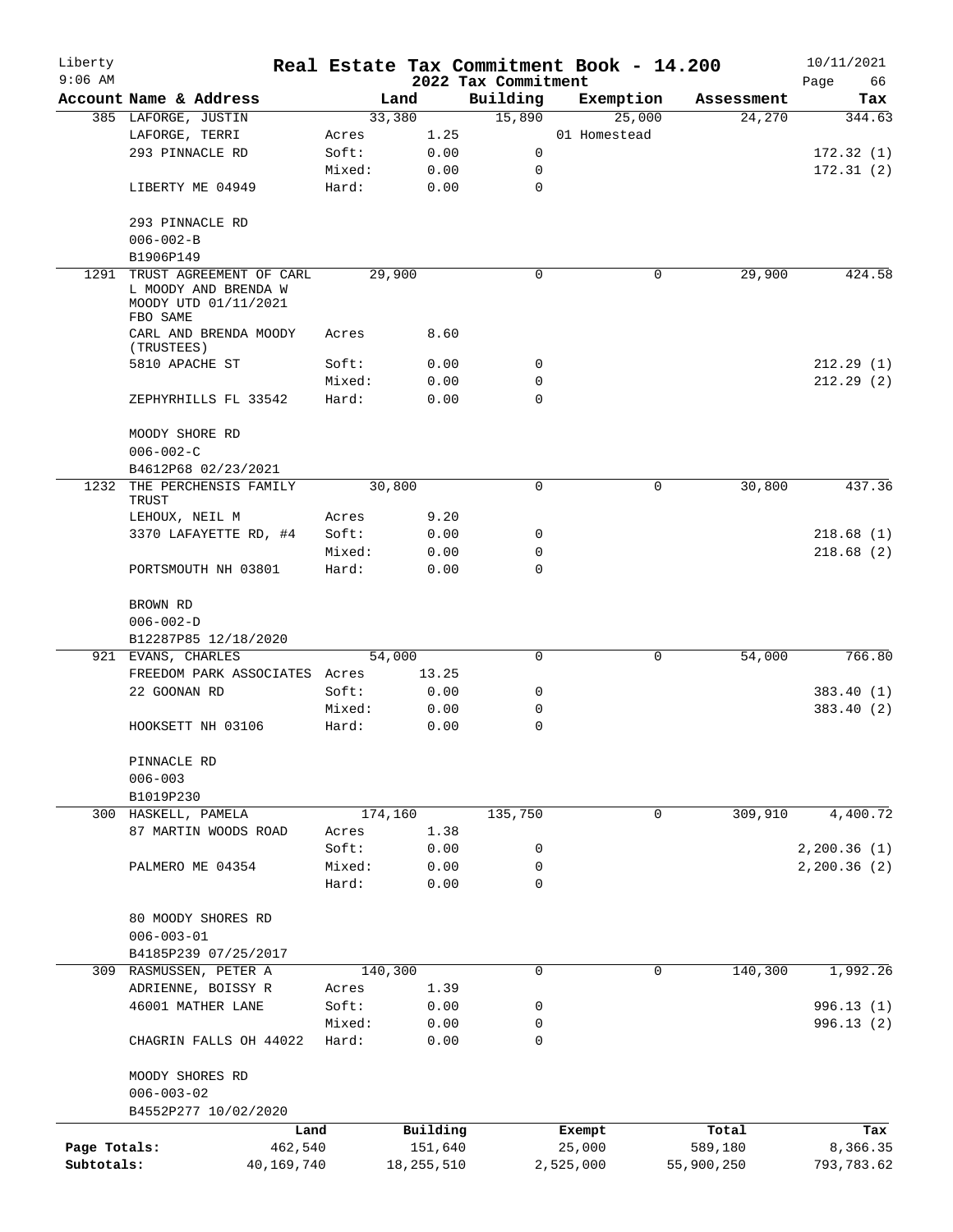| Liberty<br>$9:06$ AM |                                     |                 |              | 2022 Tax Commitment | Real Estate Tax Commitment Book - 14.200 |            | 10/11/2021<br>Page<br>67 |
|----------------------|-------------------------------------|-----------------|--------------|---------------------|------------------------------------------|------------|--------------------------|
|                      | Account Name & Address              | Land            |              | Building            | Exemption                                | Assessment | Tax                      |
|                      | 1004 WALDRON, DAVID D               | 140,350         |              | 0                   | $\Omega$                                 | 140,350    | 1,992.97                 |
|                      | WALDRON, CAROL B                    | Acres           | 1.40         |                     |                                          |            |                          |
|                      | 8 BLAKE ST.                         | Soft:           | 0.00         | 0                   |                                          |            | 996.49 (1)               |
|                      |                                     | Mixed:          | 0.00         | 0                   |                                          |            | 996.48 (2)               |
|                      | CAMDEN ME 04843                     | Hard:           | 0.00         | 0                   |                                          |            |                          |
|                      | MOODY SHORES RD                     |                 |              |                     |                                          |            |                          |
|                      | $006 - 003 - 03$                    |                 |              |                     |                                          |            |                          |
|                      | B1234P273                           |                 |              |                     |                                          |            |                          |
|                      | 431 HIRTLE, PAUL                    | 174,210         |              | 122,090             | $\mathbf 0$                              | 296,300    | 4,207.46                 |
|                      | HIRTLE, CAROL                       | Acres           | 1.39         |                     |                                          |            |                          |
|                      | 31 ROWLEY COUNTRY CLUB<br>RD        | Soft:           | 0.00         | 0                   |                                          |            | 2, 103.73(1)             |
|                      |                                     | Mixed:          | 0.00         | 0                   |                                          |            | 2, 103.73(2)             |
|                      | ROWLEY MA 01969 2144                | Hard:           | 0.00         | 0                   |                                          |            |                          |
|                      | 68 MOODY SHORES RD                  |                 |              |                     |                                          |            |                          |
|                      | $006 - 003 - 04$                    |                 |              |                     |                                          |            |                          |
|                      | B1053P300                           |                 |              |                     |                                          |            |                          |
|                      | 805 RANCOURT, WAYNE                 | 182,910         |              | 171,370             | 0                                        | 354, 280   | 5,030.78                 |
|                      | RANCOURT, BENITA                    | Acres           | 1.38         |                     |                                          |            |                          |
|                      | P.O.BOX 3                           | Soft:           | 0.00         | 0                   |                                          |            | 2,515.39(1)              |
|                      |                                     | Mixed:          | 0.00         | 0                   |                                          |            | 2,515.39(2)              |
|                      | LIBERTY ME 04949                    | Hard:           | 0.00         | 0                   |                                          |            |                          |
|                      | 64 MOODY SHORES RD                  |                 |              |                     |                                          |            |                          |
|                      | $006 - 003 - 05$                    |                 |              |                     |                                          |            |                          |
|                      | B1084P108                           |                 |              |                     |                                          |            |                          |
| 1079                 | EVANS, JUDITH TTEE                  | 32,680          |              | 0                   | 0                                        | 32,680     | 464.06                   |
|                      | LME NOMINEE TRUST                   | Acres           | 1.20         |                     |                                          |            |                          |
|                      | 22 GOONAN RD                        | Soft:           | 0.00         | 0                   |                                          |            | 232.03(1)                |
|                      |                                     | Mixed:          | 0.00         | 0                   |                                          |            | 232.03(2)                |
|                      | HOOKSETT NH 03106                   | Hard:           | 0.00         | 0                   |                                          |            |                          |
|                      | MOODY SHORES RD<br>$006 - 003 - 06$ |                 |              |                     |                                          |            |                          |
|                      | B3830P216 11/12/2013                |                 |              |                     |                                          |            |                          |
|                      | 1082 EVANS, CHARLES                 | 32,680          |              | 0                   | 0                                        | 32,680     | 464.06                   |
|                      |                                     |                 |              |                     |                                          |            |                          |
|                      | 22 GOONAN RD                        | Acres           | 1.20         |                     |                                          |            |                          |
|                      |                                     | Soft:           | 0.00         | 0                   |                                          |            | 232.03(1)                |
|                      | HOOKSETT NH 03106                   | Mixed:<br>Hard: | 0.00<br>0.00 | 0<br>0              |                                          |            | 232.03(2)                |
|                      |                                     |                 |              |                     |                                          |            |                          |
|                      | MOODY SHORES RD                     |                 |              |                     |                                          |            |                          |
|                      | $006 - 003 - 07$                    |                 |              |                     |                                          |            |                          |
|                      | B2060P156                           |                 |              |                     |                                          |            |                          |
|                      | 1080 EVANS, JUDITH TTEE             | 32,900          |              | 0                   | 0                                        | 32,900     | 467.18                   |
|                      | LME NOMINEE TRUST                   | Acres           | 1.35         |                     |                                          |            |                          |
|                      | 22 GOONAN RD                        | Soft:           | 0.00         | 0                   |                                          |            | 233.59(1)                |
|                      |                                     | Mixed:          | 0.00         | 0                   |                                          |            | 233.59(2)                |
|                      | HOOKSETT NH 03106                   | Hard:           | 0.00         | 0                   |                                          |            |                          |
|                      | MOODY SHORES RD                     |                 |              |                     |                                          |            |                          |
|                      | $006 - 003 - 08$                    |                 |              |                     |                                          |            |                          |
|                      | B3830P216 11/12/2013                |                 |              |                     |                                          |            |                          |
|                      |                                     |                 |              |                     |                                          |            |                          |
|                      |                                     |                 |              |                     |                                          |            |                          |
|                      |                                     |                 |              |                     |                                          |            |                          |

|              | Land       | Building   | Exempt    | Total      | Tax         |
|--------------|------------|------------|-----------|------------|-------------|
| Page Totals: | 595,730    | 293,460    |           | 889,190    | 12,626.51   |
| Subtotals:   | 40,765,470 | 18,548,970 | 2,525,000 | 56,789,440 | 806, 410.13 |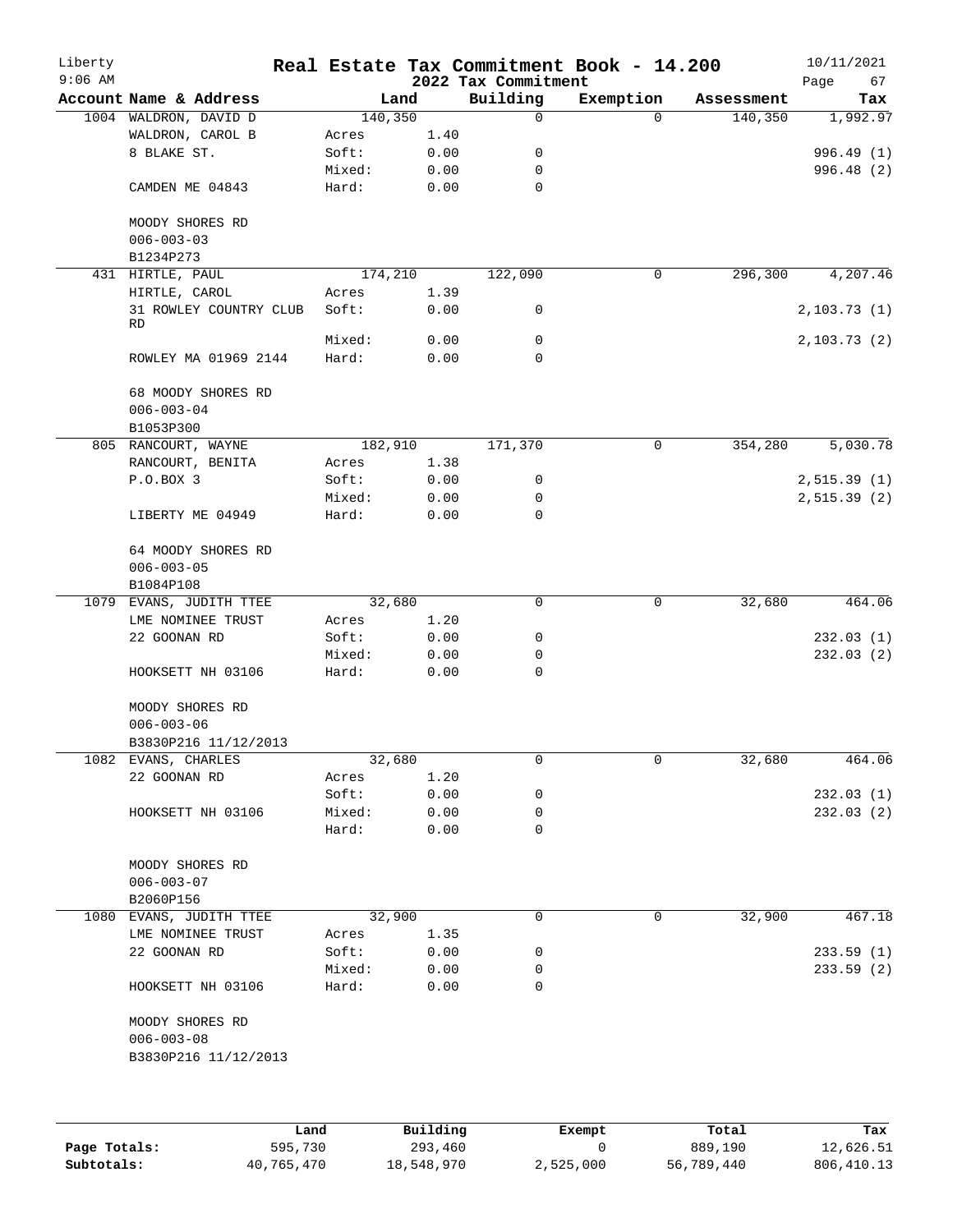| Liberty<br>$9:06$ AM |                                                                         |        |            | 2022 Tax Commitment | Real Estate Tax Commitment Book - 14.200 |            | 10/11/2021<br>Page<br>68 |
|----------------------|-------------------------------------------------------------------------|--------|------------|---------------------|------------------------------------------|------------|--------------------------|
|                      | Account Name & Address                                                  |        | Land       | Building            | Exemption                                | Assessment | Tax                      |
|                      | 1083 EVANS, CHARLES                                                     |        | 32,890     | $\mathbf 0$         | $\Omega$                                 | 32,890     | 467.04                   |
|                      | 22 GOONAN RD                                                            | Acres  | 1.34       |                     |                                          |            |                          |
|                      |                                                                         | Soft:  | 0.00       | 0                   |                                          |            | 233.52(1)                |
|                      | HOOKSETT NH 03106                                                       | Mixed: | 0.00       | 0                   |                                          |            | 233.52 (2)               |
|                      |                                                                         | Hard:  | 0.00       | $\mathbf 0$         |                                          |            |                          |
|                      | MOODY SHORES RD                                                         |        |            |                     |                                          |            |                          |
|                      | $006 - 003 - 09$                                                        |        |            |                     |                                          |            |                          |
|                      | B2060P156                                                               |        |            |                     |                                          |            |                          |
|                      | 1081 EVANS, JUDITH TTEE                                                 |        | 32,680     | $\Omega$            | 0                                        | 32,680     | 464.06                   |
|                      | LME NOMINEE TRUST                                                       | Acres  | 1.20       |                     |                                          |            |                          |
|                      | 22 GOONAN RD                                                            | Soft:  | 0.00       | 0                   |                                          |            | 232.03(1)                |
|                      |                                                                         | Mixed: | 0.00       | 0                   |                                          |            | 232.03(2)                |
|                      | HOOKSETT NH 03106                                                       | Hard:  | 0.00       | $\Omega$            |                                          |            |                          |
|                      | MOODY SHORES RD<br>$006 - 003 - 10$                                     |        |            |                     |                                          |            |                          |
|                      |                                                                         |        |            |                     |                                          |            |                          |
|                      | B3830P216 11/12/2013<br>1084 ROGIN, MARCELLE                            |        | 61,650     | 42,580              | 25,000                                   | 79,230     | 1,125.07                 |
|                      | ROGIN, THOMAS                                                           | Acres  | 3.60       |                     | 01 Homestead                             |            |                          |
|                      | 277 PINNACLE ROAD                                                       | Soft:  | 0.00       | 0                   |                                          |            | 562.54(1)                |
|                      |                                                                         | Mixed: | 0.00       | 0                   |                                          |            | 562.53(2)                |
|                      |                                                                         | Hard:  | 0.00       | $\Omega$            |                                          |            |                          |
|                      | LIBERTY ME 04949                                                        |        |            |                     |                                          |            |                          |
|                      | 277 PINNACLE RD                                                         |        |            |                     |                                          |            |                          |
|                      | $006 - 003 - 11$                                                        |        |            |                     |                                          |            |                          |
|                      | B2466P293                                                               |        |            |                     |                                          |            |                          |
| 695                  | TRUST AGREEMENT OF CARL<br>L MOODY AND BRENDA W<br>MOODY UTD 01/11/2021 |        | 140,740    | 0                   | 0                                        | 140,740    | 1,998.51                 |
|                      | FBO SAME<br>CARL AND BRENDA MOODY<br>(TRUSTEES)                         | Acres  | 2.00       |                     |                                          |            |                          |
|                      | 5810 APACHE ST                                                          | Soft:  | 0.00       | 0                   |                                          |            | 999.26(1)                |
|                      |                                                                         | Mixed: | 0.00       | 0                   |                                          |            | 999.25(2)                |
|                      | ZEPHYRHILLS FL 33542                                                    | Hard:  | 0.00       | 0                   |                                          |            |                          |
|                      | MOODY SHORES RD                                                         |        |            |                     |                                          |            |                          |
|                      | $006 - 003 - A$<br>B4612P68 02/23/2021                                  |        |            |                     |                                          |            |                          |
|                      | 699 PARADISE, JON E                                                     |        | 132,710    | 0                   | $\Omega$                                 | 132,710    | 1,884.48                 |
|                      | MOODY-PARADISE, KATHI J Acres                                           |        | 1.50       |                     |                                          |            |                          |
|                      | <b>46 BARTLEY AVENUE</b>                                                | Soft:  | 0.00       | 0                   |                                          |            | 942.24 (1)               |
|                      |                                                                         | Mixed: | 0.00       | 0                   |                                          |            | 942.24 (2)               |
|                      | PORTLAND ME 04103                                                       | Hard:  | 0.00       | $\mathbf 0$         |                                          |            |                          |
|                      | 3 SHADOW HILL<br>$006 - 003 - B$                                        |        |            |                     |                                          |            |                          |
|                      | B4466P68 02/03/2020                                                     |        |            |                     |                                          |            |                          |
| 976                  | GRADY, BEVERLY                                                          |        | 232,700    | 69,460              | 0                                        | 302,160    | 4, 290.67                |
|                      | 34 TURKEY HILL RD                                                       | Acres  | 0.96       |                     |                                          |            |                          |
|                      |                                                                         | Soft:  |            |                     |                                          |            |                          |
|                      |                                                                         |        | 0.00       | 0<br>0              |                                          |            | 2, 145.34(1)             |
|                      | W. NEWBURY MA 01985<br>2005                                             | Mixed: | 0.00       |                     |                                          |            | 2, 145.33(2)             |
|                      |                                                                         | Hard:  | 0.00       | 0                   |                                          |            |                          |
|                      | 11 SHADOW HILL RD<br>$006 - 003 - E$ , F                                |        |            |                     |                                          |            |                          |
|                      | B2209P158                                                               |        |            |                     |                                          |            |                          |
|                      |                                                                         | Land   | Building   |                     | Exempt                                   | Total      | Tax                      |
| Page Totals:         | 633,370                                                                 |        | 112,040    |                     | 25,000                                   | 720,410    | 10,229.83                |
| Subtotals:           | 41,398,840                                                              |        | 18,661,010 |                     | 2,550,000                                | 57,509,850 | 816,639.96               |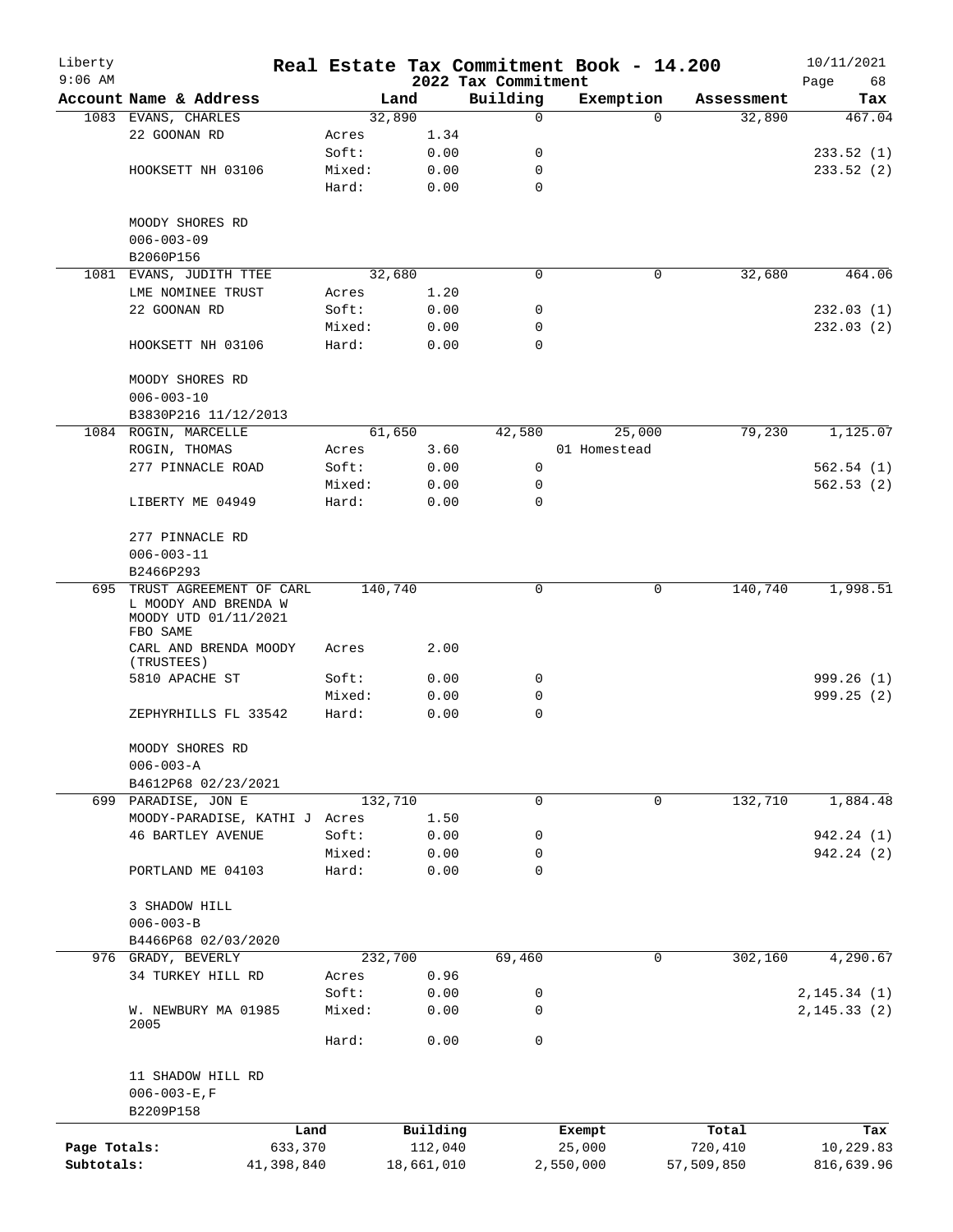| Liberty   |                                              |        |         |                     | Real Estate Tax Commitment Book - 14.200 |            | 10/11/2021   |
|-----------|----------------------------------------------|--------|---------|---------------------|------------------------------------------|------------|--------------|
| $9:06$ AM |                                              |        |         | 2022 Tax Commitment |                                          |            | 69<br>Page   |
|           | Account Name & Address                       |        | Land    | Building            | Exemption                                | Assessment | Tax          |
|           | 698 KING, RICHARD                            |        | 77,650  | 58,460              | 25,000                                   | 111, 110   | 1,577.76     |
|           | 246 PINNACLE RD                              | Acres  | 87.15   |                     | 01 Homestead                             |            |              |
|           |                                              | Soft:  | 5.43    | 1,710               |                                          |            | 788.88 (1)   |
|           | LIBERTY ME 04949                             | Mixed: | 10.08   | 3,871               |                                          |            | 788.88 (2)   |
|           |                                              | Hard:  | 44.64   | 11,071              |                                          |            |              |
|           | 246 PINNACLE RD                              |        |         |                     |                                          |            |              |
|           | $006 - 004$                                  |        |         |                     |                                          |            |              |
|           | B3458P174 07/06/2010                         |        |         |                     |                                          |            |              |
|           | 453 ANDRADE, PATRICIA                        |        | 131,080 | 73,680              | 0                                        | 204,760    | 2,907.59     |
| #5        | 335 Orchard Lane Unit                        | Acres  | 5.67    |                     |                                          |            |              |
|           |                                              | Soft:  | 0.00    | 0                   |                                          |            | 1,453.80(1)  |
|           | SEDONA AZ 86339                              | Mixed: | 0.00    | 0                   |                                          |            | 1,453.79(2)  |
|           |                                              | Hard:  | 0.00    | 0                   |                                          |            |              |
|           | 208 MARY ORDWAY RD                           |        |         |                     |                                          |            |              |
|           | $006 - 005 - 01$                             |        |         |                     |                                          |            |              |
|           | B3680P201 07/26/2012                         |        |         |                     |                                          |            |              |
|           | 463 Michael Landgarten 2012<br>Revoc Trust   |        | 128,850 | 106,590             | $\mathsf{O}$                             | 235,440    | 3, 343. 25   |
|           | Michael Landgarten<br>Trust                  | Acres  | 4.00    |                     |                                          |            |              |
|           | P.O. Box 86                                  | Soft:  | 0.00    | 0                   |                                          |            | 1,671.63(1)  |
|           |                                              | Mixed: | 0.00    | 0                   |                                          |            | 1,671.62(2)  |
|           | Kittery Point ME 03905<br>0086               | Hard:  | 0.00    | 0                   |                                          |            |              |
|           | 8 RETREAT WAY                                |        |         |                     |                                          |            |              |
|           | $006 - 005 - 02$                             |        |         |                     |                                          |            |              |
|           | B4204P262 09/19/2017                         |        |         |                     |                                          |            |              |
|           | 67 ISHERWOOD, JAMES                          |        | 101,000 | 218,140             | 0                                        | 319,140    | 4,531.79     |
|           | ISHERWOOD, LINDA                             | Acres  | 4.70    |                     |                                          |            |              |
|           | 17 PEACH ST                                  | Soft:  | 0.00    | 0                   |                                          |            | 2, 265.90(1) |
|           |                                              | Mixed: | 0.00    | 0                   |                                          |            | 2, 265.89(2) |
|           | SWANSEA MA 02777                             | Hard:  | 0.00    | 0                   |                                          |            |              |
|           | 31 RETREAT WAY                               |        |         |                     |                                          |            |              |
|           | $006 - 005 - 03$                             |        |         |                     |                                          |            |              |
|           | B1824P319                                    |        |         |                     |                                          |            |              |
|           | 811 Isherwood, James                         |        | 90,320  | 32,770              | $\mathbf 0$                              | 123,090    | 1,747.88     |
|           | Martin-Isherwood,<br>Martin-Isherwood, Linda | Acres  | 4.79    |                     |                                          |            |              |
|           | 17 PEACH ST                                  | Soft:  | 0.00    | 0                   |                                          |            | 873.94 (1)   |
|           |                                              | Mixed: | 0.00    | 0                   |                                          |            | 873.94 (2)   |
|           | SWANSEA MA 02777                             | Hard:  | 0.00    | $\Omega$            |                                          |            |              |
|           | RETREAT WAY                                  |        |         |                     |                                          |            |              |
|           | $006 - 005 - 04$                             |        |         |                     |                                          |            |              |
|           | B4266P210 05/16/2018                         |        |         |                     |                                          |            |              |

|              | Land       | Building   | Exempt    | Total      | Tax        |
|--------------|------------|------------|-----------|------------|------------|
| Page Totals: | 528,900    | 489,640    | 25,000    | 993,540    | 14,108.27  |
| Subtotals:   | 41,927,740 | 19,150,650 | 2,575,000 | 58,503,390 | 830,748.23 |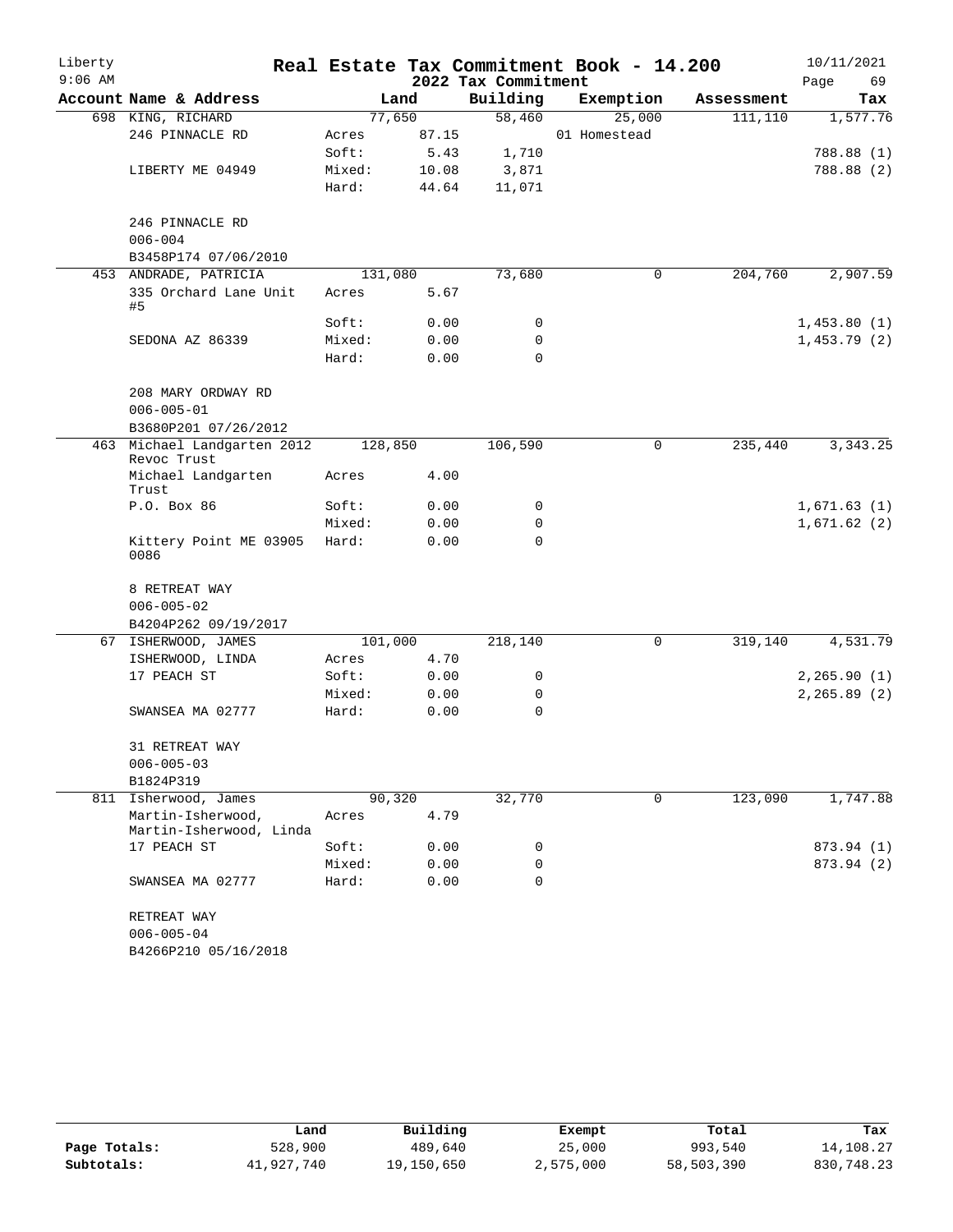| Liberty<br>$9:06$ AM |                                  |                 |                     | 2022 Tax Commitment | Real Estate Tax Commitment Book - 14.200 |                  | 10/11/2021<br>Page<br>70   |
|----------------------|----------------------------------|-----------------|---------------------|---------------------|------------------------------------------|------------------|----------------------------|
|                      | Account Name & Address           | Land            |                     | Building            | Exemption                                | Assessment       | Tax                        |
|                      | 942 MARCHAND, DANIEL R           | 133,340         |                     | 85,940              | $\Omega$                                 | 219,280          | 3, 113.78                  |
|                      | THE ALMOSTANISTHMUS<br>REALTY TR | Acres           | 4.79                |                     |                                          |                  |                            |
|                      | 13 NORMAN AVE APT 1              | Soft:           | 0.00                | 0                   |                                          |                  | 1,556.89(1)                |
|                      |                                  | Mixed:          | 0.00                | 0                   |                                          |                  | 1,556.89(2)                |
|                      | GLOUCESTER MA 01930              | Hard:           | 0.00                | 0                   |                                          |                  |                            |
|                      | 14 QUIGG ISLAND RD               |                 |                     |                     |                                          |                  |                            |
|                      | $006 - 005 - 05$                 |                 |                     |                     |                                          |                  |                            |
|                      | B2668P290<br>782 JOHNSON, ALAN E | 118,230         |                     | 80,520              | 0                                        | 198,750          | 2,822.25                   |
|                      | WARREN, ANNE E                   | Acres           | 5.30                |                     |                                          |                  |                            |
|                      | 79 Quigg Island Rd               | Soft:           | 0.00                | 0                   |                                          |                  | 1,411.13(1)                |
|                      |                                  | Mixed:          | 0.00                | 0                   |                                          |                  | 1,411.12(2)                |
|                      | LIBERTY ME 04949 3753            | Hard:           | 0.00                | 0                   |                                          |                  |                            |
|                      | 68 RETREAT WAY                   |                 |                     |                     |                                          |                  |                            |
|                      | $006 - 005 - 06$                 |                 |                     |                     |                                          |                  |                            |
|                      | B3959P1 04/13/2015               |                 |                     |                     |                                          |                  |                            |
| 517                  | CURCIONE, LAURA A                | 92,590          |                     | $\mathbf 0$         | 0                                        | 92,590           | 1,314.78                   |
|                      | 7 OTTER HILL COURT               | Acres           | 6.00                |                     |                                          |                  |                            |
|                      |                                  | Soft:           | 0.00                | 0                   |                                          |                  | 657.39(1)                  |
|                      | SUSSEX NJ 07461                  | Mixed:<br>Hard: | 0.00<br>0.00        | 0<br>0              |                                          |                  | 657.39(2)                  |
|                      |                                  |                 |                     |                     |                                          |                  |                            |
|                      | RETREAT WAY                      |                 |                     |                     |                                          |                  |                            |
|                      | $006 - 005 - 07$                 |                 |                     |                     |                                          |                  |                            |
|                      | B1167P36                         |                 |                     |                     |                                          |                  |                            |
|                      | 999 VITTUM, BARBARA A            | 91,010          |                     | 51,040              | 0                                        | 142,050          | 2,017.11                   |
|                      | 147 MAIN ST.                     | Acres           | 4.20                |                     |                                          |                  |                            |
|                      | BUCKSPORT ME 04416               | Soft:<br>Mixed: | 0.00<br>0.00        | 0<br>0              |                                          |                  | 1,008.56(1)<br>1,008.55(2) |
|                      |                                  | Hard:           | 0.00                | $\mathbf 0$         |                                          |                  |                            |
|                      |                                  |                 |                     |                     |                                          |                  |                            |
|                      | 88 RETREAT WAY                   |                 |                     |                     |                                          |                  |                            |
|                      | $006 - 005 - 08$<br>B1396P234    |                 |                     |                     |                                          |                  |                            |
|                      | 33 PUELLE, FREDERICK C           | 69,620          |                     | 0                   | 0                                        | 69,620           | 988.60                     |
|                      | ROSE                             | Acres           | 4.30                |                     |                                          |                  |                            |
|                      | 26 CHERRYVILLE HOLLOW            | Soft:           | 0.00                | 0                   |                                          |                  | 494.30 (1)                 |
|                      | ROAD                             | Mixed:          | 0.00                | 0                   |                                          |                  | 494.30 (2)                 |
|                      | FLEMINGTON NJ 08822              | Hard:           | 0.00                | $\mathbf 0$         |                                          |                  |                            |
|                      |                                  |                 |                     |                     |                                          |                  |                            |
|                      | RETREAT WAY<br>$006 - 005 - 09$  |                 |                     |                     |                                          |                  |                            |
|                      | B2007P252                        |                 |                     |                     |                                          |                  |                            |
|                      | 56 WALSH, WILLIAM                | 41,000          |                     | 146,100             | 0                                        | 187,100          | 2,656.82                   |
|                      | PO BOX 1242                      | Acres           | 8.00                |                     |                                          |                  |                            |
|                      |                                  | Soft:           | 0.00                | 0                   |                                          |                  | 1,328.41(1)                |
|                      | EAST HAMPSTEAD NH 03826 Mixed:   |                 | 0.00                | 0                   |                                          |                  | 1,328.41(2)                |
|                      |                                  | Hard:           | 0.00                | 0                   |                                          |                  |                            |
|                      | 260 MARY ORDWAY RD               |                 |                     |                     |                                          |                  |                            |
|                      | $006 - 005 - 11$                 |                 |                     |                     |                                          |                  |                            |
|                      | B2424P59 05/21/2003              |                 |                     |                     |                                          |                  |                            |
|                      |                                  |                 |                     |                     |                                          |                  |                            |
|                      |                                  |                 |                     |                     |                                          |                  |                            |
| Page Totals:         | Land<br>545,790                  |                 | Building<br>363,600 |                     | Exempt<br>0                              | Total<br>909,390 | Tax<br>12,913.34           |

**Subtotals:** 42,473,530 19,514,250 2,575,000 59,412,780 843,661.57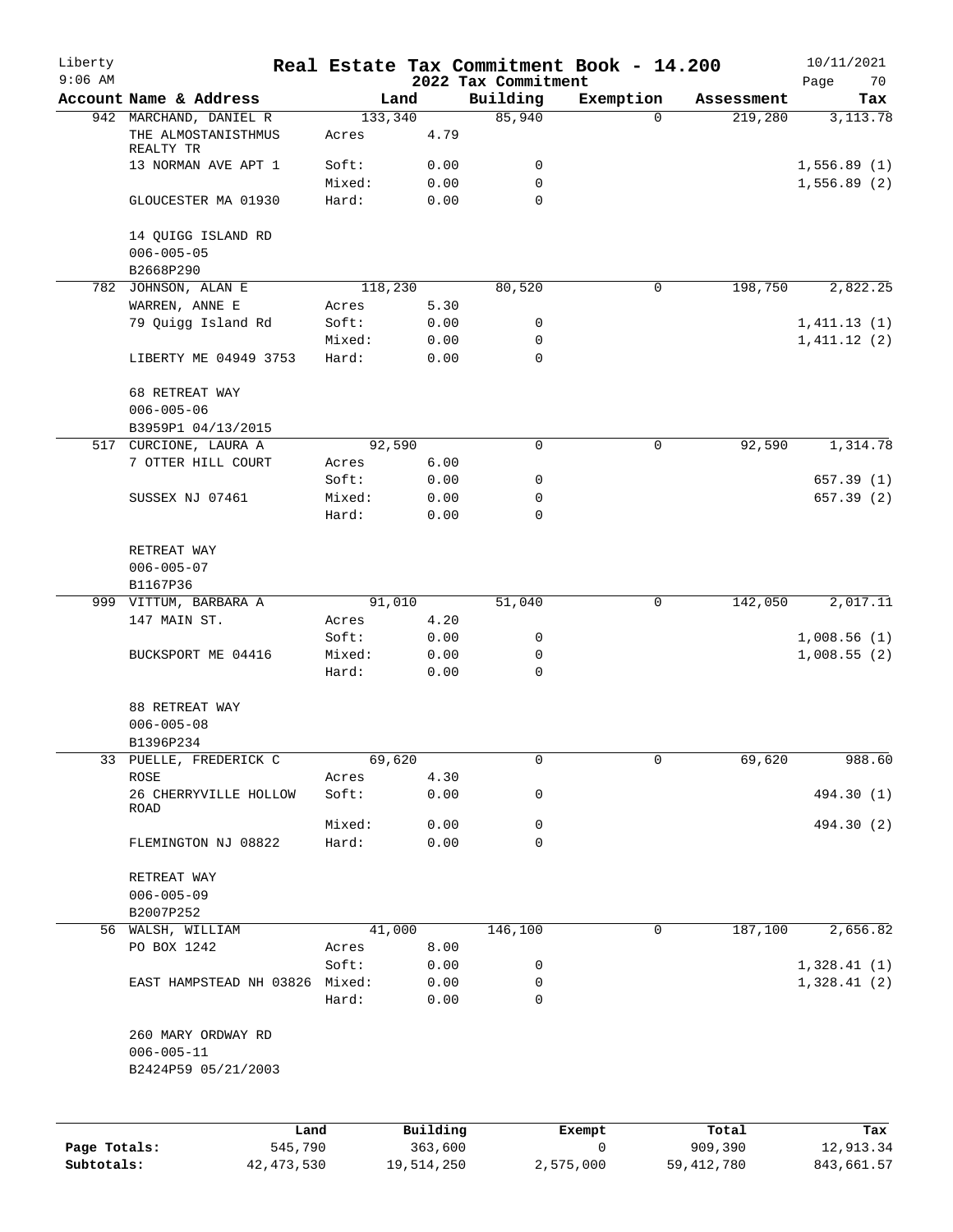| Liberty<br>$9:06$ AM |                                         |                 |              | 2022 Tax Commitment | Real Estate Tax Commitment Book - 14.200 |            | 10/11/2021<br>Page<br>71 |
|----------------------|-----------------------------------------|-----------------|--------------|---------------------|------------------------------------------|------------|--------------------------|
|                      | Account Name & Address                  |                 | Land         | Building            | Exemption                                | Assessment | Tax                      |
|                      | 916 SPROWL, GEORGE E                    |                 | 19,940       | 0                   | $\Omega$                                 | 19,940     | 283.15                   |
|                      | 55 POND RD S                            | Acres           | 69.00        |                     |                                          |            |                          |
|                      |                                         | Soft:           | 40.00        | 12,600              |                                          |            | 141.58(1)                |
|                      | SEARSMONT ME 04973                      | Mixed:          | 10.50        | 4,032               |                                          |            | 141.57(2)                |
|                      |                                         | Hard:           | 8.50         | 2,108               |                                          |            |                          |
|                      | MARY ORDWAY RD                          |                 |              |                     |                                          |            |                          |
|                      | $006 - 006$<br>B2858P169                |                 |              |                     |                                          |            |                          |
| 1069                 | SPROWL, GREGORY                         |                 | 99,230       | 75,660              | 25,000                                   | 149,890    | 2,128.44                 |
|                      | 152 MARY ORDWAY RD                      | Acres           | 3.50         |                     | 01 Homestead                             |            |                          |
|                      |                                         | Soft:           | 0.00         | $\mathbf 0$         |                                          |            | 1,064.22(1)              |
|                      | LIBERTY ME 04949                        | Mixed:          | 0.00         | 0                   |                                          |            | 1,064.22(2)              |
|                      |                                         | Hard:           | 0.00         | 0                   |                                          |            |                          |
|                      |                                         |                 |              |                     |                                          |            |                          |
|                      | 152 MARY ORDWAY RD                      |                 |              |                     |                                          |            |                          |
|                      | $006 - 006 - A$<br>B1981P128 03/10/2000 |                 |              |                     |                                          |            |                          |
|                      | 895 MCGOVERN, DANNY J                   |                 | 58,760       | 0                   | 0                                        | 58,760     | 834.39                   |
|                      |                                         |                 |              |                     |                                          |            |                          |
|                      | MCGOVERN, CAROL                         | Acres           | 46.51        |                     |                                          |            |                          |
|                      | 226 PINNACLE RD                         | Soft:<br>Mixed: | 0.00<br>0.00 | 0<br>0              |                                          |            | 417.20(1)<br>417.19(2)   |
|                      | LIBERTY ME 04949                        | Hard:           | 0.00         | 0                   |                                          |            |                          |
|                      |                                         |                 |              |                     |                                          |            |                          |
|                      | PINNACLE RD                             |                 |              |                     |                                          |            |                          |
|                      | $006 - 007$                             |                 |              |                     |                                          |            |                          |
|                      | B4001P295 09/15/2016                    |                 |              |                     |                                          |            |                          |
|                      | 171 MCGOVERN, CAROL                     |                 | 36,660       | 131,920             | 25,000                                   | 143,580    | 2,038.84                 |
|                      | 226 PINNACLE ROAD                       | Acres           | 2.50         |                     | 01 Homestead                             |            |                          |
|                      |                                         | Soft:           | 0.00         | 0                   |                                          |            | 1,019.42(1)              |
|                      | LIBERTY ME 04949                        | Mixed:<br>Hard: | 0.00<br>0.00 | 0<br>0              |                                          |            | 1,019.42(2)              |
|                      |                                         |                 |              |                     |                                          |            |                          |
|                      | 226 PINNACLE RD                         |                 |              |                     |                                          |            |                          |
|                      | $006 - 007 - A$<br>B2472P180            |                 |              |                     |                                          |            |                          |
|                      | 1270 Snowdrift Farm, LLC                |                 | 24,650       | 0                   | 0                                        | 24,650     | 350.03                   |
|                      | 226 Pinnacle Road                       | Acres           | 5.10         |                     |                                          |            |                          |
|                      |                                         | Soft:           | 0.00         | 0                   |                                          |            | 175.02(1)                |
|                      | Liberty ME 04949                        | Mixed:          | 0.00         | 0                   |                                          |            | 175.01(2)                |
|                      |                                         | Hard:           | 0.00         | 0                   |                                          |            |                          |
|                      | Pinnacle Road                           |                 |              |                     |                                          |            |                          |
|                      | $006 - 007 - B$                         |                 |              |                     |                                          |            |                          |
|                      | B4119P78                                |                 |              |                     |                                          |            |                          |
|                      | 1238 MCGOVERN, DANNY J                  |                 | 38,290       | 0                   | 0                                        | 38,290     | 543.72                   |
|                      | MCGOVERN, CAROL                         | Acres           | 13.29        |                     |                                          |            |                          |
|                      | 226 PINNACLE RD                         | Soft:           | 0.00         | 0                   |                                          |            | 271.86(1)                |
|                      |                                         | Mixed:          | 0.00         | 0                   |                                          |            | 271.86(2)                |
|                      | LIBERTY ME 04949                        | Hard:           | 0.00         | $\Omega$            |                                          |            |                          |
|                      |                                         |                 |              |                     |                                          |            |                          |
|                      | PINNACLE RD                             |                 |              |                     |                                          |            |                          |
|                      | $006 - 008$                             |                 |              |                     |                                          |            |                          |
|                      | B4119P79                                |                 |              |                     |                                          |            |                          |
|                      |                                         |                 |              |                     |                                          |            |                          |
|                      |                                         |                 |              |                     |                                          |            |                          |

|              | Land       | Building   | Exempt    | Total      | Tax        |  |
|--------------|------------|------------|-----------|------------|------------|--|
| Page Totals: | 277,530    | 207,580    | 50,000    | 435,110    | 6,178.57   |  |
| Subtotals:   | 42,751,060 | 19,721,830 | 2,625,000 | 59,847,890 | 849,840.14 |  |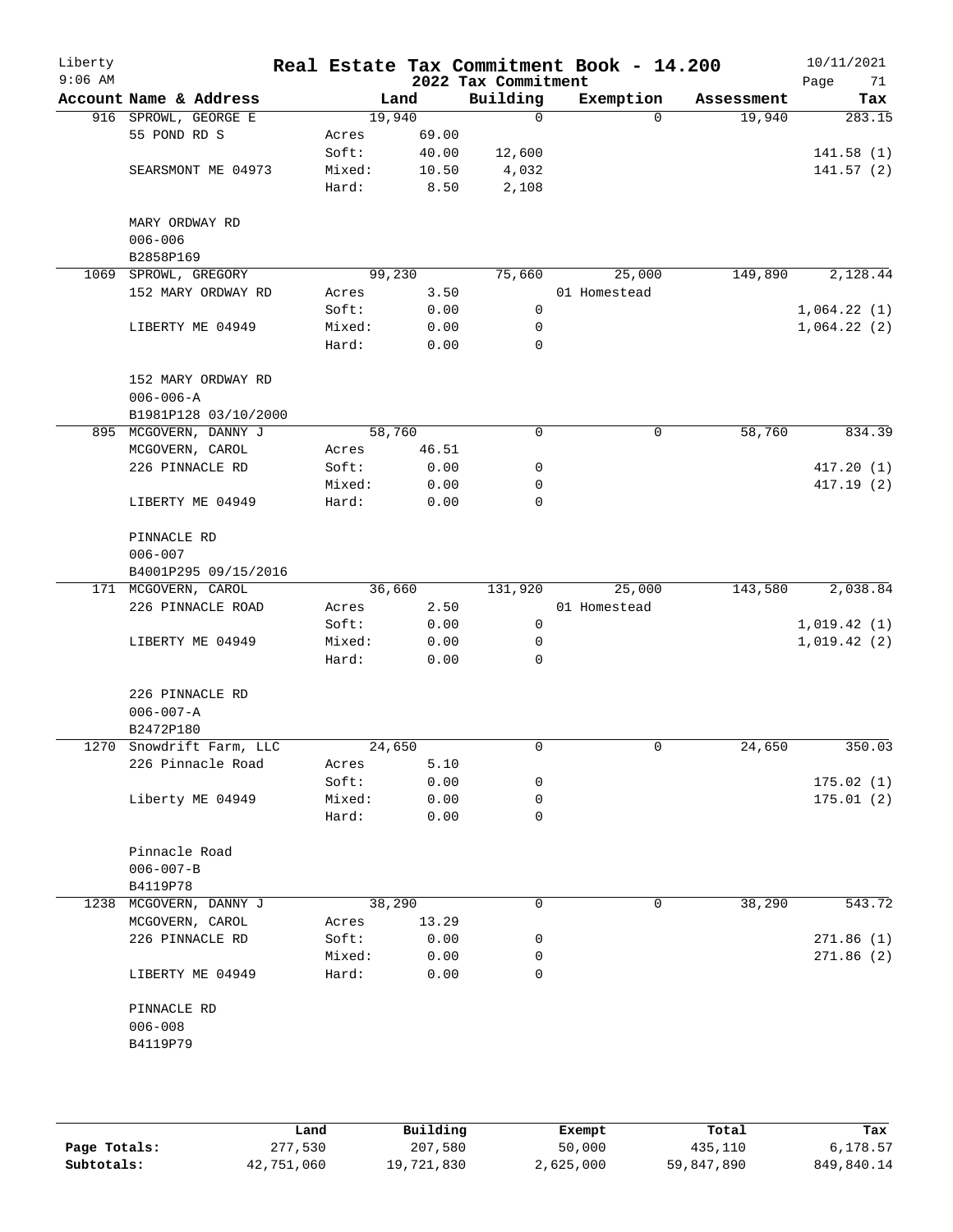| Liberty      |                                           |            |                |              |                     | Real Estate Tax Commitment Book - 14.200 |              | 10/11/2021  |
|--------------|-------------------------------------------|------------|----------------|--------------|---------------------|------------------------------------------|--------------|-------------|
| $9:06$ AM    |                                           |            |                |              | 2022 Tax Commitment |                                          |              | Page<br>72  |
|              | Account Name & Address                    |            |                | Land         | Building            | Exemption                                | Assessment   | Tax         |
|              | 664 MORRIS, JOHN O                        |            |                | 32,000       | 146,250             | 25,000                                   | 153,250      | 2,176.15    |
|              | MORRIS, HEATHER A<br>P.O. Box 364         |            | Acres<br>Soft: | 2.00         | $\mathbf 0$         | 01 Homestead                             |              |             |
|              |                                           |            | Mixed:         | 0.00         | 0                   |                                          |              | 1,088.08(1) |
|              |                                           |            | Hard:          | 0.00<br>0.00 | 0                   |                                          |              | 1,088.07(2) |
|              | LIBERTY ME 04949                          |            |                |              |                     |                                          |              |             |
|              | 20 SNOW VILLAGE RD                        |            |                |              |                     |                                          |              |             |
|              | $006 - 008 - A$                           |            |                |              |                     |                                          |              |             |
|              | B3701P157 10/15/2013                      |            |                |              |                     |                                          |              |             |
| 1255         | SNOW, ROBERT                              |            |                | 21,500       | 0                   | 0                                        | 21,500       | 305.30      |
|              | SNOW, JUDITH                              |            | Acres          | 3.00         |                     |                                          |              |             |
|              | 2823 GRIFFA AVE                           |            | Soft:          | 0.00         | 0                   |                                          |              | 152.65(1)   |
|              |                                           |            | Mixed:         | 0.00         | 0                   |                                          |              | 152.65(2)   |
|              | COLUMBUS IN 47203                         |            | Hard:          | 0.00         | $\Omega$            |                                          |              |             |
|              | SNOW VILLAGE RD.                          |            |                |              |                     |                                          |              |             |
|              | $006 - 008 - B$                           |            |                |              |                     |                                          |              |             |
|              | B4001P300 09/01/2015 B4001P290 09/15/2015 |            |                |              |                     |                                          |              |             |
|              | 1271 Snowdrift Farm, LLC.                 |            |                | 24,000       | 0                   | 0                                        | 24,000       | 340.80      |
|              | 226 Pinnacle Road                         |            | Acres          | 3.00         |                     |                                          |              |             |
|              |                                           |            | Soft:          | 0.00         | 0                   |                                          |              | 170.40(1)   |
|              | Liberty ME 04949                          |            | Mixed:         | 0.00         | 0                   |                                          |              | 170.40(2)   |
|              |                                           |            | Hard:          | 0.00         | 0                   |                                          |              |             |
|              |                                           |            |                |              |                     |                                          |              |             |
|              | Pinnacle Road                             |            |                |              |                     |                                          |              |             |
|              | $006 - 008 - C$                           |            |                |              |                     |                                          |              |             |
|              | B4119P78 11/14/2016                       |            |                |              |                     |                                          |              |             |
|              | 545 LANDFORD, FRANK                       |            |                | 49,910       | $\Omega$            | $\mathbf 0$                              | 49,910       | 708.72      |
|              | LANDFORD, SHIRLEY                         |            | Acres          | 9.77         |                     |                                          |              |             |
|              | 3 MONROE STREET                           |            | Soft:          | 0.00         | 0                   |                                          |              | 354.36(1)   |
|              |                                           |            | Mixed:         | 0.00         | 0                   |                                          |              | 354.36(2)   |
|              | DOVER NH 03820                            |            | Hard:          | 0.00         | $\Omega$            |                                          |              |             |
|              | PINNACLE RD                               |            |                |              |                     |                                          |              |             |
|              | $006 - 009 - 01$                          |            |                |              |                     |                                          |              |             |
|              | B812P71                                   |            |                |              |                     |                                          |              |             |
|              | 355 GARDNER, CHESTER M JR                 |            |                | 69,260       | 66,070              | 0                                        | 135,330      | 1,921.69    |
|              | GARDNER, MARIE                            |            | Acres          | 8.67         |                     |                                          |              |             |
|              | 304 SHELTON DRIVE                         |            | Soft:          | 0.00         | 0                   |                                          |              | 960.85(1)   |
|              |                                           |            | Mixed:         | 0.00         | 0                   |                                          |              | 960.84 (2)  |
|              | STAFFORD VA 22556                         |            | Hard:          | 0.00         | 0                   |                                          |              |             |
|              | 172 PINNACLE RD                           |            |                |              |                     |                                          |              |             |
|              | $006 - 009 - 02$                          |            |                |              |                     |                                          |              |             |
|              | B827P514                                  |            |                |              |                     |                                          |              |             |
| 658          | JDC McCarthy                              |            |                | 81,070       | 61,470              | 0                                        | 142,540      | 2,024.07    |
|              | Irrevocable Family<br>Trust               |            |                |              |                     |                                          |              |             |
|              | 177 Frost Rd                              |            | Acres          | 11.82        |                     |                                          |              |             |
|              |                                           |            | Soft:          | 0.00         | 0                   |                                          |              | 1,012.04(1) |
|              | Tyngsboro MA 01879                        |            | Mixed:         | 0.00         | 0                   |                                          |              | 1,012.03(2) |
|              |                                           |            | Hard:          | 0.00         | 0                   |                                          |              |             |
|              |                                           |            |                |              |                     |                                          |              |             |
|              | 184 PINNACLE RD<br>$006 - 009 - 03$       |            |                |              |                     |                                          |              |             |
|              | B4256P170 10/20/2017                      |            |                |              |                     |                                          |              |             |
|              |                                           |            |                |              |                     |                                          |              |             |
|              |                                           | Land       |                | Building     |                     | Exempt                                   | Total        | Tax         |
| Page Totals: |                                           | 277,740    |                | 273,790      |                     | 25,000                                   | 526,530      | 7,476.73    |
| Subtotals:   |                                           | 43,028,800 |                | 19,995,620   |                     | 2,650,000                                | 60, 374, 420 | 857, 316.87 |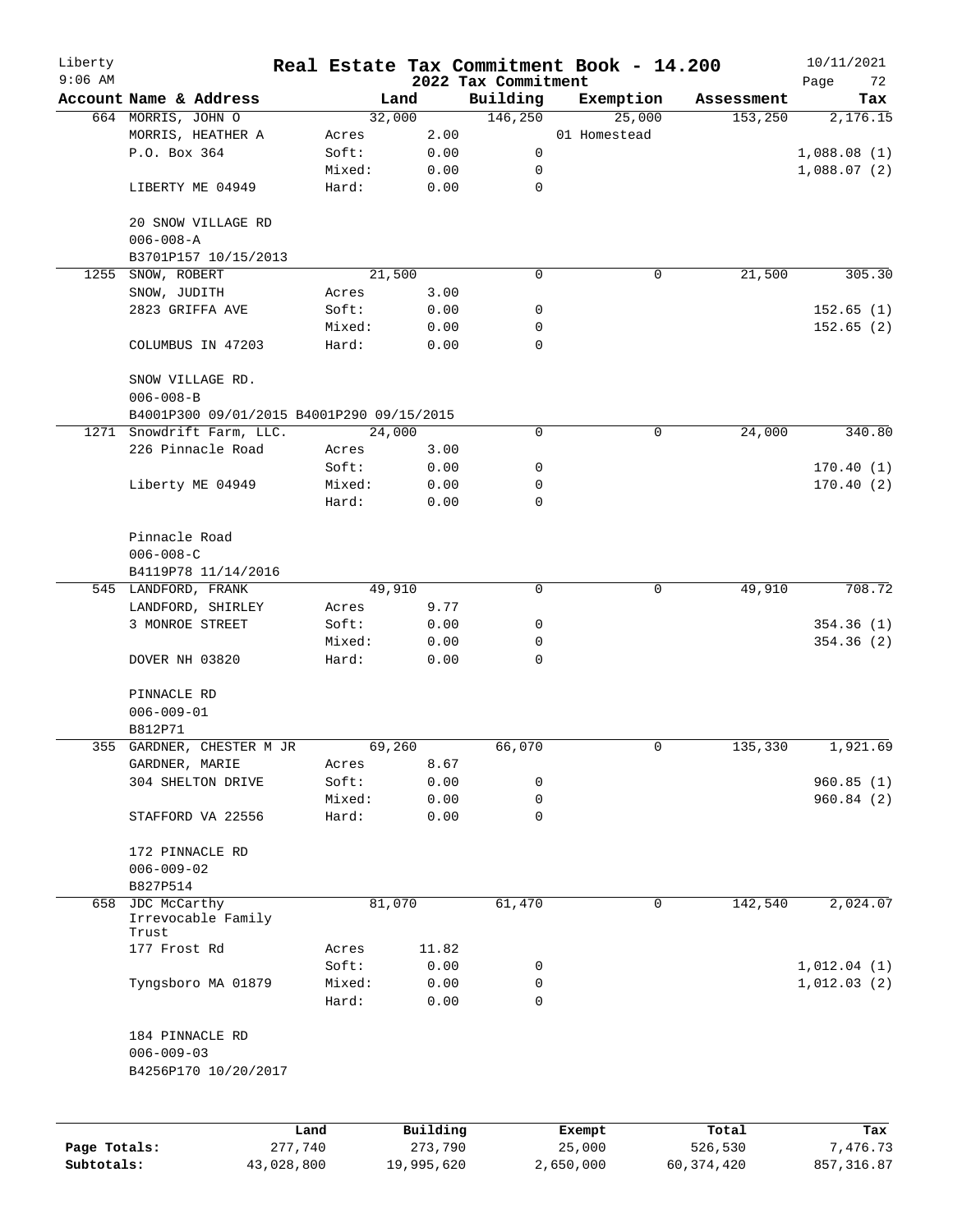| Liberty<br>$9:06$ AM       |                                                                  |                         |                 |                      | 2022 Tax Commitment | Real Estate Tax Commitment Book - 14.200 |                       | 10/11/2021<br>Page<br>73 |
|----------------------------|------------------------------------------------------------------|-------------------------|-----------------|----------------------|---------------------|------------------------------------------|-----------------------|--------------------------|
|                            | Account Name & Address                                           |                         |                 | Land                 | Building            | Exemption                                | Assessment            | Tax                      |
|                            | 659 JDC McCarthy<br>Irrevocable Family<br>Trust                  |                         |                 | 51,880               | $\mathsf{O}$        | $\Omega$                                 | 51,880                | 736.70                   |
|                            | 177 Frost Rd                                                     |                         | Acres           | 11.13                |                     |                                          |                       |                          |
|                            |                                                                  |                         | Soft:           | 0.00                 | 0                   |                                          |                       | 368.35(1)                |
|                            | Tyngsboro MA 01879                                               |                         | Mixed:          | 0.00                 | 0                   |                                          |                       | 368.35(2)                |
|                            |                                                                  |                         | Hard:           | 0.00                 | $\mathbf 0$         |                                          |                       |                          |
|                            | PINNACLE RD<br>$006 - 009 - 04$<br>B4256P173 10/20/2017          |                         |                 |                      |                     |                                          |                       |                          |
|                            | 563 MITCHELL, BRIAN                                              |                         |                 | 5,420                | 0                   | 0                                        | 5,420                 | 76.96                    |
|                            | 899 N. PALERMO                                                   |                         | Acres           | 10.83                |                     |                                          |                       |                          |
|                            |                                                                  |                         | Soft:           | 0.00                 | 0                   |                                          |                       | 38.48(1)                 |
|                            | FREEDOM ME 04941                                                 |                         | Mixed:          | 0.00                 | 0                   |                                          |                       | 38.48 (2)                |
|                            |                                                                  |                         | Hard:           | 0.00                 | $\mathbf 0$         |                                          |                       |                          |
|                            | MARY ORDWAY RD<br>$006 - 010$                                    |                         |                 |                      |                     |                                          |                       |                          |
|                            | B828P313                                                         |                         |                 |                      |                     |                                          |                       |                          |
|                            | 1056 RIPLEY, BRYAN G                                             |                         |                 | 36,870               | 0                   | 0                                        | 36,870                | 523.55                   |
|                            | 124 PINNACLE RD                                                  |                         | Acres           | 43.74                |                     |                                          |                       |                          |
|                            |                                                                  |                         | Soft:           | 0.00                 | 0                   |                                          |                       | 261.78(1)                |
|                            | LIBERTY ME 04949                                                 |                         | Mixed:          | 0.00                 | 0                   |                                          |                       | 261.77(2)                |
|                            |                                                                  |                         | Hard:           | 0.00                 | $\mathbf 0$         |                                          |                       |                          |
|                            | LANDLOCKED - PINNACLE<br>$006 - 010 - A$<br>B4070P110 06/22/2016 |                         |                 |                      |                     |                                          |                       |                          |
|                            | 68 BELL, JAMES                                                   |                         | 231,910         |                      | 41,740              | 0                                        | 273,650               | 3,885.83                 |
|                            | BELL, DARLENE                                                    |                         | Acres           | 57.00                |                     |                                          |                       |                          |
|                            | 467 GARDINER RD                                                  |                         | Soft:           | 0.00                 | 0                   |                                          |                       | 1,942.92(1)              |
|                            |                                                                  |                         | Mixed:          | 0.00                 | 0                   |                                          |                       | 1,942.91(2)              |
|                            | WHITEFIELD ME 04353                                              |                         | Hard:           | 0.00                 | $\mathbf 0$         |                                          |                       |                          |
|                            | 114 MARY ORDWAY RD<br>$006 - 011$<br>B3592P281                   |                         |                 |                      |                     |                                          |                       |                          |
|                            | 132 BELL, JAMES                                                  |                         |                 | 28,500               | 0                   | 0                                        | 28,500                | 404.70                   |
|                            | BELL, DARLENE                                                    |                         | Acres           | 6.00                 |                     |                                          |                       |                          |
|                            | 467 GARDNER RD.                                                  |                         | Soft:           | 0.00                 | 0                   |                                          |                       | 202.35(1)                |
|                            |                                                                  |                         | Mixed:          | 0.00                 | 0                   |                                          |                       | 202.35(2)                |
|                            | WHITEFIELD ME 04353                                              |                         | Hard:           | 0.00                 | 0                   |                                          |                       |                          |
|                            | 62 PINNACLE RD<br>$006 - 011 - 01$                               |                         |                 |                      |                     |                                          |                       |                          |
|                            | B2441P6                                                          |                         |                 |                      |                     |                                          |                       |                          |
|                            | 595 LITTLEFIELD, DANIEL G                                        |                         |                 | 94,480               | 24,260              | $\mathbf 0$                              | 118,740               | 1,686.11                 |
|                            | BETHANY WARD                                                     |                         | Acres           | 2.11                 |                     |                                          |                       |                          |
|                            | 19 WHITTIER RD                                                   |                         | Soft:           | 0.00                 | 0                   |                                          |                       | 843.06 (1)               |
|                            | BELFAST ME 04915                                                 |                         | Mixed:<br>Hard: | 0.00<br>0.00         | 0<br>0              |                                          |                       | 843.05 (2)               |
|                            |                                                                  |                         |                 |                      |                     |                                          |                       |                          |
|                            | QUIGG ISLAND STEVENS<br>$006 - 012$<br>B699P583                  |                         |                 |                      |                     |                                          |                       |                          |
|                            |                                                                  | Land                    |                 | Building             |                     | Exempt                                   | Total                 | Tax                      |
| Page Totals:<br>Subtotals: |                                                                  | 449,060<br>43, 477, 860 |                 | 66,000<br>20,061,620 |                     | 0<br>2,650,000                           | 515,060<br>60,889,480 | 7,313.85<br>864,630.72   |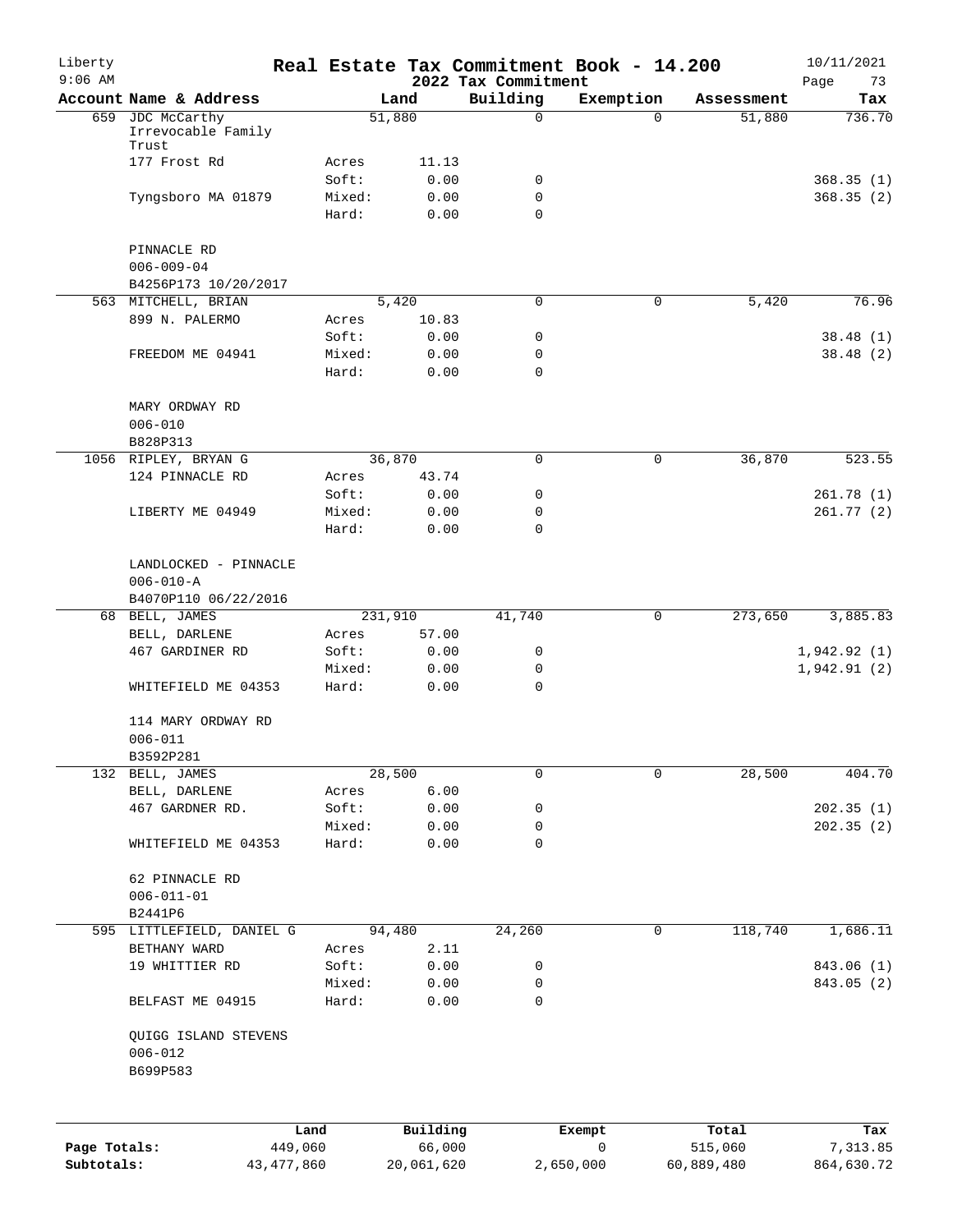| Liberty<br>$9:06$ AM |                                                            |        |            | 2022 Tax Commitment | Real Estate Tax Commitment Book - 14.200 |              |            | 10/11/2021<br>74 |
|----------------------|------------------------------------------------------------|--------|------------|---------------------|------------------------------------------|--------------|------------|------------------|
|                      | Account Name & Address                                     |        | Land       | Building            | Exemption                                |              | Assessment | Page<br>Tax      |
| 688                  | BREGMAN, ALYSSA                                            |        | 47,810     | 1,000               |                                          | $\Omega$     | 48,810     | 693.10           |
|                      | BREGMAN, DANIEL                                            | Acres  | 2.11       |                     |                                          |              |            |                  |
|                      | 60 THURLOW RD.                                             | Soft:  | 0.00       | 0                   |                                          |              |            | 346.55(1)        |
|                      |                                                            | Mixed: | 0.00       | 0                   |                                          |              |            | 346.55(2)        |
|                      | LINCOLNVILLE ME 04849                                      | Hard:  | 0.00       | $\mathbf 0$         |                                          |              |            |                  |
|                      |                                                            |        |            |                     |                                          |              |            |                  |
|                      | QUIGG ISLAND STEVENS<br>$006 - 013$                        |        |            |                     |                                          |              |            |                  |
|                      | B2932P275                                                  |        |            |                     |                                          |              |            |                  |
|                      | 262 DOOLAN, DONNA                                          |        | 71,220     | 13,410              |                                          | $\mathsf{O}$ | 84,630     | 1,201.75         |
|                      | 20 Rowe Hill Rd.                                           | Acres  | 2.50       |                     |                                          |              |            |                  |
|                      |                                                            |        |            |                     |                                          |              |            |                  |
|                      |                                                            | Soft:  | 0.00       | 0                   |                                          |              |            | 600.88(1)        |
|                      | Morrill ME 04952                                           | Mixed: | 0.00       | 0                   |                                          |              |            | 600.87(2)        |
|                      |                                                            | Hard:  | 0.00       | $\mathbf 0$         |                                          |              |            |                  |
|                      | QUIGG ISLAND STEVENS<br>$006 - 014$<br>B744P791            |        |            |                     |                                          |              |            |                  |
|                      | 941 WARREN, ANNE E                                         |        | 156,310    | 109,700             | 31,000                                   |              | 235,010    | 3,337.14         |
|                      | JOHNSON, ALAN E                                            | Acres  | 5.00       |                     | 01 Homestead                             |              |            |                  |
|                      |                                                            | Soft:  |            |                     | $0$ $02$ $Vet$                           |              |            |                  |
|                      | P.O. BOX 111                                               |        | 0.00       |                     |                                          |              |            | 1,668.57(1)      |
|                      | 68 RETREAT WAY                                             | Mixed: | 0.00       | 0                   |                                          |              |            | 1,668.57(2)      |
|                      | LIBERTY ME 04949                                           | Hard:  | 0.00       | 0                   |                                          |              |            |                  |
|                      | 79 QUIGG ISLAND RD<br>$006 - 015$                          |        |            |                     |                                          |              |            |                  |
|                      | B3978P244 07/16/2015                                       |        |            |                     |                                          |              |            |                  |
|                      | 986 UNDERWOOD, MARILYN<br>TRUSTEE                          |        | 145,890    | 103,420             |                                          | 0            | 249,310    | 3,540.20         |
|                      | UNDERWOOD LIVING TRUST                                     | Acres  | 3.50       |                     |                                          |              |            |                  |
|                      | 45 PYA RD.                                                 | Soft:  | 0.00       | 0                   |                                          |              |            | 1,770.10(1)      |
|                      |                                                            | Mixed: | 0.00       | 0                   |                                          |              |            | 1,770.10(2)      |
|                      | PORTLAND ME 04103 4604                                     | Hard:  | 0.00       | $\mathbf 0$         |                                          |              |            |                  |
|                      | 60 QUIGG ISLAND RD                                         |        |            |                     |                                          |              |            |                  |
|                      | $006 - 015 - 01$                                           |        |            |                     |                                          |              |            |                  |
|                      | B4283P174 07/06/2018                                       |        |            |                     |                                          |              |            |                  |
|                      | 1008 MEADOWS, KATHRYN E                                    |        | 163,000    | 233,990             | 25,000                                   |              | 371,990    | 5,282.26         |
|                      | MEADOWS, JOSEPH L                                          | Acres  | 6.00       |                     | 01 Homestead                             |              |            |                  |
|                      | P.O. Box 353                                               | Soft:  | 0.00       | 0                   |                                          |              |            | 2,641.13(1)      |
|                      |                                                            | Mixed: | 0.00       | 0                   |                                          |              |            | 2,641.13(2)      |
|                      | Liberty Me 04949                                           | Hard:  | 0.00       | 0                   |                                          |              |            |                  |
|                      |                                                            |        |            |                     |                                          |              |            |                  |
|                      | 91 QUIGG ISLAND RD                                         |        |            |                     |                                          |              |            |                  |
|                      | $006 - 015 - A$                                            |        |            |                     |                                          |              |            |                  |
|                      | B4408P284 08/23/2019                                       |        |            |                     |                                          |              |            |                  |
| 499                  | UNDERWOOD, MARILYN C.<br>TRUSTEE                           |        | 70,140     | 0                   |                                          | 0            | 70,140     | 995.99           |
|                      | UNDERWOOD LIVING TRUST                                     | Acres  | 2.00       |                     |                                          |              |            |                  |
|                      | 45 PYA RD.                                                 | Soft:  | 0.00       | 0                   |                                          |              |            | 498.00 (1)       |
|                      |                                                            | Mixed: | 0.00       | 0                   |                                          |              |            | 497.99 (2)       |
|                      | PORTLAND ME 04103 4604                                     | Hard:  | 0.00       | 0                   |                                          |              |            |                  |
|                      | ON QUIGG ISLAND<br>$006 - 015 - C$<br>B4283P169 07/06/2018 |        |            |                     |                                          |              |            |                  |
|                      |                                                            |        |            |                     |                                          |              |            |                  |
|                      | Land                                                       |        | Building   |                     | Exempt                                   |              | Total      | Tax              |
| Page Totals:         | 654,370                                                    |        | 461,520    |                     | 56,000                                   |              | 1,059,890  | 15,050.44        |
| Subtotals:           | 44, 132, 230                                               |        | 20,523,140 |                     | 2,706,000                                |              | 61,949,370 | 879,681.16       |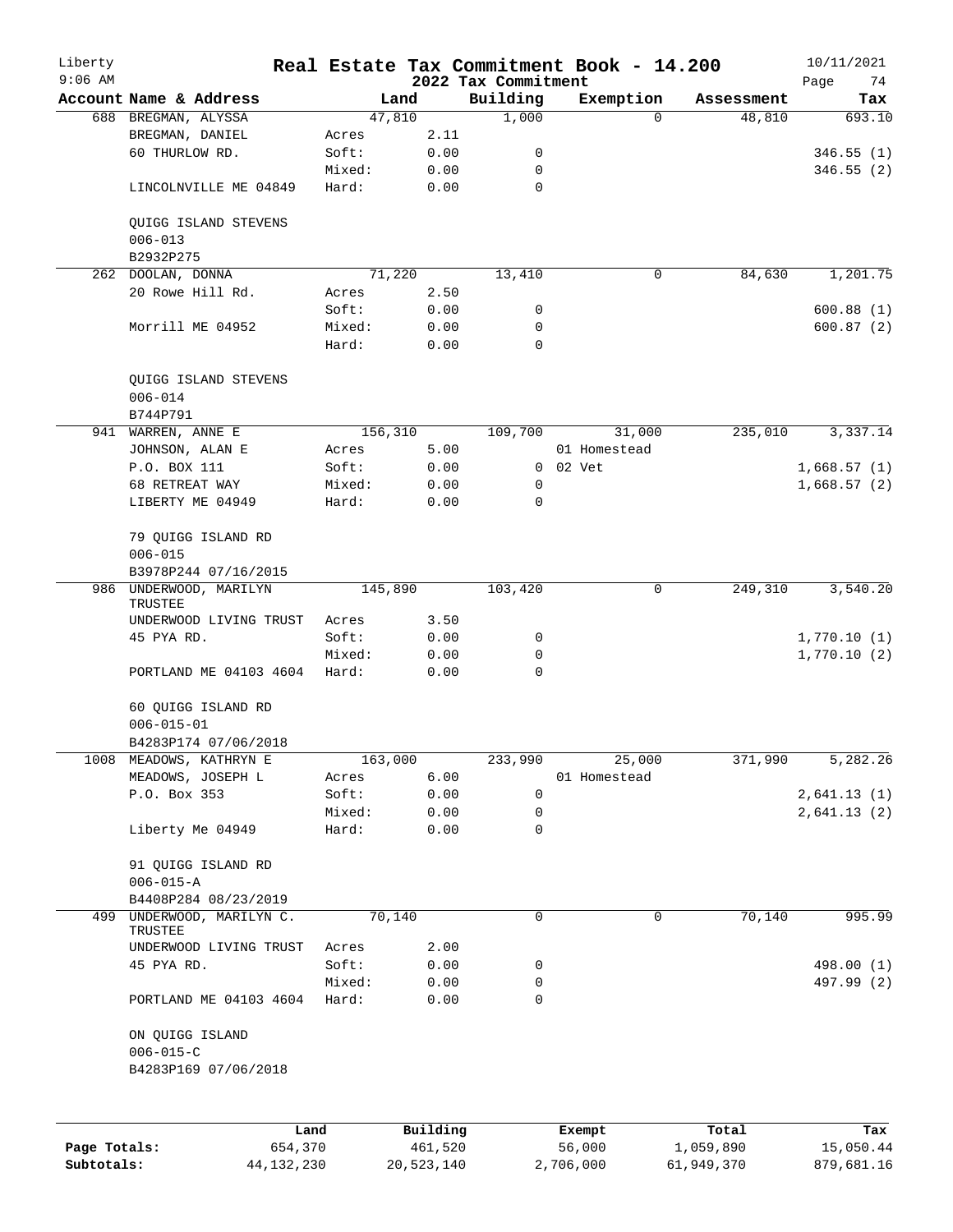| Liberty<br>$9:06$ AM |                                         |         |        | 2022 Tax Commitment | Real Estate Tax Commitment Book - 14.200 |            | 10/11/2021<br>Page<br>75 |
|----------------------|-----------------------------------------|---------|--------|---------------------|------------------------------------------|------------|--------------------------|
|                      | Account Name & Address                  |         | Land   | Building            | Exemption                                | Assessment | Tax                      |
| 1020                 | MCCOLLUM BRUCE                          |         | 44,190 | 0                   | $\Omega$                                 | 44,190     | 627.50                   |
|                      | MCCOLLUM KIM                            | Acres   | 2.27   |                     |                                          |            |                          |
|                      | 66 MONTAUK DRIVE                        | Soft:   | 0.00   | 0                   |                                          |            | 313.75(1)                |
|                      |                                         | Mixed:  | 0.00   | 0                   |                                          |            | 313.75(2)                |
|                      | VERNON CT 06066                         | Hard:   | 0.00   | $\mathbf 0$         |                                          |            |                          |
|                      | QUIGG ISLAND STEVENS<br>$006 - 016$     |         |        |                     |                                          |            |                          |
|                      | B3550P288 05/31/2011                    |         |        |                     |                                          |            |                          |
|                      | 589 Coffin, Kevin                       |         | 51,400 | 19,100              | $\mathbf 0$                              | 70,500     | 1,001.10                 |
|                      | Coffin, Cathy                           | Acres   | 1.83   |                     |                                          |            |                          |
|                      | 14 TANNERY LANE                         | Soft:   | 0.00   | 0                   |                                          |            | 500.55(1)                |
|                      |                                         | Mixed:  | 0.00   | 0                   |                                          |            | 500.55(2)                |
|                      | LIBERTY ME 04949                        | Hard:   | 0.00   | $\mathbf 0$         |                                          |            |                          |
|                      | QUIGG ISLAND STEVENS<br>$006 - 017$     |         |        |                     |                                          |            |                          |
|                      | B4199P304 09/01/2017                    |         |        |                     |                                          |            |                          |
|                      | 1202 WALSH, JESSICA                     |         | 30,500 | 0                   | 0                                        | 30,500     | 433.10                   |
|                      | 260 MARY ORDWAY ROAD                    | Acres   | 9.00   |                     |                                          |            |                          |
|                      |                                         | Soft:   | 0.00   | 0                   |                                          |            | 216.55(1)                |
|                      | LIBERTY ME 04949                        | Mixed:  | 0.00   | 0                   |                                          |            | 216.55(2)                |
|                      |                                         | Hard:   | 0.00   | 0                   |                                          |            |                          |
|                      | 37 MARY ORDWAY RD                       |         |        |                     |                                          |            |                          |
|                      | $006 - 019$                             |         |        |                     |                                          |            |                          |
|                      | B4305P152 09/10/2018                    |         |        |                     |                                          |            |                          |
|                      | 1277 SMITH, DAVID C                     | 134,610 |        | 6,080               | 0                                        | 140,690    | 1,997.80                 |
|                      | SMITH, SUSAN S                          | Acres   | 28.00  |                     |                                          |            |                          |
|                      | 130 High Street                         | Soft:   | 0.00   | 0                   |                                          |            | 998.90 (1)               |
|                      |                                         | Mixed:  | 0.00   | 0                   |                                          |            | 998.90 (2)               |
|                      | Hope ME 04847                           | Hard:   | 0.00   | 0                   |                                          |            |                          |
|                      | 84 Mary Ordway Road<br>$006 - 019 - 01$ |         |        |                     |                                          |            |                          |
|                      | B4152P60 03/23/2017                     |         |        |                     |                                          |            |                          |
|                      | 526 FOUNTAIN, SHEILA                    |         | 67,950 | 187,330             | 25,000                                   | 230,280    | 3,269.98                 |
|                      | FOUNTAIN, STEVEN                        | Acres   | 45.90  |                     | 01 Homestead                             |            |                          |
|                      | 38 PERCY RD                             | Soft:   | 0.00   | 0                   |                                          |            | 1,634.99(1)              |
|                      |                                         | Mixed:  | 0.00   | 0                   |                                          |            | 1,634.99(2)              |
|                      | LIBERTY ME 04949                        | Hard:   | 0.00   | 0                   |                                          |            |                          |
|                      | 38 PERCY RD<br>$006 - 020$              |         |        |                     |                                          |            |                          |
|                      | B3444P37 05/06/2010                     |         |        |                     |                                          |            |                          |
|                      | 1199 BUTLER, THERESA                    |         | 57,250 | 232,900             | 25,000                                   | 265,150    | 3,765.13                 |
|                      | BUTLER, JAMES                           | Acres   | 24.50  |                     | 01 Homestead                             |            |                          |
|                      | 82 PERCY RD                             | Soft:   | 0.00   | 0                   |                                          |            | 1,882.57(1)              |
|                      |                                         | Mixed:  | 0.00   | $\mathbf 0$         |                                          |            | 1,882.56(2)              |
|                      | LIBERTY ME 04949                        | Hard:   | 0.00   | 0                   |                                          |            |                          |
|                      | 82 PERCY ROAD                           |         |        |                     |                                          |            |                          |
|                      | $006 - 020 - A$                         |         |        |                     |                                          |            |                          |
|                      | B3444P37 05/06/2010                     |         |        |                     |                                          |            |                          |
|                      |                                         |         |        |                     |                                          |            |                          |
|                      |                                         |         |        |                     |                                          |            |                          |

|              | Land       | Building   | Exempt    | Total      | Tax        |
|--------------|------------|------------|-----------|------------|------------|
| Page Totals: | 385,900    | 445,410    | 50,000    | 781,310    | 11,094.61  |
| Subtotals:   | 44,518,130 | 20,968,550 | 2,756,000 | 62,730,680 | 890,775.77 |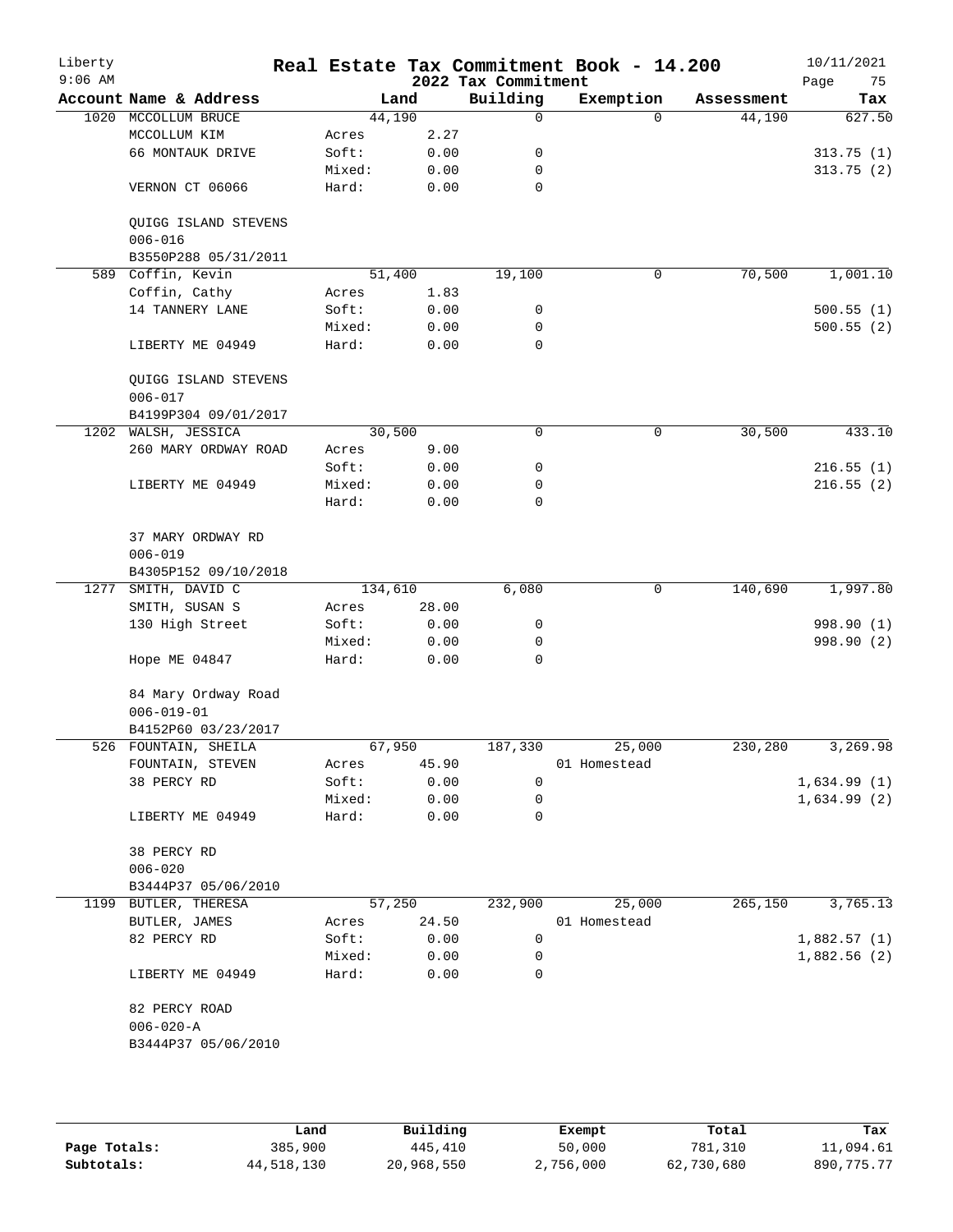| Liberty<br>$9:06$ AM |                              |        |         |       | 2022 Tax Commitment | Real Estate Tax Commitment Book - 14.200 |            | 10/11/2021<br>76<br>Page |
|----------------------|------------------------------|--------|---------|-------|---------------------|------------------------------------------|------------|--------------------------|
|                      | Account Name & Address       |        | Land    |       | Building            | Exemption                                | Assessment | Tax                      |
|                      | 206 CRICHTON, ALAN           |        | 71,000  |       | 172,820             | 25,000                                   | 218,820    | 3,107.24                 |
|                      | 64 JACQUE'S RD               | Acres  |         | 47.00 |                     | 01 Homestead                             |            |                          |
|                      |                              | Soft:  |         | 0.00  | $\mathsf{O}$        |                                          |            | 1,553.62(1)              |
|                      | LIBERTY ME 04949             | Mixed: |         | 0.00  | 0                   |                                          |            | 1,553.62(2)              |
|                      |                              | Hard:  |         | 0.00  | 0                   |                                          |            |                          |
|                      | 64 JACQUES RD                |        |         |       |                     |                                          |            |                          |
|                      | $006 - 021$                  |        |         |       |                     |                                          |            |                          |
|                      | B747P896                     |        |         |       |                     |                                          |            |                          |
|                      | 854 SCHELBLE, PAUL           |        | 61,500  |       | 105,980             | 25,000                                   | 142,480    | 2,023.22                 |
|                      | SCHELBLE, DIANNE             | Acres  |         | 28.00 |                     | 01 Homestead                             |            |                          |
|                      | 37 JACQUE'S ROAD             | Soft:  |         | 0.00  | 0                   |                                          |            | 1,011.61(1)              |
|                      |                              | Mixed: |         | 0.00  | 0                   |                                          |            | 1,011.61(2)              |
|                      | LIBERTY ME 04949             | Hard:  |         | 0.00  | 0                   |                                          |            |                          |
|                      | 37 JACQUES RD                |        |         |       |                     |                                          |            |                          |
|                      | $006 - 022$                  |        |         |       |                     |                                          |            |                          |
|                      | B749P554                     |        |         |       |                     |                                          |            |                          |
|                      | 667 TULLBERG, SVEA           |        | 32,240  |       | 0                   | 0                                        | 32,240     | 457.81                   |
|                      | 84 WEST MAIN ST              | Acres  |         | 10.16 |                     |                                          |            |                          |
|                      |                              | Soft:  |         | 0.00  | 0                   |                                          |            | 228.91(1)                |
|                      | LIBERTY ME 04949             | Mixed: |         | 0.00  | 0                   |                                          |            | 228.90(2)                |
|                      |                              | Hard:  |         | 0.00  | 0                   |                                          |            |                          |
|                      | WATER ST                     |        |         |       |                     |                                          |            |                          |
|                      | $006 - 023$                  |        |         |       |                     |                                          |            |                          |
|                      | B3546P46 05/18/2011 B880P290 |        |         |       |                     |                                          |            |                          |
|                      | 237 DAVIS, IVAN A            |        | 48,150  |       | 0                   | $\mathsf{O}$                             | 48,150     | 683.73                   |
|                      | CHRISTINE R. BRACKETT        | Acres  |         | 30.30 |                     |                                          |            |                          |
|                      | 3 MILLSTREAM LANE            | Soft:  |         | 0.00  | 0                   |                                          |            | 341.87(1)                |
|                      |                              | Mixed: |         | 0.00  | 0                   |                                          |            | 341.86(2)                |
|                      | LIBERTY ME 04949             | Hard:  |         | 0.00  | $\Omega$            |                                          |            |                          |
|                      | WATER ST                     |        |         |       |                     |                                          |            |                          |
|                      | $006 - 024$                  |        |         |       |                     |                                          |            |                          |
|                      | B2546P147                    |        |         |       |                     |                                          |            |                          |
|                      | 1341 COLBY, SEWELL H         |        | 2,550   |       | 0                   | 0                                        | 2,550      | 36.21                    |
|                      | 6 COLBY LANE                 | Acres  |         | 1.70  |                     |                                          |            |                          |
|                      |                              | Soft:  |         | 0.00  | 0                   |                                          |            | 18.11(1)                 |
|                      | LIBERTY ME 04949             | Mixed: |         | 0.00  | 0                   |                                          |            | 18.10(2)                 |
|                      |                              | Hard:  |         | 0.00  | 0                   |                                          |            |                          |
|                      | OFF COLBY LANE               |        |         |       |                     |                                          |            |                          |
|                      | $006 - 024 - 01$             |        |         |       |                     |                                          |            |                          |
|                      | B4469P293 02/18/2020         |        |         |       |                     |                                          |            |                          |
|                      | 1052 OVEROL, LLC             |        | 227,110 |       | 113,130             | 0                                        | 340,240    | 4,831.41                 |
|                      | 205 Ducktrap Road            | Acres  |         | 56.50 |                     |                                          |            |                          |
|                      |                              | Soft:  |         | 0.00  | 0                   |                                          |            | 2,415.71(1)              |
|                      | LINCOLNVILLE ME 04849        | Mixed: |         | 0.00  | 0                   |                                          |            | 2,415.70(2)              |
|                      |                              | Hard:  |         | 0.00  | $\Omega$            |                                          |            |                          |
|                      | 26 TRUES POND RD             |        |         |       |                     |                                          |            |                          |
|                      | $006 - 025$                  |        |         |       |                     |                                          |            |                          |
|                      | B1698P10                     |        |         |       |                     |                                          |            |                          |
|                      |                              |        |         |       |                     |                                          |            |                          |
|                      |                              |        |         |       |                     |                                          |            |                          |

|              | Land       | Building   | Exempt    | Total      | Tax         |
|--------------|------------|------------|-----------|------------|-------------|
| Page Totals: | 442,550    | 391,930    | 50,000    | 784,480    | 11, 139.62  |
| Subtotals:   | 44,960,680 | 21,360,480 | 2,806,000 | 63,515,160 | 901, 915.39 |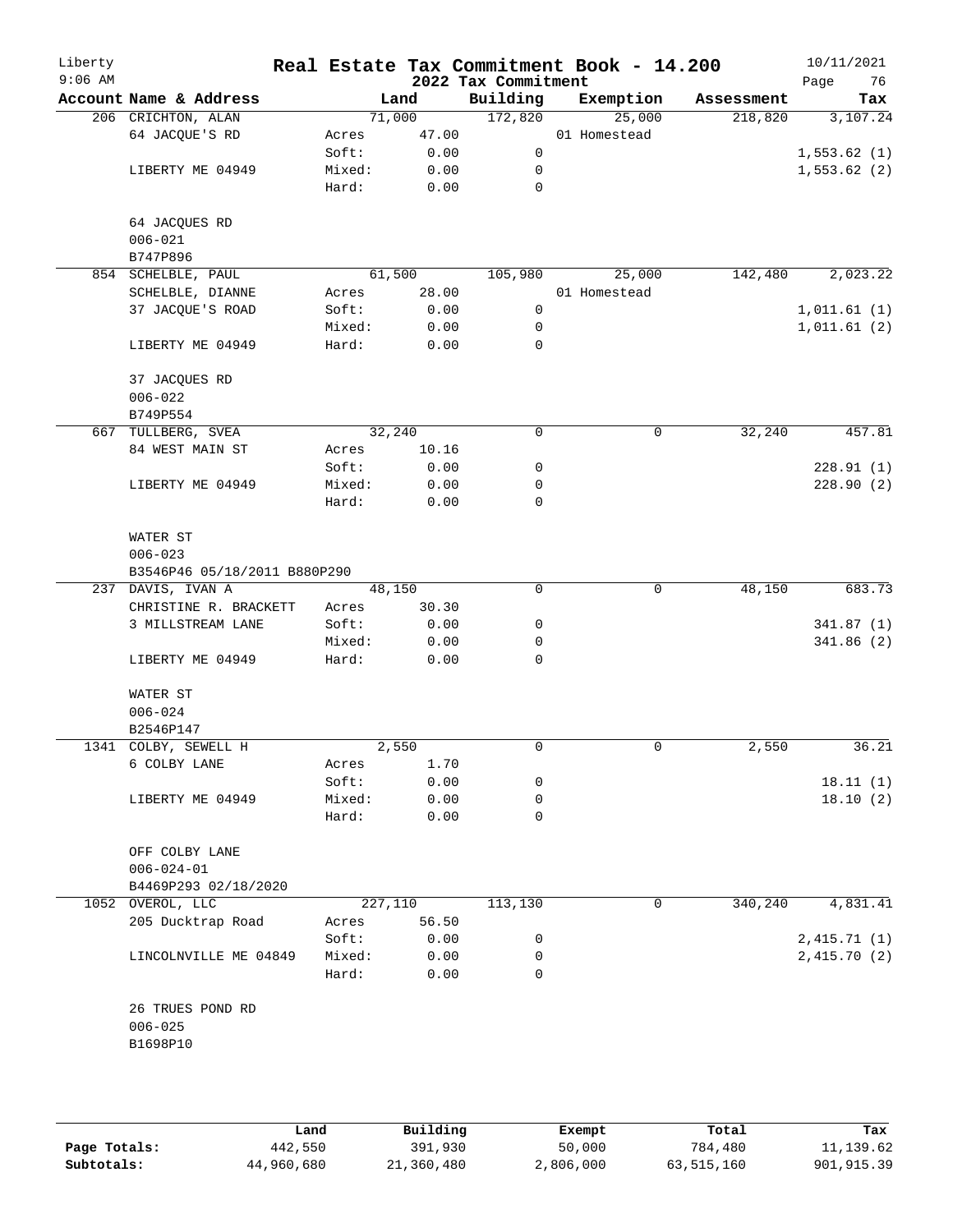| Account Name & Address<br>Building<br>Exemption<br>Land<br>Assessment<br>33,000<br>95,350<br>25,000<br>27 ARD JR., WARREN<br>103,350<br>42 TRUES POND ROAD<br>1.00<br>01 Homestead<br>Acres<br>0.00<br>$\mathbf 0$<br>Soft:<br>LIBERTY ME 04949<br>0.00<br>Mixed:<br>0<br>Hard:<br>0.00<br>0<br>42 TRUES POND RD<br>$006 - 028 - 01$<br>26 ARD, JR., WARREN<br>34,350<br>25,940<br>60,290<br>0<br>42 TRUES POND ROAD<br>1.90<br>Acres<br>0.00<br>Soft:<br>0<br>LIBERTY ME 04949<br>Mixed:<br>0.00<br>0<br>Hard:<br>0.00<br>0<br>50 TRUES POND RD<br>$006 - 028 - 02$<br>B670P749<br>79 BIRGE, CHISTOPHER C<br>34,950<br>82,830<br>25,000<br>92,780<br>2.30<br>BIRGE, BETSY A<br>01 Homestead<br>Acres<br>60 TRUES POND RD<br>0.00<br>$\mathsf{O}$<br>Soft:<br>Mixed:<br>0.00<br>0<br>$\mathbf 0$<br>LIBERTY ME 04949<br>Hard:<br>0.00<br>60 TRUES POND RD<br>$006 - 029$<br>B911P19<br>30,250<br>204,000<br>31,000<br>203,250<br>405 HARRIMAN, RICHARD<br>66 TRUES POND RD APT<br>0.84<br>01 Homestead<br>Acres<br>#2<br>0 02 Vet<br>Soft:<br>0.00<br>0.00<br>Mixed:<br>0<br>LIBERTY ME 04949<br>Hard:<br>0.00<br>0<br>66 TRUES POND RD<br>$006 - 030$<br>B737P91<br>689 MILLER, HERMAN<br>72,170<br>107,700<br>25,000<br>154,870<br>MILLER, DONNA<br>2.40<br>01 Homestead<br>Acres<br>0.00<br>80 TRUES POND RD<br>Soft:<br>0<br>0.00<br>Mixed:<br>0<br>LIBERTY ME 04949<br>Hard:<br>0.00<br>0<br>80 TRUES POND RD<br>$006 - 031$<br>B1401P307<br>113,730<br>263<br>DORR, GAIL M<br>65,020<br>73,710<br>25,000<br>81 TRUES POND RD<br>1.24<br>01 Homestead<br>Acres<br>Soft:<br>0.00<br>0 | Liberty<br>$9:06$ AM |                  |        |      | 2022 Tax Commitment | Real Estate Tax Commitment Book - 14.200 | 10/11/2021<br>77<br>Page |
|-------------------------------------------------------------------------------------------------------------------------------------------------------------------------------------------------------------------------------------------------------------------------------------------------------------------------------------------------------------------------------------------------------------------------------------------------------------------------------------------------------------------------------------------------------------------------------------------------------------------------------------------------------------------------------------------------------------------------------------------------------------------------------------------------------------------------------------------------------------------------------------------------------------------------------------------------------------------------------------------------------------------------------------------------------------------------------------------------------------------------------------------------------------------------------------------------------------------------------------------------------------------------------------------------------------------------------------------------------------------------------------------------------------------------------------------------------------------------------------------------------------------------------------------------------------------------------------------|----------------------|------------------|--------|------|---------------------|------------------------------------------|--------------------------|
|                                                                                                                                                                                                                                                                                                                                                                                                                                                                                                                                                                                                                                                                                                                                                                                                                                                                                                                                                                                                                                                                                                                                                                                                                                                                                                                                                                                                                                                                                                                                                                                           |                      |                  |        |      |                     |                                          | Tax                      |
|                                                                                                                                                                                                                                                                                                                                                                                                                                                                                                                                                                                                                                                                                                                                                                                                                                                                                                                                                                                                                                                                                                                                                                                                                                                                                                                                                                                                                                                                                                                                                                                           |                      |                  |        |      |                     |                                          | 1,467.57                 |
|                                                                                                                                                                                                                                                                                                                                                                                                                                                                                                                                                                                                                                                                                                                                                                                                                                                                                                                                                                                                                                                                                                                                                                                                                                                                                                                                                                                                                                                                                                                                                                                           |                      |                  |        |      |                     |                                          |                          |
|                                                                                                                                                                                                                                                                                                                                                                                                                                                                                                                                                                                                                                                                                                                                                                                                                                                                                                                                                                                                                                                                                                                                                                                                                                                                                                                                                                                                                                                                                                                                                                                           |                      |                  |        |      |                     |                                          | 733.79(1)                |
|                                                                                                                                                                                                                                                                                                                                                                                                                                                                                                                                                                                                                                                                                                                                                                                                                                                                                                                                                                                                                                                                                                                                                                                                                                                                                                                                                                                                                                                                                                                                                                                           |                      |                  |        |      |                     |                                          | 733.78 (2)               |
|                                                                                                                                                                                                                                                                                                                                                                                                                                                                                                                                                                                                                                                                                                                                                                                                                                                                                                                                                                                                                                                                                                                                                                                                                                                                                                                                                                                                                                                                                                                                                                                           |                      |                  |        |      |                     |                                          |                          |
|                                                                                                                                                                                                                                                                                                                                                                                                                                                                                                                                                                                                                                                                                                                                                                                                                                                                                                                                                                                                                                                                                                                                                                                                                                                                                                                                                                                                                                                                                                                                                                                           |                      |                  |        |      |                     |                                          |                          |
|                                                                                                                                                                                                                                                                                                                                                                                                                                                                                                                                                                                                                                                                                                                                                                                                                                                                                                                                                                                                                                                                                                                                                                                                                                                                                                                                                                                                                                                                                                                                                                                           |                      |                  |        |      |                     |                                          |                          |
|                                                                                                                                                                                                                                                                                                                                                                                                                                                                                                                                                                                                                                                                                                                                                                                                                                                                                                                                                                                                                                                                                                                                                                                                                                                                                                                                                                                                                                                                                                                                                                                           |                      |                  |        |      |                     |                                          | 856.12                   |
|                                                                                                                                                                                                                                                                                                                                                                                                                                                                                                                                                                                                                                                                                                                                                                                                                                                                                                                                                                                                                                                                                                                                                                                                                                                                                                                                                                                                                                                                                                                                                                                           |                      |                  |        |      |                     |                                          |                          |
|                                                                                                                                                                                                                                                                                                                                                                                                                                                                                                                                                                                                                                                                                                                                                                                                                                                                                                                                                                                                                                                                                                                                                                                                                                                                                                                                                                                                                                                                                                                                                                                           |                      |                  |        |      |                     |                                          | 428.06(1)                |
|                                                                                                                                                                                                                                                                                                                                                                                                                                                                                                                                                                                                                                                                                                                                                                                                                                                                                                                                                                                                                                                                                                                                                                                                                                                                                                                                                                                                                                                                                                                                                                                           |                      |                  |        |      |                     |                                          | 428.06(2)                |
|                                                                                                                                                                                                                                                                                                                                                                                                                                                                                                                                                                                                                                                                                                                                                                                                                                                                                                                                                                                                                                                                                                                                                                                                                                                                                                                                                                                                                                                                                                                                                                                           |                      |                  |        |      |                     |                                          |                          |
|                                                                                                                                                                                                                                                                                                                                                                                                                                                                                                                                                                                                                                                                                                                                                                                                                                                                                                                                                                                                                                                                                                                                                                                                                                                                                                                                                                                                                                                                                                                                                                                           |                      |                  |        |      |                     |                                          |                          |
|                                                                                                                                                                                                                                                                                                                                                                                                                                                                                                                                                                                                                                                                                                                                                                                                                                                                                                                                                                                                                                                                                                                                                                                                                                                                                                                                                                                                                                                                                                                                                                                           |                      |                  |        |      |                     |                                          |                          |
|                                                                                                                                                                                                                                                                                                                                                                                                                                                                                                                                                                                                                                                                                                                                                                                                                                                                                                                                                                                                                                                                                                                                                                                                                                                                                                                                                                                                                                                                                                                                                                                           |                      |                  |        |      |                     |                                          |                          |
|                                                                                                                                                                                                                                                                                                                                                                                                                                                                                                                                                                                                                                                                                                                                                                                                                                                                                                                                                                                                                                                                                                                                                                                                                                                                                                                                                                                                                                                                                                                                                                                           |                      |                  |        |      |                     |                                          | 1,317.48                 |
|                                                                                                                                                                                                                                                                                                                                                                                                                                                                                                                                                                                                                                                                                                                                                                                                                                                                                                                                                                                                                                                                                                                                                                                                                                                                                                                                                                                                                                                                                                                                                                                           |                      |                  |        |      |                     |                                          |                          |
|                                                                                                                                                                                                                                                                                                                                                                                                                                                                                                                                                                                                                                                                                                                                                                                                                                                                                                                                                                                                                                                                                                                                                                                                                                                                                                                                                                                                                                                                                                                                                                                           |                      |                  |        |      |                     |                                          | 658.74 (1)               |
|                                                                                                                                                                                                                                                                                                                                                                                                                                                                                                                                                                                                                                                                                                                                                                                                                                                                                                                                                                                                                                                                                                                                                                                                                                                                                                                                                                                                                                                                                                                                                                                           |                      |                  |        |      |                     |                                          | 658.74 (2)               |
|                                                                                                                                                                                                                                                                                                                                                                                                                                                                                                                                                                                                                                                                                                                                                                                                                                                                                                                                                                                                                                                                                                                                                                                                                                                                                                                                                                                                                                                                                                                                                                                           |                      |                  |        |      |                     |                                          |                          |
|                                                                                                                                                                                                                                                                                                                                                                                                                                                                                                                                                                                                                                                                                                                                                                                                                                                                                                                                                                                                                                                                                                                                                                                                                                                                                                                                                                                                                                                                                                                                                                                           |                      |                  |        |      |                     |                                          |                          |
|                                                                                                                                                                                                                                                                                                                                                                                                                                                                                                                                                                                                                                                                                                                                                                                                                                                                                                                                                                                                                                                                                                                                                                                                                                                                                                                                                                                                                                                                                                                                                                                           |                      |                  |        |      |                     |                                          |                          |
|                                                                                                                                                                                                                                                                                                                                                                                                                                                                                                                                                                                                                                                                                                                                                                                                                                                                                                                                                                                                                                                                                                                                                                                                                                                                                                                                                                                                                                                                                                                                                                                           |                      |                  |        |      |                     |                                          |                          |
|                                                                                                                                                                                                                                                                                                                                                                                                                                                                                                                                                                                                                                                                                                                                                                                                                                                                                                                                                                                                                                                                                                                                                                                                                                                                                                                                                                                                                                                                                                                                                                                           |                      |                  |        |      |                     |                                          | 2,886.15                 |
|                                                                                                                                                                                                                                                                                                                                                                                                                                                                                                                                                                                                                                                                                                                                                                                                                                                                                                                                                                                                                                                                                                                                                                                                                                                                                                                                                                                                                                                                                                                                                                                           |                      |                  |        |      |                     |                                          |                          |
|                                                                                                                                                                                                                                                                                                                                                                                                                                                                                                                                                                                                                                                                                                                                                                                                                                                                                                                                                                                                                                                                                                                                                                                                                                                                                                                                                                                                                                                                                                                                                                                           |                      |                  |        |      |                     |                                          | 1,443.08(1)              |
|                                                                                                                                                                                                                                                                                                                                                                                                                                                                                                                                                                                                                                                                                                                                                                                                                                                                                                                                                                                                                                                                                                                                                                                                                                                                                                                                                                                                                                                                                                                                                                                           |                      |                  |        |      |                     |                                          | 1,443.07(2)              |
|                                                                                                                                                                                                                                                                                                                                                                                                                                                                                                                                                                                                                                                                                                                                                                                                                                                                                                                                                                                                                                                                                                                                                                                                                                                                                                                                                                                                                                                                                                                                                                                           |                      |                  |        |      |                     |                                          |                          |
|                                                                                                                                                                                                                                                                                                                                                                                                                                                                                                                                                                                                                                                                                                                                                                                                                                                                                                                                                                                                                                                                                                                                                                                                                                                                                                                                                                                                                                                                                                                                                                                           |                      |                  |        |      |                     |                                          |                          |
|                                                                                                                                                                                                                                                                                                                                                                                                                                                                                                                                                                                                                                                                                                                                                                                                                                                                                                                                                                                                                                                                                                                                                                                                                                                                                                                                                                                                                                                                                                                                                                                           |                      |                  |        |      |                     |                                          |                          |
|                                                                                                                                                                                                                                                                                                                                                                                                                                                                                                                                                                                                                                                                                                                                                                                                                                                                                                                                                                                                                                                                                                                                                                                                                                                                                                                                                                                                                                                                                                                                                                                           |                      |                  |        |      |                     |                                          |                          |
|                                                                                                                                                                                                                                                                                                                                                                                                                                                                                                                                                                                                                                                                                                                                                                                                                                                                                                                                                                                                                                                                                                                                                                                                                                                                                                                                                                                                                                                                                                                                                                                           |                      |                  |        |      |                     |                                          | 2,199.15                 |
|                                                                                                                                                                                                                                                                                                                                                                                                                                                                                                                                                                                                                                                                                                                                                                                                                                                                                                                                                                                                                                                                                                                                                                                                                                                                                                                                                                                                                                                                                                                                                                                           |                      |                  |        |      |                     |                                          |                          |
|                                                                                                                                                                                                                                                                                                                                                                                                                                                                                                                                                                                                                                                                                                                                                                                                                                                                                                                                                                                                                                                                                                                                                                                                                                                                                                                                                                                                                                                                                                                                                                                           |                      |                  |        |      |                     |                                          | 1,099.58(1)              |
|                                                                                                                                                                                                                                                                                                                                                                                                                                                                                                                                                                                                                                                                                                                                                                                                                                                                                                                                                                                                                                                                                                                                                                                                                                                                                                                                                                                                                                                                                                                                                                                           |                      |                  |        |      |                     |                                          | 1,099.57(2)              |
|                                                                                                                                                                                                                                                                                                                                                                                                                                                                                                                                                                                                                                                                                                                                                                                                                                                                                                                                                                                                                                                                                                                                                                                                                                                                                                                                                                                                                                                                                                                                                                                           |                      |                  |        |      |                     |                                          |                          |
|                                                                                                                                                                                                                                                                                                                                                                                                                                                                                                                                                                                                                                                                                                                                                                                                                                                                                                                                                                                                                                                                                                                                                                                                                                                                                                                                                                                                                                                                                                                                                                                           |                      |                  |        |      |                     |                                          |                          |
|                                                                                                                                                                                                                                                                                                                                                                                                                                                                                                                                                                                                                                                                                                                                                                                                                                                                                                                                                                                                                                                                                                                                                                                                                                                                                                                                                                                                                                                                                                                                                                                           |                      |                  |        |      |                     |                                          |                          |
|                                                                                                                                                                                                                                                                                                                                                                                                                                                                                                                                                                                                                                                                                                                                                                                                                                                                                                                                                                                                                                                                                                                                                                                                                                                                                                                                                                                                                                                                                                                                                                                           |                      |                  |        |      |                     |                                          |                          |
|                                                                                                                                                                                                                                                                                                                                                                                                                                                                                                                                                                                                                                                                                                                                                                                                                                                                                                                                                                                                                                                                                                                                                                                                                                                                                                                                                                                                                                                                                                                                                                                           |                      |                  |        |      |                     |                                          | 1,614.97                 |
|                                                                                                                                                                                                                                                                                                                                                                                                                                                                                                                                                                                                                                                                                                                                                                                                                                                                                                                                                                                                                                                                                                                                                                                                                                                                                                                                                                                                                                                                                                                                                                                           |                      |                  |        |      |                     |                                          |                          |
|                                                                                                                                                                                                                                                                                                                                                                                                                                                                                                                                                                                                                                                                                                                                                                                                                                                                                                                                                                                                                                                                                                                                                                                                                                                                                                                                                                                                                                                                                                                                                                                           |                      |                  |        |      |                     |                                          | 807.49 (1)               |
|                                                                                                                                                                                                                                                                                                                                                                                                                                                                                                                                                                                                                                                                                                                                                                                                                                                                                                                                                                                                                                                                                                                                                                                                                                                                                                                                                                                                                                                                                                                                                                                           |                      | LIBERTY ME 04949 | Mixed: | 0.00 | 0                   |                                          | 807.48 (2)               |
| Hard:<br>0.00<br>0                                                                                                                                                                                                                                                                                                                                                                                                                                                                                                                                                                                                                                                                                                                                                                                                                                                                                                                                                                                                                                                                                                                                                                                                                                                                                                                                                                                                                                                                                                                                                                        |                      |                  |        |      |                     |                                          |                          |
| 81 TRUES POND RD                                                                                                                                                                                                                                                                                                                                                                                                                                                                                                                                                                                                                                                                                                                                                                                                                                                                                                                                                                                                                                                                                                                                                                                                                                                                                                                                                                                                                                                                                                                                                                          |                      |                  |        |      |                     |                                          |                          |
| $006 - 032$                                                                                                                                                                                                                                                                                                                                                                                                                                                                                                                                                                                                                                                                                                                                                                                                                                                                                                                                                                                                                                                                                                                                                                                                                                                                                                                                                                                                                                                                                                                                                                               |                      |                  |        |      |                     |                                          |                          |
| B2022P320                                                                                                                                                                                                                                                                                                                                                                                                                                                                                                                                                                                                                                                                                                                                                                                                                                                                                                                                                                                                                                                                                                                                                                                                                                                                                                                                                                                                                                                                                                                                                                                 |                      |                  |        |      |                     |                                          |                          |
|                                                                                                                                                                                                                                                                                                                                                                                                                                                                                                                                                                                                                                                                                                                                                                                                                                                                                                                                                                                                                                                                                                                                                                                                                                                                                                                                                                                                                                                                                                                                                                                           |                      |                  |        |      |                     |                                          |                          |
|                                                                                                                                                                                                                                                                                                                                                                                                                                                                                                                                                                                                                                                                                                                                                                                                                                                                                                                                                                                                                                                                                                                                                                                                                                                                                                                                                                                                                                                                                                                                                                                           |                      |                  |        |      |                     |                                          |                          |

|              | Land         | Building   | Exempt    | Total        | Tax        |
|--------------|--------------|------------|-----------|--------------|------------|
| Page Totals: | 269,740      | 589,530    | 131,000   | 728,270      | 10,341.44  |
| Subtotals:   | 45, 230, 420 | 21,950,010 | 2,937,000 | 64, 243, 430 | 912,256.83 |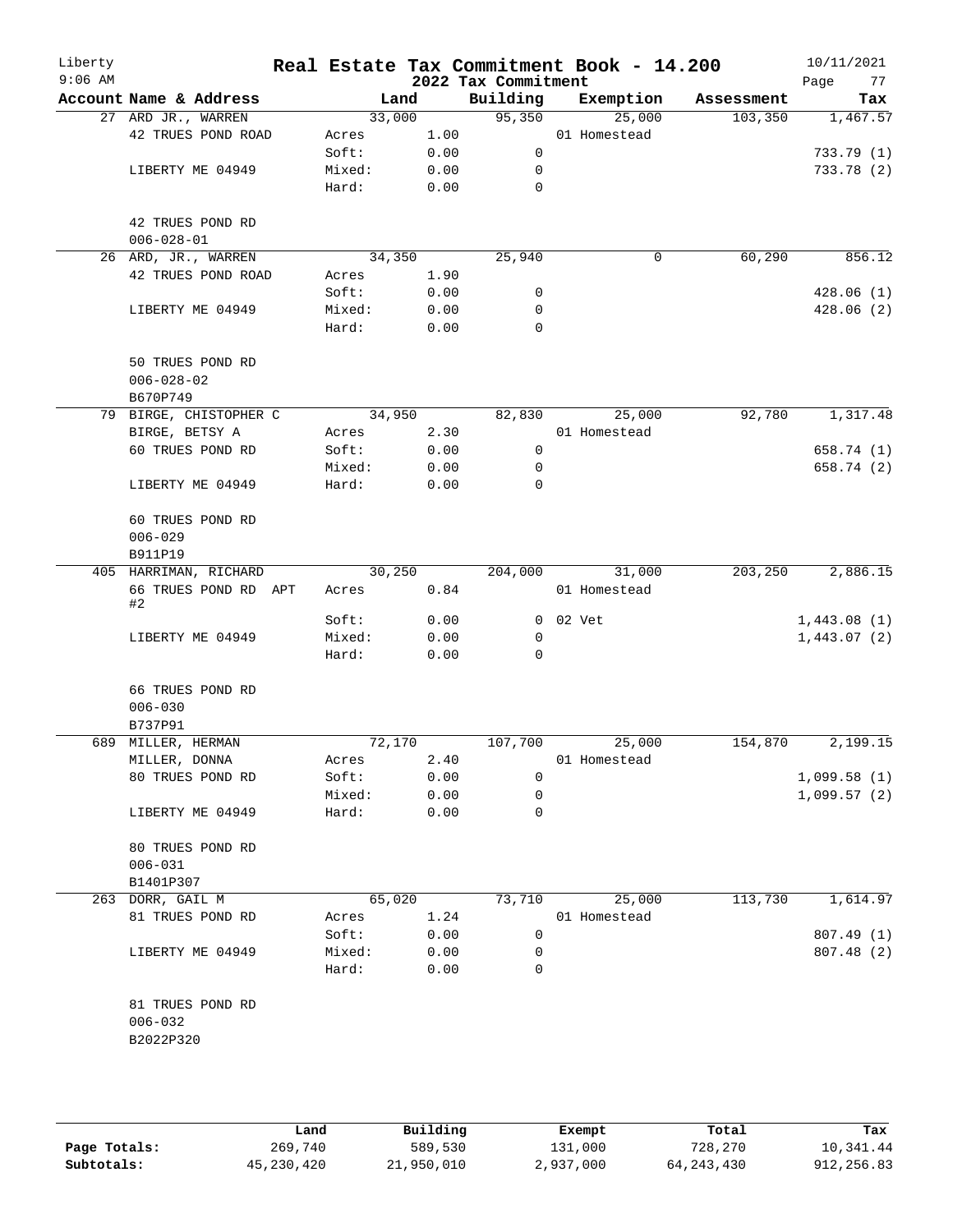| Liberty<br>$9:06$ AM |                             |        |        | 2022 Tax Commitment | Real Estate Tax Commitment Book - 14.200 |            | 10/11/2021<br>78<br>Page |
|----------------------|-----------------------------|--------|--------|---------------------|------------------------------------------|------------|--------------------------|
|                      | Account Name & Address      |        | Land   | Building            | Exemption                                | Assessment | Tax                      |
|                      | 1009 HEROLD, LISE           |        | 34,260 | 62,790              | 25,000                                   | 72,050     | 1,023.11                 |
|                      | 69 TRUES POND RD            | Acres  | 1.84   |                     | 01 Homestead                             |            |                          |
|                      |                             | Soft:  | 0.00   | $\mathbf 0$         |                                          |            | 511.56(1)                |
|                      | LIBERTY ME 04949            | Mixed: | 0.00   | 0                   |                                          |            | 511.55(2)                |
|                      |                             | Hard:  | 0.00   | 0                   |                                          |            |                          |
|                      | 69 TRUES POND RD            |        |        |                     |                                          |            |                          |
|                      | $006 - 033$                 |        |        |                     |                                          |            |                          |
|                      | B1080P40                    |        |        |                     |                                          |            |                          |
|                      | 601 LORD, WILLIAM           |        | 37,310 | 151,090             | 25,000                                   | 163,400    | 2,320.28                 |
|                      | LORD, MELISSA               | Acres  | 2.00   |                     | 01 Homestead                             |            |                          |
|                      | P.O. BOX 328                | Soft:  | 0.00   | 0                   |                                          |            | 1,160.14(1)              |
|                      |                             | Mixed: | 0.00   | 0                   |                                          |            | 1,160.14(2)              |
|                      | LIBERTY ME 04949            | Hard:  | 0.00   | 0                   |                                          |            |                          |
|                      | 61 TRUES POND RD            |        |        |                     |                                          |            |                          |
|                      | $006 - 034$                 |        |        |                     |                                          |            |                          |
|                      | B1450P275                   |        |        |                     |                                          |            |                          |
|                      | 494 LORD, WILLIAM           |        | 57,490 | 600                 | 0                                        | 58,090     | 824.88                   |
|                      | P O BOX 328                 | Acres  | 43.97  |                     |                                          |            |                          |
|                      |                             | Soft:  | 0.00   | 0                   |                                          |            | 412.44(1)                |
|                      | LIBERTY ME 04949            | Mixed: | 0.00   | 0                   |                                          |            | 412.44(2)                |
|                      |                             | Hard:  | 0.00   | $\mathbf 0$         |                                          |            |                          |
|                      |                             |        |        |                     |                                          |            |                          |
|                      | TRUES POND RD               |        |        |                     |                                          |            |                          |
|                      | $006 - 035$                 |        |        |                     |                                          |            |                          |
|                      | B3867P224 06/09/2014        |        |        |                     |                                          |            |                          |
|                      | 440 HORVATH, LAWRENCE       |        | 34,860 | 76,210              | 31,000                                   | 80,070     | 1,136.99                 |
|                      | SWEET, MARGARET             | Acres  | 2.44   |                     | 02 Vet                                   |            |                          |
|                      | 77 SUMMER ST, APT #1        | Soft:  | 0.00   |                     | 0 01 Homestead                           |            | 568.50(1)                |
|                      |                             | Mixed: | 0.00   | 0                   |                                          |            | 568.49(2)                |
|                      | WATERVILLE ME 04901         | Hard:  | 0.00   | $\Omega$            |                                          |            |                          |
|                      | 4 STEVENS POND RD           |        |        |                     |                                          |            |                          |
|                      | $006 - 038$                 |        |        |                     |                                          |            |                          |
|                      | B3602P5                     |        |        |                     |                                          |            |                          |
|                      | 544 BRANCHAUD, JAMAS R      |        | 33,120 | 81,580              | 0                                        | 114,700    | 1,628.74                 |
|                      | 1220 BELFAST RD             | Acres  | 2.00   |                     |                                          |            |                          |
|                      |                             | Soft:  | 0.00   | 0                   |                                          |            | 814.37 (1)               |
|                      | KNOX ME 04986               | Mixed: | 0.00   | 0                   |                                          |            | 814.37 (2)               |
|                      |                             | Hard:  | 0.00   | 0                   |                                          |            |                          |
|                      | 50 TANNERY LANE             |        |        |                     |                                          |            |                          |
|                      | $006 - 039$                 |        |        |                     |                                          |            |                          |
|                      | B4512P242 07/06/2020        |        |        |                     |                                          |            |                          |
|                      | 657 GRINNELL, JR., ARTHUR E |        | 33,180 | 40,540              | $\mathbf 0$                              | 73,720     | 1,046.82                 |
|                      | GRINNELL, KIMBERLY S        | Acres  | 2.50   |                     |                                          |            |                          |
|                      | 14 MARTIN CORNER RD         | Soft:  | 0.00   | 0                   |                                          |            | 523.41(1)                |
|                      |                             | Mixed: | 0.00   | 0                   |                                          |            | 523.41(2)                |
|                      | LINCOLNVILLE ME 04849       | Hard:  | 0.00   | 0                   |                                          |            |                          |
|                      |                             |        |        |                     |                                          |            |                          |
|                      | 11 STEVENS POND RD          |        |        |                     |                                          |            |                          |
|                      | $006 - 040$                 |        |        |                     |                                          |            |                          |
|                      | B4524P317 08/03/2020        |        |        |                     |                                          |            |                          |
|                      |                             |        |        |                     |                                          |            |                          |
|                      |                             |        |        |                     |                                          |            |                          |

|              | Land       | Building   | Exempt    | Total      | Tax         |
|--------------|------------|------------|-----------|------------|-------------|
| Page Totals: | 230,220    | 412,810    | 81,000    | 562,030    | 7,980.82    |
| Subtotals:   | 45,460,640 | 22,362,820 | 3,018,000 | 64,805,460 | 920, 237.65 |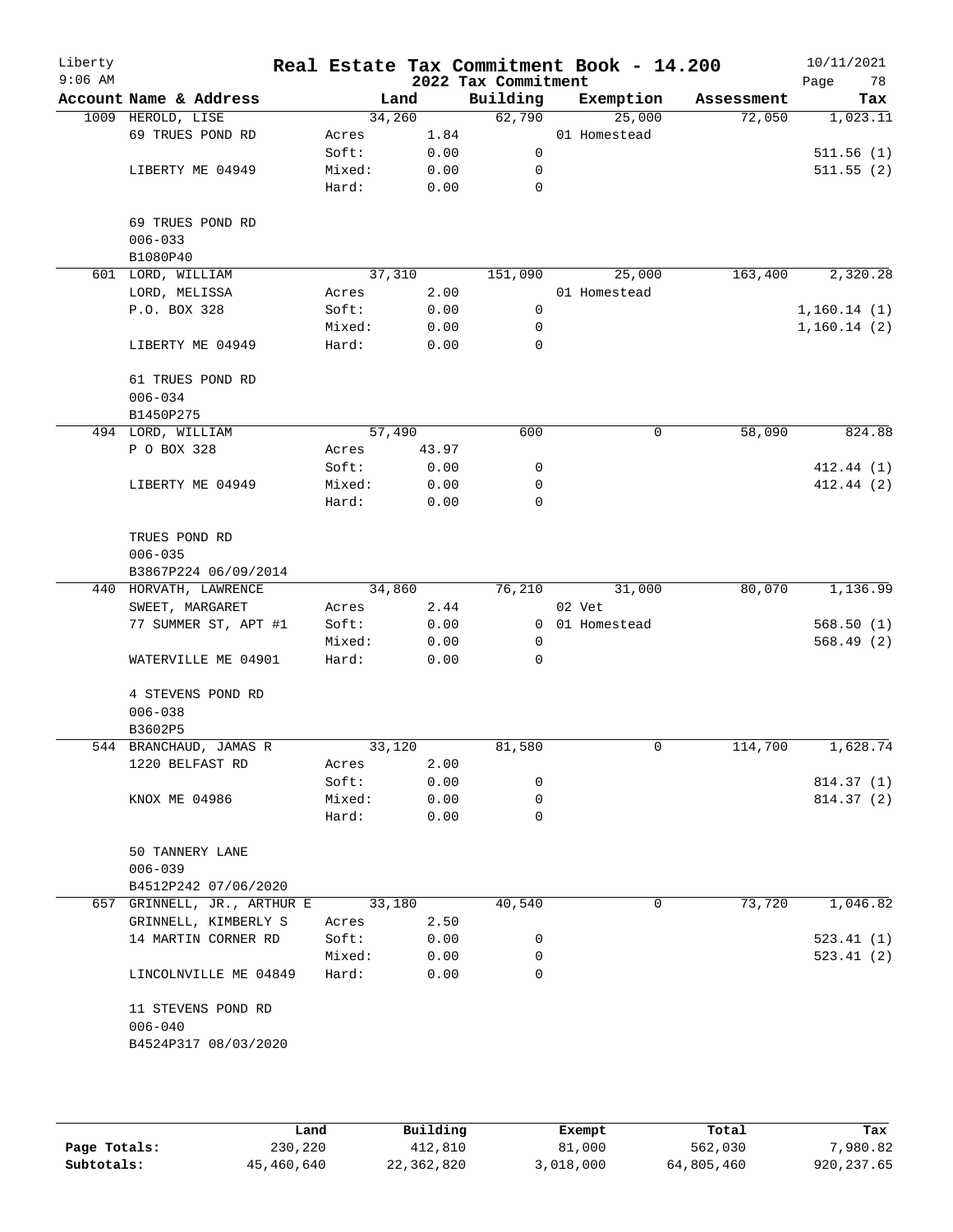| Liberty<br>$9:06$ AM |                                |                 |              | 2022 Tax Commitment | Real Estate Tax Commitment Book - 14.200 |            | 10/11/2021<br>79<br>Page |
|----------------------|--------------------------------|-----------------|--------------|---------------------|------------------------------------------|------------|--------------------------|
|                      | Account Name & Address         |                 | Land         | Building            | Exemption                                | Assessment | Tax                      |
|                      | 1012 SPAULDING, GERALD R       | 34,040          |              | 43,530              | $\Omega$                                 | 77,570     | 1,101.49                 |
|                      | SPAULDING, MINDY A             | Acres           | 1.69         |                     |                                          |            |                          |
|                      | PO BOX 161                     | Soft:           | 0.00         | 0                   |                                          |            | 550.75(1)                |
|                      | 7 MARY ORD WAY                 | Mixed:          | 0.00         | 0                   |                                          |            | 550.74 (2)               |
|                      | LIBERTY ME 04949               | Hard:           | 0.00         | 0                   |                                          |            |                          |
|                      | 31 TANNERY LN<br>$006 - 041$   |                 |              |                     |                                          |            |                          |
|                      | B4620P336 03/15/2021           |                 |              |                     |                                          |            |                          |
|                      | 1013 WEEKS, ELWIN              | 32,000          |              | 22,830              | $\mathbf 0$                              | 54,830     | 778.59                   |
|                      | PO BOX 886                     | Acres           | 2.00         |                     |                                          |            |                          |
|                      |                                | Soft:           | 0.00         | 0                   |                                          |            | 389.30 (1)               |
|                      | Bangor ME 04402                | Mixed:<br>Hard: | 0.00<br>0.00 | 0<br>0              |                                          |            | 389.29 (2)               |
|                      | 7 MARY ORDWAY RD               |                 |              |                     |                                          |            |                          |
|                      | $006 - 041 - 01$               |                 |              |                     |                                          |            |                          |
|                      | B2800P130 08/05/2005           |                 |              |                     |                                          |            |                          |
|                      | 1305 FULLER, LOREN             | 17,570          |              | 0                   | $\mathbf 0$                              | 17,570     | 249.49                   |
|                      | FULLER, TERRI                  | Acres           | 0.70         |                     |                                          |            |                          |
|                      | 28 TANNERY LN                  | Soft:           | 0.00         | 0                   |                                          |            | 124.75(1)                |
|                      |                                | Mixed:          | 0.00         | 0                   |                                          |            | 124.74(2)                |
|                      | LIBERTY ME 04949               | Hard:           | 0.00         | 0                   |                                          |            |                          |
|                      | TANNERY LN                     |                 |              |                     |                                          |            |                          |
|                      | $006 - 042$                    |                 |              |                     |                                          |            |                          |
|                      | 746 PARNELL, CHARLES           | 24,080          |              | 76,630              | 31,000                                   | 69,710     | 989.88                   |
|                      | 35 TANNERY LANE                | Acres           | 0.59         |                     | 02 Vet                                   |            |                          |
|                      |                                | Soft:           | 0.00         | $\mathbf 0$         | 01 Homestead                             |            | 494.94 (1)               |
|                      | LIBERTY ME 04949               | Mixed:<br>Hard: | 0.00<br>0.00 | 0<br>0              |                                          |            | 494.94 (2)               |
|                      | 35 TANNERY LANE                |                 |              |                     |                                          |            |                          |
|                      | $006 - 043$                    |                 |              |                     |                                          |            |                          |
|                      | B1171P343                      |                 |              |                     |                                          |            |                          |
|                      | 823 HURST, DENISE M            | 36,600          |              | 122,920             | 25,000                                   | 134,520    | 1,910.18                 |
|                      | <b>45 TANNERY LANE</b>         | Acres           | 5.60         |                     | 01 Homestead                             |            |                          |
|                      |                                | Soft:           | 0.00         | 0                   |                                          |            | 955.09 (1)               |
|                      | LIBERTY ME 04949               | Mixed:          | 0.00         | 0                   |                                          |            | 955.09 (2)               |
|                      |                                | Hard:           | 0.00         | 0                   |                                          |            |                          |
|                      | <b>45 TANNERY LANE</b>         |                 |              |                     |                                          |            |                          |
|                      | $006 - 044, 044 - 01$          |                 |              |                     |                                          |            |                          |
|                      | B4492P39 B3651P84              |                 |              |                     |                                          |            |                          |
|                      | 1038 Santana, Tanya L          | 26,790          |              | 53,580              | 25,000                                   | 55,370     | 786.25                   |
|                      | Santana, Julio G               | Acres           | 0.73         |                     | 01 Homestead                             |            |                          |
|                      | 53 TANNERY LN                  | Soft:           | 0.00         | 0                   |                                          |            | 393.13(1)                |
|                      |                                | Mixed:          | 0.00         | 0                   |                                          |            | 393.12(2)                |
|                      | LIBERTY ME 04949               | Hard:           | 0.00         | 0                   |                                          |            |                          |
|                      | 53 TANNERY LANE<br>$006 - 045$ |                 |              |                     |                                          |            |                          |
|                      | B4202P308 09/12/2017           |                 |              |                     |                                          |            |                          |
|                      |                                |                 |              |                     |                                          |            |                          |

|              | Land       | Building   | Exempt    | Total      | Tax        |
|--------------|------------|------------|-----------|------------|------------|
| Page Totals: | 171,080    | 319,490    | 81,000    | 409,570    | 5,815.88   |
| Subtotals:   | 45,631,720 | 22,682,310 | 3,099,000 | 65,215,030 | 926,053.53 |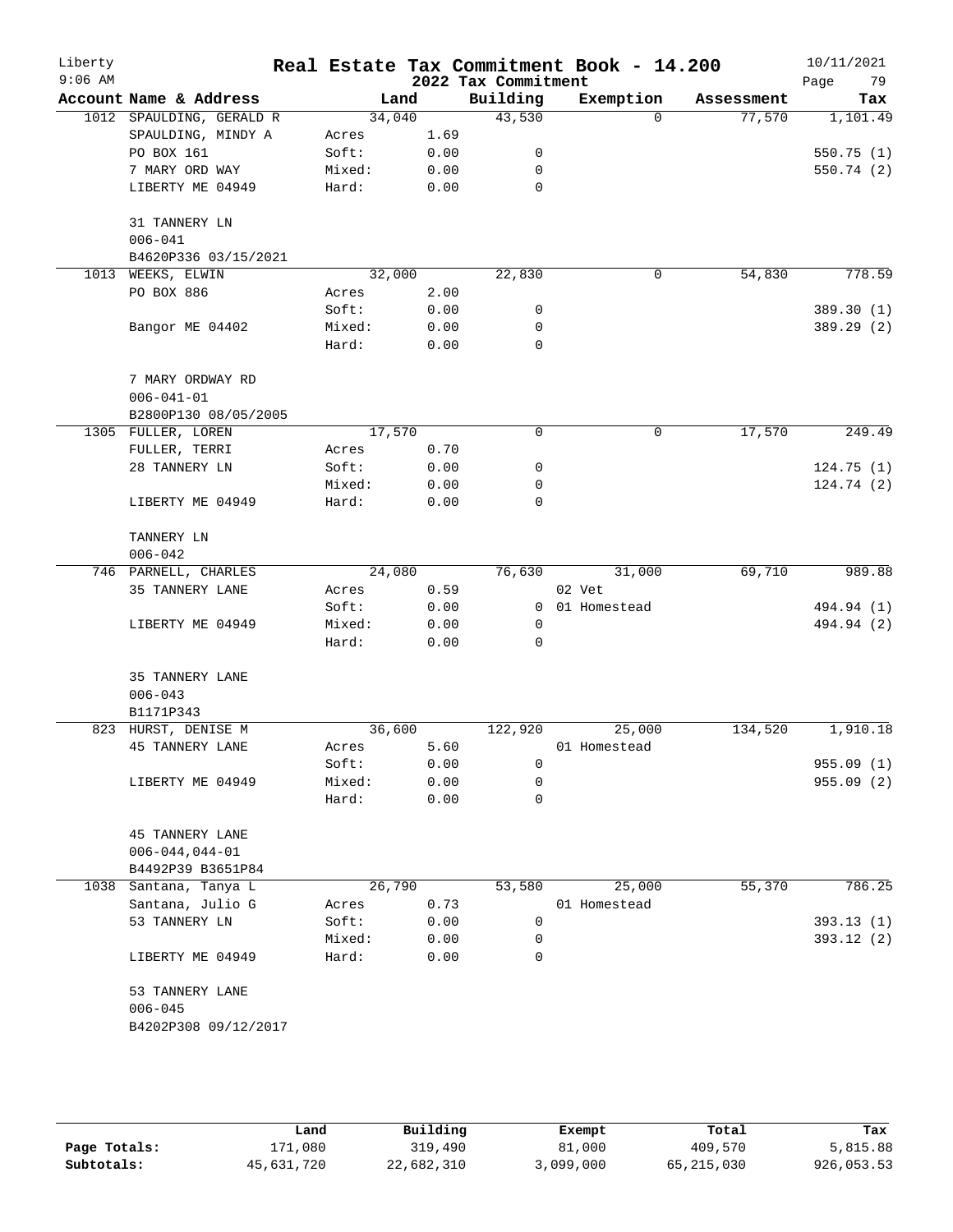| Liberty<br>$9:06$ AM |                                         |         |        | 2022 Tax Commitment | Real Estate Tax Commitment Book - 14.200 |            | 10/11/2021<br>Page<br>80 |
|----------------------|-----------------------------------------|---------|--------|---------------------|------------------------------------------|------------|--------------------------|
|                      | Account Name & Address                  |         | Land   | Building            | Exemption                                | Assessment | Tax                      |
|                      | 1355 E&T HOMES, LLC.                    |         | 33,000 | 42,230              | $\Omega$                                 | 75,230     | 1,068.27                 |
|                      | HOMES UNLIMITED, LLC                    | Acres   | 1.00   |                     |                                          |            |                          |
|                      | 687 LINCOLNVILLE RD                     | Soft:   | 0.00   | 0                   |                                          |            | 534.14(1)                |
|                      |                                         | Mixed:  | 0.00   | 0                   |                                          |            | 534.13(2)                |
|                      | BELMONT ME 04952                        | Hard:   | 0.00   | 0                   |                                          |            |                          |
|                      | 56 TANNERY LANE<br>$006 - 046$          |         |        |                     |                                          |            |                          |
|                      | B4564P81 10/28/2020                     |         |        |                     |                                          |            |                          |
|                      | 281 HARRIMAN, ANGIE                     |         | 24,000 | 23,290              | 0                                        | 47,290     | 671.52                   |
|                      | HARRIMAN, DAVID                         | Acres   | 3.00   |                     |                                          |            |                          |
|                      | PO BOX 194                              | Soft:   | 0.00   | 0                   |                                          |            | 335.76(1)                |
|                      |                                         | Mixed:  | 0.00   | 0                   |                                          |            | 335.76 (2)               |
|                      | LIBERTY ME 04949                        | Hard:   | 0.00   | $\mathbf 0$         |                                          |            |                          |
|                      | 32 STEVENS POND RD<br>$006 - 047$       |         |        |                     |                                          |            |                          |
|                      | B3971P308 06/24/2015                    |         |        |                     |                                          |            |                          |
|                      | 282 EDGECOMB, SANDRA R                  |         | 33,600 | 20,800              | 25,000                                   | 29,400     | 417.48                   |
|                      | 32 STEVENS POND RD                      | Acres   | 1.40   |                     | 01 Homestead                             |            |                          |
|                      |                                         | Soft:   | 0.00   | 0                   |                                          |            | 208.74(1)                |
|                      | LIBERTY ME 04949                        | Mixed:  | 0.00   | 0                   |                                          |            | 208.74(2)                |
|                      |                                         | Hard:   | 0.00   | $\mathbf 0$         |                                          |            |                          |
|                      | 33 STEVENS POND RD<br>$006 - 048$       |         |        |                     |                                          |            |                          |
|                      | B4088P309 08/11/2016                    |         |        |                     |                                          |            |                          |
|                      | 738 Barstow, Christina                  |         | 33,750 | 78,830              | 0                                        | 112,580    | 1,598.64                 |
|                      |                                         | Acres   | 1.50   |                     |                                          |            |                          |
|                      | $\pmb{\prime}$                          | Soft:   | 0.00   | 0                   |                                          |            | 799.32 (1)               |
|                      |                                         | Mixed:  | 0.00   | 0                   |                                          |            | 799.32 (2)               |
|                      |                                         | Hard:   | 0.00   | 0                   |                                          |            |                          |
|                      | 44 STEVENS POND RD<br>$006 - 049$       |         |        |                     |                                          |            |                          |
|                      | B4578P303 11/30/2020                    |         |        |                     |                                          |            |                          |
|                      | 866 HUDSON, CHARLES L                   | 186,140 |        | 176,160             | 25,000                                   | 337,300    | 4,789.66                 |
|                      | SHARON K. SALMON                        | Acres   | 12.29  |                     | 01 Homestead                             |            |                          |
|                      | PO BOX 99                               | Soft:   | 0.00   | $\mathbf 0$         |                                          |            | 2,394.83(1)              |
|                      |                                         | Mixed:  | 0.00   | 0                   |                                          |            | 2,394.83(2)              |
|                      | LIBERTY ME 04949                        | Hard:   | 0.00   | 0                   |                                          |            |                          |
|                      | 25 TOMTE LN<br>$006 - 051$              |         |        |                     |                                          |            |                          |
|                      | B2592P44                                |         |        |                     |                                          |            |                          |
|                      | 1096 KEENE, DEBORAH L                   |         | 39,770 | 181,730             | 25,000                                   | 196,500    | 2,790.30                 |
|                      | 61 STEVENS POND RD                      | Acres   | 5.51   |                     | 01 Homestead                             |            |                          |
|                      |                                         | Soft:   | 0.00   | 0                   |                                          |            | 1,395.15(1)              |
|                      | LIBERTY ME 04949                        | Mixed:  | 0.00   | 0                   |                                          |            | 1,395.15(2)              |
|                      |                                         | Hard:   | 0.00   | $\Omega$            |                                          |            |                          |
|                      | 61 STEVENS POND RD<br>$006 - 051 - A$   |         |        |                     |                                          |            |                          |
|                      | B4152P273 03/27/2017 B1876P292 B1048P80 |         |        |                     |                                          |            |                          |

|              | Land       | Building     | Exempt    | Total      | Tax        |
|--------------|------------|--------------|-----------|------------|------------|
| Page Totals: | 350,260    | 523,040      | 75,000    | 798,300    | 11,335.87  |
| Subtotals:   | 45,981,980 | 23, 205, 350 | 3,174,000 | 66,013,330 | 937,389.40 |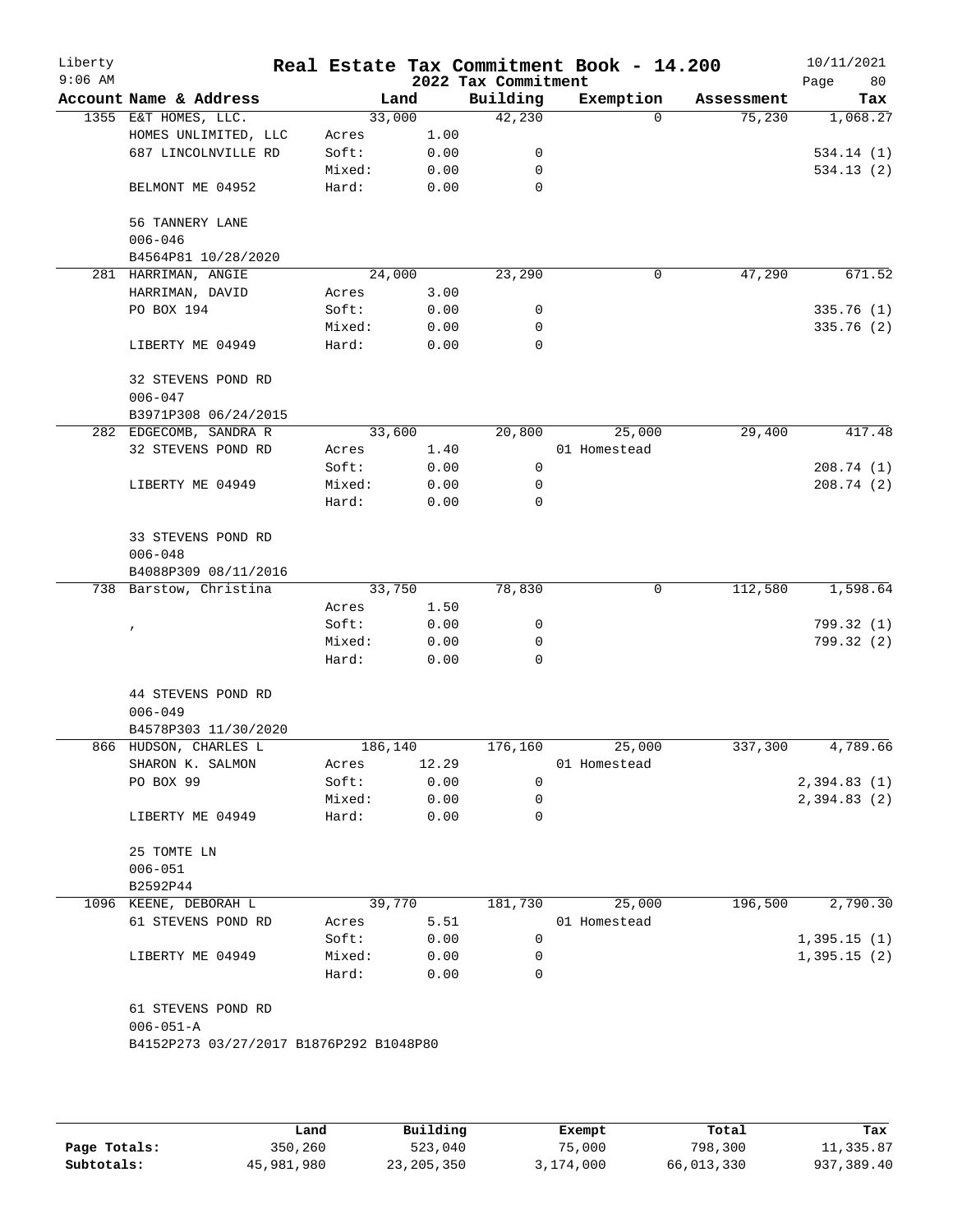| Liberty<br>$9:06$ AM |                                                       |                 |                 | 2022 Tax Commitment | Real Estate Tax Commitment Book - 14.200 |            | 10/11/2021<br>81<br>Page |
|----------------------|-------------------------------------------------------|-----------------|-----------------|---------------------|------------------------------------------|------------|--------------------------|
|                      | Account Name & Address                                |                 | Land            | Building            | Exemption                                | Assessment | Tax                      |
|                      | 785 PLACE, ELIZABETH B TTEE<br>ELIZABETH B. PLACE REV | Acres           | 54,750<br>14.00 | 151,450             | 25,000<br>01 Homestead                   | 181,200    | 2,573.04                 |
|                      | TRUST<br>88 STEVENS POND RD                           | Soft:           | 0.00            | 0                   |                                          |            | 1,286.52(1)              |
|                      | LIBERTY ME 04949                                      | Mixed:<br>Hard: | 0.00<br>0.00    | 0<br>$\Omega$       |                                          |            | 1,286.52(2)              |
|                      | 88 STEVENS POND RD<br>$006 - 052$                     |                 |                 |                     |                                          |            |                          |
|                      | B1053P209                                             |                 |                 |                     |                                          |            |                          |
|                      | 495 CYR, MICHAEL F                                    |                 | 33,270          | 145,250             | 25,000                                   | 153,520    | 2,179.98                 |
|                      | CYR, DEBORAH R                                        | Acres           | 1.18            |                     | 01 Homestead                             |            |                          |
|                      | 93 STEVENS POND RD                                    | Soft:           | 0.00            | $\mathbf 0$         |                                          |            | 1,089.99(1)              |
|                      |                                                       | Mixed:          | 0.00            | 0                   |                                          |            | 1,089.99(2)              |
|                      | LIBERTY ME 04949                                      | Hard:           | 0.00            | $\mathbf 0$         |                                          |            |                          |
|                      | 93 STEVENS POND RD<br>$006 - 053$                     |                 |                 |                     |                                          |            |                          |
|                      | B3848P112 03/14/2014                                  |                 |                 |                     |                                          |            |                          |
|                      | 1278 MELANSON, JAMES A                                |                 | 31,200          | 35,630              | 25,000                                   | 41,830     | 593.99                   |
|                      | MELANSON, SARA S                                      | Acres           | 5.30            |                     | 01 Homestead                             |            |                          |
|                      | P.O. BOX 406                                          | Soft:           | 0.00            | 0                   |                                          |            | 297.00(1)                |
|                      |                                                       | Mixed:          | 0.00            | 0                   |                                          |            | 296.99 (2)               |
|                      | Liberty ME 04949                                      | Hard:           | 0.00            | $\Omega$            |                                          |            |                          |
|                      | 79 Stevens Pond Rd.<br>$006 - 053 - 01A$              |                 |                 |                     |                                          |            |                          |
|                      | B4152P273 03/27/2017                                  |                 |                 |                     |                                          |            |                          |
|                      | 1297 KEENE, DEBORAH L                                 |                 | 21,000          | 32,450              | 0                                        | 53,450     | 758.99                   |
|                      | 61 STEVENS POND RD                                    | Acres           | 1.00            |                     |                                          |            |                          |
|                      |                                                       | Soft:           | 0.00            | 0                   |                                          |            | 379.50(1)                |
|                      | LIBERTY ME 04949                                      | Mixed:          | 0.00            | 0                   |                                          |            | 379.49(2)                |
|                      |                                                       | Hard:           | 0.00            | $\mathbf 0$         |                                          |            |                          |
|                      | 93 STEVENS POND RD<br>$006 - 053 - A$                 |                 |                 |                     |                                          |            |                          |
|                      | B4152P273 03/27/2017                                  |                 |                 |                     |                                          |            |                          |
|                      | 646 RAYMOND, JANE ELLEN                               |                 | 92,080          | 128,260             | 0                                        | 220,340    | 3,128.83                 |
|                      | P O BOX 253                                           | Acres           | 1.00            |                     |                                          |            |                          |
|                      |                                                       | Soft:           | 0.00            | 0                   |                                          |            | 1,564.42(1)              |
|                      | LIBERTY ME 04949                                      | Mixed:          | 0.00            | 0                   |                                          |            | 1,564.41(2)              |
|                      |                                                       | Hard:           | 0.00            | $\mathbf 0$         |                                          |            |                          |
|                      | 97 STEVENS POND RD<br>$006 - 054$                     |                 |                 |                     |                                          |            |                          |
|                      | B2941P11                                              |                 |                 |                     |                                          |            |                          |
|                      | 1043 Buzzell, Mark L                                  |                 | 65,780          | 90,980              | 0                                        | 156,760    | 2,225.99                 |
|                      | 108 STEVENS POND RD                                   | Acres           | 31.55           |                     |                                          |            |                          |
|                      |                                                       | Soft:           | 0.00            | 0                   |                                          |            | 1, 113.00(1)             |
|                      | LIBERTY ME 04949                                      | Mixed:          | 0.00            | 0                   |                                          |            | 1, 112.99(2)             |
|                      |                                                       | Hard:           | 0.00            | $\Omega$            |                                          |            |                          |
|                      | 108 STEVENS POND RD<br>$006 - 056$                    |                 |                 |                     |                                          |            |                          |
|                      | B4535P83 08/26/2020                                   |                 |                 |                     |                                          |            |                          |
|                      |                                                       |                 |                 |                     |                                          |            |                          |
|                      |                                                       |                 |                 |                     |                                          |            |                          |

|              | Land       | Building   | Exempt    | Total      | Tax        |
|--------------|------------|------------|-----------|------------|------------|
| Page Totals: | 298,080    | 584,020    | 75,000    | 807,100    | 11,460.82  |
| Subtotals:   | 46,280,060 | 23,789,370 | 3,249,000 | 66,820,430 | 948,850.22 |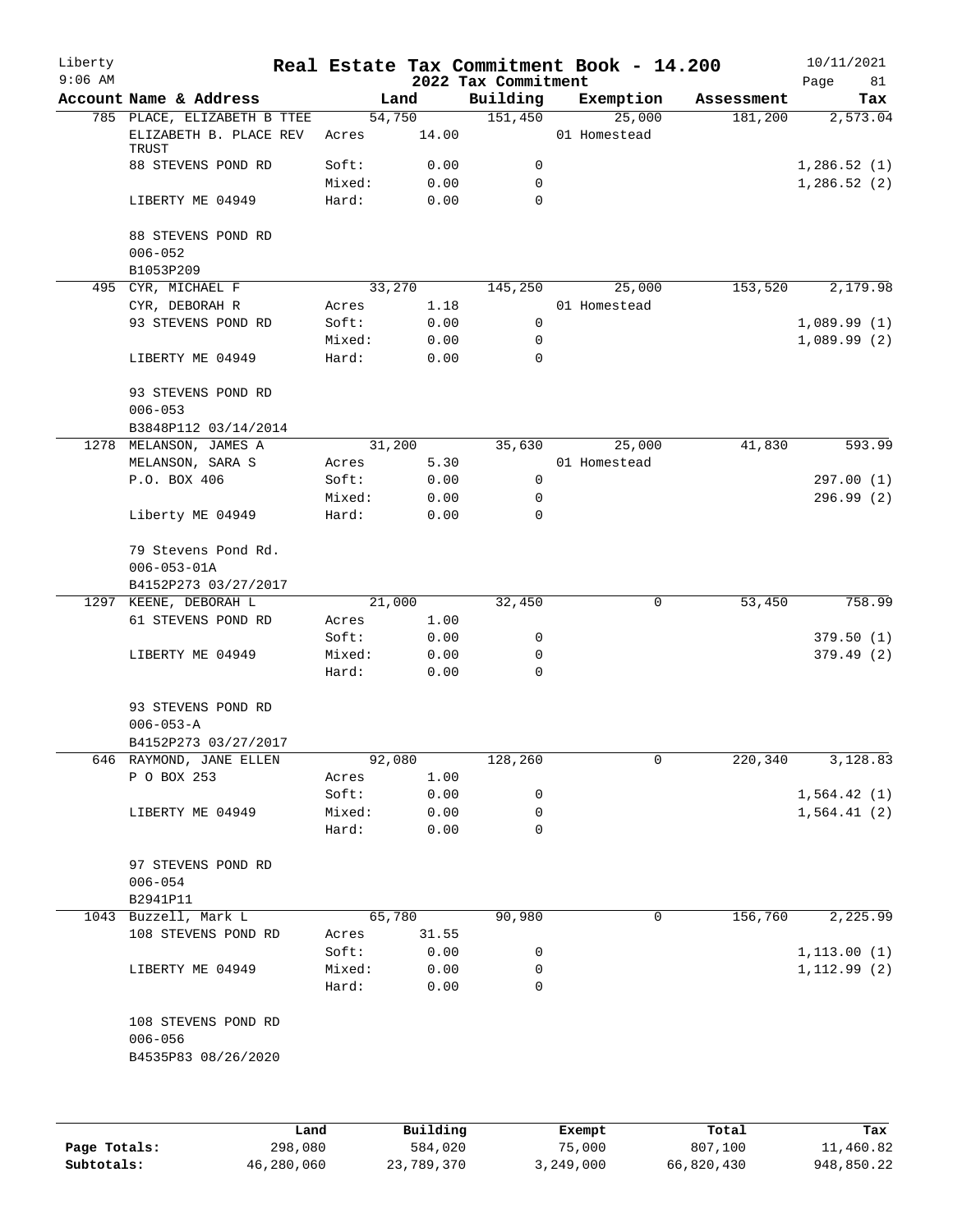| Liberty      |                                                 |        |              |                     | Real Estate Tax Commitment Book - 14.200 |          |            | 10/11/2021   |
|--------------|-------------------------------------------------|--------|--------------|---------------------|------------------------------------------|----------|------------|--------------|
| $9:06$ AM    |                                                 |        |              | 2022 Tax Commitment |                                          |          |            | Page<br>82   |
|              | Account Name & Address                          |        | Land         | Building            | Exemption                                |          | Assessment | Tax          |
|              | 97 PARKER, ELEANOR E                            |        | 176,440      | 198,760             |                                          | $\Omega$ | 375,200    | 5,327.84     |
|              | HART, JEREMY D<br>119 STEVENS POND RD           | Acres  | 9.60         | 0                   |                                          |          |            |              |
|              |                                                 | Soft:  | 0.00         | 0                   |                                          |          |            | 2,663.92(1)  |
|              |                                                 | Mixed: | 0.00         | 0                   |                                          |          |            | 2,663.92(2)  |
|              | LIBERTY ME 04949                                | Hard:  | 0.00         |                     |                                          |          |            |              |
|              | 119 STEVENS POND RD<br>$006 - 058 - A$          |        |              |                     |                                          |          |            |              |
|              | B4539P296 09/03/2020 B4518P159 07/17/2020       |        |              |                     |                                          |          |            |              |
|              | 1053 HOOPER, RICHARD R                          |        | 151,750      | 111,570             |                                          | 31,000   | 232,320    | 3,298.94     |
|              | THOMPSON, PATRICIA L                            | Acres  | 11.20        |                     | 01 Homestead                             |          |            |              |
|              | 135 STEVENS POND RD                             | Soft:  | 0.00         |                     | $0$ $02$ $Vet$                           |          |            | 1,649.47(1)  |
|              |                                                 | Mixed: | 0.00         | 0                   |                                          |          |            | 1,649.47(2)  |
|              | LIBERTY ME 04949                                | Hard:  | 0.00         | 0                   |                                          |          |            |              |
|              | 135 STEVENS POND RD.                            |        |              |                     |                                          |          |            |              |
|              | $006 - 058 - B$                                 |        |              |                     |                                          |          |            |              |
|              | B3777P5 07/08/2013                              |        |              |                     |                                          |          |            |              |
|              | 151 MAINSTRUCK, MICHAEL<br>$(1/2 \text{ Int.})$ |        | 29,610       | 15,500              |                                          | 0        | 45,110     | 640.56       |
|              | MARCOUILLIER, LISA (1/2 Acres<br>Int.)          |        | 0.78         |                     |                                          |          |            |              |
|              | 5 LOWER VIEW PT                                 | Soft:  | 0.00         | 0                   |                                          |          |            | 320.28(1)    |
|              |                                                 | Mixed: | 0.00         | 0                   |                                          |          |            | 320.28(2)    |
|              | LIBERTY ME 04949                                | Hard:  | 0.00         | $\Omega$            |                                          |          |            |              |
|              |                                                 |        |              |                     |                                          |          |            |              |
|              | 155 STEVENS POND RD                             |        |              |                     |                                          |          |            |              |
|              | $006 - 059$                                     |        |              |                     |                                          |          |            |              |
|              | B4558P19 10/15/2020 B4025P253 12/15/2015        |        |              |                     |                                          |          |            |              |
|              | 497 MAINSTRUCK, MICHAEL JR                      |        | 60,260       | 127,530             |                                          | 0        | 187,790    | 2,666.62     |
|              | MARCOUILLIER, LISA<br>MARGARET                  | Acres  | 2.19         |                     |                                          |          |            |              |
|              | 5 LOWER VIEW PT                                 | Soft:  | 0.00         | 0                   |                                          |          |            | 1,333.31(1)  |
|              |                                                 | Mixed: | 0.00         | 0                   |                                          |          |            | 1, 333.31(2) |
|              | LIBERTY ME 04949                                | Hard:  | 0.00         | $\mathbf 0$         |                                          |          |            |              |
|              | 5 LOWER VIEW PT                                 |        |              |                     |                                          |          |            |              |
|              | $006 - 060$                                     |        |              |                     |                                          |          |            |              |
|              | B3836P34 01/10/2014                             |        |              |                     |                                          |          |            |              |
|              | 967 NGUYEN, RACHEL E                            |        | 104,040      | 78,540              |                                          | 0        | 182,580    | 2,592.64     |
|              | NGUYEN, NGUYEN T                                | Acres  | 1.38         |                     |                                          |          |            |              |
|              | 272 Harrington Ave                              | Soft:  | 0.00         | 0                   |                                          |          |            | 1, 296.32(1) |
|              |                                                 | Mixed: | 0.00         | 0                   |                                          |          |            | 1, 296.32(2) |
|              | Warwick RI 02888                                | Hard:  | 0.00         | $\mathbf 0$         |                                          |          |            |              |
|              |                                                 |        |              |                     |                                          |          |            |              |
|              | 17 LOWER VIEW PT                                |        |              |                     |                                          |          |            |              |
|              | $006 - 061$                                     |        |              |                     |                                          |          |            |              |
|              | B4609P155 02/17/2021                            |        |              |                     |                                          |          |            |              |
|              | 596 LITTLEFIELD, DANIEL G                       |        | 60,460       | 13,190              |                                          | 0        | 73,650     | 1,045.83     |
|              | BETHANY B WARD                                  | Acres  | 0.50         |                     |                                          |          |            |              |
|              | 19 WHITTIER RD                                  | Soft:  | 0.00         | 0                   |                                          |          |            | 522.92(1)    |
|              |                                                 | Mixed: | 0.00         | 0<br>$\mathbf 0$    |                                          |          |            | 522.91(2)    |
|              | BELFAST ME 04915                                | Hard:  | 0.00         |                     |                                          |          |            |              |
|              | 18 LOWER VIEW PT                                |        |              |                     |                                          |          |            |              |
|              | $006 - 062$                                     |        |              |                     |                                          |          |            |              |
|              | B2653P142                                       |        |              |                     |                                          |          |            |              |
|              |                                                 |        |              |                     |                                          |          |            |              |
|              | Land                                            |        | Building     |                     | Exempt                                   |          | Total      | Tax          |
| Page Totals: | 582,560                                         |        | 545,090      |                     | 31,000                                   |          | 1,096,650  | 15,572.43    |
| Subtotals:   | 46,862,620                                      |        | 24, 334, 460 |                     | 3,280,000                                |          | 67,917,080 | 964, 422.65  |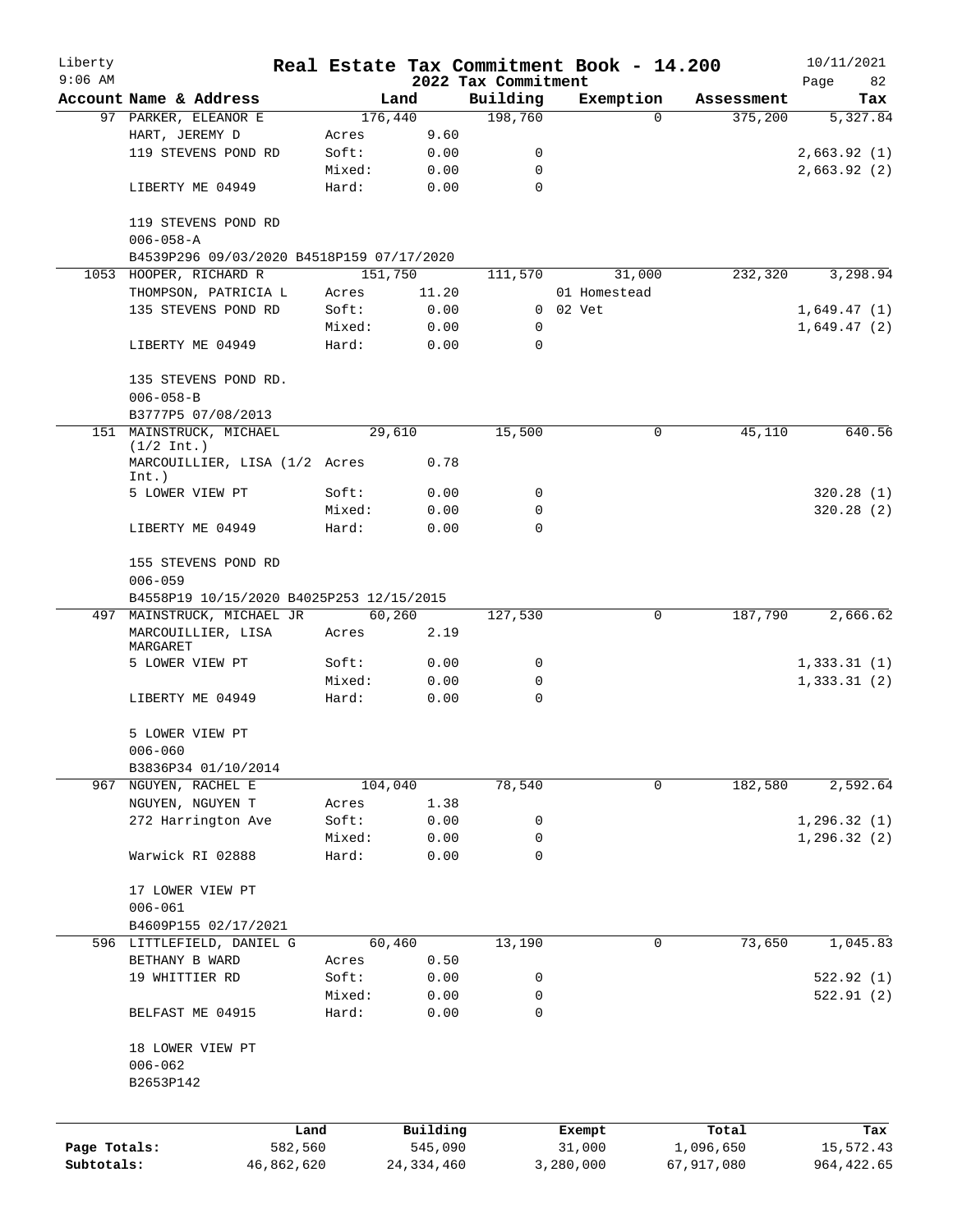| Liberty<br>$9:06$ AM |                                                               |                 |               | 2022 Tax Commitment | Real Estate Tax Commitment Book - 14.200 |            | 10/11/2021<br>83<br>Page |
|----------------------|---------------------------------------------------------------|-----------------|---------------|---------------------|------------------------------------------|------------|--------------------------|
|                      | Account Name & Address                                        |                 | Land          | Building            | Exemption                                | Assessment | Tax                      |
|                      | 145 CAMPBELL REALTY TRUST                                     |                 | 269,100       | 140, 140            | $\Omega$                                 | 409,240    | 5,811.21                 |
|                      | C/O ANNE CAMPBELL<br>125B Seminary Ave Apt                    | Acres<br>Soft:  | 44.60<br>0.00 | 0                   |                                          |            | 2,905.61(1)              |
|                      | 228                                                           | Mixed:          | 0.00          | $\mathbf 0$         |                                          |            | 2,905.60(2)              |
|                      | Auburndale MA 02466<br>2663                                   | Hard:           | 0.00          | $\Omega$            |                                          |            |                          |
|                      | 277 HOWES COVE RD<br>$006 - 1 - 2, 5 - A, 5 - 10$<br>B1602P35 |                 |               |                     |                                          |            |                          |
|                      | 834 ROTCH, EDWARD                                             |                 | 51,500        | 0                   | 0                                        | 51,500     | 731.30                   |
|                      | P O BOX 255                                                   | Acres           | 73.00         |                     |                                          |            |                          |
|                      |                                                               | Soft:           | 0.00          | 0                   |                                          |            | 365.65(1)                |
|                      | WASHINGTON ME 04574                                           | Mixed:          | 0.00          | 0                   |                                          |            | 365.65(2)                |
|                      |                                                               | Hard:           | 0.00          | $\mathbf 0$         |                                          |            |                          |
|                      | LANDLOCKED OF GOVE RD<br>$007 - 001$                          |                 |               |                     |                                          |            |                          |
|                      | B745P399 B169P36                                              |                 |               |                     |                                          |            |                          |
|                      | 1190 POULIN, CRAIG A                                          |                 | 26,500        | $\mathbf 0$         | 0                                        | 26,500     | 376.30                   |
|                      | POULIN, TRACY J                                               | Acres           | 23.00         |                     |                                          |            |                          |
|                      | 862 BANTON RD                                                 | Soft:           | 0.00          | 0                   |                                          |            | 188.15(1)                |
|                      |                                                               | Mixed:          | 0.00          | 0                   |                                          |            | 188.15(2)                |
|                      | PALERMO ME 04354                                              | Hard:           | 0.00          | $\Omega$            |                                          |            |                          |
|                      | LANDLOCKED BACK PALERMO                                       |                 |               |                     |                                          |            |                          |
|                      | $007 - 002$                                                   |                 |               |                     |                                          |            |                          |
|                      | B3551P323                                                     |                 |               |                     |                                          |            |                          |
|                      | 626 BOTTOMLEY, MARLENE CL,<br>TRUSTEE                         |                 | 82,500        | 106,450             | 25,000                                   | 163,950    | 2,328.09                 |
|                      | HENRY MO MANN, TRUSTEE                                        | Acres           | 70.00         |                     | 01 Homestead                             |            |                          |
|                      | P.O. Box 183                                                  | Soft:           | 0.00          | 0                   |                                          |            | 1, 164.05(1)             |
|                      | 18 Liberty Rd                                                 | Mixed:          | 0.00          | 0                   |                                          |            | 1, 164.04(2)             |
|                      | WASHINGTON ME 04574                                           | Hard:           | 0.00          | $\mathbf 0$         |                                          |            |                          |
|                      | 560 BACK PALERMO RD<br>$007 - 003$                            |                 |               |                     |                                          |            |                          |
|                      | B3777P222 07/09/2013                                          |                 |               |                     |                                          |            |                          |
|                      | 1239 BOTTOMLEY, MARLENE CL,<br>TRUSTEE                        |                 | 36,000        | $\Omega$            | 0                                        | 36,000     | 511.20                   |
|                      | HENRY MO MANN, TRUSTEE                                        | Acres           | 11.00         |                     |                                          |            |                          |
|                      | P.O. Box 183                                                  | Soft:           | 0.00          | 0                   |                                          |            | 255.60(1)                |
|                      | 18 Liberty Rd                                                 | Mixed:          | 0.00          | 0                   |                                          |            | 255.60(2)                |
|                      | WASHINGTON ME 04574                                           | Hard:           | 0.00          | $\mathbf 0$         |                                          |            |                          |
|                      | BACK PALERMO RD<br>$007 - 004$                                |                 |               |                     |                                          |            |                          |
|                      | B3777P222 07/09/2013                                          |                 |               |                     |                                          |            |                          |
| 1014                 | MURPHY, MICHAEL                                               |                 | 25,500        | $\mathbf 0$         | 0                                        | 25,500     | 362.10                   |
|                      | 7 COOPERS MILLS RD                                            | Acres           | 21.00         |                     |                                          |            |                          |
|                      |                                                               | Soft:           | 0.00          | 0                   |                                          |            | 181.05(1)                |
|                      | WINDSOR ME 04363                                              | Mixed:<br>Hard: | 0.00<br>0.00  | 0<br>$\mathbf 0$    |                                          |            | 181.05(2)                |
|                      | LANDLOCKED OFF PALERMO                                        |                 |               |                     |                                          |            |                          |
|                      | $007 - 005$                                                   |                 |               |                     |                                          |            |                          |
|                      | B4606P54 02/08/2021                                           |                 |               |                     |                                          |            |                          |
|                      |                                                               | Land            | Building      |                     | Exempt                                   | Total      | Tax                      |
| Page Totals:         | 491,100                                                       |                 | 246,590       |                     | 25,000                                   | 712,690    | 10,120.20                |
| Subtotals:           | 47, 353, 720                                                  |                 | 24,581,050    |                     | 3,305,000                                | 68,629,770 | 974,542.85               |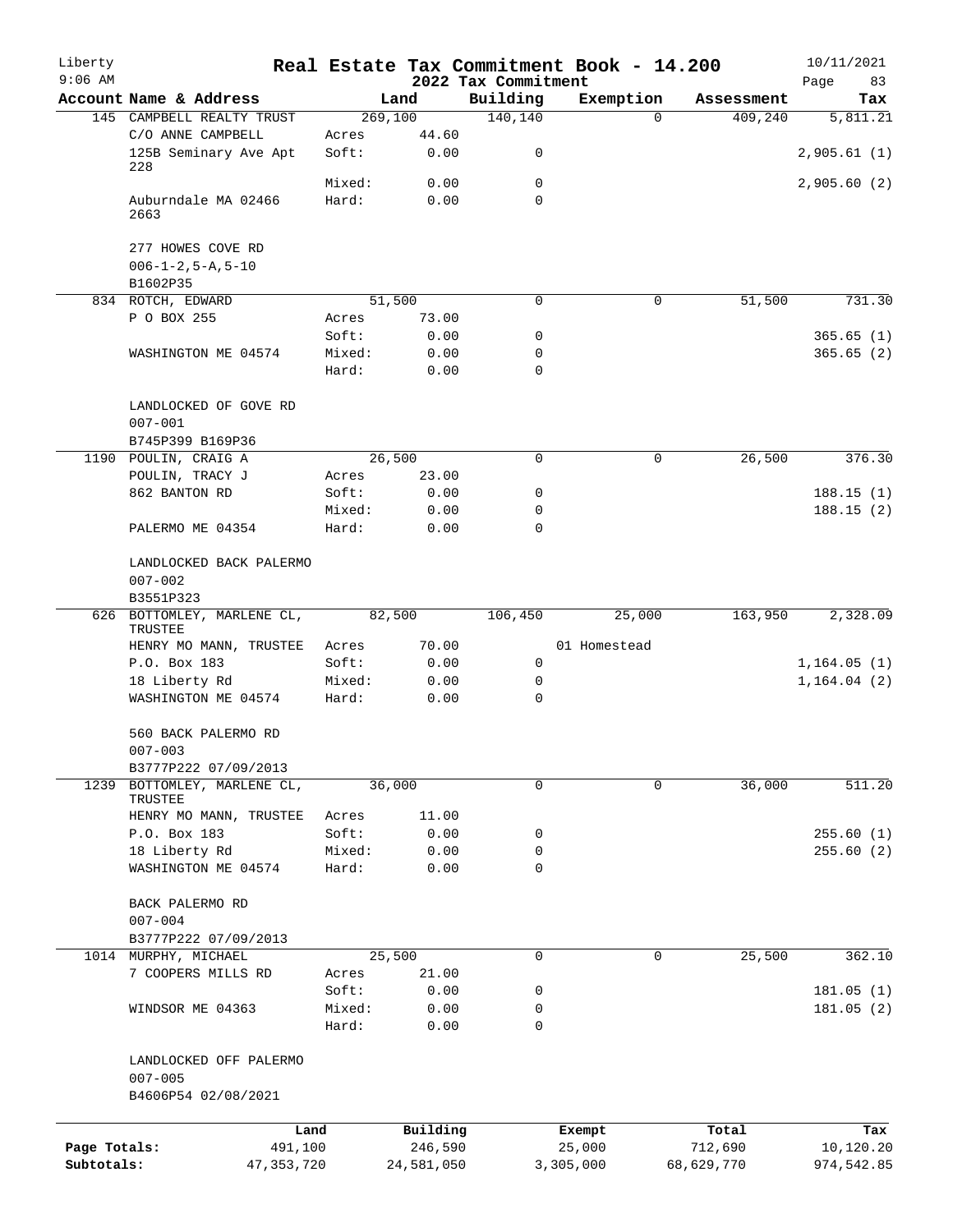| Liberty<br>$9:06$ AM |                                        |                 |              | 2022 Tax Commitment | Real Estate Tax Commitment Book - 14.200 |            | 10/11/2021<br>Page<br>84 |
|----------------------|----------------------------------------|-----------------|--------------|---------------------|------------------------------------------|------------|--------------------------|
|                      | Account Name & Address                 |                 | Land         | Building            | Exemption                                | Assessment | Tax                      |
|                      | 920 LAFOLLETTE, DUANE J                |                 | 66,500       | $\mathbf 0$         | $\Omega$                                 | 66,500     | 944.30                   |
|                      | 110 Joatman Drive                      | Acres           | 62.00        |                     |                                          |            |                          |
|                      |                                        | Soft:           | 0.00         | 0                   |                                          |            | 472.15(1)                |
|                      | Auburn ME 04210                        | Mixed:          | 0.00         | 0                   |                                          |            | 472.15(2)                |
|                      |                                        | Hard:           | 0.00         | $\mathbf 0$         |                                          |            |                          |
|                      | BACK PALERMO ROAD                      |                 |              |                     |                                          |            |                          |
|                      | $007 - 006$                            |                 |              |                     |                                          |            |                          |
|                      | B4191P343 08/01/2017                   |                 |              |                     |                                          |            |                          |
| 747                  | COMPREHENSIVE LAND                     |                 | 14,240       | 0                   | 0                                        | 14,240     | 202.21                   |
|                      | TECHNOLOGIES INC<br>JASON TYLER, CLERK | Acres           | 0.46         |                     |                                          |            |                          |
|                      | PO BOX146                              | Soft:           | 0.00         | 0                   |                                          |            | 101.11(1)                |
|                      |                                        | Mixed:          | 0.00         | 0                   |                                          |            | 101.10(2)                |
|                      | SOUTH CHINA ME 04358                   | Hard:           | 0.00         | 0                   |                                          |            |                          |
|                      | 391 BACK PALERMO RD                    |                 |              |                     |                                          |            |                          |
|                      | $007 - 007$                            |                 |              |                     |                                          |            |                          |
|                      | B3778P349 07/11/2013                   |                 |              |                     |                                          |            |                          |
| 1240                 | COMPREHENSIVE LAND<br>TECHNOLOGIES INC |                 | 130,170      | 1,710               | $\mathbf 0$                              | 131,880    | 1,872.70                 |
|                      | JASON TYLER, CLERK                     | Acres           | 180.54       |                     |                                          |            |                          |
|                      | P.O. BOX 146                           | Soft:           | 0.00         | 0                   |                                          |            | 936.35(1)                |
|                      |                                        | Mixed:          | 0.00         | 0                   |                                          |            | 936.35(2)                |
|                      | SOUTH CHINA ME 04358                   | Hard:           | 0.00         | $\Omega$            |                                          |            |                          |
|                      | 391 BACK PALERMO RD                    |                 |              |                     |                                          |            |                          |
|                      | $007 - 008$                            |                 |              |                     |                                          |            |                          |
|                      | B3778P349 07/11/2013                   |                 |              |                     |                                          |            |                          |
|                      | 721 O'CONNOR, GERALD A                 |                 | 70,000       | 61,750              | 31,000                                   | 100,750    | 1,430.65                 |
|                      | P.O. BOX 234                           | Acres           | 50.00        |                     | 02 Vet                                   |            |                          |
|                      | LIBERTY ME 04949                       | Soft:<br>Mixed: | 0.00<br>0.00 | 0                   | 0 01 Homestead                           |            | 715.33(1)<br>715.32(2)   |
|                      |                                        | Hard:           | 0.00         | 0                   |                                          |            |                          |
|                      | 73 DEER CRK                            |                 |              |                     |                                          |            |                          |
|                      | $007 - 009$                            |                 |              |                     |                                          |            |                          |
|                      | B1352P35                               |                 |              |                     |                                          |            |                          |
| 748                  | COMPREHENSIVE LAND                     |                 | 69,480       | 0                   | $\mathbf 0$                              | 69,480     | 986.62                   |
|                      | TECHNOLOGIES INC<br>JASON TYLER, CLERK | Acres           | 150.00       |                     |                                          |            |                          |
|                      | PO BOX146                              | Soft:           | 0.00         | 0                   |                                          |            | 493.31 (1)               |
|                      |                                        | Mixed:          | 0.00         | 0                   |                                          |            | 493.31 (2)               |
|                      | SOUTH CHINA ME 04358                   | Hard:           | 0.00         | $\mathbf 0$         |                                          |            |                          |
|                      | LANDLOCKED OF BACK                     |                 |              |                     |                                          |            |                          |
|                      | $007 - 010$                            |                 |              |                     |                                          |            |                          |
|                      | B3778P349 07/11/2013                   |                 |              |                     |                                          |            |                          |
|                      | 455 MOSHER, ARTHUR JR                  |                 | 57,840       | 0                   | 0                                        | 57,840     | 821.33                   |
|                      | MOSHER, VICKI                          | Acres           | 50.00        |                     |                                          |            |                          |
|                      | PO BOX 347                             | Soft:           | 0.00         | 0                   |                                          |            | 410.67(1)                |
|                      |                                        | Mixed:          | 0.00         | 0                   |                                          |            | 410.66(2)                |
|                      | LIBERTY ME 04949                       | Hard:           | 0.00         | 0                   |                                          |            |                          |
|                      | BELFAST AUGUSTA RD                     |                 |              |                     |                                          |            |                          |
|                      | $007 - 011$                            |                 |              |                     |                                          |            |                          |
|                      | B4600P171 01/25/2021                   |                 |              |                     |                                          |            |                          |
|                      | Land                                   |                 | Building     |                     | Exempt                                   | Total      | Tax                      |
| Page Totals:         | 408,230                                |                 | 63,460       |                     | 31,000                                   | 440,690    | 6,257.81                 |
| Subtotals:           | 47,761,950                             |                 | 24,644,510   |                     | 3,336,000                                | 69,070,460 | 980,800.66               |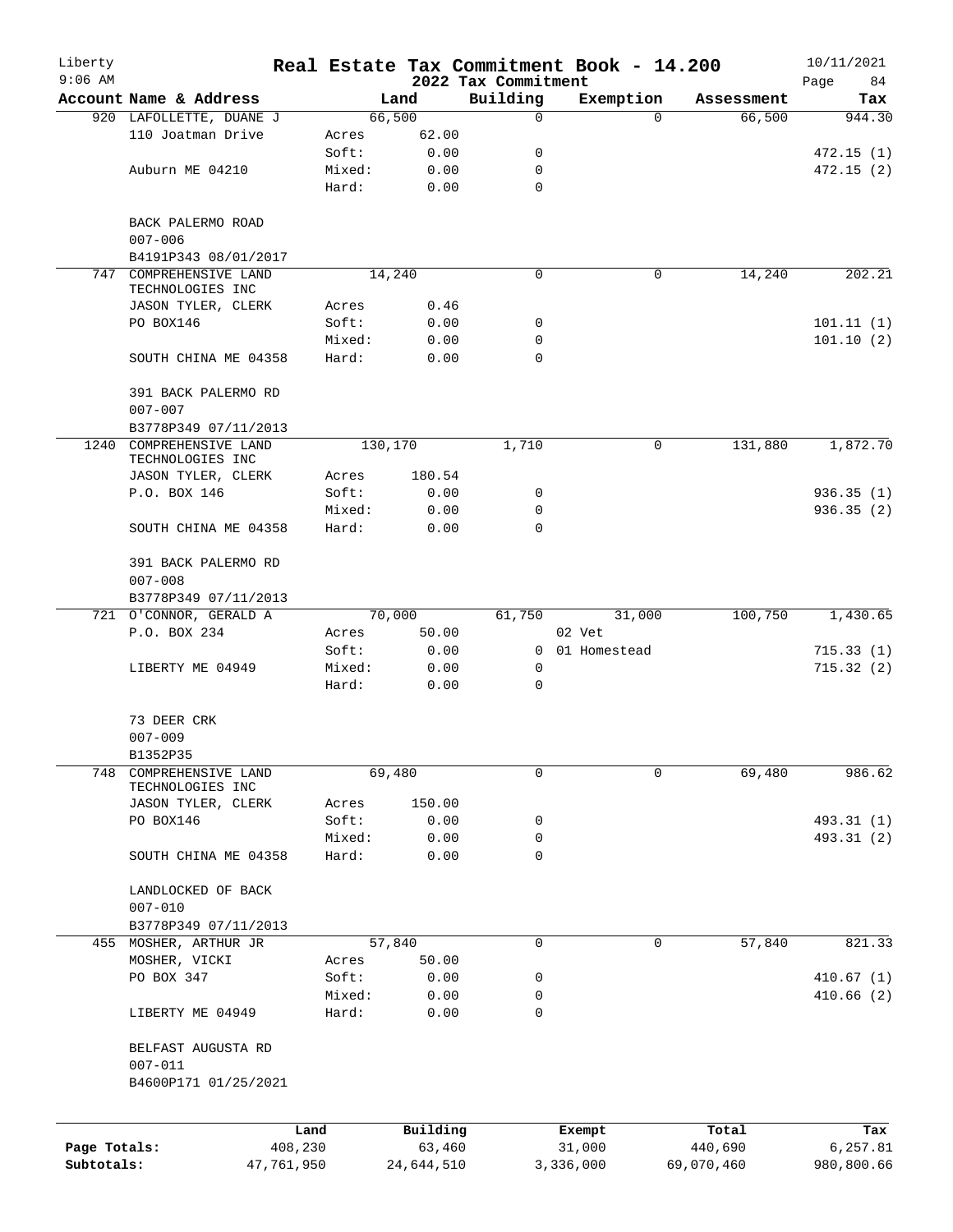| Liberty<br>$9:06$ AM |                                            |        |        | 2022 Tax Commitment | Real Estate Tax Commitment Book - 14.200 |            | 10/11/2021<br>Page<br>85 |
|----------------------|--------------------------------------------|--------|--------|---------------------|------------------------------------------|------------|--------------------------|
|                      | Account Name & Address                     |        | Land   | Building            | Exemption                                | Assessment | Tax                      |
|                      | 708 MOSHER, ARTHUR F JR                    |        | 23,250 | 24,870              | $\Omega$                                 | 48,120     | 683.30                   |
|                      | PO BOX 347                                 | Acres  | 2.50   |                     |                                          |            |                          |
|                      |                                            | Soft:  | 0.00   | 0                   |                                          |            | 341.65(1)                |
|                      | LIBERTY ME 04949                           | Mixed: | 0.00   | 0                   |                                          |            | 341.65(2)                |
|                      |                                            | Hard:  | 0.00   | $\mathbf 0$         |                                          |            |                          |
|                      | 872 BELFAST AUGUSTA RD<br>$007 - 011 - 01$ |        |        |                     |                                          |            |                          |
|                      | B4626P151 03/29/2021                       |        |        |                     |                                          |            |                          |
|                      | 1057 MOSHER, ARTHUR                        |        | 32,750 | 121,230             | $\mathbf 0$                              | 153,980    | 2,186.52                 |
|                      | MOSHER, VICKI                              | Acres  | 2.50   |                     |                                          |            |                          |
|                      | P O BOX 347                                | Soft:  | 0.00   | 0                   |                                          |            | 1,093.26(1)              |
|                      |                                            | Mixed: | 0.00   | 0                   |                                          |            | 1,093.26(2)              |
|                      | LIBERTY ME 04949                           | Hard:  | 0.00   | $\mathbf 0$         |                                          |            |                          |
|                      | 17 DEER CREEK                              |        |        |                     |                                          |            |                          |
|                      | $007 - 011 - 01A$                          |        |        |                     |                                          |            |                          |
|                      | B1813P165 08/13/1998                       |        |        |                     |                                          |            |                          |
|                      | 394 DODGE, CHRISTOPHER G                   |        | 86,560 | 2,600               | 0                                        | 89,160     | 1,266.07                 |
|                      | 261 WINDHAM CENTER RD                      | Acres  | 78.11  |                     |                                          |            |                          |
|                      |                                            | Soft:  | 0.00   | 0                   |                                          |            | 633.04(1)                |
|                      | WINDHAM ME 04062                           | Mixed: | 0.00   | 0                   |                                          |            | 633.03(2)                |
|                      |                                            | Hard:  | 0.00   | 0                   |                                          |            |                          |
|                      | 815 BELFAST AUGUST                         |        |        |                     |                                          |            |                          |
|                      | $007 - 012$                                |        |        |                     |                                          |            |                          |
|                      | B3718P48 12/20/2012                        |        |        |                     |                                          |            |                          |
|                      | 1241 DODGE, CHRISTOPHER G                  |        | 48,450 | $\mathbf 0$         | 0                                        | 48,450     | 687.99                   |
|                      | 261 WINDHAM CENTER RD                      | Acres  | 25.89  |                     |                                          |            |                          |
|                      |                                            | Soft:  | 0.00   | 0                   |                                          |            | 344.00 (1)               |
|                      | WINDHAM ME 04062                           | Mixed: | 0.00   | 0                   |                                          |            | 343.99 (2)               |
|                      |                                            | Hard:  | 0.00   | 0                   |                                          |            |                          |
|                      | BELFAST AUGUSTA RD                         |        |        |                     |                                          |            |                          |
|                      | $007 - 013$                                |        |        |                     |                                          |            |                          |
|                      | B3718P48 12/20/2012                        |        |        |                     |                                          |            |                          |
|                      | 111 BOYER, EMORY D DEVISEES                |        | 34,340 | 103,820             | 0                                        | 138,160    | 1,961.87                 |
|                      | C/O Molli McBrien-Boyer Acres<br>PR        |        | 10.00  |                     |                                          |            |                          |
|                      | P.O. Box 195                               | Soft:  | 0.00   | 0                   |                                          |            | 980.94 (1)               |
|                      | Liberty ME 04949 0195                      | Mixed: | 0.00   | 0                   |                                          |            | 980.93 (2)               |
|                      |                                            | Hard:  | 0.00   | 0                   |                                          |            |                          |
|                      | 56 MEADOW WY<br>$007 - 014$                |        |        |                     |                                          |            |                          |
|                      | B4321P193 10/31/2018                       |        |        |                     |                                          |            |                          |
|                      | 992 VATTER, JOSEPH T                       |        | 43,250 | 56,400              | 0                                        | 99,650     | 1,415.03                 |
|                      | C/O DOUG CASH                              | Acres  | 9.50   |                     |                                          |            |                          |
|                      | 30 WOOD ST                                 | Soft:  | 0.00   | 0                   |                                          |            | 707.52(1)                |
|                      |                                            | Mixed: | 0.00   | 0                   |                                          |            | 707.51(2)                |
|                      | PLYMOUTH MA 02360                          | Hard:  | 0.00   | 0                   |                                          |            |                          |
|                      | 40 MEADOW WY                               |        |        |                     |                                          |            |                          |
|                      | $007 - 014 - A$                            |        |        |                     |                                          |            |                          |
|                      | B886P301                                   |        |        |                     |                                          |            |                          |
|                      |                                            |        |        |                     |                                          |            |                          |
|                      |                                            |        |        |                     |                                          |            |                          |
|                      |                                            |        |        |                     |                                          |            |                          |
|                      |                                            |        |        |                     |                                          |            |                          |

|              | Land       | Building   | Exempt    | Total      | Tax        |
|--------------|------------|------------|-----------|------------|------------|
| Page Totals: | 268,600    | 308,920    |           | 577,520    | 8,200.78   |
| Subtotals:   | 48,030,550 | 24,953,430 | 3,336,000 | 69,647,980 | 989,001.44 |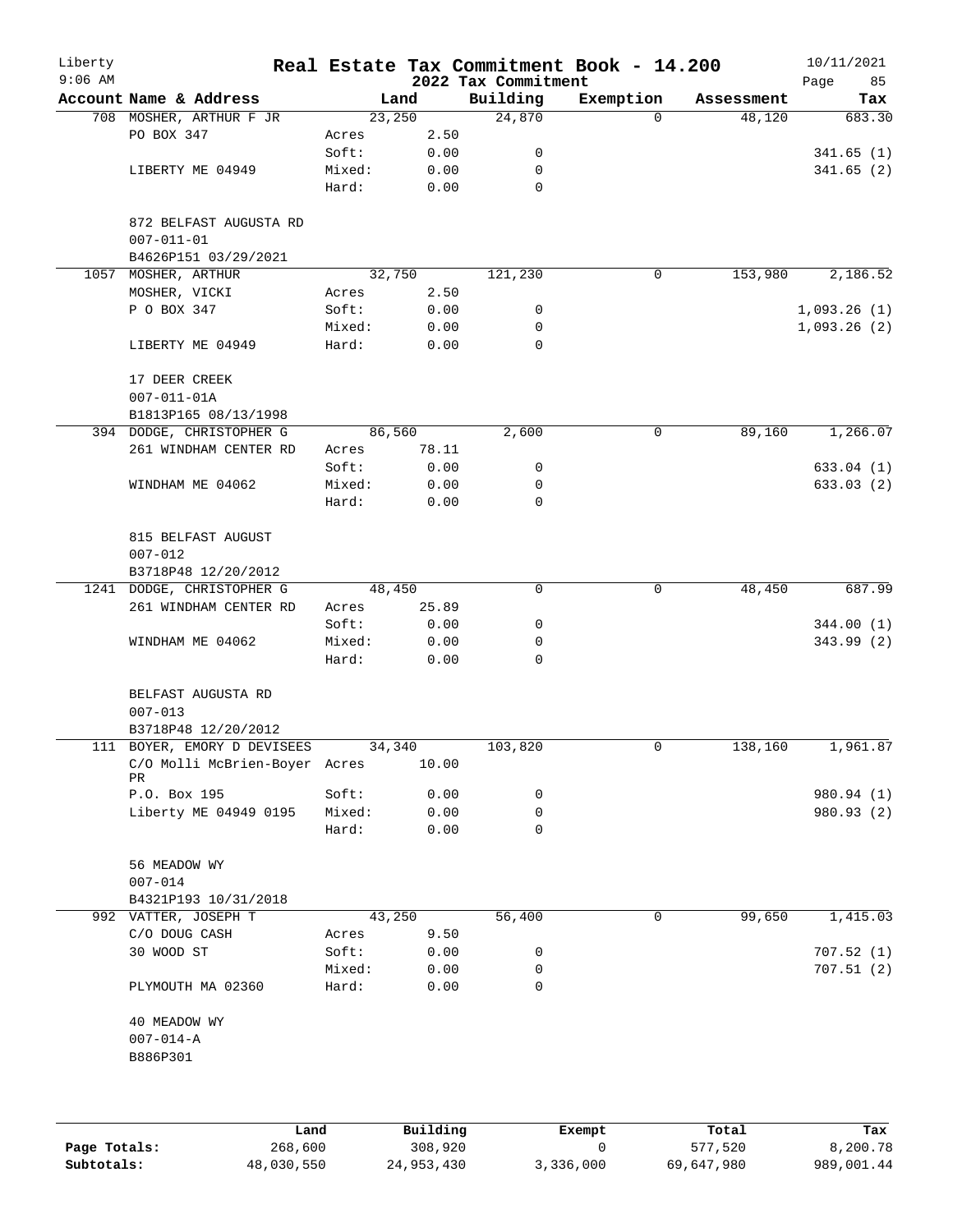| Liberty<br>$9:06$ AM |                                      |                 |              | 2022 Tax Commitment | Real Estate Tax Commitment Book - 14.200 |            | 10/11/2021<br>Page<br>86 |
|----------------------|--------------------------------------|-----------------|--------------|---------------------|------------------------------------------|------------|--------------------------|
|                      | Account Name & Address               |                 | Land         | Building            | Exemption                                | Assessment | Tax                      |
|                      | 1298 BOYER, EMORY D DEVISEES         |                 | 3,840        | 0                   | $\Omega$                                 | 3,840      | 54.53                    |
|                      | C/O Molli<br>McBrien-Boyer, PR       | Acres           | 32.00        |                     |                                          |            |                          |
|                      | PO Box 195                           | Soft:           | 0.00         | 0                   |                                          |            | 27.27(1)                 |
|                      | Liberty ME 04949                     | Mixed:          | 0.00         | 0                   |                                          |            | 27.26(2)                 |
|                      |                                      | Hard:           | 0.00         | $\Omega$            |                                          |            |                          |
|                      | MEADOW WAY<br>$007 - 015$            |                 |              |                     |                                          |            |                          |
|                      | 971 SKAWINSKI, TODD                  |                 | 5,000        | $\mathbf 0$         | 0                                        | 5,000      | 71.00                    |
|                      | P.O. Box 453                         | Acres           | 10.00        |                     |                                          |            |                          |
|                      |                                      | Soft:           | 0.00         | 0                   |                                          |            | 35.50(1)                 |
|                      | China ME 04358                       | Mixed:          | 0.00         | 0                   |                                          |            | 35.50(2)                 |
|                      |                                      | Hard:           | 0.00         | 0                   |                                          |            |                          |
|                      |                                      |                 |              |                     |                                          |            |                          |
|                      | LANDLOCKED OFF MEADOW<br>$007 - 016$ |                 |              |                     |                                          |            |                          |
|                      | B4121P188 11/19/2016                 |                 |              |                     |                                          |            |                          |
|                      | 788 PLUMMER FAMILY REAL              |                 | 166,750      | 0                   | 0                                        | 166,750    | 2,367.85                 |
|                      | ESTATE COR                           |                 |              |                     |                                          |            |                          |
|                      | 156 WILTON RD.                       | Acres           | 114.90       |                     |                                          |            |                          |
|                      |                                      | Soft:           | 0.00         | 0                   |                                          |            | 1, 183.93(1)             |
|                      | FARMINGTON ME 04938                  | Mixed:          | 0.00         | 0                   |                                          |            | 1,183.92(2)              |
|                      |                                      | Hard:           | 0.00         | $\Omega$            |                                          |            |                          |
|                      | OFF KAGER MTN R                      |                 |              |                     |                                          |            |                          |
|                      | $007 - 017$                          |                 |              |                     |                                          |            |                          |
|                      | B1426P53                             |                 |              |                     |                                          |            |                          |
|                      | 882 SLATER, ROBERT                   |                 | 45,740       | 0                   | 0                                        | 45,740     | 649.51                   |
|                      | SLATER, FRED                         | Acres           | 63.00        |                     |                                          |            |                          |
|                      | 59 FORBES PLACE                      | Soft:           |              | 0                   |                                          |            |                          |
|                      |                                      |                 | 0.00         |                     |                                          |            | 324.76(1)                |
|                      | EAST HAVEN, CT 06512                 | Mixed:<br>Hard: | 0.00<br>0.00 | 0<br>0              |                                          |            | 324.75(2)                |
|                      |                                      |                 |              |                     |                                          |            |                          |
|                      | LANDLOCKED OFF MEADOW                |                 |              |                     |                                          |            |                          |
|                      | $007 - 017 - A$                      |                 |              |                     |                                          |            |                          |
|                      | B680P190                             |                 |              |                     |                                          |            |                          |
|                      | 423 GLIDDEN, AVERY K                 |                 | 149,500      | 0                   |                                          | 149,500    | 2,122.90                 |
|                      | 585 LEVEL HILL RD                    | Acres           | 231.80       |                     |                                          |            |                          |
|                      |                                      | Soft:           | 0.00         | 0                   |                                          |            | 1,061.45(1)              |
|                      | PALERMO ME 04534                     | Mixed:          | 0.00         | 0                   |                                          |            | 1,061.45(2)              |
|                      |                                      | Hard:           | 0.00         | $\Omega$            |                                          |            |                          |
|                      | KAGER MTN RD                         |                 |              |                     |                                          |            |                          |
|                      | $008 - 001$                          |                 |              |                     |                                          |            |                          |
|                      | B3732P1 02/14/2013                   |                 |              |                     |                                          |            |                          |
| 8                    | ALLEN BLUEBERRY                      |                 | 60,500       | 0                   | $\Omega$                                 | 60,500     | 859.10                   |
|                      | FREEZER, INC<br>P.O.BOX 536          |                 | 32.00        |                     |                                          |            |                          |
|                      |                                      | Acres           |              |                     |                                          |            |                          |
|                      |                                      | Soft:           | 0.00         | 0                   |                                          |            | 429.55(1)                |
|                      | ELLSWORTH ME 04605                   | Mixed:          | 0.00         | 0                   |                                          |            | 429.55(2)                |
|                      |                                      | Hard:           | 0.00         | 0                   |                                          |            |                          |
|                      | BELFAST AUGUSTA RD &                 |                 |              |                     |                                          |            |                          |
|                      | $008 - 002$                          |                 |              |                     |                                          |            |                          |
|                      |                                      |                 |              |                     |                                          |            |                          |

|              | Land       | Building   | Exempt    | Total      | Tax         |
|--------------|------------|------------|-----------|------------|-------------|
| Page Totals: | 431,330    |            |           | 431,330    | 6,124.89    |
| Subtotals:   | 48,461,880 | 24,953,430 | 3,336,000 | 70,079,310 | 995, 126.33 |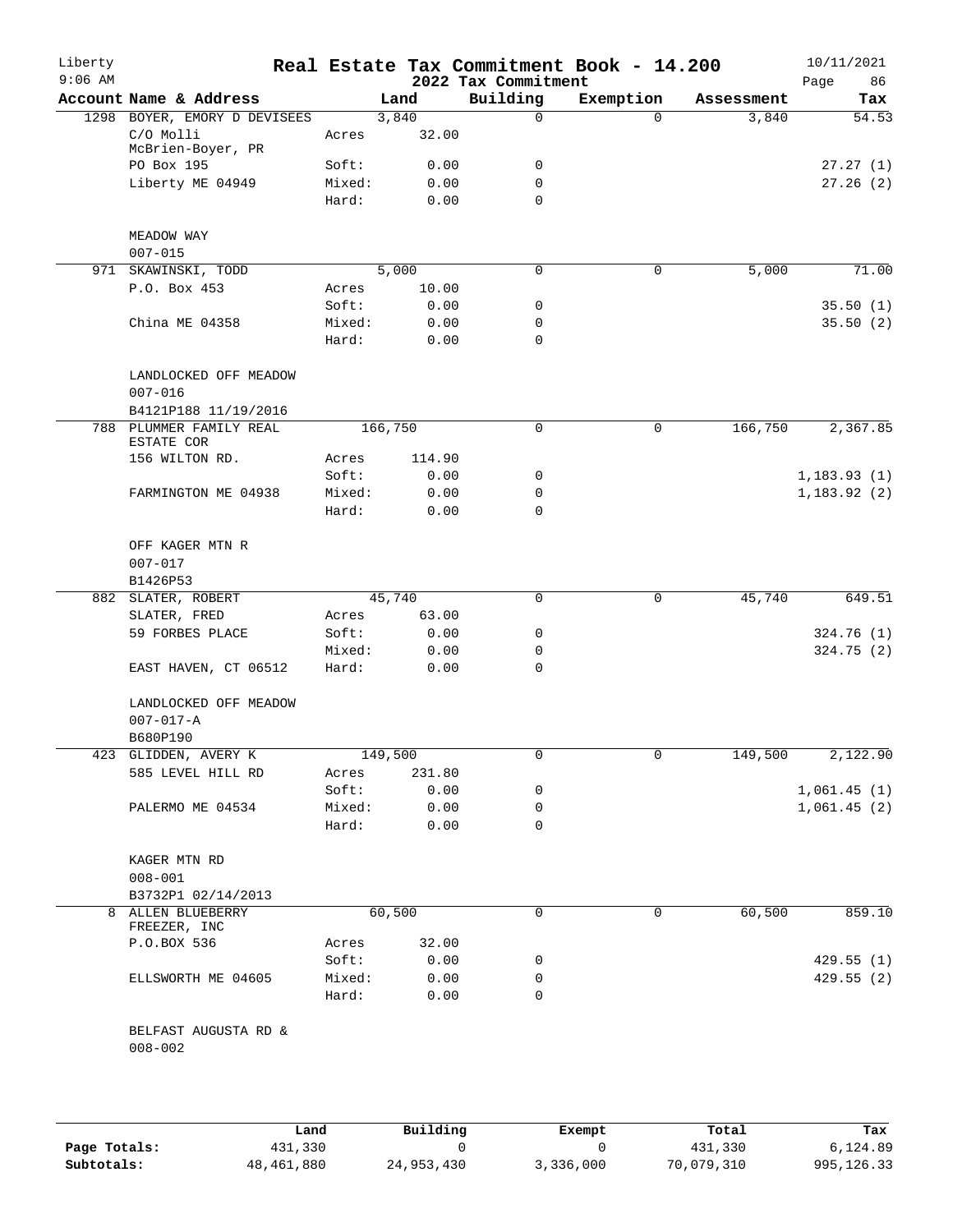| Liberty<br>$9:06$ AM |                                           |        |       | 2022 Tax Commitment | Real Estate Tax Commitment Book - 14.200 |            | 10/11/2021<br>87<br>Page |
|----------------------|-------------------------------------------|--------|-------|---------------------|------------------------------------------|------------|--------------------------|
|                      | Account Name & Address                    | Land   |       | Building            | Exemption                                | Assessment | Tax                      |
|                      | 1263 Beckford, Peter                      | 53,300 |       | 45,260              | 25,000                                   | 73,560     | 1,044.55                 |
|                      | Beckford, Julia                           | Acres  | 31.40 |                     | 01 Homestead                             |            |                          |
|                      | 44 COX HILL RD                            | Soft:  | 0.00  | 0                   |                                          |            | 522.28(1)                |
|                      |                                           | Mixed: | 0.00  | 0                   |                                          |            | 522.27(2)                |
|                      | LIBERTY ME 04949                          | Hard:  | 0.00  | 0                   |                                          |            |                          |
|                      | 44 Cox Hill Rd                            |        |       |                     |                                          |            |                          |
|                      | $008 - 006$                               |        |       |                     |                                          |            |                          |
|                      | B4008P4 10/08/2015                        |        |       |                     |                                          |            |                          |
|                      | 645 MARR, ROWENA                          | 33,000 |       | 49,660              | 25,000                                   | 57,660     | 818.77                   |
|                      | 785 BELFAST AUGUSTA RD                    | Acres  | 1.00  |                     | 01 Homestead                             |            |                          |
|                      |                                           | Soft:  | 0.00  | $\mathsf{O}$        |                                          |            | 409.39(1)                |
|                      | LIBERTY ME 04949                          | Mixed: | 0.00  | 0                   |                                          |            | 409.38 (2)               |
|                      |                                           | Hard:  | 0.00  | 0                   |                                          |            |                          |
|                      | 785 BELFAST AUGUSTA RD<br>$008 - 006 - A$ |        |       |                     |                                          |            |                          |
|                      | B840P91                                   |        |       |                     |                                          |            |                          |
|                      | 1155 CHADWICK, JUDITH                     | 45,900 |       | 0                   | $\mathbf 0$                              | 45,900     | 651.78                   |
|                      | 120 Heather Way                           | Acres  | 20.90 |                     |                                          |            |                          |
|                      |                                           | Soft:  | 0.00  | 0                   |                                          |            | 325.89 (1)               |
|                      | Hampden ME 04444                          | Mixed: | 0.00  | 0                   |                                          |            | 325.89(2)                |
|                      |                                           | Hard:  | 0.00  | 0                   |                                          |            |                          |
|                      | LAMPSON/BOYNTON<br>$008 - 007$            |        |       |                     |                                          |            |                          |
|                      | 159 Carlisle, Robert H                    | 40,250 |       | 122,980             | 25,000                                   | 138,230    | 1,962.87                 |
|                      | Carlisle, Kristina L                      | Acres  | 2.50  |                     | 01 Homestead                             |            |                          |
|                      | 20 LAMPSON RD                             | Soft:  | 0.00  | 0                   |                                          |            | 981.44 (1)               |
|                      |                                           | Mixed: | 0.00  | 0                   |                                          |            | 981.43 (2)               |
|                      | LIBERTY ME 04949                          | Hard:  | 0.00  | 0                   |                                          |            |                          |
|                      | 20 LAMPSON RD                             |        |       |                     |                                          |            |                          |
|                      | $008 - 007 - 01$                          |        |       |                     |                                          |            |                          |
|                      | B4239P23 01/19/2018                       |        |       |                     |                                          |            |                          |
|                      | 133 PERKINS, JONATHAN                     | 20,870 |       | 19,980              | 25,000                                   | 15,850     | 225.07                   |
|                      | 32 LAMPSON RD                             | Acres  | 0.40  |                     | 01 Homestead                             |            |                          |
|                      |                                           | Soft:  | 0.00  | 0                   |                                          |            | 112.54(1)                |
|                      | LIBERTY ME 04949                          | Mixed: | 0.00  | 0                   |                                          |            | 112.53(2)                |
|                      |                                           | Hard:  | 0.00  | 0                   |                                          |            |                          |
|                      | 32 LAMPSON RD                             |        |       |                     |                                          |            |                          |
|                      | $008 - 007 - 02$                          |        |       |                     |                                          |            |                          |
|                      | B2541P23                                  |        |       |                     |                                          |            |                          |
|                      | 160 CHADWICK, DAPHYNE                     | 32,000 |       | 51,420              | 25,000                                   | 58,420     | 829.56                   |
|                      | 74 BOYNTON RD                             | Acres  | 2.00  |                     | 01 Homestead                             |            |                          |
|                      |                                           | Soft:  | 0.00  | 0                   |                                          |            | 414.78 (1)               |
|                      | LIBERTY ME 04949                          | Mixed: | 0.00  | 0                   |                                          |            | 414.78 (2)               |
|                      |                                           | Hard:  | 0.00  | 0                   |                                          |            |                          |
|                      | 74 BOYNTON RD                             |        |       |                     |                                          |            |                          |
|                      | $008 - 007 - A$                           |        |       |                     |                                          |            |                          |
|                      | B1473P161                                 |        |       |                     |                                          |            |                          |
|                      |                                           |        |       |                     |                                          |            |                          |
|                      |                                           |        |       |                     |                                          |            |                          |

|              | Land       | Building     | Exempt    | Total      | Tax          |
|--------------|------------|--------------|-----------|------------|--------------|
| Page Totals: | 225,320    | 289,300      | 125,000   | 389,620    | 5,532.60     |
| Subtotals:   | 48,687,200 | 25, 242, 730 | 3,461,000 | 70,468,930 | 1,000,658.93 |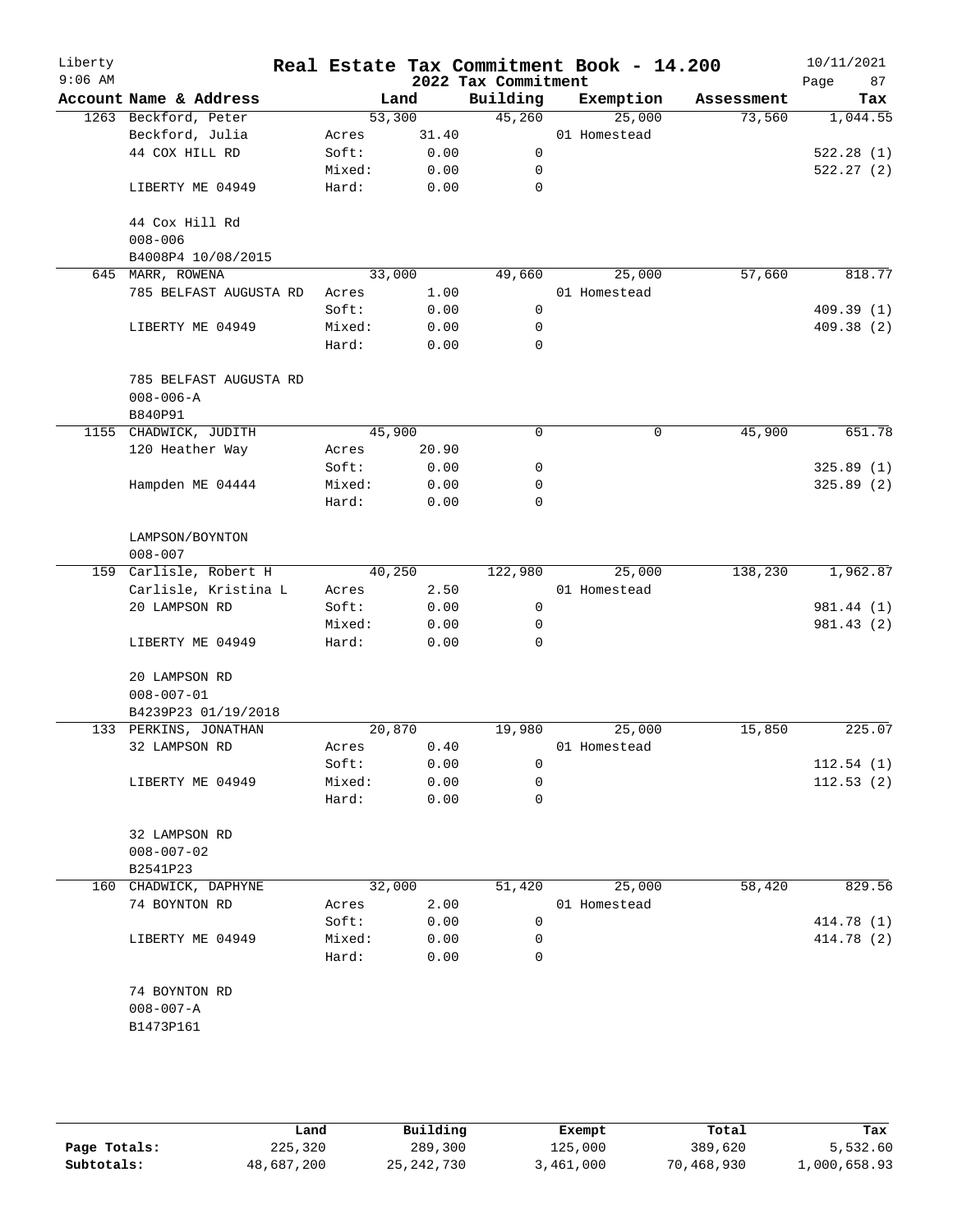| Liberty<br>$9:06$ AM |                        |        |       | 2022 Tax Commitment | Real Estate Tax Commitment Book - 14.200 |            | 10/11/2021<br>Page<br>88 |
|----------------------|------------------------|--------|-------|---------------------|------------------------------------------|------------|--------------------------|
|                      | Account Name & Address |        | Land  | Building            | Exemption                                | Assessment | Tax                      |
|                      | 1268 JACK, CATHLEEN A  | 38,500 |       | 0                   | $\Omega$                                 | 38,500     | 546.70                   |
|                      | 118 AL-BERTA LANE      | Acres  | 16.00 |                     |                                          |            |                          |
|                      |                        | Soft:  | 0.00  | 0                   |                                          |            | 273.35(1)                |
|                      | UNION ME 04562         | Mixed: | 0.00  | 0                   |                                          |            | 273.35(2)                |
|                      |                        | Hard:  | 0.00  | $\mathbf 0$         |                                          |            |                          |
|                      | BOYNTON RD             |        |       |                     |                                          |            |                          |
|                      | $008 - 008$            |        |       |                     |                                          |            |                          |
|                      | B813P460               |        |       |                     |                                          |            |                          |
| 980                  | TOWNSLEY, RONALD T     | 79,750 |       | 0                   | 0                                        | 79,750     | 1,132.45                 |
|                      | 25 Banton Road         | Acres  | 93.50 |                     |                                          |            |                          |
|                      |                        | Soft:  | 0.00  | 0                   |                                          |            | 566.23(1)                |
|                      | Palermo ME 04354       | Mixed: | 0.00  | 0                   |                                          |            | 566.22 (2)               |
|                      |                        | Hard:  | 0.00  | 0                   |                                          |            |                          |
|                      | BELFAST AUGUSTA RD &   |        |       |                     |                                          |            |                          |
|                      | $008 - 009$            |        |       |                     |                                          |            |                          |
|                      | B3631P157              |        |       |                     |                                          |            |                          |
| 1299                 | COX, LEE STUART        | 33,170 |       | 0                   | 0                                        | 33,170     | 471.01                   |
|                      | 4141 MOORE ST.         | Acres  | 10.78 |                     |                                          |            |                          |
|                      |                        | Soft:  | 0.00  | 0                   |                                          |            | 235.51(1)                |
|                      | LOS ANGELES CA 90066   | Mixed: | 0.00  | 0                   |                                          |            | 235.50(2)                |
|                      |                        | Hard:  | 0.00  | 0                   |                                          |            |                          |
|                      | BOYNTON RD             |        |       |                     |                                          |            |                          |
|                      | $008 - 009 - 01$       |        |       |                     |                                          |            |                          |
|                      | B2433P337 06/20/2003   |        |       |                     |                                          |            |                          |
|                      | 269 OATHOUT, BRETT     | 35,000 |       | 51,270              | 0                                        | 86,270     | 1,225.03                 |
|                      | 848 HALLDALE ROAD      | Acres  | 4.00  |                     |                                          |            |                          |
|                      |                        | Soft:  | 0.00  | 0                   |                                          |            | 612.52(1)                |
|                      | MONTVILLE ME 04941     | Mixed: | 0.00  | 0                   |                                          |            | 612.51(2)                |
|                      |                        | Hard:  | 0.00  | 0                   |                                          |            |                          |
|                      | 132 BOYNTON RD         |        |       |                     |                                          |            |                          |
|                      | $008 - 009 - 02$       |        |       |                     |                                          |            |                          |
|                      | B2259P128              |        |       |                     |                                          |            |                          |
|                      | 769 JOHNSON, TERRY W   | 43,250 |       | 119,290             | 25,000                                   | 137,540    | 1,953.07                 |
|                      | JOHNSON, MARY M        | Acres  | 9.50  |                     | 01 Homestead                             |            |                          |
|                      | 220 BOYNTON RD         | Soft:  | 0.00  | 0                   |                                          |            | 976.54(1)                |
|                      |                        | Mixed: | 0.00  | 0                   |                                          |            | 976.53(2)                |
|                      | LIBERTY ME 04949       | Hard:  | 0.00  | 0                   |                                          |            |                          |
|                      | 220 BOYNTON RD         |        |       |                     |                                          |            |                          |
|                      | $008 - 010$            |        |       |                     |                                          |            |                          |
|                      | B2097P255              |        |       |                     |                                          |            |                          |
|                      | 984 TURNER, WAYNE E    | 20,900 |       | 0                   | 0                                        | 20,900     | 296.78                   |
|                      | SUSAN E. TURNER        | Acres  | 2.60  |                     |                                          |            |                          |
|                      | 258 BOYNTON RD         | Soft:  | 0.00  | 0                   |                                          |            | 148.39(1)                |
|                      |                        | Mixed: | 0.00  | 0                   |                                          |            | 148.39(2)                |
|                      | LIBERTY ME 04949       | Hard:  | 0.00  | 0                   |                                          |            |                          |
|                      | COX HILL/BOYNTON RD    |        |       |                     |                                          |            |                          |
|                      | $008 - 011$            |        |       |                     |                                          |            |                          |
|                      |                        |        |       |                     |                                          |            |                          |

|              | Land       | Building     | Exempt    | Total      | Tax          |
|--------------|------------|--------------|-----------|------------|--------------|
| Page Totals: | 250,570    | 170,560      | 25,000    | 396,130    | 5,625.04     |
| Subtotals:   | 48,937,770 | 25, 413, 290 | 3,486,000 | 70,865,060 | 1,006,283.97 |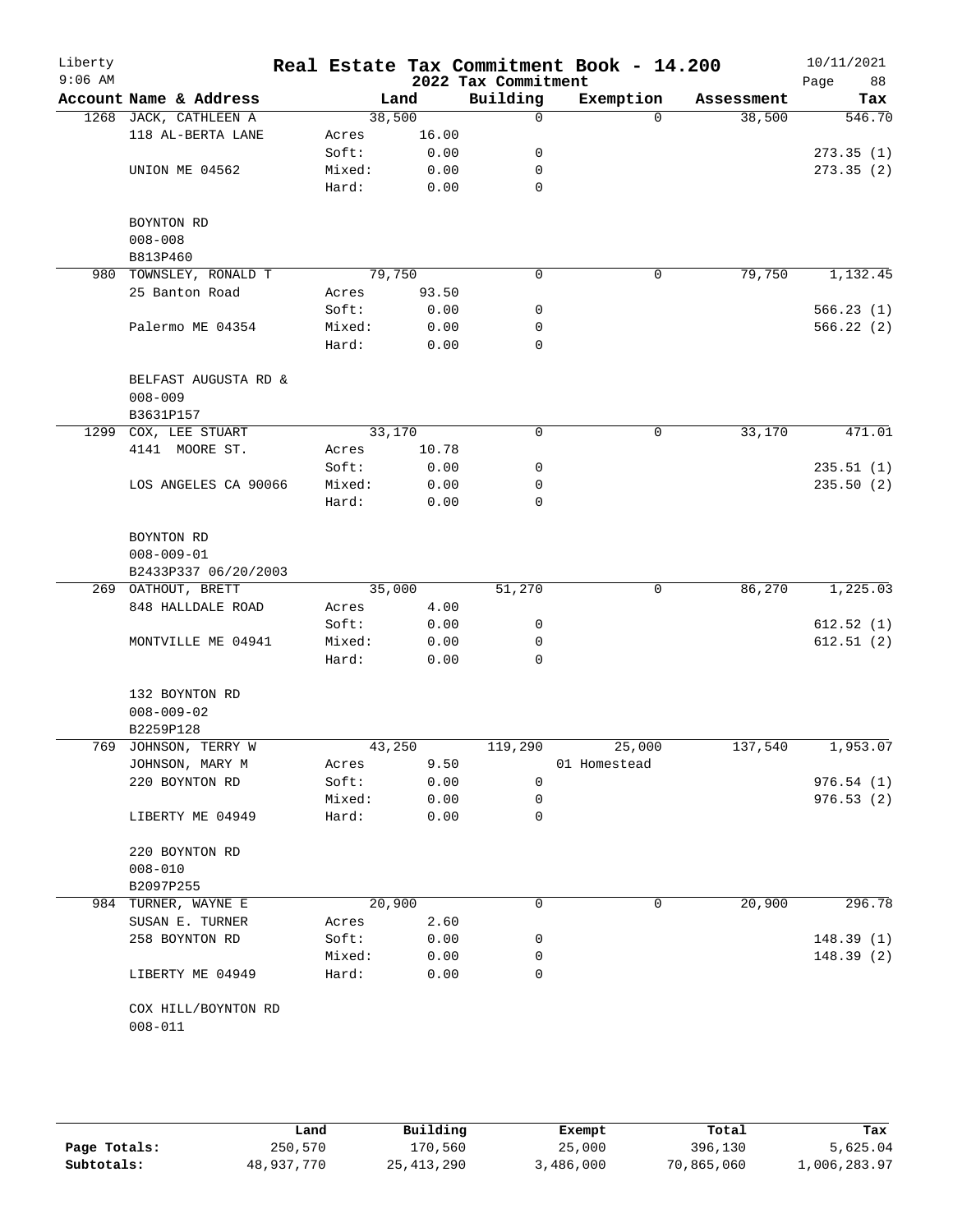| Liberty<br>$9:06$ AM |                            |                |        | 2022 Tax Commitment | Real Estate Tax Commitment Book - 14.200 |            | 10/11/2021<br>Page<br>89 |
|----------------------|----------------------------|----------------|--------|---------------------|------------------------------------------|------------|--------------------------|
|                      | Account Name & Address     |                | Land   | Building            | Exemption                                | Assessment | Tax                      |
|                      | 1028 WHITE, HENRY C        |                | 55,480 | 105,690             | 31,000                                   | 130,170    | 1,848.41                 |
|                      | WHITE, MARTHA M            | Acres          | 41.50  |                     | 02 Vet                                   |            |                          |
|                      | 57 COX HILL RD             | Soft:          | 6.00   |                     | 1,890 01 Homestead                       |            | 924.21(1)                |
|                      |                            | Mixed:         | 1.00   | 384                 |                                          |            | 924.20(2)                |
|                      | LIBERTY ME 04949           | Hard:          | 24.00  | 5,952               |                                          |            |                          |
|                      |                            | Also owns 10-5 |        |                     |                                          |            |                          |
|                      | 57 COX HILL RD             |                |        |                     |                                          |            |                          |
|                      | $008 - 012, 12 - 1&10 - 2$ |                |        |                     |                                          |            |                          |
|                      | B1116P341                  |                |        |                     |                                          |            |                          |
|                      | 396 BELL, EDWARD           |                | 39,000 | 105,370             | 25,000                                   | 119,370    | 1,695.05                 |
|                      | BELL, HEIDI LAMBERT JT     | Acres          | 3.00   |                     | 01 Homestead                             |            |                          |
|                      | 309 MAIN STREET            | Soft:          | 0.00   | 0                   |                                          |            | 847.53 (1)               |
|                      |                            | Mixed:         | 0.00   | 0                   |                                          |            | 847.52 (2)               |
|                      | MILFORD MA 01757           | Hard:          | 0.00   | $\mathbf 0$         |                                          |            |                          |
|                      |                            |                |        |                     |                                          |            |                          |
|                      | 29 COX HILL RD             |                |        |                     |                                          |            |                          |
|                      | $008 - 013, 014, 015$      |                |        |                     |                                          |            |                          |
|                      |                            |                |        |                     |                                          |            |                          |
|                      | B4389P242 07/02/2019       |                |        |                     |                                          |            |                          |
|                      | 173 BAKER, COLLEEN         |                | 37,460 | 90,420              | 0                                        | 127,880    | 1,815.90                 |
|                      | 15 Cox Hill Road           | Acres          | 3.97   |                     |                                          |            |                          |
|                      |                            | Soft:          | 0.00   | 0                   |                                          |            | 907.95(1)                |
|                      | Liberty ME 04949           | Mixed:         | 0.00   | 0                   |                                          |            | 907.95(2)                |
|                      |                            | Hard:          | 0.00   | $\mathbf 0$         |                                          |            |                          |
|                      |                            |                |        |                     |                                          |            |                          |
|                      | 9 & 15 COX HILL RD         |                |        |                     |                                          |            |                          |
|                      | 008-016,16A & 17           |                |        |                     |                                          |            |                          |
|                      | B4008P110                  |                |        |                     |                                          |            |                          |
|                      | 17 TOWNSLEY, RONALD T      |                | 34,500 | 0                   | 0                                        | 34,500     | 489.90                   |
|                      | 25 Banton Road             | Acres          | 10.00  |                     |                                          |            |                          |
|                      |                            | Soft:          | 0.00   | 0                   |                                          |            | 244.95 (1)               |
|                      | Palermo ME 04354           | Mixed:         | 0.00   | 0                   |                                          |            | 244.95(2)                |
|                      |                            | Hard:          | 0.00   | 0                   |                                          |            |                          |
|                      |                            |                |        |                     |                                          |            |                          |
|                      | 665 BELFAST AUGUSTA RD     |                |        |                     |                                          |            |                          |
|                      | $008 - 018$                |                |        |                     |                                          |            |                          |
|                      | B3631P154                  |                |        |                     |                                          |            |                          |
|                      | 84 CHAFFEE, KATHLEEN R     |                | 24,000 | 0                   | 0                                        | 24,000     | 340.80                   |
|                      | 48 UNITY ROAD              | Acres          | 3.00   |                     |                                          |            |                          |
|                      |                            | Soft:          | 0.00   | 0                   |                                          |            | 170.40(1)                |
|                      | THORNDIKE ME 04986         | Mixed:         | 0.00   | 0                   |                                          |            | 170.40(2)                |
|                      |                            | Hard:          | 0.00   | 0                   |                                          |            |                          |
|                      |                            |                |        |                     |                                          |            |                          |
|                      | BELFAST AUGUSTA RD         |                |        |                     |                                          |            |                          |
|                      | $008 - 018 - 01$           |                |        |                     |                                          |            |                          |
|                      | B4082P30 07/25/2016        |                |        |                     |                                          |            |                          |
|                      | 978 WELLS, BENJAMIN        |                | 35,400 | 91,150              | 0                                        | 126,550    | 1,797.01                 |
|                      | WELLS, STACEY              | Acres          | 2.60   |                     |                                          |            |                          |
|                      | 45 MIDLAND RD              | Soft:          | 0.00   | 0                   |                                          |            | 898.51 (1)               |
|                      |                            | Mixed:         | 0.00   | 0                   |                                          |            | 898.50 (2)               |
|                      | COVENTRY CT 06238          | Hard:          | 0.00   | 0                   |                                          |            |                          |
|                      | 649 BELFAST AUGUSTA RD     |                |        |                     |                                          |            |                          |
|                      |                            |                |        |                     |                                          |            |                          |
|                      | $008 - 019$                |                |        |                     |                                          |            |                          |
|                      | B4084P150 07/18/2016       |                |        |                     |                                          |            |                          |
|                      |                            |                |        |                     |                                          |            |                          |
|                      |                            |                |        |                     |                                          |            |                          |

|              | Land       | Building   | Exempt    | Total      | Tax          |
|--------------|------------|------------|-----------|------------|--------------|
| Page Totals: | 225,840    | 392,630    | 56,000    | 562,470    | 7,987.07     |
| Subtotals:   | 49,163,610 | 25,805,920 | 3,542,000 | 71,427,530 | 1,014,271.04 |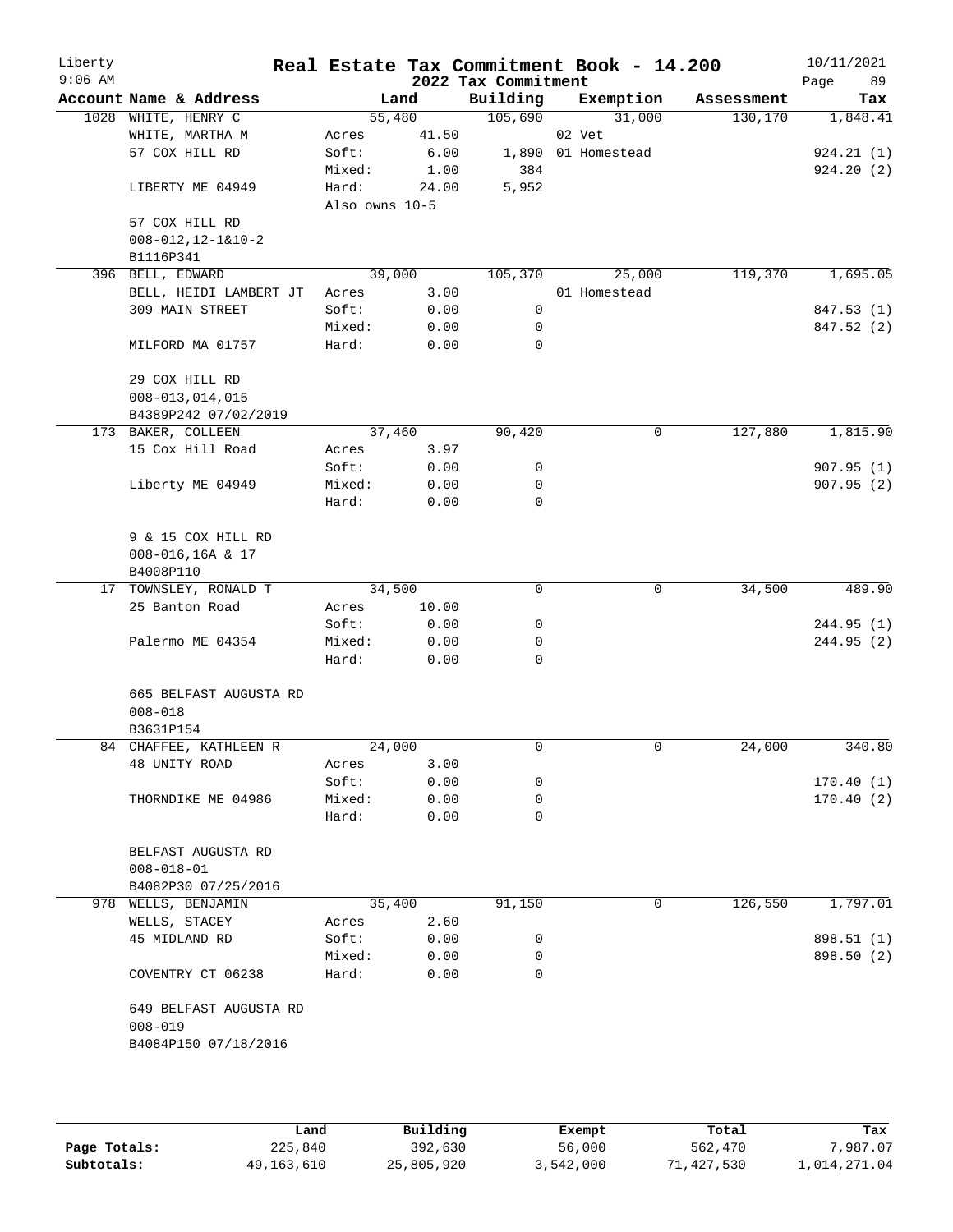| Liberty<br>$9:06$ AM |                                                   |                 |               | 2022 Tax Commitment | Real Estate Tax Commitment Book - 14.200 |            | 10/11/2021<br>90<br>Page |
|----------------------|---------------------------------------------------|-----------------|---------------|---------------------|------------------------------------------|------------|--------------------------|
|                      | Account Name & Address                            |                 | Land          | Building            | Exemption                                | Assessment | Tax                      |
|                      | 979 TOWNSLEY, JOSHUA R                            |                 | 23,340        | 138,030             | $\Omega$                                 | 161,370    | 2,291.45                 |
|                      | 573 BELFAST AUGUSTA RD                            | Acres           | 0.50          |                     |                                          |            |                          |
|                      |                                                   | Soft:           | 0.00          | 0                   |                                          |            | 1, 145.73(1)             |
|                      | LIBERTY ME 04949                                  | Mixed:          | 0.00          | 0                   |                                          |            | 1, 145.72(2)             |
|                      |                                                   | Hard:           | 0.00          | $\mathbf 0$         |                                          |            |                          |
|                      | 573 BELFAST AUGUSTA RD<br>$008 - 020$             |                 |               |                     |                                          |            |                          |
|                      | B4432P290 10/28/2019                              |                 |               |                     |                                          |            |                          |
|                      | 578 LAKE ST. GEORGE<br>APARTMENTS                 |                 | 84,040        | 1,150,450           | 10,000                                   | 1,224,490  | 17,387.76                |
|                      | c/o HARBORVIEW<br>MANAGEMENT, LLC                 | Acres           | 10.69         |                     | 18 Renewable Energy                      |            |                          |
|                      | PO BOX 413                                        | Soft:           | 0.00          | 0                   |                                          |            | 8,693.88(1)              |
|                      |                                                   | Mixed:          | 0.00          | 0                   |                                          |            | 8,693.88 (2)             |
|                      | CLINTON ME 04927                                  | Hard:           | 0.00          | $\Omega$            |                                          |            |                          |
|                      | 11 PINE TERR                                      |                 |               |                     |                                          |            |                          |
|                      | $008 - 021 - 01$                                  |                 |               |                     |                                          |            |                          |
|                      | B1365P338                                         |                 |               |                     |                                          |            |                          |
|                      | 12 TOWNSLEY, RONALD T                             |                 | 43,000        | 0                   | 0                                        | 43,000     | 610.60                   |
|                      | 25 Banton Road                                    | Acres           | 18.00<br>0.00 |                     |                                          |            |                          |
|                      | Palermo ME 04354                                  | Soft:<br>Mixed: | 0.00          | 0<br>0              |                                          |            | 305.30(1)<br>305.30(2)   |
|                      |                                                   | Hard:           | 0.00          | $\Omega$            |                                          |            |                          |
|                      | BELFAST AUGUSTA RD                                |                 |               |                     |                                          |            |                          |
|                      | $008 - 021 - 02$                                  |                 |               |                     |                                          |            |                          |
|                      | B3631P151 B1440P59<br>1062 BRUNS, KEITH B         |                 | 37,500        | 140,020             | 25,000                                   | 152,520    | 2,165.78                 |
|                      | BRUNS, LAURA D                                    | Acres           | 4.00          |                     | 01 Homestead                             |            |                          |
|                      | 559 BELFAST AUGUSTA                               | Soft:           | 0.00          | 0                   |                                          |            | 1,082.89(1)              |
|                      | ROAD                                              |                 |               |                     |                                          |            |                          |
|                      |                                                   | Mixed:          | 0.00          | 0                   |                                          |            | 1,082.89(2)              |
|                      | LIBERTY ME 04949                                  | Hard:           | 0.00          | $\mathbf 0$         |                                          |            |                          |
|                      | 17 Witchy Hill<br>$008 - 021 - 03$                |                 |               |                     |                                          |            |                          |
|                      | B2054P265                                         |                 |               |                     |                                          |            |                          |
| 1338                 | BRUNS, KEITH B. & LAURA<br>D.                     |                 | 22,500        | $\Omega$            | 0                                        | 22,500     | 319.50                   |
|                      | SLUSS, ALICE D                                    | Acres           | 2.00          |                     |                                          |            |                          |
|                      | 521 NO. CEDAR STREET                              | Soft:           | 0.00          | 0                   |                                          |            | 159.75 (1)               |
|                      |                                                   | Mixed:          | 0.00          | 0                   |                                          |            | 159.75(2)                |
|                      | COLORADO SPRINGS CO<br>80903                      | Hard:           | 0.00          | $\mathbf 0$         |                                          |            |                          |
|                      | BELFAST AUGUSTA RD                                |                 |               |                     |                                          |            |                          |
|                      | $008 - 021 - 04$<br>B4424P116 10/04/2019          |                 |               |                     |                                          |            |                          |
|                      | 1045 WYMAN, V EUGENE                              |                 | 40,690        | 104,730             | 31,000                                   | 114,420    | 1,624.76                 |
|                      | WYMAN, DOROTHY A                                  | Acres           | 3.00          |                     | 02 Vet                                   |            |                          |
|                      | 497 BELFAST AUGUSTA RD                            | Soft:           | 0.00          | 0                   | 01 Homestead                             |            | 812.38 (1)               |
|                      |                                                   | Mixed:          | 0.00          | $\mathbf 0$         |                                          |            | 812.38 (2)               |
|                      | LIBERTY ME 04949                                  | Hard:           | 0.00          | 0                   |                                          |            |                          |
|                      | 497 BELFAST AUGUSTA RD<br>$008 - 022$<br>B830P688 |                 |               |                     |                                          |            |                          |
|                      | Land                                              |                 | Building      |                     | Exempt                                   | Total      | Tax                      |
| Page Totals:         | 251,070                                           |                 | 1,533,230     |                     | 66,000                                   | 1,718,300  | 24,399.85                |
| Subtotals:           | 49, 414, 680                                      |                 | 27, 339, 150  |                     | 3,608,000                                | 73,145,830 | 1,038,670.89             |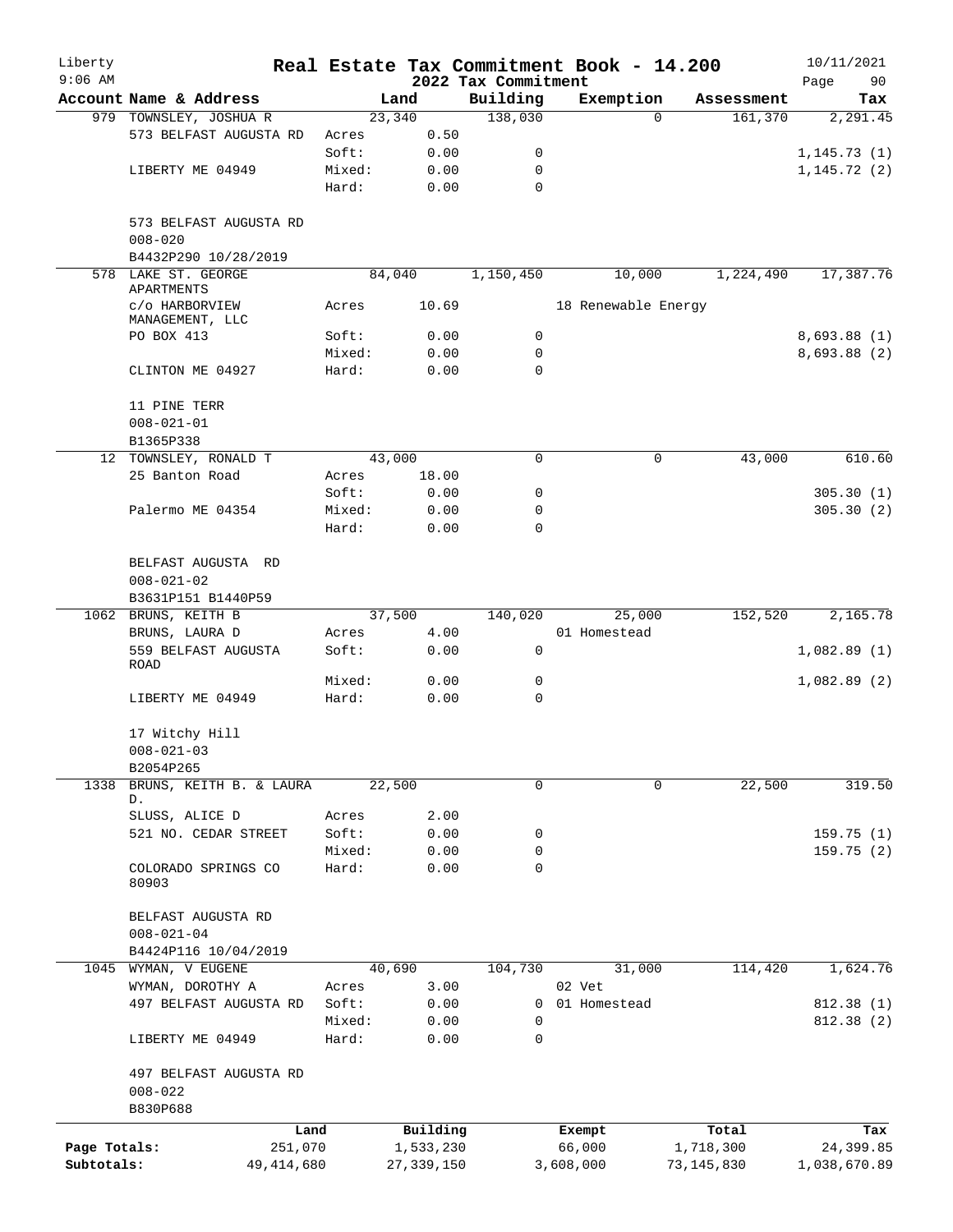| Liberty<br>$9:06$ AM |                                           |        |        | 2022 Tax Commitment | Real Estate Tax Commitment Book - 14.200 |            | 10/11/2021<br>Page<br>91 |
|----------------------|-------------------------------------------|--------|--------|---------------------|------------------------------------------|------------|--------------------------|
|                      | Account Name & Address                    |        | Land   | Building            | Exemption                                | Assessment | Tax                      |
|                      | 140 STAC, LLC                             |        | 55,850 | 83,830              | $\Omega$                                 | 139,680    | 1,983.46                 |
|                      | P.O. BOX 322                              | Acres  | 1.90   |                     |                                          |            |                          |
|                      |                                           | Soft:  | 0.00   | 0                   |                                          |            | 991.73 (1)               |
|                      | LIBERTY ME 04949                          | Mixed: | 0.00   | 0                   |                                          |            | 991.73 (2)               |
|                      |                                           | Hard:  | 0.00   | 0                   |                                          |            |                          |
|                      | 485 BELFAST AUGUSTA RD<br>$008 - 023$     |        |        |                     |                                          |            |                          |
|                      | B4278P213 06/22/2018                      |        |        |                     |                                          |            |                          |
|                      | 344 FULLER, LAURA S                       |        | 33,000 | 89,550              | 0                                        | 122,550    | 1,740.21                 |
|                      | 264 Main St N                             | Acres  | 1.00   |                     |                                          |            |                          |
|                      |                                           | Soft:  | 0.00   | 0                   |                                          |            | 870.11 (1)               |
|                      | Searsmont ME 04973                        | Mixed: | 0.00   | 0                   |                                          |            | 870.10 (2)               |
|                      |                                           | Hard:  | 0.00   | $\mathbf 0$         |                                          |            |                          |
|                      |                                           |        |        |                     |                                          |            |                          |
|                      | 44 LAMPSON RD                             |        |        |                     |                                          |            |                          |
|                      | $008 - 024$                               |        |        |                     |                                          |            |                          |
|                      | B1038P135                                 |        |        |                     |                                          |            |                          |
|                      |                                           |        |        | 75,390              | 25,000                                   | 84,520     | 1,200.18                 |
|                      | 66 GATES, GATESY RCD                      |        | 34,130 |                     |                                          |            |                          |
|                      | NICOLE GATES                              | Acres  | 1.75   |                     | 01 Homestead                             |            |                          |
|                      | 56 LAMPSON RD                             | Soft:  | 0.00   | 0                   |                                          |            | 600.09(1)                |
|                      |                                           | Mixed: | 0.00   | 0                   |                                          |            | 600.09(2)                |
|                      | LIBERTY ME 04949                          | Hard:  | 0.00   | 0                   |                                          |            |                          |
|                      | 56 LAMPSON RD                             |        |        |                     |                                          |            |                          |
|                      | $008 - 025$                               |        |        |                     |                                          |            |                          |
|                      | B3926P58 12/19/2014                       |        |        |                     |                                          |            |                          |
|                      | 31 WALSH, DONNA L                         |        | 54,070 | 121,180             | 0                                        | 175,250    | 2,488.55                 |
|                      | PIETROSKI, JOHN T                         | Acres  | 1.46   |                     |                                          |            |                          |
|                      | 762 DAY MOUNTAIN ROAD                     | Soft:  | 0.00   | 0                   |                                          |            | 1,244.28(1)              |
|                      |                                           | Mixed: | 0.00   | 0                   |                                          |            | 1, 244.27 (2)            |
|                      | TEMPLE ME 04984                           | Hard:  | 0.00   | 0                   |                                          |            |                          |
|                      | 10 STAGECOACH RD                          |        |        |                     |                                          |            |                          |
|                      | $008 - 026$                               |        |        |                     |                                          |            |                          |
|                      | B4463P156 01/27/2020                      |        |        |                     |                                          |            |                          |
|                      | 964 ATKINSON, ROBERT                      |        | 44,500 | 0                   | 0                                        | 44,500     | 631.90                   |
|                      | 369 North Ridge Road                      | Acres  | 23.00  |                     |                                          |            |                          |
|                      |                                           | Soft:  | 0.00   | 0                   |                                          |            | 315.95(1)                |
|                      | Montville ME 04941                        | Mixed: | 0.00   | 0                   |                                          |            | 315.95(2)                |
|                      |                                           | Hard:  | 0.00   | 0                   |                                          |            |                          |
|                      | STAGECOACH RD<br>$008 - 026 - 01$         |        |        |                     |                                          |            |                          |
|                      | B4320P122 10/25/2018 B4320P119 10/25/2018 |        |        |                     |                                          |            |                          |
|                      | 743 BATES, DERRICK C                      |        | 44,500 | 81,340              | 25,000                                   | 100,840    | 1,431.93                 |
|                      | BATES, MARIAH M                           | Acres  | 7.00   |                     | 01 Homestead                             |            |                          |
|                      | 13 LAMPSON RD                             | Soft:  | 0.00   | 0                   |                                          |            | 715.97(1)                |
|                      |                                           |        | 0.00   | 0                   |                                          |            | 715.96(2)                |
|                      |                                           | Mixed: |        | 0                   |                                          |            |                          |
|                      | LIBERTY ME 04949                          | Hard:  | 0.00   |                     |                                          |            |                          |
|                      | 13 LAMPSON RD                             |        |        |                     |                                          |            |                          |
|                      | $008 - 027$                               |        |        |                     |                                          |            |                          |
|                      | B4413P23 09/05/2019                       |        |        |                     |                                          |            |                          |
|                      |                                           |        |        |                     |                                          |            |                          |
|                      |                                           |        |        |                     |                                          |            |                          |
|                      |                                           |        |        |                     |                                          |            |                          |

|              | Land       | Building   | Exempt    | Total      | Tax          |
|--------------|------------|------------|-----------|------------|--------------|
| Page Totals: | 266,050    | 451,290    | 50,000    | 667,340    | 9,476.23     |
| Subtotals:   | 49,680,730 | 27,790,440 | 3,658,000 | 73,813,170 | 1,048,147.12 |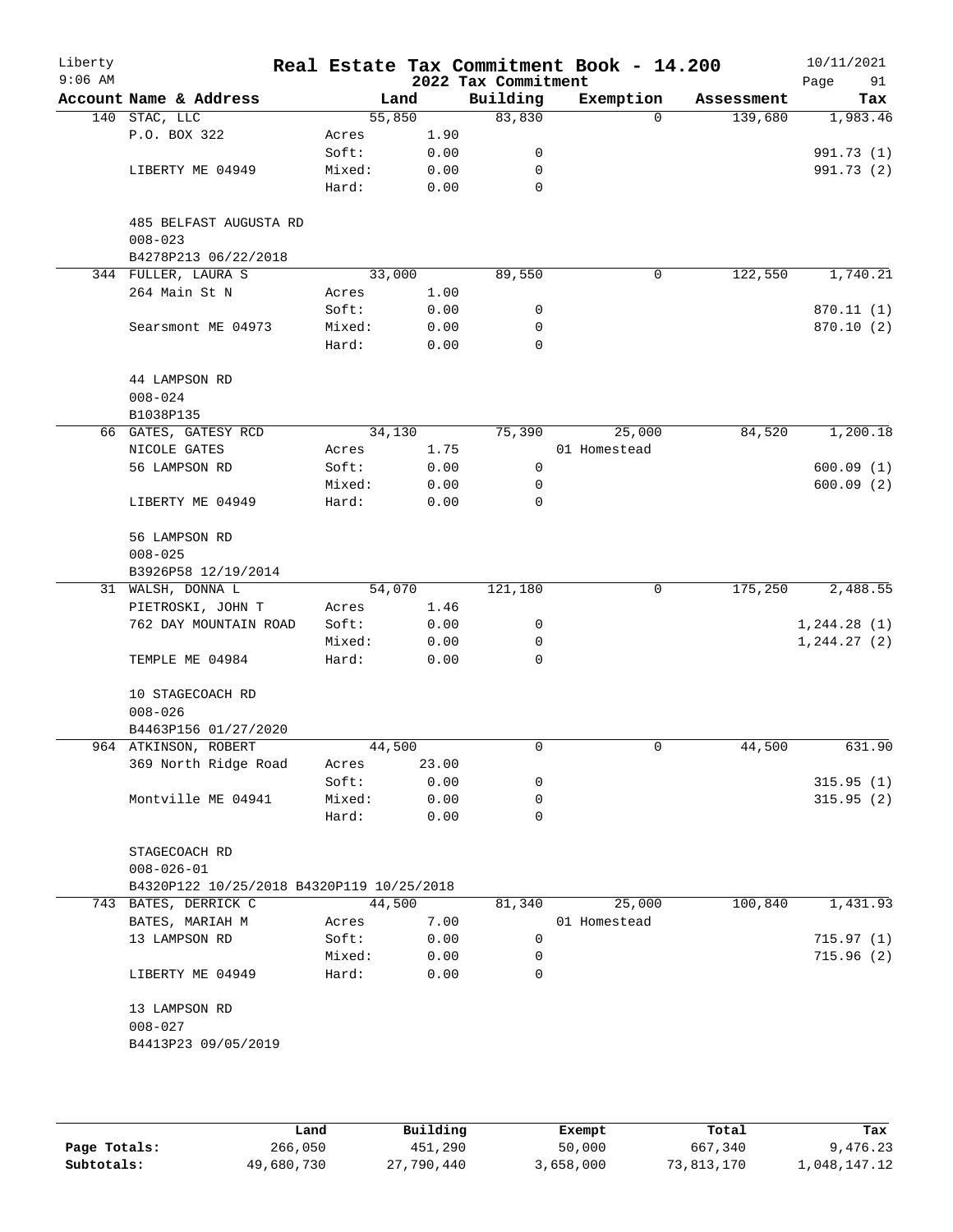| Account Name & Address<br>112 RANDALL, JOHN D<br>RANDALL, GERALDINE F<br>352 OAK WOODS RD<br>NORTH BERWICK ME 03906<br>449 BELFAST AUGUSTA RD<br>200 COUTURE, MARC P<br>2 SEWALLS PASTURE RD.<br>CAPE NEDDICK ME 03902 | Acres<br>Soft:<br>Mixed:<br>Hard:<br>Acres | Land<br>22,500<br>2.00<br>0.00<br>0.00<br>0.00 | 2022 Tax Commitment<br>Building<br>30,170<br>0<br>0<br>$\mathbf 0$ | Exemption<br>$\Omega$ | Assessment<br>52,670 | 92<br>Page<br>Tax                |
|------------------------------------------------------------------------------------------------------------------------------------------------------------------------------------------------------------------------|--------------------------------------------|------------------------------------------------|--------------------------------------------------------------------|-----------------------|----------------------|----------------------------------|
|                                                                                                                                                                                                                        |                                            |                                                |                                                                    |                       |                      | 747.91<br>373.96(1)<br>373.95(2) |
|                                                                                                                                                                                                                        |                                            |                                                |                                                                    |                       |                      |                                  |
|                                                                                                                                                                                                                        |                                            |                                                |                                                                    |                       |                      |                                  |
|                                                                                                                                                                                                                        |                                            |                                                |                                                                    |                       |                      |                                  |
|                                                                                                                                                                                                                        |                                            |                                                |                                                                    |                       |                      |                                  |
|                                                                                                                                                                                                                        |                                            |                                                |                                                                    |                       |                      |                                  |
|                                                                                                                                                                                                                        |                                            |                                                |                                                                    |                       |                      |                                  |
|                                                                                                                                                                                                                        |                                            |                                                |                                                                    |                       |                      |                                  |
|                                                                                                                                                                                                                        |                                            |                                                |                                                                    |                       |                      |                                  |
|                                                                                                                                                                                                                        |                                            | 26,250                                         | $\Omega$                                                           | 0                     | 26, 250              | 372.75                           |
|                                                                                                                                                                                                                        |                                            | 4.50                                           |                                                                    |                       |                      |                                  |
|                                                                                                                                                                                                                        | Soft:                                      | 0.00                                           | 0                                                                  |                       |                      | 186.38(1)                        |
|                                                                                                                                                                                                                        | Mixed:                                     | 0.00                                           | 0                                                                  |                       |                      | 186.37(2)                        |
|                                                                                                                                                                                                                        | Hard:                                      | 0.00                                           | 0                                                                  |                       |                      |                                  |
| 421 BELFAST AUGUSTA RD                                                                                                                                                                                                 |                                            |                                                |                                                                    |                       |                      |                                  |
|                                                                                                                                                                                                                        |                                            |                                                |                                                                    |                       |                      |                                  |
|                                                                                                                                                                                                                        |                                            |                                                |                                                                    |                       |                      |                                  |
| 205 CREAMER, RONALD                                                                                                                                                                                                    |                                            | 29,410                                         | 86,400                                                             | 25,000                | 90,810               | 1,289.50                         |
| 25 LAKE ST. GEORGE                                                                                                                                                                                                     | Acres                                      | 0.93                                           |                                                                    | 01 Homestead          |                      |                                  |
|                                                                                                                                                                                                                        | Soft:                                      | 0.00                                           | 0                                                                  |                       |                      | 644.75 (1)                       |
| LIBERTY ME 04949                                                                                                                                                                                                       | Mixed:                                     | 0.00                                           | 0                                                                  |                       |                      | 644.75 (2)                       |
|                                                                                                                                                                                                                        | Hard:                                      | 0.00                                           | 0                                                                  |                       |                      |                                  |
| 25 LAKE SAINT GEORGE                                                                                                                                                                                                   |                                            |                                                |                                                                    |                       |                      |                                  |
|                                                                                                                                                                                                                        |                                            |                                                |                                                                    |                       |                      |                                  |
|                                                                                                                                                                                                                        |                                            |                                                |                                                                    |                       |                      |                                  |
| 250 KEEGAN, EILEEN G                                                                                                                                                                                                   |                                            | 33,060                                         | 128,150                                                            | 0                     | 161,210              | 2,289.18                         |
| 19 LAKE ST GEORGE TR                                                                                                                                                                                                   | Acres                                      | 1.04                                           |                                                                    |                       |                      |                                  |
|                                                                                                                                                                                                                        | Soft:                                      | 0.00                                           | 0                                                                  |                       |                      | 1, 144.59(1)                     |
| LIBERTY ME 04949                                                                                                                                                                                                       | Mixed:                                     | 0.00                                           | 0                                                                  |                       |                      | 1, 144.59(2)                     |
|                                                                                                                                                                                                                        | Hard:                                      | 0.00                                           | $\mathbf 0$                                                        |                       |                      |                                  |
| 19 LAKE SAINT GEORGE TR                                                                                                                                                                                                |                                            |                                                |                                                                    |                       |                      |                                  |
|                                                                                                                                                                                                                        |                                            |                                                |                                                                    |                       |                      |                                  |
| B3672P116 07/23/2012                                                                                                                                                                                                   |                                            |                                                |                                                                    |                       |                      |                                  |
| 505 KEEGAN, HAROLD J                                                                                                                                                                                                   |                                            | 28,980                                         | 129,180                                                            | 0                     | 158,160              | 2,245.87                         |
| KEEGAN, CAROL J                                                                                                                                                                                                        | Acres                                      | 1.00                                           |                                                                    |                       |                      |                                  |
| 9 WELLINGTON LANE                                                                                                                                                                                                      | Soft:                                      | 0.00                                           | 0                                                                  |                       |                      | 1, 122.94(1)                     |
|                                                                                                                                                                                                                        | Mixed:                                     | 0.00                                           | 0                                                                  |                       |                      | 1, 122.93(2)                     |
| CAMBRIDGE MA 02141                                                                                                                                                                                                     | Hard:                                      | 0.00                                           | 0                                                                  |                       |                      |                                  |
| 18 LAKE SAINT GEORGE                                                                                                                                                                                                   |                                            |                                                |                                                                    |                       |                      |                                  |
|                                                                                                                                                                                                                        |                                            |                                                |                                                                    |                       |                      |                                  |
| 853 JOHNSTON, RALPH                                                                                                                                                                                                    |                                            |                                                | 313,580                                                            | 0                     |                      | 5,018.71                         |
| JOHNSTON, ELAINE                                                                                                                                                                                                       | Acres                                      | 1.90                                           |                                                                    |                       |                      |                                  |
| 1504 DUTCH NECK ROAD                                                                                                                                                                                                   | Soft:                                      | 0.00                                           | 0                                                                  |                       |                      | 2,509.36(1)                      |
|                                                                                                                                                                                                                        | Mixed:                                     | 0.00                                           | 0                                                                  |                       |                      | 2,509.35(2)                      |
| WALDOBORO ME 04572                                                                                                                                                                                                     | Hard:                                      | 0.00                                           | 0                                                                  |                       |                      |                                  |
| 10 LAKE SAINT GEORGE                                                                                                                                                                                                   |                                            |                                                |                                                                    |                       |                      |                                  |
|                                                                                                                                                                                                                        |                                            |                                                | 39,850                                                             |                       |                      | 353,430                          |

|              | Land       | Building   | Exempt    | Total      | Tax          |
|--------------|------------|------------|-----------|------------|--------------|
| Page Totals: | 180,050    | 687,480    | 25,000    | 842,530    | 11,963.92    |
| Subtotals:   | 49,860,780 | 28,477,920 | 3,683,000 | 74,655,700 | 1,060,111.04 |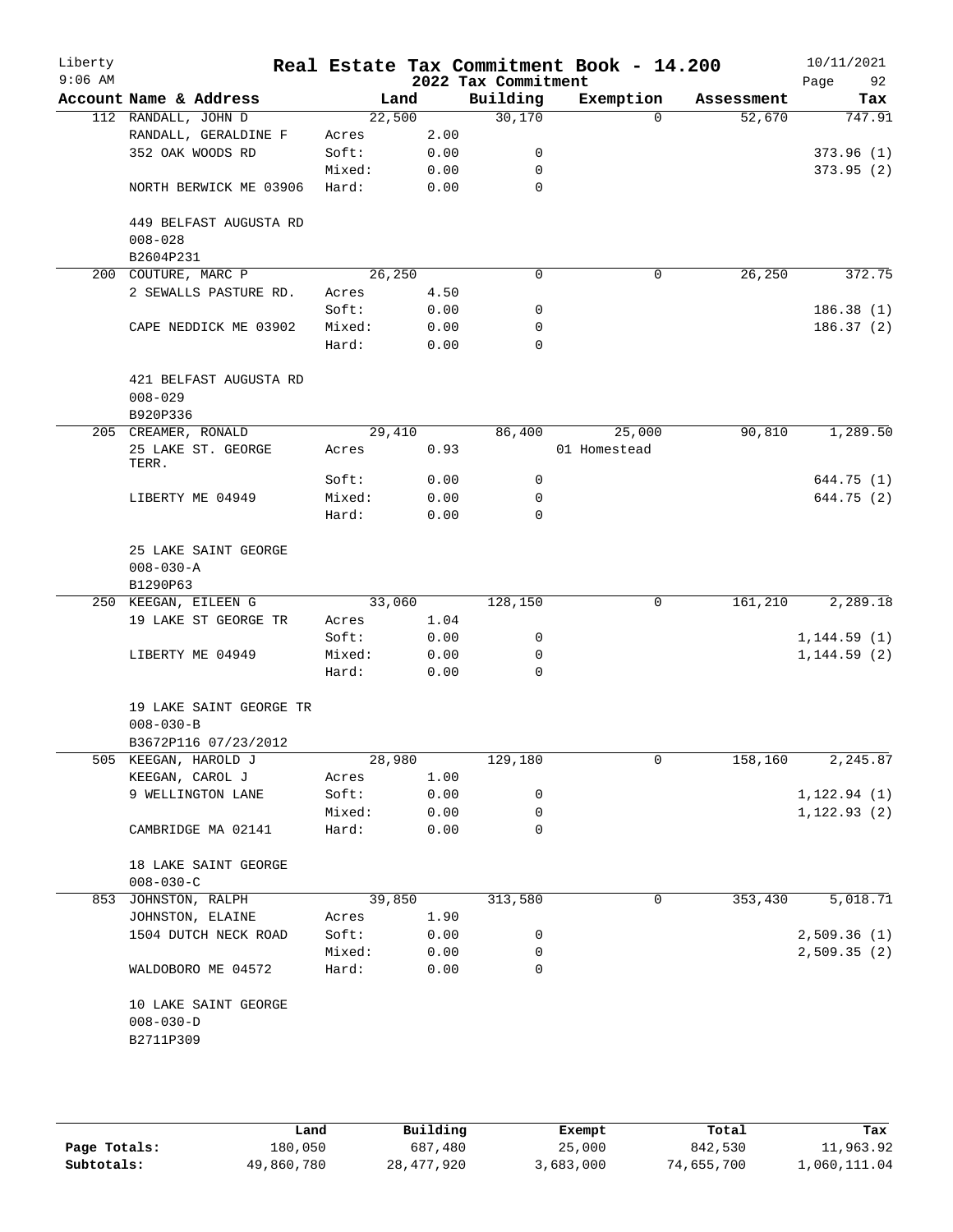| Liberty<br>$9:06$ AM |                                        |                |                 | Real Estate Tax Commitment Book - 14.200<br>2022 Tax Commitment |        |                        |            | 10/11/2021<br>Page<br>93 |
|----------------------|----------------------------------------|----------------|-----------------|-----------------------------------------------------------------|--------|------------------------|------------|--------------------------|
|                      | Account Name & Address                 |                | Land            | Building                                                        |        | Exemption              | Assessment | Tax                      |
|                      | 113 MCLEAN, DANIEL                     |                | 25,500          | 0                                                               |        | $\Omega$               | 25,500     | 362.10                   |
|                      | MCLEAN, KAREN                          | Acres          | 4.00            |                                                                 |        |                        |            |                          |
|                      | 35 LAKE ST. GEORGE<br>TERRACE          | Soft:          | 0.00            | 0                                                               |        |                        |            | 181.05(1)                |
|                      |                                        | Mixed:         | 0.00            | 0                                                               |        |                        |            | 181.05(2)                |
|                      | LIBERTY ME 04949                       | Hard:          | 0.00            | $\Omega$                                                        |        |                        |            |                          |
|                      | BELFAST AUGUSTA ROAD                   |                |                 |                                                                 |        |                        |            |                          |
|                      | $008 - 031$                            |                |                 |                                                                 |        |                        |            |                          |
|                      | B4039P13 02/12/2016                    |                |                 |                                                                 |        |                        |            |                          |
|                      | 466 FITZMAURICE, RICHARD               |                | 56,650<br>23.30 | 211,670                                                         |        | 25,000<br>01 Homestead | 243,320    | 3, 455. 14               |
|                      | FITZMAURICE, KAREN<br>49 STAGECOACH RD | Acres<br>Soft: | 0.00            | $\mathbf 0$                                                     |        |                        |            | 1,727.57(1)              |
|                      |                                        | Mixed:         | 0.00            | 0                                                               |        |                        |            | 1,727.57(2)              |
|                      | LIBERTY ME 04949                       | Hard:          | 0.00            | 0                                                               |        |                        |            |                          |
|                      | 49 STAGECOACH RD                       |                |                 |                                                                 |        |                        |            |                          |
|                      | $008 - 032$                            |                |                 |                                                                 |        |                        |            |                          |
|                      | B729P624                               |                |                 |                                                                 |        |                        |            |                          |
| 257                  | MCLEAN, DANIEL                         |                | 38,960          | 244,510                                                         |        | 31,000                 | 252,470    | 3,585.07                 |
|                      | MCLEAN, KAREN                          | Acres          | 2.89            |                                                                 | 02 Vet |                        |            |                          |
|                      | PO BOX 196                             | Soft:          | 0.00            |                                                                 |        | 0 01 Homestead         |            | 1,792.54(1)              |
|                      |                                        | Mixed:         | 0.00            | 0                                                               |        |                        |            | 1,792.53(2)              |
|                      | LIBERTY ME 04949                       | Hard:          | 0.00            | 0                                                               |        |                        |            |                          |
|                      | 35 LAKE SAINT GEORGE                   |                |                 |                                                                 |        |                        |            |                          |
|                      | $008 - 032 - A$                        |                |                 |                                                                 |        |                        |            |                          |
|                      | B2846P255                              |                |                 |                                                                 |        |                        |            |                          |
| 868                  | SHERMAN, DOUGLAS LEE                   |                | 50,500          | 115,290                                                         |        | 25,000                 | 140,790    | 1,999.22                 |
|                      | SHERMAN, KATHRYN T                     | Acres          | 13.50           |                                                                 |        | 01 Homestead           |            |                          |
|                      | 12 MARSHALL SHORE RD                   | Soft:          | 0.00            | 0                                                               |        |                        |            | 999.61 (1)               |
|                      |                                        | Mixed:         | 0.00            | 0                                                               |        |                        |            | 999.61(2)                |
|                      | LIBERTY ME 04949                       | Hard:          | 0.00            | 0                                                               |        |                        |            |                          |
|                      | 12 MARSHALL SHORE RD                   |                |                 |                                                                 |        |                        |            |                          |
|                      | $008 - 033$                            |                |                 |                                                                 |        |                        |            |                          |
|                      | B4020P73 11/20/2015                    |                |                 |                                                                 |        | 0                      |            |                          |
|                      | 871 ARD, WARREN H. III &<br>LAUREN     | 683,820        |                 | 0                                                               |        |                        | 683,820    | 9,710.24                 |
|                      | P.O. BOX 2073                          | Acres          | 57.40           |                                                                 |        |                        |            |                          |
|                      |                                        | Soft:          | 0.00            | 0                                                               |        |                        |            | 4,855.12(1)              |
|                      | NANTUCKET MA 02584                     | Mixed:         | 0.00            | 0                                                               |        |                        |            | 4,855.12(2)              |
|                      |                                        | Hard:          | 0.00            | 0                                                               |        |                        |            |                          |
|                      | SHERMAN PT                             |                |                 |                                                                 |        |                        |            |                          |
|                      | $008 - 033 - 01$                       |                |                 |                                                                 |        |                        |            |                          |
|                      | B4515P91 07/13/2020                    |                |                 |                                                                 |        |                        |            |                          |
|                      | 1361 JOHNSTON, JEFFREY                 | 122,970        |                 | 0                                                               |        | 0                      | 122,970    | 1,746.17                 |
|                      | JOHNSTON, ELIZABETH                    | Acres          | 1.60            |                                                                 |        |                        |            |                          |
|                      | 226 PINNACLE ROAD                      | Soft:          | 0.00            | 0                                                               |        |                        |            | 873.09 (1)               |
|                      |                                        | Mixed:         | 0.00            | 0                                                               |        |                        |            | 873.08 (2)               |
|                      | LIBERTY ME 04949                       | Hard:          | 0.00            | 0                                                               |        |                        |            |                          |
|                      | SHERMAN PT                             |                |                 |                                                                 |        |                        |            |                          |
|                      | $008 - 033 - 01 - A$                   |                |                 |                                                                 |        |                        |            |                          |
|                      | B4597P113 01/15/2021                   |                |                 |                                                                 |        |                        |            |                          |
|                      |                                        |                |                 |                                                                 |        |                        |            |                          |
|                      |                                        | Land           | Building        |                                                                 | Exempt |                        | Total      | Tax                      |
| Page Totals:         | 978,400                                |                | 571,470         |                                                                 | 81,000 |                        | 1,468,870  | 20,857.94                |

**Subtotals:** 50,839,180 29,049,390 3,764,000 76,124,570 1,080,968.98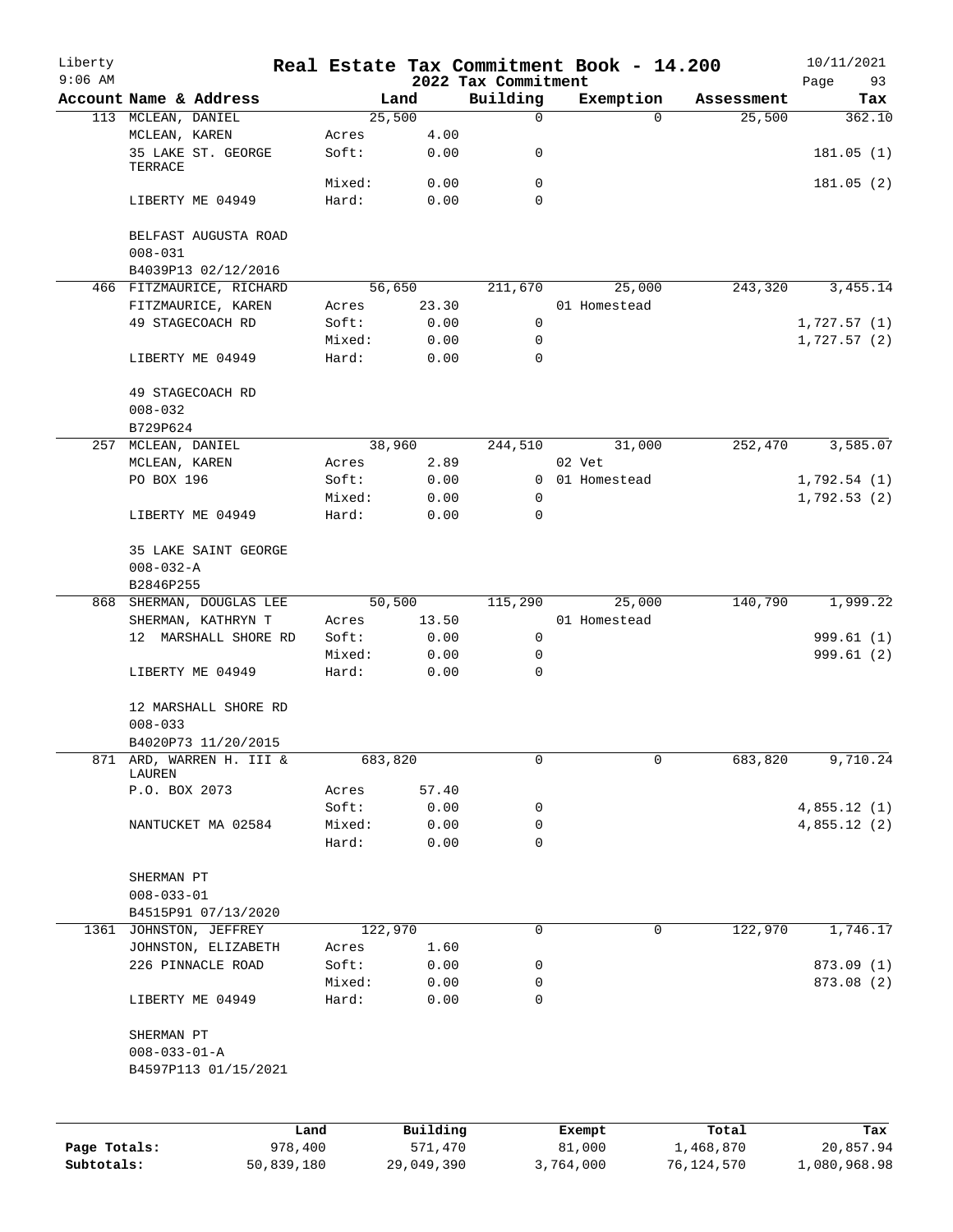| Liberty<br>$9:06$ AM |                               |        |      | 2022 Tax Commitment | Real Estate Tax Commitment Book - 14.200 |            | 10/11/2021<br>Page<br>94 |
|----------------------|-------------------------------|--------|------|---------------------|------------------------------------------|------------|--------------------------|
|                      | Account Name & Address        | Land   |      | Building            | Exemption                                | Assessment | Tax                      |
|                      | 1113 SHERMAN, DOUGLAS         | 35,250 |      | 41,590              | $\Omega$                                 | 76,840     | 1,091.13                 |
|                      | CHARLENE (LIFE ESTATE)        | Acres  | 2.50 |                     |                                          |            |                          |
|                      | 12 MARSHALL SHORE ROAD        | Soft:  | 0.00 | 0                   |                                          |            | 545.57(1)                |
|                      |                               | Mixed: | 0.00 | 0                   |                                          |            | 545.56(2)                |
|                      | LIBERTY ME 04949              | Hard:  | 0.00 | 0                   |                                          |            |                          |
|                      |                               |        |      |                     |                                          |            |                          |
|                      | 26 MARSHALL SHORE RD          |        |      |                     |                                          |            |                          |
|                      |                               |        |      |                     |                                          |            |                          |
|                      | $008 - 033 - A$               |        |      |                     |                                          |            |                          |
|                      | B1522P100                     |        |      |                     |                                          |            |                          |
| 1157                 | BOSSIE, MICHAEL J             | 35,630 |      | 51,510              | 0                                        | 87,140     | 1,237.39                 |
|                      | 54 WHITEHOUSE ROAD            | Acres  | 2.75 |                     |                                          |            |                          |
|                      |                               | Soft:  | 0.00 | 0                   |                                          |            | 618.70(1)                |
|                      | VASSALBORO ME 04989           | Mixed: | 0.00 | 0                   |                                          |            | 618.69(2)                |
|                      |                               | Hard:  | 0.00 | $\Omega$            |                                          |            |                          |
|                      |                               |        |      |                     |                                          |            |                          |
|                      | 50 MARSHALL SHORE RD          |        |      |                     |                                          |            |                          |
|                      | $008 - 033 - B$               |        |      |                     |                                          |            |                          |
|                      | B4470P306 02/24/2020          |        |      |                     |                                          |            |                          |
|                      | 408 HARRISON, DOROTHY M       | 35,500 |      | 114,120             | 25,000                                   | 124,620    | 1,769.60                 |
|                      | ALFRED J. HARRISON            | Acres  | 1.00 |                     | 01 Homestead                             |            |                          |
|                      | 60 MARSHALL SHORE RD          | Soft:  | 0.00 | 0                   |                                          |            | 884.80 (1)               |
|                      |                               | Mixed: | 0.00 | 0                   |                                          |            | 884.80 (2)               |
|                      | LIBERTY ME 04949              | Hard:  | 0.00 | 0                   |                                          |            |                          |
|                      |                               |        |      |                     |                                          |            |                          |
|                      | 60 MARSHALL SHORE RD          |        |      |                     |                                          |            |                          |
|                      |                               |        |      |                     |                                          |            |                          |
|                      | $008 - 034$                   |        |      |                     |                                          |            |                          |
|                      | B1519P243                     |        |      |                     |                                          |            |                          |
|                      | 870 PEAVEY, CARRIE            | 47,850 |      | 109,420             | 25,000                                   | 132,270    | 1,878.23                 |
|                      | PO BOX 102                    | Acres  | 8.40 |                     | 01 Homestead                             |            |                          |
|                      |                               | Soft:  | 0.00 | $\mathbf 0$         |                                          |            | 939.12 (1)               |
|                      | LIBERTY ME 04949              | Mixed: | 0.00 | 0                   |                                          |            | 939.11 (2)               |
|                      |                               | Hard:  | 0.00 | 0                   |                                          |            |                          |
|                      |                               |        |      |                     |                                          |            |                          |
|                      | 78 MARSHALL SHORE RD          |        |      |                     |                                          |            |                          |
|                      | $008 - 035$                   |        |      |                     |                                          |            |                          |
|                      | B2864P340                     |        |      |                     |                                          |            |                          |
|                      | 1023 Whalen, Andrew D         | 32,000 |      | 137,400             | 0                                        | 169,400    | 2,405.48                 |
|                      | Littlefield, Danielle S Acres |        | 2.00 |                     |                                          |            |                          |
|                      | 62 Back Belmont Road          | Soft:  | 0.00 | 0                   |                                          |            | 1,202.74(1)              |
|                      |                               | Mixed: | 0.00 | 0                   |                                          |            | 1,202.74(2)              |
|                      | Belfast ME 04915              | Hard:  | 0.00 | 0                   |                                          |            |                          |
|                      |                               |        |      |                     |                                          |            |                          |
|                      | 63 BENNER RD                  |        |      |                     |                                          |            |                          |
|                      | $008 - 035 - A$               |        |      |                     |                                          |            |                          |
|                      |                               |        |      |                     |                                          |            |                          |
|                      | B4191P207 08/07/2017          |        |      |                     |                                          |            |                          |
|                      | 157 WEBBER, DONALD            | 30,500 |      | 128,330             | 0                                        | 158,830    | 2, 255.39                |
|                      | 71 BENNER RD                  | Acres  | 1.00 |                     |                                          |            |                          |
|                      |                               | Soft:  | 0.00 | 0                   |                                          |            | 1, 127.70(1)             |
|                      | LIBERTY ME 04949              | Mixed: | 0.00 | 0                   |                                          |            | 1, 127.69(2)             |
|                      |                               | Hard:  | 0.00 | 0                   |                                          |            |                          |
|                      |                               |        |      |                     |                                          |            |                          |
|                      | 71 BENNER RD                  |        |      |                     |                                          |            |                          |
|                      | $008 - 035 - B$               |        |      |                     |                                          |            |                          |
|                      | B2916P126                     |        |      |                     |                                          |            |                          |
|                      |                               |        |      |                     |                                          |            |                          |
|                      |                               |        |      |                     |                                          |            |                          |
|                      |                               |        |      |                     |                                          |            |                          |

|              | Land       | Building   | Exempt    | Total      | Tax          |
|--------------|------------|------------|-----------|------------|--------------|
| Page Totals: | 216,730    | 582,370    | 50,000    | 749,100    | 10,637.22    |
| Subtotals:   | 51,055,910 | 29,631,760 | 3,814,000 | 76,873,670 | 1,091,606.20 |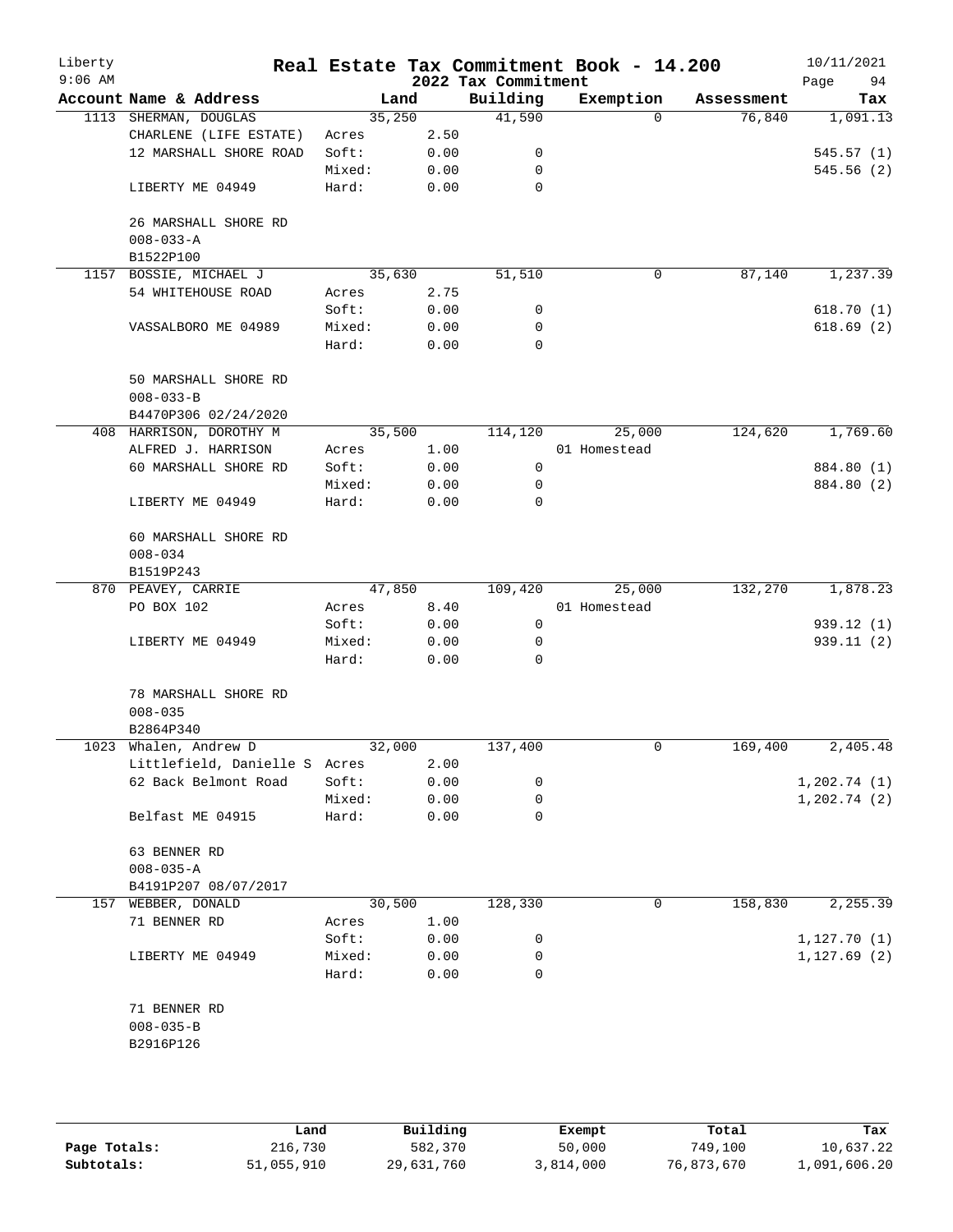| Liberty   |                                        |        |        |                     | Real Estate Tax Commitment Book - 14.200 |            | 10/11/2021  |
|-----------|----------------------------------------|--------|--------|---------------------|------------------------------------------|------------|-------------|
| $9:06$ AM |                                        |        |        | 2022 Tax Commitment |                                          |            | 95<br>Page  |
|           | Account Name & Address                 |        | Land   | Building            | Exemption                                | Assessment | Tax         |
|           | 555 Ruwe, Blake                        |        | 30,500 | 184,590             | $\Omega$                                 | 215,090    | 3,054.28    |
|           | Scott, Scott, Kylie                    | Acres  | 1.00   |                     |                                          |            |             |
|           | 79 Benner Road                         | Soft:  | 0.00   | 0                   |                                          |            | 1,527.14(1) |
|           |                                        | Mixed: | 0.00   | 0                   |                                          |            | 1,527.14(2) |
|           | Liberty ME 04949 3443                  | Hard:  | 0.00   | 0                   |                                          |            |             |
|           | 79 BENNER RD                           |        |        |                     |                                          |            |             |
|           | $008 - 035 - C$                        |        |        |                     |                                          |            |             |
|           | B4160P119 04/21/2017                   |        |        |                     |                                          |            |             |
|           | 1339 SCATES, VERNON                    |        | 48,870 | $\mathbf 0$         | 0                                        | 48,870     | 693.95      |
|           | P.O. BOX 431                           | Acres  | 31.74  |                     |                                          |            |             |
|           |                                        | Soft:  | 0.00   | 0                   |                                          |            | 346.98 (1)  |
|           | WEST HAMPTON NY 11977                  | Mixed: | 0.00   | 0                   |                                          |            | 346.97 (2)  |
|           |                                        | Hard:  | 0.00   | 0                   |                                          |            |             |
|           | BENNER ROAD                            |        |        |                     |                                          |            |             |
|           | $008 - 035 - D$                        |        |        |                     |                                          |            |             |
|           | 14 SMITH, VALERIE A                    |        | 30,500 | 80,160              | 25,000                                   | 85,660     | 1,216.37    |
|           | 97 BENNER RD.                          | Acres  | 1.00   |                     | 01 Homestead                             |            |             |
|           |                                        | Soft:  | 0.00   | 0                   |                                          |            | 608.19(1)   |
|           | LIBERTY ME 04949                       | Mixed: | 0.00   | 0                   |                                          |            | 608.18(2)   |
|           |                                        | Hard:  | 0.00   | 0                   |                                          |            |             |
|           | 97 BENNER RD                           |        |        |                     |                                          |            |             |
|           | $008 - 035 - E$                        |        |        |                     |                                          |            |             |
|           | B3697P302                              |        |        |                     |                                          |            |             |
|           | 1230 YOUNG, ERNEST                     |        | 350    | $\mathbf 0$         | 0                                        | 350        | 4.97        |
|           | YOUNG, TINA                            | Acres  | 0.23   |                     |                                          |            |             |
|           | 270 SWAN LAKE AVENUE                   | Soft:  | 0.00   | 0                   |                                          |            | 2.49(1)     |
|           |                                        | Mixed: | 0.00   | 0                   |                                          |            | 2.48(2)     |
|           | BELFAST ME 04915                       | Hard:  | 0.00   | $\mathbf 0$         |                                          |            |             |
|           | MARSHALL SHORE RD                      |        |        |                     |                                          |            |             |
|           | $008 - 035 - F$                        |        |        |                     |                                          |            |             |
|           | B1625P100                              |        |        |                     |                                          |            |             |
| 1345      | PEAVEY, CARRIE                         |        | 28,280 | 0                   | 0                                        | 28,280     | 401.58      |
|           | PO BOX 102                             | Acres  | 5.85   |                     |                                          |            |             |
|           |                                        | Soft:  | 0.00   | 0                   |                                          |            | 200.79 (1)  |
|           | LIBERTY ME 04949                       | Mixed: | 0.00   | 0                   |                                          |            | 200.79 (2)  |
|           |                                        | Hard:  | 0.00   | 0                   |                                          |            |             |
|           | MARSHALL SHORE RD                      |        |        |                     |                                          |            |             |
|           | $008 - 035 - G$                        |        |        |                     |                                          |            |             |
|           | 1346 PEAVEY, CARRIE                    |        | 42,800 | 0                   | 0                                        | 42,800     | 607.76      |
|           | PO BOX 102                             | Acres  | 1.60   |                     |                                          |            |             |
|           |                                        | Soft:  | 0.00   | 0                   |                                          |            | 303.88(1)   |
|           | LIBERTY ME 04949                       | Mixed: | 0.00   | 0                   |                                          |            | 303.88(2)   |
|           |                                        | Hard:  | 0.00   | 0                   |                                          |            |             |
|           | MARSHALL SHORE ROAD<br>$008 - 035 - H$ |        |        |                     |                                          |            |             |

|              | Land         | Building   | Exempt    | Total      | Tax          |
|--------------|--------------|------------|-----------|------------|--------------|
| Page Totals: | 181,300      | 264,750    | 25,000    | 421,050    | 5,978.91     |
| Subtotals:   | 51, 237, 210 | 29,896,510 | 3,839,000 | 77,294,720 | 1,097,585.11 |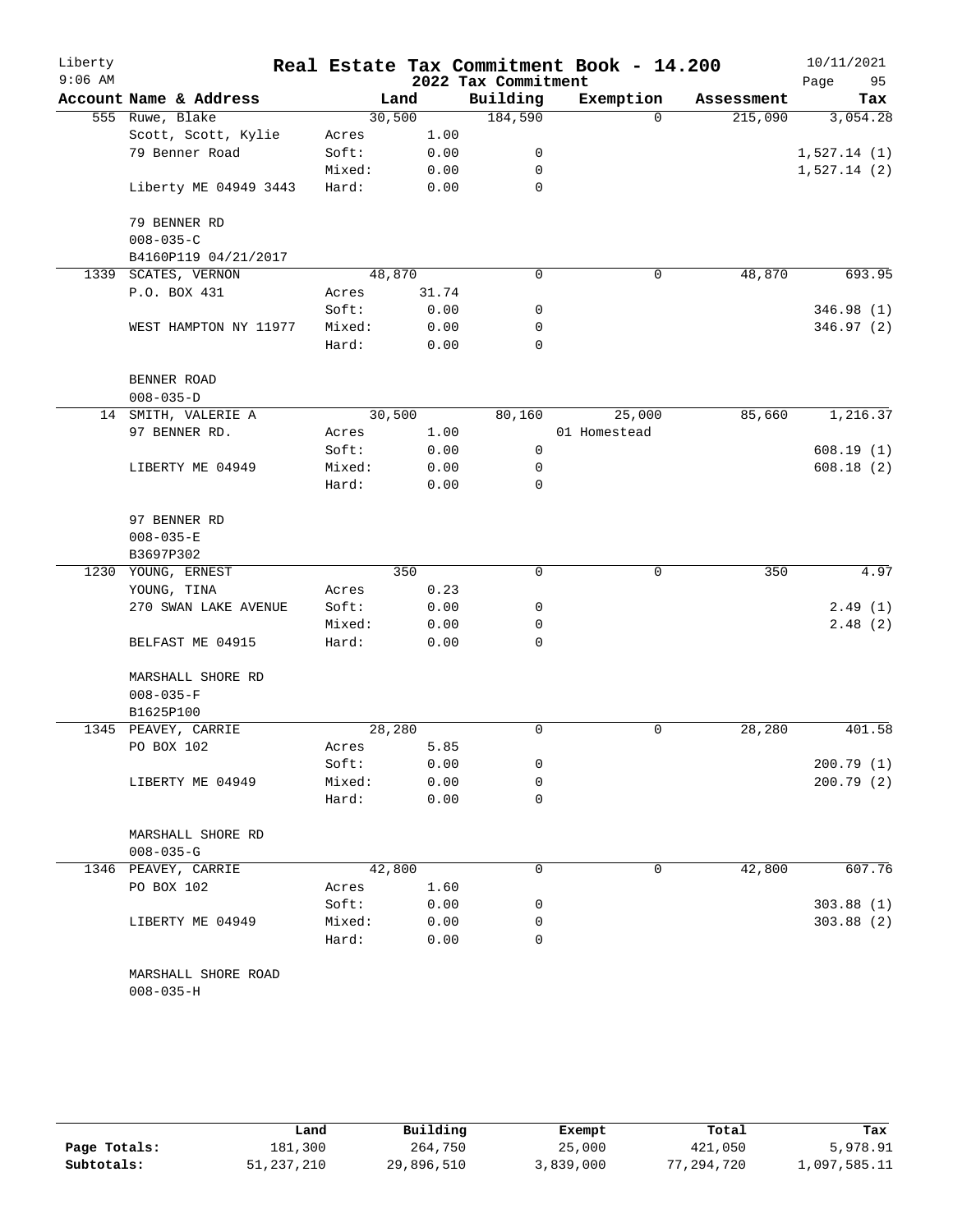| Liberty<br>$9:06$ AM |                                                                   |                 |              | 2022 Tax Commitment | Real Estate Tax Commitment Book - 14.200 |            | 10/11/2021<br>Page<br>96 |
|----------------------|-------------------------------------------------------------------|-----------------|--------------|---------------------|------------------------------------------|------------|--------------------------|
|                      | Account Name & Address                                            |                 | Land         | Building            | Exemption                                | Assessment | Tax                      |
|                      | 295 ARD, WARREN H. III &                                          |                 | 270,080      | 110,450             | $\Omega$                                 | 380,530    | 5,403.53                 |
|                      | LAUREN                                                            |                 |              |                     |                                          |            |                          |
|                      | ARD, MARY K                                                       | Acres           | 13.33        |                     |                                          |            |                          |
|                      | P.O. BOX 2073                                                     | Soft:           | 0.00<br>0.00 | 0<br>$\mathbf 0$    |                                          |            | 2,701.77(1)              |
|                      | NANTUCKET MA 02584                                                | Mixed:<br>Hard: | 0.00         | $\Omega$            |                                          |            | 2,701.76 (2)             |
|                      | 41 KIRBY ISLAND RD                                                |                 |              |                     |                                          |            |                          |
|                      | $008 - 036$                                                       |                 |              |                     |                                          |            |                          |
|                      | B4422P313 10/02/2019 B4394P206 07/18/2019 B4341P111<br>01/16/2019 |                 |              |                     |                                          |            |                          |
|                      | 1219 ELLIS, CHARLES W                                             |                 | 22,500       | 0                   | 0                                        | 22,500     | 319.50                   |
|                      | ELLIS, MARY T                                                     | Acres           | 2.00         |                     |                                          |            |                          |
|                      | 17 CROSS ST.                                                      | Soft:           | 0.00         | 0                   |                                          |            | 159.75(1)                |
|                      |                                                                   | Mixed:          | 0.00         | 0                   |                                          |            | 159.75(2)                |
|                      | RANDOLPH MA 02368                                                 | Hard:           | 0.00         | $\Omega$            |                                          |            |                          |
|                      | STICKNEY HILL RD/KIRBY                                            |                 |              |                     |                                          |            |                          |
|                      | $008 - 036 - 01$                                                  |                 |              |                     |                                          |            |                          |
|                      | B3700P217 10/24/2012<br>310 HARVEY, KATHLEEN A,                   |                 | 149,070      | 147,200             | 0                                        | 296,270    | 4,207.03                 |
|                      | TRUSTEE                                                           |                 |              |                     |                                          |            |                          |
|                      | 35 THOMAS BLANCHARD DR                                            | Acres           | 1.00         |                     |                                          |            |                          |
|                      |                                                                   | Soft:           | 0.00         | 0                   |                                          |            | 2,103.52(1)              |
|                      | PLYMPTON MA 02367                                                 | Mixed:          | 0.00         | 0                   |                                          |            | 2, 103.51(2)             |
|                      |                                                                   | Hard:           | 0.00         | 0                   |                                          |            |                          |
|                      | 7 INGALLS WEST                                                    |                 |              |                     |                                          |            |                          |
|                      | $008 - 037 - 01$                                                  |                 |              |                     |                                          |            |                          |
|                      | B3647P37                                                          |                 |              |                     |                                          |            |                          |
|                      | 307 JOHNSTONE, GARY I                                             |                 | 149,070      | 34,390              | 0                                        | 183,460    | 2,605.13                 |
|                      | 14 PLEASANT ST.                                                   | Acres           | 1.00         |                     |                                          |            |                          |
|                      |                                                                   | Soft:           | 0.00         | 0                   |                                          |            | 1,302.57(1)              |
|                      | GLOUCESTER MA 01930                                               | Mixed:          | 0.00         | 0                   |                                          |            | 1,302.56(2)              |
|                      |                                                                   | Hard:           | 0.00         | $\mathbf 0$         |                                          |            |                          |
|                      | 5 INGALLS WEST                                                    |                 |              |                     |                                          |            |                          |
|                      | $008 - 037 - 02$                                                  |                 |              |                     |                                          |            |                          |
|                      | B2191P118                                                         |                 |              |                     |                                          |            |                          |
|                      | 313 STAPLES, STEPHEN                                              |                 | 120,420      | 0                   | 0                                        | 120,420    | 1,709.96                 |
|                      | 156 BUNKER HILL RD                                                | Acres           | 1.10         |                     |                                          |            |                          |
|                      |                                                                   | Soft:           | 0.00         | 0                   |                                          |            | 854.98 (1)               |
|                      | JEFFERSON ME 04348                                                | Mixed:          | 0.00         | 0                   |                                          |            | 854.98 (2)               |
|                      |                                                                   | Hard:           | 0.00         | 0                   |                                          |            |                          |
|                      | INGALLS WEST                                                      |                 |              |                     |                                          |            |                          |
|                      | $008 - 037 - 03$                                                  |                 |              |                     |                                          |            |                          |
|                      | B4622P98 03/17/2021                                               |                 |              |                     |                                          |            |                          |
|                      | 289 ELDRIDGE, BETH L                                              |                 | 110,600      | 10,570              | 0                                        | 121,170    | 1,720.61                 |
|                      | 66 MAGOG RD                                                       | Acres           | 0.87         |                     |                                          |            |                          |
|                      |                                                                   | Soft:           | 0.00         | 0                   |                                          |            | 860.31(1)                |
|                      | SEARSMONT ME 04973                                                | Mixed:          | 0.00         | 0                   |                                          |            | 860.30 (2)               |
|                      |                                                                   | Hard:           | 0.00         | 0                   |                                          |            |                          |
|                      | 2 INGALLS EAST                                                    |                 |              |                     |                                          |            |                          |
|                      | $008 - 037 - 04$                                                  |                 |              |                     |                                          |            |                          |
|                      | B2586P87                                                          |                 |              |                     |                                          |            |                          |
|                      |                                                                   |                 |              |                     |                                          |            |                          |
|                      |                                                                   | Land            | Building     |                     | Exempt                                   | Total      | Tax                      |
| Page Totals:         | 821,740                                                           |                 | 302,610      |                     | 0                                        | 1,124,350  | 15,965.76                |
| Subtotals:           | 52,058,950                                                        |                 | 30,199,120   |                     | 3,839,000                                | 78,419,070 | 1, 113, 550.87           |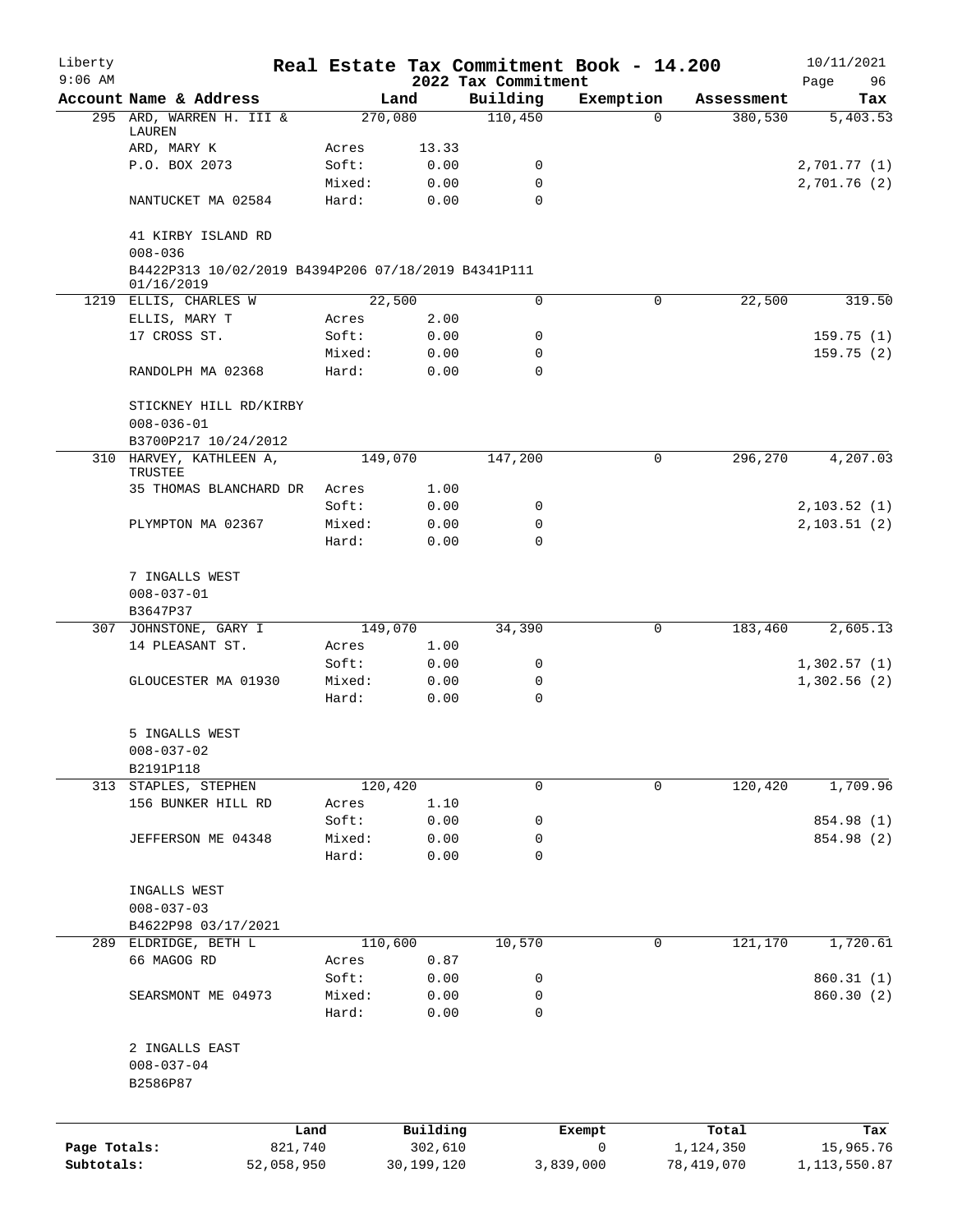| Liberty<br>$9:06$ AM |                                 |         |      | 2022 Tax Commitment | Real Estate Tax Commitment Book - 14.200 |            | 10/11/2021<br>97<br>Page |
|----------------------|---------------------------------|---------|------|---------------------|------------------------------------------|------------|--------------------------|
|                      | Account Name & Address          | Land    |      | Building            | Exemption                                | Assessment | Tax                      |
|                      | 314 COOPER, BRIAN K.<br>TRUSTEE | 149,070 |      | 120,950             | $\Omega$                                 | 270,020    | 3,834.28                 |
|                      | BRIAN K COOPER TRUST            | Acres   | 1.00 |                     |                                          |            |                          |
|                      | 23 COOPER RIDGE RD              | Soft:   | 0.00 | 0                   |                                          |            | 1,917.14(1)              |
|                      |                                 | Mixed:  | 0.00 | 0                   |                                          |            | 1,917.14(2)              |
|                      | BELFAST ME 04915                | Hard:   | 0.00 | $\Omega$            |                                          |            |                          |
|                      | 4 INGALLS EAST                  |         |      |                     |                                          |            |                          |
|                      | $008 - 037 - 05$                |         |      |                     |                                          |            |                          |
|                      | B4307P282 09/18/2018            |         |      |                     |                                          |            |                          |
|                      | 308 CJE NOMINEE TRUST           | 131,990 |      | $\Omega$            | 0                                        | 131,990    | 1,874.26                 |
|                      |                                 |         |      |                     |                                          |            |                          |
|                      | C/O CHARLES EVANS               | Acres   | 1.50 |                     |                                          |            |                          |
|                      | 22 GOONAN RD                    | Soft:   | 0.00 | 0                   |                                          |            | 937.13 (1)               |
|                      |                                 | Mixed:  | 0.00 | 0                   |                                          |            | 937.13 (2)               |
|                      | HOOKSETT NH 03106               | Hard:   | 0.00 | $\Omega$            |                                          |            |                          |
|                      | INGALLS EAST                    |         |      |                     |                                          |            |                          |
|                      | $008 - 037 - 06$                |         |      |                     |                                          |            |                          |
|                      | B1016P208                       |         |      |                     |                                          |            |                          |
| 301                  | CJE NOMINEE TRUST, LME<br>N.T.  | 34,030  |      | 0                   | 0                                        | 34,030     | 483.23                   |
|                      | EVANS, CHARLES & JUDITH Acres   |         | 2.10 |                     |                                          |            |                          |
|                      | 22 GOONAN RD                    | Soft:   | 0.00 | 0                   |                                          |            | 241.62(1)                |
|                      |                                 | Mixed:  | 0.00 | 0                   |                                          |            | 241.61 (2)               |
|                      | HOOKSET NH 03106                | Hard:   | 0.00 | 0                   |                                          |            |                          |
|                      | SMILEY SHORES                   |         |      |                     |                                          |            |                          |
|                      | $008 - 037 - 07$                |         |      |                     |                                          |            |                          |
|                      | 315 LME NOMINEE TRUST           | 34,460  |      | 0                   | 0                                        | 34,460     | 489.33                   |
|                      | <b>JUDITH EVANS</b>             | Acres   | 2.39 |                     |                                          |            |                          |
|                      | 22 GOONAN RD                    | Soft:   | 0.00 | 0                   |                                          |            | 244.67 (1)               |
|                      |                                 | Mixed:  | 0.00 | 0                   |                                          |            | 244.66 (2)               |
|                      | HOOKSETT NH 03106               | Hard:   | 0.00 | 0                   |                                          |            |                          |
|                      | SMILEY SHORES                   |         |      |                     |                                          |            |                          |
|                      | $008 - 037 - 08$                |         |      |                     |                                          |            |                          |
|                      | B1016P201                       |         |      |                     |                                          |            |                          |
|                      | 302 CJE NOMINEE TRUST, LME      | 34,330  |      |                     |                                          | 34,330     | 487.49                   |
|                      | N.T.                            |         |      |                     |                                          |            |                          |
|                      | EVANS, CHARLES & JUDITH Acres   |         | 2.30 |                     |                                          |            |                          |
|                      | 22 GOONAN RD                    | Soft:   | 0.00 | 0                   |                                          |            | 243.75(1)                |
|                      |                                 | Mixed:  | 0.00 | 0                   |                                          |            | 243.74 (2)               |
|                      | HOOKSET NH 03106                | Hard:   | 0.00 | $\Omega$            |                                          |            |                          |
|                      | SMILEY SHORES                   |         |      |                     |                                          |            |                          |
|                      | $008 - 037 - 09$                |         |      |                     |                                          |            |                          |
|                      | 311 LME NOMINEE TRUST           | 36,900  |      | 0                   | 0                                        | 36,900     | 523.98                   |
|                      | JUDITH EVANS                    | Acres   | 1.10 |                     |                                          |            |                          |
|                      | 22 GOONAN RD                    | Soft:   | 0.00 | 0                   |                                          |            | 261.99(1)                |
|                      |                                 | Mixed:  | 0.00 | 0                   |                                          |            | 261.99(2)                |
|                      | HOOKSETT NH 03106               | Hard:   | 0.00 | $\Omega$            |                                          |            |                          |
|                      | STICKNEY HILL RD &              |         |      |                     |                                          |            |                          |
|                      | $008 - 037 - 10$                |         |      |                     |                                          |            |                          |
|                      | B1016P202                       |         |      |                     |                                          |            |                          |
|                      |                                 |         |      |                     |                                          |            |                          |
|                      |                                 |         |      |                     |                                          |            |                          |

|              | Land       | Building   | Exempt    | Total      | Tax            |
|--------------|------------|------------|-----------|------------|----------------|
| Page Totals: | 420,780    | 120,950    |           | 541,730    | 7,692.57       |
| Subtotals:   | 52,479,730 | 30,320,070 | 3,839,000 | 78,960,800 | 1, 121, 243.44 |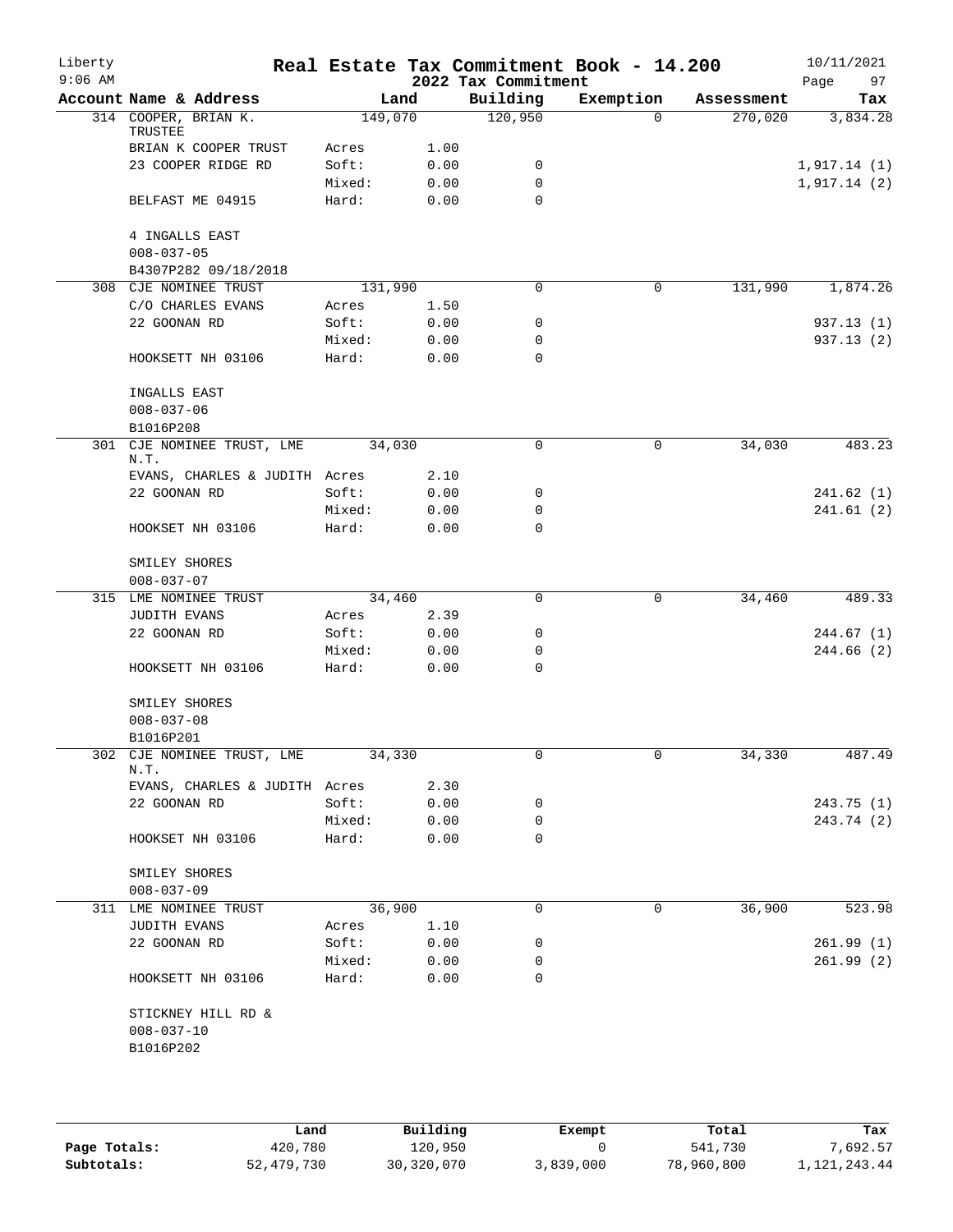| Liberty<br>$9:06$ AM |                         |         |       | 2022 Tax Commitment | Real Estate Tax Commitment Book - 14.200 |            | 10/11/2021<br>Page<br>98 |
|----------------------|-------------------------|---------|-------|---------------------|------------------------------------------|------------|--------------------------|
|                      | Account Name & Address  |         | Land  | Building            | Exemption                                | Assessment | Tax                      |
|                      | 305 CJE NOMINEE TRUST   | 36,900  |       | $\mathsf{O}$        | $\Omega$                                 | 36,900     | 523.98                   |
|                      | C/O CHARLES EVANS       | Acres   | 1.10  |                     |                                          |            |                          |
|                      | 22 GOONAN RD            | Soft:   | 0.00  | 0                   |                                          |            | 261.99(1)                |
|                      |                         | Mixed:  | 0.00  | 0                   |                                          |            | 261.99(2)                |
|                      | HOOKSETT NH 03106       | Hard:   | 0.00  | $\mathbf 0$         |                                          |            |                          |
|                      | STICKNEY HILL RD        |         |       |                     |                                          |            |                          |
|                      | $008 - 037 - 11$        |         |       |                     |                                          |            |                          |
|                      | B1016P209               |         |       |                     |                                          |            |                          |
|                      | 312 LME NOMINEE TRUST   | 37,050  |       | $\mathbf 0$         | $\mathbf 0$                              | 37,050     | 526.11                   |
|                      | <b>JUDITH EVANS</b>     | Acres   | 1.20  |                     |                                          |            |                          |
|                      | 22 GOONAN RD            | Soft:   | 0.00  | 0                   |                                          |            | 263.06(1)                |
|                      |                         | Mixed:  | 0.00  | 0                   |                                          |            | 263.05(2)                |
|                      | HOOKSETT NH 03106       | Hard:   | 0.00  | $\mathbf 0$         |                                          |            |                          |
|                      |                         |         |       |                     |                                          |            |                          |
|                      | STICKNEY HILL RD        |         |       |                     |                                          |            |                          |
|                      | $008 - 037 - 12$        |         |       |                     |                                          |            |                          |
|                      | B1016P203               |         |       |                     |                                          |            |                          |
| 306                  | CJE NOMINEE TRUST       | 37,050  |       | 0                   | $\mathbf 0$                              | 37,050     | 526.11                   |
|                      | C/O CHARLES EVANS       | Acres   | 1.20  |                     |                                          |            |                          |
|                      | 22 GOONAN RD            | Soft:   | 0.00  | 0                   |                                          |            | 263.06(1)                |
|                      |                         | Mixed:  | 0.00  | 0                   |                                          |            | 263.05(2)                |
|                      | HOOKSETT NH 03106       | Hard:   | 0.00  | 0                   |                                          |            |                          |
|                      | STICKNEY HILL RD        |         |       |                     |                                          |            |                          |
|                      | $008 - 037 - 13$        |         |       |                     |                                          |            |                          |
|                      | B1016P210               |         |       |                     |                                          |            |                          |
|                      | 318 CHRZANOWSKI, LYNDA  | 425,330 |       | $\mathbf 0$         | $\mathbf 0$                              | 425,330    | 6,039.69                 |
|                      | FAITH, FAITH, EDWARD    | Acres   | 20.00 |                     |                                          |            |                          |
|                      | 4 NORTH MOUNTAIN ROAD   | Soft:   | 0.00  | 0                   |                                          |            | 3,019.85(1)              |
|                      |                         | Mixed:  | 0.00  | 0                   |                                          |            | 3,019.84(2)              |
|                      | CANTON CT 06019         | Hard:   | 0.00  | 0                   |                                          |            |                          |
|                      | FAITH RD                |         |       |                     |                                          |            |                          |
|                      | $008 - 038$             |         |       |                     |                                          |            |                          |
|                      | B4093P185 07/26/2016    |         |       |                     |                                          |            |                          |
|                      | 1349 FAITH, EDWARD      |         | 0     | 152,140             | $\mathbf 0$                              | 152,140    | 2,160.39                 |
|                      | 1618 SOUTH MILLS AVENUE |         |       |                     |                                          |            |                          |
|                      |                         |         |       |                     |                                          |            | 1,080.20(1)              |
|                      | LODI CA 95242           |         |       |                     |                                          |            | 1,080.19(2)              |
|                      |                         |         |       |                     |                                          |            |                          |
|                      | 61 FAITH RD             |         |       |                     |                                          |            |                          |
|                      | $008 - 038 - ON - 1$    |         |       |                     |                                          |            |                          |
|                      | 1350 CHRZANOWSKI, LYNDA |         | 0     | 36,500              | $\mathsf{O}$                             | 36,500     | 518.30                   |
|                      | 4 NORTH MOUNTAIN ROAD   |         |       |                     |                                          |            |                          |
|                      |                         |         |       |                     |                                          |            | 259.15(1)                |
|                      | CANTON CT 06019         |         |       |                     |                                          |            | 259.15(2)                |
|                      |                         |         |       |                     |                                          |            |                          |
|                      | 62 FAITH RD             |         |       |                     |                                          |            |                          |
|                      | $008 - 038 - ON - 2$    |         |       |                     |                                          |            |                          |

|              | Land       | Building   | Exempt    | Total      | Tax          |
|--------------|------------|------------|-----------|------------|--------------|
| Page Totals: | 536,330    | 188,640    |           | 724,970    | 10,294.58    |
| Subtotals:   | 53,016,060 | 30,508,710 | 3,839,000 | 79,685,770 | 1,131,538.02 |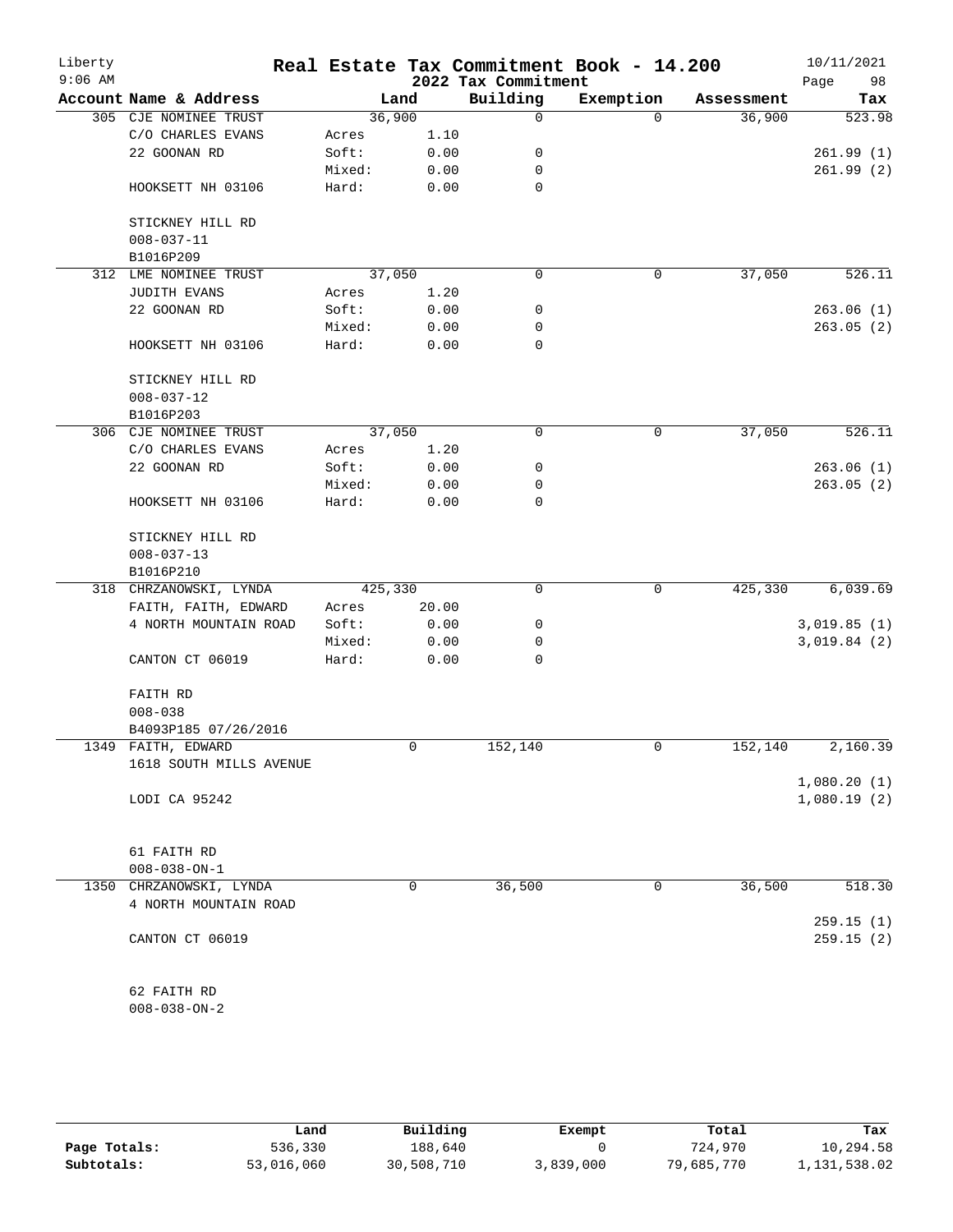| Liberty      |                                                          |                 |               |                                 | Real Estate Tax Commitment Book - 14.200 |            | 10/11/2021        |
|--------------|----------------------------------------------------------|-----------------|---------------|---------------------------------|------------------------------------------|------------|-------------------|
| $9:06$ AM    | Account Name & Address                                   |                 | Land          | 2022 Tax Commitment<br>Building | Exemption                                | Assessment | Page<br>99<br>Tax |
|              | 512 Beckley, Matthew R                                   |                 | 351,240       | 36,820                          | $\Omega$                                 | 388,060    | 5,510.45          |
|              | Beckley, Danicka E<br>12522 Timberglen                   | Acres<br>Soft:  | 13.40<br>0.00 | 0                               |                                          |            | 2,755.23(1)       |
|              | Terrace                                                  | Mixed:          | 0.00          | 0                               |                                          |            | 2,755.22(2)       |
|              | Colorado Springs CO<br>80921                             | Hard:           | 0.00          | $\Omega$                        |                                          |            |                   |
|              | KIRBY ISLAND<br>$008 - 039$                              |                 |               |                                 |                                          |            |                   |
|              | B4221P160 11/10/2017                                     |                 |               |                                 |                                          |            |                   |
|              | 740 PAINE, MATHEW D                                      |                 | 27,000        | 2,500                           | $\mathbf 0$                              | 29,500     | 418.90            |
|              | 128 BUCKLEY RD.                                          | Acres           | 5.00          |                                 |                                          |            |                   |
|              |                                                          | Soft:           | 0.00          | 0                               |                                          |            | 209.45(1)         |
|              | SALEM CT 06420                                           | Mixed:<br>Hard: | 0.00<br>0.00  | 0<br>$\mathbf 0$                |                                          |            | 209.45(2)         |
|              | 280 STICKNEY HILL RD<br>$008 - 040$                      |                 |               |                                 |                                          |            |                   |
|              | B1545P274                                                |                 |               |                                 |                                          |            |                   |
|              | 129 BROLIN, LAURA C                                      |                 | 27,930        | 0                               | 0                                        | 27,930     | 396.61            |
|              | 47 LINDEN ST.                                            | Acres           | 5.62          |                                 |                                          |            |                   |
|              |                                                          | Soft:           | 0.00          | 0                               |                                          |            | 198.31(1)         |
|              | WHITMAN MA 02382 2412                                    | Mixed:<br>Hard: | 0.00<br>0.00  | $\mathbf 0$<br>$\mathbf 0$      |                                          |            | 198.30 (2)        |
|              | STICKNEY HILL RD<br>$008 - 041$<br>B1545P273             |                 |               |                                 |                                          |            |                   |
|              | 813 REHMEYER, BARBARA                                    |                 | 36,500        | 43,460                          | 31,000                                   | 48,960     | 695.23            |
|              | 31 ROCKY WAY                                             | Acres<br>Soft:  | 5.00<br>0.00  |                                 | 01 Homestead<br>0 02 Vet                 |            | 347.62(1)         |
|              | LIBERTY ME 04949                                         | Mixed:          | 0.00          | 0                               |                                          |            | 347.61(2)         |
|              |                                                          | Hard:           | 0.00          | 0                               |                                          |            |                   |
|              | 31 ROCKY RD                                              |                 |               |                                 |                                          |            |                   |
|              | $008 - 042$                                              |                 |               |                                 |                                          |            |                   |
| 652          | B814P74<br>COOK MARY J                                   |                 | 32,750        | 7,440                           | 0                                        | 40,190     | 570.70            |
|              | PHILIP T MATTHEWS                                        | Acres           | 2.50          |                                 |                                          |            |                   |
|              | PO BOX 505                                               | Soft:           | 0.00          | 0                               |                                          |            | 285.35 (1)        |
|              |                                                          | Mixed:          | 0.00          | 0                               |                                          |            | 285.35 (2)        |
|              | MILLIS MA 02054                                          | Hard:           | 0.00          | 0                               |                                          |            |                   |
|              | 7 ROCKY RD<br>$008 - 043$                                |                 |               |                                 |                                          |            |                   |
| 330          | B784P602<br>SINGER, ROLAND III                           |                 | 26,330        | $\mathbf 0$                     | $\mathbf 0$                              | 26,330     | 373.89            |
|              | 362 STICKNEY HILL RD                                     | Acres           | 4.55          |                                 |                                          |            |                   |
|              |                                                          | Soft:           | 0.00          | 0                               |                                          |            | 186.95(1)         |
|              | LIBERTY ME 04949                                         | Mixed:          | 0.00          | 0                               |                                          |            | 186.94(2)         |
|              |                                                          | Hard:           | 0.00          | 0                               |                                          |            |                   |
|              | 74 RIDGE SCHOOL RD<br>$008 - 044$<br>B3922P16 12/05/2014 |                 |               |                                 |                                          |            |                   |
|              |                                                          |                 |               |                                 |                                          |            |                   |
|              |                                                          | Land            | Building      |                                 | Exempt                                   | Total      | Tax               |
| Page Totals: |                                                          | 501,750         | 90,220        |                                 | 31,000                                   | 560,970    | 7,965.78          |

**Subtotals:** 53,517,810 30,598,930 3,870,000 80,246,740 1,139,503.80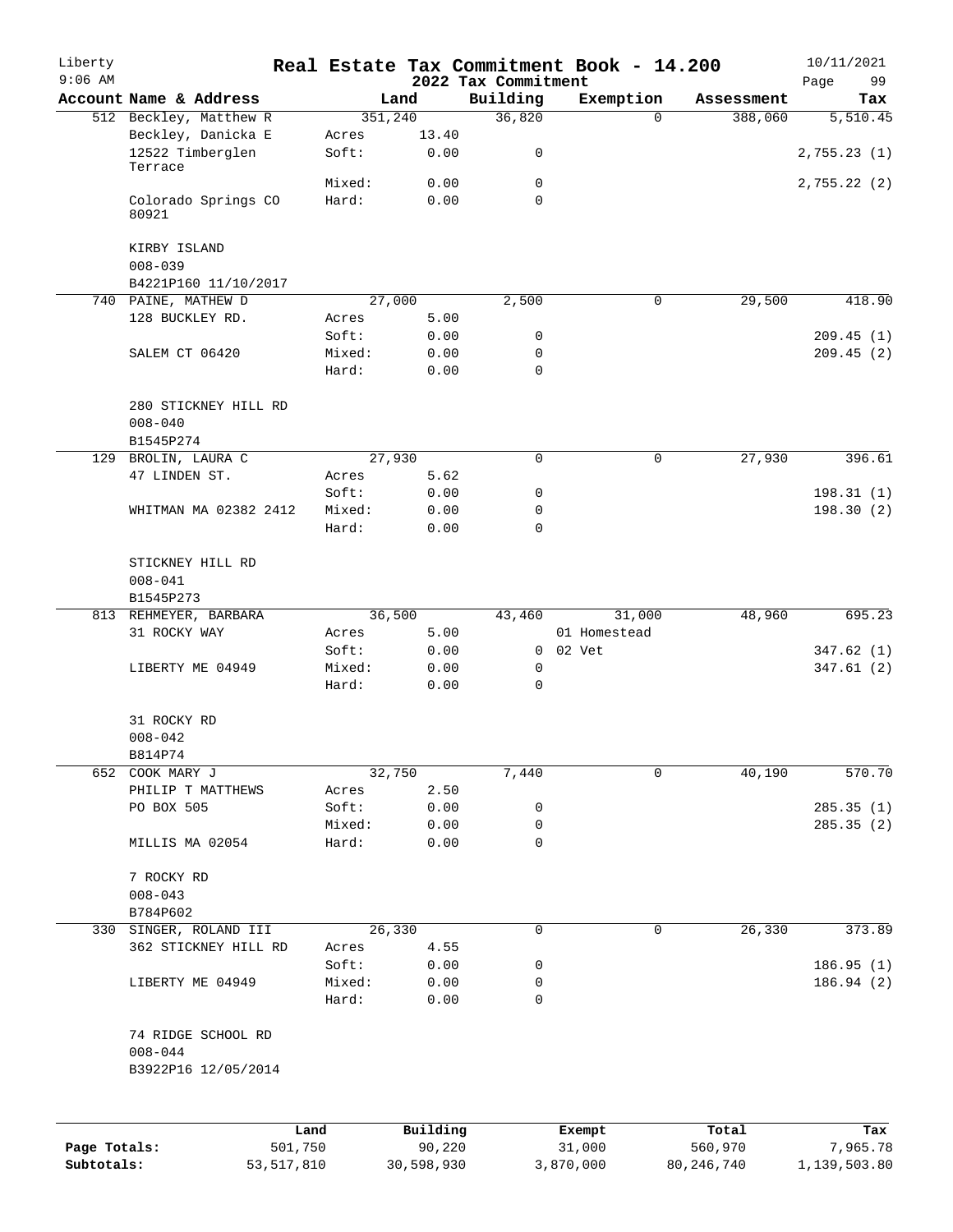| Liberty<br>$9:06$ AM |                                        |                 |              | 2022 Tax Commitment | Real Estate Tax Commitment Book - 14.200 |            | 10/11/2021<br>100 |
|----------------------|----------------------------------------|-----------------|--------------|---------------------|------------------------------------------|------------|-------------------|
|                      | Account Name & Address                 | Land            |              | Building            | Exemption                                | Assessment | Page<br>Tax       |
|                      | 22 ARASZ, RICHARD C                    | 41,120          |              | 214,790             | 25,000                                   | 230,910    | 3,278.92          |
|                      | ARASZ, BARBARA J                       | Acres           | 3.08         |                     | 01 Homestead                             |            |                   |
|                      | 24 RIDGE SCHOOL RD                     | Soft:           | 0.00         | 0                   |                                          |            | 1,639.46(1)       |
|                      |                                        | Mixed:          | 0.00         | 0                   |                                          |            | 1,639.46(2)       |
|                      | LIBERTY ME 04949                       | Hard:           | 0.00         | 0                   |                                          |            |                   |
|                      | 24 RIDGE SCHOOL RD                     |                 |              |                     |                                          |            |                   |
|                      | $008 - 044 - 01$                       |                 |              |                     |                                          |            |                   |
|                      | B3776P165 06/28/2013                   |                 |              |                     |                                          |            |                   |
|                      | 609 KUNESH, SCOTT F                    | 40,780          |              | 217,030             | 0                                        | 257,810    | 3,660.90          |
|                      | KUNESH, NIDA M                         | Acres           | 3.06         |                     |                                          |            |                   |
|                      | 34 RIDGE SCHOOL RD                     | Soft:           | 0.00         | 0                   |                                          |            | 1,830.45(1)       |
|                      |                                        | Mixed:          | 0.00         | 0                   |                                          |            | 1,830.45(2)       |
|                      | LIBERTY ME 04949                       | Hard:           | 0.00         | $\mathbf 0$         |                                          |            |                   |
|                      | 34 RIDGE SCHOOL RD<br>$008 - 044 - 02$ |                 |              |                     |                                          |            |                   |
|                      | B3694P269 09/28/2012                   |                 |              |                     |                                          |            |                   |
|                      | 647 SINGER, ROLAND L III               | 41,610          |              | 68,910              | 0                                        | 110,520    | 1,569.38          |
|                      | 362 STICKNEY HILL RD                   | Acres           | 3.07         |                     |                                          |            |                   |
|                      |                                        | Soft:           | 0.00         | 0                   |                                          |            | 784.69 (1)        |
|                      | LIBERTY ME 04949                       | Mixed:          | 0.00         | 0                   |                                          |            | 784.69 (2)        |
|                      |                                        | Hard:           | 0.00         | 0                   |                                          |            |                   |
|                      | 44 RIDGE SCHOOL RD<br>$008 - 044 - 03$ |                 |              |                     |                                          |            |                   |
|                      | B3389P254 10/29/2009                   |                 |              |                     |                                          |            |                   |
|                      | 168 SINGER, ROLAND                     | 41,060          |              | 128,580             | 25,000                                   | 144,640    | 2,053.89          |
|                      | SINGER, SUSAN LIFE<br>ESTATE           | Acres           | 3.04         |                     | 01 Homestead                             |            |                   |
|                      | 56 RIDGE SCHOOL RD                     | Soft:           | 0.00         | 0                   |                                          |            | 1,026.95(1)       |
|                      |                                        | Mixed:          | 0.00         | 0                   |                                          |            | 1,026.94(2)       |
|                      | LIBERTY ME 04949                       | Hard:           | 0.00         | 0                   |                                          |            |                   |
|                      | 56 RIDGE SCHOOL RD<br>$008 - 044 - 04$ |                 |              |                     |                                          |            |                   |
|                      |                                        |                 |              |                     |                                          |            |                   |
|                      | B3389P255 10/29/2009                   |                 |              |                     |                                          |            |                   |
|                      | 64 BEHERRELL, CARL                     | 24,060          |              | 0                   | 0                                        | 24,060     | 341.65            |
|                      | BEHERRELL, DEBORAH                     | Acres           | 3.04         |                     |                                          |            |                   |
|                      | 4 BROOKSIDE RD                         | Soft:           | 0.00         | 0                   |                                          |            | 170.83(1)         |
|                      | PLAISTOW NH 03865                      | Mixed:<br>Hard: | 0.00<br>0.00 | 0<br>0              |                                          |            | 170.82(2)         |
|                      |                                        |                 |              |                     |                                          |            |                   |
|                      | RIDGE SCHOOL RD<br>$008 - 044 - 05$    |                 |              |                     |                                          |            |                   |
|                      | B1186P211                              |                 |              |                     |                                          |            |                   |
| 1087                 | MUNRO, PAUL                            | 34,010          |              | 178,250             | 25,000                                   | 187,260    | 2,659.09          |
|                      | MUNRO, KATHERYN                        | Acres           | 1.67         |                     | 01 Homestead                             |            |                   |
|                      | 342 STICKNEY HILL RD                   | Soft:           | 0.00         | 0                   |                                          |            | 1,329.55(1)       |
|                      |                                        | Mixed:          | 0.00         | 0                   |                                          |            | 1,329.54(2)       |
|                      | LIBERTY ME 04949                       | Hard:           | 0.00         | 0                   |                                          |            |                   |
|                      | 342 STICKNEY HILL RD                   |                 |              |                     |                                          |            |                   |
|                      | $008 - 044 - 06$<br>B2189P239          |                 |              |                     |                                          |            |                   |
|                      |                                        |                 |              |                     |                                          |            |                   |
|                      |                                        |                 |              |                     |                                          |            |                   |
|                      |                                        |                 |              |                     |                                          |            |                   |

|              | Land       | Building   | Exempt    | Total      | Tax          |
|--------------|------------|------------|-----------|------------|--------------|
| Page Totals: | 222,640    | 807,560    | 75,000    | 955,200    | 13,563.83    |
| Subtotals:   | 53,740,450 | 31,406,490 | 3,945,000 | 81,201,940 | 1,153,067.63 |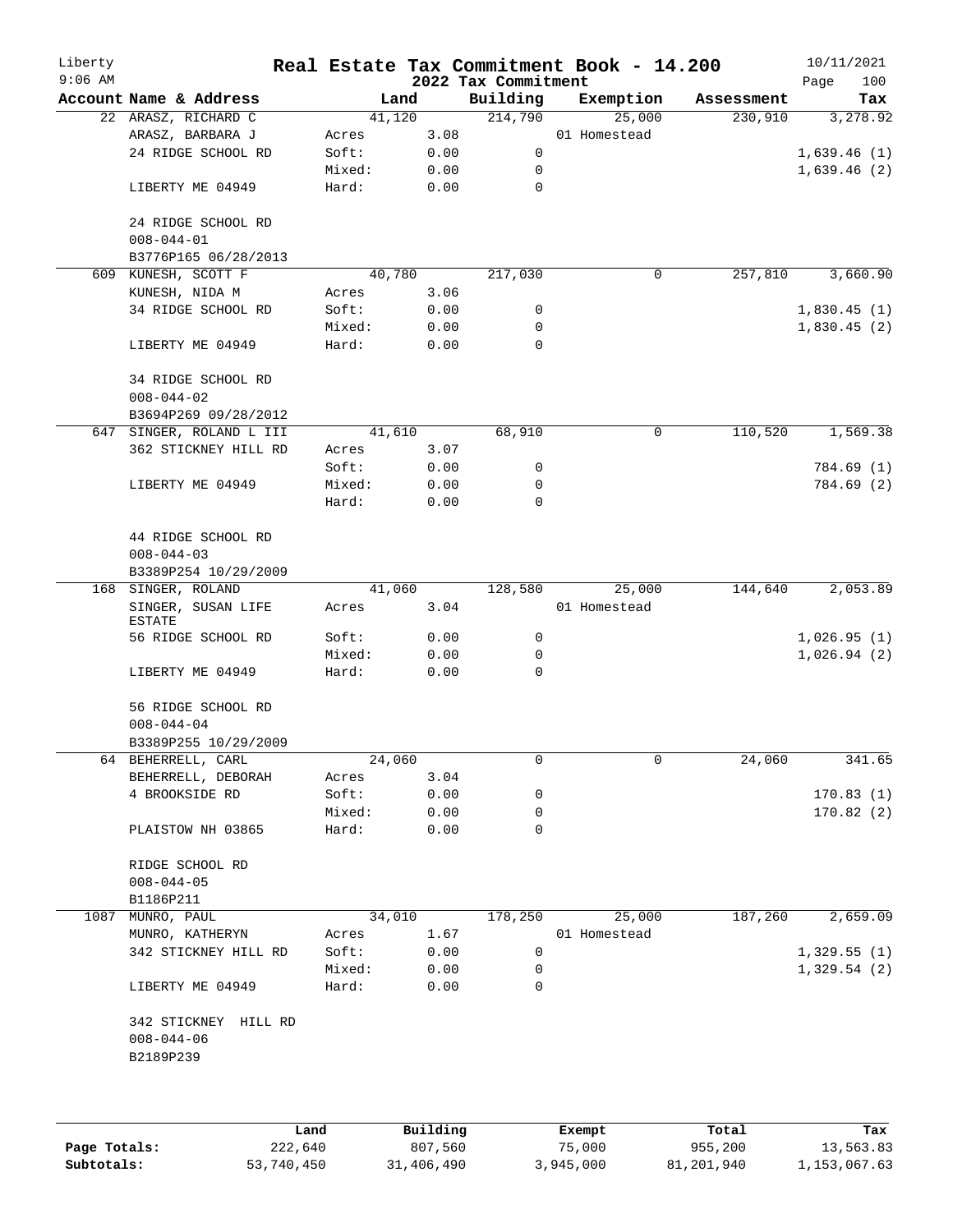| Liberty<br>$9:06$ AM |                               |            |                 |              | 2022 Tax Commitment | Real Estate Tax Commitment Book - 14.200 |            | 10/11/2021<br>101<br>Page |
|----------------------|-------------------------------|------------|-----------------|--------------|---------------------|------------------------------------------|------------|---------------------------|
|                      | Account Name & Address        |            |                 | Land         | Building            | Exemption                                | Assessment | Tax                       |
|                      | 1331 CASH, DENNIS             |            |                 | 41,000       | 0                   | $\Omega$                                 | 41,000     | 582.20                    |
|                      | P.O. BOX 272                  |            | Acres           | 16.00        |                     |                                          |            |                           |
|                      |                               |            | Soft:           | 0.00         | 0                   |                                          |            | 291.10(1)                 |
|                      | LIBERTY ME 04949              |            | Mixed:          | 0.00         | 0                   |                                          |            | 291.10(2)                 |
|                      |                               |            | Hard:           | 0.00         | 0                   |                                          |            |                           |
|                      | RIDGE SCHOOL ROAD             |            |                 |              |                     |                                          |            |                           |
|                      | $008 - 044 - 07$              |            |                 |              |                     |                                          |            |                           |
|                      | B4370P311 05/09/2019          |            |                 |              |                     |                                          |            |                           |
| 605                  | LUONGO, MARY C.,<br>TRUSTEE   |            |                 | 24,750       | 1,070               | 0                                        | 25,820     | 366.64                    |
|                      | LUONGO FAMILY REALTY<br>TRUST |            | Acres           | 1.00         |                     |                                          |            |                           |
|                      | 20 NEAL STREET                |            | Soft:           | 0.00         | 0                   |                                          |            | 183.32(1)                 |
|                      |                               |            | Mixed:          | 0.00         | 0                   |                                          |            | 183.32(2)                 |
|                      | WALPOLE MA 02081              |            | Hard:           | 0.00         | 0                   |                                          |            |                           |
|                      | 78 RIDGE SCHOOL RD            |            |                 |              |                     |                                          |            |                           |
|                      | $008 - 045$                   |            |                 |              |                     |                                          |            |                           |
|                      | B4362P239 04/08/2019          |            |                 |              |                     |                                          |            |                           |
|                      | 643 MARPLE HEIRS, RAMONA      |            |                 | 59,000       | $\Omega$            | 0                                        | 59,000     | 837.80                    |
|                      | C/O BRICE MARPLE              |            | Acres           | 47.00        |                     |                                          |            |                           |
|                      | 765 HARTLAND TPK              |            | Soft:           | 0.00         | 0                   |                                          |            | 418.90(1)                 |
|                      |                               |            | Mixed:          | 0.00         | 0                   |                                          |            | 418.90(2)                 |
|                      | VERNON CT 06066               |            | Hard:           | 0.00         | $\Omega$            |                                          |            |                           |
|                      | RIDGE SCHOOL RD               |            |                 |              |                     |                                          |            |                           |
|                      | $008 - 046$                   |            |                 |              |                     |                                          |            |                           |
|                      | B1737P122                     |            |                 |              |                     |                                          |            |                           |
|                      | 639 MARPLE, JAMES             |            |                 | 32,000       | 134,540             | 25,000                                   | 141,540    | 2,009.87                  |
|                      | MARPLE, LINDA                 |            | Acres           | 2.00         |                     | 01 Homestead                             |            |                           |
|                      | 22 HIGHLAND DR                |            | Soft:           | 0.00         | 0                   |                                          |            | 1,004.94(1)               |
|                      |                               |            | Mixed:          | 0.00         | 0                   |                                          |            | 1,004.93(2)               |
|                      | LIBERTY ME 04949              |            | Hard:           | 0.00         | 0                   |                                          |            |                           |
|                      | 22 HIGHLAND DR                |            |                 |              |                     |                                          |            |                           |
|                      | $008 - 046 - 01$              |            |                 |              |                     |                                          |            |                           |
|                      | B3732P75 02/04/2013           |            |                 |              |                     |                                          |            |                           |
| 739                  | FORTUNATO, JAMES J            |            |                 | 35,070       | 154,050             | 25,000                                   | 164,120    | 2,330.50                  |
|                      | FORTUNATO, MARY J JT          |            | Acres           | 2.38         |                     | 01 Homestead                             |            |                           |
|                      | 90 Ridge School Rd            |            | Soft:           | 0.00         | 0                   |                                          |            | 1, 165.25(1)              |
|                      |                               |            | Mixed:          | 0.00         | 0                   |                                          |            | 1, 165.25(2)              |
|                      | Liberty ME 04949              |            | Hard:           | 0.00         | 0                   |                                          |            |                           |
|                      | 90 RIDGE SCHOOL RD            |            |                 |              |                     |                                          |            |                           |
|                      | $008 - 046 - 02$              |            |                 |              |                     |                                          |            |                           |
|                      | B4399P98 07/30/2019           |            |                 |              |                     |                                          |            |                           |
|                      | 632 MARPLE, BRICE             |            |                 | 44,430       | 13,050              | 0                                        | 57,480     | 816.22                    |
|                      | SANDRA COUSINS                |            | Acres           | 8.62         |                     |                                          |            |                           |
|                      | 592 NECK RD                   |            | Soft:           | 0.00         | 0                   |                                          |            | 408.11(1)                 |
|                      | CHINA ME 04358                |            | Mixed:<br>Hard: | 0.00<br>0.00 | 0<br>0              |                                          |            | 408.11 (2)                |
|                      | 118 RIDGE SCHOOL RD           |            |                 |              |                     |                                          |            |                           |
|                      | $008 - 046 - 03$              |            |                 |              |                     |                                          |            |                           |
|                      | B1914P258                     |            |                 |              |                     |                                          |            |                           |
|                      |                               |            |                 |              |                     |                                          |            |                           |
|                      |                               | Land       |                 | Building     |                     | Exempt                                   | Total      | Tax                       |
| Page Totals:         |                               | 236,250    |                 | 302,710      |                     | 50,000                                   | 488,960    | 6,943.23                  |
| Subtotals:           |                               | 53,976,700 |                 | 31,709,200   |                     | 3,995,000                                | 81,690,900 | 1,160,010.86              |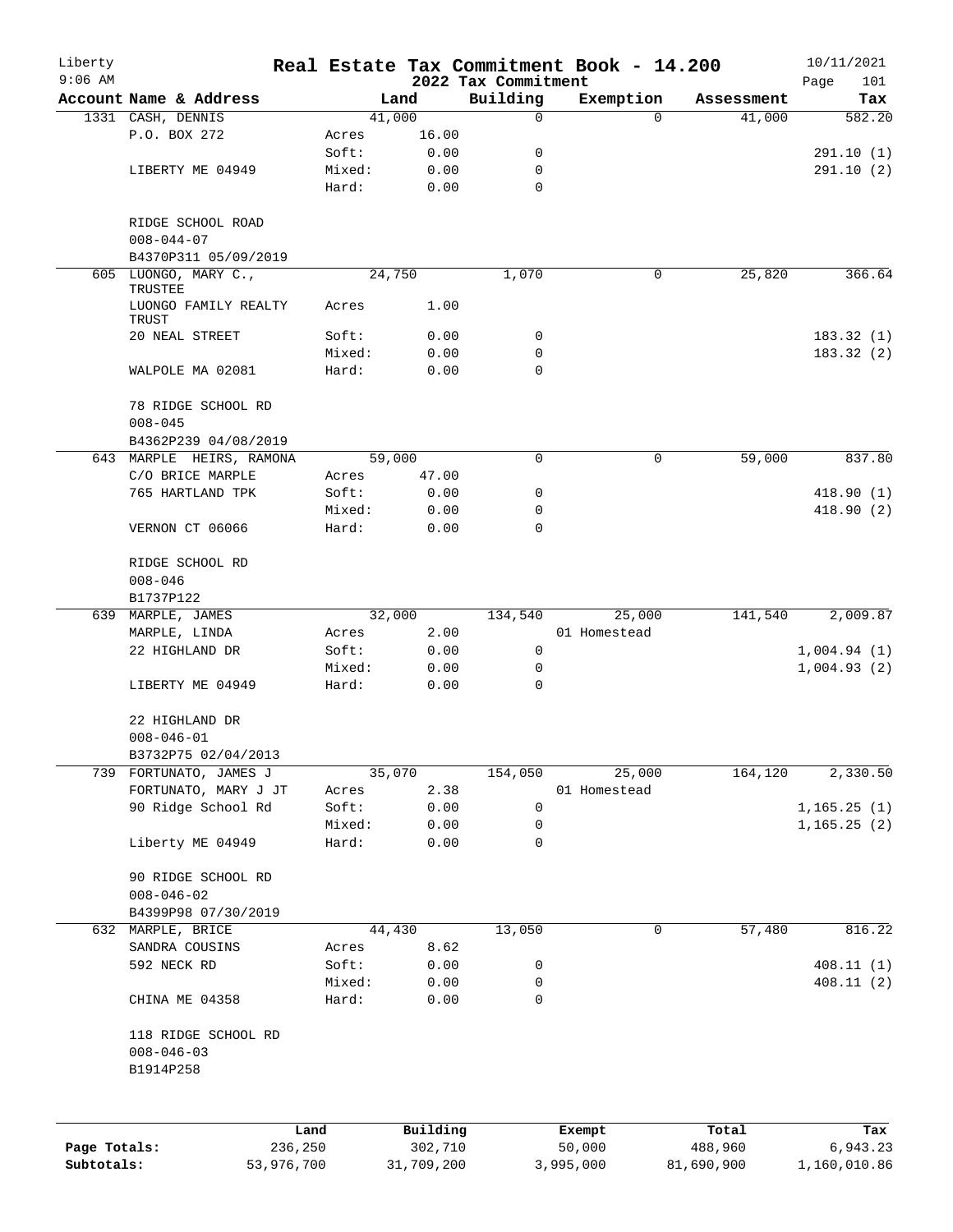| Liberty<br>$9:06$ AM |                         |        |      | 2022 Tax Commitment | Real Estate Tax Commitment Book - 14.200 |            | 10/11/2021<br>102<br>Page |
|----------------------|-------------------------|--------|------|---------------------|------------------------------------------|------------|---------------------------|
|                      | Account Name & Address  | Land   |      | Building            | Exemption                                | Assessment | Tax                       |
|                      | 584 BALISE, SET         | 35,090 |      | 20,820              | $\Omega$                                 | 55,910     | 793.92                    |
|                      | P.O. BOX 346            | Acres  | 2.39 |                     |                                          |            |                           |
|                      |                         | Soft:  | 0.00 | 0                   |                                          |            | 396.96(1)                 |
|                      | LIBERTY ME 04949        | Mixed: | 0.00 | $\mathbf 0$         |                                          |            | 396.96(2)                 |
|                      |                         | Hard:  | 0.00 | $\mathbf 0$         |                                          |            |                           |
|                      |                         |        |      |                     |                                          |            |                           |
|                      | 115 RIDGE SCHOOL RD     |        |      |                     |                                          |            |                           |
|                      | $008 - 047$             |        |      |                     |                                          |            |                           |
|                      | B4485P51 04/15/2020     | 31,220 |      |                     |                                          | 99,200     | 1,408.64                  |
|                      | 884 SMITH, GEOFFREY O   |        |      | 92,980              | 25,000                                   |            |                           |
|                      | SMITH, SANDRA           | Acres  | 1.48 |                     | 01 Homestead                             |            |                           |
|                      | 131 RIDGE SCHOOL RD     | Soft:  | 0.00 | 0                   |                                          |            | 704.32(1)                 |
|                      |                         | Mixed: | 0.00 | 0                   |                                          |            | 704.32(2)                 |
|                      | LIBERTY ME 04949        | Hard:  | 0.00 | $\mathbf 0$         |                                          |            |                           |
|                      | 131 RIDGE SCHOOL RD     |        |      |                     |                                          |            |                           |
|                      | $008 - 047 - 01$        |        |      |                     |                                          |            |                           |
|                      | B1914P258               |        |      |                     |                                          |            |                           |
| 1242                 | SMITH, GEOFFREY 0       | 31,980 |      | 13,500              | 0                                        | 45,480     | 645.82                    |
|                      | SMITH, SANDRA           | Acres  | 8.32 |                     |                                          |            |                           |
|                      | 131 RIDGE SCHOOL RD     | Soft:  | 0.00 | 0                   |                                          |            | 322.91(1)                 |
|                      |                         | Mixed: | 0.00 | 0                   |                                          |            | 322.91(2)                 |
|                      | LIBERT ME 04949         | Hard:  | 0.00 | $\mathbf 0$         |                                          |            |                           |
|                      | 131 RIDGE SCHOOL RD     |        |      |                     |                                          |            |                           |
|                      | $008 - 047 - 02$        |        |      |                     |                                          |            |                           |
|                      | B1914P258               |        |      |                     |                                          |            |                           |
|                      | 541 LETOURNEAU, WILFRED | 32,000 |      | 23,820              | 25,000                                   | 30,820     | 437.64                    |
|                      | 123 RIDGE SCHOOL ROAD   | Acres  | 2.00 |                     | 01 Homestead                             |            |                           |
|                      |                         |        |      | $\mathsf{O}$        |                                          |            |                           |
|                      |                         | Soft:  | 0.00 |                     |                                          |            | 218.82(1)                 |
|                      | LIBERTY ME 04949        | Mixed: | 0.00 | 0                   |                                          |            | 218.82(2)                 |
|                      |                         | Hard:  | 0.00 | $\Omega$            |                                          |            |                           |
|                      | 123 RIDGE SCHOOL RD     |        |      |                     |                                          |            |                           |
|                      | $008 - 047 - A$         |        |      |                     |                                          |            |                           |
|                      | 594 ALBINO, ARIA        | 33,000 |      | 22,990              | 0                                        | 55,990     | 795.06                    |
|                      | 109 RIDGE SCHOOL RD     | Acres  | 1.00 |                     |                                          |            |                           |
|                      |                         | Soft:  | 0.00 | 0                   |                                          |            | 397.53 (1)                |
|                      | LIBERTY ME 04926        | Mixed: | 0.00 | 0                   |                                          |            | 397.53 (2)                |
|                      |                         | Hard:  | 0.00 | 0                   |                                          |            |                           |
|                      | 109 RIDGE SCHOOL RD     |        |      |                     |                                          |            |                           |
|                      | $008 - 048$             |        |      |                     |                                          |            |                           |
|                      | B2614P342               |        |      |                     |                                          |            |                           |
|                      | 162 BROWN, MEGAN        | 35,630 |      | 83,610              | 0                                        | 119,240    | 1,693.21                  |
|                      | GRINDLE, TYLER          | Acres  | 2.75 |                     |                                          |            |                           |
|                      | 101 RIDGE SCHOOL RD     | Soft:  | 0.00 | 0                   |                                          |            | 846.61 (1)                |
|                      |                         | Mixed: | 0.00 | 0                   |                                          |            | 846.60 (2)                |
|                      | LIBERTY ME 04949        | Hard:  | 0.00 | 0                   |                                          |            |                           |
|                      |                         |        |      |                     |                                          |            |                           |
|                      | 101 RIDGE SCHOOL RD     |        |      |                     |                                          |            |                           |
|                      | $008 - 049$             |        |      |                     |                                          |            |                           |
|                      | B4555P87 10/07/2020     |        |      |                     |                                          |            |                           |

|              | Land         | Building   | Exempt    | Total      | Tax          |
|--------------|--------------|------------|-----------|------------|--------------|
| Page Totals: | 198,920      | 257,720    | 50,000    | 406,640    | 5,774.29     |
| Subtotals:   | 54, 175, 620 | 31,966,920 | 4,045,000 | 82,097,540 | 1,165,785.15 |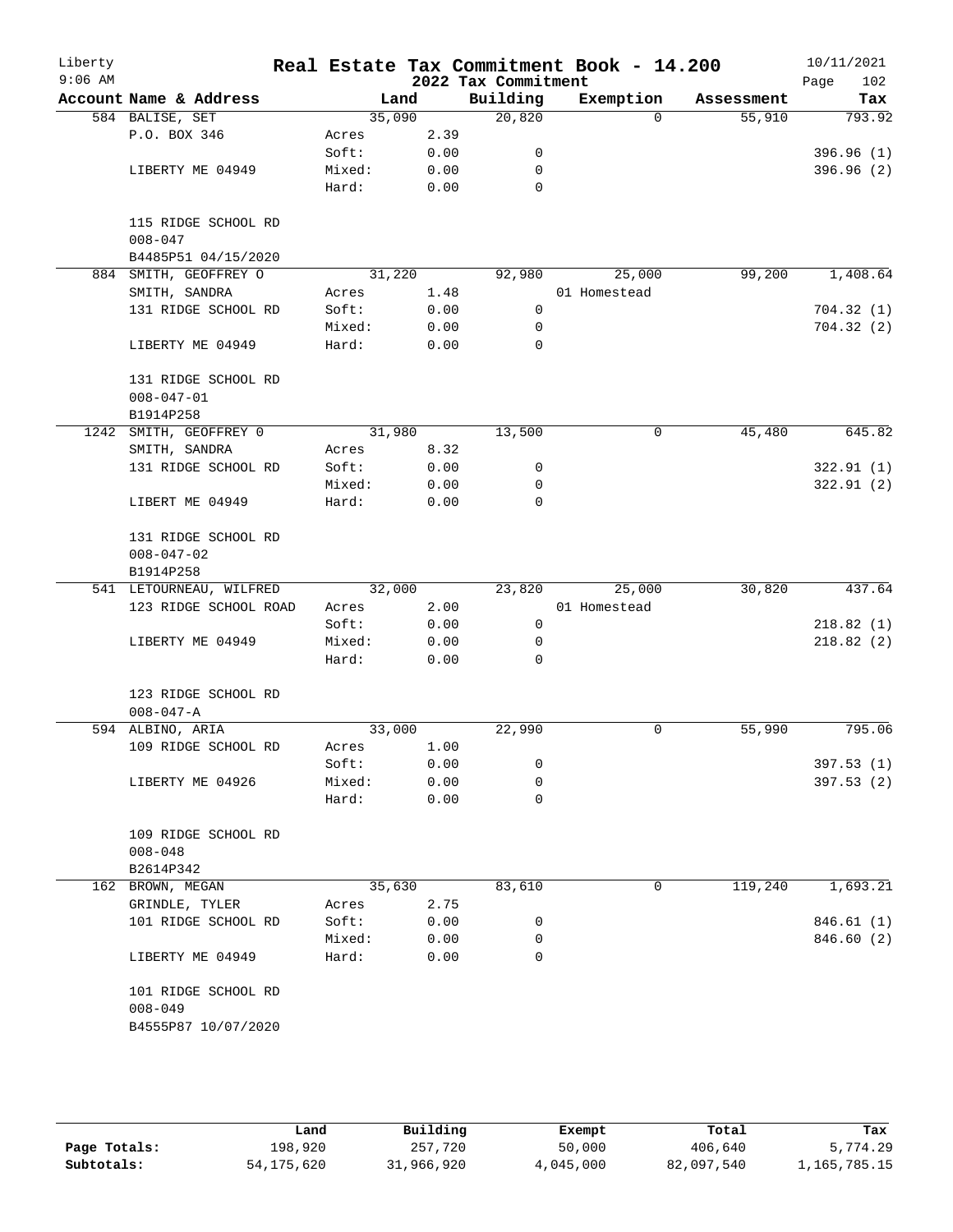| Liberty<br>$9:06$ AM |                                    |        |        | 2022 Tax Commitment                 | Real Estate Tax Commitment Book - 14.200 |            | 10/11/2021<br>103<br>Page |
|----------------------|------------------------------------|--------|--------|-------------------------------------|------------------------------------------|------------|---------------------------|
|                      | Account Name & Address             |        | Land   | Building                            | Exemption                                | Assessment | Tax                       |
|                      | 108 SMITH, RANDALL                 |        | 33,440 | 80,120                              | 25,000                                   | 88,560     | 1,257.55                  |
|                      | SMITH, DIANE                       | Acres  | 1.29   |                                     | 01 Homestead                             |            |                           |
|                      | 91 RIDGE SCHOOL                    | Soft:  | 0.00   | $\mathsf{O}$                        |                                          |            | 628.78 (1)                |
|                      |                                    | Mixed: | 0.00   | 0                                   |                                          |            | 628.77 (2)                |
|                      | LIBERTY ME 04949                   | Hard:  | 0.00   | 0                                   |                                          |            |                           |
|                      | 91 RIDGE SCHOOL RD                 |        |        |                                     |                                          |            |                           |
|                      | $008 - 050$                        |        |        |                                     |                                          |            |                           |
|                      | B2873P322                          |        |        |                                     |                                          |            |                           |
|                      | 78 COLBURN, ERICA                  |        | 48,900 | 65,690                              | 0                                        | 114,590    | 1,627.18                  |
|                      | COLBURN, TIMOTHY A                 | Acres  | 11.90  |                                     |                                          |            |                           |
|                      | 573 BELFAST AUGUSTA RD             | Soft:  | 0.00   | 0                                   |                                          |            | 813.59(1)                 |
|                      |                                    | Mixed: | 0.00   | 0                                   |                                          |            | 813.59(2)                 |
|                      | LIBERTY ME 04949                   | Hard:  | 0.00   | 0                                   |                                          |            |                           |
|                      | 83 RIDGE SCHOOL RD                 |        |        |                                     |                                          |            |                           |
|                      | $008 - 052, 51, 53B$               |        |        |                                     |                                          |            |                           |
|                      | B4577P204 11/25/2020               |        |        |                                     |                                          |            |                           |
| 970                  | Tiefert, Kenneth W. &<br>Dawn R.   |        | 72,790 | 2,670                               | 0                                        | 75,460     | 1,071.53                  |
|                      | Owens, Elizabeth K                 | Acres  | 79.58  |                                     |                                          |            |                           |
|                      | 470 BEAR AV S                      | Soft:  | 0.00   | 0                                   |                                          |            | 535.77 (1)                |
|                      |                                    | Mixed: | 0.00   | 0                                   |                                          |            | 535.76(2)                 |
|                      | VADNAIS HTS MN 55127               | Hard:  | 0.00   | $\Omega$                            |                                          |            |                           |
|                      | KAGER MOUNTAIN RD<br>$008 - 053$   |        |        |                                     |                                          |            |                           |
|                      | B4217P283 10/23/2017               |        |        |                                     |                                          |            |                           |
|                      | 833 WIGGINS, DAVID                 |        | 36,440 | 124,980                             | 25,000                                   | 136,420    | 1,937.16                  |
|                      | 79 RIDGE SCHOOL RD                 | Acres  | 3.29   |                                     | 01 Homestead                             |            |                           |
|                      |                                    | Soft:  | 0.00   | 0                                   |                                          |            | 968.58(1)                 |
|                      | LIBERTY ME 04949                   | Mixed: | 0.00   | 0                                   |                                          |            | 968.58(2)                 |
|                      |                                    | Hard:  | 0.00   | 0                                   |                                          |            |                           |
|                      | 79 RIDGE SCHOOL RD                 |        |        |                                     |                                          |            |                           |
|                      | $008 - 053 - A$                    |        |        |                                     |                                          |            |                           |
|                      | B3863P59 05/20/2014                |        |        |                                     |                                          |            |                           |
|                      | 337 BAKER, JAMES                   |        | 59,400 | 254,330                             | 25,000                                   | 288,730    | 4,099.97                  |
|                      | PO BOX 25                          | Acres  | 15.40  |                                     | 01 Homestead                             |            |                           |
|                      |                                    | Soft:  | 0.00   | 0                                   |                                          |            | 2,049.99(1)               |
|                      | LIBERTY ME 07949                   | Mixed: | 0.00   | 0                                   |                                          |            | 2,049.98(2)               |
|                      |                                    | Hard:  | 0.00   | 0                                   |                                          |            |                           |
|                      | 35 RIDGE SCHOOL RD<br>$008 - 054$  |        |        |                                     |                                          |            |                           |
|                      | B3914P324 10/22/2014               |        |        |                                     |                                          |            |                           |
|                      | 1161 FORBUSH, JAMES MICHAEL        |        | 27,890 | $\Omega$                            | 0                                        | 27,890     | 396.04                    |
|                      | 16 LITTLE POND RD                  | Acres  | 5.59   |                                     |                                          |            |                           |
|                      |                                    | Soft:  | 0.00   | 0                                   |                                          |            | 198.02(1)                 |
|                      | NORTHBOROUGH MA 01532              | Mixed: | 0.00   | 0                                   |                                          |            | 198.02(2)                 |
|                      |                                    | Hard:  | 0.00   | 0                                   |                                          |            |                           |
|                      |                                    |        |        | Noella Forbush reserves Life Estate |                                          |            |                           |
|                      | RIDGE SCHOOL RD<br>$008 - 054 - A$ |        |        |                                     |                                          |            |                           |
|                      | B4564P122 10/29/2020               |        |        |                                     |                                          |            |                           |
|                      |                                    |        |        |                                     |                                          |            |                           |
|                      |                                    |        |        |                                     |                                          |            |                           |

|              | Land         | Building   | Exempt    | Total      | Tax          |
|--------------|--------------|------------|-----------|------------|--------------|
| Page Totals: | 278,860      | 527,790    | 75,000    | 731,650    | 10,389.43    |
| Subtotals:   | 54, 454, 480 | 32,494,710 | 4,120,000 | 82,829,190 | 1,176,174.58 |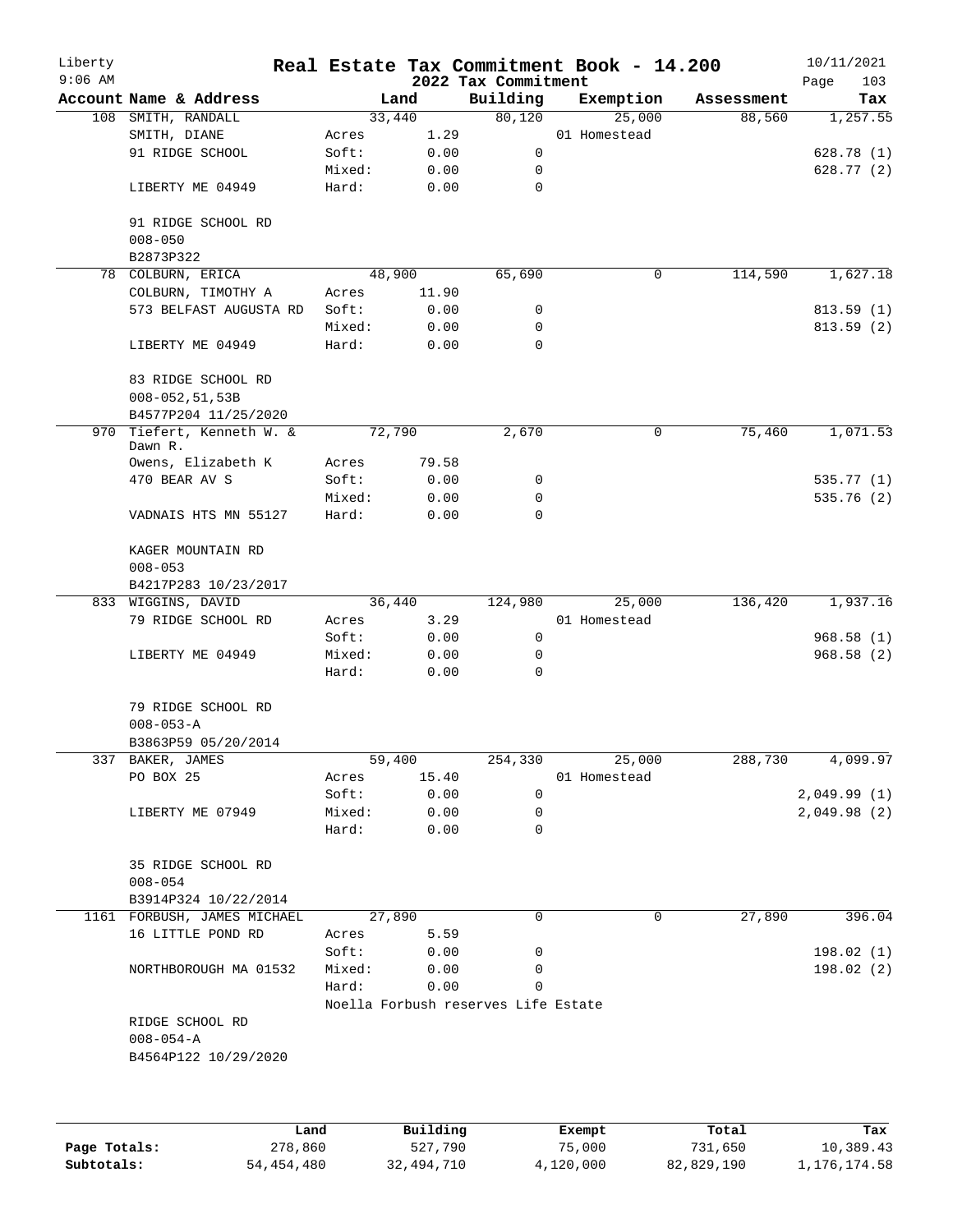| Liberty<br>$9:06$ AM |                                                                                                     |                 |              | 2022 Tax Commitment | Real Estate Tax Commitment Book - 14.200 |            | 10/11/2021<br>104<br>Page |
|----------------------|-----------------------------------------------------------------------------------------------------|-----------------|--------------|---------------------|------------------------------------------|------------|---------------------------|
|                      | Account Name & Address                                                                              |                 | Land         | Building            | Exemption                                | Assessment | Tax                       |
|                      | 796 SANDNER, JEFFREY R                                                                              |                 | 57,000       | 14,090              | $\Omega$                                 | 71,090     | 1,009.48                  |
|                      | BRENDA JEAN SANDNER                                                                                 | Acres           | 20.00        |                     |                                          |            |                           |
|                      | 6 MECHANICS WAY                                                                                     | Soft:           | 0.00         | 0                   |                                          |            | 504.74(1)                 |
|                      |                                                                                                     | Mixed:          | 0.00         | 0                   |                                          |            | 504.74(2)                 |
|                      | NEWCASTLE ME 04553                                                                                  | Hard:           | 0.00         | 0                   |                                          |            |                           |
|                      | 193 MARSHALL SHORE RD<br>$008 - 055$                                                                |                 |              |                     |                                          |            |                           |
|                      | B908P14                                                                                             |                 |              |                     |                                          |            |                           |
|                      | 641 MARPLE, JAMES H                                                                                 |                 |              |                     | $\mathsf{O}$                             | 39,220     | 556.92                    |
|                      | 8809 CAPRICORN WAY                                                                                  |                 | 34,500       | 4,720               |                                          |            |                           |
|                      |                                                                                                     | Acres           | 10.00        |                     |                                          |            |                           |
|                      |                                                                                                     | Soft:           | 0.00         | 0                   |                                          |            | 278.46(1)                 |
|                      | SAN DIEGO ME 92126                                                                                  | Mixed:<br>Hard: | 0.00<br>0.00 | 0<br>0              |                                          |            | 278.46(2)                 |
|                      | MARSHALL SHORE RD<br>$008 - 056$                                                                    |                 |              |                     |                                          |            |                           |
|                      | B3827P7 12/10/2013 B3827P5 12/10/2013 B938P191<br>10/22/1987 B915P94 08/22/1986 B828P123 08/16/1984 |                 |              |                     |                                          |            |                           |
|                      | 640 MARPLE, MARY BETH                                                                               |                 | 22,500       | 0                   | 0                                        | 22,500     | 319.50                    |
|                      | 8809 CAPRICORN WAY                                                                                  | Acres           | 2.00         |                     |                                          |            |                           |
|                      |                                                                                                     | Soft:           | 0.00         | 0                   |                                          |            | 159.75(1)                 |
|                      | SAN DIEGO ME 92126                                                                                  | Mixed:          | 0.00         | 0                   |                                          |            | 159.75(2)                 |
|                      |                                                                                                     | Hard:           | 0.00         | $\Omega$            |                                          |            |                           |
|                      | MARSHALL SHORE RD<br>$008 - 056 - 01$                                                               |                 |              |                     |                                          |            |                           |
|                      | B1031P120 05/13/1988                                                                                |                 |              |                     |                                          |            |                           |
| 109                  | SMITH, STACI L                                                                                      |                 | 23,340       | 8,250               | $\mathsf{O}$                             | 31,590     | 448.58                    |
|                      | 3 MELISSA LN                                                                                        | Acres           | 0.50         |                     |                                          |            |                           |
|                      |                                                                                                     | Soft:           | 0.00         | 0                   |                                          |            | 224.29(1)                 |
|                      | LIBERTY ME 04949                                                                                    | Mixed:          | 0.00         | 0                   |                                          |            | 224.29(2)                 |
|                      |                                                                                                     | Hard:           | 0.00         | 0                   |                                          |            |                           |
|                      | 109 MARSHALL SHORE RD<br>$008 - 056 - 02$                                                           |                 |              |                     |                                          |            |                           |
|                      | B4621P230 03/16/2021                                                                                |                 |              |                     |                                          |            |                           |
|                      | 1205 MARPLE, MARY BETH                                                                              |                 | 21,000       | 0                   | 0                                        | 21,000     | 298.20                    |
|                      | 8809 CAPRICORN WAY                                                                                  | Acres           | 1.00         |                     |                                          |            |                           |
|                      |                                                                                                     | Soft:           | 0.00         | 0                   |                                          |            | 149.10(1)                 |
|                      | SAN DIEGO ME 92126                                                                                  | Mixed:          | 0.00         | 0                   |                                          |            | 149.10(2)                 |
|                      |                                                                                                     | Hard:           | 0.00         | 0                   |                                          |            |                           |
|                      | MARSHALL SHORE RD<br>$008 - 056 - 03$                                                               |                 |              |                     |                                          |            |                           |
|                      | B992P317 12/22/1987                                                                                 |                 |              |                     |                                          |            |                           |
|                      | 1206 MARPLE, THOMAS E                                                                               |                 | 21,000       | 0                   | 0                                        | 21,000     | 298.20                    |
|                      | 765 HARTFORD TPK.                                                                                   | Acres           | 1.00         |                     |                                          |            |                           |
|                      |                                                                                                     | Soft:           | 0.00         | 0                   |                                          |            | 149.10(1)                 |
|                      | VERNON CT 06066                                                                                     | Mixed:          | 0.00         | 0                   |                                          |            | 149.10(2)                 |
|                      |                                                                                                     | Hard:           | 0.00         | 0                   |                                          |            |                           |
|                      | MARSHALL SHORE RD<br>$008 - 056 - 04$                                                               |                 |              |                     |                                          |            |                           |
|                      | B3827P5 11/13/2013                                                                                  |                 |              |                     |                                          |            |                           |
|                      |                                                                                                     |                 |              |                     |                                          |            |                           |
|                      |                                                                                                     |                 |              |                     |                                          |            |                           |

|              | Land       | Building   | Exempt    | Total      | Tax          |
|--------------|------------|------------|-----------|------------|--------------|
| Page Totals: | 179,340    | 27,060     |           | 206,400    | 2,930.88     |
| Subtotals:   | 54,633,820 | 32,521,770 | 4,120,000 | 83,035,590 | 1,179,105.46 |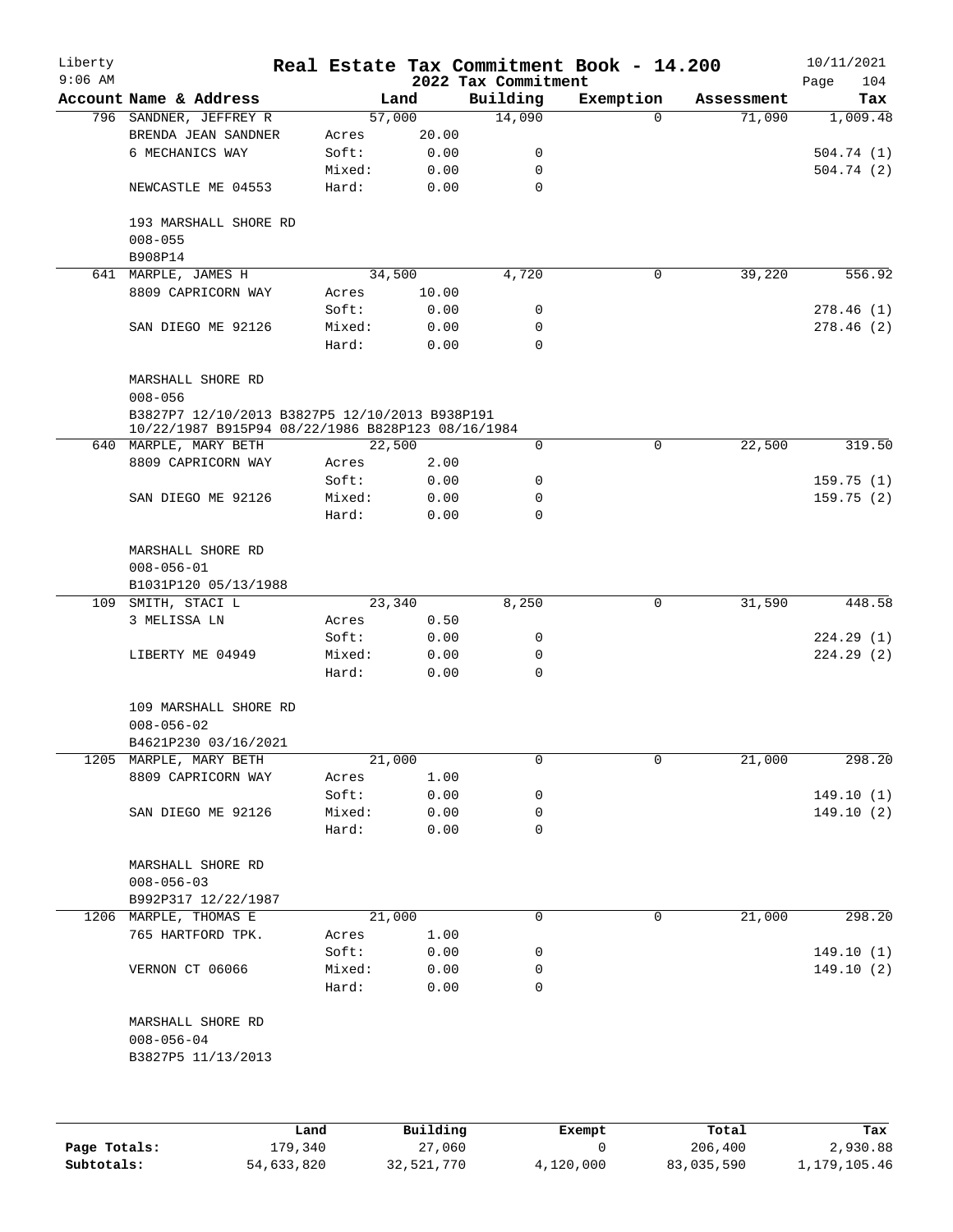| Liberty      |                                               |                 |              |                                 | Real Estate Tax Commitment Book - 14.200 |                      | 10/11/2021         |
|--------------|-----------------------------------------------|-----------------|--------------|---------------------------------|------------------------------------------|----------------------|--------------------|
| $9:06$ AM    | Account Name & Address                        |                 | Land         | 2022 Tax Commitment<br>Building | Exemption                                |                      | Page<br>105<br>Tax |
|              | 1207 MANCINI, CARRIE                          |                 | 21,000       | 0                               | $\Omega$                                 | Assessment<br>21,000 | 298.20             |
|              | 8 At Ease Way                                 | Acres           | 1.00         |                                 |                                          |                      |                    |
|              |                                               | Soft:           | 0.00         | 0                               |                                          |                      | 149.10(1)          |
|              | Liberty ME 04949                              | Mixed:          | 0.00         | $\mathbf 0$                     |                                          |                      | 149.10(2)          |
|              |                                               | Hard:           | 0.00         | $\mathbf 0$                     |                                          |                      |                    |
|              |                                               |                 |              |                                 |                                          |                      |                    |
|              | 8 AT EASE WAY                                 |                 |              |                                 |                                          |                      |                    |
|              | $008 - 056 - 05$                              |                 |              |                                 |                                          |                      |                    |
|              | B3827P3 11/13/2013                            |                 |              |                                 |                                          |                      |                    |
| 1208         | MARPLE, JAMES W                               |                 | 21,000       | 0                               | 0                                        | 21,000               | 298.20             |
|              | 22 HIGHLAND DR                                | Acres           | 1.00         |                                 |                                          |                      |                    |
|              |                                               | Soft:           | 0.00         | 0                               |                                          |                      | 149.10(1)          |
|              | LIBERTY ME 04949                              | Mixed:          | 0.00         | 0                               |                                          |                      | 149.10(2)          |
|              |                                               | Hard:           | 0.00         | $\Omega$                        |                                          |                      |                    |
|              | MARSHALL SHORE RD<br>$008 - 056 - 06$         |                 |              |                                 |                                          |                      |                    |
|              | B3827P7<br>Janice R. Jewett                   |                 |              |                                 |                                          |                      | 4,869.18           |
| 478          | Irrevocable Trust                             |                 | 165,230      | 202,670                         | 25,000                                   | 342,900              |                    |
|              | 140 Kager Mountain Road Acres                 |                 | 225.14       |                                 | 01 Homestead                             |                      |                    |
|              |                                               | Soft:           | 0.00         | 0                               |                                          |                      | 2,434.59(1)        |
|              | LIBERTY ME 04949                              | Mixed:          | 0.00         | 0                               |                                          |                      | 2,434.59(2)        |
|              |                                               | Hard:           | 0.00         | $\Omega$                        |                                          |                      |                    |
|              | 37 PONDEROSA PL<br>$008 - 057$                |                 |              |                                 |                                          |                      |                    |
|              | B705P113                                      |                 |              |                                 |                                          |                      |                    |
| 471          | JEWETT, DUANE &<br>KIMBERLY TRUSTEE           |                 | 43,100       | 223,760                         | 25,000                                   | 241,860              | 3,434.41           |
|              | JEWETT LIVING TRUST                           | Acres           | $9.40\,$     |                                 | 01 Homestead                             |                      |                    |
|              | 140 Kager Mountain Road                       | Soft:           | 0.00         | 0                               |                                          |                      | 1,717.21(1)        |
|              |                                               | Mixed:          | 0.00         | 0                               |                                          |                      | 1,717.20(2)        |
|              | LIBERTY ME 04949                              | Hard:           | 0.00         | 0                               |                                          |                      |                    |
|              | 140 KAGER MOUNTAIN RD<br>$008 - 057 - A$      |                 |              |                                 |                                          |                      |                    |
|              | B4302P1 08/30/2018                            |                 |              |                                 |                                          |                      |                    |
|              | 468 LEIDENFROST, CAMILLA B                    |                 | 38,890       | 123,040                         | 0                                        | 161,930              | 2,299.41           |
|              | P.O. Box 983                                  | Acres           | 6.59         |                                 |                                          |                      |                    |
|              |                                               | Soft:           | 0.00         | 0                               |                                          |                      | 1, 149.71(1)       |
|              | Rockport ME 04856                             | Mixed:<br>Hard: | 0.00<br>0.00 | 0<br>0                          |                                          |                      | 1,149.70(2)        |
|              | 118 KAGER MOUNTAIN RD                         |                 |              |                                 |                                          |                      |                    |
|              | $008 - 057 - C$                               |                 |              |                                 |                                          |                      |                    |
|              | B3427P61 03/16/2010 B3427P59 03/16/2010       |                 |              |                                 |                                          |                      |                    |
|              | 869 SHERMAN, DOUGLAS                          |                 | 51,000       | 0                               | 0                                        | 51,000               | 724.20             |
|              | 12 MARSHALL SHORE ROAD                        | Acres           | 31.00        |                                 |                                          |                      |                    |
|              |                                               | Soft:           | 0.00         | 0                               |                                          |                      | 362.10(1)          |
|              | LIBERTY ME 04949                              | Mixed:          | 0.00         | 0                               |                                          |                      | 362.10(2)          |
|              |                                               | Hard:           | 0.00         | 0                               |                                          |                      |                    |
|              | MARSHALL SHORE RD<br>$008 - 058$<br>B1522P100 |                 |              |                                 |                                          |                      |                    |
|              |                                               |                 |              |                                 |                                          |                      |                    |
|              |                                               | Land            | Building     |                                 | Exempt                                   | Total                | Tax                |
| Page Totals: | 340,220                                       |                 | 549,470      |                                 | 50,000                                   | 839,690              | 11,923.60          |

**Subtotals:** 54,974,040 33,071,240 4,170,000 83,875,280 1,191,029.06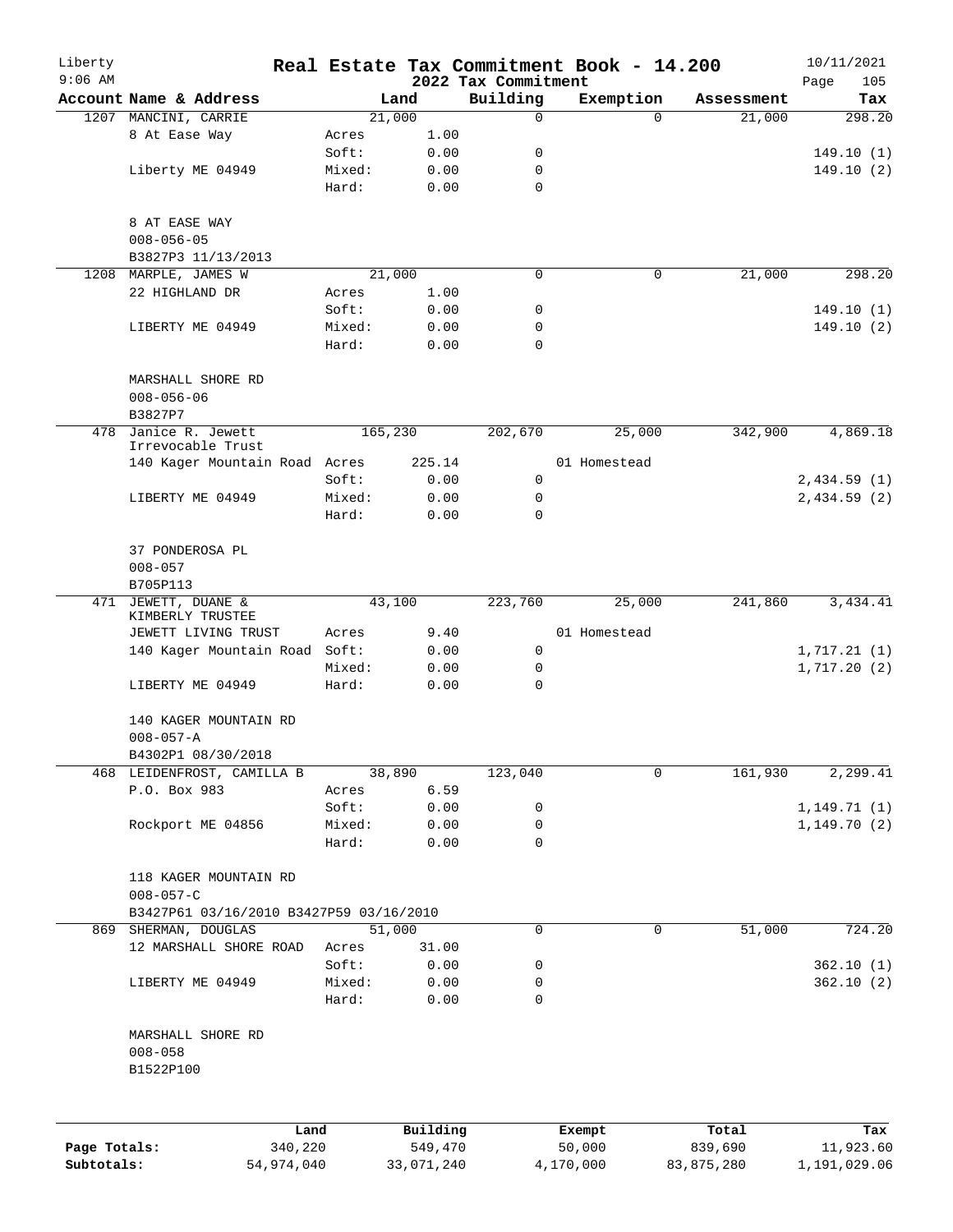| Liberty<br>$9:06$ AM |                                                |                 |                | 2022 Tax Commitment | Real Estate Tax Commitment Book - 14.200 |            | 10/11/2021<br>Page<br>106 |
|----------------------|------------------------------------------------|-----------------|----------------|---------------------|------------------------------------------|------------|---------------------------|
|                      | Account Name & Address                         |                 | Land           | Building            | Exemption                                | Assessment | Tax                       |
|                      | 1108 SHERMAN, DOUGLAS<br>FAIRPOINT NEW ENGLAND | Acres           | 10,500<br>0.25 | $\mathbf 0$         | $\Omega$                                 | 10,500     | 149.10                    |
|                      | PARCEL                                         |                 |                |                     |                                          |            |                           |
|                      | 908 W. Frontview St.                           | Soft:           | 0.00           | 0                   |                                          |            | 74.55(1)                  |
|                      |                                                | Mixed:          | 0.00           | 0                   |                                          |            | 74.55(2)                  |
|                      | Dodge City KS 67801<br>2233                    | Hard:           | 0.00           | $\mathbf 0$         |                                          |            |                           |
|                      | MARSHALL SHORE RD<br>$008 - 058 - A$           |                 |                |                     |                                          |            |                           |
| 521                  | MAC'S CONVENIENCE                              |                 | 89,000         | 805,970             | 0                                        | 894,970    | 12,708.57                 |
|                      | STORES LLC                                     |                 |                |                     |                                          |            |                           |
|                      | DBA CIRCLE K #7124                             | Acres           | 3.00           |                     |                                          |            |                           |
|                      | 935 E TALLMADGE AVE                            | Soft:           | 0.00           | 0                   |                                          |            | 6,354.29(1)               |
|                      |                                                | Mixed:          | 0.00           | 0                   |                                          |            | 6,354.28(2)               |
|                      | AKRON OH 44310                                 | Hard:           | 0.00           | $\Omega$            |                                          |            |                           |
|                      | 498 BELFAST AUGUSTA RD<br>$008 - 059$          |                 |                |                     |                                          |            |                           |
|                      | B3961P81 05/20/2015                            |                 |                |                     |                                          |            |                           |
|                      | 71 BENNER, VICKI L                             |                 | 44,200         | 106,680             | 0                                        | 150,880    | 2,142.50                  |
|                      | 516 Belfast Augusta Rd                         | Acres           | 6.59           |                     |                                          |            |                           |
|                      |                                                | Soft:           | 0.00           | 0                   |                                          |            | 1,071.25(1)               |
|                      | Liberty ME 04949                               | Mixed:          | 0.00           | 0                   |                                          |            | 1,071.25(2)               |
|                      |                                                | Hard:           | 0.00           | 0                   |                                          |            |                           |
|                      | 516 BELFAST AUGUSTA RD                         |                 |                |                     |                                          |            |                           |
|                      | $008 - 060$                                    |                 |                |                     |                                          |            |                           |
|                      | B2546P104                                      |                 |                |                     |                                          |            |                           |
| 781                  | WEST 207, LLC                                  |                 | 82,500         | 270,310             | 0                                        | 352,810    | 5,009.90                  |
|                      | P O BOX 463                                    | Acres           | 2.00           |                     |                                          |            |                           |
|                      |                                                | Soft:           | 0.00           | 0                   |                                          |            | 2,504.95(1)               |
|                      | WISCASSET ME 04578                             | Mixed:<br>Hard: | 0.00           | 0<br>0              |                                          |            | 2,504.95(2)               |
|                      |                                                |                 | 0.00           |                     |                                          |            |                           |
|                      | 502 510 BELFAST AUGUSTA                        |                 |                |                     |                                          |            |                           |
|                      | $008 - 060 - A$                                |                 |                |                     |                                          |            |                           |
|                      | B4572P297 11/17/2020                           |                 |                |                     |                                          |            |                           |
|                      | 759 BILLINGS, BRENDA M                         |                 | 23,320         | 94,740              | 0                                        | 118,060    | 1,676.45                  |
|                      | P O BOX 325                                    | Acres           | 0.46           |                     |                                          |            |                           |
|                      |                                                | Soft:           | 0.00           | 0                   |                                          |            | 838.23 (1)                |
|                      | NOBLETON FL 34661                              | Mixed:          | 0.00           | 0                   |                                          |            | 838.22 (2)                |
|                      |                                                | Hard:           | 0.00           | $\mathbf 0$         |                                          |            |                           |
|                      | 540 BELFAST AUGUSTA RD<br>$008 - 061$          |                 |                |                     |                                          |            |                           |
|                      | B4493P290 05/15/2020                           |                 |                |                     |                                          |            |                           |
| 480                  | JANICE R JEWETT                                |                 | 33,000         | 74,740              | 0                                        | 107,740    | 1,529.91                  |
|                      | IRREVOCABLE TRUST                              |                 |                |                     |                                          |            |                           |
|                      | 140 KAGER MOUNTAIN RD                          | Acres           | 1.00           |                     |                                          |            |                           |
|                      |                                                | Soft:           | 0.00           | 0                   |                                          |            | 764.96(1)                 |
|                      | LIBERTY ME 04949                               | Mixed:          | 0.00           | 0                   |                                          |            | 764.95(2)                 |
|                      |                                                | Hard:           | 0.00           | $\mathbf 0$         |                                          |            |                           |
|                      | 548 BELFAST AUGUSTA RD                         |                 |                |                     |                                          |            |                           |
|                      | $008 - 062$                                    |                 |                |                     |                                          |            |                           |
|                      | B4070P219 05/16/2016                           |                 |                |                     |                                          |            |                           |
|                      | Land                                           |                 | Building       |                     | Exempt                                   | Total      | Tax                       |
| Page Totals:         | 282,520                                        |                 | 1,352,440      |                     | 0                                        | 1,634,960  | 23, 216. 43               |
| Subtotals:           | 55,256,560                                     |                 | 34, 423, 680   |                     | 4,170,000                                | 85,510,240 | 1, 214, 245.49            |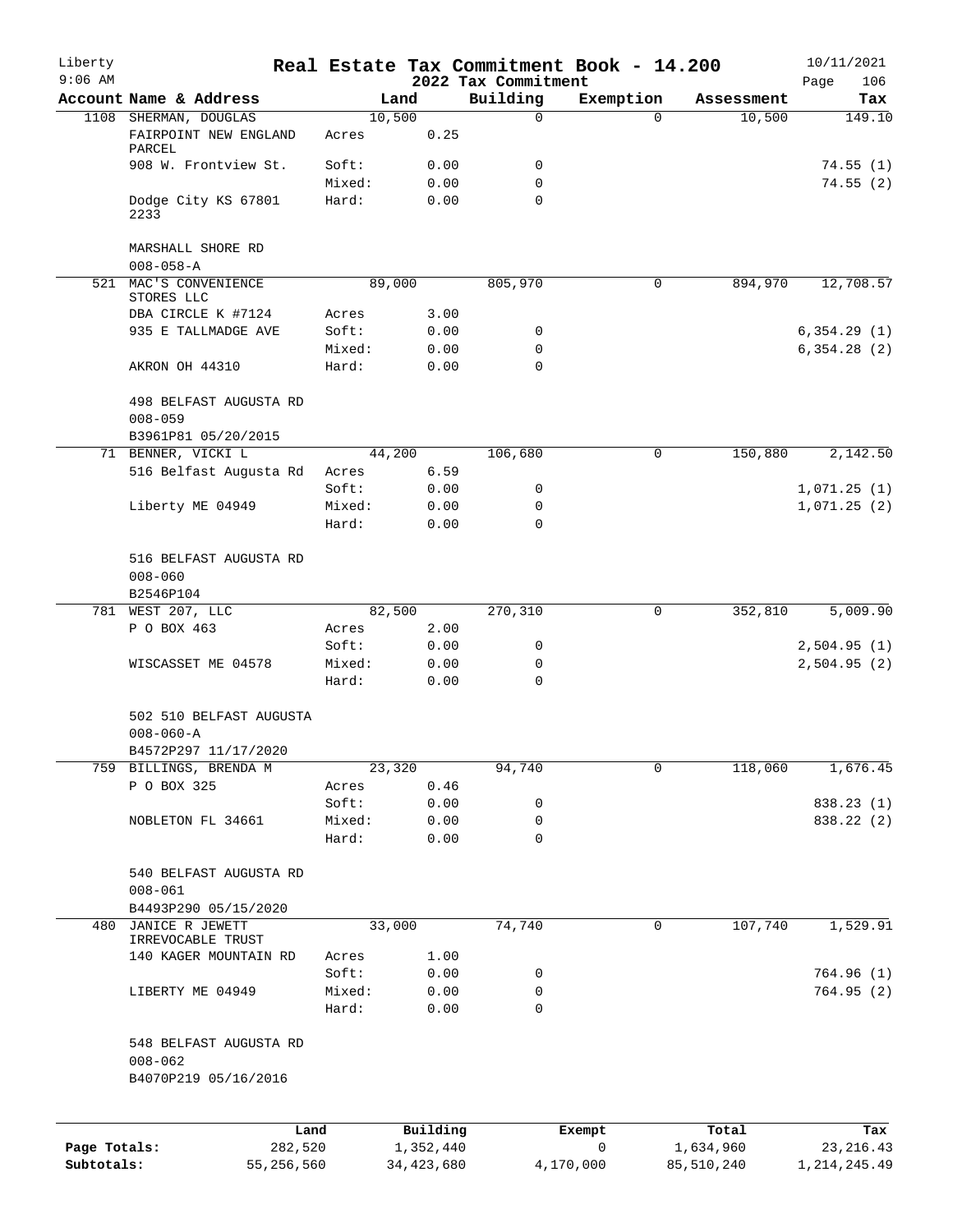| Building<br>Account Name & Address<br>Exemption<br>Land<br>Assessment<br>38,600<br>479<br>JANICE R JEWETT<br>0<br>38,600<br>$\Omega$<br>IRREVOCABLE TRUST<br>140 KAGER MOUNTAIN RD<br>18.74<br>Acres<br>Soft:<br>0.00<br>0<br>274.06(1)<br>274.06(2)<br>LIBERTY ME 04949<br>Mixed:<br>0.00<br>0<br>Hard:<br>0.00<br>$\Omega$<br>KAGER MOUNTAIN ROAD<br>$008 - 064$<br>B2587P100<br>23,620<br>55,250<br>1036 WINCHENBACH, TANYA<br>31,630<br>$\mathbf 0$<br>10 BEECH HILL RD.<br>1.75<br>Acres<br>Soft:<br>0.00<br>0<br>Mixed:<br>0.00<br>0<br>ROCKPORT ME 04856<br>Hard:<br>0.00<br>$\mathbf 0$<br>60 KAGER MOUNTAIN RD<br>$008 - 064 - 01$<br>B954P112<br>27,890<br>JEWETT, DARRELL<br>27,890<br>0<br>0<br>469<br>180 W MAIN ST<br>7.26<br>Acres<br>Soft:<br>0.00<br>0<br>LIBERTY ME 04949<br>Mixed:<br>0.00<br>0<br>Hard:<br>0.00<br>$\Omega$<br>KAGER MTN RD<br>$008 - 064 - 02$<br>B1222P233<br>WHITESIDE-HASKELL,<br>1,139.83<br>1031<br>31,250<br>74,020<br>25,000<br>80,270<br>LINDA A<br>GALLOWAY, DEBORAH L<br>01 Homestead<br>Acres<br>1.50<br>7 BEAR MOUNTAIN ROAD<br>Soft:<br>0.00<br>0<br>Mixed:<br>0.00<br>0<br>LIBERTY ME 04949<br>Hard:<br>0.00<br>$\mathbf 0$<br>7 BEAR MOUNTAIN RD<br>$008 - 065$<br>B4503P315 06/11/2020<br>684 MIKEL, DESIREE<br>41,780<br>25,000<br>102,680<br>1,458.06<br>85,900<br>8.52<br>92 KAGER MOUNTAIN RD<br>01 Homestead<br>Acres<br>0.00<br>$\mathbf 0$<br>Soft:<br>LIBERTY ME 04949<br>Mixed:<br>0.00<br>0<br>Hard:<br>0.00<br>0<br>92 KAGER MOUNTAIN RD<br>$008 - 065 - 01$<br>B4503P326 06/11/2020<br>39,500<br>11,140<br>$\mathsf{O}$<br>50,640<br>1352 GALLOWAY, DEBORAH L<br>7.00<br>6 BEAR MOUNTAIN ROAD<br>Acres<br>Soft:<br>0.00<br>0<br>LIBERTY ME 04949<br>Mixed:<br>0.00<br>0<br>Hard:<br>0<br>0.00<br>6 BEAR MOUNTAIN RD<br>$008 - 065 - 02$<br>B4503P311 06/11/2020<br>Building<br>Land | Liberty<br>$9:06$ AM |  |  | 2022 Tax Commitment | Real Estate Tax Commitment Book - 14.200 |       | 10/11/2021<br>107<br>Page |
|------------------------------------------------------------------------------------------------------------------------------------------------------------------------------------------------------------------------------------------------------------------------------------------------------------------------------------------------------------------------------------------------------------------------------------------------------------------------------------------------------------------------------------------------------------------------------------------------------------------------------------------------------------------------------------------------------------------------------------------------------------------------------------------------------------------------------------------------------------------------------------------------------------------------------------------------------------------------------------------------------------------------------------------------------------------------------------------------------------------------------------------------------------------------------------------------------------------------------------------------------------------------------------------------------------------------------------------------------------------------------------------------------------------------------------------------------------------------------------------------------------------------------------------------------------------------------------------------------------------------------------------------------------------------------------------------------------------------------------------------------------------------------------------------------------------------------------------------------|----------------------|--|--|---------------------|------------------------------------------|-------|---------------------------|
|                                                                                                                                                                                                                                                                                                                                                                                                                                                                                                                                                                                                                                                                                                                                                                                                                                                                                                                                                                                                                                                                                                                                                                                                                                                                                                                                                                                                                                                                                                                                                                                                                                                                                                                                                                                                                                                      |                      |  |  |                     |                                          |       | Tax                       |
|                                                                                                                                                                                                                                                                                                                                                                                                                                                                                                                                                                                                                                                                                                                                                                                                                                                                                                                                                                                                                                                                                                                                                                                                                                                                                                                                                                                                                                                                                                                                                                                                                                                                                                                                                                                                                                                      |                      |  |  |                     |                                          |       | 548.12                    |
|                                                                                                                                                                                                                                                                                                                                                                                                                                                                                                                                                                                                                                                                                                                                                                                                                                                                                                                                                                                                                                                                                                                                                                                                                                                                                                                                                                                                                                                                                                                                                                                                                                                                                                                                                                                                                                                      |                      |  |  |                     |                                          |       |                           |
|                                                                                                                                                                                                                                                                                                                                                                                                                                                                                                                                                                                                                                                                                                                                                                                                                                                                                                                                                                                                                                                                                                                                                                                                                                                                                                                                                                                                                                                                                                                                                                                                                                                                                                                                                                                                                                                      |                      |  |  |                     |                                          |       |                           |
|                                                                                                                                                                                                                                                                                                                                                                                                                                                                                                                                                                                                                                                                                                                                                                                                                                                                                                                                                                                                                                                                                                                                                                                                                                                                                                                                                                                                                                                                                                                                                                                                                                                                                                                                                                                                                                                      |                      |  |  |                     |                                          |       |                           |
|                                                                                                                                                                                                                                                                                                                                                                                                                                                                                                                                                                                                                                                                                                                                                                                                                                                                                                                                                                                                                                                                                                                                                                                                                                                                                                                                                                                                                                                                                                                                                                                                                                                                                                                                                                                                                                                      |                      |  |  |                     |                                          |       |                           |
|                                                                                                                                                                                                                                                                                                                                                                                                                                                                                                                                                                                                                                                                                                                                                                                                                                                                                                                                                                                                                                                                                                                                                                                                                                                                                                                                                                                                                                                                                                                                                                                                                                                                                                                                                                                                                                                      |                      |  |  |                     |                                          |       |                           |
|                                                                                                                                                                                                                                                                                                                                                                                                                                                                                                                                                                                                                                                                                                                                                                                                                                                                                                                                                                                                                                                                                                                                                                                                                                                                                                                                                                                                                                                                                                                                                                                                                                                                                                                                                                                                                                                      |                      |  |  |                     |                                          |       |                           |
|                                                                                                                                                                                                                                                                                                                                                                                                                                                                                                                                                                                                                                                                                                                                                                                                                                                                                                                                                                                                                                                                                                                                                                                                                                                                                                                                                                                                                                                                                                                                                                                                                                                                                                                                                                                                                                                      |                      |  |  |                     |                                          |       |                           |
|                                                                                                                                                                                                                                                                                                                                                                                                                                                                                                                                                                                                                                                                                                                                                                                                                                                                                                                                                                                                                                                                                                                                                                                                                                                                                                                                                                                                                                                                                                                                                                                                                                                                                                                                                                                                                                                      |                      |  |  |                     |                                          |       |                           |
|                                                                                                                                                                                                                                                                                                                                                                                                                                                                                                                                                                                                                                                                                                                                                                                                                                                                                                                                                                                                                                                                                                                                                                                                                                                                                                                                                                                                                                                                                                                                                                                                                                                                                                                                                                                                                                                      |                      |  |  |                     |                                          |       | 784.55                    |
|                                                                                                                                                                                                                                                                                                                                                                                                                                                                                                                                                                                                                                                                                                                                                                                                                                                                                                                                                                                                                                                                                                                                                                                                                                                                                                                                                                                                                                                                                                                                                                                                                                                                                                                                                                                                                                                      |                      |  |  |                     |                                          |       |                           |
|                                                                                                                                                                                                                                                                                                                                                                                                                                                                                                                                                                                                                                                                                                                                                                                                                                                                                                                                                                                                                                                                                                                                                                                                                                                                                                                                                                                                                                                                                                                                                                                                                                                                                                                                                                                                                                                      |                      |  |  |                     |                                          |       | 392.28 (1)                |
|                                                                                                                                                                                                                                                                                                                                                                                                                                                                                                                                                                                                                                                                                                                                                                                                                                                                                                                                                                                                                                                                                                                                                                                                                                                                                                                                                                                                                                                                                                                                                                                                                                                                                                                                                                                                                                                      |                      |  |  |                     |                                          |       | 392.27(2)                 |
|                                                                                                                                                                                                                                                                                                                                                                                                                                                                                                                                                                                                                                                                                                                                                                                                                                                                                                                                                                                                                                                                                                                                                                                                                                                                                                                                                                                                                                                                                                                                                                                                                                                                                                                                                                                                                                                      |                      |  |  |                     |                                          |       |                           |
|                                                                                                                                                                                                                                                                                                                                                                                                                                                                                                                                                                                                                                                                                                                                                                                                                                                                                                                                                                                                                                                                                                                                                                                                                                                                                                                                                                                                                                                                                                                                                                                                                                                                                                                                                                                                                                                      |                      |  |  |                     |                                          |       |                           |
|                                                                                                                                                                                                                                                                                                                                                                                                                                                                                                                                                                                                                                                                                                                                                                                                                                                                                                                                                                                                                                                                                                                                                                                                                                                                                                                                                                                                                                                                                                                                                                                                                                                                                                                                                                                                                                                      |                      |  |  |                     |                                          |       |                           |
|                                                                                                                                                                                                                                                                                                                                                                                                                                                                                                                                                                                                                                                                                                                                                                                                                                                                                                                                                                                                                                                                                                                                                                                                                                                                                                                                                                                                                                                                                                                                                                                                                                                                                                                                                                                                                                                      |                      |  |  |                     |                                          |       |                           |
|                                                                                                                                                                                                                                                                                                                                                                                                                                                                                                                                                                                                                                                                                                                                                                                                                                                                                                                                                                                                                                                                                                                                                                                                                                                                                                                                                                                                                                                                                                                                                                                                                                                                                                                                                                                                                                                      |                      |  |  |                     |                                          |       | 396.04                    |
|                                                                                                                                                                                                                                                                                                                                                                                                                                                                                                                                                                                                                                                                                                                                                                                                                                                                                                                                                                                                                                                                                                                                                                                                                                                                                                                                                                                                                                                                                                                                                                                                                                                                                                                                                                                                                                                      |                      |  |  |                     |                                          |       |                           |
|                                                                                                                                                                                                                                                                                                                                                                                                                                                                                                                                                                                                                                                                                                                                                                                                                                                                                                                                                                                                                                                                                                                                                                                                                                                                                                                                                                                                                                                                                                                                                                                                                                                                                                                                                                                                                                                      |                      |  |  |                     |                                          |       | 198.02(1)                 |
|                                                                                                                                                                                                                                                                                                                                                                                                                                                                                                                                                                                                                                                                                                                                                                                                                                                                                                                                                                                                                                                                                                                                                                                                                                                                                                                                                                                                                                                                                                                                                                                                                                                                                                                                                                                                                                                      |                      |  |  |                     |                                          |       | 198.02(2)                 |
|                                                                                                                                                                                                                                                                                                                                                                                                                                                                                                                                                                                                                                                                                                                                                                                                                                                                                                                                                                                                                                                                                                                                                                                                                                                                                                                                                                                                                                                                                                                                                                                                                                                                                                                                                                                                                                                      |                      |  |  |                     |                                          |       |                           |
|                                                                                                                                                                                                                                                                                                                                                                                                                                                                                                                                                                                                                                                                                                                                                                                                                                                                                                                                                                                                                                                                                                                                                                                                                                                                                                                                                                                                                                                                                                                                                                                                                                                                                                                                                                                                                                                      |                      |  |  |                     |                                          |       |                           |
|                                                                                                                                                                                                                                                                                                                                                                                                                                                                                                                                                                                                                                                                                                                                                                                                                                                                                                                                                                                                                                                                                                                                                                                                                                                                                                                                                                                                                                                                                                                                                                                                                                                                                                                                                                                                                                                      |                      |  |  |                     |                                          |       |                           |
|                                                                                                                                                                                                                                                                                                                                                                                                                                                                                                                                                                                                                                                                                                                                                                                                                                                                                                                                                                                                                                                                                                                                                                                                                                                                                                                                                                                                                                                                                                                                                                                                                                                                                                                                                                                                                                                      |                      |  |  |                     |                                          |       |                           |
|                                                                                                                                                                                                                                                                                                                                                                                                                                                                                                                                                                                                                                                                                                                                                                                                                                                                                                                                                                                                                                                                                                                                                                                                                                                                                                                                                                                                                                                                                                                                                                                                                                                                                                                                                                                                                                                      |                      |  |  |                     |                                          |       |                           |
|                                                                                                                                                                                                                                                                                                                                                                                                                                                                                                                                                                                                                                                                                                                                                                                                                                                                                                                                                                                                                                                                                                                                                                                                                                                                                                                                                                                                                                                                                                                                                                                                                                                                                                                                                                                                                                                      |                      |  |  |                     |                                          |       |                           |
|                                                                                                                                                                                                                                                                                                                                                                                                                                                                                                                                                                                                                                                                                                                                                                                                                                                                                                                                                                                                                                                                                                                                                                                                                                                                                                                                                                                                                                                                                                                                                                                                                                                                                                                                                                                                                                                      |                      |  |  |                     |                                          |       |                           |
|                                                                                                                                                                                                                                                                                                                                                                                                                                                                                                                                                                                                                                                                                                                                                                                                                                                                                                                                                                                                                                                                                                                                                                                                                                                                                                                                                                                                                                                                                                                                                                                                                                                                                                                                                                                                                                                      |                      |  |  |                     |                                          |       | 569.92(1)                 |
|                                                                                                                                                                                                                                                                                                                                                                                                                                                                                                                                                                                                                                                                                                                                                                                                                                                                                                                                                                                                                                                                                                                                                                                                                                                                                                                                                                                                                                                                                                                                                                                                                                                                                                                                                                                                                                                      |                      |  |  |                     |                                          |       | 569.91(2)                 |
|                                                                                                                                                                                                                                                                                                                                                                                                                                                                                                                                                                                                                                                                                                                                                                                                                                                                                                                                                                                                                                                                                                                                                                                                                                                                                                                                                                                                                                                                                                                                                                                                                                                                                                                                                                                                                                                      |                      |  |  |                     |                                          |       |                           |
|                                                                                                                                                                                                                                                                                                                                                                                                                                                                                                                                                                                                                                                                                                                                                                                                                                                                                                                                                                                                                                                                                                                                                                                                                                                                                                                                                                                                                                                                                                                                                                                                                                                                                                                                                                                                                                                      |                      |  |  |                     |                                          |       |                           |
|                                                                                                                                                                                                                                                                                                                                                                                                                                                                                                                                                                                                                                                                                                                                                                                                                                                                                                                                                                                                                                                                                                                                                                                                                                                                                                                                                                                                                                                                                                                                                                                                                                                                                                                                                                                                                                                      |                      |  |  |                     |                                          |       |                           |
|                                                                                                                                                                                                                                                                                                                                                                                                                                                                                                                                                                                                                                                                                                                                                                                                                                                                                                                                                                                                                                                                                                                                                                                                                                                                                                                                                                                                                                                                                                                                                                                                                                                                                                                                                                                                                                                      |                      |  |  |                     |                                          |       |                           |
|                                                                                                                                                                                                                                                                                                                                                                                                                                                                                                                                                                                                                                                                                                                                                                                                                                                                                                                                                                                                                                                                                                                                                                                                                                                                                                                                                                                                                                                                                                                                                                                                                                                                                                                                                                                                                                                      |                      |  |  |                     |                                          |       |                           |
|                                                                                                                                                                                                                                                                                                                                                                                                                                                                                                                                                                                                                                                                                                                                                                                                                                                                                                                                                                                                                                                                                                                                                                                                                                                                                                                                                                                                                                                                                                                                                                                                                                                                                                                                                                                                                                                      |                      |  |  |                     |                                          |       |                           |
|                                                                                                                                                                                                                                                                                                                                                                                                                                                                                                                                                                                                                                                                                                                                                                                                                                                                                                                                                                                                                                                                                                                                                                                                                                                                                                                                                                                                                                                                                                                                                                                                                                                                                                                                                                                                                                                      |                      |  |  |                     |                                          |       | 729.03(1)                 |
|                                                                                                                                                                                                                                                                                                                                                                                                                                                                                                                                                                                                                                                                                                                                                                                                                                                                                                                                                                                                                                                                                                                                                                                                                                                                                                                                                                                                                                                                                                                                                                                                                                                                                                                                                                                                                                                      |                      |  |  |                     |                                          |       | 729.03(2)                 |
|                                                                                                                                                                                                                                                                                                                                                                                                                                                                                                                                                                                                                                                                                                                                                                                                                                                                                                                                                                                                                                                                                                                                                                                                                                                                                                                                                                                                                                                                                                                                                                                                                                                                                                                                                                                                                                                      |                      |  |  |                     |                                          |       |                           |
|                                                                                                                                                                                                                                                                                                                                                                                                                                                                                                                                                                                                                                                                                                                                                                                                                                                                                                                                                                                                                                                                                                                                                                                                                                                                                                                                                                                                                                                                                                                                                                                                                                                                                                                                                                                                                                                      |                      |  |  |                     |                                          |       |                           |
|                                                                                                                                                                                                                                                                                                                                                                                                                                                                                                                                                                                                                                                                                                                                                                                                                                                                                                                                                                                                                                                                                                                                                                                                                                                                                                                                                                                                                                                                                                                                                                                                                                                                                                                                                                                                                                                      |                      |  |  |                     |                                          |       |                           |
|                                                                                                                                                                                                                                                                                                                                                                                                                                                                                                                                                                                                                                                                                                                                                                                                                                                                                                                                                                                                                                                                                                                                                                                                                                                                                                                                                                                                                                                                                                                                                                                                                                                                                                                                                                                                                                                      |                      |  |  |                     |                                          |       |                           |
|                                                                                                                                                                                                                                                                                                                                                                                                                                                                                                                                                                                                                                                                                                                                                                                                                                                                                                                                                                                                                                                                                                                                                                                                                                                                                                                                                                                                                                                                                                                                                                                                                                                                                                                                                                                                                                                      |                      |  |  |                     |                                          |       |                           |
|                                                                                                                                                                                                                                                                                                                                                                                                                                                                                                                                                                                                                                                                                                                                                                                                                                                                                                                                                                                                                                                                                                                                                                                                                                                                                                                                                                                                                                                                                                                                                                                                                                                                                                                                                                                                                                                      |                      |  |  |                     |                                          |       | 719.09                    |
|                                                                                                                                                                                                                                                                                                                                                                                                                                                                                                                                                                                                                                                                                                                                                                                                                                                                                                                                                                                                                                                                                                                                                                                                                                                                                                                                                                                                                                                                                                                                                                                                                                                                                                                                                                                                                                                      |                      |  |  |                     |                                          |       |                           |
|                                                                                                                                                                                                                                                                                                                                                                                                                                                                                                                                                                                                                                                                                                                                                                                                                                                                                                                                                                                                                                                                                                                                                                                                                                                                                                                                                                                                                                                                                                                                                                                                                                                                                                                                                                                                                                                      |                      |  |  |                     |                                          |       | 359.55(1)                 |
|                                                                                                                                                                                                                                                                                                                                                                                                                                                                                                                                                                                                                                                                                                                                                                                                                                                                                                                                                                                                                                                                                                                                                                                                                                                                                                                                                                                                                                                                                                                                                                                                                                                                                                                                                                                                                                                      |                      |  |  |                     |                                          |       | 359.54(2)                 |
|                                                                                                                                                                                                                                                                                                                                                                                                                                                                                                                                                                                                                                                                                                                                                                                                                                                                                                                                                                                                                                                                                                                                                                                                                                                                                                                                                                                                                                                                                                                                                                                                                                                                                                                                                                                                                                                      |                      |  |  |                     |                                          |       |                           |
|                                                                                                                                                                                                                                                                                                                                                                                                                                                                                                                                                                                                                                                                                                                                                                                                                                                                                                                                                                                                                                                                                                                                                                                                                                                                                                                                                                                                                                                                                                                                                                                                                                                                                                                                                                                                                                                      |                      |  |  |                     |                                          |       |                           |
|                                                                                                                                                                                                                                                                                                                                                                                                                                                                                                                                                                                                                                                                                                                                                                                                                                                                                                                                                                                                                                                                                                                                                                                                                                                                                                                                                                                                                                                                                                                                                                                                                                                                                                                                                                                                                                                      |                      |  |  |                     |                                          |       |                           |
|                                                                                                                                                                                                                                                                                                                                                                                                                                                                                                                                                                                                                                                                                                                                                                                                                                                                                                                                                                                                                                                                                                                                                                                                                                                                                                                                                                                                                                                                                                                                                                                                                                                                                                                                                                                                                                                      |                      |  |  |                     |                                          |       |                           |
|                                                                                                                                                                                                                                                                                                                                                                                                                                                                                                                                                                                                                                                                                                                                                                                                                                                                                                                                                                                                                                                                                                                                                                                                                                                                                                                                                                                                                                                                                                                                                                                                                                                                                                                                                                                                                                                      |                      |  |  |                     |                                          |       |                           |
|                                                                                                                                                                                                                                                                                                                                                                                                                                                                                                                                                                                                                                                                                                                                                                                                                                                                                                                                                                                                                                                                                                                                                                                                                                                                                                                                                                                                                                                                                                                                                                                                                                                                                                                                                                                                                                                      |                      |  |  |                     |                                          |       |                           |
|                                                                                                                                                                                                                                                                                                                                                                                                                                                                                                                                                                                                                                                                                                                                                                                                                                                                                                                                                                                                                                                                                                                                                                                                                                                                                                                                                                                                                                                                                                                                                                                                                                                                                                                                                                                                                                                      |                      |  |  |                     | Exempt                                   | Total | Tax                       |
| 210,650<br>194,680<br>50,000<br>Page Totals:<br>355,330                                                                                                                                                                                                                                                                                                                                                                                                                                                                                                                                                                                                                                                                                                                                                                                                                                                                                                                                                                                                                                                                                                                                                                                                                                                                                                                                                                                                                                                                                                                                                                                                                                                                                                                                                                                              |                      |  |  |                     |                                          |       | 5,045.69                  |

**Subtotals:** 55,467,210 34,618,360 4,220,000 85,865,570 1,219,291.18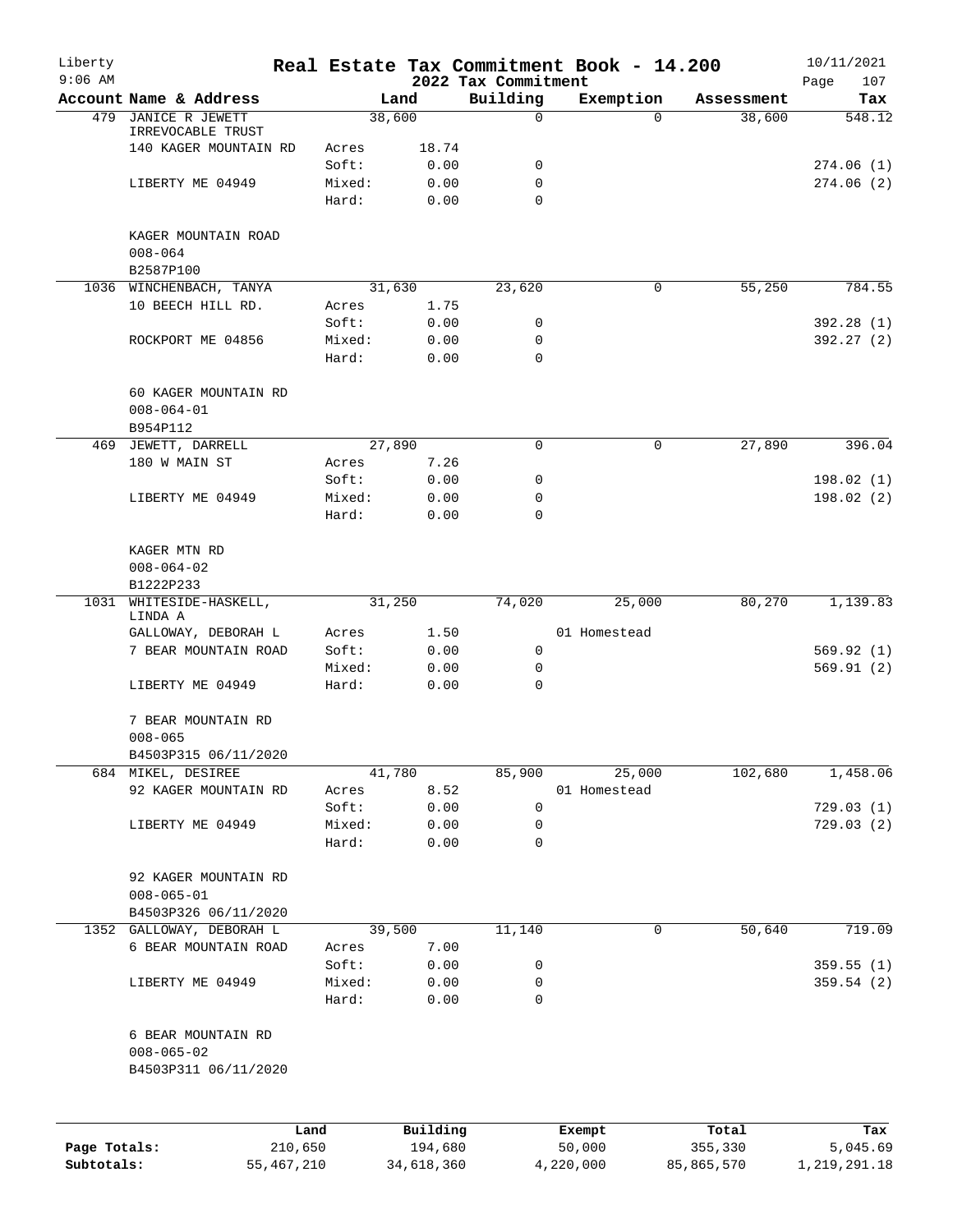| Liberty      |                                           |                |                | Real Estate Tax Commitment Book - 14.200 |                       |                      | 10/11/2021    |
|--------------|-------------------------------------------|----------------|----------------|------------------------------------------|-----------------------|----------------------|---------------|
| $9:06$ AM    | Account Name & Address                    |                |                | 2022 Tax Commitment                      |                       |                      | 108<br>Page   |
|              |                                           |                | Land<br>29,780 | Building<br>0                            | Exemption<br>$\Omega$ | Assessment<br>29,780 | Tax<br>422.88 |
|              | 1353 PARKER, DECINDRA W<br>7 BEAR MTN RD  |                | 8.52           |                                          |                       |                      |               |
|              |                                           | Acres<br>Soft: | 0.00           | 0                                        |                       |                      | 211.44(1)     |
|              | LIBERTY ME 04949                          | Mixed:         | 0.00           | 0                                        |                       |                      | 211.44(2)     |
|              |                                           |                |                | $\mathbf 0$                              |                       |                      |               |
|              |                                           | Hard:          | 0.00           |                                          |                       |                      |               |
|              | 72 KAGER MOUNTAIN ROAD                    |                |                |                                          |                       |                      |               |
|              | $008 - 065 - 03$                          |                |                |                                          |                       |                      |               |
|              | B4503P322 06/11/2020 B4503P319 06/11/2020 |                |                |                                          |                       |                      |               |
|              | 878 BROWN, ELISE S                        |                | 202,500        | 18,010                                   | 0                     | 220,510              | 3, 131. 24    |
|              | PISCUSKAS, MARTHA E                       | Acres          | 1.50           |                                          |                       |                      |               |
|              | 84 W. MAIN ST                             | Soft:          | 0.00           | 0                                        |                       |                      | 1,565.62(1)   |
|              |                                           | Mixed:         | 0.00           | 0                                        |                       |                      | 1,565.62(2)   |
|              | LIBERTY ME 04949                          | Hard:          | 0.00           | $\Omega$                                 |                       |                      |               |
|              |                                           |                |                |                                          |                       |                      |               |
|              | HOAG ISLAND                               |                |                |                                          |                       |                      |               |
|              | $009 - 001$                               |                |                |                                          |                       |                      |               |
|              | B3834P272 10/22/2013                      |                |                |                                          |                       |                      |               |
|              | 303 CJE NOMINEE TRUST, LME                |                | 74,830         | 28,540                                   | 0                     | 103,370              | 1,467.85      |
|              | TRUST                                     |                |                |                                          |                       |                      |               |
|              | EVANS, CHARLES & JUDITH Acres             |                | 0.14           |                                          |                       |                      |               |
|              | 22 GOONAN RD                              | Soft:          | 0.00           | 0                                        |                       |                      | 733.93(1)     |
|              |                                           | Mixed:         | 0.00           | 0                                        |                       |                      | 733.92(2)     |
|              | HOOKSETT NH 03106                         | Hard:          | 0.00           | $\mathbf 0$                              |                       |                      |               |
|              |                                           |                |                |                                          |                       |                      |               |
|              | GREEN ISLAND                              |                |                |                                          |                       |                      |               |
|              | $009 - 002$                               |                |                |                                          |                       |                      |               |
|              | B859P292                                  |                |                |                                          |                       |                      |               |
|              | 863 CJE NOMINEE TRUST                     |                | 44,720         | 21,310                                   | 0                     | 66,030               | 937.63        |
|              | C/O CHARLES EVANS                         | Acres          | 0.05           |                                          |                       |                      |               |
|              | 22 GOONAN RD                              | Soft:          | 0.00           | 0                                        |                       |                      | 468.82(1)     |
|              |                                           | Mixed:         | 0.00           | 0                                        |                       |                      | 468.81 (2)    |
|              | HOOKSETT NH 03106                         | Hard:          | 0.00           | $\mathbf 0$                              |                       |                      |               |
|              |                                           |                |                |                                          |                       |                      |               |
|              | <b>GREEN ISLAND</b>                       |                |                |                                          |                       |                      |               |
|              | $009 - 003$                               |                |                |                                          |                       |                      |               |
|              | B2318P311                                 |                |                |                                          |                       |                      |               |
|              | 1001 VON SALTZA, INGRID,                  |                | 187,410        | 49,210                                   | 0                     | 236,620              | 3,360.00      |
|              | BRITTA, ERIC AND CARL                     |                |                |                                          |                       |                      |               |
|              | 50 UPPER MAST LANDING                     | Acres          | 5.30           |                                          |                       |                      |               |
|              | ROAD                                      |                |                |                                          |                       |                      |               |
|              |                                           | Soft:          | 0.00           | 0                                        |                       |                      | 1,680.00(1)   |
|              | FREEPORT ME 04032                         | Mixed:         | 0.00           | 0                                        |                       |                      | 1,680.00(2)   |
|              |                                           | Hard:          | 0.00           | 0                                        |                       |                      |               |
|              |                                           |                |                |                                          |                       |                      |               |
|              | GREEN ISLAND                              |                |                |                                          |                       |                      |               |
|              | $009 - 004 - 01$                          |                |                |                                          |                       |                      |               |
|              | B2643P349                                 |                |                |                                          |                       |                      |               |
|              | 1153 MILLARD, JULIE                       |                | 119,000        | 0                                        | 0                     | 119,000              | 1,689.80      |
|              | 168 Mayflower Heights<br>Drive            | Acres          | 2.80           |                                          |                       |                      |               |
|              |                                           | Soft:          | 0.00           | 0                                        |                       |                      | 844.90 (1)    |
|              | Oakland ME 04963                          | Mixed:         | 0.00           | 0                                        |                       |                      | 844.90 (2)    |
|              |                                           | Hard:          | 0.00           | $\mathbf 0$                              |                       |                      |               |
|              |                                           |                |                |                                          |                       |                      |               |
|              | GREEN ISLAND                              |                |                |                                          |                       |                      |               |
|              | $009 - 004 - 01A$                         |                |                |                                          |                       |                      |               |
|              | B4278P150                                 |                |                |                                          |                       |                      |               |
|              |                                           |                |                |                                          |                       |                      |               |
|              |                                           | Land           | Building       |                                          | Exempt                | Total                | Tax           |
| Page Totals: | 658,240                                   |                | 117,070        |                                          | $\mathsf{O}$          | 775,310              | 11,009.40     |
| Subtotals:   | 56, 125, 450                              |                | 34,735,430     |                                          | 4,220,000             | 86,640,880           | 1,230,300.58  |
|              |                                           |                |                |                                          |                       |                      |               |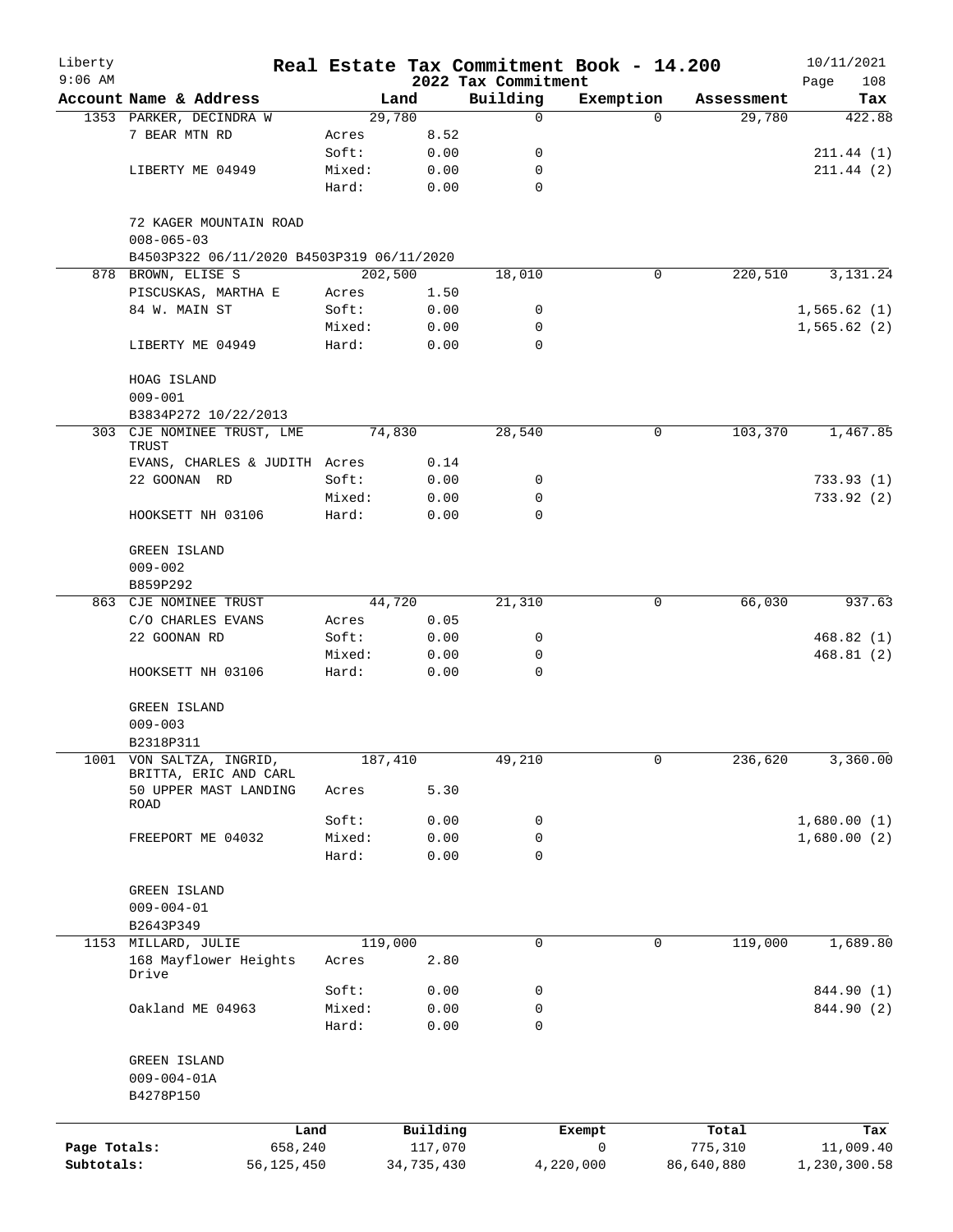| Liberty      |                                       |            |                 |               | Real Estate Tax Commitment Book - 14.200 |              |             |            | 10/11/2021         |
|--------------|---------------------------------------|------------|-----------------|---------------|------------------------------------------|--------------|-------------|------------|--------------------|
| $9:06$ AM    | Account Name & Address                |            | Land            |               | 2022 Tax Commitment<br>Building          | Exemption    |             | Assessment | Page<br>109<br>Tax |
|              | 1075 VON SALTZA, CARL A.              |            | 130, 100        |               | $\mathbf 0$                              |              | $\Omega$    | 130,100    | 1,847.42           |
|              | 50 UPPER MAST LANDING<br><b>RD</b>    |            | Acres           | 2.60          |                                          |              |             |            |                    |
|              |                                       |            | Soft:           | 0.00          | 0                                        |              |             |            | 923.71 (1)         |
|              | FREEPORT ME 04032                     |            | Mixed:<br>Hard: | 0.00<br>0.00  | 0<br>$\mathbf 0$                         |              |             |            | 923.71 (2)         |
|              | GREEN ISLAND                          |            |                 |               |                                          |              |             |            |                    |
|              | $009 - 004 - 01B$                     |            |                 |               |                                          |              |             |            |                    |
|              | B4513P232 07/08/2020                  |            |                 |               |                                          |              |             |            |                    |
|              | 1002 FRANCIS, MATTHEW                 |            | 119,860         | 2.39          | 62,830                                   |              | 0           | 182,690    | 2,594.20           |
|              | JESSICA E MEISNER<br>52 MAPLE ST      |            | Acres<br>Soft:  | 0.00          | 0                                        |              |             |            | 1, 297.10(1)       |
|              |                                       |            | Mixed:          | 0.00          | 0                                        |              |             |            | 1, 297.10(2)       |
|              | STOCKTON SPRINGS ME<br>04981          |            | Hard:           | 0.00          | $\mathbf 0$                              |              |             |            |                    |
|              | GREEN ISLAND                          |            |                 |               |                                          |              |             |            |                    |
|              | $009 - 004 - 02$                      |            |                 |               |                                          |              |             |            |                    |
|              | B3895P178 08/29/2014                  |            |                 |               |                                          |              |             |            |                    |
|              | 1067 CRESSLER, LORRAINE L             |            | 119,460         |               | 24,280                                   |              | 0           | 143,740    | 2,041.11           |
|              | 2469 BURKETTVILLE RD.                 |            | Acres<br>Soft:  | 2.86<br>0.00  | 0                                        |              |             |            | 1,020.56(1)        |
|              | APPLETON ME 04888                     |            | Mixed:          | 0.00          | 0                                        |              |             |            | 1,020.55(2)        |
|              |                                       |            | Hard:           | 0.00          | $\mathbf 0$                              |              |             |            |                    |
|              | GREEN ISLAND                          |            |                 |               |                                          |              |             |            |                    |
|              | $009 - 004 - 02A$                     |            |                 |               |                                          |              |             |            |                    |
|              | B4020P23 11/19/2015                   |            |                 |               |                                          |              |             |            |                    |
| 680          | MESSENGER, DAVID -<br>CUSTODIAL TRUST |            | 407,170         |               | 101,780                                  |              | 0           | 508,950    | 7,227.09           |
|              | 30 Woodland St Unit9-P                |            | Acres<br>Soft:  | 11.50<br>0.00 | 0                                        |              |             |            | 3,613.55(1)        |
|              | HARTFORD CT 01605                     |            | Mixed:          | 0.00          | $\mathbf 0$                              |              |             |            | 3,613.54(2)        |
|              |                                       |            | Hard:           | 0.00          | $\mathbf 0$                              |              |             |            |                    |
|              | <b>GREEN ISLAND</b>                   |            |                 |               |                                          |              |             |            |                    |
|              | $009 - 004 - 03$                      |            |                 |               |                                          |              |             |            |                    |
|              | B2707P148<br>889 SMITH, NANCY F       |            | 77,460          |               | 27,650                                   |              | $\mathbf 0$ | 105,110    | 1,492.56           |
|              | 20 LOVE LANE                          |            | Acres           | 0.60          |                                          |              |             |            |                    |
|              |                                       |            | Soft:           | 0.00          | 0                                        |              |             |            | 746.28(1)          |
|              | KITTERY ME 03904                      |            | Mixed:          | 0.00          | $\mathbf 0$                              |              |             |            | 746.28 (2)         |
|              |                                       |            | Hard:           | 0.00          | $\mathbf 0$                              |              |             |            |                    |
|              | GREEN ISLAND                          |            |                 |               |                                          |              |             |            |                    |
|              | $009 - 004 - A$<br>B527P241           |            |                 |               |                                          |              |             |            |                    |
|              | 175 CLARK, JAMES A                    |            | 69,370          |               | 0                                        |              | 0           | 69,370     | 985.05             |
|              | PO BOX 815                            |            | Acres           | 0.77          |                                          |              |             |            |                    |
|              |                                       |            | Soft:           | 0.00          | 0                                        |              |             |            | 492.53 (1)         |
|              | BELFAST ME 04915                      |            | Mixed:          | 0.00          | 0                                        |              |             |            | 492.52 (2)         |
|              |                                       |            | Hard:           | 0.00          | $\mathbf 0$                              |              |             |            |                    |
|              | MILLSTONE ISLAND<br>$009 - 005 - 01$  |            |                 |               |                                          |              |             |            |                    |
|              | B833P339                              |            |                 |               |                                          |              |             |            |                    |
|              |                                       | Land       |                 | Building      |                                          | Exempt       |             | Total      | Tax                |
| Page Totals: |                                       | 923,420    |                 | 216,540       |                                          | $\mathsf{O}$ |             | 1,139,960  | 16, 187. 43        |
| Subtotals:   |                                       | 57,048,870 |                 | 34,951,970    |                                          | 4,220,000    |             | 87,780,840 | 1,246,488.01       |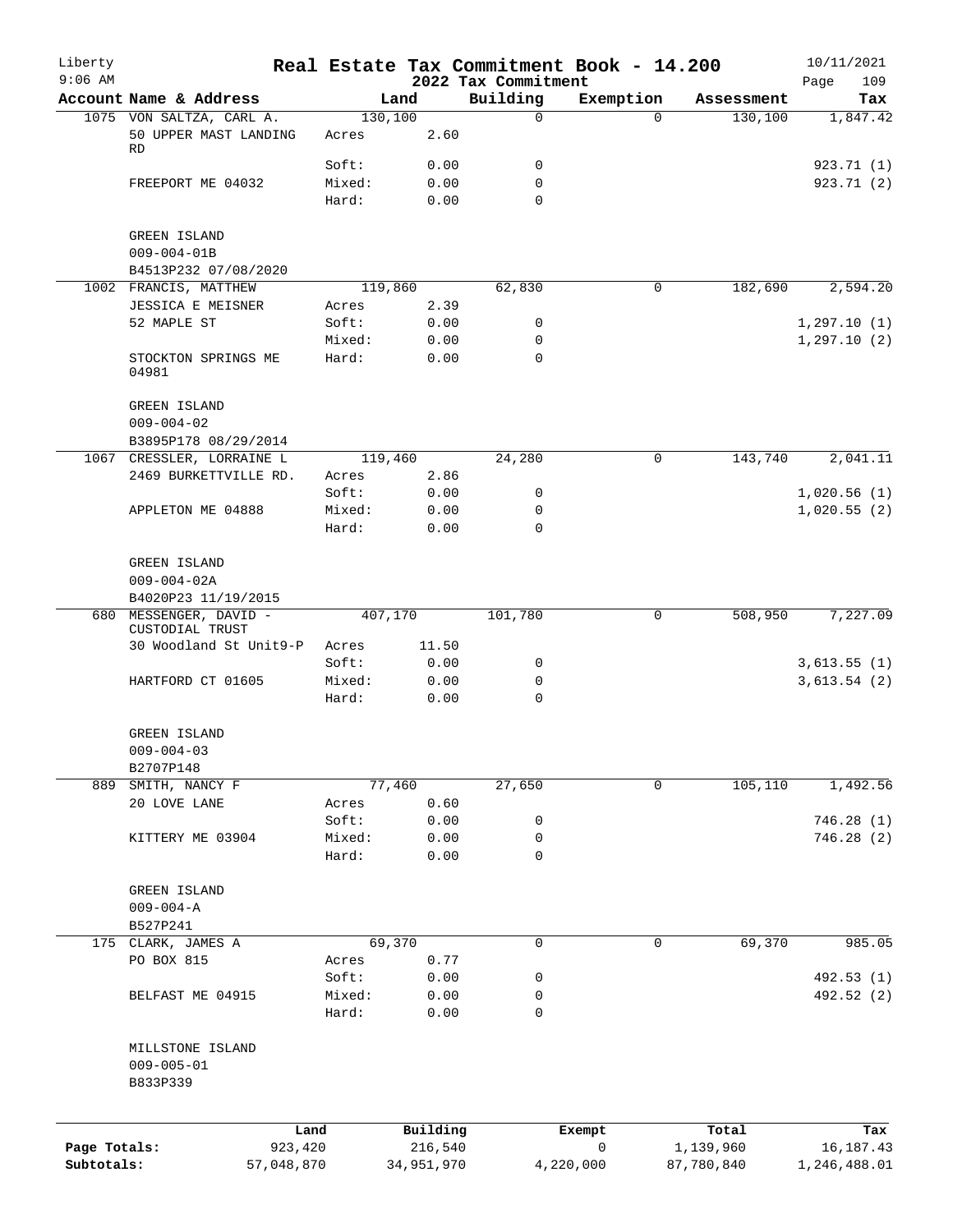| Liberty<br>$9:06$ AM |                                 |                 |              | 2022 Tax Commitment | Real Estate Tax Commitment Book - 14.200 |            | 10/11/2021<br>110<br>Page |
|----------------------|---------------------------------|-----------------|--------------|---------------------|------------------------------------------|------------|---------------------------|
|                      | Account Name & Address          |                 | Land         | Building            | Exemption                                | Assessment | Tax                       |
|                      | 625 GUENZEL, KARL               |                 | 76,400       | 17,330              | 0                                        | 93,730     | 1,330.97                  |
|                      | 36 FERRY RD.                    | Acres           | 0.75         |                     |                                          |            |                           |
|                      |                                 | Soft:           | 0.00         | 0                   |                                          |            | 665.49(1)                 |
|                      | NOBELBORO ME 04555              | Mixed:          | 0.00         | 0                   |                                          |            | 665.48 (2)                |
|                      |                                 | Hard:           | 0.00         | $\mathbf 0$         |                                          |            |                           |
|                      | MILLSTONE ISLAND                |                 |              |                     |                                          |            |                           |
|                      | $009 - 005 - 01A$               |                 |              |                     |                                          |            |                           |
|                      | B4037P111 02/03/2016            |                 |              |                     |                                          |            |                           |
|                      | 1029 GARRIGAN, BERNARD B JR     |                 | 94,670       | 28,340              | 0                                        | 123,010    | 1,746.74                  |
|                      | GARRIGAN, CHRISTINE J           | Acres           | 1.15         |                     |                                          |            |                           |
|                      | 160 Ludwig Rd                   | Soft:           | 0.00         | 0                   |                                          |            | 873.37 (1)                |
|                      | HOPE ME 04847 3026              | Mixed:<br>Hard: | 0.00<br>0.00 | 0<br>0              |                                          |            | 873.37 (2)                |
|                      |                                 |                 |              |                     |                                          |            |                           |
|                      | MILLSTONE ISLAND                |                 |              |                     |                                          |            |                           |
|                      | $009 - 005 - 02$                |                 |              |                     |                                          |            |                           |
|                      | B2758P235                       |                 | 90,270       |                     |                                          |            |                           |
|                      | 549 Larrabee Cotz, Amy R        |                 |              | 36,410              | 0                                        | 126,680    | 1,798.86                  |
|                      | Cotz, Christian J<br>5 Hill Rd  | Acres<br>Soft:  | 1.17         |                     |                                          |            |                           |
|                      |                                 |                 | 0.00         | 0<br>0              |                                          |            | 899.43 (1)                |
|                      | South Bristol ME 04568          | Mixed:<br>Hard: | 0.00<br>0.00 | 0                   |                                          |            | 899.43 (2)                |
|                      |                                 |                 |              |                     |                                          |            |                           |
|                      | MILLSTONE ISLAND                |                 |              |                     |                                          |            |                           |
|                      | $009 - 005 - 03$                |                 |              |                     |                                          |            |                           |
|                      | B4231P140 11/14/2017            |                 |              |                     |                                          |            |                           |
|                      | 723 GUENZEL, KARL               |                 | 86,890       | $\mathbf 0$         | $\mathbf 0$                              | 86,890     | 1,233.84                  |
|                      | 36 FERRY RD.                    | Acres           | 1.02         |                     |                                          |            |                           |
|                      |                                 | Soft:           | 0.00         | 0                   |                                          |            | 616.92(1)                 |
|                      | NOBELBORO ME 04555              | Mixed:          | 0.00         | 0                   |                                          |            | 616.92(2)                 |
|                      |                                 | Hard:           | 0.00         | $\Omega$            |                                          |            |                           |
|                      | MILLSTONE ISLAND                |                 |              |                     |                                          |            |                           |
|                      | $009 - 005 - 04$                |                 |              |                     |                                          |            |                           |
|                      | B4290P39 07/27/2018             |                 |              |                     |                                          |            |                           |
|                      | 176 CLARK, JAMES A              |                 | 96,820       | 26,500              | 0                                        | 123,320    | 1,751.14                  |
|                      | CLARK, ANDREW D. &<br>SHARON A. | Acres           | 1.10         |                     |                                          |            |                           |
|                      | PO BOX 815                      | Soft:           | 0.00         | 0                   |                                          |            | 875.57(1)                 |
|                      |                                 | Mixed:          | 0.00         | 0                   |                                          |            | 875.57(2)                 |
|                      | BELFAST ME 04915                | Hard:           | 0.00         | 0                   |                                          |            |                           |
|                      | MILLSTONE ISLAND                |                 |              |                     |                                          |            |                           |
|                      | $009 - 005 - A$                 |                 |              |                     |                                          |            |                           |
|                      | B4441P151 11/21/2019            |                 |              |                     |                                          |            |                           |
|                      | 321 ROACH, LINDA                | 117,540         |              | 78,090              | 0                                        | 195,630    | 2,777.95                  |
|                      | PO BOX 181                      | Acres           | 1.31         |                     |                                          |            |                           |
|                      |                                 | Soft:           | 0.00         | 0                   |                                          |            | 1,388.98(1)               |
|                      | MORRILL ME 04952                | Mixed:          | 0.00         | 0                   |                                          |            | 1,388.97(2)               |
|                      |                                 | Hard:           | 0.00         | 0                   |                                          |            |                           |
|                      | MILLSTONE ISLAND                |                 |              |                     |                                          |            |                           |
|                      | $009 - 005 - B$                 |                 |              |                     |                                          |            |                           |
|                      | B3468P175 08/11/2010            |                 |              |                     |                                          |            |                           |
|                      |                                 |                 |              |                     |                                          |            |                           |
|                      |                                 |                 |              |                     |                                          |            |                           |
|                      | Land                            |                 | Building     |                     | <b>Ryomnt</b>                            | $T0+21$    | Tav                       |

|              | Land       | Building   | Exempt    | Total      | Tax          |
|--------------|------------|------------|-----------|------------|--------------|
| Page Totals: | 562,590    | 186,670    |           | 749,260    | 10,639.50    |
| Subtotals:   | 57,611,460 | 35,138,640 | 4,220,000 | 88,530,100 | 1,257,127.51 |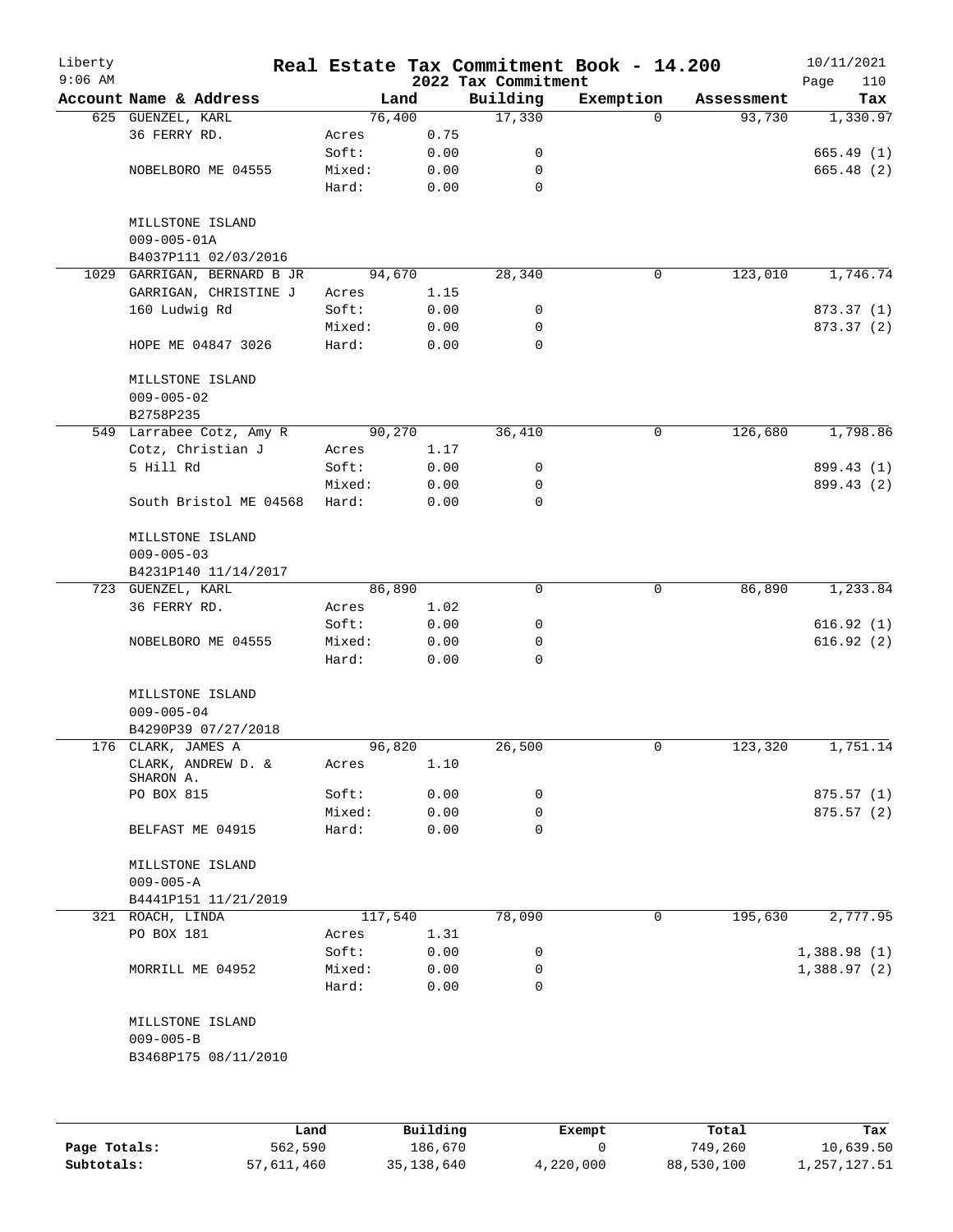| Liberty      |                                                |                 |              |                                 | Real Estate Tax Commitment Book - 14.200 |            | 10/11/2021         |
|--------------|------------------------------------------------|-----------------|--------------|---------------------------------|------------------------------------------|------------|--------------------|
| $9:06$ AM    | Account Name & Address                         |                 | Land         | 2022 Tax Commitment<br>Building | Exemption                                | Assessment | Page<br>111<br>Tax |
|              | 722 O'NEIL, MARK                               |                 | 101,690      | 29,300                          | $\Omega$                                 | 130,990    | 1,860.06           |
|              | KOCENKO, BEVERLY                               | Acres           | 1.07         |                                 |                                          |            |                    |
|              | 901 HARE ROAD                                  | Soft:           | 0.00         | 0                               |                                          |            | 930.03(1)          |
|              |                                                | Mixed:          | 0.00         | 0                               |                                          |            | 930.03 (2)         |
|              | SUFFOLK VA 23437                               | Hard:           | 0.00         | $\mathbf 0$                     |                                          |            |                    |
|              | MILLSTONE ISLAND<br>$009 - 006$                |                 |              |                                 |                                          |            |                    |
|              | B1143P168 02/13/1990                           |                 |              |                                 |                                          |            |                    |
|              | 388 HAHN, DALE S                               |                 | 131,750      | 27,890                          | 0                                        | 159,640    | 2,266.89           |
|              | MICHAEL HAHN                                   | Acres           | 1.84         |                                 |                                          |            |                    |
|              | 7 TURKEY LN                                    | Soft:           | 0.00         | 0                               |                                          |            | 1, 133.45(1)       |
|              |                                                | Mixed:          | 0.00         | 0                               |                                          |            | 1, 133.44 (2)      |
|              | CUMBERLAND CENTER ME<br>04021                  | Hard:           | 0.00         | $\mathbf 0$                     |                                          |            |                    |
|              | MILLSTONE ISLAND                               |                 |              |                                 |                                          |            |                    |
|              | $009 - 007$<br>B831P854                        |                 |              |                                 |                                          |            |                    |
| 122          | BRESLIN, JAMES P JR                            |                 | 182,630      | 47,340                          | 0                                        | 229,970    | 3,265.57           |
|              | BRESLIN, LINDA JR                              | Acres           | 2.55         |                                 |                                          |            |                    |
|              | 451 BASSETT RD                                 | Soft:           | 0.00         | 0                               |                                          |            | 1,632.79(1)        |
|              |                                                | Mixed:          | 0.00         | 0                               |                                          |            | 1,632.78(2)        |
|              | WINSLOW ME 04901                               | Hard:           | 0.00         | $\mathbf 0$                     |                                          |            |                    |
|              | MILLSTONE ISLAND                               |                 |              |                                 |                                          |            |                    |
|              | $009 - 008$                                    |                 |              |                                 |                                          |            |                    |
|              | B1598P14                                       |                 |              |                                 |                                          |            |                    |
|              | 901 SOULE, NANCY                               |                 | 128,790      | 25,540                          | $\mathbf 0$                              | 154,330    | 2,191.49           |
|              | SOULE, KARA & DAVID                            | Acres           | 1.99         |                                 |                                          |            |                    |
|              | PO BOX 192                                     | Soft:           | 0.00         | 0                               |                                          |            | 1,095.75(1)        |
|              |                                                | Mixed:          | 0.00         | 0                               |                                          |            | 1,095.74(2)        |
|              | LIBERTY ME 04949                               | Hard:           | 0.00         | 0                               |                                          |            |                    |
|              | MILLSTONE ISLAND                               |                 |              |                                 |                                          |            |                    |
|              | $009 - 010$                                    |                 |              |                                 |                                          |            |                    |
|              | B3421P337                                      |                 |              |                                 |                                          |            |                    |
| 487          | OPPER, THOMAS                                  |                 | 32,000       | 0                               | 0                                        | 32,000     | 454.40             |
|              | PO BOX 103                                     | Acres           | 10.00        |                                 |                                          |            |                    |
|              |                                                | Soft:           | 0.00         | 0                               |                                          |            | 227.20(1)          |
|              | LIBERTY ME 04949                               | Mixed:          | 0.00         | 0                               |                                          |            | 227.20(2)          |
|              |                                                | Hard:           | 0.00         | 0                               |                                          |            |                    |
|              | DUANE DR                                       |                 |              |                                 |                                          |            |                    |
|              | $009 - 011$                                    |                 |              |                                 |                                          |            |                    |
|              | B4579P27 11/30/2020                            |                 |              |                                 |                                          |            |                    |
| 369          | JOHNSTONE-ARMSTRONG                            |                 | 200,100      | 395,940                         | 0                                        | 596,040    | 8,463.77           |
|              | FAMILY REALTY TRUST III<br>25 Crestline Circle |                 |              |                                 |                                          |            |                    |
|              |                                                | Acres           | 0.66         |                                 |                                          |            |                    |
|              |                                                | Soft:           | 0.00         | 0                               |                                          |            | 4,231.89(1)        |
|              | Beverly MA 01915                               | Mixed:<br>Hard: | 0.00<br>0.00 | 0<br>$\mathbf 0$                |                                          |            | 4,231.88(2)        |
|              | 48 MILLSTONE DR                                |                 |              |                                 |                                          |            |                    |
|              | $009 - 011 - 01$                               |                 |              |                                 |                                          |            |                    |
|              | B4236P248 12/28/2017                           |                 |              |                                 |                                          |            |                    |
|              |                                                |                 |              |                                 |                                          |            |                    |
|              |                                                | Land            | Building     |                                 | Exempt                                   | Total      | Tax                |
| Page Totals: | 776,960                                        |                 | 526,010      |                                 | 0                                        | 1,302,970  | 18,502.18          |

**Subtotals:** 58,388,420 35,664,650 4,220,000 89,833,070 1,275,629.69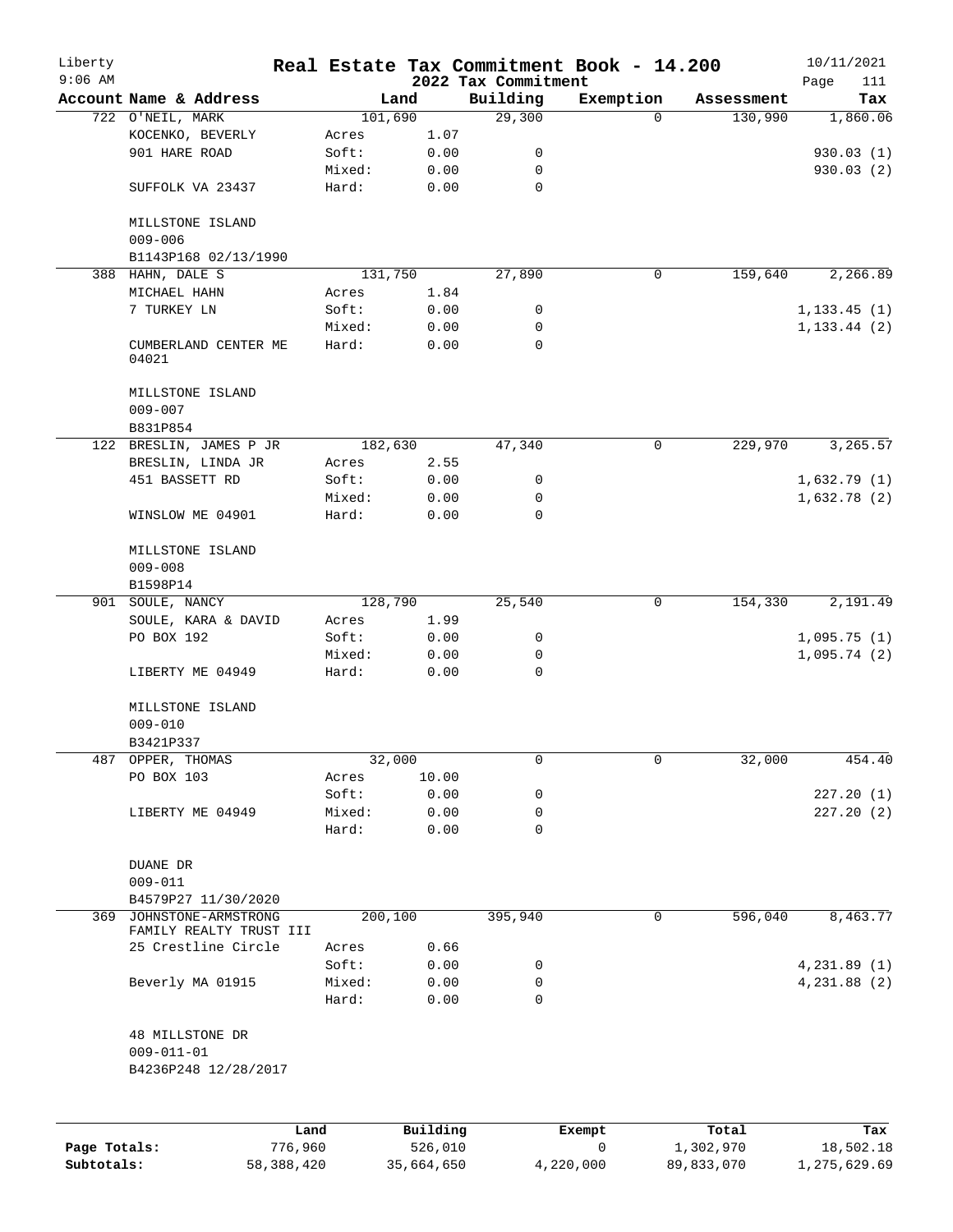| Liberty<br>$9:06$ AM |                                                         |         |      | 2022 Tax Commitment | Real Estate Tax Commitment Book - 14.200 |            | 10/11/2021<br>Page<br>112 |
|----------------------|---------------------------------------------------------|---------|------|---------------------|------------------------------------------|------------|---------------------------|
|                      | Account Name & Address                                  | Land    |      | Building            | Exemption                                | Assessment | Tax                       |
|                      | 72 JOHNSTONE, C DOUGLAS                                 | 35,620  |      | 0                   | $\Omega$                                 | 35,620     | 505.80                    |
|                      | 49 ELM ST                                               | Acres   | 3.16 |                     |                                          |            |                           |
|                      |                                                         | Soft:   | 0.00 | 0                   |                                          |            | 252.90(1)                 |
|                      | CAMDEN ME 04843                                         | Mixed:  | 0.00 | 0                   |                                          |            | 252.90(2)                 |
|                      |                                                         | Hard:   | 0.00 | 0                   |                                          |            |                           |
|                      | BENNER RD/MILLSTONE DR<br>$009 - 011 - 01A$<br>B1968P12 |         |      |                     |                                          |            |                           |
|                      | 268 DUBE, THOMAS                                        | 208,020 |      | 119,930             | 0                                        | 327,950    | 4,656.89                  |
|                      | DUBE, GAIL                                              | Acres   | 0.76 |                     |                                          |            |                           |
|                      | 58 FIELD ST                                             | Soft:   | 0.00 | 0                   |                                          |            | 2,328.45(1)               |
|                      |                                                         | Mixed:  | 0.00 | 0                   |                                          |            | 2,328.44(2)               |
|                      | NAUGATUCK CT 06770                                      | Hard:   | 0.00 | 0                   |                                          |            |                           |
|                      | 44 MILLSTONE DR<br>$009 - 011 - 02$                     |         |      |                     |                                          |            |                           |
|                      | B2114P64                                                |         |      |                     |                                          |            |                           |
|                      | 69 JOHNSTONE, C DOUGLAS                                 | 34,460  |      | 0                   | $\mathbf 0$                              | 34,460     | 489.33                    |
|                      | 49 ELM ST                                               | Acres   | 2.39 |                     |                                          |            |                           |
|                      |                                                         | Soft:   | 0.00 | 0                   |                                          |            | 244.67 (1)                |
|                      | CAMDEN ME 04843                                         | Mixed:  | 0.00 | 0                   |                                          |            | 244.66(2)                 |
|                      |                                                         | Hard:   | 0.00 | 0                   |                                          |            |                           |
|                      | BENNER RD/MILLSTONE DR<br>$009 - 011 - 02A$<br>B1968P9  |         |      |                     |                                          |            |                           |
|                      | 1300 JOHNSTONE, C DOUGLAS                               | 35,140  |      | $\mathbf 0$         | $\mathbf 0$                              | 35,140     | 498.99                    |
|                      | 49 ELM ST                                               | Acres   | 2.84 |                     |                                          |            |                           |
|                      |                                                         | Soft:   | 0.00 | 0                   |                                          |            | 249.50(1)                 |
|                      | CAMDEN ME 04843                                         | Mixed:  | 0.00 | 0                   |                                          |            | 249.49 (2)                |
|                      |                                                         | Hard:   | 0.00 | 0                   |                                          |            |                           |
|                      | BENNER RD/MILLSTONE DR<br>$009 - 011 - 03A$<br>B1968P12 |         |      |                     |                                          |            |                           |
|                      | 248 DEWOLFE, BARKER                                     | 187,350 |      | 133,190             | 0                                        | 320,540    | 4,551.67                  |
|                      | DEWOLFE, LINDA                                          | Acres   | 0.78 |                     |                                          |            |                           |
|                      | 543 SOUTH CURTIS ST.                                    | Soft:   | 0.00 | 0                   |                                          |            | 2, 275.84 (1)             |
|                      |                                                         | Mixed:  | 0.00 | 0                   |                                          |            | 2, 275.83(2)              |
|                      | MERIDAN CT 06450                                        | Hard:   | 0.00 | 0                   |                                          |            |                           |
|                      | 36 MILLSTONE DR<br>$009 - 011 - 04$<br>B2041P54         |         |      |                     |                                          |            |                           |
|                      | 1301 JOHNSTONE, C DOUGLAS                               | 33,880  |      | 0                   | 0                                        | 33,880     | 481.10                    |
|                      | 49 ELM ST                                               | Acres   | 2.00 |                     |                                          |            |                           |
|                      |                                                         | Soft:   | 0.00 | 0                   |                                          |            | 240.55(1)                 |
|                      | CAMDEN ME 04843                                         | Mixed:  | 0.00 | 0                   |                                          |            | 240.55(2)                 |
|                      |                                                         | Hard:   | 0.00 | 0                   |                                          |            |                           |
|                      | BENNER RD/MILLSTONE DR<br>$009 - 011 - 04A$<br>B1968P12 |         |      |                     |                                          |            |                           |
|                      |                                                         |         |      |                     |                                          |            |                           |

|              | Land       | Building   | Exempt    | Total      | Tax          |
|--------------|------------|------------|-----------|------------|--------------|
| Page Totals: | 534,470    | 253,120    |           | 787,590    | 11,183.78    |
| Subtotals:   | 58,922,890 | 35,917,770 | 4,220,000 | 90,620,660 | 1,286,813.47 |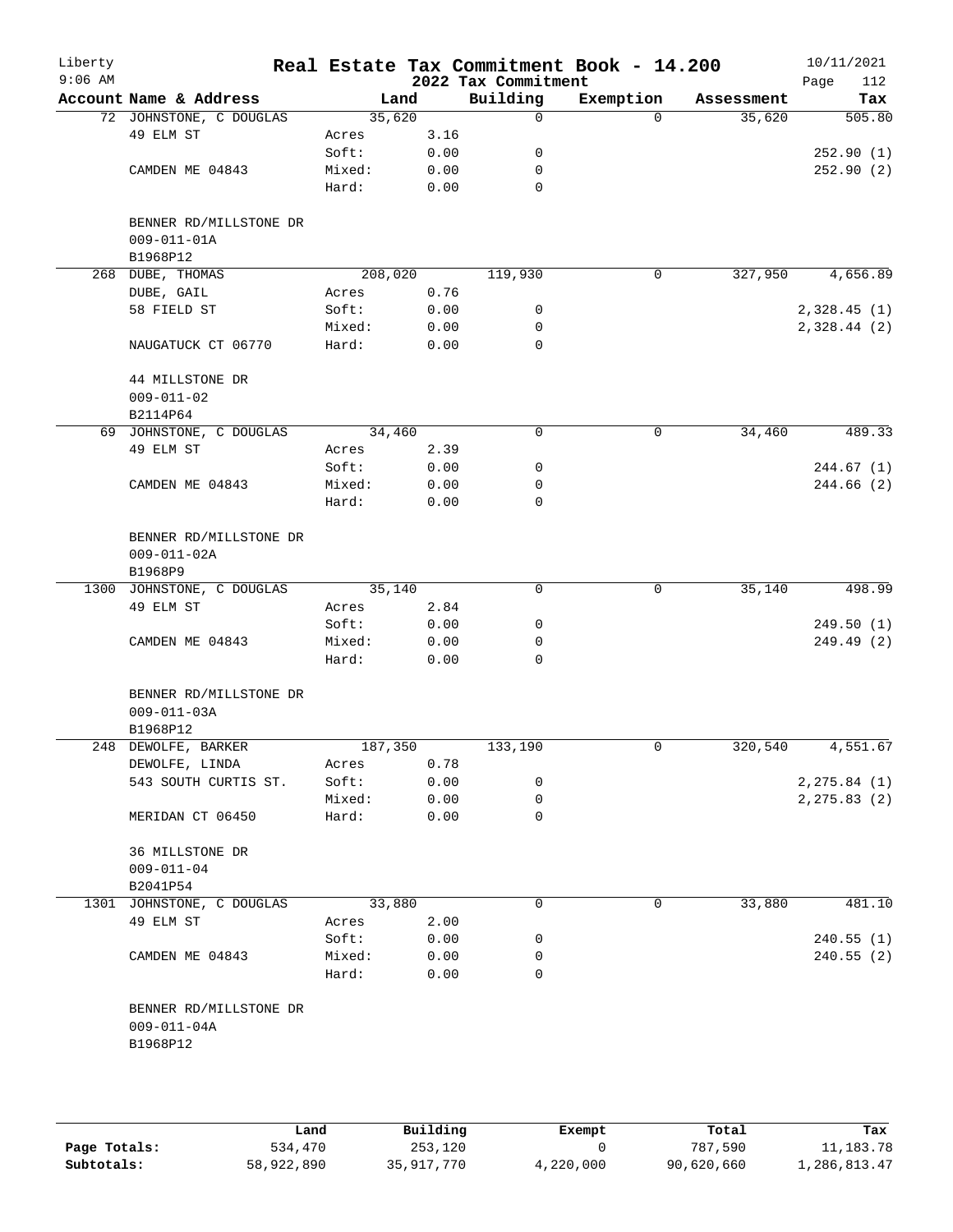| Liberty<br>$9:06$ AM |                                     |         |      | 2022 Tax Commitment | Real Estate Tax Commitment Book - 14.200 |            | 10/11/2021<br>113<br>Page |
|----------------------|-------------------------------------|---------|------|---------------------|------------------------------------------|------------|---------------------------|
|                      | Account Name & Address              | Land    |      | Building            | Exemption                                | Assessment | Tax                       |
|                      | 490 JOHNSTONE, C DOUGLAS            | 152,950 |      | 202,470             | $\Omega$                                 | 355,420    | 5,046.96                  |
|                      | JOHNSTONE, PAULINE M                | Acres   | 0.53 |                     |                                          |            |                           |
|                      | 49 ELM ST                           | Soft:   | 0.00 | 0                   |                                          |            | 2,523.48(1)               |
|                      |                                     | Mixed:  | 0.00 | 0                   |                                          |            | 2,523.48(2)               |
|                      | CAMDEN ME 04843                     | Hard:   | 0.00 | 0                   |                                          |            |                           |
|                      | <b>30 MILLSTONE DR</b>              |         |      |                     |                                          |            |                           |
|                      | $009 - 011 - 05$<br>B826P167        |         |      |                     |                                          |            |                           |
| 230                  | MOORE, AARON                        | 153,000 |      | 183,730             | 0                                        | 336,730    | 4,781.57                  |
|                      | MOORE, SHELLEY                      | Acres   | 0.54 |                     |                                          |            |                           |
|                      | 471 MASSACHUSETTS AVE               | Soft:   | 0.00 | 0                   |                                          |            | 2,390.79(1)               |
|                      |                                     | Mixed:  | 0.00 | 0                   |                                          |            | 2,390.78(2)               |
|                      | ACTON MA 01720                      | Hard:   | 0.00 | $\mathbf 0$         |                                          |            |                           |
|                      | 28 MILLSTONE DR                     |         |      |                     |                                          |            |                           |
|                      | $009 - 011 - 06$                    |         |      |                     |                                          |            |                           |
|                      | B3378P299                           |         |      |                     |                                          |            |                           |
|                      | 81 NOWINSKI, JOHN L                 | 153,000 |      | 73,890              | 0                                        | 226,890    | 3,221.84                  |
|                      | 102 Rita Way                        | Acres   | 0.54 |                     |                                          |            |                           |
|                      |                                     | Soft:   | 0.00 | 0                   |                                          |            | 1,610.92(1)               |
|                      | Brunswick ME 04011                  | Mixed:  | 0.00 | 0                   |                                          |            | 1,610.92(2)               |
|                      |                                     | Hard:   | 0.00 | 0                   |                                          |            |                           |
|                      | 26 MILLSTONE DR                     |         |      |                     |                                          |            |                           |
|                      | $009 - 011 - 07$                    |         |      |                     |                                          |            |                           |
|                      | B3878P70 07/09/2014                 |         |      |                     |                                          |            |                           |
|                      | 199 COUTURE, MARC P                 | 144,630 |      | 159,480             | 0                                        | 304,110    | 4,318.36                  |
|                      | 2 SEWALLS PASTURE RD.               | Acres   | 0.56 |                     |                                          |            |                           |
|                      |                                     | Soft:   | 0.00 | 0                   |                                          |            | 2,159.18(1)               |
|                      | CAPE NEDDICK ME 03902               | Mixed:  | 0.00 | 0                   |                                          |            | 2,159.18(2)               |
|                      |                                     | Hard:   | 0.00 | $\Omega$            |                                          |            |                           |
|                      | 5 ISLEVIEW LN                       |         |      |                     |                                          |            |                           |
|                      | $009 - 011 - 08$                    |         |      |                     |                                          |            |                           |
|                      | B942P241                            |         |      |                     |                                          |            |                           |
|                      | 378 GORMAN, KEVIN J                 | 204,570 |      | 257,000             | 0                                        | 461,570    | 6, 554.29                 |
|                      | GORMAN, GUNILLA K                   | Acres   | 1.07 |                     |                                          |            |                           |
|                      | 1235-4 MONUMENT ST.                 | Soft:   | 0.00 | 0                   |                                          |            | 3, 277.15 (1)             |
|                      |                                     | Mixed:  | 0.00 | 0                   |                                          |            | 3, 277.14 (2)             |
|                      | CONCORD MA 01742 5315               | Hard:   | 0.00 | 0                   |                                          |            |                           |
|                      | 11 ISLESVIEW LN<br>$009 - 011 - 09$ |         |      |                     |                                          |            |                           |
|                      | B1345P251                           |         |      |                     |                                          |            |                           |
|                      | 786 PLAISTED, KENNETH W             | 160,830 |      | 99,350              | 0                                        | 260,180    | 3,694.56                  |
|                      | 193 MIDDLE RD, FL2                  | Acres   | 0.65 |                     |                                          |            |                           |
|                      |                                     | Soft:   | 0.00 | 0                   |                                          |            | 1,847.28(1)               |
|                      | FALMOUTH ME 04105                   | Mixed:  | 0.00 | 0                   |                                          |            | 1,847.28(2)               |
|                      |                                     | Hard:   | 0.00 | $\Omega$            |                                          |            |                           |
|                      | 8 MILLSTONE DR                      |         |      |                     |                                          |            |                           |
|                      | $009 - 011 - 10$                    |         |      |                     |                                          |            |                           |
|                      | B4064P51 05/31/2016                 |         |      |                     |                                          |            |                           |
|                      |                                     |         |      |                     |                                          |            |                           |
|                      |                                     |         |      |                     |                                          |            |                           |

|              | Land       | Building   | Exempt    | Total      | Tax          |
|--------------|------------|------------|-----------|------------|--------------|
| Page Totals: | 968,980    | 975,920    |           | 1,944,900  | 27,617.58    |
| Subtotals:   | 59,891,870 | 36,893,690 | 4,220,000 | 92,565,560 | 1,314,431.05 |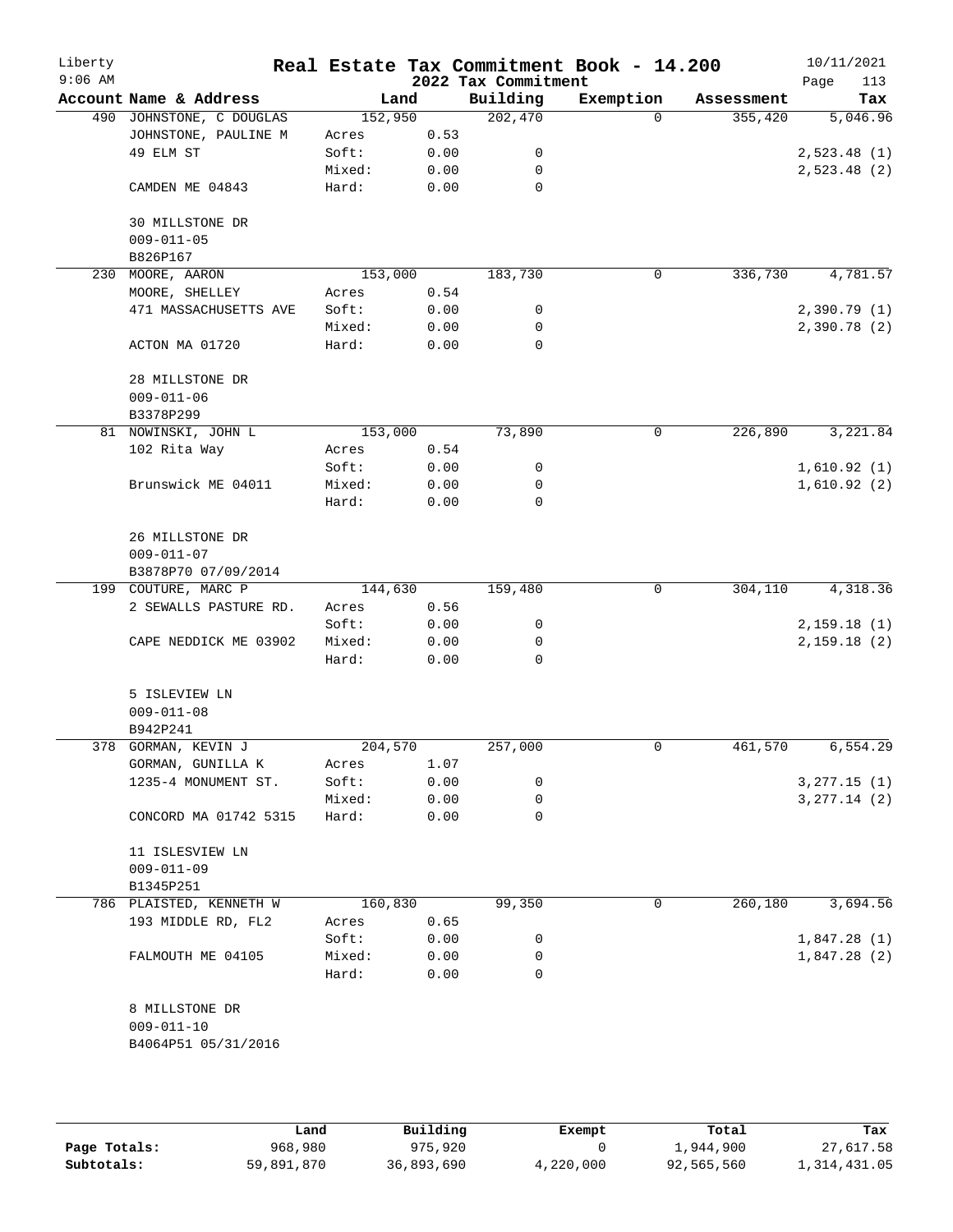| Liberty<br>$9:06$ AM |                        |        |      | 2022 Tax Commitment | Real Estate Tax Commitment Book - 14.200 |            | 10/11/2021<br>114<br>Page |
|----------------------|------------------------|--------|------|---------------------|------------------------------------------|------------|---------------------------|
|                      | Account Name & Address | Land   |      | Building            | Exemption                                | Assessment | Tax                       |
|                      | 502 FREWERT, KEVIN     | 56,890 |      | 139,590             | $\Omega$                                 | 196,480    | 2,790.02                  |
|                      | FREWERT, SUSAN         | Acres  | 1.34 |                     |                                          |            |                           |
|                      | 4 KINGS RANSOM LN      | Soft:  | 0.00 | 0                   |                                          |            | 1,395.01(1)               |
|                      |                        | Mixed: | 0.00 | 0                   |                                          |            | 1,395.01(2)               |
|                      | BEDFORD NH 03110       | Hard:  | 0.00 | 0                   |                                          |            |                           |
|                      | 47 MILLSTONE DR        |        |      |                     |                                          |            |                           |
|                      | $009 - 011 - 11$       |        |      |                     |                                          |            |                           |
|                      | B2470P140              |        |      |                     |                                          |            |                           |
|                      | 925 FREWERT, KEVIN     | 32,570 |      | 0                   | $\mathbf 0$                              | 32,570     | 462.49                    |
|                      | FREWERT, SUSAN         | Acres  | 1.13 |                     |                                          |            |                           |
|                      | 4 KINGS RANSOM LN      | Soft:  | 0.00 | 0                   |                                          |            | 231.25(1)                 |
|                      |                        | Mixed: | 0.00 | 0                   |                                          |            | 231.24(2)                 |
|                      | BEDFORD NH 03110       | Hard:  | 0.00 | 0                   |                                          |            |                           |
|                      | MILLSTONE DR           |        |      |                     |                                          |            |                           |
|                      | $009 - 011 - 12$       |        |      |                     |                                          |            |                           |
|                      | B3933P282 01/29/2015   |        |      |                     |                                          |            |                           |
|                      | 926 WILLIAMS, JENNIFER | 33,770 |      | 0                   | 0                                        | 33,770     | 479.53                    |
|                      | WILLIAMS, THOMAS       | Acres  | 1.93 |                     |                                          |            |                           |
|                      | 23 BIG ROCK ROAD       | Soft:  | 0.00 | 0                   |                                          |            | 239.77 (1)                |
|                      |                        | Mixed: | 0.00 | 0                   |                                          |            | 239.76 (2)                |
|                      | NORTHPORT ME 04849     | Hard:  | 0.00 | 0                   |                                          |            |                           |
|                      | BENNER RD              |        |      |                     |                                          |            |                           |
|                      | $009 - 011 - 13$       |        |      |                     |                                          |            |                           |
|                      | B4120P97 11/17/2016    |        |      |                     |                                          |            |                           |
|                      | 927 BAEHR, ROBERT C    | 54,350 |      | 128,950             | 0                                        | 183,300    | 2,602.86                  |
|                      | BAEHR, DONNA M         | Acres  | 1.65 |                     |                                          |            |                           |
|                      | 562 STEVENS STREET     | Soft:  | 0.00 | 0                   |                                          |            | 1,301.43(1)               |
|                      |                        | Mixed: | 0.00 | 0                   |                                          |            | 1,301.43(2)               |
|                      | BRISTOL ME 06010       | Hard:  | 0.00 | 0                   |                                          |            |                           |
|                      | 104 BENNER RD          |        |      |                     |                                          |            |                           |
|                      | $009 - 011 - 14$       |        |      |                     |                                          |            |                           |
|                      | B3424P157 03/19/2010   |        |      |                     |                                          |            |                           |
|                      | 928 SCHMIEDER, RALPH   | 32,900 |      | 0                   | 0                                        | 32,900     | 467.18                    |
|                      | SCHMIEDER, JOANNA      | Acres  | 1.35 |                     |                                          |            |                           |
|                      | 25 Huntress Ave.       | Soft:  | 0.00 | 0                   |                                          |            | 233.59(1)                 |
|                      |                        | Mixed: | 0.00 | 0                   |                                          |            | 233.59(2)                 |
|                      | Belfast ME 04915       | Hard:  | 0.00 | 0                   |                                          |            |                           |
|                      | 110 BENNER RD          |        |      |                     |                                          |            |                           |
|                      | $009 - 011 - 15$       |        |      |                     |                                          |            |                           |
|                      | B2602P2                |        |      |                     |                                          |            |                           |
| 929                  | SEEKINS, ERIC R        | 53,750 |      | 36,690              | 0                                        | 90,440     | 1,284.25                  |
|                      | SEEKINS, JENNIFER      | Acres  | 1.25 |                     |                                          |            |                           |
|                      | P.O. BOX 339           | Soft:  | 0.00 | 0                   |                                          |            | 642.13 (1)                |
|                      |                        | Mixed: | 0.00 | 0                   |                                          |            | 642.12 (2)                |
|                      | OAKLAND ME 04963       | Hard:  | 0.00 | 0                   |                                          |            |                           |
|                      | 124 BENNER RD          |        |      |                     |                                          |            |                           |
|                      | $009 - 011 - 16$       |        |      |                     |                                          |            |                           |
|                      | B2777P214              |        |      |                     |                                          |            |                           |
|                      |                        |        |      |                     |                                          |            |                           |
|                      |                        |        |      |                     |                                          |            |                           |
|                      |                        |        |      |                     |                                          |            |                           |

|              | Land       | Building   | Exempt    | Total      | Tax          |
|--------------|------------|------------|-----------|------------|--------------|
| Page Totals: | 264,230    | 305,230    |           | 569,460    | 8,086.33     |
| Subtotals:   | 60,156,100 | 37,198,920 | 4,220,000 | 93,135,020 | 1,322,517.38 |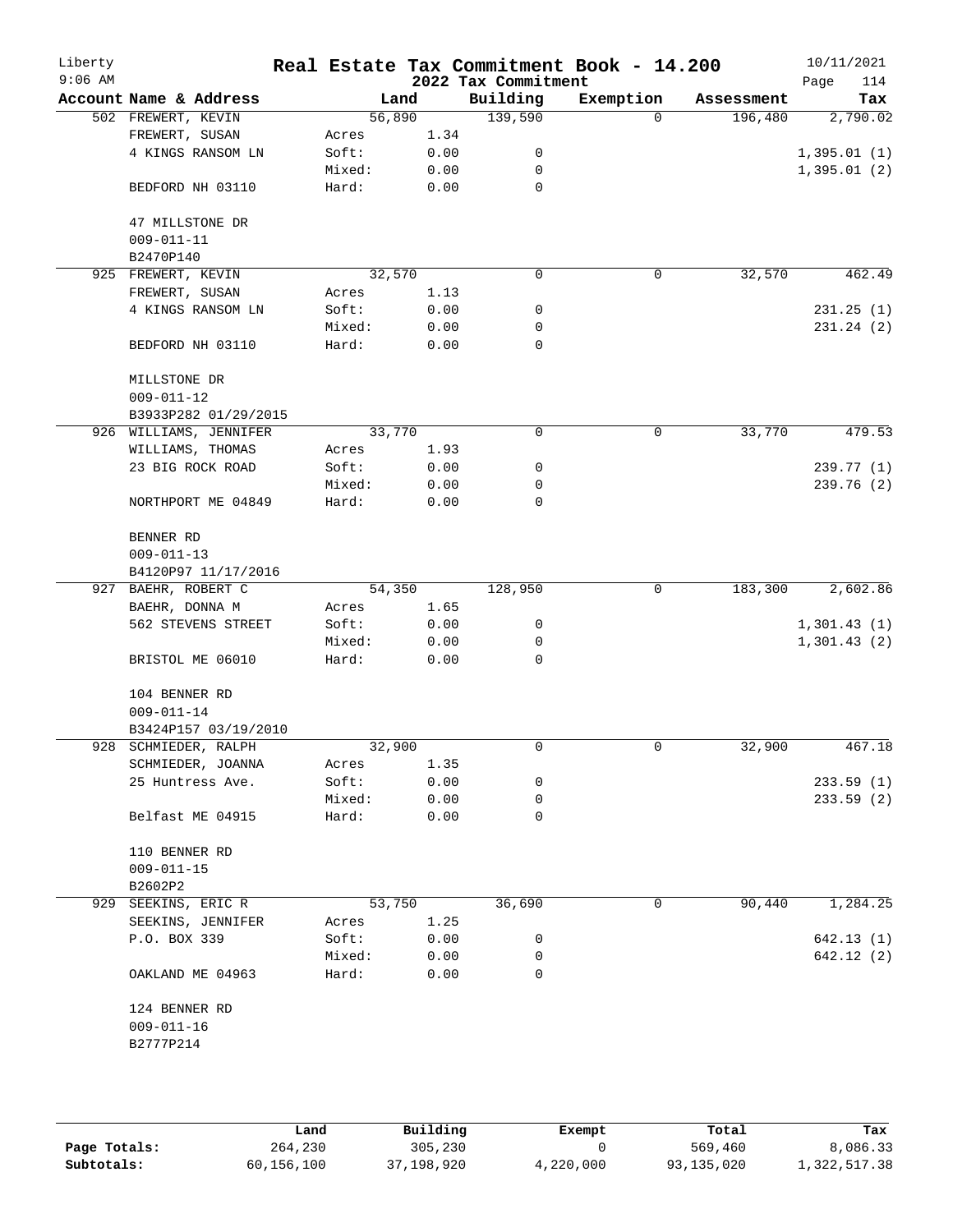| $9:06$ AM<br>2022 Tax Commitment<br>Page<br>Account Name & Address<br>Building<br>Exemption<br>Land<br>Assessment<br>238,680<br>53,750<br>292,430<br>907 CASSIDY, WAYNE A<br>$\Omega$<br>1.25<br>CASSIDY, HELEN M<br>Acres<br>142 BENNER RD<br>Soft:<br>0.00<br>0<br>Mixed:<br>0.00<br>0<br>Hard:<br>0.00<br>0<br>LIBERTY ME 04949<br>142 BENNER RD<br>$009 - 011 - 17$<br>B3467P154 08/11/2010<br>0<br>33,130<br>1041 OPPER, THOMAS<br>33,130<br>0<br>PO BOX 103<br>1.50<br>Acres<br>Soft:<br>0.00<br>0<br>Mixed:<br>0.00<br>0<br>LIBERTY ME 04949<br>Hard:<br>0.00<br>0<br>BENNER RD<br>$009 - 011 - 18$<br>B4579P27 11/30/2020<br>BARBARA & BARRY<br>32,710<br>32,710<br>485<br>0<br>0<br>WORCESTER IRREVOCABLE<br>TRUST<br>191 TABER HILL RD<br>1.22<br>Acres<br>Soft:<br>0.00<br>232.24(1)<br>0<br>Mixed:<br>0.00<br>0<br>232.24(2)<br>VASSALBORO ME 04989<br>Hard:<br>0.00<br>$\Omega$<br>BENNER RD<br>$009 - 011 - 19$<br>B4570P208 11/12/2020<br>32,680<br>464.06<br>486 WORCESTER, ANDREW &<br>0<br>0<br>32,680<br>JASON, & LENNOX, MEGAN<br>TRUSTEES<br>1.20<br>BARBARA & BARRY<br>Acres<br>WORCESTER IRREVOCABLE<br>TRUST<br>Soft:<br>0.00<br>0<br>16 WALNUT DRIVE<br>232.03(1)<br>Mixed:<br>0.00<br>0<br>232.03(2)<br>Hard:<br>0.00<br>0<br>AUGUSTA ME 04330<br>BENNER RD/DUANE DR<br>$009 - 011 - 20$<br>B4500P37 06/02/2020<br>345,920<br>4,912.06<br>264 BIRDSELL, DAVID S<br>154,210<br>191,710<br>0<br>JEANMARIE GALLAGHER<br>1.00<br>Acres<br>0<br>2,456.03(1)<br>69 WEST 9TH STREET,<br>Soft:<br>0.00<br>APT. 5-B<br>Mixed:<br>0.00<br>0 | Liberty |                        |       |      |          | Real Estate Tax Commitment Book - 14.200 | 10/11/2021  |
|-------------------------------------------------------------------------------------------------------------------------------------------------------------------------------------------------------------------------------------------------------------------------------------------------------------------------------------------------------------------------------------------------------------------------------------------------------------------------------------------------------------------------------------------------------------------------------------------------------------------------------------------------------------------------------------------------------------------------------------------------------------------------------------------------------------------------------------------------------------------------------------------------------------------------------------------------------------------------------------------------------------------------------------------------------------------------------------------------------------------------------------------------------------------------------------------------------------------------------------------------------------------------------------------------------------------------------------------------------------------------------------------------------------------------------------------------------------------------------------------------------------------------------------------------------------|---------|------------------------|-------|------|----------|------------------------------------------|-------------|
|                                                                                                                                                                                                                                                                                                                                                                                                                                                                                                                                                                                                                                                                                                                                                                                                                                                                                                                                                                                                                                                                                                                                                                                                                                                                                                                                                                                                                                                                                                                                                             |         |                        |       |      |          |                                          | 115         |
|                                                                                                                                                                                                                                                                                                                                                                                                                                                                                                                                                                                                                                                                                                                                                                                                                                                                                                                                                                                                                                                                                                                                                                                                                                                                                                                                                                                                                                                                                                                                                             |         |                        |       |      |          |                                          | Tax         |
|                                                                                                                                                                                                                                                                                                                                                                                                                                                                                                                                                                                                                                                                                                                                                                                                                                                                                                                                                                                                                                                                                                                                                                                                                                                                                                                                                                                                                                                                                                                                                             |         |                        |       |      |          |                                          | 4,152.51    |
|                                                                                                                                                                                                                                                                                                                                                                                                                                                                                                                                                                                                                                                                                                                                                                                                                                                                                                                                                                                                                                                                                                                                                                                                                                                                                                                                                                                                                                                                                                                                                             |         |                        |       |      |          |                                          |             |
|                                                                                                                                                                                                                                                                                                                                                                                                                                                                                                                                                                                                                                                                                                                                                                                                                                                                                                                                                                                                                                                                                                                                                                                                                                                                                                                                                                                                                                                                                                                                                             |         |                        |       |      |          |                                          | 2,076.26(1) |
|                                                                                                                                                                                                                                                                                                                                                                                                                                                                                                                                                                                                                                                                                                                                                                                                                                                                                                                                                                                                                                                                                                                                                                                                                                                                                                                                                                                                                                                                                                                                                             |         |                        |       |      |          |                                          | 2,076.25(2) |
|                                                                                                                                                                                                                                                                                                                                                                                                                                                                                                                                                                                                                                                                                                                                                                                                                                                                                                                                                                                                                                                                                                                                                                                                                                                                                                                                                                                                                                                                                                                                                             |         |                        |       |      |          |                                          |             |
|                                                                                                                                                                                                                                                                                                                                                                                                                                                                                                                                                                                                                                                                                                                                                                                                                                                                                                                                                                                                                                                                                                                                                                                                                                                                                                                                                                                                                                                                                                                                                             |         |                        |       |      |          |                                          |             |
|                                                                                                                                                                                                                                                                                                                                                                                                                                                                                                                                                                                                                                                                                                                                                                                                                                                                                                                                                                                                                                                                                                                                                                                                                                                                                                                                                                                                                                                                                                                                                             |         |                        |       |      |          |                                          |             |
|                                                                                                                                                                                                                                                                                                                                                                                                                                                                                                                                                                                                                                                                                                                                                                                                                                                                                                                                                                                                                                                                                                                                                                                                                                                                                                                                                                                                                                                                                                                                                             |         |                        |       |      |          |                                          |             |
|                                                                                                                                                                                                                                                                                                                                                                                                                                                                                                                                                                                                                                                                                                                                                                                                                                                                                                                                                                                                                                                                                                                                                                                                                                                                                                                                                                                                                                                                                                                                                             |         |                        |       |      |          |                                          | 470.45      |
|                                                                                                                                                                                                                                                                                                                                                                                                                                                                                                                                                                                                                                                                                                                                                                                                                                                                                                                                                                                                                                                                                                                                                                                                                                                                                                                                                                                                                                                                                                                                                             |         |                        |       |      |          |                                          |             |
|                                                                                                                                                                                                                                                                                                                                                                                                                                                                                                                                                                                                                                                                                                                                                                                                                                                                                                                                                                                                                                                                                                                                                                                                                                                                                                                                                                                                                                                                                                                                                             |         |                        |       |      |          |                                          | 235.23(1)   |
|                                                                                                                                                                                                                                                                                                                                                                                                                                                                                                                                                                                                                                                                                                                                                                                                                                                                                                                                                                                                                                                                                                                                                                                                                                                                                                                                                                                                                                                                                                                                                             |         |                        |       |      |          |                                          | 235.22(2)   |
|                                                                                                                                                                                                                                                                                                                                                                                                                                                                                                                                                                                                                                                                                                                                                                                                                                                                                                                                                                                                                                                                                                                                                                                                                                                                                                                                                                                                                                                                                                                                                             |         |                        |       |      |          |                                          |             |
|                                                                                                                                                                                                                                                                                                                                                                                                                                                                                                                                                                                                                                                                                                                                                                                                                                                                                                                                                                                                                                                                                                                                                                                                                                                                                                                                                                                                                                                                                                                                                             |         |                        |       |      |          |                                          |             |
|                                                                                                                                                                                                                                                                                                                                                                                                                                                                                                                                                                                                                                                                                                                                                                                                                                                                                                                                                                                                                                                                                                                                                                                                                                                                                                                                                                                                                                                                                                                                                             |         |                        |       |      |          |                                          |             |
|                                                                                                                                                                                                                                                                                                                                                                                                                                                                                                                                                                                                                                                                                                                                                                                                                                                                                                                                                                                                                                                                                                                                                                                                                                                                                                                                                                                                                                                                                                                                                             |         |                        |       |      |          |                                          |             |
|                                                                                                                                                                                                                                                                                                                                                                                                                                                                                                                                                                                                                                                                                                                                                                                                                                                                                                                                                                                                                                                                                                                                                                                                                                                                                                                                                                                                                                                                                                                                                             |         |                        |       |      |          |                                          | 464.48      |
|                                                                                                                                                                                                                                                                                                                                                                                                                                                                                                                                                                                                                                                                                                                                                                                                                                                                                                                                                                                                                                                                                                                                                                                                                                                                                                                                                                                                                                                                                                                                                             |         |                        |       |      |          |                                          |             |
|                                                                                                                                                                                                                                                                                                                                                                                                                                                                                                                                                                                                                                                                                                                                                                                                                                                                                                                                                                                                                                                                                                                                                                                                                                                                                                                                                                                                                                                                                                                                                             |         |                        |       |      |          |                                          |             |
|                                                                                                                                                                                                                                                                                                                                                                                                                                                                                                                                                                                                                                                                                                                                                                                                                                                                                                                                                                                                                                                                                                                                                                                                                                                                                                                                                                                                                                                                                                                                                             |         |                        |       |      |          |                                          |             |
|                                                                                                                                                                                                                                                                                                                                                                                                                                                                                                                                                                                                                                                                                                                                                                                                                                                                                                                                                                                                                                                                                                                                                                                                                                                                                                                                                                                                                                                                                                                                                             |         |                        |       |      |          |                                          |             |
|                                                                                                                                                                                                                                                                                                                                                                                                                                                                                                                                                                                                                                                                                                                                                                                                                                                                                                                                                                                                                                                                                                                                                                                                                                                                                                                                                                                                                                                                                                                                                             |         |                        |       |      |          |                                          |             |
|                                                                                                                                                                                                                                                                                                                                                                                                                                                                                                                                                                                                                                                                                                                                                                                                                                                                                                                                                                                                                                                                                                                                                                                                                                                                                                                                                                                                                                                                                                                                                             |         |                        |       |      |          |                                          |             |
|                                                                                                                                                                                                                                                                                                                                                                                                                                                                                                                                                                                                                                                                                                                                                                                                                                                                                                                                                                                                                                                                                                                                                                                                                                                                                                                                                                                                                                                                                                                                                             |         |                        |       |      |          |                                          |             |
|                                                                                                                                                                                                                                                                                                                                                                                                                                                                                                                                                                                                                                                                                                                                                                                                                                                                                                                                                                                                                                                                                                                                                                                                                                                                                                                                                                                                                                                                                                                                                             |         |                        |       |      |          |                                          |             |
|                                                                                                                                                                                                                                                                                                                                                                                                                                                                                                                                                                                                                                                                                                                                                                                                                                                                                                                                                                                                                                                                                                                                                                                                                                                                                                                                                                                                                                                                                                                                                             |         |                        |       |      |          |                                          |             |
|                                                                                                                                                                                                                                                                                                                                                                                                                                                                                                                                                                                                                                                                                                                                                                                                                                                                                                                                                                                                                                                                                                                                                                                                                                                                                                                                                                                                                                                                                                                                                             |         |                        |       |      |          |                                          |             |
|                                                                                                                                                                                                                                                                                                                                                                                                                                                                                                                                                                                                                                                                                                                                                                                                                                                                                                                                                                                                                                                                                                                                                                                                                                                                                                                                                                                                                                                                                                                                                             |         |                        |       |      |          |                                          |             |
|                                                                                                                                                                                                                                                                                                                                                                                                                                                                                                                                                                                                                                                                                                                                                                                                                                                                                                                                                                                                                                                                                                                                                                                                                                                                                                                                                                                                                                                                                                                                                             |         |                        |       |      |          |                                          |             |
|                                                                                                                                                                                                                                                                                                                                                                                                                                                                                                                                                                                                                                                                                                                                                                                                                                                                                                                                                                                                                                                                                                                                                                                                                                                                                                                                                                                                                                                                                                                                                             |         |                        |       |      |          |                                          |             |
|                                                                                                                                                                                                                                                                                                                                                                                                                                                                                                                                                                                                                                                                                                                                                                                                                                                                                                                                                                                                                                                                                                                                                                                                                                                                                                                                                                                                                                                                                                                                                             |         |                        |       |      |          |                                          |             |
|                                                                                                                                                                                                                                                                                                                                                                                                                                                                                                                                                                                                                                                                                                                                                                                                                                                                                                                                                                                                                                                                                                                                                                                                                                                                                                                                                                                                                                                                                                                                                             |         |                        |       |      |          |                                          |             |
|                                                                                                                                                                                                                                                                                                                                                                                                                                                                                                                                                                                                                                                                                                                                                                                                                                                                                                                                                                                                                                                                                                                                                                                                                                                                                                                                                                                                                                                                                                                                                             |         |                        |       |      |          |                                          |             |
|                                                                                                                                                                                                                                                                                                                                                                                                                                                                                                                                                                                                                                                                                                                                                                                                                                                                                                                                                                                                                                                                                                                                                                                                                                                                                                                                                                                                                                                                                                                                                             |         |                        |       |      |          |                                          |             |
|                                                                                                                                                                                                                                                                                                                                                                                                                                                                                                                                                                                                                                                                                                                                                                                                                                                                                                                                                                                                                                                                                                                                                                                                                                                                                                                                                                                                                                                                                                                                                             |         |                        |       |      |          |                                          |             |
|                                                                                                                                                                                                                                                                                                                                                                                                                                                                                                                                                                                                                                                                                                                                                                                                                                                                                                                                                                                                                                                                                                                                                                                                                                                                                                                                                                                                                                                                                                                                                             |         |                        |       |      |          |                                          |             |
|                                                                                                                                                                                                                                                                                                                                                                                                                                                                                                                                                                                                                                                                                                                                                                                                                                                                                                                                                                                                                                                                                                                                                                                                                                                                                                                                                                                                                                                                                                                                                             |         |                        |       |      |          |                                          | 2,456.03(2) |
|                                                                                                                                                                                                                                                                                                                                                                                                                                                                                                                                                                                                                                                                                                                                                                                                                                                                                                                                                                                                                                                                                                                                                                                                                                                                                                                                                                                                                                                                                                                                                             |         | NEW YORK NY 10011 8958 | Hard: | 0.00 | $\Omega$ |                                          |             |
| 2 MILLSTONE DR                                                                                                                                                                                                                                                                                                                                                                                                                                                                                                                                                                                                                                                                                                                                                                                                                                                                                                                                                                                                                                                                                                                                                                                                                                                                                                                                                                                                                                                                                                                                              |         |                        |       |      |          |                                          |             |
| $009 - 011 - 21$                                                                                                                                                                                                                                                                                                                                                                                                                                                                                                                                                                                                                                                                                                                                                                                                                                                                                                                                                                                                                                                                                                                                                                                                                                                                                                                                                                                                                                                                                                                                            |         |                        |       |      |          |                                          |             |
| B2528P173                                                                                                                                                                                                                                                                                                                                                                                                                                                                                                                                                                                                                                                                                                                                                                                                                                                                                                                                                                                                                                                                                                                                                                                                                                                                                                                                                                                                                                                                                                                                                   |         |                        |       |      |          |                                          |             |

|              | Land       | Building | Exempt    | Total      | Tax          |
|--------------|------------|----------|-----------|------------|--------------|
| Page Totals: | 306,480    | 430,390  |           | 736,870    | 10,463.56    |
| Subtotals:   | 60,462,580 | ,629,310 | 4,220,000 | 93,871,890 | 1,332,980.94 |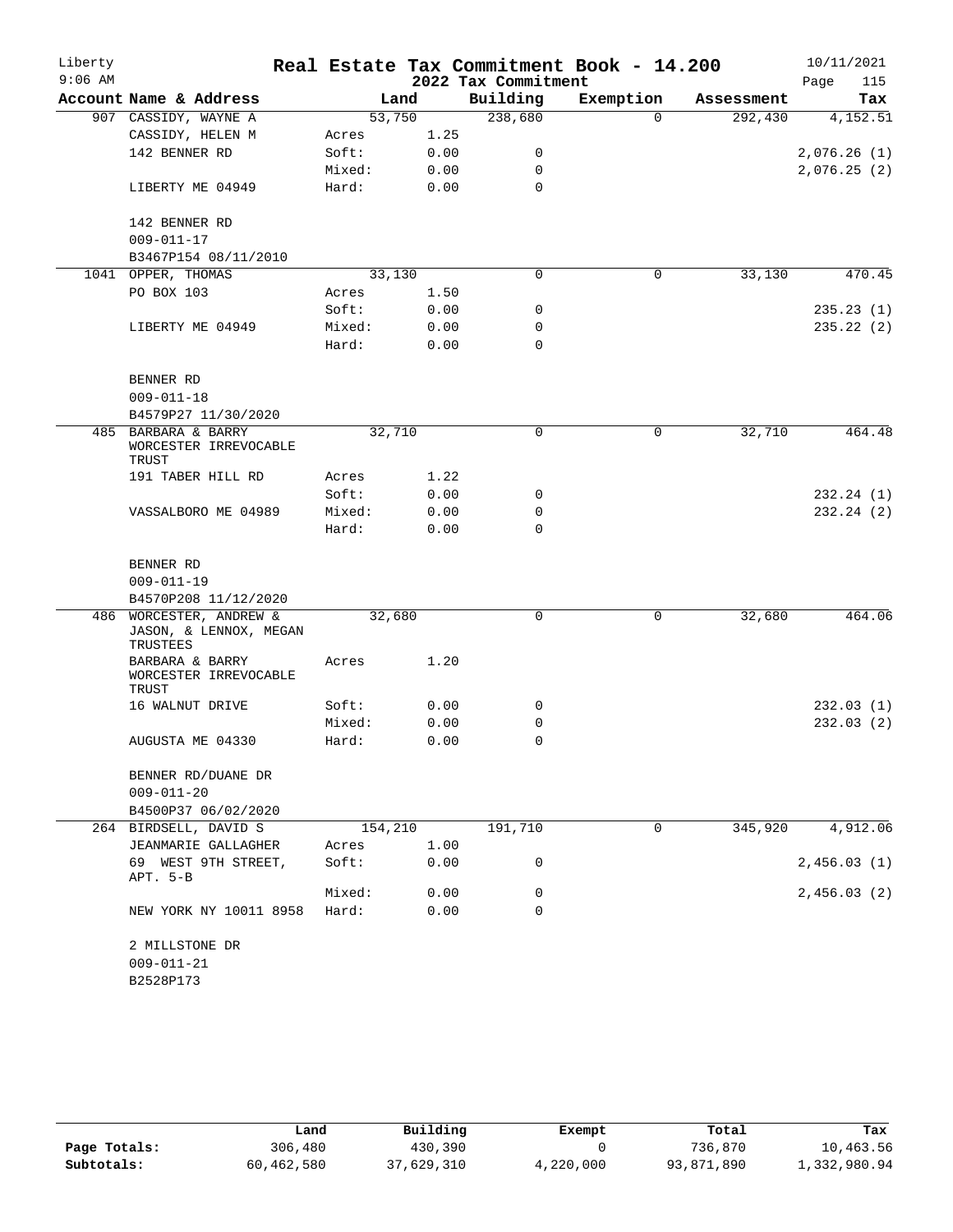| Liberty      |                                    |                |              |                     | Real Estate Tax Commitment Book - 14.200 |            | 10/11/2021    |
|--------------|------------------------------------|----------------|--------------|---------------------|------------------------------------------|------------|---------------|
| $9:06$ AM    |                                    |                |              | 2022 Tax Commitment |                                          |            | 116<br>Page   |
|              | Account Name & Address             |                | Land         | Building            | Exemption                                | Assessment | Tax           |
|              | 181 CLARKE, WILLIAM                |                | 146,830      | 62,410              | $\Omega$                                 | 209,240    | 2,971.21      |
|              | CLARKE, CATHY<br>66 HALL RD        | Acres<br>Soft: | 1.00<br>0.00 |                     |                                          |            |               |
|              |                                    |                |              | 0                   |                                          |            | 1,485.61(1)   |
|              |                                    | Mixed:         | 0.00         | 0                   |                                          |            | 1,485.60(2)   |
|              | CHELMSFORD MA 01824                | Hard:          | 0.00         | 0                   |                                          |            |               |
|              | 1 EVERGREEN HEIGHTS                |                |              |                     |                                          |            |               |
|              | $009 - 011 - 22$                   |                |              |                     |                                          |            |               |
|              | B997P243                           |                |              |                     |                                          |            |               |
| 598          | Ard, Lauren M                      |                | 146,830      | 174,180             | 0                                        | 321,010    | 4,558.34      |
|              | Ard, Warren H                      | Acres          | 1.00         |                     |                                          |            |               |
|              | PO Box 2073                        | Soft:          | 0.00         | 0                   |                                          |            | 2, 279.17(1)  |
|              |                                    | Mixed:         | 0.00         | 0                   |                                          |            | 2, 279.17 (2) |
|              | Nantucket MA 02584                 | Hard:          | 0.00         | 0                   |                                          |            |               |
|              | 3 EVERGREEN HEIGHTS                |                |              |                     |                                          |            |               |
|              | $009 - 011 - 23$                   |                |              |                     |                                          |            |               |
|              | B4278P11 06/07/2018                |                |              |                     |                                          |            |               |
| 11           | AMES, CURT C                       |                | 128,330      | 0                   | 0                                        | 128,330    | 1,822.29      |
|              | AMES, PIERINA                      | Acres          | 1.00         |                     |                                          |            |               |
|              | 684 Bedford Rd.                    | Soft:          | 0.00         | 0                   |                                          |            | 911.15(1)     |
|              |                                    | Mixed:         | 0.00         | 0                   |                                          |            | 911.14(2)     |
|              | Armonk NY 10504                    | Hard:          | 0.00         | 0                   |                                          |            |               |
|              |                                    |                |              |                     |                                          |            |               |
|              | EVERGREEN HEIGHTS                  |                |              |                     |                                          |            |               |
|              | $009 - 011 - 24$                   |                |              |                     |                                          |            |               |
|              | B4298P204 08/17/2018               |                |              |                     |                                          |            |               |
|              | 924 NELSON, MURIEL M               |                | 146,830      | 108,770             | 0                                        | 255,600    | 3,629.52      |
|              | 11 Evergreen Drive                 | Acres          | 1.00         |                     |                                          |            |               |
|              |                                    | Soft:          | 0.00         | 0                   |                                          |            | 1,814.76(1)   |
|              | Libety ME 04949                    | Mixed:         | 0.00         | 0                   |                                          |            | 1,814.76(2)   |
|              |                                    | Hard:          | 0.00         | 0                   |                                          |            |               |
|              |                                    |                |              |                     |                                          |            |               |
|              | 11 EVERGREEN HEIGHTS               |                |              |                     |                                          |            |               |
|              | $009 - 011 - 25$                   |                |              |                     |                                          |            |               |
|              | B2027P223                          |                |              |                     |                                          |            |               |
|              | 809 WORCESTER, ANDREW &            |                | 129,420      | 31,910              | 0                                        | 161,330    | 2,290.89      |
|              | JASON, & LENNOX, MEGAN<br>TRUSTEES |                |              |                     |                                          |            |               |
|              | BARBARA & BARRY                    | Acres          | 1.00         |                     |                                          |            |               |
|              | WORCESTER IRREVOCABLE              |                |              |                     |                                          |            |               |
|              | TRUST                              |                |              |                     |                                          |            |               |
|              | 16 WALNUT DRIVE                    | Soft:          | 0.00         | 0                   |                                          |            | 1, 145.45(1)  |
|              |                                    | Mixed:         | 0.00         | 0                   |                                          |            | 1, 145.44(2)  |
|              | AUGUSTA ME 04330                   | Hard:          | 0.00         | 0                   |                                          |            |               |
|              | 26 DUANE DR                        |                |              |                     |                                          |            |               |
|              | $009 - 011 - 26$                   |                |              |                     |                                          |            |               |
|              | B4500P34 06/02/2020                |                |              |                     |                                          |            |               |
| 481          | MILNE, DUNCAN S                    |                | 159,320      | 234,900             | $\mathbf 0$                              | 394,220    | 5,597.92      |
|              | MILNE, THERESE LM                  | Acres          | 2.00         |                     |                                          |            |               |
|              | P.O. BOX 90                        | Soft:          | 0.00         | 0                   |                                          |            | 2,798.96(1)   |
|              |                                    | Mixed:         | 0.00         | 0                   |                                          |            | 2,798.96(2)   |
|              | LIBERTY ME 04949                   | Hard:          | 0.00         | 0                   |                                          |            |               |
|              |                                    |                |              |                     |                                          |            |               |
|              | 33 DUANE DR                        |                |              |                     |                                          |            |               |
|              | $009 - 011 - 27$                   |                |              |                     |                                          |            |               |
|              | B4354P234 03/11/2019               |                |              |                     |                                          |            |               |
|              | Land                               |                | Building     |                     | Exempt                                   | Total      | Tax           |
| Page Totals: | 857,560                            |                | 612,170      |                     | 0                                        | 1,469,730  | 20,870.17     |
| Subtotals:   | 61,320,140                         |                | 38, 241, 480 |                     | 4,220,000                                | 95,341,620 | 1,353,851.11  |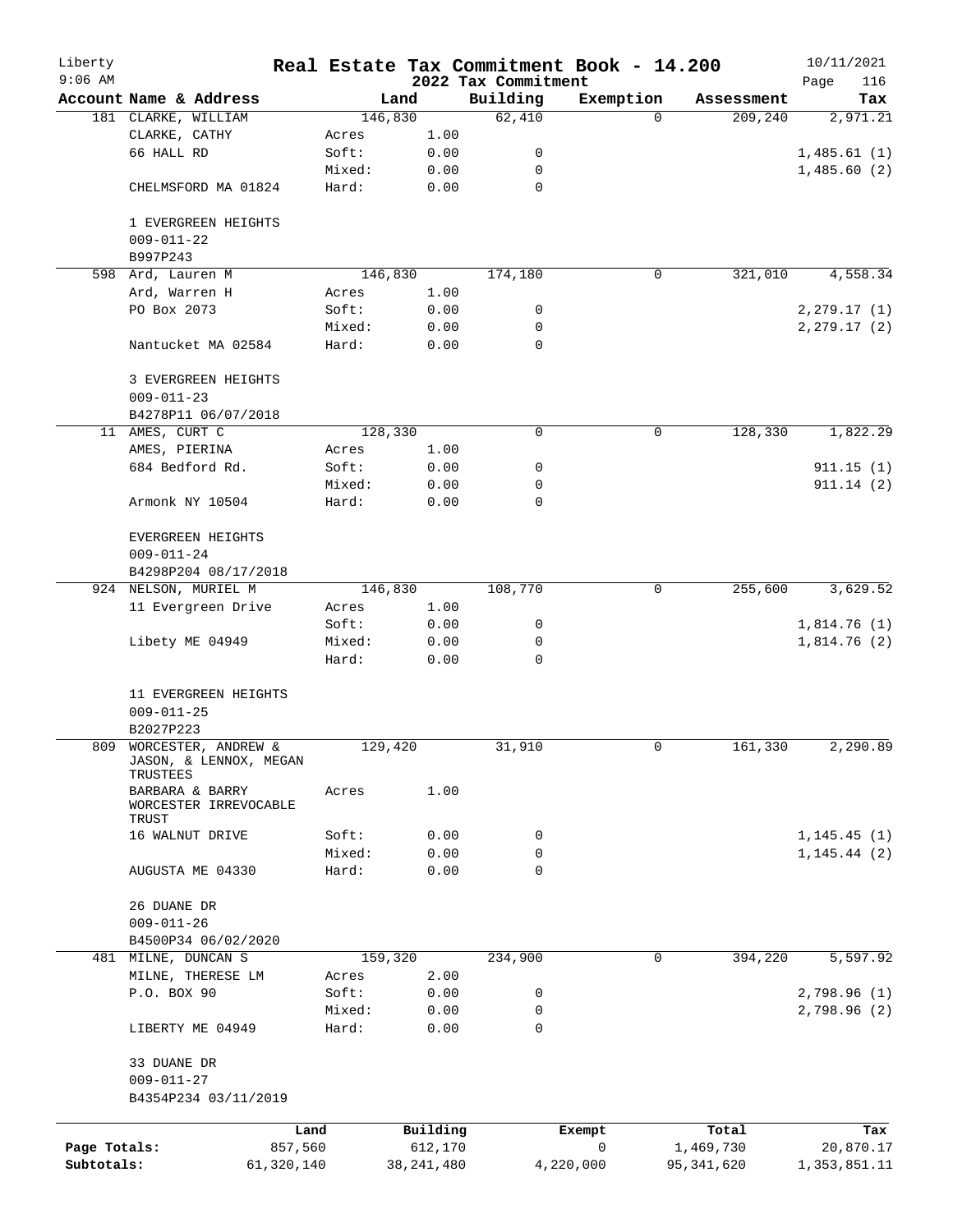| Liberty      |                                           |                 |                 |                                 | Real Estate Tax Commitment Book - 14.200 |                      | 10/11/2021    |
|--------------|-------------------------------------------|-----------------|-----------------|---------------------------------|------------------------------------------|----------------------|---------------|
| $9:06$ AM    | Account Name & Address                    |                 |                 | 2022 Tax Commitment<br>Building |                                          |                      | 117<br>Page   |
|              | 1193 OPPER, THOMAS                        |                 | Land<br>24,340  | $\mathbf 0$                     | Exemption<br>$\Omega$                    | Assessment<br>24,340 | Tax<br>345.63 |
|              | PO BOX 103                                | Acres           | 4.89            |                                 |                                          |                      |               |
|              |                                           | Soft:           | 0.00            | 0                               |                                          |                      | 172.82(1)     |
|              | LIBERTY ME 04949                          | Mixed:          | 0.00            | 0                               |                                          |                      | 172.81(2)     |
|              |                                           | Hard:           | 0.00            | 0                               |                                          |                      |               |
|              | BENNER RD                                 |                 |                 |                                 |                                          |                      |               |
|              | $009 - 011 - 28$                          |                 |                 |                                 |                                          |                      |               |
|              | B4579P27 11/30/2020                       |                 |                 |                                 |                                          |                      |               |
|              | 16 OPPER, TOM                             |                 | 234,810         | 0                               | $\mathbf 0$                              | 234,810              | 3,334.30      |
|              | LORIE BAKER                               | Acres           | 16.20           |                                 |                                          |                      |               |
|              | PO BOX 103                                | Soft:           | 0.00            | 0                               |                                          |                      | 1,667.15(1)   |
|              |                                           | Mixed:          | 0.00            | 0                               |                                          |                      | 1,667.15(2)   |
|              | LIBERTY ME 04949                          | Hard:           | 0.00            | $\mathbf 0$                     |                                          |                      |               |
|              | SHERMAN'S NECK                            |                 |                 |                                 |                                          |                      |               |
|              | $009 - 012$                               |                 |                 |                                 |                                          |                      |               |
|              | B1362P249                                 |                 |                 |                                 |                                          |                      |               |
|              | 725 BROWN, ROBERT                         |                 | 61,910          | 0                               | $\mathbf 0$                              | 61,910               | 879.12        |
|              | 468 FLAT HILL ROAD                        | Acres           | 0.22            |                                 |                                          |                      |               |
|              |                                           | Soft:<br>Mixed: | 0.00            | 0                               |                                          |                      | 439.56 (1)    |
|              | LUNENBURG MA 01462                        |                 | 0.00            | 0<br>0                          |                                          |                      | 439.56 (2)    |
|              |                                           | Hard:           | 0.00            |                                 |                                          |                      |               |
|              | SHERMAN'S NECK                            |                 |                 |                                 |                                          |                      |               |
|              | $009 - 013$                               |                 |                 |                                 |                                          |                      |               |
|              | B513P80                                   |                 |                 |                                 |                                          |                      |               |
|              | 872 OPPER, TOM                            |                 | 335,880         | $\mathbf 0$                     | $\mathbf 0$                              | 335,880              | 4,769.50      |
|              | LORIE BAKER ANDERSON                      | Acres           | 17.00           |                                 |                                          |                      |               |
|              | PO BOX 103                                | Soft:           | 0.00            | 0                               |                                          |                      | 2,384.75(1)   |
|              |                                           | Mixed:          | 0.00            | 0                               |                                          |                      | 2,384.75 (2)  |
|              | LIBERTY ME 04949                          | Hard:           | 0.00            | 0                               |                                          |                      |               |
|              | END OF SHERMAN'S NECK                     |                 |                 |                                 |                                          |                      |               |
|              | $009 - 014$                               |                 |                 |                                 |                                          |                      |               |
|              | B2116P162                                 |                 |                 | 0                               |                                          |                      |               |
|              | 340 BIRCH ISLAND LLC<br>C/O CARDS AGAINST |                 | 275,770<br>4.50 |                                 | $\mathbf 0$                              | 275,770              | 3,915.93      |
|              | HUMANITY, ATTN:<br>COMPTROLLER            | Acres           |                 |                                 |                                          |                      |               |
|              | 1917 N ELSTON AVE                         | Soft:           | 0.00            | 0                               |                                          |                      | 1,957.97(1)   |
|              |                                           | Mixed:          | 0.00            | 0                               |                                          |                      | 1,957.96(2)   |
|              | CHICAGO IL 60642                          | Hard:           | 0.00            | $\Omega$                        |                                          |                      |               |
|              | ISLAND IN LAKE ST                         |                 |                 |                                 |                                          |                      |               |
|              | $009 - 015$                               |                 |                 |                                 |                                          |                      |               |
|              | B3912P220 10/24/2014                      |                 |                 |                                 |                                          |                      |               |
| 1127         | STEWART, FRANCIS &<br>ALEXANDRA           |                 | 46,850          | 0                               | $\mathbf 0$                              | 46,850               | 665.27        |
|              | WATSON, CRAIG & CAROLYN Acres             |                 | 25.00           |                                 |                                          |                      |               |
|              | 45 BOLIN HILL ROAD                        | Soft:           | 0.00            | 0                               |                                          |                      | 332.64(1)     |
|              |                                           | Mixed:          | 0.00            | 0                               |                                          |                      | 332.63(2)     |
|              | LIBERTY ME 04949                          | Hard:           | 0.00            | $\mathbf 0$                     |                                          |                      |               |
|              | BOLIN HILL RD                             |                 |                 |                                 |                                          |                      |               |
|              | $009 - 018$                               |                 |                 |                                 |                                          |                      |               |
|              | B4357P235 03/20/2019 B2929P190            |                 |                 |                                 |                                          |                      |               |
|              |                                           | Land            | Building        |                                 | Exempt                                   | Total                | Tax           |
| Page Totals: | 979,560                                   |                 |                 | $\mathbf 0$                     | $\mathbf 0$                              | 979,560              | 13,909.75     |
| Subtotals:   | 62,299,700                                |                 | 38, 241, 480    |                                 | 4,220,000                                | 96, 321, 180         | 1,367,760.86  |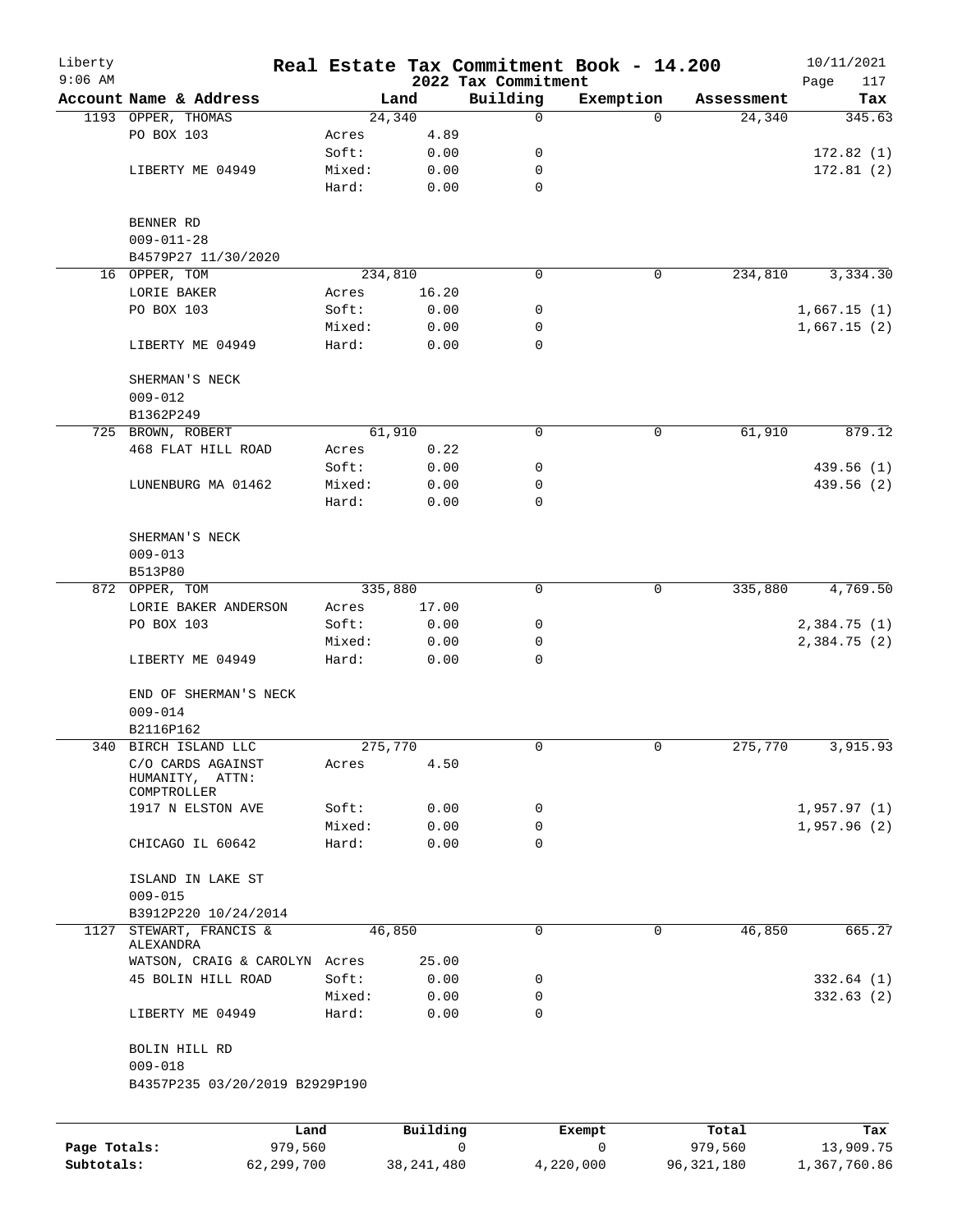| Liberty<br>$9:06$ AM |                                           |        |       | 2022 Tax Commitment | Real Estate Tax Commitment Book - 14.200 |            | 10/11/2021<br>118<br>Page |
|----------------------|-------------------------------------------|--------|-------|---------------------|------------------------------------------|------------|---------------------------|
|                      | Account Name & Address                    |        | Land  | Building            | Exemption                                | Assessment | Tax                       |
|                      | 322 STEWART, ALEXANDRA                    | 45,580 |       | 177,430             | 25,000                                   | 198,010    | 2,811.74                  |
|                      | STEWART, FRANCIS                          | Acres  | 11.08 |                     | 01 Homestead                             |            |                           |
|                      | 45 BOLIN HILL ROAD                        | Soft:  | 0.00  | 0                   |                                          |            | 1,405.87(1)               |
|                      |                                           | Mixed: | 0.00  | 0                   |                                          |            | 1,405.87(2)               |
|                      | LIBERTY ME 04949 3123                     | Hard:  | 0.00  | $\mathbf 0$         |                                          |            |                           |
|                      | 45 BOLIN HILL RD                          |        |       |                     |                                          |            |                           |
|                      | $009 - 019 - A$                           |        |       |                     |                                          |            |                           |
|                      | B4218P244 10/26/2017                      |        |       |                     |                                          |            |                           |
| 1149                 | STEWART, FRANCIS A                        | 31,730 |       | 0                   | 0                                        | 31,730     | 450.57                    |
|                      | STEWART, JOSEPH &<br>ALEXANDRA            | Acres  | 12.00 |                     |                                          |            |                           |
|                      | 45 BOLIN HILL ROAD                        | Soft:  | 0.00  | 0                   |                                          |            | 225.29(1)                 |
|                      |                                           | Mixed: | 0.00  | 0                   |                                          |            | 225.28(2)                 |
|                      | LIBERTY ME 04949                          | Hard:  | 0.00  | 0                   |                                          |            |                           |
|                      | BOLIN HILL RD                             |        |       |                     |                                          |            |                           |
|                      | $009 - 019 - B$                           |        |       |                     |                                          |            |                           |
|                      | B4256P324 04/04/2018 B4256P322 04/04/2018 |        |       |                     |                                          |            |                           |
|                      | 1243 STEWART, ALEXANDRA                   | 21,230 |       | 49,960              | 0                                        | 71,190     | 1,010.90                  |
|                      | STEWART, FRANCIS                          | Acres  | 2.82  |                     |                                          |            |                           |
|                      | 45 BOLIN HILL ROAD                        | Soft:  | 0.00  | 0                   |                                          |            | 505.45(1)                 |
|                      |                                           | Mixed: | 0.00  | 0                   |                                          |            | 505.45(2)                 |
|                      | LIBERTY ME 04949 3123                     | Hard:  | 0.00  | $\mathbf 0$         |                                          |            |                           |
|                      | BOLIN HILL RD                             |        |       |                     |                                          |            |                           |
|                      | $009 - 019 - C$                           |        |       |                     |                                          |            |                           |
| 510                  | KENNEY, RICHARD A                         | 18,500 |       | 0                   | 0                                        | 18,500     | 262.70                    |
|                      | RUSSELL J. KENNEY                         | Acres  | 1.00  |                     |                                          |            |                           |
|                      | C/O Gail Kenney PR                        | Soft:  | 0.00  | 0                   |                                          |            | 131.35(1)                 |
|                      | 130 Edgewood Ave                          | Mixed: | 0.00  | 0                   |                                          |            | 131.35(2)                 |
|                      | METHUEN MA 01844                          | Hard:  | 0.00  | 0                   |                                          |            |                           |
|                      | BOLIN HILL RD                             |        |       |                     |                                          |            |                           |
|                      | $009 - 020$                               |        |       |                     |                                          |            |                           |
|                      | B1365P39                                  |        |       |                     |                                          |            |                           |
|                      | 826 RIPLEY, MARK                          | 28,580 |       | 25,450              | 0                                        | 54,030     | 767.23                    |
|                      | 919 DETROIT ROAD                          | Acres  | 0.75  |                     |                                          |            |                           |
|                      |                                           | Soft:  | 0.00  | 0                   |                                          |            | 383.62(1)                 |
|                      | TROY ME 04987                             | Mixed: | 0.00  | 0                   |                                          |            | 383.61(2)                 |
|                      |                                           | Hard:  | 0.00  | 0                   |                                          |            |                           |
|                      | 139 BELFAST AUGUSTA RD                    |        |       |                     |                                          |            |                           |
|                      | $009 - 021$                               |        |       |                     |                                          |            |                           |
|                      | B655P242                                  |        |       |                     |                                          |            |                           |
|                      | 1244 TAYLOR, EDWIN C S                    |        | 2,490 | 0                   | 0                                        | 2,490      | 35.36                     |
|                      | TAYLOR, BONNIE R                          | Acres  | 0.29  |                     |                                          |            |                           |
|                      | 352 TOWNSEND AVE                          | Soft:  | 0.00  | 0                   |                                          |            | 17.68(1)                  |
|                      |                                           | Mixed: | 0.00  | 0                   |                                          |            | 17.68(2)                  |
|                      | NEW HAVEN CT 06512                        | Hard:  | 0.00  | 0                   |                                          |            |                           |
|                      | BOLIN HILL RD                             |        |       |                     |                                          |            |                           |
|                      | $009 - 022$                               |        |       |                     |                                          |            |                           |
|                      | B2070P346                                 |        |       |                     |                                          |            |                           |
|                      |                                           |        |       |                     |                                          |            |                           |
|                      |                                           |        |       |                     |                                          |            |                           |

|              | Land       | Building   | Exempt    | Total      | Tax          |
|--------------|------------|------------|-----------|------------|--------------|
| Page Totals: | 148,110    | 252,840    | 25,000    | 375,950    | 5,338.50     |
| Subtotals:   | 62,447,810 | 38,494,320 | 4,245,000 | 96,697,130 | 1,373,099.36 |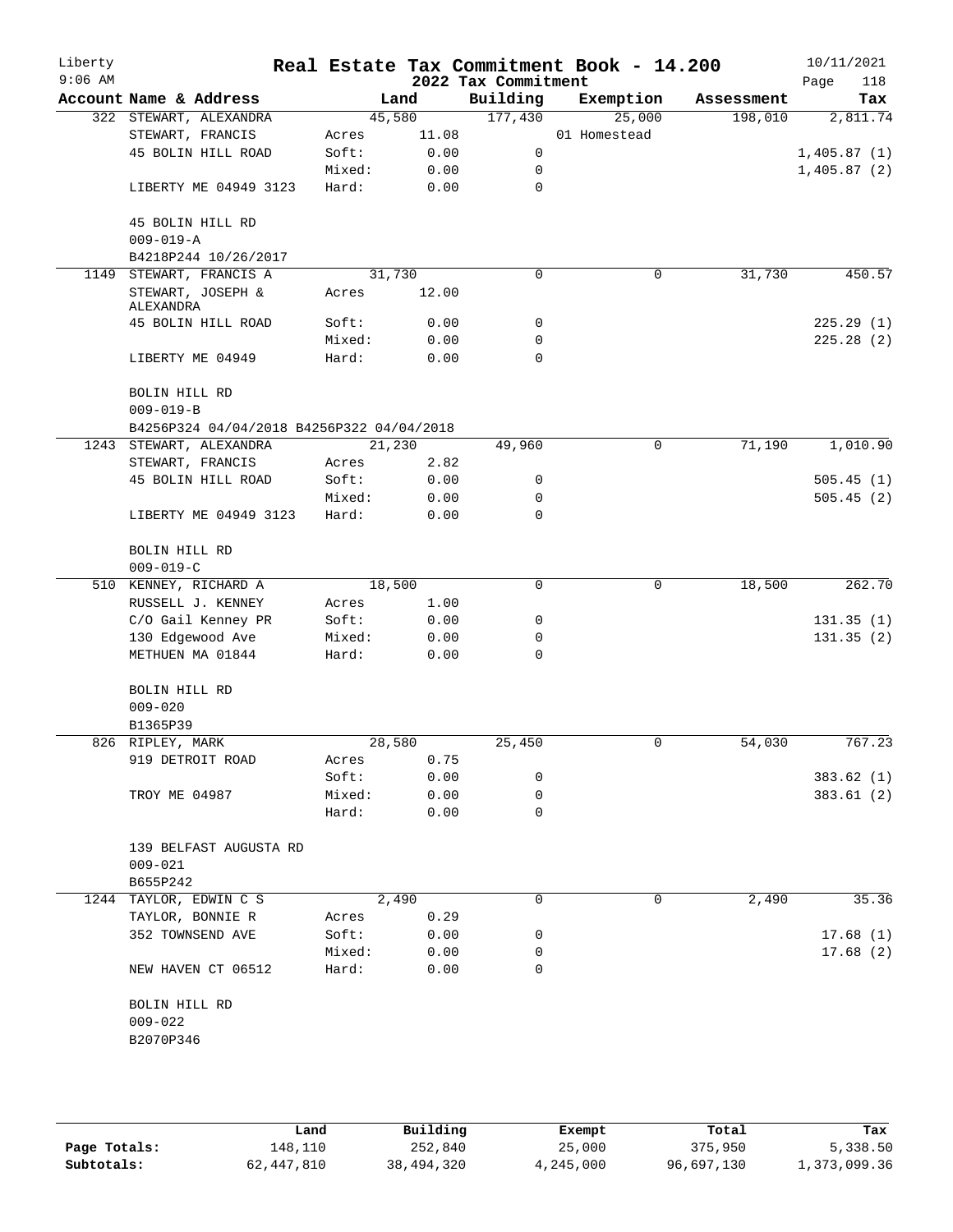| Liberty<br>$9:06$ AM |                                           |        |        | 2022 Tax Commitment | Real Estate Tax Commitment Book - 14.200 |            | 10/11/2021<br>119<br>Page |
|----------------------|-------------------------------------------|--------|--------|---------------------|------------------------------------------|------------|---------------------------|
|                      | Account Name & Address                    |        | Land   | Building            | Exemption                                | Assessment | Tax                       |
|                      | 539 TAYLOR, EDWIN C S                     |        | 49,210 | 76,030              | $\Omega$                                 | 125, 240   | 1,778.41                  |
|                      | TAYLOR, BONNIE R                          | Acres  | 14.71  |                     |                                          |            |                           |
|                      | 352 TOWNSEND AVE                          | Soft:  | 0.00   | 0                   |                                          |            | 889.21 (1)                |
|                      |                                           | Mixed: | 0.00   | 0                   |                                          |            | 889.20 (2)                |
|                      | NEW HAVEN CT 06512                        | Hard:  | 0.00   | 0                   |                                          |            |                           |
|                      | 19 BOLIN HILL RD                          |        |        |                     |                                          |            |                           |
|                      | $009 - 023$                               |        |        |                     |                                          |            |                           |
|                      | B2070P346                                 |        |        |                     |                                          |            |                           |
|                      | 991 VANN, MARY S                          |        | 90,000 | 171,610             | 0                                        | 261,610    | 3,714.86                  |
|                      | 95 BELFAST AUGUSTA RD                     | Acres  | 85.00  |                     |                                          |            |                           |
|                      |                                           | Soft:  | 0.00   | 0                   |                                          |            | 1,857.43(1)               |
|                      | LIBERTY ME 04949                          | Mixed: | 0.00   | 0                   |                                          |            | 1,857.43(2)               |
|                      |                                           | Hard:  | 0.00   | 0                   |                                          |            |                           |
|                      | 95 BELFAST AUGUSTA RD                     |        |        |                     |                                          |            |                           |
|                      | $009 - 024$                               |        |        |                     |                                          |            |                           |
|                      | B4522P266 07/27/2020 B4521P224 05/21/2020 |        |        |                     |                                          |            |                           |
|                      | 149 OJEDA, PATRICK R                      |        | 29,250 | 0                   | 0                                        | 29,250     | 415.35                    |
|                      | SWIKARD, SANDRA J                         | Acres  | 6.50   |                     |                                          |            |                           |
|                      | 3915 EL CANTO DRIVE                       | Soft:  | 0.00   | 0                   |                                          |            | 207.68(1)                 |
|                      |                                           | Mixed: | 0.00   | 0                   |                                          |            | 207.67(2)                 |
|                      | SPRING VALLEY CA 91977                    | Hard:  | 0.00   | $\Omega$            |                                          |            |                           |
|                      | BELFAST AUGUSTA RD<br>$009 - 025$         |        |        |                     |                                          |            |                           |
|                      | B4421P241 09/30/2019                      |        |        |                     |                                          |            |                           |
|                      | 951 FLYNN, MICHAEL                        |        | 53,000 | 51,220              | 0                                        | 104,220    | 1,479.92                  |
|                      | DONNA FLYNN                               | Acres  | 16.00  |                     |                                          |            |                           |
|                      | 37 PETERSEN RD                            | Soft:  | 0.00   | 0                   |                                          |            | 739.96(1)                 |
|                      |                                           | Mixed: | 0.00   | 0                   |                                          |            | 739.96(2)                 |
|                      | GRANBY CT 06035                           | Hard:  | 0.00   | $\Omega$            |                                          |            |                           |
|                      | 57 BELFAST AUGUSTA RD                     |        |        |                     |                                          |            |                           |
|                      | $009 - 026$                               |        |        |                     |                                          |            |                           |
|                      | B3777P147 07/10/2013                      |        |        |                     |                                          |            |                           |
|                      | 1033 MERLO, ANDREW J                      |        | 38,410 | 130,300             | 25,000                                   | 143,710    | 2,040.68                  |
|                      | MERLO, PAMELA M                           | Acres  | 3.27   |                     | 01 Homestead                             |            |                           |
|                      | 6 S MOUNTAIN VALLEY HWY Soft:             |        | 0.00   | 0                   |                                          |            | 1,020.34(1)               |
|                      |                                           | Mixed: | 0.00   | 0                   |                                          |            | 1,020.34(2)               |
|                      | LIBERTY ME 04949 3122                     | Hard:  | 0.00   | 0                   |                                          |            |                           |
|                      | 6 SO. MTN VALLEY HWY<br>$009 - 027$       |        |        |                     |                                          |            |                           |
|                      | B4358P227 03/25/2019                      |        |        |                     |                                          |            |                           |
|                      | 642 MCGRAY, LORI                          |        | 33,000 | 16,180              | 25,000                                   | 24,180     | 343.36                    |
|                      | 39 BELFAST AUGUSTA RD                     | Acres  | 1.00   |                     | 01 Homestead                             |            |                           |
|                      |                                           | Soft:  | 0.00   | 0                   |                                          |            | 171.68(1)                 |
|                      | LIBERTY ME 04949                          | Mixed: | 0.00   | 0                   |                                          |            | 171.68(2)                 |
|                      |                                           | Hard:  | 0.00   | 0                   |                                          |            |                           |
|                      | 39 BELFAST AUGUSTA RD                     |        |        |                     |                                          |            |                           |
|                      | $009 - 027 - 01$<br>B1399P261             |        |        |                     |                                          |            |                           |
|                      |                                           |        |        |                     |                                          |            |                           |

|              | Land       | Building   | Exempt    | Total      | Tax          |
|--------------|------------|------------|-----------|------------|--------------|
| Page Totals: | 292,870    | 445,340    | 50,000    | 688,210    | 9,772.58     |
| Subtotals:   | 62,740,680 | 38,939,660 | 4,295,000 | 97,385,340 | 1,382,871.94 |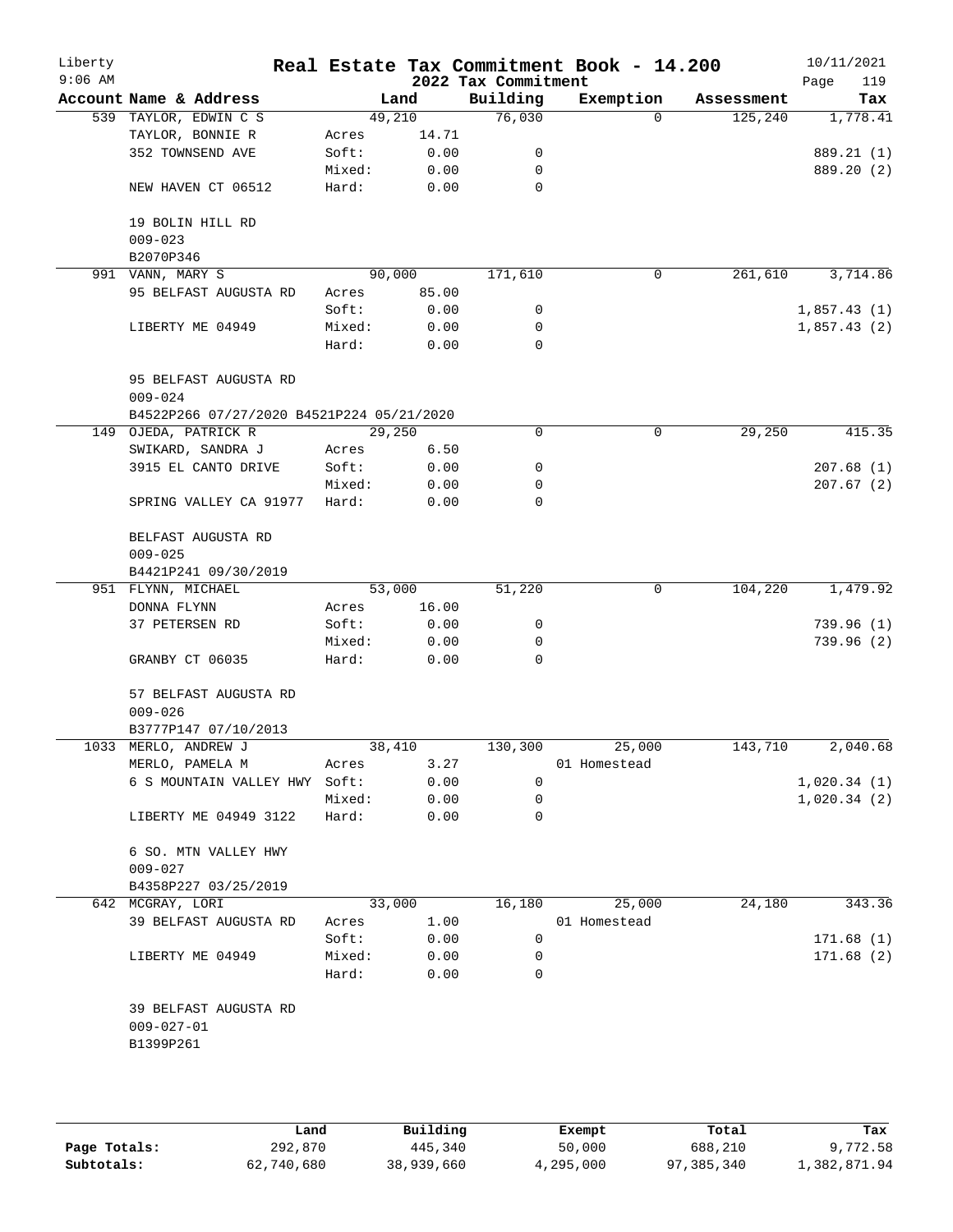| Liberty<br>$9:06$ AM |                                           |                 |              | 2022 Tax Commitment | Real Estate Tax Commitment Book - 14.200 |            | 10/11/2021<br>120<br>Page |
|----------------------|-------------------------------------------|-----------------|--------------|---------------------|------------------------------------------|------------|---------------------------|
|                      | Account Name & Address                    | Land            |              | Building            | Exemption                                | Assessment | Tax                       |
| 1220                 | GARRY OWEN MC                             | 3,240           |              | 0                   | $\Omega$                                 | 3,240      | 46.01                     |
|                      | PO BOX 31                                 | Acres           | 0.38         |                     |                                          |            |                           |
|                      |                                           | Soft:           | 0.00         | 0                   |                                          |            | 23.01(1)                  |
|                      | LIBERTY ME 04949                          | Mixed:          | 0.00         | 0                   |                                          |            | 23.00(2)                  |
|                      |                                           | Hard:           | 0.00         | 0                   |                                          |            |                           |
|                      | SOUTH MOUNTAIN VALLEY<br>$009 - 028$      |                 |              |                     |                                          |            |                           |
|                      | B3939P315 02/24/2015                      |                 |              |                     |                                          |            |                           |
|                      | 407 DOURANT, TERRY M                      | 33,750          |              | 33,650              | 0                                        | 67,400     | 957.08                    |
|                      | 11 BELFAST AUGUSTA RD                     | Acres           | 1.50         |                     |                                          |            |                           |
|                      |                                           | Soft:           | 0.00         | 0                   |                                          |            | 478.54 (1)                |
|                      | LIBERTY ME 04949                          | Mixed:          | 0.00         | 0                   |                                          |            | 478.54 (2)                |
|                      |                                           | Hard:           | 0.00         | $\mathbf 0$         |                                          |            |                           |
|                      | 11 & 13 BELFAST AUGUSTA                   |                 |              |                     |                                          |            |                           |
|                      | $009 - 029$                               |                 |              |                     |                                          |            |                           |
|                      | B3513P185 11/23/2010                      |                 |              |                     |                                          |            |                           |
|                      | 172 MARTIN, JACK A                        | 36,000          |              | 53,400              | 0                                        | 89,400     | 1,269.48                  |
|                      | P.O. Box 86                               | Acres           | 3.00         |                     |                                          |            |                           |
|                      |                                           | Soft:           | 0.00         | 0                   |                                          |            | 634.74 (1)                |
|                      | Liberty ME 04949                          | Mixed:          | 0.00         | 0                   |                                          |            | 634.74 (2)                |
|                      |                                           | Hard:           | 0.00         | 0                   |                                          |            |                           |
|                      | 12 BELFAST AUGUSTA RD                     |                 |              |                     |                                          |            |                           |
|                      | $009 - 030$                               |                 |              |                     |                                          |            |                           |
|                      | B4422P248 10/01/2019 B4422P246 10/01/2019 |                 |              |                     |                                          |            |                           |
|                      | 1342 PEAVEY, CARRIE                       | 25,130          |              | 0                   | $\mathbf 0$                              | 25,130     | 356.85                    |
|                      | PO BOX 102                                | Acres           | 3.75         |                     |                                          |            |                           |
|                      |                                           | Soft:           | 0.00         | 0                   |                                          |            | 178.43(1)                 |
|                      | LIBERTY ME 04949                          | Mixed:          | 0.00         | 0                   |                                          |            | 178.42(2)                 |
|                      |                                           | Hard:           | 0.00         | 0                   |                                          |            |                           |
|                      | BELFAST AUGUSTA RD                        |                 |              |                     |                                          |            |                           |
|                      | $009 - 030 - 01$                          |                 |              |                     |                                          |            |                           |
|                      | B4422P246 10/01/2019                      |                 |              |                     |                                          |            |                           |
|                      | 760 ST. CLAIR, DAVID L                    | 21,000          |              | 0                   | 0                                        | 21,000     | 298.20                    |
|                      | ST. CLAIR, SANDRA                         | Acres           | 1.00         |                     |                                          |            |                           |
|                      | PO BOX 226                                | Soft:           | 0.00         | 0                   |                                          |            | 149.10(1)                 |
|                      |                                           | Mixed:          | 0.00         | 0                   |                                          |            | 149.10(2)                 |
|                      | LIBERTY ME 04949                          | Hard:           | 0.00         | 0                   |                                          |            |                           |
|                      | 16 BELFAST AUGUSTA RD                     |                 |              |                     |                                          |            |                           |
|                      | $009 - 031$                               |                 |              |                     |                                          |            |                           |
|                      | B4523P150 07/28/2020                      |                 |              |                     |                                          |            |                           |
|                      | 279 ST. CLAIR, DAVID W                    | 54,690          |              | 41,080              | 0                                        | 95,770     | 1,359.93                  |
|                      | ST. CLAIR, SANDRA L                       | Acres           | 5.29         |                     |                                          |            |                           |
|                      | P O BOX 226                               | Soft:           | 0.00         | 0                   |                                          |            | 679.97(1)                 |
|                      |                                           |                 |              |                     |                                          |            |                           |
|                      | LIBERTY ME 04949                          | Mixed:<br>Hard: | 0.00<br>0.00 | 0<br>$\Omega$       |                                          |            | 679.96(2)                 |
|                      |                                           |                 |              |                     |                                          |            |                           |
|                      | 26 BELFAST AUGUSTA RD<br>$009 - 032 - A$  |                 |              |                     |                                          |            |                           |
|                      | B4074P80 06/28/2016                       |                 |              |                     |                                          |            |                           |
|                      |                                           |                 |              |                     |                                          |            |                           |
|                      |                                           |                 |              |                     |                                          |            |                           |

|              | Land       | Building   | Exempt    | Total      | Tax          |
|--------------|------------|------------|-----------|------------|--------------|
| Page Totals: | 173,810    | 128.130    |           | 301,940    | 4,287.55     |
| Subtotals:   | 62,914,490 | 39,067,790 | 4,295,000 | 97,687,280 | 1,387,159.49 |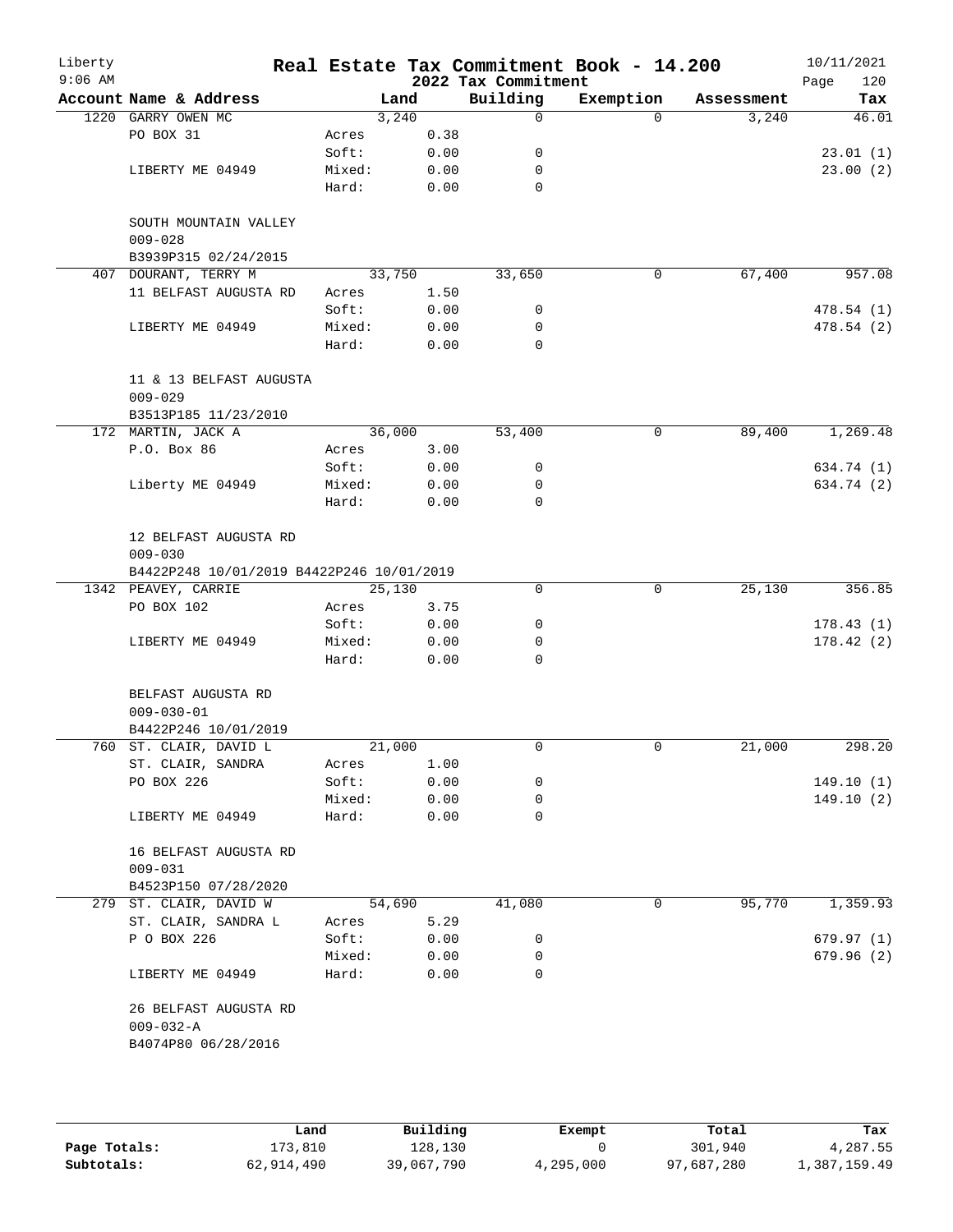| Account Name & Address<br>Building<br>Exemption<br>Land<br>Assessment<br>294,960<br>FAGIN FOOD VENTURES,<br>84,000<br>378,960<br>930<br>$\Omega$<br>LLC<br>C/O LISA FAGIN<br>1.00<br>Acres<br>P.O. BOX 302<br>Soft:<br>0.00<br>0<br>Mixed:<br>0.00<br>0<br>BELFAST ME 04915<br>Hard:<br>0.00<br>0<br>205 W MAIN ST<br>$009 - 033$<br>B4146P7 02/22/2017<br>280 ST. CLAIR, DAVID W<br>74,910<br>109,290<br>34,380<br>0<br>PO BOX 226<br>1.92<br>Acres<br>0.00<br>Soft:<br>0<br>0.00<br>Mixed:<br>0<br>LIBERTY ME 04949<br>0<br>Hard:<br>0.00<br>169 W MAIN ST<br>$009 - 034$<br>B4366P235 04/26/2019<br>22,950<br>0<br>0<br>22,950<br>1229 HARRIMAN, DONALD S JR<br>224 ROBERTS SHORE RD<br>2.30<br>Acres<br>Soft:<br>0.00<br>0<br>Mixed:<br>0.00<br>0<br>LIBERTY ME 04949<br>Hard:<br>0.00<br>$\Omega$<br>157 W MAIN ST<br>$009 - 034 - A$<br>B4060P310 05/17/2016<br>SPROWL, RICHARD D<br>34,200<br>25,000<br>105,080<br>919<br>95,880<br>151 WEST MAIN ST<br>1.80<br>01 Homestead<br>Acres<br>0.00<br>0<br>Soft:<br>LIBERTY ME 04949<br>Mixed:<br>0.00<br>0<br>$\mathbf 0$<br>Hard:<br>0.00<br>151 W MAIN ST<br>$009 - 035$<br>B3401P67 12/11/2009<br>354 Libby, Randolph<br>25,000<br>109,060<br>36,120<br>97,940<br>Libby, Jacqueline<br>1.35<br>01 Homestead<br>Acres<br>145 W. MAIN ST<br>Soft:<br>0.00<br>0<br>Mixed:<br>0.00<br>0<br>$\mathbf 0$<br>LIBERTY ME 04949<br>Hard:<br>0.00<br>145 W MAIN ST<br>$009 - 036$<br>B4232P346 12/21/2017<br>128,680<br>76 DEMING, JEFFREY N<br>63,650<br>90,030<br>25,000<br>DEMING, LAURA<br>01 Homestead<br>32.30<br>Acres<br>131 WEST MAIN ST<br>Soft:<br>0.00<br>0<br>Mixed:<br>0.00<br>0<br>LIBERTY ME 04949<br>Hard:<br>0.00<br>0<br>131 W MAIN ST<br>$009 - 037$ | Liberty<br>$9:06$ AM |                      |  | 2022 Tax Commitment | Real Estate Tax Commitment Book - 14.200 | 10/11/2021<br>121<br>Page |
|----------------------------------------------------------------------------------------------------------------------------------------------------------------------------------------------------------------------------------------------------------------------------------------------------------------------------------------------------------------------------------------------------------------------------------------------------------------------------------------------------------------------------------------------------------------------------------------------------------------------------------------------------------------------------------------------------------------------------------------------------------------------------------------------------------------------------------------------------------------------------------------------------------------------------------------------------------------------------------------------------------------------------------------------------------------------------------------------------------------------------------------------------------------------------------------------------------------------------------------------------------------------------------------------------------------------------------------------------------------------------------------------------------------------------------------------------------------------------------------------------------------------------------------------------------------------------------------------------------------------------------------------------------------------------------------------------------------------|----------------------|----------------------|--|---------------------|------------------------------------------|---------------------------|
|                                                                                                                                                                                                                                                                                                                                                                                                                                                                                                                                                                                                                                                                                                                                                                                                                                                                                                                                                                                                                                                                                                                                                                                                                                                                                                                                                                                                                                                                                                                                                                                                                                                                                                                      |                      |                      |  |                     |                                          | Tax                       |
|                                                                                                                                                                                                                                                                                                                                                                                                                                                                                                                                                                                                                                                                                                                                                                                                                                                                                                                                                                                                                                                                                                                                                                                                                                                                                                                                                                                                                                                                                                                                                                                                                                                                                                                      |                      |                      |  |                     |                                          | 5,381.23                  |
|                                                                                                                                                                                                                                                                                                                                                                                                                                                                                                                                                                                                                                                                                                                                                                                                                                                                                                                                                                                                                                                                                                                                                                                                                                                                                                                                                                                                                                                                                                                                                                                                                                                                                                                      |                      |                      |  |                     |                                          |                           |
|                                                                                                                                                                                                                                                                                                                                                                                                                                                                                                                                                                                                                                                                                                                                                                                                                                                                                                                                                                                                                                                                                                                                                                                                                                                                                                                                                                                                                                                                                                                                                                                                                                                                                                                      |                      |                      |  |                     |                                          |                           |
|                                                                                                                                                                                                                                                                                                                                                                                                                                                                                                                                                                                                                                                                                                                                                                                                                                                                                                                                                                                                                                                                                                                                                                                                                                                                                                                                                                                                                                                                                                                                                                                                                                                                                                                      |                      |                      |  |                     |                                          | 2,690.62(1)               |
|                                                                                                                                                                                                                                                                                                                                                                                                                                                                                                                                                                                                                                                                                                                                                                                                                                                                                                                                                                                                                                                                                                                                                                                                                                                                                                                                                                                                                                                                                                                                                                                                                                                                                                                      |                      |                      |  |                     |                                          | 2,690.61(2)               |
|                                                                                                                                                                                                                                                                                                                                                                                                                                                                                                                                                                                                                                                                                                                                                                                                                                                                                                                                                                                                                                                                                                                                                                                                                                                                                                                                                                                                                                                                                                                                                                                                                                                                                                                      |                      |                      |  |                     |                                          |                           |
|                                                                                                                                                                                                                                                                                                                                                                                                                                                                                                                                                                                                                                                                                                                                                                                                                                                                                                                                                                                                                                                                                                                                                                                                                                                                                                                                                                                                                                                                                                                                                                                                                                                                                                                      |                      |                      |  |                     |                                          |                           |
|                                                                                                                                                                                                                                                                                                                                                                                                                                                                                                                                                                                                                                                                                                                                                                                                                                                                                                                                                                                                                                                                                                                                                                                                                                                                                                                                                                                                                                                                                                                                                                                                                                                                                                                      |                      |                      |  |                     |                                          |                           |
|                                                                                                                                                                                                                                                                                                                                                                                                                                                                                                                                                                                                                                                                                                                                                                                                                                                                                                                                                                                                                                                                                                                                                                                                                                                                                                                                                                                                                                                                                                                                                                                                                                                                                                                      |                      |                      |  |                     |                                          | 1,551.92                  |
|                                                                                                                                                                                                                                                                                                                                                                                                                                                                                                                                                                                                                                                                                                                                                                                                                                                                                                                                                                                                                                                                                                                                                                                                                                                                                                                                                                                                                                                                                                                                                                                                                                                                                                                      |                      |                      |  |                     |                                          |                           |
|                                                                                                                                                                                                                                                                                                                                                                                                                                                                                                                                                                                                                                                                                                                                                                                                                                                                                                                                                                                                                                                                                                                                                                                                                                                                                                                                                                                                                                                                                                                                                                                                                                                                                                                      |                      |                      |  |                     |                                          | 775.96(1)                 |
|                                                                                                                                                                                                                                                                                                                                                                                                                                                                                                                                                                                                                                                                                                                                                                                                                                                                                                                                                                                                                                                                                                                                                                                                                                                                                                                                                                                                                                                                                                                                                                                                                                                                                                                      |                      |                      |  |                     |                                          | 775.96(2)                 |
|                                                                                                                                                                                                                                                                                                                                                                                                                                                                                                                                                                                                                                                                                                                                                                                                                                                                                                                                                                                                                                                                                                                                                                                                                                                                                                                                                                                                                                                                                                                                                                                                                                                                                                                      |                      |                      |  |                     |                                          |                           |
|                                                                                                                                                                                                                                                                                                                                                                                                                                                                                                                                                                                                                                                                                                                                                                                                                                                                                                                                                                                                                                                                                                                                                                                                                                                                                                                                                                                                                                                                                                                                                                                                                                                                                                                      |                      |                      |  |                     |                                          |                           |
|                                                                                                                                                                                                                                                                                                                                                                                                                                                                                                                                                                                                                                                                                                                                                                                                                                                                                                                                                                                                                                                                                                                                                                                                                                                                                                                                                                                                                                                                                                                                                                                                                                                                                                                      |                      |                      |  |                     |                                          |                           |
|                                                                                                                                                                                                                                                                                                                                                                                                                                                                                                                                                                                                                                                                                                                                                                                                                                                                                                                                                                                                                                                                                                                                                                                                                                                                                                                                                                                                                                                                                                                                                                                                                                                                                                                      |                      |                      |  |                     |                                          | 325.89                    |
|                                                                                                                                                                                                                                                                                                                                                                                                                                                                                                                                                                                                                                                                                                                                                                                                                                                                                                                                                                                                                                                                                                                                                                                                                                                                                                                                                                                                                                                                                                                                                                                                                                                                                                                      |                      |                      |  |                     |                                          |                           |
|                                                                                                                                                                                                                                                                                                                                                                                                                                                                                                                                                                                                                                                                                                                                                                                                                                                                                                                                                                                                                                                                                                                                                                                                                                                                                                                                                                                                                                                                                                                                                                                                                                                                                                                      |                      |                      |  |                     |                                          | 162.95(1)                 |
|                                                                                                                                                                                                                                                                                                                                                                                                                                                                                                                                                                                                                                                                                                                                                                                                                                                                                                                                                                                                                                                                                                                                                                                                                                                                                                                                                                                                                                                                                                                                                                                                                                                                                                                      |                      |                      |  |                     |                                          | 162.94(2)                 |
|                                                                                                                                                                                                                                                                                                                                                                                                                                                                                                                                                                                                                                                                                                                                                                                                                                                                                                                                                                                                                                                                                                                                                                                                                                                                                                                                                                                                                                                                                                                                                                                                                                                                                                                      |                      |                      |  |                     |                                          |                           |
|                                                                                                                                                                                                                                                                                                                                                                                                                                                                                                                                                                                                                                                                                                                                                                                                                                                                                                                                                                                                                                                                                                                                                                                                                                                                                                                                                                                                                                                                                                                                                                                                                                                                                                                      |                      |                      |  |                     |                                          |                           |
|                                                                                                                                                                                                                                                                                                                                                                                                                                                                                                                                                                                                                                                                                                                                                                                                                                                                                                                                                                                                                                                                                                                                                                                                                                                                                                                                                                                                                                                                                                                                                                                                                                                                                                                      |                      |                      |  |                     |                                          |                           |
|                                                                                                                                                                                                                                                                                                                                                                                                                                                                                                                                                                                                                                                                                                                                                                                                                                                                                                                                                                                                                                                                                                                                                                                                                                                                                                                                                                                                                                                                                                                                                                                                                                                                                                                      |                      |                      |  |                     |                                          | 1,492.14                  |
|                                                                                                                                                                                                                                                                                                                                                                                                                                                                                                                                                                                                                                                                                                                                                                                                                                                                                                                                                                                                                                                                                                                                                                                                                                                                                                                                                                                                                                                                                                                                                                                                                                                                                                                      |                      |                      |  |                     |                                          |                           |
|                                                                                                                                                                                                                                                                                                                                                                                                                                                                                                                                                                                                                                                                                                                                                                                                                                                                                                                                                                                                                                                                                                                                                                                                                                                                                                                                                                                                                                                                                                                                                                                                                                                                                                                      |                      |                      |  |                     |                                          | 746.07(1)                 |
|                                                                                                                                                                                                                                                                                                                                                                                                                                                                                                                                                                                                                                                                                                                                                                                                                                                                                                                                                                                                                                                                                                                                                                                                                                                                                                                                                                                                                                                                                                                                                                                                                                                                                                                      |                      |                      |  |                     |                                          | 746.07(2)                 |
|                                                                                                                                                                                                                                                                                                                                                                                                                                                                                                                                                                                                                                                                                                                                                                                                                                                                                                                                                                                                                                                                                                                                                                                                                                                                                                                                                                                                                                                                                                                                                                                                                                                                                                                      |                      |                      |  |                     |                                          |                           |
|                                                                                                                                                                                                                                                                                                                                                                                                                                                                                                                                                                                                                                                                                                                                                                                                                                                                                                                                                                                                                                                                                                                                                                                                                                                                                                                                                                                                                                                                                                                                                                                                                                                                                                                      |                      |                      |  |                     |                                          |                           |
|                                                                                                                                                                                                                                                                                                                                                                                                                                                                                                                                                                                                                                                                                                                                                                                                                                                                                                                                                                                                                                                                                                                                                                                                                                                                                                                                                                                                                                                                                                                                                                                                                                                                                                                      |                      |                      |  |                     |                                          |                           |
|                                                                                                                                                                                                                                                                                                                                                                                                                                                                                                                                                                                                                                                                                                                                                                                                                                                                                                                                                                                                                                                                                                                                                                                                                                                                                                                                                                                                                                                                                                                                                                                                                                                                                                                      |                      |                      |  |                     |                                          | $1,548.\overline{65}$     |
|                                                                                                                                                                                                                                                                                                                                                                                                                                                                                                                                                                                                                                                                                                                                                                                                                                                                                                                                                                                                                                                                                                                                                                                                                                                                                                                                                                                                                                                                                                                                                                                                                                                                                                                      |                      |                      |  |                     |                                          |                           |
|                                                                                                                                                                                                                                                                                                                                                                                                                                                                                                                                                                                                                                                                                                                                                                                                                                                                                                                                                                                                                                                                                                                                                                                                                                                                                                                                                                                                                                                                                                                                                                                                                                                                                                                      |                      |                      |  |                     |                                          | 774.33(1)                 |
|                                                                                                                                                                                                                                                                                                                                                                                                                                                                                                                                                                                                                                                                                                                                                                                                                                                                                                                                                                                                                                                                                                                                                                                                                                                                                                                                                                                                                                                                                                                                                                                                                                                                                                                      |                      |                      |  |                     |                                          | 774.32(2)                 |
|                                                                                                                                                                                                                                                                                                                                                                                                                                                                                                                                                                                                                                                                                                                                                                                                                                                                                                                                                                                                                                                                                                                                                                                                                                                                                                                                                                                                                                                                                                                                                                                                                                                                                                                      |                      |                      |  |                     |                                          |                           |
|                                                                                                                                                                                                                                                                                                                                                                                                                                                                                                                                                                                                                                                                                                                                                                                                                                                                                                                                                                                                                                                                                                                                                                                                                                                                                                                                                                                                                                                                                                                                                                                                                                                                                                                      |                      |                      |  |                     |                                          |                           |
|                                                                                                                                                                                                                                                                                                                                                                                                                                                                                                                                                                                                                                                                                                                                                                                                                                                                                                                                                                                                                                                                                                                                                                                                                                                                                                                                                                                                                                                                                                                                                                                                                                                                                                                      |                      |                      |  |                     |                                          |                           |
|                                                                                                                                                                                                                                                                                                                                                                                                                                                                                                                                                                                                                                                                                                                                                                                                                                                                                                                                                                                                                                                                                                                                                                                                                                                                                                                                                                                                                                                                                                                                                                                                                                                                                                                      |                      |                      |  |                     |                                          | 1,827.26                  |
|                                                                                                                                                                                                                                                                                                                                                                                                                                                                                                                                                                                                                                                                                                                                                                                                                                                                                                                                                                                                                                                                                                                                                                                                                                                                                                                                                                                                                                                                                                                                                                                                                                                                                                                      |                      |                      |  |                     |                                          |                           |
|                                                                                                                                                                                                                                                                                                                                                                                                                                                                                                                                                                                                                                                                                                                                                                                                                                                                                                                                                                                                                                                                                                                                                                                                                                                                                                                                                                                                                                                                                                                                                                                                                                                                                                                      |                      |                      |  |                     |                                          | 913.63(1)                 |
|                                                                                                                                                                                                                                                                                                                                                                                                                                                                                                                                                                                                                                                                                                                                                                                                                                                                                                                                                                                                                                                                                                                                                                                                                                                                                                                                                                                                                                                                                                                                                                                                                                                                                                                      |                      |                      |  |                     |                                          | 913.63(2)                 |
|                                                                                                                                                                                                                                                                                                                                                                                                                                                                                                                                                                                                                                                                                                                                                                                                                                                                                                                                                                                                                                                                                                                                                                                                                                                                                                                                                                                                                                                                                                                                                                                                                                                                                                                      |                      |                      |  |                     |                                          |                           |
|                                                                                                                                                                                                                                                                                                                                                                                                                                                                                                                                                                                                                                                                                                                                                                                                                                                                                                                                                                                                                                                                                                                                                                                                                                                                                                                                                                                                                                                                                                                                                                                                                                                                                                                      |                      |                      |  |                     |                                          |                           |
|                                                                                                                                                                                                                                                                                                                                                                                                                                                                                                                                                                                                                                                                                                                                                                                                                                                                                                                                                                                                                                                                                                                                                                                                                                                                                                                                                                                                                                                                                                                                                                                                                                                                                                                      |                      |                      |  |                     |                                          |                           |
|                                                                                                                                                                                                                                                                                                                                                                                                                                                                                                                                                                                                                                                                                                                                                                                                                                                                                                                                                                                                                                                                                                                                                                                                                                                                                                                                                                                                                                                                                                                                                                                                                                                                                                                      |                      |                      |  |                     |                                          |                           |
|                                                                                                                                                                                                                                                                                                                                                                                                                                                                                                                                                                                                                                                                                                                                                                                                                                                                                                                                                                                                                                                                                                                                                                                                                                                                                                                                                                                                                                                                                                                                                                                                                                                                                                                      |                      | B4305P240 09/11/2018 |  |                     |                                          |                           |
|                                                                                                                                                                                                                                                                                                                                                                                                                                                                                                                                                                                                                                                                                                                                                                                                                                                                                                                                                                                                                                                                                                                                                                                                                                                                                                                                                                                                                                                                                                                                                                                                                                                                                                                      |                      |                      |  |                     |                                          |                           |
|                                                                                                                                                                                                                                                                                                                                                                                                                                                                                                                                                                                                                                                                                                                                                                                                                                                                                                                                                                                                                                                                                                                                                                                                                                                                                                                                                                                                                                                                                                                                                                                                                                                                                                                      |                      |                      |  |                     |                                          |                           |

|              | Land       | Building   | Exempt    | Total      | Tax          |
|--------------|------------|------------|-----------|------------|--------------|
| Page Totals: | 275,300    | 653,720    | 75,000    | 854,020    | 12,127.09    |
| Subtotals:   | 63,189,790 | 39,721,510 | 4,370,000 | 98,541,300 | 1,399,286.58 |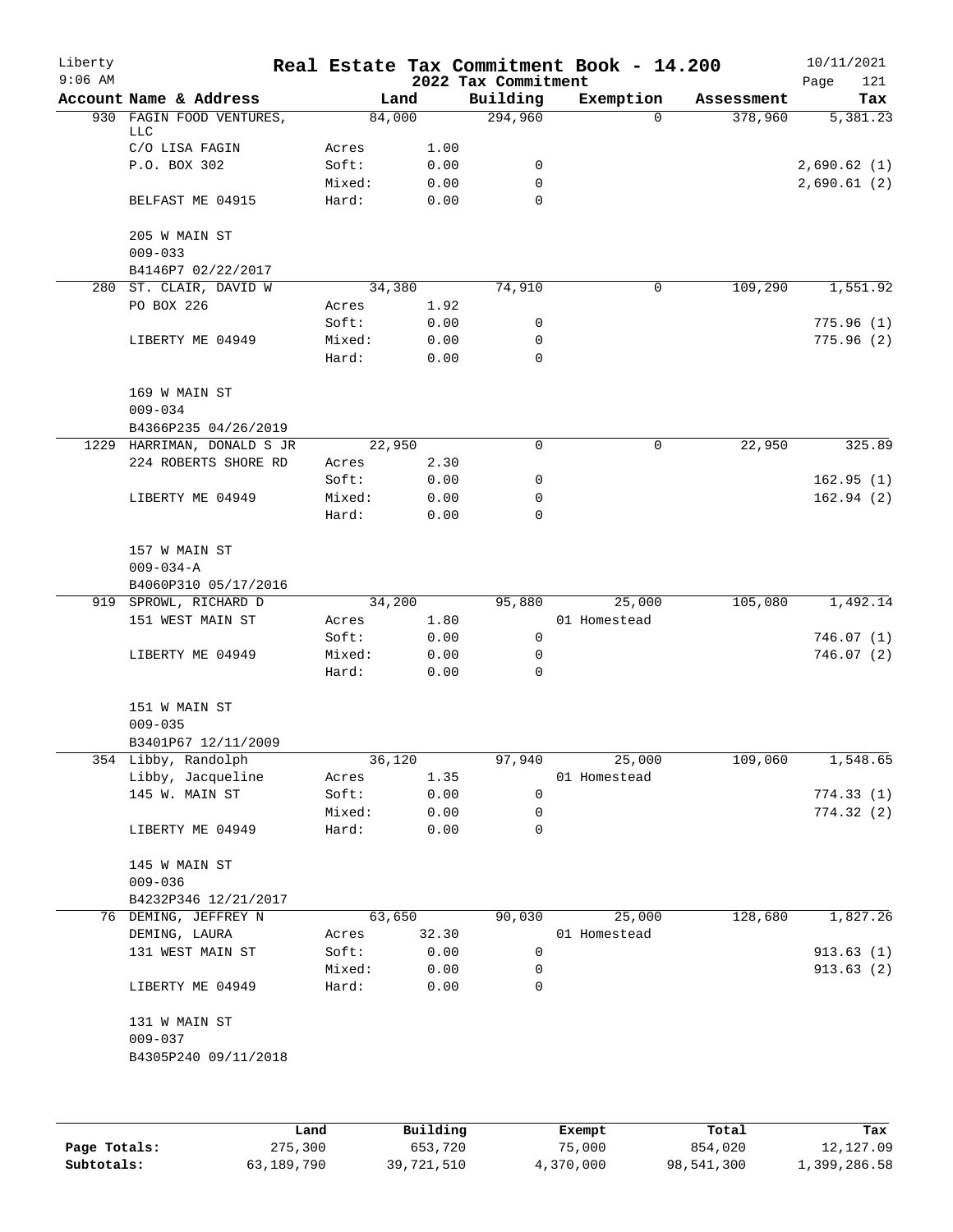| Liberty<br>$9:06$ AM       |                                                                |        |                       | 2022 Tax Commitment | Real Estate Tax Commitment Book - 14.200 |                       | 10/11/2021                |
|----------------------------|----------------------------------------------------------------|--------|-----------------------|---------------------|------------------------------------------|-----------------------|---------------------------|
|                            | Account Name & Address                                         |        | Land                  | Building            | Exemption                                | Assessment            | Page<br>122<br>Tax        |
|                            | 252 DICKSON, JAMES                                             |        | 12,000                | $\mathsf{O}$        | $\Omega$                                 | 12,000                | 170.40                    |
|                            | DICKSON, DOREEN                                                | Acres  | 8.00                  |                     |                                          |                       |                           |
|                            | 731 MOOSEHEAD TRL                                              | Soft:  | 0.00                  | 0                   |                                          |                       | 85.20(1)                  |
|                            |                                                                | Mixed: | 0.00                  | 0                   |                                          |                       | 85.20(2)                  |
|                            | JACKSON ME 04921 3310                                          | Hard:  | 0.00                  | 0                   |                                          |                       |                           |
|                            | LANDLOCKED OFF W MAIN<br>$009 - 037 - A$                       |        |                       |                     |                                          |                       |                           |
|                            | B1156P141                                                      |        |                       |                     |                                          |                       |                           |
| 137                        | BROWN, ELISE S                                                 |        | 173,490               | 163,310             | 25,000                                   | 311,800               | 4,427.56                  |
|                            | MARTHA PISCUSKAS                                               | Acres  | 7.00                  |                     | 01 Homestead                             |                       |                           |
|                            | 84 W. MAIN ST                                                  | Soft:  | 0.00                  | 0                   |                                          |                       | 2, 213.78(1)              |
|                            |                                                                | Mixed: | 0.00                  | 0                   |                                          |                       | 2, 213.78(2)              |
|                            | LIBERTY ME 04949                                               | Hard:  | 0.00                  | 0                   |                                          |                       |                           |
|                            | 84 W MAIN ST                                                   |        |                       |                     |                                          |                       |                           |
|                            | $009 - 038$                                                    |        |                       |                     |                                          |                       |                           |
|                            | B1468P198                                                      |        |                       |                     |                                          |                       |                           |
|                            | 1000 VON SALTZA, MALCOLM H                                     |        | 20,590                | 6,920               | 0                                        | 27,510                | 390.64                    |
|                            | DAVID MESSENGER                                                | Acres  | 2.39                  |                     |                                          |                       |                           |
|                            | PO Box 704                                                     | Soft:  | 0.00                  | 0                   |                                          |                       | 195.32(1)                 |
|                            |                                                                | Mixed: | 0.00                  | 0                   |                                          |                       | 195.32(2)                 |
|                            | Union ME 04862                                                 | Hard:  | 0.00                  | $\mathbf 0$         |                                          |                       |                           |
|                            | 13 OAK ST                                                      |        |                       |                     |                                          |                       |                           |
|                            | $009 - 038 - A$                                                |        |                       |                     |                                          |                       |                           |
|                            | B1034P28                                                       |        |                       |                     |                                          |                       |                           |
|                            | 413 HARTLEY, ANTHONY W                                         |        | 34,500                | 49,030              | 0                                        | 83,530                | 1,186.13                  |
|                            | HARTLEY, KARISSA                                               | Acres  | 1.00                  |                     |                                          |                       |                           |
|                            | 106 W MAIN ST                                                  | Soft:  | 0.00                  | 0                   |                                          |                       | 593.07(1)                 |
|                            |                                                                | Mixed: | 0.00                  | 0                   |                                          |                       | 593.06(2)                 |
|                            | LIBERTY ME 04949                                               | Hard:  | 0.00                  | $\Omega$            |                                          |                       |                           |
|                            | 106 W MAIN ST                                                  |        |                       |                     |                                          |                       |                           |
|                            | $009 - 038 - B$                                                |        |                       |                     |                                          |                       |                           |
|                            | B4306P18 09/12/2018                                            |        |                       |                     |                                          |                       |                           |
|                            | 1112 The Liberty 009-39 Land<br>Trust, dated March 30,<br>2020 |        | 80,000                | 170,590             | 0                                        | 250,590               | 3,558.38                  |
|                            | Randolph, Mailloux A.,<br>Trustee                              | Acres  | 32.00                 |                     |                                          |                       |                           |
|                            | 151 High Street                                                | Soft:  | 0.00                  | 0                   |                                          |                       | 1,779.19(1)               |
|                            |                                                                | Mixed: | 0.00                  | 0                   |                                          |                       | 1,779.19(2)               |
|                            | Belfast ME 04915                                               | Hard:  | 0.00                  | 0                   |                                          |                       |                           |
|                            | 91 W MAIN ST                                                   |        |                       |                     |                                          |                       |                           |
|                            | $009 - 039$                                                    |        |                       |                     |                                          |                       |                           |
|                            | B4482P342 04/06/2020                                           |        |                       |                     |                                          |                       |                           |
|                            | 278 DIEFFENBACHER, SUSAN J                                     |        | 33,000                | 50,280              | 25,000                                   | 58,280                | 827.58                    |
|                            | P O BOX 88                                                     | Acres  | 1.00                  |                     | 01 Homestead                             |                       |                           |
|                            |                                                                | Soft:  | 0.00                  | 0                   |                                          |                       | 413.79 (1)                |
|                            | LIBERTY ME 04949                                               | Mixed: | 0.00                  | 0                   |                                          |                       | 413.79 (2)                |
|                            |                                                                | Hard:  | 0.00                  | $\mathbf 0$         |                                          |                       |                           |
|                            | 27 W MAIN ST<br>$009 - 041$<br>B2102P135                       |        |                       |                     |                                          |                       |                           |
|                            |                                                                |        |                       |                     |                                          |                       |                           |
|                            |                                                                | Land   | Building              |                     | Exempt                                   | Total                 | Tax                       |
| Page Totals:<br>Subtotals: | 353,580<br>63, 543, 370                                        |        | 440,130<br>40,161,640 |                     | 50,000<br>4,420,000                      | 743,710<br>99,285,010 | 10,560.69<br>1,409,847.27 |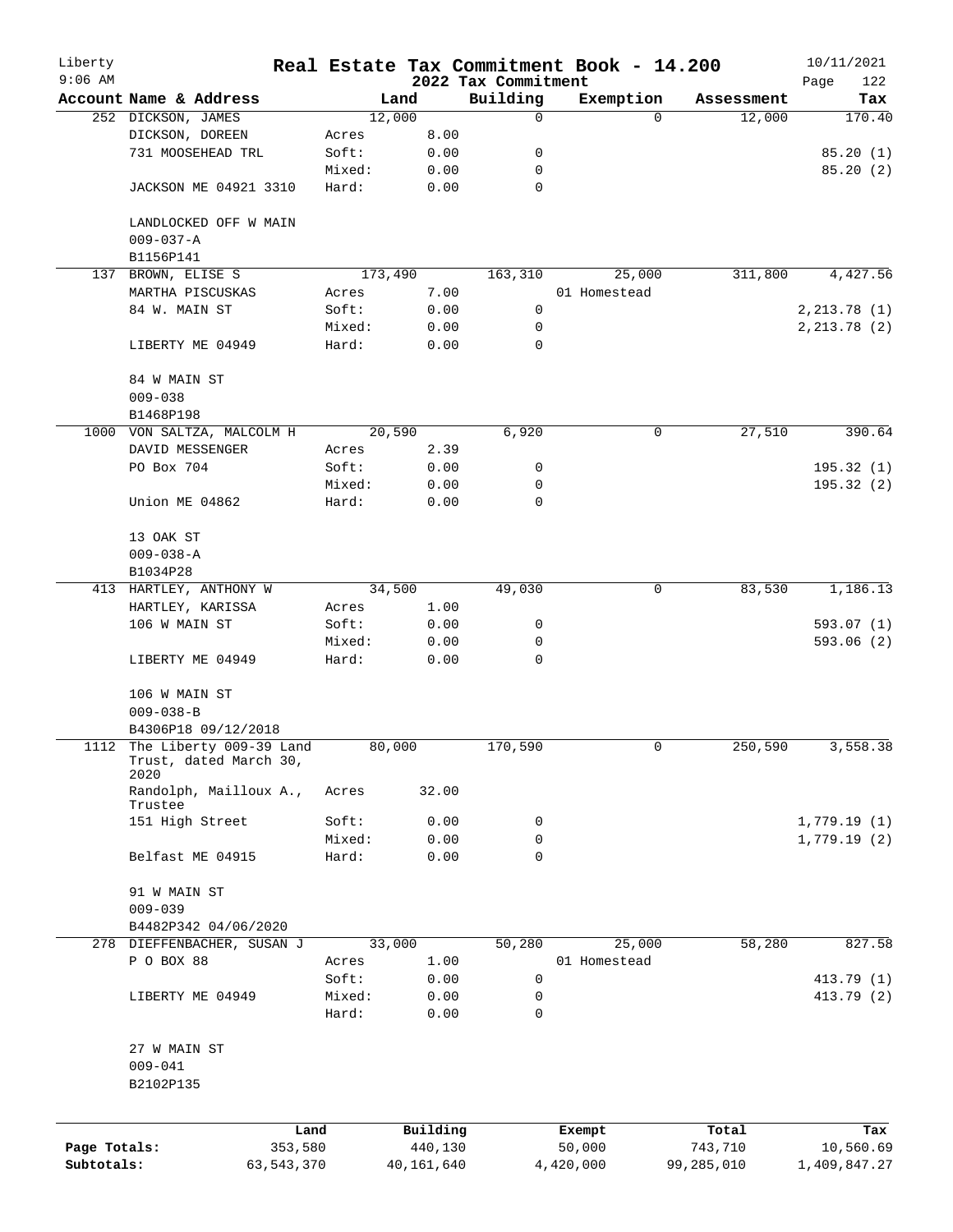| Liberty<br>$9:06$ AM |                                     |        |        | 2022 Tax Commitment | Real Estate Tax Commitment Book - 14.200 |            | 10/11/2021<br>123<br>Page |
|----------------------|-------------------------------------|--------|--------|---------------------|------------------------------------------|------------|---------------------------|
|                      | Account Name & Address              |        | Land   | Building            | Exemption                                | Assessment | Tax                       |
|                      | 543 CALDWELL, ADRIENE L             |        | 39,000 | 115, 170            | $\Omega$                                 | 154,170    | 2,189.21                  |
|                      | 23 West Main St                     | Acres  | 5.00   |                     |                                          |            |                           |
|                      |                                     | Soft:  | 0.00   | 0                   |                                          |            | 1,094.61(1)               |
|                      | LIBERTY ME 04949                    | Mixed: | 0.00   | 0                   |                                          |            | 1,094.60(2)               |
|                      |                                     | Hard:  | 0.00   | $\mathbf 0$         |                                          |            |                           |
|                      | 23 W MAIN ST                        |        |        |                     |                                          |            |                           |
|                      | $009 - 042$<br>B4612P171 02/24/2021 |        |        |                     |                                          |            |                           |
| 741                  | COX, LEE STUART                     |        | 6,000  | 0                   | 0                                        | 6,000      | 85.20                     |
|                      | 4141 MOORE ST                       | Acres  | 4.00   |                     |                                          |            |                           |
|                      |                                     | Soft:  | 0.00   | 0                   |                                          |            | 42.60(1)                  |
|                      | LOS ANGELES CA 90066                | Mixed: | 0.00   | 0                   |                                          |            | 42.60(2)                  |
|                      |                                     | Hard:  | 0.00   | $\mathbf 0$         |                                          |            |                           |
|                      | LANDLOCKED ON PALERMO               |        |        |                     |                                          |            |                           |
|                      | $010 - 001$                         |        |        |                     |                                          |            |                           |
|                      | B782P7                              |        |        |                     |                                          |            |                           |
|                      | 985 TURNER, WAYNE E                 |        | 75,440 | 143,440             | 25,000                                   | 193,880    | 2,753.10                  |
|                      | TURNER, SUSAN E                     | Acres  | 52.70  |                     | 01 Homestead                             |            |                           |
|                      | 258 BOYNTON RD                      | Soft:  | 0.00   | 0                   |                                          |            | 1,376.55(1)               |
|                      |                                     | Mixed: | 0.00   | 0                   |                                          |            | 1,376.55(2)               |
|                      | LIBERTY ME 04949                    | Hard:  | 0.00   | 0                   |                                          |            |                           |
|                      | 258 BOYNTON RD                      |        |        |                     |                                          |            |                           |
|                      | $010 - 003$                         |        |        |                     |                                          |            |                           |
|                      | B2364P22                            |        |        |                     |                                          |            |                           |
|                      | 201 COX, LEE STUART                 |        | 58,110 | 70,190              | 0                                        | 128,300    | 1,821.86                  |
|                      | 4141 MOORE ST.                      | Acres  | 26.22  |                     |                                          |            |                           |
|                      |                                     | Soft:  | 0.00   | 0                   |                                          |            | 910.93(1)                 |
|                      | LOS ANGELES CA 90066                | Mixed: | 0.00   | 0                   |                                          |            | 910.93(2)                 |
|                      |                                     | Hard:  | 0.00   | 0                   |                                          |            |                           |
|                      | 211 BOYNTON RD                      |        |        |                     |                                          |            |                           |
|                      | $010 - 004$                         |        |        |                     |                                          |            |                           |
|                      | B2433P337 06/20/2003                |        |        |                     |                                          |            |                           |
|                      | 548 WALSH, TAYLOR                   |        | 20,000 | 0                   | 0                                        | 20,000     | 284.00                    |
|                      | 33 GARDEN ROAD, UNIT B1 Acres       |        | 2.00   |                     |                                          |            |                           |
|                      |                                     | Soft:  | 0.00   | 0                   |                                          |            | 142.00(1)                 |
|                      | PLAISTOW NH 03865                   | Mixed: | 0.00   | 0                   |                                          |            | 142.00(2)                 |
|                      |                                     | Hard:  | 0.00   | 0                   |                                          |            |                           |
|                      | CRIE HILL RD                        |        |        |                     |                                          |            |                           |
|                      | $010 - 004 - 01A$                   |        |        |                     |                                          |            |                           |
|                      | B4310P115 09/25/2018                |        |        |                     |                                          |            |                           |
|                      | 1203 REAL, MICHAEL                  |        | 15,380 | 15,570              | 0                                        | 30,950     | 439.49                    |
|                      | STACY REAL                          | Acres  | 2.00   |                     |                                          |            |                           |
|                      | 50 BUCKWOOD RD                      | Soft:  | 0.00   | 0                   |                                          |            | 219.75(1)                 |
|                      |                                     | Mixed: | 0.00   | 0                   |                                          |            | 219.74(2)                 |
|                      | MANCHESTER ME 04351                 | Hard:  | 0.00   | $\Omega$            |                                          |            |                           |
|                      | CRIE HILL RD                        |        |        |                     |                                          |            |                           |
|                      | $010 - 004 - 01B$                   |        |        |                     |                                          |            |                           |
|                      | B3914P55 11/05/2014                 |        |        |                     |                                          |            |                           |
|                      |                                     |        |        |                     |                                          |            |                           |
|                      |                                     |        |        |                     |                                          |            |                           |
|                      |                                     |        |        |                     |                                          |            |                           |

|              | Land       | Building   | Exempt    | Total      | Tax            |
|--------------|------------|------------|-----------|------------|----------------|
| Page Totals: | 213,930    | 344,370    | 25,000    | 533,300    | 7,572.86       |
| Subtotals:   | 63,757,300 | 40,506,010 | 4,445,000 | 99,818,310 | 1, 417, 420.13 |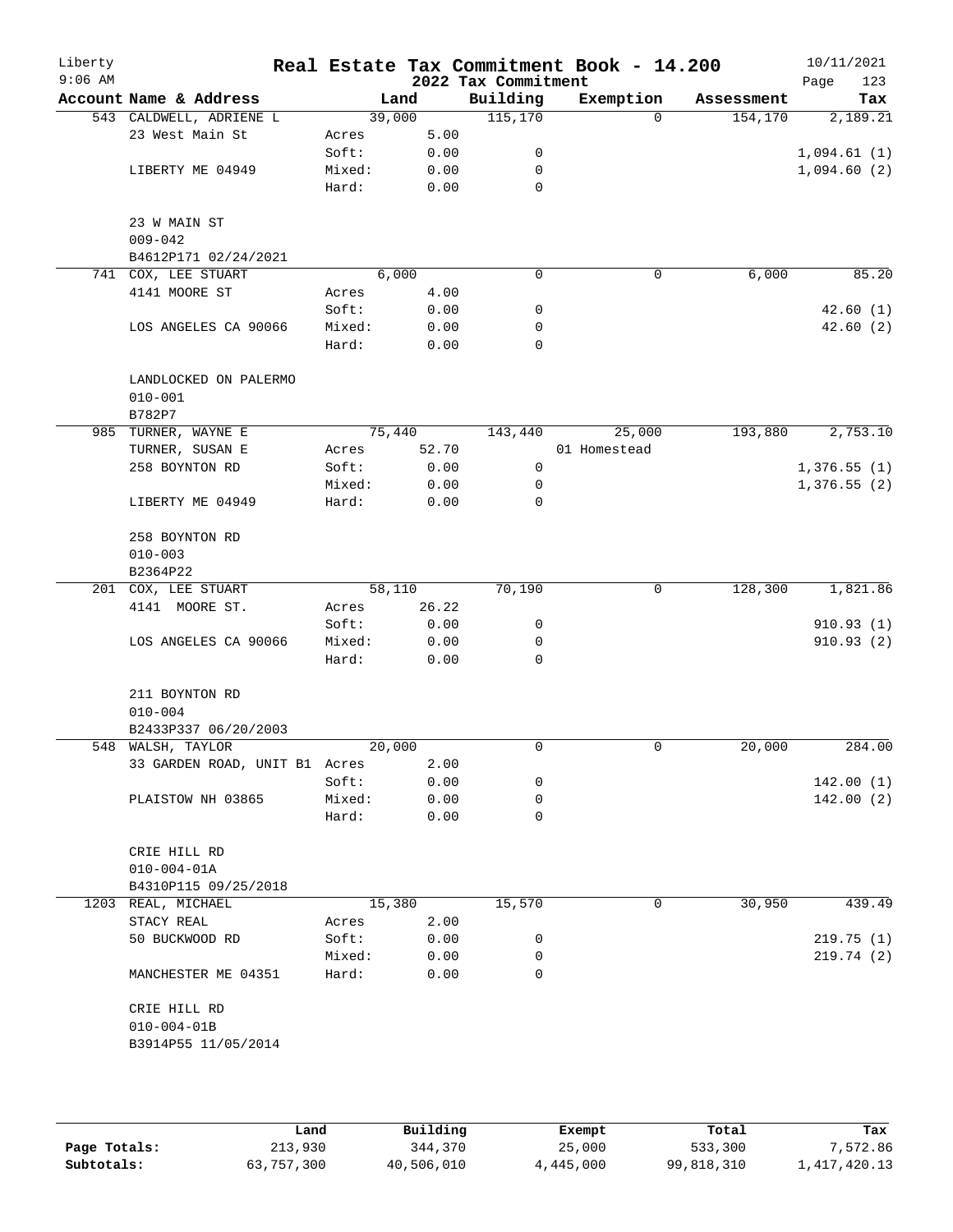| Liberty      |                                     |         |                 |              |                         | Real Estate Tax Commitment Book - 14.200 |                      | 10/11/2021    |
|--------------|-------------------------------------|---------|-----------------|--------------|-------------------------|------------------------------------------|----------------------|---------------|
| $9:06$ AM    | Account Name & Address              |         |                 |              | 2022 Tax Commitment     |                                          |                      | 124<br>Page   |
|              | 1215 TOWNSLEY, RONALD T             |         | 66,000          | Land         | Building<br>$\mathbf 0$ | Exemption<br>$\Omega$                    | Assessment<br>66,000 | Tax<br>937.20 |
|              | 25 Banton Road                      |         | Acres           | 66.00        |                         |                                          |                      |               |
|              |                                     |         | Soft:           | 0.00         | 0                       |                                          |                      | 468.60(1)     |
|              | Palermo ME 04354                    |         | Mixed:          | 0.00         | 0                       |                                          |                      | 468.60(2)     |
|              |                                     |         | Hard:           | 0.00         | $\mathbf 0$             |                                          |                      |               |
|              | Boynton Road                        |         |                 |              |                         |                                          |                      |               |
|              | $010 - 004 - 02$                    |         |                 |              |                         |                                          |                      |               |
|              | B3631P149 03/12/2012                |         |                 |              |                         |                                          |                      |               |
| 1025         | MCDERMOTT, ROBERT B JR              |         | 55,180          |              | 0                       | 0                                        | 55,180               | 783.56        |
|              | CYNTHIA D<br>WASS-MCDERMOTT         |         | Acres           | 53.61        |                         |                                          |                      |               |
|              | 19 WHEELER ST                       |         | Soft:           | 0.00         | 0                       |                                          |                      | 391.78 (1)    |
|              |                                     |         | Mixed:          | 0.00         | 0                       |                                          |                      | 391.78(2)     |
|              | PEPPERELL MA 01463                  |         | Hard:           | 0.00         | $\mathbf 0$             |                                          |                      |               |
|              | CRIE HILL RD<br>$010 - 006$         |         |                 |              |                         |                                          |                      |               |
|              | B3892P180 08/18/2014                |         |                 |              |                         |                                          |                      |               |
| 1250         | MCDERMOTT, ROBERT B JR              |         | 30,270          |              | $\mathbf 0$             | $\mathsf{O}$                             | 30,270               | 429.83        |
|              | CYNTHIA D<br>WASS-MCDERMOTT         |         | Acres           | 12.39        |                         |                                          |                      |               |
|              | 19 WHEELER ST                       |         | Soft:           | 0.00         | 0                       |                                          |                      | 214.92(1)     |
|              |                                     |         | Mixed:          | 0.00         | 0                       |                                          |                      | 214.91(2)     |
|              | PEPPERELL MA 01463                  |         | Hard:           | 0.00         | $\mathbf 0$             |                                          |                      |               |
|              | CRIE HILL RD<br>$010 - 007$         |         |                 |              |                         |                                          |                      |               |
|              | B3892P180                           |         |                 |              |                         |                                          |                      |               |
|              | 865 SHEPPARD, LIONEL                |         | 43,880          |              | 0                       | $\mathbf 0$                              | 43,880               | 623.10        |
|              | SHEPPARD, CLAIRE                    |         | Acres           | 31.00        |                         |                                          |                      |               |
|              | 35 Folly Mill Rd                    |         | Soft:           | 0.00         | 0                       |                                          |                      | 311.55(1)     |
|              |                                     |         | Mixed:          | 0.00         | 0                       |                                          |                      | 311.55(2)     |
|              | Seabrook NH 03874                   |         | Hard:           | 0.00         | 0                       |                                          |                      |               |
|              | CRIE HILL RD                        |         |                 |              |                         |                                          |                      |               |
|              | $010 - 008$                         |         |                 |              |                         |                                          |                      |               |
|              | B712P498                            |         |                 |              |                         |                                          |                      |               |
| 777          | PHILBRICK, HARRY<br>590 GENTHNER RD |         | 33,830          | 22.00        | $\mathbf 0$             | 0                                        | 33,830               | 480.39        |
|              |                                     |         | Acres<br>Soft:  | 0.00         | 0                       |                                          |                      | 240.20 (1)    |
|              | WALDOBORO ME 04572                  |         | Mixed:          | 0.00         | 0                       |                                          |                      | 240.19(2)     |
|              |                                     |         | Hard:           | 0.00         | $\mathbf 0$             |                                          |                      |               |
|              | CRIE HILL RD                        |         |                 |              |                         |                                          |                      |               |
|              | $010 - 009$                         |         |                 |              |                         |                                          |                      |               |
|              | B1055P346                           |         |                 |              |                         |                                          |                      |               |
|              | 562 LEEMAN, ERIC O                  |         | 40,750          |              | 106,630                 | 25,000                                   | 122,380              | 1,737.80      |
|              | 88 CRIE HILL RD                     |         | Acres           | 12.00        |                         | 01 Homestead                             |                      |               |
|              |                                     |         | Soft:           | 0.00         | 0                       |                                          |                      | 868.90 (1)    |
|              | LIBERTY ME 04949                    |         | Mixed:<br>Hard: | 0.00<br>0.00 | 0<br>0                  |                                          |                      | 868.90 (2)    |
|              | 88 CRIE HILL RD                     |         |                 |              |                         |                                          |                      |               |
|              | $010 - 010$                         |         |                 |              |                         |                                          |                      |               |
|              | B3906P157 09/30/2014                |         |                 |              |                         |                                          |                      |               |
|              |                                     |         |                 |              |                         |                                          |                      |               |
|              |                                     | Land    |                 | Building     |                         | Exempt                                   | Total                | Tax           |
| Page Totals: |                                     | 269,910 |                 | 106,630      |                         | 25,000                                   | 351,540              | 4,991.88      |

**Subtotals:** 64,027,210 40,612,640 4,470,000 100,169,850 1,422,412.01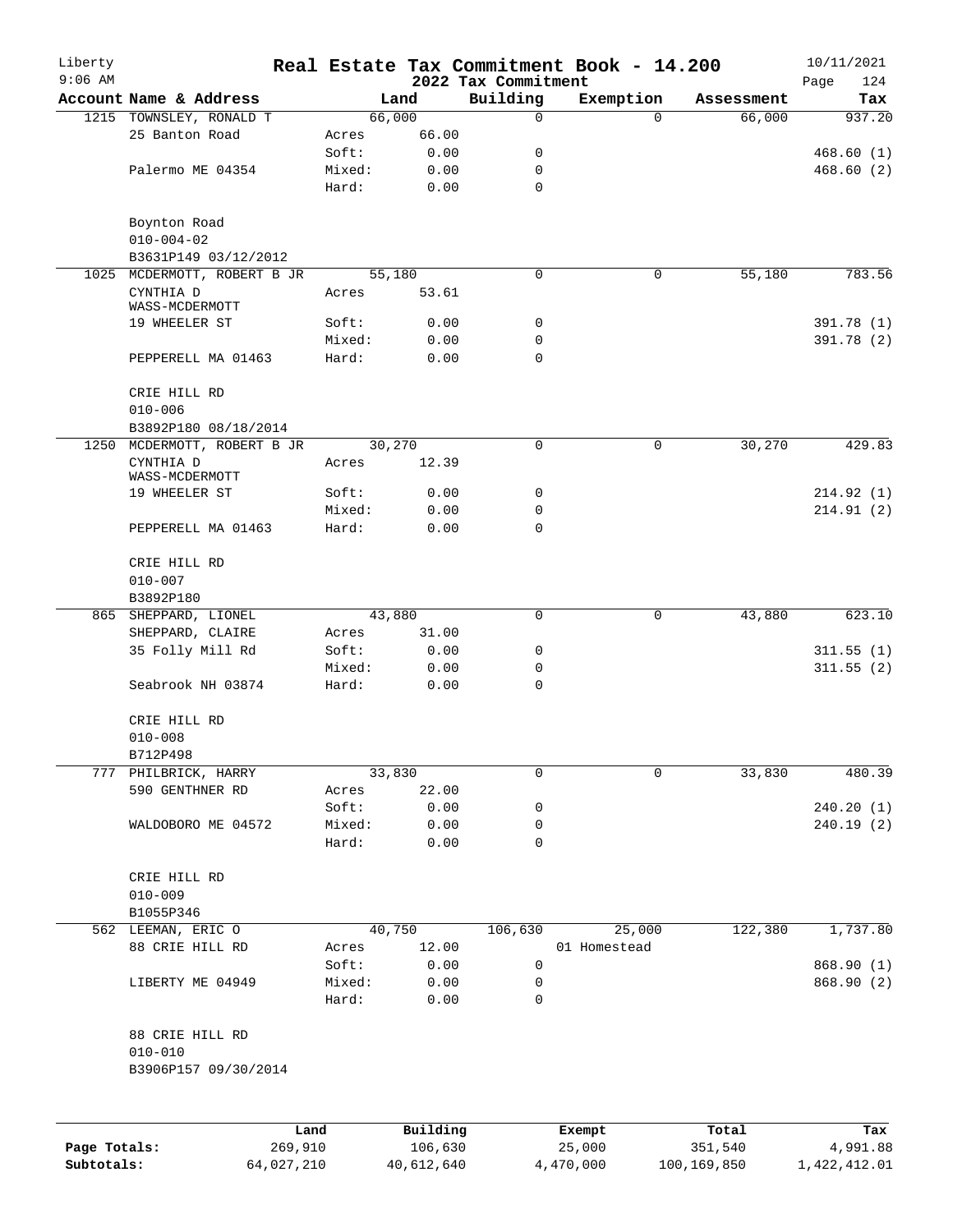| Liberty      |                                             |                 |               |                                 | Real Estate Tax Commitment Book - 14.200 |             | 10/11/2021         |
|--------------|---------------------------------------------|-----------------|---------------|---------------------------------|------------------------------------------|-------------|--------------------|
| $9:06$ AM    | Account Name & Address                      |                 | Land          | 2022 Tax Commitment<br>Building | Exemption                                | Assessment  | 125<br>Page<br>Tax |
|              | 1007 MCDONALD, JR., DONALD                  |                 | 24,880        | $\mathbf 0$                     | $\Omega$                                 | 24,880      | 353.30             |
|              | Е.<br>P.O. BOX 136                          | Acres           | 5.25          |                                 |                                          |             |                    |
|              |                                             | Soft:           | 0.00          | 0                               |                                          |             | 176.65(1)          |
|              | LINCOLNVILLE ME 04849                       | Mixed:          | 0.00          | 0                               |                                          |             | 176.65(2)          |
|              |                                             | Hard:           | 0.00          | $\Omega$                        |                                          |             |                    |
|              | CRIE HILL                                   |                 |               |                                 |                                          |             |                    |
|              | $010 - 011$                                 |                 |               |                                 |                                          |             |                    |
|              | B4399P24 07/29/2019<br>1351 MACKEY, WENDY J |                 | 25,630        | 0                               | 0                                        | 25,630      | 363.95             |
|              | MACKEY, ROBERT W                            | Acres           | 5.75          |                                 |                                          |             |                    |
|              | PO BOX 877                                  | Soft:           | 0.00          | 0                               |                                          |             | 181.98 (1)         |
|              |                                             | Mixed:          | 0.00          | 0                               |                                          |             | 181.97(2)          |
|              | SEARSPORT ME 04974                          | Hard:           | 0.00          | 0                               |                                          |             |                    |
|              |                                             |                 |               |                                 |                                          |             |                    |
|              | 70 CRIE HILL                                |                 |               |                                 |                                          |             |                    |
|              | $010 - 011 - 01$                            |                 |               |                                 |                                          |             |                    |
|              | B4501P33 06/04/2020                         |                 |               |                                 |                                          |             |                    |
|              | 98 BOHLKE, ALTON                            |                 | 44,000        | 0                               | 0                                        | 44,000      | 624.80             |
|              | BOHLKE, JOSEPHINE<br>271 UPPER HOSTILE      | Acres<br>Soft:  | 22.00<br>0.00 | 0                               |                                          |             | 312.40(1)          |
|              | VALLEY RD                                   |                 |               | $\mathbf 0$                     |                                          |             |                    |
|              | LIBERTY ME 04949                            | Mixed:<br>Hard: | 0.00<br>0.00  | $\Omega$                        |                                          |             | 312.40(2)          |
|              |                                             |                 |               |                                 |                                          |             |                    |
|              | CRIE HILL RD                                |                 |               |                                 |                                          |             |                    |
|              | $010 - 012$                                 |                 |               |                                 |                                          |             |                    |
|              | B1033P77                                    |                 |               |                                 |                                          |             |                    |
|              | 372 GLIDDEN, SOPHIA                         |                 | 9,000         | 0                               | 0                                        | 9,000       | 127.80             |
|              | 1050 LEVEL HILL RD                          | Acres           | 6.00          |                                 |                                          |             |                    |
|              |                                             | Soft:           | 0.00          | 0                               |                                          |             | 63.90(1)           |
|              | PALERMO ME 04354                            | Mixed:          | 0.00          | 0                               |                                          |             | 63.90(2)           |
|              |                                             | Hard:           | 0.00          | 0                               |                                          |             |                    |
|              | CRIE HILL RD                                |                 |               |                                 |                                          |             |                    |
|              | $010 - 013$                                 |                 |               |                                 |                                          |             |                    |
|              | B3555P293                                   |                 |               |                                 |                                          |             |                    |
|              | 792 MCDONALD, DONALD E                      |                 | 50,990        | 48,760                          | 0                                        | 99,750      | 1,416.45           |
|              | P.O. BOX 136                                | Acres           | 16.49         |                                 |                                          |             |                    |
|              |                                             | Soft:           | 0.00          | 0                               |                                          |             | 708.23(1)          |
|              | LINCOLNVILLE BEACH ME<br>04849              | Mixed:          | 0.00          | 0                               |                                          |             | 708.22(2)          |
|              |                                             | Hard:           | 0.00          | $\mathsf{O}$                    |                                          |             |                    |
|              | 22 CRIE HILL RD                             |                 |               |                                 |                                          |             |                    |
|              | $010 - 014$                                 |                 |               |                                 |                                          |             |                    |
|              | B4091P140 08/18/2016                        |                 |               |                                 |                                          |             |                    |
|              | 1257 MCLEAN, DENNIS C                       |                 | 23,000        | 4,820                           | 0                                        | 27,820      | 395.04             |
|              | 7 CRIE HILL RD                              | Acres           | 4.00          |                                 |                                          |             |                    |
|              |                                             | Soft:           | 0.00          | 0                               |                                          |             | 197.52(1)          |
|              | LIBERTY ME 04949                            | Mixed:          | 0.00          | 0                               |                                          |             | 197.52 (2)         |
|              |                                             | Hard:           | 0.00          | 0                               |                                          |             |                    |
|              | 14 CRIE HILL RD                             |                 |               |                                 |                                          |             |                    |
|              | $010 - 014 - 01$                            |                 |               |                                 |                                          |             |                    |
|              | B4052P164 02/29/2016                        |                 |               |                                 |                                          |             |                    |
|              |                                             |                 |               |                                 |                                          |             |                    |
|              |                                             | Land            | Building      |                                 | Exempt                                   | Total       | Tax                |
| Page Totals: |                                             | 177,500         | 53,580        |                                 | $\mathbf 0$                              | 231,080     | 3,281.34           |
| Subtotals:   |                                             | 64, 204, 710    | 40,666,220    |                                 | 4,470,000                                | 100,400,930 | 1,425,693.35       |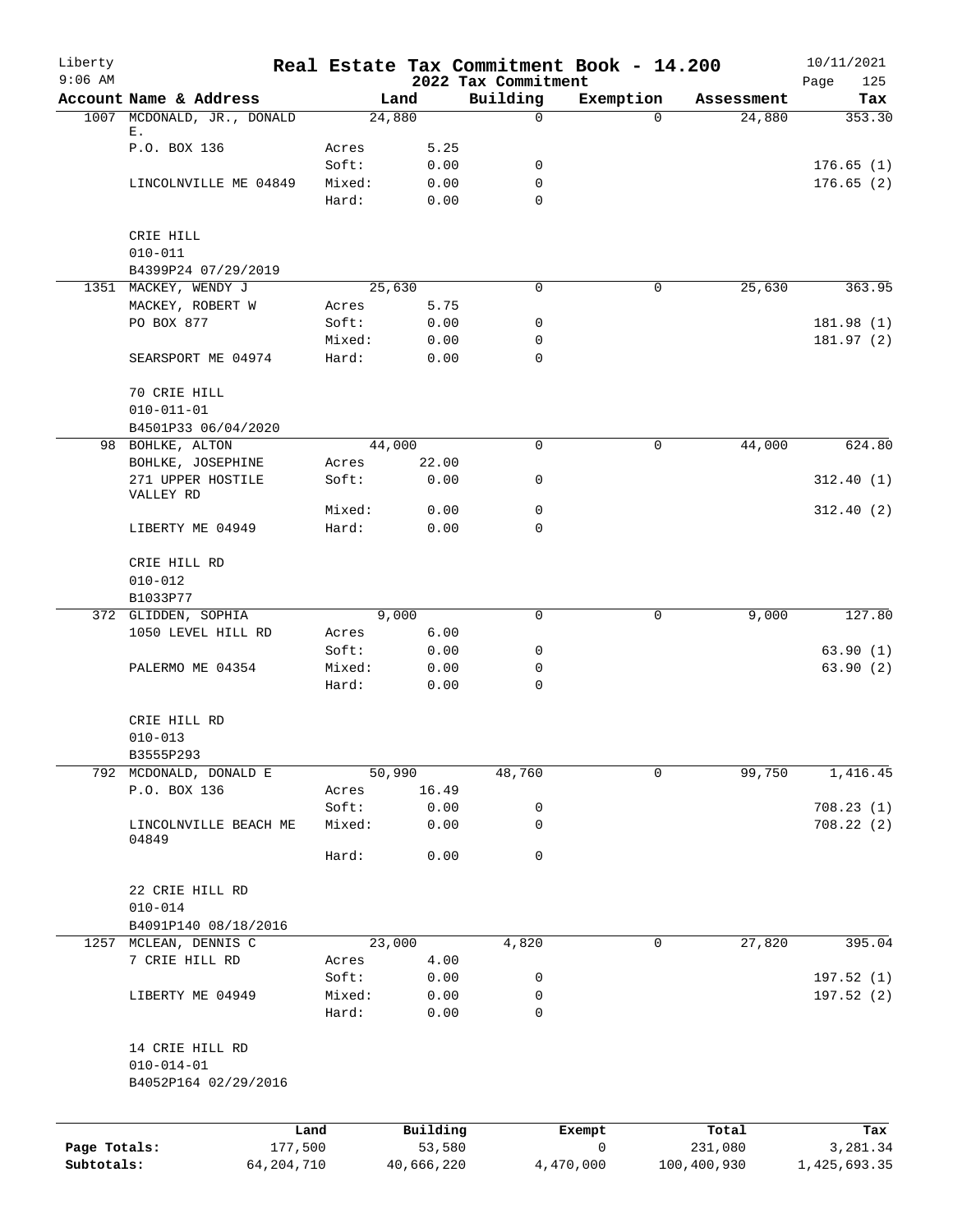| Liberty   |                                                                                       |        |        |                     | Real Estate Tax Commitment Book - 14.200 |            | 10/11/2021  |
|-----------|---------------------------------------------------------------------------------------|--------|--------|---------------------|------------------------------------------|------------|-------------|
| $9:06$ AM |                                                                                       |        |        | 2022 Tax Commitment |                                          |            | 126<br>Page |
|           | Account Name & Address                                                                |        | Land   | Building            | Exemption                                | Assessment | Tax         |
|           | 1154 MCLEAN, DENNIS                                                                   |        | 37,780 | 59,510              | $\Omega$                                 | 97,290     | 1,381.52    |
|           | MCLEAN, STACIE                                                                        | Acres  | 5.85   |                     |                                          |            |             |
|           | 23 CRIE HILL ROAD                                                                     | Soft:  | 0.00   | 0                   |                                          |            | 690.76 (1)  |
|           |                                                                                       | Mixed: | 0.00   | 0                   |                                          |            | 690.76 (2)  |
|           | LIBERTY ME 04949                                                                      | Hard:  | 0.00   | $\Omega$            |                                          |            |             |
|           | 7 CRIE HILL RD                                                                        |        |        |                     |                                          |            |             |
|           | $010 - 015$                                                                           |        |        |                     |                                          |            |             |
|           | B4139P194 12/21/2016 B4139P191 12/21/2016 B3823P192<br>09/13/2013 B3745P92 03/28/2013 |        |        |                     |                                          |            |             |
|           | 1335 O'LEARY, KAITLYN R                                                               |        | 46,400 | 72,280              | 0                                        | 118,680    | 1,685.26    |
|           | O'LEARY, BOBBY-JAMES G Acres<br>JТ                                                    |        | 11.90  |                     |                                          |            |             |
|           | 23 CRIE HILL RD                                                                       | Soft:  | 0.00   | 0                   |                                          |            | 842.63 (1)  |
|           |                                                                                       | Mixed: | 0.00   | 0                   |                                          |            | 842.63 (2)  |
|           | LIBERTY ME 04949                                                                      | Hard:  | 0.00   | $\mathbf 0$         |                                          |            |             |
|           | 23 CRIE HILL RD                                                                       |        |        |                     |                                          |            |             |
|           | $010 - 015 - 01$                                                                      |        |        |                     |                                          |            |             |
|           | B4399P276 07/31/2019                                                                  |        |        |                     |                                          |            |             |
|           | 1251 O'LEARY, KAITLYN R                                                               |        | 1,180  | 0                   | 0                                        | 1,180      | 16.76       |
|           | O'LEARY, BOBBY-JAMES G                                                                | Acres  | 0.15   |                     |                                          |            |             |
|           | 23 CRIE HILL RD                                                                       | Soft:  | 0.00   | 0                   |                                          |            | 8.38(1)     |
|           |                                                                                       | Mixed: | 0.00   | 0                   |                                          |            | 8.38(2)     |
|           | LIBERTY ME 04949                                                                      | Hard:  | 0.00   | $\Omega$            |                                          |            |             |
|           | CRIE HILL RD                                                                          |        |        |                     |                                          |            |             |
|           | $010 - 016$                                                                           |        |        |                     |                                          |            |             |
|           | B4139P194 12/21/2016 B4139P191 12/21/2016                                             |        |        |                     |                                          |            |             |
|           | 211 VIRGINIA L. CULLIVAN<br>LIVING TRUST                                              | 42,500 |        | 0                   | 0                                        | 42,500     | 603.50      |
|           | CULLIVAN, VIRGINIA L &<br>WILLIAM H. TRUSTEES                                         | Acres  | 20.00  |                     |                                          |            |             |
|           | 73 BUSHEY STREET                                                                      | Soft:  | 0.00   | 0                   |                                          |            | 301.75(1)   |
|           |                                                                                       | Mixed: | 0.00   | 0                   |                                          |            | 301.75(2)   |
|           | PALERMO ME 04354                                                                      | Hard:  | 0.00   | 0                   |                                          |            |             |
|           | UPPER HOSTILE VALLEY RD                                                               |        |        |                     |                                          |            |             |
|           | $010 - 017 - A$                                                                       |        |        |                     |                                          |            |             |
|           | B4256P315 04/12/2018                                                                  |        |        |                     |                                          |            |             |
|           | 212 VIRGINIA L. CULLIVAN<br>LIVING TRUST                                              | 24,500 |        | $\Omega$            | $\Omega$                                 | 24,500     | 347.90      |
|           | CULLIVAN, VIRGINIA L &<br>WILLIAM H. TRUSTEEES                                        | Acres  | 5.00   |                     |                                          |            |             |
|           | 73 BUSHEY STREET                                                                      | Soft:  | 0.00   | 0                   |                                          |            | 173.95(1)   |
|           |                                                                                       | Mixed: | 0.00   | 0                   |                                          |            | 173.95(2)   |
|           | PALERMO ME 04354                                                                      | Hard:  | 0.00   | $\Omega$            |                                          |            |             |
|           | UPPER HOSTILE VALLEY RD<br>$010 - 018$                                                |        |        |                     |                                          |            |             |
|           | B4256P315 04/12/2018                                                                  |        |        |                     |                                          |            |             |

|              | Land         | Building   | Exempt    | Total       | Tax          |
|--------------|--------------|------------|-----------|-------------|--------------|
| Page Totals: | 152,360      | 131,790    |           | 284,150     | 4,034.94     |
| Subtotals:   | 64, 357, 070 | 40,798,010 | 4,470,000 | 100,685,080 | 1,429,728.29 |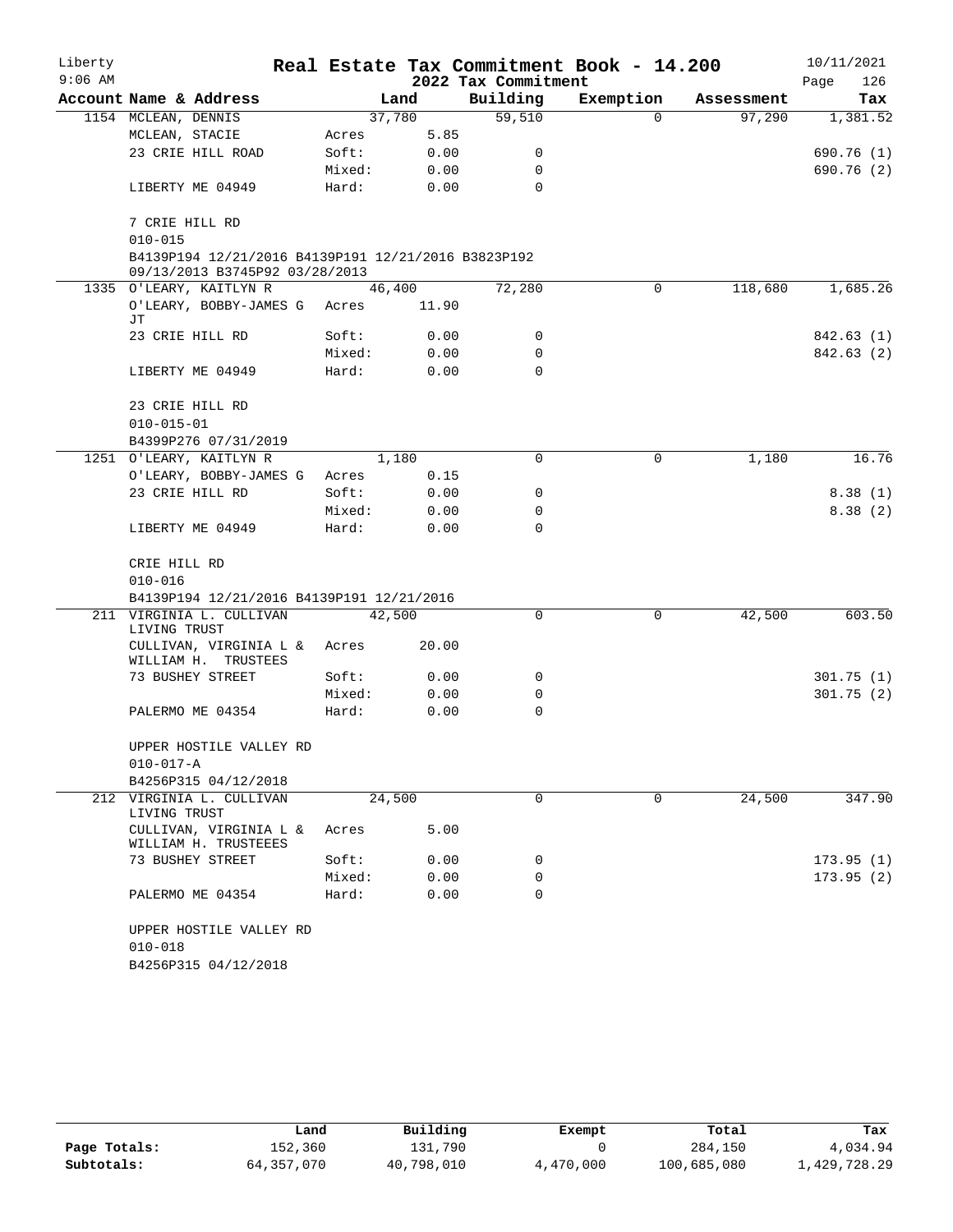| Liberty   |                                                |        |        |                     | Real Estate Tax Commitment Book - 14.200 |            | 10/11/2021  |
|-----------|------------------------------------------------|--------|--------|---------------------|------------------------------------------|------------|-------------|
| $9:06$ AM |                                                |        |        | 2022 Tax Commitment |                                          |            | 127<br>Page |
|           | Account Name & Address                         |        | Land   | Building            | Exemption                                | Assessment | Tax         |
|           | 1254 VIRGINIA L. CULLIVAN<br>LIVING TRUST      |        | 41,500 | $\Omega$            | $\Omega$                                 | 41,500     | 589.30      |
|           | CULLIVAN, VIRGINIA L &<br>WILLIAM H. TRUSTEEES | Acres  | 19.00  |                     |                                          |            |             |
|           | 536 PLUMMER ROAD                               | Soft:  | 0.00   | 0                   |                                          |            | 294.65 (1)  |
|           |                                                | Mixed: | 0.00   | 0                   |                                          |            | 294.65(2)   |
|           | PALERMO ME 04354                               | Hard:  | 0.00   | $\Omega$            |                                          |            |             |
|           | PLUMMER RD                                     |        |        |                     |                                          |            |             |
|           | $010 - 022$                                    |        |        |                     |                                          |            |             |
|           | B4256P315 04/12/2018                           |        |        |                     |                                          |            |             |
| 89        | RIPLEY, PAULA G                                |        | 46,940 | 106,710             | 0                                        | 153,650    | 2,181.83    |
|           | 102 UPPER HOSTILE<br>VALLEY RD                 | Acres  | 12.44  |                     |                                          |            |             |
|           |                                                | Soft:  | 0.00   | 0                   |                                          |            | 1,090.92(1) |
|           | LIBERTY ME 04949                               | Mixed: | 0.00   | $\Omega$            |                                          |            | 1,090.91(2) |
|           |                                                | Hard:  | 0.00   | $\Omega$            |                                          |            |             |
|           | 102 UPPER HOSTILE                              |        |        |                     |                                          |            |             |
|           | $010 - 023$                                    |        |        |                     |                                          |            |             |
|           | B2151P207                                      |        |        |                     |                                          |            |             |
|           | 1048 BLANCHARD, DAVID M                        |        | 49,500 | 107,820             | 25,000                                   | 132,320    | 1,878.94    |
|           | 88 UPPER HOSTILE VALLEY Acres<br><b>RD</b>     |        | 15.00  |                     | 01 Homestead                             |            |             |
|           |                                                | Soft:  | 0.00   | 0                   |                                          |            | 939.47(1)   |
|           | LIBERTY ME 04949                               | Mixed: | 0.00   | 0                   |                                          |            | 939.47(2)   |
|           |                                                | Hard:  | 0.00   | $\Omega$            |                                          |            |             |
|           | 88 UPPER HOSTILE VALLEY                        |        |        |                     |                                          |            |             |
|           | $010 - 023 - A$                                |        |        |                     |                                          |            |             |
|           | B1688P252                                      |        |        |                     |                                          |            |             |
|           | 1256 RIPLEY, PAULA G                           |        | 47,780 | $\Omega$            | $\mathbf 0$                              | 47,780     | 678.48      |
|           | 102 UPPER HOSTILE<br>VALLEY RD                 | Acres  | 29.56  |                     |                                          |            |             |
|           |                                                | Soft:  | 0.00   | 0                   |                                          |            | 339.24(1)   |
|           | LIBERTY ME 04949                               | Mixed: | 0.00   | 0                   |                                          |            | 339.24(2)   |
|           |                                                | Hard:  | 0.00   | $\mathbf 0$         |                                          |            |             |
|           | UPPER HOSTILE VALLEY RD                        |        |        |                     |                                          |            |             |
|           | $010 - 024$                                    |        |        |                     |                                          |            |             |
|           | B2151P207                                      |        |        |                     |                                          |            |             |
|           | 841 HAGAR, MARK                                |        | 34,500 | 0                   | 0                                        | 34,500     | 489.90      |
|           | P.O. BOX 113                                   | Acres  | 12.00  |                     |                                          |            |             |
|           |                                                | Soft:  | 0.00   | 0                   |                                          |            | 244.95(1)   |
|           | NOBLEBORO ME 04555                             | Mixed: | 0.00   | 0                   |                                          |            | 244.95(2)   |
|           |                                                | Hard:  | 0.00   | $\Omega$            |                                          |            |             |
|           | UPPER HOSTILE VALLEY RD                        |        |        |                     |                                          |            |             |
|           | $010 - 025$                                    |        |        |                     |                                          |            |             |
|           | B4247P241 03/01/2018                           |        |        |                     |                                          |            |             |

|              | Land       | Building   | Exempt    | Total       | Tax          |
|--------------|------------|------------|-----------|-------------|--------------|
| Page Totals: | 220,220    | 214,530    | 25,000    | 409,750     | 5,818.45     |
| Subtotals:   | 64,577,290 | 41,012,540 | 4,495,000 | 101,094,830 | 1,435,546.74 |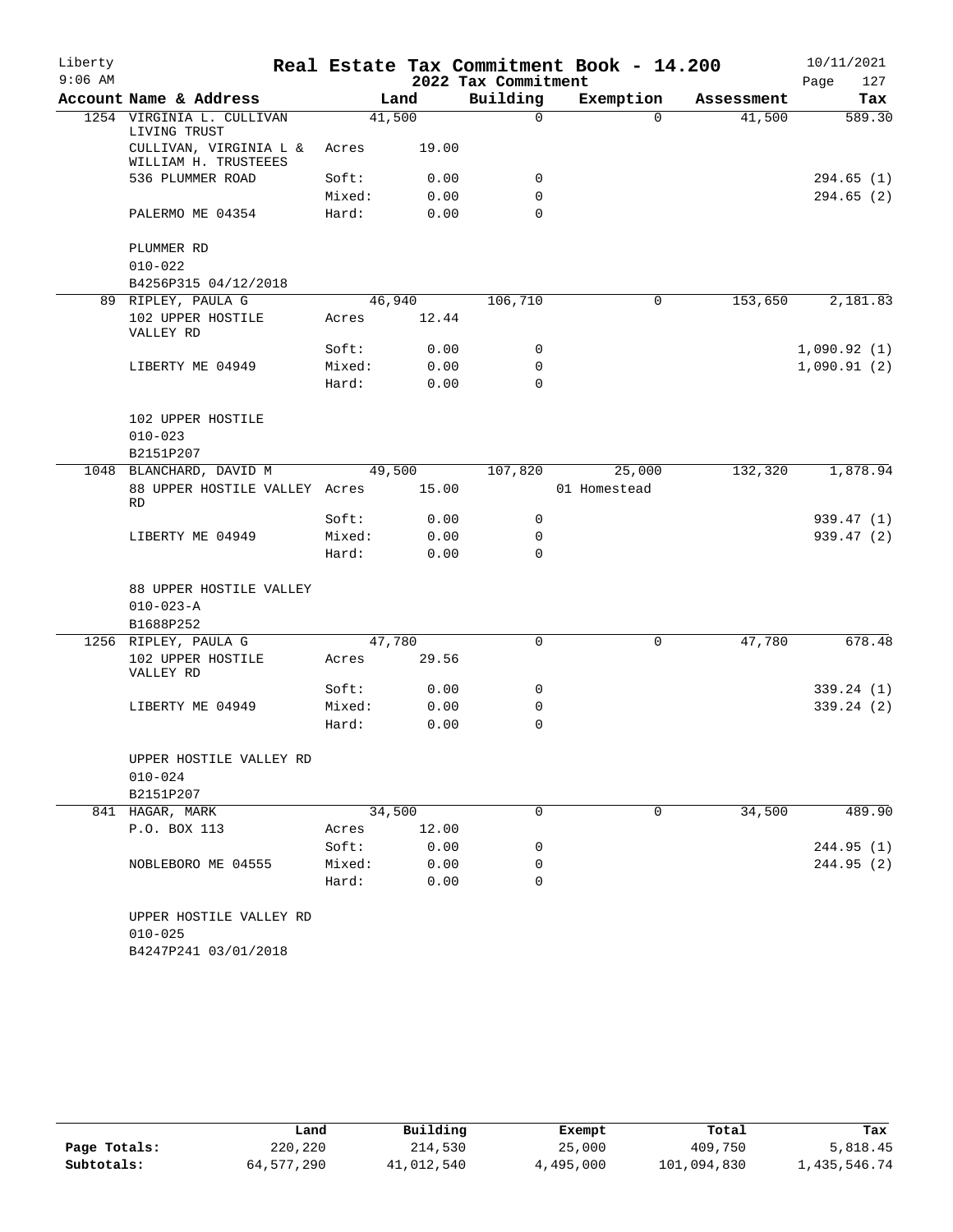| Liberty   |                                 |        |        |                     | Real Estate Tax Commitment Book - 14.200 |            | 10/11/2021   |
|-----------|---------------------------------|--------|--------|---------------------|------------------------------------------|------------|--------------|
| $9:06$ AM |                                 |        |        | 2022 Tax Commitment |                                          |            | 128<br>Page  |
|           | Account Name & Address          |        | Land   | Building            | Exemption                                | Assessment | Tax          |
|           | 1026 LIE-NIELSEN, KIRSTEN F     |        | 78,500 | 78,410              | $\Omega$                                 | 156,910    | 2,228.12     |
|           | JACKSON, PATRICK T              | Acres  | 67.00  |                     |                                          |            |              |
|           | P.O. Box 338                    | Soft:  | 0.00   | 0                   |                                          |            | 1,114.06 (1) |
|           | 169 Upper Hostile<br>Valley Rd. | Mixed: | 0.00   | 0                   |                                          |            | 1, 114.06(2) |
|           | Liberty ME 04949                | Hard:  | 0.00   | 0                   |                                          |            |              |
|           | 169 UPPER HOSTILE               |        |        |                     |                                          |            |              |
|           | $010 - 026$                     |        |        |                     |                                          |            |              |
|           | B3999P172 09/08/2015            |        |        |                     |                                          |            |              |
|           | 1258 LIE-NIELSEN, KIRSTEN F     |        | 51,000 | 32,680              | 0                                        | 83,680     | 1,188.26     |
|           | JACKSON, PATRICK T              | Acres  | 36.00  |                     |                                          |            |              |
|           | P.O. Box 338                    | Soft:  | 0.00   | 0                   |                                          |            | 594.13(1)    |
|           | 169 Upper Hostile<br>Valley Rd. | Mixed: | 0.00   | 0                   |                                          |            | 594.13 (2)   |
|           | Liberty ME 04949                | Hard:  | 0.00   | 0                   |                                          |            |              |
|           | 169 UPPER HOSTILE               |        |        |                     |                                          |            |              |
|           | $010 - 027$                     |        |        |                     |                                          |            |              |
|           | B3999P172 09/08/2015            |        |        |                     |                                          |            |              |
| 472       | JEWETT, STEVEN                  |        | 35,850 | 4,200               | 25,000                                   | 15,050     | 213.71       |
|           | JEWETT, MARY                    | Acres  | 2.90   |                     | 01 Homestead                             |            |              |
|           | 235 UPPER HOSTILE<br>VALLEY     | Soft:  | 0.00   | 0                   |                                          |            | 106.86(1)    |
|           |                                 | Mixed: | 0.00   | 0                   |                                          |            | 106.85(2)    |
|           | LIBERTY ME 04949                | Hard:  | 0.00   | 0                   |                                          |            |              |
|           | 235 UPPER HOSTILE               |        |        |                     |                                          |            |              |
|           | $010 - 028 - 01$                |        |        |                     |                                          |            |              |
|           | B1726P16                        |        |        |                     |                                          |            |              |
| 1261      | JEWETT, TRIXIE                  |        | 34,500 | $\mathbf 0$         | 0                                        | 34,500     | 489.90       |
|           | JEWETT, DAVID                   | Acres  | 10.00  |                     |                                          |            |              |
|           | 218 UPPER HOSTILE<br>VALLEY RD. | Soft:  | 0.00   | 0                   |                                          |            | 244.95 (1)   |
|           |                                 | Mixed: | 0.00   | 0                   |                                          |            | 244.95 (2)   |
|           | LIBERTY ME 04949                | Hard:  | 0.00   | 0                   |                                          |            |              |
|           | UPPER HOSTILE VALLEY            |        |        |                     |                                          |            |              |
|           | $010 - 028 - 02$                |        |        |                     |                                          |            |              |
|           | B1726P13                        |        |        |                     |                                          |            |              |
|           | 1051 JEWETT, DANIEL             |        | 17,000 | 0                   | $\mathbf 0$                              | 17,000     | 241.40       |
|           | 1147 SO. MOUNTAIN<br>VALLEY HWY | Acres  | 12.00  |                     |                                          |            |              |
|           |                                 | Soft:  | 0.00   | 0                   |                                          |            | 120.70(1)    |
|           | MONTVILLE ME 04941              | Mixed: | 0.00   | 0                   |                                          |            | 120.70(2)    |
|           |                                 | Hard:  | 0.00   | 0                   |                                          |            |              |
|           | UPPER HOSTILE VALLEY RD         |        |        |                     |                                          |            |              |
|           | $010 - 028 - 03$                |        |        |                     |                                          |            |              |

|              | Land       | Building   | Exempt    | Total       | Tax          |
|--------------|------------|------------|-----------|-------------|--------------|
| Page Totals: | 216,850    | 115,290    | 25,000    | 307,140     | 4,361.39     |
| Subtotals:   | 64,794,140 | 41,127,830 | 4,520,000 | 101,401,970 | 1,439,908.13 |

B1726P11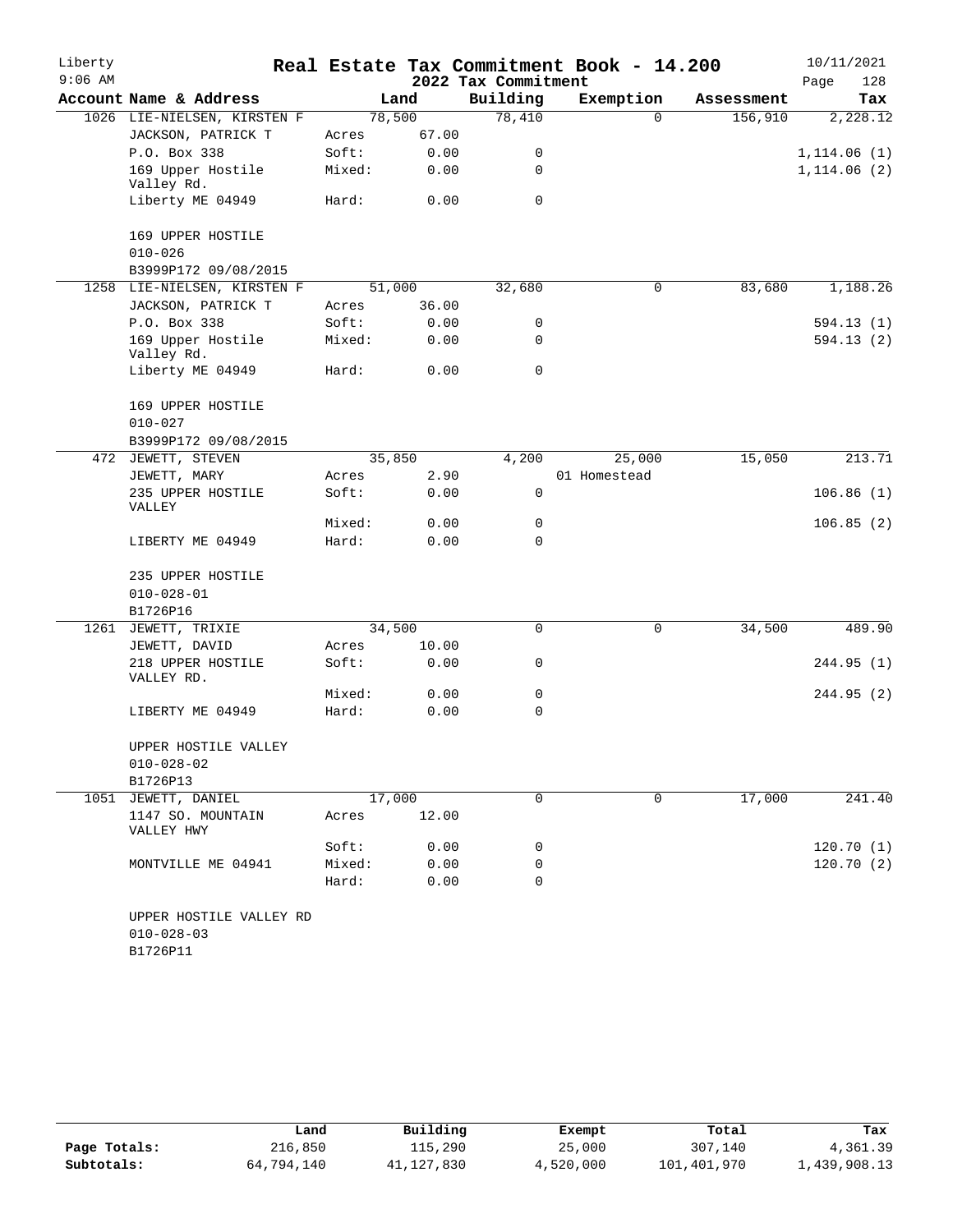| Liberty      |                                        |            |        |            |                                 | Real Estate Tax Commitment Book - 14.200 |             | 10/11/2021         |
|--------------|----------------------------------------|------------|--------|------------|---------------------------------|------------------------------------------|-------------|--------------------|
| $9:06$ AM    | Account Name & Address                 |            |        | Land       | 2022 Tax Commitment<br>Building | Exemption                                | Assessment  | 129<br>Page<br>Tax |
| 1260         | JEWETT, STEVEN                         |            |        | 9,000      | $\mathsf{O}$                    | $\Omega$                                 | 9,000       | 127.80             |
|              | JEWETT, MARY                           |            | Acres  | 6.00       |                                 |                                          |             |                    |
|              | 235 UPPER HOSTILE<br>VALLEY            |            | Soft:  | 0.00       | 0                               |                                          |             | 63.90(1)           |
|              |                                        |            | Mixed: | 0.00       | 0                               |                                          |             | 63.90(2)           |
|              | LIBERTY ME 04949                       |            | Hard:  | 0.00       | $\Omega$                        |                                          |             |                    |
|              | UPPER HOSTILE VALLEY RD                |            |        |            |                                 |                                          |             |                    |
|              | $010 - 028 - 04$<br>B1726P16           |            |        |            |                                 |                                          |             |                    |
|              | 1262 CULLIVAN, GARY                    |            |        | 22,370     | 7,000                           | 0                                        | 29,370      | 417.05             |
|              | 254 UPPER HOSTILE                      |            | Acres  | 1.91       |                                 |                                          |             |                    |
|              | VALLEY RD                              |            |        |            |                                 |                                          |             |                    |
|              |                                        |            | Soft:  | 0.00       | 0                               |                                          |             | 208.53(1)          |
|              | LIBERTY ME 04949                       |            | Mixed: | 0.00       | 0                               |                                          |             | 208.52(2)          |
|              |                                        |            | Hard:  | 0.00       | $\mathbf 0$                     |                                          |             |                    |
|              | UPPER HOSTILE VALLEY RD<br>$010 - 029$ |            |        |            |                                 |                                          |             |                    |
|              | B765P767                               |            |        |            |                                 |                                          |             |                    |
|              | 210 CULLIVAN, GARY                     |            |        | 68,550     | 104,030                         | 25,000                                   | 147,580     | 2,095.64           |
|              | 254 UPPER HOSTILE<br>VALLEY RD         |            | Acres  | 42.09      |                                 | 01 Homestead                             |             |                    |
|              |                                        |            | Soft:  | 0.00       | 0                               |                                          |             | 1,047.82(1)        |
|              | LIBERTY ME 04949                       |            | Mixed: | 0.00       | 0                               |                                          |             | 1,047.82(2)        |
|              |                                        |            | Hard:  | 0.00       | $\mathbf 0$                     |                                          |             |                    |
|              | 254 UPPER HOSTILE<br>$010 - 030$       |            |        |            |                                 |                                          |             |                    |
|              | B765P767                               |            |        |            |                                 |                                          |             |                    |
|              | 470 JEWETT, TRIXIE                     |            |        | 36,000     | 11,420                          | 25,000                                   | 22,420      | 318.36             |
|              | JEWETT, DAVID                          |            | Acres  | 3.00       |                                 | 01 Homestead                             |             |                    |
|              | 218 UPPER HOSTILE<br>VALLEY RD.        |            | Soft:  | 0.00       | 0                               |                                          |             | 159.18(1)          |
|              |                                        |            | Mixed: | 0.00       | 0                               |                                          |             | 159.18(2)          |
|              | LIBERTY ME 04949                       |            | Hard:  | 0.00       | 0                               |                                          |             |                    |
|              | 218 UPPER HOSTILE<br>$010 - 030 - 01$  |            |        |            |                                 |                                          |             |                    |
|              | B1726P13                               |            |        |            |                                 |                                          |             |                    |
| 209          | CULLIVAN, EDWARD                       |            |        | 37,500     | 0                               | 0                                        | 37,500      | 532.50             |
|              | CULLIVAN, JEAN                         |            | Acres  | 15.00      |                                 |                                          |             |                    |
|              | 2713 RIVERSIDE DR                      |            | Soft:  | 0.00       | 0                               |                                          |             | 266.25(1)          |
|              |                                        |            | Mixed: | 0.00       | 0                               |                                          |             | 266.25(2)          |
|              | VASSALBORO ME 04989                    |            | Hard:  | 0.00       | 0                               |                                          |             |                    |
|              | PLUMMER RD<br>$010 - 032$              |            |        |            |                                 |                                          |             |                    |
|              | B4581P142 12/04/2020 B771P681          |            |        |            |                                 |                                          |             |                    |
| 1265         | BOHLKE, ALTON                          |            |        | 47,500     | $\mathbf 0$                     | 0                                        | 47,500      | 674.50             |
|              | BOHLKE, JOSEPHINE                      |            | Acres  | 24.00      |                                 |                                          |             |                    |
|              | 271 UPPER HOSTILE                      |            | Soft:  | 0.00       | 0                               |                                          |             | 337.25(1)          |
|              | VALLEY RD                              |            | Mixed: | 0.00       | 0                               |                                          |             | 337.25(2)          |
|              | LIBERTY ME 04949                       |            | Hard:  | 0.00       | 0                               |                                          |             |                    |
|              | UPPER HOSTILE VALLEY                   |            |        |            |                                 |                                          |             |                    |
|              | $010 - 033$                            |            |        |            |                                 |                                          |             |                    |
|              | B1726P5                                | Land       |        | Building   |                                 | Exempt                                   | Total       | Tax                |
| Page Totals: |                                        | 220,920    |        | 122,450    |                                 | 50,000                                   | 293,370     | 4,165.85           |
| Subtotals:   |                                        | 65,015,060 |        | 41,250,280 |                                 | 4,570,000                                | 101,695,340 | 1,444,073.98       |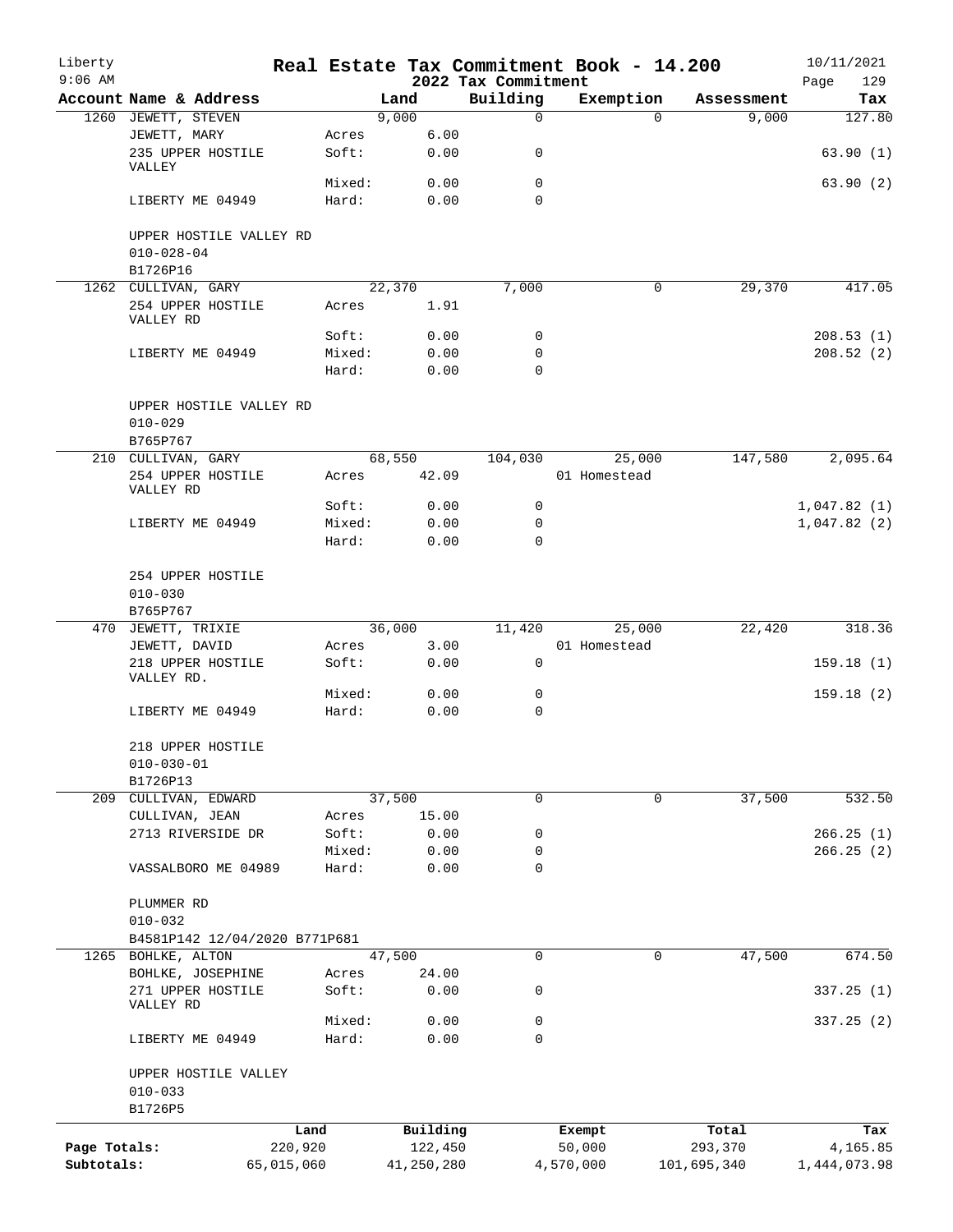| Liberty<br>$9:06$ AM       |                                           |                       |        |                       | 2022 Tax Commitment | Real Estate Tax Commitment Book - 14.200 |                          | 10/11/2021<br>130        |
|----------------------------|-------------------------------------------|-----------------------|--------|-----------------------|---------------------|------------------------------------------|--------------------------|--------------------------|
|                            | Account Name & Address                    |                       |        | Land                  | Building            | Exemption                                | Assessment               | Page<br>Tax              |
|                            | 1302 BOHLKE, ALTON                        |                       |        | 23,840                | $\mathsf{O}$        | $\Omega$                                 | 23,840                   | 338.53                   |
|                            | BOHLKE, JOSEPHINE                         |                       | Acres  | 2.89                  |                     |                                          |                          |                          |
|                            | 271 UPPER HOSTILE<br>VALLEY RD            |                       | Soft:  | 0.00                  | 0                   |                                          |                          | 169.27(1)                |
|                            |                                           |                       | Mixed: | 0.00                  | $\mathbf 0$         |                                          |                          | 169.26(2)                |
|                            | LIBERTY ME 04949                          |                       | Hard:  | 0.00                  | $\Omega$            |                                          |                          |                          |
|                            | UPPER HOSTILE VALLEY<br>$010 - 034$       |                       |        |                       |                     |                                          |                          |                          |
|                            | B1726P5                                   |                       |        |                       |                     |                                          |                          |                          |
|                            | 100 BOHLKE, ALTON                         |                       |        | 19,250                | 0                   | 0                                        | 19,250                   | 273.35                   |
|                            | BOHLKE, JOSEPHINE                         |                       | Acres  | 1.50                  |                     |                                          |                          |                          |
|                            | 271 UPPER HOSTILE<br>VALLEY RD            |                       | Soft:  | 0.00                  | 0                   |                                          |                          | 136.68(1)                |
|                            |                                           |                       | Mixed: | 0.00                  | 0                   |                                          |                          | 136.67(2)                |
|                            | LIBERTY ME 04949                          |                       | Hard:  | 0.00                  | $\Omega$            |                                          |                          |                          |
|                            | 286 UPPER HOSTILE<br>$010 - 035$          |                       |        |                       |                     |                                          |                          |                          |
|                            | B1726P5                                   |                       |        |                       |                     |                                          |                          |                          |
|                            | 141 CULLIVAN, BRAD A                      |                       |        | 33,590                | 47,310              | 0                                        | 80,900                   | 1,148.78                 |
|                            | 307 UPPER HOSTILE<br>VALLEY RD            |                       | Acres  | 1.39                  |                     |                                          |                          |                          |
|                            |                                           |                       | Soft:  | 0.00                  | 0                   |                                          |                          | 574.39(1)                |
|                            | LIBERTY ME 04949                          |                       | Mixed: | 0.00                  | 0                   |                                          |                          | 574.39(2)                |
|                            |                                           |                       | Hard:  | 0.00                  | 0                   |                                          |                          |                          |
|                            | 307 UPPER HOSTILE<br>$010 - 037$          |                       |        |                       |                     |                                          |                          |                          |
|                            | B4514P100 07/09/2020 B4446P204 12/06/2019 |                       |        |                       |                     |                                          |                          |                          |
| 883                        | SMITH, BRIAN A                            |                       |        | 33,000                | 92,600              | 0                                        | 125,600                  | 1,783.52                 |
|                            | NORMA N. CURRIER                          |                       | Acres  | 1.00                  |                     |                                          |                          |                          |
|                            | 293 UPPER HOSTILE<br>VALLEY RD            |                       | Soft:  | 0.00                  | 0                   |                                          |                          | 891.76 (1)               |
|                            |                                           |                       | Mixed: | 0.00                  | 0                   |                                          |                          | 891.76 (2)               |
|                            | LIBERTY ME 04949                          |                       | Hard:  | 0.00                  | 0                   |                                          |                          |                          |
|                            | 293 UPPER HOSTILE<br>$010 - 038$          |                       |        |                       |                     |                                          |                          |                          |
|                            | 99 BOHLKE, ALTON                          |                       |        | 41,160                | 138,030             | 31,000                                   | 148,190                  | 2,104.30                 |
|                            | BOHLKE, JOSEPHINE                         |                       | Acres  | 6.44                  |                     | 02 Vet                                   |                          |                          |
|                            | 271 UPPER HOSTILE<br>VALLEY RD            |                       | Soft:  | 0.00                  | $\overline{0}$      | 01 Homestead                             |                          | 1,052.15(1)              |
|                            |                                           |                       | Mixed: | 0.00                  | 0                   |                                          |                          | 1,052.15(2)              |
|                            | LIBERTY ME 04949                          |                       | Hard:  | 0.00                  | $\mathbf 0$         |                                          |                          |                          |
|                            | 271 UPPER HOSTILE<br>$010 - 039$          |                       |        |                       |                     |                                          |                          |                          |
|                            | B1726P5                                   |                       |        |                       |                     |                                          |                          |                          |
|                            | 35 FISCHER, JUDITH                        |                       |        | 36,000                | 78,660              | 25,000                                   | 89,660                   | 1,273.17                 |
|                            | 269 UPPER HOSTILE<br>VALLEY RD            |                       | Acres  | 3.00                  |                     | 01 Homestead                             |                          |                          |
|                            |                                           |                       | Soft:  | 0.00                  | 0                   |                                          |                          | 636.59(1)                |
|                            | LIBERTY ME 04949                          |                       | Mixed: | 0.00                  | 0                   |                                          |                          | 636.58 (2)               |
|                            |                                           |                       | Hard:  | 0.00                  | $\mathbf 0$         |                                          |                          |                          |
|                            | 269 UPPER HOSTILE<br>$010 - 039 - A$      |                       |        |                       |                     |                                          |                          |                          |
|                            | B3862P173 05/06/2014                      |                       |        |                       |                     |                                          |                          |                          |
|                            |                                           | Land                  |        | Building              |                     | Exempt                                   | Total                    | Tax                      |
| Page Totals:<br>Subtotals: |                                           | 186,840<br>65,201,900 |        | 356,600<br>41,606,880 |                     | 56,000<br>4,626,000                      | 487,440<br>102, 182, 780 | 6,921.65<br>1,450,995.63 |
|                            |                                           |                       |        |                       |                     |                                          |                          |                          |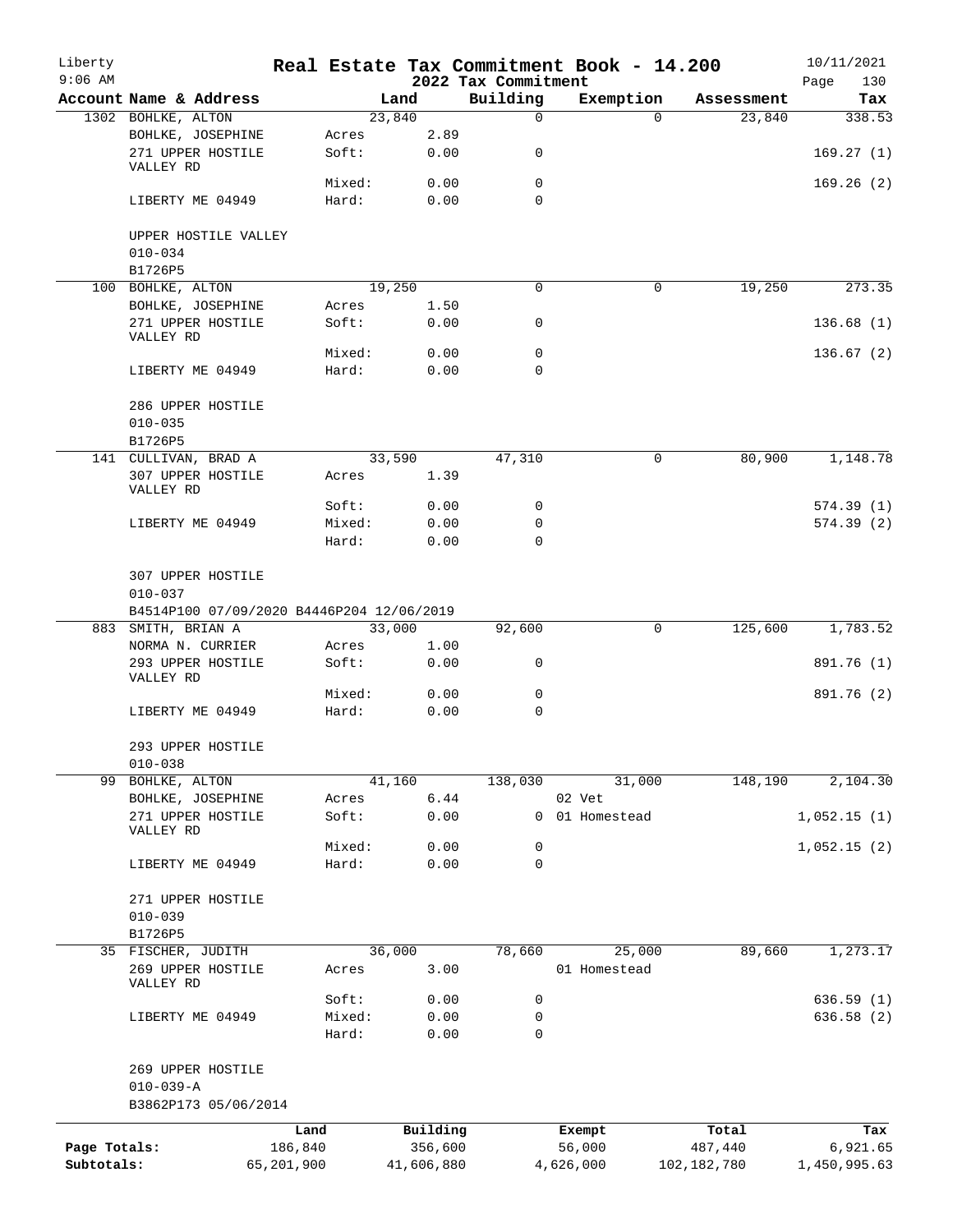| Liberty<br>$9:06$ AM |                                       |        |        | 2022 Tax Commitment | Real Estate Tax Commitment Book - 14.200 |            | 10/11/2021<br>Page<br>131 |
|----------------------|---------------------------------------|--------|--------|---------------------|------------------------------------------|------------|---------------------------|
|                      | Account Name & Address                |        | Land   | Building            | Exemption                                | Assessment | Tax                       |
|                      | 320 LATNO, GERARD RAYMOND             | 18,000 |        | $\Omega$            | $\Omega$                                 | 18,000     | 255.60                    |
|                      | P.O. Box 2244                         | Acres  | 13.00  |                     |                                          |            |                           |
|                      |                                       | Soft:  | 0.00   | 0                   |                                          |            | 127.80(1)                 |
|                      | Augusta ME 04338                      | Mixed: | 0.00   | 0                   |                                          |            | 127.80(2)                 |
|                      |                                       | Hard:  | 0.00   | 0                   |                                          |            |                           |
|                      |                                       |        |        |                     |                                          |            |                           |
|                      | LANDLOCKED OFF LAMPSON<br>$010 - 041$ |        |        |                     |                                          |            |                           |
|                      |                                       |        |        |                     |                                          |            |                           |
|                      | B2890P5<br>767 PELRINE, WILLIAM       |        | 2,750  | 0                   | $\mathbf 0$                              | 2,750      | 39.05                     |
|                      | 1 Norwood Circle                      | Acres  | 5.50   |                     |                                          |            |                           |
|                      |                                       | Soft:  | 0.00   | 0                   |                                          |            | 19.53(1)                  |
|                      | Woburn MA 01801                       | Mixed: | 0.00   | 0                   |                                          |            | 19.52(2)                  |
|                      |                                       | Hard:  | 0.00   | 0                   |                                          |            |                           |
|                      |                                       |        |        |                     |                                          |            |                           |
|                      | LANDLOCKED OFF UPPER                  |        |        |                     |                                          |            |                           |
|                      | $010 - 042$                           |        |        |                     |                                          |            |                           |
|                      | B4004P254                             |        |        |                     |                                          |            |                           |
|                      | 371 GIGUERE, JIM P                    |        | 82,400 | 164,220             | 31,000                                   | 215,620    | 3,061.80                  |
|                      | GIGUERE, KAREN H                      | Acres  | 44.79  |                     | 01 Homestead                             |            |                           |
|                      | 32 ARNOLD LN                          | Soft:  | 0.00   |                     | $0$ $02$ $Vet$                           |            | 1,530.90(1)               |
|                      |                                       | Mixed: | 0.00   | 0                   |                                          |            | 1,530.90(2)               |
|                      | LIBERTY ME 04949                      | Hard:  | 0.00   | 0                   |                                          |            |                           |
|                      |                                       |        |        |                     |                                          |            |                           |
|                      | 32 ARNOLD LN                          |        |        |                     |                                          |            |                           |
|                      | $010 - 044$                           |        |        |                     |                                          |            |                           |
| 1266                 | B833P131<br>MAINE RSA #1, INC., DBA   |        | 0      | 121,000             | 0                                        | 121,000    | 1,718.20                  |
|                      | U.S. CELLULAR                         |        |        |                     |                                          |            |                           |
|                      | C/O DUFF & PHELPS, LLC                |        |        |                     |                                          |            |                           |
|                      | P.O. BOX 2629                         |        |        |                     |                                          |            | 859.10 (1)                |
|                      | ADDISON TX 75001                      |        |        |                     |                                          |            | 859.10 (2)                |
|                      |                                       |        |        |                     |                                          |            |                           |
|                      | 57 ARNOLD RD                          |        |        |                     |                                          |            |                           |
|                      | $010 - 044 - ON$                      |        |        |                     |                                          |            |                           |
|                      | 406 GRADY, JAMES                      | 46,650 |        | 0                   | 0                                        | 46,650     | 662.43                    |
|                      | 672 LEVEL HILL RD                     | Acres  | 26.00  |                     |                                          |            |                           |
|                      |                                       | Soft:  | 0.00   | 0                   |                                          |            | 331.22 (1)                |
|                      | PALERMO ME 04354                      | Mixed: | 0.00   | 0                   |                                          |            | 331.21(2)                 |
|                      |                                       | Hard:  | 0.00   | 0                   |                                          |            |                           |
|                      | LAMPSON RD                            |        |        |                     |                                          |            |                           |
|                      | $010 - 045$                           |        |        |                     |                                          |            |                           |
| 39                   | DEAN, JON                             | 74,500 |        | 160,830             | 31,000                                   | 204,330    | 2,901.49                  |
|                      | DEAN, CYNTHIA                         | Acres  | 53.00  |                     | 01 Homestead                             |            |                           |
|                      | 124 LAMPSON RD                        | Soft:  | 0.00   |                     | 0 02 Vet                                 |            | 1,450.75(1)               |
|                      |                                       | Mixed: | 0.00   | 0                   |                                          |            | 1,450.74(2)               |
|                      | LIBERTY ME 04949                      | Hard:  | 0.00   | 0                   |                                          |            |                           |
|                      |                                       |        |        |                     |                                          |            |                           |
|                      | 124 LAMPSON RD                        |        |        |                     |                                          |            |                           |
|                      | $010 - 046$                           |        |        |                     |                                          |            |                           |
|                      | B3063P337                             |        |        |                     |                                          |            |                           |
|                      |                                       |        |        |                     |                                          |            |                           |
|                      |                                       |        |        |                     |                                          |            |                           |

|              | Land       | Building   | Exempt    | Total       | Tax          |
|--------------|------------|------------|-----------|-------------|--------------|
| Page Totals: | 224,300    | 446,050    | 62,000    | 608,350     | 8,638.57     |
| Subtotals:   | 65,426,200 | 42,052,930 | 4,688,000 | 102,791,130 | l,459,634.20 |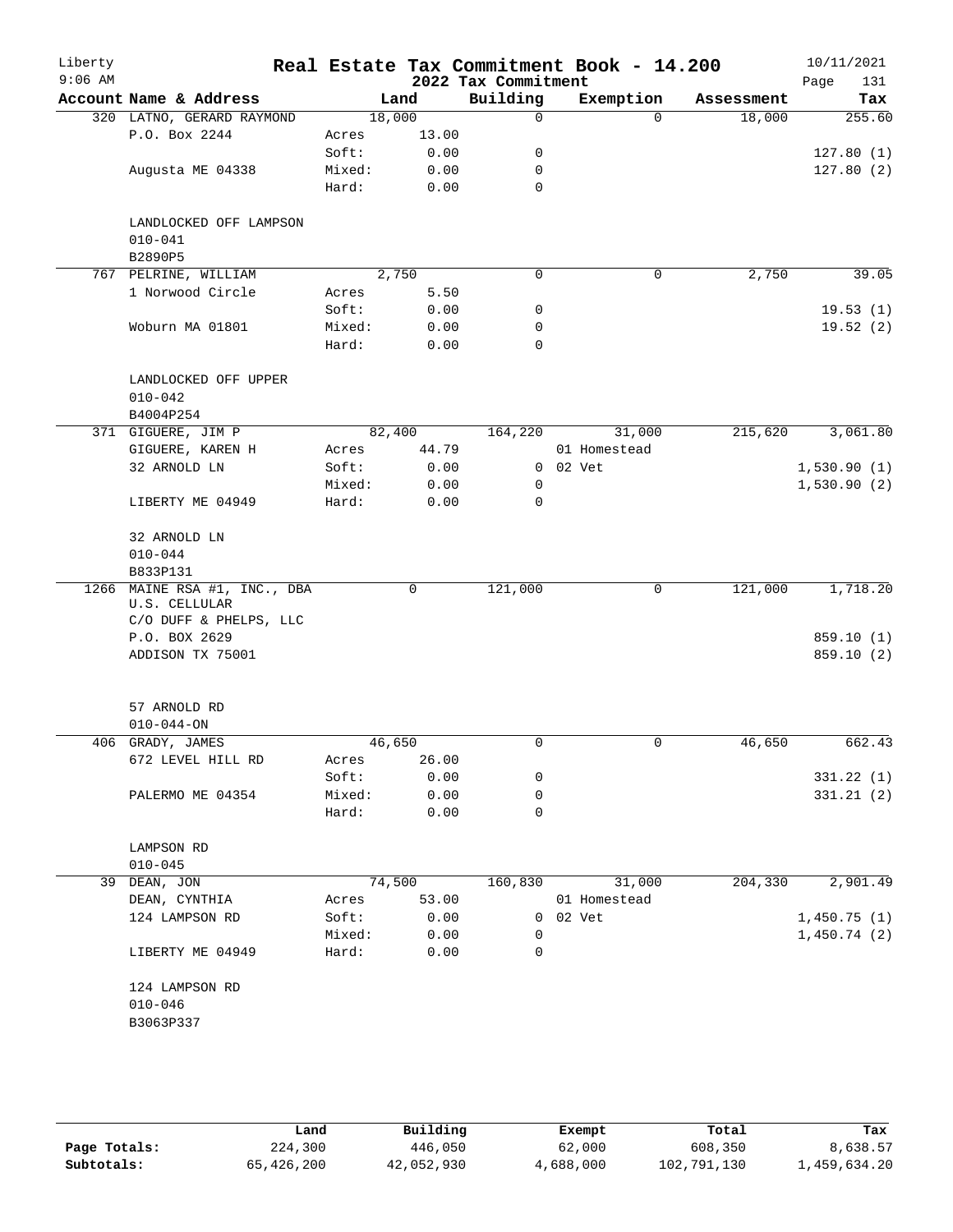| Liberty<br>$9:06$ AM |                           |        |       | 2022 Tax Commitment | Real Estate Tax Commitment Book - 14.200 |            | 10/11/2021<br>132<br>Page |
|----------------------|---------------------------|--------|-------|---------------------|------------------------------------------|------------|---------------------------|
|                      | Account Name & Address    |        | Land  | Building            | Exemption                                | Assessment | Tax                       |
|                      | 1160 BACHELOR, RALPH      | 32,000 |       | 900                 | $\Omega$                                 | 32,900     | 467.18                    |
|                      | 2087 Rivershore Rd        | Acres  | 10.00 |                     |                                          |            |                           |
|                      |                           | Soft:  | 0.00  | 0                   |                                          |            | 233.59(1)                 |
|                      | Elizabeth City NC 27909   | Mixed: | 0.00  | 0                   |                                          |            | 233.59(2)                 |
|                      |                           | Hard:  | 0.00  | 0                   |                                          |            |                           |
|                      | LAMPSON ROAD              |        |       |                     |                                          |            |                           |
|                      | $010 - 046 - A$           |        |       |                     |                                          |            |                           |
|                      | B3697P194 10/17/2012      |        |       |                     |                                          |            |                           |
| 610                  | MAGNANI, JOHN             | 19,700 |       | $\mathbf 0$         | 0                                        | 19,700     | 279.74                    |
|                      | 139 SUMMER ST             | Acres  | 1.80  |                     |                                          |            |                           |
|                      |                           | Soft:  | 0.00  | 0                   |                                          |            | 139.87(1)                 |
|                      | NEWTON CENTRE MA 02159    | Mixed: | 0.00  | 0                   |                                          |            | 139.87(2)                 |
|                      |                           | Hard:  |       | $\mathbf 0$         |                                          |            |                           |
|                      |                           |        | 0.00  |                     |                                          |            |                           |
|                      |                           |        |       |                     |                                          |            |                           |
|                      | LAMPSON RD                |        |       |                     |                                          |            |                           |
|                      | $010 - 047$               |        |       |                     |                                          |            |                           |
|                      | B687P212 B687P210         |        |       |                     |                                          |            |                           |
|                      | 121 CLEAVES, JR WILLIAM G | 8,870  |       | 0                   | 0                                        | 8,870      | 125.95                    |
|                      | 41 TOWER RD               | Acres  | 0.23  |                     |                                          |            |                           |
|                      |                           | Soft:  | 0.00  | 0                   |                                          |            | 62.98(1)                  |
|                      | LIBERTY ME 04949          | Mixed: | 0.00  | $\mathbf 0$         |                                          |            | 62.97(2)                  |
|                      |                           | Hard:  | 0.00  | 0                   |                                          |            |                           |
|                      |                           |        |       |                     |                                          |            |                           |
|                      | 30 TOWER RD               |        |       |                     |                                          |            |                           |
|                      | $010 - 049$               |        |       |                     |                                          |            |                           |
|                      | B4451P252 12/20/2019      |        |       |                     |                                          |            |                           |
|                      | 404 CARMICHAEL, NEIL      | 33,940 |       | 186,760             | 31,000                                   | 189,700    | 2,693.74                  |
|                      | HASKELL, DOREEN           | Acres  | 3.29  |                     | 01 Homestead                             |            |                           |
|                      | 10 TOWER RD               | Soft:  | 0.00  | 0                   | 02 Vet                                   |            | 1,346.87(1)               |
|                      |                           | Mixed: | 0.00  | 0                   |                                          |            | 1,346.87(2)               |
|                      | LIBERTY ME 04949          | Hard:  | 0.00  | 0                   |                                          |            |                           |
|                      | 10 TOWER RD               |        |       |                     |                                          |            |                           |
|                      | $010 - 050$               |        |       |                     |                                          |            |                           |
|                      | B3998P258 07/03/2015      |        |       |                     |                                          |            |                           |
|                      | 1111 BELDEN, GALEN        | 30,500 |       | 72,920              | 25,000                                   | 78,420     | 1,113.56                  |
|                      | 1153 ROUTE 3              |        | 1.00  |                     | 01 Homestead                             |            |                           |
|                      |                           | Acres  |       | 0                   |                                          |            |                           |
|                      |                           | Soft:  | 0.00  |                     |                                          |            | 556.78 (1)                |
|                      | SOUTH CHINA ME 04358      | Mixed: | 0.00  | 0                   |                                          |            | 556.78 (2)                |
|                      |                           | Hard:  | 0.00  | 0                   |                                          |            |                           |
|                      | 2 TOWER RD                |        |       |                     |                                          |            |                           |
|                      | $010 - 050 - A$           |        |       |                     |                                          |            |                           |
|                      | B3835P302 12/31/2013      |        |       |                     |                                          |            |                           |
|                      | 913 SPENCER, DALE T       | 34,350 |       | 87,440              | 25,000                                   | 96,790     | 1,374.42                  |
|                      | SPENCER, JENNIFER A       | Acres  | 1.90  |                     | 01 Homestead                             |            |                           |
|                      | 64 LAMPSON RD             | Soft:  | 0.00  | 0                   |                                          |            | 687.21 (1)                |
|                      |                           | Mixed: | 0.00  | 0                   |                                          |            | 687.21 (2)                |
|                      | LIBERTY ME 04949          | Hard:  | 0.00  | 0                   |                                          |            |                           |
|                      | 64 LAMPSON RD             |        |       |                     |                                          |            |                           |
|                      | $010 - 051 - A$           |        |       |                     |                                          |            |                           |
|                      | B1666P156                 |        |       |                     |                                          |            |                           |
|                      |                           |        |       |                     |                                          |            |                           |
|                      |                           |        |       |                     |                                          |            |                           |
|                      |                           |        |       |                     |                                          |            |                           |
|                      |                           |        |       |                     |                                          |            |                           |

|              | Land       | Building   | Exempt    | Total       | Tax          |
|--------------|------------|------------|-----------|-------------|--------------|
| Page Totals: | 159,360    | 348,020    | 81,000    | 426,380     | 6.054.59     |
| Subtotals:   | 65,585,560 | 42,400,950 | 4,769,000 | 103,217,510 | 1,465,688.79 |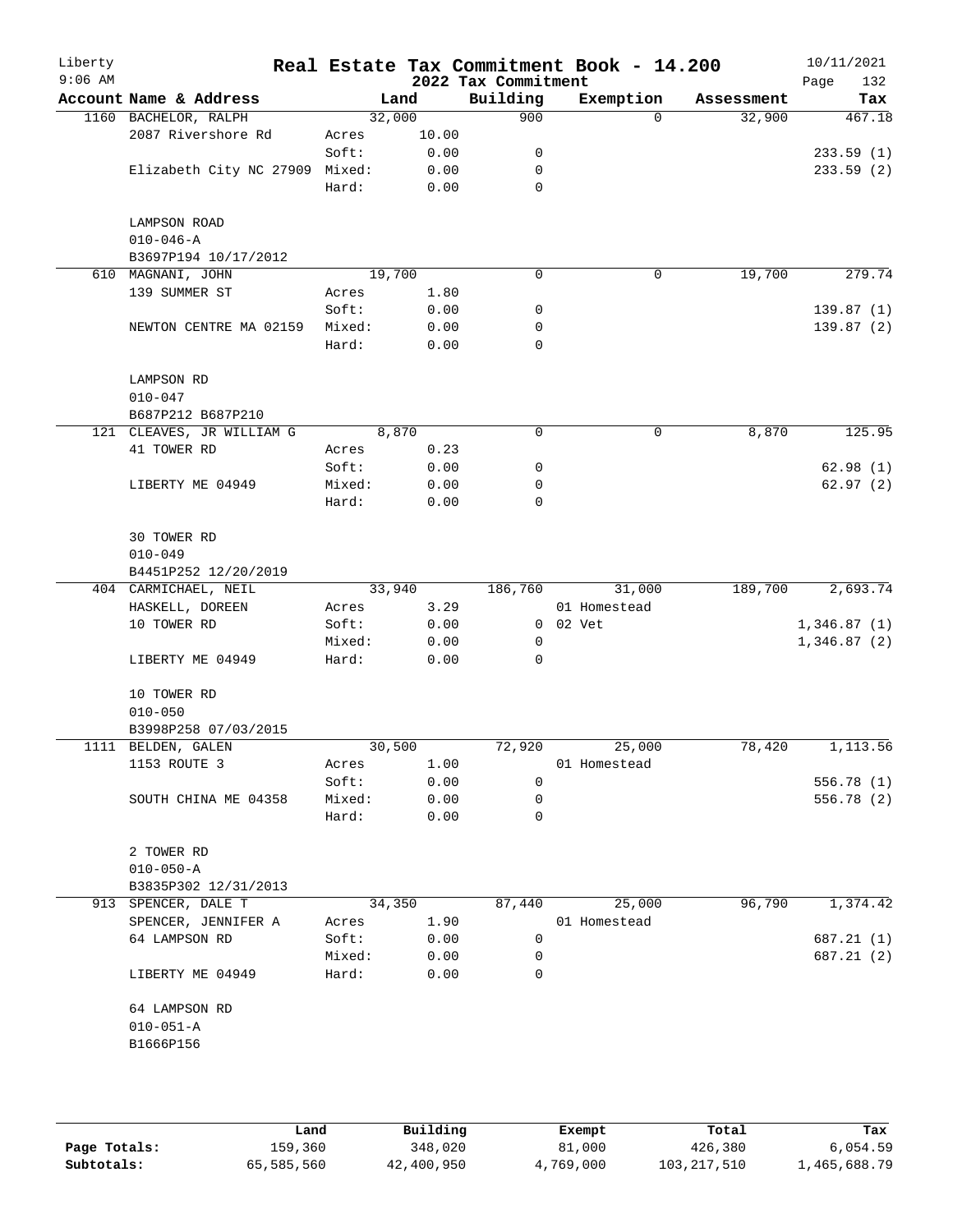| Liberty<br>$9:06$ AM |                                                   |      |        |          | 2022 Tax Commitment | Real Estate Tax Commitment Book - 14.200 |            | 10/11/2021<br>Page<br>133 |
|----------------------|---------------------------------------------------|------|--------|----------|---------------------|------------------------------------------|------------|---------------------------|
|                      | Account Name & Address                            |      |        | Land     | Building            | Exemption                                | Assessment | Tax                       |
|                      | 182 WENTWORTH, JOSHUA T                           |      |        | 39,900   | 100,050             | $\Omega$                                 | 139,950    | 1,987.29                  |
|                      | 76 LAMPSON ROAD                                   |      | Acres  | 3.10     |                     |                                          |            |                           |
|                      |                                                   |      | Soft:  | 0.00     | 0                   |                                          |            | 993.65(1)                 |
|                      | LIBERTY ME 04949                                  |      | Mixed: | 0.00     | 0                   |                                          |            | 993.64 (2)                |
|                      |                                                   |      | Hard:  | 0.00     | $\mathbf 0$         |                                          |            |                           |
|                      | 76 LAMPSON RD                                     |      |        |          |                     |                                          |            |                           |
|                      | $010 - 051 - D$                                   |      |        |          |                     |                                          |            |                           |
|                      | B4505P300 06/17/2020<br>161 CLEAVES, WILLIAM G JR |      |        | 35,750   | 102,360             | 0                                        | 138,110    | 1,961.16                  |
|                      | 41 TOWER RD                                       |      | Acres  | 4.50     |                     |                                          |            |                           |
|                      |                                                   |      | Soft:  | 0.00     | 0                   |                                          |            | 980.58 (1)                |
|                      | LIBERTY ME 04949                                  |      | Mixed: | 0.00     | 0                   |                                          |            | 980.58 (2)                |
|                      |                                                   |      | Hard:  | 0.00     | 0                   |                                          |            |                           |
|                      | 41 TOWER RD                                       |      |        |          |                     |                                          |            |                           |
|                      | $010 - 052$                                       |      |        |          |                     |                                          |            |                           |
|                      | B4268P298 05/29/2018                              |      |        |          |                     |                                          |            |                           |
|                      | 165 CLEAVES, JR., WILLIAM<br>G. & RICHARD D.      |      |        | 48,310   | 167,480             | 0                                        | 215,790    | 3,064.22                  |
|                      | 41 Tower Rd                                       |      | Acres  | 11.56    |                     |                                          |            |                           |
|                      |                                                   |      | Soft:  | 0.00     | 0                   |                                          |            | 1,532.11(1)               |
|                      | LIBERTY ME 04949                                  |      | Mixed: | 0.00     | 0                   |                                          |            | 1,532.11(2)               |
|                      |                                                   |      | Hard:  | 0.00     | $\mathbf 0$         |                                          |            |                           |
|                      | 51 TOWER RD                                       |      |        |          |                     |                                          |            |                           |
|                      | $010 - 052 - A$                                   |      |        |          |                     |                                          |            |                           |
|                      | B4401P291 08/05/2019                              |      |        |          |                     |                                          |            |                           |
|                      | 167 PAGANO, RAYMOND E                             |      |        | 36,500   | 70,450              | 25,000                                   | 81,950     | 1,163.69                  |
|                      | 41 BOYNTON ROAD                                   |      | Acres  | 5.00     |                     | 01 Homestead                             |            |                           |
|                      |                                                   |      | Soft:  | 0.00     | 0                   |                                          |            | 581.85(1)                 |
|                      | LIBERTY ME 04949                                  |      | Mixed: | 0.00     | 0                   |                                          |            | 581.84 (2)                |
|                      |                                                   |      | Hard:  | 0.00     | 0                   |                                          |            |                           |
|                      | 41 BOYNTON RD                                     |      |        |          |                     |                                          |            |                           |
|                      | $010 - 052 - B$<br>B2352P285                      |      |        |          |                     |                                          |            |                           |
|                      | 908 HARRINGTON, ROBERT J                          |      |        | 33,850   | 107,920             | 0                                        | 141,770    | 2,013.13                  |
|                      | HARRINGTON, AMALIA M                              |      | Acres  | 3.23     |                     |                                          |            |                           |
|                      | 15 TOWER RD                                       |      | Soft:  | 0.00     | 0                   |                                          |            | 1,006.57(1)               |
|                      |                                                   |      | Mixed: | 0.00     | 0                   |                                          |            | 1,006.56(2)               |
|                      | LIBERTY ME 04949                                  |      | Hard:  | 0.00     | 0                   |                                          |            |                           |
|                      | 15 TOWER RD                                       |      |        |          |                     |                                          |            |                           |
|                      | $010 - 052 - C$                                   |      |        |          |                     |                                          |            |                           |
|                      | B4036P325 02/01/2016                              |      |        |          |                     |                                          |            |                           |
|                      | 208 DAVIES, SUSAN P                               |      |        | 31,390   | 119,110             | 0                                        | 150,500    | 2,137.10                  |
|                      | 21 BOYNTON RD                                     |      | Acres  | 1.59     |                     |                                          |            |                           |
|                      |                                                   |      | Soft:  | 0.00     | 0                   |                                          |            | 1,068.55(1)               |
|                      | LIBERTY ME 04949                                  |      | Mixed: | 0.00     | 0                   |                                          |            | 1,068.55(2)               |
|                      |                                                   |      | Hard:  | 0.00     | 0                   |                                          |            |                           |
|                      | 21 BOYNTON RD                                     |      |        |          |                     |                                          |            |                           |
|                      | $010 - 052 - E$                                   |      |        |          |                     |                                          |            |                           |
|                      | B3584P46                                          |      |        |          |                     |                                          |            |                           |
|                      |                                                   |      |        |          |                     |                                          |            |                           |
|                      |                                                   | Land |        | Building |                     | Exempt                                   | Total      | Tax                       |

|              | Land       | Building   | Exempt    | Total       | Tax          |
|--------------|------------|------------|-----------|-------------|--------------|
| Page Totals: | 225,700    | 667,370    | 25,000    | 868,070     | 12,326.59    |
| Subtotals:   | 65,811,260 | 43,068,320 | 4,794,000 | 104,085,580 | 1,478,015.38 |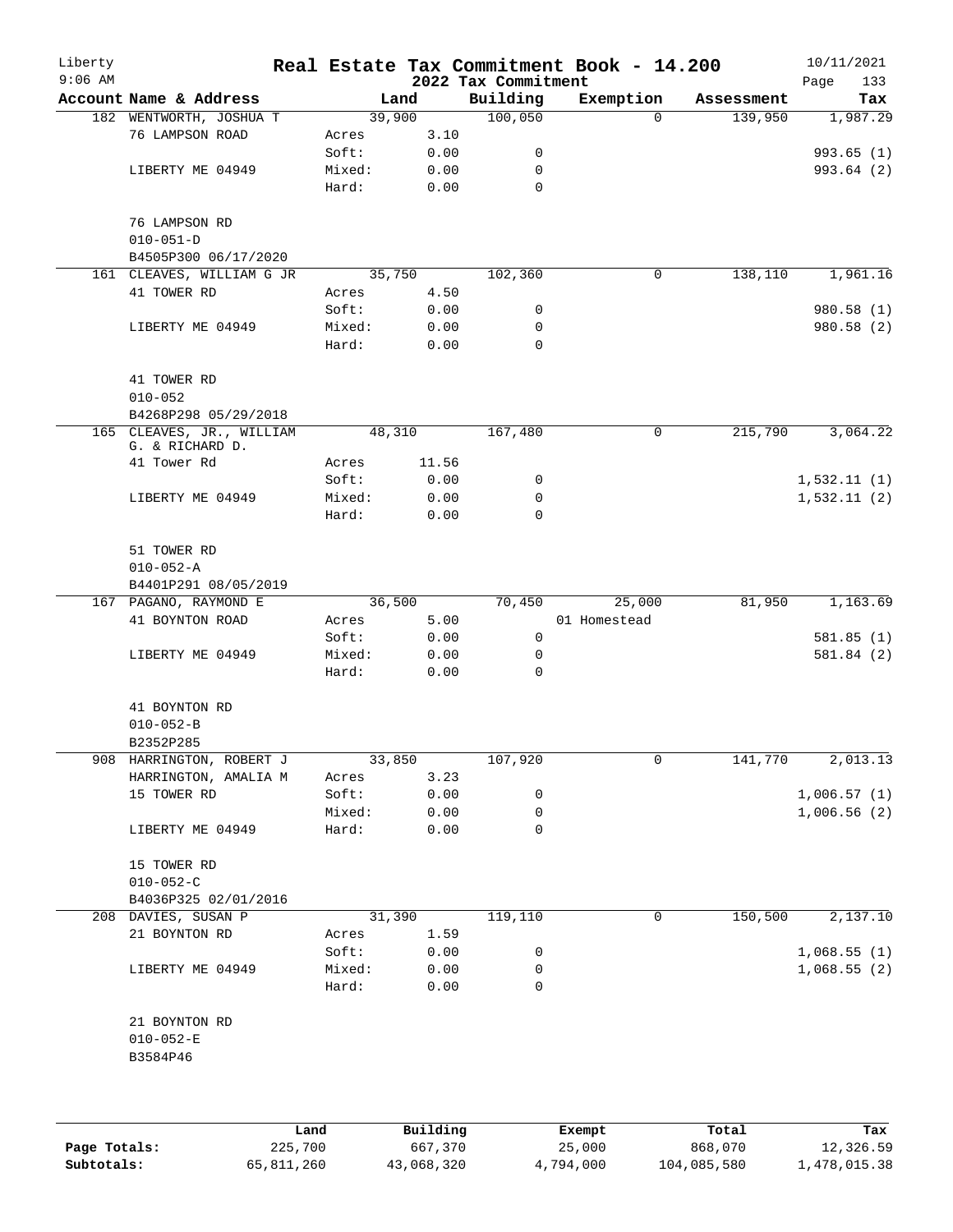| Liberty<br>$9:06$ AM |                                                   |        |        | 2022 Tax Commitment | Real Estate Tax Commitment Book - 14.200 |            | 10/11/2021<br>Page<br>134 |
|----------------------|---------------------------------------------------|--------|--------|---------------------|------------------------------------------|------------|---------------------------|
|                      | Account Name & Address                            |        | Land   | Building            | Exemption                                | Assessment | Tax                       |
|                      | 70 SIM, SYLVIA                                    |        | 37,010 | 112,090             | 25,000                                   | 124,100    | 1,762.22                  |
|                      | 37 BOYNTON RD                                     | Acres  | 5.34   |                     | 01 Homestead                             |            |                           |
|                      |                                                   | Soft:  | 0.00   | 0                   |                                          |            | 881.11 (1)                |
|                      | LIBERTY ME 04949                                  | Mixed: | 0.00   | 0                   |                                          |            | 881.11 (2)                |
|                      |                                                   | Hard:  | 0.00   | 0                   |                                          |            |                           |
|                      | 37 BOYNTON RD                                     |        |        |                     |                                          |            |                           |
|                      | $010 - 052 - F$ , 053                             |        |        |                     |                                          |            |                           |
|                      | B3536P180 04/11/2011                              |        |        |                     |                                          |            |                           |
|                      | 128 CHADWICK, JUDITH P                            |        | 38,060 | $\mathbf 0$         | $\mathsf{O}$                             | 38,060     | 540.45                    |
|                      | c/o VERIZON WIRELESS                              | Acres  | 4.04   |                     |                                          |            |                           |
|                      | PO BOX 2549                                       | Soft:  | 0.00   | 0                   |                                          |            | 270.23(1)                 |
|                      | ADDISON TX 75001                                  | Mixed: | 0.00   | 0                   |                                          |            | 270.22(2)                 |
|                      |                                                   | Hard:  | 0.00   | $\mathbf 0$         |                                          |            |                           |
|                      |                                                   |        |        |                     |                                          |            |                           |
|                      | 27 TOWER RD                                       |        |        |                     |                                          |            |                           |
|                      | $010 - 052 - G$                                   |        |        |                     |                                          |            |                           |
|                      | B2541P21                                          |        |        |                     |                                          |            |                           |
|                      | 987 VERIZON WIRELESS                              |        | 0      | 133,200             | 0                                        | 133,200    | 1,891.44                  |
|                      | P.O. Box 2549                                     |        |        |                     |                                          |            |                           |
|                      |                                                   |        |        |                     |                                          |            | 945.72 (1)                |
|                      | Addison TX 75001                                  |        |        |                     |                                          |            | 945.72 (2)                |
|                      |                                                   |        |        |                     |                                          |            |                           |
|                      |                                                   |        |        |                     |                                          |            |                           |
|                      | 27 TOWER RD                                       |        |        |                     |                                          |            |                           |
|                      | $010 - 052 - ON$                                  |        |        |                     |                                          |            |                           |
|                      | B1727P212                                         |        |        |                     |                                          |            |                           |
|                      | 546 MANCINI, CONTESSA                             |        | 33,500 | 89,560              | 25,000                                   | 98,060     | 1,392.45                  |
|                      | SIM, SYLVIA                                       | Acres  | 3.00   |                     | 01 Homestead                             |            |                           |
|                      | 63 BOYNTON RD                                     | Soft:  | 0.00   | 0                   |                                          |            | 696.23(1)                 |
|                      |                                                   | Mixed: | 0.00   | 0                   |                                          |            | 696.22(2)                 |
|                      | LIBERTY ME 04949                                  | Hard:  | 0.00   | 0                   |                                          |            |                           |
|                      |                                                   |        |        |                     |                                          |            |                           |
|                      | 63 BOYNTON RD                                     |        |        |                     |                                          |            |                           |
|                      | $010 - 054$                                       |        |        |                     |                                          |            |                           |
|                      | B3376P197 09/24/2009                              |        |        |                     |                                          |            |                           |
|                      | 164 CLEAVES, JR., WILLIAM<br>G. & ALEXANDER W. JT |        | 92,550 | 474,340             | 0                                        | 566,890    | 8,049.84                  |
|                      | 41 Tower Road                                     | Acres  | 70.10  |                     |                                          |            |                           |
|                      |                                                   | Soft:  | 0.00   | 0                   |                                          |            | 4,024.92(1)               |
|                      | LIBERTY ME 04949                                  | Mixed: | 0.00   | 0                   |                                          |            | 4,024.92(2)               |
|                      |                                                   | Hard:  | 0.00   | 0                   |                                          |            |                           |
|                      |                                                   |        |        |                     |                                          |            |                           |
|                      | 31 BOYNTON RD                                     |        |        |                     |                                          |            |                           |
|                      | $010 - 055$                                       |        |        |                     |                                          |            |                           |
|                      | B4401P220 08/02/2019                              |        |        |                     |                                          |            |                           |
|                      | 456 JACK, CATHLEEN A                              |        | 57,500 | 10,840              | 0                                        | 68,340     | 970.43                    |
|                      | 118 AL-BERTA LANE                                 | Acres  | 49.00  |                     |                                          |            |                           |
|                      |                                                   | Soft:  | 0.00   | 0                   |                                          |            | 485.22 (1)                |
|                      | UNION ME 04562                                    | Mixed: | 0.00   | 0                   |                                          |            | 485.21 (2)                |
|                      |                                                   | Hard:  | 0.00   | 0                   |                                          |            |                           |
|                      |                                                   |        |        |                     |                                          |            |                           |
|                      | 91 BOYNTON RD                                     |        |        |                     |                                          |            |                           |
|                      | $010 - 056$                                       |        |        |                     |                                          |            |                           |
|                      | B813P460                                          |        |        |                     |                                          |            |                           |
|                      |                                                   |        |        |                     |                                          |            |                           |
|                      |                                                   |        |        |                     |                                          |            |                           |
|                      |                                                   |        |        |                     |                                          |            |                           |

|              | Land       | Building   | Exempt    | Total         | Tax          |
|--------------|------------|------------|-----------|---------------|--------------|
| Page Totals: | 258,620    | 820,030    | 50,000    | 1,028,650     | 14,606.83    |
| Subtotals:   | 66,069,880 | 43,888,350 | 4,844,000 | 105, 114, 230 | 1,492,622.21 |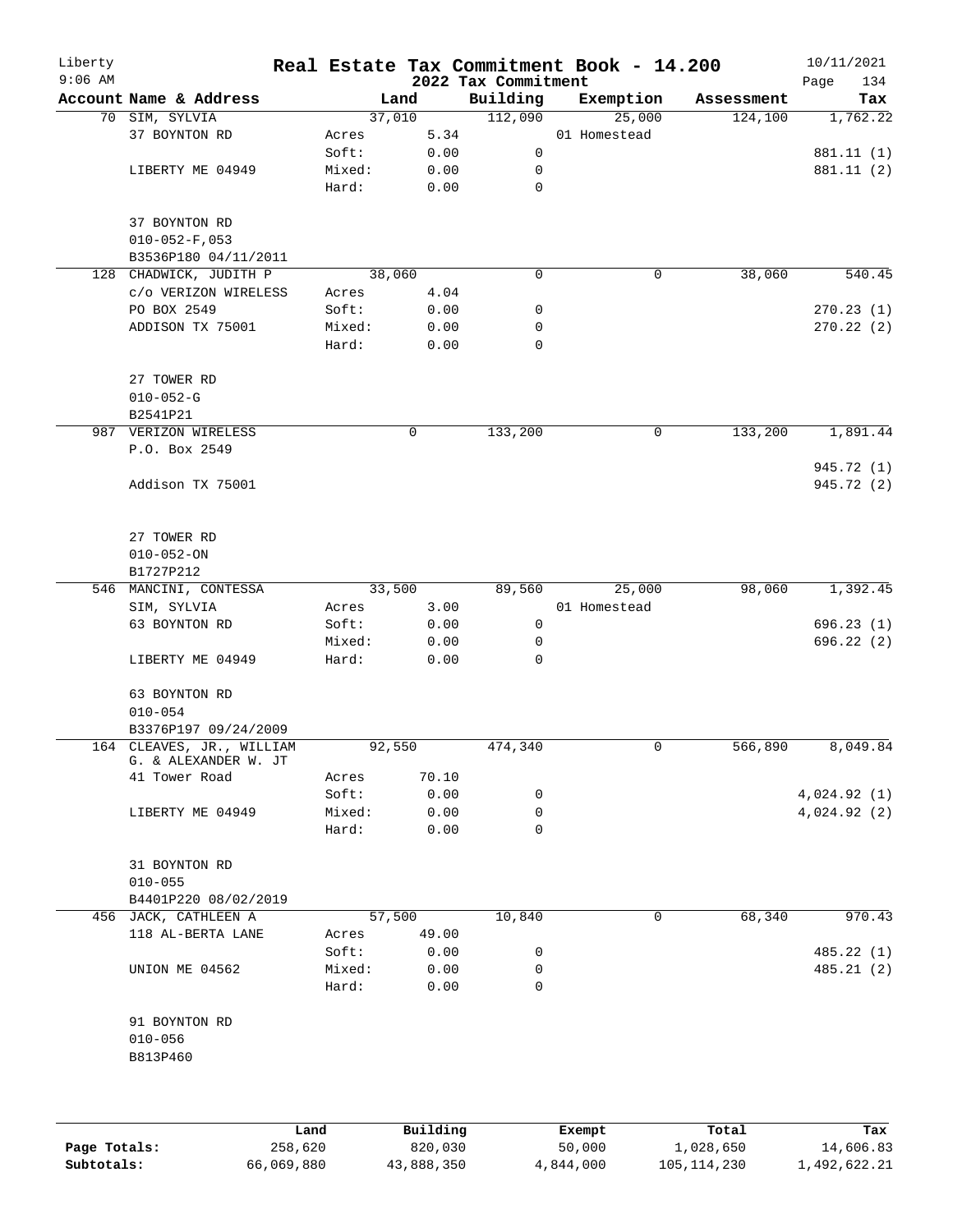| Liberty<br>$9:06$ AM |                                            |         |         | 2022 Tax Commitment | Real Estate Tax Commitment Book - 14.200 |            | 10/11/2021<br>135<br>Page |
|----------------------|--------------------------------------------|---------|---------|---------------------|------------------------------------------|------------|---------------------------|
|                      | Account Name & Address                     |         | Land    | Building            | Exemption                                | Assessment | Tax                       |
|                      | 410 THOMAS, BARBARA C                      |         | 40,250  | 105,670             | $\Omega$                                 | 145,920    | 2,072.06                  |
|                      | THOMAS, MAURICE P                          | Acres   | 5.00    |                     |                                          |            |                           |
|                      | 83 LAMPSON RD                              | Soft:   | 0.00    | 0                   |                                          |            | 1,036.03(1)               |
|                      |                                            | Mixed:  | 0.00    | 0                   |                                          |            | 1,036.03(2)               |
|                      | LIBERTY ME 04949                           | Hard:   | 0.00    | $\mathbf 0$         |                                          |            |                           |
|                      | 83 LAMPSON RD<br>$010 - 057$               |         |         |                     |                                          |            |                           |
|                      | B1759P119                                  |         |         |                     |                                          |            |                           |
|                      | 1063 HASKELL, MADELEINE C                  |         | 50, 500 | $\mathbf 0$         | $\mathsf{O}$                             | 50,500     | 717.10                    |
|                      | STEVAN A. BELDEN &<br>BRITTANY K.S. BELDEN | Acres   | 35.00   |                     |                                          |            |                           |
|                      | C/O 1153 ROUTE 3                           | Soft:   | 0.00    | 0                   |                                          |            | 358.55(1)                 |
|                      |                                            | Mixed:  | 0.00    | 0                   |                                          |            | 358.55(2)                 |
|                      | SOUTH CHINA ME 04358                       | Hard:   | 0.00    | 0                   |                                          |            |                           |
|                      | LAMPSON RD/STAGECOACH<br>$010 - 057 - 01$  |         |         |                     |                                          |            |                           |
|                      | B2510P104                                  |         |         |                     |                                          |            |                           |
|                      | 195 Shed, Erica L                          |         | 6,110   | 0                   | 0                                        | 6,110      | 86.76                     |
|                      |                                            |         |         |                     |                                          |            |                           |
|                      | 157 Bolin Hill RD                          | Acres   | 13.00   |                     |                                          |            |                           |
|                      |                                            | Soft:   | 0.00    | 0                   |                                          |            | 43.38 (1)                 |
|                      | Liberty ME 04949                           | Mixed:  | 12.00   | 4,608               |                                          |            | 43.38(2)                  |
|                      |                                            | Hard:   | 0.00    | $\Omega$            |                                          |            |                           |
|                      | OFF BOLIN HILL<br>$011 - 001$              |         |         |                     |                                          |            |                           |
|                      | B4214P147 10/13/2017                       |         |         |                     |                                          |            |                           |
|                      | 556 LAYMAN, JOHN DEVISEES                  |         | 18,000  | 0                   | 0                                        | 18,000     | 255.60                    |
|                      | C/O ANNETTE LAYMAN                         | Acres   | 13.00   |                     |                                          |            |                           |
|                      | 190 SO. SOLON RD.                          | Soft:   | 0.00    | 0                   |                                          |            | 127.80(1)                 |
|                      | SOLON ME 04979                             | Mixed:  | 0.00    | 0                   |                                          |            | 127.80(2)                 |
|                      |                                            | Hard:   | 0.00    | 0                   |                                          |            |                           |
|                      | LANDLOCKED OFF BOLIN<br>$011 - 002$        |         |         |                     |                                          |            |                           |
|                      | B4167P28 05/19/2017                        |         |         |                     |                                          |            |                           |
|                      | 1318 ONEIL, ROBERT A                       |         | 6,250   | 0                   | 0                                        | 6,250      | 88.75                     |
|                      | 294 BOLIN HILL RD                          | Acres   | 12.50   |                     |                                          |            |                           |
|                      |                                            | Soft:   | 0.00    | 0                   |                                          |            | 44.38 (1)                 |
|                      | LIBERTY ME 04949                           | Mixed:  | 0.00    | 0                   |                                          |            | 44.37 (2)                 |
|                      |                                            | Hard:   | 0.00    | 0                   |                                          |            |                           |
|                      | BOLIN HILL RD<br>$011 - 005$               |         |         |                     |                                          |            |                           |
|                      | B4291P257 07/31/2018                       |         |         |                     |                                          |            |                           |
|                      | 981 ONEIL, ROBERT A                        | 115,630 |         | 39,500              | 25,000                                   | 130,130    | 1,847.85                  |
|                      | 294 BOLIN HILL RD                          | Acres   | 172.50  |                     | 01 Homestead                             |            |                           |
|                      |                                            | Soft:   | 0.00    | $\mathsf{O}$        |                                          |            | 923.93(1)                 |
|                      | LIBERTY ME 04949                           | Mixed:  | 0.00    | 0                   |                                          |            | 923.92 (2)                |
|                      |                                            | Hard:   | 0.00    | 0                   |                                          |            |                           |
|                      | 294 BOLIN HILL RD                          |         |         |                     |                                          |            |                           |
|                      | $011 - 006$<br>B4291P257 07/31/2018        |         |         |                     |                                          |            |                           |
|                      |                                            |         |         |                     |                                          |            |                           |
|                      |                                            |         |         |                     |                                          |            |                           |

|              | Land       | Building   | Exempt    | Total       | Tax          |
|--------------|------------|------------|-----------|-------------|--------------|
| Page Totals: | 236,740    | 145,170    | 25,000    | 356,910     | 5,068.12     |
| Subtotals:   | 66,306,620 | 44,033,520 | 4,869,000 | 105,471,140 | 1,497,690.33 |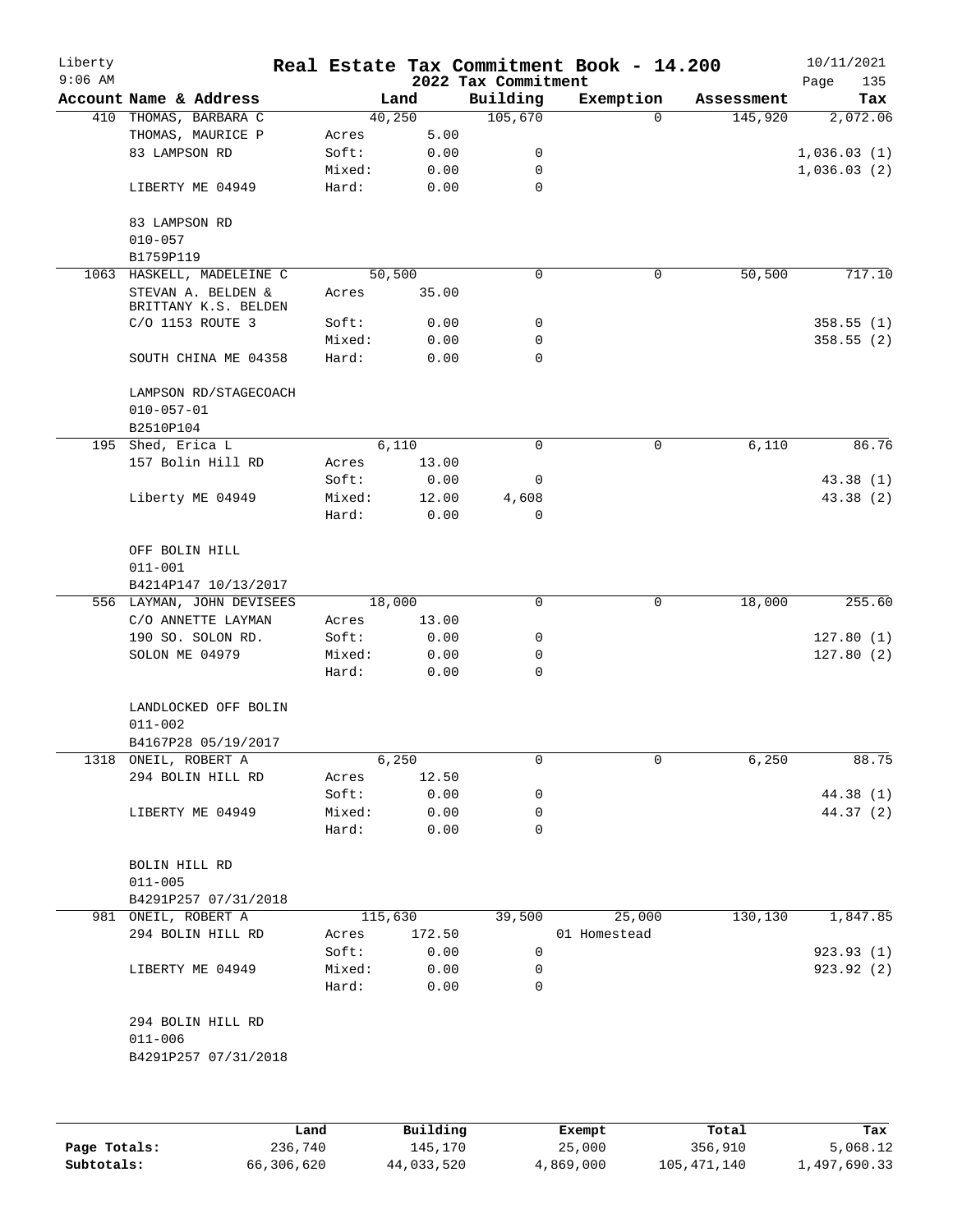| Liberty<br>$9:06$ AM |                                             |            |        |            | 2022 Tax Commitment | Real Estate Tax Commitment Book - 14.200 |             | 10/11/2021<br>136<br>Page |
|----------------------|---------------------------------------------|------------|--------|------------|---------------------|------------------------------------------|-------------|---------------------------|
|                      | Account Name & Address                      |            |        | Land       | Building            | Exemption                                | Assessment  | Tax                       |
|                      | 198 ALLISON, TODD                           |            |        | 71,420     | 11,570              | 25,000                                   | 57,990      | 823.46                    |
|                      | KIEFFER, KIEFFER,<br>LAETITIA               |            | Acres  | 123.00     |                     | 01 Homestead                             |             |                           |
|                      | PO BOX 24                                   |            | Soft:  | 0.00       | 0                   |                                          |             | 411.73(1)                 |
|                      |                                             |            | Mixed: | 40.00      | 15,360              |                                          |             | 411.73(2)                 |
|                      | LIBERTY ME 04949                            |            | Hard:  | 57.00      | 14,136              |                                          |             |                           |
|                      | 318 BOLIN HILL RD                           |            |        |            |                     |                                          |             |                           |
|                      | 011-007A, 011, 013A<br>B4178P347 06/30/2017 |            |        |            |                     |                                          |             |                           |
| 9                    | ALLEN BLUEBERRY                             |            |        | 71,750     | 0                   | 0                                        | 71,750      | 1,018.85                  |
|                      | FREEZER, INC                                |            |        |            |                     |                                          |             |                           |
|                      | P.O.BOX 536                                 |            | Acres  | 60.00      |                     |                                          |             |                           |
|                      |                                             |            | Soft:  | 0.00       | 0                   |                                          |             | 509.43(1)                 |
|                      | ELLSWORTH ME 04605                          |            | Mixed: | 0.00       | 0                   |                                          |             | 509.42(2)                 |
|                      |                                             |            | Hard:  | 0.00       | 0                   |                                          |             |                           |
|                      | BOLIN HILL RD                               |            |        |            |                     |                                          |             |                           |
|                      | $011 - 012$<br>B656P407                     |            |        |            |                     |                                          |             |                           |
|                      | 418 Ankers Sr., Patricia T                  |            |        | 66,160     | 0                   | 0                                        | 66,160      | 939.47                    |
|                      | F                                           |            |        |            |                     |                                          |             |                           |
|                      | Ankers Sr., Harry M                         |            | Acres  | 100.00     |                     |                                          |             |                           |
|                      | 20 Norway Drive                             |            | Soft:  | 0.00       | 0                   |                                          |             | 469.74 (1)                |
|                      |                                             |            | Mixed: | 17.00      | 6,528               |                                          |             | 469.73 (2)                |
|                      | Chelsea ME 04330                            |            | Hard:  | 48.00      | 11,904              |                                          |             |                           |
|                      | BOLIN HILL RD                               |            |        |            |                     |                                          |             |                           |
|                      | $011 - 013$                                 |            |        |            |                     |                                          |             |                           |
|                      | B4202P343 09/11/2017                        |            |        |            |                     |                                          |             |                           |
|                      | 377 STORY, SANDRA                           |            |        | 4,630      | 28,590              | 0                                        | 33,220      | 471.72                    |
|                      | 45 HORSESHOE DR                             |            | Acres  | 0.50       |                     |                                          |             |                           |
|                      |                                             |            | Soft:  | 0.00       | 0                   |                                          |             | 235.86(1)                 |
|                      | SCARBOROUGH ME 04074                        |            | Mixed: | 0.00       | 0                   |                                          |             | 235.86(2)                 |
|                      |                                             |            | Hard:  | 0.00       | 0                   |                                          |             |                           |
|                      | 353 BOLIN HILL RD<br>$011 - 014$            |            |        |            |                     |                                          |             |                           |
|                      | B3692P240 09/12/2012                        |            |        |            |                     |                                          |             |                           |
|                      | 953 ANKERS, PARTICIA TF                     |            |        | 14,840     | 0                   | 0                                        | 14,840      | 210.73                    |
|                      | ANKERS, HARRY M SR                          |            | Acres  | 0.89       |                     |                                          |             |                           |
|                      | 20 NORWAY DRIVE                             |            | Soft:  | 0.00       | 0                   |                                          |             | 105.37(1)                 |
|                      |                                             |            | Mixed: | 0.00       | 0                   |                                          |             | 105.36(2)                 |
|                      | CHELSEA ME 04330                            |            | Hard:  | 0.00       | 0                   |                                          |             |                           |
|                      | 343 BOLIN HILL RD                           |            |        |            |                     |                                          |             |                           |
|                      | $011 - 015$                                 |            |        |            |                     |                                          |             |                           |
|                      | B4315P94 10/10/2018                         |            |        |            |                     |                                          |             |                           |
|                      | 1319 ONEIL, ROBERT A                        |            |        | 47,230     | 0                   | 0                                        | 47,230      | 670.67                    |
|                      | 294 BOLIN HILL RD                           |            | Acres  | 34.00      |                     |                                          |             |                           |
|                      |                                             |            | Soft:  | 0.00       | 0                   |                                          |             | 335.34(1)                 |
|                      | LIBERTY ME 04949                            |            | Mixed: | 0.00       | 0                   |                                          |             | 335.33(2)                 |
|                      |                                             |            | Hard:  | 0.00       | $\Omega$            |                                          |             |                           |
|                      | BOLIN HILL RD                               |            |        |            |                     |                                          |             |                           |
|                      | $011 - 016$                                 |            |        |            |                     |                                          |             |                           |
|                      | B4291P257 07/31/2018                        |            |        |            |                     |                                          |             |                           |
|                      |                                             | Land       |        | Building   |                     | Exempt                                   | Total       | Tax                       |
| Page Totals:         |                                             | 276,030    |        | 40,160     |                     | 25,000                                   | 291,190     | 4,134.90                  |
| Subtotals:           |                                             | 66,582,650 |        | 44,073,680 |                     | 4,894,000                                | 105,762,330 | 1,501,825.23              |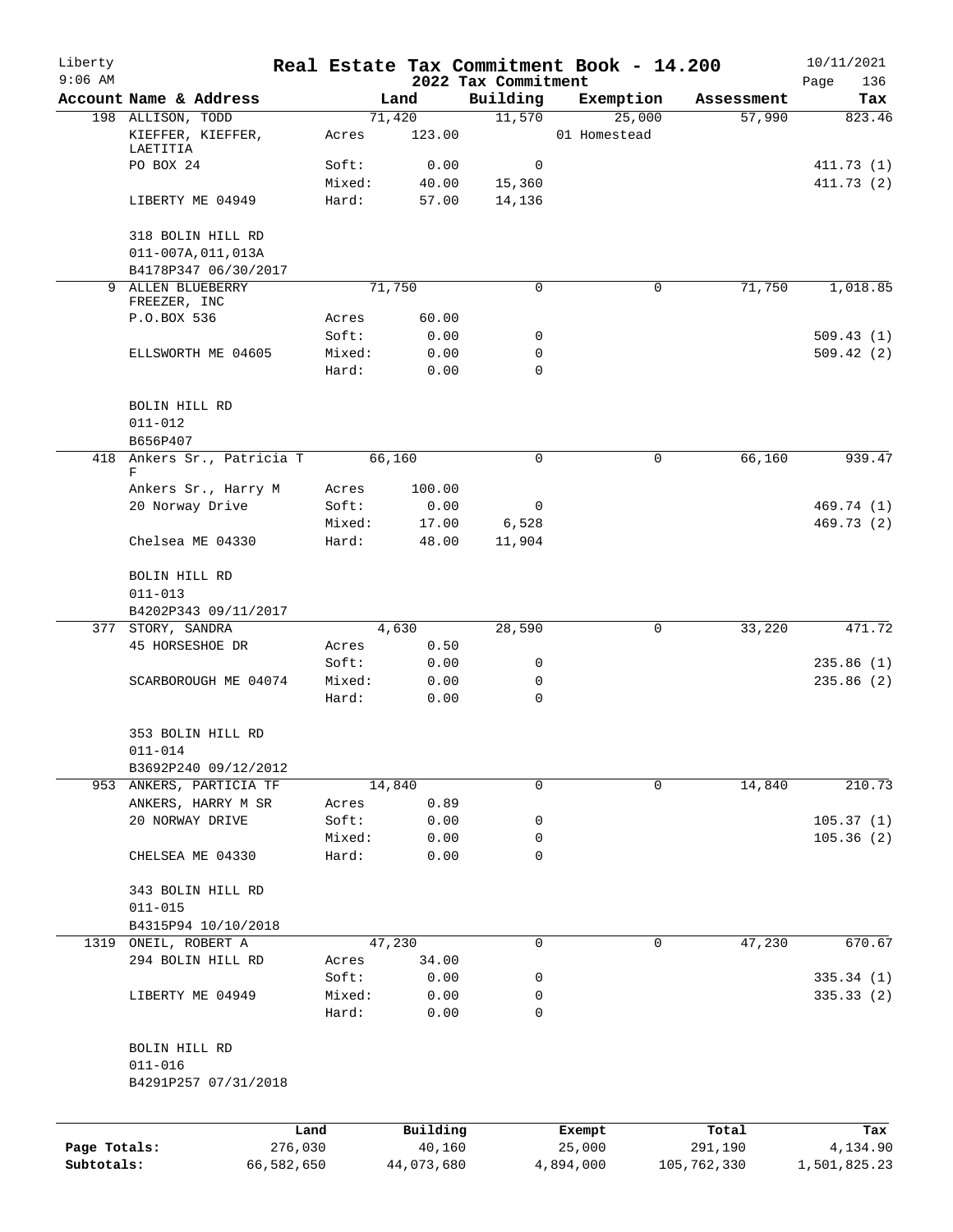| Liberty<br>$9:06$ AM |                                           |        |       | 2022 Tax Commitment | Real Estate Tax Commitment Book - 14.200 |            | 10/11/2021<br>137<br>Page |
|----------------------|-------------------------------------------|--------|-------|---------------------|------------------------------------------|------------|---------------------------|
|                      | Account Name & Address                    |        | Land  | Building            | Exemption                                | Assessment | Tax                       |
|                      | 196 Shed, Erica L                         | 34,330 |       | 82,790              | 25,000                                   | 92,120     | 1,308.10                  |
|                      | 157 Bolin Hill RD                         | Acres  | 23.00 |                     | 01 Homestead                             |            |                           |
|                      |                                           | Soft:  | 1.00  | 315                 |                                          |            | 654.05(1)                 |
|                      | Liberty ME 04949                          | Mixed: | 12.00 | 4,608               |                                          |            | 654.05(2)                 |
|                      |                                           | Hard:  | 8.00  | 1,984               |                                          |            |                           |
|                      | 157 BOLIN HILL RD<br>$011 - 017$          |        |       |                     |                                          |            |                           |
|                      | B4217P147 10/13/2017 B3632P169 B730P402   |        |       |                     |                                          |            |                           |
|                      | 197 MELLO, THOMAS J JR                    | 44,930 |       | 78,150              | 0                                        | 123,080    | 1,747.74                  |
|                      | MELLO, CRYSTAL L JR                       | Acres  | 15.00 |                     |                                          |            |                           |
|                      | 16 Homestead Ave                          | Soft:  | 0.00  | 0                   |                                          |            | 873.87 (1)                |
|                      |                                           | Mixed: | 0.00  | $\mathbf 0$         |                                          |            | 873.87 (2)                |
|                      | Rehoboth MA 02769                         | Hard:  | 0.00  | $\Omega$            |                                          |            |                           |
|                      | 243 BOLIN HILL RD                         |        |       |                     |                                          |            |                           |
|                      | $011 - 017 - A$                           |        |       |                     |                                          |            |                           |
|                      | B4124P45 12/01/2016                       |        |       |                     |                                          |            |                           |
|                      | 80 BIRMINGHAM, JOSHUA                     | 29,230 |       | 11,200              | 0                                        | 40,430     | 574.11                    |
|                      | BIRMINGHAM, ERIN                          | Acres  | 10.00 |                     |                                          |            |                           |
|                      | P.O. Box 1062                             | Soft:  | 0.00  | 0                   |                                          |            | 287.06(1)                 |
|                      |                                           | Mixed: | 0.00  | 0                   |                                          |            | 287.05(2)                 |
|                      | Farmington ME 04938                       | Hard:  | 0.00  | 0                   |                                          |            |                           |
|                      | 137 BOLIN HILL RD<br>$011 - 018$          |        |       |                     |                                          |            |                           |
|                      | B4428P321 10/18/2019 B4384P210 06/20/2019 |        |       |                     |                                          |            |                           |
|                      | 204 BURCALOW, SHELLY                      | 27,410 |       | 90,680              | 31,000                                   | 87,090     | 1,236.68                  |
|                      | BURCALOW, CRAIG                           | Acres  | 0.69  |                     | 01 Homestead                             |            |                           |
|                      | 23 TANNERY LANE                           | Soft:  | 0.00  | $\overline{0}$      | 02 Vet                                   |            | 618.34(1)                 |
|                      |                                           | Mixed: | 0.00  | 0                   |                                          |            | 618.34(2)                 |
|                      | LIBERTY ME 04949 3613                     | Hard:  | 0.00  | $\Omega$            |                                          |            |                           |
|                      | 23 TANNERY LANE                           |        |       |                     |                                          |            |                           |
|                      | $012 - 001$                               |        |       |                     |                                          |            |                           |
|                      | B3449P332                                 |        |       |                     |                                          |            |                           |
|                      | 188 COLBY, SEWELL                         | 33,000 |       | 68,140              | 31,000                                   | 70,140     | 995.99                    |
|                      | 6 COLBY LN                                | Acres  | 1.00  |                     | 02 Vet                                   |            |                           |
|                      |                                           | Soft:  | 0.00  | 0                   | 01 Homestead                             |            | 498.00 (1)                |
|                      | LIBERTY ME 04949                          | Mixed: | 0.00  | 0                   |                                          |            | 497.99 (2)                |
|                      |                                           | Hard:  | 0.00  | 0                   |                                          |            |                           |
|                      | 6 COLBY LN                                |        |       |                     |                                          |            |                           |
|                      | $012 - 002$                               |        |       |                     |                                          |            |                           |
|                      | B647P485                                  |        |       |                     |                                          |            |                           |
|                      | 238 DAY, LAURIE E                         | 16,500 |       | 36,280              | 25,000                                   | 27,780     | 394.48                    |
|                      | PO BOX 346                                | Acres  | 0.25  |                     | 01 Homestead                             |            |                           |
|                      |                                           | Soft:  | 0.00  | 0                   |                                          |            | 197.24(1)                 |
|                      | LIBERTY ME 04949                          | Mixed: | 0.00  | 0                   |                                          |            | 197.24(2)                 |
|                      |                                           | Hard:  | 0.00  | $\Omega$            |                                          |            |                           |
|                      | 3 TANNERY LN                              |        |       |                     |                                          |            |                           |
|                      | $012 - 003$                               |        |       |                     |                                          |            |                           |
|                      | B3666P315 07/16/2012                      |        |       |                     |                                          |            |                           |
|                      |                                           |        |       |                     |                                          |            |                           |
|                      |                                           |        |       |                     |                                          |            |                           |

|              | Land       | Building   | Exempt    | Total       | Tax          |
|--------------|------------|------------|-----------|-------------|--------------|
| Page Totals: | 185,400    | 367,240    | 112,000   | 440,640     | 6, 257.10    |
| Subtotals:   | 66,768,050 | 44,440,920 | 5,006,000 | 106,202,970 | 1,508,082.33 |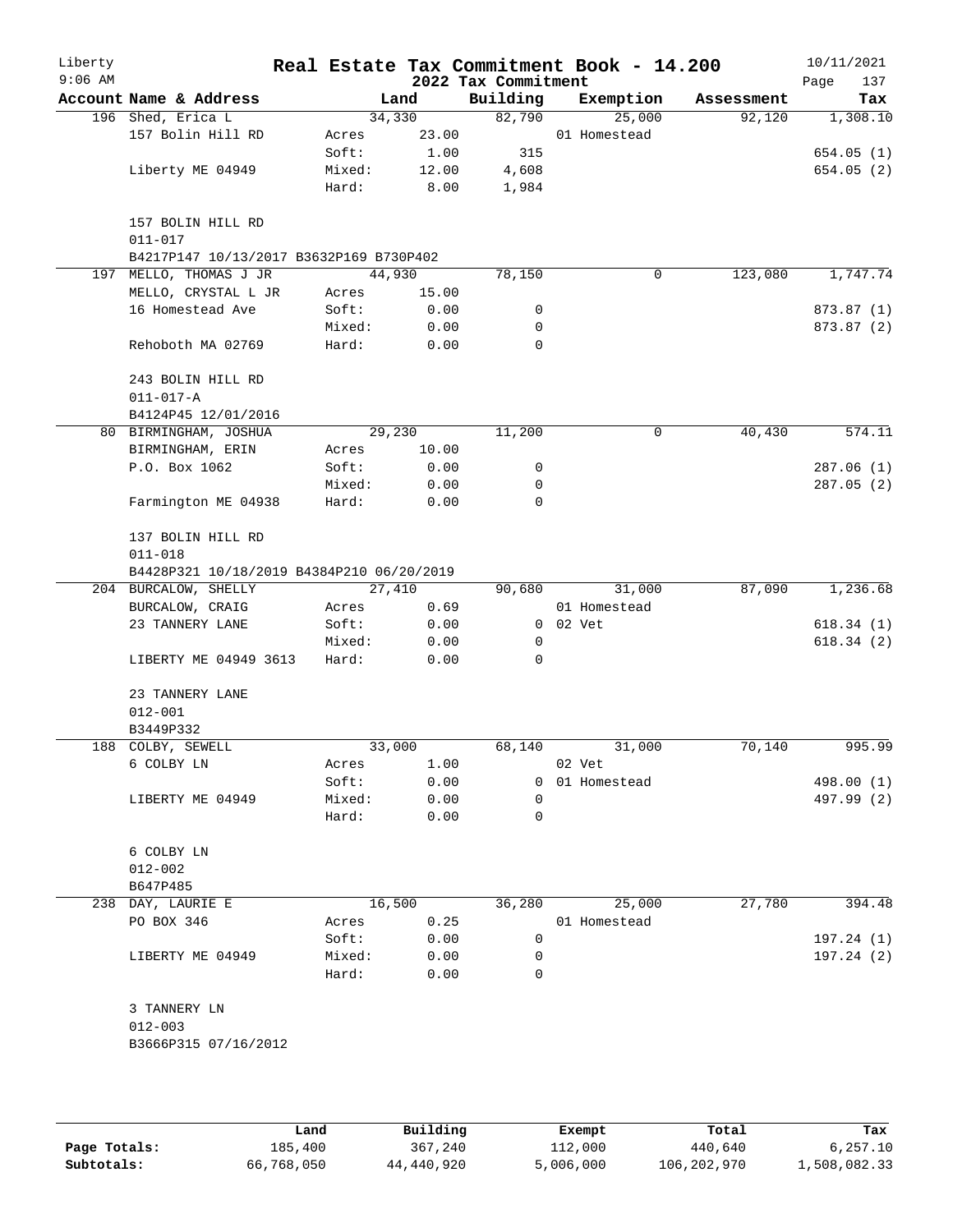| Liberty<br>$9:06$ AM |                                                          |        |      | 2022 Tax Commitment | Real Estate Tax Commitment Book - 14.200 |            | 10/11/2021<br>138<br>Page |
|----------------------|----------------------------------------------------------|--------|------|---------------------|------------------------------------------|------------|---------------------------|
|                      | Account Name & Address                                   |        | Land | Building            | Exemption                                | Assessment | Tax                       |
|                      | 565 SCOVIL, NOAH L                                       | 38,060 |      | 219,660             | $\Omega$                                 | 257,720    | 3,659.62                  |
|                      | SCOVIL, SHERI                                            | Acres  | 4.37 |                     |                                          |            |                           |
|                      | 1 HILLTOP DRIVE                                          | Soft:  | 0.00 | 0                   |                                          |            | 1,829.81(1)               |
|                      |                                                          | Mixed: | 0.00 | 0                   |                                          |            | 1,829.81 (2)              |
|                      | ROCKPORT ME 04856                                        | Hard:  | 0.00 | 0                   |                                          |            |                           |
|                      | 99 MAIN ST                                               |        |      |                     |                                          |            |                           |
|                      | $012 - 004,005$                                          |        |      |                     |                                          |            |                           |
|                      | B4420P141 09/25/2019                                     |        |      |                     |                                          |            |                           |
|                      | 663 COFFIN, KEVIN L                                      | 29,520 |      | 73,880              | 0                                        | 103,400    | 1,468.28                  |
|                      | LIGHT, KATIE E                                           | Acres  | 0.80 |                     |                                          |            |                           |
|                      | PO Box 366                                               | Soft:  | 0.00 | 0                   |                                          |            | 734.14 (1)                |
|                      |                                                          | Mixed: | 0.00 | 0                   |                                          |            | 734.14 (2)                |
|                      | LIBERTY ME 04949                                         | Hard:  | 0.00 | 0                   |                                          |            |                           |
|                      | 89 MAIN ST                                               |        |      |                     |                                          |            |                           |
|                      | $012 - 006$                                              |        |      |                     |                                          |            |                           |
|                      | B3787P219 07/26/2013                                     |        |      |                     |                                          |            |                           |
|                      | 690 MILLER, LINDA A                                      | 21,130 |      | 76,860              | 25,000                                   | 72,990     | 1,036.46                  |
|                      | TURNER DORIS                                             | Acres  | 0.41 |                     | 01 Homestead                             |            |                           |
|                      | 81 MAIN ST                                               | Soft:  | 0.00 | 0                   |                                          |            | 518.23(1)                 |
|                      |                                                          | Mixed: | 0.00 | 0                   |                                          |            | 518.23(2)                 |
|                      | LIBERTY ME 04949                                         | Hard:  | 0.00 | 0                   |                                          |            |                           |
|                      | 81 MAIN ST                                               |        |      |                     |                                          |            |                           |
|                      | $012 - 007$                                              |        |      |                     |                                          |            |                           |
|                      | B1521P64                                                 |        |      |                     |                                          |            |                           |
|                      | 254 WILSON, MATTHEW                                      | 21,390 |      | 112,440             | 25,000                                   | 108,830    | 1,545.39                  |
|                      | WILSON, HEATHER                                          | Acres  | 0.42 |                     | 01 Homestead                             |            |                           |
|                      | 77 MAIN STREET                                           | Soft:  | 0.00 | 0                   |                                          |            | 772.70(1)                 |
|                      |                                                          | Mixed: | 0.00 | 0                   |                                          |            | 772.69(2)                 |
|                      | LIBERTY ME 04949                                         | Hard:  | 0.00 | 0                   |                                          |            |                           |
|                      | 77 MAIN ST                                               |        |      |                     |                                          |            |                           |
|                      | $012 - 008$                                              |        |      |                     |                                          |            |                           |
|                      | B2703P278                                                |        |      |                     |                                          |            |                           |
|                      | 779 PHILIPPI, DANA E                                     | 32,850 |      | 94,220              | 31,000                                   | 96,070     | 1,364.19                  |
|                      | PHILIPPI, GAIL H                                         | Acres  | 1.00 |                     | 01 Homestead                             |            |                           |
|                      | PO BOX 141                                               | Soft:  | 0.00 | 0                   | 02 Vet                                   |            | 682.10 (1)                |
|                      |                                                          | Mixed: | 0.00 | 0                   |                                          |            | 682.09 (2)                |
|                      | LIBERTY ME 04949                                         | Hard:  | 0.00 | $\Omega$            |                                          |            |                           |
|                      | 86 MAIN ST                                               |        |      |                     |                                          |            |                           |
|                      | $012 - 009$                                              |        |      |                     |                                          |            |                           |
|                      | B787P831                                                 |        |      |                     |                                          |            |                           |
|                      | 203 BARTLETT, DEAN                                       | 35,750 |      | 142,280             | 25,000                                   | 153,030    | 2,173.03                  |
|                      | BARTLETT, BETHANY                                        | Acres  | 2.00 |                     | 01 Homestead                             |            |                           |
|                      | 18 Jacques Road                                          | Soft:  | 0.00 | 0                   |                                          |            | 1,086.52(1)               |
|                      |                                                          | Mixed: | 0.00 | 0                   |                                          |            | 1,086.51(2)               |
|                      | LIBERTY ME 04949                                         | Hard:  | 0.00 | $\Omega$            |                                          |            |                           |
|                      | 18 JACQUES RD                                            |        |      |                     |                                          |            |                           |
|                      | $012 - 011$<br>B3478P197 09/17/2010 B3478P195 08/25/2010 |        |      |                     |                                          |            |                           |
|                      |                                                          |        |      |                     |                                          |            |                           |
|                      |                                                          |        |      |                     |                                          |            |                           |

|              | Land       | Building   | Exempt    | Total       | Tax          |
|--------------|------------|------------|-----------|-------------|--------------|
| Page Totals: | L78,700    | 719,340    | 106,000   | 792,040     | 11,246.97    |
| Subtotals:   | 66,946,750 | 45,160,260 | 5,112,000 | 106,995,010 | 1,519,329.30 |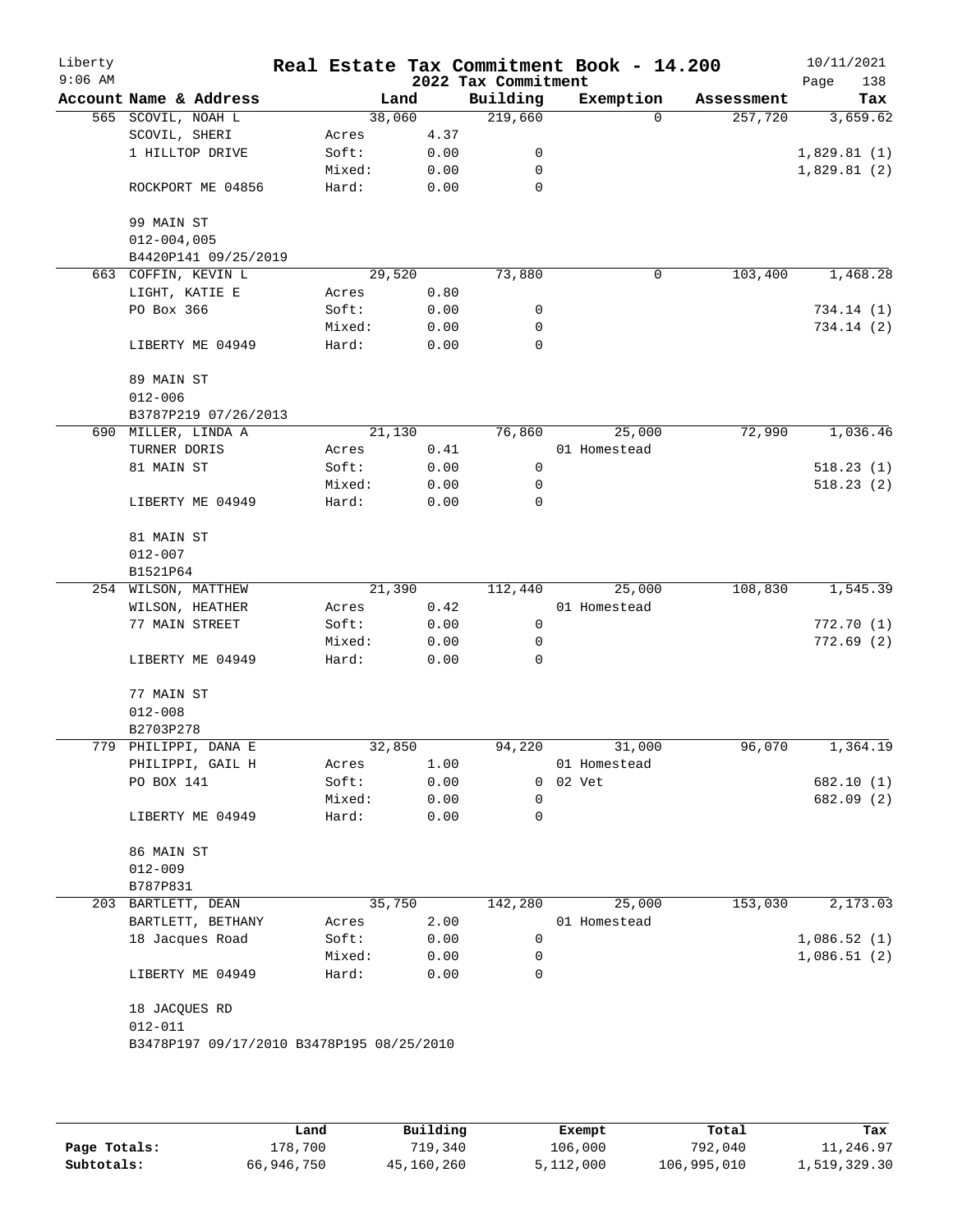| Liberty<br>$9:06$ AM |                                   |        |             | 2022 Tax Commitment | Real Estate Tax Commitment Book - 14.200 |            | 10/11/2021<br>Page<br>139 |
|----------------------|-----------------------------------|--------|-------------|---------------------|------------------------------------------|------------|---------------------------|
|                      | Account Name & Address            |        | Land        | Building            | Exemption                                | Assessment | Tax                       |
|                      | 1282 CHURCH, LIBERTY BAPTIST      |        | $\mathbf 0$ | 111,230             | 20,000                                   | 91,230     | 1,295.47                  |
|                      | PO BOX 115                        |        |             |                     | 10 Parsonage                             |            |                           |
|                      |                                   |        |             |                     |                                          |            | 647.74 (1)                |
|                      | LIBERTY ME 04949                  |        |             |                     |                                          |            | 647.73 (2)                |
|                      |                                   |        |             |                     |                                          |            |                           |
|                      |                                   |        |             |                     |                                          |            |                           |
|                      | 96 MAIN STREET                    |        |             |                     |                                          |            |                           |
|                      | $012 - 012 - ON$                  |        |             |                     |                                          |            |                           |
|                      | B1017P96                          |        |             |                     |                                          |            |                           |
|                      | 662 MCFADDEN, JACK                |        | 42,810      | 136,380             | 25,000                                   | 154,190    | 2,189.50                  |
|                      | MCFADDEN, DARYL                   | Acres  | 7.54        |                     | 01 Homestead                             |            |                           |
|                      | 106 MAIN STREET                   | Soft:  | 0.00        | 0                   |                                          |            | 1,094.75(1)               |
|                      |                                   | Mixed: | 0.00        | 0                   |                                          |            | 1,094.75(2)               |
|                      | LIBERTY ME 04949                  | Hard:  | 0.00        | $\mathbf 0$         |                                          |            |                           |
|                      |                                   |        |             |                     |                                          |            |                           |
|                      | 106 MAIN ST<br>$012 - 014$        |        |             |                     |                                          |            |                           |
|                      |                                   |        |             |                     |                                          |            |                           |
|                      | B1613P153<br>1092 MCFADDEN, ANITA |        | 33,000      |                     |                                          | 19,530     | 277.33                    |
|                      |                                   |        |             | 11,530              | 25,000                                   |            |                           |
|                      | 11 JACQUES RD                     | Acres  | 1.00        |                     | 01 Homestead                             |            |                           |
|                      |                                   | Soft:  | 0.00        | 0                   |                                          |            | 138.67(1)                 |
|                      | LIBERTY ME 04949                  | Mixed: | 0.00        | 0<br>0              |                                          |            | 138.66 (2)                |
|                      |                                   | Hard:  | 0.00        |                     |                                          |            |                           |
|                      | 11 JACQUES RD                     |        |             |                     |                                          |            |                           |
|                      | $012 - 014 - A$                   |        |             |                     |                                          |            |                           |
|                      | B2114P65                          |        |             |                     |                                          |            |                           |
|                      | 567 MITCHELL, MORGAN              |        | 33,000      | 94,650              | 25,000                                   | 102,650    | 1,457.63                  |
|                      | 122 MAIN ST                       | Acres  | 1.00        |                     | 01 Homestead                             |            |                           |
|                      |                                   | Soft:  | 0.00        | 0                   |                                          |            | 728.82(1)                 |
|                      | LIBERTY ME 04949                  | Mixed: | 0.00        | 0                   |                                          |            | 728.81(2)                 |
|                      |                                   | Hard:  | 0.00        | 0                   |                                          |            |                           |
|                      |                                   |        |             |                     |                                          |            |                           |
|                      | 122 MAIN ST                       |        |             |                     |                                          |            |                           |
|                      | $012 - 015$                       |        |             |                     |                                          |            |                           |
|                      | B4100P70 09/14/2016 B1997P302     |        |             |                     |                                          |            |                           |
|                      | 880 YOUNG, ROBERT                 |        | 49,000      | 67,780              | 0                                        | 116,780    | 1,658.28                  |
|                      | 1054 LINCOLN C                    | Acres  | 12.00       |                     |                                          |            |                           |
|                      |                                   | Soft:  | 0.00        | 0                   |                                          |            | 829.14 (1)                |
|                      | BOCA RATON FL 33434               | Mixed: | 0.00        | 0                   |                                          |            | 829.14 (2)                |
|                      |                                   | Hard:  | 0.00        | 0                   |                                          |            |                           |
|                      |                                   |        |             |                     |                                          |            |                           |
|                      | 7 SKIDMORE PL                     |        |             |                     |                                          |            |                           |
|                      | $012 - 016$                       |        |             |                     |                                          |            |                           |
|                      | B4618P274 03/09/2021              |        |             |                     |                                          |            |                           |
|                      | 187 CUNNINGHAM, JONATHAN E        |        | 21,600      | 0                   | 0                                        | 21,600     | 306.72                    |
|                      | 214 Avenue C                      | Acres  | 1.40        |                     |                                          |            |                           |
|                      |                                   | Soft:  | 0.00        | 0                   |                                          |            | 153.36(1)                 |
|                      | HIGHLANDS TX 77562 3720           | Mixed: | 0.00        | 0                   |                                          |            | 153.36(2)                 |
|                      |                                   | Hard:  | 0.00        | $\Omega$            |                                          |            |                           |
|                      |                                   |        |             |                     |                                          |            |                           |
|                      | 2 TRUES POND RD                   |        |             |                     |                                          |            |                           |
|                      | $012 - 018$                       |        |             |                     |                                          |            |                           |
|                      | B2661P285                         |        |             |                     |                                          |            |                           |
|                      |                                   |        |             |                     |                                          |            |                           |
|                      |                                   |        |             |                     |                                          |            |                           |

|              | Land       | Building   | Exempt    | Total       | Tax          |
|--------------|------------|------------|-----------|-------------|--------------|
| Page Totals: | 179,410    | 421,570    | 95,000    | 505,980     | 7,184.93     |
| Subtotals:   | 67,126,160 | 45,581,830 | 5,207,000 | 107,500,990 | 1,526,514.23 |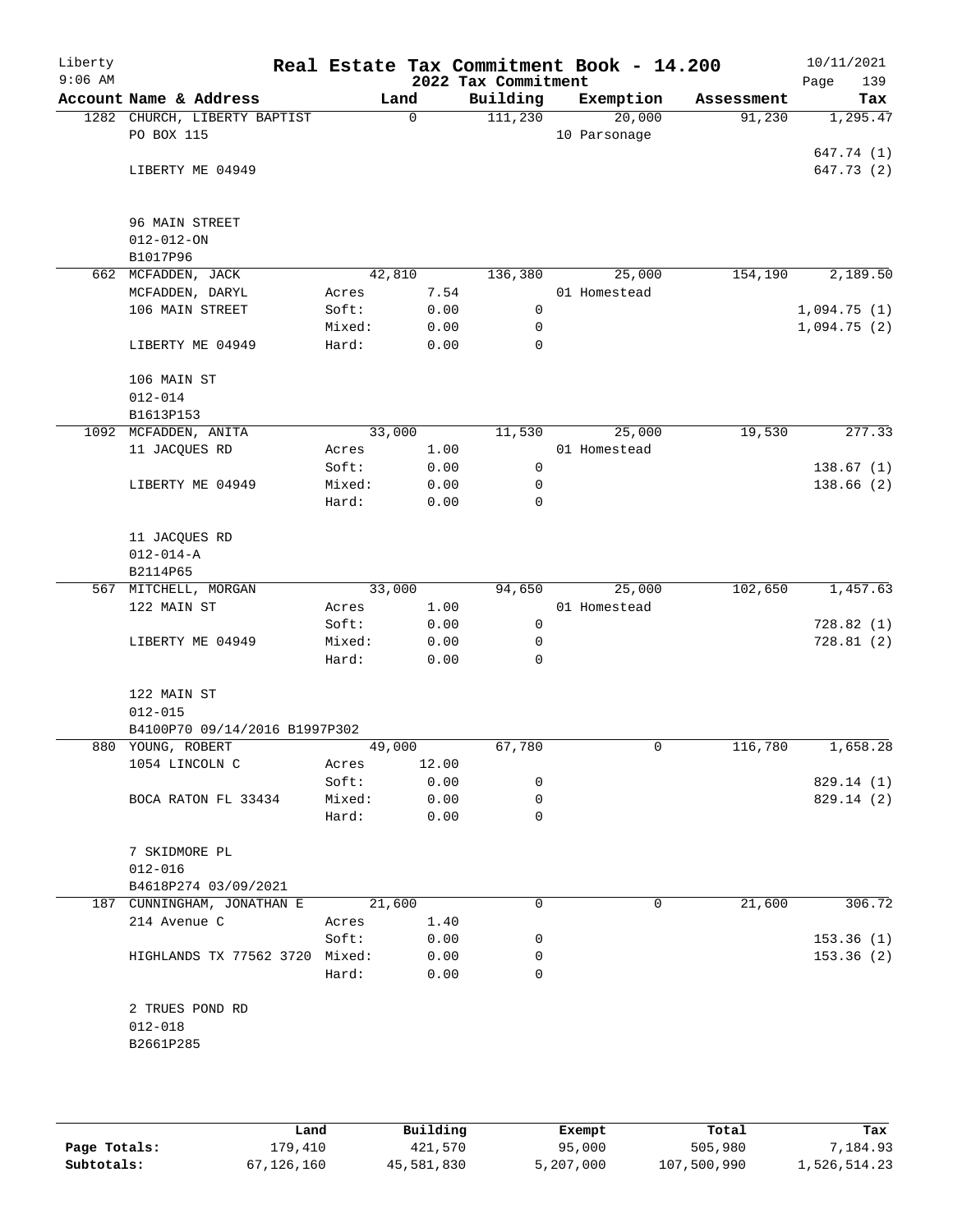| Liberty<br>$9:06$ AM |                                |        |        | 2022 Tax Commitment | Real Estate Tax Commitment Book - 14.200 |            | 10/11/2021<br>140<br>Page |
|----------------------|--------------------------------|--------|--------|---------------------|------------------------------------------|------------|---------------------------|
|                      | Account Name & Address         |        | Land   | Building            | Exemption                                | Assessment | Tax                       |
|                      | 446 HURD, KEVIN L              |        | 33,000 | 58,680              | 25,000                                   | 66,680     | 946.86                    |
|                      | HURD, ANGELA M                 | Acres  | 1.00   |                     | 01 Homestead                             |            |                           |
|                      | 6 TRUES POND RD                | Soft:  | 0.00   | 0                   |                                          |            | 473.43 (1)                |
|                      |                                | Mixed: | 0.00   | 0                   |                                          |            | 473.43(2)                 |
|                      | LIBERTY ME 04949               | Hard:  | 0.00   | $\mathbf 0$         |                                          |            |                           |
|                      | 6 TRUES POND RD<br>$012 - 019$ |        |        |                     |                                          |            |                           |
|                      | B1252P47                       |        |        |                     |                                          |            |                           |
|                      | 1280 YOUNG, ROBERT             |        | 21,210 | 0                   | 0                                        | 21,210     | 301.18                    |
|                      | 1054 LINCOLN C                 | Acres  | 1.14   |                     |                                          |            |                           |
|                      |                                | Soft:  | 0.00   | 0                   |                                          |            | 150.59(1)                 |
|                      | BOCA RATON FL 33434            | Mixed: | 0.00   | 0                   |                                          |            | 150.59(2)                 |
|                      |                                | Hard:  | 0.00   | $\mathbf 0$         |                                          |            |                           |
|                      | SKIDMORE PLACE                 |        |        |                     |                                          |            |                           |
|                      | $012 - 021$                    |        |        |                     |                                          |            |                           |
|                      | B4618P274 03/09/2021           |        |        |                     |                                          |            |                           |
|                      | 185 COFFIN, KEVIN              |        | 34,790 | 107,740             | 25,000                                   | 117,530    | 1,668.93                  |
|                      | COFFIN, KATHY                  | Acres  | 2.19   |                     | 01 Homestead                             |            |                           |
|                      | 14 TANNERY LANE                | Soft:  | 0.00   | 0                   |                                          |            | 834.47 (1)                |
|                      |                                | Mixed: | 0.00   | 0                   |                                          |            | 834.46 (2)                |
|                      | LIBERTY ME 04949               | Hard:  | 0.00   | 0                   |                                          |            |                           |
|                      | 14 TANNERY LN                  |        |        |                     |                                          |            |                           |
|                      | $012 - 022$                    |        |        |                     |                                          |            |                           |
|                      | B1030P330                      |        |        |                     |                                          |            |                           |
|                      | 346 FULLER, LOREN              |        | 33,000 | 120,890             | 25,000                                   | 128,890    | 1,830.24                  |
|                      | FULLER, TERRI                  | Acres  | 1.00   |                     | 01 Homestead                             |            |                           |
|                      | 28 TANNERY LN                  | Soft:  | 0.00   | $\mathbf 0$         |                                          |            | 915.12(1)                 |
|                      |                                | Mixed: |        | 0                   |                                          |            | 915.12(2)                 |
|                      |                                | Hard:  | 0.00   | 0                   |                                          |            |                           |
|                      | LIBERTY ME 04949               |        | 0.00   |                     |                                          |            |                           |
|                      | 28 TANNERY LN                  |        |        |                     |                                          |            |                           |
|                      | $012 - 023,024$                |        |        |                     |                                          |            |                           |
|                      | B1028P347                      |        |        |                     |                                          |            |                           |
|                      | 53 STONE, STEPHEN M            |        | 21,440 | 0                   | $\mathbf 0$                              | 21,440     | 304.45                    |
|                      | STONE, GAIL S                  | Acres  | 2.96   |                     |                                          |            |                           |
|                      | 586 BLINN HILL ROAD            | Soft:  | 0.00   | 0                   |                                          |            | 152.23(1)                 |
|                      |                                | Mixed: | 0.00   | 0                   |                                          |            | 152.22(2)                 |
|                      | DRESDEN ME 04342               | Hard:  | 0.00   | 0                   |                                          |            |                           |
|                      | WILDWOOD DR                    |        |        |                     |                                          |            |                           |
|                      | $013 - 001$                    |        |        |                     |                                          |            |                           |
|                      | B4050P90 04/07/2016            |        |        |                     |                                          |            |                           |
|                      | 1104 LINDAHL, R SCOTT          |        | 50,010 | 17,090              | 0                                        | 67,100     | 952.82                    |
|                      | 357 SPRUCE HEAD RD             | Acres  | 2.65   |                     |                                          |            |                           |
|                      |                                | Soft:  | 0.00   | 0                   |                                          |            | 476.41(1)                 |
|                      | S THOMASTON ME 04858<br>3302   | Mixed: | 0.00   | 0                   |                                          |            | 476.41(2)                 |
|                      |                                | Hard:  | 0.00   | 0                   |                                          |            |                           |
|                      |                                |        |        |                     |                                          |            |                           |
|                      | 23 FOX RUN                     |        |        |                     |                                          |            |                           |
|                      | $013 - 001 - A$                |        |        |                     |                                          |            |                           |
|                      | B2353P92                       |        |        |                     |                                          |            |                           |
|                      |                                |        |        |                     |                                          |            |                           |
|                      |                                |        |        |                     |                                          |            |                           |
|                      |                                |        |        |                     |                                          |            |                           |

|              | Land       | Building   | Exempt    | Total       | Tax          |
|--------------|------------|------------|-----------|-------------|--------------|
| Page Totals: | 193,450    | 304,400    | 75,000    | 422,850     | 6.004.48     |
| Subtotals:   | 67,319,610 | 45,886,230 | 5,282,000 | 107,923,840 | 1,532,518.71 |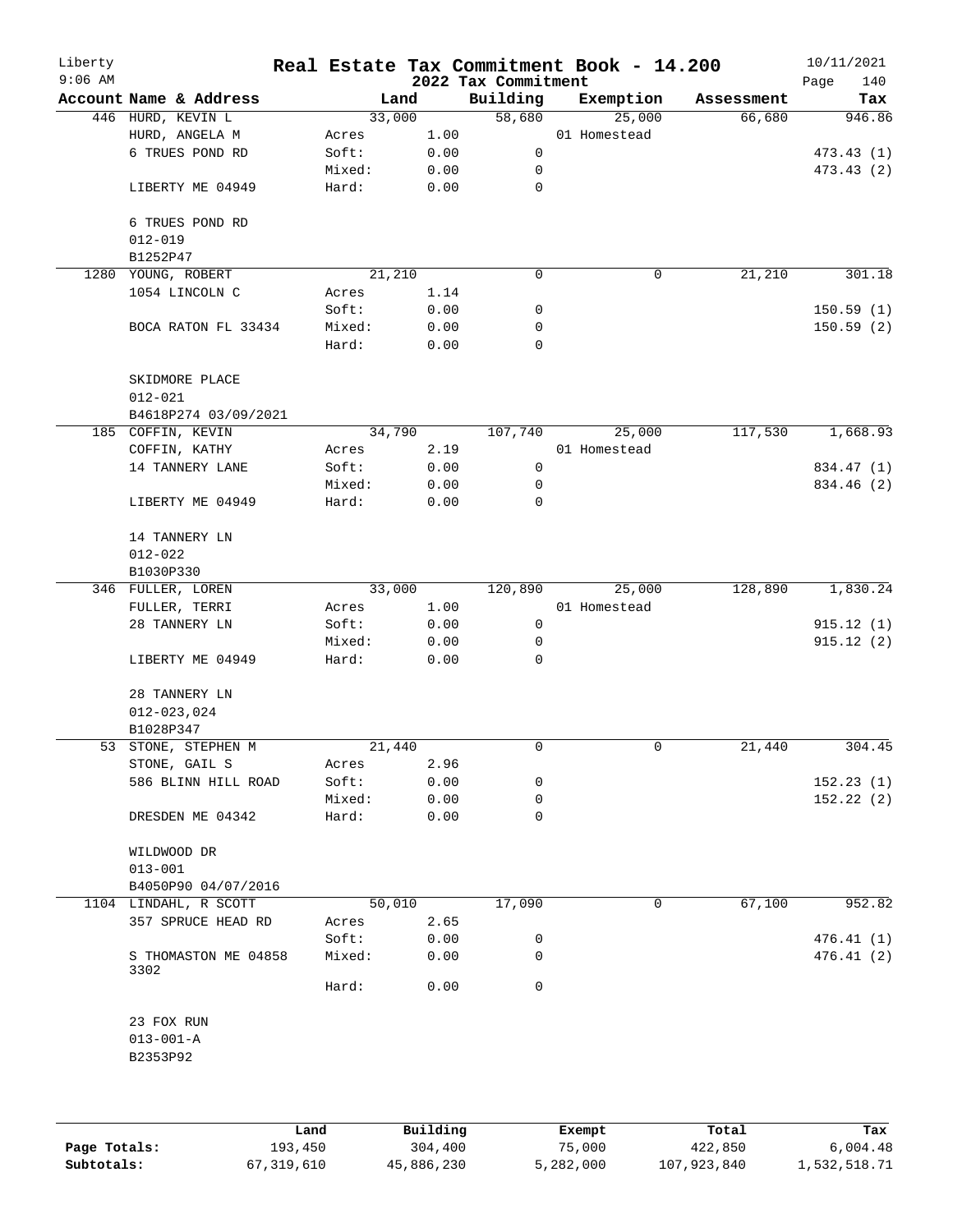| Liberty<br>$9:06$ AM |                               |         |      | 2022 Tax Commitment | Real Estate Tax Commitment Book - 14.200 |            | 10/11/2021<br>141<br>Page |
|----------------------|-------------------------------|---------|------|---------------------|------------------------------------------|------------|---------------------------|
|                      | Account Name & Address        | Land    |      | Building            | Exemption                                | Assessment | Tax                       |
|                      | 51 SWANSON, GARY A            | 90,750  |      | 111,500             | $\Omega$                                 | 202,250    | 2,871.95                  |
|                      | ELIZABETH BURRELL             | Acres   | 2.67 |                     |                                          |            |                           |
|                      | 26 State St.                  | Soft:   | 0.00 | 0                   |                                          |            | 1,435.98(1)               |
|                      |                               | Mixed:  | 0.00 | 0                   |                                          |            | 1,435.97(2)               |
|                      | ROCKLAND ME 04841 2740        | Hard:   | 0.00 | 0                   |                                          |            |                           |
|                      | 32 WILDWOOD DR<br>$013 - 002$ |         |      |                     |                                          |            |                           |
|                      | B2421P285                     |         |      |                     |                                          |            |                           |
|                      | 593 LINDSEY SR., WAYNE        | 67,500  |      | 14,820              | $\mathbf 0$                              | 82,320     | 1,168.94                  |
|                      | LINDSEY SR., MELINDA          | Acres   | 1.00 |                     |                                          |            |                           |
|                      | PO BOX 256                    | Soft:   | 0.00 | 0                   |                                          |            | 584.47 (1)                |
|                      |                               | Mixed:  | 0.00 | 0                   |                                          |            | 584.47 (2)                |
|                      | OWLS HEAD ME 04854            | Hard:   | 0.00 | 0                   |                                          |            |                           |
|                      | 43 WILDWOOD DR<br>$013 - 005$ |         |      |                     |                                          |            |                           |
|                      | B1638P228                     |         |      |                     |                                          |            |                           |
|                      | 822 PERMATTEO, MICHAEL        | 135,940 |      | 47,690              | $\mathbf 0$                              | 183,630    | 2,607.55                  |
|                      | PERMATTEO, HEIDI              | Acres   | 0.60 |                     |                                          |            |                           |
|                      | 24 DAVIS ST                   | Soft:   | 0.00 | 0                   |                                          |            | 1,303.78(1)               |
|                      |                               | Mixed:  | 0.00 | 0                   |                                          |            | 1,303.77(2)               |
|                      | NORTHBORO MA 01532            | Hard:   | 0.00 | 0                   |                                          |            |                           |
|                      | 55 WILDWOOD DR                |         |      |                     |                                          |            |                           |
|                      | $013 - 009$                   |         |      |                     |                                          |            |                           |
|                      | B1745P17                      |         |      |                     |                                          |            |                           |
|                      | 1306 PERMATTEO, MICHAEL       | 34,420  |      | 0                   | 0                                        | 34,420     | 488.76                    |
|                      | PERMATTEO, HEIDI              | Acres   | 0.26 |                     |                                          |            |                           |
|                      | 24 DAVIS ST                   | Soft:   | 0.00 | 0                   |                                          |            | 244.38 (1)                |
|                      |                               | Mixed:  | 0.00 | 0                   |                                          |            | 244.38 (2)                |
|                      | NORTHBORO MA 01532            | Hard:   | 0.00 | $\Omega$            |                                          |            |                           |
|                      | 55 WILDWOOD DR<br>$013 - 011$ |         |      |                     |                                          |            |                           |
| 1307                 | BEAL, FREDERICK               | 27,830  |      | 0                   | 0                                        | 27,830     | 395.19                    |
|                      | BEAL, KAREN                   | Acres   | 0.17 |                     |                                          |            |                           |
|                      | P.O. BOX 523                  | Soft:   | 0.00 | 0                   |                                          |            | 197.60(1)                 |
|                      |                               | Mixed:  | 0.00 | 0                   |                                          |            | 197.59 (2)                |
|                      | ROCKLAND ME 04841             | Hard:   | 0.00 | 0                   |                                          |            |                           |
|                      | WILDWOOD DR                   |         |      |                     |                                          |            |                           |
|                      | $013 - 015$                   |         |      |                     |                                          |            |                           |
|                      | B748P560                      |         |      |                     |                                          |            |                           |
|                      | 55 BEAL, FREDERICK            | 35,720  |      | 13,680              | 0                                        | 49,400     | 701.48                    |
|                      | BEAL, KAREN                   | Acres   | 0.28 |                     |                                          |            |                           |
|                      | P.O. BOX 523                  | Soft:   | 0.00 | 0                   |                                          |            | 350.74(1)                 |
|                      |                               | Mixed:  | 0.00 | 0                   |                                          |            | 350.74(2)                 |
|                      | ROCKLAND ME 04841             | Hard:   | 0.00 | 0                   |                                          |            |                           |
|                      | 41 WILDWOOD DR                |         |      |                     |                                          |            |                           |
|                      | $013 - 016$                   |         |      |                     |                                          |            |                           |
|                      | B1607P336                     |         |      |                     |                                          |            |                           |
|                      |                               |         |      |                     |                                          |            |                           |

|              | Land       | Building   | Exempt    | Total       | Tax          |
|--------------|------------|------------|-----------|-------------|--------------|
| Page Totals: | 392,160    | 187,690    |           | 579,850     | 8,233.87     |
| Subtotals:   | 67,711,770 | 46,073,920 | 5,282,000 | 108,503,690 | 1,540,752.58 |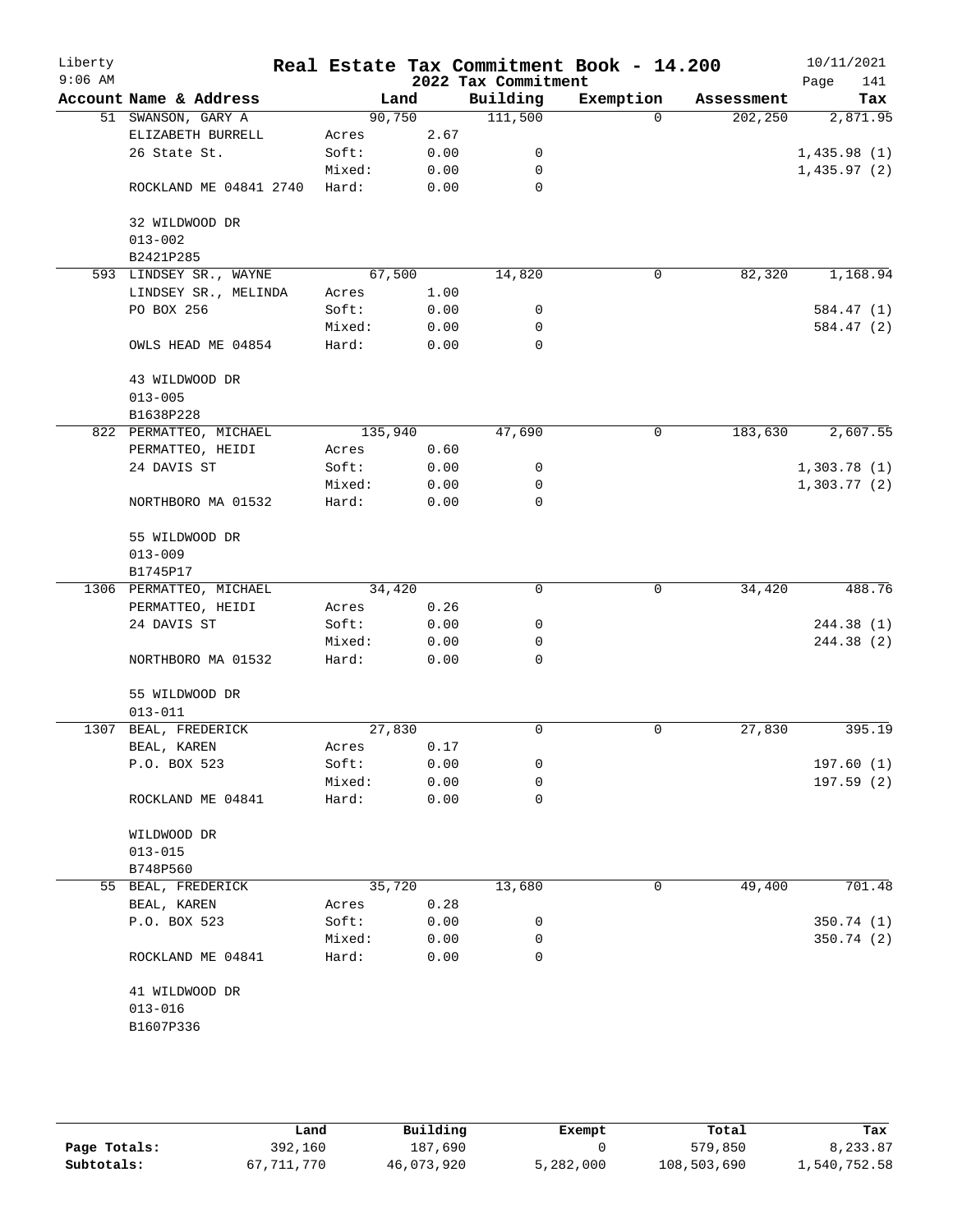| Liberty<br>$9:06$ AM |                                            |        |      | 2022 Tax Commitment | Real Estate Tax Commitment Book - 14.200 |            | 10/11/2021<br>Page<br>142 |
|----------------------|--------------------------------------------|--------|------|---------------------|------------------------------------------|------------|---------------------------|
|                      | Account Name & Address                     |        | Land | Building            | Exemption                                | Assessment | Tax                       |
|                      | 1308 BEAL, FREDERICK                       | 30,190 |      | 0                   | $\Omega$                                 | 30,190     | 428.70                    |
|                      | BEAL, KAREN                                | Acres  | 0.20 |                     |                                          |            |                           |
|                      | P.O. BOX 523                               | Soft:  | 0.00 | 0                   |                                          |            | 214.35(1)                 |
|                      |                                            | Mixed: | 0.00 | 0                   |                                          |            | 214.35(2)                 |
|                      | ROCKLAND ME 04841                          | Hard:  | 0.00 | $\mathbf 0$         |                                          |            |                           |
|                      | WILDWOOD DR                                |        |      |                     |                                          |            |                           |
|                      | $013 - 017$                                |        |      |                     |                                          |            |                           |
|                      | B748P560                                   |        |      |                     |                                          |            |                           |
|                      | 104 MARAGGIO, THOMAS                       | 67,500 |      | 0                   | 0                                        | 67,500     | 958.50                    |
|                      | MARAGGIO, ROBIN L                          | Acres  | 1.00 |                     |                                          |            |                           |
|                      | 186 PLEASANT VIEW RIDGE Soft:<br><b>RD</b> |        | 0.00 | 0                   |                                          |            | 479.25 (1)                |
|                      |                                            | Mixed: | 0.00 | 0                   |                                          |            | 479.25(2)                 |
|                      | CHINA ME 04358                             | Hard:  | 0.00 | $\Omega$            |                                          |            |                           |
|                      | 37 WILDWOOD DR                             |        |      |                     |                                          |            |                           |
|                      | $013 - 018$                                |        |      |                     |                                          |            |                           |
|                      | B4537P343 08/31/2020                       |        |      |                     |                                          |            |                           |
|                      | 566 ENGMAN, KERSTIN L                      | 54,750 |      | 39,590              | 25,000                                   | 69,340     | 984.63                    |
|                      | 35 WILDWOOD DRIVE                          | Acres  | 0.41 |                     | 01 Homestead                             |            |                           |
|                      |                                            | Soft:  | 0.00 | 0                   |                                          |            | 492.32 (1)                |
|                      | LIBERTY ME 04949                           | Mixed: | 0.00 | 0                   |                                          |            | 492.31 (2)                |
|                      |                                            | Hard:  | 0.00 | 0                   |                                          |            |                           |
|                      | 35 WILDWOOD DR                             |        |      |                     |                                          |            |                           |
|                      | $013 - 019$                                |        |      |                     |                                          |            |                           |
|                      | B2128P64                                   |        |      |                     |                                          |            |                           |
|                      | 621 MAHONEY, THOMAS                        | 32,370 |      | 7,230               | 0                                        | 39,600     | 562.32                    |
|                      | 25 WILDWOOOD DR                            | Acres  | 0.23 |                     |                                          |            |                           |
|                      |                                            | Soft:  | 0.00 | 0                   |                                          |            | 281.16(1)                 |
|                      | LIBERTY ME 04949                           | Mixed: | 0.00 | 0                   |                                          |            | 281.16(2)                 |
|                      |                                            | Hard:  | 0.00 | $\mathbf 0$         |                                          |            |                           |
|                      | WILDWOOD DR                                |        |      |                     |                                          |            |                           |
|                      | $013 - 020$                                |        |      |                     |                                          |            |                           |
|                      | B1471P27                                   |        |      |                     |                                          |            |                           |
|                      | 28 AREY, MAUREEN                           | 51,700 |      | 56,740              | 31,000                                   | 77,440     | 1,099.65                  |
|                      | THOMAS MAHONEY                             | Acres  | 0.33 |                     | 01 Homestead                             |            |                           |
|                      | 25 WILDWOOD DRIVE                          | Soft:  | 0.00 |                     | 0 02 Vet                                 |            | 549.83 (1)                |
|                      |                                            | Mixed: | 0.00 | 0                   |                                          |            | 549.82 (2)                |
|                      | LIBERTY ME 04949                           | Hard:  | 0.00 | 0                   |                                          |            |                           |
|                      | 25 WILDWOOD DR                             |        |      |                     |                                          |            |                           |
|                      | $013 - 021$                                |        |      |                     |                                          |            |                           |
|                      | B1273P191                                  |        |      |                     |                                          |            |                           |
|                      | 136 PAGANO, VERONICA                       | 72,900 |      | 82,880              | 25,000                                   | 130,780    | 1,857.08                  |
|                      | PAGANO, JOSEPH                             | Acres  | 0.81 |                     | 01 Homestead                             |            |                           |
|                      | 6 FOX RUN                                  | Soft:  | 0.00 | $\mathsf{O}$        |                                          |            | 928.54 (1)                |
|                      |                                            | Mixed: | 0.00 | 0                   |                                          |            | 928.54(2)                 |
|                      | LIBERTY ME 04949                           | Hard:  | 0.00 | 0                   |                                          |            |                           |
|                      | 6 FOX RUN                                  |        |      |                     |                                          |            |                           |
|                      | $013 - 022$                                |        |      |                     |                                          |            |                           |
|                      | B1977P90                                   |        |      |                     |                                          |            |                           |
|                      |                                            |        |      |                     |                                          |            |                           |
|                      |                                            |        |      |                     |                                          |            |                           |
|                      |                                            |        |      |                     |                                          |            |                           |

|              | Land       | Building   | Exempt    | Total       | Tax          |
|--------------|------------|------------|-----------|-------------|--------------|
| Page Totals: | 309,410    | 186,440    | 81,000    | 414,850     | 5,890.88     |
| Subtotals:   | 68,021,180 | 46,260,360 | 5,363,000 | 108,918,540 | 1,546,643.46 |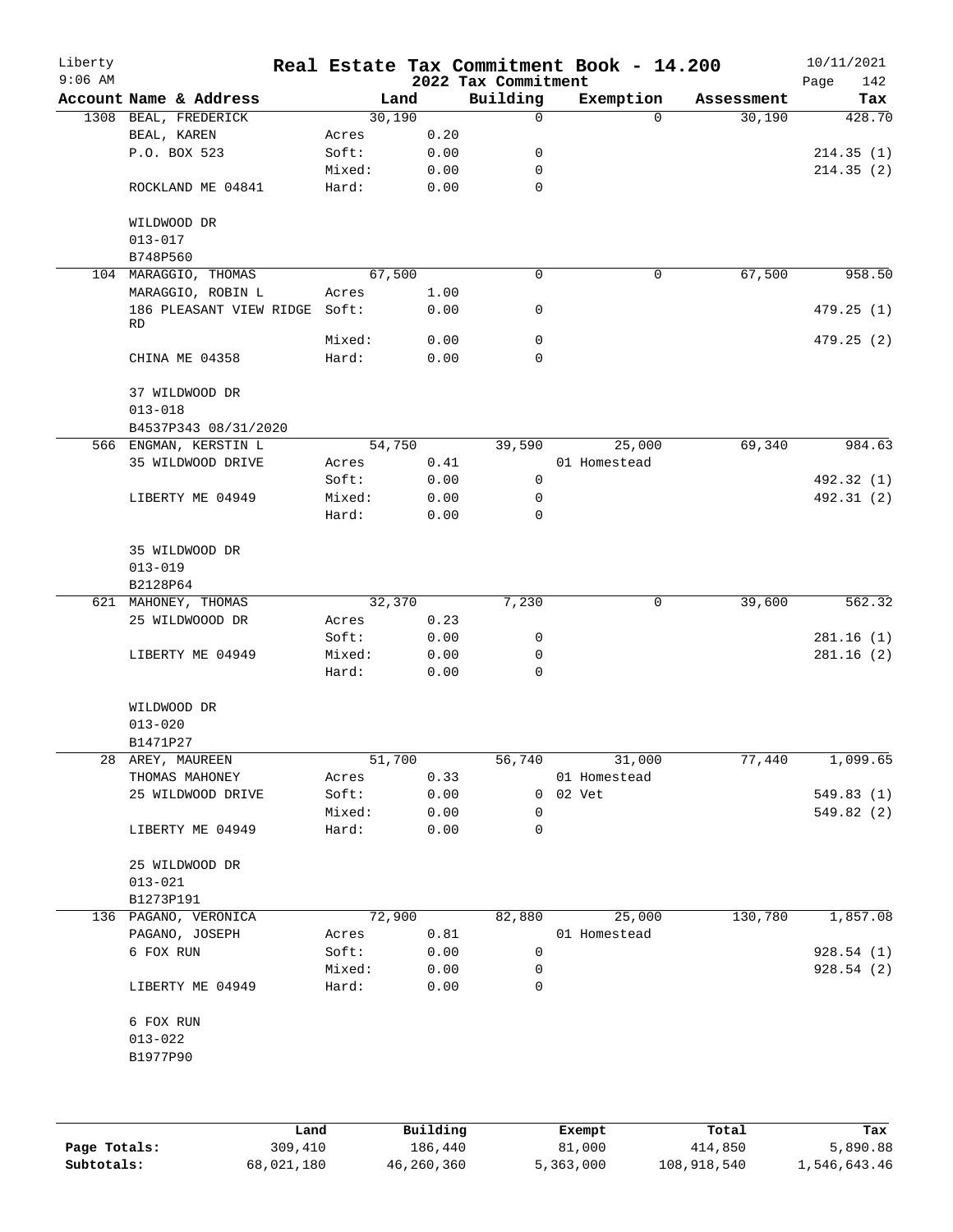| Liberty<br>$9:06$ AM |                                             |                 |                     |                                 | Real Estate Tax Commitment Book - 14.200 |                  | 10/11/2021         |
|----------------------|---------------------------------------------|-----------------|---------------------|---------------------------------|------------------------------------------|------------------|--------------------|
|                      | Account Name & Address                      |                 | Land                | 2022 Tax Commitment<br>Building | Exemption                                | Assessment       | Page<br>143<br>Tax |
|                      | 599 STONE, STEPHEN                          |                 | 40,300              | $\mathbf 0$                     | $\Omega$                                 | 40,300           | 572.26             |
|                      | STONE, GAIL                                 | Acres           | 0.44                |                                 |                                          |                  |                    |
|                      | 586 BLINN HILL RD                           | Soft:           | 0.00                | 0                               |                                          |                  | 286.13(1)          |
|                      |                                             | Mixed:          | 0.00                | 0                               |                                          |                  | 286.13(2)          |
|                      | DRESDEN ME 04342                            | Hard:           | 0.00                | $\mathbf 0$                     |                                          |                  |                    |
|                      | FOX RUN                                     |                 |                     |                                 |                                          |                  |                    |
|                      | $013 - 023$                                 |                 |                     |                                 |                                          |                  |                    |
|                      | B2121P277                                   |                 |                     |                                 |                                          |                  |                    |
| 959                  | STONE, STEPHEN                              |                 | 54,340              | 67,150                          | 0                                        | 121,490          | 1,725.16           |
|                      | STONE, GAIL                                 | Acres           | 0.45                |                                 |                                          |                  |                    |
|                      | 586 BLINN HILL RD                           | Soft:           | 0.00                | 0                               |                                          |                  | 862.58 (1)         |
|                      |                                             | Mixed:          | 0.00                | 0                               |                                          |                  | 862.58 (2)         |
|                      | DRESDEN ME 04342                            | Hard:           | 0.00                | $\Omega$                        |                                          |                  |                    |
|                      | 12 FOX RUN                                  |                 |                     |                                 |                                          |                  |                    |
|                      | $013 - 024$                                 |                 |                     |                                 |                                          |                  |                    |
|                      | B3694P115 10/20/2012                        |                 |                     |                                 |                                          |                  |                    |
|                      | 54 STONE, STEPHEN M                         |                 | 43,220              | 0                               | $\mathbf 0$                              | 43,220           | 613.72             |
|                      | STONE, GAIL S                               | Acres           | 0.41                |                                 |                                          |                  |                    |
|                      | 586 BLINN HILL ROAD                         | Soft:           | 0.00                | 0                               |                                          |                  | 306.86(1)          |
|                      |                                             | Mixed:          | 0.00                | 0                               |                                          |                  | 306.86(2)          |
|                      | DRESDEN ME 04342                            | Hard:           | 0.00                | $\mathbf 0$                     |                                          |                  |                    |
|                      | FOX RUN                                     |                 |                     |                                 |                                          |                  |                    |
|                      | $013 - 025$                                 |                 |                     |                                 |                                          |                  |                    |
|                      | B4050P90 04/07/2016                         |                 |                     |                                 |                                          |                  |                    |
|                      | 366 PEASE, THERESA M<br>(TRUSTEE)           |                 | 42,150              | 31,130                          | 0                                        | 73,280           | 1,040.58           |
|                      | PEASE, SPAULDING &<br>ANDERSON FAMILY TRUST | Acres           | 0.39                |                                 |                                          |                  |                    |
|                      | 171 KNOX RIDGE SOUTH                        | Soft:           | 0.00                | 0                               |                                          |                  | 520.29(1)          |
|                      |                                             | Mixed:          | 0.00                | 0                               |                                          |                  | 520.29(2)          |
|                      | KNOX ME 04986                               | Hard:           | 0.00                | 0                               |                                          |                  |                    |
|                      | 18 FOX RUN                                  |                 |                     |                                 |                                          |                  |                    |
|                      | $013 - 027$                                 |                 |                     |                                 |                                          |                  |                    |
|                      | B3568P226 07/27/2011                        |                 |                     |                                 |                                          |                  |                    |
|                      | 752 PAUL, CHRISTOPHER                       |                 | 47,160              | 43,110                          | $\mathbf 0$                              | 90,270           | 1,281.83           |
|                      | VICTORIA ROWLEY                             | Acres           | 0.38                |                                 |                                          |                  |                    |
|                      | 5145 SEVENOAKS DRIVE                        | Soft:           | 0.00                | 0                               |                                          |                  | 640.92 (1)         |
|                      |                                             | Mixed:          | 0.00                | 0                               |                                          |                  | 640.91(2)          |
|                      | COLORADO SPRINGS CO<br>80919                | Hard:           | 0.00                | $\mathbf 0$                     |                                          |                  |                    |
|                      | 94 CARGILL RD                               |                 |                     |                                 |                                          |                  |                    |
|                      | $013 - 028$                                 |                 |                     |                                 |                                          |                  |                    |
|                      | B2534P156                                   |                 |                     |                                 |                                          |                  |                    |
|                      | 1309 PAUL, CHRISTOPHER                      |                 | 40,750              | 0                               | 0                                        | 40,750           | 578.65             |
|                      | VICTORIA ROWLEY                             | Acres           | 0.45                |                                 |                                          |                  |                    |
|                      | 5145 SEVENOAKS DRIVE                        | Soft:           | 0.00                | 0                               |                                          |                  | 289.33 (1)         |
|                      |                                             |                 |                     | 0                               |                                          |                  | 289.32(2)          |
|                      | COLORADO SPRINGS CO                         | Mixed:<br>Hard: | 0.00<br>0.00        | $\Omega$                        |                                          |                  |                    |
|                      | 80919                                       |                 |                     |                                 |                                          |                  |                    |
|                      | CARGILL RD<br>$013 - 029$                   |                 |                     |                                 |                                          |                  |                    |
|                      |                                             |                 |                     |                                 |                                          |                  |                    |
| Page Totals:         | Land<br>267,920                             |                 | Building<br>141,390 |                                 | Exempt<br>$\mathsf{O}$                   | Total<br>409,310 | Tax<br>5,812.20    |
| Subtotals:           | 68,289,100                                  |                 | 46, 401, 750        |                                 | 5,363,000                                | 109, 327, 850    | 1,552,455.66       |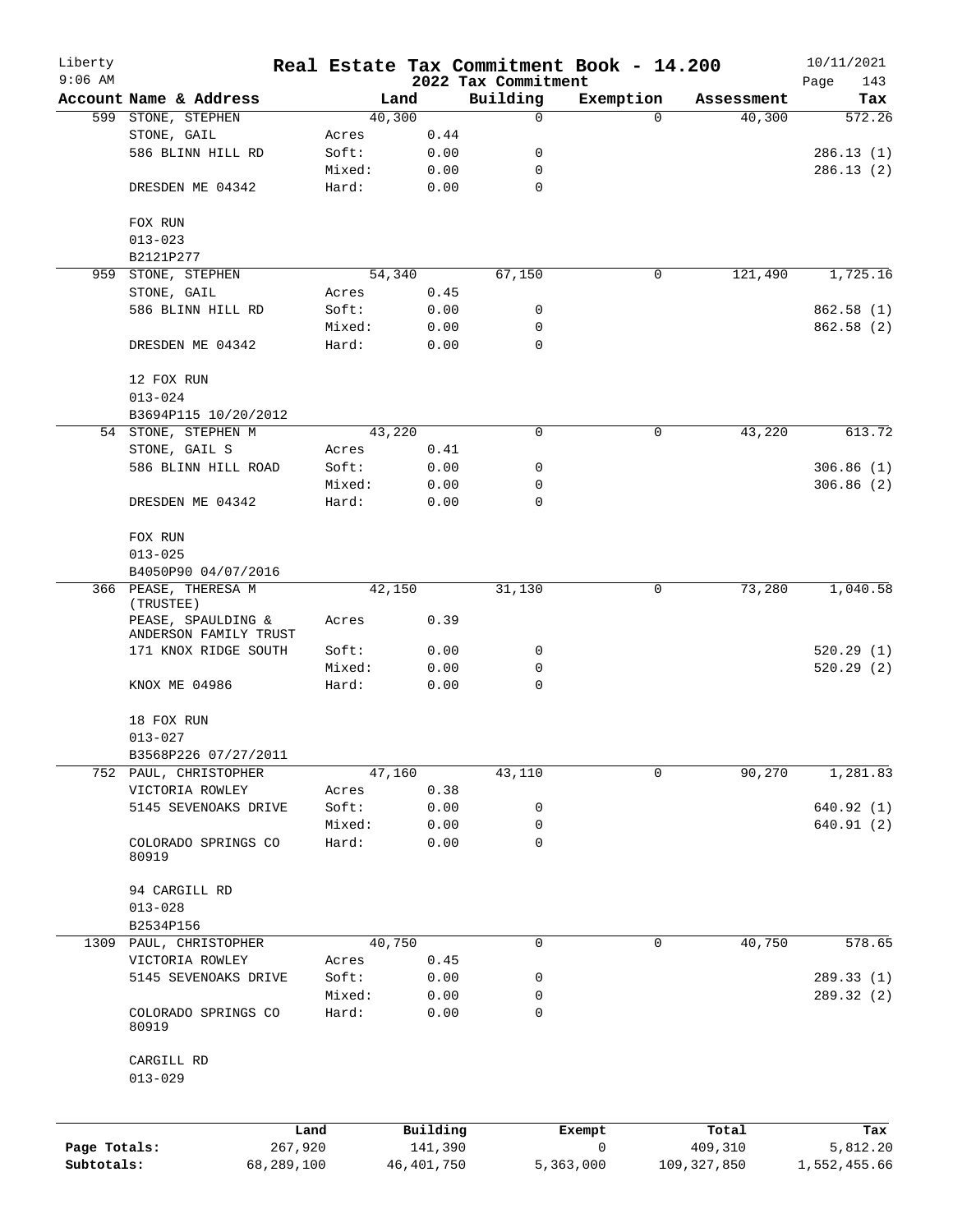| Liberty<br>$9:06$ AM |                                     |                |          |                                 | Real Estate Tax Commitment Book - 14.200 |            | 10/11/2021         |
|----------------------|-------------------------------------|----------------|----------|---------------------------------|------------------------------------------|------------|--------------------|
|                      | Account Name & Address              | Land           |          | 2022 Tax Commitment<br>Building | Exemption                                | Assessment | Page<br>144<br>Tax |
|                      | 754 PAUL, CHRISTOPHER               | 34,370         |          | 0                               | $\Omega$                                 | 34,370     | 488.05             |
|                      | VICTORIA ROWLEY                     | Acres          | 0.32     |                                 |                                          |            |                    |
|                      | 5145 SEVENOAKS DRIVE                | Soft:          | 0.00     | 0                               |                                          |            | 244.03(1)          |
|                      |                                     | Mixed:         | 0.00     | 0                               |                                          |            | 244.02(2)          |
|                      | COLORADO SPRINGS CO<br>80919        | Hard:          | 0.00     | 0                               |                                          |            |                    |
|                      | CARGILL RD                          |                |          |                                 |                                          |            |                    |
|                      | $013 - 030$                         |                |          |                                 |                                          |            |                    |
|                      | B2534P156                           |                |          |                                 |                                          |            |                    |
|                      | 776 ROWLEY, BRUCE W                 | 50,710         |          | 0                               | 0                                        | 50,710     | 720.08             |
|                      | ROWLEY, VICTORIA A                  | Acres          | 0.74     |                                 |                                          |            |                    |
|                      | 231 SWEETGRASS RUN                  | Soft:          | 0.00     | 0                               |                                          |            | 360.04(1)          |
|                      |                                     | Mixed:         | 0.00     | 0                               |                                          |            | 360.04(2)          |
|                      | NEWARK NJ 19702                     | Hard:          | 0.00     | 0                               |                                          |            |                    |
|                      | CARGILL RD                          |                |          |                                 |                                          |            |                    |
|                      | $013 - 031$                         |                |          |                                 |                                          |            |                    |
|                      | B4478P136 03/23/2020                |                |          | 0                               |                                          | 35,940     |                    |
|                      | 298 GENTHNER, RICK<br>41 NICKELS RD | 35,940         | 0.35     |                                 | $\mathsf{O}$                             |            | 510.35             |
|                      |                                     | Acres<br>Soft: | 0.00     | 0                               |                                          |            | 255.18(1)          |
|                      | ROUND POND ME 04564                 | Mixed:         | 0.00     | 0                               |                                          |            | 255.17(2)          |
|                      |                                     | Hard:          | 0.00     | 0                               |                                          |            |                    |
|                      | 104 CARGILL RD                      |                |          |                                 |                                          |            |                    |
|                      | $013 - 032$                         |                |          |                                 |                                          |            |                    |
|                      | B2513P265                           |                |          |                                 |                                          |            |                    |
|                      | 604 HILT, RICKY                     | 36,450         |          | 0                               | 0                                        | 36,450     | 517.59             |
|                      | PO Box 1053                         | Acres          | 0.36     |                                 |                                          |            |                    |
|                      |                                     | Soft:          | 0.00     | 0                               |                                          |            | 258.80(1)          |
|                      | Wilton ME 04294 1053                | Mixed:         | 0.00     | 0                               |                                          |            | 258.79(2)          |
|                      |                                     | Hard:          | 0.00     | 0                               |                                          |            |                    |
|                      | CARGILL RD                          |                |          |                                 |                                          |            |                    |
|                      | $013 - 033$                         |                |          |                                 |                                          |            |                    |
|                      | B2471P256                           |                |          |                                 |                                          |            |                    |
|                      | 138 BRYANT, RHONDA                  | 50,740         |          | 75,380                          | 0                                        | 126,120    | 1,790.90           |
|                      | 1012 ROUNDHOUSE RD                  | #19 Acres      | 0.44     |                                 |                                          |            |                    |
|                      |                                     | Soft:          | 0.00     | 0                               |                                          |            | 895.45 (1)         |
|                      | CARRABASSETT VALLEY ME<br>04947     | Mixed:         | 0.00     | 0                               |                                          |            | 895.45 (2)         |
|                      |                                     | Hard:          | 0.00     | 0                               |                                          |            |                    |
|                      | 105 CARGILL RD<br>$013 - 034$       |                |          |                                 |                                          |            |                    |
|                      | B3932P182 01/21/2015                |                |          |                                 |                                          |            |                    |
|                      | 620 MAHON, HUGH J                   | 52,450         |          | 57,000                          | 0                                        | 109,450    | 1,554.19           |
|                      | 29 KEARNEY TER.                     | Acres          | 0.47     |                                 |                                          |            |                    |
|                      |                                     | Soft:          | 0.00     | 0                               |                                          |            | 777.10(1)          |
|                      | LIVINGSTON, NJ 07039                | Mixed:         | 0.00     | 0                               |                                          |            | 777.09(2)          |
|                      |                                     | Hard:          | 0.00     | 0                               |                                          |            |                    |
|                      | 205 JOY RD                          |                |          |                                 |                                          |            |                    |
|                      | $013 - 035$                         |                |          |                                 |                                          |            |                    |
|                      | B1179P214                           |                |          |                                 |                                          |            |                    |
|                      |                                     |                |          |                                 |                                          |            |                    |
|                      | Land                                |                | Building |                                 | Exempt                                   | Total      | Tax                |
| Page Totals:         | 260,660                             |                | 132,380  |                                 | 0                                        | 393,040    | 5,581.16           |

**Subtotals:** 68,549,760 46,534,130 5,363,000 109,720,890 1,558,036.82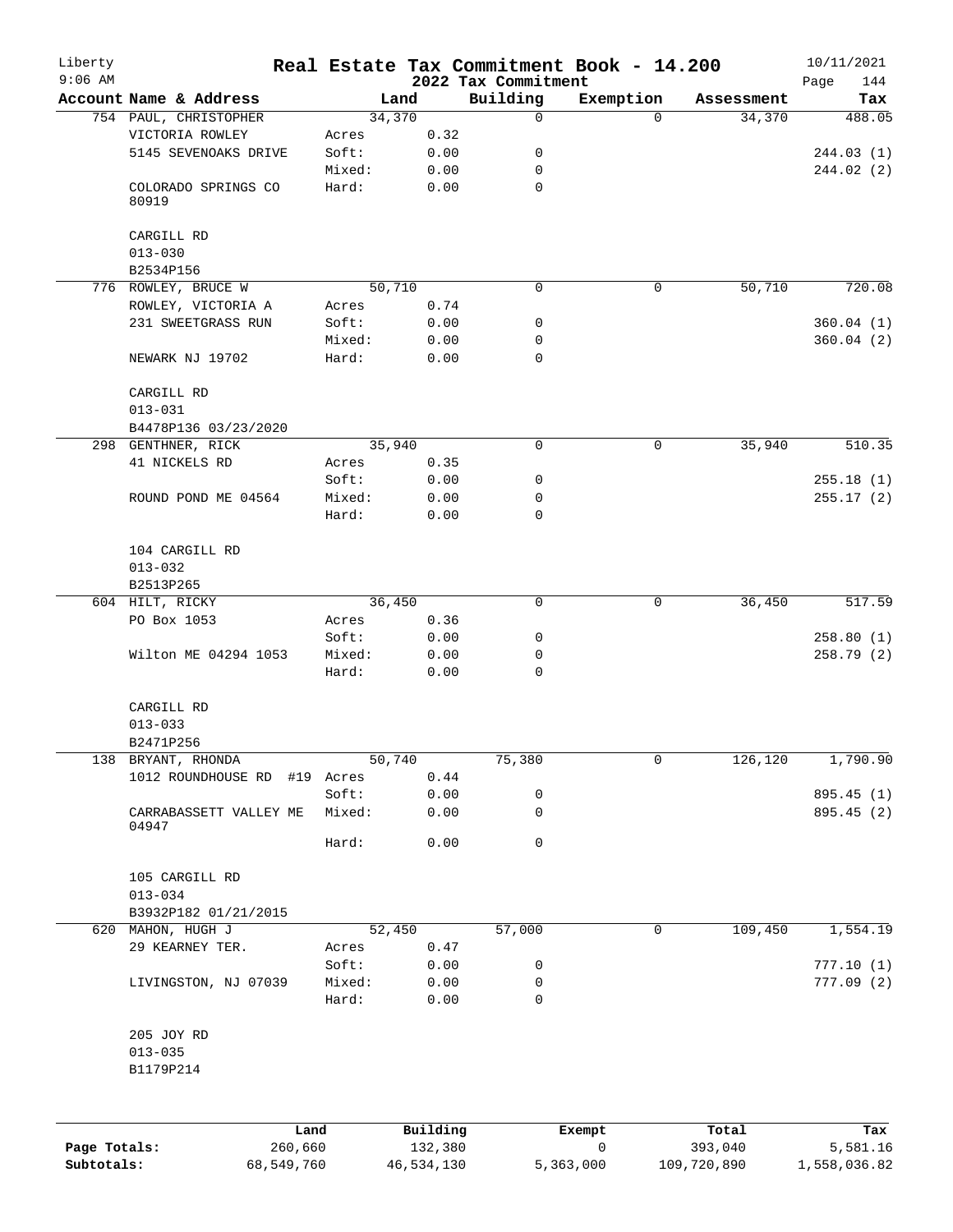| Liberty<br>$9:06$ AM |                                                 |        |      | 2022 Tax Commitment | Real Estate Tax Commitment Book - 14.200 |            | 10/11/2021<br>145<br>Page |
|----------------------|-------------------------------------------------|--------|------|---------------------|------------------------------------------|------------|---------------------------|
|                      | Account Name & Address                          |        | Land | Building            | Exemption                                | Assessment | Tax                       |
|                      | 414 MAHON, JR., HUGH J.                         | 37,940 |      | 21,890              | $\Omega$                                 | 59,830     | 849.59                    |
|                      | 29 KEARNEY TERR.                                | Acres  | 0.39 |                     |                                          |            |                           |
|                      |                                                 | Soft:  | 0.00 | 0                   |                                          |            | 424.80(1)                 |
|                      | LIVINGSTON NJ 07039                             | Mixed: | 0.00 | 0                   |                                          |            | 424.79 (2)                |
|                      |                                                 | Hard:  | 0.00 | 0                   |                                          |            |                           |
|                      | 199 JOY RD                                      |        |      |                     |                                          |            |                           |
|                      | $013 - 036$                                     |        |      |                     |                                          |            |                           |
|                      | B4048P123 03/30/2016<br>434 KIMBALL, TERRY C. & | 42,150 |      | 18,590              | 0                                        | 60,740     | 862.51                    |
|                      | O'BRIAN, TAMMY L.                               |        |      |                     |                                          |            |                           |
|                      | WATSON, TRACY Q                                 | Acres  | 0.39 |                     |                                          |            |                           |
|                      | 5 KIMBALLS WAY                                  | Soft:  | 0.00 | 0                   |                                          |            | 431.26 (1)                |
|                      |                                                 | Mixed: | 0.00 | 0                   |                                          |            | 431.25(2)                 |
|                      | HOPE ME 04847                                   | Hard:  | 0.00 | 0                   |                                          |            |                           |
|                      | 193 JOY RD                                      |        |      |                     |                                          |            |                           |
|                      | $013 - 037$                                     |        |      |                     |                                          |            |                           |
|                      | B4310P192 09/26/2018                            |        |      |                     |                                          |            |                           |
|                      | 88 GILES (MARR), DENISE D                       | 43,220 |      | 13,730              | $\mathsf{O}$                             | 56,950     | 808.69                    |
|                      | 20 BACK NARROWS ROAD                            | Acres  | 0.41 |                     |                                          |            |                           |
|                      |                                                 | Soft:  | 0.00 | 0                   |                                          |            | 404.35(1)                 |
|                      | BOOTHBAY ME 04537                               | Mixed: | 0.00 | 0                   |                                          |            | 404.34 (2)                |
|                      |                                                 | Hard:  | 0.00 | 0                   |                                          |            |                           |
|                      | 191 JOY RD                                      |        |      |                     |                                          |            |                           |
|                      | $013 - 038$                                     |        |      |                     |                                          |            |                           |
|                      | B2077P264                                       |        |      |                     |                                          |            |                           |
|                      | 974 TORREY, JR LARRY                            | 45,180 |      | 0                   | 0                                        | 45,180     | 641.56                    |
|                      | TORREY, KRISTIANNA L                            | Acres  | 0.70 |                     |                                          |            |                           |
|                      | 68 CHASE HILL RD                                | Soft:  | 0.00 | 0                   |                                          |            | 320.78(1)                 |
|                      |                                                 | Mixed: | 0.00 | 0                   |                                          |            | 320.78 (2)                |
|                      | WESTBROOK ME 04092                              | Hard:  | 0.00 | 0                   |                                          |            |                           |
|                      | JOY RD                                          |        |      |                     |                                          |            |                           |
|                      | $013 - 039$                                     |        |      |                     |                                          |            |                           |
|                      | B1495P50                                        |        |      |                     |                                          |            |                           |
|                      | 1039 LAGASSE, STEVEN                            | 41,060 |      | 94,990              | 0                                        | 136,050    | 1,931.91                  |
|                      | SHANAHAN, CHRISTINE                             | Acres  | 0.37 |                     |                                          |            |                           |
|                      | 176 HARRIET STREET                              | Soft:  | 0.00 | 0                   |                                          |            | 965.96(1)                 |
|                      |                                                 | Mixed: | 0.00 | 0                   |                                          |            | 965.95(2)                 |
|                      | SOUTH PORTLAND ME 04106 Hard:                   |        | 0.00 | 0                   |                                          |            |                           |
|                      | 167 JOY RD                                      |        |      |                     |                                          |            |                           |
|                      | $013 - 040$                                     |        |      |                     |                                          |            |                           |
|                      | B3473P157 08/30/2010                            |        |      |                     |                                          |            |                           |
|                      | 957 MASON, RODNEY                               | 98,270 |      | 42,900              | 0                                        | 141,170    | 2,004.61                  |
|                      | MASON, ANNA                                     | Acres  | 1.65 |                     |                                          |            |                           |
|                      | P.O. BOX 233                                    | Soft:  | 0.00 | 0                   |                                          |            | 1,002.31(1)               |
|                      |                                                 | Mixed: | 0.00 | 0                   |                                          |            | 1,002.30(2)               |
|                      | OWLS HEAD ME 04854                              | Hard:  | 0.00 | 0                   |                                          |            |                           |
|                      | 161 JOY RD                                      |        |      |                     |                                          |            |                           |
|                      | $013 - 041$                                     |        |      |                     |                                          |            |                           |
|                      | B1896P124                                       |        |      |                     |                                          |            |                           |
|                      |                                                 |        |      |                     |                                          |            |                           |
|                      |                                                 |        |      |                     |                                          |            |                           |
|                      |                                                 |        |      |                     |                                          |            |                           |

|              | Land       | Building   | Exempt    | Total       | Tax          |
|--------------|------------|------------|-----------|-------------|--------------|
| Page Totals: | 307,820    | 192,100    |           | 499,920     | 7,098.87     |
| Subtotals:   | 68,857,580 | 46,726,230 | 5,363,000 | 110,220,810 | 1,565,135.69 |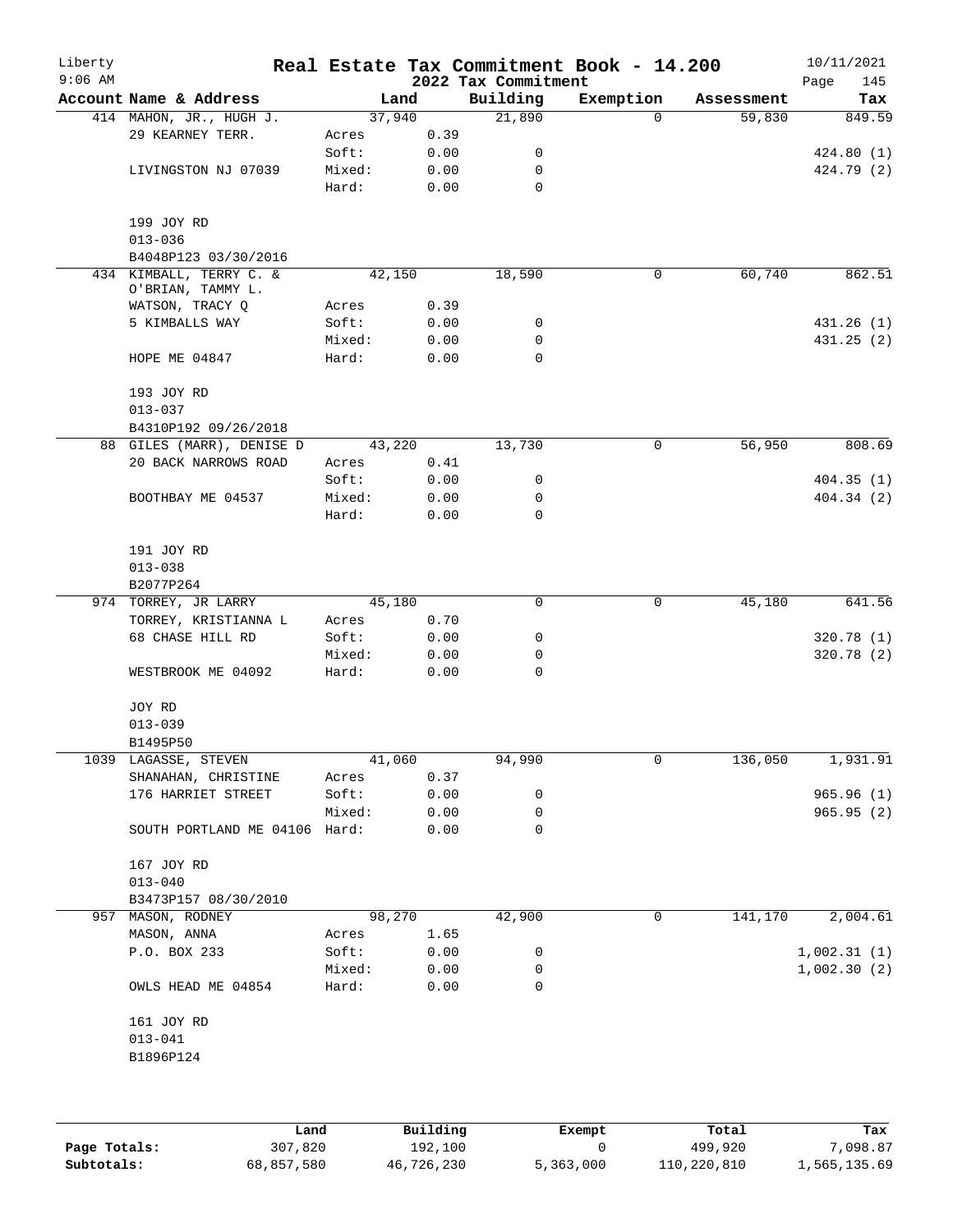| Liberty      |                                                         |        |                     |                     | Real Estate Tax Commitment Book - 14.200 |                       | 10/11/2021         |
|--------------|---------------------------------------------------------|--------|---------------------|---------------------|------------------------------------------|-----------------------|--------------------|
| $9:06$ AM    | Account Name & Address                                  |        |                     | 2022 Tax Commitment |                                          |                       | 146<br>Page<br>Tax |
|              | 291 Lane, Cordelia                                      |        | Land<br>74,560      | Building<br>87,290  | Exemption<br>$\Omega$                    | Assessment<br>161,850 | 2,298.27           |
|              | 220 Cain Hill                                           | Acres  | 0.95                |                     |                                          |                       |                    |
|              |                                                         | Soft:  | 0.00                | 0                   |                                          |                       | 1, 149.14(1)       |
|              | Palermo ME 04354                                        | Mixed: | 0.00                | 0                   |                                          |                       | 1,149.13(2)        |
|              |                                                         | Hard:  | 0.00                | 0                   |                                          |                       |                    |
|              | 149 JOY RD                                              |        |                     |                     |                                          |                       |                    |
|              | $013 - 042$                                             |        |                     |                     |                                          |                       |                    |
|              | B4185P232 07/13/2017                                    |        |                     |                     |                                          |                       |                    |
|              | 650 MARTINSEN, BETTY                                    |        | 91,000              | 77,770              | $\mathbf 0$                              | 168,770               | 2,396.53           |
|              | PO BOX 2978                                             | Acres  | 3.00                |                     |                                          |                       |                    |
|              |                                                         | Soft:  | 0.00                | 0                   |                                          |                       | 1,198.27(1)        |
|              | COTTONWOOD AZ 86326                                     | Mixed: | 0.00                | 0                   |                                          |                       | 1,198.26(2)        |
|              |                                                         | Hard:  | 0.00                | $\mathbf 0$         |                                          |                       |                    |
|              | 137 JOY RD                                              |        |                     |                     |                                          |                       |                    |
|              | $013 - 043$                                             |        |                     |                     |                                          |                       |                    |
|              | B735P1063                                               |        |                     |                     |                                          |                       |                    |
|              | 538 PERRY, CHARLES E                                    |        | 159,150             | 28,090              | 0                                        | 187,240               | 2,658.81           |
|              | 8 ELM STREET                                            | Acres  | 4.81                |                     |                                          |                       |                    |
|              |                                                         | Soft:  | 0.00                | 0                   |                                          |                       | 1,329.41(1)        |
|              | HANOVER MA 02339                                        | Mixed: | 0.00                | 0                   |                                          |                       | 1,329.40(2)        |
|              |                                                         | Hard:  | 0.00                | 0                   |                                          |                       |                    |
|              | 415 PINNACLE RD                                         |        |                     |                     |                                          |                       |                    |
|              | $014 - 001$                                             |        |                     |                     |                                          |                       |                    |
|              | B1960P21                                                |        |                     |                     |                                          |                       |                    |
|              | 1066 BERKELEY-STORCH FAMILY<br>REVOCABLE TRUST          |        | 107,640             | 113,980             | $\mathbf 0$                              | 221,620               | 3,147.00           |
|              | 807 CASTRO ST                                           | Acres  | 2.82                |                     |                                          |                       |                    |
|              |                                                         | Soft:  | 0.00                | 0                   |                                          |                       | 1,573.50(1)        |
|              | SAN FRANCISCO CA 94114                                  | Mixed: | 0.00                | 0                   |                                          |                       | 1,573.50(2)        |
|              |                                                         | Hard:  | 0.00                | $\mathbf 0$         |                                          |                       |                    |
|              | 403 PINNACLE RD                                         |        |                     |                     |                                          |                       |                    |
|              | $014 - 001 - A$                                         |        |                     |                     |                                          |                       |                    |
|              | B4586P339 12/17/2020                                    |        |                     |                     |                                          |                       |                    |
|              | 1310 GRIFFITH, STEVEN R                                 |        | 49,830              | 0                   | 0                                        | 49,830                | 707.59             |
|              | CHRISHOLM, KATHLEEN ANN Acres<br>ANN                    |        | 1.27                |                     |                                          |                       |                    |
|              | 103 MIAS COURT                                          | Soft:  | 0.00                | 0                   |                                          |                       | 353.80(1)          |
|              |                                                         | Mixed: | 0.00                | 0                   |                                          |                       | 353.79 (2)         |
|              | NEWARK DE 19702                                         | Hard:  | 0.00                | 0                   |                                          |                       |                    |
|              | PINNACLE RD                                             |        |                     |                     |                                          |                       |                    |
|              | $014 - 002 - 01$                                        |        |                     |                     |                                          |                       |                    |
|              | B4611P102 02/19/2021                                    |        |                     |                     |                                          |                       |                    |
|              | 225 GRIFFITH, STEVEN R<br>CHRISHOLM, KATHLEEN ANN Acres |        | 49,630<br>1.23      | $\mathbf 0$         | $\mathbf 0$                              | 49,630                | 704.75             |
|              | ANN                                                     |        |                     |                     |                                          |                       |                    |
|              | 103 MIAS COURT                                          | Soft:  | 0.00                | 0                   |                                          |                       | 352.38(1)          |
|              |                                                         | Mixed: | 0.00                | 0                   |                                          |                       | 352.37(2)          |
|              | NEWARK DE 19702                                         | Hard:  | 0.00                | $\Omega$            |                                          |                       |                    |
|              | PINNACLE RD                                             |        |                     |                     |                                          |                       |                    |
|              | $014 - 002 - 02$                                        |        |                     |                     |                                          |                       |                    |
|              | B4611P102 02/19/2021                                    |        |                     |                     |                                          |                       |                    |
|              |                                                         |        |                     |                     |                                          |                       |                    |
| Page Totals: | Land<br>531,810                                         |        | Building<br>307,130 |                     | Exempt<br>$\mathbf 0$                    | Total<br>838,940      | Tax<br>11,912.95   |
| Subtotals:   | 69,389,390                                              |        | 47,033,360          |                     | 5,363,000                                | 111,059,750           | 1,577,048.64       |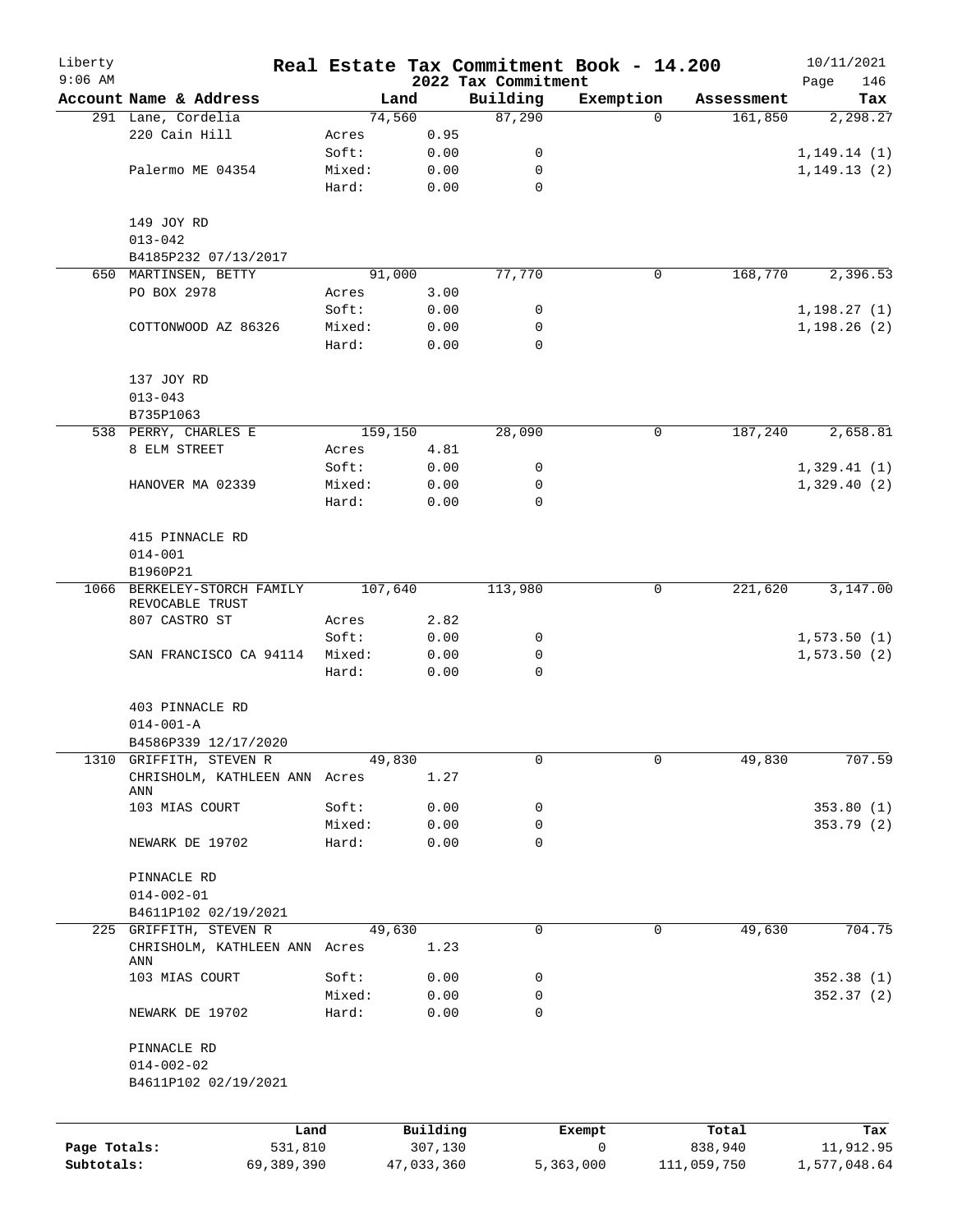| Liberty      |                                      |        |          |                                 | Real Estate Tax Commitment Book - 14.200 |            | 10/11/2021         |
|--------------|--------------------------------------|--------|----------|---------------------------------|------------------------------------------|------------|--------------------|
| $9:06$ AM    | Account Name & Address               |        | Land     | 2022 Tax Commitment<br>Building | Exemption                                | Assessment | Page<br>147<br>Tax |
|              | 224 CARPENTER, AMY RUTH              | 49,380 |          | 0                               | $\Omega$                                 | 49,380     | 701.20             |
|              | 458 PARK ST                          | Acres  | 1.18     |                                 |                                          |            |                    |
|              |                                      | Soft:  | 0.00     | 0                               |                                          |            | 350.60(1)          |
|              | ROCKPORT ME 04856                    | Mixed: | 0.00     | $\mathbf 0$                     |                                          |            | 350.60(2)          |
|              |                                      | Hard:  | 0.00     | $\mathbf 0$                     |                                          |            |                    |
|              | 389 PINNACLE RD                      |        |          |                                 |                                          |            |                    |
|              | $014 - 002 - 03$                     |        |          |                                 |                                          |            |                    |
|              | B2429P27                             |        |          |                                 |                                          |            |                    |
|              | 1088 CARPENTER, AMY                  | 59,220 |          | 27,900                          | 0                                        | 87,120     | 1,237.10           |
|              | CARPENTER, JOSHUA                    | Acres  | 1.10     |                                 |                                          |            |                    |
|              | 458 PARK ST                          | Soft:  | 0.00     | 0                               |                                          |            | 618.55(1)          |
|              |                                      | Mixed: | 0.00     | 0                               |                                          |            | 618.55(2)          |
|              | ROCKPORT ME 04856                    | Hard:  | 0.00     | $\mathbf 0$                     |                                          |            |                    |
|              | 377 PINNACLE RD                      |        |          |                                 |                                          |            |                    |
|              | $014 - 002 - 04$                     |        |          |                                 |                                          |            |                    |
|              | B2135P79                             |        |          |                                 |                                          |            |                    |
|              | 947 STEVENS, ANDREA                  | 48,980 |          | 0                               | 0                                        | 48,980     | 695.52             |
|              | 408 GRAY RD                          | Acres  | 1.10     |                                 |                                          |            |                    |
|              |                                      | Soft:  | 0.00     | 0                               |                                          |            | 347.76 (1)         |
|              | NORTH YARMOUTH ME 04097 Mixed:       |        | 0.00     | 0                               |                                          |            | 347.76 (2)         |
|              |                                      | Hard:  | 0.00     | 0                               |                                          |            |                    |
|              | PINNACLE RD                          |        |          |                                 |                                          |            |                    |
|              | $014 - 002 - 05$                     |        |          |                                 |                                          |            |                    |
|              | B1409P253                            |        |          |                                 |                                          |            |                    |
|              | 1015 PHILLIPS, MAGGIE A &<br>TRUSTEE | 76,600 |          | 92,380                          | 0                                        | 168,980    | 2,399.52           |
|              | BRYCK, ANDREA A<br>(TRUSTEE)         | Acres  | 1.27     |                                 |                                          |            |                    |
|              | 2768 DARNBY DR                       | Soft:  | 0.00     | 0                               |                                          |            | 1,199.76(1)        |
|              |                                      | Mixed: | 0.00     | 0                               |                                          |            | 1, 199.76(2)       |
|              | OAKLAND CA 94611                     | Hard:  | 0.00     | $\mathbf 0$                     |                                          |            |                    |
|              | 357 PINNACLE RD                      |        |          |                                 |                                          |            |                    |
|              | $014 - 003$                          |        |          |                                 |                                          |            |                    |
|              | B2311P285                            |        |          |                                 |                                          |            |                    |
| 948          | STEVENS, ANDREA                      | 95,900 |          | 101,270                         | 0                                        | 197,170    | 2,799.81           |
|              | 408 GRAY RD                          | Acres  | 2.18     |                                 |                                          |            |                    |
|              |                                      | Soft:  | 0.00     | 0                               |                                          |            | 1,399.91(1)        |
|              | NORTH YARMOUTH ME 04097 Mixed:       |        | 0.00     | 0                               |                                          |            | 1,399.90(2)        |
|              |                                      | Hard:  | 0.00     | 0                               |                                          |            |                    |
|              | 13 POND RD                           |        |          |                                 |                                          |            |                    |
|              | $014 - 003 - A$                      |        |          |                                 |                                          |            |                    |
|              | B3157P313                            |        |          |                                 |                                          |            |                    |
|              | 273 BERKELEY, BARBARA                | 49,440 |          | 0                               | 0                                        | 49,440     | 702.05             |
|              | 807 CASTRO ST                        | Acres  | 1.65     |                                 |                                          |            |                    |
|              |                                      | Soft:  | 0.00     | 0                               |                                          |            | 351.03(1)          |
|              | SAN FRANCISCO CA 94114               | Mixed: | 0.00     | 0                               |                                          |            | 351.02(2)          |
|              |                                      | Hard:  | 0.00     | 0                               |                                          |            |                    |
|              | PINNACLE RD                          |        |          |                                 |                                          |            |                    |
|              | $014 - 004$                          |        |          |                                 |                                          |            |                    |
|              | B3111P228                            |        |          |                                 |                                          |            |                    |
|              |                                      |        |          |                                 |                                          |            |                    |
|              |                                      | Land   | Building |                                 | Exempt                                   | Total      | Tax                |
| Page Totals: | 379,520                              |        | 221,550  |                                 | $\mathsf{O}$                             | 601,070    | 8,535.20           |

**Subtotals:** 69,768,910 47,254,910 5,363,000 111,660,820 1,585,583.84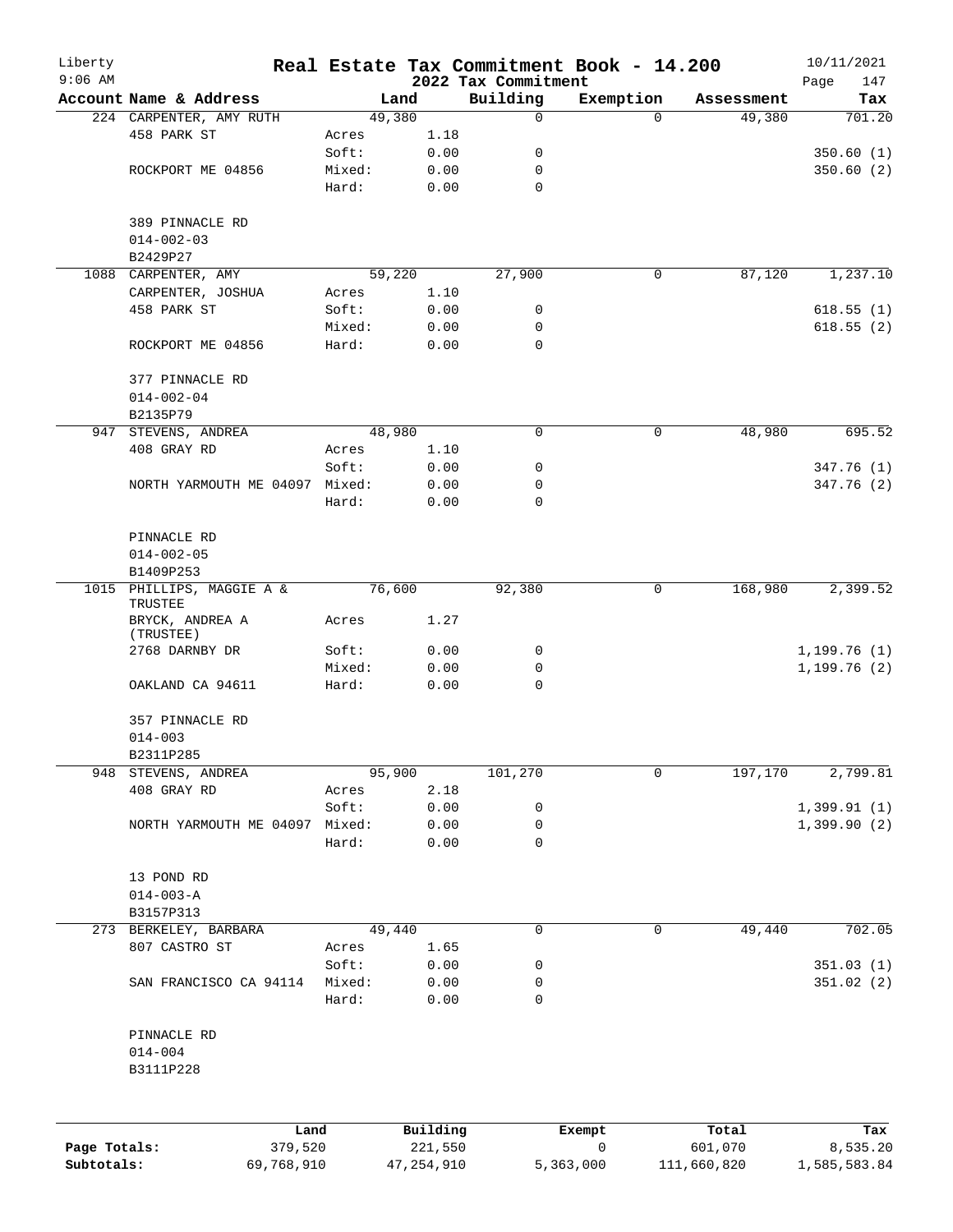| Liberty<br>$9:06$ AM |                          |                          |        |      | 2022 Tax Commitment | Real Estate Tax Commitment Book - 14.200 |            | 10/11/2021<br>Page<br>148 |
|----------------------|--------------------------|--------------------------|--------|------|---------------------|------------------------------------------|------------|---------------------------|
|                      | Account Name & Address   |                          | Land   |      | Building            | Exemption                                | Assessment | Tax                       |
|                      | 261 STORCH, WENDY        |                          | 32,370 |      | 0                   | $\Omega$                                 | 32,370     | 459.65                    |
|                      | 807 CASTRO ST            | Acres                    |        | 0.23 |                     |                                          |            |                           |
|                      |                          | Soft:                    |        | 0.00 | 0                   |                                          |            | 229.83(1)                 |
|                      | SAN FRANCISCO CA 94114   | Mixed:                   |        | 0.00 | 0                   |                                          |            | 229.82(2)                 |
|                      |                          | Hard:                    |        | 0.00 | $\mathbf 0$         |                                          |            |                           |
|                      | 351 PINNACLE RD          |                          |        |      |                     |                                          |            |                           |
|                      | $014 - 005$<br>B3111P234 |                          |        |      |                     |                                          |            |                           |
|                      | 821 STAPLES, LESLIE      |                          | 63,540 |      | 53,250              | 0                                        | 116,790    | 1,658.42                  |
|                      | PO BOX 87                | Acres                    |        | 0.96 |                     |                                          |            |                           |
|                      |                          | Soft:                    |        | 0.00 | 0                   |                                          |            | 829.21 (1)                |
|                      | LIBERTY ME 04949         | Mixed:                   |        | 0.00 | 0                   |                                          |            | 829.21 (2)                |
|                      |                          | Hard:                    |        | 0.00 | $\mathbf 0$         |                                          |            |                           |
|                      | 347 PINNACLE RD          |                          |        |      |                     |                                          |            |                           |
|                      | $014 - 006$              |                          |        |      |                     |                                          |            |                           |
|                      | B4477P342 03/19/2020     |                          |        |      |                     |                                          |            |                           |
|                      | 939 STAPLES, LESLIE A    | 114,080                  |        |      | 81,820              | 25,000                                   | 170,900    | 2,426.78                  |
|                      | P.O.BOX 87               | Acres                    |        | 3.05 |                     | 01 Homestead                             |            |                           |
|                      |                          | Soft:                    |        | 0.00 | 0                   |                                          |            | 1, 213.39(1)              |
|                      | LIBERTY ME 04949         | Mixed:                   |        | 0.00 | 0                   |                                          |            | 1, 213.39(2)              |
|                      |                          | Hard:                    |        | 0.00 | 0                   |                                          |            |                           |
|                      | 341 PINNACLE RD          |                          |        |      |                     |                                          |            |                           |
|                      | $014 - 007,008,009$      |                          |        |      |                     |                                          |            |                           |
|                      | B1862P336                |                          |        |      |                     |                                          |            |                           |
|                      | 691 SIEVERT, WILLIAM     |                          | 73,040 |      | 0                   | 0                                        | 73,040     | 1,037.17                  |
|                      | 71 Church Street         | Acres                    |        | 2.70 |                     |                                          |            |                           |
|                      |                          | Soft:                    |        | 0.00 | 0                   |                                          |            | 518.59(1)                 |
|                      | Belfast ME 04915         | Mixed:                   |        | 0.00 | 0                   |                                          |            | 518.58(2)                 |
|                      |                          | Hard:                    |        | 0.00 | 0                   |                                          |            |                           |
|                      | 329 PINNACLE RD          |                          |        |      |                     |                                          |            |                           |
|                      | $014 - 010$              |                          |        |      |                     |                                          |            |                           |
|                      | B4024P83 12/01/2015      |                          |        |      |                     |                                          |            |                           |
|                      | 716 NIGRO, ANTHONY J III |                          | 55,860 |      | 41,440              | 0                                        | 97,300     | 1,381.66                  |
|                      | 33 Weaver Street         | Acres                    |        | 2.77 |                     |                                          |            |                           |
|                      |                          | Soft:                    |        | 0.00 | 0                   |                                          |            | 690.83(1)                 |
|                      | West Wareham MA 02571    | Mixed:                   |        | 0.00 | 0                   |                                          |            | 690.83 (2)                |
|                      |                          | Hard:                    |        | 0.00 | 0                   |                                          |            |                           |
|                      | 321 PINNACLE RD          |                          |        |      |                     |                                          |            |                           |
|                      | $014 - 011$              |                          |        |      |                     |                                          |            |                           |
|                      | B4152P132 01/25/2017     |                          |        |      |                     |                                          |            |                           |
|                      | 215 CUNNINGHAM, DEBORAH  | 120,650                  |        |      | 153,010             | 25,000                                   | 248,660    | 3,530.97                  |
|                      | P.O. BOX 172             | Acres                    |        | 4.10 |                     | 01 Homestead                             |            |                           |
|                      |                          | Soft:                    |        | 0.00 | 0                   |                                          |            | 1,765.49(1)               |
|                      | LIBERTY ME 04949         | Mixed:                   |        | 0.00 | 0                   |                                          |            | 1,765.48(2)               |
|                      |                          | Hard:                    |        | 0.00 | 0                   |                                          |            |                           |
|                      |                          | Map 14-12, 05-26B, 06-2E |        |      |                     |                                          |            |                           |
|                      | 24 CARGILL RD            |                          |        |      |                     |                                          |            |                           |
|                      | $014 - 012$              |                          |        |      |                     |                                          |            |                           |
|                      | B3914P134 11/06/2014     |                          |        |      |                     |                                          |            |                           |
|                      |                          |                          |        |      |                     |                                          |            |                           |
|                      |                          |                          |        |      |                     |                                          |            |                           |
|                      |                          |                          |        |      |                     |                                          |            |                           |

|              | Land       | Building   | Exempt    | Total       | Tax          |
|--------------|------------|------------|-----------|-------------|--------------|
| Page Totals: | 459,540    | 329,520    | 50,000    | 739,060     | 10,494.65    |
| Subtotals:   | 70,228,450 | 47,584,430 | 5,413,000 | 112,399,880 | 1,596,078.49 |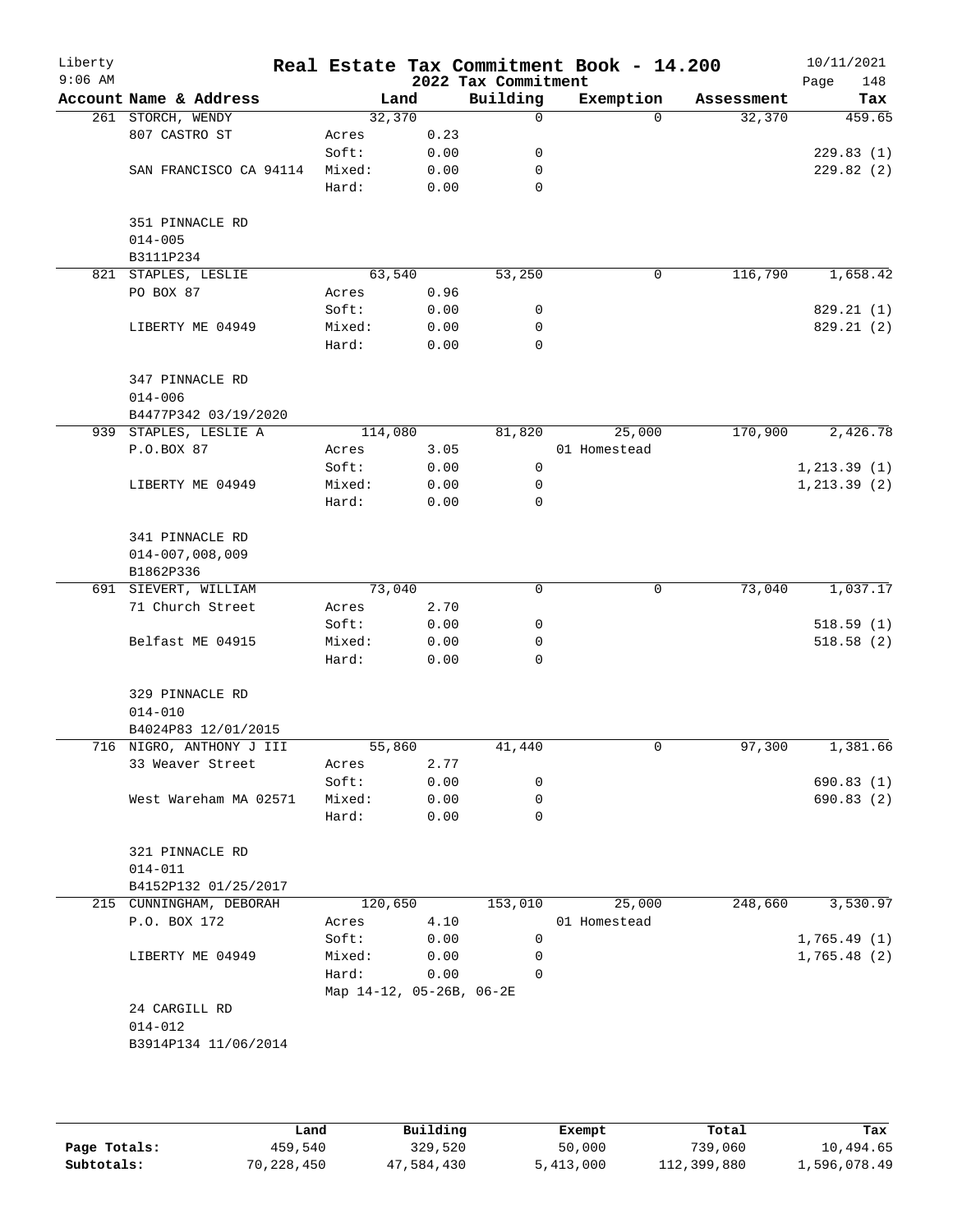| Liberty<br>$9:06$ AM |                              |                 |              | 2022 Tax Commitment | Real Estate Tax Commitment Book - 14.200 |            | 10/11/2021<br>Page<br>149 |
|----------------------|------------------------------|-----------------|--------------|---------------------|------------------------------------------|------------|---------------------------|
|                      | Account Name & Address       |                 | Land         | Building            | Exemption                                | Assessment | Tax                       |
|                      | 123 BREWER, MICHAEL          | 37,940          |              | 0                   | $\Omega$                                 | 37,940     | 538.75                    |
|                      | 43 CURTIS RD.                | Acres           | 0.39         |                     |                                          |            |                           |
|                      |                              | Soft:           | 0.00         | 0                   |                                          |            | 269.38(1)                 |
|                      | FREEPORT ME 04032            | Mixed:          | 0.00         | 0                   |                                          |            | 269.37(2)                 |
|                      |                              | Hard:           | 0.00         | $\mathbf 0$         |                                          |            |                           |
|                      | 36 CARGILL RD                |                 |              |                     |                                          |            |                           |
|                      | $014 - 013$                  |                 |              |                     |                                          |            |                           |
|                      | B2057P172                    |                 |              |                     |                                          |            |                           |
|                      | 249 LEFURGY, WILLIAM G SR    | 84,580          |              | 57,330              | 0                                        | 141,910    | 2,015.12                  |
|                      | DIAMON, KAREN E              | Acres           | 1.38         |                     |                                          |            |                           |
|                      | 3 SEGUIN DR                  | Soft:           | 0.00         | 0                   |                                          |            | 1,007.56(1)               |
|                      | BRUNSWICK ME 04011           | Mixed:<br>Hard: | 0.00<br>0.00 | 0<br>0              |                                          |            | 1,007.56(2)               |
|                      |                              |                 |              |                     |                                          |            |                           |
|                      | 42 CARGILL RD                |                 |              |                     |                                          |            |                           |
|                      | $014 - 014$                  |                 |              |                     |                                          |            |                           |
|                      | B4437P200 11/12/2019         |                 |              |                     |                                          |            |                           |
|                      | 753 PAUL, CHRISTOPHER        | 57,980          |              | 0                   | 0                                        | 57,980     | 823.32                    |
|                      | VICTORIA ROWLEY              | Acres           | 0.97         |                     |                                          |            |                           |
|                      | 5145 SEVENOAKS DRIVE         | Soft:           | 0.00         | 0                   |                                          |            | 411.66(1)                 |
|                      |                              | Mixed:          | 0.00         | 0                   |                                          |            | 411.66(2)                 |
|                      | COLORADO SPRINGS CO<br>80919 | Hard:           | 0.00         | 0                   |                                          |            |                           |
|                      | CARGILL RD                   |                 |              |                     |                                          |            |                           |
|                      | $014 - 015$                  |                 |              |                     |                                          |            |                           |
|                      | B2534P156                    |                 |              |                     |                                          |            |                           |
|                      | 352 GAGNON, ERIC A           | 85,050          |              | 99,500              | $\mathsf{O}$                             | 184,550    | 2,620.61                  |
|                      | GAGNON, FAWN M               | Acres           | 1.33         |                     |                                          |            |                           |
|                      | 52 LAWTON RD                 | Soft:           | 0.00         | 0                   |                                          |            | 1,310.31(1)               |
|                      |                              | Mixed:          | 0.00         | 0                   |                                          |            | 1,310.30(2)               |
|                      | SHIRLEY MA 01464             | Hard:           | 0.00         | 0                   |                                          |            |                           |
|                      | 64 CARGILL RD                |                 |              |                     |                                          |            |                           |
|                      | $014 - 016$                  |                 |              |                     |                                          |            |                           |
|                      | B1404P273                    |                 |              |                     |                                          |            |                           |
|                      | 533 WHITTIER, RICHARD        | 95,250          |              | 117,000             | 25,000                                   | 187,250    | 2,658.95                  |
|                      | WHITTIER, LISA D             | Acres           | 1.40         |                     | 01 Homestead                             |            |                           |
|                      | PO BOX 252                   | Soft:           | 0.00         | 0                   |                                          |            | 1,329.48(1)               |
|                      | LIBERTY ME 04949             | Mixed:<br>Hard: | 0.00<br>0.00 | 0<br>0              |                                          |            | 1,329.47(2)               |
|                      |                              |                 |              |                     |                                          |            |                           |
|                      | 74 CARGILL RD                |                 |              |                     |                                          |            |                           |
|                      | $014 - 017$                  |                 |              |                     |                                          |            |                           |
|                      | B3623P75 02/08/2012          |                 |              |                     |                                          |            |                           |
|                      | 1279 TOBIN, ANDREW           |                 | 67,650       | 1,010               | 0                                        | 68,660     | 974.97                    |
|                      | TOBIN, ALEXANDRA             | Acres           | 1.24         |                     |                                          |            |                           |
|                      | 1 NORVALE AVE                | Soft:           | 0.00         | 0                   |                                          |            | 487.49 (1)                |
|                      |                              | Mixed:          | 0.00         | 0                   |                                          |            | 487.48 (2)                |
|                      | STONEHAM MA 02180            | Hard:           | 0.00         | 0                   |                                          |            |                           |
|                      | CARGILL RD                   |                 |              |                     |                                          |            |                           |
|                      | $014 - 018$                  |                 |              |                     |                                          |            |                           |
|                      | B4115P25 10/31/2016          |                 |              |                     |                                          |            |                           |
|                      |                              |                 |              |                     |                                          |            |                           |
|                      |                              |                 |              |                     |                                          |            |                           |

|              | Land       | Building   | Exempt    | Total       | Tax          |
|--------------|------------|------------|-----------|-------------|--------------|
| Page Totals: | 428,450    | 274,840    | 25,000    | 678,290     | 9,631.72     |
| Subtotals:   | 70,656,900 | 47,859,270 | 5,438,000 | 113,078,170 | 1,605,710.21 |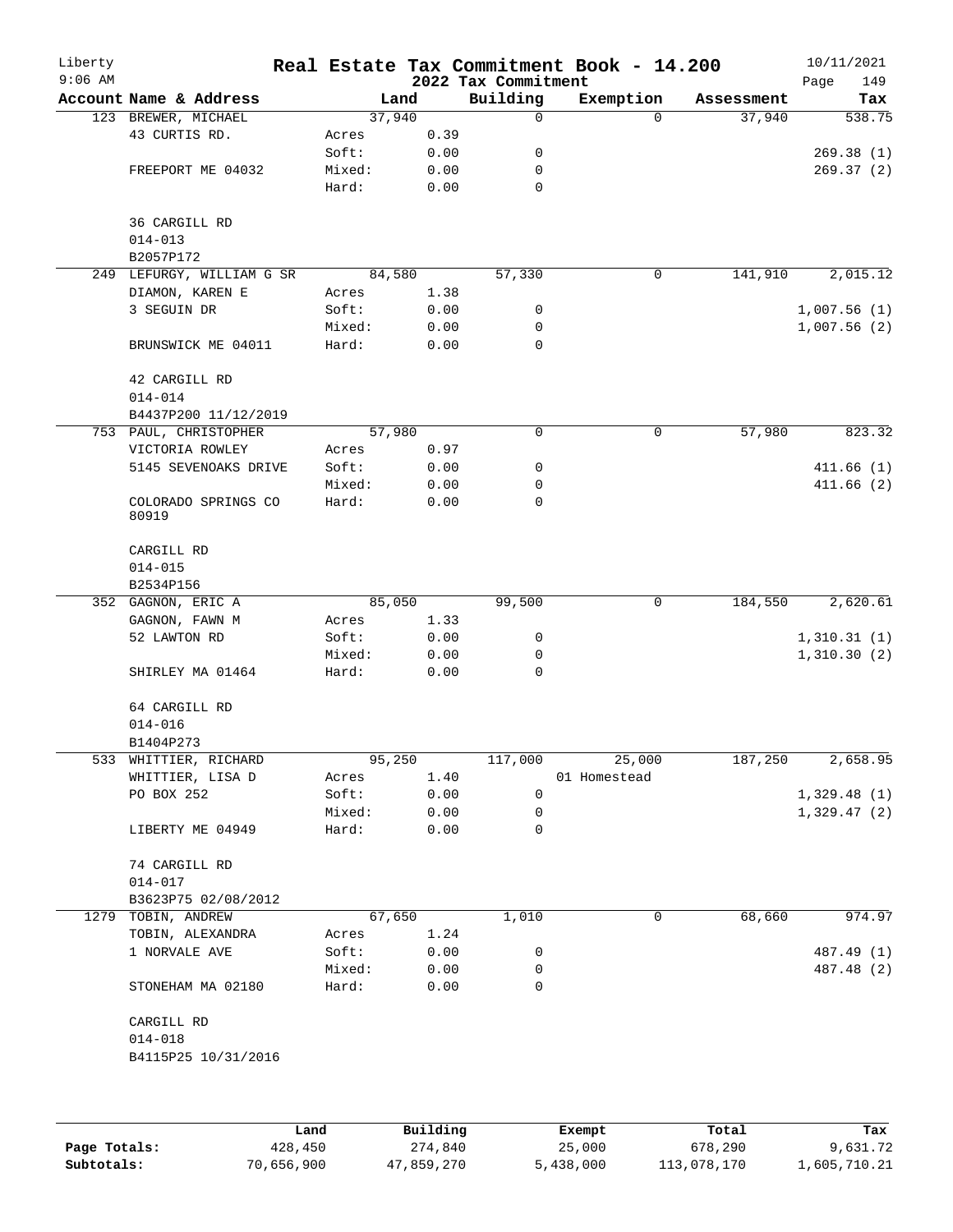| Liberty<br>$9:06$ AM |                                                   |                 |              | 2022 Tax Commitment | Real Estate Tax Commitment Book - 14.200 |            | 10/11/2021         |
|----------------------|---------------------------------------------------|-----------------|--------------|---------------------|------------------------------------------|------------|--------------------|
|                      | Account Name & Address                            |                 | Land         | Building            | Exemption                                | Assessment | Page<br>150<br>Tax |
|                      | 714 TOBIN, ANDREW                                 |                 | 34,840       | 71,130              | $\Omega$                                 | 105,970    | 1,504.77           |
|                      | TOBIN, ALEXANDRA                                  | Acres           | 3.89         |                     |                                          |            |                    |
|                      | 1 NORVALE AVE                                     | Soft:           | 0.00         | 0                   |                                          |            | 752.39(1)          |
|                      |                                                   | Mixed:          | 0.00         | 0                   |                                          |            | 752.38(2)          |
|                      | STONEHAM MA 02180                                 | Hard:           | 0.00         | $\mathbf 0$         |                                          |            |                    |
|                      | 97 CARGILL RD<br>$014 - 020$                      |                 |              |                     |                                          |            |                    |
|                      | B4115P25 10/31/2016                               |                 |              |                     |                                          |            |                    |
|                      | 467 MELANSON, JEFFREY                             | 236,980         |              | 60,130              | 0                                        | 297,110    | 4,218.96           |
|                      | MELANSON, SUZANNE UHL                             | Acres           | 1.70         |                     |                                          |            |                    |
|                      | 345 CLINTON AVE.                                  | Soft:           | 0.00         | 0                   |                                          |            | 2,109.48(1)        |
|                      |                                                   | Mixed:          | 0.00         | 0                   |                                          |            | 2,109.48(2)        |
|                      | WINSLOW ME 04901                                  | Hard:           | 0.00         | $\mathbf 0$         |                                          |            |                    |
|                      | 134 BROWN RD<br>$015 - 001$                       |                 |              |                     |                                          |            |                    |
|                      | B2162P136                                         |                 |              |                     |                                          |            |                    |
|                      | 755 PAUL, CHRISTOPHER                             |                 | 41,230       | 0                   | 0                                        | 41,230     | 585.47             |
|                      | VICTORIA ROWLEY                                   | Acres           | 0.17         |                     |                                          |            |                    |
|                      | 5145 SEVENOAKS DRIVE                              | Soft:           | 0.00         | 0                   |                                          |            | 292.74 (1)         |
|                      |                                                   | Mixed:          | 0.00         | 0                   |                                          |            | 292.73 (2)         |
|                      | COLORADO SPRINGS CO<br>80919                      | Hard:           | 0.00         | $\mathbf 0$         |                                          |            |                    |
|                      | LANDLOCKED OFF 134<br>$015 - 001 - A$<br>B683P533 |                 |              |                     |                                          |            |                    |
|                      | 124 BREWER, HERBERT E JR                          | 188,980         |              | 32,330              | 0                                        | 221,310    | 3,142.60           |
|                      | DANIEL BREWER                                     | Acres           | 0.95         |                     |                                          |            |                    |
|                      | PO Box 321                                        | Soft:           | 0.00         | 0                   |                                          |            | 1,571.30(1)        |
|                      |                                                   | Mixed:          | 0.00         | 0                   |                                          |            | 1,571.30(2)        |
|                      | FREEPORT ME 04032 0321                            | Hard:           | 0.00         | $\mathbf 0$         |                                          |            |                    |
|                      | 139 BROWN RD                                      |                 |              |                     |                                          |            |                    |
|                      | $015 - 002$                                       |                 |              |                     |                                          |            |                    |
|                      | B4070P91                                          |                 |              |                     |                                          |            |                    |
|                      | 125 REID, ELIZABETH J                             | 123,290         |              | 39,020              | 0                                        | 162,310    | 2,304.80           |
|                      | SUWOROFF, WILLIAM J                               | Acres           | 0.38         |                     |                                          |            |                    |
|                      | 129 CEDAR STREET                                  | Soft:           | 0.00         | 0                   |                                          |            | 1, 152.40(1)       |
|                      |                                                   | Mixed:          | 0.00         | 0                   |                                          |            | 1, 152.40(2)       |
|                      | BELFAST ME                                        | Hard:           | 0.00         | 0                   |                                          |            |                    |
|                      | 152 BROWN RD                                      |                 |              |                     |                                          |            |                    |
|                      | $015 - 003$                                       |                 |              |                     |                                          |            |                    |
|                      | B4300P143 08/22/2018                              |                 |              |                     |                                          |            |                    |
|                      | 560 MILLS, CARLTON L. TRUST                       |                 | 89,440       | 95,970              | 0                                        | 185,410    | 2,632.82           |
|                      | 2121 JAMIESON AVENUE<br>#1211                     | Acres           | 0.20         |                     |                                          |            |                    |
|                      |                                                   | Soft:           | 0.00         | 0                   |                                          |            | 1,316.41(1)        |
|                      | ALEXANDRIA VA 22314                               | Mixed:<br>Hard: | 0.00<br>0.00 | 0<br>0              |                                          |            | 1,316.41(2)        |
|                      |                                                   |                 |              |                     |                                          |            |                    |
|                      | 153 BROWN RD                                      |                 |              |                     |                                          |            |                    |
|                      | $015 - 004$                                       |                 |              |                     |                                          |            |                    |
|                      | B4306P103 09/12/2018                              |                 |              |                     |                                          |            |                    |
|                      |                                                   |                 |              |                     |                                          |            |                    |
|                      |                                                   | Land            | Building     |                     | Exempt                                   | Total      | Tax                |

|              | Land       | Building   | Exempt    | Total       | Tax          |
|--------------|------------|------------|-----------|-------------|--------------|
| Page Totals: | 714,760    | 298,580    |           | 1,013,340   | 14,389.42    |
| Subtotals:   | 71,371,660 | 48,157,850 | 5,438,000 | 114,091,510 | 1,620,099.63 |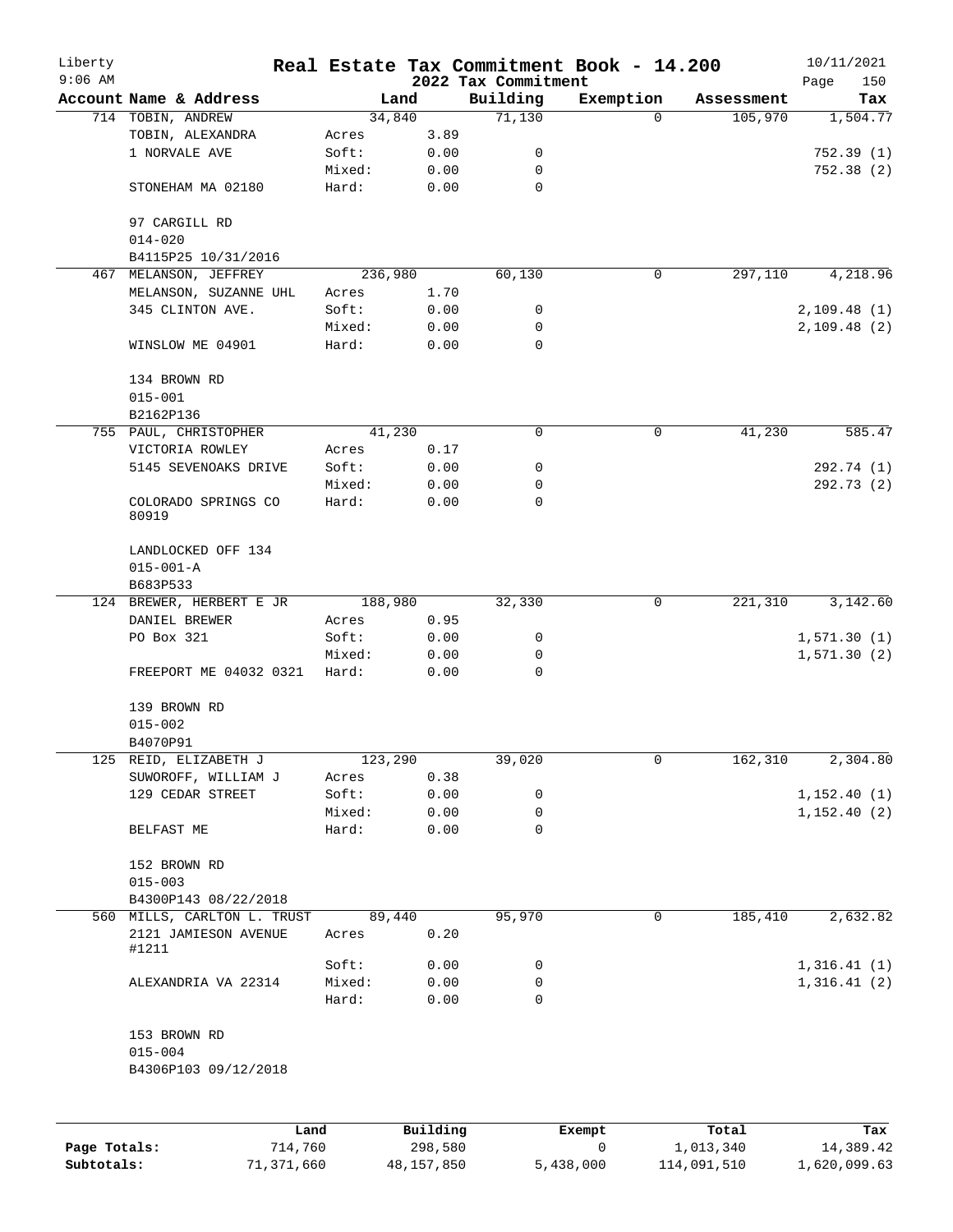| Liberty<br>$9:06$ AM |                                                   |         |      | 2022 Tax Commitment | Real Estate Tax Commitment Book - 14.200 |            | 10/11/2021<br>Page<br>151 |
|----------------------|---------------------------------------------------|---------|------|---------------------|------------------------------------------|------------|---------------------------|
|                      | Account Name & Address                            | Land    |      | Building            | Exemption                                | Assessment | Tax                       |
|                      | 795 KLIMOFF, INGRID H                             | 111,360 |      | 37,570              | $\Omega$                                 | 148,930    | 2,114.81                  |
|                      | CHARLES HORNIG                                    | Acres   | 0.31 |                     |                                          |            |                           |
|                      | 18 Bacon St                                       | Soft:   | 0.00 | 0                   |                                          |            | 1,057.41(1)               |
|                      |                                                   | Mixed:  | 0.00 | $\Omega$            |                                          |            | 1,057.40(2)               |
|                      | LEXINGTON MA 02421 7064 Hard:                     |         | 0.00 | $\Omega$            |                                          |            |                           |
|                      | 154 BROWN RD<br>$015 - 005$                       |         |      |                     |                                          |            |                           |
|                      | B3830P219 12/18/2013                              |         |      |                     |                                          |            |                           |
|                      | 954 MASTRUSERIO, JENNIFER J                       | 167,080 |      | 127,730             | 0                                        | 294,810    | 4,186.30                  |
|                      | MASTRUSERIO, DOMINIC<br>NEAL                      | Acres   | 0.88 |                     |                                          |            |                           |
|                      | 2736 COVENTRY ROAD                                | Soft:   | 0.00 | 0                   |                                          |            | 2,093.15(1)               |
|                      |                                                   | Mixed:  | 0.00 | 0                   |                                          |            | 2,093.15(2)               |
|                      | COLUMBUS OH 43221                                 | Hard:   | 0.00 | $\Omega$            |                                          |            |                           |
|                      | 95 BROWN RD                                       |         |      |                     |                                          |            |                           |
|                      | $015 - 006$                                       |         |      |                     |                                          |            |                           |
|                      | B2760P276                                         |         |      |                     |                                          |            |                           |
|                      | 742 PARADY, CORINNE M. &<br>MICHAEL E., TRUSTEES  | 39,500  |      | 111,370             | $\mathsf{O}$                             | 150,870    | 2,142.35                  |
|                      | CORINNE M. PARADY<br>REVOCABLE TRUST              | Acres   | 2.00 |                     |                                          |            |                           |
|                      | 1352 ROCK DOVE COURT,<br>#B101                    | Soft:   | 0.00 | 0                   |                                          |            | 1,071.18(1)               |
|                      |                                                   | Mixed:  | 0.00 | 0                   |                                          |            | 1,071.17(2)               |
|                      | PUNTA GORDA FL 33950                              | Hard:   | 0.00 | $\Omega$            |                                          |            |                           |
|                      | 98 BROWN RD                                       |         |      |                     |                                          |            |                           |
|                      | $015 - 006 - A$                                   |         |      |                     |                                          |            |                           |
|                      | B4414P116 09/09/2019 B4348P166 02/14/2019         |         |      |                     |                                          |            |                           |
|                      | 1283 PARADY, CORINNE M. &<br>MICHAEL E., TRUSTEES | 129,470 |      | $\Omega$            | 0                                        | 129,470    | 1,838.47                  |
|                      | CORINNE M. PARADY<br>REVOCABLE TRUST              | Acres   | 0.58 |                     |                                          |            |                           |
|                      | 1352 ROCK DOVE COURT,<br>#B101                    | Soft:   | 0.00 | 0                   |                                          |            | 919.24(1)                 |
|                      |                                                   | Mixed:  | 0.00 | 0                   |                                          |            | 919.23(2)                 |
|                      | PUNTA GORDA FL 33950                              | Hard:   | 0.00 | $\Omega$            |                                          |            |                           |
|                      | BROWN ROAD                                        |         |      |                     |                                          |            |                           |
|                      | $015 - 006 - B$                                   |         |      |                     |                                          |            |                           |
|                      | B4414P116 09/09/2019                              |         |      |                     |                                          |            |                           |
|                      | 730 Bourey, Steven G                              | 128,170 |      | 72,770              | 0                                        | 200,940    | 2,853.35                  |
|                      | Quimby, Susan A                                   | Acres   | 0.66 |                     |                                          |            |                           |
|                      | 3 HYDE ST                                         | Soft:   | 0.00 | 0                   |                                          |            | 1,426.68(1)               |
|                      |                                                   | Mixed:  | 0.00 | 0                   |                                          |            | 1,426.67(2)               |
|                      | PORTLAND ME 04103 1733                            | Hard:   | 0.00 | 0                   |                                          |            |                           |
|                      | 170 BROWN RD                                      |         |      |                     |                                          |            |                           |
|                      | $015 - 007$                                       |         |      |                     |                                          |            |                           |
|                      | B4250P39 03/09/2018                               |         |      |                     |                                          |            |                           |

|              | Land       | Building   | Exempt    | Total       | Tax          |
|--------------|------------|------------|-----------|-------------|--------------|
| Page Totals: | 575,580    | 349,440    |           | 925,020     | 13, 135. 28  |
| Subtotals:   | 71,947,240 | 48,507,290 | 5,438,000 | 115,016,530 | 1,633,234.91 |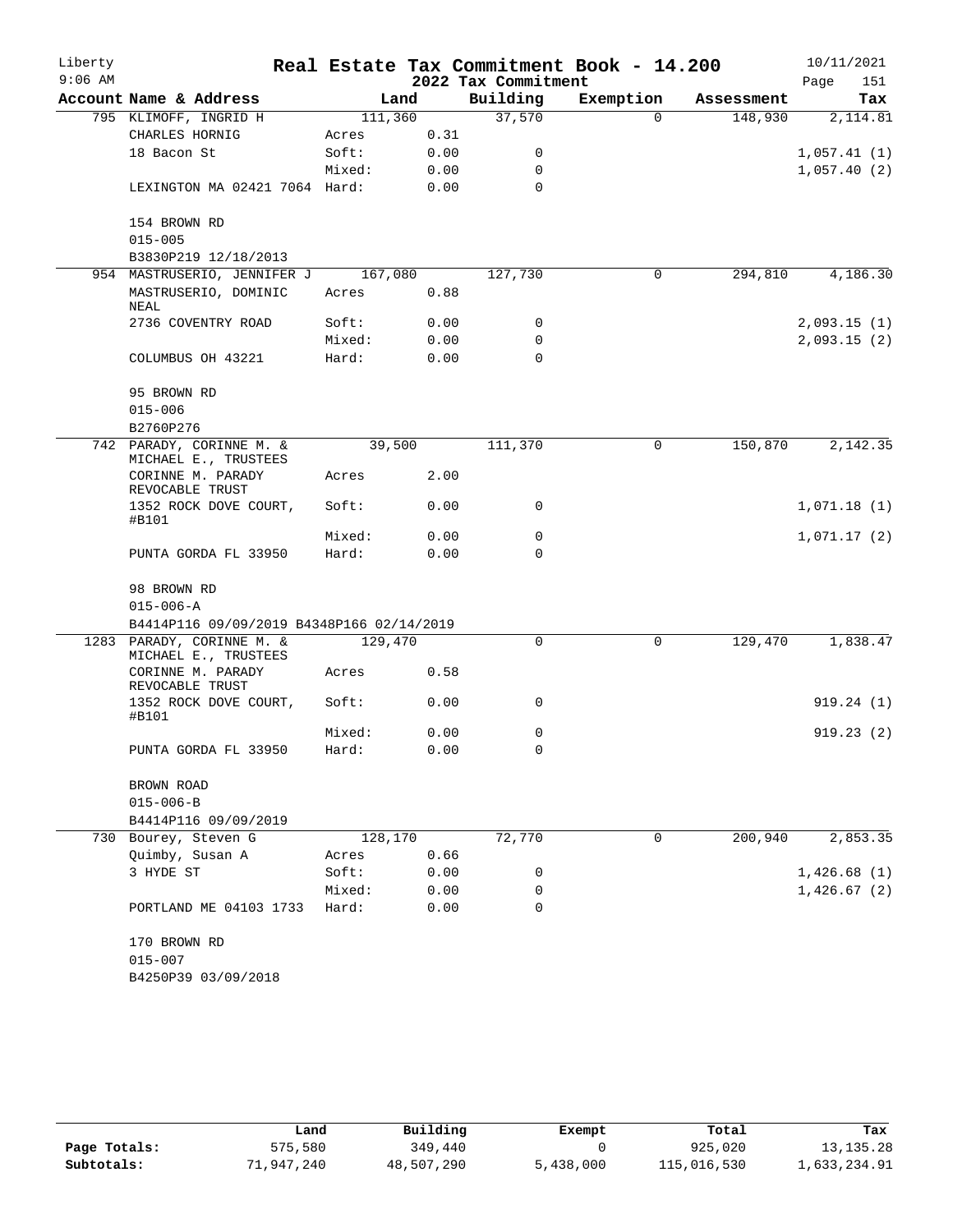| Liberty<br>$9:06$ AM |                         |         |      | 2022 Tax Commitment | Real Estate Tax Commitment Book - 14.200 |            | 10/11/2021<br>152<br>Page |
|----------------------|-------------------------|---------|------|---------------------|------------------------------------------|------------|---------------------------|
|                      | Account Name & Address  | Land    |      | Building            | Exemption                                | Assessment | Tax                       |
|                      | 515 RUTKOWSKI, MARIAN C | 140,970 |      | 146,040             | $\Omega$                                 | 287,010    | 4,075.54                  |
|                      | 324 JULIA PLACE         | Acres   | 0.65 |                     |                                          |            |                           |
|                      |                         | Soft:   | 0.00 | 0                   |                                          |            | 2,037.77(1)               |
|                      | SARASOTA FL 34236       | Mixed:  | 0.00 | 0                   |                                          |            | 2,037.77 (2)              |
|                      |                         | Hard:   | 0.00 | $\mathbf 0$         |                                          |            |                           |
|                      | 89 BROWN RD             |         |      |                     |                                          |            |                           |
|                      | $015 - 008$             |         |      |                     |                                          |            |                           |
|                      | B4527P196 08/07/2020    |         |      |                     |                                          |            |                           |
|                      | 653 RUTKOWSKI, DEVIN J  | 81,980  |      | 0                   | 0                                        | 81,980     | 1,164.12                  |
|                      | PARIS, AMBER N          | Acres   | 0.32 |                     |                                          |            |                           |
|                      | 16 KINGS WAY UNIT 104A  | Soft:   | 0.00 | 0                   |                                          |            | 582.06 (1)                |
|                      |                         | Mixed:  | 0.00 | 0                   |                                          |            | 582.06 (2)                |
|                      | WALTHAM MA 02451        | Hard:   | 0.00 | 0                   |                                          |            |                           |
|                      | BROWN RD                |         |      |                     |                                          |            |                           |
|                      | $015 - 009$             |         |      |                     |                                          |            |                           |
|                      | B4527P219 08/07/2020    |         |      |                     |                                          |            |                           |
|                      | 45 BAMBURY, JOHN C      | 127,870 |      | 39,530              | 0                                        | 167,400    | 2,377.08                  |
|                      | JEANNE G. BAMBURY       | Acres   | 0.60 |                     |                                          |            |                           |
|                      | 18 CLIFF RD             | Soft:   | 0.00 | 0                   |                                          |            | 1,188.54(1)               |
|                      |                         | Mixed:  | 0.00 | 0                   |                                          |            | 1,188.54(2)               |
|                      | SAUGUS MA 01906         | Hard:   | 0.00 | 0                   |                                          |            |                           |
|                      | 81 BROWN RD             |         |      |                     |                                          |            |                           |
|                      | $015 - 010$             |         |      |                     |                                          |            |                           |
|                      | B3807P1 09/25/2013      |         |      |                     |                                          |            |                           |
|                      | 961 MEHUREN, DARREN     | 156,100 |      | 44,820              | 0                                        | 200,920    | 2,853.06                  |
|                      | MEHUREN, JANINE         | Acres   | 0.76 |                     |                                          |            |                           |
|                      | 684 LANG HILL HIGHWAY   | Soft:   | 0.00 | 0                   |                                          |            | 1,426.53(1)               |
|                      |                         | Mixed:  | 0.00 | 0                   |                                          |            | 1,426.53(2)               |
|                      | BROOKS ME 04921         | Hard:   | 0.00 | 0                   |                                          |            |                           |
|                      | 77 BROWN RD             |         |      |                     |                                          |            |                           |
|                      | $015 - 011$             |         |      |                     |                                          |            |                           |
|                      | B4589P17 12/22/2020     |         |      |                     |                                          |            |                           |
|                      | 1227 MEHUREN, DARREN    | 13,600  |      | 0                   | 0                                        | 13,600     | 193.12                    |
|                      | MEHUREN, JANINE         | Acres   | 0.54 |                     |                                          |            |                           |
|                      | 684 LANG HILL HIGHWAY   | Soft:   | 0.00 | 0                   |                                          |            | 96.56(1)                  |
|                      |                         | Mixed:  | 0.00 | 0                   |                                          |            | 96.56(2)                  |
|                      | BROOKS ME 04921         | Hard:   | 0.00 | 0                   |                                          |            |                           |
|                      | BROWN RD                |         |      |                     |                                          |            |                           |
|                      | $015 - 011 - A$         |         |      |                     |                                          |            |                           |
|                      | B4589P20 12/22/2020     |         |      |                     |                                          |            |                           |
|                      | 192 FULLER, SANDRA E    | 129,620 |      | 44,880              | 0                                        | 174,500    | 2,477.90                  |
|                      | PO BOX 669              | Acres   | 0.42 |                     |                                          |            |                           |
|                      |                         | Soft:   | 0.00 | 0                   |                                          |            | 1,238.95(1)               |
|                      | VAIL CO 81658           | Mixed:  | 0.00 | 0                   |                                          |            | 1,238.95(2)               |
|                      |                         | Hard:   | 0.00 | 0                   |                                          |            |                           |
|                      | 75 BROWN RD             |         |      |                     |                                          |            |                           |
|                      | $015 - 012$             |         |      |                     |                                          |            |                           |
|                      | B3151P265               |         |      |                     |                                          |            |                           |
|                      |                         |         |      |                     |                                          |            |                           |
|                      |                         |         |      |                     |                                          |            |                           |

|              | Land       | Building   | Exempt    | Total       | Tax          |
|--------------|------------|------------|-----------|-------------|--------------|
| Page Totals: | 650,140    | 275,270    |           | 925,410     | 13,140.82    |
| Subtotals:   | 72,597,380 | 48,782,560 | 5,438,000 | 115,941,940 | 1,646,375.73 |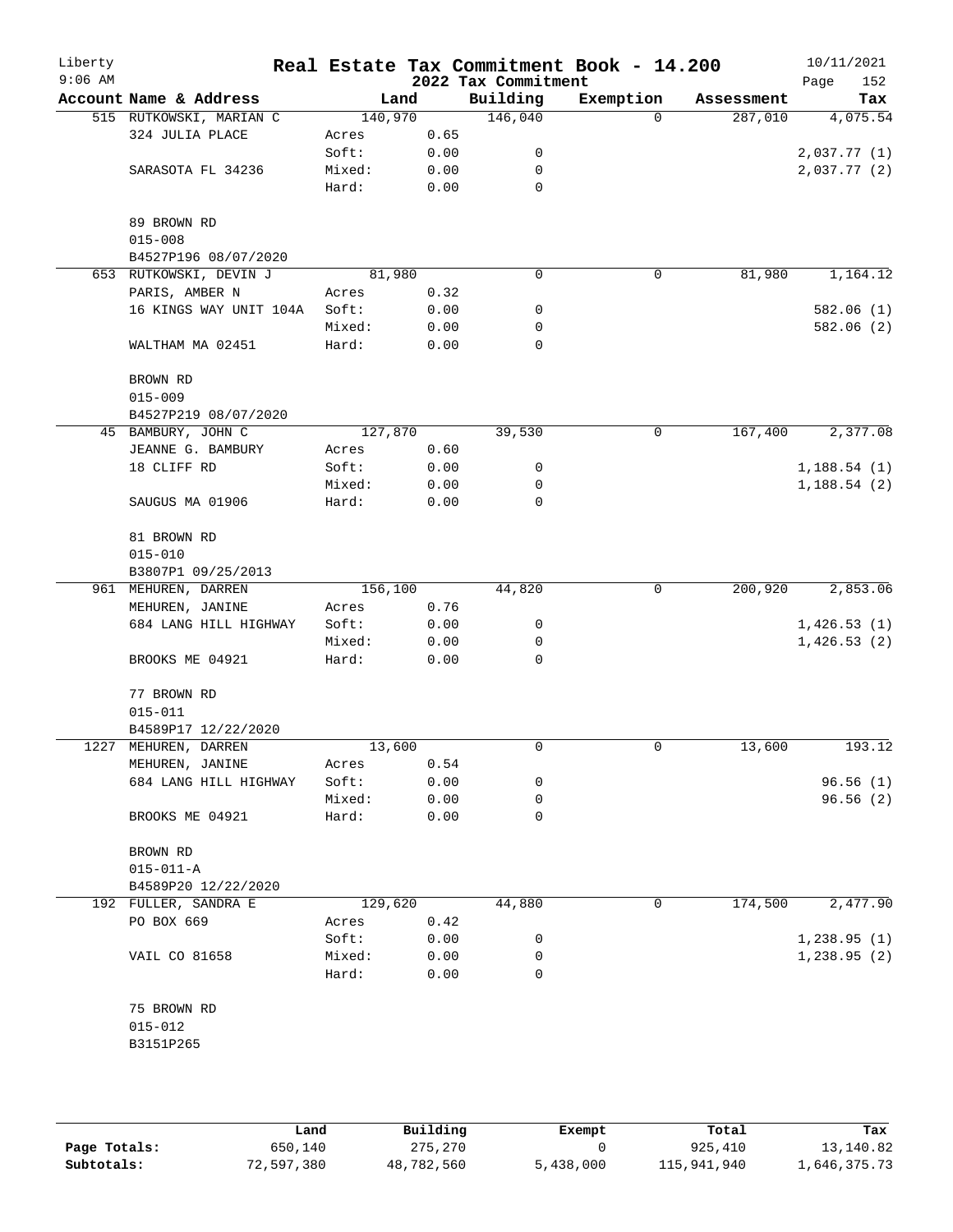| Liberty<br>$9:06$ AM |                                                               |         |                | 2022 Tax Commitment | Real Estate Tax Commitment Book - 14.200 |             | 10/11/2021         |
|----------------------|---------------------------------------------------------------|---------|----------------|---------------------|------------------------------------------|-------------|--------------------|
|                      | Account Name & Address                                        |         | Land           | Building            | Exemption                                | Assessment  | 153<br>Page<br>Tax |
|                      | 1016 WHITE, ROBERTA                                           |         | 117,090        | 56,170              | $\Omega$                                 | 173,260     | 2,460.29           |
|                      | 8 BEECHWOOD RD                                                | Acres   | 0.39           |                     |                                          |             |                    |
|                      |                                                               | Soft:   | 0.00           | 0                   |                                          |             | 1,230.15(1)        |
|                      | ASHVILLE NC 28805                                             | Mixed:  | 0.00           | 0                   |                                          |             | 1, 230.14(2)       |
|                      |                                                               | Hard:   | 0.00           | $\Omega$            |                                          |             |                    |
|                      | 73 BROWN RD                                                   |         |                |                     |                                          |             |                    |
|                      | $015 - 013$                                                   |         |                |                     |                                          |             |                    |
|                      | B4400P187 08/01/2019 B1815P172                                |         |                |                     |                                          |             |                    |
|                      | 191 COLLINS, RANDALL H<br>(TRUSTEE)                           |         | 110,230        | 84,750              | 0                                        | 194,980     | 2,768.72           |
|                      | RANDALL H. COLLINS 2010 Acres<br>REV. TRUST                   |         | 0.24           |                     |                                          |             |                    |
|                      | 10 OVERLOOK PASS                                              | Soft:   | 0.00           | 0                   |                                          |             | 1,384.36(1)        |
|                      |                                                               | Mixed:  | 0.00           | 0                   |                                          |             | 1,384.36(2)        |
|                      | ELLINGTON CT 06029                                            | Hard:   | 0.00           | $\Omega$            |                                          |             |                    |
|                      | 67 BROWN RD                                                   |         |                |                     |                                          |             |                    |
|                      | $015 - 014$                                                   |         |                |                     |                                          |             |                    |
|                      | B3955P224 04/29/2015 B3554P55 06/16/2011                      |         |                | $\Omega$            | $\Omega$                                 |             |                    |
|                      | 391 COLLINS, RANDALL H<br>(TRUSTEE)<br>RANDALL H. COLLIN 2010 |         | 18,500<br>1.00 |                     |                                          | 18,500      | 262.70             |
|                      | REV. TRUST                                                    | Acres   |                |                     |                                          |             |                    |
|                      | 10 OVERLOCK PASS                                              | Soft:   | 0.00           | 0                   |                                          |             | 131.35(1)          |
|                      |                                                               | Mixed:  | 0.00           | 0                   |                                          |             | 131.35(2)          |
|                      | ELLINGTON CT 06029                                            | Hard:   | 0.00           | $\Omega$            |                                          |             |                    |
|                      | BROWN RD                                                      |         |                |                     |                                          |             |                    |
|                      | $015 - 017$                                                   |         |                |                     |                                          |             |                    |
|                      | B3955P224 04/29/2015 B3554P57 06/16/2011                      |         |                |                     |                                          |             |                    |
|                      | 535 KRADOSKA, YTA                                             |         | 383,150        | 0                   | 0                                        | 383,150     | 5,440.73           |
|                      | 706 BARBERRY DR                                               | Acres   | 3.67           |                     |                                          |             |                    |
|                      |                                                               | Soft:   | 0.00           | 0                   |                                          |             | 2,720.37(1)        |
|                      | CINNAMINSON NJ 08077                                          | Mixed:  | 0.00           | 0                   |                                          |             | 2,720.36(2)        |
|                      |                                                               | Hard:   | 0.00           | $\mathbf 0$         |                                          |             |                    |
|                      | ISLAND ON LAKE ST                                             |         |                |                     |                                          |             |                    |
|                      | $015 - 018$                                                   |         |                |                     |                                          |             |                    |
|                      | B611P363                                                      |         |                |                     |                                          |             |                    |
| 900                  | AMES, DONALD H                                                |         | 161,850        | 63,630              | 0                                        | 225,480     | 3,201.82           |
|                      | AMES, KATHERINE                                               | Acres   | 0.97           |                     |                                          |             |                    |
|                      | 460 RIDGE RD                                                  | Soft:   | 0.00           | 0                   |                                          |             | 1,600.91(1)        |
|                      |                                                               | Mixed:  | 0.00           | 0                   |                                          |             | 1,600.91(2)        |
|                      | WARREN ME 04864                                               | Hard:   | 0.00           | 0                   |                                          |             |                    |
|                      | 13 NORWOOD LN                                                 |         |                |                     |                                          |             |                    |
|                      | $016 - 001$                                                   |         |                |                     |                                          |             |                    |
|                      | B3686P343                                                     |         |                |                     |                                          |             |                    |
| 316                  | FABER, GERALDINE A                                            |         | 161,330        | 69,930              | 0                                        | 231,260     | 3,283.89           |
|                      | 65 CONSTANTINE WAY                                            | Acres   | 0.51           |                     |                                          |             |                    |
|                      |                                                               | Soft:   | 0.00           | 0                   |                                          |             | 1,641.95(1)        |
|                      | MOUNT SINAI NY 11766<br>3006                                  | Mixed:  | 0.00           | 0                   |                                          |             | 1,641.94(2)        |
|                      |                                                               | Hard:   | 0.00           | 0                   |                                          |             |                    |
|                      | 9 NORWOOD LN                                                  |         |                |                     |                                          |             |                    |
|                      | $016 - 002$                                                   |         |                |                     |                                          |             |                    |
|                      | B827P919                                                      |         |                |                     |                                          |             |                    |
|                      |                                                               | Land    | Building       |                     | Exempt                                   | Total       | Tax                |
| Page Totals:         |                                                               | 952,150 | 274,480        |                     | $\mathbf 0$                              | 1,226,630   | 17, 418.15         |
| Subtotals:           | 73,549,530                                                    |         | 49,057,040     |                     | 5,438,000                                | 117,168,570 | 1,663,793.88       |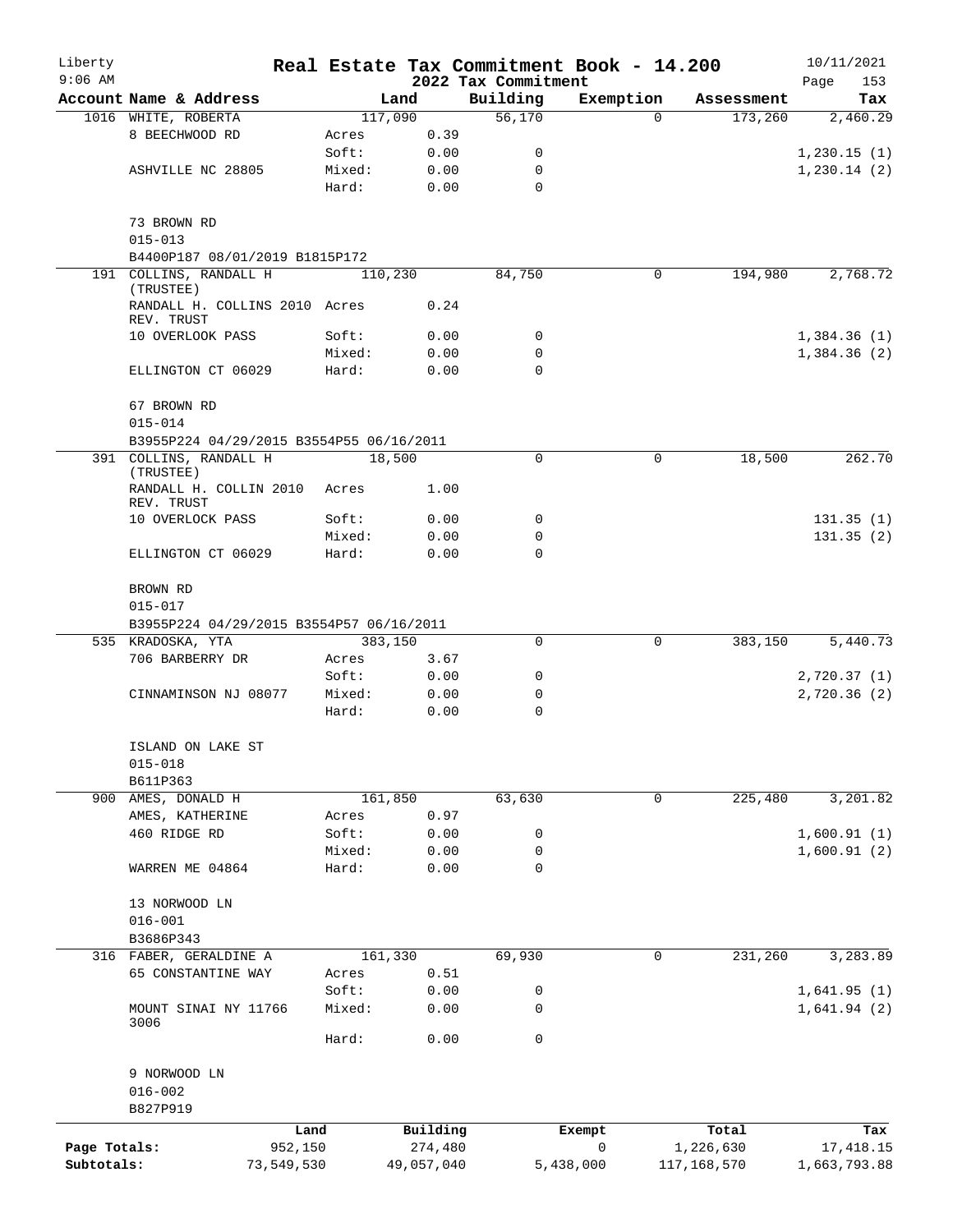| Liberty<br>$9:06$ AM |                                |         |      | 2022 Tax Commitment | Real Estate Tax Commitment Book - 14.200 |            | 10/11/2021<br>154<br>Page |
|----------------------|--------------------------------|---------|------|---------------------|------------------------------------------|------------|---------------------------|
|                      | Account Name & Address         | Land    |      | Building            | Exemption                                | Assessment | Tax                       |
|                      | 719 G & B CORP                 | 152,800 |      | 71,060              | $\Omega$                                 | 223,860    | 3,178.81                  |
|                      | P O BOX 942                    | Acres   | 0.50 |                     |                                          |            |                           |
|                      |                                | Soft:   | 0.00 | 0                   |                                          |            | 1,589.41(1)               |
|                      | BRUNSWICK ME 04011             | Mixed:  | 0.00 | 0                   |                                          |            | 1,589.40(2)               |
|                      |                                | Hard:   | 0.00 | 0                   |                                          |            |                           |
|                      | 5 NORWOOD LN                   |         |      |                     |                                          |            |                           |
|                      | $016 - 003$                    |         |      |                     |                                          |            |                           |
|                      | B3926P115 12/22/2014           |         |      |                     |                                          |            |                           |
|                      | 1226 G & B CORP                | 12,550  |      | 13,350              | 0                                        | 25,900     | 367.78                    |
|                      | P O BOX 942                    | Acres   | 0.46 |                     |                                          |            |                           |
|                      |                                | Soft:   | 0.00 | 0                   |                                          |            | 183.89 (1)                |
|                      | BRUNSWICK ME 04011             | Mixed:  | 0.00 | 0                   |                                          |            | 183.89 (2)                |
|                      |                                | Hard:   | 0.00 | 0                   |                                          |            |                           |
|                      | 5 NORWOOD LN                   |         |      |                     |                                          |            |                           |
|                      | $016 - 004$                    |         |      |                     |                                          |            |                           |
|                      | B3926P115 12/22/2014 B2020P124 |         |      |                     |                                          |            |                           |
|                      | 720 G & B CORP                 | 152,700 |      | 24,420              | 0                                        | 177,120    | 2,515.10                  |
|                      | P O BOX 942                    | Acres   | 0.48 |                     |                                          |            |                           |
|                      |                                | Soft:   | 0.00 | 0                   |                                          |            | 1,257.55(1)               |
|                      | BRUNSWICK ME 04011             | Mixed:  | 0.00 | 0                   |                                          |            | 1, 257.55(2)              |
|                      |                                | Hard:   | 0.00 | 0                   |                                          |            |                           |
|                      | 3 NORWOOD LN                   |         |      |                     |                                          |            |                           |
|                      | $016 - 005$                    |         |      |                     |                                          |            |                           |
|                      | B3926P119 12/22/2014           |         |      |                     |                                          |            |                           |
|                      | 896 MCGOVERN, DANNY            | 47,960  |      | 0                   | 0                                        | 47,960     | 681.03                    |
|                      | MCGOVERN, CAROL                | Acres   | 0.23 |                     |                                          |            |                           |
|                      | 226 PINNACLE RD                | Soft:   | 0.00 | 0                   |                                          |            | 340.52 (1)                |
|                      |                                | Mixed:  | 0.00 | 0                   |                                          |            | 340.51(2)                 |
|                      | LIBERTY ME 04949               | Hard:   | 0.00 | 0                   |                                          |            |                           |
|                      | SNOW VILLAGE                   |         |      |                     |                                          |            |                           |
|                      | $016 - 006$                    |         |      |                     |                                          |            |                           |
|                      | B2472P180                      |         |      |                     |                                          |            |                           |
|                      | 897 FURTAK, BRIAN              | 169,660 |      | 123,650             | 0                                        | 293,310    | 4,165.00                  |
|                      | LAUREN FURTAK                  | Acres   | 0.48 |                     |                                          |            |                           |
|                      | 1603 Briarwood Ct              | Soft:   | 0.00 | 0                   |                                          |            | 2,082.50(1)               |
|                      |                                | Mixed:  | 0.00 | 0                   |                                          |            | 2,082.50(2)               |
|                      | ROCKY HILL CT 06067            | Hard:   | 0.00 | 0                   |                                          |            |                           |
|                      | 60 SNOW VILLAGE RD             |         |      |                     |                                          |            |                           |
|                      | $016 - 007$                    |         |      |                     |                                          |            |                           |
|                      | B3796P59 09/23/2013            |         |      |                     |                                          |            |                           |
|                      | 1210 FURTAK, BRIAN             | 13,340  |      | 0                   | 0                                        | 13,340     | 189.43                    |
|                      | LAUREN FURTAK                  | Acres   | 0.52 |                     |                                          |            |                           |
|                      | 1603 Briarwood Ct              | Soft:   | 0.00 | 0                   |                                          |            | 94.72 (1)                 |
|                      |                                | Mixed:  | 0.00 | 0                   |                                          |            | 94.71 (2)                 |
|                      | ROCKY HILL CT 06067            | Hard:   | 0.00 | $\Omega$            |                                          |            |                           |
|                      | SNOW VILLAGE RD                |         |      |                     |                                          |            |                           |
|                      | $016 - 007 - A$                |         |      |                     |                                          |            |                           |
|                      | B3796P59                       |         |      |                     |                                          |            |                           |
|                      |                                |         |      |                     |                                          |            |                           |
|                      |                                |         |      |                     |                                          |            |                           |

|              | Land       | Building   | Exempt    | Total       | Tax          |
|--------------|------------|------------|-----------|-------------|--------------|
| Page Totals: | 549,010    | 232,480    |           | 781,490     | 11,097.15    |
| Subtotals:   | 74,098,540 | 49,289,520 | 5,438,000 | 117,950,060 | 1,674,891.03 |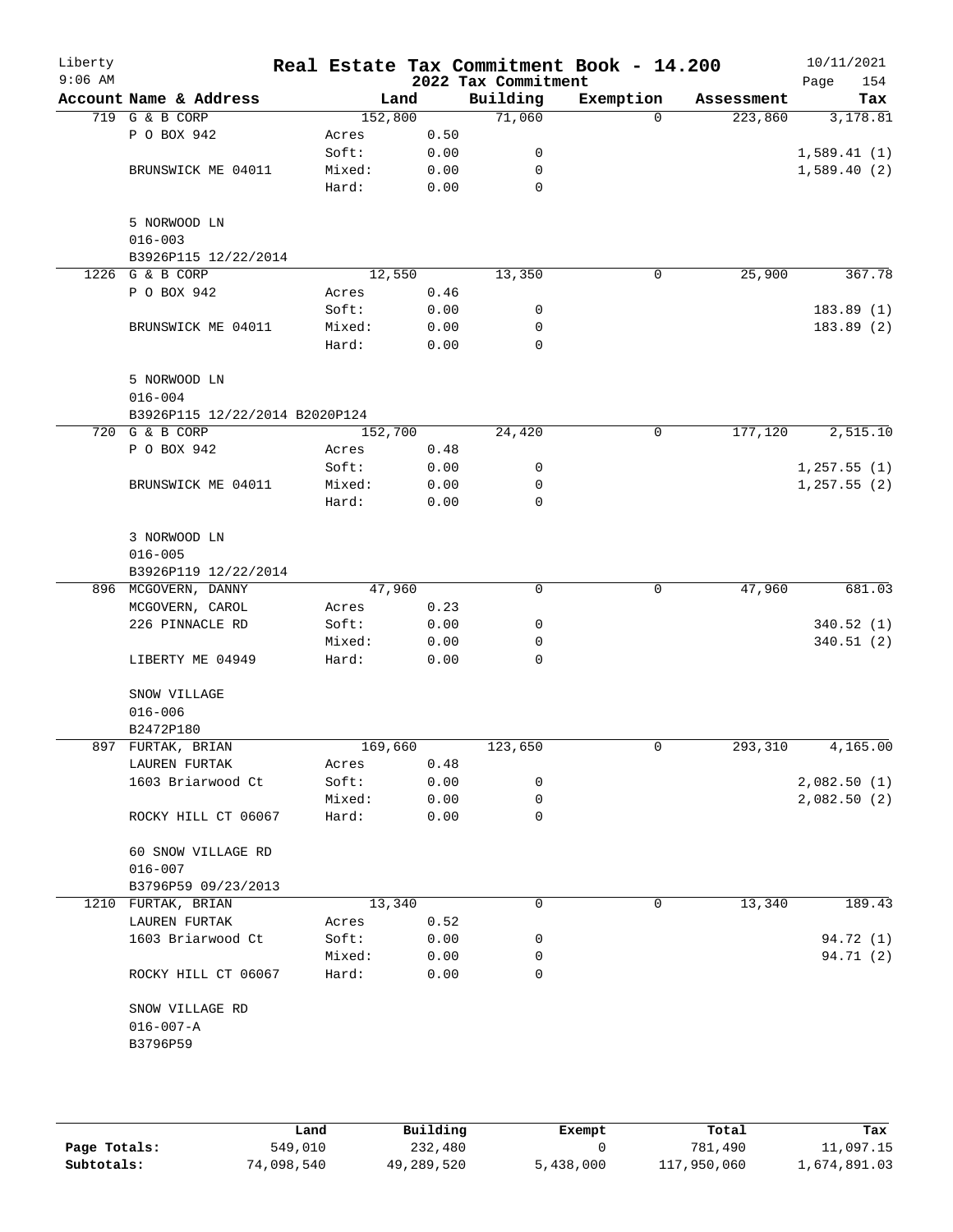| Liberty<br>$9:06$ AM       |                                                  |         |                       | 2022 Tax Commitment | Real Estate Tax Commitment Book - 14.200 |                          | 10/11/2021<br>155<br>Page   |
|----------------------------|--------------------------------------------------|---------|-----------------------|---------------------|------------------------------------------|--------------------------|-----------------------------|
|                            | Account Name & Address                           |         | Land                  | Building            | Exemption                                | Assessment               | Tax                         |
|                            | 373 PRONOVOST, ERIC                              | 169,710 |                       | 135,090             | $\Omega$                                 | 304,800                  | 4,328.16                    |
|                            | PRONOVOST, DEBRA                                 | Acres   | 0.49                  |                     |                                          |                          |                             |
|                            | 27 CONIFER RIDGE RD                              | Soft:   | 0.00                  | 0                   |                                          |                          | 2,164.08(1)                 |
|                            |                                                  | Mixed:  | 0.00                  | 0                   |                                          |                          | 2,164.08(2)                 |
|                            | CUMBERLAND FORESIDE ME<br>04110                  | Hard:   | 0.00                  | 0                   |                                          |                          |                             |
|                            | 64 SNOW VILLAGE RD<br>$016 - 008$                |         |                       |                     |                                          |                          |                             |
|                            | B2831P255                                        |         |                       |                     |                                          |                          |                             |
|                            | 483 JEWETT LIVING TR.,<br>FORREST E.& MARILYN A. | 161,230 |                       | 90,120              | 0                                        | 251,350                  | 3,569.17                    |
|                            | P.O. BOX 274                                     | Acres   | 0.49                  |                     |                                          |                          |                             |
|                            |                                                  | Soft:   | 0.00                  | 0                   |                                          |                          | 1,784.59(1)                 |
|                            | LIBERTY ME 04949                                 | Mixed:  | 0.00                  | 0                   |                                          |                          | 1,784.58(2)                 |
|                            |                                                  | Hard:   | 0.00                  | 0                   |                                          |                          |                             |
|                            | 68 SNOW VILLAGE RD<br>$016 - 009$                |         |                       |                     |                                          |                          |                             |
|                            | B1302P48                                         |         |                       |                     |                                          |                          |                             |
|                            | 356 GARRETT, PATRICK                             | 161,280 |                       | 125,690             | 0                                        | 286,970                  | 4,074.97                    |
|                            | 29 NEVA WAY                                      | Acres   | 0.50                  |                     |                                          |                          |                             |
|                            |                                                  | Soft:   | 0.00                  | 0                   |                                          |                          | 2,037.49(1)                 |
|                            | SPRUCE HEAD ME 04859                             | Mixed:  | 0.00                  | $\mathbf 0$         |                                          |                          | 2,037.48(2)                 |
|                            |                                                  | Hard:   | 0.00                  | 0                   |                                          |                          |                             |
|                            | 70 SNOW VILLAGE RD                               |         |                       |                     |                                          |                          |                             |
|                            | $016 - 010$<br>B3392P66 09/17/2009               |         |                       |                     |                                          |                          |                             |
|                            | 256 DOAK, GEORGE R                               | 161,280 |                       | 33,410              | 0                                        | 194,690                  | 2,764.60                    |
|                            | DOAK, JANE E                                     | Acres   | 0.50                  |                     |                                          |                          |                             |
|                            | 92 HEAD OF THE TIDE RD                           | Soft:   | 0.00                  | 0                   |                                          |                          | 1,382.30(1)                 |
|                            |                                                  | Mixed:  | 0.00                  | 0                   |                                          |                          | 1,382.30(2)                 |
|                            | BELFAST ME 04915                                 | Hard:   | 0.00                  | 0                   |                                          |                          |                             |
|                            | 74 SNOW VILLAGE RD<br>$016 - 011$                |         |                       |                     |                                          |                          |                             |
|                            |                                                  |         |                       |                     |                                          |                          |                             |
| 617                        | B1400P48<br>TARBOX, CONSTANCE J                  |         | 65,150                | 138,390             | 0                                        | 203,540                  | 2,890.27                    |
|                            | TARBOX, ROSCOE D                                 | Acres   | 5.93                  |                     |                                          |                          |                             |
|                            |                                                  |         |                       |                     |                                          |                          |                             |
|                            | 104 FLETCHER STREET                              | Soft:   | 0.00                  | 0                   |                                          |                          | 1,445.14(1)                 |
|                            |                                                  | Mixed:  | 0.00                  | 0                   |                                          |                          | 1,445.13(2)                 |
|                            | KENNEBUNK ME 04043                               | Hard:   | 0.00                  | 0                   |                                          |                          |                             |
|                            | 199 PINNACLE RD<br>$016 - 015 - 05$              |         |                       |                     |                                          |                          |                             |
|                            | B3421P11 02/23/2010                              |         |                       |                     |                                          |                          |                             |
|                            | 611 TARBOX, CONSTANCE J                          |         | 39,160                | 0                   | 0                                        | 39,160                   | 556.07                      |
|                            | TARBOX, ROSCOE D                                 | Acres   | 5.52                  |                     |                                          |                          |                             |
|                            | 104 FLETCHER STREET                              | Soft:   | 0.00                  | 0                   |                                          |                          | 278.04(1)                   |
|                            |                                                  | Mixed:  | 0.00                  | 0                   |                                          |                          | 278.03(2)                   |
|                            | KENNEBUNK ME 04043                               | Hard:   | 0.00                  | 0                   |                                          |                          |                             |
|                            | SUNSET LN                                        |         |                       |                     |                                          |                          |                             |
|                            | $016 - 015 - 06$                                 |         |                       |                     |                                          |                          |                             |
|                            | B3421P12 02/23/2010                              |         |                       |                     |                                          |                          |                             |
|                            |                                                  |         |                       |                     |                                          |                          |                             |
|                            | Land                                             |         | Building              |                     | Exempt                                   | Total                    | Tax                         |
| Page Totals:<br>Subtotals: | 757,810<br>74,856,350                            |         | 522,700<br>49,812,220 |                     | 0<br>5,438,000                           | 1,280,510<br>119,230,570 | 18, 183. 24<br>1,693,074.27 |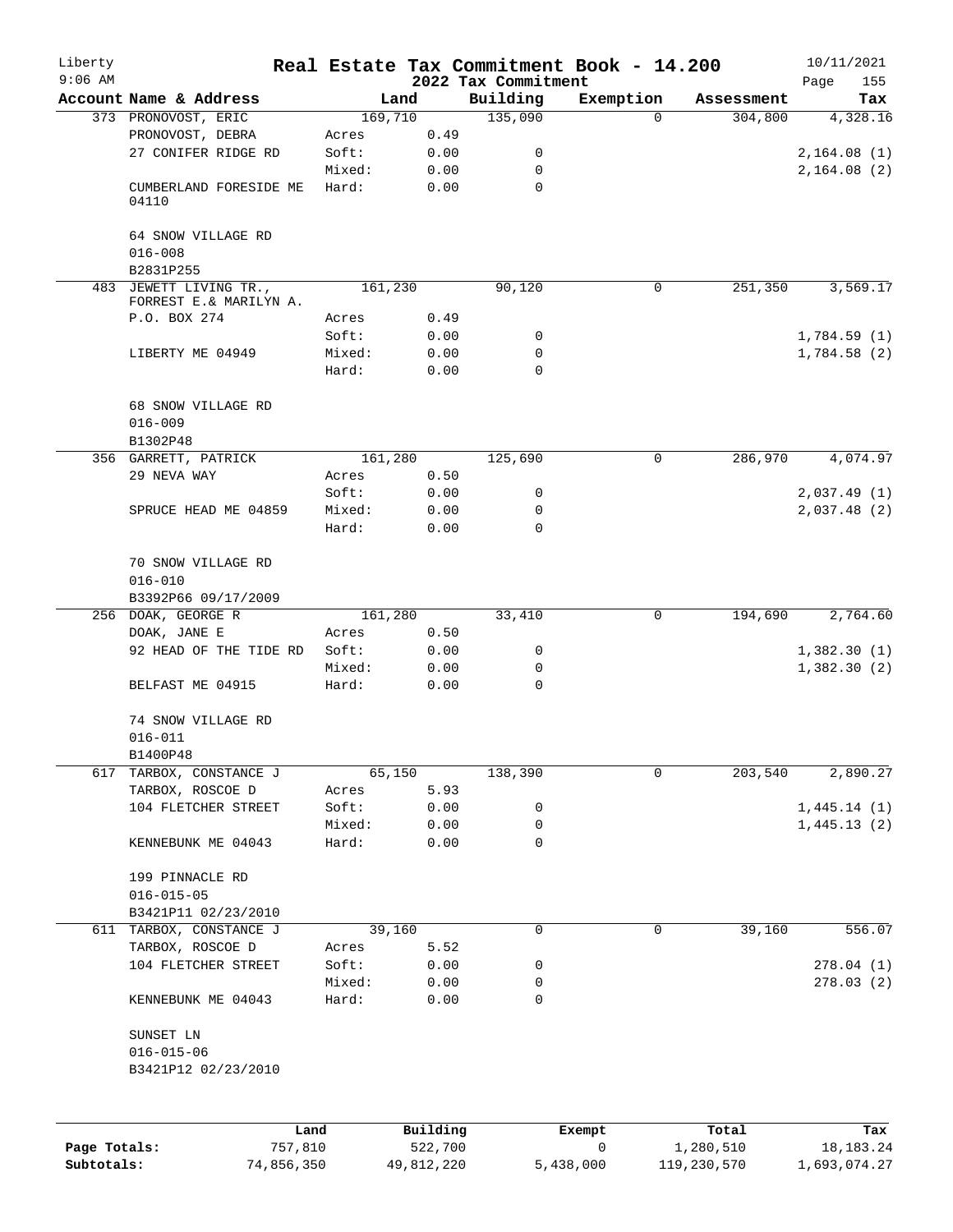| Liberty<br>$9:06$ AM |                                                                  |                 |              | 2022 Tax Commitment | Real Estate Tax Commitment Book - 14.200 |            | 10/11/2021<br>156<br>Page |
|----------------------|------------------------------------------------------------------|-----------------|--------------|---------------------|------------------------------------------|------------|---------------------------|
|                      | Account Name & Address                                           | Land            |              | Building            | Exemption                                | Assessment | Tax                       |
|                      | 612 TARBOX, CONSTANCE J                                          | 38,800          |              | 0                   | $\Omega$                                 | 38,800     | 550.96                    |
|                      | TARBOX, ROSCOE D                                                 | Acres           | 5.28         |                     |                                          |            |                           |
|                      | 104 FLETCHER STREET                                              | Soft:           | 0.00         | 0                   |                                          |            | 275.48(1)                 |
|                      |                                                                  | Mixed:          | 0.00         | 0                   |                                          |            | 275.48(2)                 |
|                      | KENNEBUNK ME 04043                                               | Hard:           | 0.00         | $\mathbf 0$         |                                          |            |                           |
|                      | SUNSET LN                                                        |                 |              |                     |                                          |            |                           |
|                      | $016 - 015 - 07$                                                 |                 |              |                     |                                          |            |                           |
|                      | B3421P12 02/23/2010                                              |                 |              |                     |                                          |            |                           |
|                      | 613 TARBOX, CONSTANCE J                                          | 177,560         |              | 4,500               | 0                                        | 182,060    | 2,585.25                  |
|                      | TARBOX, ROSCOE D                                                 | Acres           | 5.18         |                     |                                          |            |                           |
|                      | 104 FLETCHER STREET                                              | Soft:           | 0.00         | 0                   |                                          |            | 1, 292.63(1)              |
|                      |                                                                  | Mixed:          | 0.00         | 0                   |                                          |            | 1, 292.62(2)              |
|                      | KENNEBUNK ME 04043                                               | Hard:           | 0.00         | $\mathbf 0$         |                                          |            |                           |
|                      | 58 SUNSET LN                                                     |                 |              |                     |                                          |            |                           |
|                      | $016 - 015 - 08$                                                 |                 |              |                     |                                          |            |                           |
|                      | B3421P12 02/23/2010 B3421P11                                     |                 |              |                     |                                          |            |                           |
|                      | 1197 RIPLEY, DENNIS                                              | 34,480          |              | 0                   | 0                                        | 34,480     | 489.62                    |
|                      | RIPLEY, MELANIE                                                  | Acres           | 5.21         |                     |                                          |            |                           |
|                      | 129 PINNACLE RD                                                  | Soft:           | 0.00         | $\mathsf{O}\xspace$ |                                          |            | 244.81 (1)                |
|                      |                                                                  | Mixed:          | 0.00         | 0                   |                                          |            | 244.81(2)                 |
|                      | LIBERTY ME 04949                                                 | Hard:           | 0.00         | 0                   |                                          |            |                           |
|                      | SUNSET LN                                                        |                 |              |                     |                                          |            |                           |
|                      | $016 - 015 - 09$                                                 |                 |              |                     |                                          |            |                           |
|                      | B2604P282 05/27/2004                                             |                 |              |                     |                                          |            |                           |
|                      | 357 RIPLEY, DENNIS                                               | 49,640          |              | 29,060              | 0                                        | 78,700     | 1,117.54                  |
|                      | RIPLEY, MELANIE                                                  | Acres           | 5.00         |                     |                                          |            |                           |
|                      | 129 PINNACLE RD                                                  | Soft:           | 0.00         | 0                   |                                          |            | 558.77 (1)                |
|                      |                                                                  | Mixed:          | 0.00         | 0                   |                                          |            | 558.77 (2)                |
|                      | LIBERTY ME 04949                                                 | Hard:           | 0.00         | 0                   |                                          |            |                           |
|                      | 6 TALL PINE LN                                                   |                 |              |                     |                                          |            |                           |
|                      | $016 - 015 - 10$                                                 |                 |              |                     |                                          |            |                           |
|                      | B3570P159 08/08/2011                                             |                 |              |                     |                                          |            |                           |
|                      | 193 CORYELL, FRED R                                              | 43,040          |              | 0                   | 0                                        | 43,040     | 611.17                    |
|                      | 14 DEXTER LN                                                     | Acres           | 5.19         |                     |                                          |            |                           |
|                      |                                                                  | Soft:           | 0.00         | 0                   |                                          |            | 305.59(1)                 |
|                      | NEWBURYPORT MA 01950<br>3802                                     | Mixed:          | 0.00         | 0                   |                                          |            | 305.58(2)                 |
|                      |                                                                  | Hard:           | 0.00         | 0                   |                                          |            |                           |
|                      | SUNSET LN & PINNACLE RD                                          |                 |              |                     |                                          |            |                           |
|                      | $016 - 015 - 11$                                                 |                 |              |                     |                                          |            |                           |
|                      | B3606P140                                                        |                 |              |                     |                                          |            |                           |
|                      | 488 TOWNE, WALLACE A                                             | 86,600          |              | 50,430              | 0                                        | 137,030    | 1,945.83                  |
|                      | TOWNE, SUSAN L                                                   | Acres           | 0.12         |                     |                                          |            |                           |
|                      | 7 CROCKETTS BEACH ROAD                                           | Soft:           | 0.00         | 0                   |                                          |            | 972.92(1)                 |
|                      | OWLS HEAD ME 04854                                               | Mixed:<br>Hard: | 0.00<br>0.00 | 0<br>0              |                                          |            | 972.91 (2)                |
|                      |                                                                  |                 |              |                     |                                          |            |                           |
|                      | 8 TUIT LN                                                        |                 |              |                     |                                          |            |                           |
|                      | $016 - 016$<br>B4325P138 11/13/2018 B563P482 B373P497 09/19/1930 |                 |              |                     |                                          |            |                           |
|                      |                                                                  |                 |              |                     |                                          |            |                           |
|                      |                                                                  |                 |              |                     |                                          |            |                           |

|              | Land       | Building   | Exempt    | Total       | Tax          |
|--------------|------------|------------|-----------|-------------|--------------|
| Page Totals: | 430,120    | 83,990     |           | 514,110     | .300.37      |
| Subtotals:   | 75,286,470 | 49,896,210 | 5,438,000 | 119,744,680 | 1,700,374.64 |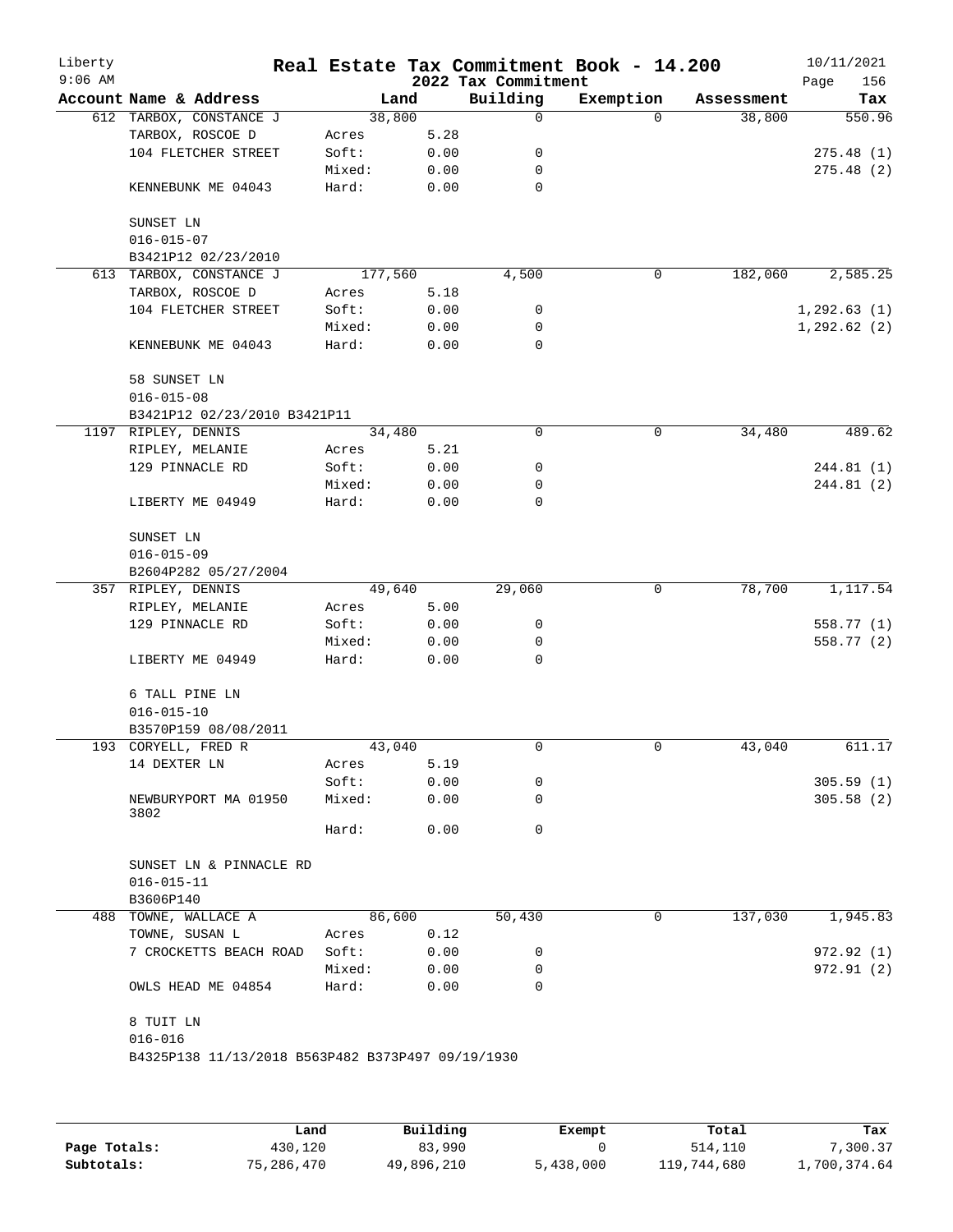| Liberty<br>$9:06$ AM |                                              |         |      | 2022 Tax Commitment | Real Estate Tax Commitment Book - 14.200 |            | 10/11/2021         |
|----------------------|----------------------------------------------|---------|------|---------------------|------------------------------------------|------------|--------------------|
|                      | Account Name & Address                       | Land    |      | Building            | Exemption                                | Assessment | Page<br>157<br>Tax |
|                      | 361 SMITH, ANDREA K                          | 207,670 |      | 75,650              | $\Omega$                                 | 283,320    | 4,023.14           |
|                      | HILDRETH, STEVEN                             | Acres   | 0.69 |                     |                                          |            |                    |
|                      | 120 FERRY RD                                 | Soft:   | 0.00 | 0                   |                                          |            | 2,011.57(1)        |
|                      |                                              | Mixed:  | 0.00 | 0                   |                                          |            | 2,011.57(2)        |
|                      | CHELSEA ME 04330                             | Hard:   | 0.00 | $\mathbf 0$         |                                          |            |                    |
|                      | 10 TUIT LN                                   |         |      |                     |                                          |            |                    |
|                      | $016 - 017$<br>B4294P31 08/06/2018 B2704P118 |         |      |                     |                                          |            |                    |
|                      | 360 Cressey, Michael E                       | 209,170 |      | 56,590              | 0                                        | 265,760    | 3,773.79           |
|                      | Wright, Mary M                               | Acres   | 0.70 |                     |                                          |            |                    |
|                      | 987 Dunbar Hill Road                         | Soft:   | 0.00 | 0                   |                                          |            | 1,886.90(1)        |
|                      |                                              | Mixed:  | 0.00 | 0                   |                                          |            | 1,886.89(2)        |
|                      | Grantham ME 03753                            | Hard:   | 0.00 | $\mathbf 0$         |                                          |            |                    |
|                      | 42 TALL PINE LN<br>$016 - 018$               |         |      |                     |                                          |            |                    |
|                      | B4242P247 01/08/2018                         |         |      |                     |                                          |            |                    |
|                      | 1005 CRESSEY, MICHAEL E                      | 198,710 |      | 38,160              | 0                                        | 236,870    | 3,363.55           |
|                      | WRIGHT, MARY M                               | Acres   | 0.70 |                     |                                          |            |                    |
|                      | 987 Dunbar Hill Road                         | Soft:   | 0.00 | 0                   |                                          |            | 1,681.78(1)        |
|                      |                                              | Mixed:  | 0.00 | 0                   |                                          |            | 1,681.77(2)        |
|                      | Grantham ME 03753                            | Hard:   | 0.00 | 0                   |                                          |            |                    |
|                      | 41 TALL PINE LN                              |         |      |                     |                                          |            |                    |
|                      | $016 - 019$                                  |         |      |                     |                                          |            |                    |
|                      | B4245P19 02/09/2018                          |         |      |                     |                                          |            |                    |
|                      | 810 WITHAM, JOYCE A                          | 161,080 |      | 50,890              | 0                                        | 211,970    | 3,009.97           |
|                      | KEVIN J WITHAM                               | Acres   | 0.46 |                     |                                          |            |                    |
|                      | 33 LISA LN                                   | Soft:   | 0.00 | 0                   |                                          |            | 1,504.99(1)        |
|                      |                                              | Mixed:  | 0.00 | 0                   |                                          |            | 1,504.98(2)        |
|                      | READING MA 01867                             | Hard:   | 0.00 | 0                   |                                          |            |                    |
|                      | 15 EZEKIAL WAY<br>$016 - 020$                |         |      |                     |                                          |            |                    |
|                      | B3977P120 07/12/2015                         |         |      |                     |                                          |            |                    |
|                      | 858 SEBASTIAN, DON                           | 165,830 |      | 126,210             | 0                                        | 292,040    | 4,146.97           |
|                      | SEBASTIAN, JOHN                              | Acres   | 0.44 |                     |                                          |            |                    |
|                      | 3 STEVENS LANE                               | Soft:   | 0.00 | 0                   |                                          |            | 2,073.49(1)        |
|                      |                                              | Mixed:  | 0.00 | 0                   |                                          |            | 2,073.48(2)        |
|                      | SHERBOURN MA 01770                           | Hard:   | 0.00 | 0                   |                                          |            |                    |
|                      | 11 EZEKIAL WAY                               |         |      |                     |                                          |            |                    |
|                      | $016 - 021$                                  |         |      |                     |                                          |            |                    |
|                      | B1993P278                                    |         |      |                     |                                          |            |                    |
| 519                  | KNOWLTON, CLAUDIUS<br><b>JUSTIN</b>          | 34,840  |      | 51,110              | 0                                        | 85,950     | 1,220.49           |
|                      | KNOWLTON, CHARLES W                          | Acres   | 3.89 |                     |                                          |            |                    |
|                      | 505 Sandy Circle                             | Soft:   | 0.00 | 0                   |                                          |            | 610.25(1)          |
|                      |                                              | Mixed:  | 0.00 | 0                   |                                          |            | 610.24(2)          |
|                      | Sturbridge MA 01566                          | Hard:   | 0.00 | 0                   |                                          |            |                    |
|                      | 223 KNOWLTONS SHORE RD<br>$016 - 023$        |         |      |                     |                                          |            |                    |
|                      | B3998P29 09/14/2015                          |         |      |                     |                                          |            |                    |
|                      |                                              |         |      |                     |                                          |            |                    |
|                      |                                              |         |      |                     |                                          |            |                    |

|              | Land       | Building   | Exempt    | Total       | Tax          |
|--------------|------------|------------|-----------|-------------|--------------|
| Page Totals: | 977,300    | 398,610    |           | 1,375,910   | 19,537.91    |
| Subtotals:   | 76,263,770 | 50,294,820 | 5,438,000 | 121,120,590 | 1,719,912.55 |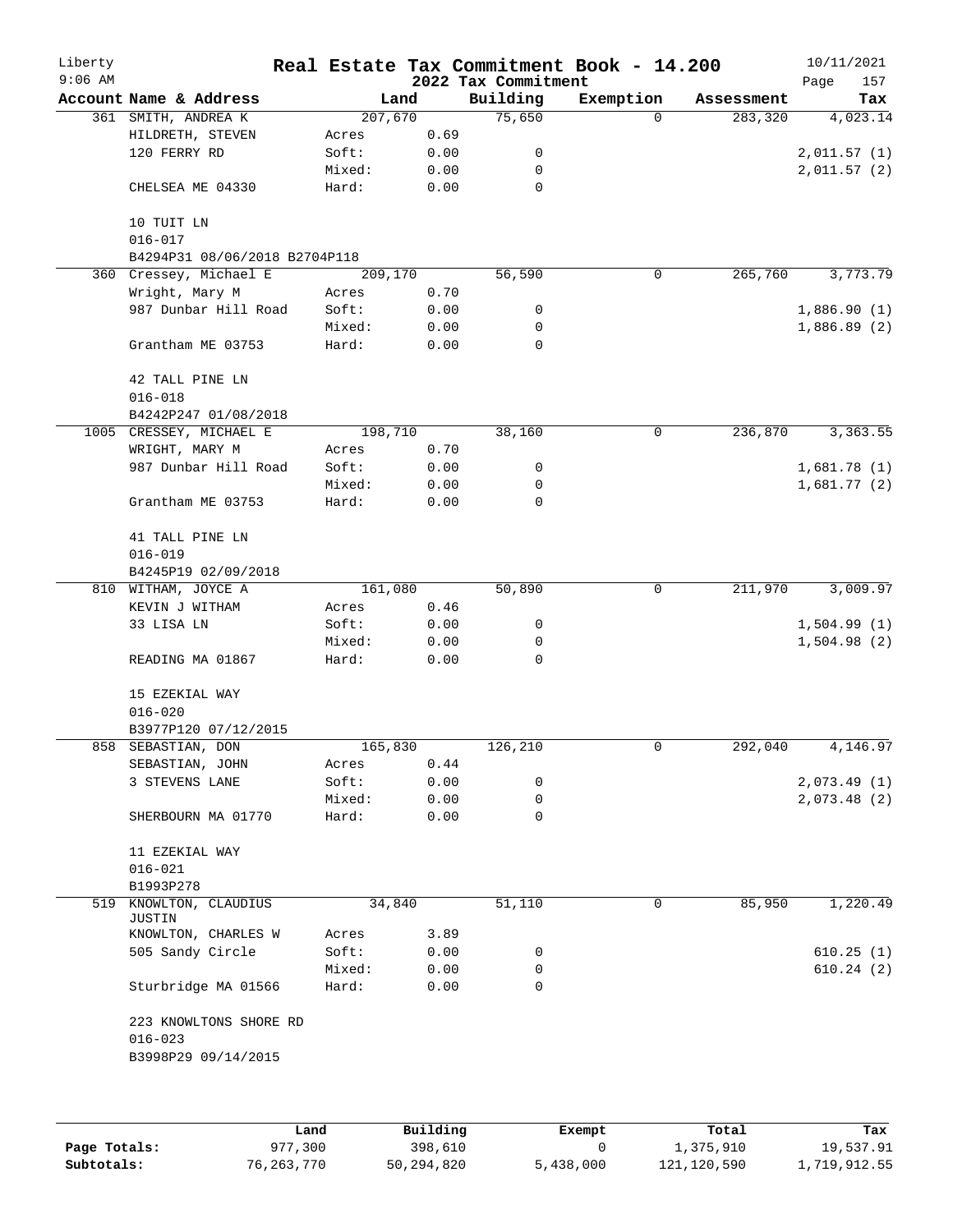| Liberty<br>$9:06$ AM |                              |                 |              | 2022 Tax Commitment | Real Estate Tax Commitment Book - 14.200 |            | 10/11/2021<br>158<br>Page |
|----------------------|------------------------------|-----------------|--------------|---------------------|------------------------------------------|------------|---------------------------|
|                      | Account Name & Address       | Land            |              | Building            | Exemption                                | Assessment | Tax                       |
|                      | 523 KNOWLTON, LEONARD W      | 22,280          |              | 0                   | $\Omega$                                 | 22,280     | 316.38                    |
|                      | 159 BLUEBERRY LN             | Acres           | 3.52         |                     |                                          |            |                           |
|                      |                              | Soft:           | 0.00         | 0                   |                                          |            | 158.19(1)                 |
|                      | LIBERTY ME 04949             | Mixed:          | 0.00         | 0                   |                                          |            | 158.19(2)                 |
|                      |                              | Hard:           | 0.00         | 0                   |                                          |            |                           |
|                      |                              |                 |              |                     |                                          |            |                           |
|                      | KNOWLTON SHORE RD            |                 |              |                     |                                          |            |                           |
|                      | $016 - 023 - A$              |                 |              |                     |                                          |            |                           |
|                      | 825 RIPLEY, DENNIS           | 31,750          |              | 17,340              | $\mathbf 0$                              | 49,090     | 697.08                    |
|                      | RIPLEY, MELANIE              | Acres           | 3.50         |                     |                                          |            |                           |
|                      | 129 PINNACLE RD              | Soft:           | 0.00         | 0                   |                                          |            | 348.54(1)                 |
|                      |                              | Mixed:          | 0.00         | 0                   |                                          |            | 348.54(2)                 |
|                      | LIBERTY ME 04949             | Hard:           | 0.00         | $\Omega$            |                                          |            |                           |
|                      | 242 KNOWLTONS SHORE RD       |                 |              |                     |                                          |            |                           |
|                      | $016 - 023 - B$              |                 |              |                     |                                          |            |                           |
|                      | B1372P152                    |                 |              |                     |                                          |            |                           |
| 1090                 | JACKSON, LAURA               | 30,950          |              | 92,700              | 25,000                                   | 98,650     | 1,400.83                  |
|                      | 239 KNOWLTONS SHORE RD Acres |                 | 1.30         |                     | 01 Homestead                             |            |                           |
|                      |                              | Soft:           | 0.00         | 0                   |                                          |            | 700.42(1)                 |
|                      | LIBERTY ME 04949             | Mixed:          | 0.00         | 0                   |                                          |            | 700.41(2)                 |
|                      |                              | Hard:           | 0.00         | $\mathbf 0$         |                                          |            |                           |
|                      | 239 KNOWLTONS SHORE RD       |                 |              |                     |                                          |            |                           |
|                      | $016 - 023 - C$              |                 |              |                     |                                          |            |                           |
|                      | B2218P103                    |                 |              |                     |                                          |            |                           |
|                      | 1198 RANDALL, DEBORAH G      | 22,090          |              | $\Omega$            | 0                                        | 22,090     | 313.68                    |
|                      | 150 MORRILLS MILL ROAD       | Acres           | 3.39         |                     |                                          |            |                           |
|                      |                              | Soft:           | 0.00         | 0                   |                                          |            | 156.84(1)                 |
|                      | NORTH BERWICK ME 03906       | Mixed:          | 0.00         | 0                   |                                          |            | 156.84(2)                 |
|                      |                              | Hard:           | 0.00         | $\Omega$            |                                          |            |                           |
|                      | KNOWLTON SHORE RD            |                 |              |                     |                                          |            |                           |
|                      | $016 - 024$                  |                 |              |                     |                                          |            |                           |
|                      | B4295P241 08/10/2018         |                 |              |                     |                                          |            |                           |
|                      | 966 HNATOW, KEITH            | 18,500          |              | 0                   | 0                                        | 18,500     | 262.70                    |
|                      | HNATOW, KATHLEEN             | Acres           | 1.00         |                     |                                          |            |                           |
|                      | 316 MORRILLS HILL ROAD       | Soft:           | 0.00         | 0                   |                                          |            | 131.35(1)                 |
|                      |                              | Mixed:          | 0.00         | 0                   |                                          |            | 131.35(2)                 |
|                      | NORTH BERWICK ME 03906       | Hard:           | 0.00         | 0                   |                                          |            |                           |
|                      |                              |                 |              |                     |                                          |            |                           |
|                      | KNOWLTONS SHORE RD           |                 |              |                     |                                          |            |                           |
|                      | $017 - 001$                  |                 |              |                     |                                          |            |                           |
|                      | B4450P192 12/18/2019         |                 |              |                     |                                          |            |                           |
|                      | 1312 HNATOW, KEITH           | 89,080          |              | 0                   | 0                                        | 89,080     | 1,264.94                  |
|                      | HNATOW, KATHLEEN             | Acres           | 0.31         |                     |                                          |            |                           |
|                      | 316 MORRILLS HILL ROAD       | Soft:           | 0.00         | 0                   |                                          |            | 632.47 (1)                |
|                      |                              | Mixed:<br>Hard: | 0.00<br>0.00 | 0<br>0              |                                          |            | 632.47 (2)                |
|                      | NORTH BERWICK ME 03906       |                 |              |                     |                                          |            |                           |
|                      | KNOWLTONS SHORE RD           |                 |              |                     |                                          |            |                           |
|                      | $017 - 002$                  |                 |              |                     |                                          |            |                           |
|                      | B4450P192 12/18/2019         |                 |              |                     |                                          |            |                           |
|                      |                              |                 |              |                     |                                          |            |                           |
|                      |                              |                 |              |                     |                                          |            |                           |

|              | Land       | Building   | Exempt    | Total       | Tax          |
|--------------|------------|------------|-----------|-------------|--------------|
| Page Totals: | 214,650    | 110,040    | 25,000    | 299,690     | 4,255.61     |
| Subtotals:   | 76,478,420 | 50,404,860 | 5,463,000 | 121,420,280 | 1,724,168.16 |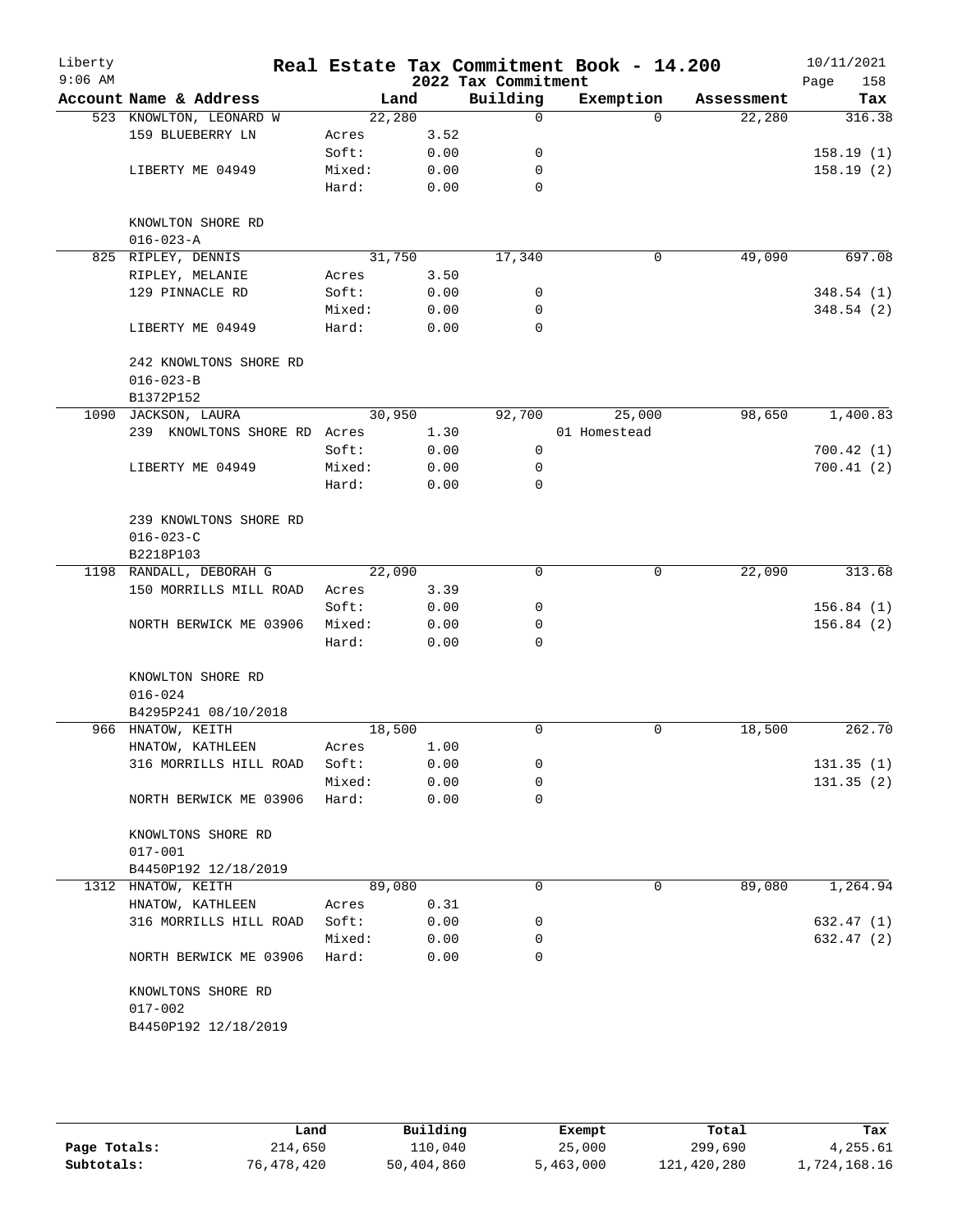| Liberty<br>$9:06$ AM |                                      |         |      | 2022 Tax Commitment | Real Estate Tax Commitment Book - 14.200 |            | 10/11/2021<br>159<br>Page |
|----------------------|--------------------------------------|---------|------|---------------------|------------------------------------------|------------|---------------------------|
|                      | Account Name & Address               |         | Land | Building            | Exemption                                | Assessment | Tax                       |
|                      | 965 HNATOW, KEITH                    | 123,290 |      | 66,810              | $\Omega$                                 | 190,100    | 2,699.42                  |
|                      | HNATOW, KATHLEEN                     | Acres   | 0.38 |                     |                                          |            |                           |
|                      | 316 MORRILLS HILL ROAD               | Soft:   | 0.00 | 0                   |                                          |            | 1,349.71(1)               |
|                      |                                      | Mixed:  | 0.00 | 0                   |                                          |            | 1,349.71(2)               |
|                      | NORTH BERWICK ME 03906               | Hard:   | 0.00 | $\mathbf 0$         |                                          |            |                           |
|                      | 47 KNOWLTONS SHORE RD                |         |      |                     |                                          |            |                           |
|                      | $017 - 003$                          |         |      |                     |                                          |            |                           |
|                      | B4450P192 12/18/2019                 |         |      |                     |                                          |            |                           |
| 504                  | KEE, MICHAEL A                       | 127,460 |      | 38,500              | 0                                        | 165,960    | 2,356.63                  |
|                      | KEE, KATHLEEN J                      | Acres   | 0.45 |                     |                                          |            |                           |
|                      | 65 SPRUCE LANE                       | Soft:   | 0.00 | 0                   |                                          |            | 1,178.32(1)               |
|                      |                                      | Mixed:  | 0.00 | 0                   |                                          |            | 1, 178.31(2)              |
|                      | UNION ME 04862 3023                  | Hard:   | 0.00 | $\Omega$            |                                          |            |                           |
|                      | 43 KNOWLTONS SHORE RD                |         |      |                     |                                          |            |                           |
|                      | $017 - 004$                          |         |      |                     |                                          |            |                           |
|                      | B1645P219                            |         |      |                     |                                          |            |                           |
|                      | 528 Tibbetts, Mark E                 | 235,810 |      | 124,130             | 0                                        | 359,940    | $\overline{5,111.15}$     |
|                      | Tibbetts, Tonia L                    | Acres   | 4.69 |                     |                                          |            |                           |
|                      | 151 Lincolnville Avenue Soft:        |         | 0.00 | 0                   |                                          |            | 2,555.58(1)               |
|                      |                                      | Mixed:  | 0.00 | 0                   |                                          |            | 2,555.57(2)               |
|                      | Searsmont ME 04973                   | Hard:   | 0.00 | 0                   |                                          |            |                           |
|                      | 37 KNOWLTONS SHORE RD<br>$017 - 005$ |         |      |                     |                                          |            |                           |
|                      | B4105P57 09/28/2016                  |         |      |                     |                                          |            |                           |
|                      | 531 LEWIS, GORDON L                  | 30,740  |      | 46,800              | 31,000                                   | 46,540     | 660.87                    |
|                      | 13 KNOWLTONS SHORE RD                | Acres   | 1.16 |                     | 02 Vet                                   |            |                           |
|                      |                                      | Soft:   | 0.00 | $\overline{0}$      | 01 Homestead                             |            | 330.44(1)                 |
|                      | LIBERTY ME 04949                     | Mixed:  | 0.00 | $\mathbf 0$         |                                          |            | 330.43(2)                 |
|                      |                                      | Hard:   | 0.00 | $\Omega$            |                                          |            |                           |
|                      | 13 KNOWLTONS SHORE RD                |         |      |                     |                                          |            |                           |
|                      | $017 - 005 - A$                      |         |      |                     |                                          |            |                           |
|                      | B3952P156 04/15/2015                 |         |      |                     |                                          |            |                           |
|                      | 824 RIPLEY, DENNIS H                 | 128,930 |      | 0                   | 0                                        | 128,930    | 1,830.81                  |
|                      | RIPLEY, MELANIE D                    | Acres   | 2.40 |                     |                                          |            |                           |
|                      | 129 PINNACLE RD                      | Soft:   | 0.00 | 0                   |                                          |            | 915.41(1)                 |
|                      |                                      | Mixed:  | 0.00 | 0                   |                                          |            | 915.40(2)                 |
|                      | LIBERTY ME 04949                     | Hard:   | 0.00 | 0                   |                                          |            |                           |
|                      | 111 PINNACLE RD                      |         |      |                     |                                          |            |                           |
|                      | $017 - 006$                          |         |      |                     |                                          |            |                           |
|                      | B1554P164                            |         |      |                     |                                          |            |                           |
|                      | 1196 CLARK, JAMES A                  | 137,750 |      | 0                   | $\mathbf 0$                              | 137,750    | 1,956.05                  |
|                      | CLARK, ANDREW D $\&$<br>SHARON A     | Acres   | 2.38 |                     |                                          |            |                           |
|                      | P.O. BOX 73                          | Soft:   | 0.00 | 0                   |                                          |            | 978.03(1)                 |
|                      |                                      | Mixed:  | 0.00 | 0                   |                                          |            | 978.02(2)                 |
|                      | Liberty ME 04949                     | Hard:   | 0.00 | 0                   |                                          |            |                           |
|                      | PINNACLE RD                          |         |      |                     |                                          |            |                           |
|                      | $017 - 007$                          |         |      |                     |                                          |            |                           |
|                      |                                      |         |      |                     |                                          |            |                           |

|              | Land       | Building   | Exempt    | Total       | Tax          |
|--------------|------------|------------|-----------|-------------|--------------|
| Page Totals: | 783,980    | 276,240    | 31,000    | 1,029,220   | 14,614.93    |
| Subtotals:   | 77,262,400 | 50,681,100 | 5,494,000 | 122,449,500 | 1,738,783.09 |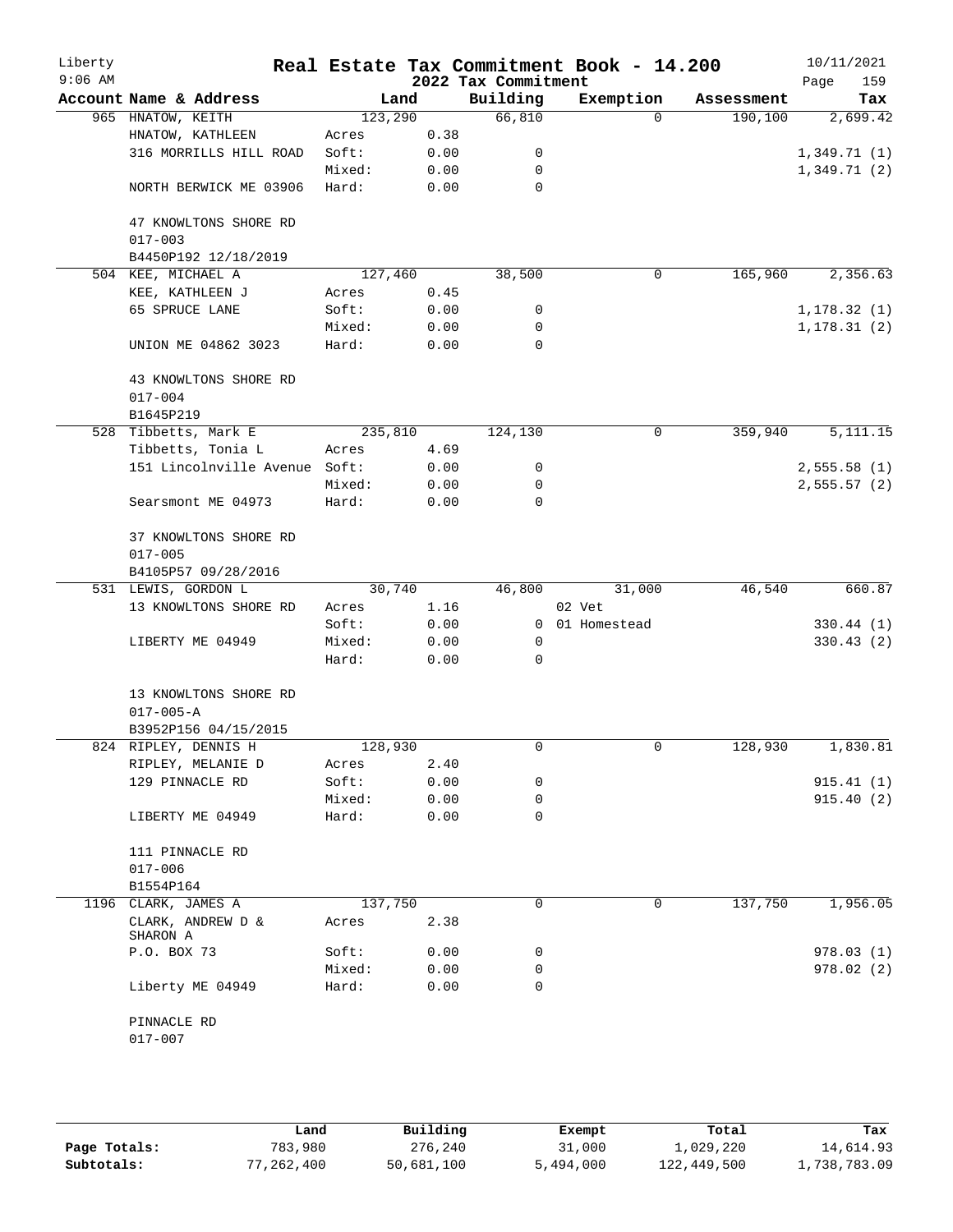| Liberty<br>$9:06$ AM |                                                |         |      | 2022 Tax Commitment | Real Estate Tax Commitment Book - 14.200 |            | 10/11/2021<br>160<br>Page |
|----------------------|------------------------------------------------|---------|------|---------------------|------------------------------------------|------------|---------------------------|
|                      | Account Name & Address                         | Land    |      | Building            | Exemption                                | Assessment | Tax                       |
|                      | 998 CALDWELL, JAMES                            | 125,250 |      | 201,950             | 25,000                                   | 302, 200   | 4,291.24                  |
|                      | ANDREA CALDWELL                                | Acres   | 0.70 |                     | 01 Homestead                             |            |                           |
|                      | 87 PINNACLE RD                                 | Soft:   | 0.00 | 0                   |                                          |            | 2, 145.62(1)              |
|                      |                                                | Mixed:  | 0.00 | 0                   |                                          |            | 2, 145.62(2)              |
|                      | LIBERTY ME 04949                               | Hard:   | 0.00 | $\mathbf 0$         |                                          |            |                           |
|                      | 87 PINNACLE RD                                 |         |      |                     |                                          |            |                           |
|                      | $017 - 008$                                    |         |      |                     |                                          |            |                           |
|                      | B4296P246 08/14/2018<br>905 FICKETT, BURNARD A |         |      |                     | 0                                        | 250,830    | 3,561.79                  |
|                      |                                                | 139,350 |      | 111,480             |                                          |            |                           |
|                      | FICKETT, SUSAN                                 | Acres   | 2.00 |                     |                                          |            |                           |
|                      | P.O BOX 342                                    | Soft:   | 0.00 | 0                   |                                          |            | 1,780.90(1)               |
|                      |                                                | Mixed:  | 0.00 | 0                   |                                          |            | 1,780.89(2)               |
|                      | LIBERTY ME 04949                               | Hard:   | 0.00 | 0                   |                                          |            |                           |
|                      | 47 PINNACLE RD                                 |         |      |                     |                                          |            |                           |
|                      | $017 - 009$                                    |         |      |                     |                                          |            |                           |
|                      | B4117P223 11/04/2016                           |         |      |                     |                                          |            |                           |
| 1017                 | WEISNER, DONALD P                              | 115,900 |      | 80,770              | 0                                        | 196,670    | 2,792.71                  |
|                      | WEISNER, JANET L                               | Acres   | 0.58 |                     |                                          |            |                           |
|                      | 69 COSGROVE RD                                 | Soft:   | 0.00 | 0                   |                                          |            | 1,396.36(1)               |
|                      |                                                | Mixed:  | 0.00 | 0                   |                                          |            | 1,396.35(2)               |
|                      | W. WILLINGTON CT 06279                         | Hard:   | 0.00 | $\mathbf 0$         |                                          |            |                           |
|                      | 85 PINNACLE RD                                 |         |      |                     |                                          |            |                           |
|                      | $017 - 009 - A$                                |         |      |                     |                                          |            |                           |
|                      | B865P105                                       |         |      |                     |                                          |            |                           |
|                      | 351 HARRIMAN, DEBRA LYNN                       | 164,260 |      | 152,580             | 25,000                                   | 291,840    | 4, 144. 13                |
|                      | 79 PINNACLE RD                                 | Acres   | 1.16 |                     | 01 Homestead                             |            |                           |
|                      |                                                | Soft:   | 0.00 | 0                   |                                          |            | 2,072.07(1)               |
|                      | LIBERTY, ME 04949                              | Mixed:  | 0.00 | 0                   |                                          |            | 2,072.06(2)               |
|                      |                                                | Hard:   | 0.00 | $\mathbf 0$         |                                          |            |                           |
|                      |                                                |         |      |                     |                                          |            |                           |
|                      | 79 PINNACLE RD                                 |         |      |                     |                                          |            |                           |
|                      | $017 - 009 - B$                                |         |      |                     |                                          |            |                           |
|                      | B1961P248 12/09/1999                           |         |      |                     |                                          |            |                           |
|                      | 1313 HARRIMAN, DEBRA LYNN                      | 101,650 |      | 0                   | 0                                        | 101,650    | 1,443.43                  |
|                      | 79 PINNACLE RD                                 | Acres   | 1.30 |                     |                                          |            |                           |
|                      |                                                | Soft:   | 0.00 | 0                   |                                          |            | 721.72(1)                 |
|                      | LIBERTY, ME 04949                              | Mixed:  | 0.00 | 0                   |                                          |            | 721.71 (2)                |
|                      |                                                | Hard:   | 0.00 | 0                   |                                          |            |                           |
|                      | PINNACLE RD                                    |         |      |                     |                                          |            |                           |
|                      | $017 - 009 - C$                                |         |      |                     |                                          |            |                           |
|                      | B1961P248 12/09/1999                           |         |      |                     |                                          |            |                           |
|                      | 1058 MELCHING, NANCY                           | 151,580 |      | 144,870             | 31,000                                   | 265,450    | 3,769.39                  |
|                      | C/O John Melching                              | Acres   | 1.46 |                     | 02 Vet                                   |            |                           |
|                      | 5912 Larboard Dr                               | Soft:   | 0.00 | $\overline{0}$      | 01 Homestead                             |            | 1,884.70(1)               |
|                      | Apex NC 27539                                  | Mixed:  | 0.00 | 0                   |                                          |            | 1,884.69(2)               |
|                      |                                                | Hard:   | 0.00 | 0                   |                                          |            |                           |
|                      | 63 PINNACLE RD                                 |         |      |                     |                                          |            |                           |
|                      | $017 - 009 - D$                                |         |      |                     |                                          |            |                           |
|                      | B1832P204                                      |         |      |                     |                                          |            |                           |
|                      |                                                |         |      |                     |                                          |            |                           |
|                      |                                                |         |      |                     |                                          |            |                           |
|                      |                                                |         |      |                     |                                          |            |                           |

|              | Land       | Building   | Exempt    | Total       | Tax          |
|--------------|------------|------------|-----------|-------------|--------------|
| Page Totals: | 797,990    | 691,650    | 81,000    | 1,408,640   | 20,002.69    |
| Subtotals:   | 78,060,390 | 51,372,750 | 5,575,000 | 123,858,140 | 1,758,785.78 |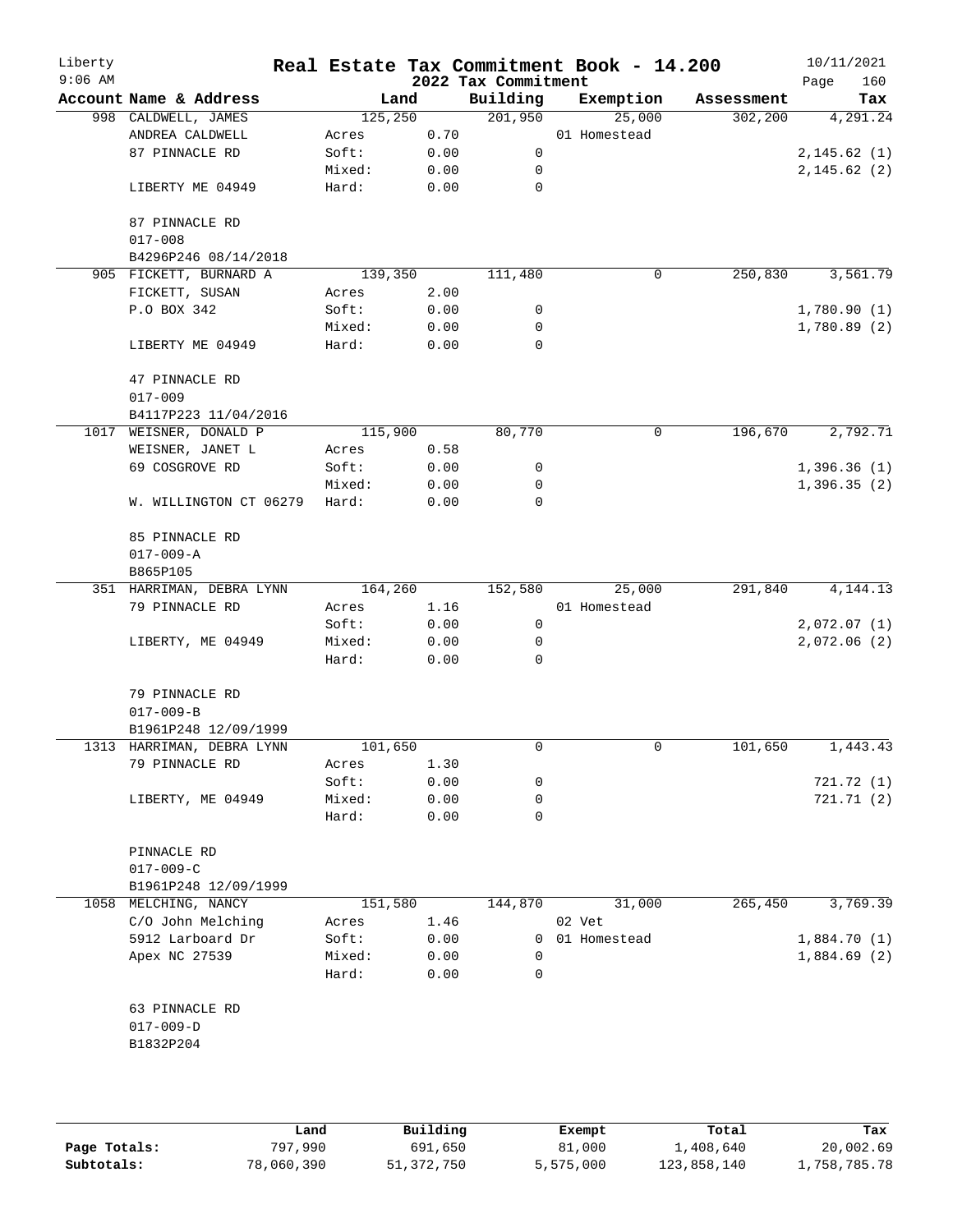| Liberty<br>$9:06$ AM |                               |         |      | 2022 Tax Commitment | Real Estate Tax Commitment Book - 14.200 |            | 10/11/2021<br>161<br>Page |
|----------------------|-------------------------------|---------|------|---------------------|------------------------------------------|------------|---------------------------|
|                      | Account Name & Address        | Land    |      | Building            | Exemption                                | Assessment | Tax                       |
|                      | 358 Szabronski, Gustave J     | 127,840 |      | 127,870             | 25,000                                   | 230,710    | 3,276.08                  |
|                      | Szabronski, Susan J           | Acres   | 1.55 |                     | 01 Homestead                             |            |                           |
|                      | PO BOX 251                    | Soft:   | 0.00 | 0                   |                                          |            | 1,638.04(1)               |
|                      |                               | Mixed:  | 0.00 | 0                   |                                          |            | 1,638.04(2)               |
|                      | LIBERTY ME 04949              | Hard:   | 0.00 | $\mathbf 0$         |                                          |            |                           |
|                      | 57 PINNACLE RD                |         |      |                     |                                          |            |                           |
|                      | $017 - 009 - E$               |         |      |                     |                                          |            |                           |
|                      | B4271P262 06/05/2018          |         |      |                     |                                          |            |                           |
|                      | 449 HUSSEY, ROBERTA           | 40,260  |      | 58,650              | 25,000                                   | 73,910     | 1,049.52                  |
|                      | 38 PINNACLE RD.               | Acres   | 5.84 |                     | 01 Homestead                             |            |                           |
|                      |                               | Soft:   | 0.00 | 0                   |                                          |            | 524.76 (1)                |
|                      | LIBERTY ME 04949 0393         | Mixed:  | 0.00 | 0                   |                                          |            | 524.76 (2)                |
|                      |                               | Hard:   | 0.00 | $\mathbf 0$         |                                          |            |                           |
|                      | 38 PINNACLE RD                |         |      |                     |                                          |            |                           |
|                      | $017 - 010$                   |         |      |                     |                                          |            |                           |
|                      | B639P282                      |         |      |                     |                                          |            |                           |
|                      | 450 WILLIAMS-NOEL, CONNOR S   | 33,000  |      | 82,360              | 25,000                                   | 90,360     | 1,283.11                  |
|                      | 60 PINNACLE ROAD              | Acres   | 1.00 |                     | 01 Homestead                             |            |                           |
|                      |                               | Soft:   | 0.00 | 0                   |                                          |            | 641.56(1)                 |
|                      | LIBERTY ME 04949              | Mixed:  | 0.00 | 0                   |                                          |            | 641.55(2)                 |
|                      |                               | Hard:   | 0.00 | 0                   |                                          |            |                           |
|                      | 60 PINNACLE RD                |         |      |                     |                                          |            |                           |
|                      | $017 - 010 - A$               |         |      |                     |                                          |            |                           |
|                      | B4361P36 04/01/2019           |         |      |                     |                                          |            |                           |
|                      | 177 CLARK, JAMES A            | 31,670  |      | 88,580              | 31,000                                   | 89,250     | 1,267.35                  |
|                      | CLARK, ANDREW D &<br>SHARON A | Acres   | 0.74 |                     | 02 Vet                                   |            |                           |
|                      | P.O. BOX 73                   | Soft:   | 0.00 | 0                   | 01 Homestead                             |            | 633.68(1)                 |
|                      |                               | Mixed:  | 0.00 | 0                   |                                          |            | 633.67 (2)                |
|                      | Liberty ME 04949              | Hard:   | 0.00 | $\mathbf 0$         |                                          |            |                           |
|                      | 102 PINNACLE RD               |         |      |                     |                                          |            |                           |
|                      | $017 - 011,012$               |         |      |                     |                                          |            |                           |
|                      | B3941P253 03/04/2015          |         |      |                     |                                          |            |                           |
|                      | 696 Justice, Ric H            | 37,650  |      | 96,400              | 0                                        | 134,050    | 1,903.51                  |
|                      | Justice, Lisa D               | Acres   | 4.10 |                     |                                          |            |                           |
|                      | 16 BIRCH LANE                 | Soft:   | 0.00 | 0                   |                                          |            | 951.76 (1)                |
|                      |                               | Mixed:  | 0.00 | 0                   |                                          |            | 951.75(2)                 |
|                      | LIBERTY ME 04949              | Hard:   | 0.00 | 0                   |                                          |            |                           |
|                      | 16 BIRCH LN.                  |         |      |                     |                                          |            |                           |
|                      | $017 - 013$                   |         |      |                     |                                          |            |                           |
|                      | B4276P179 06/04/2018          |         |      |                     |                                          |            |                           |
|                      | 1259 CALDWELL, JAMES D        | 22,500  |      | 0                   | 0                                        | 22,500     | 319.50                    |
|                      | CALDWELL, ANDREA H            | Acres   | 2.00 |                     |                                          |            |                           |
|                      | 87 PINNACLE RD                | Soft:   | 0.00 | 0                   |                                          |            | 159.75(1)                 |
|                      |                               | Mixed:  | 0.00 | 0                   |                                          |            | 159.75(2)                 |
|                      | LIBERTY ME 04949              | Hard:   | 0.00 | 0                   |                                          |            |                           |
|                      | 88 PINNACLE RD                |         |      |                     |                                          |            |                           |
|                      | $017 - 013 - A$               |         |      |                     |                                          |            |                           |
|                      | B4275P255 06/19/2018          |         |      |                     |                                          |            |                           |
|                      |                               |         |      |                     |                                          |            |                           |
|                      |                               |         |      |                     |                                          |            |                           |
|                      |                               |         |      |                     |                                          |            |                           |

|              | Land       | Building   | Exempt    | Total       | Tax          |
|--------------|------------|------------|-----------|-------------|--------------|
| Page Totals: | 292,920    | 453,860    | 106,000   | 640,780     | 9,099.07     |
| Subtotals:   | 78,353,310 | 51,826,610 | 5,681,000 | 124,498,920 | 1,767,884.85 |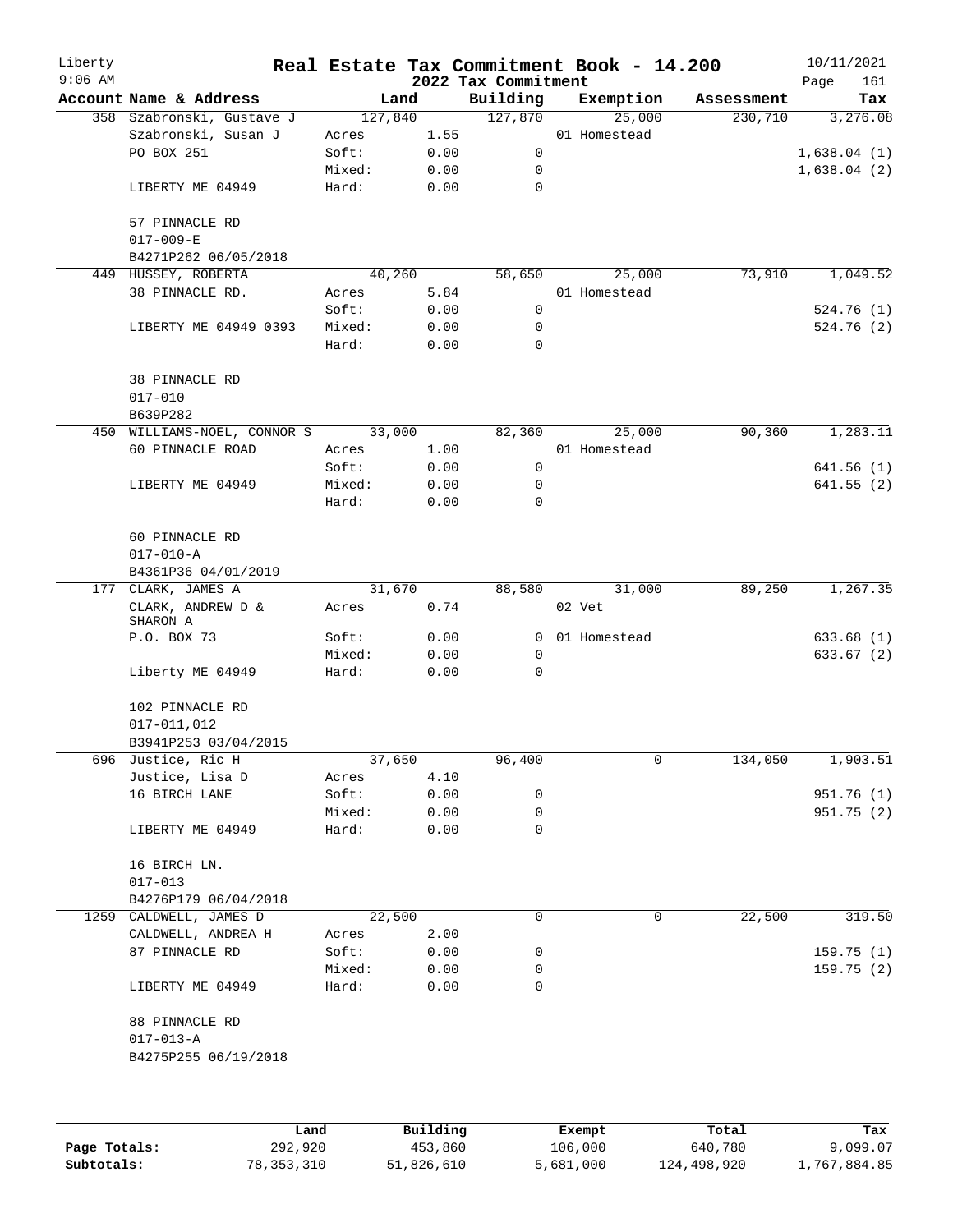| Liberty<br>$9:06$ AM |                                    |        |        | 2022 Tax Commitment | Real Estate Tax Commitment Book - 14.200 |            | 10/11/2021<br>162<br>Page |
|----------------------|------------------------------------|--------|--------|---------------------|------------------------------------------|------------|---------------------------|
|                      | Account Name & Address             |        | Land   | Building            | Exemption                                | Assessment | Tax                       |
|                      | 10 RIPLEY, BRYAN G                 |        | 47,700 | 204,570             | 25,000                                   | 227,270    | 3,227.23                  |
|                      | 124 PINNACLE RD                    | Acres  | 10.80  |                     | 01 Homestead                             |            |                           |
|                      |                                    | Soft:  | 0.00   | $\mathbf 0$         |                                          |            | 1,613.62(1)               |
|                      | LIBERTY ME 04949                   | Mixed: | 0.00   | 0                   |                                          |            | 1,613.61(2)               |
|                      |                                    | Hard:  | 0.00   | 0                   |                                          |            |                           |
|                      | 124 PINNACLE RD                    |        |        |                     |                                          |            |                           |
|                      | $017 - 014$<br>B4574P48 11/19/2020 |        |        |                     |                                          |            |                           |
|                      | 117 Gorman, Kristine C             |        | 28,040 | 54,470              | 0                                        | 82,510     | 1,171.64                  |
|                      | 19 Water St                        | Acres  | 0.80   |                     |                                          |            |                           |
|                      |                                    | Soft:  | 0.00   | 0                   |                                          |            | 585.82 (1)                |
|                      | Liberty ME 04949                   | Mixed: | 0.00   | 0                   |                                          |            | 585.82 (2)                |
|                      |                                    | Hard:  | 0.00   | $\mathbf 0$         |                                          |            |                           |
|                      |                                    |        |        |                     |                                          |            |                           |
|                      | 19 WATER ST                        |        |        |                     |                                          |            |                           |
|                      | $018 - 002$                        |        |        |                     |                                          |            |                           |
|                      | B4567P91 11/04/2020                |        |        |                     |                                          |            |                           |
|                      | 239 HEINECKE, TAMMY L              |        | 24,030 | 4,600               | 0                                        | 28,630     | 406.55                    |
|                      | MELODY M PROFFITT                  | Acres  | 3.02   |                     |                                          |            |                           |
|                      | C/O CHRISTINE BRACKETT             | Soft:  | 0.00   | 0                   |                                          |            | 203.28(1)                 |
|                      | 3 MILLSTREAM LN                    | Mixed: | 0.00   | 0                   |                                          |            | 203.27(2)                 |
|                      | LIBERTY ME 04949                   | Hard:  | 0.00   | 0                   |                                          |            |                           |
|                      | 13 WATER ST                        |        |        |                     |                                          |            |                           |
|                      | $018 - 003$                        |        |        |                     |                                          |            |                           |
|                      | B3889P173 08/12/2014               |        |        |                     |                                          |            |                           |
|                      | 234 DAVIS, IVAN A                  |        | 30,450 | 81,490              | 25,000                                   | 86,940     | 1,234.55                  |
|                      | DAVIS, BETSY                       | Acres  | 3.00   |                     | 01 Homestead                             |            |                           |
|                      | 3 MILLSTREAM LANE                  | Soft:  | 0.00   | $\mathbf 0$         |                                          |            | 617.28(1)                 |
|                      |                                    | Mixed: | 0.00   | 0                   |                                          |            | 617.27(2)                 |
|                      | LIBERTY ME 04949                   | Hard:  | 0.00   | 0                   |                                          |            |                           |
|                      | 3 MILL STREAM LN                   |        |        |                     |                                          |            |                           |
|                      | $018 - 005$                        |        |        |                     |                                          |            |                           |
|                      | B2544P314                          |        |        |                     |                                          |            |                           |
|                      | 660 OPPER, THOMAS                  |        | 26,400 | 127,430             | 0                                        | 153,830    | 2,184.39                  |
|                      | PO BOX 103                         | Acres  | 0.64   |                     |                                          |            |                           |
|                      |                                    | Soft:  | 0.00   | 0                   |                                          |            | 1,092.20(1)               |
|                      | LIBERTY ME 04949                   | Mixed: | 0.00   | 0                   |                                          |            | 1,092.19(2)               |
|                      |                                    | Hard:  | 0.00   | 0                   |                                          |            |                           |
|                      | 51 MAIN ST                         |        |        |                     |                                          |            |                           |
|                      | $018 - 007$                        |        |        |                     |                                          |            |                           |
|                      | B4035P76 01/21/2016                |        |        |                     |                                          |            |                           |
|                      | 390 SOUCY, GARRETT                 |        | 27,410 | 83,710              | 25,000                                   | 86,120     | 1,222.90                  |
|                      | SOUCY, SIIRI                       | Acres  | 0.69   |                     | 01 Homestead                             |            |                           |
|                      | 47 MAIN ST                         | Soft:  | 0.00   | 0                   |                                          |            | 611.45(1)                 |
|                      |                                    | Mixed: | 0.00   | 0                   |                                          |            | 611.45(2)                 |
|                      | LIBERTY ME 04949                   | Hard:  | 0.00   | 0                   |                                          |            |                           |
|                      | 47 MAIN ST                         |        |        |                     |                                          |            |                           |
|                      | $018 - 008$                        |        |        |                     |                                          |            |                           |
|                      | B3966P138 06/04/2015 B267P429      |        |        |                     |                                          |            |                           |
|                      |                                    |        |        |                     |                                          |            |                           |

|              | Land       | Building   | Exempt    | Total         | Tax          |
|--------------|------------|------------|-----------|---------------|--------------|
| Page Totals: | 184,030    | 556,270    | 75,000    | 665,300       | 9,447.26     |
| Subtotals:   | 78,537,340 | 52,382,880 | 5,756,000 | 125, 164, 220 | l,777,332.11 |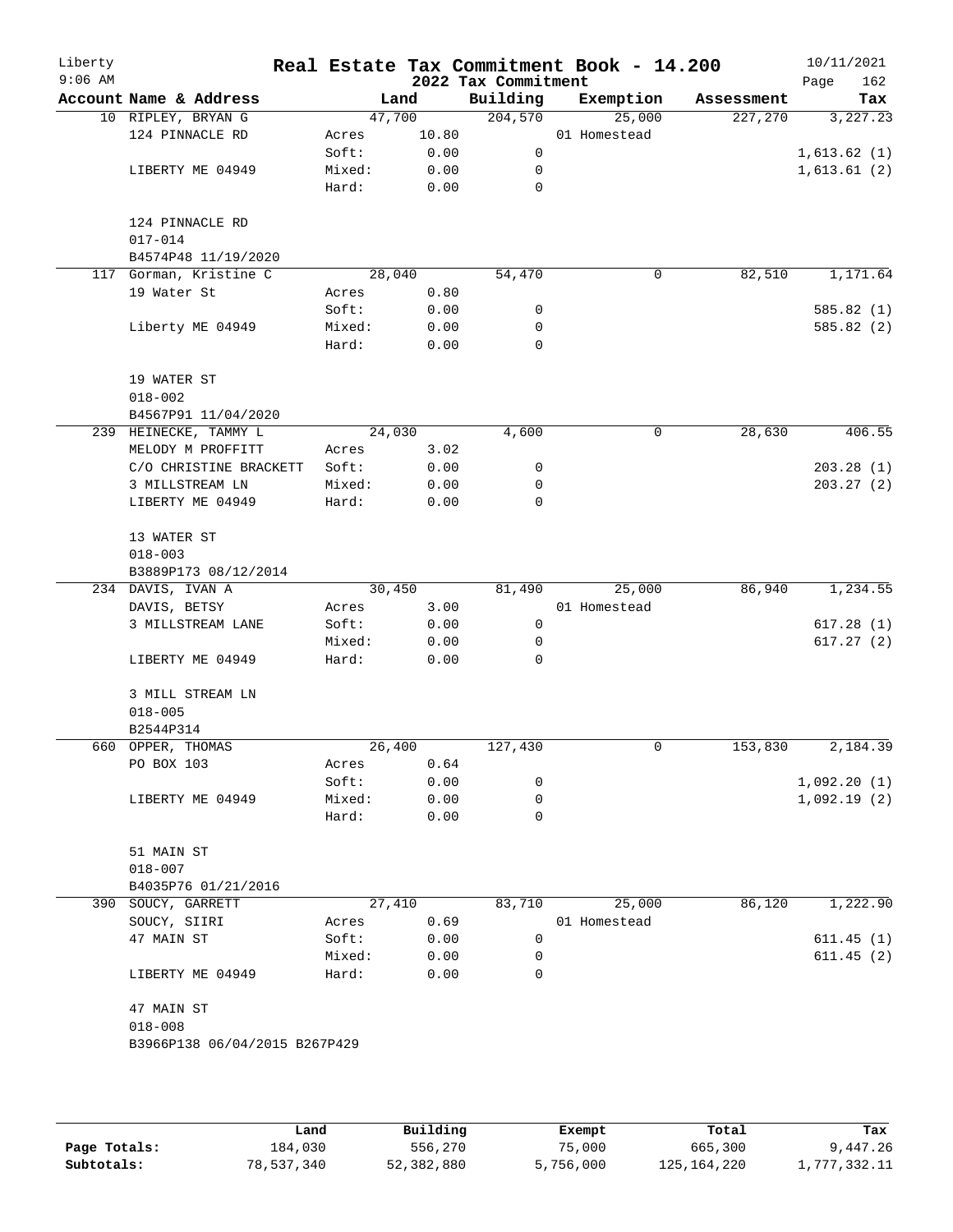| Liberty<br>$9:06$ AM |                         |        |       | 2022 Tax Commitment | Real Estate Tax Commitment Book - 14.200 |            | 10/11/2021<br>163<br>Page |
|----------------------|-------------------------|--------|-------|---------------------|------------------------------------------|------------|---------------------------|
|                      | Account Name & Address  | Land   |       | Building            | Exemption                                | Assessment | Tax                       |
|                      | 726 OPPER, THOMAS S     | 33,300 |       | 106,580             | $\Omega$                                 | 139,880    | 1,986.30                  |
|                      | P.O. BOX 5              | Acres  | 1.20  |                     |                                          |            |                           |
|                      |                         | Soft:  | 0.00  | 0                   |                                          |            | 993.15(1)                 |
|                      | LIBERTY ME 04949        | Mixed: | 0.00  | 0                   |                                          |            | 993.15(2)                 |
|                      |                         | Hard:  | 0.00  | $\Omega$            |                                          |            |                           |
|                      | 39 MAIN ST              |        |       |                     |                                          |            |                           |
|                      | $018 - 009$             |        |       |                     |                                          |            |                           |
|                      | B971P241                |        |       |                     |                                          |            |                           |
|                      | 110 PELLETIER, LOUIS    | 36,000 |       | 121,610             | 25,000                                   | 132,610    | 1,883.06                  |
|                      | PELLETIER, SUZANNE      | Acres  | 1.00  |                     | 01 Homestead                             |            |                           |
|                      | 12 Pinnacle Rd.         | Soft:  | 0.00  | 0                   |                                          |            | 941.53 (1)                |
|                      |                         | Mixed: | 0.00  | 0                   |                                          |            | 941.53(2)                 |
|                      | LIBERTY ME 04949        | Hard:  | 0.00  | 0                   |                                          |            |                           |
|                      | 12 PINNACLE RD          |        |       |                     |                                          |            |                           |
|                      | $018 - 013$             |        |       |                     |                                          |            |                           |
|                      | B3417P62 02/10/2010     |        |       |                     |                                          |            |                           |
|                      | 904 BLAKE, BOND         | 53,390 |       | 126,190             | 25,000                                   | 154,580    | 2,195.04                  |
|                      | BLAKE, DANIELLE         | Acres  | 9.09  |                     | 01 Homestead                             |            |                           |
|                      | 20 PINNACLE RD          | Soft:  | 0.00  | 0                   |                                          |            | 1,097.52(1)               |
|                      |                         | Mixed: | 0.00  | 0                   |                                          |            | 1,097.52(2)               |
|                      | LIBERTY ME 04949        | Hard:  | 0.00  | 0                   |                                          |            |                           |
|                      | 20 PINNACLE RD          |        |       |                     |                                          |            |                           |
|                      | $018 - 014$             |        |       |                     |                                          |            |                           |
|                      | B2146P138 08/20/2001    |        |       |                     |                                          |            |                           |
|                      | 665 LEWIS, MICHAEL      | 33,350 |       | 114,820             | 31,000                                   | 117,170    | 1,663.81                  |
|                      | LEWIS, KAREN            | Acres  | 1.23  |                     | 02 Vet                                   |            |                           |
|                      | 107 ROBERTS SHORE RD    | Soft:  | 0.00  | $\overline{0}$      | 01 Homestead                             |            | 831.91 (1)                |
|                      |                         | Mixed: | 0.00  | 0                   |                                          |            | 831.90 (2)                |
|                      | LIBERTY ME 04949        | Hard:  | 0.00  | $\Omega$            |                                          |            |                           |
|                      | 32 PINNACLE RD          |        |       |                     |                                          |            |                           |
|                      | $018 - 014 - A$         |        |       |                     |                                          |            |                           |
|                      | B1839P115               |        |       |                     |                                          |            |                           |
| 1194                 | BLAKE, BOND             | 21,150 |       | 0                   | $\mathbf 0$                              | 21,150     | 300.33                    |
|                      | BLAKE, DANIELLE         | Acres  | 1.10  |                     |                                          |            |                           |
|                      | 20 PINNACLE RD          | Soft:  | 0.00  | 0                   |                                          |            | 150.17(1)                 |
|                      |                         | Mixed: | 0.00  | 0                   |                                          |            | 150.16(2)                 |
|                      | LIBERTY ME 04949        | Hard:  | 0.00  | 0                   |                                          |            |                           |
|                      | PINNACLE RD             |        |       |                     |                                          |            |                           |
|                      | $018 - 015$             |        |       |                     |                                          |            |                           |
|                      | 101 PARMENTER, DALLAS J | 47,250 |       | 72,730              | 0                                        | 119,980    | 1,703.72                  |
|                      | 1 WEST MAIN ST          | Acres  | 10.50 |                     |                                          |            |                           |
|                      |                         | Soft:  | 0.00  | 0                   |                                          |            | 851.86 (1)                |
|                      | LIBERTY ME 04949        | Mixed: | 0.00  | 0                   |                                          |            | 851.86 (2)                |
|                      |                         | Hard:  | 0.00  | 0                   |                                          |            |                           |
|                      | 1 W MAIN ST             |        |       |                     |                                          |            |                           |
|                      | $018 - 016$             |        |       |                     |                                          |            |                           |
|                      | B4563P115 10/27/2020    |        |       |                     |                                          |            |                           |

|              | Land       | Building   | Exempt    | Total       | Tax          |
|--------------|------------|------------|-----------|-------------|--------------|
| Page Totals: | 224,440    | 541,930    | 81,000    | 685,370     | 9,732.26     |
| Subtotals:   | 78,761,780 | 52,924,810 | 5,837,000 | 125,849,590 | L,787,064.37 |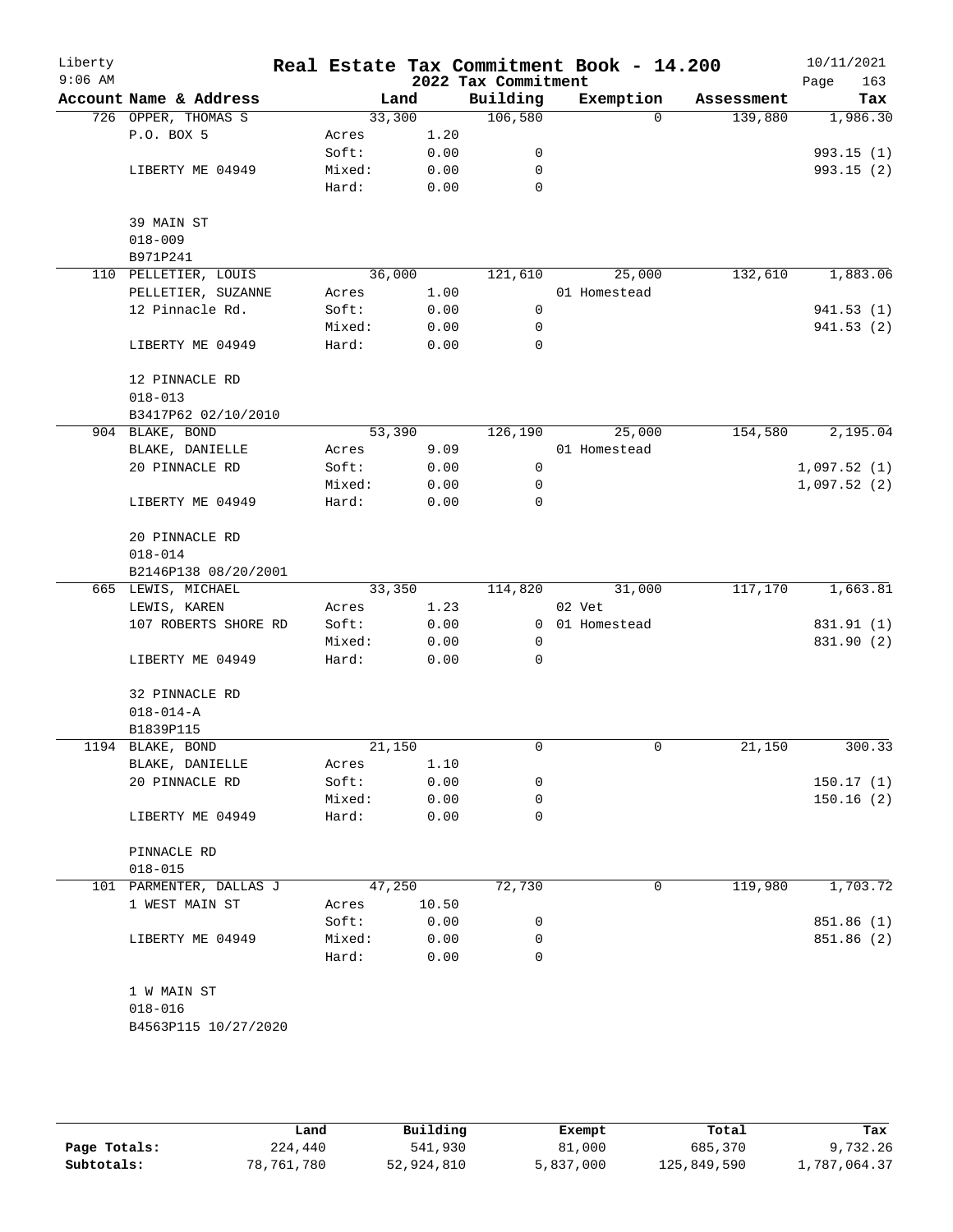| Liberty<br>$9:06$ AM |                             |        |      | 2022 Tax Commitment | Real Estate Tax Commitment Book - 14.200 |            | 10/11/2021<br>164<br>Page |
|----------------------|-----------------------------|--------|------|---------------------|------------------------------------------|------------|---------------------------|
|                      | Account Name & Address      | Land   |      | Building            | Exemption                                | Assessment | Tax                       |
|                      | 532 OPPER, THOMAS S         | 33,600 |      | 77,680              | $\Omega$                                 | 111,280    | 1,580.18                  |
|                      | P.O. BOX 103                | Acres  | 1.40 |                     |                                          |            |                           |
|                      |                             | Soft:  | 0.00 | 0                   |                                          |            | 790.09(1)                 |
|                      | LIBERTY ME 04949            | Mixed: | 0.00 | $\mathbf 0$         |                                          |            | 790.09(2)                 |
|                      |                             | Hard:  | 0.00 | $\mathbf 0$         |                                          |            |                           |
|                      |                             |        |      |                     |                                          |            |                           |
|                      | 36 MAIN ST                  |        |      |                     |                                          |            |                           |
|                      | $018 - 017$                 |        |      |                     |                                          |            |                           |
|                      |                             |        |      |                     |                                          |            |                           |
|                      | B946P1                      |        |      |                     | $\mathbf 0$                              |            | 5,558.31                  |
| 727                  | OPPER, THOMAS S             | 30,510 |      | 360,920             |                                          | 391,430    |                           |
|                      | LIBERTY GRAPHICS            | Acres  | 0.38 |                     |                                          |            |                           |
|                      | P.O. BOX 5                  | Soft:  | 0.00 | 0                   |                                          |            | 2,779.16(1)               |
|                      |                             | Mixed: | 0.00 | 0                   |                                          |            | 2,779.15(2)               |
|                      | LIBERTY ME 04949            | Hard:  | 0.00 | $\mathbf 0$         |                                          |            |                           |
|                      | 44 MAIN ST                  |        |      |                     |                                          |            |                           |
|                      | $018 - 018$                 |        |      |                     |                                          |            |                           |
|                      | 728 OPPER, THOMAS S         | 33,000 |      | 117,340             | $\mathbf 0$                              | 150,340    | 2,134.83                  |
|                      | P.O. BOX 5                  | Acres  | 1.00 |                     |                                          |            |                           |
|                      |                             | Soft:  | 0.00 | 0                   |                                          |            | 1,067.42(1)               |
|                      | LIBERTY ME 04949            | Mixed: | 0.00 | 0                   |                                          |            | 1,067.41(2)               |
|                      |                             | Hard:  | 0.00 | $\mathbf 0$         |                                          |            |                           |
|                      |                             |        |      |                     |                                          |            |                           |
|                      | 46 MAIN ST                  |        |      |                     |                                          |            |                           |
|                      | $018 - 019$                 |        |      |                     |                                          |            |                           |
|                      | B1010P50                    |        |      |                     |                                          |            |                           |
|                      | 806 RANDALL, GEOFFREY       | 18,960 |      | 59,700              | 25,000                                   | 53,660     | 761.97                    |
|                      | RANDALL, DANIEL             | Acres  | 0.33 |                     | 01 Homestead                             |            |                           |
|                      | P O BOX 363                 | Soft:  | 0.00 | 0                   |                                          |            | 380.99 (1)                |
|                      |                             | Mixed: | 0.00 | 0                   |                                          |            | 380.98 (2)                |
|                      | LIBERTY ME 04949            | Hard:  | 0.00 | $\mathbf 0$         |                                          |            |                           |
|                      | 52 MAIN ST                  |        |      |                     |                                          |            |                           |
|                      |                             |        |      |                     |                                          |            |                           |
|                      | $018 - 020$                 |        |      |                     |                                          |            |                           |
|                      | B3464P39                    |        |      |                     |                                          |            |                           |
|                      | 846 Morgan, Rowe & Marthena | 10,290 |      | 35,100              | 0                                        | 45,390     | 644.54                    |
|                      | McGaw, Maggie               | Acres  | 0.06 |                     |                                          |            |                           |
|                      | 2800 Atlantic Highway       | Soft:  | 0.00 | 0                   |                                          |            | 322.27 (1)                |
|                      |                             | Mixed: | 0.00 | 0                   |                                          |            | 322.27 (2)                |
|                      | Lincolnville ME 04849       | Hard:  | 0.00 | $\mathbf 0$         |                                          |            |                           |
|                      | 56 MAIN ST                  |        |      |                     |                                          |            |                           |
|                      | $018 - 021$                 |        |      |                     |                                          |            |                           |
|                      | B4205P21 09/18/2017         |        |      |                     |                                          |            |                           |
|                      | 115 BRACK, HAROLD G         | 32,400 |      | 306,020             | 0                                        | 338,420    | 4,805.56                  |
|                      | P.O. BOX 144                | Acres  | 0.23 |                     |                                          |            |                           |
|                      |                             | Soft:  | 0.00 | 0                   |                                          |            | 2,402.78(1)               |
|                      | HULLS COVE ME 04644         | Mixed: | 0.00 | 0                   |                                          |            | 2,402.78(2)               |
|                      |                             | Hard:  | 0.00 | $\mathbf 0$         |                                          |            |                           |
|                      |                             |        |      |                     |                                          |            |                           |
|                      | 58 MAIN ST                  |        |      |                     |                                          |            |                           |
|                      | $018 - 022$                 |        |      |                     |                                          |            |                           |
|                      | B1003P286                   |        |      |                     |                                          |            |                           |
|                      |                             |        |      |                     |                                          |            |                           |
|                      |                             |        |      |                     |                                          |            |                           |

|              | Land       | Building   | Exempt    | Total       | Tax          |
|--------------|------------|------------|-----------|-------------|--------------|
| Page Totals: | 158,760    | 956,760    | 25,000    | 1,090,520   | 15,485.39    |
| Subtotals:   | 78,920,540 | 53,881,570 | 5,862,000 | 126,940,110 | 1,802,549.76 |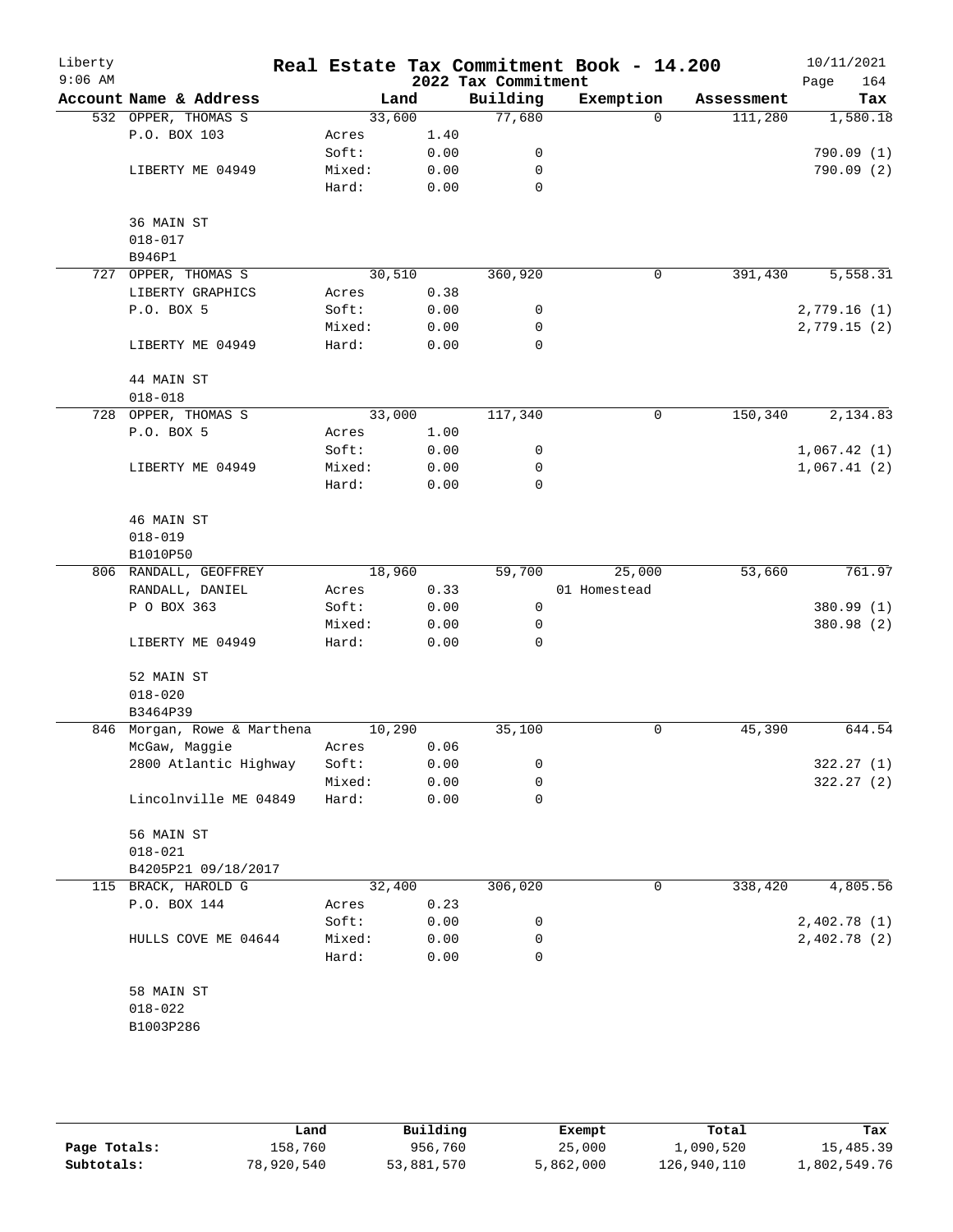| Liberty      |                                          |                |              |                     | Real Estate Tax Commitment Book - 14.200 |            | 10/11/2021  |
|--------------|------------------------------------------|----------------|--------------|---------------------|------------------------------------------|------------|-------------|
| $9:06$ AM    |                                          |                |              | 2022 Tax Commitment |                                          |            | 165<br>Page |
|              | Account Name & Address                   |                | Land         | Building            | Exemption                                | Assessment | Tax         |
|              | 240 DAVIS, BETTY-LU                      |                | 22,770       | 74,640              | 25,000                                   | 72,410     | 1,028.22    |
|              | DAVIS, LLOYD R<br>P.O. Box 94            | Acres<br>Soft: | 0.27<br>0.00 |                     | 01 Homestead                             |            |             |
|              |                                          |                |              | 0                   |                                          |            | 514.11(1)   |
|              |                                          | Mixed:         | 0.00         | 0                   |                                          |            | 514.11(2)   |
|              | LIBERTY ME 04949                         | Hard:          | 0.00         | 0                   |                                          |            |             |
|              | 64 MAIN ST                               |                |              |                     |                                          |            |             |
|              | $018 - 023$                              |                |              |                     |                                          |            |             |
|              | B4002P270 06/17/2015                     |                |              |                     |                                          |            |             |
|              | 435 HOLBROOK, DAVID                      |                | 20,610       | 99,250              | 25,000                                   | 94,860     | 1,347.01    |
|              | PIA WALKER                               | Acres          | 0.39         |                     | 01 Homestead                             |            |             |
|              | 70 MAIN ST                               | Soft:          | 0.00         | 0                   |                                          |            | 673.51(1)   |
|              |                                          | Mixed:         | 0.00         | 0                   |                                          |            | 673.50 (2)  |
|              | LIBERTY ME 04949                         | Hard:          | 0.00         | $\Omega$            |                                          |            |             |
|              |                                          |                |              |                     |                                          |            |             |
|              | 70 MAIN ST                               |                |              |                     |                                          |            |             |
|              | $018 - 024$                              |                |              |                     |                                          |            |             |
|              |                                          |                |              |                     |                                          |            |             |
|              | B1617P313                                |                |              |                     |                                          |            |             |
| 60           | BECK, WILLIAM & FRANCES<br><b>DUBORD</b> |                | 22,750       | 56,200              | 0                                        | 78,950     | 1,121.09    |
|              | CO-TTEES OF WALDO BECK                   | Acres          | 0.18         |                     |                                          |            |             |
|              | QTIP TR                                  |                |              |                     |                                          |            |             |
|              | 44 ELM STR                               | Soft:          | 0.00         | 0                   |                                          |            | 560.55(1)   |
|              | SUITE <sub>2</sub>                       | Mixed:         | 0.00         | 0                   |                                          |            | 560.54(2)   |
|              | WATERVILLE ME 04901                      | Hard:          | 0.00         | $\Omega$            |                                          |            |             |
|              |                                          |                |              |                     |                                          |            |             |
|              | 76 MAIN ST                               |                |              |                     |                                          |            |             |
|              | $018 - 025$                              |                |              |                     |                                          |            |             |
|              | B3488P335 10/18/2010                     |                |              |                     |                                          |            |             |
|              | 107 BOWDEN, SHIRLEY L                    |                | 37,020       | 54,890              | 25,000                                   | 66,910     | 950.12      |
|              | 80 MAIN ST                               | Acres          | 8.08         |                     | 01 Homestead                             |            |             |
|              |                                          | Soft:          | 0.00         | 0                   |                                          |            | 475.06(1)   |
|              | LIBERTY ME US                            | Mixed:         | 0.00         | 0                   |                                          |            | 475.06(2)   |
|              |                                          | Hard:          | 0.00         | 0                   |                                          |            |             |
|              |                                          |                |              |                     |                                          |            |             |
|              | 80 MAIN ST                               |                |              |                     |                                          |            |             |
|              | $018 - 026$                              |                |              |                     |                                          |            |             |
|              | B1165P320                                |                |              |                     |                                          |            |             |
| 879          | PHILIPPI, DANA E                         |                | 17,170       | 61,400              | 0                                        | 78,570     | 1,115.69    |
|              | PHILIPPI, GAIL H                         | Acres          | 0.30         |                     |                                          |            |             |
|              | PO BOX 141                               | Soft:          | 0.00         | 0                   |                                          |            | 557.85(1)   |
|              |                                          | Mixed:         | 0.00         | 0                   |                                          |            | 557.84 (2)  |
|              | LIBERTY ME 04949                         | Hard:          | 0.00         | 0                   |                                          |            |             |
|              |                                          |                |              |                     |                                          |            |             |
|              | 75 MAIN ST                               |                |              |                     |                                          |            |             |
|              | $018 - 027$                              |                |              |                     |                                          |            |             |
|              | B1814P5                                  |                |              |                     |                                          |            |             |
|              | 778 PHILIPPI, DANA E                     |                | 17,320       | 35,210              | 0                                        | 52,530     | 745.93      |
|              | PHILIPPI, GAIL H                         |                | 0.17         |                     |                                          |            |             |
|              |                                          | Acres          |              |                     |                                          |            |             |
|              | PO BOX 141                               | Soft:          | 0.00         | 0                   |                                          |            | 372.97(1)   |
|              |                                          | Mixed:         | 0.00         | 0                   |                                          |            | 372.96(2)   |
|              | LIBERTY ME 04949                         | Hard:          | 0.00         | 0                   |                                          |            |             |
|              |                                          |                |              |                     |                                          |            |             |
|              | 69 MAIN ST                               |                |              |                     |                                          |            |             |
|              | $018 - 029$                              |                |              |                     |                                          |            |             |
|              | B1364P40                                 |                |              |                     |                                          |            |             |
|              |                                          |                |              |                     |                                          |            |             |
|              |                                          |                |              |                     |                                          |            |             |
|              |                                          | Land           | Building     |                     | Exempt                                   | Total      | Tax         |
| Page Totals: |                                          | 137,640        | 381,590      |                     | 75,000                                   | 444,230    | 6,308.06    |

**Subtotals:** 79,058,180 54,263,160 5,937,000 127,384,340 1,808,857.82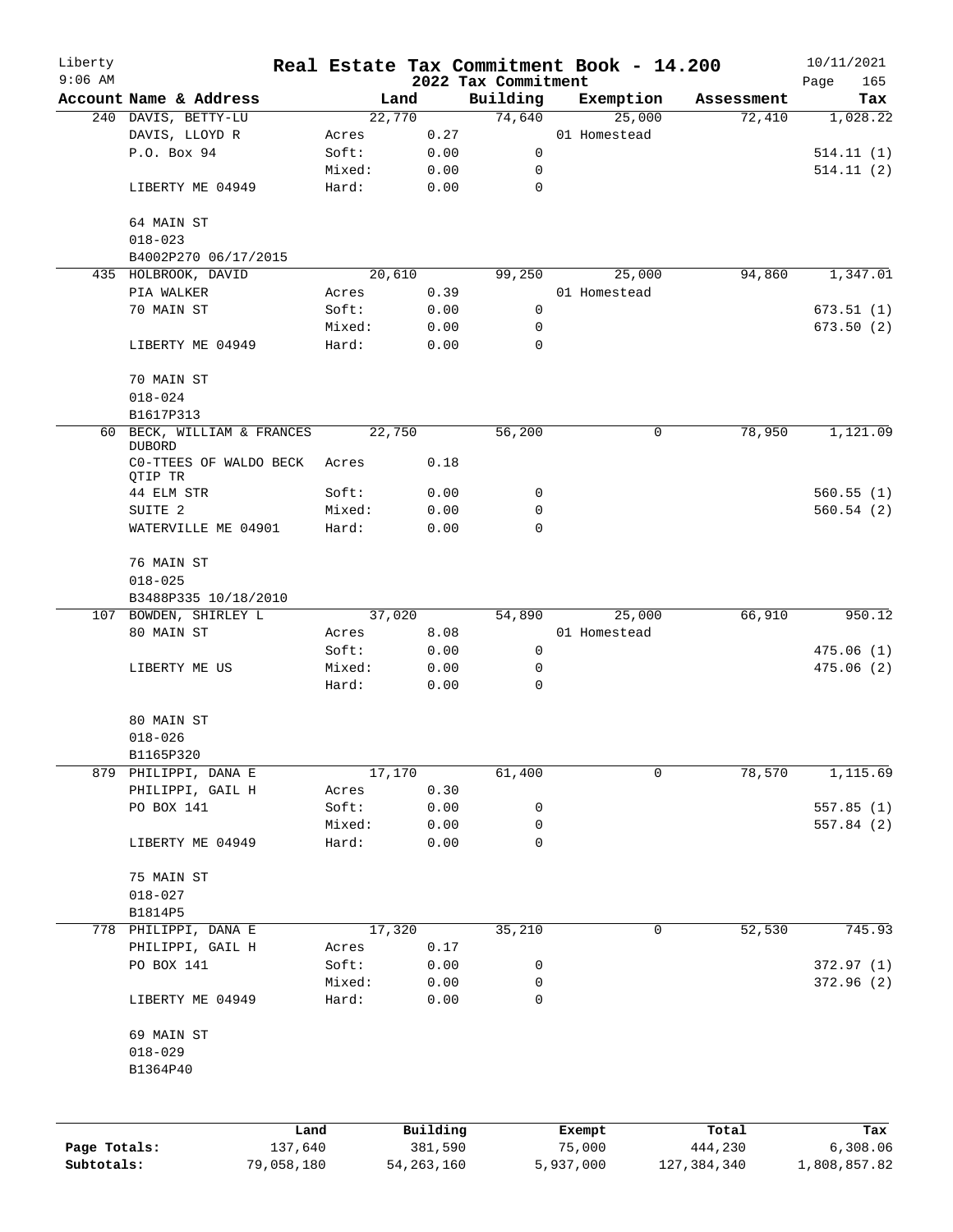| Liberty<br>$9:06$ AM |                                                |        |        | 2022 Tax Commitment | Real Estate Tax Commitment Book - 14.200 |            | 10/11/2021<br>Page<br>166 |
|----------------------|------------------------------------------------|--------|--------|---------------------|------------------------------------------|------------|---------------------------|
|                      | Account Name & Address                         |        | Land   | Building            | Exemption                                | Assessment | Tax                       |
|                      | 247 DEUTSCH, MARGARET                          |        | 12,780 | 118,650             | 25,000                                   | 106,430    | 1,511.31                  |
|                      | TRUSTEE<br>MARGARET DEUTSCH<br>REVOCABLE TRUST | Acres  | 0.15   |                     | 01 Homestead                             |            |                           |
|                      | P O BOX 151                                    | Soft:  | 0.00   | $\mathbf 0$         |                                          |            | 755.66(1)                 |
|                      |                                                | Mixed: | 0.00   | 0                   |                                          |            | 755.65(2)                 |
|                      | LIBERTY ME 04949                               | Hard:  | 0.00   | 0                   |                                          |            |                           |
|                      | 61 MAIN ST                                     |        |        |                     |                                          |            |                           |
|                      | $018 - 031$                                    |        |        |                     |                                          |            |                           |
|                      | B4261P48 05/01/2018                            |        |        |                     |                                          |            |                           |
|                      | 116 BRACK, HAROLD G                            |        | 16,790 | 130,990             | 0                                        | 147,780    | 2,098.48                  |
|                      | P.O. BOX 144                                   | Acres  | 0.06   |                     |                                          |            |                           |
|                      |                                                | Soft:  | 0.00   | 0                   |                                          |            | 1,049.24(1)               |
|                      | HULLS COVE ME 04644                            | Mixed: | 0.00   | 0                   |                                          |            | 1,049.24(2)               |
|                      |                                                | Hard:  | 0.00   | 0                   |                                          |            |                           |
|                      | 57 MAIN ST                                     |        |        |                     |                                          |            |                           |
|                      | $018 - 033$                                    |        |        |                     |                                          |            |                           |
|                      | B770P914                                       |        |        |                     |                                          |            |                           |
|                      | 1314 BRACK, HAROLD G                           |        | 740    | $\mathbf 0$         | 0                                        | 740        | 10.51                     |
|                      | P.O. BOX 144                                   | Acres  | 0.02   |                     |                                          |            |                           |
|                      |                                                | Soft:  | 0.00   | 0                   |                                          |            | 5.26(1)                   |
|                      | HULLS COVE ME 04644                            | Mixed: | 0.00   | 0                   |                                          |            | 5.25(2)                   |
|                      |                                                | Hard:  | 0.00   | 0                   |                                          |            |                           |
|                      | MAIN ST                                        |        |        |                     |                                          |            |                           |
|                      | $018 - 034$                                    |        |        |                     |                                          |            |                           |
|                      | B770P914                                       |        |        |                     |                                          |            |                           |
|                      | 1100 PHILIPPI, DANA E                          |        | 110    | 0                   | 0                                        | 110        | 1.56                      |
|                      | PHILIPPI, GAIL H                               | Acres  | 0.01   |                     |                                          |            |                           |
|                      | PO BOX 141                                     | Soft:  | 0.00   | 0                   |                                          |            | 0.78(1)                   |
|                      |                                                | Mixed: | 0.00   | 0                   |                                          |            | 0.78(2)                   |
|                      | LIBERTY ME 04949                               | Hard:  | 0.00   | 0                   |                                          |            |                           |
|                      | MAIN ST                                        |        |        |                     |                                          |            |                           |
|                      | $018 - 035$                                    |        |        |                     |                                          |            |                           |
|                      | 715 CONTE, TIM                                 |        | 6,640  | $\mathsf 0$         | 0                                        | 6,640      | 94.29                     |
|                      |                                                |        |        |                     |                                          |            |                           |
|                      | BARNES, VICTORIA<br>PO BOX 438                 | Acres  | 0.10   |                     |                                          |            |                           |
|                      |                                                | Soft:  | 0.00   | 0                   |                                          |            | 47.15(1)                  |
|                      |                                                | Mixed: | 0.00   | 0                   |                                          |            | 47.14(2)                  |
|                      | SEARSPORT ME 04974                             | Hard:  | 0.00   | 0                   |                                          |            |                           |
|                      | 4 WATER ST                                     |        |        |                     |                                          |            |                           |
|                      | $018 - 036$                                    |        |        |                     |                                          |            |                           |
|                      | B4590P223 12/28/2020                           |        |        |                     |                                          |            |                           |
|                      | 666 MCLAUGHLIN, DAVID A                        |        | 34,490 | 124,630             | 0                                        | 159,120    | 2,259.50                  |
|                      | C/O SVEA TULLBERG PR.                          | Acres  | 1.99   |                     |                                          |            |                           |
|                      | 84 W. Main Street                              | Soft:  | 0.00   | 0                   |                                          |            | 1,129.75(1)               |
|                      |                                                | Mixed: | 0.00   | 0                   |                                          |            | 1, 129.75(2)              |
|                      | LIBERTY ME 04949                               | Hard:  | 0.00   | 0                   |                                          |            |                           |
|                      | 12 WATER ST                                    |        |        |                     |                                          |            |                           |
|                      | $018 - 037$                                    |        |        |                     |                                          |            |                           |
|                      | B4231P226 10/28/2017                           |        |        |                     |                                          |            |                           |
|                      |                                                |        |        |                     |                                          |            |                           |
|                      |                                                |        |        |                     |                                          |            |                           |

|              | Land       | Building   | Exempt    | Total       | Tax          |
|--------------|------------|------------|-----------|-------------|--------------|
| Page Totals: | 71,550     | 374,270    | 25,000    | 420,820     | 5,975.65     |
| Subtotals:   | 79,129,730 | 54,637,430 | 5,962,000 | 127,805,160 | 1,814,833.47 |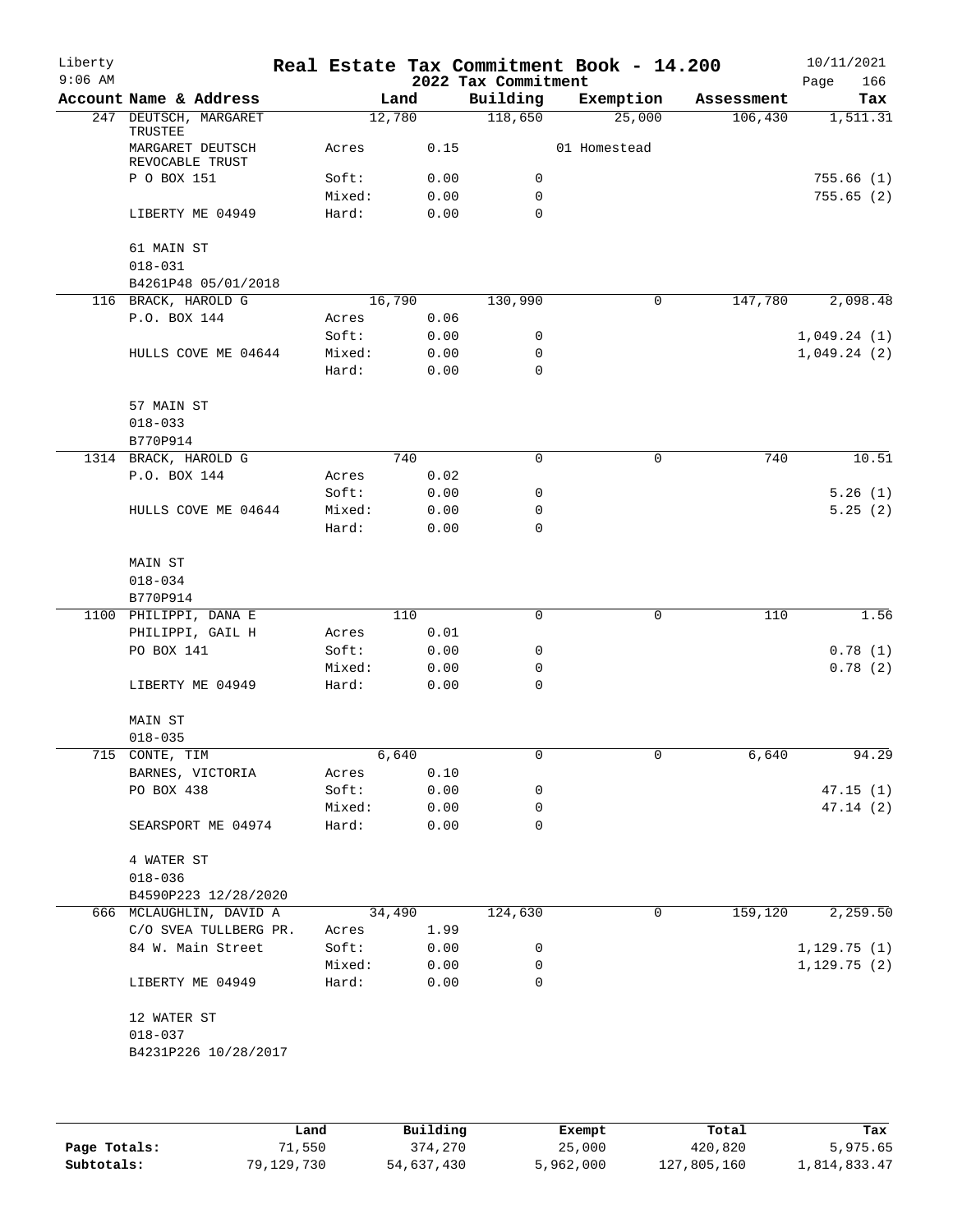| 2022 Tax Commitment<br>Building<br>Account Name & Address<br>Exemption<br>Land<br>Assessment<br>Tax<br>128,060<br>384 WILLIAMS, CHRISTOPHER<br>128,060<br>$\mathbf 0$<br>$\Omega$<br>1,818.45<br>PO BOX 100<br>0.41<br>Acres<br>Soft:<br>0.00<br>0<br>909.23(1)<br>STAFFORD SPRINGS CT<br>Mixed:<br>0.00<br>0<br>909.22(2)<br>06076 0100<br>0<br>Hard:<br>0.00<br>EZEKIAL WAY<br>$019 - 002$<br>B2040P276<br>958<br>SYLVESTER, BARBARA A &<br>131,150<br>7,370<br>0<br>138,520<br>1,966.98<br>JOHNSON, YVONNE<br>DRAKE, MICHELLE &<br>0.43<br>Acres<br>KOZIERACKI, ROSANN<br>4-J LAKESIDE DRIVE<br>Soft:<br>0.00<br>983.49 (1)<br>0<br>Mixed:<br>0.00<br>0<br>983.49 (2)<br>LEDYARD CT 06339<br>Hard:<br>0.00<br>0<br>3 EZEKIAL WAY<br>$019 - 003$<br>B3478P210 09/17/2010<br>RANDALL, DEBORAH G<br>235,060<br>96,220<br>0<br>331,280<br>886<br>RANDALL, JAY D<br>0.87<br>Acres<br>150 MORRILLS MILL ROAD<br>Soft:<br>0.00<br>0<br>Mixed:<br>0.00<br>0<br>Hard:<br>0.00<br>0<br>NORTH BERWICK ME 03906<br>209 KNOWLTONS SHORE RD<br>$019 - 004$<br>B4301P56 08/27/2018<br>891 BLANCHARD, ANDRE M. &<br>152,070<br>35,000<br>482,670<br>365,600<br>SALLEY & SARA T.<br>205 KNOWLTONS SHORE RD<br>0.37<br>01 Homestead<br>Acres<br>Soft:<br>0.00<br>0 18 Renewable Energy<br>LIBERTY ME 04949<br>Mixed:<br>0.00<br>0<br>0.00<br>0<br>Hard:<br>205 KNOWLTONS SHORE RD<br>019-006<br>B3217P71 05/19/2008<br>160,980<br>152,070<br>8,910<br>$\mathbf 0$<br>733 KOPISHKE, HAZEL<br>KOPISHKE, MATTHEW &<br>Acres<br>0.41<br>HEIDI<br>471 LIBERTY RD<br>0.00<br>Soft:<br>0<br>Mixed:<br>0.00<br>0<br>0<br>Hard:<br>0.00<br>WASHINGTON ME 04574<br>201 KNOWLTONS SHORE RD<br>$019 - 007$<br>B4335P193 12/24/2018<br>146,410<br>43,870<br>190,280<br>419<br>WASTELLA, BARBARA<br>0<br>0.38<br>WASTELLA, BRIAN<br>Acres<br>32 STUART DR.<br>Soft:<br>0.00<br>0<br>0.00<br>Mixed:<br>0<br>ALBION ME 04910<br>Hard:<br>0.00<br>0<br>197 KNOWLTONS SHORE RD<br>$019 - 008$<br>B1801P194<br>Land<br>Building<br>Total<br>Exempt<br>Tax<br>Page Totals:<br>944,820<br>521,970<br>35,000<br>1,431,790<br>Subtotals:<br>55, 159, 400<br>129, 236, 950<br>80,074,550<br>5,997,000 | Liberty   |  |  | Real Estate Tax Commitment Book - 14.200 | 10/11/2021  |
|----------------------------------------------------------------------------------------------------------------------------------------------------------------------------------------------------------------------------------------------------------------------------------------------------------------------------------------------------------------------------------------------------------------------------------------------------------------------------------------------------------------------------------------------------------------------------------------------------------------------------------------------------------------------------------------------------------------------------------------------------------------------------------------------------------------------------------------------------------------------------------------------------------------------------------------------------------------------------------------------------------------------------------------------------------------------------------------------------------------------------------------------------------------------------------------------------------------------------------------------------------------------------------------------------------------------------------------------------------------------------------------------------------------------------------------------------------------------------------------------------------------------------------------------------------------------------------------------------------------------------------------------------------------------------------------------------------------------------------------------------------------------------------------------------------------------------------------------------------------------------------------------------------------------------------------------------------------------------------------------------------------------------------------------------------------------------------------------------------------------------------------------------------------|-----------|--|--|------------------------------------------|-------------|
|                                                                                                                                                                                                                                                                                                                                                                                                                                                                                                                                                                                                                                                                                                                                                                                                                                                                                                                                                                                                                                                                                                                                                                                                                                                                                                                                                                                                                                                                                                                                                                                                                                                                                                                                                                                                                                                                                                                                                                                                                                                                                                                                                                | $9:06$ AM |  |  |                                          | Page<br>167 |
|                                                                                                                                                                                                                                                                                                                                                                                                                                                                                                                                                                                                                                                                                                                                                                                                                                                                                                                                                                                                                                                                                                                                                                                                                                                                                                                                                                                                                                                                                                                                                                                                                                                                                                                                                                                                                                                                                                                                                                                                                                                                                                                                                                |           |  |  |                                          |             |
|                                                                                                                                                                                                                                                                                                                                                                                                                                                                                                                                                                                                                                                                                                                                                                                                                                                                                                                                                                                                                                                                                                                                                                                                                                                                                                                                                                                                                                                                                                                                                                                                                                                                                                                                                                                                                                                                                                                                                                                                                                                                                                                                                                |           |  |  |                                          |             |
|                                                                                                                                                                                                                                                                                                                                                                                                                                                                                                                                                                                                                                                                                                                                                                                                                                                                                                                                                                                                                                                                                                                                                                                                                                                                                                                                                                                                                                                                                                                                                                                                                                                                                                                                                                                                                                                                                                                                                                                                                                                                                                                                                                |           |  |  |                                          |             |
|                                                                                                                                                                                                                                                                                                                                                                                                                                                                                                                                                                                                                                                                                                                                                                                                                                                                                                                                                                                                                                                                                                                                                                                                                                                                                                                                                                                                                                                                                                                                                                                                                                                                                                                                                                                                                                                                                                                                                                                                                                                                                                                                                                |           |  |  |                                          |             |
|                                                                                                                                                                                                                                                                                                                                                                                                                                                                                                                                                                                                                                                                                                                                                                                                                                                                                                                                                                                                                                                                                                                                                                                                                                                                                                                                                                                                                                                                                                                                                                                                                                                                                                                                                                                                                                                                                                                                                                                                                                                                                                                                                                |           |  |  |                                          |             |
|                                                                                                                                                                                                                                                                                                                                                                                                                                                                                                                                                                                                                                                                                                                                                                                                                                                                                                                                                                                                                                                                                                                                                                                                                                                                                                                                                                                                                                                                                                                                                                                                                                                                                                                                                                                                                                                                                                                                                                                                                                                                                                                                                                |           |  |  |                                          |             |
|                                                                                                                                                                                                                                                                                                                                                                                                                                                                                                                                                                                                                                                                                                                                                                                                                                                                                                                                                                                                                                                                                                                                                                                                                                                                                                                                                                                                                                                                                                                                                                                                                                                                                                                                                                                                                                                                                                                                                                                                                                                                                                                                                                |           |  |  |                                          |             |
|                                                                                                                                                                                                                                                                                                                                                                                                                                                                                                                                                                                                                                                                                                                                                                                                                                                                                                                                                                                                                                                                                                                                                                                                                                                                                                                                                                                                                                                                                                                                                                                                                                                                                                                                                                                                                                                                                                                                                                                                                                                                                                                                                                |           |  |  |                                          |             |
|                                                                                                                                                                                                                                                                                                                                                                                                                                                                                                                                                                                                                                                                                                                                                                                                                                                                                                                                                                                                                                                                                                                                                                                                                                                                                                                                                                                                                                                                                                                                                                                                                                                                                                                                                                                                                                                                                                                                                                                                                                                                                                                                                                |           |  |  |                                          |             |
|                                                                                                                                                                                                                                                                                                                                                                                                                                                                                                                                                                                                                                                                                                                                                                                                                                                                                                                                                                                                                                                                                                                                                                                                                                                                                                                                                                                                                                                                                                                                                                                                                                                                                                                                                                                                                                                                                                                                                                                                                                                                                                                                                                |           |  |  |                                          |             |
|                                                                                                                                                                                                                                                                                                                                                                                                                                                                                                                                                                                                                                                                                                                                                                                                                                                                                                                                                                                                                                                                                                                                                                                                                                                                                                                                                                                                                                                                                                                                                                                                                                                                                                                                                                                                                                                                                                                                                                                                                                                                                                                                                                |           |  |  |                                          |             |
|                                                                                                                                                                                                                                                                                                                                                                                                                                                                                                                                                                                                                                                                                                                                                                                                                                                                                                                                                                                                                                                                                                                                                                                                                                                                                                                                                                                                                                                                                                                                                                                                                                                                                                                                                                                                                                                                                                                                                                                                                                                                                                                                                                |           |  |  |                                          |             |
|                                                                                                                                                                                                                                                                                                                                                                                                                                                                                                                                                                                                                                                                                                                                                                                                                                                                                                                                                                                                                                                                                                                                                                                                                                                                                                                                                                                                                                                                                                                                                                                                                                                                                                                                                                                                                                                                                                                                                                                                                                                                                                                                                                |           |  |  |                                          |             |
| 4,704.18<br>2,352.09(1)<br>2,352.09(2)<br>6,853.91<br>3,426.96(1)<br>3,426.95(2)<br>2,285.92                                                                                                                                                                                                                                                                                                                                                                                                                                                                                                                                                                                                                                                                                                                                                                                                                                                                                                                                                                                                                                                                                                                                                                                                                                                                                                                                                                                                                                                                                                                                                                                                                                                                                                                                                                                                                                                                                                                                                                                                                                                                   |           |  |  |                                          |             |
|                                                                                                                                                                                                                                                                                                                                                                                                                                                                                                                                                                                                                                                                                                                                                                                                                                                                                                                                                                                                                                                                                                                                                                                                                                                                                                                                                                                                                                                                                                                                                                                                                                                                                                                                                                                                                                                                                                                                                                                                                                                                                                                                                                |           |  |  |                                          |             |
|                                                                                                                                                                                                                                                                                                                                                                                                                                                                                                                                                                                                                                                                                                                                                                                                                                                                                                                                                                                                                                                                                                                                                                                                                                                                                                                                                                                                                                                                                                                                                                                                                                                                                                                                                                                                                                                                                                                                                                                                                                                                                                                                                                |           |  |  |                                          |             |
|                                                                                                                                                                                                                                                                                                                                                                                                                                                                                                                                                                                                                                                                                                                                                                                                                                                                                                                                                                                                                                                                                                                                                                                                                                                                                                                                                                                                                                                                                                                                                                                                                                                                                                                                                                                                                                                                                                                                                                                                                                                                                                                                                                |           |  |  |                                          |             |
|                                                                                                                                                                                                                                                                                                                                                                                                                                                                                                                                                                                                                                                                                                                                                                                                                                                                                                                                                                                                                                                                                                                                                                                                                                                                                                                                                                                                                                                                                                                                                                                                                                                                                                                                                                                                                                                                                                                                                                                                                                                                                                                                                                |           |  |  |                                          |             |
|                                                                                                                                                                                                                                                                                                                                                                                                                                                                                                                                                                                                                                                                                                                                                                                                                                                                                                                                                                                                                                                                                                                                                                                                                                                                                                                                                                                                                                                                                                                                                                                                                                                                                                                                                                                                                                                                                                                                                                                                                                                                                                                                                                |           |  |  |                                          |             |
|                                                                                                                                                                                                                                                                                                                                                                                                                                                                                                                                                                                                                                                                                                                                                                                                                                                                                                                                                                                                                                                                                                                                                                                                                                                                                                                                                                                                                                                                                                                                                                                                                                                                                                                                                                                                                                                                                                                                                                                                                                                                                                                                                                |           |  |  |                                          |             |
|                                                                                                                                                                                                                                                                                                                                                                                                                                                                                                                                                                                                                                                                                                                                                                                                                                                                                                                                                                                                                                                                                                                                                                                                                                                                                                                                                                                                                                                                                                                                                                                                                                                                                                                                                                                                                                                                                                                                                                                                                                                                                                                                                                |           |  |  |                                          |             |
|                                                                                                                                                                                                                                                                                                                                                                                                                                                                                                                                                                                                                                                                                                                                                                                                                                                                                                                                                                                                                                                                                                                                                                                                                                                                                                                                                                                                                                                                                                                                                                                                                                                                                                                                                                                                                                                                                                                                                                                                                                                                                                                                                                |           |  |  |                                          |             |
|                                                                                                                                                                                                                                                                                                                                                                                                                                                                                                                                                                                                                                                                                                                                                                                                                                                                                                                                                                                                                                                                                                                                                                                                                                                                                                                                                                                                                                                                                                                                                                                                                                                                                                                                                                                                                                                                                                                                                                                                                                                                                                                                                                |           |  |  |                                          |             |
|                                                                                                                                                                                                                                                                                                                                                                                                                                                                                                                                                                                                                                                                                                                                                                                                                                                                                                                                                                                                                                                                                                                                                                                                                                                                                                                                                                                                                                                                                                                                                                                                                                                                                                                                                                                                                                                                                                                                                                                                                                                                                                                                                                |           |  |  |                                          |             |
|                                                                                                                                                                                                                                                                                                                                                                                                                                                                                                                                                                                                                                                                                                                                                                                                                                                                                                                                                                                                                                                                                                                                                                                                                                                                                                                                                                                                                                                                                                                                                                                                                                                                                                                                                                                                                                                                                                                                                                                                                                                                                                                                                                |           |  |  |                                          |             |
|                                                                                                                                                                                                                                                                                                                                                                                                                                                                                                                                                                                                                                                                                                                                                                                                                                                                                                                                                                                                                                                                                                                                                                                                                                                                                                                                                                                                                                                                                                                                                                                                                                                                                                                                                                                                                                                                                                                                                                                                                                                                                                                                                                |           |  |  |                                          |             |
|                                                                                                                                                                                                                                                                                                                                                                                                                                                                                                                                                                                                                                                                                                                                                                                                                                                                                                                                                                                                                                                                                                                                                                                                                                                                                                                                                                                                                                                                                                                                                                                                                                                                                                                                                                                                                                                                                                                                                                                                                                                                                                                                                                |           |  |  |                                          |             |
|                                                                                                                                                                                                                                                                                                                                                                                                                                                                                                                                                                                                                                                                                                                                                                                                                                                                                                                                                                                                                                                                                                                                                                                                                                                                                                                                                                                                                                                                                                                                                                                                                                                                                                                                                                                                                                                                                                                                                                                                                                                                                                                                                                |           |  |  |                                          |             |
|                                                                                                                                                                                                                                                                                                                                                                                                                                                                                                                                                                                                                                                                                                                                                                                                                                                                                                                                                                                                                                                                                                                                                                                                                                                                                                                                                                                                                                                                                                                                                                                                                                                                                                                                                                                                                                                                                                                                                                                                                                                                                                                                                                |           |  |  |                                          |             |
|                                                                                                                                                                                                                                                                                                                                                                                                                                                                                                                                                                                                                                                                                                                                                                                                                                                                                                                                                                                                                                                                                                                                                                                                                                                                                                                                                                                                                                                                                                                                                                                                                                                                                                                                                                                                                                                                                                                                                                                                                                                                                                                                                                |           |  |  |                                          |             |
|                                                                                                                                                                                                                                                                                                                                                                                                                                                                                                                                                                                                                                                                                                                                                                                                                                                                                                                                                                                                                                                                                                                                                                                                                                                                                                                                                                                                                                                                                                                                                                                                                                                                                                                                                                                                                                                                                                                                                                                                                                                                                                                                                                |           |  |  |                                          |             |
| 1,142.96(1)<br>1,142.96(2)<br>2,701.98<br>1,350.99(1)<br>1,350.99(2)<br>20,331.42<br>1,835,164.89                                                                                                                                                                                                                                                                                                                                                                                                                                                                                                                                                                                                                                                                                                                                                                                                                                                                                                                                                                                                                                                                                                                                                                                                                                                                                                                                                                                                                                                                                                                                                                                                                                                                                                                                                                                                                                                                                                                                                                                                                                                              |           |  |  |                                          |             |
|                                                                                                                                                                                                                                                                                                                                                                                                                                                                                                                                                                                                                                                                                                                                                                                                                                                                                                                                                                                                                                                                                                                                                                                                                                                                                                                                                                                                                                                                                                                                                                                                                                                                                                                                                                                                                                                                                                                                                                                                                                                                                                                                                                |           |  |  |                                          |             |
|                                                                                                                                                                                                                                                                                                                                                                                                                                                                                                                                                                                                                                                                                                                                                                                                                                                                                                                                                                                                                                                                                                                                                                                                                                                                                                                                                                                                                                                                                                                                                                                                                                                                                                                                                                                                                                                                                                                                                                                                                                                                                                                                                                |           |  |  |                                          |             |
|                                                                                                                                                                                                                                                                                                                                                                                                                                                                                                                                                                                                                                                                                                                                                                                                                                                                                                                                                                                                                                                                                                                                                                                                                                                                                                                                                                                                                                                                                                                                                                                                                                                                                                                                                                                                                                                                                                                                                                                                                                                                                                                                                                |           |  |  |                                          |             |
|                                                                                                                                                                                                                                                                                                                                                                                                                                                                                                                                                                                                                                                                                                                                                                                                                                                                                                                                                                                                                                                                                                                                                                                                                                                                                                                                                                                                                                                                                                                                                                                                                                                                                                                                                                                                                                                                                                                                                                                                                                                                                                                                                                |           |  |  |                                          |             |
|                                                                                                                                                                                                                                                                                                                                                                                                                                                                                                                                                                                                                                                                                                                                                                                                                                                                                                                                                                                                                                                                                                                                                                                                                                                                                                                                                                                                                                                                                                                                                                                                                                                                                                                                                                                                                                                                                                                                                                                                                                                                                                                                                                |           |  |  |                                          |             |
|                                                                                                                                                                                                                                                                                                                                                                                                                                                                                                                                                                                                                                                                                                                                                                                                                                                                                                                                                                                                                                                                                                                                                                                                                                                                                                                                                                                                                                                                                                                                                                                                                                                                                                                                                                                                                                                                                                                                                                                                                                                                                                                                                                |           |  |  |                                          |             |
|                                                                                                                                                                                                                                                                                                                                                                                                                                                                                                                                                                                                                                                                                                                                                                                                                                                                                                                                                                                                                                                                                                                                                                                                                                                                                                                                                                                                                                                                                                                                                                                                                                                                                                                                                                                                                                                                                                                                                                                                                                                                                                                                                                |           |  |  |                                          |             |
|                                                                                                                                                                                                                                                                                                                                                                                                                                                                                                                                                                                                                                                                                                                                                                                                                                                                                                                                                                                                                                                                                                                                                                                                                                                                                                                                                                                                                                                                                                                                                                                                                                                                                                                                                                                                                                                                                                                                                                                                                                                                                                                                                                |           |  |  |                                          |             |
|                                                                                                                                                                                                                                                                                                                                                                                                                                                                                                                                                                                                                                                                                                                                                                                                                                                                                                                                                                                                                                                                                                                                                                                                                                                                                                                                                                                                                                                                                                                                                                                                                                                                                                                                                                                                                                                                                                                                                                                                                                                                                                                                                                |           |  |  |                                          |             |
|                                                                                                                                                                                                                                                                                                                                                                                                                                                                                                                                                                                                                                                                                                                                                                                                                                                                                                                                                                                                                                                                                                                                                                                                                                                                                                                                                                                                                                                                                                                                                                                                                                                                                                                                                                                                                                                                                                                                                                                                                                                                                                                                                                |           |  |  |                                          |             |
|                                                                                                                                                                                                                                                                                                                                                                                                                                                                                                                                                                                                                                                                                                                                                                                                                                                                                                                                                                                                                                                                                                                                                                                                                                                                                                                                                                                                                                                                                                                                                                                                                                                                                                                                                                                                                                                                                                                                                                                                                                                                                                                                                                |           |  |  |                                          |             |
|                                                                                                                                                                                                                                                                                                                                                                                                                                                                                                                                                                                                                                                                                                                                                                                                                                                                                                                                                                                                                                                                                                                                                                                                                                                                                                                                                                                                                                                                                                                                                                                                                                                                                                                                                                                                                                                                                                                                                                                                                                                                                                                                                                |           |  |  |                                          |             |
|                                                                                                                                                                                                                                                                                                                                                                                                                                                                                                                                                                                                                                                                                                                                                                                                                                                                                                                                                                                                                                                                                                                                                                                                                                                                                                                                                                                                                                                                                                                                                                                                                                                                                                                                                                                                                                                                                                                                                                                                                                                                                                                                                                |           |  |  |                                          |             |
|                                                                                                                                                                                                                                                                                                                                                                                                                                                                                                                                                                                                                                                                                                                                                                                                                                                                                                                                                                                                                                                                                                                                                                                                                                                                                                                                                                                                                                                                                                                                                                                                                                                                                                                                                                                                                                                                                                                                                                                                                                                                                                                                                                |           |  |  |                                          |             |
|                                                                                                                                                                                                                                                                                                                                                                                                                                                                                                                                                                                                                                                                                                                                                                                                                                                                                                                                                                                                                                                                                                                                                                                                                                                                                                                                                                                                                                                                                                                                                                                                                                                                                                                                                                                                                                                                                                                                                                                                                                                                                                                                                                |           |  |  |                                          |             |
|                                                                                                                                                                                                                                                                                                                                                                                                                                                                                                                                                                                                                                                                                                                                                                                                                                                                                                                                                                                                                                                                                                                                                                                                                                                                                                                                                                                                                                                                                                                                                                                                                                                                                                                                                                                                                                                                                                                                                                                                                                                                                                                                                                |           |  |  |                                          |             |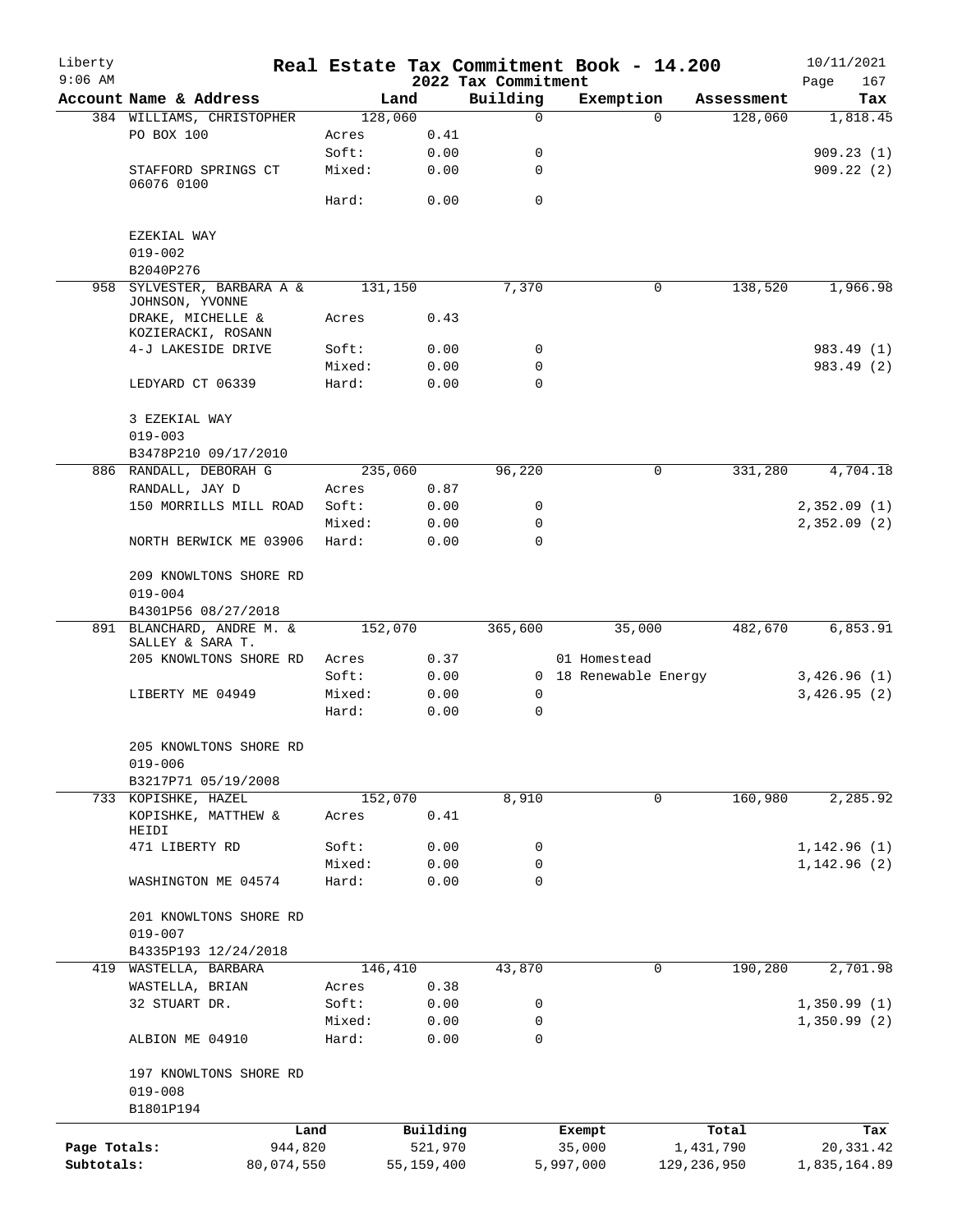| Liberty      |                                          |                |          |                                 | Real Estate Tax Commitment Book - 14.200 |            | 10/11/2021         |
|--------------|------------------------------------------|----------------|----------|---------------------------------|------------------------------------------|------------|--------------------|
| $9:06$ AM    | Account Name & Address                   |                | Land     | 2022 Tax Commitment<br>Building | Exemption                                | Assessment | 168<br>Page<br>Tax |
|              | 420 HERZOG, HAROLD                       | 146,410        |          | 44,870                          | $\Omega$                                 | 191,280    | 2,716.18           |
|              | SUSAN HERZOG                             | Acres          | 0.38     |                                 |                                          |            |                    |
|              | 8 COBALT LN                              | Soft:          | 0.00     | 0                               |                                          |            | 1,358.09(1)        |
|              |                                          | Mixed:         | 0.00     | 0                               |                                          |            | 1,358.09(2)        |
|              | WESTBURY NY 11590                        | Hard:          | 0.00     | 0                               |                                          |            |                    |
|              | 195 KNOWLTONS SHORE RD<br>$019 - 009$    |                |          |                                 |                                          |            |                    |
|              | B3907P136 10/10/2014                     |                |          |                                 |                                          |            |                    |
|              | 509 CARTER, BRENT A                      | 138,490        |          | 97,070                          | 0                                        | 235,560    | 3,344.95           |
|              | CARTER, CHERYL A                         | Acres          | 0.34     |                                 |                                          |            |                    |
|              | 191 KNOWLTONS SHORE RD                   | Soft:          | 0.00     | 0                               |                                          |            | 1,672.48(1)        |
|              |                                          | Mixed:         | 0.00     | 0                               |                                          |            | 1,672.47(2)        |
|              | LIBERTY ME 04949                         | Hard:          | 0.00     | $\Omega$                        |                                          |            |                    |
|              | 191 KNOWLTONS SHORE RD<br>$019 - 010$    |                |          |                                 |                                          |            |                    |
|              | B1731P103                                |                |          |                                 |                                          |            |                    |
| 1034         | WILLIAMS, CHRISTOPHER<br>WINSLOW         | 136,430        |          | 56,490                          | 0                                        | 192,920    | 2,739.46           |
|              | PO BOX 100                               | Acres          | 0.33     |                                 |                                          |            |                    |
|              |                                          | Soft:          | 0.00     | 0                               |                                          |            | 1,369.73(1)        |
|              | STAFFORD SPRINGS CT<br>06076             | Mixed:         | 0.00     | 0                               |                                          |            | 1,369.73(2)        |
|              |                                          | Hard:          | 0.00     | 0                               |                                          |            |                    |
|              | 185 KNOWLTONS SHORE RD<br>$019 - 011$    |                |          |                                 |                                          |            |                    |
|              | B2587P132                                |                |          |                                 |                                          |            |                    |
|              | 347 FULLER, NORMAN C JR                  | 143,610        |          | 79,880                          | 25,000                                   | 198,490    | 2,818.56           |
|              | FULLER, JUDITH                           | Acres          | 0.33     |                                 | 01 Homestead                             |            |                    |
|              | 179 KNOWLTONS SHORE RD                   | Soft:          | 0.00     | 0                               |                                          |            | 1,409.28(1)        |
|              |                                          | Mixed:         | 0.00     | 0                               |                                          |            | 1,409.28(2)        |
|              | LIBERTY ME 04949                         | Hard:          | 0.00     | 0                               |                                          |            |                    |
|              | 179 KNOWLTONS SHORE RD                   |                |          |                                 |                                          |            |                    |
|              | $019 - 012$                              |                |          |                                 |                                          |            |                    |
|              | B828P838                                 |                |          |                                 | 0                                        |            |                    |
| 460          | LEEMAN, TRACEY A.<br>JACKSON, ANDREW LEE | 142,500        | 0.36     | 31,150                          |                                          | 173,650    | 2,465.83           |
|              | 27 CHARLES LANE                          | Acres<br>Soft: | 0.00     | 0                               |                                          |            | 1,232.92(1)        |
|              |                                          | Mixed:         | 0.00     | 0                               |                                          |            | 1, 232.91(2)       |
|              | RAYMOND ME 04071                         | Hard:          | 0.00     | 0                               |                                          |            |                    |
|              | 177 KNOWLTONS SHORE RD                   |                |          |                                 |                                          |            |                    |
|              | $019 - 013$                              |                |          |                                 |                                          |            |                    |
|              | B4518P79 07/16/2020                      |                |          |                                 |                                          |            |                    |
|              | 271 LAMONT, DARCIE                       | 187,080        |          | 51,100                          | 0                                        | 238,180    | 3,382.16           |
|              | 123 WOODSMANS MILL ROAD                  | Acres          | 0.56     |                                 |                                          |            |                    |
|              |                                          | Soft:          | 0.00     | 0                               |                                          |            | 1,691.08(1)        |
|              | SEARSMONT ME 04973                       | Mixed:         | 0.00     | 0                               |                                          |            | 1,691.08(2)        |
|              |                                          | Hard:          | 0.00     | 0                               |                                          |            |                    |
|              | 175 KNOWLTONS SHORE RD                   |                |          |                                 |                                          |            |                    |
|              | $019 - 014$                              |                |          |                                 |                                          |            |                    |
|              | B3477P108 09/07/2010                     |                |          |                                 |                                          |            |                    |
|              |                                          |                |          |                                 |                                          |            |                    |
|              | Land                                     |                | Building |                                 | Exempt                                   | Total      | Tax                |
| Page Totals: | 894,520                                  |                | 360,560  |                                 | 25,000                                   | 1,230,080  | 17,467.14          |

**Subtotals:** 80,969,070 55,519,960 6,022,000 130,467,030 1,852,632.03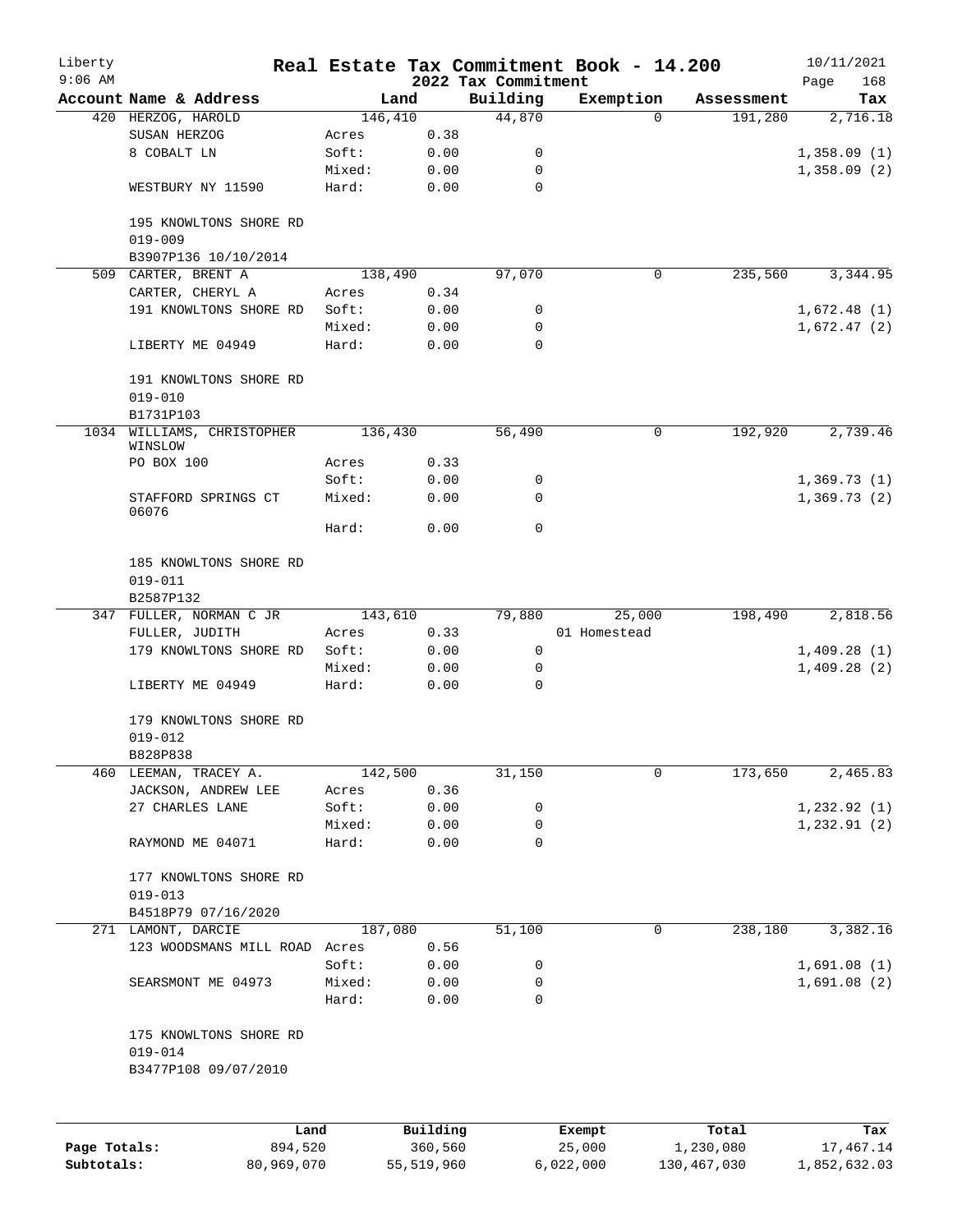| Liberty<br>$9:06$ AM |                                           |                 |                     |                                       | Real Estate Tax Commitment Book - 14.200 |                    | 10/11/2021         |
|----------------------|-------------------------------------------|-----------------|---------------------|---------------------------------------|------------------------------------------|--------------------|--------------------|
|                      | Account Name & Address                    |                 | Land                | 2022 Tax Commitment<br>Building       | Exemption                                | Assessment         | 169<br>Page<br>Tax |
|                      | 338 MASESSA, MARGARET R                   | 162,020         |                     | 66,190                                | $\Omega$                                 | 228,210            | 3,240.58           |
|                      | COLUMBUS, PATRICIA A &<br>ZORN, KERRY     | Acres           | 0.42                |                                       |                                          |                    |                    |
|                      | 2086 N MOUNTAIN VALLEY<br>HIGHWAY         | Soft:           | 0.00                | 0                                     |                                          |                    | 1,620.29(1)        |
|                      |                                           | Mixed:          | 0.00                | 0                                     |                                          |                    | 1,620.29(2)        |
|                      | MONTVILLE ME 04941                        | Hard:           | 0.00                | $\mathbf 0$                           |                                          |                    |                    |
|                      |                                           |                 |                     | Margaret Masessa Reserves Life Estate |                                          |                    |                    |
|                      | 169 KNOWLTONS SHORE RD                    |                 |                     |                                       |                                          |                    |                    |
|                      | $019 - 015$<br>B4564P235 10/30/2020       |                 |                     |                                       |                                          |                    |                    |
|                      | 1315 VENCEL, NANCY                        | 131,850         |                     | 0                                     | 0                                        | 131,850            | 1,872.27           |
|                      | P.O. Box 153                              | Acres           | 0.57                |                                       |                                          |                    |                    |
|                      |                                           | Soft:           | 0.00                | 0                                     |                                          |                    | 936.14 (1)         |
|                      | LIBERTY ME 04915                          | Mixed:          | 0.00                | 0                                     |                                          |                    | 936.13(2)          |
|                      |                                           | Hard:           | 0.00                | 0                                     |                                          |                    |                    |
|                      |                                           |                 |                     |                                       |                                          |                    |                    |
|                      | KNOWLTONS SHORE RD                        |                 |                     |                                       |                                          |                    |                    |
|                      | $019 - 016$                               |                 |                     |                                       |                                          |                    |                    |
|                      | B748P658                                  |                 |                     |                                       |                                          |                    |                    |
|                      | 995 VENCEL, NANCY                         | 257,800         |                     | 154,250                               | 0                                        | 412,050            | 5,851.11           |
|                      | P.O. Box 153                              | Acres<br>Soft:  | 1.96<br>0.00        | 0                                     |                                          |                    | 2,925.56(1)        |
|                      | LIBERTY ME 04915                          | Mixed:          | 0.00                | 0                                     |                                          |                    | 2,925.55(2)        |
|                      |                                           | Hard:           | 0.00                | $\Omega$                              |                                          |                    |                    |
|                      |                                           |                 |                     |                                       |                                          |                    |                    |
|                      | 161 KNOWLTONS SHORE RD                    |                 |                     |                                       |                                          |                    |                    |
|                      | $019 - 017$                               |                 |                     |                                       |                                          |                    |                    |
|                      | B748P658                                  |                 |                     |                                       |                                          |                    |                    |
|                      | 683 MIDTVEDT, HAROLD L. &<br>KAREN D.     | 229,260         |                     | 145,380                               | 0                                        | 374,640            | 5,319.89           |
|                      | MIDTVEDT LIVING TRUST                     | Acres           | 1.13                |                                       |                                          |                    |                    |
|                      | c/o Michael S. Midtvedt Soft:             |                 | 0.00                | 0                                     |                                          |                    | 2,659.95(1)        |
|                      | P.O. Box 818 PMB#45386                    | Mixed:          | 0.00                | 0                                     |                                          |                    | 2,659.94(2)        |
|                      | Charleston SC 29402                       | Hard:           | 0.00                | $\mathbf 0$                           |                                          |                    |                    |
|                      | 131 KNOWLTONS SHORE RD                    |                 |                     |                                       |                                          |                    |                    |
|                      | $019 - 018$                               |                 |                     |                                       |                                          |                    |                    |
|                      | B2276P229                                 |                 |                     |                                       |                                          |                    |                    |
|                      | 1022 MIDTVEDT, HAROLD &                   | 103,920         |                     | 21,240                                | 0                                        | 125,160            | 1,777.27           |
|                      | KAREN                                     |                 |                     |                                       |                                          |                    |                    |
|                      | TRUSTEES<br>c/o Michael S. Midtvedt Soft: | Acres           | 0.27<br>0.00        |                                       |                                          |                    | 888.64 (1)         |
|                      | P.O. Box 818 PMB#45386                    | Mixed:          | 0.00                | 0<br>0                                |                                          |                    | 888.63 (2)         |
|                      | Charleston SC 29402                       | Hard:           | 0.00                | 0                                     |                                          |                    |                    |
|                      |                                           |                 |                     |                                       |                                          |                    |                    |
|                      | 129 KNOWLTONS SHORE RD                    |                 |                     |                                       |                                          |                    |                    |
|                      | $019 - 019$                               |                 |                     |                                       |                                          |                    |                    |
|                      | B680P878                                  |                 |                     |                                       |                                          |                    |                    |
| 228                  | DAIGLE, DAVID                             | 129,900         |                     | 119,080                               | 0                                        | 248,980            | 3,535.52           |
|                      | DAIGLE, SANDRA                            | Acres           | 0.27                |                                       |                                          |                    |                    |
|                      | 94 RIVERVIEW DR                           | Soft:           | 0.00                | 0                                     |                                          |                    | 1,767.76(1)        |
|                      | SOUTH WINDSOR CT 06074                    | Mixed:<br>Hard: | 0.00<br>0.00        | 0<br>0                                |                                          |                    | 1,767.76(2)        |
|                      |                                           |                 |                     |                                       |                                          |                    |                    |
|                      | 125 KNOWLTONS SHORE RD<br>$019 - 020$     |                 |                     |                                       |                                          |                    |                    |
|                      | B638P184                                  |                 |                     |                                       |                                          |                    |                    |
|                      |                                           |                 |                     |                                       |                                          |                    |                    |
| Page Totals:         | 1,014,750                                 | Land            | Building<br>506,140 |                                       | Exempt<br>0                              | Total<br>1,520,890 | Tax<br>21,596.64   |
| Subtotals:           | 81,983,820                                |                 | 56,026,100          |                                       | 6,022,000                                | 131,987,920        | 1,874,228.67       |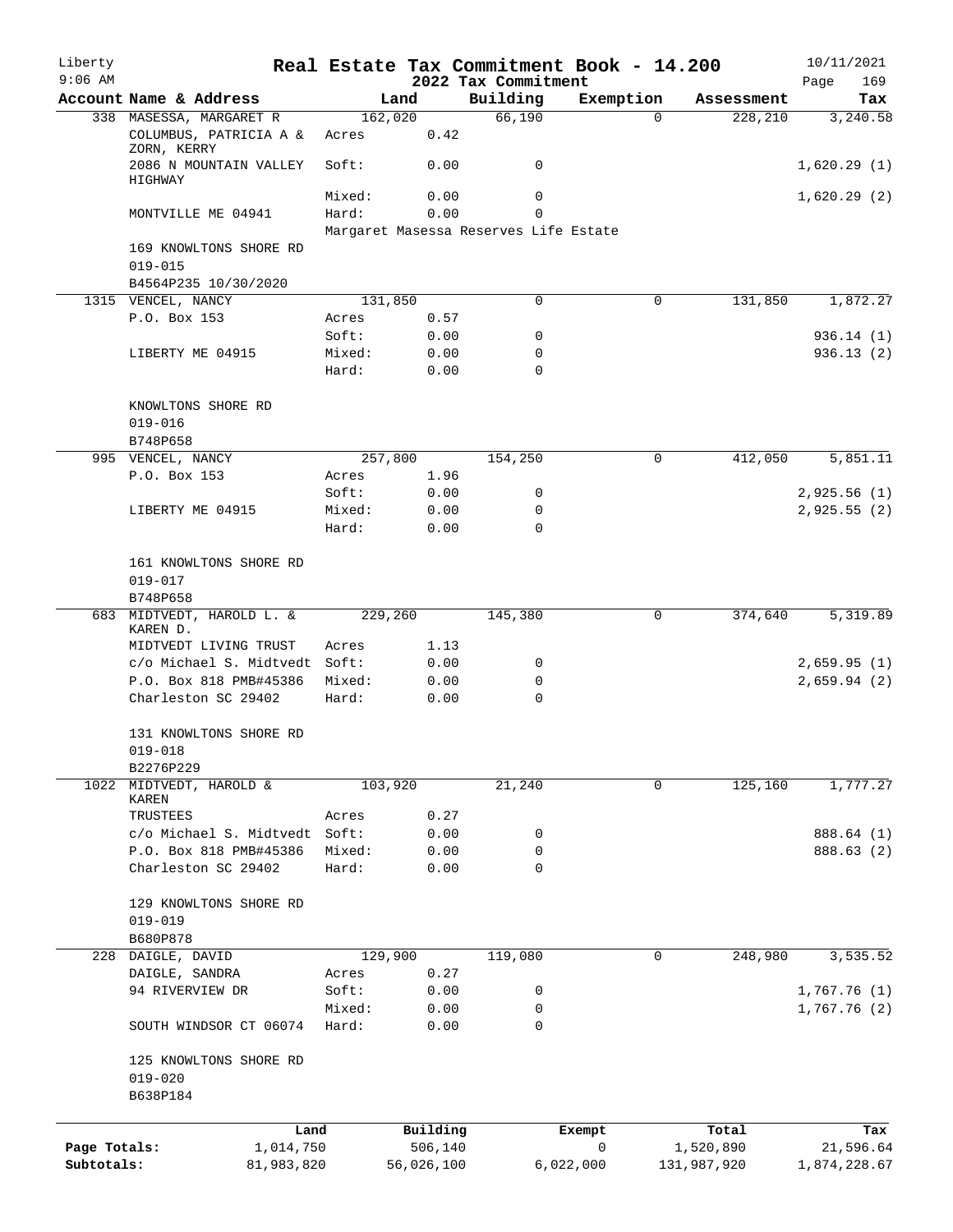| Liberty<br>$9:06$ AM       |                                                            |        |                         | 2022 Tax Commitment | Real Estate Tax Commitment Book - 14.200 |                        | 10/11/2021                |
|----------------------------|------------------------------------------------------------|--------|-------------------------|---------------------|------------------------------------------|------------------------|---------------------------|
|                            | Account Name & Address                                     |        | Land                    | Building            | Exemption                                | Assessment             | Page<br>170<br>Tax        |
|                            | 681 HARRIS, DONNA L.,<br>TRUSTEE PATRICIA<br>METZLER TRUST |        | 164,550                 | 28,310              | 0                                        | 192,860                | 2,738.61                  |
|                            | 55 KINGSMAN HILL ROAD                                      | Acres  | 0.48                    |                     |                                          |                        |                           |
|                            |                                                            | Soft:  | 0.00                    | 0                   |                                          |                        | 1,369.31(1)               |
|                            | LISBON CT 06351 1170                                       | Mixed: | 0.00                    | 0                   |                                          |                        | 1,369.30(2)               |
|                            |                                                            | Hard:  | 0.00                    | $\mathbf 0$         |                                          |                        |                           |
|                            | 6 LUCAS POINT<br>$019 - 021$                               |        |                         |                     |                                          |                        |                           |
|                            | B4154P186 01/25/2017                                       |        |                         |                     |                                          |                        |                           |
|                            | 602 TYLER, RODNEY S                                        |        | 118,750                 | 22,390              | 0                                        | 141,140                | 2,004.19                  |
|                            | TYLER, RICHARD R                                           | Acres  | 0.25                    |                     |                                          |                        |                           |
|                            | 93 PARK LANE RD                                            | Soft:  | 0.00                    | 0                   |                                          |                        | 1,002.10(1)               |
|                            |                                                            | Mixed: | 0.00                    | 0                   |                                          |                        | 1,002.09(2)               |
|                            | SOUTH CHINA ME 04358                                       | Hard:  | 0.00                    | 0                   |                                          |                        |                           |
|                            | 12 LUCAS POINT<br>$019 - 023$                              |        |                         |                     |                                          |                        |                           |
|                            | B3877P74 07/22/2014                                        |        |                         |                     |                                          |                        |                           |
|                            | 40 ADAMS, DONNA L                                          |        | 123,410                 | 22,830              | 0                                        | 146,240                | 2,076.61                  |
|                            | ADAMS, DOUGLAS E                                           | Acres  | 0.27                    |                     |                                          |                        |                           |
|                            | 225 Knights Road                                           | Soft:  | 0.00                    | 0                   |                                          |                        | 1,038.31(1)               |
|                            |                                                            | Mixed: | 0.00                    | 0                   |                                          |                        | 1,038.30(2)               |
|                            | ALBION ME 04910                                            | Hard:  | 0.00                    | 0                   |                                          |                        |                           |
|                            | 14 LUCAS PT                                                |        |                         |                     |                                          |                        |                           |
|                            | $019 - 024$                                                |        |                         |                     |                                          |                        |                           |
|                            | B4151P232 03/20/2017                                       |        |                         |                     |                                          |                        |                           |
|                            | 1091 FRENCH, STEVEN K                                      |        | 132,500                 | 0                   | 0                                        | 132,500                | 1,881.50                  |
|                            | FRENCH, JANE L                                             | Acres  | 1.50                    |                     |                                          |                        |                           |
|                            | 150 KINGSLEY'S CROSSING Soft:                              |        | 0.00                    | 0                   |                                          |                        | 940.75 (1)                |
|                            |                                                            | Mixed: | 0.00                    | 0                   |                                          |                        | 940.75 (2)                |
|                            | PALERMO ME 04354                                           | Hard:  | 0.00                    | 0                   |                                          |                        |                           |
|                            | 15 LUCAS POINT                                             |        |                         |                     |                                          |                        |                           |
|                            | $019 - 025$                                                |        |                         |                     |                                          |                        |                           |
|                            | B4113P231 10/27/2016                                       |        |                         |                     |                                          |                        |                           |
|                            | 229 JOHNSON, BARBARA                                       |        | 120,170                 | 57,200              | 0                                        | 177,370                | 2,518.65                  |
|                            | 32 HEMLOCK RD.                                             | Acres  | 0.40                    |                     |                                          |                        |                           |
|                            |                                                            | Soft:  | 0.00                    | 0                   |                                          |                        | 1, 259.33(1)              |
|                            | BRUNSWICK ME 04011                                         | Mixed: | 0.00                    | 0                   |                                          |                        | 1, 259.32(2)              |
|                            |                                                            | Hard:  | 0.00                    | 0                   |                                          |                        |                           |
|                            | 117 KNOWLTONS SHORE RD<br>$019 - 026$                      |        |                         |                     |                                          |                        |                           |
|                            | B2356P240                                                  |        |                         |                     |                                          |                        |                           |
| 597                        | LITTLEFIELD, KIMBERLY                                      |        | 105,830                 | 88,300              | $\mathbf 0$                              | 194,130                | 2,756.65                  |
|                            | JEAN                                                       |        |                         |                     |                                          |                        |                           |
|                            | 122 MINERAL SPRINGS RD. Acres                              |        | 0.28                    |                     |                                          |                        |                           |
|                            |                                                            | Soft:  | 0.00                    | 0                   |                                          |                        | 1,378.33(1)               |
|                            | N. WINDHAM ME 04062                                        | Mixed: | 0.00                    | 0                   |                                          |                        | 1,378.32(2)               |
|                            |                                                            | Hard:  | 0.00                    | $\mathbf 0$         |                                          |                        |                           |
|                            | 115 KNOWLTONS SHORE RD<br>$019 - 027$<br>B1241P213         |        |                         |                     |                                          |                        |                           |
|                            |                                                            |        |                         |                     |                                          |                        |                           |
|                            | Land                                                       |        | Building                |                     | Exempt                                   | Total                  | Tax                       |
| Page Totals:<br>Subtotals: | 765,210<br>82,749,030                                      |        | 219,030<br>56, 245, 130 |                     | $\mathsf{O}$<br>6,022,000                | 984,240<br>132,972,160 | 13,976.21<br>1,888,204.88 |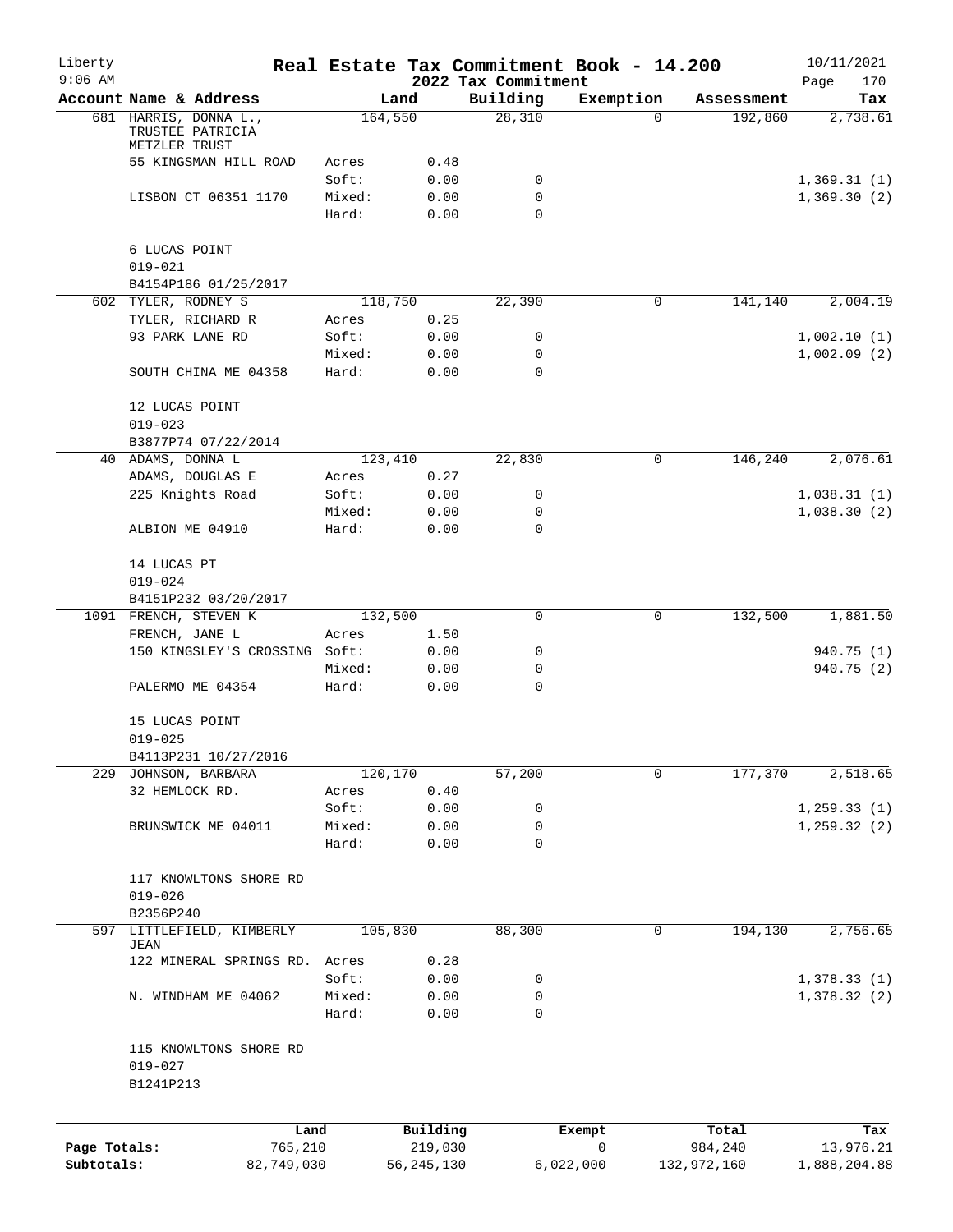| Liberty<br>$9:06$ AM |                                                              |                 |              | 2022 Tax Commitment | Real Estate Tax Commitment Book - 14.200 |            | 10/11/2021<br>Page<br>171  |
|----------------------|--------------------------------------------------------------|-----------------|--------------|---------------------|------------------------------------------|------------|----------------------------|
|                      | Account Name & Address                                       | Land            |              | Building            | Exemption                                | Assessment | Tax                        |
|                      | 135 SEGEBARTH, SHARON B                                      | 93,080          |              | 41,420              | $\Omega$                                 | 134,500    | 1,909.90                   |
|                      | C/O DAVID S BROWN                                            | Acres           | 0.24         |                     |                                          |            |                            |
|                      | 685 OLD MIMS RD                                              | Soft:           | 0.00         | 0                   |                                          |            | 954.95 (1)                 |
|                      | GENEVA FL 32732                                              | Mixed:          | 0.00         | 0                   |                                          |            | 954.95 (2)                 |
|                      |                                                              | Hard:           | 0.00         | 0                   |                                          |            |                            |
|                      | 111 KNOWLTONS SHORE RD<br>$019 - 028$                        |                 |              |                     |                                          |            |                            |
|                      | B3752P139 01/03/2013                                         |                 |              |                     |                                          |            |                            |
| 457                  | JACKSON, ARLEN                                               | 140,000         |              | 94,450              | 31,000                                   | 203,450    | 2,888.99                   |
|                      | JACKSON, BEVERLY                                             | Acres           | 0.49         |                     | 02 Vet                                   |            |                            |
|                      | 103 KNOWLTONS SHORE<br>ROAD                                  | Soft:           | 0.00         |                     | 0 01 Homestead                           |            | 1,444.50(1)                |
|                      |                                                              | Mixed:          | 0.00         | 0                   |                                          |            | 1,444.49(2)                |
|                      | LIBERTY ME 04949                                             | Hard:           | 0.00         | 0                   |                                          |            |                            |
|                      | 103 KNOWLTONS SHORE RD<br>$019 - 029$                        |                 |              |                     |                                          |            |                            |
|                      | B800P419                                                     |                 |              |                     |                                          |            |                            |
| 807                  | RANDALL, JOHN                                                | 146,970         |              | 123,670             | 0                                        | 270,640    | 3,843.09                   |
|                      | RANDALL, GERALDINE                                           | Acres           | 0.54         |                     |                                          |            |                            |
|                      | 352 OAK WOODS RD.                                            | Soft:           | 0.00         | 0                   |                                          |            | 1,921.55(1)                |
|                      | NORTH BERWICK ME 03906                                       | Mixed:<br>Hard: | 0.00<br>0.00 | 0<br>$\Omega$       |                                          |            | 1,921.54(2)                |
|                      | 99 KNOWLTONS SHORE RD<br>$019 - 031$                         |                 |              |                     |                                          |            |                            |
|                      | B733P211                                                     |                 |              |                     |                                          |            |                            |
|                      | 881 CRONIN, JOHN R                                           | 151,000         |              | 133,560             | 0                                        | 284,560    | 4,040.75                   |
|                      | CRONIN, SUSAN A                                              | Acres           | 0.57         |                     |                                          |            |                            |
|                      | 43 CHURCH STREET                                             | Soft:           | 0.00         | 0                   |                                          |            | 2,020.38(1)                |
|                      | BELFAST ME 04915                                             | Mixed:<br>Hard: | 0.00<br>0.00 | 0<br>0              |                                          |            | 2,020.37(2)                |
|                      | 91 KNOWLTONS SHORE RD                                        |                 |              |                     |                                          |            |                            |
|                      | $019 - 033$                                                  |                 |              |                     |                                          |            |                            |
|                      | B4507P304 06/22/2020                                         |                 |              |                     |                                          |            |                            |
|                      | 915 SPRAGUE, ROGER                                           | 105,790         |              | 89,170              | 0                                        | 194,960    | 2,768.43                   |
|                      | DANIEL GROVES                                                | Acres<br>Soft:  | 0.31         |                     |                                          |            |                            |
|                      | 28 CUSHING STREET                                            | Mixed:          | 0.00<br>0.00 | 0<br>0              |                                          |            | 1,384.22(1)<br>1,384.21(2) |
|                      | WINTERPORT ME 04496                                          | Hard:           | 0.00         | 0                   |                                          |            |                            |
|                      | 81 KNOWLTONS SHORE RD                                        |                 |              |                     |                                          |            |                            |
|                      | $019 - 035$<br>B4411P337 09/03/2019 B1941P285 B639P75        |                 |              |                     |                                          |            |                            |
|                      | 774 PERKO, ANDREA J                                          | 116,550         |              | 62,580              | 0                                        | 179,130    | 2,543.65                   |
|                      | PERKO, MICHAEL DAVID                                         | Acres           | 0.47         |                     |                                          |            |                            |
|                      | 20 Bruce Circ.                                               | Soft:           | 0.00         | 0                   |                                          |            | 1, 271.83(1)               |
|                      |                                                              | Mixed:          | 0.00         | 0                   |                                          |            | 1, 271.82 (2)              |
|                      | Colchester CT 06415                                          | Hard:           | 0.00         | 0                   |                                          |            |                            |
|                      | 77 KNOWLTONS SHORE RD<br>$019 - 036$<br>B4313P190 10/04/2018 |                 |              |                     |                                          |            |                            |
|                      |                                                              |                 |              |                     |                                          |            |                            |

|              | Land       | Building   | Exempt    | Total       | Tax          |
|--------------|------------|------------|-----------|-------------|--------------|
| Page Totals: | 753,390    | 544,850    | 31,000    | 1,267,240   | 17,994.81    |
| Subtotals:   | 83,502,420 | 56,789,980 | 6,053,000 | 134,239,400 | 1,906,199.69 |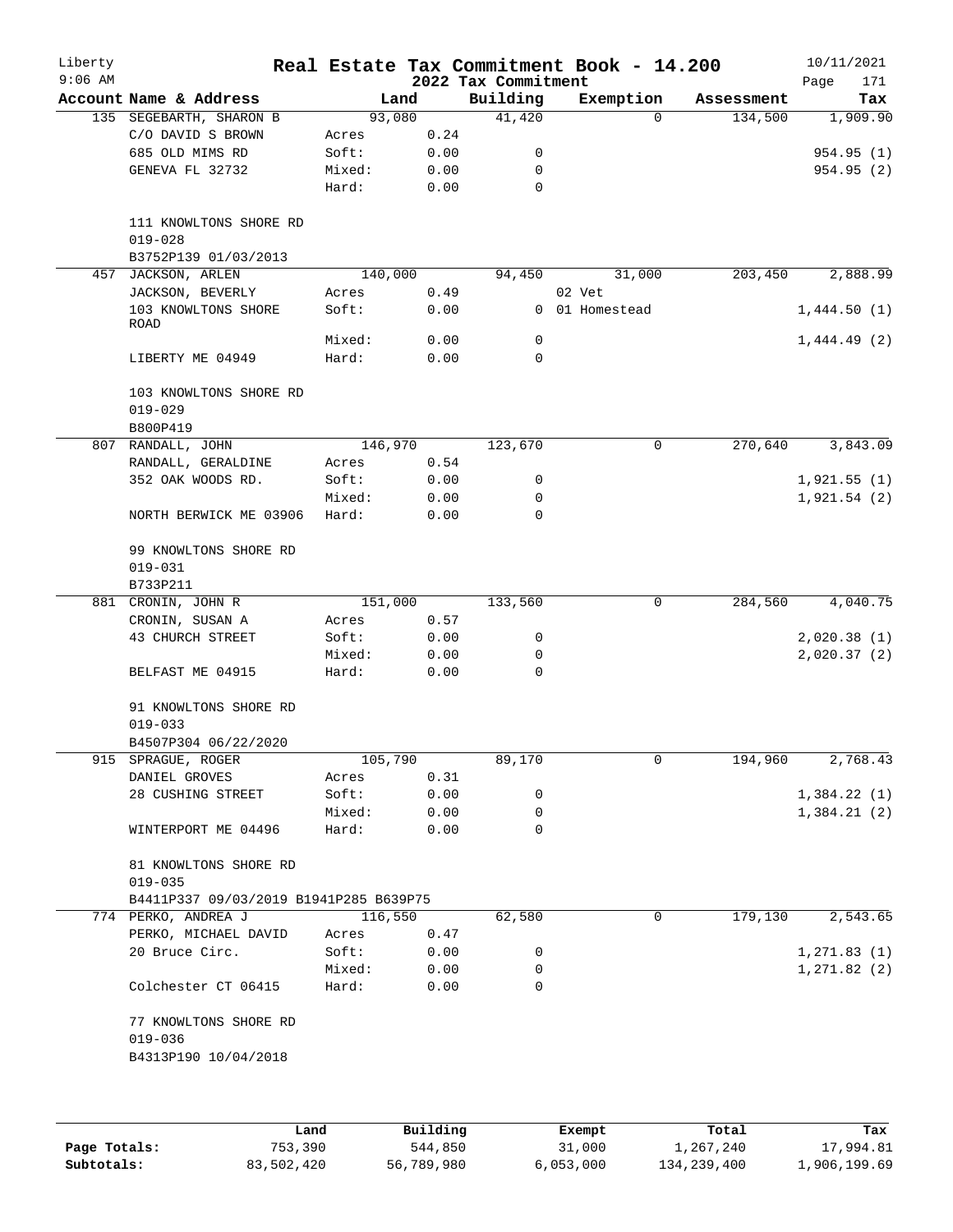| Account Name & Address<br>461 JACKSON, RONALD L<br>JACKSON, SHEILA A<br>69 KNOWLTONS SHORE RD<br>LIBERTY ME 04949<br>69 KNOWLTONS SHORE RD<br>B2181P175<br>706 CRAM, MATTHEW A<br>EDITH O. CRAM<br>18 PHEASANT LANE<br>WEST BATH ME 04530 | 128,290<br>Acres<br>Soft:<br>Mixed:<br>Hard:<br>Acres<br>Soft: | Land<br>0.38<br>0.00<br>0.00<br>0.00<br>96,880 | 2022 Tax Commitment<br>Building<br>100,790<br>0<br>0<br>0 | Exemption<br>25,000<br>01 Homestead | Assessment<br>204,080 | Page<br>172<br>Tax<br>2,897.94<br>1,448.97(1) |
|-------------------------------------------------------------------------------------------------------------------------------------------------------------------------------------------------------------------------------------------|----------------------------------------------------------------|------------------------------------------------|-----------------------------------------------------------|-------------------------------------|-----------------------|-----------------------------------------------|
|                                                                                                                                                                                                                                           |                                                                |                                                |                                                           |                                     |                       |                                               |
|                                                                                                                                                                                                                                           |                                                                |                                                |                                                           |                                     |                       |                                               |
|                                                                                                                                                                                                                                           |                                                                |                                                |                                                           |                                     |                       |                                               |
|                                                                                                                                                                                                                                           |                                                                |                                                |                                                           |                                     |                       | 1,448.97(2)                                   |
|                                                                                                                                                                                                                                           |                                                                |                                                |                                                           |                                     |                       |                                               |
|                                                                                                                                                                                                                                           |                                                                |                                                |                                                           |                                     |                       |                                               |
|                                                                                                                                                                                                                                           |                                                                |                                                |                                                           |                                     |                       |                                               |
|                                                                                                                                                                                                                                           |                                                                |                                                |                                                           |                                     |                       |                                               |
|                                                                                                                                                                                                                                           |                                                                |                                                | 17,840                                                    | 0                                   | 114,720               | 1,629.02                                      |
|                                                                                                                                                                                                                                           |                                                                | 0.26                                           |                                                           |                                     |                       |                                               |
|                                                                                                                                                                                                                                           |                                                                | 0.00                                           | 0                                                         |                                     |                       | 814.51 (1)                                    |
|                                                                                                                                                                                                                                           | Mixed:                                                         | 0.00                                           | 0                                                         |                                     |                       | 814.51 (2)                                    |
|                                                                                                                                                                                                                                           | Hard:                                                          | 0.00                                           | $\Omega$                                                  |                                     |                       |                                               |
| 67 KNOWLTONS SHORE RD                                                                                                                                                                                                                     |                                                                |                                                |                                                           |                                     |                       |                                               |
| B2653P68                                                                                                                                                                                                                                  |                                                                |                                                |                                                           |                                     |                       |                                               |
| 459 JACKSON, ANDREW LEE                                                                                                                                                                                                                   |                                                                | 99,730                                         | 47,890                                                    | 0                                   | 147,620               | 2,096.20                                      |
| 588 BANTON RD                                                                                                                                                                                                                             | Acres                                                          | 0.24                                           |                                                           |                                     |                       |                                               |
|                                                                                                                                                                                                                                           | Soft:                                                          | 0.00                                           | 0                                                         |                                     |                       | 1,048.10(1)                                   |
| PALERMO ME 04354                                                                                                                                                                                                                          | Mixed:                                                         | 0.00                                           | 0                                                         |                                     |                       | 1,048.10(2)                                   |
|                                                                                                                                                                                                                                           | Hard:                                                          | 0.00                                           | 0                                                         |                                     |                       |                                               |
| 63 KNOWLTONS SHORE RD                                                                                                                                                                                                                     |                                                                |                                                |                                                           |                                     |                       |                                               |
| B1641P116                                                                                                                                                                                                                                 |                                                                |                                                |                                                           |                                     |                       |                                               |
| 207 SECSKAS, ELAINE                                                                                                                                                                                                                       | 103,000                                                        |                                                | 123,300                                                   | 0                                   | 226,300               | 3, 213.46                                     |
| 500 Via Cintia                                                                                                                                                                                                                            | Acres                                                          | 0.25                                           |                                                           |                                     |                       |                                               |
|                                                                                                                                                                                                                                           | Soft:                                                          | 0.00                                           | 0                                                         |                                     |                       | 1,606.73(1)                                   |
| Punta Gorda FL 33950                                                                                                                                                                                                                      | Mixed:                                                         | 0.00                                           | 0                                                         |                                     |                       | 1,606.73(2)                                   |
|                                                                                                                                                                                                                                           | Hard:                                                          | 0.00                                           | 0                                                         |                                     |                       |                                               |
| 59 KNOWLTONS SHORE RD                                                                                                                                                                                                                     |                                                                |                                                |                                                           |                                     |                       |                                               |
| B4133P229 12/29/2016                                                                                                                                                                                                                      |                                                                |                                                |                                                           |                                     |                       |                                               |
| 184 COCHRAN-GAMMON, SHELBY                                                                                                                                                                                                                |                                                                |                                                | 7,780                                                     | 0                                   | 106,510               | 1,512.44                                      |
| CYNTHIA COOK                                                                                                                                                                                                                              | Acres                                                          | 0.27                                           |                                                           |                                     |                       |                                               |
| 430 TOLMAN RD                                                                                                                                                                                                                             | Soft:                                                          | 0.00                                           | 0                                                         |                                     |                       | 756.22(1)                                     |
|                                                                                                                                                                                                                                           | Mixed:                                                         | 0.00                                           | 0                                                         |                                     |                       | 756.22(2)                                     |
| WARREN ME 04864                                                                                                                                                                                                                           | Hard:                                                          | 0.00                                           | 0                                                         |                                     |                       |                                               |
| 55 KNOWLTONS SHORE RD                                                                                                                                                                                                                     |                                                                |                                                |                                                           |                                     |                       |                                               |
| B2860P190                                                                                                                                                                                                                                 |                                                                |                                                |                                                           |                                     |                       |                                               |
|                                                                                                                                                                                                                                           |                                                                |                                                | 0                                                         | $\mathbf 0$                         |                       | 597.82                                        |
| P.O. Box 153                                                                                                                                                                                                                              |                                                                |                                                |                                                           |                                     |                       |                                               |
|                                                                                                                                                                                                                                           |                                                                |                                                |                                                           |                                     |                       | 298.91 (1)                                    |
|                                                                                                                                                                                                                                           |                                                                |                                                |                                                           |                                     |                       | 298.91 (2)                                    |
|                                                                                                                                                                                                                                           | Hard:                                                          | 0.00                                           | 0                                                         |                                     |                       |                                               |
|                                                                                                                                                                                                                                           |                                                                |                                                |                                                           |                                     |                       |                                               |
|                                                                                                                                                                                                                                           | 996 VENCEL, NANCY<br>LIBERTY ME 04915<br>KNOWLTONS SHORE RD    | Acres<br>Soft:<br>Mixed:                       | 98,730<br>42,100<br>19.60<br>0.00<br>0.00                 | 0<br>0                              |                       | 42,100                                        |

|              | Land       | Building   | Exempt    | Total       | Tax          |
|--------------|------------|------------|-----------|-------------|--------------|
| Page Totals: | 568,730    | 297,600    | 25,000    | 841,330     | 11,946.88    |
| Subtotals:   | 84,071,150 | 57,087,580 | 6,078,000 | 135,080,730 | 1,918,146.57 |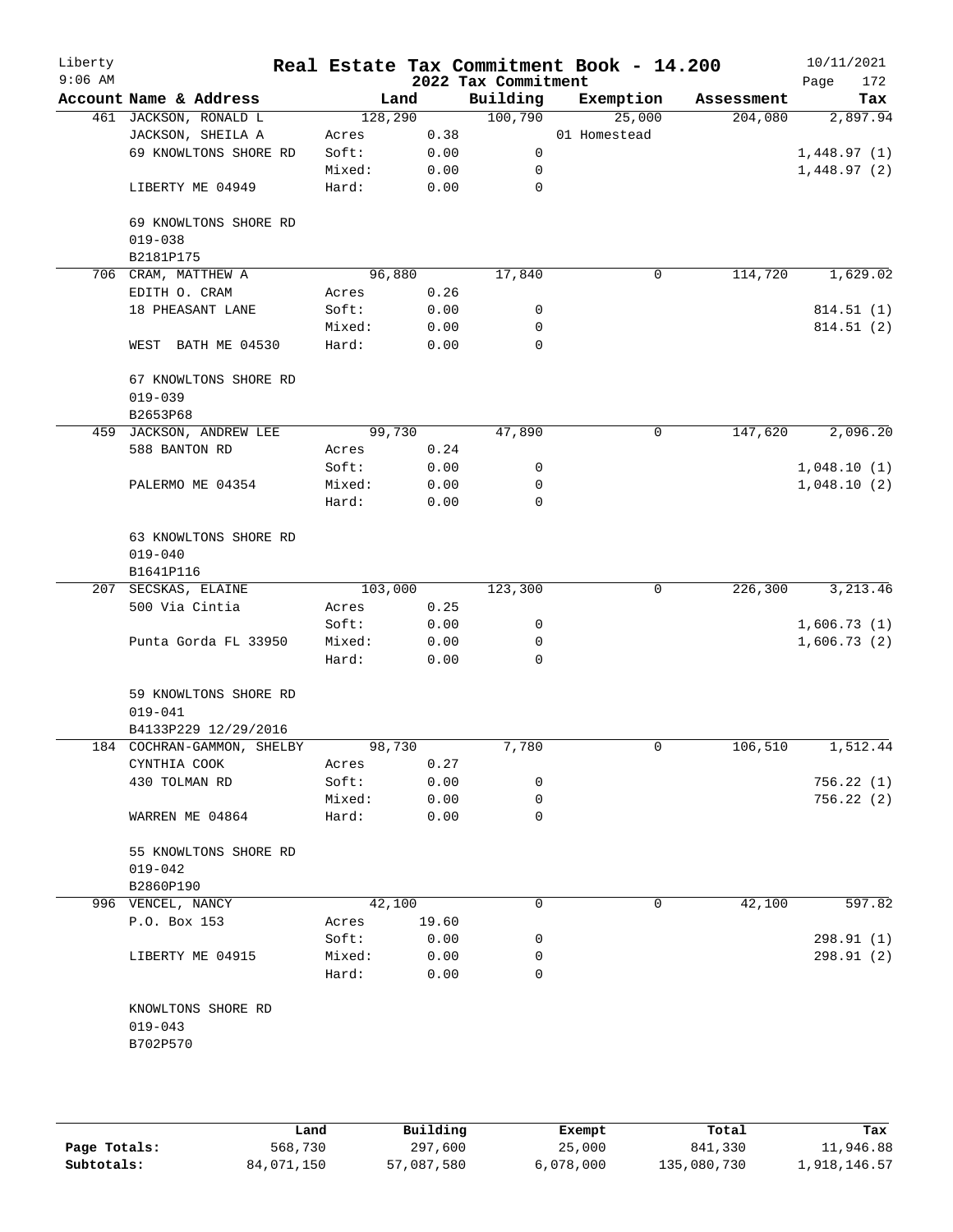| Liberty      |                                        |         |          |                                 | Real Estate Tax Commitment Book - 14.200 |            | 10/11/2021         |
|--------------|----------------------------------------|---------|----------|---------------------------------|------------------------------------------|------------|--------------------|
| $9:06$ AM    | Account Name & Address                 |         | Land     | 2022 Tax Commitment<br>Building | Exemption                                | Assessment | Page<br>173<br>Tax |
|              | 1267 JACKSON, ANDREW LEE               |         | 18,620   | 57,750                          | $\Omega$                                 | 76,370     | 1,084.45           |
|              | 588 BANTON RD                          | Acres   | 1.08     |                                 |                                          |            |                    |
|              |                                        | Soft:   | 0.00     | 0                               |                                          |            | 542.23(1)          |
|              | PALERMO ME 04354                       | Mixed:  | 0.00     | 0                               |                                          |            | 542.22(2)          |
|              |                                        | Hard:   | 0.00     | $\mathbf 0$                     |                                          |            |                    |
|              | KNOWLTONS SHORE RD<br>$019 - 043 - 01$ |         |          |                                 |                                          |            |                    |
|              | B4095P123 09/01/2016                   |         |          |                                 |                                          |            |                    |
| 1360         | JACKSON, ANDREW LEE                    |         | 17,750   | 0                               | 0                                        | 17,750     | 252.05             |
|              | JACKSON, JULIE                         | Acres   | 0.92     |                                 |                                          |            |                    |
|              | 588 BANTON RD                          | Soft:   | 0.00     | 0                               |                                          |            | 126.03(1)          |
|              |                                        | Mixed:  | 0.00     | 0                               |                                          |            | 126.02(2)          |
|              | PALERMO ME 04354                       | Hard:   | 0.00     | $\mathbf 0$                     |                                          |            |                    |
|              | KNOWLTONS SHORE RD<br>$019 - 043 - 02$ |         |          |                                 |                                          |            |                    |
|              | B4566P19 11/03/2020                    |         |          |                                 |                                          |            |                    |
|              | 902 SOULE, NANCY                       |         | 113,140  | 50,300                          | 25,000                                   | 138,440    | 1,965.85           |
|              | PO BOX 192                             | Acres   | 0.32     |                                 | 01 Homestead                             |            |                    |
|              |                                        | Soft:   | 0.00     | $\mathsf{O}$                    |                                          |            | 982.93 (1)         |
|              | LIBERTY ME 04949                       | Mixed:  | 0.00     | 0                               |                                          |            | 982.92 (2)         |
|              |                                        | Hard:   | 0.00     | $\Omega$                        |                                          |            |                    |
|              | 17 EMMET LN                            |         |          |                                 |                                          |            |                    |
|              | $020 - 001$                            |         |          |                                 |                                          |            |                    |
|              | B1594P343                              |         |          |                                 |                                          |            |                    |
|              | 432 COLASACCO, DAVID J                 |         | 76,000   | 41,060                          | 0                                        | 117,060    | 1,662.25           |
|              | P.O. Box 2463                          | Acres   | 0.16     |                                 |                                          |            |                    |
|              |                                        | Soft:   | 0.00     | 0                               |                                          |            | 831.13 (1)         |
|              | Granite Bay CA 95746<br>2463           | Mixed:  | 0.00     | 0                               |                                          |            | 831.12 (2)         |
|              |                                        | Hard:   | 0.00     | $\mathbf 0$                     |                                          |            |                    |
|              | 13 EMMET LN                            |         |          |                                 |                                          |            |                    |
|              | $020 - 002 - A$                        |         |          |                                 |                                          |            |                    |
|              | B2826P73                               |         |          |                                 |                                          |            |                    |
| 350          | MORONG, CYNTHIA R &<br>HOWARD E        |         | 63,020   | 43,380                          | 0                                        | 106,400    | 1,510.88           |
|              | MORONG, BRENT                          | Acres   | 0.11     |                                 |                                          |            |                    |
|              | 2 BATCHELDER PARK                      | Soft:   | 0.00     | 0                               |                                          |            | 755.44(1)          |
|              |                                        | Mixed:  | 0.00     | 0                               |                                          |            | 755.44(2)          |
|              | WENHAM, MA 01984                       | Hard:   | 0.00     | 0                               |                                          |            |                    |
|              | 7 EMMET LN                             |         |          |                                 |                                          |            |                    |
|              | $020 - 003$                            |         |          |                                 |                                          |            |                    |
|              | B4092P9 07/14/2016                     |         |          |                                 |                                          |            |                    |
|              | 364 CARR, TERRY LEE                    |         | 63,020   | 14,940                          | 0                                        | 77,960     | 1,107.03           |
|              | CARR, TIMOTHY A                        | Acres   | 0.11     |                                 |                                          |            |                    |
|              | 309 DAHL RD                            | Soft:   | 0.00     | 0                               |                                          |            | 553.52(1)          |
|              |                                        | Mixed:  | 0.00     | 0                               |                                          |            | 553.51 (2)         |
|              | BLOOMSBURG PA 17815                    | Hard:   | 0.00     | 0                               |                                          |            |                    |
|              | 3 EMMET LN                             |         |          |                                 |                                          |            |                    |
|              | $020 - 004$                            |         |          |                                 |                                          |            |                    |
|              | B3942P261 02/26/2015                   |         |          |                                 |                                          |            |                    |
|              |                                        |         |          |                                 |                                          |            |                    |
|              |                                        | Land    | Building |                                 | Exempt                                   | Total      | Tax                |
| Page Totals: |                                        | 351,550 | 207,430  |                                 | 25,000                                   | 533,980    | 7,582.51           |

**Subtotals:** 84,422,700 57,295,010 6,103,000 135,614,710 1,925,729.08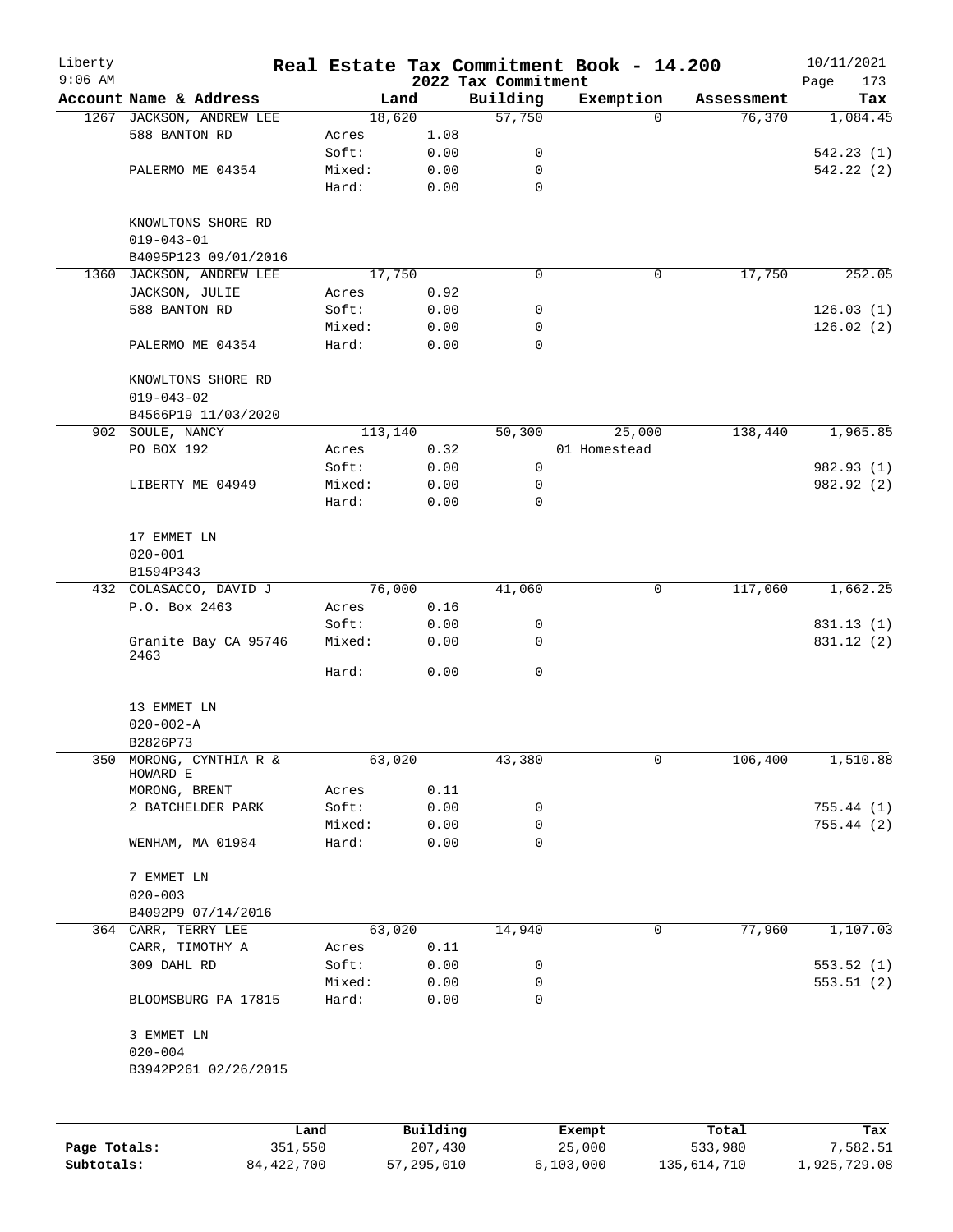| Liberty<br>$9:06$ AM       |                                                                     |        |                         | 2022 Tax Commitment | Real Estate Tax Commitment Book - 14.200 |                        | 10/11/2021                |
|----------------------------|---------------------------------------------------------------------|--------|-------------------------|---------------------|------------------------------------------|------------------------|---------------------------|
|                            | Account Name & Address                                              |        | Land                    | Building            | Exemption                                | Assessment             | Page<br>174<br>Tax        |
| 1060                       | <b>IVERSON TRUST</b>                                                |        | 26,530                  | $\mathbf 0$         | $\Omega$                                 | 26,530                 | 376.73                    |
|                            | 142 ROBERTS SHORE RD                                                | Acres  | 0.11                    |                     |                                          |                        |                           |
|                            |                                                                     | Soft:  | 0.00                    | 0                   |                                          |                        | 188.37(1)                 |
|                            | LIBERTY ME 04949                                                    | Mixed: | 0.00                    | 0                   |                                          |                        | 188.36(2)                 |
|                            |                                                                     | Hard:  | 0.00                    | $\mathbf 0$         |                                          |                        |                           |
|                            | ROBERTS SHORE RD<br>$020 - 005$                                     |        |                         |                     |                                          |                        |                           |
|                            | B2333P273                                                           |        |                         |                     |                                          |                        |                           |
| 349                        | MARTIN JR, WILLIAM E<br>FAMILY TRUST                                |        | 60,080                  | 36,600              | 0                                        | 96,680                 | 1,372.86                  |
|                            | ETHEL M MARTIN FAMILY<br>TRUST                                      | Acres  | 0.10                    |                     |                                          |                        |                           |
|                            | 110 SPRINGVIEW DR                                                   | Soft:  | 0.00                    | 0                   |                                          |                        | 686.43 (1)                |
|                            |                                                                     | Mixed: | 0.00                    | 0                   |                                          |                        | 686.43 (2)                |
|                            | LYNN MA 01904                                                       | Hard:  | 0.00                    | 0                   |                                          |                        |                           |
|                            | 145 ROBERTS SHORE RD<br>$020 - 006$                                 |        |                         |                     |                                          |                        |                           |
|                            | B3918P90 10/22/2014                                                 |        |                         |                     |                                          |                        |                           |
|                            | 441 HOWARD, JOHN R                                                  |        | 60,080                  | 40,670              | 0                                        | 100,750                | 1,430.65                  |
|                            | 7 FALCON LANE                                                       | Acres  | 0.10                    |                     |                                          |                        |                           |
|                            |                                                                     | Soft:  | 0.00                    | 0                   |                                          |                        | 715.33(1)                 |
|                            | SHELTON CT 06484                                                    | Mixed: | 0.00                    | 0                   |                                          |                        | 715.32(2)                 |
|                            |                                                                     | Hard:  | 0.00                    | 0                   |                                          |                        |                           |
|                            | 141 ROBERTS SHORE RD                                                |        |                         |                     |                                          |                        |                           |
|                            | $020 - 007$                                                         |        |                         |                     |                                          |                        |                           |
|                            | B1833P283                                                           |        |                         |                     |                                          |                        |                           |
|                            | 1151 MARLOWE, RONALD M                                              |        | 24,000                  | 0                   | 0                                        | 24,000                 | 340.80                    |
|                            | MARLOWE, DEBORAH C                                                  | Acres  | 0.09                    |                     |                                          |                        |                           |
|                            | 138 ROBERTS SHORE RD                                                | Soft:  | 0.00                    | 0                   |                                          |                        | 170.40(1)                 |
|                            |                                                                     | Mixed: | 0.00                    | 0                   |                                          |                        | 170.40(2)                 |
|                            | LIBERTY ME 04949                                                    | Hard:  | 0.00                    | 0                   |                                          |                        |                           |
|                            | ROBERTS SHORE RD                                                    |        |                         |                     |                                          |                        |                           |
|                            | $020 - 008$                                                         |        |                         |                     |                                          |                        |                           |
|                            | B1428P251                                                           |        |                         |                     |                                          |                        |                           |
|                            | 336 PERRUCCIO-SMITH, LYNN                                           |        | 68,510                  | 40,020              | 0                                        | 108,530                | 1,541.13                  |
|                            | MICHAEL SMITH                                                       | Acres  | 0.13                    |                     |                                          |                        |                           |
|                            | 12 COBBLERS RD                                                      | Soft:  | 0.00                    | 0                   |                                          |                        | 770.57(1)                 |
|                            |                                                                     | Mixed: | 0.00                    | 0                   |                                          |                        | 770.56(2)                 |
|                            | TRUMBULL CT 06611                                                   | Hard:  | 0.00                    | 0                   |                                          |                        |                           |
|                            | 127 ROBERTS SHORE RD                                                |        |                         |                     |                                          |                        |                           |
|                            | $020 - 009$                                                         |        |                         |                     |                                          |                        |                           |
|                            | B2333P272                                                           |        |                         |                     |                                          |                        |                           |
| 1032                       | HICKS, RAYMOND JR &<br>ERNEST & MATZNICK,                           |        | 63,020                  | 23,510              | 0                                        | 86,530                 | 1,228.73                  |
|                            | LETITSE<br>WHITNEY, JOY & MORGAN & Acres<br>MICA & PALE & ARCHIBALT |        | 0.11                    |                     |                                          |                        |                           |
|                            | C/O STEFFANIE PYLE                                                  | Soft:  | 0.00                    | 0                   |                                          |                        | 614.37 (1)                |
|                            | 19 PEARL ST 3B                                                      | Mixed: | 0.00                    | 0                   |                                          |                        | 614.36(2)                 |
|                            | BELFAST ME 04915                                                    | Hard:  | 0.00                    | 0                   |                                          |                        |                           |
|                            | 133 ROBERTS SHORE RD                                                |        |                         |                     |                                          |                        |                           |
|                            | $020 - 009 - A$                                                     |        |                         |                     |                                          |                        |                           |
|                            | B3808P105 B3799P72                                                  |        |                         |                     |                                          |                        |                           |
|                            | Land                                                                |        | Building                |                     | Exempt                                   | Total                  | Tax                       |
| Page Totals:<br>Subtotals: | 302,220<br>84,724,920                                               |        | 140,800<br>57, 435, 810 |                     | 0<br>6,103,000                           | 443,020<br>136,057,730 | 6, 290.90<br>1,932,019.98 |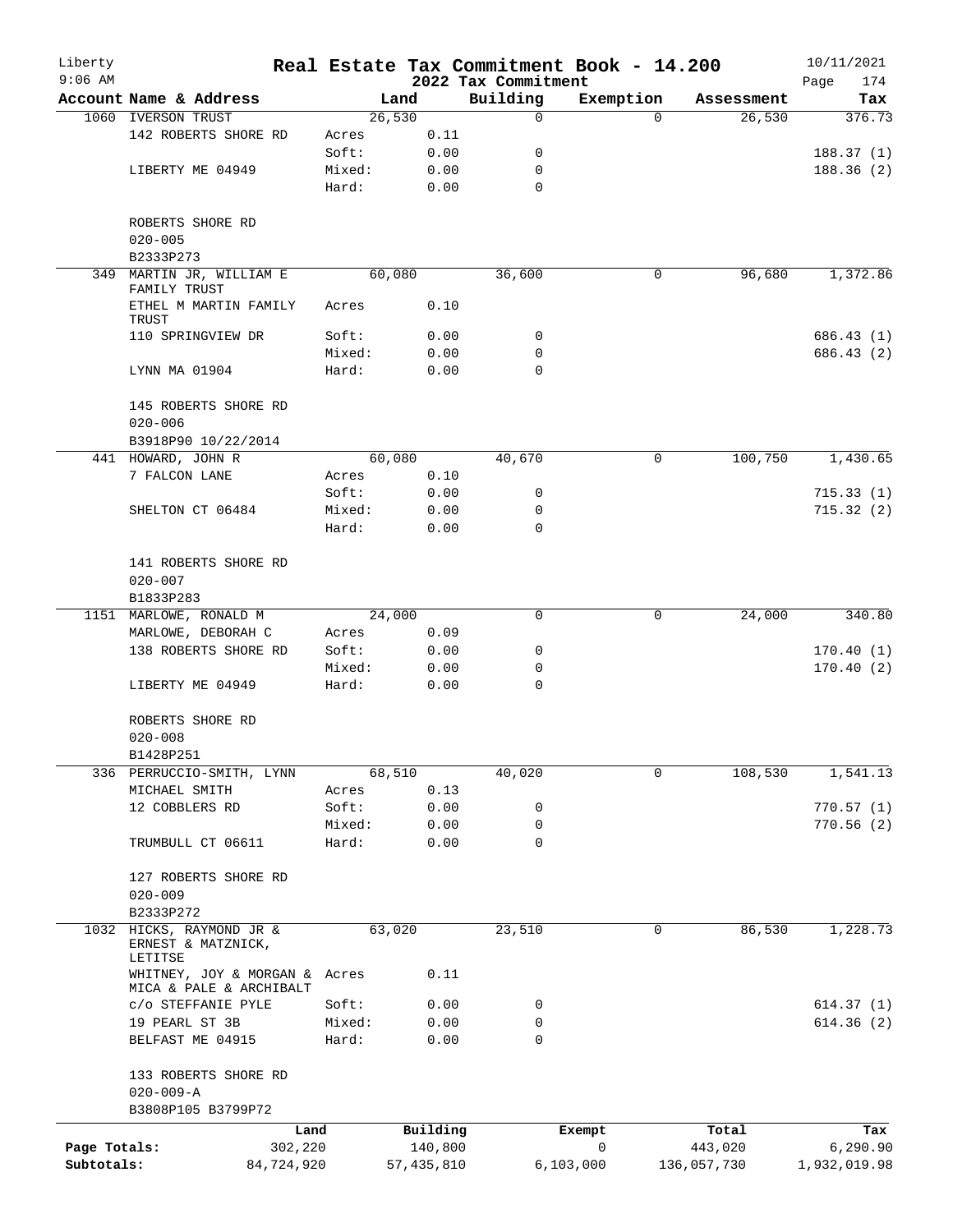| Liberty<br>$9:06$ AM |                                           |        |                     | 2022 Tax Commitment | Real Estate Tax Commitment Book - 14.200 |                  | 10/11/2021<br>175<br>Page |
|----------------------|-------------------------------------------|--------|---------------------|---------------------|------------------------------------------|------------------|---------------------------|
|                      | Account Name & Address                    |        | Land                | Building            | Exemption                                | Assessment       | Tax                       |
|                      | 772 MERRILL, EARL                         |        | 51,960              | 9,200               | $\Omega$                                 | 61,160           | 868.47                    |
|                      | BLOOD, JAMIE MERRILL                      | Acres  | 0.12                |                     |                                          |                  |                           |
|                      | PO BOX 825                                | Soft:  | 0.00                | 0                   |                                          |                  | 434.24 (1)                |
|                      |                                           | Mixed: | 0.00                | 0                   |                                          |                  | 434.23 (2)                |
|                      | PEPPERELL MA 01463                        | Hard:  | 0.00                | 0                   |                                          |                  |                           |
|                      | 123 ROBERTS SHORE RD<br>$020 - 010$       |        |                     |                     |                                          |                  |                           |
|                      | B790P877                                  |        |                     |                     |                                          |                  |                           |
|                      | 103 BOUCHARD, KENNETH R ET<br>AL          |        | 51,960              | 12,610              | 0                                        | 64,570           | 916.89                    |
|                      | MULTIPLE FAMILY TAX<br><b>BILL</b>        | Acres  | 0.12                |                     |                                          |                  |                           |
|                      | 898 AUGUSTA ROAD                          | Soft:  | 0.00                | 0                   |                                          |                  | 458.45(1)                 |
|                      |                                           | Mixed: | 0.00                | 0                   |                                          |                  | 458.44 (2)                |
|                      | BOWDOIN ME 04287                          | Hard:  | 0.00                | 0                   |                                          |                  |                           |
|                      | 121 ROBERTS SHORE RD<br>$020 - 011$       |        |                     |                     |                                          |                  |                           |
|                      | B1614P201                                 |        |                     |                     |                                          |                  |                           |
|                      | 348 CIBOTTI, MARCIA E                     |        | 65,820              | 33,440              | 0                                        | 99,260           | 1,409.49                  |
|                      | 18 LAKESIDE AVE                           | Acres  | 0.12                |                     |                                          |                  |                           |
|                      |                                           | Soft:  | 0.00                | 0                   |                                          |                  | 704.75(1)                 |
|                      | DEDHAM MA 03026                           | Mixed: | 0.00                | 0                   |                                          |                  | 704.74(2)                 |
|                      |                                           | Hard:  | 0.00                | 0                   |                                          |                  |                           |
|                      | 117 ROBERTS SHORE RD<br>$020 - 012$       |        |                     |                     |                                          |                  |                           |
|                      | B977P306                                  |        |                     |                     |                                          |                  |                           |
|                      | 245 ETHERIDGE, MICHAEL T                  |        | 68,510              | 33,910              | $\mathsf{O}$                             | 102,420          | 1,454.36                  |
|                      | ETHERIDGE, NANCY T                        | Acres  | 0.13                |                     |                                          |                  |                           |
|                      | 417 MARSH DRIVE                           | Soft:  | 0.00                | 0                   |                                          |                  | 727.18(1)                 |
|                      |                                           | Mixed: | 0.00                | 0                   |                                          |                  | 727.18(2)                 |
|                      | MIDWAY GA 31320                           | Hard:  | 0.00                | 0                   |                                          |                  |                           |
|                      | 113 ROBERTS SHORE RD                      |        |                     |                     |                                          |                  |                           |
|                      | $020 - 013$                               |        |                     |                     |                                          |                  |                           |
|                      | B4356P274 03/18/2019 B4356P272 03/18/2019 |        |                     |                     |                                          |                  |                           |
|                      | 571 LEWIS, KAREN H                        |        | 65,820              | 29,710              | 0                                        | 95,530           | 1,356.53                  |
|                      | 107 ROBERTS SHORE RD                      | Acres  | 0.12                |                     |                                          |                  |                           |
|                      |                                           | Soft:  | 0.00                | 0                   |                                          |                  | 678.27(1)                 |
|                      | LIBERTY ME 04949                          | Mixed: | 0.00                | 0                   |                                          |                  | 678.26(2)                 |
|                      |                                           | Hard:  | 0.00                | 0                   |                                          |                  |                           |
|                      | 107 ROBERTS SHORE RD<br>$020 - 014$       |        |                     |                     |                                          |                  |                           |
|                      | B2890P78                                  |        |                     |                     |                                          |                  |                           |
|                      | 58 LEWIS, MICHAEL A                       |        | 27,710              | 0                   | $\mathbf 0$                              | 27,710           | 393.48                    |
|                      | 107 ROBERTS SHORE RD.                     | Acres  | 0.12                |                     |                                          |                  |                           |
|                      |                                           | Soft:  | 0.00                | 0                   |                                          |                  | 196.74 (1)                |
|                      | LIBERTY ME 04949                          | Mixed: | 0.00                | 0                   |                                          |                  | 196.74(2)                 |
|                      |                                           | Hard:  | 0.00                | 0                   |                                          |                  |                           |
|                      | ROBERTS SHORE RD<br>$020 - 015$           |        |                     |                     |                                          |                  |                           |
|                      | B4006P338 10/05/2015                      |        |                     |                     |                                          |                  |                           |
|                      |                                           |        |                     |                     |                                          |                  |                           |
| Page Totals:         | 331,780                                   | Land   | Building<br>118,870 |                     | Exempt<br>0                              | Total<br>450,650 | Tax<br>6,399.22           |
|                      |                                           |        |                     |                     |                                          |                  |                           |

**Subtotals:** 85,056,700 57,554,680 6,103,000 136,508,380 1,938,419.20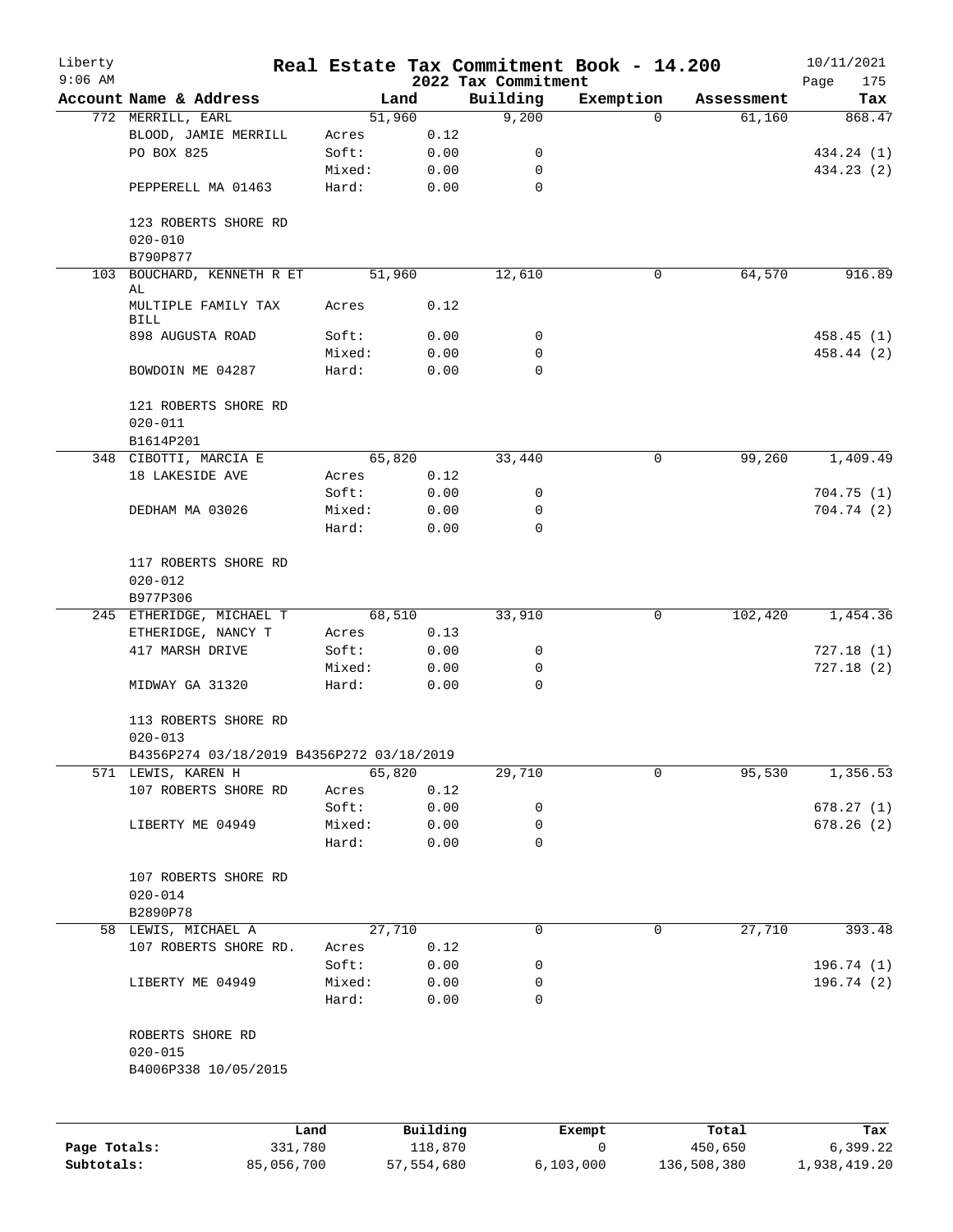| Liberty<br>$9:06$ AM |                                    |            |                  |            |                                 | Real Estate Tax Commitment Book - 14.200 |               | 10/11/2021         |
|----------------------|------------------------------------|------------|------------------|------------|---------------------------------|------------------------------------------|---------------|--------------------|
|                      | Account Name & Address             |            |                  | Land       | 2022 Tax Commitment<br>Building | Exemption                                | Assessment    | 176<br>Page<br>Tax |
|                      | 1187 PETERS, ROBERT                |            |                  | 28,840     | 0                               | $\Omega$                                 | 28,840        | 409.53             |
|                      | PETERS, SUSAN                      |            | Acres            | 0.13       |                                 |                                          |               |                    |
|                      | 104E 35TH STREET                   |            | Soft:            | 0.00       | 0                               |                                          |               | 204.77(1)          |
|                      |                                    |            | Mixed:           | 0.00       | 0                               |                                          |               | 204.76(2)          |
|                      | TACOMA WA 98404                    |            | Hard:            | 0.00       | 0                               |                                          |               |                    |
|                      | ROBERTS SHORE ROAD                 |            |                  |            |                                 |                                          |               |                    |
|                      | $020 - 016$                        |            |                  |            |                                 |                                          |               |                    |
|                      | B2834P288                          |            |                  |            |                                 |                                          |               |                    |
|                      | 1183 SKIDGELL, CORIE               |            |                  | 29,930     | $\Omega$                        | 0                                        | 29,930        | 425.01             |
|                      | 362 STICKNEY HILL RD               |            | Acres            | 0.14       |                                 |                                          |               |                    |
|                      |                                    |            | Soft:            | 0.00       | 0                               |                                          |               | 212.51(1)          |
|                      | LIBERTY ME 04949                   |            | Mixed:           | 0.00       | 0                               |                                          |               | 212.50(2)          |
|                      |                                    |            | Hard:            | 0.00       | 0                               |                                          |               |                    |
|                      |                                    |            |                  |            |                                 |                                          |               |                    |
|                      | ROBERTS SHORE RD                   |            |                  |            |                                 |                                          |               |                    |
|                      | $020 - 017$                        |            |                  |            |                                 |                                          |               |                    |
|                      | B4170P1 05/30/2017                 |            |                  |            |                                 |                                          |               |                    |
|                      | 761 WELCH, JOHN F                  |            |                  | 77,460     | 67,650                          | 31,000                                   | 114,110       | 1,620.36           |
|                      | WELCH, CONSTANCE                   |            | Acres            | 0.15       |                                 | 01 Homestead                             |               |                    |
|                      | PO BOX 321                         |            | Soft:            | 0.00       |                                 | 0 02 Vet                                 |               | 810.18(1)          |
|                      |                                    |            | Mixed:           | 0.00       | 0                               |                                          |               | 810.18(2)          |
|                      | LIBERTY ME 04949                   |            | Hard:            | 0.00       | $\mathbf 0$                     |                                          |               |                    |
|                      | 93 ROBERTS SHORE RD<br>$020 - 018$ |            |                  |            |                                 |                                          |               |                    |
|                      | B1781P159                          |            |                  |            |                                 |                                          |               |                    |
|                      | 993 MILLS, JASON A                 |            | 130,580          |            | 91,790                          | 0                                        | 222,370       | 3,157.65           |
|                      | PARKER, TIFFINY A                  |            | Acres            | 0.59       |                                 |                                          |               |                    |
|                      | 18 LEDGE HILL DRIVE                |            | Soft:            | 0.00       | 0                               |                                          |               | 1,578.83(1)        |
|                      |                                    |            | Mixed:           | 0.00       | $\mathbf 0$                     |                                          |               | 1,578.82(2)        |
|                      | CHELSEA ME 04330                   |            | Hard:            | 0.00       | 0                               |                                          |               |                    |
|                      |                                    |            |                  |            |                                 |                                          |               |                    |
|                      | 87 ROBERTS SHORE RD<br>$020 - 019$ |            |                  |            |                                 |                                          |               |                    |
|                      | B4291P277 08/01/2018               |            |                  |            |                                 |                                          |               |                    |
|                      | 831 ROGERS, RAYMOND                |            |                  | 97,320     | 12,470                          | 0                                        | 109,790       | 1,559.02           |
|                      | 2110 FIRST AVENUE<br>#3205         |            | Acres            | 0.37       |                                 |                                          |               |                    |
|                      |                                    |            | Soft:            | 0.00       | 0                               |                                          |               | 779.51(1)          |
|                      | NEW YORK NY 10029                  |            | Mixed:           | 0.00       | 0                               |                                          |               | 779.51(2)          |
|                      |                                    |            | Hard:            | 0.00       | $\mathbf 0$                     |                                          |               |                    |
|                      |                                    |            | MH Serial # 5918 |            |                                 |                                          |               |                    |
|                      | 6 OAK ST                           |            |                  |            |                                 |                                          |               |                    |
|                      | $020 - 020$                        |            |                  |            |                                 |                                          |               |                    |
|                      | B780P292 B769P307                  |            |                  |            |                                 |                                          |               |                    |
|                      | 29 ALEX, JOSEPH L. &               |            | 158,230          |            | 103,180                         | 25,000                                   | 236,410       | 3,357.02           |
|                      | STUART L. & DANIEL C.              |            |                  |            |                                 |                                          |               |                    |
|                      | 103 COURT ST.                      |            | Acres            | 0.77       |                                 | 01 Homestead                             |               |                    |
|                      |                                    |            | Soft:            | 0.00       | $\mathbf 0$                     |                                          |               | 1,678.51(1)        |
|                      | BELFAST ME 04915                   |            | Mixed:           | 0.00       | 0                               |                                          |               | 1,678.51(2)        |
|                      |                                    |            | Hard:            | 0.00       | 0                               |                                          |               |                    |
|                      | 14 OAK ST                          |            |                  |            |                                 |                                          |               |                    |
|                      | $020 - 023$                        |            |                  |            |                                 |                                          |               |                    |
|                      | B2834P197                          |            |                  |            |                                 |                                          |               |                    |
|                      |                                    |            |                  |            |                                 |                                          |               |                    |
|                      |                                    | Land       |                  | Building   |                                 | Exempt                                   | Total         | Tax                |
| Page Totals:         |                                    | 522,360    |                  | 275,090    |                                 | 56,000                                   | 741,450       | 10,528.59          |
| Subtotals:           |                                    | 85,579,060 |                  | 57,829,770 |                                 | 6,159,000                                | 137, 249, 830 | 1,948,947.79       |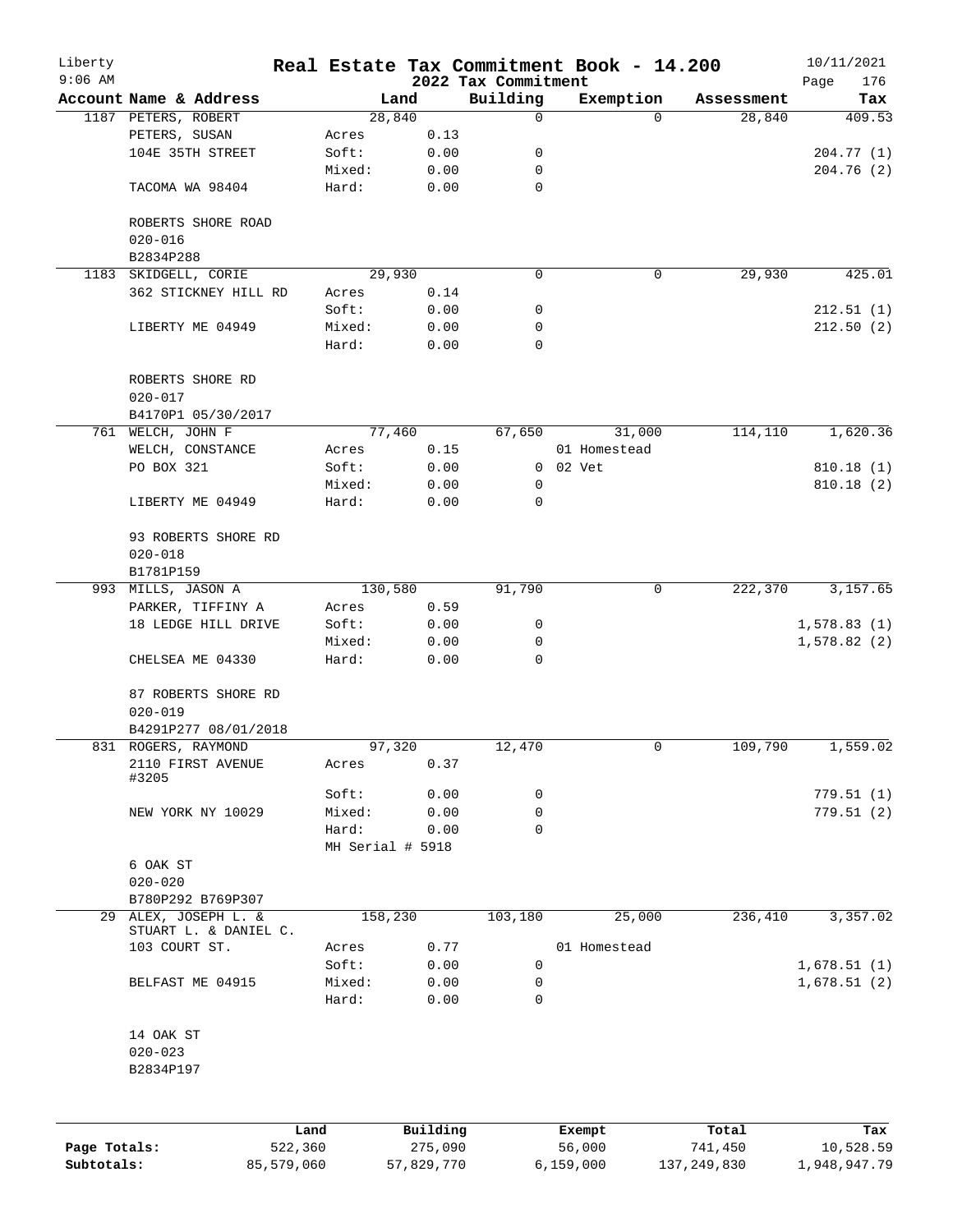| Liberty<br>$9:06$ AM |                          |         |      | 2022 Tax Commitment | Real Estate Tax Commitment Book - 14.200 |            | 10/11/2021<br>177<br>Page |
|----------------------|--------------------------|---------|------|---------------------|------------------------------------------|------------|---------------------------|
|                      | Account Name & Address   |         | Land | Building            | Exemption                                | Assessment | Tax                       |
|                      | 673 SCHMIDT, DOUGLAS A   | 171,830 |      | 81,620              | $\Omega$                                 | 253,450    | 3,598.99                  |
|                      | DEBORAH T SCHMIDT        | Acres   | 0.92 |                     |                                          |            |                           |
|                      | 1154 PURDUE DR           | Soft:   | 0.00 | 0                   |                                          |            | 1,799.50(1)               |
|                      |                          | Mixed:  | 0.00 | 0                   |                                          |            | 1,799.49(2)               |
|                      | LONGMONT CO 80503        | Hard:   | 0.00 | $\mathbf 0$         |                                          |            |                           |
|                      | 20 OAK ST                |         |      |                     |                                          |            |                           |
|                      | $020 - 025$              |         |      |                     |                                          |            |                           |
|                      | B3971P338 06/23/2015     |         |      |                     |                                          |            |                           |
|                      | 672 BEAULIEU, JAMES A. & | 119,010 |      | 8,460               | 0                                        | 127,470    | 1,810.07                  |
|                      | KATHY L. THYNG           | Acres   | 0.46 |                     |                                          |            |                           |
|                      | P.O. BOX 355             | Soft:   | 0.00 | 0                   |                                          |            | 905.04(1)                 |
|                      |                          | Mixed:  | 0.00 | 0                   |                                          |            | 905.03(2)                 |
|                      | ROCKLAND ME 04841        | Hard:   | 0.00 | $\mathbf 0$         |                                          |            |                           |
|                      | 22 OAK ST                |         |      |                     |                                          |            |                           |
|                      | $020 - 026$              |         |      |                     |                                          |            |                           |
|                      | B2293P103                |         |      |                     |                                          |            |                           |
|                      | 982 TURNER, EDWARD D     | 18,550  |      | 25,650              | 25,000                                   | 19,200     | 272.64                    |
|                      | PO BOX 236               | Acres   | 0.37 |                     | 01 Homestead                             |            |                           |
|                      |                          | Soft:   | 0.00 | 0                   |                                          |            | 136.32(1)                 |
|                      | LIBERTY ME 04949         | Mixed:  | 0.00 | 0                   |                                          |            | 136.32(2)                 |
|                      |                          | Hard:   | 0.00 | 0                   |                                          |            |                           |
|                      | 3 OAK ST                 |         |      |                     |                                          |            |                           |
|                      | $020 - 027,028$          |         |      |                     |                                          |            |                           |
|                      | B1522P247                |         |      |                     |                                          |            |                           |
|                      | 771 SINGER, ROLAND L IV  | 13,980  |      | 45,390              | 25,000                                   | 34,370     | 488.05                    |
|                      | 73 ROBERTS SHORE ROAD    | Acres   | 0.21 |                     | 01 Homestead                             |            |                           |
|                      |                          | Soft:   | 0.00 | 0                   |                                          |            | 244.03 (1)                |
|                      | LIBERTY ME 04949         | Mixed:  | 0.00 | 0                   |                                          |            | 244.02 (2)                |
|                      |                          | Hard:   | 0.00 | 0                   |                                          |            |                           |
|                      | 73 ROBERTS SHORE RD      |         |      |                     |                                          |            |                           |
|                      | $020 - 029$              |         |      |                     |                                          |            |                           |
|                      | B4071P35 06/24/2016      |         |      |                     |                                          |            |                           |
|                      | 705 MORRISON, , DOUGLAS  | 13,640  |      | 4,680               | 0                                        | 18,320     | 260.14                    |
|                      | (GARAGE)                 | Acres   | 0.20 |                     |                                          |            |                           |
|                      | 177 WATERVILLE RD        | Soft:   | 0.00 | 0                   |                                          |            | 130.07(1)                 |
|                      |                          | Mixed:  | 0.00 | 0                   |                                          |            | 130.07(2)                 |
|                      | BELFAST ME 04915         | Hard:   | 0.00 | 0                   |                                          |            |                           |
|                      | 67 ROBERTS SHORE RD      |         |      |                     |                                          |            |                           |
|                      | $020 - 029 - A$          |         |      |                     |                                          |            |                           |
|                      | B1114P106                |         |      |                     |                                          |            |                           |
|                      | 436 SOULE, JEFF          | 15,480  |      | 0                   | 0                                        | 15,480     | 219.82                    |
|                      | 80 FARRAGUT ST           | Acres   | 0.70 |                     |                                          |            |                           |
|                      |                          | Soft:   | 0.00 | 0                   |                                          |            | 109.91(1)                 |
|                      | PORTLAND ME 04103        | Mixed:  | 0.00 | 0                   |                                          |            | 109.91(2)                 |
|                      |                          | Hard:   | 0.00 | 0                   |                                          |            |                           |
|                      | ROBERTS SHORE RD         |         |      |                     |                                          |            |                           |
|                      | $020 - 030$              |         |      |                     |                                          |            |                           |
|                      | B2889P123                |         |      |                     |                                          |            |                           |
|                      |                          |         |      |                     |                                          |            |                           |
|                      |                          |         |      |                     |                                          |            |                           |
|                      |                          |         |      |                     |                                          |            |                           |

|              | Land       | Building   | Exempt      | Total       | Tax          |
|--------------|------------|------------|-------------|-------------|--------------|
| Page Totals: | 352,490    | 165,800    | 50,000      | 468,290     | 6,649.71     |
| Subtotals:   | 85,931,550 | 57,995,570 | 6, 209, 000 | 137,718,120 | 1,955,597.50 |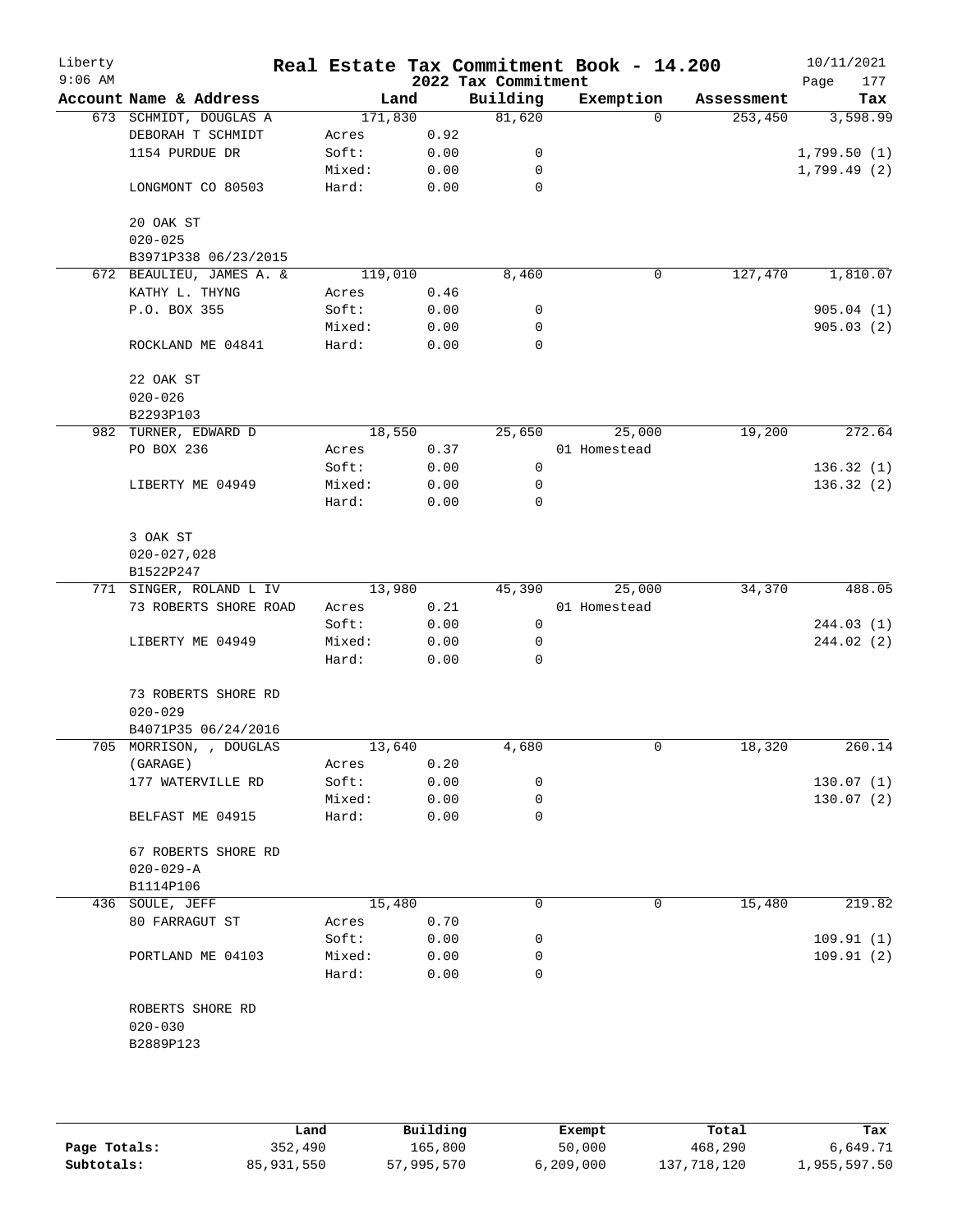| Liberty<br>$9:06$ AM |                                                     |        |      | 2022 Tax Commitment | Real Estate Tax Commitment Book - 14.200 |            | 10/11/2021<br>178<br>Page |
|----------------------|-----------------------------------------------------|--------|------|---------------------|------------------------------------------|------------|---------------------------|
|                      | Account Name & Address                              |        | Land | Building            | Exemption                                | Assessment | Tax                       |
|                      | 126 WADE, LUKE                                      | 30,650 |      | 19,190              | $\Omega$                                 | 49,840     | 707.73                    |
|                      | WADE, JESSICA                                       | Acres  | 1.10 |                     |                                          |            |                           |
|                      | 46 ROBERTS SHORE RD                                 | Soft:  | 0.00 | 0                   |                                          |            | 353.87(1)                 |
|                      |                                                     | Mixed: | 0.00 | 0                   |                                          |            | 353.86(2)                 |
|                      | LIBERTY ME 04949                                    | Hard:  | 0.00 | $\Omega$            |                                          |            |                           |
|                      | 46 ROBERTS SHORE RD                                 |        |      |                     |                                          |            |                           |
|                      | $020 - 031$                                         |        |      |                     |                                          |            |                           |
|                      | B4305P349 09/10/2018 B4301P217 08/28/2018 B1712P183 |        |      |                     |                                          |            |                           |
|                      | 1324 SKIDGELL, CORIE                                | 10,790 |      | 0                   | $\mathbf 0$                              | 10,790     | 153.22                    |
|                      | 362 STICKNEY HILL RD                                | Acres  | 0.34 |                     |                                          |            |                           |
|                      |                                                     | Soft:  | 0.00 | 0                   |                                          |            | 76.61(1)                  |
|                      | LIBERTY ME 04949                                    | Mixed: | 0.00 | 0                   |                                          |            | 76.61(2)                  |
|                      |                                                     | Hard:  | 0.00 | 0                   |                                          |            |                           |
|                      | ROBERTS SHORE RD                                    |        |      |                     |                                          |            |                           |
|                      | $020 - 033 - A$                                     |        |      |                     |                                          |            |                           |
|                      | B4305P349                                           |        |      |                     |                                          |            |                           |
|                      | 679 MERRILL, EARL F                                 | 13,300 |      | 23,600              | $\mathbf 0$                              | 36,900     | 523.98                    |
|                      | BLOOD, JAMIE MERRILL                                | Acres  | 0.19 |                     |                                          |            |                           |
|                      | P O BOX 825                                         | Soft:  | 0.00 | 0                   |                                          |            | 261.99(1)                 |
|                      |                                                     | Mixed: | 0.00 | 0                   |                                          |            | 261.99(2)                 |
|                      | PEPPERELL MA 01463                                  | Hard:  | 0.00 | $\mathbf 0$         |                                          |            |                           |
|                      | 62 ROBERTS SHORE RD                                 |        |      |                     |                                          |            |                           |
|                      | $020 - 034$                                         |        |      |                     |                                          |            |                           |
|                      | B4476P222 03/16/2020                                |        |      |                     |                                          |            |                           |
|                      | 623 HEROUX, PAULINE MAKER                           | 16,430 |      | 25,160              | 0                                        | 41,590     | 590.58                    |
|                      | 1073 E. WALDO RD                                    | Acres  | 0.29 |                     |                                          |            |                           |
|                      |                                                     | Soft:  | 0.00 | 0                   |                                          |            | 295.29(1)                 |
|                      | BELFAST ME 04915                                    | Mixed: | 0.00 | 0                   |                                          |            | 295.29 (2)                |
|                      |                                                     | Hard:  | 0.00 | $\Omega$            |                                          |            |                           |
|                      | 70 ROBERTS SHORE RD                                 |        |      |                     |                                          |            |                           |
|                      | $020 - 036$                                         |        |      |                     |                                          |            |                           |
|                      | 226 HURD, ANGELA                                    | 13,640 |      | 8,640               | 0                                        | 22,280     | 316.38                    |
|                      | 78 ROBERTS SHORE ROAD                               | Acres  | 0.20 |                     |                                          |            |                           |
|                      |                                                     | Soft:  | 0.00 | 0                   |                                          |            | 158.19(1)                 |
|                      | LIBERTY ME 04949                                    | Mixed: | 0.00 | 0                   |                                          |            | 158.19(2)                 |
|                      |                                                     | Hard:  | 0.00 | 0                   |                                          |            |                           |
|                      | 78 ROBERTS SHORE RD                                 |        |      |                     |                                          |            |                           |
|                      | $020 - 037$                                         |        |      |                     |                                          |            |                           |
|                      | B4337P152 12/31/2018                                |        |      |                     |                                          |            |                           |
|                      | 155 CASH, DENIS                                     | 18,710 |      | 46,630              | 25,000                                   | 40,340     | 572.83                    |
|                      | CASH, PRISCILLA                                     | Acres  | 0.40 |                     | 01 Homestead                             |            |                           |
|                      | 100 ROBERTS SHORE RD                                | Soft:  | 0.00 | 0                   |                                          |            | 286.42(1)                 |
|                      |                                                     | Mixed: | 0.00 | 0                   |                                          |            | 286.41(2)                 |
|                      | LIBERTY ME 04949                                    | Hard:  | 0.00 | 0                   |                                          |            |                           |
|                      | 100 ROBERTS SHORE RD                                |        |      |                     |                                          |            |                           |
|                      | $020 - 038$                                         |        |      |                     |                                          |            |                           |
|                      | B992P348                                            |        |      |                     |                                          |            |                           |
|                      |                                                     |        |      |                     |                                          |            |                           |
|                      |                                                     |        |      |                     |                                          |            |                           |

|              | Land       | Building     | Exempt    | Total       | Tax          |
|--------------|------------|--------------|-----------|-------------|--------------|
| Page Totals: | 103,520    | 123,220      | 25,000    | 201,740     | 2,864.72     |
| Subtotals:   | 86,035,070 | 58, 118, 790 | 6,234,000 | 137,919,860 | 1,958,462.22 |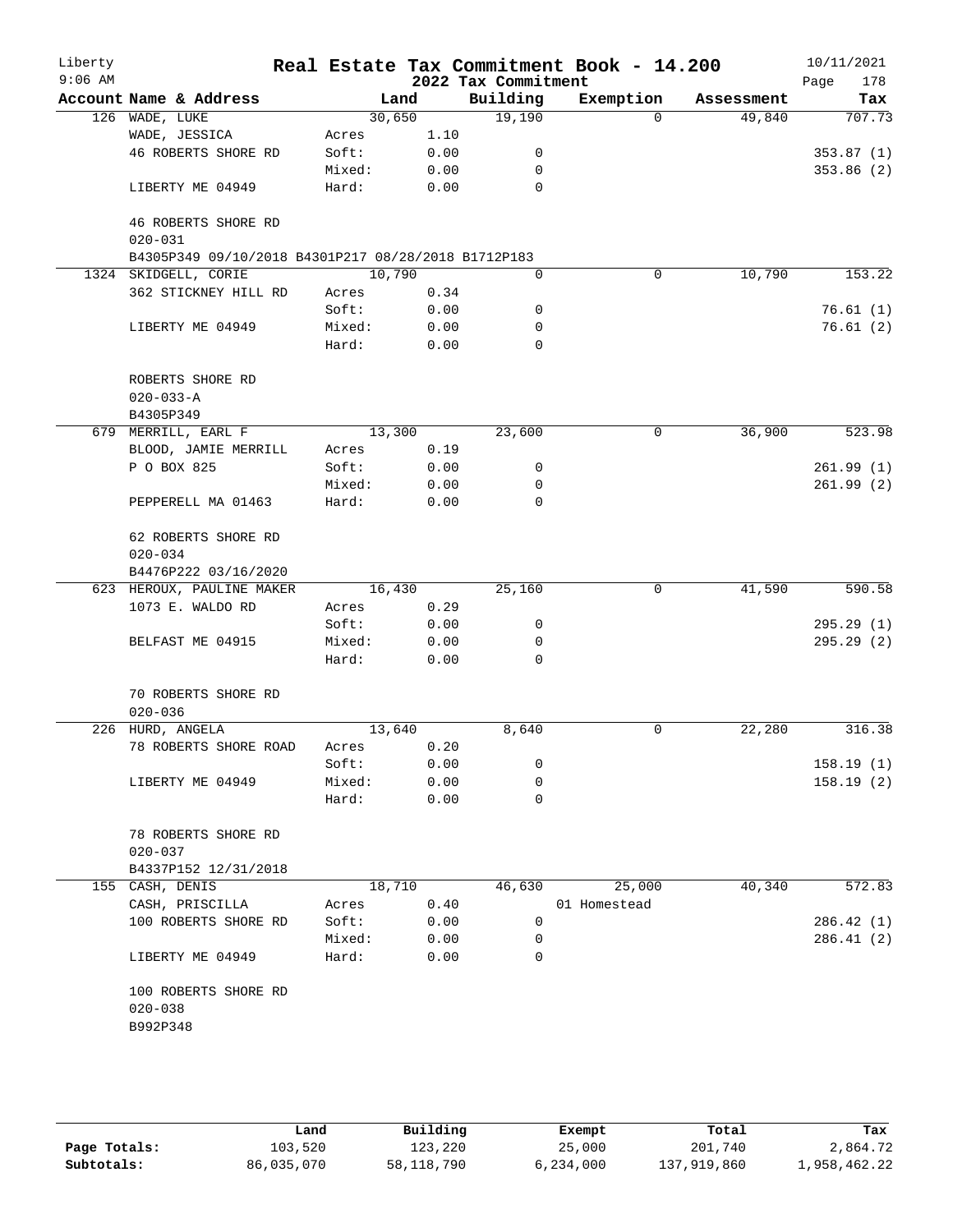| Liberty<br>$9:06$ AM |                                      |        |        |      | 2022 Tax Commitment | Real Estate Tax Commitment Book - 14.200 |            | 10/11/2021<br>179<br>Page |
|----------------------|--------------------------------------|--------|--------|------|---------------------|------------------------------------------|------------|---------------------------|
|                      | Account Name & Address               |        | Land   |      | Building            | Exemption                                | Assessment | Tax                       |
|                      | 2 ADAMS, CHARLES                     |        | 14,630 |      | 54,830              | 25,000                                   | 44,460     | 631.33                    |
|                      | ADAMS, PAULA                         | Acres  |        | 0.23 |                     | 01 Homestead                             |            |                           |
|                      | 6 ADAMS ROAD                         | Soft:  |        | 0.00 | 0                   |                                          |            | 315.67(1)                 |
|                      |                                      | Mixed: |        | 0.00 | 0                   |                                          |            | 315.66(2)                 |
|                      | LIBERTY ME 04949                     | Hard:  |        | 0.00 | 0                   |                                          |            |                           |
|                      | 6 ADAMS RD                           |        |        |      |                     |                                          |            |                           |
|                      | $020 - 039$                          |        |        |      |                     |                                          |            |                           |
|                      | B770P158                             |        |        |      |                     |                                          |            |                           |
|                      | 1035 SINGER, ROLAND L III            |        | 890    |      | 0                   | $\mathsf{O}$                             | 890        | 12.64                     |
|                      | 392 STICKNEY HILL RD.                | Acres  |        | 0.23 |                     |                                          |            |                           |
|                      |                                      | Soft:  |        | 0.00 | 0                   |                                          |            | 6.32(1)                   |
|                      | LIBERTY ME 04949                     | Mixed: |        | 0.00 | 0                   |                                          |            | 6.32(2)                   |
|                      |                                      | Hard:  |        | 0.00 | 0                   |                                          |            |                           |
|                      | ADAMS RD                             |        |        |      |                     |                                          |            |                           |
|                      | $020 - 040$                          |        |        |      |                     |                                          |            |                           |
|                      | B4416P140 09/13/2019                 |        |        |      |                     |                                          |            |                           |
|                      | 709 SKIDGELL, CORIE                  |        | 590    |      | 0                   | 0                                        | 590        | 8.38                      |
|                      | 362 STICKNEY HILL RD                 | Acres  |        | 0.10 |                     |                                          |            |                           |
|                      |                                      | Soft:  |        | 0.00 | 0                   |                                          |            | 4.19(1)                   |
|                      | LIBERTY ME 04949                     | Mixed: |        | 0.00 | 0                   |                                          |            | 4.19(2)                   |
|                      |                                      | Hard:  |        | 0.00 | 0                   |                                          |            |                           |
|                      | ADAMS RD                             |        |        |      |                     |                                          |            |                           |
|                      | $020 - 041$                          |        |        |      |                     |                                          |            |                           |
|                      | B4416P137 09/13/2019                 |        |        |      |                     |                                          |            |                           |
|                      | 960 SINGER, ROLAND L III             |        | 1,390  |      | 0                   | 0                                        | 1,390      | 19.74                     |
|                      | 362 STICKNEY HILL RD                 | Acres  |        | 0.25 |                     |                                          |            |                           |
|                      |                                      | Soft:  |        | 0.00 | 0                   |                                          |            | 9.87(1)                   |
|                      | LIBERTY ME 04949                     | Mixed: |        | 0.00 | 0                   |                                          |            | 9.87(2)                   |
|                      |                                      | Hard:  |        | 0.00 | 0                   |                                          |            |                           |
|                      | ADAMS RD                             |        |        |      |                     |                                          |            |                           |
|                      | $020 - 042$                          |        |        |      |                     |                                          |            |                           |
|                      | B4416P140 09/13/2019                 |        |        |      |                     |                                          |            |                           |
|                      | 59 LEWIS, MICHAEL A                  |        | 18,300 |      | 97,100              | 0                                        | 115,400    | 1,638.68                  |
|                      | 107 ROBERTS SHORE RD.                | Acres  |        | 0.36 |                     |                                          |            |                           |
|                      |                                      | Soft:  |        | 0.00 | 0                   |                                          |            | 819.34 (1)                |
|                      | LIBERTY ME 04949                     | Mixed: |        | 0.00 | 0                   |                                          |            | 819.34 (2)                |
|                      |                                      | Hard:  |        | 0.00 | 0                   |                                          |            |                           |
|                      | 2 & 6 GOAH WAY                       |        |        |      |                     |                                          |            |                           |
|                      | $020 - 043$                          |        |        |      |                     |                                          |            |                           |
|                      | B4006P338 10/05/2015                 |        |        |      |                     |                                          |            |                           |
|                      | 144 Skidgell, Corie                  |        | 15,250 |      | 16,990              | 0                                        | 32,240     | 457.81                    |
|                      | 362 STICKNEY HILL RD                 | Acres  |        | 0.25 |                     |                                          |            |                           |
|                      |                                      | Soft:  |        | 0.00 | 0                   |                                          |            | 228.91(1)                 |
|                      | LIBERTY ME 04949                     | Mixed: |        | 0.00 | 0                   |                                          |            | 228.90(2)                 |
|                      |                                      | Hard:  |        | 0.00 | 0                   |                                          |            |                           |
|                      | 5 ADAMS & 106 ROBERTS<br>$020 - 044$ |        |        |      |                     |                                          |            |                           |
|                      | B4170P1 05/30/2017                   |        |        |      |                     |                                          |            |                           |
|                      |                                      |        |        |      |                     |                                          |            |                           |

|              | Land       | Building   | Exempt    | Total         | Tax          |
|--------------|------------|------------|-----------|---------------|--------------|
| Page Totals: | 51,050     | 168,920    | 25,000    | 194.970       | 2,768.58     |
| Subtotals:   | 86,086,120 | 58,287,710 | 6,259,000 | 138, 114, 830 | 1,961,230.80 |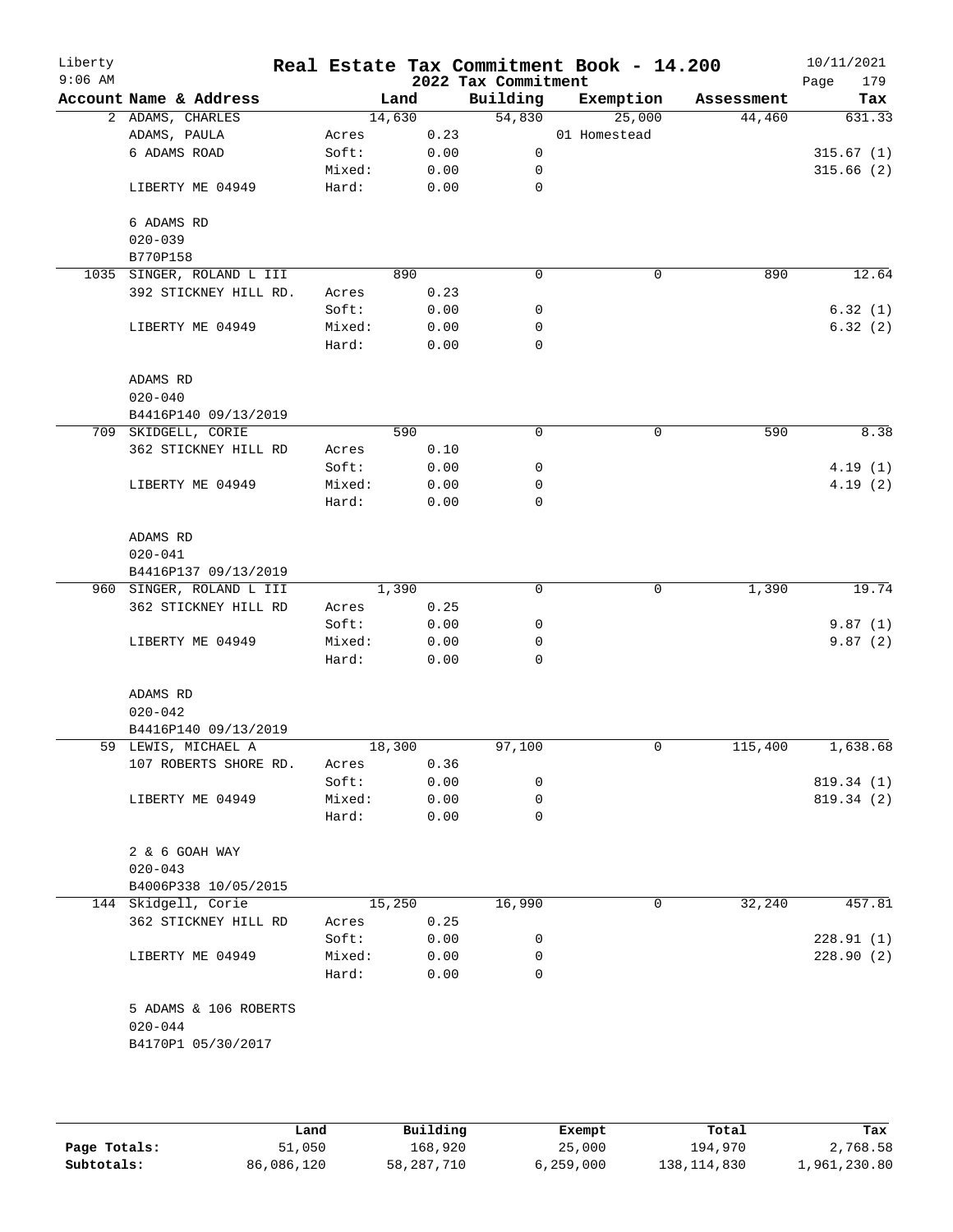| Liberty<br>$9:06$ AM |                                   |                |              | 2022 Tax Commitment | Real Estate Tax Commitment Book - 14.200 |            | 10/11/2021<br>180<br>Page |
|----------------------|-----------------------------------|----------------|--------------|---------------------|------------------------------------------|------------|---------------------------|
|                      | Account Name & Address            |                | Land         | Building            | Exemption                                | Assessment | Tax                       |
|                      | 156 PETERS, ROBERT                | 16,710         |              | 66,140              | $\Omega$                                 | 82,850     | 1,176.47                  |
|                      | PETERS, SUSAN                     | Acres          | 0.30         |                     |                                          |            |                           |
|                      | 104E 35TH STREET                  | Soft:          | 0.00         | 0                   |                                          |            | 588.24(1)                 |
|                      |                                   | Mixed:         | 0.00         | 0                   |                                          |            | 588.23(2)                 |
|                      | TACOMA WA 98404                   | Hard:          | 0.00         | $\mathbf 0$         |                                          |            |                           |
|                      | 1 GOAH WAY                        |                |              |                     |                                          |            |                           |
|                      | $020 - 046$                       |                |              |                     |                                          |            |                           |
|                      | B2834P288                         |                |              |                     |                                          |            |                           |
| 1072                 | BOUCHARD, KENNETH R ET            | 13,970         |              | 0                   | 0                                        | 13,970     | 198.37                    |
|                      | AL<br>MULTIPLE FAMILY TAX<br>BILL | Acres          | 0.57         |                     |                                          |            |                           |
|                      | 898 AUGUSTA ROAD                  | Soft:          | 0.00         | 0                   |                                          |            | 99.19(1)                  |
|                      |                                   | Mixed:         | 0.00         | $\mathbf 0$         |                                          |            | 99.18(2)                  |
|                      | BOWDOIN ME 04287                  | Hard:          | 0.00         | 0                   |                                          |            |                           |
|                      | ROBERTS SHORE RD                  |                |              |                     |                                          |            |                           |
|                      | $020 - 047$                       |                |              |                     |                                          |            |                           |
|                      | B1614P201                         |                |              |                     |                                          |            |                           |
|                      | 630 MARLOWE, RONALD M             | 13,980         |              | 68,190              | 31,000                                   | 51,170     | 726.61                    |
|                      | MARLOWE, DEBORAH C                | Acres          | 0.21         |                     | 02 Vet                                   |            |                           |
|                      | 138 ROBERTS SHORE RD              | Soft:          | 0.00         |                     | 0 01 Homestead                           |            | 363.31(1)                 |
|                      |                                   | Mixed:         | 0.00         | $\mathbf 0$         |                                          |            | 363.30(2)                 |
|                      | LIBERTY ME 04949                  | Hard:          | 0.00         | 0                   |                                          |            |                           |
|                      | 138 ROBERTS SHORE RD              |                |              |                     |                                          |            |                           |
|                      | $020 - 049$                       |                |              |                     |                                          |            |                           |
|                      | B1428P251                         |                |              |                     |                                          |            |                           |
|                      | 246 IVERSON TRUST                 | 12,200         |              | 42,060              | 0                                        | 54,260     | 770.49                    |
|                      | 142 ROBERTS SHORE RD              | Acres          | 0.16         |                     |                                          |            |                           |
|                      |                                   | Soft:          | 0.00         | 0                   |                                          |            | 385.25(1)                 |
|                      | LIBERTY ME 04949                  | Mixed:         | 0.00         | 0                   |                                          |            | 385.24 (2)                |
|                      |                                   | Hard:          | 0.00         | 0                   |                                          |            |                           |
|                      | 142 ROBERTS SHORE RD              |                |              |                     |                                          |            |                           |
|                      | $020 - 050$                       |                |              |                     |                                          |            |                           |
|                      | B2333P273                         |                |              |                     |                                          |            |                           |
|                      | 1156 GARAFANO, BRENDA             |                | 8,870        | 750                 | 0                                        | 9,620      | 136.60                    |
|                      | P O BOX 411                       | Acres          | 0.23         |                     |                                          |            |                           |
|                      |                                   | Soft:          | 0.00         | 0                   |                                          |            | 68.30(1)                  |
|                      | Liberty ME 04949                  | Mixed:         | 0.00         | 0                   |                                          |            | 68.30(2)                  |
|                      |                                   | Hard:          | 0.00         | 0                   |                                          |            |                           |
|                      | ROBERTS SHORE RD<br>$020 - 051$   |                |              |                     |                                          |            |                           |
|                      | 1150 SMITH, FRED                  |                | 8,680        | 0                   | 0                                        | 8,680      | 123.26                    |
|                      | SMITH, PAULA                      |                |              |                     |                                          |            |                           |
|                      | 54 Salmond Street                 | Acres<br>Soft: | 0.22<br>0.00 | 0                   |                                          |            | 61.63(1)                  |
|                      |                                   | Mixed:         | 0.00         | 0                   |                                          |            |                           |
|                      | Belfast ME 04915                  | Hard:          | 0.00         | 0                   |                                          |            | 61.63 (2)                 |
|                      |                                   |                |              |                     |                                          |            |                           |
|                      | ROBERTS SHORE RD                  |                |              |                     |                                          |            |                           |
|                      | $020 - 052$                       |                |              |                     |                                          |            |                           |
|                      |                                   |                |              |                     |                                          |            |                           |
|                      |                                   |                |              |                     |                                          |            |                           |

|              | Land       | Building   | Exempt      | Total       | Tax          |
|--------------|------------|------------|-------------|-------------|--------------|
| Page Totals: | 74,410     | 177,140    | 31,000      | 220,550     | 3,131.80     |
| Subtotals:   | 86,160,530 | 58,464,850 | 6, 290, 000 | 138,335,380 | 1,964,362.60 |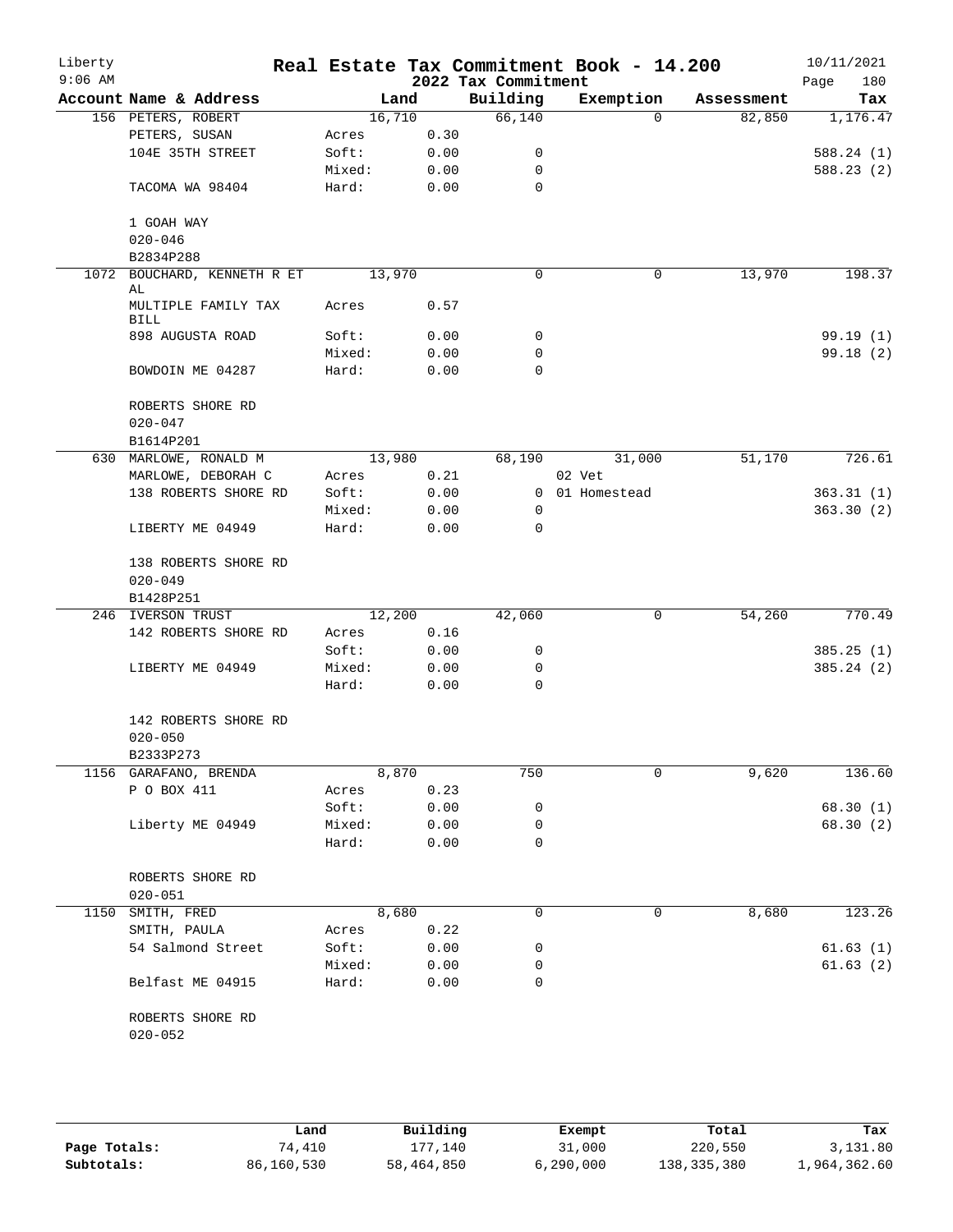| $9:06$ AM<br>2022 Tax Commitment<br>181<br>Page<br>Building<br>Account Name & Address<br>Exemption<br>Land<br>Tax<br>Assessment<br>102 PENNEY, CHARLES WAYNE<br>610<br>$\mathbf 0$<br>8.66<br>$\Omega$<br>610<br>TROJANO PENNEY, RAENA<br>0.11<br>Acres<br>ANN<br>67 CROSS LN<br>Soft:<br>0.00<br>4.33(1)<br>0<br>0.00<br>4.33(2)<br>Mixed:<br>0<br>0.00<br>WALDO ME 04915<br>Hard:<br>$\Omega$<br>ROBERTS SHORE RD<br>$020 - 053$<br>B4568P101-103 11/05/2020<br>674 SINGER, ROLAND L III<br>8.66<br>610<br>$\Omega$<br>0<br>610<br>362 STICKNEY HILL RD<br>0.11<br>Acres<br>0.00<br>Soft:<br>0<br>4.33(1)<br>0.00<br>LIBERTY ME 04949<br>Mixed:<br>0<br>4.33(2)<br>0.00<br>Hard:<br>$\Omega$<br>ROBERTS SHORE RD<br>$020 - 054$<br>B4416P140 09/13/2019<br>577 HARRIMAN, JR., DONALD<br>28,770<br>62,360<br>91,130<br>1,294.05<br>0<br>S. & MICHELLE A.<br>224 ROBERTS SHORE RD.<br>0.89<br>Acres<br>Soft:<br>0.00<br>0<br>647.03(1)<br>LIBERTY ME 04949<br>Mixed:<br>0.00<br>0<br>647.02 (2)<br>Hard:<br>0.00<br>$\Omega$<br>224 ROBERTS SHORE RD<br>$020 - 055$<br>B3988P217 B1921P62<br>669 SHOREY, MARK J<br>33,200<br>65,220<br>25,000<br>73,420<br>1,042.56<br>57 W MAIN ST<br>1.13<br>01 Homestead<br>Acres<br>Soft:<br>0.00<br>0<br>521.28(1)<br>521.28(2)<br>LIBERTY ME 04949<br>Mixed:<br>0.00<br>0<br>Hard:<br>0.00<br>$\Omega$<br>57 W MAIN ST<br>$020 - 056$<br>B515P56<br>1,098.23<br>718<br>32,510<br>44,830<br>0<br>77,340<br>FAIRPOINT<br>COMMUNICATIONS<br>0.27<br>TAX DEPT.<br>Acres<br>908 W Frontview St.<br>Soft:<br>0<br>0.00<br>549.12(1)<br>Mixed:<br>0.00<br>0<br>549.11(2)<br>Hard:<br>0.00<br>0<br>DODGE CITY KS 67801<br>2233<br>47 W MAIN ST<br>$020 - 057$<br>B626P561 | Liberty |  |  | Real Estate Tax Commitment Book - 14.200 | 10/11/2021 |
|---------------------------------------------------------------------------------------------------------------------------------------------------------------------------------------------------------------------------------------------------------------------------------------------------------------------------------------------------------------------------------------------------------------------------------------------------------------------------------------------------------------------------------------------------------------------------------------------------------------------------------------------------------------------------------------------------------------------------------------------------------------------------------------------------------------------------------------------------------------------------------------------------------------------------------------------------------------------------------------------------------------------------------------------------------------------------------------------------------------------------------------------------------------------------------------------------------------------------------------------------------------------------------------------------------------------------------------------------------------------------------------------------------------------------------------------------------------------------------------------------------------------------------------------------------------------------------------------------------------------------------------------------------------------------------------------------------|---------|--|--|------------------------------------------|------------|
|                                                                                                                                                                                                                                                                                                                                                                                                                                                                                                                                                                                                                                                                                                                                                                                                                                                                                                                                                                                                                                                                                                                                                                                                                                                                                                                                                                                                                                                                                                                                                                                                                                                                                                         |         |  |  |                                          |            |
|                                                                                                                                                                                                                                                                                                                                                                                                                                                                                                                                                                                                                                                                                                                                                                                                                                                                                                                                                                                                                                                                                                                                                                                                                                                                                                                                                                                                                                                                                                                                                                                                                                                                                                         |         |  |  |                                          |            |
|                                                                                                                                                                                                                                                                                                                                                                                                                                                                                                                                                                                                                                                                                                                                                                                                                                                                                                                                                                                                                                                                                                                                                                                                                                                                                                                                                                                                                                                                                                                                                                                                                                                                                                         |         |  |  |                                          |            |
|                                                                                                                                                                                                                                                                                                                                                                                                                                                                                                                                                                                                                                                                                                                                                                                                                                                                                                                                                                                                                                                                                                                                                                                                                                                                                                                                                                                                                                                                                                                                                                                                                                                                                                         |         |  |  |                                          |            |
|                                                                                                                                                                                                                                                                                                                                                                                                                                                                                                                                                                                                                                                                                                                                                                                                                                                                                                                                                                                                                                                                                                                                                                                                                                                                                                                                                                                                                                                                                                                                                                                                                                                                                                         |         |  |  |                                          |            |
|                                                                                                                                                                                                                                                                                                                                                                                                                                                                                                                                                                                                                                                                                                                                                                                                                                                                                                                                                                                                                                                                                                                                                                                                                                                                                                                                                                                                                                                                                                                                                                                                                                                                                                         |         |  |  |                                          |            |
|                                                                                                                                                                                                                                                                                                                                                                                                                                                                                                                                                                                                                                                                                                                                                                                                                                                                                                                                                                                                                                                                                                                                                                                                                                                                                                                                                                                                                                                                                                                                                                                                                                                                                                         |         |  |  |                                          |            |
|                                                                                                                                                                                                                                                                                                                                                                                                                                                                                                                                                                                                                                                                                                                                                                                                                                                                                                                                                                                                                                                                                                                                                                                                                                                                                                                                                                                                                                                                                                                                                                                                                                                                                                         |         |  |  |                                          |            |
|                                                                                                                                                                                                                                                                                                                                                                                                                                                                                                                                                                                                                                                                                                                                                                                                                                                                                                                                                                                                                                                                                                                                                                                                                                                                                                                                                                                                                                                                                                                                                                                                                                                                                                         |         |  |  |                                          |            |
|                                                                                                                                                                                                                                                                                                                                                                                                                                                                                                                                                                                                                                                                                                                                                                                                                                                                                                                                                                                                                                                                                                                                                                                                                                                                                                                                                                                                                                                                                                                                                                                                                                                                                                         |         |  |  |                                          |            |
|                                                                                                                                                                                                                                                                                                                                                                                                                                                                                                                                                                                                                                                                                                                                                                                                                                                                                                                                                                                                                                                                                                                                                                                                                                                                                                                                                                                                                                                                                                                                                                                                                                                                                                         |         |  |  |                                          |            |
|                                                                                                                                                                                                                                                                                                                                                                                                                                                                                                                                                                                                                                                                                                                                                                                                                                                                                                                                                                                                                                                                                                                                                                                                                                                                                                                                                                                                                                                                                                                                                                                                                                                                                                         |         |  |  |                                          |            |
|                                                                                                                                                                                                                                                                                                                                                                                                                                                                                                                                                                                                                                                                                                                                                                                                                                                                                                                                                                                                                                                                                                                                                                                                                                                                                                                                                                                                                                                                                                                                                                                                                                                                                                         |         |  |  |                                          |            |
|                                                                                                                                                                                                                                                                                                                                                                                                                                                                                                                                                                                                                                                                                                                                                                                                                                                                                                                                                                                                                                                                                                                                                                                                                                                                                                                                                                                                                                                                                                                                                                                                                                                                                                         |         |  |  |                                          |            |
|                                                                                                                                                                                                                                                                                                                                                                                                                                                                                                                                                                                                                                                                                                                                                                                                                                                                                                                                                                                                                                                                                                                                                                                                                                                                                                                                                                                                                                                                                                                                                                                                                                                                                                         |         |  |  |                                          |            |
|                                                                                                                                                                                                                                                                                                                                                                                                                                                                                                                                                                                                                                                                                                                                                                                                                                                                                                                                                                                                                                                                                                                                                                                                                                                                                                                                                                                                                                                                                                                                                                                                                                                                                                         |         |  |  |                                          |            |
|                                                                                                                                                                                                                                                                                                                                                                                                                                                                                                                                                                                                                                                                                                                                                                                                                                                                                                                                                                                                                                                                                                                                                                                                                                                                                                                                                                                                                                                                                                                                                                                                                                                                                                         |         |  |  |                                          |            |
|                                                                                                                                                                                                                                                                                                                                                                                                                                                                                                                                                                                                                                                                                                                                                                                                                                                                                                                                                                                                                                                                                                                                                                                                                                                                                                                                                                                                                                                                                                                                                                                                                                                                                                         |         |  |  |                                          |            |
|                                                                                                                                                                                                                                                                                                                                                                                                                                                                                                                                                                                                                                                                                                                                                                                                                                                                                                                                                                                                                                                                                                                                                                                                                                                                                                                                                                                                                                                                                                                                                                                                                                                                                                         |         |  |  |                                          |            |
|                                                                                                                                                                                                                                                                                                                                                                                                                                                                                                                                                                                                                                                                                                                                                                                                                                                                                                                                                                                                                                                                                                                                                                                                                                                                                                                                                                                                                                                                                                                                                                                                                                                                                                         |         |  |  |                                          |            |
|                                                                                                                                                                                                                                                                                                                                                                                                                                                                                                                                                                                                                                                                                                                                                                                                                                                                                                                                                                                                                                                                                                                                                                                                                                                                                                                                                                                                                                                                                                                                                                                                                                                                                                         |         |  |  |                                          |            |
|                                                                                                                                                                                                                                                                                                                                                                                                                                                                                                                                                                                                                                                                                                                                                                                                                                                                                                                                                                                                                                                                                                                                                                                                                                                                                                                                                                                                                                                                                                                                                                                                                                                                                                         |         |  |  |                                          |            |
|                                                                                                                                                                                                                                                                                                                                                                                                                                                                                                                                                                                                                                                                                                                                                                                                                                                                                                                                                                                                                                                                                                                                                                                                                                                                                                                                                                                                                                                                                                                                                                                                                                                                                                         |         |  |  |                                          |            |
|                                                                                                                                                                                                                                                                                                                                                                                                                                                                                                                                                                                                                                                                                                                                                                                                                                                                                                                                                                                                                                                                                                                                                                                                                                                                                                                                                                                                                                                                                                                                                                                                                                                                                                         |         |  |  |                                          |            |
|                                                                                                                                                                                                                                                                                                                                                                                                                                                                                                                                                                                                                                                                                                                                                                                                                                                                                                                                                                                                                                                                                                                                                                                                                                                                                                                                                                                                                                                                                                                                                                                                                                                                                                         |         |  |  |                                          |            |
|                                                                                                                                                                                                                                                                                                                                                                                                                                                                                                                                                                                                                                                                                                                                                                                                                                                                                                                                                                                                                                                                                                                                                                                                                                                                                                                                                                                                                                                                                                                                                                                                                                                                                                         |         |  |  |                                          |            |
|                                                                                                                                                                                                                                                                                                                                                                                                                                                                                                                                                                                                                                                                                                                                                                                                                                                                                                                                                                                                                                                                                                                                                                                                                                                                                                                                                                                                                                                                                                                                                                                                                                                                                                         |         |  |  |                                          |            |
|                                                                                                                                                                                                                                                                                                                                                                                                                                                                                                                                                                                                                                                                                                                                                                                                                                                                                                                                                                                                                                                                                                                                                                                                                                                                                                                                                                                                                                                                                                                                                                                                                                                                                                         |         |  |  |                                          |            |
|                                                                                                                                                                                                                                                                                                                                                                                                                                                                                                                                                                                                                                                                                                                                                                                                                                                                                                                                                                                                                                                                                                                                                                                                                                                                                                                                                                                                                                                                                                                                                                                                                                                                                                         |         |  |  |                                          |            |
|                                                                                                                                                                                                                                                                                                                                                                                                                                                                                                                                                                                                                                                                                                                                                                                                                                                                                                                                                                                                                                                                                                                                                                                                                                                                                                                                                                                                                                                                                                                                                                                                                                                                                                         |         |  |  |                                          |            |
|                                                                                                                                                                                                                                                                                                                                                                                                                                                                                                                                                                                                                                                                                                                                                                                                                                                                                                                                                                                                                                                                                                                                                                                                                                                                                                                                                                                                                                                                                                                                                                                                                                                                                                         |         |  |  |                                          |            |
|                                                                                                                                                                                                                                                                                                                                                                                                                                                                                                                                                                                                                                                                                                                                                                                                                                                                                                                                                                                                                                                                                                                                                                                                                                                                                                                                                                                                                                                                                                                                                                                                                                                                                                         |         |  |  |                                          |            |
|                                                                                                                                                                                                                                                                                                                                                                                                                                                                                                                                                                                                                                                                                                                                                                                                                                                                                                                                                                                                                                                                                                                                                                                                                                                                                                                                                                                                                                                                                                                                                                                                                                                                                                         |         |  |  |                                          |            |
|                                                                                                                                                                                                                                                                                                                                                                                                                                                                                                                                                                                                                                                                                                                                                                                                                                                                                                                                                                                                                                                                                                                                                                                                                                                                                                                                                                                                                                                                                                                                                                                                                                                                                                         |         |  |  |                                          |            |
|                                                                                                                                                                                                                                                                                                                                                                                                                                                                                                                                                                                                                                                                                                                                                                                                                                                                                                                                                                                                                                                                                                                                                                                                                                                                                                                                                                                                                                                                                                                                                                                                                                                                                                         |         |  |  |                                          |            |
|                                                                                                                                                                                                                                                                                                                                                                                                                                                                                                                                                                                                                                                                                                                                                                                                                                                                                                                                                                                                                                                                                                                                                                                                                                                                                                                                                                                                                                                                                                                                                                                                                                                                                                         |         |  |  |                                          |            |
|                                                                                                                                                                                                                                                                                                                                                                                                                                                                                                                                                                                                                                                                                                                                                                                                                                                                                                                                                                                                                                                                                                                                                                                                                                                                                                                                                                                                                                                                                                                                                                                                                                                                                                         |         |  |  |                                          |            |
|                                                                                                                                                                                                                                                                                                                                                                                                                                                                                                                                                                                                                                                                                                                                                                                                                                                                                                                                                                                                                                                                                                                                                                                                                                                                                                                                                                                                                                                                                                                                                                                                                                                                                                         |         |  |  |                                          |            |
|                                                                                                                                                                                                                                                                                                                                                                                                                                                                                                                                                                                                                                                                                                                                                                                                                                                                                                                                                                                                                                                                                                                                                                                                                                                                                                                                                                                                                                                                                                                                                                                                                                                                                                         |         |  |  |                                          |            |
|                                                                                                                                                                                                                                                                                                                                                                                                                                                                                                                                                                                                                                                                                                                                                                                                                                                                                                                                                                                                                                                                                                                                                                                                                                                                                                                                                                                                                                                                                                                                                                                                                                                                                                         |         |  |  |                                          |            |
|                                                                                                                                                                                                                                                                                                                                                                                                                                                                                                                                                                                                                                                                                                                                                                                                                                                                                                                                                                                                                                                                                                                                                                                                                                                                                                                                                                                                                                                                                                                                                                                                                                                                                                         |         |  |  |                                          |            |
|                                                                                                                                                                                                                                                                                                                                                                                                                                                                                                                                                                                                                                                                                                                                                                                                                                                                                                                                                                                                                                                                                                                                                                                                                                                                                                                                                                                                                                                                                                                                                                                                                                                                                                         |         |  |  |                                          |            |
|                                                                                                                                                                                                                                                                                                                                                                                                                                                                                                                                                                                                                                                                                                                                                                                                                                                                                                                                                                                                                                                                                                                                                                                                                                                                                                                                                                                                                                                                                                                                                                                                                                                                                                         |         |  |  |                                          |            |
|                                                                                                                                                                                                                                                                                                                                                                                                                                                                                                                                                                                                                                                                                                                                                                                                                                                                                                                                                                                                                                                                                                                                                                                                                                                                                                                                                                                                                                                                                                                                                                                                                                                                                                         |         |  |  |                                          |            |

|              | Land       | Building   | Exempt    | Total       | Tax          |
|--------------|------------|------------|-----------|-------------|--------------|
| Page Totals: | 95,700     | 172,410    | 25,000    | 243,110     | 3,452.16     |
| Subtotals:   | 86,256,230 | 58,637,260 | 6,315,000 | 138,578,490 | 1,967,814.76 |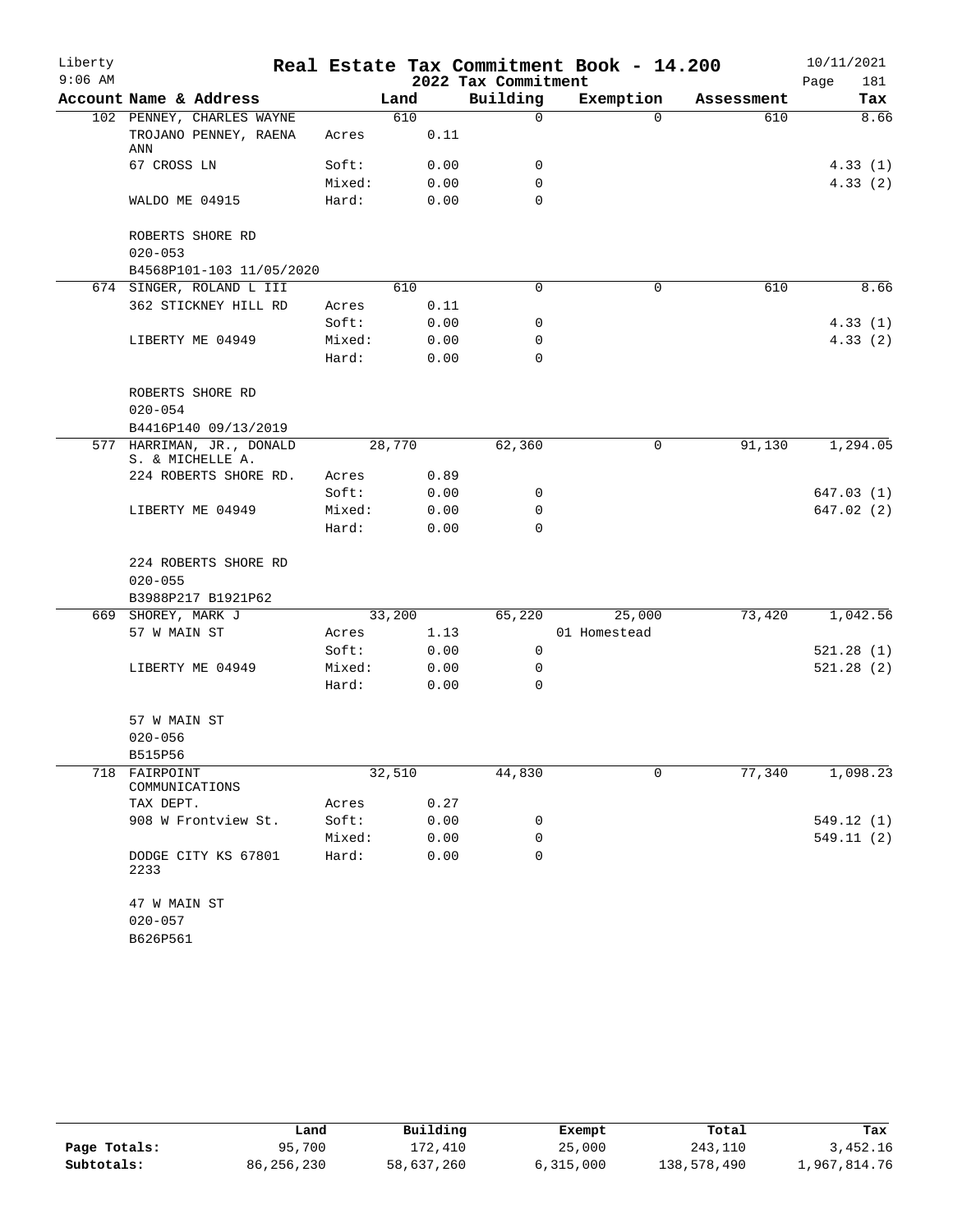| Liberty<br>$9:06$ AM |                                |        |            | 2022 Tax Commitment | Real Estate Tax Commitment Book - 14.200 |               | 10/11/2021<br>182<br>Page |
|----------------------|--------------------------------|--------|------------|---------------------|------------------------------------------|---------------|---------------------------|
|                      | Account Name & Address         |        | Land       | Building            | Exemption                                | Assessment    | Tax                       |
|                      | 1316 FAIRPOINT                 |        | 6,300      | 0                   | $\Omega$                                 | 6,300         | 89.46                     |
|                      | COMMUNICATIONS<br>TAX DEPT.    | Acres  | 0.09       |                     |                                          |               |                           |
|                      | 908 W Frontview St.            | Soft:  | 0.00       | 0                   |                                          |               | 44.73 (1)                 |
|                      |                                | Mixed: | 0.00       | $\mathbf 0$         |                                          |               | 44.73 (2)                 |
|                      | DODGE CITY KS 67801<br>2233    | Hard:  | 0.00       | $\Omega$            |                                          |               |                           |
|                      | W MAIN ST                      |        |            |                     |                                          |               |                           |
|                      | $020 - 057 - A$                |        |            |                     |                                          |               |                           |
|                      | B626P561                       |        |            |                     |                                          |               |                           |
|                      | 166 KASABUSKI, WILLIAM         |        | 17,220     | 30,550              | 0                                        | 47,770        | 678.33                    |
|                      | 2774 SENNEBEC RD               | Acres  | 0.29       |                     |                                          |               |                           |
|                      |                                | Soft:  | 0.00       | 0                   |                                          |               | 339.17(1)                 |
|                      | APPLETON ME 04862              | Mixed: | 0.00       | 0                   |                                          |               | 339.16 (2)                |
|                      |                                | Hard:  | 0.00       | $\Omega$            |                                          |               |                           |
|                      | 51 W MAIN ST                   |        |            |                     |                                          |               |                           |
|                      | $020 - 058$                    |        |            |                     |                                          |               |                           |
|                      | B2894P315                      |        |            |                     |                                          |               |                           |
|                      | 603 NESBITT, JOANN             |        | 27,410     | 71,640              | 0                                        | 99,050        | 1,406.51                  |
|                      | CASTANTINE, RICHARD            | Acres  | 0.69       |                     |                                          |               |                           |
|                      | PO BOX 32                      | Soft:  | 0.00       | 0                   |                                          |               | 703.26(1)                 |
|                      |                                | Mixed: | 0.00       | 0                   |                                          |               | 703.25(2)                 |
|                      | LIBERTY ME 04949               | Hard:  | 0.00       | $\Omega$            |                                          |               |                           |
|                      | 19 W MAIN ST                   |        |            |                     |                                          |               |                           |
|                      | $020 - 061$                    |        |            |                     |                                          |               |                           |
|                      | B3726P156 01/15/2013           |        |            |                     |                                          |               |                           |
|                      | 489 JOHNSON, WAYNE             |        | 39,000     | 77,750              | 31,000                                   | 85,750        | 1,217.65                  |
|                      | JOHNSON, MILDRED               | Acres  | 5.00       |                     | 01 Homestead                             |               |                           |
|                      | 9 W MAIN ST                    | Soft:  | 0.00       |                     | 0 02 Vet                                 |               | 608.83(1)                 |
|                      |                                | Mixed: | 0.00       | $\mathbf 0$         |                                          |               | 608.82(2)                 |
|                      | LIBERTY ME 04949               | Hard:  | 0.00       | 0                   |                                          |               |                           |
|                      | 9 W MAIN ST                    |        |            |                     |                                          |               |                           |
|                      | $020 - 062$                    |        |            |                     |                                          |               |                           |
|                      | B736P772                       |        |            |                     |                                          |               |                           |
| 120                  | BRAUE, DONALD A,<br>TRUSTEE    |        | 275,440    | 1,800               | 0                                        | 277,240       | 3,936.81                  |
|                      | DONALD A BRAUE LIVING<br>TRUST | Acres  | 11.29      |                     |                                          |               |                           |
|                      | 570 MAYFLOWER ROAD             | Soft:  | 0.00       | 0                   |                                          |               | 1,968.41(1)               |
|                      |                                | Mixed: | 0.00       | 0                   |                                          |               | 1,968.40(2)               |
|                      | CLAREMONT CA 91711             | Hard:  | 0.00       | 0                   |                                          |               |                           |
|                      | 23 PINNACLE RD                 |        |            |                     |                                          |               |                           |
|                      | $020 - 063$                    |        |            |                     |                                          |               |                           |
|                      | B4506P254 06/18/2020           |        |            |                     |                                          |               |                           |
| 270                  | PRENDERGAST, CAROL             |        | 126,220    | 73,860              | 0                                        | 200,080       | 2,841.14                  |
|                      | PRENDERGAST, DANIEL            | Acres  | 2.50       |                     |                                          |               |                           |
|                      | 204 Hazelton Loop              | Soft:  | 0.00       | 0                   |                                          |               | 1,420.57(1)               |
|                      |                                | Mixed: | 0.00       | 0                   |                                          |               | 1,420.57(2)               |
|                      | Mooresville NC 28117           | Hard:  | 0.00       | 0                   |                                          |               |                           |
|                      | 30 W MAIN ST                   |        |            |                     |                                          |               |                           |
|                      | $020 - 065$                    |        |            |                     |                                          |               |                           |
|                      | B2888P32                       |        |            |                     |                                          |               |                           |
|                      |                                | Land   | Building   |                     | Exempt                                   | Total         | Tax                       |
| Page Totals:         | 491,590                        |        | 255,600    |                     | 31,000                                   | 716,190       | 10,169.90                 |
| Subtotals:           | 86,747,820                     |        | 58,892,860 |                     | 6,346,000                                | 139, 294, 680 | 1,977,984.66              |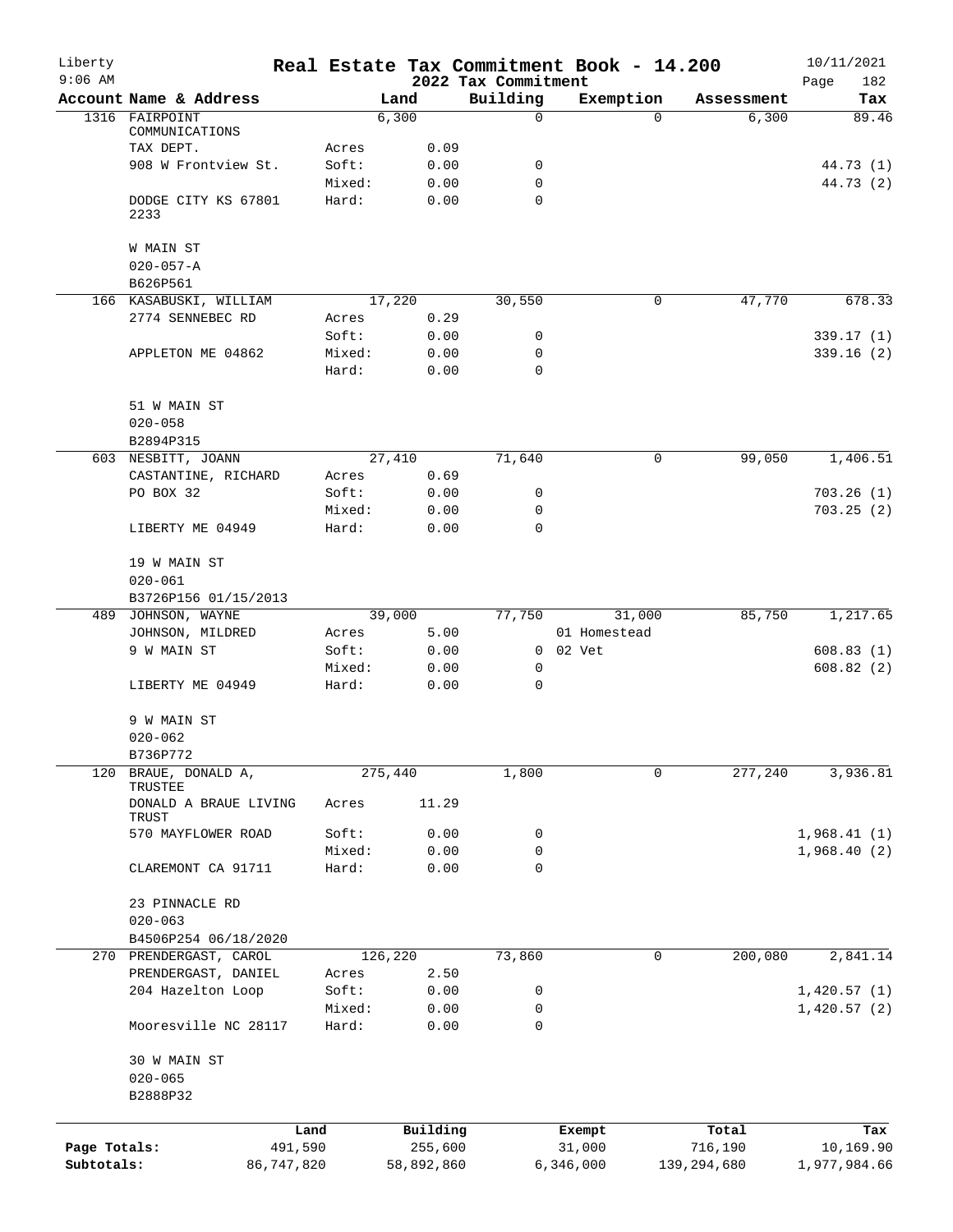| Liberty<br>$9:06$ AM |                                           |         |      | 2022 Tax Commitment | Real Estate Tax Commitment Book - 14.200 |            | 10/11/2021<br>183<br>Page |
|----------------------|-------------------------------------------|---------|------|---------------------|------------------------------------------|------------|---------------------------|
|                      | Account Name & Address                    | Land    |      | Building            | Exemption                                | Assessment | Tax                       |
|                      | 829 BLUMBERG, NOAH R                      | 111,230 |      | 88,790              | $\Omega$                                 | 200,020    | 2,840.28                  |
|                      | ROBERTS, BARBARA G                        | Acres   | 3.00 |                     |                                          |            |                           |
|                      | 5591 APT. 201 NORTH<br>WINSTON PARK BLVD. | Soft:   | 0.00 | 0                   |                                          |            | 1,420.14(1)               |
|                      |                                           | Mixed:  | 0.00 | $\mathbf 0$         |                                          |            | 1,420.14(2)               |
|                      | COCUNUT CREEK FL 33073                    | Hard:   | 0.00 | $\Omega$            |                                          |            |                           |
|                      | 42 W MAIN ST<br>$020 - 066$               |         |      |                     |                                          |            |                           |
|                      | B4598P184 01/20/2021 B3964P104 01/16/2015 |         |      |                     |                                          |            |                           |
|                      | 576 NEEDHAM, ATHENA                       | 25,150  |      | 60,630              | 25,000                                   | 60,780     | 863.08                    |
|                      | 255 ROBERTS SHORE ROAD                    | Acres   | 0.68 |                     | 01 Homestead                             |            |                           |
|                      |                                           | Soft:   | 0.00 | $\mathbf 0$         |                                          |            | 431.54 (1)                |
|                      | LIBERTY ME 04949                          | Mixed:  | 0.00 | 0                   |                                          |            | 431.54 (2)                |
|                      |                                           | Hard:   | 0.00 | $\mathbf 0$         |                                          |            |                           |
|                      | 255 ROBERTS SHORE RD<br>$020 - 067$       |         |      |                     |                                          |            |                           |
|                      | B4563P120 10/27/2020                      |         |      |                     |                                          |            |                           |
|                      | 429 HIRE, DAVID                           | 17,320  |      | 55,310              | 0                                        | 72,630     | 1,031.35                  |
|                      | 39 PROSPECT ST AVE                        | Acres   | 0.34 |                     |                                          |            |                           |
|                      |                                           | Soft:   | 0.00 | 0                   |                                          |            | 515.68(1)                 |
|                      | WALTHAM MA 02453 3521                     | Mixed:  | 0.00 | 0                   |                                          |            | 515.67(2)                 |
|                      |                                           | Hard:   | 0.00 | $\Omega$            |                                          |            |                           |
|                      | 54 W MAIN ST<br>$020 - 068$               |         |      |                     |                                          |            |                           |
|                      | B811P242                                  |         |      |                     |                                          |            |                           |
|                      | 575 LIBBY, DENNIS                         | 23,750  |      | 0                   | $\mathbf 0$                              | 23,750     | 337.25                    |
|                      | LIBBY, BONNIE                             | Acres   | 1.00 |                     |                                          |            |                           |
|                      | 251 ROBERTS SHORE RD                      | Soft:   | 0.00 | 0                   |                                          |            | 168.63(1)                 |
|                      |                                           | Mixed:  | 0.00 | 0                   |                                          |            | 168.62(2)                 |
|                      | LIBERTY ME 04949                          | Hard:   | 0.00 | $\mathbf 0$         |                                          |            |                           |
|                      | ROBERTS SHORE RD<br>$020 - 069$           |         |      |                     |                                          |            |                           |
|                      | B1433P317                                 |         |      |                     |                                          |            |                           |
|                      | 572 LIBBY, BONNIE                         | 32,900  |      | 104,470             | 31,000                                   | 106,370    | 1,510.45                  |
|                      | 251 ROBERTS SHORE RD                      | Acres   | 2.60 |                     | 02 Vet                                   |            |                           |
|                      |                                           | Soft:   | 0.00 |                     | 0 01 Homestead                           |            | 755.23(1)                 |
|                      | LIBERTY ME 04949                          | Mixed:  | 0.00 | 0                   |                                          |            | 755.22(2)                 |
|                      |                                           | Hard:   | 0.00 | $\mathbf 0$         |                                          |            |                           |
|                      | 251 ROBERTS SHORE RD                      |         |      |                     |                                          |            |                           |
|                      | $020 - 069 - A$<br>B953P138               |         |      |                     |                                          |            |                           |
|                      | 789 PONTZ, CURTIS                         | 102,840 |      | 150,060             | 0                                        | 252,900    | 3,591.18                  |
|                      | PONTZ, LESLIE                             | Acres   | 0.47 |                     |                                          |            |                           |
|                      | 1027 W ALLENS LA                          | Soft:   | 0.00 | 0                   |                                          |            | 1,795.59(1)               |
|                      |                                           | Mixed:  | 0.00 | 0                   |                                          |            | 1,795.59(2)               |
|                      | PHILADELPHIA PA 19119                     | Hard:   | 0.00 | 0                   |                                          |            |                           |
|                      | 215 ROBERTS SHORE RD<br>$020 - 072$       |         |      |                     |                                          |            |                           |
|                      | B1193P266                                 |         |      |                     |                                          |            |                           |
|                      |                                           |         |      |                     |                                          |            |                           |
|                      |                                           |         |      |                     |                                          |            |                           |

|              | Land       | Building     | Exempt    | Total       | Tax          |
|--------------|------------|--------------|-----------|-------------|--------------|
| Page Totals: | 313,190    | 459,260      | 56,000    | 716,450     | 10,173.59    |
| Subtotals:   | 87,061,010 | 59, 352, 120 | 6,402,000 | 140,011,130 | 1,988,158.25 |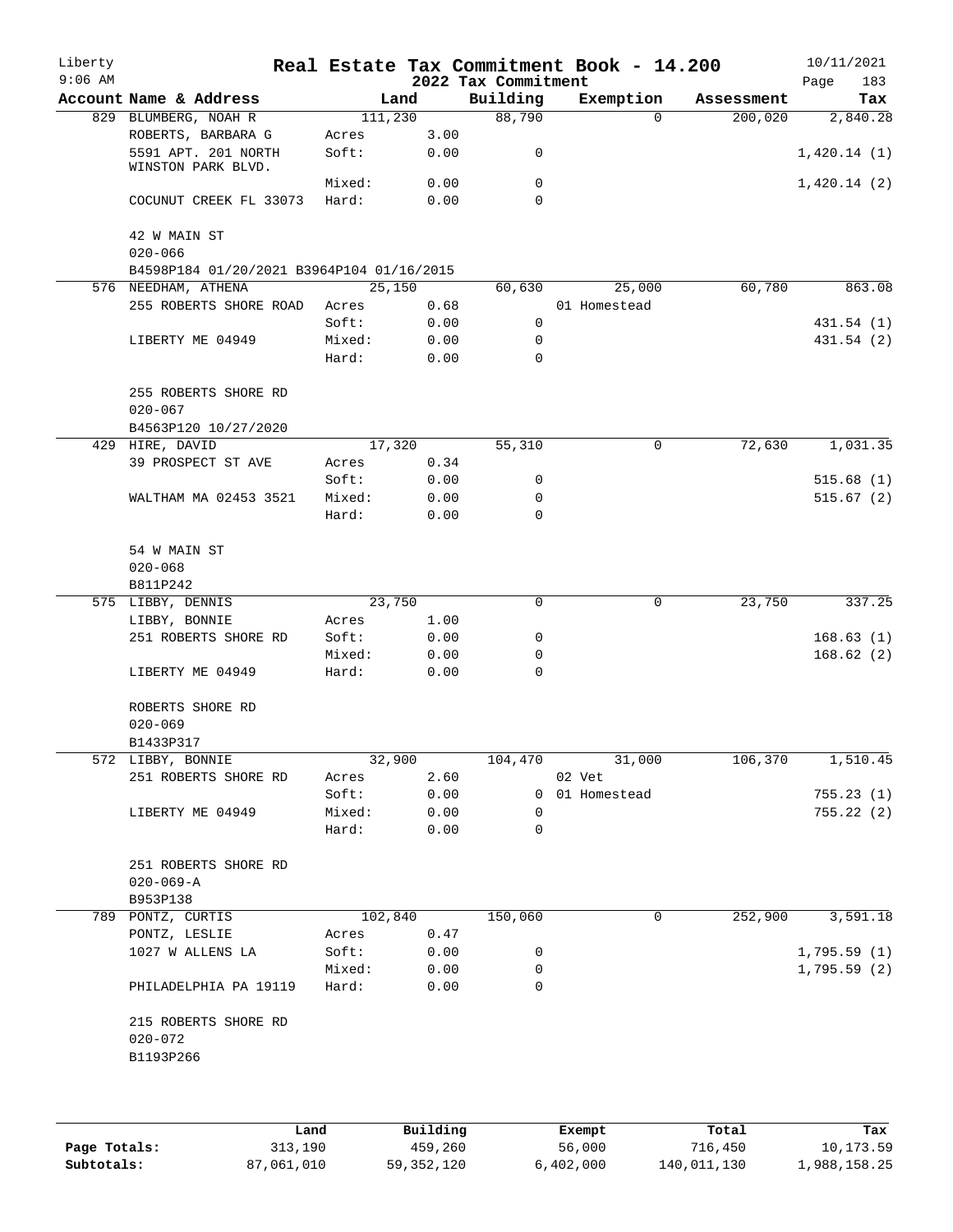| Liberty<br>$9:06$ AM |                                                    |                 |              | 2022 Tax Commitment | Real Estate Tax Commitment Book - 14.200 |            | 10/11/2021         |
|----------------------|----------------------------------------------------|-----------------|--------------|---------------------|------------------------------------------|------------|--------------------|
|                      | Account Name & Address                             | Land            |              | Building            | Exemption                                | Assessment | 184<br>Page<br>Tax |
|                      | 791 DELAHANTY, MICHELLE A                          | 91,240          |              | 58,700              | $\Omega$                                 | 149,940    | 2,129.15           |
|                      | DELAHANTY, TERRENCE P                              | Acres           | 0.37         |                     |                                          |            |                    |
|                      | 118 SUMMIT AVE                                     | Soft:           | 0.00         | 0                   |                                          |            | 1,064.58(1)        |
|                      |                                                    | Mixed:          | 0.00         | 0                   |                                          |            |                    |
|                      | WEST TRENTON NJ 08828                              | Hard:           | 0.00         | 0                   |                                          |            | 1,064.57(2)        |
|                      | 199 ROBERTS SHORE RD                               |                 |              |                     |                                          |            |                    |
|                      | $020 - 073$                                        |                 |              |                     |                                          |            |                    |
|                      | B2060P239                                          |                 |              |                     |                                          |            |                    |
|                      | 142 BUTLER, LESTER W                               | 49,750          |              | 18,840              | $\mathbf 0$                              | 68,590     | 973.98             |
|                      | BUTLER, MARY                                       | Acres           | 0.11         |                     |                                          |            |                    |
|                      | 2 FALLA COURT                                      | Soft:           | 0.00         | 0                   |                                          |            | 486.99 (1)         |
|                      |                                                    | Mixed:          | 0.00         | 0                   |                                          |            | 486.99 (2)         |
|                      | FORT MYERS FL 33912                                | Hard:           | 0.00         | $\mathbf 0$         |                                          |            |                    |
|                      | 193 ROBERTS SHORE RD                               |                 |              |                     |                                          |            |                    |
|                      | $020 - 074$                                        |                 |              |                     |                                          |            |                    |
|                      | B1138P111                                          |                 |              |                     |                                          |            |                    |
|                      | 1046 ZACZYK, ARIELLE                               | 73,490          |              | 26,240              | 0                                        | 99,730     | 1,416.17           |
|                      | JOHN ZACZYK                                        | Acres           | 0.24         |                     |                                          |            |                    |
|                      | 162 MARKET STREET                                  | Soft:           | 0.00         | 0                   |                                          |            | 708.09(1)          |
|                      |                                                    | Mixed:          | 0.00         | 0                   |                                          |            | 708.08(2)          |
|                      | NEW BRITAIN CT 06051                               | Hard:           | 0.00         | 0                   |                                          |            |                    |
|                      | 189 ROBERTS SHORE RD                               |                 |              |                     |                                          |            |                    |
|                      | $020 - 075$                                        |                 |              |                     |                                          |            |                    |
|                      | B1978P291                                          |                 |              |                     |                                          |            |                    |
| 629                  | SMITH, FRED                                        | 86,170          |              | 76,630              | 0                                        | 162,800    | 2,311.76           |
|                      | SMITH, PAULA                                       | Acres           | 0.33         |                     |                                          |            |                    |
|                      | 54 Salmond Street                                  | Soft:           | 0.00         | 0                   |                                          |            | 1, 155.88(1)       |
|                      |                                                    | Mixed:          | 0.00         | 0                   |                                          |            | 1, 155.88(2)       |
|                      | Belfast ME 04915                                   | Hard:           | 0.00         | 0                   |                                          |            |                    |
|                      | 183 ROBERTS SHORE RD                               |                 |              |                     |                                          |            |                    |
|                      | $020 - 076$                                        |                 |              |                     |                                          |            |                    |
|                      | B1892P187                                          |                 |              |                     |                                          |            |                    |
|                      | 702 GARAFANO, BRENDA                               | 67,080          |              | 7,190               | 25,000                                   | 49,270     | 699.63             |
|                      | P O BOX 411                                        | Acres           | 0.20         |                     | 01 Homestead                             |            |                    |
|                      |                                                    | Soft:           | 0.00         | 0                   |                                          |            | 349.82 (1)         |
|                      | Liberty ME 04949                                   | Mixed:          | 0.00         | 0                   |                                          |            | 349.81 (2)         |
|                      |                                                    | Hard:           | 0.00         | 0                   |                                          |            |                    |
|                      | 181 ROBERTS SHORE RD                               |                 |              |                     |                                          |            |                    |
|                      | $020 - 078$                                        |                 |              |                     |                                          |            |                    |
|                      | B4030P158 12/12/2015<br>756 ROBBINS TRUST, MARILYN | 62,610          |              | 27,490              | 0                                        | 90,100     | 1,279.42           |
|                      | E. & WILLIAM<br>54 KEENE RD                        | Acres           | 0.20         |                     |                                          |            |                    |
|                      |                                                    | Soft:           | 0.00         |                     |                                          |            | 639.71 (1)         |
|                      |                                                    |                 |              | 0                   |                                          |            |                    |
|                      | EAST FREETOWN MA 02727                             | Mixed:<br>Hard: | 0.00<br>0.00 | 0<br>0              |                                          |            | 639.71 (2)         |
|                      | 171 ROBERTS SHORE RD                               |                 |              |                     |                                          |            |                    |
|                      | $020 - 079$<br>B2388P198                           |                 |              |                     |                                          |            |                    |
|                      |                                                    |                 |              |                     |                                          |            |                    |
|                      |                                                    |                 |              |                     |                                          |            |                    |
|                      |                                                    |                 |              |                     |                                          |            |                    |

|              | Land       | Building   | Exempt    | Total       | Tax          |
|--------------|------------|------------|-----------|-------------|--------------|
| Page Totals: | 430,340    | 215,090    | 25,000    | 620,430     | 8,810.11     |
| Subtotals:   | 87,491,350 | 59,567,210 | 6,427,000 | 140,631,560 | 1,996,968.36 |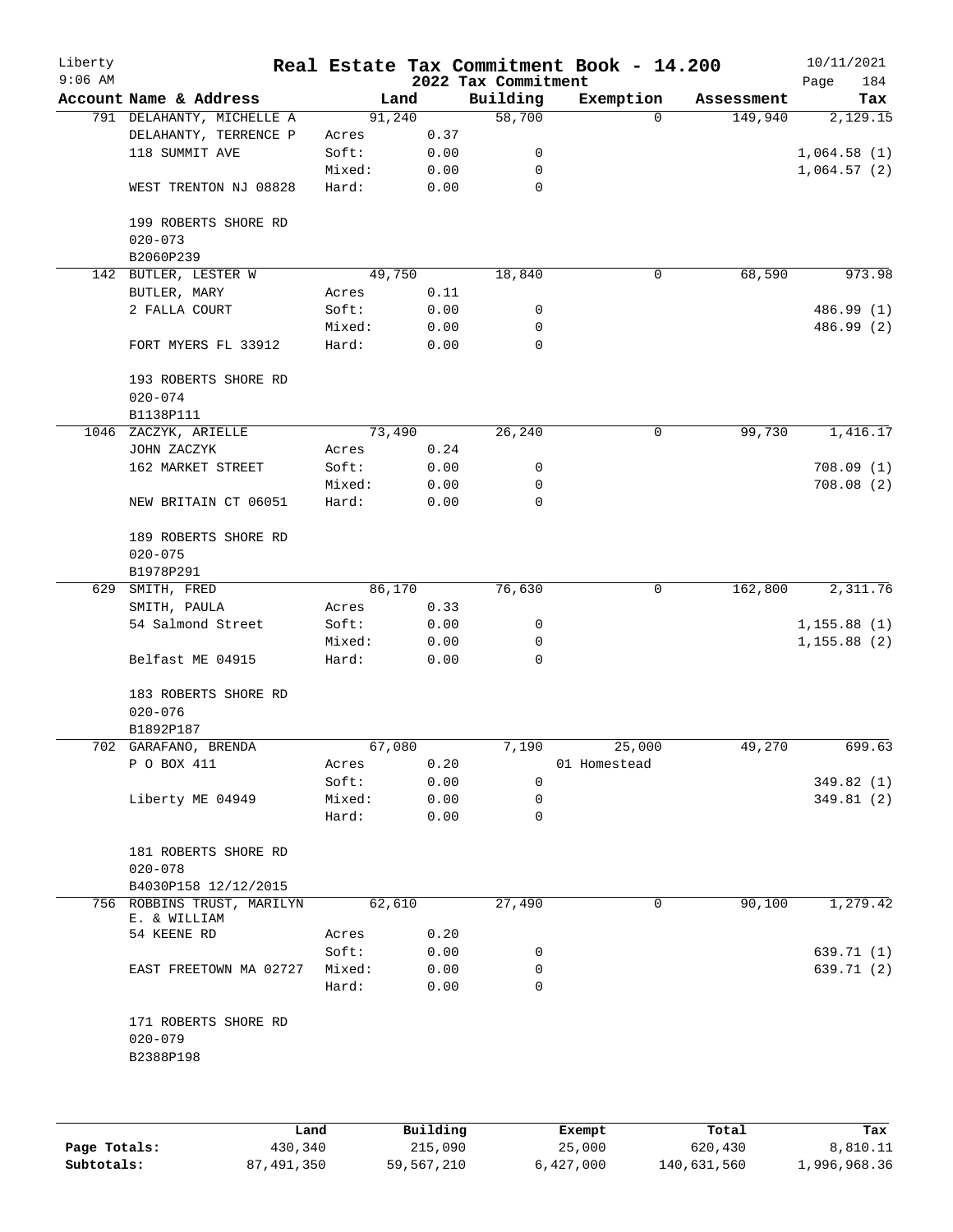| Liberty<br>$9:06$ AM |                                                     |         |                     | 2022 Tax Commitment | Real Estate Tax Commitment Book - 14.200 |                      | 10/11/2021<br>185<br>Page |
|----------------------|-----------------------------------------------------|---------|---------------------|---------------------|------------------------------------------|----------------------|---------------------------|
|                      | Account Name & Address                              |         | Land                | Building            | Exemption                                | Assessment           | Tax                       |
|                      | 297 FRASER, ANTHONY & DONNA                         |         | 64,160              | 30,990              | $\Omega$                                 | 95,150               | 1,351.13                  |
|                      | C, TRUSTEES<br>1260 CAPE JELLISON RD                | Acres   | 0.21                |                     |                                          |                      |                           |
|                      |                                                     | Soft:   | 0.00                | 0                   |                                          |                      | 675.57(1)                 |
|                      | STOCKTON SPRINGS ME                                 | Mixed:  | 0.00                | $\mathbf 0$         |                                          |                      | 675.56(2)                 |
|                      | 04981                                               |         |                     |                     |                                          |                      |                           |
|                      |                                                     | Hard:   | 0.00                | $\mathbf 0$         |                                          |                      |                           |
|                      | 165 ROBERTS SHORE RD                                |         |                     |                     |                                          |                      |                           |
|                      | $020 - 080$                                         |         |                     |                     |                                          |                      |                           |
|                      | B3867P246 12/30/2013<br>547 LAYNE, CLYDE            | 109,200 |                     | 112,920             | 0                                        | $2\overline{22,120}$ | 3,154.10                  |
|                      | LAYNE, CELESTE                                      | Acres   | 0.53                |                     |                                          |                      |                           |
|                      | 8601 Osuna Rd NE                                    | Soft:   | 0.00                | 0                   |                                          |                      | 1,577.05(1)               |
|                      |                                                     | Mixed:  | 0.00                | 0                   |                                          |                      | 1,577.05(2)               |
|                      | Albuquerque NM 87111                                | Hard:   | 0.00                | $\Omega$            |                                          |                      |                           |
|                      | 161 ROBERTS SHORE RD                                |         |                     |                     |                                          |                      |                           |
|                      | $020 - 081$                                         |         |                     |                     |                                          |                      |                           |
|                      | B3700P116 10/25/2012<br>131 TAYLOR, LEROY M & SALLY |         | 76,680              | 40,570              | 0                                        | 117,250              | 1,664.95                  |
|                      | Α                                                   |         |                     |                     |                                          |                      |                           |
|                      | PERKINS, CHARLES A &<br>JULIE A                     | Acres   | 0.30                |                     |                                          |                      |                           |
|                      | P O BOX 293                                         | Soft:   | 0.00                | 0                   |                                          |                      | 832.48 (1)                |
|                      | 24 Batchelder Park                                  | Mixed:  | 0.00                | 0                   |                                          |                      | 832.47 (2)                |
|                      | WENHAM MA 01984                                     | Hard:   | 0.00                | $\Omega$            |                                          |                      |                           |
|                      |                                                     |         |                     |                     |                                          |                      |                           |
|                      | 14 EMMET LN                                         |         |                     |                     |                                          |                      |                           |
|                      | $020 - 082$<br>B2519P260                            |         |                     |                     |                                          |                      |                           |
|                      | 710 SOULE, NANCY                                    |         | 24,000              | $\Omega$            | 0                                        | 24,000               | 340.80                    |
|                      | PO BOX 192                                          | Acres   | 0.04                |                     |                                          |                      |                           |
|                      |                                                     | Soft:   | 0.00                | 0                   |                                          |                      | 170.40(1)                 |
|                      | LIBERTY ME 04949                                    | Mixed:  | 0.00                | 0                   |                                          |                      | 170.40(2)                 |
|                      |                                                     | Hard:   | 0.00                | $\mathbf 0$         |                                          |                      |                           |
|                      | EMMETT LANE-20FT SGL 58<br>$020 - 084$              |         |                     |                     |                                          |                      |                           |
|                      | B4458P124 01/10/2020                                |         |                     |                     |                                          |                      |                           |
|                      | 194 CLIFFORD, ANDREA L                              |         | 38,060              | 121,150             | 25,000                                   | 134,210              | 1,905.78                  |
|                      | HALL, JUDITH E                                      | Acres   | 1.00                |                     | 01 Homestead                             |                      |                           |
|                      | 336 STICKNEY HILL RD                                | Soft:   | 0.00                | $\mathbf 0$         |                                          |                      | 952.89(1)                 |
|                      |                                                     | Mixed:  | 0.00                | 0                   |                                          |                      | 952.89(2)                 |
|                      | LIBERTY ME 04949                                    | Hard:   | 0.00                | $\mathbf 0$         |                                          |                      |                           |
|                      | 336 STICKNEY HILL RD<br>$021 - 001$                 |         |                     |                     |                                          |                      |                           |
|                      | B4178P235 07/03/2017                                |         |                     |                     |                                          |                      |                           |
|                      | 24 GATES, CLARISSA A                                |         | 33,000              | 61,560              | 25,000                                   | 69,560               | 987.75                    |
|                      | 350 STICKNEY HILL ROAD                              | Acres   | 1.00                |                     | 01 Homestead                             |                      |                           |
|                      |                                                     | Soft:   | 0.00                | 0                   |                                          |                      | 493.88 (1)                |
|                      | LIBERTY ME 04949                                    | Mixed:  | 0.00                | 0                   |                                          |                      | 493.87 (2)                |
|                      |                                                     | Hard:   | 0.00                | 0                   |                                          |                      |                           |
|                      | 350 STICKNEY HILL RD<br>$021 - 002$<br>B2778P160    |         |                     |                     |                                          |                      |                           |
|                      |                                                     |         |                     |                     |                                          |                      |                           |
| Page Totals:         | Land<br>345,100                                     |         | Building<br>367,190 |                     | Exempt<br>50,000                         | Total<br>662,290     | Tax<br>9,404.51           |
| Subtotals:           | 87,836,450                                          |         | 59,934,400          |                     | 6,477,000                                | 141, 293, 850        | 2,006,372.87              |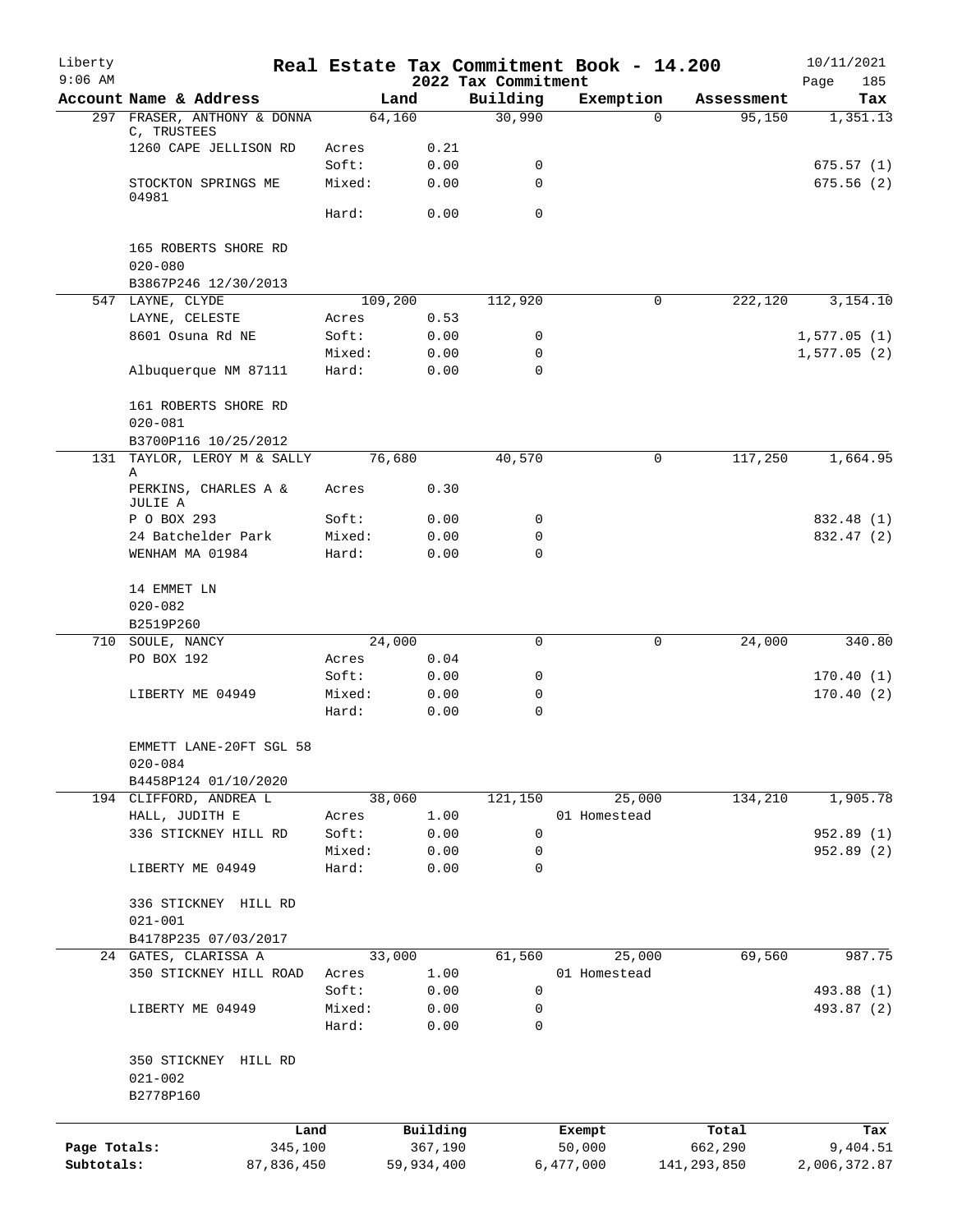| Liberty<br>$9:06$ AM |                                                            |                 |              | 2022 Tax Commitment | Real Estate Tax Commitment Book - 14.200 |            | 10/11/2021<br>186<br>Page |
|----------------------|------------------------------------------------------------|-----------------|--------------|---------------------|------------------------------------------|------------|---------------------------|
|                      | Account Name & Address                                     |                 | Land         | Building            | Exemption                                | Assessment | Tax                       |
|                      | 462 JACKSON FAMILY CAMP,<br>LLC                            |                 | 17,460       | 31,050              | $\Omega$                                 | 48,510     | 688.84                    |
|                      | 5 EMERALD DRIVE                                            | Acres           | 0.31         |                     |                                          |            |                           |
|                      |                                                            | Soft:           | 0.00         | 0                   |                                          |            | 344.42 (1)                |
|                      | HAMPDEN ME 04444                                           | Mixed:          | 0.00         | 0                   |                                          |            | 344.42 (2)                |
|                      |                                                            | Hard:           | 0.00         | $\Omega$            |                                          |            |                           |
|                      | 354 STICKNEY HILL RD<br>$021 - 003$                        |                 |              |                     |                                          |            |                           |
|                      | B4538P313 09/02/2020                                       |                 |              |                     |                                          |            |                           |
|                      | 65 Ray, David Bruce                                        |                 | 76,750       | 88,590              | 0                                        | 165,340    | 2,347.83                  |
|                      | Ray, Lorelei Ann                                           | Acres           | 0.16         |                     |                                          |            |                           |
|                      | 12 Fairview St                                             | Soft:           | 0.00         | 0                   |                                          |            | 1, 173.92(1)              |
|                      |                                                            | Mixed:          | 0.00         | 0                   |                                          |            | 1, 173.91(2)              |
|                      | Belfast ME 04915                                           | Hard:           | 0.00         | 0                   |                                          |            |                           |
|                      | 356 STICKNEY HILL RD<br>$021 - 004$                        |                 |              |                     |                                          |            |                           |
|                      | B4278P262 06/21/2018                                       |                 |              |                     |                                          |            |                           |
|                      | 244 DEMUTH, JANICE M                                       |                 | 60,800       | 24,790              | 0                                        | 85,590     | 1,215.38                  |
|                      | 709 COLLINSTOWN RD.                                        | Acres           | 0.14         |                     |                                          |            |                           |
|                      |                                                            | Soft:           | 0.00         | 0                   |                                          |            | 607.69(1)                 |
|                      | APPLETON ME 04862                                          | Mixed:          | 0.00         | 0                   |                                          |            | 607.69(2)                 |
|                      |                                                            | Hard:           | 0.00         | $\Omega$            |                                          |            |                           |
|                      | 358 STICKNEY HILL RD<br>$021 - 005$<br>B808P566            |                 |              |                     |                                          |            |                           |
|                      | 401 BLAISDELL, DOUGLAS                                     |                 | 42,090       | 0                   | 0                                        | 42,090     | 597.68                    |
|                      | BLAISDELL, SUSAN                                           | Acres           | 0.14         |                     |                                          |            |                           |
|                      | 39 BELLSQUEEZE ROAD                                        | Soft:           | 0.00         | 0                   |                                          |            | 298.84 (1)                |
|                      |                                                            | Mixed:          | 0.00         | 0                   |                                          |            | 298.84 (2)                |
|                      | BENTON ME 04901                                            | Hard:           | 0.00         | 0                   |                                          |            |                           |
|                      | 360 STICKNEY HILL RD<br>$021 - 006$                        |                 |              |                     |                                          |            |                           |
|                      | B4493P314 05/15/2020                                       |                 |              |                     |                                          |            |                           |
|                      | 877 SINGER, ROLAND L III                                   | 100,870         |              | 90,050              | 25,000                                   | 165,920    | 2,356.06                  |
|                      | 362 STICKNEY HILL RD                                       | Acres           | 0.32         |                     | 01 Homestead                             |            |                           |
|                      |                                                            | Soft:           | 0.00         | 0                   |                                          |            | 1, 178.03(1)              |
|                      | LIBERTY ME 04949                                           | Mixed:          | 0.00         | 0                   |                                          |            | 1, 178.03(2)              |
|                      |                                                            | Hard:           | 0.00         | 0                   |                                          |            |                           |
|                      | 362 STICKNEY HILL RD<br>$021 - 007$                        |                 |              |                     |                                          |            |                           |
|                      | B3389P254 11/03/2009                                       |                 |              |                     |                                          |            |                           |
|                      | 379 GRAF, STEVEN                                           |                 | 22,990       | 66,770              | 0                                        | 89,760     | 1,274.59                  |
|                      | GRAF, DONNA V                                              | Acres           | 0.34         |                     |                                          |            |                           |
|                      |                                                            | Soft:           |              |                     |                                          |            | 637.30(1)                 |
|                      | 171 DENNISON RD                                            |                 | 0.00         | 0                   |                                          |            |                           |
|                      | SPRUCE HEAD ME 04859                                       | Mixed:<br>Hard: | 0.00<br>0.00 | 0<br>0              |                                          |            | 637.29 (2)                |
|                      |                                                            |                 |              |                     |                                          |            |                           |
|                      | 4 RIDGE SCHOOL & 371<br>$021 - 008$<br>B3574P99 08/23/2011 |                 |              |                     |                                          |            |                           |
|                      |                                                            |                 |              |                     |                                          |            |                           |

|              | Land       | Building   | Exempt    | Total       | Tax          |
|--------------|------------|------------|-----------|-------------|--------------|
| Page Totals: | 320,960    | 301,250    | 25,000    | 597,210     | 8,480.38     |
| Subtotals:   | 88,157,410 | 60,235,650 | 6,502,000 | 141,891,060 | 2,014,853.25 |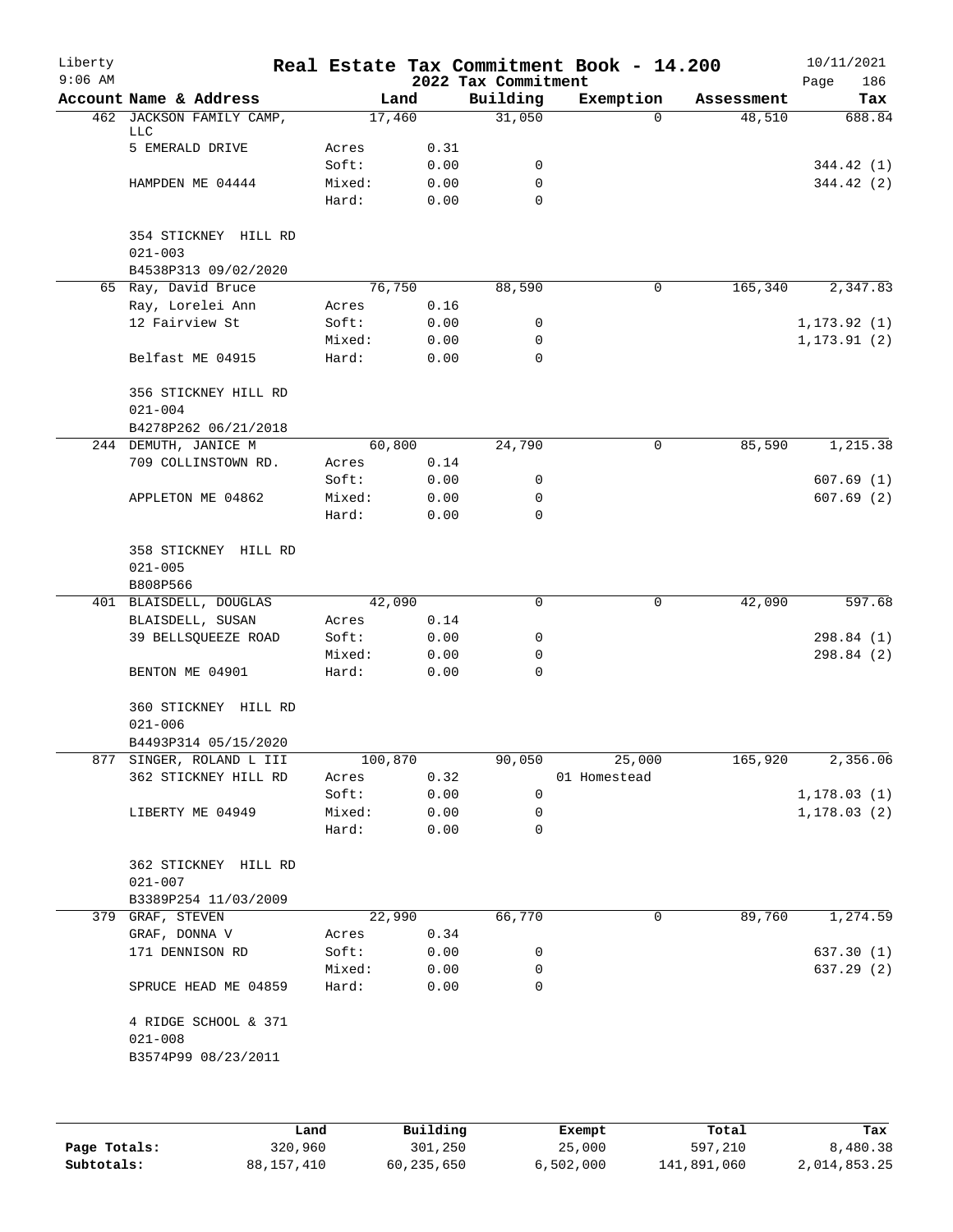| Liberty<br>$9:06$ AM |                                         |                 |              | 2022 Tax Commitment | Real Estate Tax Commitment Book - 14.200 |            | 10/11/2021<br>187<br>Page |
|----------------------|-----------------------------------------|-----------------|--------------|---------------------|------------------------------------------|------------|---------------------------|
|                      | Account Name & Address                  | Land            |              | Building            | Exemption                                | Assessment | Tax                       |
|                      | 23 BURR, DAVID                          | 33,860          |              | 79,830              | $\Omega$                                 | 113,690    | 1,614.40                  |
|                      | BURR, LAURA                             | Acres           | 1.57         |                     |                                          |            |                           |
|                      | 693 COLLINSTOWN ROAD                    | Soft:           | 0.00         | 0                   |                                          |            | 807.20(1)                 |
|                      |                                         | Mixed:          | 0.00         | 0                   |                                          |            | 807.20(2)                 |
|                      | APPLETON ME 04862                       | Hard:           | 0.00         | 0                   |                                          |            |                           |
|                      | 197 MARSHALL SHORE RD<br>$021 - 009$    |                 |              |                     |                                          |            |                           |
|                      | B3496P219 11/12/2010                    |                 |              |                     |                                          |            |                           |
| 797                  | SANDNER, JEFFREY R. &                   | 84,000          |              | 0                   | 0                                        | 84,000     | 1,192.80                  |
|                      | <b>BRENDA</b>                           |                 |              |                     |                                          |            |                           |
|                      | BRENDA JEAN SANDNER                     | Acres           | 0.36         |                     |                                          |            |                           |
|                      | 6 MECHANICS WAY                         | Soft:           | 0.00         | 0                   |                                          |            | 596.40(1)                 |
|                      |                                         | Mixed:          | 0.00         | 0                   |                                          |            | 596.40 (2)                |
|                      | NEWCASTLE ME 04553                      | Hard:           | 0.00         | 0                   |                                          |            |                           |
|                      | MARSHALL SHORE RD<br>$021 - 010$        |                 |              |                     |                                          |            |                           |
|                      | B2088P165                               |                 |              |                     |                                          |            |                           |
|                      | 972 Garcia, Richard J                   | 30,780          |              | 63,430              | 0                                        | 94,210     | 1,337.78                  |
|                      | Garcia, Tammy T                         | Acres           | 0.87         |                     |                                          |            |                           |
|                      | 189 MARSHALL SHORE RD                   | Soft:           | 0.00         | 0                   |                                          |            | 668.89 (1)                |
|                      |                                         | Mixed:          | 0.00         | 0                   |                                          |            | 668.89 (2)                |
|                      | LIBERTY ME 04949                        | Hard:           | 0.00         | 0                   |                                          |            |                           |
|                      | 189 MARSHALL SHORE RD<br>$021 - 013$    |                 |              |                     |                                          |            |                           |
|                      | B4577P57 11/24/2020                     |                 |              |                     |                                          |            |                           |
|                      | 1124 Garcia, Richard J                  | 25,000          |              | 0                   | 0                                        | 25,000     | 355.00                    |
|                      | Garcia, Tammy T                         | Acres           | 0.01         |                     |                                          |            |                           |
|                      | 189 MARSHALL SHORE RD                   | Soft:           | 0.00         | 0                   |                                          |            | 177.50(1)                 |
|                      |                                         | Mixed:          | 0.00         | 0                   |                                          |            | 177.50(2)                 |
|                      | LIBERTY ME 04949                        | Hard:           | 0.00         | 0                   |                                          |            |                           |
|                      | MARSHALL SHORE RD<br>$021 - 013 - A$    |                 |              |                     |                                          |            |                           |
|                      | B4577P57 11/24/2020                     |                 |              |                     |                                          |            |                           |
|                      | 1320 GRAF, STEVEN                       | 27,710          |              | 0                   | 0                                        | 27,710     | 393.48                    |
|                      | GRAF, DONNA V                           | Acres           | 0.03         |                     |                                          |            |                           |
|                      | 171 DENNISON RD                         | Soft:           | 0.00         | 0                   |                                          |            | 196.74(1)                 |
|                      |                                         | Mixed:          | 0.00         | 0                   |                                          |            | 196.74(2)                 |
|                      | SPRUCE HEAD ME 04859                    | Hard:           | 0.00         | 0                   |                                          |            |                           |
|                      | STICKNEY HILL RD                        |                 |              |                     |                                          |            |                           |
|                      | $021 - 014$                             |                 |              |                     |                                          |            |                           |
|                      | B3574P99 08/23/2011                     |                 |              |                     |                                          |            |                           |
|                      | 1125 BURR, DAVID                        | 35,780          |              | 900                 | 0                                        | 36,680     | 520.86                    |
|                      | BURR, LAURA                             | Acres           | 0.05         |                     |                                          |            |                           |
|                      | 693 COLLINSTOWN ROAD                    | Soft:           | 0.00         | 0                   |                                          |            | 260.43(1)                 |
|                      | APPLETON ME 04862                       | Mixed:<br>Hard: | 0.00<br>0.00 | 0<br>0              |                                          |            | 260.43(2)                 |
|                      |                                         |                 |              |                     |                                          |            |                           |
|                      | MARSHALL SHORE RD                       |                 |              |                     |                                          |            |                           |
|                      | $021 - 014 - A$<br>B3496P219 11/12/2010 |                 |              |                     |                                          |            |                           |
|                      |                                         |                 |              |                     |                                          |            |                           |
|                      |                                         |                 |              |                     |                                          |            |                           |
|                      |                                         |                 |              |                     |                                          |            |                           |

|              | Land       | Building   | Exempt    | Total         | Tax          |
|--------------|------------|------------|-----------|---------------|--------------|
| Page Totals: | 237,130    | 144,160    |           | 381,290       | 5,414.32     |
| Subtotals:   | 88,394,540 | 60,379,810 | 6.502.000 | 142, 272, 350 | 2,020,267.57 |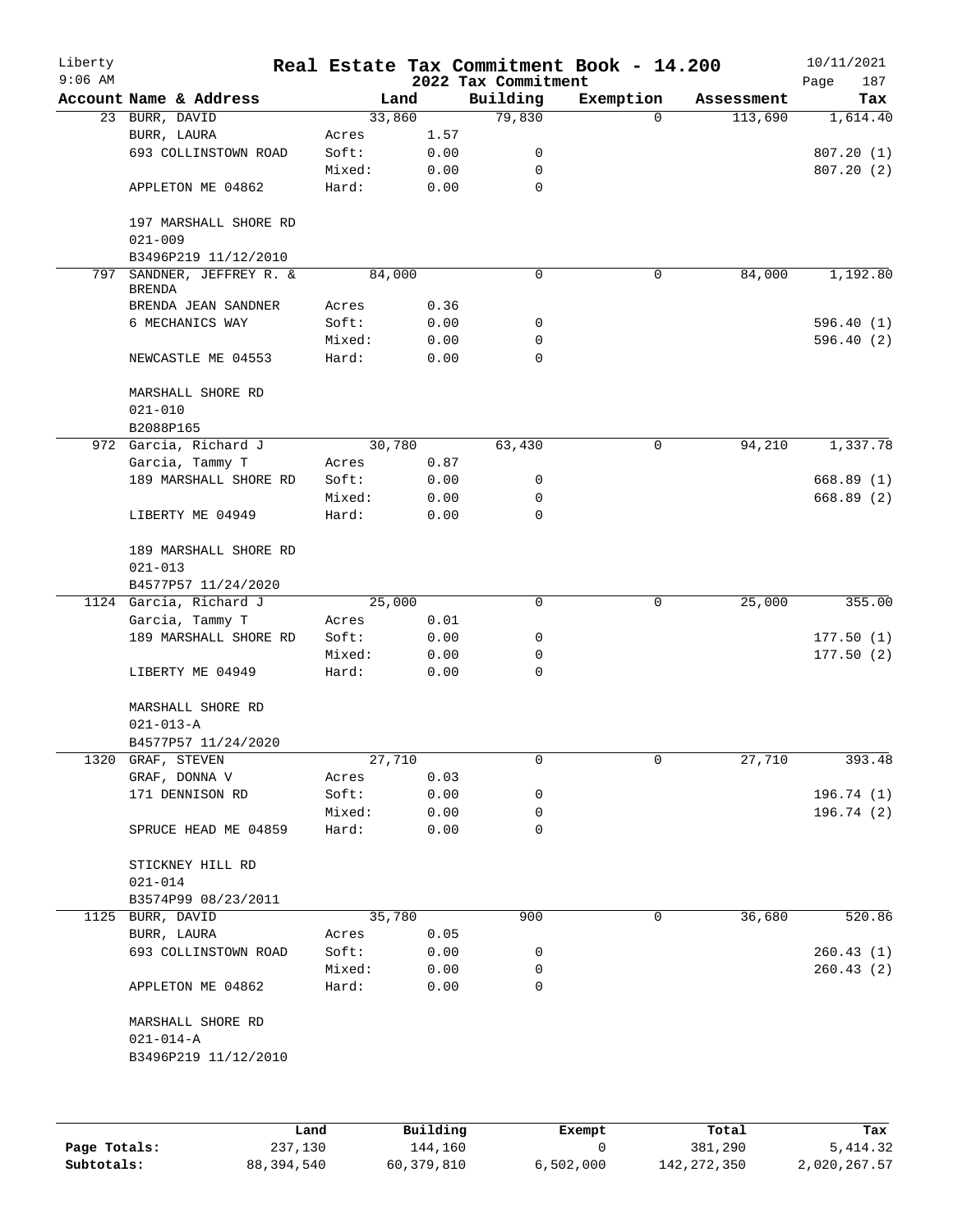| Liberty<br>$9:06$ AM |                                                |                 |              |                                 | Real Estate Tax Commitment Book - 14.200 |            | 10/11/2021         |
|----------------------|------------------------------------------------|-----------------|--------------|---------------------------------|------------------------------------------|------------|--------------------|
|                      | Account Name & Address                         |                 | Land         | 2022 Tax Commitment<br>Building | Exemption                                | Assessment | 188<br>Page<br>Tax |
|                      | 600 LONGLEY, SUSAN W. Trust                    | 142,590         |              | 87,920                          | 25,000                                   | 205,510    | 2,918.24           |
|                      | 347 STICKNEY HILL RD.                          | Acres           | 0.77         |                                 | 01 Homestead                             |            |                    |
|                      |                                                | Soft:           | 0.00         | 0                               |                                          |            | 1,459.12(1)        |
|                      | LIBERTY ME 04949                               | Mixed:          | 0.00         | 0                               |                                          |            | 1,459.12(2)        |
|                      |                                                | Hard:           | 0.00         | $\mathbf 0$                     |                                          |            |                    |
|                      | 347 STICKNEY HILL RD<br>$021 - 015$            |                 |              |                                 |                                          |            |                    |
|                      | B3919P283 11/25/2014                           |                 |              |                                 |                                          |            |                    |
|                      | 799 PUELLE, DAVID                              | 189,780         |              | 104,580                         | 0                                        | 294,360    | 4,179.91           |
|                      | PUELLE, ELIZABETH                              | Acres           | 1.11         |                                 |                                          |            |                    |
|                      | 35 PLEASANT ST.                                | Soft:           | 0.00         | 0                               |                                          |            | 2,089.96(1)        |
|                      |                                                | Mixed:          | 0.00         | 0                               |                                          |            | 2,089.95(2)        |
|                      | YARMOUTH, ME 04096 6103 Hard:                  |                 | 0.00         | $\mathbf 0$                     |                                          |            |                    |
|                      | 20 KIRBY ISLAND RD<br>$021 - 016$              |                 |              |                                 |                                          |            |                    |
|                      | B1616P274                                      |                 |              |                                 |                                          |            |                    |
|                      | 842 NASH, LINDA M                              | 127,480         |              | 65,640                          | 0                                        | 193,120    | 2,742.30           |
|                      | NASH, CARY A                                   | Acres           | 0.26         |                                 |                                          |            |                    |
|                      | 70 FOREST HEIGHTS                              | Soft:           | 0.00         | 0                               |                                          |            | 1,371.15(1)        |
|                      |                                                | Mixed:          | 0.00         | 0                               |                                          |            | 1,371.15(2)        |
|                      | CAMDEN ME 04843                                | Hard:           | 0.00         | $\mathbf 0$                     |                                          |            |                    |
|                      | 24 KIRBY ISLAND RD                             |                 |              |                                 |                                          |            |                    |
|                      | $021 - 017$                                    |                 |              |                                 |                                          |            |                    |
|                      | B4078P169 07/14/2016                           |                 |              |                                 |                                          |            |                    |
|                      | 859 SECOR, JOHN R TRUSTEE                      | 147,900         |              | 43,520                          | 0                                        | 191,420    | 2,718.16           |
|                      | C/O GLEN SECOR                                 | Acres           | 0.35         |                                 |                                          |            |                    |
|                      | 56 R PLEASANT ST                               | Soft:           | 0.00         | 0                               |                                          |            | 1,359.08(1)        |
|                      | WESTFORD MA 01886                              | Mixed:<br>Hard: | 0.00<br>0.00 | 0<br>$\mathbf 0$                |                                          |            | 1,359.08(2)        |
|                      |                                                |                 |              |                                 |                                          |            |                    |
|                      | 25 & 28 KIRBY ISLAND RD<br>$021 - 018$         |                 |              |                                 |                                          |            |                    |
|                      | B1309P3                                        |                 |              |                                 |                                          |            |                    |
|                      | 333 FLORY TRUST, JANE L.                       | 136,860         |              | 84,750                          | 0                                        | 221,610    | 3,146.86           |
|                      | 250 HIGH ST                                    | Acres           | 0.37         |                                 |                                          |            |                    |
|                      |                                                | Soft:           | 0.00         | 0                               |                                          |            | 1,573.43(1)        |
|                      | BELFAST ME 04915                               | Mixed:          | 0.00         | 0                               |                                          |            | 1,573.43(2)        |
|                      |                                                | Hard:           | 0.00         | 0                               |                                          |            |                    |
|                      |                                                |                 |              |                                 |                                          |            |                    |
|                      | 32 KIRBY ISLAND RD<br>$021 - 019$              |                 |              |                                 |                                          |            |                    |
|                      | B1489P347                                      |                 |              |                                 |                                          |            |                    |
| 267                  | CARPENTER, JOHN S                              | 147,900         |              | 73,470                          | 0                                        | 221,370    | 3, 143. 45         |
|                      | CARPENTER, SUSAN                               | Acres           | 0.35         |                                 |                                          |            |                    |
|                      | 419 W. 55TH STREET APT.                        | Soft:           | 0.00         | 0                               |                                          |            | 1,571.73(1)        |
|                      | 4D                                             |                 |              |                                 |                                          |            |                    |
|                      |                                                | Mixed:          | 0.00         | 0                               |                                          |            | 1,571.72(2)        |
|                      | NEW YORK NY 10019                              | Hard:           | 0.00         | 0                               |                                          |            |                    |
|                      | 34 KIRBY ISLAND RD<br>$021 - 020$<br>B4320P197 |                 |              |                                 |                                          |            |                    |
|                      |                                                |                 |              |                                 |                                          |            |                    |
|                      | Land                                           |                 | Building     |                                 | Exempt                                   | Total      | Tax                |

**Page Totals:** 892,510 <br>**892,510** 459,880 25,000 1,327,390 18,848.92<br>**Subtotals:** 89,287,050 6,839,690 6,527,000 143,599,740 2,039,116.49

**Subtotals:** 89,287,050 60,839,690 6,527,000 143,599,740 2,039,116.49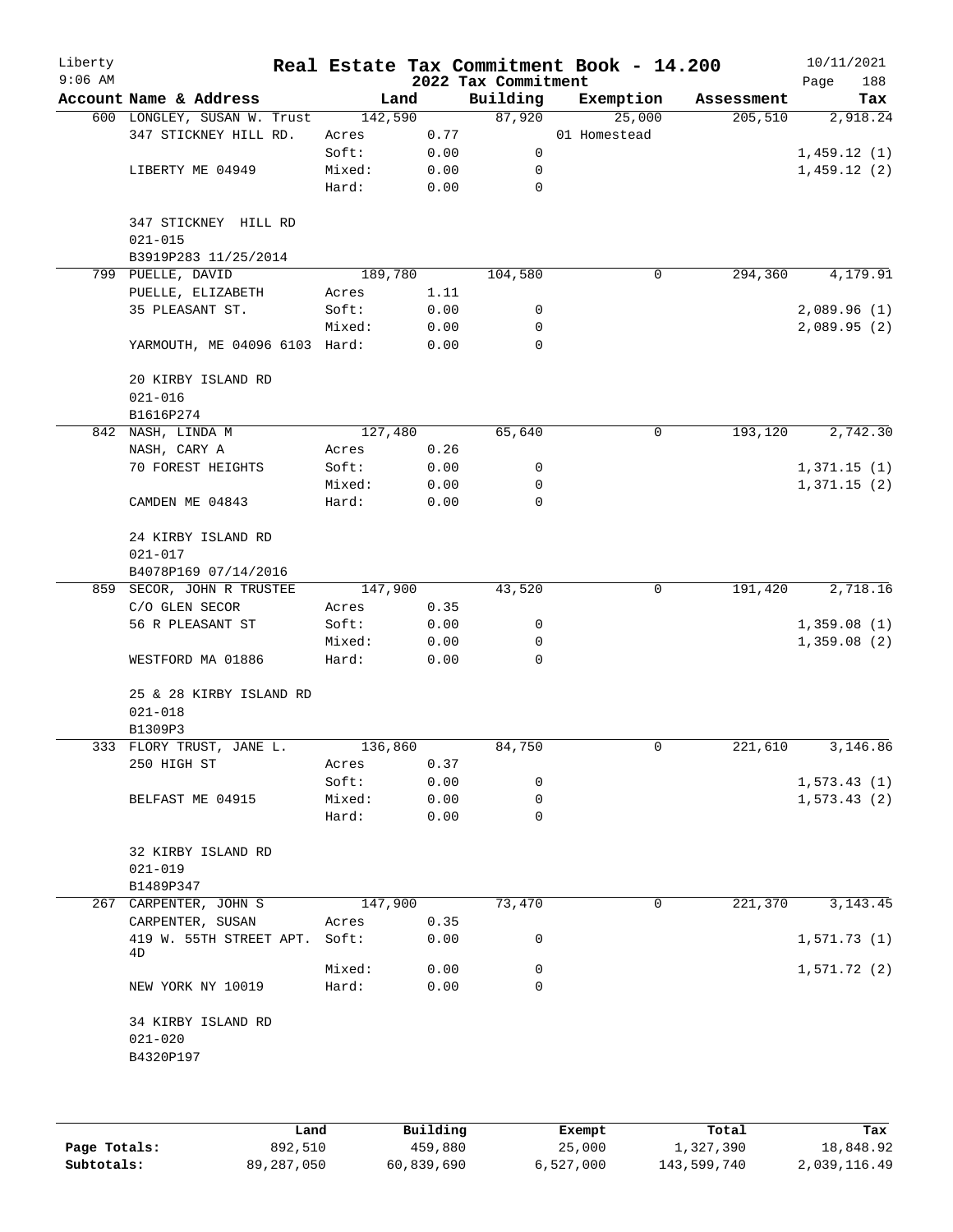| Liberty   |                                           |         |      |                     | Real Estate Tax Commitment Book - 14.200 |            | 10/11/2021  |
|-----------|-------------------------------------------|---------|------|---------------------|------------------------------------------|------------|-------------|
| $9:06$ AM |                                           |         |      | 2022 Tax Commitment |                                          |            | 189<br>Page |
|           | Account Name & Address                    | Land    |      | Building            | Exemption                                | Assessment | Tax         |
|           | 713 NEWELL, EVA B TRUST                   | 147,900 |      | 57,310              | $\Omega$                                 | 205,210    | 2,913.98    |
|           | 975 MAYFLOWER AVE                         | Acres   | 0.35 |                     |                                          |            |             |
|           |                                           | Soft:   | 0.00 | 0                   |                                          |            | 1,456.99(1) |
|           | MELBOURNE FL 32940                        | Mixed:  | 0.00 | $\Omega$            |                                          |            | 1,456.99(2) |
|           |                                           | Hard:   | 0.00 | $\Omega$            |                                          |            |             |
|           | 40 KIRBY ISLAND RD                        |         |      |                     |                                          |            |             |
|           | $021 - 021$                               |         |      |                     |                                          |            |             |
|           | B3600P168                                 |         |      |                     |                                          |            |             |
| 274       | EATON JR MD, S BOYD &<br><b>DAPHNE</b>    | 209,750 |      | 154,950             | 0                                        | 364,700    | 5,178.74    |
|           | MARY LOU EATON WILLIAMS Acres             |         | 0.78 |                     |                                          |            |             |
|           | 902 Peachtree Hills<br>Cir. NE            | Soft:   | 0.00 | 0                   |                                          |            | 2,589.37(1) |
|           |                                           | Mixed:  | 0.00 | 0                   |                                          |            | 2,589.37(2) |
|           | ATLANTA GA 30305 4250                     | Hard:   | 0.00 | $\Omega$            |                                          |            |             |
|           | 51 KIRBY ISLAND RD<br>$021 - 022$         |         |      |                     |                                          |            |             |
|           | B4556P342 10/13/2020 B3369P162 09/01/2009 |         |      |                     |                                          |            |             |
|           | 946 EATON, BOYD S & DAPHNE                | 85,630  |      | 28,090              | 0                                        | 113,720    | 1,614.82    |
|           | MARY LOU EATON WILLIAMS Acres             |         | 0.13 |                     |                                          |            |             |
|           | 902 Peachtree Hills<br>Cir. NE            | Soft:   | 0.00 | 0                   |                                          |            | 807.41(1)   |
|           |                                           | Mixed:  | 0.00 | 0                   |                                          |            | 807.41(2)   |
|           | ATLANTA GA 30305 4250                     | Hard:   | 0.00 | $\Omega$            |                                          |            |             |
|           | 53 KIRBY ISLAND RD                        |         |      |                     |                                          |            |             |
|           | $021 - 023$                               |         |      |                     |                                          |            |             |
|           | B4556P342 10/13/2020 B1717P44             |         |      |                     |                                          |            |             |
|           | 513 Beckley, Matthew R                    | 28,280  |      | 3,890               | 0                                        | 32,170     | 456.81      |
|           | Beckley, Danicka E                        | Acres   | 0.08 |                     |                                          |            |             |
|           | 12522 Timberglen<br>Terrace               | Soft:   | 0.00 | 0                   |                                          |            | 228.41(1)   |
|           |                                           | Mixed:  | 0.00 | 0                   |                                          |            | 228.40(2)   |
|           | Colorado Springs CO<br>80921              | Hard:   | 0.00 | $\Omega$            |                                          |            |             |
|           | KIRBY ISLAND ROAD                         |         |      |                     |                                          |            |             |
|           | $021 - 024$                               |         |      |                     |                                          |            |             |
|           | B4221P160 11/10/2017                      |         |      |                     |                                          |            |             |
|           | 1317 EATON, BOYD S & DAPHNE               | 5,850   |      | 0                   | 0                                        | 5,850      | 83.07       |
|           | MARY LOU EATON WILLIAMS Acres             |         | 0.10 |                     |                                          |            |             |
|           | 902 Peachtree Hills<br>Cir. NE            | Soft:   | 0.00 | 0                   |                                          |            | 41.54(1)    |
|           |                                           | Mixed:  | 0.00 | 0                   |                                          |            | 41.53(2)    |
|           | ATLANTA GA 30305 4250                     | Hard:   | 0.00 | $\Omega$            |                                          |            |             |
|           | KIRBY ISLAND RD                           |         |      |                     |                                          |            |             |
|           | $021 - 025$                               |         |      |                     |                                          |            |             |
|           | B4556P342 10/13/2020 B1717P44             |         |      |                     |                                          |            |             |

|              | Land       | Building   | Exempt    | Total         | Tax          |
|--------------|------------|------------|-----------|---------------|--------------|
| Page Totals: | 477,410    | 244,240    |           | 721,650       | 10,247.42    |
| Subtotals:   | 89,764,460 | 61,083,930 | 6,527,000 | 144, 321, 390 | 2,049,363.91 |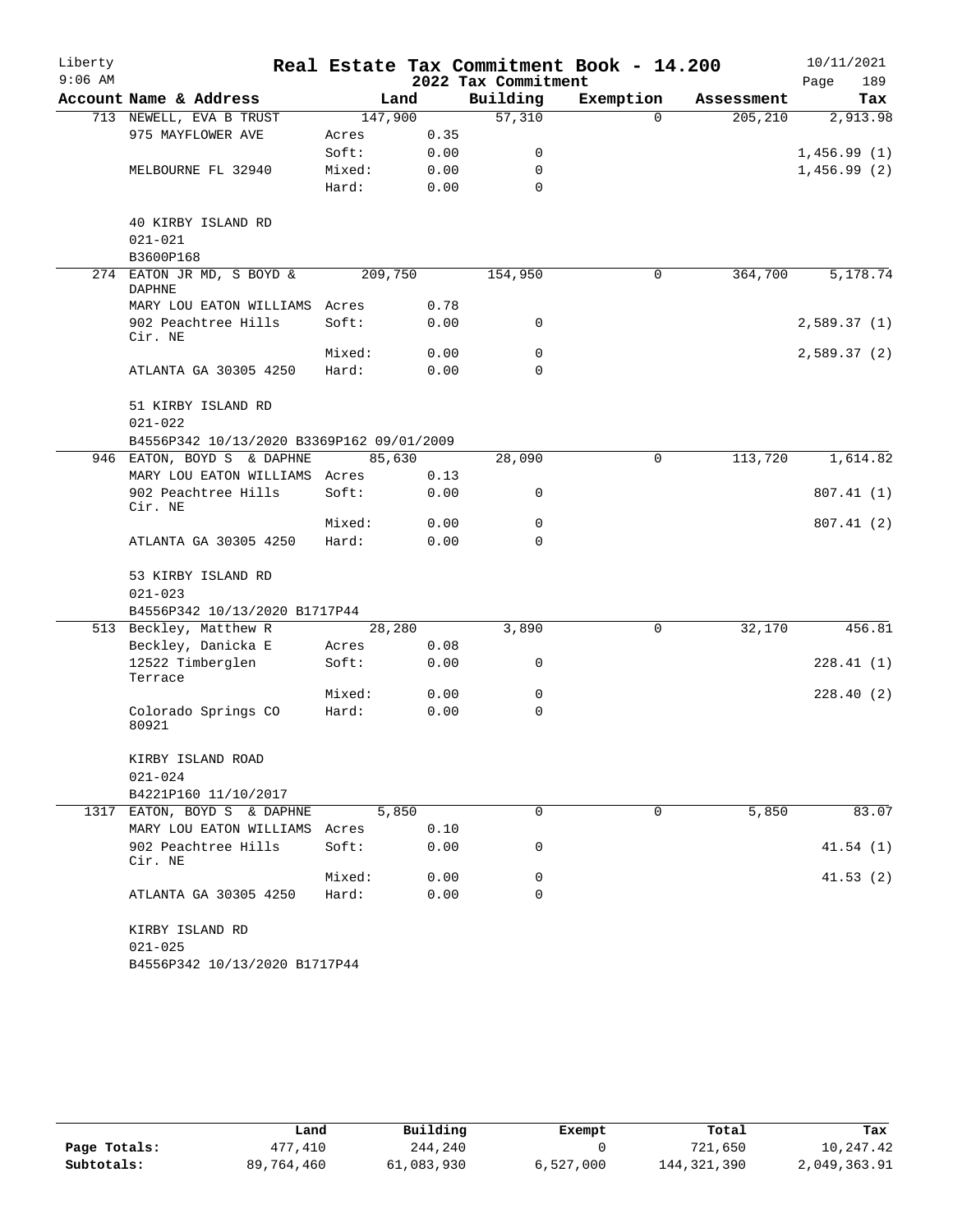| Liberty<br>$9:06$ AM |                                                 |        |        | 2022 Tax Commitment | Real Estate Tax Commitment Book - 14.200 |            | 10/11/2021<br>Page<br>190 |
|----------------------|-------------------------------------------------|--------|--------|---------------------|------------------------------------------|------------|---------------------------|
|                      | Account Name & Address                          |        | Land   | Building            | Exemption                                | Assessment | Tax                       |
|                      | 1068 CARPENTER, JOHN S                          |        | 4,980  | 0                   | $\Omega$                                 | 4,980      | 70.72                     |
|                      | CARPENTER, SUSAN                                | Acres  | 0.29   |                     |                                          |            |                           |
|                      | 419 W. 55TH STREET APT. Soft:<br>4D             |        | 0.00   | 0                   |                                          |            | 35.36(1)                  |
|                      |                                                 | Mixed: | 0.00   | 0                   |                                          |            | 35.36(2)                  |
|                      | NEW YORK NY 10019                               | Hard:  | 0.00   | $\Omega$            |                                          |            |                           |
|                      | KIRBY ISLAND RD<br>$021 - 027$                  |        |        |                     |                                          |            |                           |
|                      | B4320P197 10/26/2018                            |        |        |                     |                                          |            |                           |
|                      | 1089 SECOR, JOHN R TRUSTEE                      |        | 9,790  | $\Omega$            | 9,790                                    | $\Omega$   | 0.00                      |
|                      | C/O GLEN SECOR                                  | Acres  | 0.28   |                     | 01 Homestead                             |            |                           |
|                      | 56 R PLEASANT ST                                | Soft:  | 0.00   | $\Omega$            |                                          |            |                           |
|                      |                                                 | Mixed: | 0.00   | 0                   |                                          |            |                           |
|                      | WESTFORD MA 01886                               | Hard:  | 0.00   | 0                   |                                          |            |                           |
|                      | KIRBY ISLAND RD<br>$021 - 028$                  |        |        |                     |                                          |            |                           |
|                      | B1309P3                                         |        |        |                     |                                          |            |                           |
|                      | 1114 NASH, LINDA M                              |        | 10,130 | 750                 | $\mathbf 0$                              | 10,880     | 154.50                    |
|                      | NASH, CARY A                                    | Acres  | 0.30   |                     |                                          |            |                           |
|                      | 70 FOREST HEIGHTS                               | Soft:  | 0.00   | 0                   |                                          |            | 77.25(1)                  |
|                      |                                                 | Mixed: | 0.00   | 0                   |                                          |            | 77.25(2)                  |
|                      | CAMDEN ME 04843                                 | Hard:  | 0.00   | $\Omega$            |                                          |            |                           |
|                      | KIRBY ISLAND RD<br>$021 - 029$                  |        |        |                     |                                          |            |                           |
|                      | 1118 PUELLE, DAVID                              |        | 10,630 | $\Omega$            | $\mathbf 0$                              | 10,630     | 150.95                    |
|                      | PUELLE, ELIZABETH                               | Acres  | 0.33   |                     |                                          |            |                           |
|                      | 35 PLEASANT ST.                                 | Soft:  | 0.00   | 0                   |                                          |            | 75.48(1)                  |
|                      |                                                 | Mixed: | 0.00   | 0                   |                                          |            | 75.47(2)                  |
|                      | YARMOUTH, ME 04096 6103 Hard:                   |        | 0.00   | 0                   |                                          |            |                           |
|                      | KIRBY ISLAND RD<br>$021 - 030$                  |        |        |                     |                                          |            |                           |
|                      | 627 BOTTOMLEY, MARLENE                          |        | 15,360 | 49,720              | 0                                        | 65,080     | 924.14                    |
|                      | C.L., TRUSTEE<br>MANN, HENRY M.O.,              | Acres  | 0.24   |                     |                                          |            |                           |
|                      | TRUSTEE                                         |        |        |                     |                                          |            |                           |
|                      | P.O. Box 183                                    | Soft:  | 0.00   | 0                   |                                          |            | 462.07 (1)                |
|                      | 18 Liberty Rd                                   | Mixed: | 0.00   | 0<br>0              |                                          |            | 462.07(2)                 |
|                      | WASHINGTON ME 04574                             | Hard:  | 0.00   |                     |                                          |            |                           |
|                      | 129 MARSHALL SHORE RD<br>$022 - 001$            |        |        |                     |                                          |            |                           |
|                      | B3777P224 07/09/2013                            |        |        |                     |                                          |            |                           |
|                      | 894 SMITH, MORRIS SR                            |        | 55,990 | 106,760             | 31,000                                   | 131,750    | 1,870.85                  |
|                      | 74 MARSHALL SHORE RD                            | Acres  | 0.94   |                     | 02 Vet                                   |            |                           |
|                      |                                                 | Soft:  | 0.00   |                     | 0 01 Homestead                           |            | 935.43 (1)                |
|                      | LIBERTY ME 04949                                | Mixed: | 0.00   | 0                   |                                          |            | 935.42 (2)                |
|                      |                                                 | Hard:  | 0.00   | 0                   |                                          |            |                           |
|                      | 74 MARSHALL SHORE RD<br>$022 - 002$<br>B615P317 |        |        |                     |                                          |            |                           |
|                      |                                                 |        |        |                     |                                          |            |                           |

|              | Land       | Building     | Exempt    | Total       | Tax          |
|--------------|------------|--------------|-----------|-------------|--------------|
| Page Totals: | 106,880    | 157,230      | 40,790    | 223,320     | 3,171.16     |
| Subtotals:   | 89,871,340 | 61, 241, 160 | 6,567,790 | 144,544,710 | 2,052,535.07 |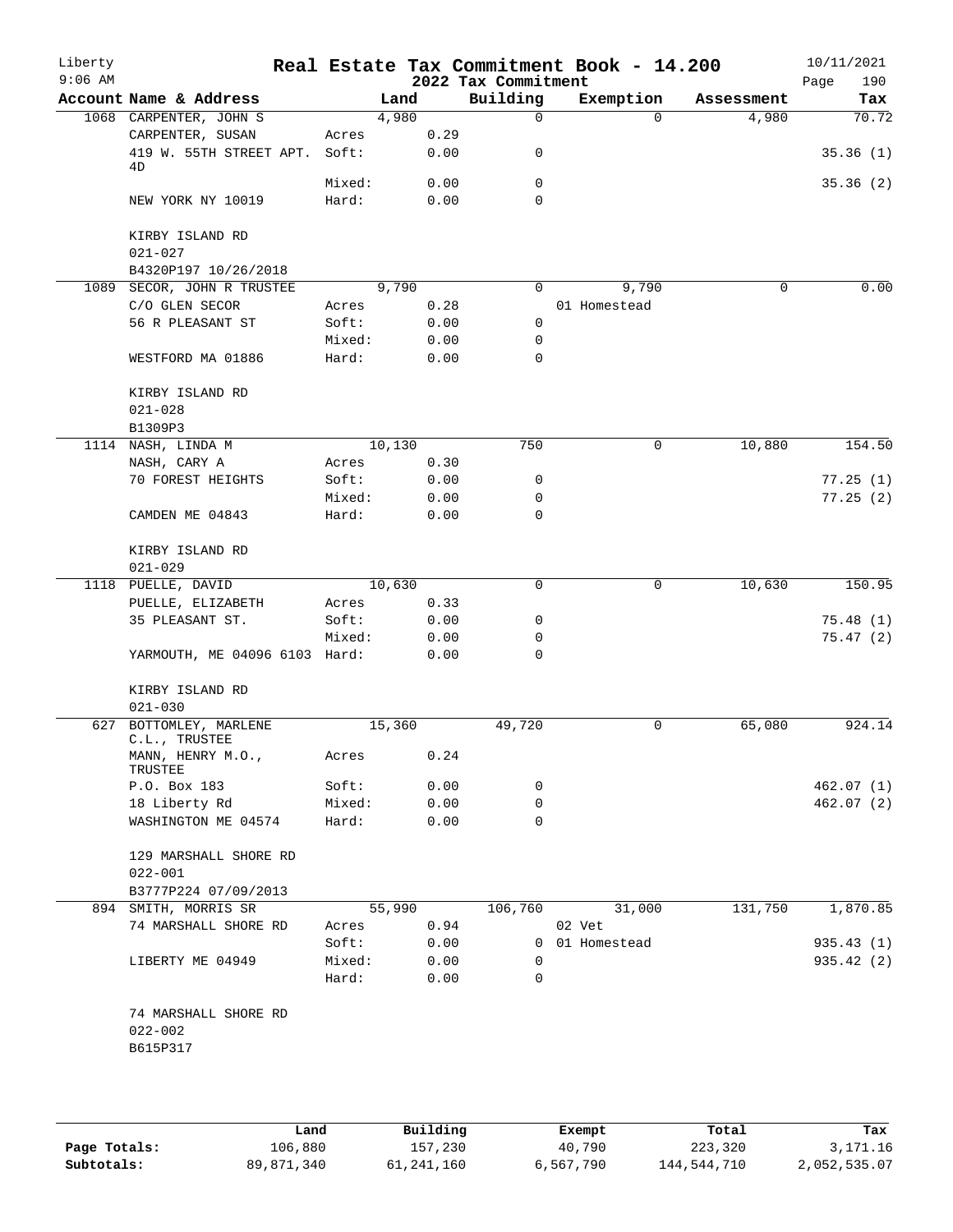| Liberty<br>$9:06$ AM |                                                  |        |      | 2022 Tax Commitment | Real Estate Tax Commitment Book - 14.200 |            | 10/11/2021<br>191<br>Page |
|----------------------|--------------------------------------------------|--------|------|---------------------|------------------------------------------|------------|---------------------------|
|                      | Account Name & Address                           | Land   |      | Building            | Exemption                                | Assessment | Tax                       |
|                      | 514 PEASE, JOANNE E                              | 66,140 |      | 122, 210            | $\Omega$                                 | 188,350    | 2,674.57                  |
|                      | 90 MARSHALL SHORE RD                             | Acres  | 1.59 |                     |                                          |            |                           |
|                      | PO BOX 296                                       | Soft:  | 0.00 | 0                   |                                          |            | 1,337.29(1)               |
|                      | LIBERTY ME 04949                                 | Mixed: | 0.00 | 0                   |                                          |            | 1,337.28(2)               |
|                      |                                                  | Hard:  | 0.00 | 0                   |                                          |            |                           |
|                      | 90 MARSHALL SHORE RD<br>$022 - 003$              |        |      |                     |                                          |            |                           |
|                      | B3987P184 08/07/2015                             |        |      |                     |                                          |            |                           |
|                      | 92 MARPLE, TARA A                                | 44,340 |      | 101,910             | $\mathbf 0$                              | 146,250    | 2,076.75                  |
|                      | HARWELL, ZACK D                                  | Acres  | 0.69 |                     |                                          |            |                           |
|                      | 1221 CUERNAVACA CIRULO                           | Soft:  | 0.00 | 0                   |                                          |            | 1,038.38(1)               |
|                      |                                                  | Mixed: | 0.00 | 0                   |                                          |            | 1,038.37(2)               |
|                      | MOUNTAIN VIEW CA 94040                           | Hard:  | 0.00 | $\mathbf 0$         |                                          |            |                           |
|                      | 34 SHERMAN RD<br>$022 - 004$                     |        |      |                     |                                          |            |                           |
|                      | B4365P256 04/23/2019                             |        |      |                     |                                          |            |                           |
|                      | 1061 MARPLE, TARA                                | 13,210 |      | 0                   | 0                                        | 13,210     | 187.58                    |
|                      | 39 SHERMAN RD                                    | Acres  | 0.51 |                     |                                          |            |                           |
|                      |                                                  | Soft:  | 0.00 | 0                   |                                          |            | 93.79(1)                  |
|                      | LIBERTY ME 04949                                 | Mixed: | 0.00 | 0                   |                                          |            | 93.79 (2)                 |
|                      |                                                  | Hard:  | 0.00 | 0                   |                                          |            |                           |
|                      | SHERMAN RD                                       |        |      |                     |                                          |            |                           |
|                      | $022 - 005$                                      |        |      |                     |                                          |            |                           |
|                      | B4525P2 08/03/2020                               |        |      |                     |                                          |            |                           |
|                      | 18 HAYNES, DAVID                                 | 12,680 |      | 30,960              | 0                                        | 43,640     | 619.69                    |
|                      | <b>JEAN HAYNES</b>                               | Acres  | 0.47 |                     |                                          |            |                           |
|                      | PO BOX A                                         | Soft:  | 0.00 | 0                   |                                          |            | 309.85(1)                 |
|                      |                                                  | Mixed: | 0.00 | 0                   |                                          |            | 309.84(2)                 |
|                      | WEST ROCKPORT ME 04865                           | Hard:  | 0.00 | 0                   |                                          |            |                           |
|                      | <b>46 SHERMAN RD</b>                             |        |      |                     |                                          |            |                           |
|                      | $022 - 006$                                      |        |      |                     |                                          |            |                           |
|                      | B1824P306                                        |        |      |                     |                                          |            |                           |
|                      | 1059 HURT, BRIAN                                 | 12,550 |      | 0                   | 0                                        | 12,550     | 178.21                    |
|                      | HURT, CHRISTINE                                  | Acres  | 0.46 |                     |                                          |            |                           |
|                      | 5 OLD COUNTY RD                                  | Soft:  | 0.00 | 0                   |                                          |            | 89.11 (1)                 |
|                      |                                                  | Mixed: | 0.00 | 0                   |                                          |            | 89.10 (2)                 |
|                      | COLCHESTER CT 06415                              | Hard:  | 0.00 | 0                   |                                          |            |                           |
|                      | SHERMAN RD                                       |        |      |                     |                                          |            |                           |
|                      | $022 - 007$                                      |        |      |                     |                                          |            |                           |
|                      | B748P144                                         |        |      |                     |                                          |            |                           |
|                      | 1042 MCEVITT, CAROLYN B. &<br>HURT, CHRISTINE A. | 18,680 |      | 0                   | 0                                        | 18,680     | 265.26                    |
|                      | BEAR, JOHN J. & MARK S. Acres                    |        | 1.12 |                     |                                          |            |                           |
|                      | 36 LOOMIS ROAD                                   | Soft:  | 0.00 | 0                   |                                          |            | 132.63(1)                 |
|                      |                                                  | Mixed: | 0.00 | 0                   |                                          |            | 132.63(2)                 |
|                      | COLCHESTER CT 06415                              | Hard:  | 0.00 | 0                   |                                          |            |                           |
|                      | SHERMAN RD                                       |        |      |                     |                                          |            |                           |
|                      | $022 - 008$                                      |        |      |                     |                                          |            |                           |
|                      | B4424P259 10/07/2019                             |        |      |                     |                                          |            |                           |
|                      |                                                  |        |      |                     |                                          |            |                           |
|                      |                                                  |        |      |                     |                                          |            |                           |
|                      |                                                  |        |      |                     |                                          |            |                           |

|              | Land       | Building   | Exempt    | Total       | Tax          |
|--------------|------------|------------|-----------|-------------|--------------|
| Page Totals: | 167,600    | 255,080    |           | 422,680     | 6.002.06     |
| Subtotals:   | 90,038,940 | 61,496,240 | 6,567,790 | 144,967,390 | 2,058,537.13 |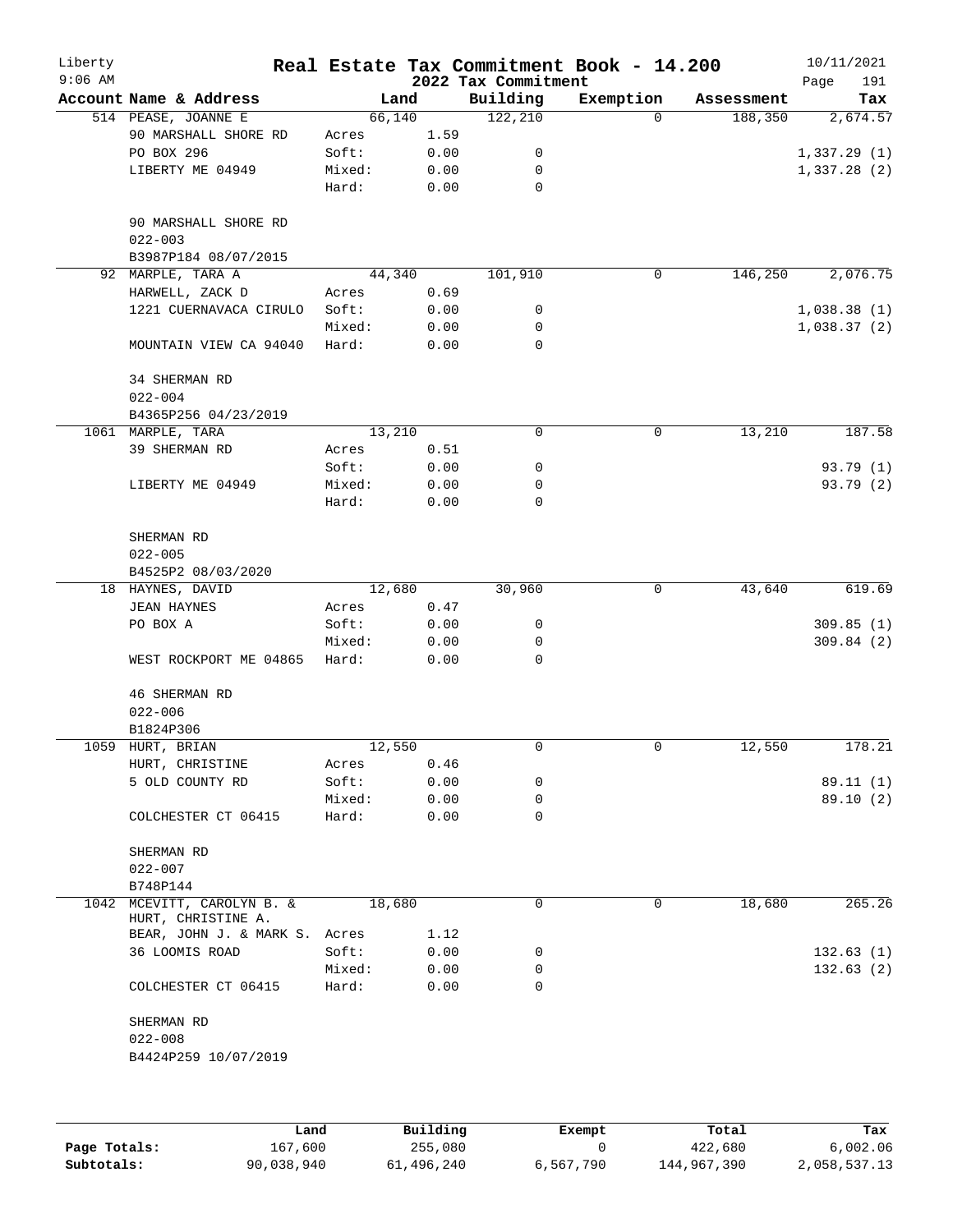| Liberty<br>$9:06$ AM |                                                |         |      | 2022 Tax Commitment | Real Estate Tax Commitment Book - 14.200 |            | 10/11/2021<br>Page<br>192 |
|----------------------|------------------------------------------------|---------|------|---------------------|------------------------------------------|------------|---------------------------|
|                      | Account Name & Address                         | Land    |      | Building            | Exemption                                | Assessment | Tax                       |
|                      | 95 BLOOD, ROANN, DEVISEES                      | 41,690  |      | 147,930             | $\Omega$                                 | 189,620    | 2,692.60                  |
|                      | CHASE, LISA D., PR                             | Acres   | 0.61 |                     |                                          |            |                           |
|                      | 134 NEW ENGLAND ROAD                           | Soft:   | 0.00 | 0                   |                                          |            | 1,346.30(1)               |
|                      |                                                | Mixed:  | 0.00 | 0                   |                                          |            | 1,346.30(2)               |
|                      | SEARSMONT ME 04973                             | Hard:   | 0.00 | $\mathbf 0$         |                                          |            |                           |
|                      | 58 SHERMAN RD                                  |         |      |                     |                                          |            |                           |
|                      | $022 - 010$                                    |         |      |                     |                                          |            |                           |
|                      | B4323P130 11/05/2018                           |         |      |                     |                                          |            |                           |
|                      | 416 HEINLEIN, PAUL H                           | 116,350 |      | 36,850              | 0                                        | 153,200    | 2,175.44                  |
|                      | HEINLEIN, DORIS A                              | Acres   | 0.24 |                     |                                          |            |                           |
|                      | 12247 GLEN RIDGE CT.                           | Soft:   | 0.00 | 0                   |                                          |            | 1,087.72(1)               |
|                      |                                                | Mixed:  | 0.00 | 0                   |                                          |            | 1,087.72(2)               |
|                      | GLEN ROCK, PA 17327                            | Hard:   | 0.00 | 0                   |                                          |            |                           |
|                      | 59 SHERMAN RD                                  |         |      |                     |                                          |            |                           |
|                      | $022 - 011$                                    |         |      |                     |                                          |            |                           |
|                      | B1222P1                                        |         |      |                     |                                          |            |                           |
|                      | 32 DIANO, ANN M                                | 113,900 |      | 60,850              | 0                                        | 174,750    | 2,481.45                  |
|                      | 18B LILY PAD LN                                | Acres   | 0.23 |                     |                                          |            |                           |
|                      |                                                | Soft:   | 0.00 | 0                   |                                          |            | 1, 240.73(1)              |
|                      | HANCOCK ME 04640                               | Mixed:  | 0.00 | 0                   |                                          |            | 1, 240.72(2)              |
|                      |                                                | Hard:   | 0.00 | $\mathbf 0$         |                                          |            |                           |
|                      | 55 SHERMAN RD                                  |         |      |                     |                                          |            |                           |
|                      | $022 - 012$                                    |         |      |                     |                                          |            |                           |
|                      | B4564P27 10/28/2020                            |         |      |                     |                                          |            |                           |
|                      | 57 MCEVITT, CAROLYN B. &<br>HURT, CHRISTINE A. | 116,350 |      | 36,400              | 0                                        | 152,750    | 2,169.05                  |
|                      | BEAR, JOHN J. & MARK S. Acres                  |         | 0.24 |                     |                                          |            |                           |
|                      | 36 LOOMIS ROAD                                 | Soft:   | 0.00 | 0                   |                                          |            | 1,084.53(1)               |
|                      |                                                | Mixed:  | 0.00 | 0                   |                                          |            | 1,084.52(2)               |
|                      | COLCHESTER CT 06415                            | Hard:   | 0.00 | $\mathbf 0$         |                                          |            |                           |
|                      | 51 SHERMAN RD                                  |         |      |                     |                                          |            |                           |
|                      | $022 - 013$                                    |         |      |                     |                                          |            |                           |
|                      | B4424P259 10/07/2019 B3640P1                   |         |      |                     |                                          |            |                           |
|                      | 447 HURT, BRIAN                                | 116,350 |      | 41,590              | 0                                        | 157,940    | 2,242.75                  |
|                      | HURT, CHRISTINE                                | Acres   | 0.24 |                     |                                          |            |                           |
|                      | 5 OLD COUNTY RD                                | Soft:   | 0.00 | 0                   |                                          |            | 1, 121.38(1)              |
|                      |                                                | Mixed:  | 0.00 | 0                   |                                          |            | 1, 121.37(2)              |
|                      | COLCHESTER CT 06415                            | Hard:   | 0.00 | 0                   |                                          |            |                           |
|                      | 47 SHERMAN RD                                  |         |      |                     |                                          |            |                           |
|                      | $022 - 014$                                    |         |      |                     |                                          |            |                           |
|                      | B748P144                                       |         |      |                     |                                          |            |                           |
|                      | 19 HAYNES, DAVID                               | 119,900 |      | 65,830              | 0                                        | 185,730    | 2,637.37                  |
|                      | HAYNES, JEAN                                   | Acres   | 0.23 |                     |                                          |            |                           |
|                      | PO BOX A                                       | Soft:   | 0.00 | 0                   |                                          |            | 1,318.69(1)               |
|                      |                                                | Mixed:  | 0.00 | 0                   |                                          |            | 1,318.68(2)               |
|                      | WEST ROCKPORT ME 04865                         | Hard:   | 0.00 | 0                   |                                          |            |                           |
|                      | 43 SHERMAN RD                                  |         |      |                     |                                          |            |                           |
|                      | $022 - 015$                                    |         |      |                     |                                          |            |                           |
|                      | B1824P306                                      |         |      |                     |                                          |            |                           |
|                      |                                                |         |      |                     |                                          |            |                           |
|                      |                                                |         |      |                     |                                          |            |                           |
|                      |                                                |         |      |                     |                                          |            |                           |

|              | Land       | Building   | Exempt    | Total       | Tax          |
|--------------|------------|------------|-----------|-------------|--------------|
| Page Totals: | 624,540    | 389,450    |           | 1,013,990   | 14,398.66    |
| Subtotals:   | 90,663,480 | 61,885,690 | 6,567,790 | 145,981,380 | 2,072,935.79 |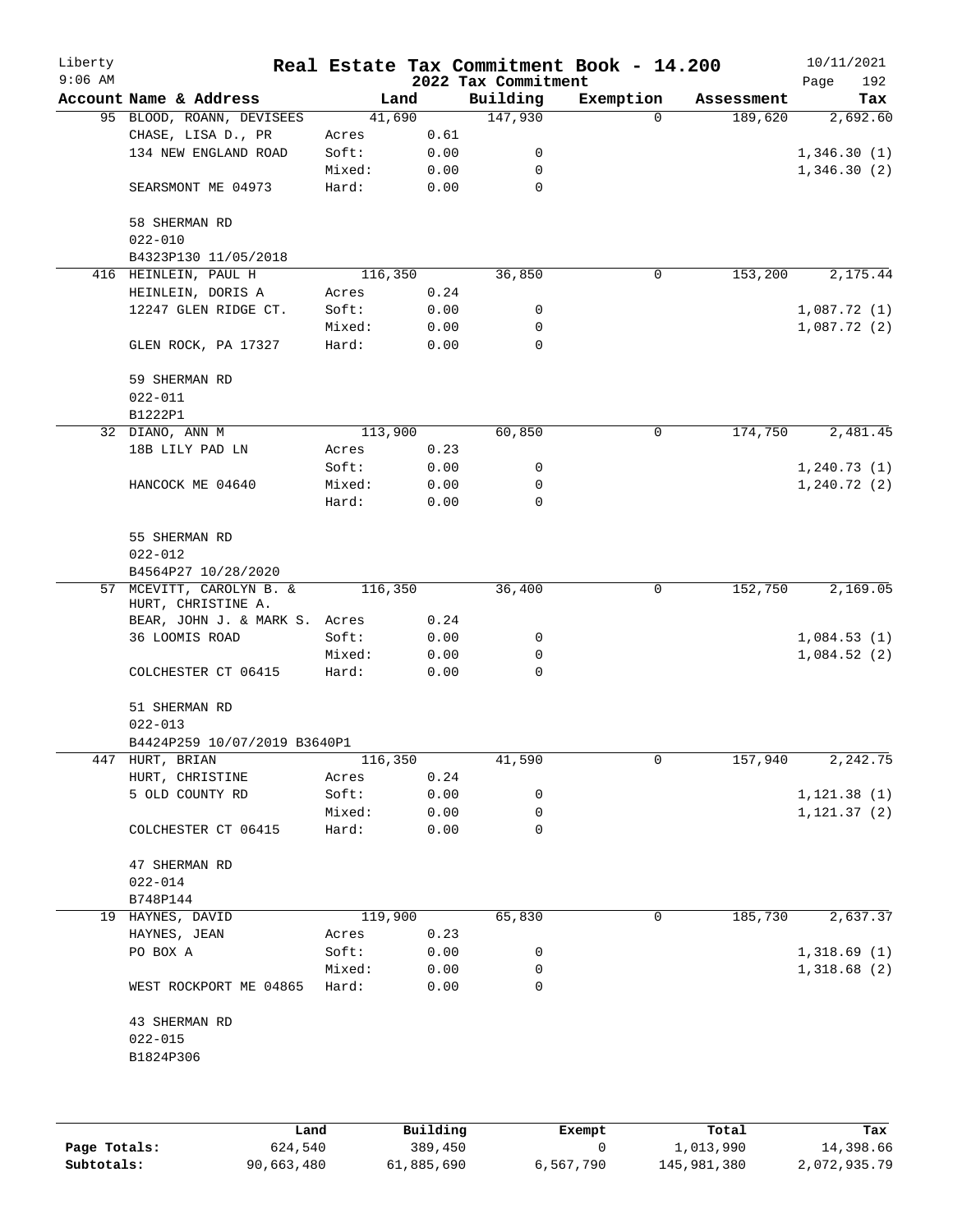| Liberty<br>$9:06$ AM |                                            |        |          | 2022 Tax Commitment | Real Estate Tax Commitment Book - 14.200 |            | 10/11/2021<br>193 |
|----------------------|--------------------------------------------|--------|----------|---------------------|------------------------------------------|------------|-------------------|
|                      | Account Name & Address                     |        | Land     | Building            | Exemption                                | Assessment | Page<br>Tax       |
| 217                  | MARPLE, TARA                               |        | 113,900  | 32,860              | $\Omega$                                 | 146,760    | 2,083.99          |
|                      | HARWELL, ZACK D                            | Acres  | 0.23     |                     |                                          |            |                   |
|                      | 39 SHERMAN RD                              | Soft:  | 0.00     | 0                   |                                          |            | 1,042.00(1)       |
|                      |                                            | Mixed: | 0.00     | 0                   |                                          |            | 1,041.99(2)       |
|                      | LIBERTY ME 04949                           | Hard:  | 0.00     | 0                   |                                          |            |                   |
|                      | 39 SHERMAN RD<br>$022 - 016$               |        |          |                     |                                          |            |                   |
|                      | B4525P2 08/03/2020                         |        |          |                     |                                          |            |                   |
|                      | 42 YOUNG, ERNEST                           |        | 47,960   | $\mathbf 0$         | 0                                        | 47,960     | 681.03            |
|                      | YOUNG, TINA                                | Acres  | 0.23     |                     |                                          |            |                   |
|                      | 270 SWAN LAKE AVENUE                       | Soft:  | 0.00     | 0                   |                                          |            | 340.52(1)         |
|                      |                                            | Mixed: | 0.00     | 0                   |                                          |            | 340.51(2)         |
|                      | BELFAST ME 04915                           | Hard:  | 0.00     | $\mathbf 0$         |                                          |            |                   |
|                      | SHERMAN RD<br>$022 - 017$                  |        |          |                     |                                          |            |                   |
|                      | B4107P191 10/06/2016                       |        |          |                     |                                          |            |                   |
| 1040                 | WOODS, ROBERT                              |        | 103,080  | 84,830              | 0                                        | 187,910    | 2,668.32          |
|                      | WOODS, ANGELA                              | Acres  | 0.17     |                     |                                          |            |                   |
|                      | 408 Championship Way                       | Soft:  | 0.00     | 0                   |                                          |            | 1,334.16(1)       |
|                      |                                            | Mixed: | 0.00     | 0                   |                                          |            | 1,334.16(2)       |
|                      | Moorestown NJ 08057                        | Hard:  | 0.00     | 0                   |                                          |            |                   |
|                      | 33 SHERMAN RD                              |        |          |                     |                                          |            |                   |
|                      | $022 - 018$                                |        |          |                     |                                          |            |                   |
|                      | B979P31                                    |        |          |                     |                                          |            |                   |
|                      | 46 VALLEAU, KATHLEEN M                     |        | 178,880  | 145,490             | $\mathbf 0$                              | 324,370    | 4,606.05          |
|                      | 72 SHERMAN RD                              | Acres  | 1.05     |                     |                                          |            |                   |
|                      |                                            | Soft:  | 0.00     | 0                   |                                          |            | 2,303.03(1)       |
|                      | LIBERTY ME 04949                           | Mixed: | 0.00     | 0                   |                                          |            | 2,303.02(2)       |
|                      |                                            | Hard:  | 0.00     | 0                   |                                          |            |                   |
|                      | 29 SHERMAN RD<br>$022 - 019$               |        |          |                     |                                          |            |                   |
|                      | B4462P289 01/24/2020                       |        |          |                     |                                          |            |                   |
|                      | 1340 EDMOND, BARBARA                       |        | 22,800   | 22,500              | 0                                        | 45,300     | 643.26            |
|                      | 118 MARSHALL SHORE RD                      | Acres  | 2.20     |                     |                                          |            |                   |
|                      |                                            | Soft:  | 0.00     | 0                   |                                          |            | 321.63(1)         |
|                      | LIBERTY ME 04949                           | Mixed: | 0.00     | 0                   |                                          |            | 321.63(2)         |
|                      |                                            | Hard:  | 0.00     | 0                   |                                          |            |                   |
|                      | SHERMAN ROAD                               |        |          |                     |                                          |            |                   |
|                      | $022 - 019 - 01$                           |        |          |                     |                                          |            |                   |
|                      | B4477P121 03/18/2020                       |        |          |                     |                                          |            |                   |
|                      | 284 THE EDMOND FAMILY<br>IRREVOCABLE TRUST |        | 171,060  | 93,890              | 0                                        | 264,950    | 3,762.29          |
|                      | 118 MARSHALL SHORE RD                      | Acres  | 1.12     |                     |                                          |            |                   |
|                      |                                            | Soft:  | 0.00     | 0                   |                                          |            | 1,881.15(1)       |
|                      | LIBERTY ME 04949                           | Mixed: | 0.00     | 0                   |                                          |            | 1,881.14(2)       |
|                      |                                            | Hard:  | 0.00     | 0                   |                                          |            |                   |
|                      | 118 MARSHALL SHORE RD                      |        |          |                     |                                          |            |                   |
|                      | $022 - 020$                                |        |          |                     |                                          |            |                   |
|                      | B4581P53 10/03/2020                        |        |          |                     |                                          |            |                   |
|                      |                                            |        |          |                     |                                          |            |                   |
|                      |                                            | Land   | Building |                     | Exempt                                   | Total      | Tax               |

|              | Land       | Building   | Exempt    | Total       | Tax          |
|--------------|------------|------------|-----------|-------------|--------------|
| Page Totals: | 637,680    | 379,570    |           | 1,017,250   | 14,444.94    |
| Subtotals:   | 91,301,160 | 62,265,260 | 6,567,790 | 146,998,630 | 2,087,380.73 |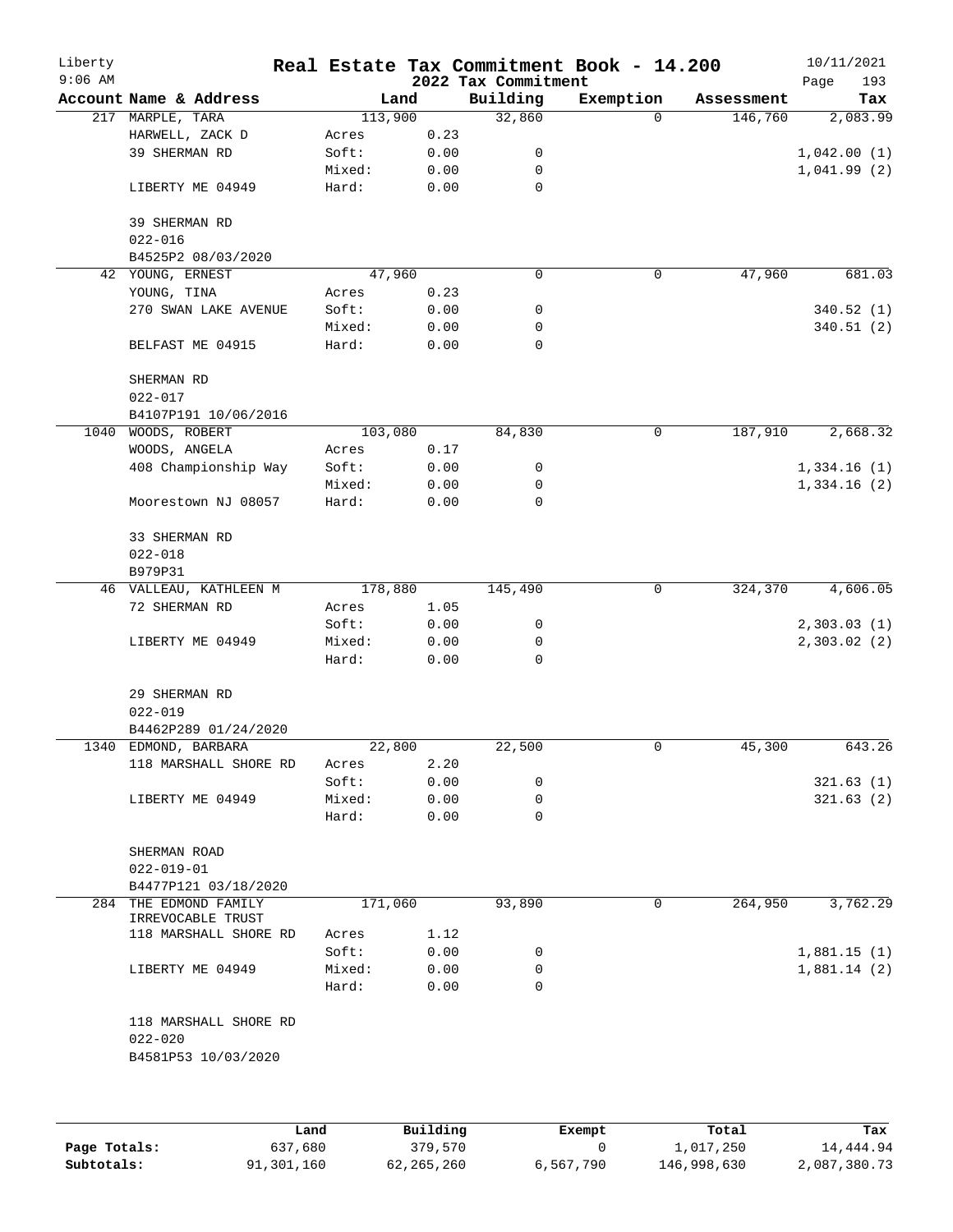| Liberty<br>$9:06$ AM |                                      |         |        | 2022 Tax Commitment | Real Estate Tax Commitment Book - 14.200 |            | 10/11/2021<br>194<br>Page |
|----------------------|--------------------------------------|---------|--------|---------------------|------------------------------------------|------------|---------------------------|
|                      | Account Name & Address               |         | Land   | Building            | Exemption                                | Assessment | Tax                       |
|                      | 890 SMITH, STACI L                   | 174,710 |        | 95,180              | 25,000                                   | 244,890    | 3,477.44                  |
|                      | 3 MELISSA LN                         | Acres   | 0.85   |                     | 01 Homestead                             |            |                           |
|                      |                                      | Soft:   | 0.00   | 0                   |                                          |            | 1,738.72(1)               |
|                      | LIBERTY ME 04949                     | Mixed:  | 0.00   | 0                   |                                          |            | 1,738.72(2)               |
|                      |                                      | Hard:   | 0.00   | 0                   |                                          |            |                           |
|                      | 3 MELISSA LN<br>$022 - 021$          |         |        |                     |                                          |            |                           |
|                      | B4420P291 09/25/2019                 |         |        |                     |                                          |            |                           |
|                      | 1003 VOSBURGH, PAUL V                | 233,850 |        | 29,480              | 0                                        | 263,330    | 3,739.29                  |
|                      | NARDONE, KIMBERLY R                  | Acres   | 1.17   |                     |                                          |            |                           |
|                      | 70 E Lakewood Lane                   | Soft:   | 0.00   | 0                   |                                          |            | 1,869.65(1)               |
|                      |                                      | Mixed:  | 0.00   | 0                   |                                          |            | 1,869.64(2)               |
|                      | Swanville ME 04915                   | Hard:   | 0.00   | $\mathbf 0$         |                                          |            |                           |
|                      | 8 MELISSA LN<br>$022 - 021 - B$      |         |        |                     |                                          |            |                           |
|                      | B4190P67 07/28/2017                  |         |        |                     |                                          |            |                           |
|                      | 937 SCHAUB, LARRY                    |         | 91,860 | 66,430              | $\mathbf 0$                              | 158,290    | 2,247.72                  |
|                      | SCHAUB, SHERYL                       | Acres   | 0.24   |                     |                                          |            |                           |
|                      | 21 BOWLING GREEN LN                  | Soft:   | 0.00   | 0                   |                                          |            | 1, 123.86(1)              |
|                      |                                      | Mixed:  | 0.00   | 0                   |                                          |            | 1, 123.86(2)              |
|                      | BELFAST ME 04915                     | Hard:   | 0.00   | 0                   |                                          |            |                           |
|                      | 126 MARSHALL SHORE RD<br>$022 - 022$ |         |        |                     |                                          |            |                           |
|                      | B2144P180                            |         |        |                     |                                          |            |                           |
|                      | 179 CLARK, JAMES A                   |         | 10,000 | $\mathbf 0$         | 0                                        | 10,000     | 142.00                    |
|                      | CLARK, ANDREW D. &<br>SHARON A.      | Acres   | 0.01   |                     |                                          |            |                           |
|                      | PO BOX 815                           | Soft:   | 0.00   | 0                   |                                          |            | 71.00(1)                  |
|                      |                                      | Mixed:  | 0.00   | 0                   |                                          |            | 71.00(2)                  |
|                      | BELFAST ME 04915                     | Hard:   | 0.00   | 0                   |                                          |            |                           |
|                      | MARSHALL SHORE RD<br>$022 - 023$     |         |        |                     |                                          |            |                           |
|                      | B4441P151 11/21/2019                 |         |        |                     |                                          |            |                           |
|                      | 91 BLOOD, ROANN, DEVISEES            | 14,330  |        | 0                   | 0                                        | 14,330     | 203.49                    |
|                      | CHASE, LISA D., P.R.                 | Acres   | 0.60   |                     |                                          |            |                           |
|                      | 134 NEW ENGLAND ROAD                 | Soft:   | 0.00   | 0                   |                                          |            | 101.75(1)                 |
|                      |                                      | Mixed:  | 0.00   | 0                   |                                          |            | 101.74(2)                 |
|                      | SEARSMONT ME 04973                   | Hard:   | 0.00   | 0                   |                                          |            |                           |
|                      | SHERMAN RD<br>$023 - 001$            |         |        |                     |                                          |            |                           |
|                      | B4323P130 11/05/2018 B2773P151       |         |        |                     |                                          |            |                           |
|                      | 990 VALLEAU, DANA                    |         | 41,340 | 207,020             | 25,000                                   | 223,360    | 3, 171. 71                |
|                      | VALLEAU, KATHLEEN                    | Acres   | 0.60   |                     | 01 Homestead                             |            |                           |
|                      | 72 SHERMAN RD                        | Soft:   | 0.00   | 0                   |                                          |            | 1,585.86(1)               |
|                      |                                      | Mixed:  | 0.00   | 0                   |                                          |            | 1,585.85(2)               |
|                      | LIBERTY ME 04949                     | Hard:   | 0.00   | 0                   |                                          |            |                           |
|                      | 72 SHERMAN RD                        |         |        |                     |                                          |            |                           |
|                      | $023 - 002$                          |         |        |                     |                                          |            |                           |
|                      | B1630P258                            |         |        |                     |                                          |            |                           |
|                      |                                      |         |        |                     |                                          |            |                           |
|                      |                                      |         |        |                     |                                          |            |                           |
|                      |                                      |         |        |                     |                                          |            |                           |

|              | Land       | Building   | Exempt    | Total       | Tax          |
|--------------|------------|------------|-----------|-------------|--------------|
| Page Totals: | 566,090    | 398,110    | 50,000    | 914,200     | 12,981.65    |
| Subtotals:   | 91,867,250 | 62,663,370 | 6,617,790 | 147,912,830 | 2,100,362.38 |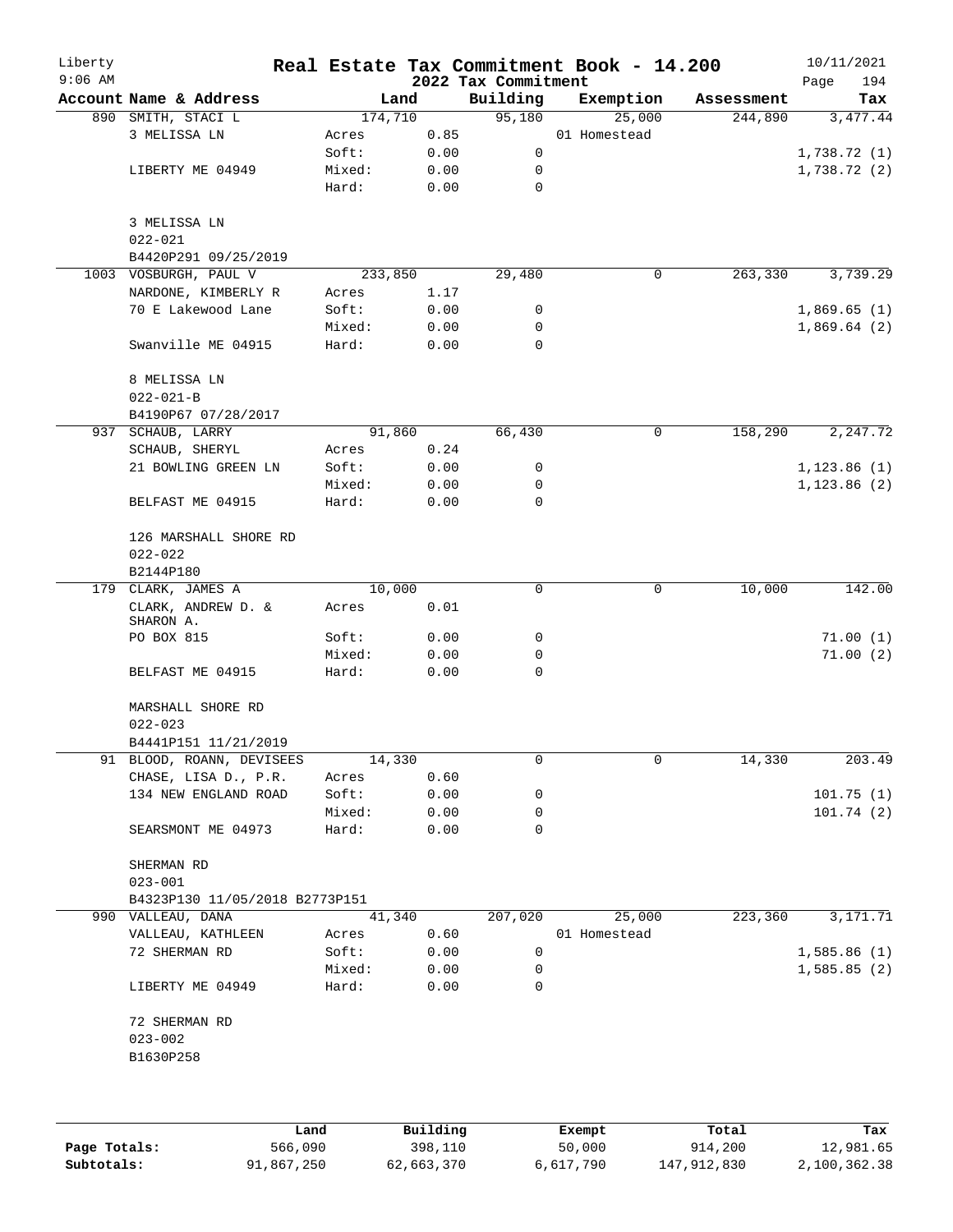| Liberty   |                                               |        |         |      |                     | Real Estate Tax Commitment Book - 14.200 |            | 10/11/2021  |
|-----------|-----------------------------------------------|--------|---------|------|---------------------|------------------------------------------|------------|-------------|
| $9:06$ AM |                                               |        |         |      | 2022 Tax Commitment |                                          |            | 195<br>Page |
|           | Account Name & Address                        |        | Land    |      | Building            | Exemption                                | Assessment | Tax         |
|           | 1321 VALLEAU, DANA                            |        | 25,490  |      | 0                   | $\Omega$                                 | 25,490     | 361.96      |
|           | VALLEAU, KATHLEEN                             | Acres  |         | 0.62 |                     |                                          |            |             |
|           | 72 SHERMAN RD                                 | Soft:  |         | 0.00 | 0                   |                                          |            | 180.98(1)   |
|           |                                               | Mixed: |         | 0.00 | 0                   |                                          |            | 180.98 (2)  |
|           | LIBERTY ME 04949                              | Hard:  |         | 0.00 | 0                   |                                          |            |             |
|           | SHERMAN RD                                    |        |         |      |                     |                                          |            |             |
|           | $023 - 003$                                   |        |         |      |                     |                                          |            |             |
|           | B1630P258                                     |        |         |      |                     |                                          |            |             |
|           | 582 LIEBLER, JANE P                           |        | 42,030  |      | 86,050              | 0                                        | 128,080    | 1,818.74    |
|           | PO BOX 75                                     | Acres  |         | 0.62 |                     |                                          |            |             |
|           |                                               | Soft:  |         | 0.00 | 0                   |                                          |            | 909.37(1)   |
|           | LIBERTY ME 04949                              | Mixed: |         | 0.00 | 0                   |                                          |            | 909.37(2)   |
|           |                                               | Hard:  |         | 0.00 | 0                   |                                          |            |             |
|           | 76 SHERMAN RD                                 |        |         |      |                     |                                          |            |             |
|           | $023 - 004$                                   |        |         |      |                     |                                          |            |             |
|           | B4471P258 02/26/2020 B2701P208                |        |         |      |                     |                                          |            |             |
|           | 1011 LIEBLER, ERIC                            |        | 8,870   |      | 1,000               | 0                                        | 9,870      | 140.15      |
|           | PO Box 33                                     | Acres  |         | 0.23 |                     |                                          |            |             |
|           |                                               | Soft:  |         | 0.00 | 0                   |                                          |            | 70.08(1)    |
|           | Liberty ME 04949                              | Mixed: |         | 0.00 | 0                   |                                          |            | 70.07(2)    |
|           |                                               | Hard:  |         | 0.00 | $\mathbf 0$         |                                          |            |             |
|           | SHERMAN RD                                    |        |         |      |                     |                                          |            |             |
|           | $023 - 005$                                   |        |         |      |                     |                                          |            |             |
|           | B610P343                                      |        |         |      |                     |                                          |            |             |
| 852       | THE SCATES FAMILY                             |        | 51,010  |      | 64,460              | 0                                        | 115,470    | 1,639.67    |
|           | IRREVOCABLE FAMILY<br>TRUST                   |        |         |      |                     |                                          |            |             |
|           | CHIEFFO, BONNIE &<br>SCATES, TODD TRUSTEES    | Acres  |         | 1.25 |                     |                                          |            |             |
|           | P O BOX 431                                   | Soft:  |         | 0.00 | 0                   |                                          |            | 819.84 (1)  |
|           |                                               | Mixed: |         | 0.00 | 0                   |                                          |            | 819.83 (2)  |
|           | WEST HAMPTON NY 11977                         | Hard:  |         | 0.00 | 0                   |                                          |            |             |
|           | 90 SHERMAN RD                                 |        |         |      |                     |                                          |            |             |
|           | $023 - 006$                                   |        |         |      |                     |                                          |            |             |
|           | B4106P69 06/16/2016                           |        |         |      |                     |                                          |            |             |
|           | 1322 MULLEN FAMILY TRUST<br>DATED JUNE 3 2015 |        | 104,920 |      | $\Omega$            | 0                                        | 104,920    | 1,489.86    |
|           | ARTHUR F & NANCY A<br>MULLEN TRUSTEES         | Acres  |         | 0.43 |                     |                                          |            |             |
|           | 9 EMELINE ST                                  | Soft:  |         | 0.00 | 0                   |                                          |            | 744.93 (1)  |
|           |                                               | Mixed: |         | 0.00 | 0                   |                                          |            | 744.93 (2)  |
|           | PROVIDENCE RI 02906                           | Hard:  |         | 0.00 | 0                   |                                          |            |             |
|           | SHERMAN RD                                    |        |         |      |                     |                                          |            |             |
|           | $023 - 007$                                   |        |         |      |                     |                                          |            |             |
|           | B3987P91                                      |        |         |      |                     |                                          |            |             |

|              | Land       | Building   | Exempt    | Total       | Tax          |
|--------------|------------|------------|-----------|-------------|--------------|
| Page Totals: | 232,320    | 151.510    |           | 383,830     | 5,450.38     |
| Subtotals:   | 92,099,570 | 62,814,880 | 6,617,790 | 148,296,660 | 2,105,812.76 |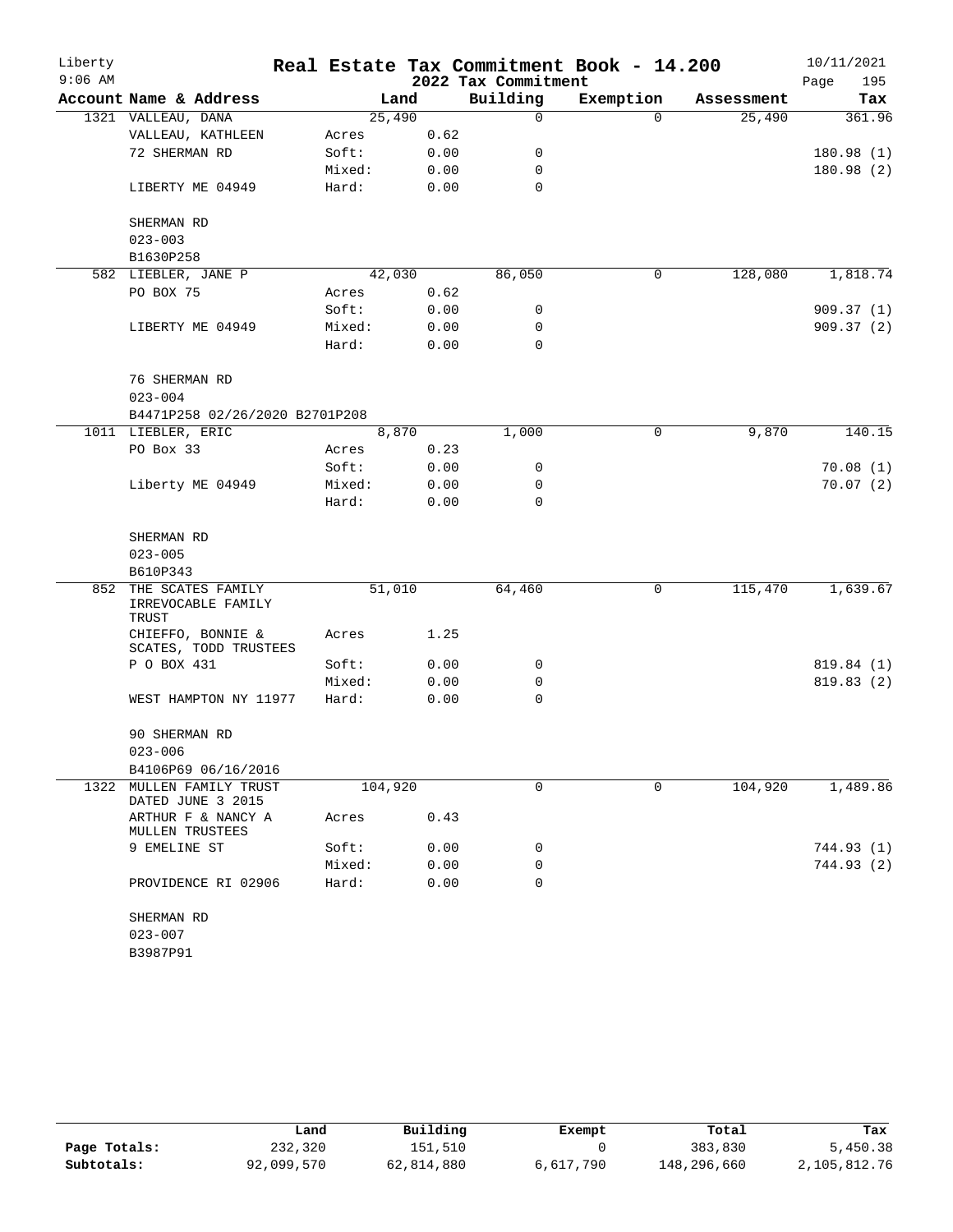| Liberty   |                                           |                 |      |                     | Real Estate Tax Commitment Book - 14.200 |            | 10/11/2021  |
|-----------|-------------------------------------------|-----------------|------|---------------------|------------------------------------------|------------|-------------|
| $9:06$ AM |                                           |                 |      | 2022 Tax Commitment |                                          |            | 196<br>Page |
|           | Account Name & Address                    |                 | Land | Building            | Exemption                                | Assessment | Tax         |
| 106       | MULLEN FAMILY TRUST<br>DATED JUNE 3, 2015 | 18,580          |      | 69,250              | $\Omega$                                 | 87,830     | 1,247.19    |
|           | ARTHUR F. & NANCY A.<br>MULLEN, TRUSTEES  | Acres           | 0.66 |                     |                                          |            |             |
|           | 9 Emeline St.                             | Soft:           | 0.00 | 0                   |                                          |            | 623.60(1)   |
|           |                                           | Mixed:          | 0.00 | 0                   |                                          |            | 623.59(2)   |
|           | Providence RI 02906                       | Hard:           | 0.00 | $\mathbf 0$         |                                          |            |             |
|           | 112 SHERMAN RD                            |                 |      |                     |                                          |            |             |
|           | $023 - 007 - A$<br>B3987P91               |                 |      |                     |                                          |            |             |
| 731       | OVERLOCK, GERALDINE,                      | 121,100         |      | 81,590              | 0                                        | 202,690    | 2,878.20    |
|           | HEIRS<br>A. PEASELEE & V.                 |                 | 0.26 |                     |                                          |            |             |
|           | CHAMPAGNE                                 | Acres           |      |                     |                                          |            |             |
|           | 201 Indiana Rd                            | Soft:           | 0.00 | 0                   |                                          |            | 1,439.10(1) |
|           |                                           | Mixed:          | 0.00 | $\mathbf 0$         |                                          |            | 1,439.10(2) |
|           | West Gardiner ME 04345<br>3359            | Hard:           | 0.00 | $\Omega$            |                                          |            |             |
|           | 91 SHERMAN RD                             |                 |      |                     |                                          |            |             |
|           | $023 - 008$                               |                 |      |                     |                                          |            |             |
|           | B2608P245                                 |                 |      |                     |                                          |            |             |
| 757       | PEASE FAMILY CAMP TRUST                   | 82,270          |      | 58,480              | 0                                        | 140,750    | 1,998.65    |
|           | C/O JOANNE PEASE<br>(TRUSTEE)             | Acres           | 0.12 |                     |                                          |            |             |
|           | PO BOX 269                                | Soft:           | 0.00 | 0                   |                                          |            | 999.33(1)   |
|           | LIBERTY ME 04949                          | Mixed:          | 0.00 | 0                   |                                          |            | 999.32 (2)  |
|           |                                           | Hard:           | 0.00 | 0                   |                                          |            |             |
|           | 87 SHERMAN RD                             |                 |      |                     |                                          |            |             |
|           | $023 - 010$                               |                 |      |                     |                                          |            |             |
|           | B4620P325 03/15/2021                      |                 |      |                     |                                          |            |             |
| 437       | JONES, LORI A                             | 85,630          |      | 35,740              | 0                                        | 121,370    | 1,723.45    |
|           | JONES, ROBERT W                           | Acres           | 0.13 |                     |                                          |            |             |
|           | 4522 FORT SHAW DR.                        | Soft:<br>Mixed: | 0.00 | 0                   |                                          |            | 861.73 (1)  |
|           |                                           |                 | 0.00 | 0<br>0              |                                          |            | 861.72 (2)  |
|           | NEW PORT RICHEY NJ<br>34655               | Hard:           | 0.00 |                     |                                          |            |             |
|           | 85 SHERMAN RD                             |                 |      |                     |                                          |            |             |
|           | $023 - 011$                               |                 |      |                     |                                          |            |             |
|           | B3561P156                                 |                 |      |                     |                                          |            |             |
|           | 975 TORRY, SARAH                          | 121,100         |      | 71,440              | $\mathbf 0$                              | 192,540    | 2,734.07    |
|           | 61 TUPPER RD                              | Acres           | 0.26 |                     |                                          |            |             |
|           |                                           | Soft:           | 0.00 | 0                   |                                          |            | 1,367.04(1) |
|           | BLACK MOUNTAIN NC 28711 Mixed:            |                 | 0.00 | 0                   |                                          |            | 1,367.03(2) |
|           |                                           | Hard:           | 0.00 | 0                   |                                          |            |             |
|           | 83 SHERMAN RD                             |                 |      |                     |                                          |            |             |
|           | $023 - 012$                               |                 |      |                     |                                          |            |             |
|           | B2852P26 10/14/2005                       |                 |      |                     |                                          |            |             |

|              | Land       | Building     | Exempt    | Total       | Tax             |
|--------------|------------|--------------|-----------|-------------|-----------------|
| Page Totals: | 428,680    | 316,500      |           | 745,180     | 10,581.56       |
| Subtotals:   | 92,528,250 | 63, 131, 380 | 6,617,790 | 149,041,840 | 2, 116, 394. 32 |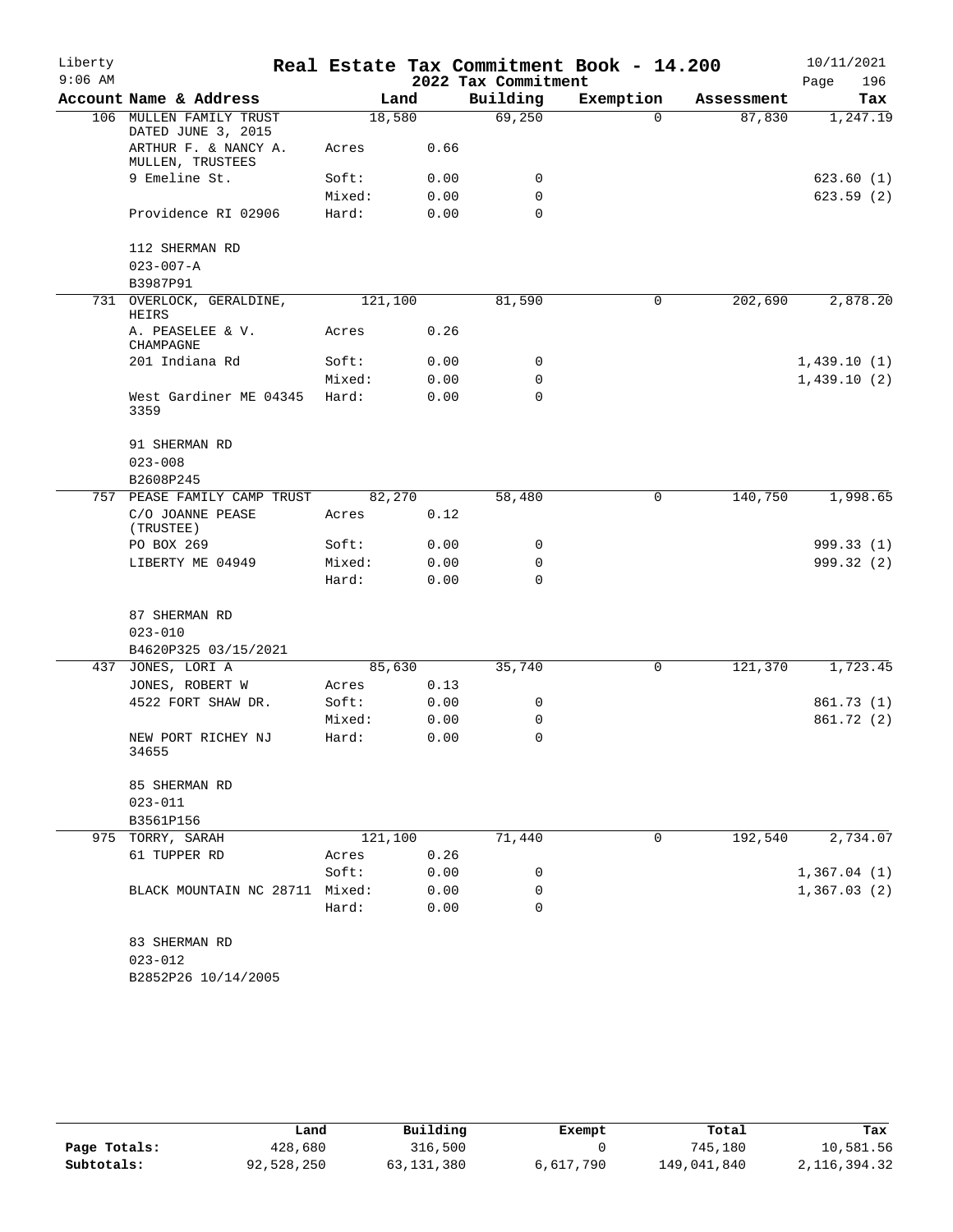| Liberty<br>$9:06$ AM |                                |         |                 |              |                                 | Real Estate Tax Commitment Book - 14.200 |            | 10/11/2021         |
|----------------------|--------------------------------|---------|-----------------|--------------|---------------------------------|------------------------------------------|------------|--------------------|
|                      | Account Name & Address         |         |                 | Land         | 2022 Tax Commitment<br>Building | Exemption                                | Assessment | 197<br>Page<br>Tax |
|                      | 583 LIEBLER, ERIC              |         | 125,000         |              | 133,900                         | $\Omega$                                 | 258,900    | 3,676.38           |
|                      | PO Box 33                      |         | Acres           | 0.25         |                                 |                                          |            |                    |
|                      |                                |         | Soft:           | 0.00         | 0                               |                                          |            | 1,838.19(1)        |
|                      | Liberty ME 04949               |         | Mixed:          | 0.00         | 0                               |                                          |            | 1,838.19(2)        |
|                      |                                |         | Hard:           | 0.00         | $\mathbf 0$                     |                                          |            |                    |
|                      | 79 SHERMAN RD                  |         |                 |              |                                 |                                          |            |                    |
|                      | $023 - 013$                    |         |                 |              |                                 |                                          |            |                    |
|                      | B610P343                       |         |                 |              |                                 |                                          |            |                    |
|                      | 580 LIEBLER, SARASON,<br>HEIRS |         | 60,830          |              | 0                               | 0                                        | 60,830     | 863.79             |
|                      | CHARLOTTE LIEBLER              |         | Acres           | 0.37         |                                 |                                          |            |                    |
|                      | LIEBLER, JANE P.,              | PR      | Soft:           | 0.00         | 0                               |                                          |            | 431.90 (1)         |
|                      | P.O. BOX 75                    |         | Mixed:          | 0.00         | 0                               |                                          |            | 431.89 (2)         |
|                      | LIBERTY ME 04949               |         | Hard:           | 0.00         | 0                               |                                          |            |                    |
|                      | SHERMAN RD<br>$023 - 014$      |         |                 |              |                                 |                                          |            |                    |
|                      | B4471P258 02/26/2020 B1575P138 |         |                 |              |                                 |                                          |            |                    |
| $\mathbf{1}$         | ABBOTT, MICHAEL A.             |         | 88,860          |              | 39,080                          | 0                                        | 127,940    | 1,816.75           |
|                      | HEATH, KATI L. & TOWER, Acres  |         |                 | 0.14         |                                 |                                          |            |                    |
|                      | TERRI J.                       |         |                 |              |                                 |                                          |            |                    |
|                      | C/O TERRI J. TOWER             |         | Soft:           | 0.00         | 0                               |                                          |            | 908.38(1)          |
|                      | 90 MARSHALL SHORE RD           |         | Mixed:          | 0.00         | 0                               |                                          |            | 908.37(2)          |
|                      | LIBERTY ME 04949               |         | Hard:           | 0.00         | $\Omega$                        |                                          |            |                    |
|                      | 67 SHERMAN RD<br>$023 - 016$   |         |                 |              |                                 |                                          |            |                    |
|                      | B4621P206 03/16/2021           |         |                 |              |                                 |                                          |            |                    |
|                      | 551 LATNO, GERARD R            |         | 113,900         |              | 46,310                          | 0                                        | 160,210    | 2,274.98           |
|                      | PO BOX 2244                    |         | Acres           | 0.23         |                                 |                                          |            |                    |
|                      |                                |         | Soft:           | 0.00         | 0                               |                                          |            | 1, 137.49(1)       |
|                      | AUGUSTA ME 04338               |         | Mixed:          | 0.00         | 0                               |                                          |            | 1, 137.49(2)       |
|                      |                                |         | Hard:           | 0.00         | 0                               |                                          |            |                    |
|                      | 65 SHERMAN RD                  |         |                 |              |                                 |                                          |            |                    |
|                      | $023 - 017$                    |         |                 |              |                                 |                                          |            |                    |
|                      | B3591P204                      |         |                 |              |                                 |                                          |            |                    |
|                      | 382 PREIS, JOHN JR             |         | 172,900         |              | 55,030                          | $\mathbf 0$                              | 227,930    | 3,236.61           |
|                      | 2112 HARBOR DR                 |         | Acres           | 0.53         |                                 |                                          |            |                    |
|                      |                                |         | Soft:           | 0.00         | 0                               |                                          |            | 1,618.31(1)        |
|                      | ANNAPOLIS MD 21409             |         | Mixed:<br>Hard: | 0.00<br>0.00 | 0<br>0                          |                                          |            | 1,618.30(2)        |
|                      |                                |         |                 |              |                                 |                                          |            |                    |
|                      | 95 SHERMAN RD<br>$023 - 018$   |         |                 |              |                                 |                                          |            |                    |
|                      | B3691P51 09/21/2012            |         |                 |              |                                 |                                          |            |                    |
|                      | 1006 PREIS, JOHN JR            |         | 19,490          |              | 0                               | 0                                        | 19,490     | 276.76             |
|                      | 2112 HARBOR DR                 |         | Acres           | 1.66         |                                 |                                          |            |                    |
|                      |                                |         | Soft:           | 0.00         | 0                               |                                          |            | 138.38(1)          |
|                      | ANNAPOLIS MD 21409             |         | Mixed:          | 0.00         | 0                               |                                          |            | 138.38(2)          |
|                      |                                |         | Hard:           | 0.00         | 0                               |                                          |            |                    |
|                      | SHERMAN RD                     |         |                 |              |                                 |                                          |            |                    |
|                      | $023 - 018 - A$                |         |                 |              |                                 |                                          |            |                    |
|                      | B3691P51 09/21/2012            |         |                 |              |                                 |                                          |            |                    |
|                      |                                |         |                 |              |                                 |                                          |            |                    |
|                      |                                | Land    |                 | Building     |                                 | Exempt                                   | Total      | Tax                |
| Page Totals:         |                                | 580,980 |                 | 274,320      |                                 | 0                                        | 855,300    | 12, 145. 27        |

**Subtotals:** 93,109,230 63,405,700 6,617,790 149,897,140 2,128,539.59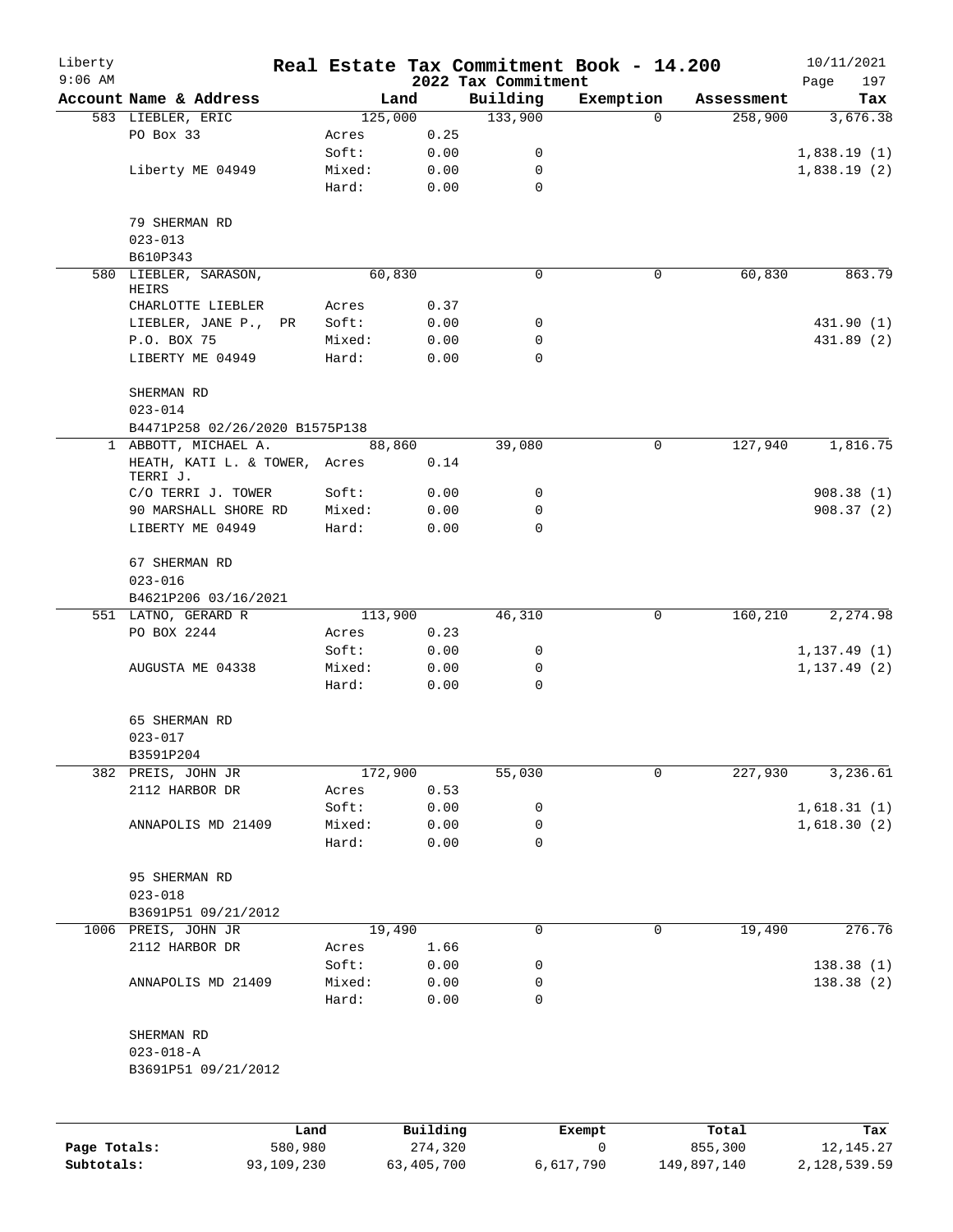| Liberty<br>$9:06$ AM |                          |                     |        |         |       | Real Estate Tax Commitment Book - 14.200<br>2022 Tax Commitment |           |             |            | 10/11/2021<br>Page | 198        |
|----------------------|--------------------------|---------------------|--------|---------|-------|-----------------------------------------------------------------|-----------|-------------|------------|--------------------|------------|
|                      | Account Name & Address   |                     |        | Land    |       | Building                                                        | Exemption |             | Assessment |                    | Tax        |
|                      | 433 HOFFMAN, HARVEY      |                     |        | 169,560 |       | 79,040                                                          |           | $\Omega$    | 248,600    |                    | 3,530.12   |
|                      | HOFFMAN, SHARON          |                     | Acres  |         | 0.46  |                                                                 |           |             |            |                    |            |
|                      | P.O. Box 295             |                     | Soft:  |         | 0.00  | 0                                                               |           |             |            | 1,765.06(1)        |            |
|                      |                          |                     | Mixed: |         | 0.00  | 0                                                               |           |             |            | 1,765.06(2)        |            |
|                      | Liberty ME 04949         |                     | Hard:  |         | 0.00  | 0                                                               |           |             |            |                    |            |
|                      | 109 SHERMAN RD           |                     |        |         |       |                                                                 |           |             |            |                    |            |
|                      | $023 - 019$              |                     |        |         |       |                                                                 |           |             |            |                    |            |
|                      | B1252P211                |                     |        |         |       |                                                                 |           |             |            |                    |            |
|                      | 988 HOFFMAN, HARVEY      |                     |        | 13,970  |       | 650                                                             |           | $\mathbf 0$ | 14,620     |                    | 207.60     |
|                      | HOFFMAN, SHARON          |                     | Acres  |         | 0.57  |                                                                 |           |             |            |                    |            |
|                      | P.O. Box 295             |                     | Soft:  |         | 0.00  | 0                                                               |           |             |            |                    | 103.80(1)  |
|                      |                          |                     | Mixed: |         | 0.00  | 0                                                               |           |             |            |                    | 103.80(2)  |
|                      | Liberty ME 04949         |                     | Hard:  |         | 0.00  | $\mathbf 0$                                                     |           |             |            |                    |            |
|                      | SHERMAN RD               |                     |        |         |       |                                                                 |           |             |            |                    |            |
|                      | $023 - 019 - A$          |                     |        |         |       |                                                                 |           |             |            |                    |            |
|                      | B1252P214                |                     |        |         |       |                                                                 |           |             |            |                    |            |
|                      | 331 FITZGERALD, JUNE     |                     |        | 46,500  |       | 112,360                                                         |           | 0           | 158,860    |                    | 2,255.81   |
|                      | 322 RIVER ROAD           |                     | Acres  |         | 10.00 |                                                                 |           |             |            |                    |            |
|                      |                          |                     | Soft:  |         | 0.00  | 0                                                               |           |             |            | 1, 127.91(1)       |            |
|                      | ANDOVER MA 01810         |                     | Mixed: |         | 0.00  | 0                                                               |           |             |            | 1, 127.90(2)       |            |
|                      |                          |                     | Hard:  |         | 0.00  | 0                                                               |           |             |            |                    |            |
|                      |                          | 114 & 116 W MAIN ST |        |         |       |                                                                 |           |             |            |                    |            |
|                      | $024 - 002$              |                     |        |         |       |                                                                 |           |             |            |                    |            |
|                      | B1587P292                |                     |        |         |       |                                                                 |           |             |            |                    |            |
|                      | 1010 FOGG, ERIN          |                     |        | 35,370  |       | 78,480                                                          |           | 0           | 113,850    |                    | 1,616.67   |
|                      | FOGG, NATHANAEL          |                     | Acres  |         | 1.08  |                                                                 |           |             |            |                    |            |
|                      | 122 W MAIN ST            |                     | Soft:  |         | 0.00  | 0                                                               |           |             |            |                    | 808.34 (1) |
|                      |                          |                     | Mixed: |         | 0.00  | 0                                                               |           |             |            |                    | 808.33 (2) |
|                      | LIBERTY ME 04949         |                     | Hard:  |         | 0.00  | 0                                                               |           |             |            |                    |            |
|                      | 122 W MAIN ST            |                     |        |         |       |                                                                 |           |             |            |                    |            |
|                      | $024 - 003$              |                     |        |         |       |                                                                 |           |             |            |                    |            |
|                      |                          | B3496P58 10/30/2010 |        |         |       |                                                                 |           |             |            |                    |            |
|                      | 1200 CRICHTON, ALAN      |                     |        | 134,330 |       | 0                                                               |           | 0           | 134,330    |                    | 1,907.49   |
|                      | CRICHTON, LORNA          |                     | Acres  |         | 2.30  |                                                                 |           |             |            |                    |            |
|                      | 64 JACQUES ROAD          |                     | Soft:  |         | 0.00  | 0                                                               |           |             |            |                    | 953.75(1)  |
|                      |                          |                     | Mixed: |         | 0.00  | 0                                                               |           |             |            |                    | 953.74 (2) |
|                      | LIBERTY ME 04949         |                     | Hard:  |         | 0.00  | 0                                                               |           |             |            |                    |            |
|                      | SMITH ROAD               |                     |        |         |       |                                                                 |           |             |            |                    |            |
|                      | $024 - 004$<br>B1812P173 |                     |        |         |       |                                                                 |           |             |            |                    |            |
|                      | 887 SMITH, OTIS          |                     |        | 6,100   |       | 0                                                               |           | 0           | 6,100      |                    | 86.62      |
|                      | PO BOX 247               |                     | Acres  |         | 0.16  |                                                                 |           |             |            |                    |            |
|                      |                          |                     | Soft:  |         | 0.00  | 0                                                               |           |             |            |                    | 43.31(1)   |
|                      | LIBERTY ME 04949         |                     | Mixed: |         | 0.00  | 0                                                               |           |             |            |                    | 43.31(2)   |
|                      |                          |                     |        |         |       | 0                                                               |           |             |            |                    |            |
|                      |                          |                     | Hard:  |         | 0.00  |                                                                 |           |             |            |                    |            |
|                      | 166 SMITH RD             |                     |        |         |       |                                                                 |           |             |            |                    |            |
|                      | $024 - 005$              |                     |        |         |       |                                                                 |           |             |            |                    |            |
|                      | B678P495                 |                     |        |         |       |                                                                 |           |             |            |                    |            |
|                      |                          |                     |        |         |       |                                                                 |           |             |            |                    |            |

|              | Land       | Building   | Exempt    | Total       | Tax          |
|--------------|------------|------------|-----------|-------------|--------------|
| Page Totals: | 405,830    | 270,530    |           | 676,360     | 9,604.31     |
| Subtotals:   | 93,515,060 | 63,676,230 | 6,617,790 | 150,573,500 | 2,138,143.90 |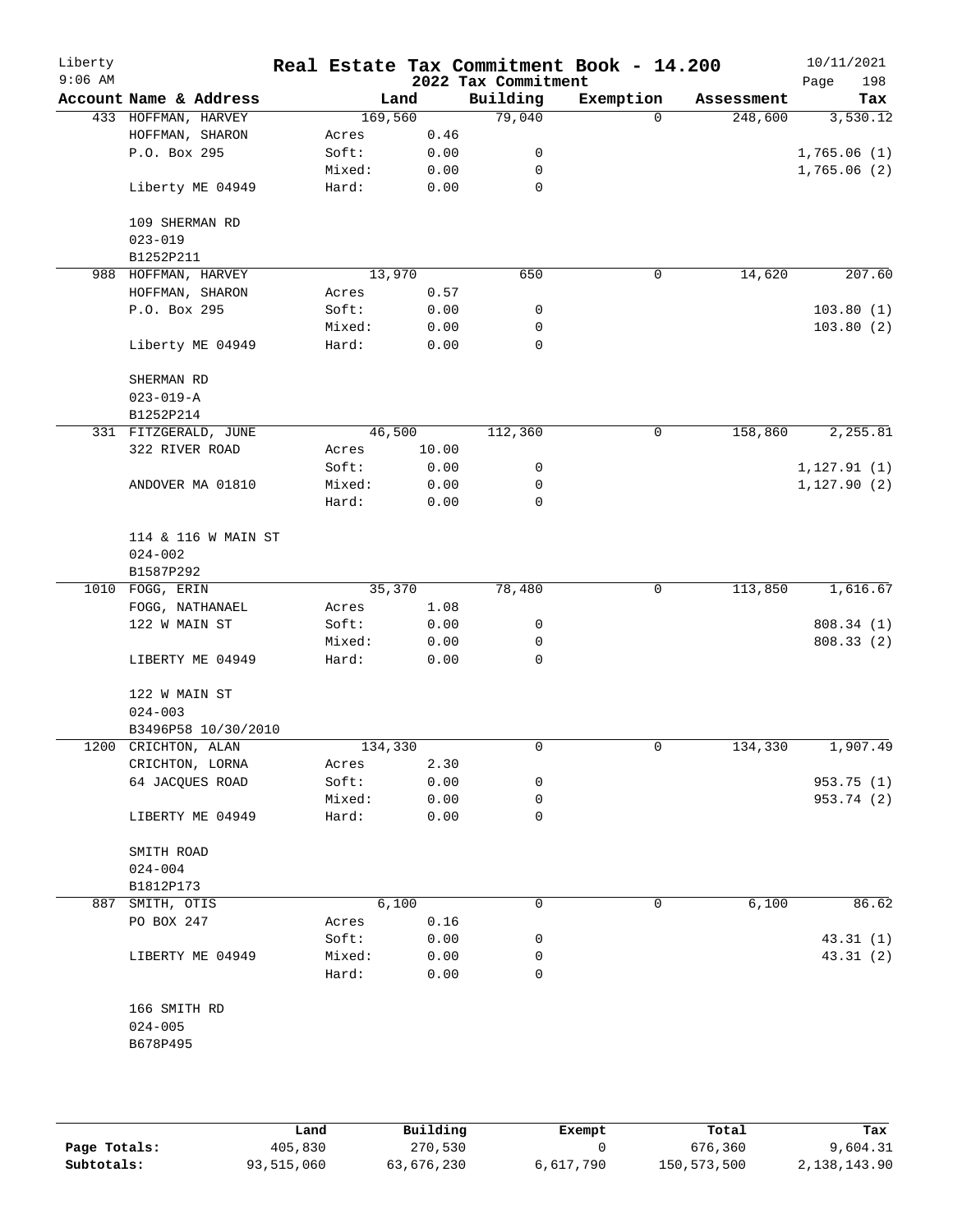| Liberty<br>$9:06$ AM       |                                                         |         |                       | 2022 Tax Commitment | Real Estate Tax Commitment Book - 14.200 |                          | 10/11/2021<br>199<br>Page |
|----------------------------|---------------------------------------------------------|---------|-----------------------|---------------------|------------------------------------------|--------------------------|---------------------------|
|                            | Account Name & Address                                  |         | Land                  | Building            | Exemption                                | Assessment               | Tax                       |
|                            | 304 CJE NOMINEE TRUST, LME<br>N.T.                      | 3,340   |                       | 250                 | $\Omega$                                 | 3,590                    | 50.98                     |
|                            | EVANS, CHARLES & JUDITH Acres                           |         | 0.13                  |                     |                                          |                          |                           |
|                            | 22 GOONAN RD                                            | Soft:   | 0.00                  | 0                   |                                          |                          | 25.49(1)                  |
|                            |                                                         | Mixed:  | 0.00                  | 0                   |                                          |                          | 25.49(2)                  |
|                            | HOOKSET NH 03106                                        | Hard:   | 0.00                  | 0                   |                                          |                          |                           |
|                            | SMITH RD                                                |         |                       |                     |                                          |                          |                           |
|                            | $024 - 006$<br>B859P292                                 |         |                       |                     |                                          |                          |                           |
|                            | 892 SMITH, WAYNE A                                      | 105,790 |                       | 22,810              | 0                                        | 128,600                  | 1,826.12                  |
|                            | 465 US RT. 1                                            | Acres   | 0.31                  |                     |                                          |                          |                           |
|                            |                                                         | Soft:   | 0.00                  | 0                   |                                          |                          | 913.06 (1)                |
|                            | STOCKTON SPRINGS ME<br>04981                            | Mixed:  | 0.00                  | 0                   |                                          |                          | 913.06(2)                 |
|                            |                                                         | Hard:   | 0.00                  | 0                   |                                          |                          |                           |
|                            | 174 SMITH RD                                            |         |                       |                     |                                          |                          |                           |
|                            | $024 - 007$                                             |         |                       |                     |                                          |                          |                           |
|                            | B918P66                                                 |         |                       |                     |                                          |                          |                           |
|                            | 536 KRADOSKA, YTA                                       | 100,460 |                       | 36,350              | 0                                        | 136,810                  | 1,942.70                  |
|                            | 706 BARBERRY DR                                         | Acres   | 0.12                  |                     |                                          |                          |                           |
|                            |                                                         | Soft:   | 0.00                  | 0                   |                                          |                          | 971.35(1)                 |
|                            | CINNAMINSON NJ 08077                                    | Mixed:  | 0.00                  | 0                   |                                          |                          | 971.35(2)                 |
|                            |                                                         | Hard:   | 0.00                  | 0                   |                                          |                          |                           |
|                            | 179 SMITH RD                                            |         |                       |                     |                                          |                          |                           |
|                            | $024 - 009$                                             |         |                       |                     |                                          |                          |                           |
|                            | B742P427                                                |         |                       |                     |                                          |                          |                           |
|                            | 392 HALLBERT, DAVID M. &<br>NINA A.<br>TRUSTEES         | 91,980  |                       | 82,070              | 0                                        | 174,050                  | 2,471.51                  |
|                            | DAVID M & NINA HALLBERT Acres<br>REVOCABLE LIVING TRUST |         | 0.15                  |                     |                                          |                          |                           |
|                            | 28 BAYVIEW STREET                                       | Soft:   | 0.00                  | 0                   |                                          |                          | 1,235.76(1)               |
|                            |                                                         | Mixed:  | 0.00                  | 0                   |                                          |                          | 1, 235.75(2)              |
|                            | BELFAST ME 04915                                        | Hard:   | 0.00                  | 0                   |                                          |                          |                           |
|                            | 175 SMITH RD                                            |         |                       |                     |                                          |                          |                           |
|                            | $024 - 010$                                             |         |                       |                     |                                          |                          |                           |
|                            | B4262P45 05/04/2018                                     |         |                       |                     |                                          |                          |                           |
|                            | 1019 MONTGOMERY, PAUL R                                 | 67,500  |                       | 38,580              | $\mathbf 0$                              | 106,080                  | 1,506.34                  |
|                            | MONTGOMERY, JIL                                         | Acres   | 0.09                  |                     |                                          |                          |                           |
|                            | P O BOX 241                                             | Soft:   | 0.00                  | 0                   |                                          |                          | 753.17(1)                 |
|                            |                                                         | Mixed:  | 0.00                  | 0                   |                                          |                          | 753.17(2)                 |
|                            | WARREN ME 04064                                         | Hard:   | 0.00                  | 0                   |                                          |                          |                           |
|                            | 173 SMITH RD                                            |         |                       |                     |                                          |                          |                           |
|                            | $024 - 011$                                             |         |                       |                     |                                          |                          |                           |
|                            | B3722P134 12/28/2013                                    |         |                       |                     |                                          |                          |                           |
| 568                        | Montgomery, Paul R                                      | 12,400  |                       | 40,370              | 0                                        | 52,770                   | 749.33                    |
|                            | Montgomery, Jill C                                      | Acres   | 0.06                  |                     |                                          |                          |                           |
|                            | P.O. Box 241                                            | Soft:   | 0.00                  | 0                   |                                          |                          | 374.67(1)                 |
|                            |                                                         | Mixed:  | 0.00                  | 0                   |                                          |                          | 374.66(2)                 |
|                            | Warren ME 04864                                         | Hard:   | 0.00                  | 0                   |                                          |                          |                           |
|                            | 171 SMITH RD                                            |         |                       |                     |                                          |                          |                           |
|                            | $024 - 012$                                             |         |                       |                     |                                          |                          |                           |
|                            | B4209P268 09/28/2017                                    |         |                       |                     |                                          |                          |                           |
|                            | Land                                                    |         | Building              |                     | Exempt                                   | Total                    | Tax                       |
| Page Totals:<br>Subtotals: | 381,470<br>93,896,530                                   |         | 220,430<br>63,896,660 |                     | 0<br>6,617,790                           | 601,900<br>151, 175, 400 | 8,546.98<br>2,146,690.88  |
|                            |                                                         |         |                       |                     |                                          |                          |                           |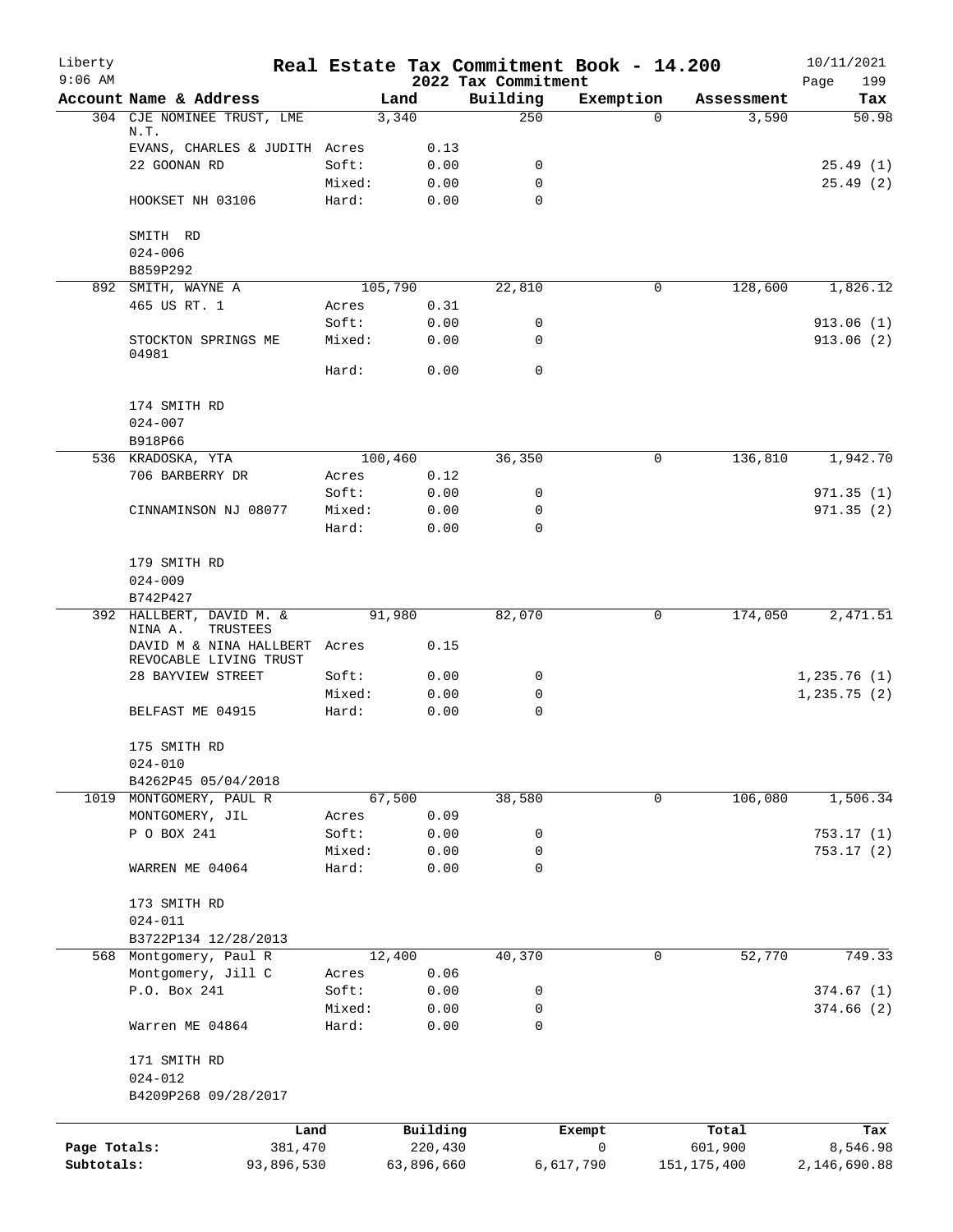| Liberty<br>$9:06$ AM |                                           |         |      | 2022 Tax Commitment | Real Estate Tax Commitment Book - 14.200 |            | 10/11/2021<br>Page<br>200 |
|----------------------|-------------------------------------------|---------|------|---------------------|------------------------------------------|------------|---------------------------|
|                      | Account Name & Address                    | Land    |      | Building            | Exemption                                | Assessment | Tax                       |
|                      | 353 EVANS, JUDITH TTEE                    | 71,250  |      | 34,080              | $\Omega$                                 | 105,330    | 1,495.69                  |
|                      | LME NOMINEE TRST                          | Acres   | 0.09 |                     |                                          |            |                           |
|                      | 11 WILSON RD                              | Soft:   | 0.00 | 0                   |                                          |            | 747.85(1)                 |
|                      |                                           | Mixed:  | 0.00 | 0                   |                                          |            | 747.84 (2)                |
|                      | LONDONDERRY NH 03052                      | Hard:   | 0.00 | $\mathbf 0$         |                                          |            |                           |
|                      | 169 SMITH RD                              |         |      |                     |                                          |            |                           |
|                      | $024 - 013$                               |         |      |                     |                                          |            |                           |
|                      | B3950P333 04/10/2015                      |         |      |                     |                                          |            |                           |
| 888                  | SMITH, OTIS                               | 77,460  |      | 12,290              | $\mathbf 0$                              | 89,750     | 1,274.45                  |
|                      | PO BOX 247                                | Acres   | 0.15 |                     |                                          |            |                           |
|                      |                                           | Soft:   | 0.00 | 0                   |                                          |            | 637.23(1)                 |
|                      | LIBERTY ME 04949                          | Mixed:  | 0.00 | 0                   |                                          |            | 637.22 (2)                |
|                      |                                           | Hard:   | 0.00 | $\mathbf 0$         |                                          |            |                           |
|                      | 165 SMITH RD                              |         |      |                     |                                          |            |                           |
|                      | $024 - 014$                               |         |      |                     |                                          |            |                           |
|                      | B686P421                                  |         |      |                     |                                          |            |                           |
|                      | 265 HOPE, LAUREEN                         | 72,110  |      | 250                 | $\mathbf 0$                              | 72,360     | 1,027.51                  |
|                      | TURNBULL, BAILEY, LAFOND,<br>DESILVA      | Acres   | 0.13 |                     |                                          |            |                           |
|                      | 13 Longwood Avenue                        | Soft:   | 0.00 | 0                   |                                          |            | 513.76(1)                 |
|                      |                                           | Mixed:  | 0.00 | 0                   |                                          |            | 513.75(2)                 |
|                      | Augusta ME 04330                          | Hard:   | 0.00 | $\mathbf 0$         |                                          |            |                           |
|                      | 157 SMITH RD<br>$024 - 015$               |         |      |                     |                                          |            |                           |
|                      | B4473P269 03/04/2020 B3430P249 04/12/2010 |         |      |                     |                                          |            |                           |
|                      | 231 CRICHTON, ALAN                        | 123,410 |      | 52,810              | $\mathbf 0$                              | 176,220    | 2,502.32                  |
|                      | CRICHTON, LORNA                           | Acres   | 0.27 |                     |                                          |            |                           |
|                      | 64 JACQUE'S RD                            | Soft:   | 0.00 | 0                   |                                          |            | 1,251.16(1)               |
|                      |                                           | Mixed:  | 0.00 | 0                   |                                          |            | 1,251.16(2)               |
|                      | LIBERTY ME 04949                          | Hard:   | 0.00 | $\mathbf 0$         |                                          |            |                           |
|                      | 158 SMITH RD                              |         |      |                     |                                          |            |                           |
|                      | $024 - 016$                               |         |      |                     |                                          |            |                           |
|                      | B1812P173                                 |         |      |                     |                                          |            |                           |
|                      | 875 SHURE, KENNETH N                      | 131,200 |      | 47,870              | 0                                        | 179,070    | 2,542.79                  |
|                      | SHURE, HOWARD & ANNE JT Acres             |         | 0.34 |                     |                                          |            |                           |
|                      | P.O. BOX 718                              | Soft:   | 0.00 | 0                   |                                          |            | 1, 271.40(1)              |
|                      |                                           | Mixed:  | 0.00 | 0                   |                                          |            | 1, 271.39(2)              |
|                      | ROCKPORT ME 04856                         | Hard:   | 0.00 | 0                   |                                          |            |                           |
|                      | 143 SMITH RD                              |         |      |                     |                                          |            |                           |
|                      | $024 - 017$                               |         |      |                     |                                          |            |                           |
|                      | B4414P297 09/10/2019                      |         |      |                     |                                          |            |                           |
|                      | 899 OPPER, THOMAS                         | 97,920  |      | 48,200              | 0                                        | 146,120    | 2,074.90                  |
|                      | PO BOX 5                                  | Acres   | 0.17 |                     |                                          |            |                           |
|                      |                                           | Soft:   | 0.00 | 0                   |                                          |            | 1,037.45(1)               |
|                      | LIBERTY ME 04949                          | Mixed:  | 0.00 | 0                   |                                          |            | 1,037.45(2)               |
|                      |                                           | Hard:   | 0.00 | 0                   |                                          |            |                           |
|                      | 4 N SMITH RD                              |         |      |                     |                                          |            |                           |
|                      | $024 - 018$                               |         |      |                     |                                          |            |                           |
|                      | B1793P127                                 |         |      |                     |                                          |            |                           |
|                      |                                           |         |      |                     |                                          |            |                           |
|                      |                                           |         |      |                     |                                          |            |                           |
|                      |                                           |         |      |                     |                                          |            |                           |

|              | Land       | Building   | Exempt    | Total       | Tax          |
|--------------|------------|------------|-----------|-------------|--------------|
| Page Totals: | 573,350    | 195,500    |           | 768,850     | 10,917.66    |
| Subtotals:   | 94,469,880 | 64,092,160 | 6,617,790 | 151,944,250 | 2,157,608.54 |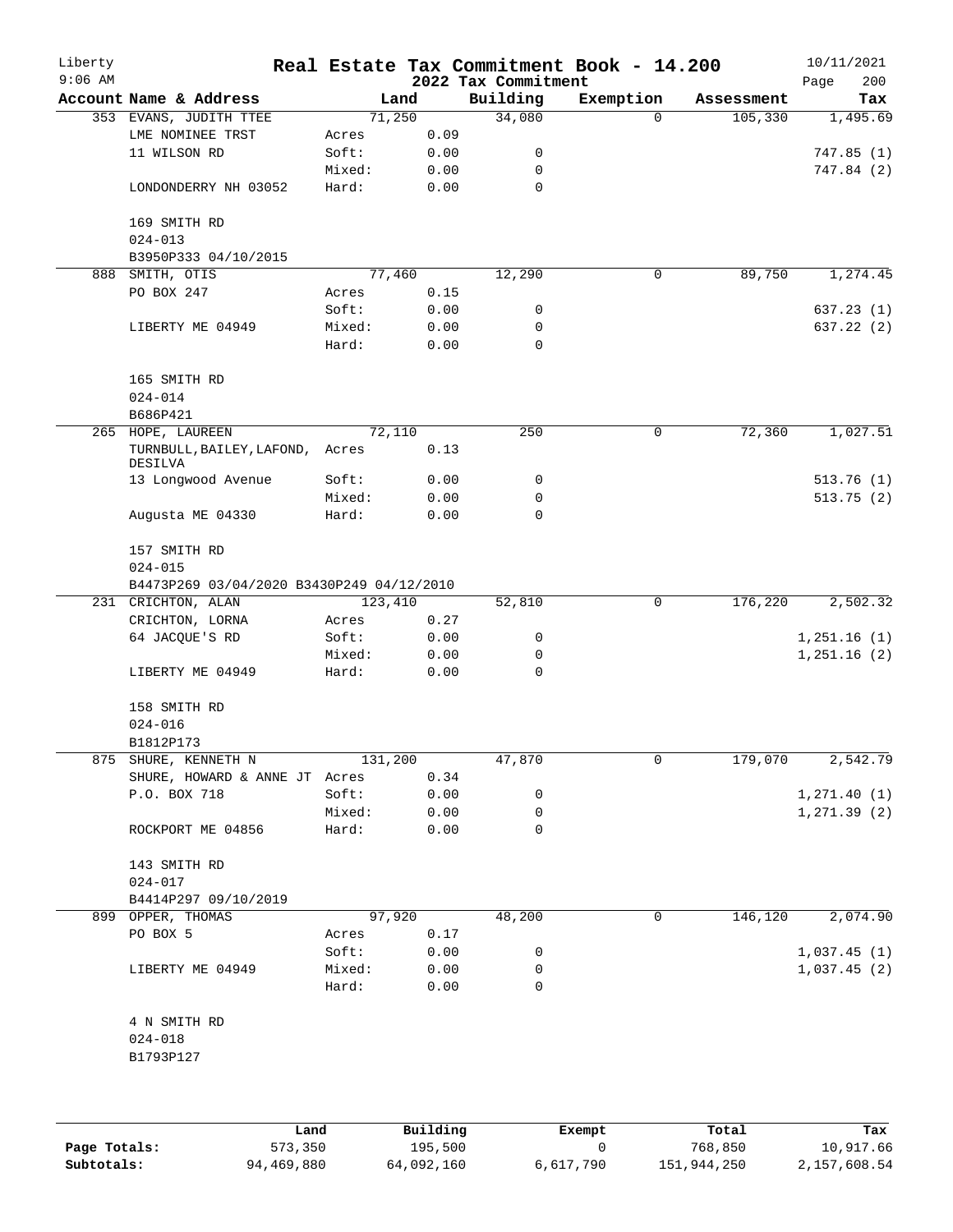| Liberty<br>$9:06$ AM |                                                                               |                 |              | 2022 Tax Commitment | Real Estate Tax Commitment Book - 14.200 |            | 10/11/2021<br>201<br>Page |
|----------------------|-------------------------------------------------------------------------------|-----------------|--------------|---------------------|------------------------------------------|------------|---------------------------|
|                      | Account Name & Address                                                        |                 | Land         | Building            | Exemption                                | Assessment | Tax                       |
|                      | 729 OPPER, THOMAS S                                                           |                 | 175,560      | 107,470             | 25,000                                   | 258,030    | 3,664.03                  |
|                      | P.O. BOX 103                                                                  | Acres           | 1.66         |                     | 01 Homestead                             |            |                           |
|                      |                                                                               | Soft:           | 0.00         | 0                   |                                          |            | 1,832.02(1)               |
|                      | LIBERTY ME 04949                                                              | Mixed:          | 0.00         | 0                   |                                          |            | 1,832.01(2)               |
|                      |                                                                               | Hard:           | 0.00         | $\mathbf 0$         |                                          |            |                           |
|                      | 6 & 8 N SMITH RD<br>$024 - 019$                                               |                 |              |                     |                                          |            |                           |
|                      | B1520P25                                                                      |                 |              |                     |                                          |            |                           |
|                      | 119 OPPER, THOMAS S                                                           |                 | 163,800      | 0                   | 0                                        | 163,800    | 2,325.96                  |
|                      | P.O. BOX 5                                                                    | Acres           | 6.09         |                     |                                          |            |                           |
|                      |                                                                               | Soft:           | 0.00         | 0                   |                                          |            | 1,162.98(1)               |
|                      | LIBERTY ME 04949                                                              | Mixed:          | 0.00         | 0                   |                                          |            | 1,162.98(2)               |
|                      |                                                                               | Hard:           | 0.00         | $\mathbf 0$         |                                          |            |                           |
|                      | SMITH ROAD/ NO SMITH<br>$024 - 019$                                           |                 |              |                     |                                          |            |                           |
|                      | B1900P316                                                                     |                 |              |                     |                                          |            |                           |
|                      | 876 HARRY D. & OLIVE B.<br>SHUTE FAMILY, LLC                                  |                 | 225,730      | 178,030             | 0                                        | 403,760    | 5,733.39                  |
|                      | 37 PETERSEN RD.                                                               | Acres           | 2.00         |                     |                                          |            |                           |
|                      |                                                                               | Soft:           | 0.00         | 0                   |                                          |            | 2,866.70(1)               |
|                      | GRANBY CT 06035                                                               | Mixed:          | 0.00         | 0                   |                                          |            | 2,866.69(2)               |
|                      |                                                                               | Hard:           | 0.00         | $\Omega$            |                                          |            |                           |
|                      | 85 LIBERTY INN RD<br>$024 - 020$<br>B4412P330 09/04/2019 B4412P305 09/04/2019 |                 |              |                     |                                          |            |                           |
|                      | 956 STUMPFF, MARILYN                                                          |                 | 42,000       | 108,970             | 25,000                                   | 125,970    | 1,788.77                  |
|                      | 134 W MAIN ST                                                                 | Acres           | 7.00         |                     | 01 Homestead                             |            |                           |
|                      |                                                                               | Soft:           | 0.00         | 0                   |                                          |            | 894.39 (1)                |
|                      | LIBERTY ME 04949                                                              | Mixed:          | 0.00         | 0                   |                                          |            | 894.38 (2)                |
|                      |                                                                               | Hard:           | 0.00         | $\mathbf 0$         |                                          |            |                           |
|                      | 134 W MAIN ST                                                                 |                 |              |                     |                                          |            |                           |
|                      | $024 - 022$                                                                   |                 |              |                     |                                          |            |                           |
|                      | B1389P85                                                                      |                 |              |                     |                                          |            |                           |
|                      | 911 DAUTRICH, MICHAEL S                                                       |                 | 52,000       | 144,680             | 25,000                                   | 171,680    | 2,437.86                  |
|                      | DAUTRICH, ANDREA R                                                            | Acres           | 15.00        |                     | 01 Homestead                             |            |                           |
|                      | 166 W Main Street                                                             | Soft:<br>Mixed: | 0.00         | 0<br>0              |                                          |            | 1, 218.93(1)              |
|                      | LIBERTY ME 04949                                                              | Hard:           | 0.00<br>0.00 | $\mathbf 0$         |                                          |            | 1,218.93(2)               |
|                      | 166 W MAIN ST                                                                 |                 |              |                     |                                          |            |                           |
|                      | $024 - 023$                                                                   |                 |              |                     |                                          |            |                           |
|                      | B4135P56 12/30/2016                                                           |                 |              |                     |                                          |            |                           |
|                      | 148 CARTER, LOIS                                                              |                 | 67,180       | 35,760              | 0                                        | 102,940    | 1,461.75                  |
|                      | TRUSTEE<br>486 Nashua Street, Apt<br>114                                      | Acres<br>Soft:  | 0.08<br>0.00 | 0                   |                                          |            | 730.88(1)                 |
|                      |                                                                               | Mixed:          | 0.00         | 0                   |                                          |            | 730.87(2)                 |
|                      | Milford NH 03055                                                              | Hard:           | 0.00         | $\mathbf 0$         |                                          |            |                           |
|                      | 366 BELFAST AUGUSTA RD<br>$025 - 001$<br>B1783P315                            |                 |              |                     |                                          |            |                           |
|                      |                                                                               |                 |              |                     |                                          |            |                           |
|                      |                                                                               | Land            | Building     |                     | Exempt                                   | Total      | Tax                       |

|              | Land       | Building   | Exempt    | Total       | Tax          |
|--------------|------------|------------|-----------|-------------|--------------|
| Page Totals: | 726,270    | 574,910    | 75,000    | 1,226,180   | 17,411.76    |
| Subtotals:   | 95,196,150 | 64,667,070 | 6,692,790 | 153,170,430 | 2,175,020.30 |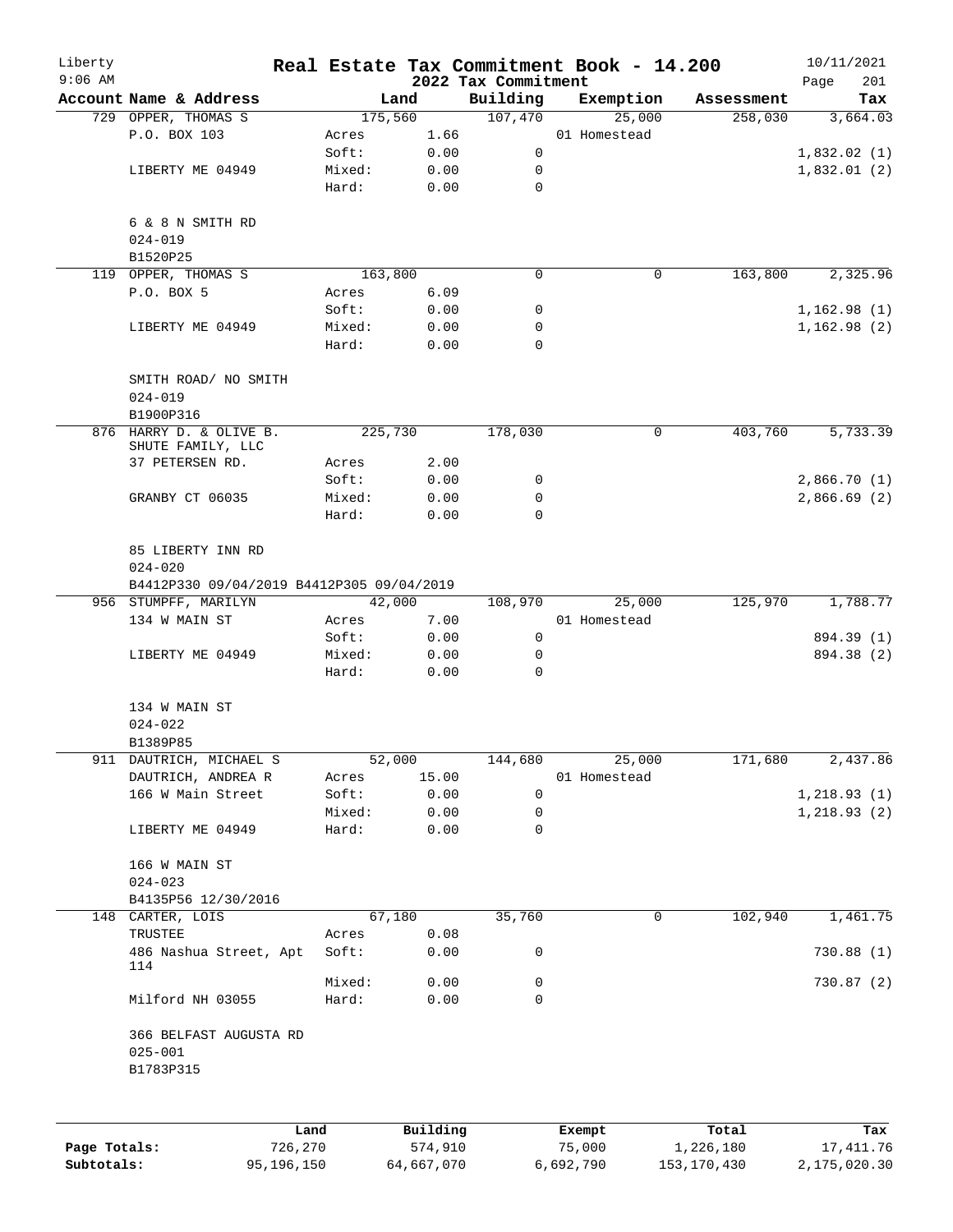| Liberty<br>$9:06$ AM |                                                 |         |      | 2022 Tax Commitment | Real Estate Tax Commitment Book - 14.200 |            | 10/11/2021<br>202 |
|----------------------|-------------------------------------------------|---------|------|---------------------|------------------------------------------|------------|-------------------|
|                      | Account Name & Address                          | Land    |      | Building            | Exemption                                | Assessment | Page<br>Tax       |
|                      | 569 PAGE, PAMELA J                              | 62,840  |      | 38,800              | $\Omega$                                 | 101,640    | 1,443.29          |
|                      | 2986 RTE. #3                                    | Acres   | 0.07 |                     |                                          |            |                   |
|                      |                                                 | Soft:   | 0.00 | 0                   |                                          |            | 721.65(1)         |
|                      | PALERMO ME 04354                                | Mixed:  | 0.00 | 0                   |                                          |            | 721.64(2)         |
|                      |                                                 | Hard:   | 0.00 | $\mathbf 0$         |                                          |            |                   |
|                      | 368 BELFAST AUGUSTA RD<br>$025 - 002$           |         |      |                     |                                          |            |                   |
|                      | B4486P159 04/21/2020                            |         |      |                     |                                          |            |                   |
|                      | 1030 Curtis, Marc S                             | 70,710  |      | 50,570              | 0                                        | 121,280    | 1,722.18          |
|                      | Curtis, Darlene R                               | Acres   | 0.08 |                     |                                          |            |                   |
|                      | 2050 Washington Avenue                          | Soft:   | 0.00 | 0                   |                                          |            | 861.09(1)         |
|                      |                                                 | Mixed:  | 0.00 | 0                   |                                          |            | 861.09(2)         |
|                      | Portland ME 04103                               | Hard:   | 0.00 | $\mathbf 0$         |                                          |            |                   |
|                      | 370 BELFAST AUGUSTA RD<br>$025 - 003$           |         |      |                     |                                          |            |                   |
|                      | B4223P138 11/17/2017                            |         |      |                     |                                          |            |                   |
|                      | 861 Sequeira, Allen A                           | 33,540  |      | 0                   | 0                                        | 33,540     | 476.27            |
|                      | P O BOX 583                                     | Acres   | 0.05 |                     |                                          |            |                   |
|                      |                                                 | Soft:   | 0.00 | 0                   |                                          |            | 238.14(1)         |
|                      | NO BERWICK ME 03906<br>0583                     | Mixed:  | 0.00 | 0                   |                                          |            | 238.13(2)         |
|                      |                                                 | Hard:   | 0.00 | $\mathbf 0$         |                                          |            |                   |
|                      | BELFAST AUGUSTA RD<br>$025 - 004$               |         |      |                     |                                          |            |                   |
|                      | B4187P347 07/21/2017                            |         |      |                     |                                          |            |                   |
|                      | 503 CHOATE, DIANA L                             | 111,400 |      | 54,550              | 0                                        | 165,950    | 2,356.49          |
|                      | 31 WINDSOR RD                                   | Acres   | 0.22 |                     |                                          |            |                   |
|                      |                                                 | Soft:   | 0.00 | 0                   |                                          |            | 1, 178.25(1)      |
|                      | WHITEFIELD ME 04353                             | Mixed:  | 0.00 | 0                   |                                          |            | 1, 178.24(2)      |
|                      |                                                 | Hard:   | 0.00 | $\mathsf{O}$        |                                          |            |                   |
|                      | 378 BELFAST AUGUSTA RD<br>$025 - 005$           |         |      |                     |                                          |            |                   |
|                      | B3999P116 09/10/2015 B1557P5                    |         |      |                     |                                          |            |                   |
|                      | 940 COLE, WAYNE R                               | 41,740  |      | 0                   | 0                                        | 41,740     | 592.71            |
|                      | JOYCE DOW                                       | Acres   | 0.10 |                     |                                          |            |                   |
|                      | 61 Oliver St                                    | Soft:   | 0.00 | 0                   |                                          |            | 296.36 (1)        |
|                      |                                                 | Mixed:  | 0.00 | 0                   |                                          |            | 296.35(2)         |
|                      | Rockland ME 04841                               | Hard:   | 0.00 | 0                   |                                          |            |                   |
|                      | BELFAST AUGUSTA ROAD<br>$025 - 006$             |         |      |                     |                                          |            |                   |
|                      | B591P290                                        |         |      |                     |                                          |            |                   |
|                      | 190 COLE, WAYNE R                               | 171,850 |      | 88,380              | 0                                        | 260,230    | 3,695.27          |
|                      | JOYCE DOW                                       | Acres   | 0.84 |                     |                                          |            |                   |
|                      | 61 Oliver St                                    | Soft:   | 0.00 | 0                   |                                          |            | 1,847.64(1)       |
|                      |                                                 | Mixed:  | 0.00 | 0                   |                                          |            | 1,847.63(2)       |
|                      | Rockland ME 04841                               | Hard:   | 0.00 | 0                   |                                          |            |                   |
|                      | 14 & 18 DOW COLE WAY<br>$025 - 007$<br>B591P290 |         |      |                     |                                          |            |                   |
|                      |                                                 |         |      |                     |                                          |            |                   |
|                      |                                                 |         |      |                     |                                          |            |                   |
|                      |                                                 |         |      |                     |                                          |            |                   |

|              | Land       | Building   | Exempt    | Total       | Tax          |
|--------------|------------|------------|-----------|-------------|--------------|
| Page Totals: | 492,080    | 232,300    |           | 724,380     | 10,286.21    |
| Subtotals:   | 95,688,230 | 64,899,370 | 6,692,790 | 153,894,810 | 2,185,306.51 |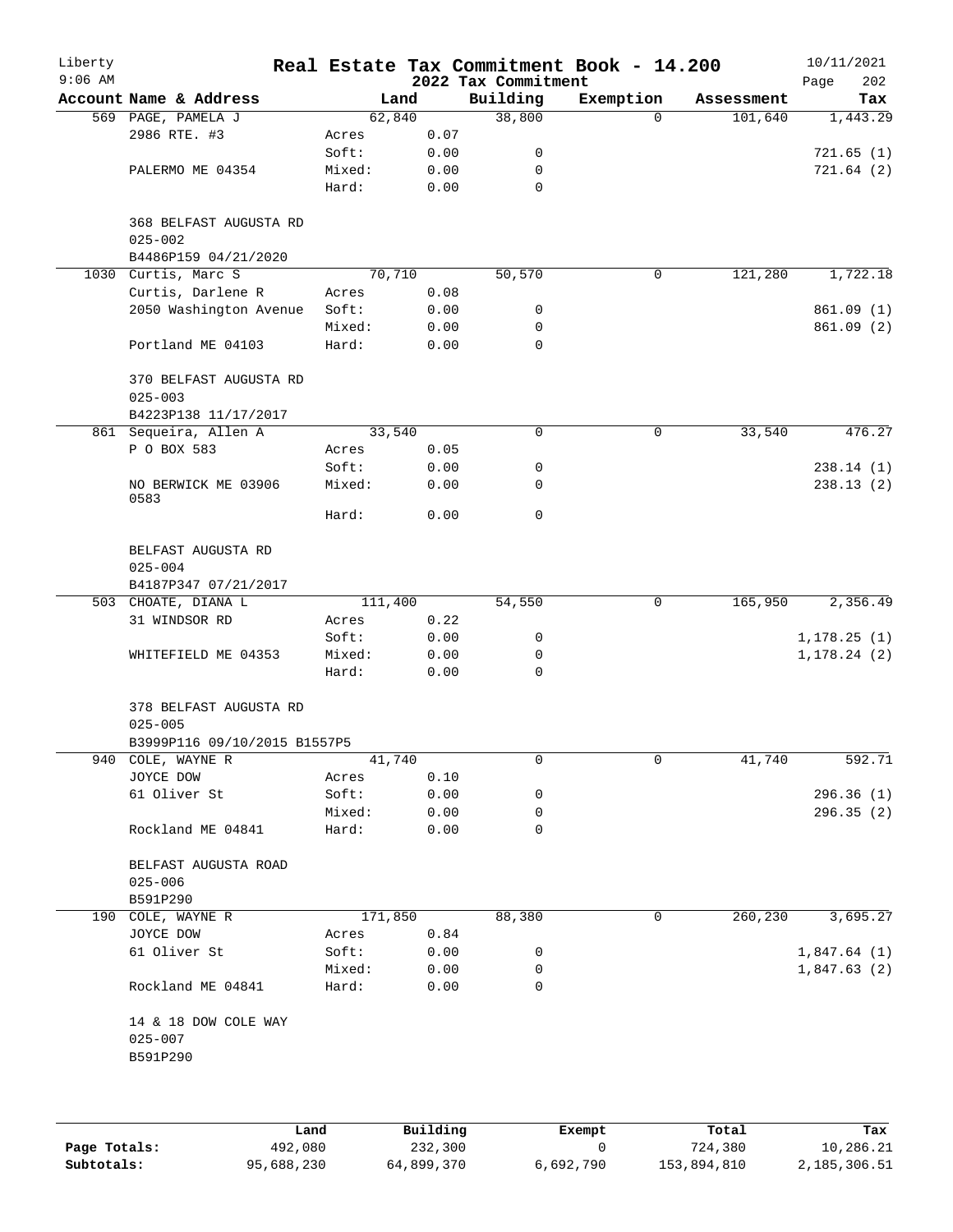| Liberty<br>$9:06$ AM |                                     |                 |              | 2022 Tax Commitment | Real Estate Tax Commitment Book - 14.200 |            | 10/11/2021<br>Page<br>203 |
|----------------------|-------------------------------------|-----------------|--------------|---------------------|------------------------------------------|------------|---------------------------|
|                      | Account Name & Address              | Land            |              | Building            | Exemption                                | Assessment | Tax                       |
|                      | 114 STOVER, NATHAN                  | 229,040         |              | 87,770              | $\Omega$                                 | 316,810    | 4,498.70                  |
|                      | 117 S BROOKS RD                     | Acres           | 0.93         |                     |                                          |            |                           |
|                      |                                     | Soft:           | 0.00         | 0                   |                                          |            | 2, 249.35(1)              |
|                      | BROOKS ME 04921                     | Mixed:          | 0.00         | 0                   |                                          |            | 2, 249.35(2)              |
|                      |                                     | Hard:           | 0.00         | $\mathbf 0$         |                                          |            |                           |
|                      | 418 BELFAST AUGUSTA RD              |                 |              |                     |                                          |            |                           |
|                      | $025 - 008$<br>B2282P201            |                 |              |                     |                                          |            |                           |
|                      | 938 STOVER, NATHAN                  | 3,790           |              | $\mathbf 0$         | $\mathsf{O}$                             | 3,790      | 53.82                     |
|                      | 117 S BROOKS RD                     | Acres           | 0.13         |                     |                                          |            |                           |
|                      |                                     | Soft:           | 0.00         | 0                   |                                          |            | 26.91(1)                  |
|                      | BROOKS ME 04921                     | Mixed:          | 0.00         | 0                   |                                          |            | 26.91(2)                  |
|                      |                                     | Hard:           | 0.00         | 0                   |                                          |            |                           |
|                      | BELFAST AUGUSTA RD<br>$025 - 009$   |                 |              |                     |                                          |            |                           |
|                      | 465 MCLEAN, KAREN & DANIEL          | 37,340          |              | 0                   | 0                                        | 37,340     | 530.23                    |
|                      | KEEGAN/JOHNSON SHARED<br>PROP       | Acres           | 0.32         |                     |                                          |            |                           |
|                      | P.O. BOX 196                        | Soft:           | 0.00         | 0                   |                                          |            | 265.12(1)                 |
|                      |                                     | Mixed:          | 0.00         | 0                   |                                          |            | 265.11(2)                 |
|                      | LIBERTY ME 04949                    | Hard:           | 0.00         | $\Omega$            |                                          |            |                           |
|                      | BELFAST AUGUSTA ROAD<br>$025 - 010$ |                 |              |                     |                                          |            |                           |
|                      | B840P17                             |                 |              |                     |                                          |            |                           |
|                      | 798 COSTA, MARLENE                  | 171,360         |              | 57,790              | 0                                        | 229,150    | 3,253.93                  |
|                      | 27 Noble St.                        | Acres           | 0.58         |                     |                                          |            |                           |
|                      | Unit 1                              | Soft:           | 0.00         | 0                   |                                          |            | 1,626.97(1)               |
|                      | Brunswick ME 04011                  | Mixed:          | 0.00         | 0                   |                                          |            | 1,626.96(2)               |
|                      |                                     | Hard:           | 0.00         | 0                   |                                          |            |                           |
|                      | 444 BELFAST AUGUSTA RD              |                 |              |                     |                                          |            |                           |
|                      | $025 - 011$                         |                 |              |                     |                                          |            |                           |
|                      | B4306P201 09/13/2018                |                 |              |                     |                                          |            |                           |
|                      | 458 JACKSON, BERNARD L              | 153,600         |              | 111,030             | 25,000                                   | 239,630    | 3,402.75                  |
|                      | JACKSON, PATRICA K                  | Acres           | 0.66         |                     | 01 Homestead                             |            |                           |
|                      | 456 BELFAST AUGUSTA RD              | Soft:           | 0.00         | 0                   |                                          |            | 1,701.38(1)               |
|                      | LIBERTY ME 04949                    | Mixed:<br>Hard: | 0.00<br>0.00 | 0<br>0              |                                          |            | 1,701.37(2)               |
|                      |                                     |                 |              |                     |                                          |            |                           |
|                      | 456 BELFAST AUGUSTA RD              |                 |              |                     |                                          |            |                           |
|                      | $025 - 012$                         |                 |              |                     |                                          |            |                           |
|                      | B1239P336                           |                 |              |                     |                                          |            |                           |
|                      | 44 POOLE, ROBERT W                  | 181,060         |              | 101,520             | 0                                        | 282,580    | 4,012.64                  |
|                      | POOLE, ANNE MARIE                   | Acres           | 1.80         |                     |                                          |            |                           |
|                      | 4 Logan Lane                        | Soft:           | 0.00         | 0                   |                                          |            | 2,006.32(1)               |
|                      | WESTON CT 06883                     | Mixed:<br>Hard: | 0.00<br>0.00 | 0<br>0              |                                          |            | 2,006.32(2)               |
|                      | 468 BELFAST AUGUSTA RD              |                 |              |                     |                                          |            |                           |
|                      | $025 - 014$                         |                 |              |                     |                                          |            |                           |
|                      | B2045P229                           |                 |              |                     |                                          |            |                           |
|                      |                                     |                 |              |                     |                                          |            |                           |
|                      |                                     |                 |              |                     |                                          |            |                           |
|                      |                                     |                 |              |                     |                                          |            |                           |

|              | Land       | Building   | Exempt    | Total       | Tax          |
|--------------|------------|------------|-----------|-------------|--------------|
| Page Totals: | 776,190    | 358,110    | 25,000    | 1,109,300   | 15,752.07    |
| Subtotals:   | 96,464,420 | 65,257,480 | 6,717,790 | 155,004,110 | 2,201,058.58 |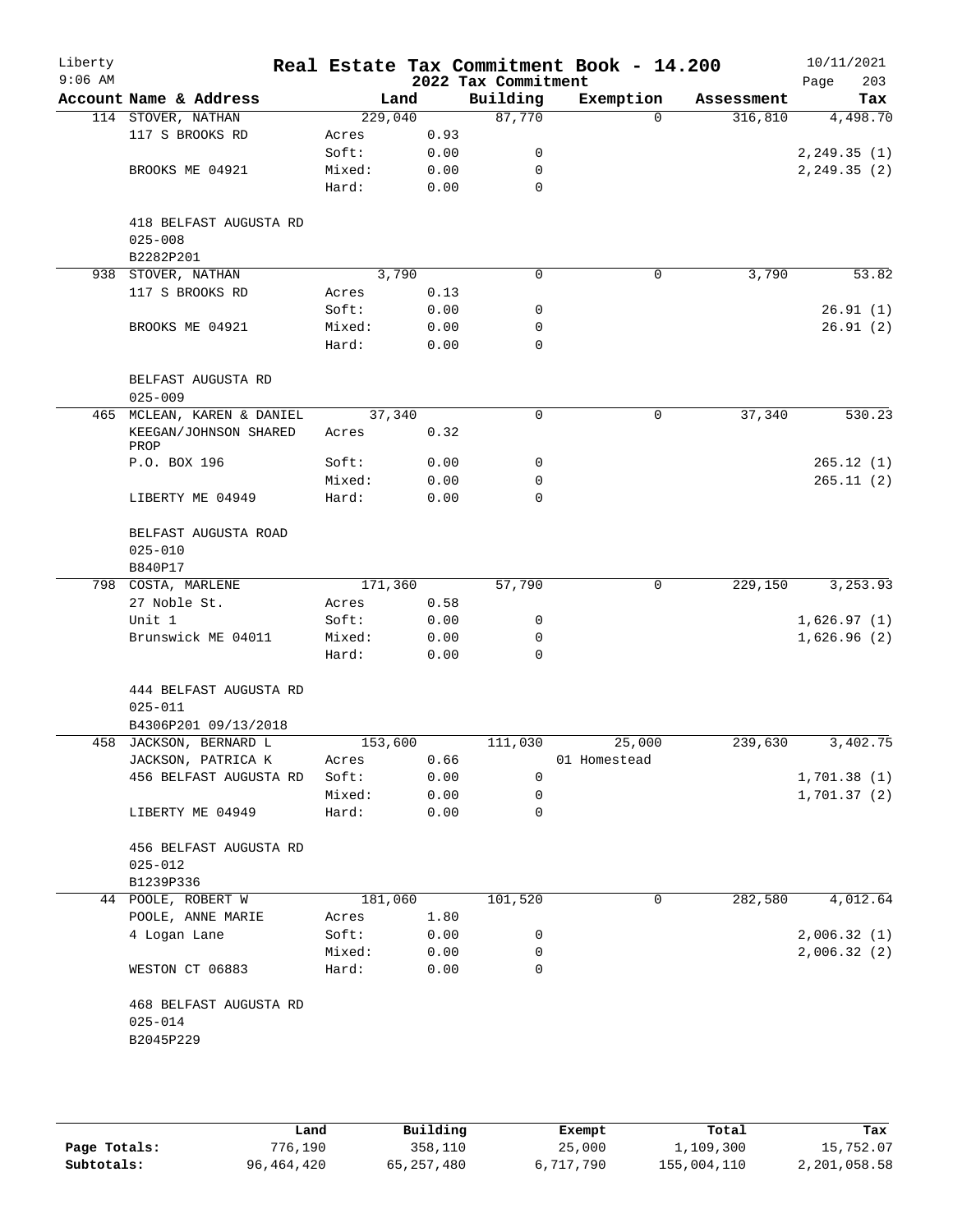| Liberty<br>$9:06$ AM |                                             |        |      | 2022 Tax Commitment | Real Estate Tax Commitment Book - 14.200 |            | 10/11/2021<br>Page<br>204 |
|----------------------|---------------------------------------------|--------|------|---------------------|------------------------------------------|------------|---------------------------|
|                      | Account Name & Address                      | Land   |      | Building            | Exemption                                | Assessment | Tax                       |
|                      | 170 Snowdrift Farm, LLC                     | 24,700 |      | 132,850             | $\Omega$                                 | 157,550    | 2, 237.21                 |
|                      | P.O. Box 358                                | Acres  | 0.14 |                     |                                          |            |                           |
|                      |                                             | Soft:  | 0.00 | 0                   |                                          |            | 1,118.61(1)               |
|                      | Liberty ME 04949                            | Mixed: | 0.00 | 0                   |                                          |            | 1,118.60(2)               |
|                      |                                             | Hard:  | 0.00 | $\mathbf 0$         |                                          |            |                           |
|                      | 4 MARSHALL SHORE RD<br>$025 - 015$          |        |      |                     |                                          |            |                           |
|                      | B4156P186 04/06/2017                        |        |      |                     |                                          |            |                           |
|                      | 1165 STAC, LLC                              | 29,700 |      | 74,320              | 0                                        | 104,020    | 1,477.08                  |
|                      | 38 PERCEY ROAD                              | Acres  | 0.50 |                     |                                          |            |                           |
|                      |                                             | Soft:  | 0.00 | 0                   |                                          |            | 738.54(1)                 |
|                      | LIBERTY ME 04949                            | Mixed: | 0.00 | 0                   |                                          |            | 738.54 (2)                |
|                      |                                             | Hard:  | 0.00 | $\mathbf 0$         |                                          |            |                           |
|                      | 5 MARSHALL SHORE RD<br>$025 - 016$          |        |      |                     |                                          |            |                           |
|                      | B4324P140 11/08/2018                        |        |      |                     |                                          |            |                           |
|                      | 4 Caswell, Caroline P                       | 72,110 |      | 0                   | 0                                        | 72,110     | 1,023.96                  |
|                      | P.O. Box 188                                | Acres  | 0.13 |                     |                                          |            |                           |
|                      |                                             | Soft:  | 0.00 | 0                   |                                          |            | 511.98(1)                 |
|                      | PALERMO ME 04354                            | Mixed: | 0.00 | 0                   |                                          |            | 511.98(2)                 |
|                      |                                             | Hard:  | 0.00 | 0                   |                                          |            |                           |
|                      | 354 BELFAST AUGUSTA RD                      |        |      |                     |                                          |            |                           |
|                      | $026 - 001 - A$                             |        |      |                     |                                          |            |                           |
|                      | B4210P90 10/04/2017                         |        |      |                     |                                          |            |                           |
|                      | 704 FLYE, CATHY LEE                         | 97,920 |      | 44,960              | 0                                        | 142,880    | 2,028.90                  |
|                      | AMANDA NICOLE & MELISSA Acres<br>EMILY FLYE |        | 0.17 |                     |                                          |            |                           |
|                      | 123 FLOOD RD                                | Soft:  | 0.00 | 0                   |                                          |            | 1,014.45(1)               |
|                      |                                             | Mixed: | 0.00 | 0                   |                                          |            | 1,014.45(2)               |
|                      | PLYMOUTH ME 04969                           | Hard:  | 0.00 | $\mathbf 0$         |                                          |            |                           |
|                      | 360 BELFAST AUGUSTA RD<br>$026 - 002$       |        |      |                     |                                          |            |                           |
|                      | B3774P111 09/13/2013                        |        |      |                     |                                          |            |                           |
|                      | 341 DRAKATOS, SPIRO                         | 93,540 |      | 37,820              | $\mathsf{O}$                             | 131,360    | 1,865.31                  |
|                      | LOPRESTO DRAKATOS,<br>ROSALIE A             | Acres  | 0.14 |                     |                                          |            |                           |
|                      | 64 LIBERTY COMMON                           | Soft:  | 0.00 | 0                   |                                          |            | 932.66 (1)                |
|                      |                                             | Mixed: | 0.00 | 0                   |                                          |            | 932.65(2)                 |
|                      | RYE NH 03870                                | Hard:  | 0.00 | $\Omega$            |                                          |            |                           |
|                      | 364 BELFAST AUGUSTA RD                      |        |      |                     |                                          |            |                           |
|                      | $026 - 003$                                 |        |      |                     |                                          |            |                           |
|                      | B4528P20 08/10/2020                         |        |      |                     |                                          |            |                           |
|                      | 703 HAVER, MICHELLE                         | 37,350 |      | 600                 | $\mathbf 0$                              | 37,950     | 538.89                    |
|                      | PO Box 476                                  | Acres  | 1.40 |                     |                                          |            |                           |
|                      |                                             | Soft:  | 0.00 | 0                   |                                          |            | 269.45(1)                 |
|                      | Gardiner ME 04345                           | Mixed: | 0.00 | 0                   |                                          |            | 269.44(2)                 |
|                      |                                             | Hard:  | 0.00 | 0                   |                                          |            |                           |
|                      | 343 BELFAST AUGUSTA RD<br>$026 - 004$       |        |      |                     |                                          |            |                           |
|                      | B3888P51 06/26/2014 B2916P233 04/10/2006    |        |      |                     |                                          |            |                           |
|                      |                                             |        |      |                     |                                          |            |                           |
|                      |                                             |        |      |                     |                                          |            |                           |

|              | Land       | Building   | Exempt    | Total       | Tax          |
|--------------|------------|------------|-----------|-------------|--------------|
| Page Totals: | 355,320    | 290,550    |           | 645,870     | 9,171.35     |
| Subtotals:   | 96,819,740 | 65,548,030 | 6,717,790 | 155,649,980 | 2,210,229.93 |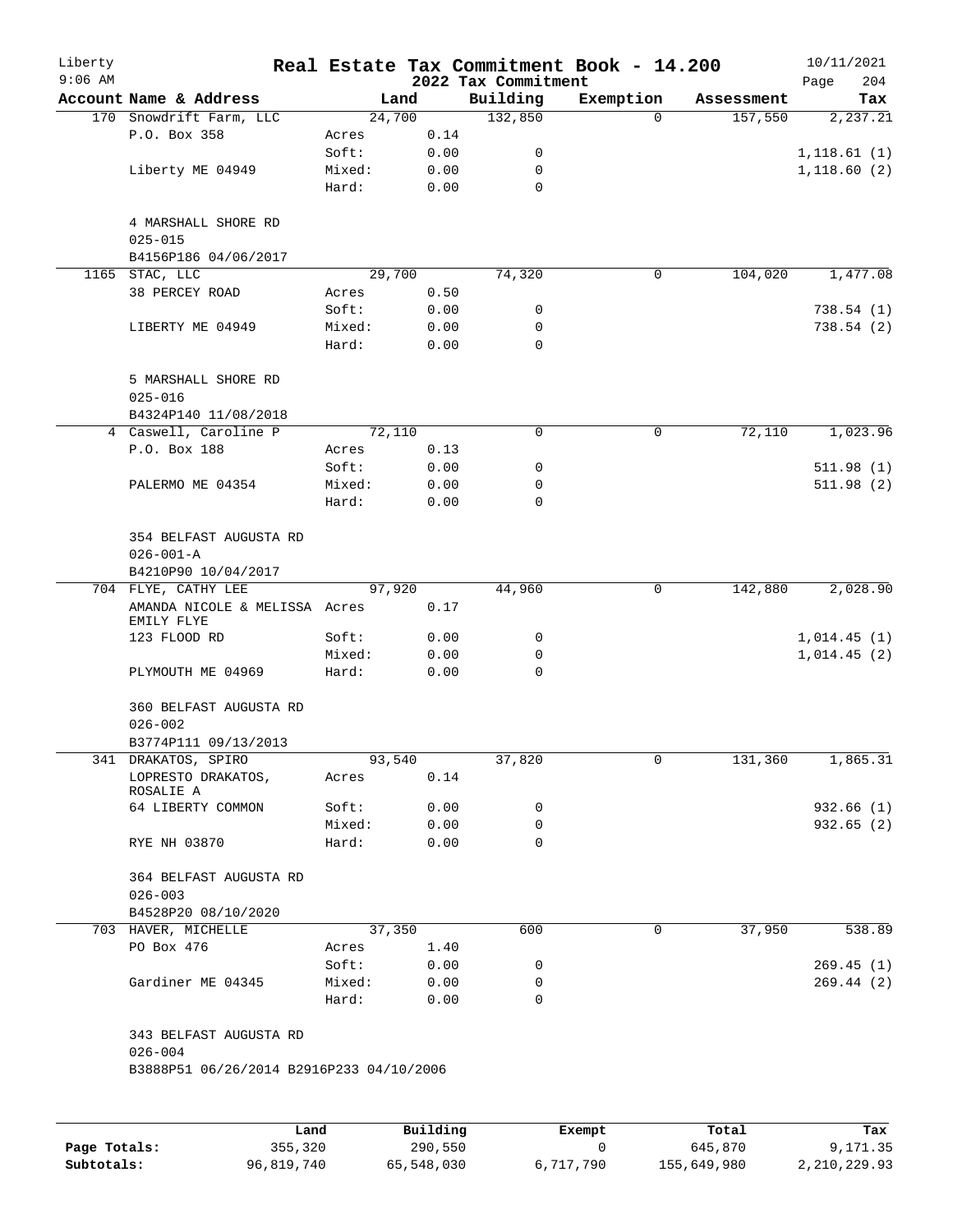| Liberty      |                                               |        |                 |                     | Real Estate Tax Commitment Book - 14.200 |                       | 10/11/2021     |
|--------------|-----------------------------------------------|--------|-----------------|---------------------|------------------------------------------|-----------------------|----------------|
| $9:06$ AM    |                                               |        |                 | 2022 Tax Commitment |                                          |                       | 205<br>Page    |
|              | Account Name & Address<br>559 RYDER, BRENDA J |        | Land<br>140,960 | Building<br>143,570 | Exemption<br>25,000                      | Assessment<br>259,530 | Tax            |
|              | RYDER, LINCOLN E                              | Acres  | 0.44            |                     | 01 Homestead                             |                       | 3,685.33       |
|              | 12 PENNY LN                                   | Soft:  | 0.00            | 0                   |                                          |                       | 1,842.67(1)    |
|              |                                               | Mixed: | 0.00            | 0                   |                                          |                       | 1,842.66(2)    |
|              | LIBERTY ME 04949                              | Hard:  | 0.00            | 0                   |                                          |                       |                |
|              |                                               |        |                 |                     |                                          |                       |                |
|              | 12 PENNY LN                                   |        |                 |                     |                                          |                       |                |
|              | $027 - 001$                                   |        |                 |                     |                                          |                       |                |
|              | B4285P210 07/16/2018                          |        |                 |                     |                                          |                       |                |
|              | 783 OWENS, DUSTIN                             |        | 188,250         | 86,650              | $\mathbf 0$                              | 274,900               | 3,903.58       |
|              | GRAFF, TRACY                                  | Acres  | 0.70            |                     |                                          |                       |                |
|              | 15 GOOSE LEDGE RD                             | Soft:  | 0.00            | 0                   |                                          |                       | 1,951.79(1)    |
|              |                                               | Mixed: | 0.00            | 0                   |                                          |                       | 1,951.79(2)    |
|              | SOUTH HARPSWELL ME<br>04079                   | Hard:  | 0.00            | $\mathbf 0$         |                                          |                       |                |
|              | 20 PENNY LN                                   |        |                 |                     |                                          |                       |                |
|              | $027 - 002$                                   |        |                 |                     |                                          |                       |                |
|              |                                               |        |                 |                     |                                          |                       |                |
|              | B4526P306 08/07/2020<br>153 O'REILLY, KEVIN   |        | 31,600          | 193,640             | 25,000                                   | 200,240               | 2,843.41       |
|              | 24 Penny Lane                                 | Acres  | 1.73            |                     | 01 Homestead                             |                       |                |
|              |                                               | Soft:  | 0.00            | 0                   |                                          |                       | 1,421.71(1)    |
|              | Liberty ME 04949                              | Mixed: | 0.00            | 0                   |                                          |                       | 1,421.70(2)    |
|              |                                               | Hard:  | 0.00            | 0                   |                                          |                       |                |
|              |                                               |        |                 |                     |                                          |                       |                |
|              | 24 PENNY LN                                   |        |                 |                     |                                          |                       |                |
|              | $027 - 003$                                   |        |                 |                     |                                          |                       |                |
|              | B4148P63 03/01/2017                           |        |                 |                     |                                          |                       |                |
|              | 1168 WENTWORTH, DAVID                         |        | 107,910         | 30,550              | 0                                        | 138,460               | 1,966.13       |
|              | SMITH, TERESA                                 | Acres  | 0.23            |                     |                                          |                       |                |
|              | 16 DANA AVENUE                                | Soft:  | 0.00            | 0                   |                                          |                       | 983.07 (1)     |
|              |                                               | Mixed: | 0.00            | 0                   |                                          |                       | 983.06 (2)     |
|              | KITTERY ME 03904                              | Hard:  | 0.00            | $\mathbf 0$         |                                          |                       |                |
|              |                                               |        |                 |                     |                                          |                       |                |
|              | 35 HEAL SHORE RD                              |        |                 |                     |                                          |                       |                |
|              | $027 - 004$                                   |        |                 |                     |                                          |                       |                |
|              | B2627P307                                     |        |                 |                     |                                          |                       |                |
| 96           | SMITH, TERESA                                 |        | 105,530         | 35,560              | 0                                        | 141,090               | 2,003.48       |
|              | DAVID WENTWORTH                               | Acres  | 0.22            |                     |                                          |                       |                |
|              | P.O. BOX 942                                  | Soft:  | 0.00            | 0                   |                                          |                       | 1,001.74(1)    |
|              |                                               | Mixed: | 0.00            | 0                   |                                          |                       | 1,001.74(2)    |
|              | KITTERY ME 03904                              | Hard:  | 0.00            | 0                   |                                          |                       |                |
|              | 33 HEAL SHORE RD                              |        |                 |                     |                                          |                       |                |
|              | $027 - 004 - 01$                              |        |                 |                     |                                          |                       |                |
|              | B2627P307                                     |        |                 |                     |                                          |                       |                |
| 847          | HANDLER, EUGENIA ET AL,<br>TRUSTEES           |        | 125,670         | 48,170              | $\mathbf 0$                              | 173,840               | 2,468.53       |
|              | EUGENIA HANDLER LIVING                        | Acres  | 0.28            |                     |                                          |                       |                |
|              | TRUST<br>C/O HANDLER, LISA                    | Soft:  | 0.00            | 0                   |                                          |                       | 1,234.27(1)    |
|              | 150 W. DURHAM STREET                          | Mixed: | 0.00            | 0                   |                                          |                       | 1,234.26(2)    |
|              | PHILADELPHIA PA 19119                         | Hard:  | 0.00            | $\Omega$            |                                          |                       |                |
|              | 29 HEAL SHORE RD                              |        |                 |                     |                                          |                       |                |
|              | $027 - 005$                                   |        |                 |                     |                                          |                       |                |
|              | B4347P72 02/08/2019                           |        |                 |                     |                                          |                       |                |
|              |                                               |        |                 |                     |                                          |                       |                |
|              |                                               | Land   | Building        |                     | Exempt                                   | Total                 | Tax            |
| Page Totals: | 699,920                                       |        | 538,140         |                     | 50,000                                   | 1,188,060             | 16,870.46      |
| Subtotals:   | 97,519,660                                    |        | 66,086,170      |                     | 6,767,790                                | 156,838,040           | 2, 227, 100.39 |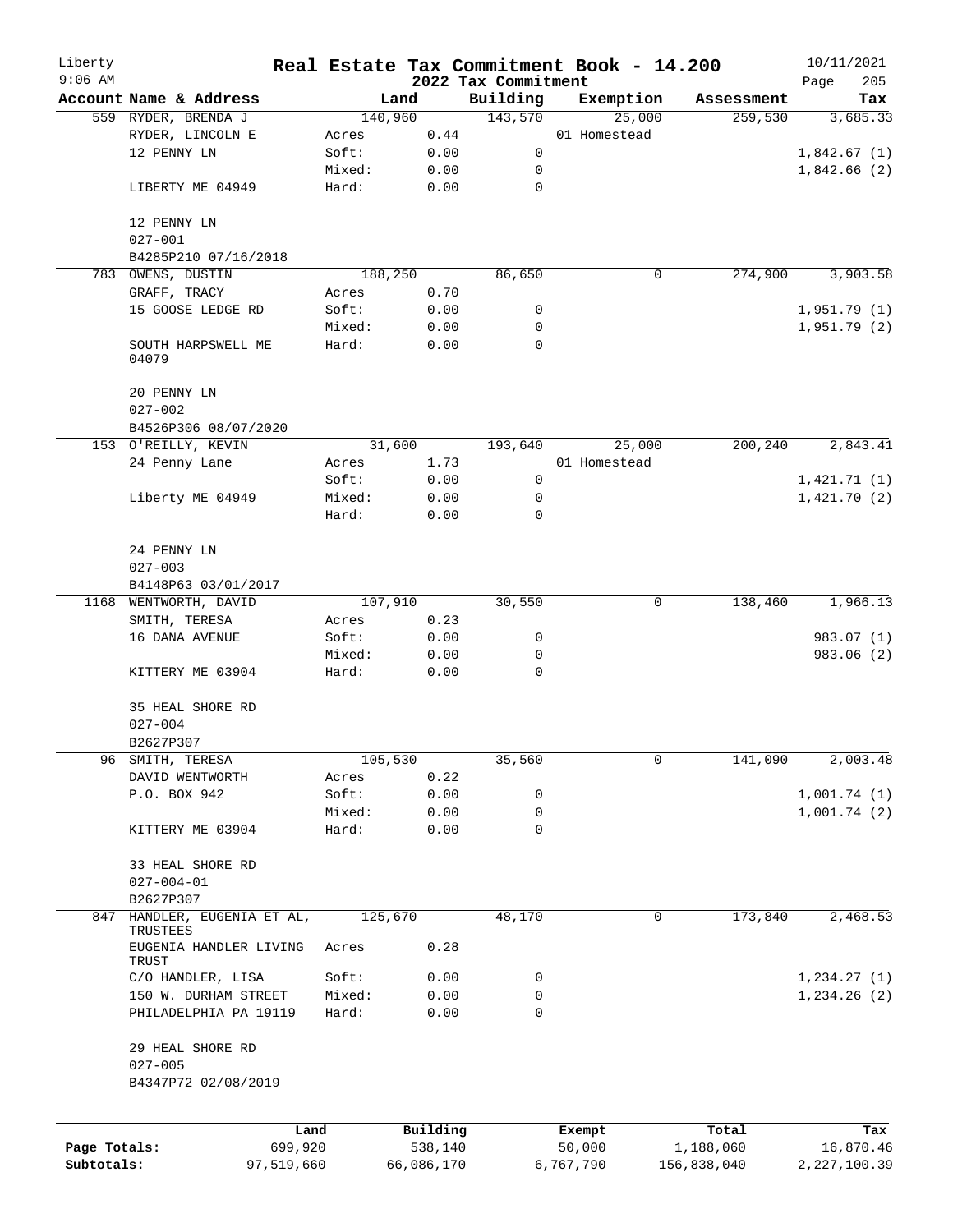| Liberty                    |                                                      |                         |          |                       |                     | Real Estate Tax Commitment Book - 14.200 |                          | 10/11/2021                  |
|----------------------------|------------------------------------------------------|-------------------------|----------|-----------------------|---------------------|------------------------------------------|--------------------------|-----------------------------|
| $9:06$ AM                  |                                                      |                         |          |                       | 2022 Tax Commitment |                                          |                          | 206<br>Page                 |
|                            | Account Name & Address<br>85 BLAKE, FOSTER           |                         | 103, 110 | Land                  | Building<br>40,070  | Exemption<br>$\Omega$                    | Assessment<br>143,180    | Tax<br>2,033.16             |
|                            | BLAKE, CYNTHIA                                       |                         | Acres    | 0.21                  |                     |                                          |                          |                             |
|                            | 2 SUNRISE LANE                                       |                         | Soft:    | 0.00                  | 0                   |                                          |                          | 1,016.58(1)                 |
|                            |                                                      |                         | Mixed:   | 0.00                  | 0                   |                                          |                          | 1,016.58(2)                 |
|                            | GORHAM ME 04038                                      |                         | Hard:    | 0.00                  | $\mathbf 0$         |                                          |                          |                             |
|                            | 23 HEAL SHORE RD                                     |                         |          |                       |                     |                                          |                          |                             |
|                            | $027 - 007$                                          |                         |          |                       |                     |                                          |                          |                             |
|                            | B1083P88                                             |                         |          |                       |                     |                                          |                          |                             |
| 6                          | THE ALLEN FAMILY<br>REVOCABLE TRUST 2015             |                         | 144,230  |                       | 80,280              | 0                                        | 224,510                  | 3,188.04                    |
|                            | 14 SUMMER DR.                                        |                         | Acres    | 0.48                  |                     |                                          |                          |                             |
|                            |                                                      |                         | Soft:    | 0.00                  | 0                   |                                          |                          | 1,594.02(1)                 |
|                            | LONDONDERRY NH 03053                                 |                         | Mixed:   | 0.00                  | 0<br>0              |                                          |                          | 1,594.02(2)                 |
|                            |                                                      |                         | Hard:    | 0.00                  |                     |                                          |                          |                             |
|                            | 20 HEAL SHORE RD                                     |                         |          |                       |                     |                                          |                          |                             |
|                            | $027 - 009$                                          |                         |          |                       |                     |                                          |                          |                             |
|                            | B5539P124                                            |                         |          |                       |                     |                                          |                          |                             |
|                            | 266 HEINRICH, ROBERT C                               |                         | 147,220  |                       | 76,740              | 0                                        | 223,960                  | 3,180.23                    |
|                            | HEINRICH, ALICE H                                    |                         | Acres    | 0.48                  |                     |                                          |                          |                             |
|                            | 97 CLARK ROAD                                        |                         | Soft:    | 0.00                  | 0                   |                                          |                          | 1,590.12(1)                 |
|                            |                                                      |                         | Mixed:   | 0.00                  | 0                   |                                          |                          | 1,590.11(2)                 |
|                            | ALBION ME 04910                                      |                         | Hard:    | 0.00                  | $\Omega$            |                                          |                          |                             |
|                            | 15 HEAL SHORE RD<br>$027 - 010$                      |                         |          |                       |                     |                                          |                          |                             |
|                            | B4472P116 02/28/2020                                 |                         |          |                       |                     |                                          |                          |                             |
|                            | 332 CASSIDY, VERNON                                  |                         | 176,140  |                       | 111,860             | 25,000                                   | 263,000                  | 3,734.60                    |
|                            | CASSIDY, MARY                                        |                         | Acres    | 0.55                  |                     | 01 Homestead                             |                          |                             |
|                            | 4 TRASK RD                                           |                         | Soft:    | 0.00                  | 0                   |                                          |                          | 1,867.30(1)                 |
|                            |                                                      |                         | Mixed:   | 0.00                  | 0                   |                                          |                          | 1,867.30(2)                 |
|                            | LIBERTY ME 04949                                     |                         | Hard:    | 0.00                  | $\mathbf 0$         |                                          |                          |                             |
|                            | 4 TRASK RD                                           |                         |          |                       |                     |                                          |                          |                             |
|                            | $027 - 011$                                          |                         |          |                       |                     |                                          |                          |                             |
|                            | B3712P38 11/30/2012                                  |                         |          |                       |                     |                                          |                          |                             |
|                            | 152 QUIMBY, LINDA                                    |                         | 161,840  |                       | 83,260              | 0                                        | 245,100                  | 3,480.42                    |
|                            | CASEY, BLANE<br>C. ; STEVENS, LISA;<br>CHASE, GINGER |                         | Acres    | 0.58                  |                     |                                          |                          |                             |
|                            | 145 LONG HILL RD                                     |                         | Soft:    | 0.00                  | 0                   |                                          |                          | 1,740.21(1)                 |
|                            |                                                      |                         | Mixed:   | 0.00                  | 0                   |                                          |                          | 1,740.21(2)                 |
|                            | ORRINGTON ME 04474                                   |                         | Hard:    | 0.00                  | 0                   |                                          |                          |                             |
|                            | 11 HEAL SHORE RD                                     |                         |          |                       |                     |                                          |                          |                             |
|                            | $027 - 011 - 01$                                     |                         |          |                       |                     |                                          |                          |                             |
|                            | B3382P275 08/24/2009                                 |                         |          |                       |                     |                                          |                          |                             |
|                            | 325 FICKETT, ROY S                                   |                         | 85,630   |                       | 51,300              | 31,000                                   | 105,930                  | 1,504.21                    |
|                            | P.O.BOX 85                                           |                         | Acres    | 0.13                  |                     | 01 Homestead                             |                          |                             |
|                            |                                                      |                         | Soft:    | 0.00                  | 0                   | 02 Vet                                   |                          | 752.11 (1)                  |
|                            | LIBERTY, ME 04949                                    |                         | Mixed:   | 0.00                  | 0                   |                                          |                          | 752.10(2)                   |
|                            |                                                      |                         | Hard:    | 0.00                  | 0                   |                                          |                          |                             |
|                            | 10 TRASK RD                                          |                         |          |                       |                     |                                          |                          |                             |
|                            | $027 - 012$                                          |                         |          |                       |                     |                                          |                          |                             |
|                            | B1824P85                                             |                         |          |                       |                     |                                          |                          |                             |
|                            |                                                      |                         |          |                       |                     |                                          |                          |                             |
|                            |                                                      | Land                    |          | Building              |                     | Exempt                                   | Total                    | Tax                         |
| Page Totals:<br>Subtotals: |                                                      | 818,170<br>98, 337, 830 |          | 443,510<br>66,529,680 |                     | 56,000<br>6,823,790                      | 1,205,680<br>158,043,720 | 17,120.66<br>2, 244, 221.05 |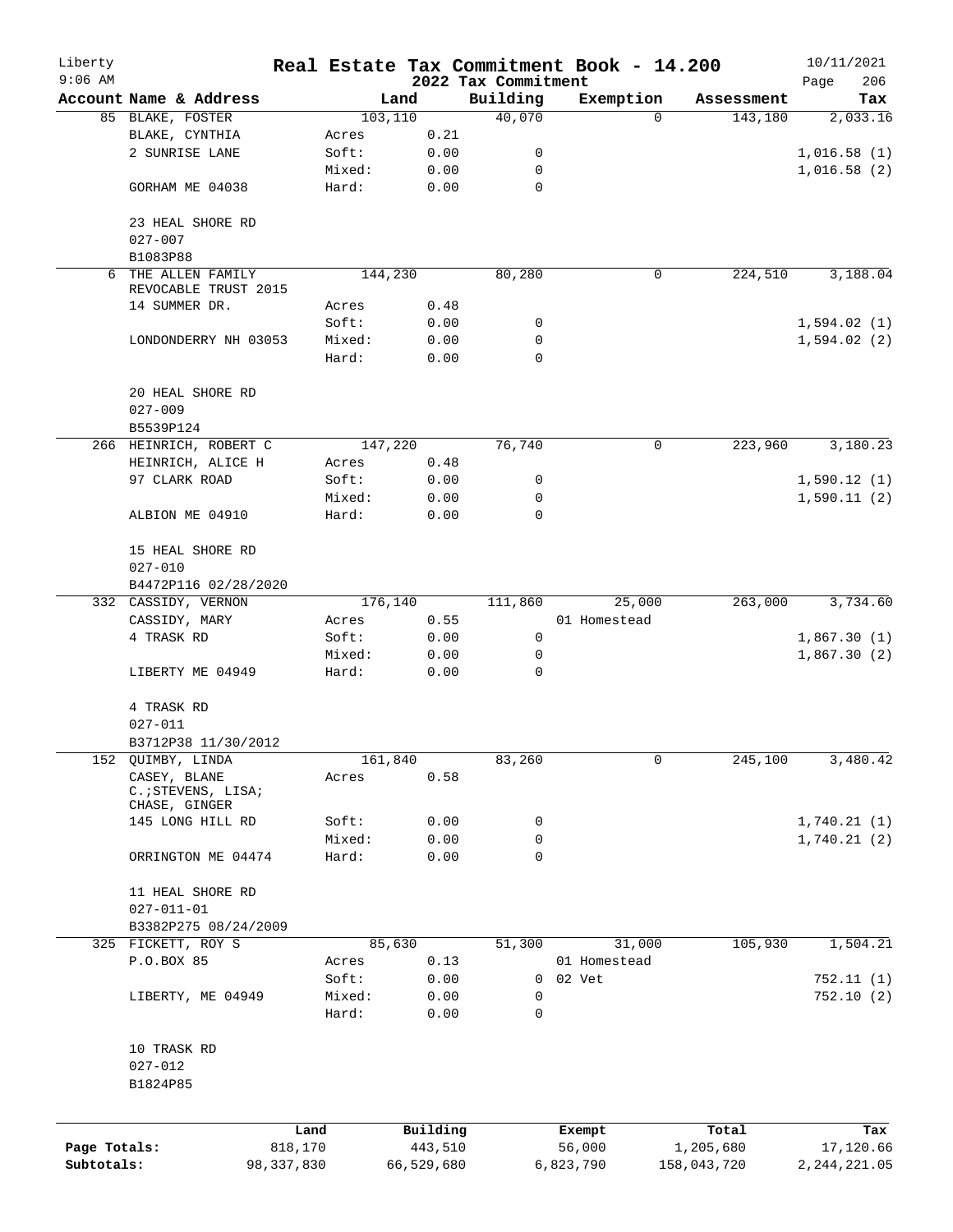| Liberty<br>$9:06$ AM |                             |        |      | 2022 Tax Commitment | Real Estate Tax Commitment Book - 14.200 |            | 10/11/2021<br>Page<br>207 |
|----------------------|-----------------------------|--------|------|---------------------|------------------------------------------|------------|---------------------------|
|                      | Account Name & Address      | Land   |      | Building            | Exemption                                | Assessment | Tax                       |
|                      | 328 FICKETT, EVERETT        | 58,180 |      | 51,600              | 25,000                                   | 84,780     | 1,203.88                  |
|                      | P.O. BOX 332                | Acres  | 0.06 |                     | 01 Homestead                             |            |                           |
|                      |                             | Soft:  | 0.00 | 0                   |                                          |            | 601.94(1)                 |
|                      | LIBERTY ME 04949            | Mixed: | 0.00 | 0                   |                                          |            | 601.94(2)                 |
|                      |                             | Hard:  | 0.00 | 0                   |                                          |            |                           |
|                      | 14 TRASK RD                 |        |      |                     |                                          |            |                           |
|                      | $027 - 013$                 |        |      |                     |                                          |            |                           |
|                      | B2264P94                    |        |      |                     |                                          |            |                           |
|                      | 997 HESLAM, CHARLES & JANET | 97,920 |      | 62,400              | 0                                        | 160,320    | 2,276.54                  |
|                      | TRUSTEES                    | Acres  | 0.17 |                     |                                          |            |                           |
|                      | P.O.BOX 675                 | Soft:  | 0.00 | 0                   |                                          |            | 1,138.27(1)               |
|                      |                             | Mixed: | 0.00 | 0                   |                                          |            | 1,138.27(2)               |
|                      | BELMONT, NH 03220           | Hard:  | 0.00 | 0                   |                                          |            |                           |
|                      | 18 TRASK RD                 |        |      |                     |                                          |            |                           |
|                      | $027 - 014$                 |        |      |                     |                                          |            |                           |
|                      | B2868P178                   |        |      |                     |                                          |            |                           |
|                      | 700 MOONEY, LYNNE           | 71,250 |      | 41,650              | 0                                        | 112,900    | 1,603.18                  |
|                      | 54 STROUDWATER RD.          | Acres  | 0.09 |                     |                                          |            |                           |
|                      |                             | Soft:  | 0.00 | 0                   |                                          |            | 801.59(1)                 |
|                      | PORTLAND ME 04102           | Mixed: | 0.00 | 0                   |                                          |            | 801.59(2)                 |
|                      |                             | Hard:  | 0.00 | 0                   |                                          |            |                           |
|                      | 22 TRASK RD                 |        |      |                     |                                          |            |                           |
|                      | $027 - 015$                 |        |      |                     |                                          |            |                           |
|                      | B1942P135                   |        |      |                     |                                          |            |                           |
|                      | 241 DAVIS, DAVID A          | 75,100 |      | 45,170              | 0                                        | 120,270    | 1,707.83                  |
|                      | 39 EAST SHORE RD            | Acres  | 0.10 |                     |                                          |            |                           |
|                      |                             | Soft:  | 0.00 | 0                   |                                          |            | 853.92 (1)                |
|                      | PERU ME 04290               | Mixed: | 0.00 | 0                   |                                          |            | 853.91 (2)                |
|                      |                             | Hard:  | 0.00 | 0                   |                                          |            |                           |
|                      | 26 TRASK RD                 |        |      |                     |                                          |            |                           |
|                      | $027 - 016$                 |        |      |                     |                                          |            |                           |
|                      | B3966P161 06/02/2015        |        |      |                     |                                          |            |                           |
|                      | 326 FICKETT, ROY S          | 48,990 |      | 0                   | 0                                        | 48,990     | 695.66                    |
|                      | P.O.BOX 85                  | Acres  | 0.06 |                     |                                          |            |                           |
|                      |                             | Soft:  | 0.00 | 0                   |                                          |            | 347.83 (1)                |
|                      | LIBERTY, ME 04949           | Mixed: | 0.00 | 0                   |                                          |            | 347.83(2)                 |
|                      |                             | Hard:  | 0.00 | 0                   |                                          |            |                           |
|                      | TRASK RD                    |        |      |                     |                                          |            |                           |
|                      | $027 - 017$                 |        |      |                     |                                          |            |                           |
|                      | B1824P85                    |        |      |                     |                                          |            |                           |
|                      | 969 KEZAL, SUSAN E          | 53,110 |      | 36,910              | 0                                        | 90,020     | 1,278.28                  |
|                      | KEZAL, STEVEN M             | Acres  | 0.05 |                     |                                          |            |                           |
|                      | 85 BRENTWOOD STREET         | Soft:  | 0.00 | 0                   |                                          |            | 639.14(1)                 |
|                      |                             | Mixed: | 0.00 | 0                   |                                          |            | 639.14(2)                 |
|                      | PORTLAND ME 04103           | Hard:  | 0.00 | 0                   |                                          |            |                           |
|                      | 38 TRASK RD                 |        |      |                     |                                          |            |                           |
|                      | $027 - 018$                 |        |      |                     |                                          |            |                           |
|                      | B3657P249 06/14/2012        |        |      |                     |                                          |            |                           |
|                      |                             |        |      |                     |                                          |            |                           |
|                      |                             |        |      |                     |                                          |            |                           |
|                      |                             |        |      |                     |                                          |            |                           |

|              | Land       | Building   | Exempt    | Total       | Tax          |
|--------------|------------|------------|-----------|-------------|--------------|
| Page Totals: | 404,550    | 237,730    | 25,000    | 617,280     | 8,765.37     |
| Subtotals:   | 98,742,380 | 66,767,410 | 6,848,790 | 158,661,000 | 2,252,986.42 |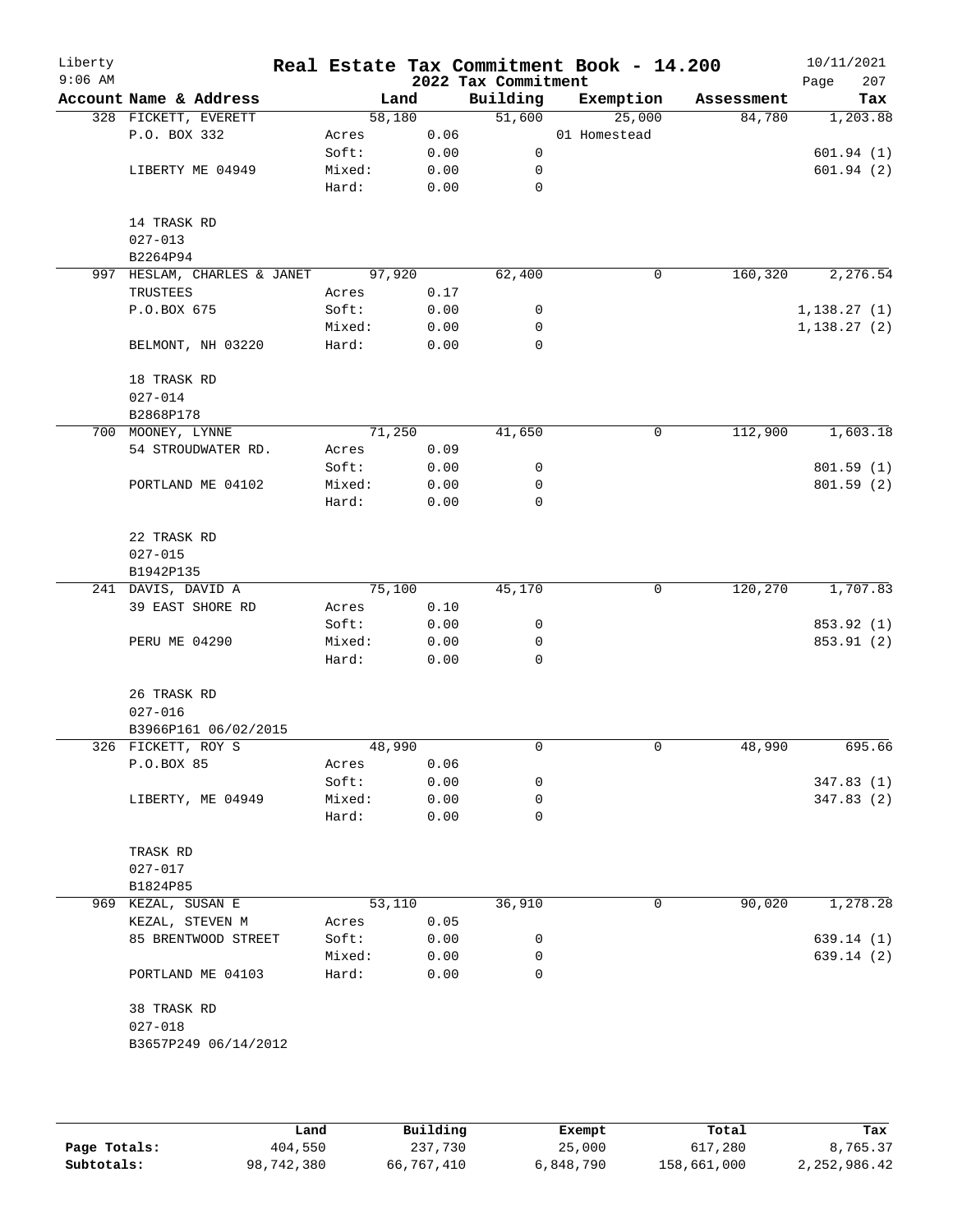| Liberty   |                                                 |                 |              |                     | Real Estate Tax Commitment Book - 14.200 |            | 10/11/2021  |
|-----------|-------------------------------------------------|-----------------|--------------|---------------------|------------------------------------------|------------|-------------|
| $9:06$ AM |                                                 |                 |              | 2022 Tax Commitment |                                          |            | 208<br>Page |
|           | Account Name & Address                          | Land            |              | Building            | Exemption                                | Assessment | Tax         |
|           | 950 GORDON, JACQUELINE B                        | 91,980          |              | 61,550              | $\mathbf 0$                              | 153,530    | 2,180.13    |
|           | GORDON, KATHERINE K                             | Acres           | 0.15         |                     |                                          |            |             |
|           | PO BOX 185                                      | Soft:           | 0.00         | 0                   |                                          |            | 1,090.07(1) |
|           |                                                 | Mixed:          | 0.00         | 0                   |                                          |            | 1,090.06(2) |
|           | POCOMOKE CITY MD 21851                          | Hard:           | 0.00         | $\mathbf 0$         |                                          |            |             |
|           |                                                 |                 |              |                     |                                          |            |             |
|           | 42 TRASK RD                                     |                 |              |                     |                                          |            |             |
|           | $027 - 019$                                     |                 |              |                     |                                          |            |             |
|           | B4309P111 09/24/2018                            | 5,560           |              | 0                   | 0                                        | 5,560      | 78.95       |
|           | 906 GORDON, JACQUELINE B<br>GORDON, KATHERINE K |                 | 0.07         |                     |                                          |            |             |
|           | PO BOX 185                                      | Acres<br>Soft:  | 0.00         | 0                   |                                          |            | 39.48(1)    |
|           |                                                 | Mixed:          | 0.00         | 0                   |                                          |            | 39.47(2)    |
|           | POCOMOKE CITY MD 21851                          | Hard:           | 0.00         | $\mathbf 0$         |                                          |            |             |
|           |                                                 |                 |              |                     |                                          |            |             |
|           | TRASK RD                                        |                 |              |                     |                                          |            |             |
|           | $027 - 021$                                     |                 |              |                     |                                          |            |             |
|           | B4309P111 09/24/2018                            |                 |              |                     |                                          |            |             |
|           | 843 GORDON, JACQUELINE B                        | 30,420          |              | 34,350              | 0                                        | 64,770     | 919.73      |
|           | GORDON, KATHERINE K                             | Acres           | 0.85         |                     |                                          |            |             |
|           | PO BOX 185                                      | Soft:           | 0.00         | 0                   |                                          |            | 459.87 (1)  |
|           |                                                 | Mixed:          | 0.00         | 0                   |                                          |            | 459.86 (2)  |
|           | POCOMOKE CITY MD 21851                          | Hard:           | 0.00         | 0                   |                                          |            |             |
|           |                                                 |                 |              |                     |                                          |            |             |
|           | 47 TRASK RD                                     |                 |              |                     |                                          |            |             |
|           | $027 - 022$                                     |                 |              |                     |                                          |            |             |
|           | B4309P111 09/24/2018                            |                 |              |                     |                                          |            |             |
|           | 968 KEZAL, SUSAN                                | 21,750          |              | 0                   | $\mathbf 0$                              | 21,750     | 308.85      |
|           | KEZAL, STEVEN                                   | Acres           | 1.50         |                     |                                          |            |             |
|           | 85 BRENTWOOD ST                                 | Soft:           | 0.00         | 0                   |                                          |            | 154.43(1)   |
|           |                                                 | Mixed:          | 0.00         | 0                   |                                          |            | 154.42(2)   |
|           | PORTLAND ME 04103                               | Hard:           | 0.00         | 0                   |                                          |            |             |
|           |                                                 |                 |              |                     |                                          |            |             |
|           | TRASK RD                                        |                 |              |                     |                                          |            |             |
|           | $027 - 023$                                     |                 |              |                     |                                          |            |             |
|           | B3557P10 05/03/2011                             |                 |              |                     |                                          |            |             |
|           | 327 FICKETT, ROY S                              | 24,000          |              | 45,560              | 0                                        | 69,560     | 987.75      |
|           | P.O.BOX 85                                      | Acres           | 3.00         |                     |                                          |            |             |
|           |                                                 | Soft:           | 0.00         | 0<br>0              |                                          |            | 493.88 (1)  |
|           | LIBERTY, ME 04949                               | Mixed:<br>Hard: | 0.00<br>0.00 | 0                   |                                          |            | 493.87 (2)  |
|           |                                                 |                 |              |                     |                                          |            |             |
|           | 17    19         &         21TRASK RD           |                 |              |                     |                                          |            |             |
|           | $027 - 024$                                     |                 |              |                     |                                          |            |             |
|           | B1824P85                                        |                 |              |                     |                                          |            |             |
|           | 790 CASSIDY, VERNON                             |                 | 0            | 55,970              | 0                                        | 55,970     | 794.77      |
|           | CASSIDY, MARY                                   |                 |              |                     |                                          |            |             |
|           | 4 TRASK RD                                      |                 |              |                     |                                          |            | 397.39 (1)  |
|           |                                                 |                 |              |                     |                                          |            | 397.38 (2)  |
|           | LIBERTY ME 04949                                |                 |              |                     |                                          |            |             |
|           |                                                 |                 |              |                     |                                          |            |             |
|           | TRASK RD                                        |                 |              |                     |                                          |            |             |
|           | $027 - 024 / ON$                                |                 |              |                     |                                          |            |             |
|           | B3712P38 11/30/2012                             |                 |              |                     |                                          |            |             |
|           |                                                 |                 |              |                     |                                          |            |             |
|           |                                                 |                 |              |                     |                                          |            |             |

|              | Land       | Building   | Exempt    | Total       | Tax          |
|--------------|------------|------------|-----------|-------------|--------------|
| Page Totals: | 173.710    | 197,430    |           | 371,140     | 5,270.18     |
| Subtotals:   | 98,916,090 | 66,964,840 | 6,848,790 | 159,032,140 | 2,258,256.60 |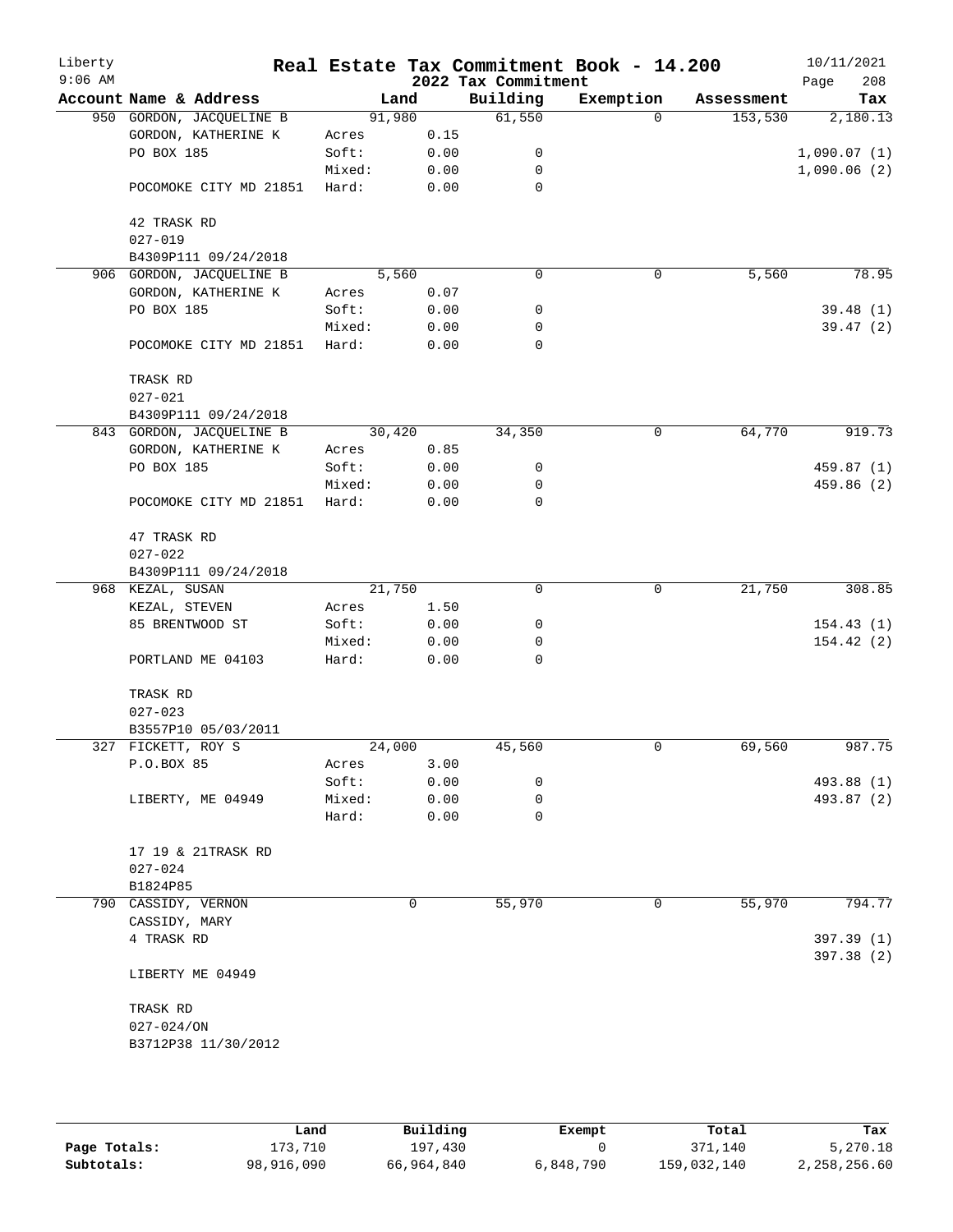| Liberty<br>$9:06$ AM |                                     |      |         |          | Real Estate Tax Commitment Book - 14.200<br>2022 Tax Commitment |                |        |            | 10/11/2021<br>Page<br>209 |
|----------------------|-------------------------------------|------|---------|----------|-----------------------------------------------------------------|----------------|--------|------------|---------------------------|
|                      | Account Name & Address              |      | Land    |          | Building                                                        | Exemption      |        | Assessment | Tax                       |
|                      | 130 SMITH, PATRICIA L BORN          |      | 219,000 |          | 106,930                                                         |                | 25,000 | 300,930    | $\overline{4,273.21}$     |
|                      | P.O. BOX 352                        |      | Acres   | 2.40     |                                                                 | 01 Homestead   |        |            |                           |
|                      |                                     |      | Soft:   | 0.00     | 0                                                               |                |        |            | 2,136.61(1)               |
|                      | LIBERTY, ME 04949                   |      | Mixed:  | 0.00     | 0                                                               |                |        |            | 2,136.60(2)               |
|                      |                                     |      | Hard:   | 0.00     | $\mathbf 0$                                                     |                |        |            |                           |
|                      | 2 PINOLA POINT<br>$028 - 001$       |      |         |          |                                                                 |                |        |            |                           |
|                      | B4185P272 07/25/2017                |      |         |          |                                                                 |                |        |            |                           |
|                      | 1064 ARCHER, JAN B                  |      | 143,920 |          | 0                                                               |                | 0      | 143,920    | 2,043.66                  |
|                      | HAISS, JOSHUA & COBB,<br>SARAH (TC) |      | Acres   | 1.00     |                                                                 |                |        |            |                           |
|                      | PO BOX 132                          |      | Soft:   | 0.00     | 0                                                               |                |        |            | 1,021.83(1)               |
|                      |                                     |      | Mixed:  | 0.00     | 0                                                               |                |        |            | 1,021.83(2)               |
|                      | PALERMO ME 04354                    |      | Hard:   | 0.00     | 0                                                               |                |        |            |                           |
|                      | LIBERTY INN RD<br>$028 - 001 - A$   |      |         |          |                                                                 |                |        |            |                           |
|                      | B4502P117 06/08/2020                |      |         |          |                                                                 |                |        |            |                           |
|                      | 628 MESSER, DIANE                   |      | 282,220 |          | 209,950                                                         |                | 31,000 | 461,170    | 6,548.61                  |
|                      | THOMAS WRIGHT                       |      | Acres   | 2.64     |                                                                 | 01 Homestead   |        |            |                           |
|                      | 16 Edwin Lane                       |      | Soft:   | 0.00     |                                                                 | $0$ $02$ $Vet$ |        |            | 3, 274.31 (1)             |
|                      |                                     |      | Mixed:  | 0.00     | 0                                                               |                |        |            | 3, 274.30(2)              |
|                      | Blue Hill ME 04614                  |      | Hard:   | 0.00     | 0                                                               |                |        |            |                           |
|                      | 67 LIBERTY INN RD                   |      |         |          |                                                                 |                |        |            |                           |
|                      | $028 - 002$<br>B1723P74             |      |         |          |                                                                 |                |        |            |                           |
| 82                   | BLACK FAMILY<br>IRREVOCABLE TRUST   |      | 172,560 |          | 155,940                                                         |                | 31,000 | 297,500    | 4,224.50                  |
|                      | 10 JANSSEN LN                       |      | Acres   | 1.06     |                                                                 | 01 Homestead   |        |            |                           |
|                      |                                     |      | Soft:   | 0.00     |                                                                 | $0$ $02$ $Vet$ |        |            | 2,112.25(1)               |
|                      | LIBERTY ME 04949                    |      | Mixed:  | 0.00     | $\mathbf 0$                                                     |                |        |            | 2,112.25(2)               |
|                      |                                     |      | Hard:   | 0.00     | $\mathbf 0$                                                     |                |        |            |                           |
|                      | 10 JANSSEN LN<br>$028 - 002 - A$    |      |         |          |                                                                 |                |        |            |                           |
|                      | B3958P80 04/11/2015                 |      |         |          |                                                                 |                |        |            |                           |
| 464                  | DREW, AMY L                         |      | 159,320 |          | 182,080                                                         |                | 0      | 341,400    | 4,847.88                  |
|                      | DREW, CHRISTOPHER R                 |      | Acres   | 0.45     |                                                                 |                |        |            |                           |
|                      | 20 CARNATION DR                     |      | Soft:   | 0.00     | 0                                                               |                |        |            | 2,423.94(1)               |
|                      |                                     |      | Mixed:  | 0.00     | 0                                                               |                |        |            | 2,423.94(2)               |
|                      | GORHAM ME 04038                     |      | Hard:   | 0.00     | 0                                                               |                |        |            |                           |
|                      | 11 JANSSEN LN<br>$028 - 003$        |      |         |          |                                                                 |                |        |            |                           |
|                      | B4556P26 10/08/2020                 |      |         |          |                                                                 |                |        |            |                           |
|                      | 745 BOURASSA, ROBERT                |      | 217,950 |          | 184,280                                                         |                | 25,000 | 377,230    | 5,356.67                  |
|                      | BOURASSA, JANE                      |      | Acres   | 2.17     |                                                                 | 01 Homestead   |        |            |                           |
|                      | 19 ARCHER RD                        |      | Soft:   | 0.00     | 0                                                               |                |        |            | 2,678.34(1)               |
|                      |                                     |      | Mixed:  | 0.00     | 0                                                               |                |        |            | 2,678.33(2)               |
|                      | LIBERTY ME 04949                    |      | Hard:   | 0.00     | 0                                                               |                |        |            |                           |
|                      | 19 ARCHER RD                        |      |         |          |                                                                 |                |        |            |                           |
|                      | $028 - 004$                         |      |         |          |                                                                 |                |        |            |                           |
|                      | B1952P326 11/08/1999                |      |         |          |                                                                 |                |        |            |                           |
|                      |                                     |      |         |          |                                                                 |                |        |            |                           |
|                      |                                     | Land |         | Building |                                                                 | Exempt         |        | Total      | Tax                       |

**Page Totals:** 1,194,970 839,180 112,000 1,922,150 27,294.53 **Subtotals:** 100,111,060 67,804,020 6,960,790 160,954,290 2,285,551.13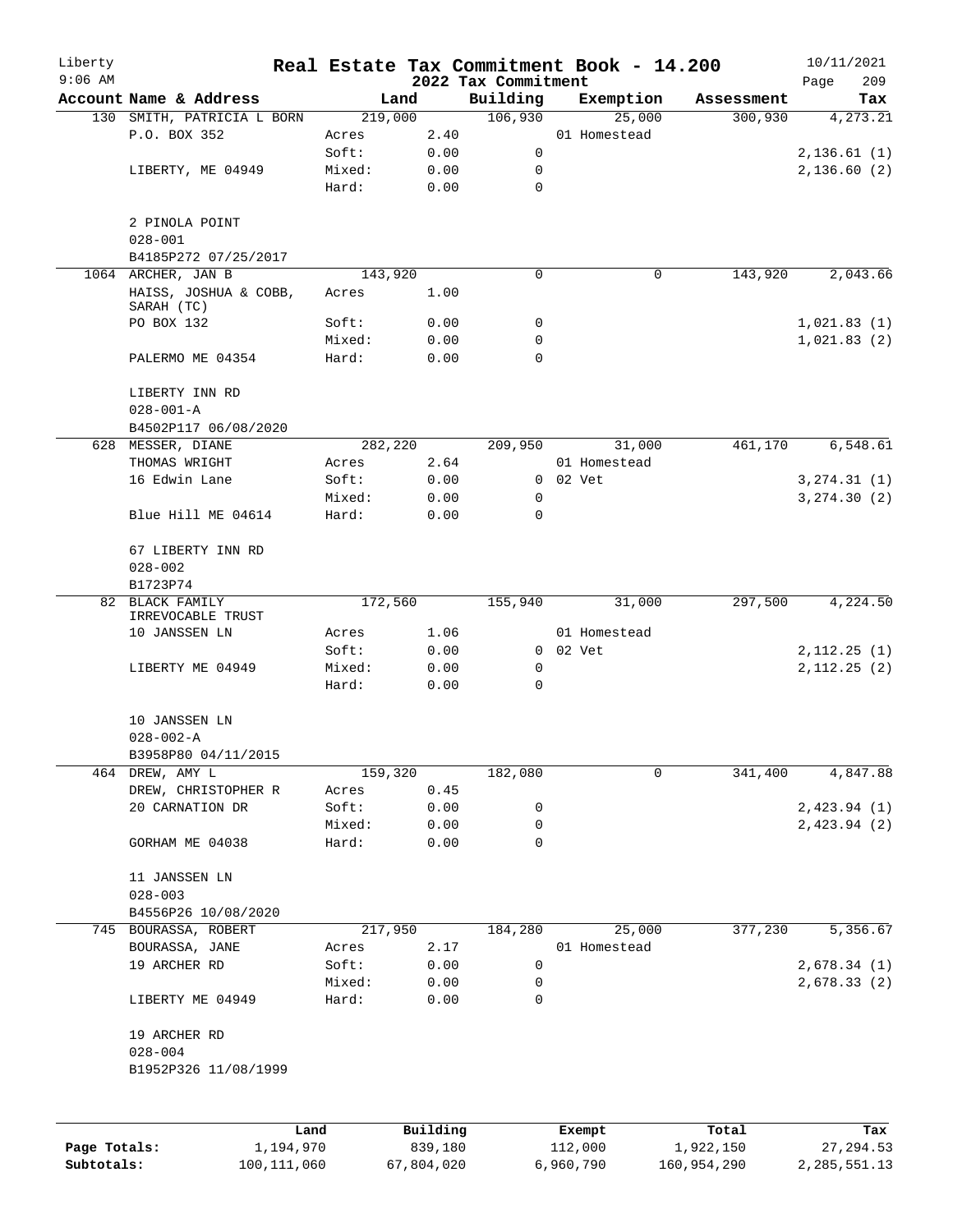| Liberty      |                                                       |                 |              |                                 | Real Estate Tax Commitment Book - 14.200 |             |             | 10/11/2021      |
|--------------|-------------------------------------------------------|-----------------|--------------|---------------------------------|------------------------------------------|-------------|-------------|-----------------|
| $9:06$ AM    | Account Name & Address                                |                 | Land         | 2022 Tax Commitment<br>Building | Exemption                                |             | Assessment  | 210<br>Page     |
|              | 163 PERKINS, SUSANNE M                                |                 | 218,980      | 123,400                         |                                          | $\Omega$    | 342,380     | Tax<br>4,861.80 |
|              | 2820 Madera Ave.                                      | Acres           | 2.09         |                                 |                                          |             |             |                 |
|              |                                                       | Soft:           | 0.00         | 0                               |                                          |             |             | 2,430.90(1)     |
|              | Oakland CA 94619                                      | Mixed:          | 0.00         | 0                               |                                          |             |             | 2,430.90(2)     |
|              |                                                       | Hard:           | 0.00         | 0                               |                                          |             |             |                 |
|              | 7 NORUMBEGA LN                                        |                 |              |                                 |                                          |             |             |                 |
|              | $028 - 004 - A$                                       |                 |              |                                 |                                          |             |             |                 |
|              | B3679P346 08/17/2012                                  |                 |              |                                 |                                          |             |             |                 |
|              | 816 REYNOLDS, RAYMOND W JR                            |                 | 225,400      | 202,590                         | 31,000                                   |             | 396,990     | 5,637.26        |
|              | REYNOLDS, LINDA T JR<br>8 NORUMBEGA LANE              | Acres<br>Soft:  | 2.16<br>0.00 |                                 | 01 Homestead<br>0 02 Vet                 |             |             | 2,818.63(1)     |
|              |                                                       | Mixed:          | 0.00         | 0                               |                                          |             |             | 2,818.63(2)     |
|              | LIBERTY ME 04949                                      | Hard:           | 0.00         | 0                               |                                          |             |             |                 |
|              | 8 NORUMBEGA LN                                        |                 |              |                                 |                                          |             |             |                 |
|              | $028 - 004 - B$                                       |                 |              |                                 |                                          |             |             |                 |
|              | B4539P90 09/02/2020 B1469P213                         |                 |              |                                 |                                          |             |             |                 |
|              | 25 ARCHER, JEFFREY K                                  |                 | 177,790      | 52,710                          |                                          | $\mathbf 0$ | 230,500     | 3,273.10        |
|              | 20 MILL LA                                            | Acres           | 0.88         |                                 |                                          |             |             |                 |
|              |                                                       | Soft:           | 0.00         | 0                               |                                          |             |             | 1,636.55(1)     |
|              | BROOKS ME 04921                                       | Mixed:          | 0.00         | 0                               |                                          |             |             | 1,636.55(2)     |
|              |                                                       | Hard:           | 0.00         | $\mathbf 0$                     |                                          |             |             |                 |
|              | 15 ARCHER RD                                          |                 |              |                                 |                                          |             |             |                 |
|              | $028 - 005$                                           |                 |              |                                 |                                          |             |             |                 |
|              | B2428P149                                             |                 |              |                                 |                                          |             |             |                 |
|              | 893 ADAMS, HEIDI J                                    |                 | 171,360      | 22,190                          |                                          | 0           | 193,550     | 2,748.41        |
|              | MASON, MARC R                                         | Acres           | 0.86         |                                 |                                          |             |             |                 |
|              | 163 CUSHING RD                                        | Soft:           | 0.00         | 0                               |                                          |             |             | 1,374.21(1)     |
|              | CUSHING ME 04563                                      | Mixed:<br>Hard: | 0.00<br>0.00 | 0<br>$\mathbf 0$                |                                          |             |             | 1,374.20(2)     |
|              |                                                       |                 |              |                                 |                                          |             |             |                 |
|              | 4 HASKELL RD<br>$028 - 006$                           |                 |              |                                 |                                          |             |             |                 |
|              | B4303P320 09/05/2018                                  |                 |              |                                 |                                          |             |             |                 |
|              | 411 Wells, Proctor W. &                               |                 | 170,740      | 42,240                          |                                          | 0           | 212,980     | 3,024.32        |
|              | Joanne M.                                             |                 |              |                                 |                                          |             |             |                 |
|              | Wells, Bert W., Sara<br>A., Brandy E, and James<br>М. | Acres           | 1.06         |                                 |                                          |             |             |                 |
|              | 983 Main Road                                         | Soft:           | 0.00         | 0                               |                                          |             |             | 1,512.16(1)     |
|              |                                                       | Mixed:          | 0.00         | 0                               |                                          |             |             | 1,512.16(2)     |
|              | Phippsburg ME 04562                                   | Hard:           | 0.00         | $\mathbf 0$                     |                                          |             |             |                 |
|              | 8 HASKELL RD                                          |                 |              |                                 |                                          |             |             |                 |
|              | $028 - 007$                                           |                 |              |                                 |                                          |             |             |                 |
|              | B4199P74 08/30/2017                                   |                 |              |                                 |                                          |             |             |                 |
|              | 448 LIBERTY INN, LLC                                  |                 | 299,020      | 236,160                         |                                          | 0           | 535,180     | 7,599.56        |
|              | 21 LIBERTY INN ROAD                                   | Acres           | 3.74         |                                 |                                          |             |             |                 |
|              |                                                       | Soft:           | 0.00         | 0<br>0                          |                                          |             |             | 3,799.78(1)     |
|              | LIBERTY ME 04949                                      | Mixed:<br>Hard: | 0.00<br>0.00 | $\Omega$                        |                                          |             |             | 3,799.78 (2)    |
|              | 21 LIBERTY INN RD                                     |                 |              |                                 |                                          |             |             |                 |
|              | $028 - 008$                                           |                 |              |                                 |                                          |             |             |                 |
|              | B4191P341 08/10/2017                                  |                 |              |                                 |                                          |             |             |                 |
|              |                                                       | Land            | Building     |                                 | Exempt                                   |             | Total       | Tax             |
| Page Totals: | 1,263,290                                             |                 | 679,290      |                                 | 31,000                                   |             | 1,911,580   | 27, 144. 45     |
| Subtotals:   | 101, 374, 350                                         |                 | 68, 483, 310 |                                 | 6,991,790                                |             | 162,865,870 | 2, 312, 695.58  |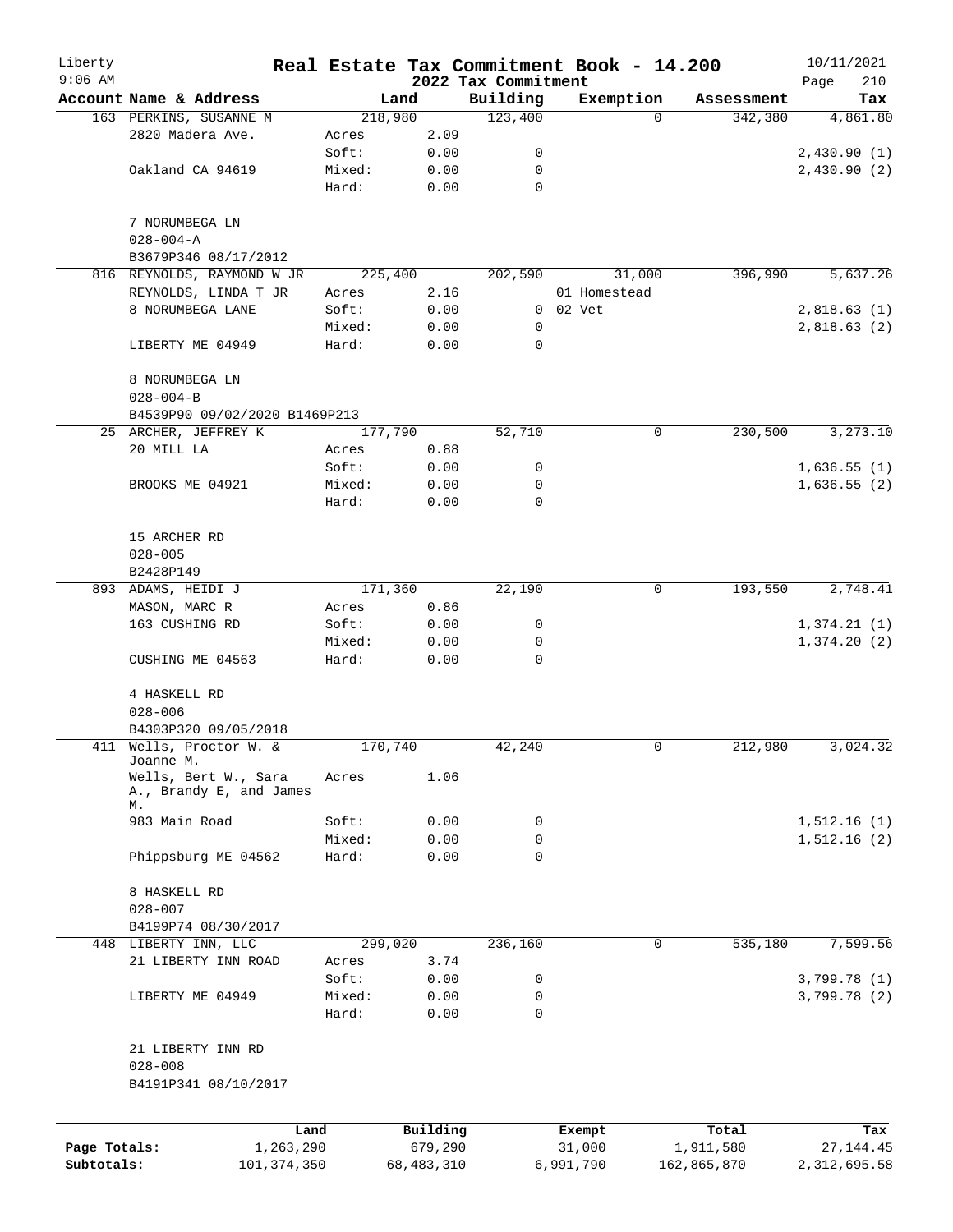| Liberty<br>$9:06$ AM |                                                    |         |       | 2022 Tax Commitment | Real Estate Tax Commitment Book - 14.200 |            | 10/11/2021         |
|----------------------|----------------------------------------------------|---------|-------|---------------------|------------------------------------------|------------|--------------------|
|                      | Account Name & Address                             | Land    |       | Building            | Exemption                                | Assessment | Page<br>211<br>Tax |
|                      | 150 OJEDA, PATRICK R                               | 133,030 |       | 104,940             | $\Omega$                                 | 237,970    | 3,379.17           |
|                      | SWIKARD, SANDRA J                                  | Acres   | 0.65  |                     |                                          |            |                    |
|                      | 3915 EL CANTO DRIVE                                | Soft:   | 0.00  | 0                   |                                          |            | 1,689.59(1)        |
|                      |                                                    | Mixed:  | 0.00  | 0                   |                                          |            | 1,689.58(2)        |
|                      | SPRING VALLEY CA 91977                             | Hard:   | 0.00  | 0                   |                                          |            |                    |
|                      | 84 BELFAST AUGUSTA RD<br>$028 - 009$               |         |       |                     |                                          |            |                    |
|                      | B4422P21 10/01/2019 B4421P208 09/30/2019           |         |       |                     |                                          |            |                    |
|                      | 540 TAYLOR, EDWIN C S                              | 174,120 |       | 1,000               | 0                                        | 175,120    | 2,486.70           |
|                      | 352 TOWNSEND AVE                                   | Acres   | 1.74  |                     |                                          |            |                    |
|                      |                                                    | Soft:   | 0.00  | 0                   |                                          |            | 1, 243.35(1)       |
|                      | NEW HAVEN CT 06512                                 | Mixed:  | 0.00  | 0                   |                                          |            | 1, 243.35(2)       |
|                      |                                                    | Hard:   | 0.00  | $\mathbf 0$         |                                          |            |                    |
|                      | 110 BELFAST AUGUSTA RD<br>$028 - 009 - A$          |         |       |                     |                                          |            |                    |
|                      | B2070P346                                          |         |       |                     |                                          |            |                    |
|                      | 553 TURNER, KIM                                    | 167,320 |       | 190,100             | 25,000                                   | 332,420    | 4,720.36           |
|                      | 6 PENNY LANE                                       | Acres   | 0.62  |                     | 01 Homestead                             |            |                    |
|                      |                                                    | Soft:   | 0.00  | 0                   |                                          |            | 2,360.18(1)        |
|                      | LIBRETY ME 04949                                   | Mixed:  | 0.00  | 0                   |                                          |            | 2,360.18(2)        |
|                      |                                                    | Hard:   | 0.00  | 0                   |                                          |            |                    |
|                      | 6 PENNY LN                                         |         |       |                     |                                          |            |                    |
|                      | $028 - 009 - B$                                    |         |       |                     |                                          |            |                    |
|                      | B2846P79                                           |         |       |                     |                                          |            |                    |
|                      | 952 STOVER, DAVID B                                | 290,510 |       | $\mathbf 0$         | $\mathbf 0$                              | 290,510    | 4,125.24           |
|                      | STOVER, LILO                                       | Acres   | 42.60 |                     |                                          |            |                    |
|                      | 102 Moosehead Trail                                | Soft:   | 0.00  | 0                   |                                          |            | 2,062.62(1)        |
|                      |                                                    | Mixed:  | 0.00  | 0                   |                                          |            | 2,062.62(2)        |
|                      | Waldo ME 04915                                     | Hard:   | 0.00  | $\mathbf 0$         |                                          |            |                    |
|                      | BELFAST AUGUSTA/W MAIN<br>$028 - 010$<br>B1259P323 |         |       |                     |                                          |            |                    |
|                      | 386 GROSSER LIVING TRUST,                          | 28,820  |       | 91,590              | 31,000                                   | 89,410     | 1,269.62           |
|                      | DIANE N                                            |         |       |                     |                                          |            |                    |
|                      | P.O. BOX 22                                        | Acres   | 0.69  |                     | 02 Vet                                   |            |                    |
|                      | 194 WEST MAIN STREET                               | Soft:   | 0.00  |                     | 0 01 Homestead                           |            | 634.81 (1)         |
|                      | LIBERTY ME 04949                                   | Mixed:  | 0.00  | 0                   |                                          |            | 634.81 (2)         |
|                      |                                                    | Hard:   | 0.00  | 0                   |                                          |            |                    |
|                      | 194 W MAIN ST                                      |         |       |                     |                                          |            |                    |
|                      | $028 - 011$                                        |         |       |                     |                                          |            |                    |
|                      | B4096P140 08/10/2016                               |         |       |                     |                                          |            |                    |
|                      | 661 MCFADDEN, COLLEEN                              | 33,840  |       | 100,720             | 25,000                                   | 109,560    | 1,555.75           |
|                      | DARRELL JEWETT                                     | Acres   | 1.56  |                     | 01 Homestead                             |            |                    |
|                      | 180 W. MAIN STREET                                 | Soft:   | 0.00  | 0                   |                                          |            | 777.88(1)          |
|                      |                                                    | Mixed:  | 0.00  | 0                   |                                          |            | 777.87 (2)         |
|                      | LIBERTY ME 04949                                   | Hard:   | 0.00  | 0                   |                                          |            |                    |
|                      | 180 W MAIN ST                                      |         |       |                     |                                          |            |                    |
|                      | $028 - 012$                                        |         |       |                     |                                          |            |                    |
|                      | B2674P314                                          |         |       |                     |                                          |            |                    |
|                      |                                                    |         |       |                     |                                          |            |                    |
|                      |                                                    |         |       |                     |                                          |            |                    |
|                      |                                                    |         |       |                     |                                          |            |                    |

|               | Land        | Building   | Exempt    | Total       | Tax          |
|---------------|-------------|------------|-----------|-------------|--------------|
| Page Totals:  | 827,640     | 488,350    | 81,000    | 1,234,990   | 17,536.84    |
| Final Totals: | 102,201,990 | 68,971,660 | 7,072,790 | 164,100,860 | 2,330,232.42 |